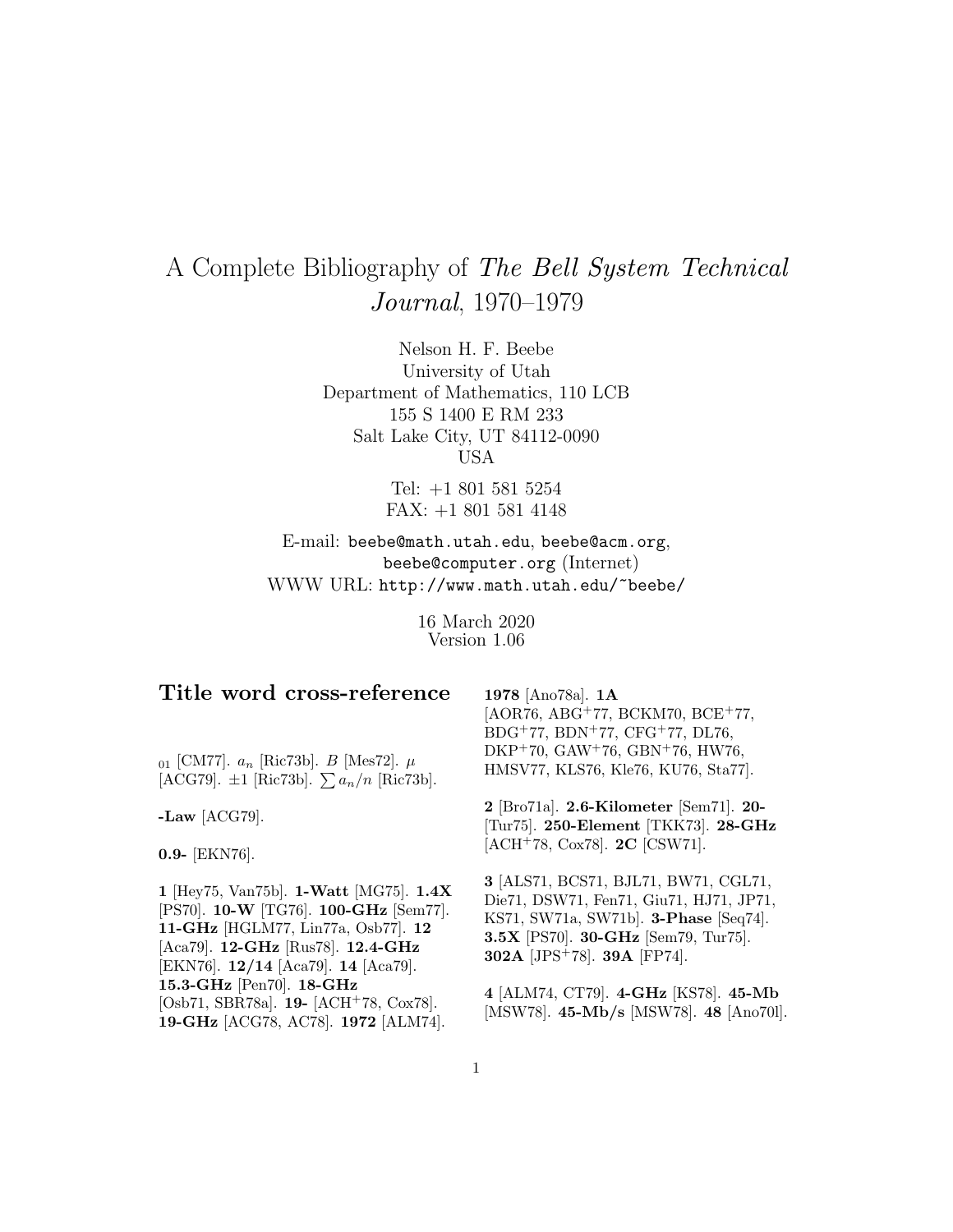**49** [Ano70k, Ano71k]. **4A** [ALS71, CFMS78].

**500-Element** [Seq74]. **52** [NK73a]. **53** [Ano75k]. **56** [Ano78n]. **57** [CH79]. **58** [Ano79l].

**6-GHz** [TG76]. **6-Gigahertz** [MG75]. **60-GHz** [DDH75]. **60-mm** [Doa78].

**7-Meter** [CWE<sup>+</sup>78]. **70-MHz** [CKS79].

**8** [Rov78]. **850A** [And71].

**A.** [Ano71k, Ano79l]. **A/D** [Net77]. **ABC** [Alb78]. **Abelian** [Mac70]. **Absorption** [Mar76d]. **Abstracts** [Ano76a, Ano76b, Ano76c, Ano76d, Ano76e, Ano76f, Ano76g, Ano77a, Ano77b, Ano77c, Ano77d, Ano77e]. **Access** [BBB<sup>+</sup>79, CR78, GR78, Nea72, SW73, WP71]. **Accuracy** [Hil77, Hol73, KN72, Lev78, MS72]. **Accurate** [Sch78]. **Achievements** [ACTW77]. **Acid** [Ano71k, BW70a, BLV70, CFB70, Cus70, DS70, Gar70, HRH70, KFBL70, Lue70b, Mil70, OBW70, SSV70]. **Acoustic** [Ano78n, CS77b, Fla79, IF77]. **Acoustical** [GS70]. **Acquisition** [Cha70a]. **Across** [Kra71]. **Active** [Bau72, FL79, FDDM75, Mos70, Sze73, Tow75]. **Adaptation** [Ano79l, NMW79]. **Adaptive** [AS70, Boy76, Cro78b, CJF73, Cum75, FM73, Fal76b, Fal78, FM79, GW79, Goo71, Has75, Jay70, Jay73, Jay77, JC79, MS79a, MSG78, Mit74, Mit75, MG78, Mue75, NPM77, RT71, RB74, Sca79, Tho71b, Tho71c, Yeh70]. **Adaptively** [MS79b]. **Added** [BB78]. **Adder** [Wil72]. **Addition** [MPS77]. **Additive** [HY70, MF70]. **Address** [Wol72]. **Addressing** [BGK72, GP71]. **ADF** [AC70, AAS70, Ano70m, BGK70, CFP70, CLT70, EG70, KNS<sup>+</sup>70, PSW70]. **Adhesive** [SP77]. **Adhesives** [Dah72]. **Adjusted** [Cho74]. **Adjustment** [Owe72, Raw70]. **ADM** [Aha78b]. **ADM-Encoded** [Aha78b].

**Administering** [CGHW74]. **Administration** [BZ74, BS78, Fre78, GLW74, GHHJ77, GHRS77, MOR<sup>+</sup>77, Mor78b, Sna78]. **Administrative** [CFG<sup>+</sup>77]. **ADPCM** [ACG79, RSR74]. **Advanced** [AFS79, CHPT79, DPZ79, EFW79, Fis79, FP79, Huf79, Mac79, Tsi79, Wal79, You79]. **Advertisements** [CD79]. **After** [Con72b]. **AGC** [FM79]. **Aging** [Wah77]. **Aid** [Fla79]. **Aided** [HN78, MS75a]. **Aids** [Fra78, O'N71]. **Al** [Dix76]. **Alarm** [Fan76]. **Alerter** [DMK78]. **Algebra** [Aha72a, Aha72b, Aha72d, Mac70]. **Algorithm** [CR73a, Els77, Fal76a, Mue75, NS76, OTW71a, RS75, RSR74]. **Algorithmic** [CCR76]. **Algorithms** [Kau77]. **Alignment** [HLL78, JZ70]. **All-Glass** [BS75a]. **All-Pass** [RC76]. **Allocation** [Mar78]. **Alloy** [PB75]. **Almost** [Eis72, Kog76]. **Almost-Coherent** [Eis72]. **Almost-Periodic** [Kog76]. **Along** [Coh71, MSW77]. **Aluminum** [CLB75]. **AM** [SSP71]. **Ambient** [Daw72]. **Amplifier** [Apr75, BW71, Fen71, Goe74b, KS78, MG75, TG76, WC73]. **Amplifiers** [Goe74a, Per73a, Wal77]. **Amplitude** [Bul71, RC76, Rob71]. **Analog** [BHO71, DT71, Rai73, Rao78]. **Analyses** [DL78]. **Analysis** [Aha75, AR79, AS78, BKS71, BS70a, Blu72, Cha72, CM75a, CM75b, Cro78a, Eck78, ES77, Fal76a, FM75, HS71, HHJ71, Hef73, Hol71, KN78, Kru76, Lak79, Las76, Lev78, LRF78, LF72, Liu74, Mar77b, MS75a, Mea75, Mit74, Moo70, Mor70, Peh70, RSA77, San70a, SR71, SRH75, Sch71, Sle78, SS71b, SK74, Tho71a, Wal77, Whi75, Yeh70, Zuc74]. **Analytic** [Log78, Ric73c]. **Analytical** [BB79, Dar70, Nag71, Par78b]. **Analyzers** [EKN76]. **Angle** [Las76, Maz77, Pra76]. **Angle-Modulation** [Pra76]. **Angles** [Hen73b]. **Angular** [CM78]. **Anisotropic** [Kau74, Mar75a, Set71]. **Anniversary**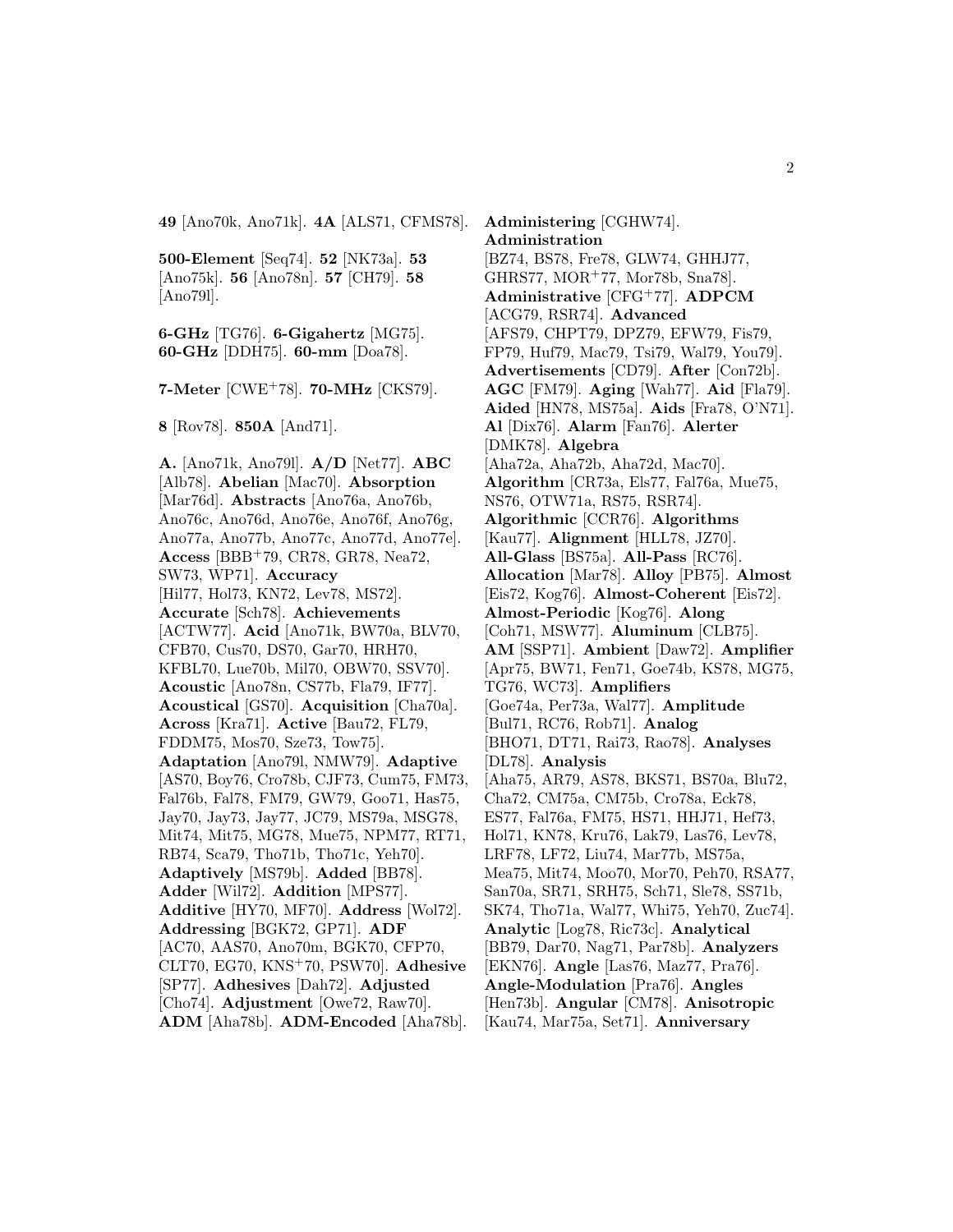[Dan75]. **Announcement** [CSL79]. **Anomalous** [DO79]. **Anomaly** [Wan70]. **Antenna** [CWE<sup>+</sup>78, Dra74, Lee71, Moo70, Ohm74, Sem77, Sem79, SBR78a, Tur75]. **Antennas** [Chu71a, Dra78, Gan76, IZ70, Tho71a, Zuc70a]. **Anticausal** [Wal77]. **Aperture** [JC79, Mar77a]. **Apertures** [And75a]. **Apollo** [Cap72]. **Apparatus** [FRSD72, Las76, WSS78]. **Appearing** [Ano76a]. **Application** [BHKJ74, CGL71, CFMS78, CS78, FR79, HO77, Jag78, JR72, KS71, Lap76, Liu74, Lue72, Mor78c, Mos70, Ols71, Osb77, PB74, RW79, Ric70, Rum79, SW71a, Smi79, SW71b, Tho71c]. **Applications** [Aha72a, Aha78a, Aha78c, Ben75a, HS78a, Koo78b, LM70, LMT78, MG75, Mus77, Per71b, Per71c, Per73a]. **Applied** [Bau72, Ano70l, Lee69]. **Approach** [Aca79, ACG79, BG72b, Den76, Goo71, HY70, Koo78a, LW74, Mos70, Mue73, RSA77, Rif75]. **Approximate** [Hal75]. **Approximating** [Net73]. **Approximation** [Hey75, Jag70, Jag78, MS72, Mes78, Rob71]. **Approximations** [Bud73, Dar70, FR79]. **Arbitrary** [Mar77a, RM72]. **Architecture** [FP79, Ols75]. **Area** [Aca78, Seq72]. **Areas** [Fre78]. **Arithmetic** [Maz78b, Mit77]. **Arrangement** [BDJ79, BPW79, BGH79]. **Arrangements** [DG79, FG71]. **Array** [AH79, DG79, Mil78, Pir79]. **Arrays** [Abe78, KT73, Yeh70]. **Arsenide** [KS78, MWW<sup>+</sup>79]. **Articles** [Ano70m, Ano70n]. **Aspects** [HP72]. **Assignment** [CR71, CR72, Kar71, Sch71]. **Assist** [Pea72]. **Assisted** [CRAC79]. **Associated** [DSS78, SDS78]. **Asymmetric** [Aun73, Buc70, Mar71b, Mar73b, Mar77c, RW74, SDS78]. **Asymptotic** [Mor70]. **Asynchronous** [Cha74, Maz71]. **Atlanta** [BSS78, BM78, DW78, Jac78, KW78, MSW78, MHSS78, MP78, RC78, SRMC78, SCD78, SBR78b]. **Atmosphere** [Hen73b]. **Atmospheric** [Wri71]. **Attempts** [DM78]. **Attenuation** [BR74, Coh71, Hen73b, Lin73,

Lin75, Lin77a, Man74, Mar71a, MCC73, MC73, Osb77, Rut70, Sem71, Wri71]. **August** [ALM74]. **Authors** [Ano76b, Ano76c, Ano76d, Ano76e, Ano76f, Ano76g, Ano77a, Ano77b, Ano77c, Ano77d, Ano77e, Ano77r, Ano77s, Ano77t, Ano77u, Ano78o, Ano78p, Ano78q, Ano78r, Ano79m, Ano79n, Ano79o, Ano79p, Ano79q, Ano79r, Ano79s, Ano79t, Ano79u, Ano79v]. **Autocorrelation** [Jay75a]. **Automated** [AHPR79, BDRP79, CSL79, EKN76, YBBW79]. **Automatic** [Alb78, Blu77, BPM79, BCM<sup>+</sup>74, BCKV74, BWW74, CGHW74, Cha70a, Cha74, CCWW74, HHM<sup>+</sup>74, MRR79, PMAB79, Ros76, RS79]. **Autonomous** [CLT70, Mor70]. **Auxiliary** [BBJM<sup>+</sup>77, KS71]. **Available** [Che76]. **Avalanche** [MHSS78, Per71b, Per71c, Sch70]. **Average** [AS72]. **Avoiding** [Lun70]. **Award** [WP75]. **Axial** [CM77]. **Axis** [Mar70a].

**Axisymmetric** [MC74].

**B.S.T.J.** [Aha72b, ATS70, Ben71a, Ber79, BBL72, Bob74, BS70b, BG72b, Che76, CT79, Chu79a, CS71, Daw72, Fen70, FMOT74, Hen73b, HS72b, HL73, Hol73, KMM73, KS70, Kur70, Laa71, Mes72, ML79, MCC73, MC73, Pen70, Per71a, Ros72, SP77, SS74, Sem73, Sem79, Seq72, Sta74, TBCR72, WKS<sup>+</sup>72, WHF77, Wil70a, WN72, Zuc70a]. **Background** [You79]. **Balance** [Gue75]. **Balanced** [Bel78, Chu78, HL77, HL78, Len77a, Mil72]. **Balanced-Pair** [Mil72]. **Balancing** [BN71]. **Band** [AI74, Ber70b, CS77a, Cro78a, Per71a, PK70, Ric73a, Wyn76, Cro77]. **Band-Limited** [Wyn76]. **Bandlimited** [Jag70]. **Bandpass** [Log77]. **Bands** [Tur75, CWF76]. **Bandwidth** [Ber70a, Hub73, LS71, Lun71, Pra70, Wyn78].

**Bandwidths** [RB70]. **Bank** [BG72a, BS72b, CT72, DMM72, FDDM75,

HP72, MT72, VG72]. **Banks** [SR71, SRH75].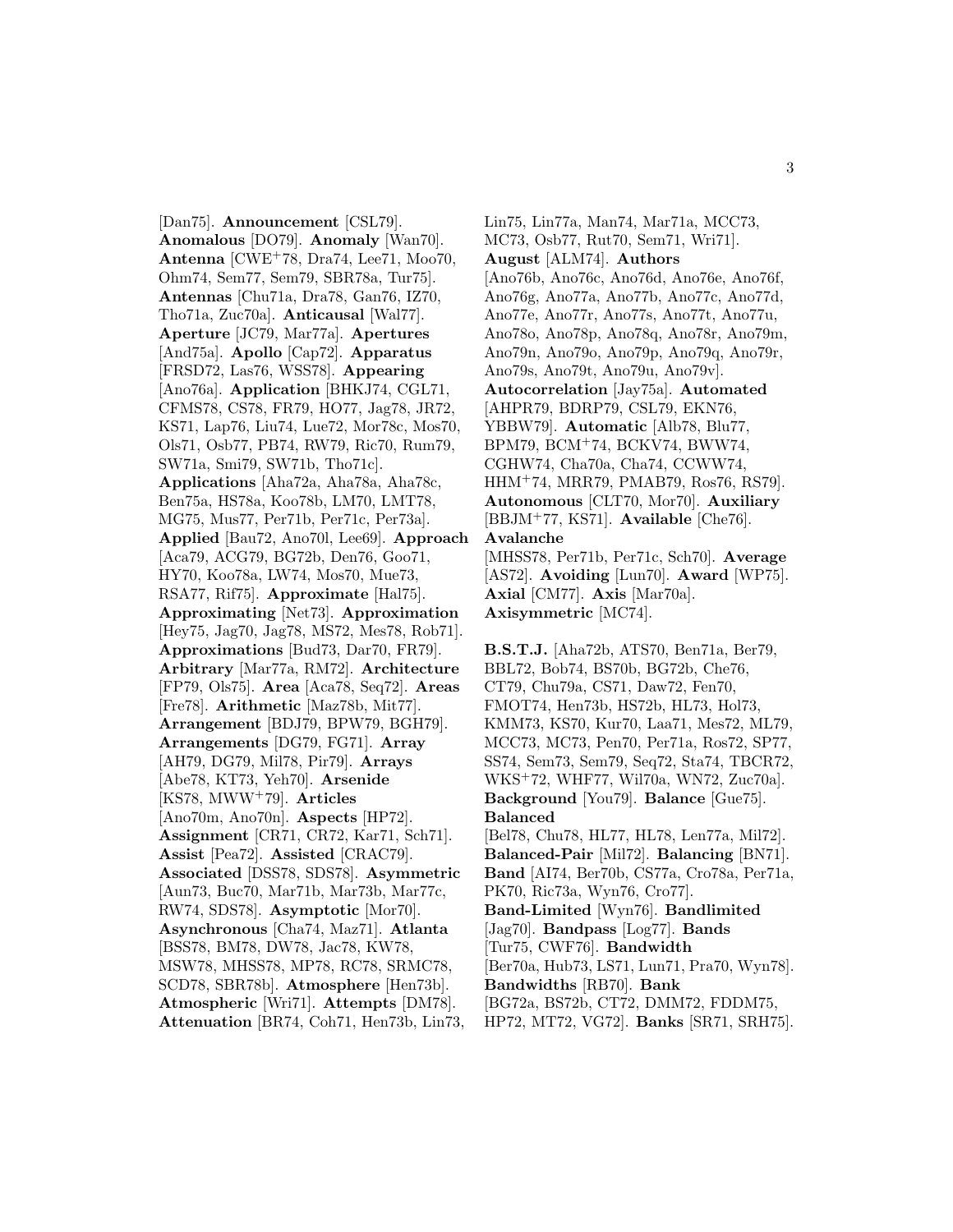**Barrier** [Dra72b]. **Base** [CGHW74, Lee71, LMT78]. **Base-Station** [Lee71]. **Baseband** [Bro71c, Dut76, Per73b, RB70]. **Based** [Ben71a, CB72, Che76, Fan78, Gea79, MS79a, WS70]. **Basic** [CCR<sup>+</sup>77, Fuk79, Gey76, Ken70]. **Batch** [Kuc73a]. **Batteries** [KFBL70]. **Battery** [Ano71k, BW70a, BLV70, CFB70, Cus70, DS70, Gar70, HRH70, KFBL70, Lue70b, Mil70, OBW70, SSV70]. **Beacon** [ACH<sup>+</sup>78, ACG78, Cox78, DZ78, Mul78, Rus78]. **Beam** [Aca77, ALW79, DG79, Gan76, Glo70, Kai70, Mar70b, Ohm74, RY77, SRPR70, Sem77]. **Beams** [MM71a, May71]. **Beamwidth** [Pir79]. **Beat** [Hub71]. **Bed** [DPZ79]. **Beginning** [RSR74]. **Behavior** [Aha79, Bra71, Con72b, DM78, Ken70, Lin71, Lin73, Mil70, RS74, SR74]. **Behaviors** [LC70]. **Bell** [HN78, Ano76a, Ano76b, Ano76c, Ano76d, Ano76e, Ano76f, Ano76g, Ano76h, Ano77a, Ano77b, Ano77c, Ano77d, Ano77e, Ano77f, Ano77r, Ano77s, Ano77t, Ano77u, Ano78a, Ano78o, Ano78p, Ano78q, Ano78r, Ano79m, Ano79n, Ano79o, Ano79p, Ano79q, Ano79r, Ano79s, Ano79t, Ano79u, Ano79v, Cox78, Dan75, Eck78, Kes71, KFBL70, OBW70, Pfe79, SSV70]. **BELLPAC** [HL79]. **Bending** [Arn74e, BY78, Mar71b]. **Bends** [Mar73d]. **Benes** [Hwa71]. **Bent** [Mar74b]. **Between** [And75a, Arn74c, BM71, CM75b, Chu71a, Dra77a, GH70, Jay74, Maz77, RKHD74, Som73]. **Biagetti** [Ano71k]. **Bias** [Alb78, Bra73, TKN74]. **Bias-Circuit** [Bra73]. **Bias-Temperature-Stess** [TKN74]. **Biases** [Des73]. **Binary** [Aha78b, Fer72, Gre74, Llo77, Mac70, Obe70]. **Bipolar** [Blu72, Gum70, GP70, MCKP72, MM75, Per72]. **Bipolar-IGFET** [MCKP72, MM75]. **Biquad** [FL79]. **Bit** [ACG79, Aha78a, Can74, Cro77, HS75b, Jay70, Jay74, Jay77, Mus77, PMN78, RJ72, TNMC79]. **Bit-Rate** [PMN78]. **Blazed**

[Mar76a]. **Blinders** [Tho71a]. **Block** [Aha72c, Cha70b, Chu78, Gre74, Kro72, Pie72, SJS79]. **Blocking** [Ber79, CH77, CH78b, CH79, Jag75]. **Blocks** [FL79]. **Blooming** [Seq72]. **Boards** [Rai79]. **Bonding** [Cus70]. **Bound** [Chi70, Liu74, Maz75b, Wyn75a]. **Boundary** [Blu78, Lew76, Sch72]. **Bounds** [Pra71, YH71]. **Breakdown** [AS72]. **Briefs** [Aha72b, ATS70, Ben71a, Ber79, BBL72, Bob74, BS70b, BG72b, Che76, CT79, Chu79a, CS71, Daw72, Fen70, FMOT74, Hen73b, HS72b, HL73, Hol73, KMM73, KS70, Kur70, Laa71, Mes72, ML79, MCC73, MC73, Pen70, Per71a, Ros72, SP77, SS74, Sem73, Sem79, Seq72, Sta74, TBCR72, Wag70, WKS<sup>+</sup>72, WHF77, Wil70a, WN72, Zuc70a]. **Broadband** [Dra77a]. **Broadening** [Arn75a]. **BSTJ** [Ano70k, Ano70l, Ano71k, Ano75k, Ano78n, Ano79l, CH79, NK73a, Ano72k, Wag70]. **Bubble** [Aha72a, Aha72d, BBL72, BBB<sup>+</sup>79, BN73, FM71, TBCR72]. **Bubbles** [DeB72, Kur70, Ros72, WN72]. **Buffer** [Has72, MCKP72, MM78a]. **Buffer-Driver** [MCKP72]. **Buffering** [FGM78, Lim72]. **Building** [Eck78, FL79, SW71b]. **Buildings** [Pfe79]. **Bump** [Cho72]. **Burial** [Beb72, Con72a, Con72b, Dah72, DeC72, Kle72, Kwe72, Min72, Ven72]. **Buried** [Ken73, MSW74, WKS<sup>+</sup>72]. **Buried-Channel** [Ken73, MSW74]. **Burnout** [Bra73]. **Burst** [BW70b, Cha73, GMS73, Jay75a, Peh70, SGM74]. **Burst-Error** [Jay75a]. **Burst-Trapping** [Peh70]. **Bust** [Ton70]. **Bust-Trapping** [Ton70]. **Busy** [Eis77]. **Busyness** [CB72]. **Butt** [CMG73].

**C** [Ano70l, AI74, JR78, RJLK78]. **C-Band** [AI74]. **Cable** [AOS70, AHK<sup>+</sup>78, BB78, Bre70, BEST78, BY78, BCD<sup>+</sup>78, BSS78, BHO71, CGS<sup>+</sup>78, Cha70b, Cho72, CDD<sup>+</sup>78, DeC72, DO79,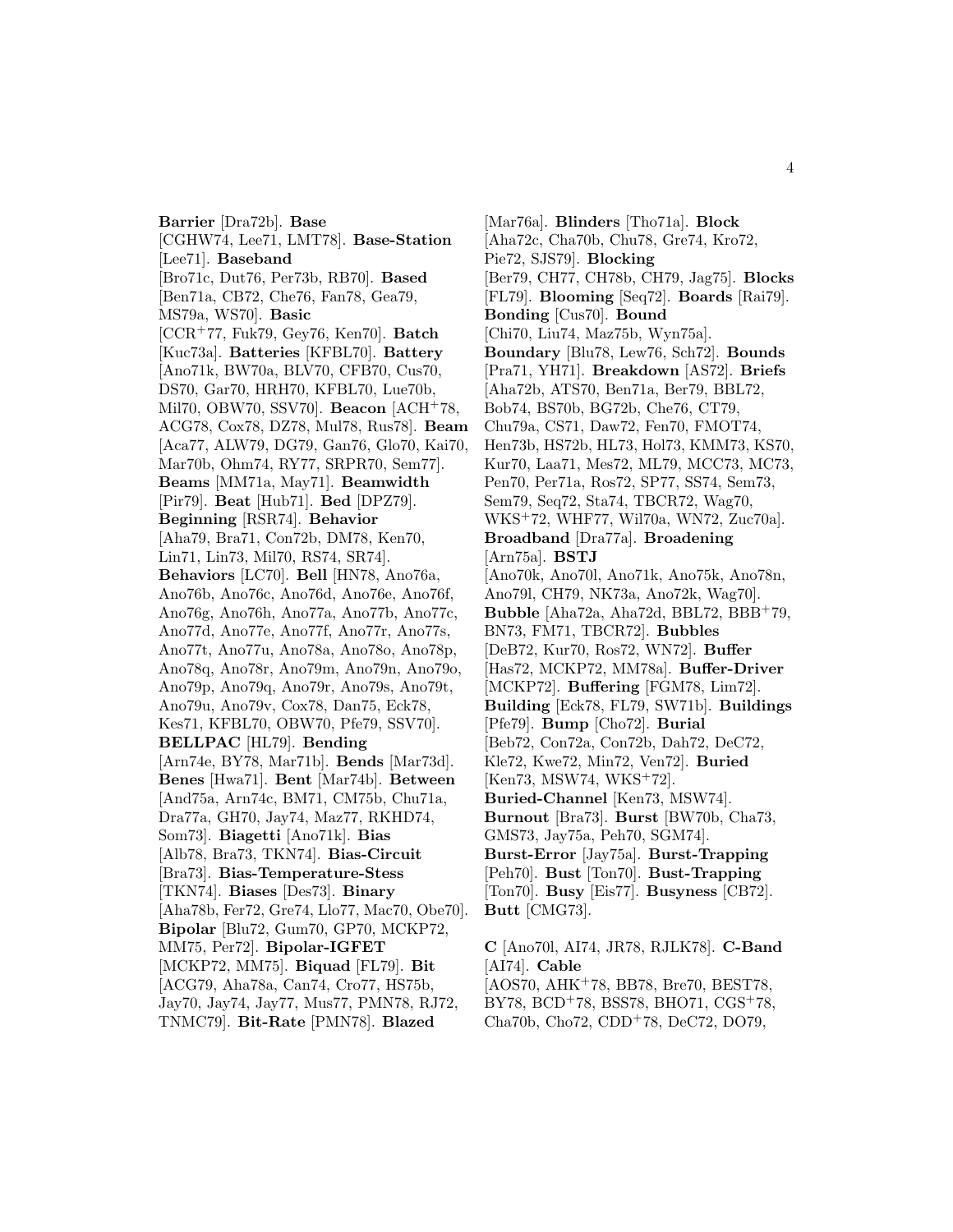EFG78, ES77, Fos71, FYMS78, HLL78, LS70, Mil75a, MAGS78, Sch78, Sti78, Wah77]. **Cables** [CR76, Len77a, Len77b, Len77c, Mil76a, SBGC75]. **Calculating** [Lin75]. **Calculation** [Hal75, Lap76, Len77b, Len77c, Lin77a, MM78a]. **Calculations** [Ben75b, GH70, Len77a, MC73]. **Call** [CCR<sup>+</sup>77, DM78, FR73a, KN72]. **Call-Carrying** [FR73a]. **Call-Congestion** [KN72]. **Calling** [Bri71]. **Calls** [Ben70]. **Camera** [AEH<sup>+</sup>70]. **Cameras** [PS70, Raw70]. **Camp** [Wol72]. **Camp-On** [Wol72]. **Cancellation** [Chu77, FM79, Mue79]. **Cancellation/AGC** [FM79]. **Canceller** [RT71, Tho71b]. **Cancellers** [Tho71c]. **Canister** [SBR78a]. **Cannone** [Ano71k]. **Capacitance** [Lee75]. **Capacitances** [Mil72]. **Capacitor** [FL79, Lak79]. **Capacity** [BW74, CR71, Ebe70, FR73a, Fri78, HN76, MF70, Nea72, Wal70, Wyn76]. **Carbon** [Mea75]. **Carlo** [BKS71, Ols71]. **Carried** [HH73]. **Carrier** [Ano74k, Cha70a, Fal76a, Fal76b, Ho71, HS72b, MNS78, Per72, Rao78]. **Carriers** [Hub73, MS73b, MS73a]. **Carry** [Nea72]. **Carrying** [FR73a, Rai76]. **Cascade** [CR73a, CR73b]. **Cascaded** [Hal70]. **Case** [BW74, Dic75, O'N71, Sle78]. **Cases** [DSS78, SDS78]. **Cassegrain** [IZ70, Zuc70a]. **Casting** [Ven72]. **Caused** [Mar71d, Mar73e, VP79]. **Caustic** [DSS78, SDS78]. **Caustics** [SDMS77]. **CCD** [Kra71, KWP72]. **Cell** [EFW79, KFBL70]. **Cell-Site** [EFW79]. **Cells** [KSBL74, TKN74]. **Cellular** [DPZ79, Mac79]. **Centennial** [Ano76h]. **Center** [BJO78, CK78, MB71, MP78]. **Center-Clipping** [MB71]. **Centimeter** [Chu74]. **Central** [BS71, Hag75, Ols75]. **Centralized** [TAB74]. **CENTRAN** [Dic75]. **Ceramic** [NS72]. **Ceramics** [MMF70]. **Certain** [Aha79]. **Change** [Aha71, But71, TKN74, Van75a]. **Channal**

[BG72a]. **Channel** [Aca78, Aha78b, Bab72, BS72b, BKT78, BW74, CH78a, CT72, CMR78, CR71, CR72, CFMS78, Cro78a, Cro78b, CS78, DR78, DMM72, Ebe70, FM73, Fal78, FDDM75, GK76, Has72, HP72, KCM<sup>+</sup>78, Ken73, KS71, Lit78, Lun71, MT72, MM75, MSW74, MW78b, Mot77, Nol75b, RM78, Sca79, Sna78, SOP73, VG72, WKS<sup>+</sup>72, Wyn71, Wyn75b, Wyn76]. **Channelization** [HNW77]. **Channels** [Bab73, Cho72, Fer72, Hub73, Jay75a, MG78, MF70, SW73, Wal70]. **Characteristics** [Ame72, Avi71, BDJ79, BDRP79, Car71, Dix76, Dra77a, Man78, Mea75, Sch70, SOP73]. **Characterization** [Ben73, Bra70, Log71, Met79, OBW70, San79, Tho77b, Tho77a]. **Charge** [ATS70, Ame72, BS72a, BT73, BS70b, Gum70, GP70, JB71, KSBL74, Ken73, Len77c, LM76, MS72, MS73b, MS73a, MSW74, MS75a, Per72, Seq72, Seq74, SS71b, Tho73a, Tho73b, TKN74, Tho74a, TKK73, WKS<sup>+</sup>72]. **Charge-Control** [Per72]. **Charge-Coupled** [Ame72, Ken73, MS73a, MSW74, MS75a, Seq74]. **Charge-Coupled-Device** [SS71b]. **Charge-Storage** [KSBL74, TKN74]. **Charge-Transfer** [BS72a, Tho74a]. **Charged** [WM70]. **Chebyshev** [Dar70]. **Checkout** [Yam72b]. **Chemical** [DW78]. **Chicago** [SRMC78]. **Chip** [CT79, Mat70]. **Chips** [Mil78, Sch78]. **Chloride** [HRH70]. **Chords** [IF72]. **Circuit** [Alb78, BKS71, Bra73, But71, CK71, CES74, DC71, Fra78, HY71a, HN78, Kar71, Ken70, Log71, Mat70, O'N71, Ols71, SWD71, Yam72b]. **Circuits** [Aha71, Aha72a, Aha72b, Aha72d, BBB<sup>+</sup>79, Bra71, BCM<sup>+</sup>74, CK71, Cha74, CDH70, Die71, GS73b, Lak79, Maz78a, Ric70, Sch74, SWD71, Wad78a, Wad78b, Wag71]. **Circular** [Avi71, Car71, CD73, Moo70, Sem73, Sem74]. **Circulation** [Owe72]. **Clad** [Glo73]. **Cladding** [Mar71a]. **Class**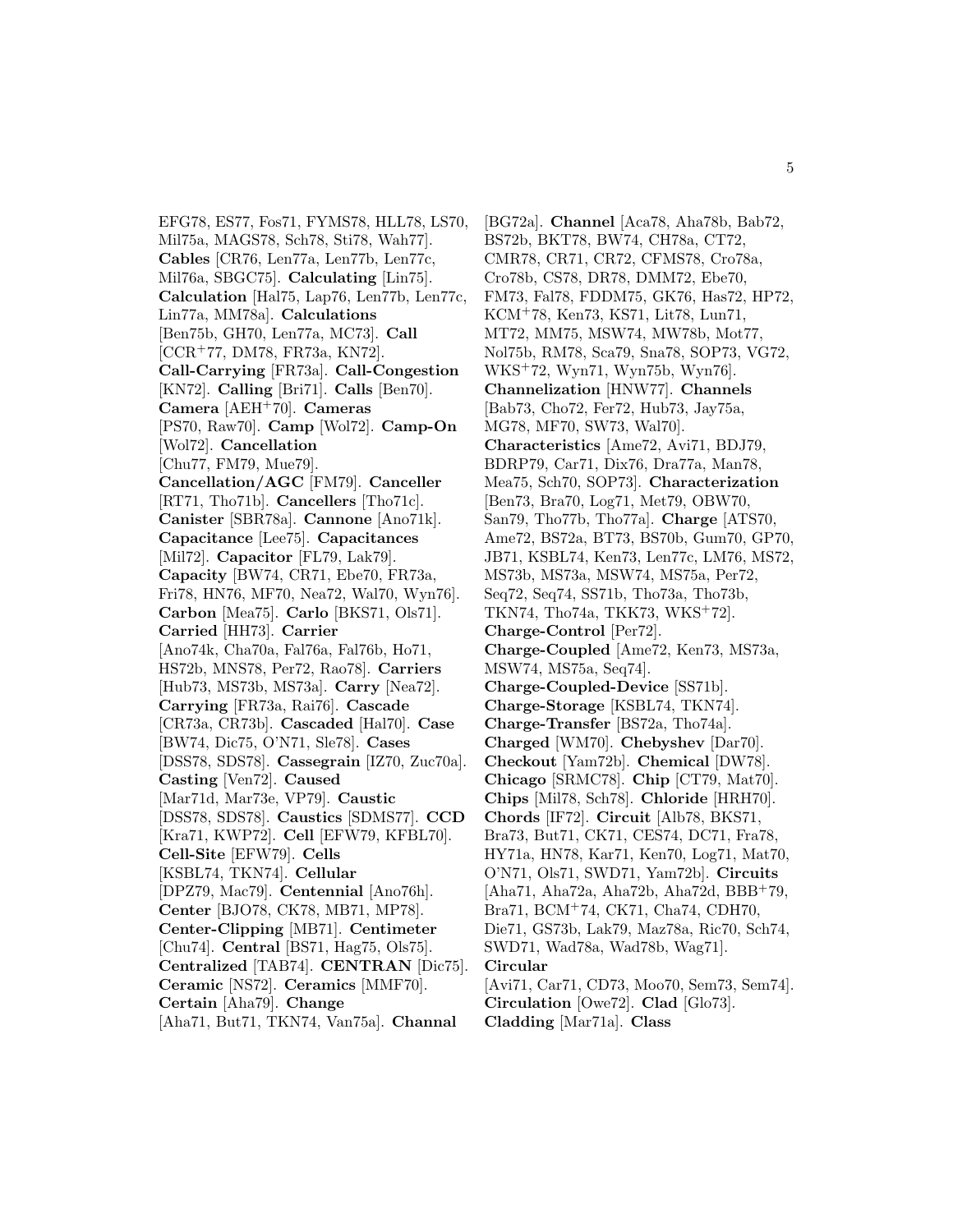[Aha71, CH78b, CH79, HHJ71, LM79, Net73, OTW71a, OTW71b, Per71c]. **Clear** [Hen73b]. **Climatological** [Che76]. **Clipping** [Bra72, MB71]. **Clock** [Aha78c]. **Clocks** [Mor71]. **Clos'** [Ben75c]. **Closing** [Ben71a]. **Clustering** [RW79]. **Clusters** [CFHM71]. **CMOS** [Wad78b]. **Co** [PB75]. **Coated** [Mat70]. **Coatings** [Beb72, CM75a, Pre76]. **Coaxial** [Ano74k, Cho72, GRW71]. **Coaxial-Carrier** [Ano74k]. **Code** [Slo76]. **Codec** [Aha78c, LM70, MS79a]. **Codecs** [Bob73, DC78, Kan70, Can74]. **Coded** [Bos72, GMN76, Gre74, RSF71, RSR74]. **Coder** [CHM73, Cro78a, HS75b, LP71]. **Coders** [Cro77, Cro78b, GSC<sup>+</sup>79, Has72, Jay75b, Laa70, Sca79, TNMC79, Wit79]. **Codes** [Aha72c, Chi70, GMS74, Mac70, MSG72, Ton70]. **Coding** [Aca78, AS70, Bob74, CPS71, CWF76, CS77a, CJF73, DMM72, DC79, GW74, Has75, Jay77, JC79, Lim72, Lim73, LPW74, MNP77, MBN79, NMB76, NPM77, NMB77, NR79, NS79, Neu71, PL71, Pea72, RB74, SW73, SJS79, WHF77]. **Coefficient** [GGO79]. **Coefficients** [Mar73b]. **Coherent** [Eis72, RB74]. **Coin** [AHPR79, BDRP79, CSL79, YBBW79]. **Combinatorial** [Mor78c, Sch71]. **Combined** [SSP71]. **Combining** [LPW74, Mue79, Nea71a]. **Come** [Hef73]. **COMET** [CH74]. **Commissioning** [HLL78]. **Common** [BKT78, CMR78, CFMS78, CS78, DR78, KCM<sup>+</sup>78, Lit78, MW78b, RM78, Sna78]. **Communication** [Aca77, BBJM<sup>+</sup>77, BDS78, Cha70a, CH72, Chu71b, Chu73, Cro77, Doa78, ES77, Fal76b, FGS75, Hay74, Hen73a, MS76, Mil76a, ML79, MS75b, Per71c, Per73a, Per73b, Per73c, Per73d, Per74, RSCG77, Rai73]. **Communications** [Cha71, CR71, CGRS77, Gol73, GH70, Maz79b, SRMC78]. **Companded** [Aha78c]. **Companding**

[Kan70]. **Compandors** [Kan70]. **Companion** [Tow75]. **Comparative** [Nol75a]. **Comparator** [Obe70]. **Comparison** [BT73, CBK79, DC78, Dra77a, Maz78a, Per76, TNMC79]. **Comparisons** [RKHD74, Wil71]. **Compatibility** [BLV70]. **Compensated** [NR79, NS79]. **Component** [Kar71]. **Components** [FYMS78, GOS74, GS71b, Len77c, WMLT70]. **Compression** [MNW78]. **Compromise** [BFG73]. **Computation** [FM71, Hil71, IZ70, MP71, San70b, Zuc70a]. **Computations** [HO70]. **Computed** [Set70]. **Computer** [Ame72, AMS70, FRSD72, GRW70, Hay74, HY71a, HN78, Kno77, Kuo75, LS71, Mea75, O'N71, RSF71, WP71, Yam72b]. **Computer-Aided** [HN78]. **Computer-Controlled** [HY71a]. **Computer-Generated** [FRSD72]. **Computer-Sided** [Mea75]. **Computers** [Cok72, Con75]. **Computing** [CHK<sup>+</sup>74, Rai73]. **COMSTAR** [ACH<sup>+</sup>78, ACG78, CWE<sup>+</sup>78, Cox78, DZ78, Mul78]. **Concatenation** [RSF71]. **Concentrated** [Lew76]. **Concentrating** [Mor78c]. **Concentration** [GLW74, OP74]. **Concentration-Fluctuation** [OP74]. **Concentrators** [Chu79b]. **Concept** [ATS70, Mac79]. **Concerning** [San78a]. **Conditional** [Pea72]. **Conditions** [Dra72a, Sca79]. **Conductive** [Mat70]. **Conductor** [Rai76]. **Conductors** [Mor79]. **Confirmation** [HY71a]. **Confocal** [And75a]. **Congestion** [KN72]. **Conjecture** [Ben76, Ber79]. **Connect** [Fre78]. **Connect-Through** [Fre78]. **Connecting** [Ben70, Ben75a, Ben75b, Hwa76, HL77, Kes71, SBGC75]. **Connection** [BKKM71, DT71, FH71]. **Connections** [CHS76, CGRS77, Cro78a, DMNT75, GSC<sup>+</sup>79, RSCG77, Sul71]. **Connector** [CR76, Mil75a, Sch78]. **Connectors** [RC78]. **Consecutive** [Jay74]. **Considerations**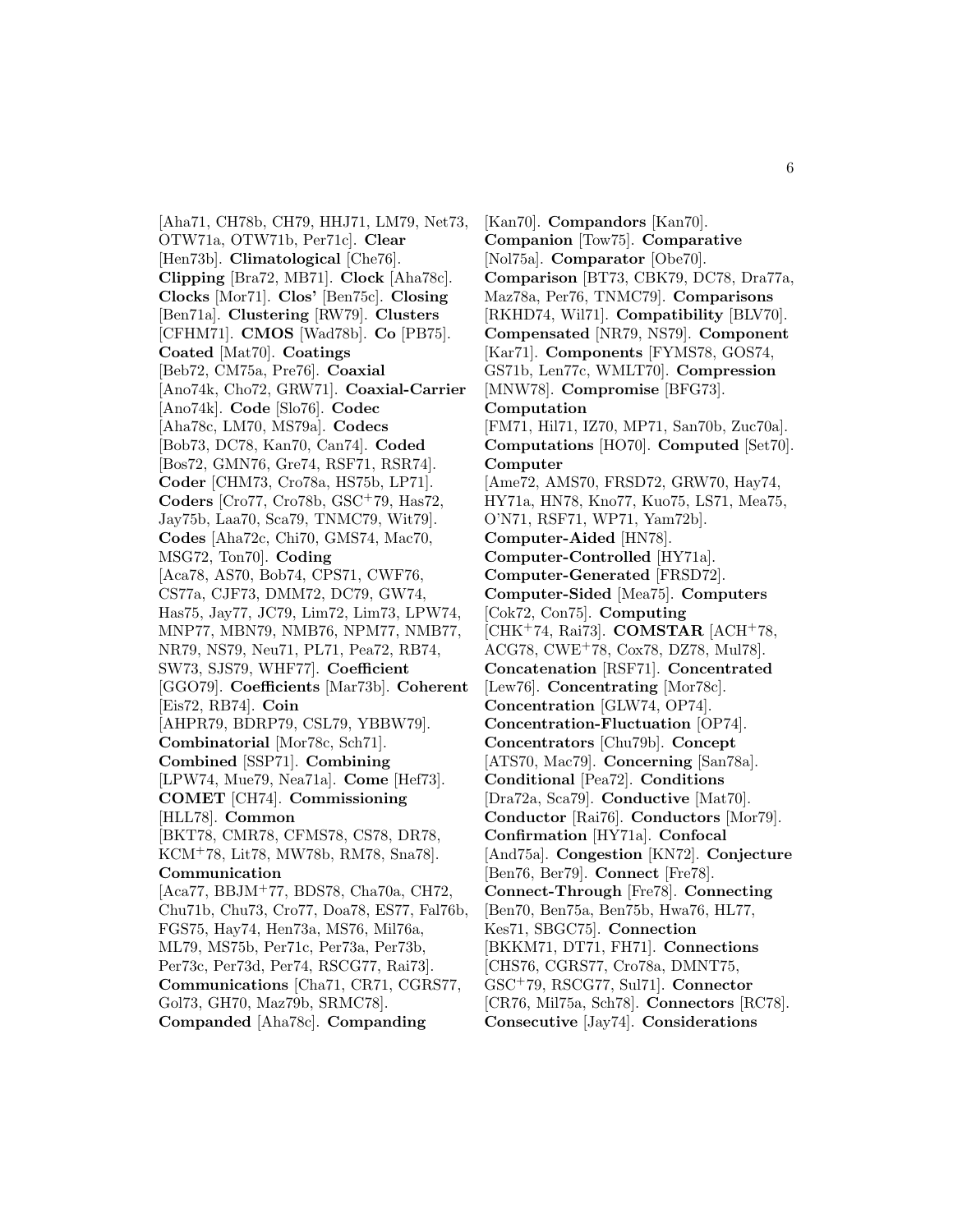[Aca77, Bau72, BS72a, BPW79, BHO71, Gey76, HW78, JP71, MSW74, Pra71, SW71a, SW71b, Tho71c]. **Consisting** [Dra74]. **Constant** [BM71, Bur71, Kuc73a, Pir79]. **Constellation** [FGW73]. **Constituents** [CDF<sup>+</sup>78]. **Constrained** [Chi70]. **Constraints** [RC76]. **Constriction** [Rai76]. **Construction** [HL77, HL78]. **Contact** [AOR76, GBN<sup>+</sup>76, PK70]. **Containing** [CHM73, FM75, San70b]. **Content** [MM78a]. **Continuous** [Bra72, Stu76b]. **Contract** [WP75]. **Contrast** [Nag71]. **Contributors** [Ano70a, Ano70b, Ano70c, Ano70d, Ano70e, Ano70f, Ano70g, Ano70h, Ano70i, Ano70j, Ano71a, Ano71b, Ano71c, Ano71d, Ano71e, Ano71f, Ano71g, Ano71h, Ano71i, Ano71j, Ano72a, Ano72b, Ano72c, Ano72d, Ano72e, Ano72f, Ano72g, Ano72h, Ano72i, Ano72j, Ano73a, Ano73b, Ano73c, Ano73d, Ano73e, Ano73f, Ano73g, Ano73h, Ano73i, Ano73j, Ano74a, Ano74b, Ano74c, Ano74d, Ano74e, Ano74f, Ano74g, Ano74h, Ano74i, Ano74j, Ano75a, Ano75b, Ano75c, Ano75d, Ano75e, Ano75f, Ano75g, Ano75h, Ano75i, Ano75j, Ano75m, Ano76i, Ano76j, Ano76k, Ano76l, Ano76m, Ano76n, Ano76o, Ano76p, Ano76q, Ano76r, Ano77g, Ano77h, Ano77i, Ano77j, Ano77k, Ano77l, Ano77m, Ano77n, Ano77o, Ano77p, Ano78c, Ano78d, Ano78e, Ano78f, Ano78g, Ano78h, Ano78i]. **Contributors** [Ano78b, Ano78j, Ano78k, Ano78l, Ano78m, Ano79a, Ano79b, Ano79c, Ano79d, Ano79e, Ano79f, Ano79g, Ano79h, Ano79i, Ano79j, Ano79k]. **Control** [Alb78, BCKM70, BDN<sup>+</sup>77, CFG<sup>+</sup>77, DL76, DCRZ70, DKP<sup>+</sup>70, FP79, Gaw75, Gop71, GRW70, Gum70, GP70, Hag75, MP78, Ols75, OTW71a, Per72, Smi79, Sto76, Van75a, Wal79, WSS78]. **Controllability** [CH74, RM72]. **Controlled** [AMS70, HY71a, NS72, PB74, Wag70]. **Convergence** [Maz79a]. **Converging** [MS75b, Mue75]. **Conversational** [Bra71].

**Conversion** [BS72b, CG70, Dra77b, Sch71]. **Converter** [Ric73d]. **Converters** [Net77]. **Converting** [NP78]. **Convexity** [Mes72]. **Coordinate** [AMS70]. **Copper** [MM79a]. **Cord** [IF77]. **Cords** [FIS75]. **Core** [MG73, MP75, Mil76b]. **Correcting** [Aha72c, Slo76]. **Correction** [BW70b, Peh70, SGM79]. **Correlated** [GM77, MM78a, Nea71a, SW73]. **Correlation** [Jay74, Ano70l, Lee69]. **Corrugated** [Dra74, Dra77a, Dra77b]. **Cost** [Gib78, LN72, WP75]. **Cost-Plus-Award-Fee** [WP75]. **Costs** [DL78, Koo78a]. **Count** [Des76]. **Counterexample** [Ber79]. **Coupled** [ATS70, Ame72, Ano78n, BS70b, CS77b, IS73, Ken73, Mar74a, Mar72a, Mar72b, Mar73a, Mar75a, MS72, MS73b, MS73a, MSW74, MS75a, MM72b, Per75, Seq72, Seq74, SS71b, TKK73, WKS<sup>+</sup>72]. **Coupled-Mode** [Mar75a]. **Coupled-Power** [Per75]. **Coupler** [Oga77, RS76]. **Coupler-Pair** [RS76]. **Couplers** [KS70, RS78]. **Coupling** [Arn74c, Arn74d, Arn74e, Arn75b, Coh72, CMG73, GH70, Mar71c, Mar73b, Mar74e, MP75, MM72b, MAGS78, RW74]. **Couplings** [LS70]. **Cover** [DS70]. **Coverage** [Aca78, Wad78a]. **Covers** [HRH70]. **Crawford** [ACH<sup>+</sup>78, ACG78, CWE<sup>+</sup>78, Rus78]. **Criteria** [MS79c, Mit77]. **Criterion** [Jay75a, Rei72]. **Cross** [Ano78n, Chu74, Gan76, Mar74c, MSW77]. **Cross-Polarization** [Chu74]. **Cross-Sectional** [MSW77]. **Crossbar** [CFMS78, Gue75]. **Crossings** [Bra72, Log77]. **Crosslinked** [Beb72]. **Crosspoints** [Ben71a]. **Crosstalk** [Arn75b, BM78, BHO71, CM75b, Fos71, Glo70, Gol73, IS73, Lap76, Len72, Mar71d, Mil75c, Par78a, Sen70]. **Crystal** [Gea79]. **CTS** [Rus78]. **Cubic** [WS70]. **Current** [BBB<sup>+</sup>79, Dix76, PB74, Rai76, Wil71].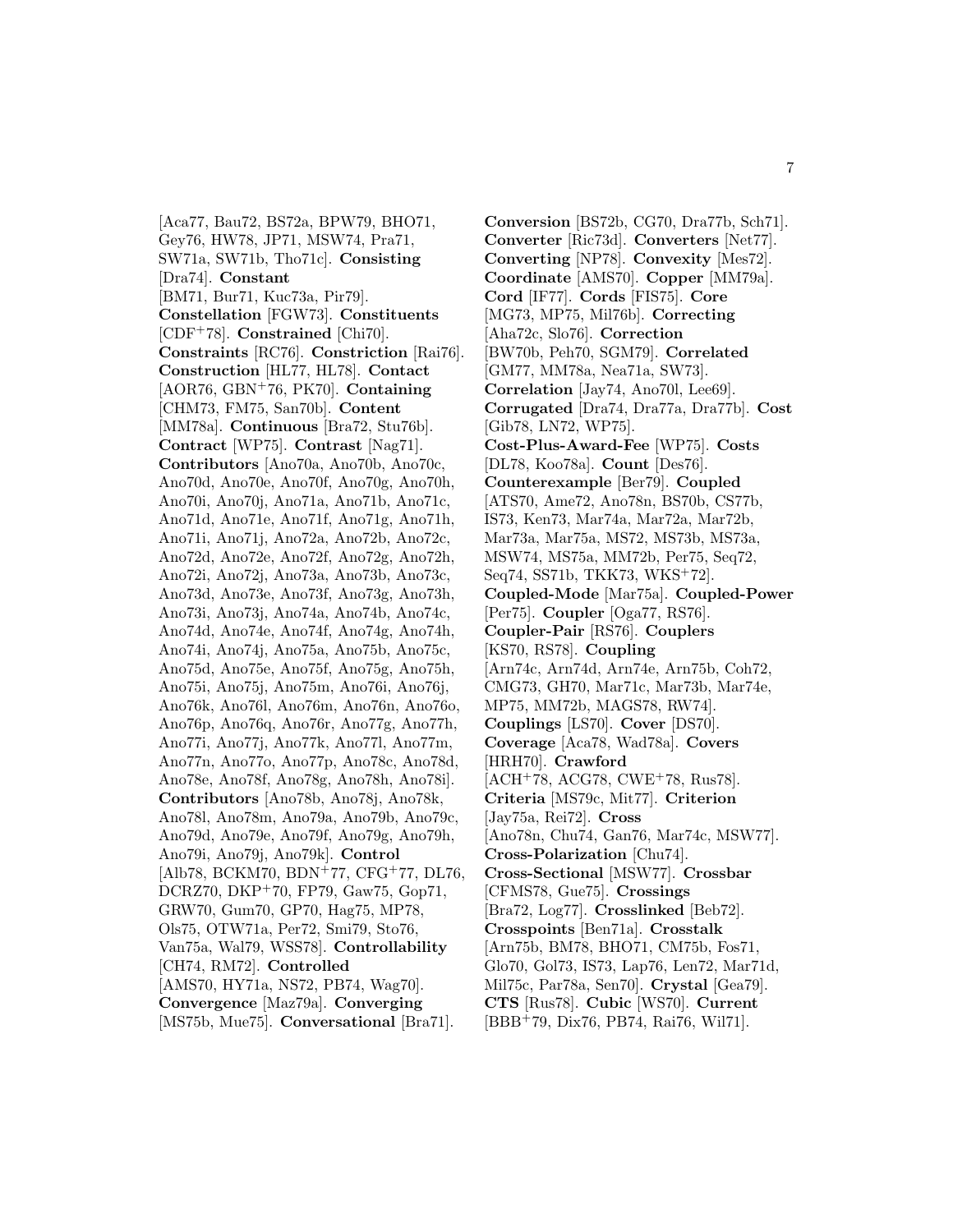**Current-Access** [BBB<sup>+</sup>79]. **Current-Carrying** [Rai76]. **Curvature** [CM77]. **Curved** [Mar70a]. **Customer** [BJO78, Bre71, DM78, Man78, Par78a]. **Cycles** [Aha79, LM79]. **Cyclic** [Aha72c, Coo70, Hal75, Kue79, MS75b]. **Cyclic-Type** [Hal75]. **Cylinders** [MSW77]. **Cylindrical**

[Dra74, TBCR72, Thi71, TBTG71].

**D** [Ano71k, Net77]. **D2** [BG72a, BS72b, CT72, DMM72, HP72, MT72, VG72]. **D3** [FDDM75]. **Data** [AH79, AFG79, Ano75n, AFS79, Avi71, BKKM71, BH71, BKL75, BBCC75, BN73, BPS75, BFR75, Bud73, CGHW74, CH72, Che76, CBK79, Con75, CLT70, Cro75, DJ75, Dic75, DM75, DG75, Dut76, Fal78, FG78, FM79, FR75, FH71, Fre75, Gaw75, GS73a, GHM73, GH75, GHRS77, Hag75, HS75a, HS71, HS72a, Ho71, HS72b, HJ75, ILR75, Kau77, Kro72, Kuo75, Lee73, Lim72, LW74, MMM75, MS76, Mes75, MS75b, MW75, Nic75, Ols75, Osb77, Phi75, Pie72, Rif79, Rif75, Rum79, SZ75, SSP71, SK75, Van75a, Van75b, Wil71, WP75, Wyn78].

#### **Data-Processing**

[Ano75n, BFR75, Con75, Cro75, DJ75, Dic75, DM75, DG75, Fre75, Gaw75, Hag75, HS75a, HJ75, Kuo75, Mes75, MW75, Nic75, Ols75, Phi75, Rif75, Van75a, Van75b, WP75]. **Data/Trunk** [GHRS77]. **dc** [Chi70, Gre74, WC73, Wil70b]. **dc-Constrained** [Chi70]. **DC-to-2.3-GHz** [WC73]. **Debugging** [Phi75]. **Deception** [GMS74]. **Decision** [FF73, Mes73a, Mue79, Sal74, Sal73]. **Decision-Feedback** [Mes73a]. **Decoders** [Aha72c]. **Decomposition** [Lue70a]. **Deformation** [Sch72]. **Degenerate** [Mar71c, RW74]. **Delay** [Ano75k, Bra71, Gue75, HS72a, Lee75, Mil74, Sch72]. **Delays**

[Col73, Hal75]. **Delta**

[Boy76, Cum75, Ger72, Goo71, Gre73, Jay70,

JR71, Jay74, LM70, Laa70, Sle72b, GG73]. **Delta-Modulation** [Laa70]. **Demodulator** [Gla71b]. **Demountable** [RC78]. **Density** [Bos72, Nea71b, Slo76]. **Dependence** [AC78, CAK76, Hol71, Lin76a]. **Dependent** [Per75]. **Depletion** [MM75, MS72]. **Depletion-Load** [MM75]. **Depolarization** [AC78, Coh71, Cox75, Lin77b, Sem74]. **Deposition** [DW78, JMM78]. **Derivation** [Mar72a, Maz75b, Yam72a]. **Derivations** [Per75]. **Derivative** [Dix76]. **Descent** [Els77]. **Description** [BDJ79, BDRP79, CSW74, DR78, Gol73, KH74, Slo76]. **Design** [Aha72c, AHK<sup>+</sup>78, Ano71k, Apr75, BKS71, BC70, BBW78, BB79, BCE<sup>+</sup>77, BR74, BCDT77, BFG73, BS75b, But71, BKY70, CFB70, CD79, CK71, CHJZ70, Cro77, DC71, Dic75, DG75, Fra78, GGL<sup>+</sup>77, HY71a, HHJ71, HW78, HRC73, HGLM77, HN78, ILR75, Kar71, KH74, KL73, Kle76, KU76, KFBL70, KLRS70, Las76, LN72, LF72, Log71, MSW74, MAGS78, Mos70, MNP77, NS76, O'N71, Ols71, Per73c, Per73d, Pir79, PS70, Rab72, RC76, Raw70, Rut70, Sal74, SR71, SWD71, SBR78a, Sti78, Sto76, Tho71a, Tow75, VG72, Whi75, WA74, Wyn78, Yam72b]. **Designed** [MG78]. **Designing** [CCR76, CB72]. **Designs** [ALW79, But71, Chu78]. **Detect** [GMS74]. **Detecting** [CRSB77]. **Detection** [Den76, Eis72, FGS75, Hub71, Kau77, MS76, PB74, Per71b, RB74, SG77, Wyn75a]. **Detector** [Mes73b, SBR78b]. **Detectors** [KG76, Per71c]. **Determination** [Fuk79, GS70, Kau74]. **Determining** [Aha79, Mit77, RS75]. **Deterministic** [MM72a]. **Developed** [Sne71]. **Development** [AOR76, BCKV74, BHKJ74, CMR78, EFG78, Ele77, Fre75, JL78, SVW79, Tho77b, Tho77a, Tsi79, WP75]. **Developmental** [Huf79]. **Developments** [SH79]. **Device** [AEH<sup>+</sup>70, ATS70, Ame72, AMS70, Ble70, BP70, Bro70, CHJZ70, DCRZ70, Fuk79, GRW70, Her70, HP70,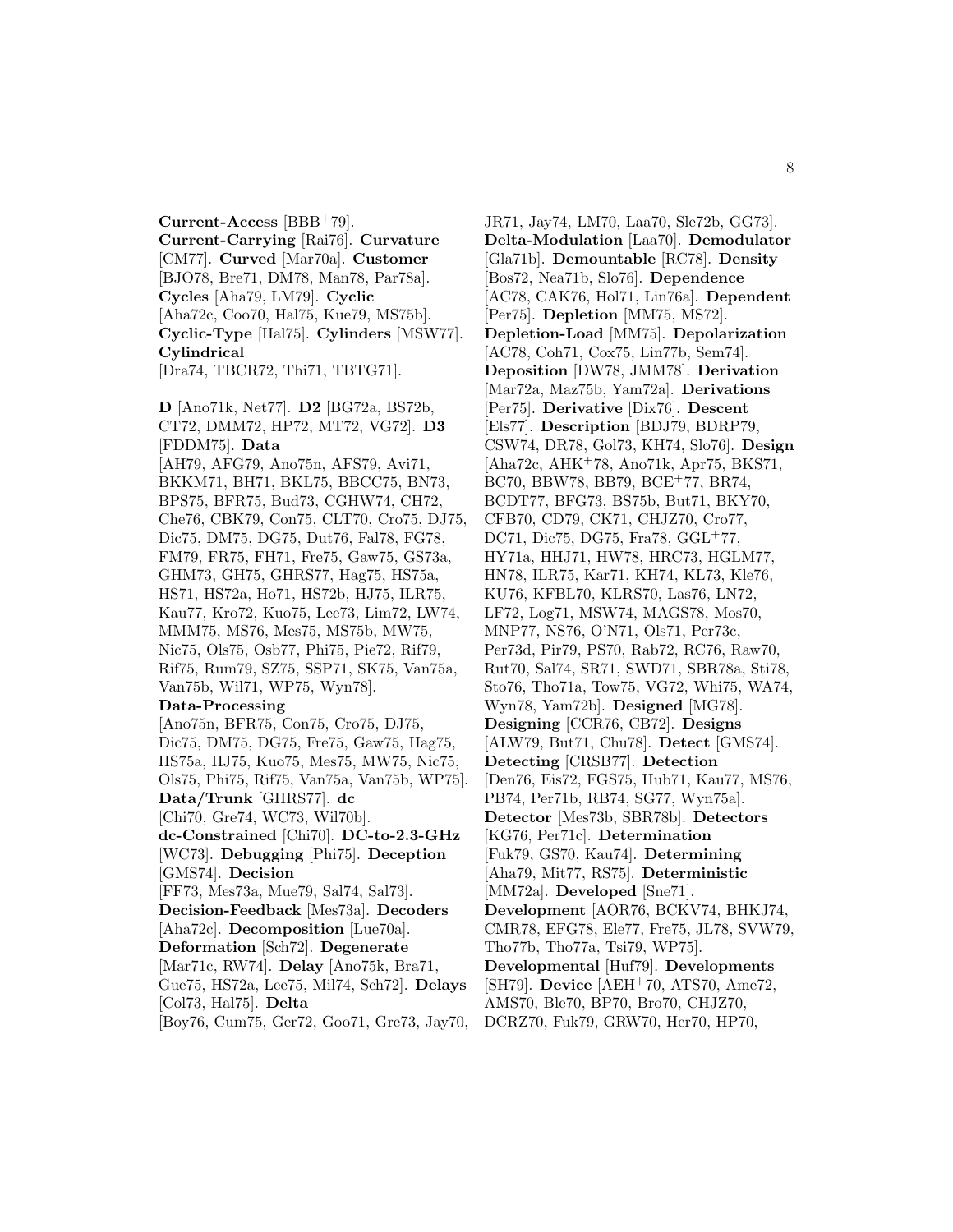JZ70, Ker70, KLRS70, MS73b, MS73a, MSW74, MS75a, Poo70, PS70, Raw70, SRPR70, Seq74, SS71b, Thi71, WKS<sup>+</sup>72]. **Devices** [BT73, BBL72, BS70b, DPR77, FYMS78, JB71, Ken73, Kno77, MS72, MMF70, Seq72, Tho73a, Tho73b, Tho74a, TKK73, Wah77]. **Devises** [Gea79]. **Diagnosis** [OTW71b]. **Diagnostic** [HS75a, Pek78]. **Dial** [CR78, Gue75]. **Dial-Tone** [Gue75]. **Dialing** [DM78, Spa76]. **Dialogue** [PR73]. **Diameters** [Mil76b]. **Dictionary** [Rif75]. **Dielectric** [Ano70k, CD71, Car71, CM73, CD73, KSBL74, LM76, Mar70a, Mar70d, Mar70c, Mar71c, Mar72d, Mar72e, Mar72g, Mar76a, Mar77c, Per71d, RW74, TKN74]. **Dielectric-Lined** [CM73, CD73]. **Dielectrics** [Sal75]. **Dietrich** [Ano70k]. **Difference** [OP74, Per74]. **Differences** [CFHM71]. **Differential** [CB72, Can74, CHM73, CJF73, Hel79, Jay75b, MSG78, MCC73, MC73, San79, Sha70]. **Differentially** [GHM73]. **Differentiators** [SR74]. **Differing** [Wal70]. **Diffusion** [Hey75, SS71b]. **Digit** [SR75]. **Digit-Recognition** [SR75]. **Digital** [ABLR77, BKL75, BBCC75, Bos72, Bri78, Bro71a, BS75b, BPS75, CCR76, CR73a, CR73b, Cha70a, Cha71, Cha72, Cha74, CT72, CRS75, CWF76, DC78, Fal76b, FG78, FR75, Fla79, FGS75, Gla71b, Gla71a, Goo71, GK76, GRW71, HRC73, Hil71, HY71b, ILR75, Jac70, Kan70, KG76, LM79, Lee73, Lin77b, LR79, MMM75, MNS78, Maz78b, MM71b, Mit77, MG78, Net77, O'N71, Per73a, Per73b, Per73c, Per73d, Per74, Pra70, Pra71, PR74, Pra76, Rab72, RS74, RKHD74, RRS70, Rif75, RP75, RB74, SZ75, SR71, SR74, SRH75, SRB79, Shn70, SK75, Tho73a, Wad78a, Wil72, YH71]. **Digitally** [GW79]. **Dimensional** [Blu72, CPS71, CR72, Fal76b, FGW73, Mor79]. **Dimensionality** [Len72]. **Dimensions** [Gol74]. **Diode** [Sch70, Sch74]. **Diodes** [Bra70, San70b, Sch70, WMLT70]. **Dioxide**

[CLB75]. **Diplexed** [KS71]. **Diplexers** [AP75]. **Diplexing** [CGL75]. **Direct** [Aha75, DM78, FGS75, FHH<sup>+</sup>79, MS76, Spa76]. **Direct-Distance-Dialing** [DM78]. **Directional** [RS78]. **Directory** [RS79]. **Disconnected** [Wag71]. **Discrete** [GG70, GM77, JB71, Mor78c, RB76, Sle72a, Sle78, Stu76a, RV70]. **Discrete-Charge-Transfer** [JB71]. **Discrete-Time** [GG70, GM77, Mor78c, RB76]. **Discrimination** [Dra78]. **Disk** [AAS70]. **Dispersion** [CDF<sup>+</sup>78, Hen73a, JB71, Mar77a, Mar74e, Per71d, SOP73]. **Displacement** [IF77]. **Display** [MMF70]. **Displays** [Kno77]. **Distance** [BW70b, Doa78, DM78, Spa76]. **Distinguishing** [Stu76a, Stu76b]. **Distortion** [Ano75k, DO79, Lue70a, Mil74, Rai73, Ric73a, Ric73d, Sch72]. **Distortions** [MP75]. **Distributed** [Bel78, Rei72]. **Distributing** [HMS72, Sch71]. **Distribution** [BKL75, Bur71, GM73, Ham70, Ken73, Lin76a, Mar72e, Ric73b, Sti78]. **Distributions** [Che76, Lin75, Lin76b, Lin78]. **Distributor** [CLT70]. **Disturbances** [ALM74]. **Dither** [JR72, RJ72]. **Dithered** [NMB77]. **Diversity** [Bab73, Bar70, DZ78, Jay75a, Lee71, Osb71, Vig70, Vig75, VP79, Wil70a]. **Division** [AD78, LW74, Maz71]. **Document** [KLO78]. **Domain** [Aha72b, Aha72c, Gea79, Gra70a, Mue73, Per77, SN79, TBCR72, Zuc74]. **Domains** [Thi71, TBTG71]. **Dominant** [Mar70b, Mar70d]. **Dopants** [KSBL74]. **Doped** [Aha75, KWP72, PSMO75]. **Double** [CBK79, CLB75, Dix76]. **Double-Heterostructure** [Dix76]. **Double-Insulator** [CLB75]. **Downconverter** [SS74]. **DPCM** [Jay77, MS79a, MS79b, SGM79, SJS79]. **DPCM-Encoded** [SJS79]. **Drawdown**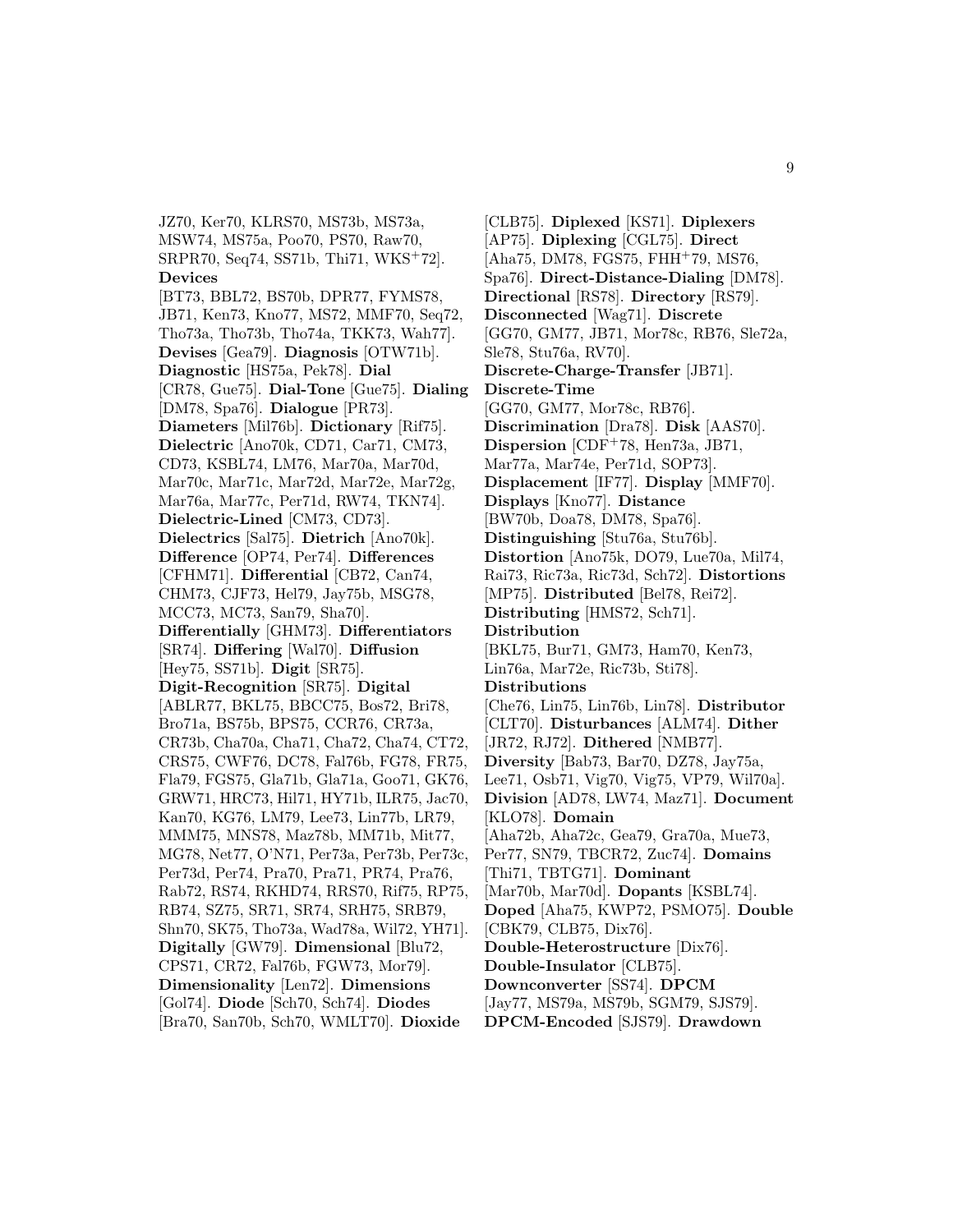[SDMS77]. **Drawing** [Gey76, Gra72, MP78, Smi79]. **Driver** [MCKP72]. **Dual** [Cha72, KSBL74, Mot77, Sem71, TKN74]. **Dual-Dielectric** [KSBL74, TKN74]. **Dual-Polarized** [Mot77]. **Due** [Bis71a, CM78, Doa78, GH70, LR79, Sch72, Set71, WM70]. **Duplex** [FM79, MB71]. **Duration** [Hub71, Vig71]. **During** [DM78, HO70, Lin77b, Mot77, SOP73]. **Dynamic** [BS72a, BN73, CR71, CR72, Cro78a, FIS75, Gey76, Jac70].

**Each** [Whi75]. **EADAS** [Kau77]. **EADAS/ICUR** [Kau77]. **Early** [BGK70, CGWN77]. **Earth** [Moo70, Ohm74, Pen70, Rus78, Wri71]. **Earthquake** [LF72]. **Echo** [Bra71, CHS76, DMNT75, FM79, MB71, Mue79, RT71, Spa76, Tho71b, Tho71c]. **Echo-Free** [Bra71]. **Echoes** [Doa78]. **Eclipses** [Lun70]. **Economic** [Koo78b, Sti78]. **Edge** [CB72, LW70]. **Effect** [And75a, AD79, Beb72, CM75a, CF79, CMG73, Dah72, Daw72, DeC72, Gue75, Ho71, Kle72, KS78, Kwe72, Lee75, Min72, Ros72, Sem73, Ven72, Wag71]. **Effective** [Kuo75]. **Effects** [AS72, Bra70, Bra71, CHS76, Chu79a, Cox75, DO79, Hil77, Hol71, Lev78, MRR79, Mil75c, Nol75b, Per72, PB73, RJ72, RSSF78, Sha75, Wil72]. **Efficiency** [Chi70, CMG73, Sch70]. **Efficient** [AD78, KL70, Ric73c, Sam75]. **Eight** [Con72b]. **EL2** [BB79]. **Elastic** [BY78, MSW77]. **Electret** [BB79]. **Electric** [Car71, MP78]. **Electrical** [GHWY77, GS73b, Kar71, Kwe72, Mat70]. **Electrochemical** [BLV70, OBW70]. **Electrochemically** [Wag70]. **Electrode** [LW70]. **Electrodeposits** [AD79]. **Electrolyte** [Lew76]. **Electromagnetic** [MC74, Mor79]. **Electron** [Bro70, Has78, SRPR70].

**Electron-Sensitive** [Bro70]. **Electronic**

[Aun73, DL76, Gea79, HL79, SS78, Sto76]. **Electronics** [And78, ACH<sup>+</sup>78, AB78, HS78a, HW78, MNS78, Mor78b, Rao78, SS78]. **Element** [Ano79l, Kau74, NMW79, Seq74, TKK73]. **Elementary** [Kur70, Tho71a]. **Elevation** [Hen73b]. **Elimination** [Bra73, Gra72]. **Elliptic** [Sch72]. **Embedding** [WC73]. **Embodiment** [Aha72c]. **Emphasis** [Aun73]. **Emphasizing** [Lue72]. **Empirical** [Lin77a]. **Employing** [Cha72, FF73]. **Encoded** [ACG79, Aha78b, MS79b, SJS79]. **Encoders** [Aha72c, GG73]. **Encoding** [Aha78a, Buc70, CS77a, Lim73, MM71b, Nol75a, Nol75b]. **Encryption** [KJ77, SJ76]. **End** [Bis71a, BM78, CM78, GSBC73, RSR74]. **End-to-End** [BM78]. **Endpoints** [RS75]. **Ends** [CGBS75]. **Energy** [CM75a, TBTG71]. **Engineered** [HN76]. **Engineering** [AOS70, AGW77, Cap72, CH74, Eis77, MP78, Osb77, Vig75]. **Ensemble** [Wal70]. **Entity** [BB78]. **Entrance** [CKS79]. **Entropy** [Has75]. **Enumeration** [OTW71b, WS70]. **Environment** [LF72, Pek78, RT71, Rov78, Tho71b, Yeh70]. **Environmental** [KU76, Sha75]. **Epitaxial** [BBL72, MHSS78]. **Equal** [Ric73b]. **Equalization** [BBJST77, Cha70a, Cho72, Cho74, FF73, Fal76a, Fal76b, Fal78, GHM73, Hen73a, HO70, Ho71, Mes73a, MS75b, Mue79, Per73b, Sal74, Sal73, Shn70]. **Equalizer** [AHK<sup>+</sup>78, BFG73, BKY70, Cha71, Maz75c, Maz79a]. **Equalizers** [Cha70b, Cho72, Cho74, GW79, Mue75, O'N71]. **Equalizing** [Per76]. **Equation** [Blu78]. **Equations** [Hel79, Mar72a, MM72b, Mor79, Per75, San79, Wil70b]. Equipment [BCD<sup>+</sup>77, BCD<sup>+</sup>78, BDS78, Fis79, MT72, MS79c, Pfe79, SW71b]. **Equivalent** [Hol73, Lak79, Nea72]. **Erlang** [Jag74, Mes72]. **Errata** [Ano78n, Ano79l]. **Erratum** [Ano70k, Ano70l, Ano71k,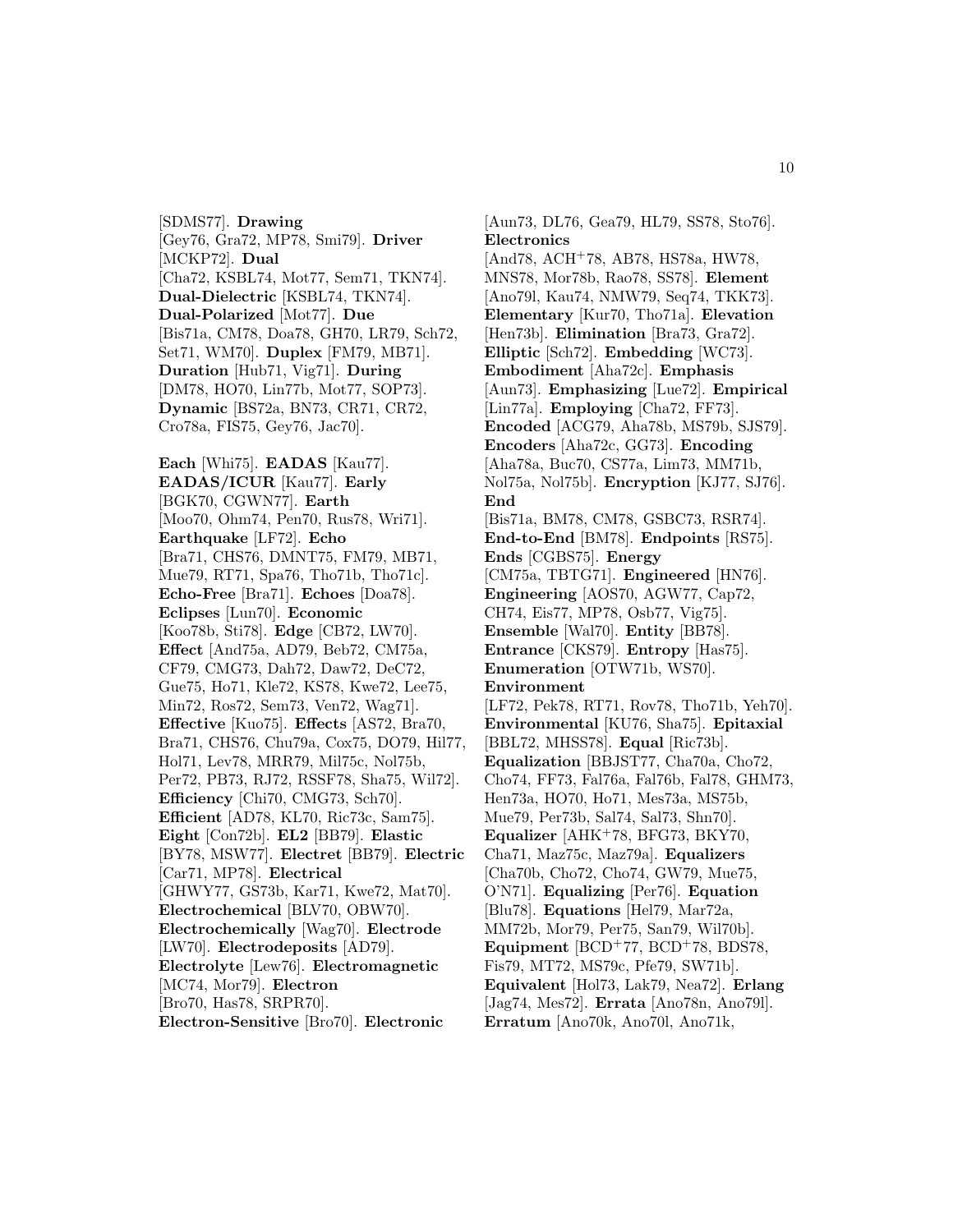Ano75k, CH79, NK73a]. **Error** [Aha72c, Bal76, Bri78, Cho74, FF73, Gaw75, Hil71, HY70, HY71b, Jay75a, MS79b, Peh70, Pra71, SR74, Slo76, Tho73a, Wyn75a, YH71]. **Error-Correcting** [Slo76]. **Errors** [And75a, Bri78, Can74, Cox75, Cro78a, FHH<sup>+</sup>79, NK73a, NK73b, Nol75b, SG77, SGM79]. **ESS** [ABLR77, AC70, AAS70, Ano70m, AOR76, BGK70, BCD<sup>+</sup>77, BHP71, CFP70, CCR<sup>+</sup>77, CGWN77, CLT70, CS78, DL76, EG70, GAW<sup>+</sup>76, GBN<sup>+</sup>76, GHHJ77, GHRS77, HW76, HJJ<sup>+</sup>77, KLS76, KNS<sup>+</sup>70, Kle76, KU76, LO77, MOR<sup>+</sup>77, MRY77, Pek78, PSW70, RT77, Spe77]. **Estimate** [Mes78]. **Estimated** [Che71]. **Estimating** [Che76, Nea72]. **Estimation** [AR79, FM73, Mor78a, RB76, SN79, Tho77b, Tho77a]. **Estimators** [Den76]. **Etched** [Mil78]. **Evaluating** [HY70]. **Evaluation** [ACTW77, Bal76, Bri71, BM78, CHM<sup>+</sup>77, CRSB77, DVW79, GMN76, GBN<sup>+</sup>76, HLL78, JZ70, Koo78b, LRF78, MOR<sup>+</sup>77, MSG78, RJ72, RSA77, Ric73c, Ric75, Ros76, Sca79, Tow75]. **Evaluations** [CB72]. **Eventual** [Sha70]. **Evolution** [Pfe79]. **Exact** [Mar76a, MM72a]. **Excess** [Wyn78]. **Exchange** [PL71]. **Excitation** [Mar70b, MM71a, Mar75b]. **Excited** [CM78, LC70]. **Exerciser** [DM75]. **Existing** [Ben70]. **Expand** [Pra70]. **Expansion** [Fri78]. **Experience** [BGK70, CGWN77]. **Experiment** [ACH<sup>+</sup>78, ACG78, BR74, CWE<sup>+</sup>78, Cox78, DDH75, DZ78, Dra77a, Fre75, Hol75, MSW78, Mul78, Sei71, Wil70a, BSS78, BM78, DW78, Jac78, KW78, MHSS78, MP78, RC78, SRMC78, SCD78, SBR78b]. **Experimental** [ATS70, CM73, CKK<sup>+</sup>71, Cok72, Hay74, Kro72, Len77a, Mus77, Seq74, SBR78a, SH74]. **Experiments** [Cox75, Cox78, LS71, NPM77, WSS78]. **Exposure** [Beb72, Con72b, Dah72, DeC72, Kle72, Kwe72, Min72, Ven72]. **extended** [Ano70l, Lee69]. **Extendible** [Dic75].

**Extension** [Aha72b]. **Extensions** [Kai71, MNW78]. **Extracting** [Dut76]. **Extreme** [Lin76b, Lin78]. **Extreme-Value** [Lin76b].

**F** [Ano79l, CH79, PK70]. **F.** [CH79]. **Fabrication** [BS72a, BCDT77, MP78]. **Face** [GHL72]. **Facilitate** [Rif79]. **Facilities** [CFP70, LTV70, RSS79]. **Facility** [AS78, BS76]. **Facsimile** [Ano79l, MWW<sup>+</sup>79, MNW78, MBN79, NMB76, NMW79]. **Factors** [YBBW79]. **Fade** [SOP73]. **Faded** [Bab73]. **Fades** [Vig70, Vig71]. **Fading** [Bab72, Bul71, Lin71, Lin77b, LR79, Mot77, Rum79, Rut71, VP79, Yeh70]. **Failure** [IL78]. **Family** [FL79, Hal75]. **Far** [GS75, IZ70, Zuc70a]. **Far-Field** [GS75]. **Fast** [Cha71, CH72, MM79a, MCKP72, Mue75, RRS70, Rob71]. **Fast-Converging** [Mue75]. **Faster** [Maz75a]. **Faster-Than-Nyquist** [Maz75a]. **Fault** [LTV70, OTW71b, Wad78a, Wad78b]. **Faulty** [Kau77]. **Faulty-Trunk** [Kau77]. **FDM** [Lun71]. **FDM-FM** [Lun71]. **Fe** [PB75]. **Fe/Co/V** [PB75]. **Features** [Pfe79]. **Feder** [Ano71k]. **Fee** [WP75]. **Feed** [Dra77a, Dra77b, Gol77, HM74, Sei71]. **Feed-Forward** [Sei71]. **Feedback** [Apr75, Bau72, Ben71b, Ebe70, FF73, Mes73a, Mue79, Rei72, Sal74, Sal73, Sze73, Wal77, WR73]. **Feeder** [Fri78, Mar78]. **Ferrite** [Owe72]. **Ferroelectric** [MMF70]. **Ferroeletric** [Gea79]. **FETs** [IL78]. **Fiber** [Arn74c, Arn74d, Arn74e, Arn74b, Arn75b, Bis71b, BS75a, BPM79, BSS78, BM78, CM75a, CRAC79, CGBS75, CMG73, Daw72, DMK78, DW78, FGS75, GSBC73, Glo75, Glo76, Hen73a, Jac78, KMM73, KW78, MSW78, Mar70b, Mar73c, Mar73d, Mar73e, Mar74f, MP75, Mar76d, Mar76e, Mar77b, MHSS78, Mil75a, Mil76a, Mil76b, Mil78, MM78b, ML79, Mus77, MP78, Oga77, Per73b, Per73c, Per73d, Per74, Per76, Per77,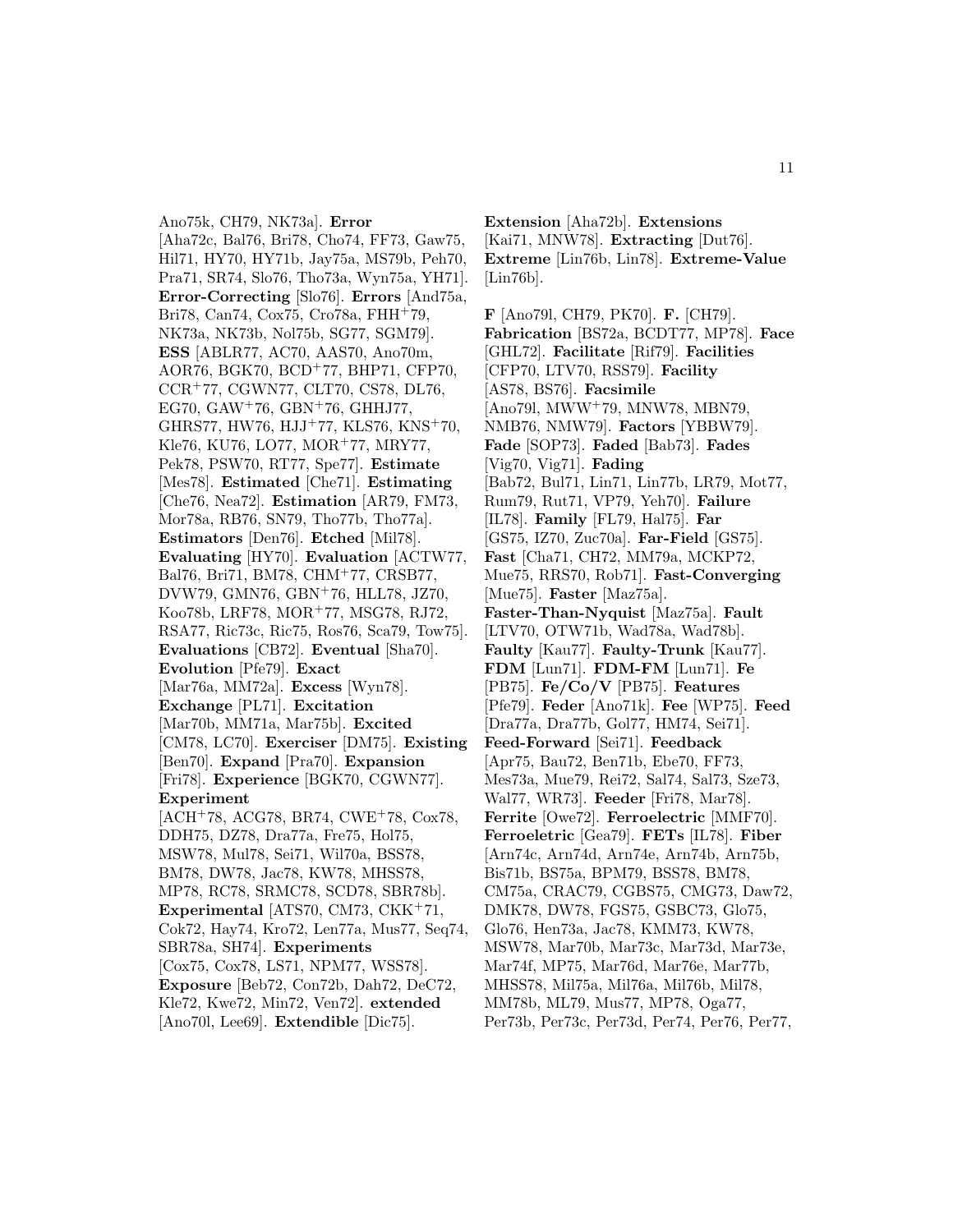PMAB79, RC78, SKCM78, SP77, Sch78, SRMC78, SCD78, SBGC75, SBR78b, Smi79, Sta74, SH74, Wil77]. **Fiber-Optic** [FGS75, Mil78]. **Fiber-Optic-Cable** [Mil75a]. **Fiberguide** [Bal76]. **Fibers** [Arn74a, Arn75a, AD76, Bis71a, CM75b, CM78, Coh71, Coh72, CAK76, CDF<sup>+</sup>78, Coo77, Dab75, DS73, DW78, ES77, Gar75, Gey76, Glo72, Glo73, GM73, KA74, MG73, Mar77a, Mar73a, Mar74c, Mar74d, Mar75b, Mar76b, Mar76c, Mar76d, Mar76e, Met79, Mil75b, OP74, PSMO75, Pre76, RKHD74, RSSF78, Sch72, Sha75, SDMS77, Som73]. **Fidelity** [Llo77]. **Field** [ACTW77, BGK70, CHM<sup>+</sup>77, GS75, IZ70, KS78, LW70, LM76, Lit78, MS75a, OBW70, PB74, Pir79, Zuc70a]. **Field-Aided** [MS75a]. **Fiftieth** [Dan75]. **Fifty** [Ano72k]. **Figures** [Yam72a]. **Filaments** [PB74]. **File** [HHM<sup>+</sup>74]. **Film** [KS70, Ram74]. **Films** [BBL72, May71, WN72]. **Filter** [Kog76, Mit77, SR71, SRH75]. **Filtering** [GGO79, Mue73, Per74]. **Filters** [CCR76, CR73a, CR73b, Fla79, FDDM75, GG70, GK76, Hal70, HRC73, Jac70, LM79, Maz78b, Net77, Rab72, Sal74, Shn70, Sne71, Sze73, Tow75, Wil72, Zuc74]. **Final** [FHH<sup>+</sup>79, HLL78]. **Finding** [Slo72]. **Fine** [MMF70]. **Fine-Grain** [MMF70]. **Finite** [CR73a, CR73b, HH73, HRC73, Kau74, Rab72, Whi75]. **Finite-Element** [Kau74]. **Finline** [HL73]. **FIR** [CCR76, RS74, RKHD74, SR74, SRH75]. **FIR/IIR** [CCR76]. **Fires** [Eck78]. **First** [Hef73, Pen70]. **First-Come** [Hef73]. **First-Served** [Hef73]. **Five** [Che76]. **Five-Minute** [Che76]. **Fixed** [Jay77, NS76]. **Fixed-Point** [NS76]. **Flat** [Lew70]. **Float** [Mil70]. **Flow** [Glo72]. **Fluctuation** [OP74]. **Fluctuations** [Mar72b, Tho74b]. **Fluid** [Gey76]. **Fluid-Dynamic** [Gey76]. **FM** [ALS71, Lun71, Rai73, Ric73a, VP79]. **Force** [TBTG71]. **Forced** [SGM79, Wil72]. **Forcing** [Mes73a]. **Forecast** [FHH<sup>+</sup>79].

**Foreword** [Ano74k, Bai71, Cro75, Gar70]. **Form** [DG79, Tow75]. **Formant** [RSF71]. **Formant-Coded** [RSF71]. **Formed** [Yam72a]. **Formula** [Mes72]. **Formulas** [GMS73, SGM74]. **Formulation** [Kan70]. **Forney** [Maz75b]. **Forward** [Ble70, Bre70, MPT78, Sei71]. **Foundation** [Par78b]. **Four** [TNMC79]. **Fourier** [RV70, Maz77, Sle78]. **Fourth** [Maz78a]. **Fourth-Power** [Maz78a]. **Frame** [CFHM71, CHM73, Gue75, HMS72, Has75, LPW74, Sch71]. **Frame-to-Frame** [CFHM71, CHM73, Has75, LPW74]. **Frames** [BB78]. **Free** [Bra71, Has78, Mit77]. **Frequencies** [MCC73, MC73, RV70, Set70, Set71]. **Frequency** [Aha75, Bab72, Bar71, Bar70, BNO74, Ben71b, CAK76, HS78a, Hol75, Hub71, Hub73, KS71, Lue72, MSW77, Par78a, Par78b, Ric73d, RP75, Rut71, Sch70, Sem71, Sne71, VP79]. **Frequency-Diplexed** [KS71]. **Frequency-Diversity** [VP79]. **Frequency-Emphasizing** [Lue72]. **Frequency-Modulation** [RP75]. **Frequency-Response** [CAK76]. **Fresnel** [Chu71a]. **Frontiers** [AI74]. **Full** [FM79, MB71]. **Full-Duplex** [FM79, MB71]. **Function** [JB71, Lue70a, Nea71b, Net73, Rut71, SKCM78, Ano70l, Lee69, Jag74]. **Functional** [San79, Sha70]. **Functions** [CT72, Jag70, Len72, Ric73c, San78a, Sle78]. **Fundamental** [BT73]. **Fused** [Dab75, KA74]. **Fused-Silica** [Dab75]. **G** [Ano71k, Hey75]. **Ga** [Dix76]. **GaAlAs**

[CBK79, SCD78]. **GaAs** [CBK79, Coh72, Fuk79, IL78, TG76]. **Gain** [Dra72a, Koo78b, Lap76, Sch73]. **Gain-Induced** [Sch73]. **Gallium** [KS78, MWW<sup>+</sup>79]. **Gallium-Arsenide** [MWW<sup>+</sup>79]. **Gaps** [Kra71]. **Garnet** [BBL72, WN72]. **Gas** [Kai70]. **Gaseous** [Wan70]. **Gate** [Col73]. **Gauge** [Lin76a]. **Gauging** [FHT77]. **Gaussian**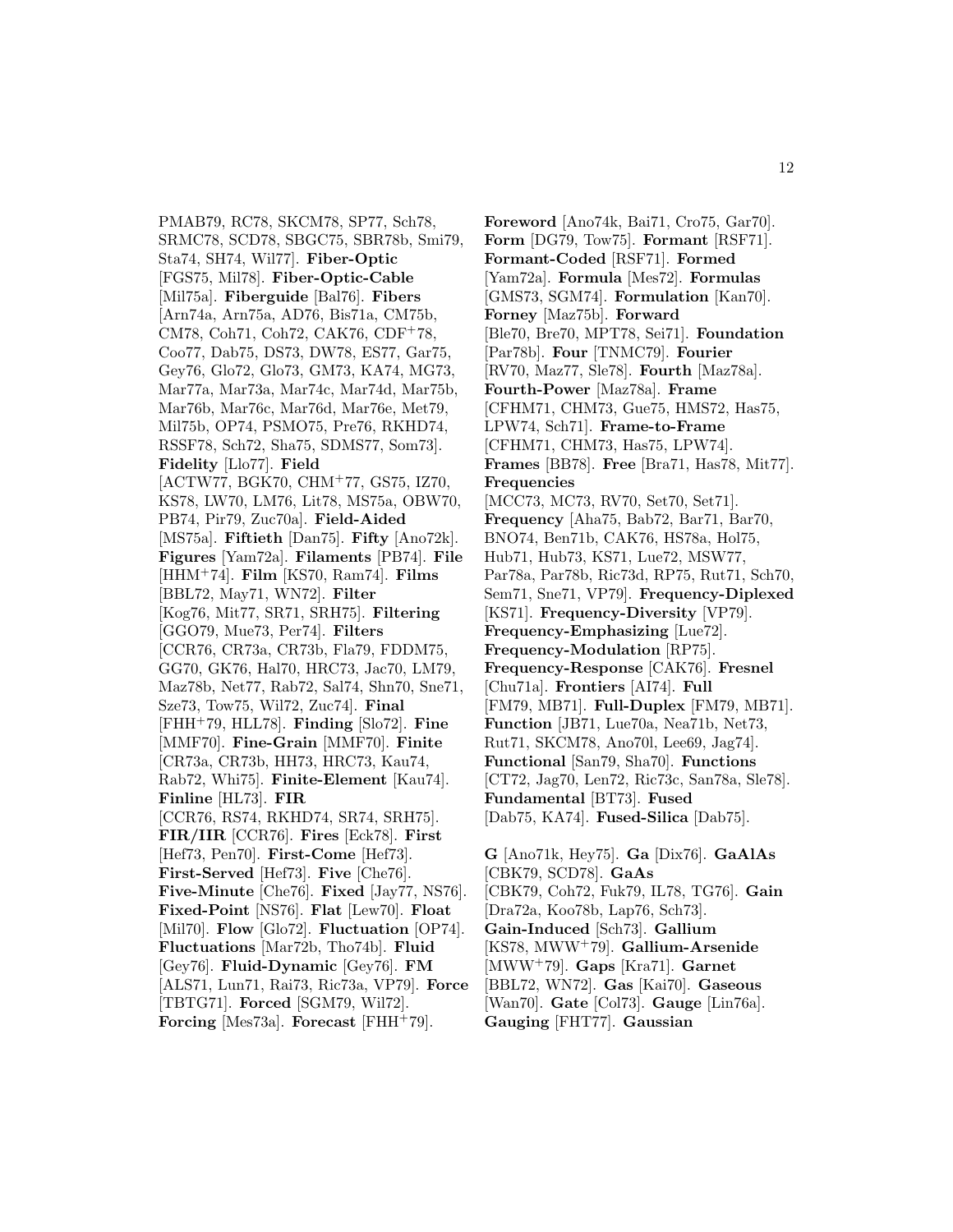[BW74, Ebe70, FGW73, Gol74, Gre73, HY70, HY71b, HS72b, Mar70b, MF70, Nea71b, Wyn71, Wyn76]. **General** [Aha71, Lue72, Met79, Mos70, Per71c, TBTG71, WR73]. **Generalization** [CH78a, Gol74]. **Generalized** [Ano75k, Mil74, Yam72a]. **Generalizers** [Chu79b]. **Generated** [FRSD72, Lim72, Maz78a]. **Generating** [RRS70]. **Generation** [AI74, Cha74, Sch70]. **Generator** [BJL71, CHJZ70, DCRZ70, GK76, GRW70, JZ70, KLRS70, KG76, Poo70, SRPR70]. **Generator-Detectors** [KG76]. **Generators** [Bar71]. **Geomagnetic** [ALM74]. **Geometric** [Maz75b, Mes73a, Mes73b]. **Geometrical** [Pre76]. **Geometry** [Mor79]. **Geostationary** [MP71]. **Germanium** [PSMO75, Sch70]. **Germanium-Doped** [PSMO75]. **GHz** [Aca79, ACH<sup>+</sup>78, ACG78, AC78, Bar72, Cox78, DDH75, EKN76, Hen73b, HGLM77, KS78, Lin77a, Osb71, Osb77, Pen70, Rus78, SS71a, Sem73, Sem74, Sem77, Sem79, SBR78a, TG76, Tur75, Vig71, WC73, Wri71]. **GI** [Hey75]. **GI/G/1** [Hey75]. **Gigahertz** [MG75]. **Gilbert** [Cha73]. **Glass** [BS75a, Coh71, Daw72, DSS78, PB75, SDS78]. **Glass-to-Metal** [PB75]. **Glossary** [Ano75l, Ano77q]. **Gold** [AD79, MM79a]. **Grade** [Kle72, Kwe72]. **Graded** [CM78, Coo77, MG73, OP74]. **Graded-Core** [MG73]. **Graded-Index** [Coo77, OP74]. **Gradient** [Aha78a, Fal76a]. **Grain** [MMF70]. **Granularity** [JR71]. **Graphs** [Ber79, Chu75, CH78b, CH78a, KL70, CH79]. **Grating** [Mar77c]. **Gratings** [Mar76a]. **Green** [JB71]. **Grid** [Ano71k, AP75, CFB70, Chu77]. **Grids** [And75b]. **Ground** [Liu70]. **Group** [Ben75a, Ben75b, Ben75c, HH73, HN76, HL77, Mac70, Nea72, Wah77].

**Group-Balanced** [HL77].

**Group-Theoretic** [Ben75c]. **Groups** [FM75, FHH<sup>+</sup>79, RM72]. **Growth** [HMS72]. **Guide** [Mar70a, SKCM78]. **Guided** [HMG70]. **Guiding** [Sch72].

**Hadamard** [Ber70a, MNP77, NPM77]. **Hadamard-Transform** [MNP77]. **Half** [DeB72]. **Half-Bubbles** [DeB72]. **Handling** [CCR<sup>+</sup>77]. **Hard** [BBL72, Ros72, WN72]. **Hardware** [BGH79, CSL79, EFW79, KCM<sup>+</sup>78]. **Harmonic** [AI74, Bra70]. **Haul** [Bro71c, Che71, CGL71, KS71, MG75, SW71a, SW71b]. **Heat** [Aun73]. **Heating** [Aun73]. **Heavy** [Avi71, Hey75]. **Helicoidal** [Arn74b]. **Heterodyne** [Per71a]. **Heterostructure** [CBK79, Dix76]. **Heuristic** [KL70, KL73]. **Hexagonal** [WS70]. **Hexagonal-Based** [WS70]. **Hidden** [Gra72]. **Hierarchical** [GS73a]. **High** [AS72, BKKM71, CR71, Dra72a, Goe74b, Mit77, MM79b, MSW77, Sch70, Slo76, Whi71]. **High-Capacity** [CR71]. **High-Density** [Slo76]. **High-Frequency** [MSW77]. **High-Impedance** [Goe74b]. **High-Order** [Mit77]. **High-Speed** [BKKM71]. **Higher** [Gol74, Mar72c, Mar72d, Maz78b]. **Higher-Order** [Mar72c, Mar72d]. **Hilbert** [RS74]. **Hill** [ACH<sup>+</sup>78, ACG78, CWE<sup>+</sup>78, Rus78]. **HILO** [Laa71]. **History** [DR78, DC71, Dic75]. **Hits** [FG78]. **Hold** [Ben76]. **Holding** [Bur71, FM75]. **Holograms** [Ber70b]. **Holographic** [KS70]. **Homogeneous** [Moo70]. **Hop** [Osb71, Sha72]. **Horn** [Dra74, Sem79, Tho71a]. **Horn-Reflector** [Sem79]. **Hot** [Per72]. **Hour** [Eis77]. **Human** [GHL72, GS70, MRM78, YBBW79]. **Human-Face** [GHL72]. **Hybrid** [Aca78, AFG79, CCR76, Mos70, SS71a]. **Hyperbolic** [LC70].

**ICUR** [Kau77]. **Ideals** [Mac70].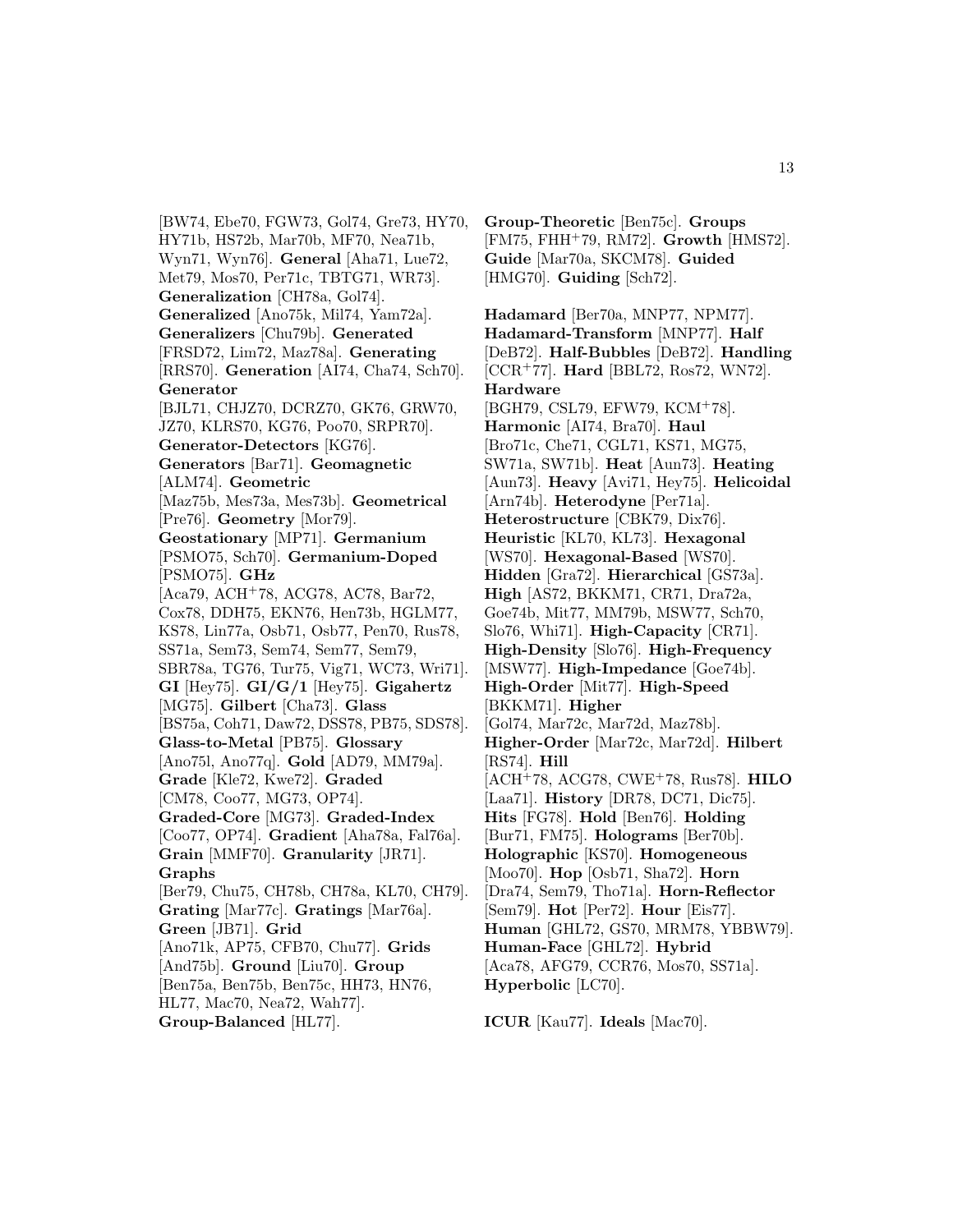#### **Identification**

[AR79, BGM<sup>+</sup>71, GHL72, Owe72]. **Identifying** [Goo74]. **Identities** [MSG72]. **Idle** [Aha78b, Cro78b]. **Idle-Channel** [Cro78b]. **if** [Mit77, Fen71]. **IGFET** [MCKP72, MM75]. **II** [Arn74d, Chu73, KLRS70, Len77c, Mes73b, OTW71b, Per73d, SDS78, SGM74, Stu76b, Tho77a]. **III** [Arn74e, DCRZ70]. **IIR** [CCR76, RKHD74]. **Image** [MS79a, May71, MMF70, Per71a]. **Images** [Lim72]. **Imaging** [DG79, Nag71, Seq72]. **Imbalance** [Mil75c]. **Impact** [Lin77b]. **Impairments** [Ols71]. **Imparted** [ES77]. **IMPATT** [Bra70, Bra73, MG75, Sch74, TG76]. **Impedance** [Goe74b, Man74]. **Imperfect** [Mar73b]. **Implantation** [WN72]. **Implementation** [BKT78, BGH79, CRS75, Lit78, Tho78]. **Implementations** [MG78]. **Implemented** [GW79]. **Implications** [Thi71]. **Importance** [Bal76]. **Improved** [Cro78b, Dra74, Kai70, Laa71, YH71]. **Improving** [AS78]. **Impulse** [CR73a, CR73b, Coo77, Glo73, GM73, HRC73, Mar73c, Mar73d, Mar74c, Mar74d, Rab72]. **Inaccuracy** [GGO79]. **Inband** [Lue70a]. **Incidence** [Sal75]. **Incident** [AC78]. **Incoherent** [CM78, Mar75b]. **Incomplete** [BT73, JB71]. **Incorporating** [BFG73, Lue70b]. **Increase** [Aca79]. **Independence** [Maz79a]. **Independent** [Sal75, SR75]. **Index** [Ano70m, Ano70n, AD76, BPM79, CM78, Coo77, GM73, Mar70a, Mar73c, Mar73d, Mar74c, Mar75b, Mar76b, Mar76c, OP74, Per74, PMAB79]. **Induced** [Bra73, Chu74, Des73, MCC73, MC73, Sch73, Sem71]. **Inductive** [Abe78]. **Inefficiency** [TKK73]. **Inequality** [HO77]. **Infinite** [Maz75c, Ric75]. **Influence** [Glo75, HGLM77]. **Influences** [PB75]. **Information** [BP70, CW73, GS73a, HR73, Jag70, Log77, PR73, Whi71]. **Infrared** [Daw72]. **Inherent** [BN71]. **Injection**

[Alb78, CR76, Coh72, Eis72, Lee75]. **Injection-Locked** [Eis72]. **Injection-Molded** [CR76]. **Innovations** [Ben76, Kai71]. **Input** [Ben71b, Goe74a, Goe74b, Gop71, HH73, Kno77, KN72, Kuc73a, NK73b, Ric73d, NK73a]. **Input-Output** [Gop71]. **Inputs** [GM77, Gre73, Hef73, Hol73, Kuc72, MM78a]. **Inserted** [Man74]. **Installation** [AGW77, CDD<sup>+</sup>78, HO70, RBH77]. **Installations** [BM78]. **Insulator** [CLB75]. **Integral** [Blu78, GP70, Mor79, Per72]. **Integrals** [Ric73c, Ric75]. **Integrands** [Ric75]. **Integrated** [BKS71, Die71, GS74a, MM71a, Mat70, Mos70, SS71a, Wad78a, Wad78b, Yam72b]. **Integration** [CGWN77, Cum75, Hel79, HMSV77, Laa70, Lin76a]. **Intelligible** [Par78a]. **Intentional** [Mar74e]. **Interaction** [GHL72, Jac70]. **Interactions** [FM71, Gra70a]. **Interactive** [CD79, CW73]. **Intercept** [BCM<sup>+</sup>74, BCKV74, BWW74, CGHW74, CCWW74, HHM<sup>+</sup>74]. **Interconnected** [San78b]. **Interconnection** [BZ74, Cok72]. **Interesting** [LM79]. **Interface** [BJO78, CR78, GR78]. **Interfaces** [BCD<sup>+</sup>77]. **Interfacial** [KSBL74]. **Interference** [Bel78, Bul75, Fen70, Gol73, HY70, HY71b, MP71, Mes73a, Mes73b, Par78b, Wyn71, Wyn75a, YH71]. **Interframe** [Bob74, Has72, HS75b, LP71]. **Interim** [ACG78]. **Intermodulation** [DO79]. **Interoffice** [BKT78, CMR78, CFMS78, CS78, DR78, KCM<sup>+</sup>78, Lit78, MW78b, RM78, Sna78]. **Interpolative** [Net77]. **Interpretation** [Per71a]. **Interrupted** [Kuc73b]. **Intersection** [Yam72a]. **Intersymbol** [Fen70, HY70, HY71b, Mes73a, Mes73b, Wyn71, Wyn75a, YH71]. **Interval** [WHF77]. **Intraframe** [Bob73, LPW74, MS79a]. **Introduction** [BFR75, DC71, EFG78, Poo70, War77, You79]. **Introductory**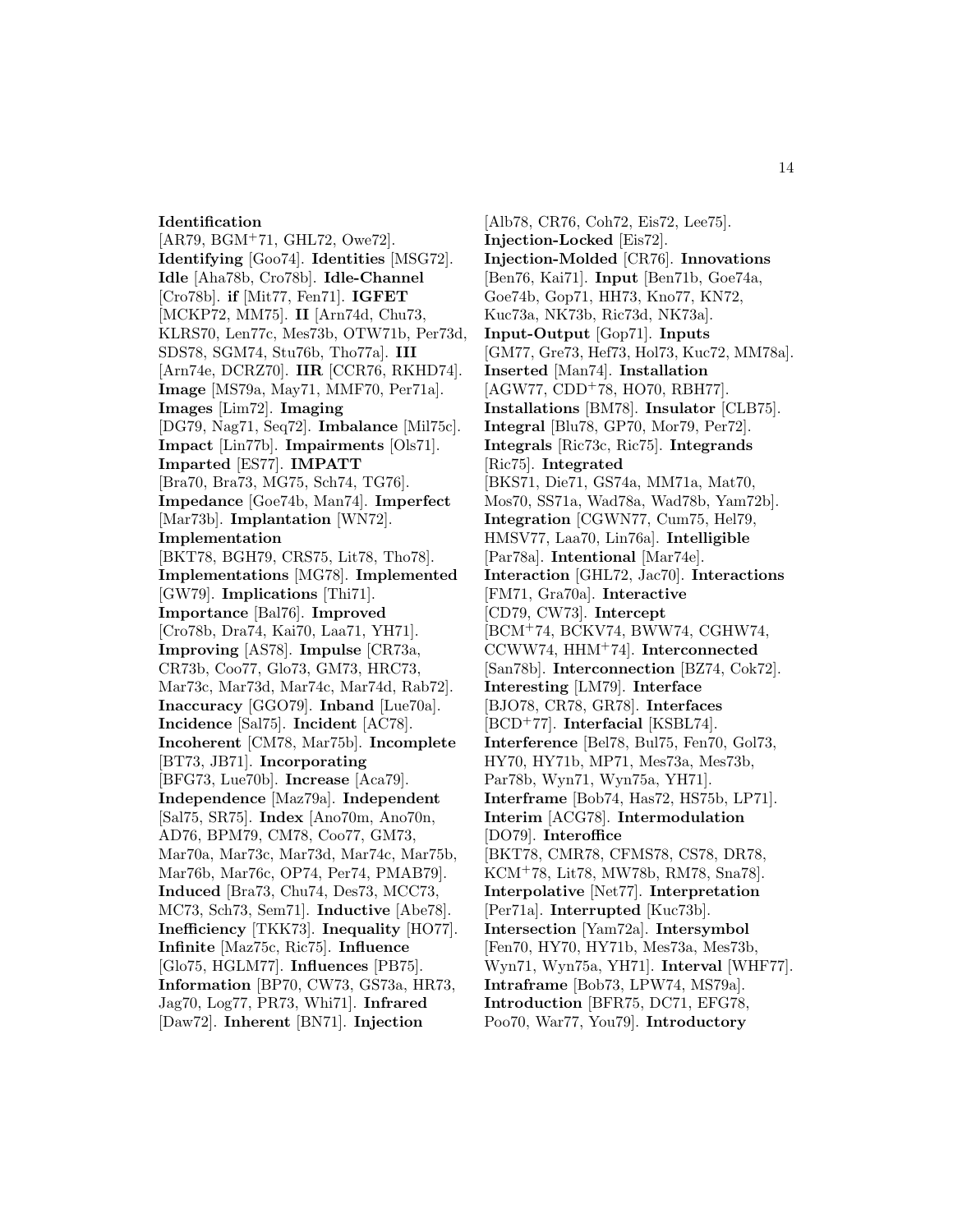[VG72]. **Invariance** [BFG73, San79]. **Invariant** [RT71]. **Inversion** [Jag78]. **Investigation** [Seq74]. **Investigations** [Nag71]. **Ion** [WN72]. **Ions** [Wan70]. **Isolated** [RS75, RW79, TKK73]. **Isomers** [TBCR72]. **Issue** [Ano70a, Ano70b, Ano70c, Ano70d, Ano70e, Ano70f, Ano70g, Ano70h, Ano70i, Ano70j, Ano71a, Ano71b, Ano71c, Ano71d, Ano71e, Ano71f, Ano71g, Ano71h, Ano71i, Ano71j, Ano72a, Ano72b, Ano72c, Ano72d, Ano72e, Ano72f, Ano72g, Ano72h, Ano72i, Ano72j, Ano73a, Ano73b, Ano73c, Ano73d, Ano73e, Ano73f, Ano73g, Ano73h, Ano73i, Ano73j, Ano74a, Ano74b, Ano74c, Ano74d, Ano74e, Ano74f, Ano74g, Ano74h, Ano74i, Ano74j, Ano75a, Ano75b, Ano75c, Ano75d, Ano75e, Ano75f, Ano75g, Ano75h, Ano75i, Ano75j, Ano76i, Ano76j, Ano76k, Ano76l, Ano76m, Ano76n, Ano76o, Ano76p, Ano76q, Ano76r, Ano77g, Ano77h, Ano77i, Ano77j, Ano77k, Ano77l, Ano77m, Ano77n, Ano77o, Ano77p, Ano78c, Ano78d, Ano78e, Ano78f, Ano78g, Ano78h, Ano78i, Ano78b]. **Issue**

[Ano78j, Ano78k, Ano78l, Ano78m, Ano79a, Ano79b, Ano79c, Ano79d, Ano79e, Ano79f, Ano79g, Ano79h, Ano79i, Ano79j, Ano79k]. **IV** [Arn75b, JZ70].

**Jacket** [BY78, Mar74b]. **Jar** [DS70]. **Jar-Cover** [DS70]. **Jars** [HRH70]. **Jitter** [Dut72, Dut76, FGW73, HS72b, Maz78a]. **Joining** [Bis71b, CRAC79]. **Joint** [Cha70a]. **Jointly** [Fal76b]. **Joints** [CMG73, Som73]. **Journals** [Ano76b, Ano76c, Ano76d, Ano76e, Ano76f, Ano76g, Ano77a, Ano77b, Ano77c, Ano77d, Ano77e]. **Jumbogroup** [BNO74, Mau74]. **Jump** [Dra72a]. **Jumpers** [HMS72]. **Junction** [Lee75]. **Junctions** [Owe72].

**Kailath** [Ben76]. **kb** [CS77a, Cro78a]. **kb/s** [CS77a, Cro78a]. **Key** [Das71]. **Keyed** [Eis72]. **Kilometer** [Sem71]. **Kruithof**

[Kru79].

**L4** [ALM74]. **L5** [ACKL74, Ano74k, BNO74, BZ74, CHK<sup>+</sup>74, DJNP74, FP74, GOS74, GS74b, HM74, KH74, Mau74, TAB74, WA74]. **Laboratories** [Ano77f, Ano77r, Ano77s, Ano77t, Ano77u, Ano78a, Ano78o, Ano78p, Ano78q, Ano78r, Ano79m, Ano79n, Ano79o, Ano79p, Ano79q, Ano79r, Ano79s, Ano79t, Ano79u, Ano79v, Cox78, Dan75]. **Laboratory** [LR79, Sul71]. **Laminated** [Mil76a]. **Laminates** [Kle72, Kwe72]. **LAMP** [BHKJ74, CH74, CSW74, Cha74, CES74]. **Language** [Dic75, JL78, RJLK78]. **Laplace** [Blu78, Jag78]. **Large** [BB78, But71, CR72, RB70, Tho71a, WP75]. **Large-Scale** [CR72]. **Laser** [Bur70, CKS79, Has78, Hub71, MM71a, May71, MWW<sup>+</sup>79, SCD78]. **Lasers** [Alb78, Coh72, Dix76, Lee75, Mar76d]. **Last** [LMY76]. **Last-Trunk-Usage** [LMY76]. **Lattices** [WS70]. **Launcher** [GS75]. **Laureate** [Ano77f]. **Laureates** [Ano78a]. **Law** [ACG79, MPS77]. **Laws** [Kan70]. **Layer** [Lew76, MS72, Ros72]. **Layers** [MM79a]. **Lead** [Ano71k, BW70a, BLV70, CFB70, Cus70, DS70, Gar70, HRH70, KFBL70, Lue70b, Mil70, OBW70, SSV70]. **Lead-Acid** [Ano71k, BW70a, BLV70, CFB70, Cus70, DS70, Gar70, HRH70, KFBL70, Lue70b, Mil70, OBW70, SSV70]. **LED** [AH79, Lee75]. **LEDs** [CBK79]. **Lee** [Ano70l]. **Lemma** [Mor78c]. **Length** [AS72, CKK<sup>+</sup>71, RSSF78, Rut71]. **Lens** [Ano75k, Kai70, Mil74]. **Lens-Like** [Ano75k, Mil74]. **Lenses** [Her70]. **Level** [MNW78, NMB77, PMN78]. **Levels** [RV70]. **Librarians** [Nic75]. **Light** [Coh71, Dix76, Las76, MS76]. **Light-Current-Voltage** [Dix76]. **Lightguide** [BSS78, BM78, ML79]. **Lightguides** [CF79]. **Lightwave**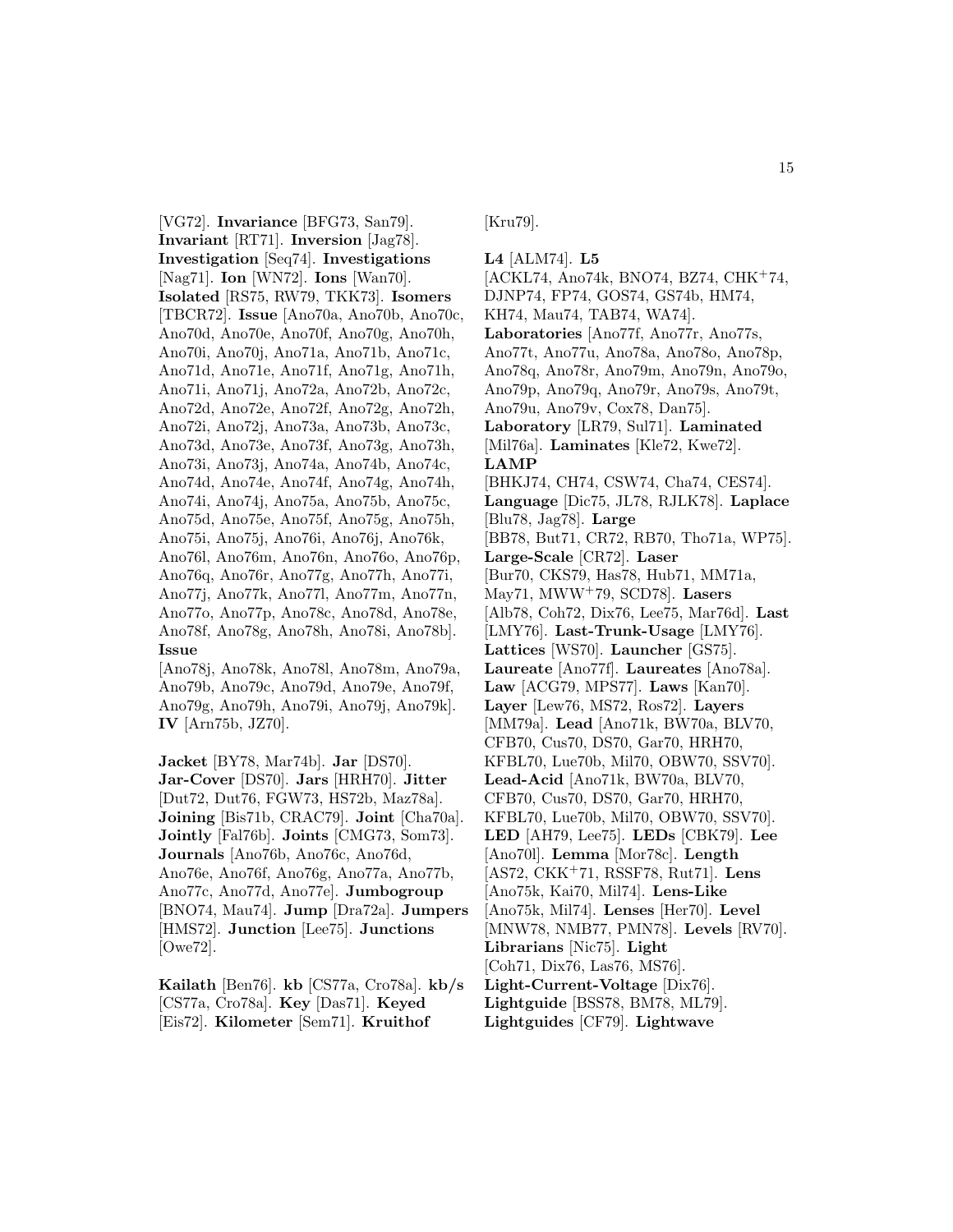[MSW78, SRMC78, SCD78]. **Like** [Ano75k, Mil74]. **Likelihood** [FM73, Mes73b]. **Limit** [Aha79, LM79]. **Limitation** [Ric73a]. **Limitations** [Tho73b]. **Limited** [Wyn76]. **Limiting** [Can74, LC70]. **Limits** [Ric75]. **Line** [ACKL74, Bab72, Bar70, BBJST77, FG71, Gil75, Gra72, Gra70b, GS74b, HM74, KLS76, LM76, Man74, MM72a, Mil72, MM72b, O'N71, Rut71, SOP73]. **Line-of-Sight** [Bab72, Bar70, Gil75, Gra70b, Rut71, SOP73]. **Line-Power** [HM74]. **Line-Protection** [GS74b]. **Linear** [Ber79, CH78b, CH79, Gop71, Gre73, Has75, Liu71, Mos70, MF70, Rab72, RT71, RM72, RB70, Sam75, SWD71, Sem74, Seq74, Sha72, SG77]. **Linear-Prediction** [Sam75]. **Linear-Predictive** [Has75]. **Linearity** [Per73b]. **Linearized** [JB71]. **Lined** [CD71, Car71, CM73, CD73]. **Lines** [Bri78, CRSB77, IS73, Ros76, Sta74]. **Link** [CGRS77, Mus77, RSCG77]. **Links** [AH79, CKS79, CBK79, GS73a]. **Lipschitz** [Sha70]. **List** [Ano75m]. **Listener** [Bri71]. **Listeners** [MRM78]. **Listings** [RS79]. **Lithium** [Wil77]. **Load** [BN71, Des75, Des76, GLW74, Gue75, Hil77, MM75, Mes78, Wil71]. **Load-Balancing** [BN71]. **Loaded** [Owe72, Ram74]. **Loading** [MPS77]. **Local** [BKL75]. **Locating** [RSR74]. **Location** [LTV70, RC78]. **Locked** [Cha72, Dut76, Eis72, Obe70]. **Logic** [CES74, Hag75, Ols75, Wad78b]. **Logic-Circuit** [CES74]. **Long** [AS72, Che71, Doa78, Lin77a]. **Long-Distance** [Doa78]. **Long-Haul** [Che71]. **Long-Term** [Lin77a]. **Longitudinal** [ES77, IF77, Mil75c]. **Look** [BG72b]. **Loop** [And78, AS78, AB78, BB78, BGK72, BG72b, Cok72, DL78, Fre78, Fri78, Gib78, GP71, HS78a, HW78, Koo78b, Koo78a, Lap76, Lon78, MNS78, Man78, Mar78, Moo70,

Mor78b, Obe70, Rao78, SS78, Sti78]. **Loops**

[Bro71c, Cha72, Dut76, Par78a]. **Loose** [Mil75b]. **Loss** [Bis71a, CD71, Car71, CM73, CHS76, CGBS75, CM78, DS73, Gar75, GSBC73, Glo75, Glo76, Jag74, KA74, Kra71, KN72, Mar72c, Mar77b, Met79, MM78b, NK73a, NK73b, Sne71, Som73, Spa76, Sul71, Wil71]. **Loss-Noise-Echo** [Spa76]. **Losses** [Ano70k, Arn74e, FMOT74, Lue70a, Mar70d, Mar70c, Mar71b, Mar72d, Mar72e, Mar73d, Mar73e, Mar74c, Mar76b, Mar76c, Mar76d, Mar76e]. **Lossy** [CM75a, IS73, Mar74b]. **Loudness** [Sul71]. **Low** [Aha78a, Aha78c, CD71, CM73, CGBS75, CS71, Cro77, DS73, FH71, FMOT74, GS74a, GSBC73, HS75b, Hen73b, HRC73, Hub73, IL78, KA74, KS78, Mus77, Neu71, Par78b, RJ72, Sne71, Som73, TNMC79]. **Low-** [Hub73]. **Low-Bit-Rate** [Aha78a, Cro77, HS75b, Mus77, TNMC79]. **Low-Clock-Rate** [Aha78c]. **Low-Frequency** [Par78b]. **Low-Loss** [CD71, CM73, CGBS75, DS73, GSBC73, KA74, Sne71, Som73]. **Low-Noise** [CS71, GS74a, IL78, KS78]. **Low-Pass** [HRC73]. **Low-Speed** [FH71]. **LPC** [GSC<sup>+</sup>79, SJ76]. **Lumped** [Ken70]. **Lumped-Circuit** [Ken70].

**M** [GG73]. **M/PCM** [GG73]. **MAC** [CT79, Rov78]. **MAC-4** [CT79]. **MAC-8** [Rov78]. **Machine** [AMS70, GHL72]. **Machinery** [WSS78]. **MacWilliams** [MSG72]. **Made** [KA74]. **Magnetic** [Aha72c, BBL72, BBB<sup>+</sup>79, Car71, FM71, GOS74, Gra70a, HN78, PB74, PB75, PSW70, Ros72, Slo76, TBCR72, Thi71, TBTG71, WN72]. **Main** [BB78, Fen71, HMS72, Sch71]. **Maintenance** [AC70, BS78, BBJM<sup>+</sup>77, BDG<sup>+</sup>77, CH74, CDD<sup>+</sup>78, DPS71, FG71, FR75, GH77, GHRS77, HS75a, MRY77, Mor78b, Rif75, Sna78]. **Major** [Apr75]. **Making** [HP70]. **Man** [GHL72].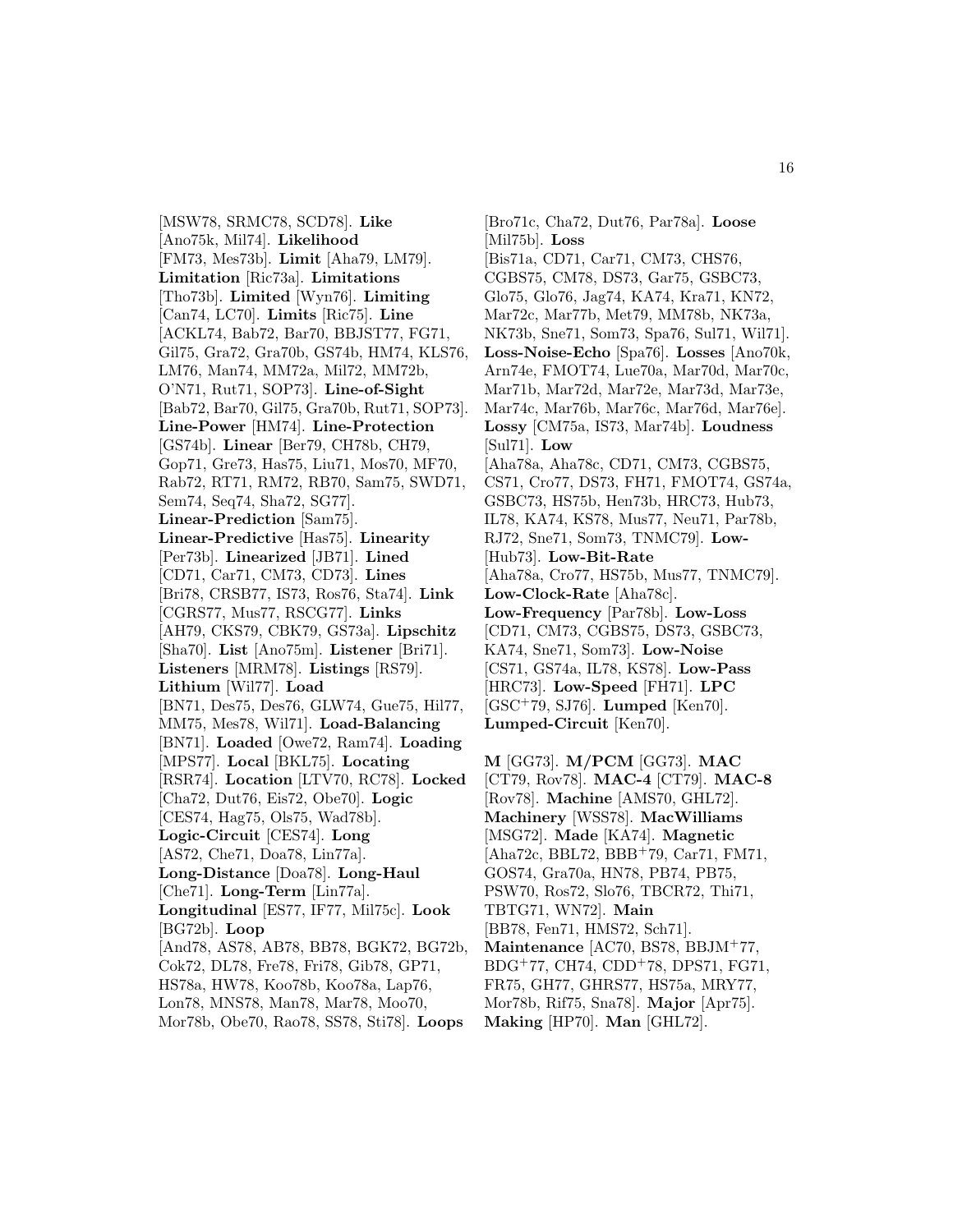**Man-Machine** [GHL72]. **Management** [CW73, DJ75, GS73a, GHHJ77, HR73, MW75, PR73]. **Manifolds** [Net73]. **Manipulations** [SJ76]. **Manually** [Cho74]. **Manufacture** [AHK<sup>+</sup>78, BSS78, Cha70b]. **Manufacturing** [BG72a, Ele77, Gar72]. **Map** [Goo74]. **Marcuse** [Ano70k]. **Margin** [Aca79]. **Markov** [Gib78]. **Markovian** [Des75]. **Mask** [BP70, HP70, Yam72b]. **Mask-Making** [HP70]. **Masking** [Sen70]. **Mass** [IF72]. **MASTER** [GS73a]. **Mastergroup** [GRW71]. **Material** [Arn74b, BW70a, CDF<sup>+</sup>78, Con72b, KA74, Mar74f, PSMO75, SH74]. **Materials** [Bro70, Con72a, Ker70]. **Mathematical** [Ber70a, FM71, Gra70a, Mit74, Mit75]. **Matrix** [PR74]. **Maxentropic** [Sle72a]. **Maximum** [Chu71a, FM73, Mes73b]. **Mb/s** [MSW78]. **Mean** [Cho74, FF73, GW79, Mue75, Sal73]. **Mean-Square** [Mue75, Sal73]. **Mean-Square-Error** [FF73]. **Mean-Squared** [GW79]. **Mean-Squared-Error** [Cho74]. **Means** [Kuo75]. **Measured** [Coh71, Laa70]. **Measurement** [CM78, Cox75, Des73, Doa78, FHH<sup>+</sup>79, GHWY77, Hil77, Hub71, NK73a, NK73b, RV70, RC78, Rus78]. **Measurements** [Bis71a, CHK<sup>+</sup>74, CAK76, Des75, Dix76, GS70, Has75, KN72, LMY76, MM79a, RS78, Rif79, Sem71, Sem74, Sem77, TKK73, Wri71]. **Measures** [Bra72, Stu76a, Stu76b]. **Measuring** [AD76, AMS70, Sul71]. **Mechanical** [FHT77, GGL<sup>+</sup>77, KLRS70, PS70]. **Mechanisms** [IL78]. **Media** [Mil74, Ano75k]. **Medium** [ACTW77, CGL71, Ele77, GGL<sup>+</sup>77, GH77, KS71, SW71a, SW71b]. **Medium-Haul** [CGL71, KS71, SW71a, SW71b]. **Melt** [DSS78, SDS78]. **Memories** [BN73]. **Memory**

[ABG<sup>+</sup>77, BW74, FM73, Jay70, Jay73].

**MERT** [LB78, NP78]. **MESFET** [Fuk79]. **Message** [ADM78, AAS70, BS76, KNS<sup>+</sup>70]. **Message-Switching** [BS76]. **Metal** [CS71, PB75]. **Metal-Semiconductor-Metal** [CS71]. **Metallic** [WM70]. **Metallurgy** [PB73]. **Meter** [CWE<sup>+</sup>78, Fen70]. **Method** [Che76, Hal70, Hal75, Hol73, Hub71, IZ70, Kau74, Kru79, Lin75, Liu74, Nea72, RRS70]. **Methodology** [AS78]. **Methods** [AR79, CB72, CRSB77, PR74]. **MHz** [CKS79]. **Michailov** [Rei72]. **Microbending** [Gar75, Mar76b]. **Microcomputer** [CT79, WSS78]. **Micromachining** [May71]. **Microphone** [NS72, Pir79]. **Microprocessor** [Fan78, Lyc78]. **Microprocessor-Based** [Fan78]. **Microprogram** [Sto76]. **Microscopic** [Tho74b]. **Microstrip** [Sne71]. **Microwave** [ALS71, Bab72, Bab73, BCS71, Bar70, BJL71, BW71, Bul71, Bul75, Chu79a, CS71, Die71, Dra74, Dra77a, DSW71, Fen71, Giu71, HJ71, JP71, Lin75, Lin77a, Lin77b, MCC73, MC73, Ohm74, Rut71, Sei71, Sem71, Set70, Sha72, SOP73, TG76, VP79]. **Microwaves** [CGL75]. **Mid** [Cro78b]. **Mid-Range** [Cro78b]. **Mid-Range/Mid-Tread** [Cro78b]. **Mid-Tread** [Cro78b]. **Miller** [Ano75k]. **Millimeter** [ABH77, AGW77, ACTW77, BBJH<sup>+</sup>77, BBJM<sup>+</sup>77, BCDT77, BBJST77, CM77, CHM<sup>+</sup>77, Chu74, CWE<sup>+</sup>78, DPR77, Ele77, FHT77, GHWY77, GS74a, Gol77, GGL<sup>+</sup>77, GH77, HNW77, HMG70, LOOS77, RBH77, Tho77a, War77]. **Millimeter-Wave** [GS74a]. **Minicomputer** [LC78]. **Minimax** [RS74, SR74]. **Minimize** [Wyn78]. **Minimizing** [CR73a, Lue70a]. **Minimum** [Coo77, FF73]. **Minority** [MS73b, MS73a]. **Minute** [Che76]. **Mirrors** [Zuc70b]. **Misalignment** [CM78]. **Misalignments** [CMG73]. **Mixed** [Kuc72]. **Mixers** [Dra72a, Dra72b]. **Mixing** [Mar76c, Per74]. **mm** [Doa78, CKK<sup>+</sup>71]. **MM-Wave**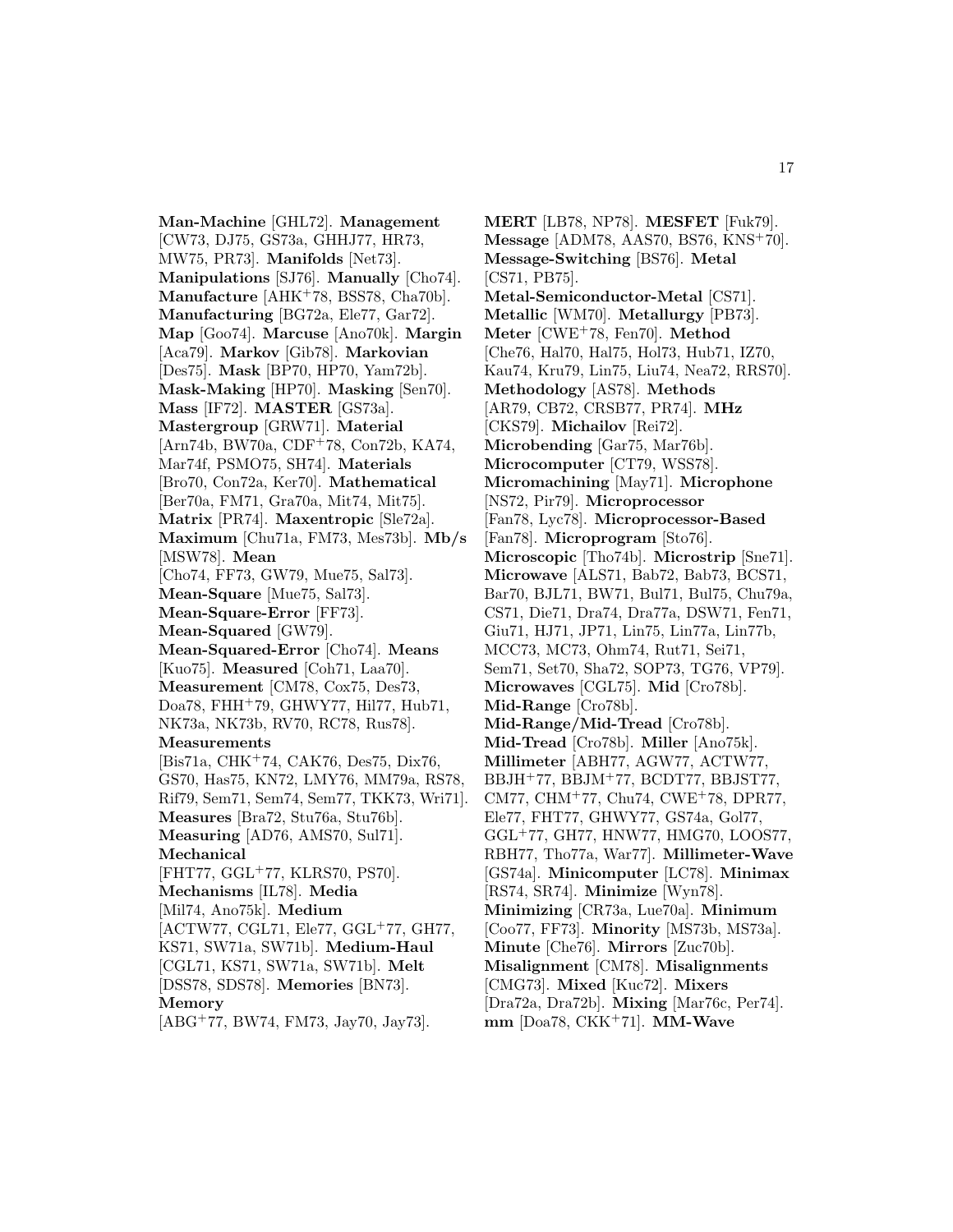[CKK<sup>+</sup>71]. **Mobile** [AFS79, CHPT79, CR71, CR72, DPZ79, EFW79, Fis79, FP79, Huf79, Jay75b, Lee71, Mac79, MS73b, MS73a, Tsi79, Wal79, You79, Ano70l, Lee69]. **Mobility** [Wan70]. **Modal** [Mar77a, Owe72]. **Mode** [Arn74d, Cha72, CMG73, Dra77b, Mar70b, Mar70d, Mar72f, Mar73a, Mar74e, Mar75a, MP75, Mar76b, Mar76c, Mar77b, Per74, RSSF78, Sch70, Som73]. **Mode-Mixing** [Per74]. **Model** [AFG79, BB78, Ben71a, Bud73, Bur70, Cha73, FIS75, FR73b, FHH<sup>+</sup>79, FR79, Fri78, GS73b, Gra70a, GP70, Hey75, IF72, Lim73, LN72, LW74, MS79a, MP71, Mea75, MM78b, Per72, Rum79, Sem79]. **Modeling** [Ame72, AS78, BB79, BB78, DL78, Fre78, Fri78, Gib78, HMS72, Koo78b, Koo78a, Log71, Lon78, Mar78, Sti78, Wad78b]. **Models** [Ben71a, CHS76, FM71, Gib78, Hay74]. **Moderate** [Hub73]. **Moderate-Bandwidth** [Hub73]. **Modern** [GRW71]. **Modes** [Arn74c, CD71, Car71, CM73, CD73, Doa78, Mar71a, Mar71c, Mar72b, RW74, Sch73]. **Modification** [WHF77]. **Modified** [DW78]. **Modular** [HL79]. **Modulated** [GHM73, Gla71a, WR73]. **Modulation** [Aha78c, Cum75, Ger72, Goo71, Hol75, HMG70, Jay70, JR71, LM70, Laa70, Log78, Pra70, PR74, Pra76, RP75, RB74, San78a, SKCM78, Sle72b, Whi71]. **Modulations** [Jay74]. **Modulator** [Boy76, CKK<sup>+</sup>71, RB70, Sha72]. **Modulators** [Giu71, Gre73]. **Molded** [CR76, Min72, SBGC75]. **Molded-Plastic** [SBGC75]. **Moment** [Den76]. **Monitor** [Fan76]. **Monolithic** [Gea79]. **Monte** [BKS71, Ols71]. **Moon** [Cap72]. **MOS** [CLB75, Wad78b]. **Motion** [Ber70a, Gea79, NR79, NS79, SN79]. **Motion-Compensated** [NR79, NS79]. **Motions** [Liu70]. **Mounting** [Mat70]. **Mounts** [Ano79l]. **Moving** [Lim72]. **MSM**

[CS71]. **Multibeam** [AD78, Tur75]. **Multicomponent** [Lew76]. **Multiconnection** [Hwa79]. **Multidimensional** [Aha72a, Aha72b, Aha72d]. **Multidisturber** [Lap76]. **Multihour** [Els77]. **Multilayer** [BBL72, Sal75]. **Multilevel** [Gla71a, HY71b, HMG70]. **Multiloop** [Apr75]. **Multimode** [Arn74a, Arn75a, CM75a, CM75b, CAK76, Glo72, Glo73, MG73, Mar72c, Mar72e, Mar72g, Mar74e, Mar76b, Mar76d, Met79, Oga77, SKCM78]. **Multipath** [Bar72, Bul71, Lin77b, Mot77, VP79]. **Multiple** [Aca77, Aha72b, BW70b, Dab75, Glo70, Gop71, Ohm74, RB76, Rut71, Sem77, SW73, Sze73, Wol72]. **Multiple-Address** [Wol72]. **Multiple-Beam** [Glo70, Ohm74, Sem77]. **Multiple-Burst** [BW70b]. **Multiple-Feedback** [Sze73]. **Multiple-Path** [Rut71]. **Multiple-Spot-Beam** [Aca77]. **Multiplex** [Mau74]. **Multiplexer** [AFG79, GLW74]. **Multiplexers** [BBCC75]. **Multiplexing** [DMM72, HS72a]. **Multiplication** [Per71b]. **Multiplier** [SS71a]. **Multiprocessor** [Phi75]. **Multiqueue** [Kue79, Whi75]. **Multireflector** [Dra78]. **Multiserver** [Kuc73a, Whi75]. **Multistage** [Hwa76]. **Multivariate** [BW74]. **Mutually** [Mor71]. **N** [Ano79l]. **Named** [Ano77f, Ano78a].

**Names** [RS79]. **Narrow** [Ber70b]. **Narrow-Band** [Ber70b]. **Narrowband** [Bab72, Bab73, Bur70, CGRS77, RSCG77]. **Narrowband-to-Wideband** [CGRS77]. **Nationwide** [Lin77a]. **Natural** [PR73]. **Nature** [Aha79]. **Near** [LM76, Pir79]. **Nearly** [RW74]. **Necessary** [Lun71]. **Negative** [Man74]. **Negative-Impedance** [Man74]. **Neighbors** [WS70]. **Netravali** [Ano79l]. **Network** [ABLR77, ADM78, Avi71, BDK78, BKKM71, BBW78, BS78, Ben75c, Ben78, BJO78, BPS75, BDS78,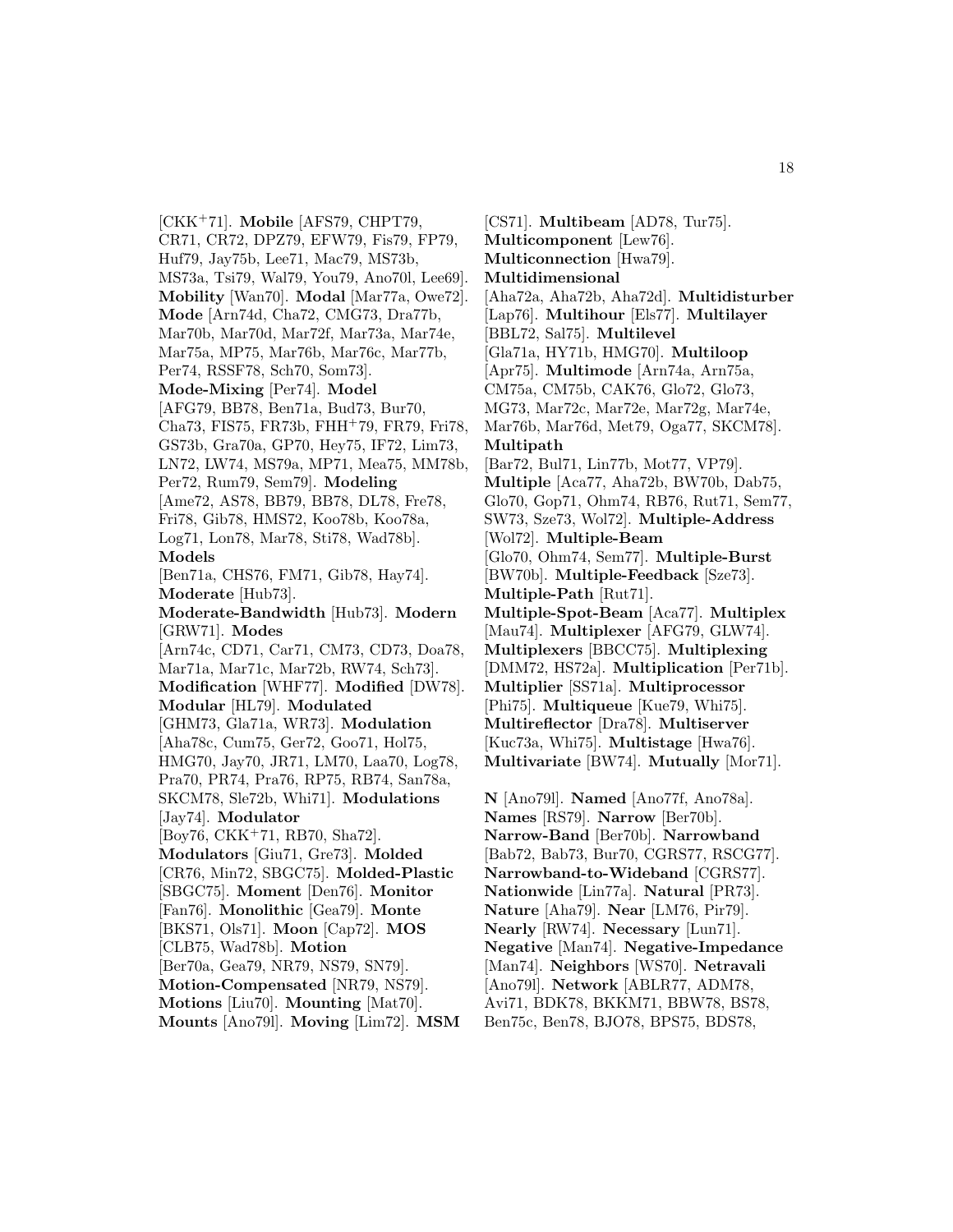CR78, CK78, DL76, Dor71, DT71, DM78, EKN76, FW78, FH71, FR73b, FR73a, FMSZ78, GR78, GBN<sup>+</sup>76, GW74, GHHJ77, Hay74, HS78b, Koo78a, MMM75, MW78a, MW78b, Pie72, Rod78, SZ75, Slo72, Spa76]. **Networks** [AOR76, Bau72, Ben70, Ben73, Ben75a, Ben75b, BS75b, BDS78, CH77, Chu78, Chu79b, DL76, DSW71, Eis77, Els77, GOS74, GAW<sup>+</sup>76, GBN<sup>+</sup>76, HW76, Hol71, Hwa71, Hwa76, HL77, HO77, HL78, Hwa79, Kar71, KLS76, Kle76, KU76, KT73, Kru76, Laa71, Lak79, Lue72, Mos70, OTW71a, OTW71b, RM72, San70a, San70b, Sti78, Tho71c, Wil70b]. **Nickel** [AD79, MM79a]. **Niobate** [Wil77]. **No** [ABLR77, AHPR79, AC70, AAS70, Ano70m, Ano70n, Ano79l, AOR76, BCKM70, BC70, BGK70, BDJ79, BDRP79, BCD<sup>+</sup>77, BHP71, BPW79, BGH79, CFP70, CCR<sup>+</sup>77, CSL79, CDH70, CGWN77, CLT70, CS78, DL76, DVW79, DKP<sup>+</sup>70, EG70, GAW<sup>+</sup>76, GBN<sup>+</sup>76, GHHJ77, Gue75, GHRS77, HW76, HST70, HJJ<sup>+</sup>77, JJ70, KLS76, KPS70, KNS<sup>+</sup>70, Kle76, KU76, LO77, MOR<sup>+</sup>77, MS73b, MS73a, MRY77, NMW79, Pek78, PSW70, RSS79, RT77, Spe77, SH79, SVW79, YBBW79]. **Nobel** [Ano78a, Ano77f]. **Noise** [Aha78b, Bur70, CHS76, CR73a, CR73b, Cha73, CS71, CHM73, FGW73, GS74a, Gol74, GG73, Gre73, HY70, HY71b, HS72b, IL78, Jac70, KS78, Laa70, MPS77, MF70, Nol75b, Per71a, Ric70, Sen70, Spa76, SK74, Tho74b, Tho74a]. **Noisy** [MG78, RT71, Sca79]. **Nonadaptive** [Has75]. **Nonblocking** [Ben73, Chu79b, Hwa79]. **Nondiversity** [Bab73]. **Nonequalizing** [Per76]. **Nonexhaustive** [Kue79]. **Nonideal** [Tho71b]. **Nonlinear** [Bau72, CK71, KN78, MSG72, Mor70, Nea71b, San70a, San70b, SS71b, Tho71b, Tho71c, Wil70b]. **Nonlinearities** [Fal78]. **Nonorthogonal** [Arn70]. **Nonrandom** [Nea71a]. **Nonstationary** [Jag75, MS79a].

**Nonuniform** [Kog76]. **Normal** [CD73]. **Notch** [Zuc74]. **Note** [Net73, San78a, Wyn76]. **Notes** [Mul78]. **Novel** [AD76, CRS75]. **Nuclear** [Sha75]. **Number** [Vig70, Vig71]. **Numbers** [Ham70, RRS70]. **Numerical** [Blu77, Hel79, Mar77a, Ric75]. **Numerics** [JPS<sup>+</sup>78]. **Nyquist** [Maz75a]. **O** [Ano71k]. **Objective** [Bra72, GSC<sup>+</sup>79, MSG78]. **Objectives** [BWW74, EG70, JJ70, RT77, Sta77, You79]. **Oblique** [Sal75]. **Observability**

[CH74, RM72]. **Observation** [LR79]. **Observations** [Bri78, Gol77, Maz79b, RB76]. **Obtaining** [RS79]. **Occupancy** [Pra76]. **Occurrence** [SDMS77]. **Ocean** [Cha70b, LS70]. **Off** [HR73, Per74]. **Offered** [Mes78]. **Office** [BS71, CHPT79, CGWN77]. **Offset** [Chu77, CM78, Dra78, GS75, Glo76, Mil76b, Sem77]. **Offsets** [Bis71a]. **One** [Can74, Eis77, Jay70, Jay73, Ric73d]. **One-Bit** [Can74, Jay70]. **One-Word** [Jay73]. **Open** [IZ70, Zuc70a]. **Operating** [Fre78, Hag75, Koo78a, LMT78, LB78, NP78, RT71]. **Operation** [BGK70, FR73b, Mar72c, SBR78a]. **Operational** [BDJ79, BDRP79, CCWW74, KPS70, Rod78, Tho73b]. **Operations** [AS78, CK78, DL78, Gib78]. **Operator** [RSS79]. **Optic** [FGS75, Hen73a, Mil75a, Mil78, Per73b, Per73c, Per73d, Per74, RC78]. **Optical** [AH79, Arn70, Arn74a, Arn75a, AP75, AD76, Bis71a, Bis71b, BS75a, BM78, CM75a, CM75b, CR76, CRAC79, CBK79, CGBS75, CGL75, Coh72, CAK76, CMG73, CHJZ70, DMK78, DS73, DW78, ES77, FMOT74, Gar75, Gey76, Glo72, Glo73, GSBC73,

Hub73, JMM78, Kai70, KMM73, KN78, Las76, Mar77a, Mar73a, Mar73c, MM73,

Glo75, Glo76, Goe74a, Goe74b, Hol75,

Mar74b, Mar74d, Mar75a, MP75, Mar76d,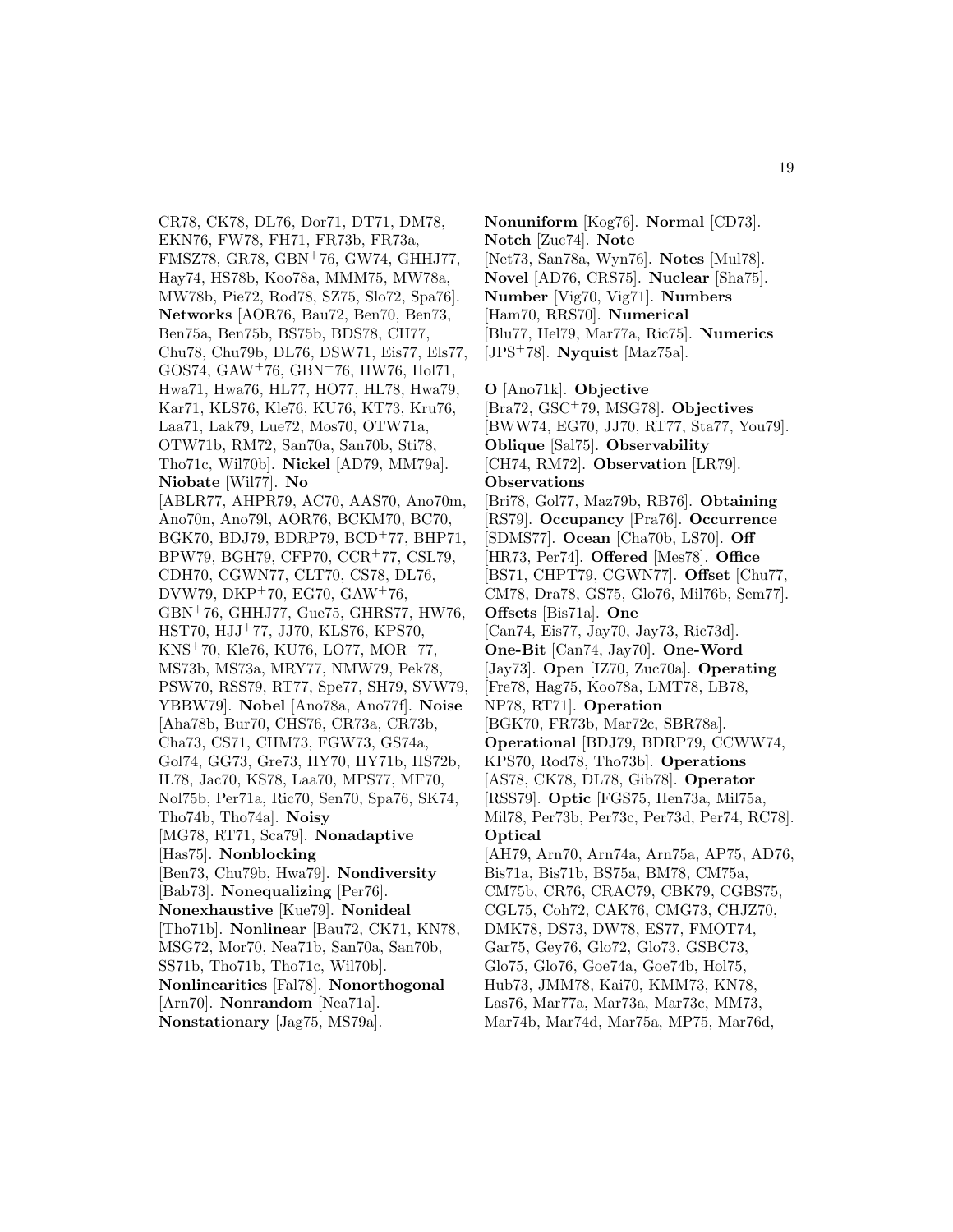Mar76e, MS76, Met79, Mil75b, Mil76a, Mus77, Per71a, Per71b, Per71c, Per73a, Per74, Per76, Per77, PSMO75, Pre76, RS76, RS78, Raw70, San78a, SKCM78, SP77, Sch72, Sch78, Sha75, SBGC75, SBR78b, Smi79, Som73, Sta74, SH74, Whi71, Zuc70b]. **Optical-Fiber** [BS75a, CGBS75, Glo75, Mus77, Per77, SKCM78, Sch78, SBGC75]. **Optical-Frequency** [Hol75, Hub73]. **Optical-Waveguide** [San78a]. **Optically** [Kno77, ML79]. **Optics** [Arn74c, Arn74d, Arn74e, Arn75b, MM71a]. **Optimal** [Cho72, Chu75, CH78a, Fer72, Fre78, Gar72, Net73, Per74, Whi75]. **Optimization** [BB79, Cha70a, Hal70, KL73, LN72, SBR78a, Smi79]. **Optimum** [FG78, FGS75, FR73a, HRC73, Ho71, Kar71, Maz75c, Mue73, NS76, Net77, OP74, Sal73, Shn70]. **Order** [Coo70, DO79, Lue72, Mar72c, Mar72d, Maz78b, Mit77]. **Ordering** [Ano79l, MNW78, MBN79, NMB76, NMW79]. **Organization** [BWW74, CCR<sup>+</sup>77, EG70, JJ70, KNS<sup>+</sup>70, RT77, Sta77]. **Orthogonality** [Chu71b, Chu73]. **Oscillating** [Ric75]. **Oscillations** [Bra73, Mit77, Sch74]. **Oscillator** [BKS71, CS71, Eis72, FP74, Ken70]. **Oscillators** [Bar71, Bra73]. **Other** [Ano76a, Ano76b, Ano76c, Ano76d, Ano76e, Ano76f, Ano76g, Ano77a, Ano77b, Ano77c, Ano77d, Ano77e, Ben71a]. **Outage** [ALM74, Che71, LR79, Osb71]. **Outages** [Lun70, Mot77]. **Output** [Gop71, Hub71]. **Overall** [BDJ79, BDRP79, KH74]. **Overflow** [Bur71, Kuc73b, Mit77, Nea72, Wil72]. **Overload** [FR73b, Gre73, JR71]. **Overmoded** [CD73]. **Overview** [AE70, And78, BFR75, Con75, Cox78, DJ75, FW78, HW76, HP70, Jac78, Lon78, RM78, SK75, SH79]. **Oxide** [CLB75].

**Oxide/Silicon** [CLB75].

**p** [MM75, Fen70]. **p-Channel** [MM75]. **P.** [Ano78n]. **P/AR** [Fen70]. **Package** [AH79, SBR78b]. **Packaged** [HR73]. **Packaging** [Glo75, HL79]. **Packet** [WHF77]. **Packing** [Gil79]. **Pair** [Bel78, Koo78b, Len77a, Mil72, RS76]. **Paired** [BHO71]. **Pairs** [BB78, Gil79, Rob71]. **PAM** [GS71a, Wyn78]. **Papers** [Ano76a, Ano76b, Ano76c, Ano76d, Ano76e, Ano76f, Ano76g, Ano77a, Ano77b, Ano77c, Ano77d, Ano77e, Ano77r, Ano77s, Ano77t, Ano77u, Ano78o, Ano78p, Ano78q, Ano78r, Ano79m, Ano79n, Ano79o, Ano79p, Ano79q, Ano79r, Ano79s, Ano79t, Ano79u, Ano79v]. **Parabolic** [GM73, Mar70a, Mar73c, Mar73d, Mar74c, Mar75b, Mar76b, Mar76c, Mil76b, MM78b]. **Parabolic-Index** [Mar75b, Mar76b, Mar76c]. **Parabolic-Profile** [Mil76b, MM78b]. **Paraboloid** [Chu77]. **Parallel** [Mar71c, RS78, RW74]. **Parameter** [Len77a, RS78, RB76]. **Parameters** [Fuk79, Len77b, SJ76, Wal70]. **Parametric** [Sch74]. **Part** [BPM79, CGRS77, NR79, PMAB79, RSCG77, Arn74c, Arn74d, Arn74e, Arn75b, CHJZ70, DCRZ70, DSS78, JZ70, KLRS70, Len77b, Len77c, Mes73a, Mes73b, OTW71a, OTW71b, SDS78, Stu76a, Stu76b]. **Partial** [Des73, Fer72, Mue75, Nea72, SGM79]. **Partial-Access** [Nea72]. **Partial-Response** [Mue75]. **Partitioning** [KL70]. **Pass** [HRC73, RC76]. **Passband** [Fal76a, GHM73]. **Passive** [FYMS78, GM71]. **Paste** [BW70a]. **Path** [CKK<sup>+</sup>71, Osb71, Osb77, Rut70, Rut71, Sem71, Wil70a, Wri71]. **Path-Diversity** [Wil70a]. **Paths** [BR74, Gil75, Gra70b, Lin75, Slo72]. **Pattern** [Bur70, CHJZ70, DCRZ70, Dra78, GRW70, JZ70, KLRS70, Poo70, SRPR70]. **Patterns** [DSS78, MM79b, RS78, SDS78].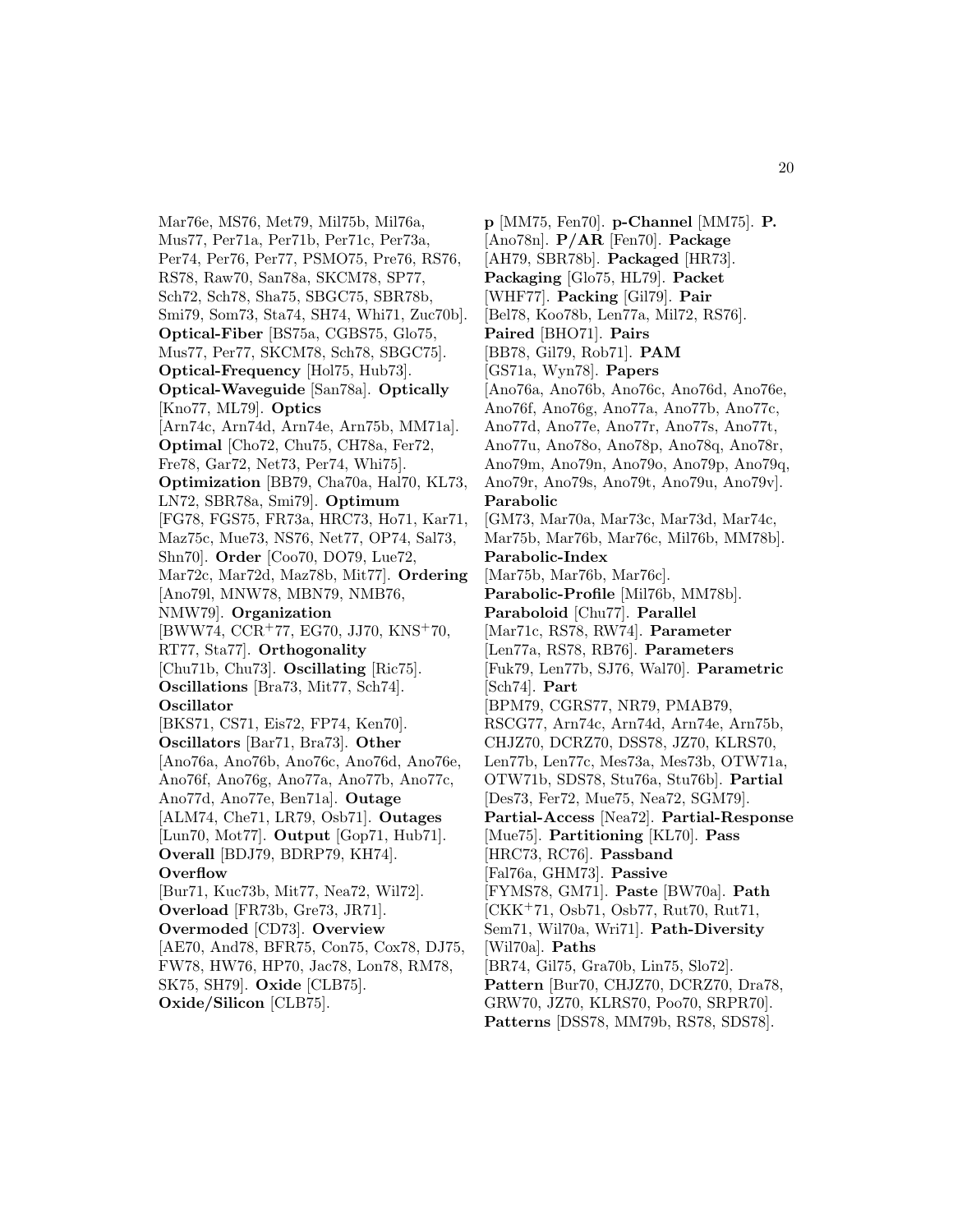**PBX** [And71]. **PCM** [CJF73, Goe74a, GG73, GMN76, HHJ71, MSG78, MG78, RJ72, SG77]. **Peak** [Bra72, GLW74, RC76]. **Peak-Load** [GLW74]. **Peaked** [Hef73]. **Peakedness** [HH73]. **Penalty** [Mar72c]. **Per-Channel** [MT72]. **Perceptual** [MSG78, RJ72]. **Perfect** [Dra78, Mor79]. **Performance** [AE70, BKKM71, BS72a, BEST78, BFG73, BSS78, CHM<sup>+</sup>77, Cro78a, Cro78b, Dra72b, DT71, DMNT75, DM78, Dut76, FH71, GSC<sup>+</sup>79, HS72a, Hay74, HS72b, JZ70, Kes71, Las76, Lin77b, Mes75, Mes73b, Mor71, Nol75b, Osb71, Par78a, Pra70, RT71, Ton70, TNMC79]. **Periodic** [Kog76, Rif79]. **Periodically** [Ric70]. **Peripheral** [BCM<sup>+</sup>74, CDH70, HJJ<sup>+</sup>77, Sna78]. **Permanent** [Dab75]. **Perspective** [Gra72]. **Perturbation** [MC73]. **Phase** [And75a, BS75b, Bul71, CRS75, Dut76, Eis72, Fal76a, FG78, FGW73, GHM73, Gla71b, Gla71a, Ho71, HS72b, IZ70, KWP72, Maz75c, MSW74, MCC73, MC73, Nag71, Obe70, PR74, RB70, RB74, SKCM78, Seq74, Sha72, Shn70, SOP73]. **Phase-Locked** [Dut76, Obe70]. **Phase-Modulated** [GHM73, Gla71a]. **Phase-Shift-Keyed** [Eis72]. **Phased** [RS76]. **Phenomenon** [Dra72a]. **Phone** [AFS79, CHPT79, DPZ79, EFW79, Fis79, FP79, Huf79, Mac79, Tsi79, Wal79, You79]. **Photodiode** [MHSS78]. **Photolithographic** [Her70]. **Photolithography** [AEH<sup>+</sup>70, AMS70, Ble70, BP70, Bro70, CHJZ70, DCRZ70, GRW70, Her70, HP70, JZ70, Ker70, KLRS70, Poo70, PS70, Raw70, SRPR70]. **Photon** [Per77]. **Photosensitive** [Ker70]. **Photovoltaic** [KN78]. **Physical** [BC70, BBW78, BCE<sup>+</sup>77, HW78, ILR75, Kle76, LF72, Man78, VG72, WA74]. **Picosecond** [Hub71]. **Picture** [LS71, Lim73]. **Picturephone** [BS70a, Bob73, Bob74, CHM73, Has72,

And71, Bai71, BH71, Bre71, Bro71a, Bro71c, BHP71, Bro71b, BHO71, BS71, CSW71, Cra71, Das71, Dor71, DPS71, FG71, GS71b, GRW71, MM71b, Uri71, WP71]. **Pictures** [Ano79l, Ber70a, MS79b, MNP77, MNW78, NMB76, NPM77, NMB77, NMW79]. **Pitch** [Jay77]. **Pitch-Adaptive** [Jay77]. **PL** [Van75b]. **PL/1** [Van75b]. **Plan** [ABLR77, AC70, AS78, Bro71b, DPS71, EFG78, Uri71]. **Planar** [Arn74a, KT73, MHSS78, Sch73]. **Planarity** [GS73b]. **Plane** [MC74]. **Planning** [BKT78, BPS75, SS78]. **Plant** [And78, AS78, AB78, BB78, DL78, Fos71, Fre78, Fri78, Gib78, HS78a, HW78, Koo78b, Koo78a, Lon78, Lue70b, MNS78, Man78, Mar78, Mor78b, Rao78, SS78, Sti78]. **Plasma** [JMM78]. **Plastic** [CR76, CRAC79, Kle72, Kwe72, Pre76, SBGC75]. **Plastics** [BLV70, DeC72, Min72]. **Plate** [Lew70, MS73b]. **Plates** [BW70a, Cus70]. **Plus** [WP75]. **PM** [SSP71]. **PNIPN** [PB74]. **Point** [Che76, Gar72, Mor78a, NS76]. **Point-to-Point** [Mor78a]. **Poisson** [Kuc72, Kuc73b]. **Polarization** [AC78, Chu74, CGL75, Chu77, Dra78, Gan76, RSSF78, Sal75, Sem73]. **Polarization-Independent** [Sal75]. **Polarizations** [Chu71b, Chu73, Sem74]. **Polarized** [Mot77]. **Policies** [Fre78]. **Polled** [GR78]. **Polyethylene** [Beb72]. **Polygons** [Yam72a]. **Polynomial** [Aha72a, Aha72b, Aha72d]. **Polynomials** [Kur70]. **Polyvinyl** [HRH70]. **Port** [Ric73d]. **Port-Distortion** [Ric73d]. **Portability** [JR78]. **Position** [AHPR79, BDJ79, BDRP79, BPW79, BGH79, CSL79, DVW79, Hol75, RSS79, SH79, SVW79, YBBW79]. **Positive** [Ano71k, BW70a, CFB70, Cus70]. **Positivity** [San79]. **Post** [Abe78, SSV70]. **Potential** [BM71, MS73b, MS73a, WM70]. **Power** [AS72, AI74, ADM78, BCS71, BS72b, CG70, CGS<sup>+</sup>78, Chu71a, Coh72, Gla71a, Glo72, HM74, LO77, Mar72a, Mar72b,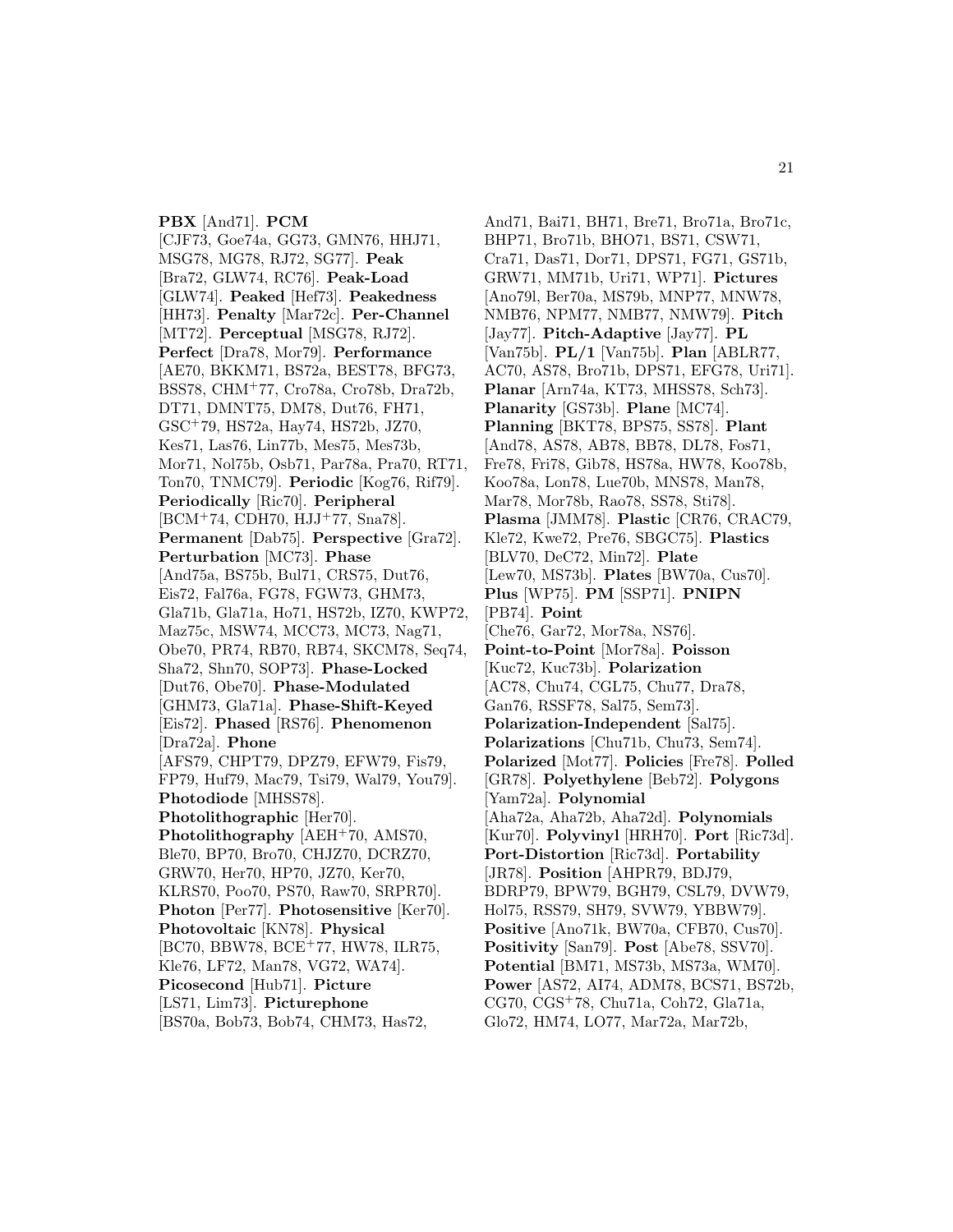Mar72e, Maz78a, MPS77, Par78b, Per75, RP75, Sch70, Wah77]. **Power-Frequency** [Sch70]. **Power-Telephone** [Par78b]. **Powered** [DMK78, ML79]. **Practical** [HRC73, MSW78]. **Precision** [Bar71, CHK<sup>+</sup>74, FP74, GW79]. **Predicted** [MS79b]. **Prediction** [CPS71, GG70, Jay77, LR79, Sam75]. **Predictive** [AS70, Has75, NPM77, Nol78]. **Preface** [Ano75n, Cro78c]. **Preference** [JR71]. **Preferential** [Sch71]. **Prefilters** [Bob73]. **Preform** [MP78]. **Preforms** [JMM78, PSMO75]. **Preparation** [CGBS75, GSBC73, JMM78, KLO78]. **Prepared** [DW78]. **Presence** [FG78, FGW73, HY70, HS72b]. **Pressure** [Dah72]. **Pressure-Sensitive** [Dah72]. **Primary** [CHJZ70, DCRZ70, JZ70, KLRS70, Poo70]. **Principles** [CFB70, Ano71k]. **Printed** [Rai76, Rai79]. **Printer** [MW78a, MWW<sup>+</sup>79]. **Prize** [Ano78a]. **Probabilities** [Ber79, CH77, CH78b, CH79, Lap76, MM78a]. **Probability** [Hil71, HN76, HY70, HY71b, HO77, Stu76a, Stu76b, Wyn75a]. **Probability-Engineered** [HN76]. **Problem** [BGK72, Cap72, Gil79, GP71, Lew70, Wol72, Wyn71]. **Problems** [MM72a]. **Procedure** [CCR76, KL70, Peh70]. **Procedures** [DVW79]. **Process** [DW78, DM75, DG75, Ele77, Kuc73b, Mar78, Nea71b, Smi79]. **Process-System** [DM75]. **Processed** [MSG78]. **Processes** [Gar72, GG70, Gib78, GMS73, Mar72c, Sle72a, SGM74]. **Processing** [Ano75n, BFR75, Con75, Cro75, DJ75, Dic75, DM75, DG75, Fre75, Gaw75, Hag75, HS75a, HJ75, KNS<sup>+</sup>70, Kuo75, LS71, MCM78, Mes75, MW75, Nic75, Ols75, Phi75, PB73, Rif75, Van75a, Van75b, WP75]. **Processor**  $[ABC^{+}77, BCE^{+}77, BDG^{+}77, BDN^{+}77,$ 

CFG<sup>+</sup>77, HMSV77, LC78, Sta77, Sto76]. **Produced** [Ric73a]. **Product** [MP78].

**Production** [Nic75]. **Profile** [AD76, Mar77a, Mar73c, Mil76b, MM78b, MM79b]. **Profiling** [BPM79, PMAB79]. **Program** [BCKM70, DKP<sup>+</sup>70, KNS<sup>+</sup>70, MOR<sup>+</sup>77, Nic75, VG72, WP75, Yam72b]. **Programmer** [DHM78]. **Programming** [Nic75, Rab72, RJLK78, Van75b]. **Programs** [CCWW74, JR78, KPS70, Kur70, Rod78]. **Project** [MW75, SRMC78]. **Projecting** [GG70]. **Projection** [Kru79]. **Prolate** [Sle78]. **Prologue** [Spe77]. **Proof** [Ben75c, Mes72]. **Propagation** [Aha72b, ACH<sup>+</sup>78, ACG78, Bar70, Bar72, Can74, Chu79a, Cox78, DDH75, Gra70b, Len77a, Len77b, Mar72g, Mar72f, MS79b, MSW77, Pen70, Rum79, Rus78, Sem71]. **Propagation-Parameter** [Len77a]. **Proper** [GS73b]. **Properties** [Beb72, Ber70a, Cha73, CDF<sup>+</sup>78, Dah72, DeC72, Des76, Gol74, IF77, Jag74, Kle72, Kru79, Kwe72, Mat70, Min72, PB75, Rai79, Ven72]. **Property** [Mes72]. **Proposed** [Ohm74]. **Protected** [VP79]. **Protection** [BBJM<sup>+</sup>77, Che71, CGL71, Fan78, GS74b, KU76, SJS79]. **Proving** [Ben75b]. **Provisioning** [FHH<sup>+</sup>79]. **Pseudo** [CH72]. **Pseudo-Random** [CH72]. **Pseudorandom** [MPS77]. **Publications** [Ano76a]. **Published** [Ano76b, Ano76c, Ano76d, Ano76e, Ano76f, Ano76g, Ano77a, Ano77b, Ano77c, Ano77d, Ano77e]. **Publishing** [Ano76h]. **Pull** [Obe70]. **Pull-In** [Obe70]. **Pulse** [AS72, Arn74a, Arn75a, CDF<sup>+</sup>78, Hol75, Mar72g, Mar72f, Mar74e, Mue73, O'N71, WR73]. **Pulse-Position-Modulation** [Hol75]. **Pulse-Width-Modulated** [WR73]. **Pulses** [Hub71, MS76]. **Pump** [SS74]. **Pure** [BY78, KA74]. **Pyramidal** [Sem79]. **QAM** [FF73, Fal78]. **Quadrature**

[Blu77, Rob71]. **Quality** [RSA77, WHF77]. **Quantization** [CJF73, JR72, Jay73, Jay77, Nol75a, Wil72].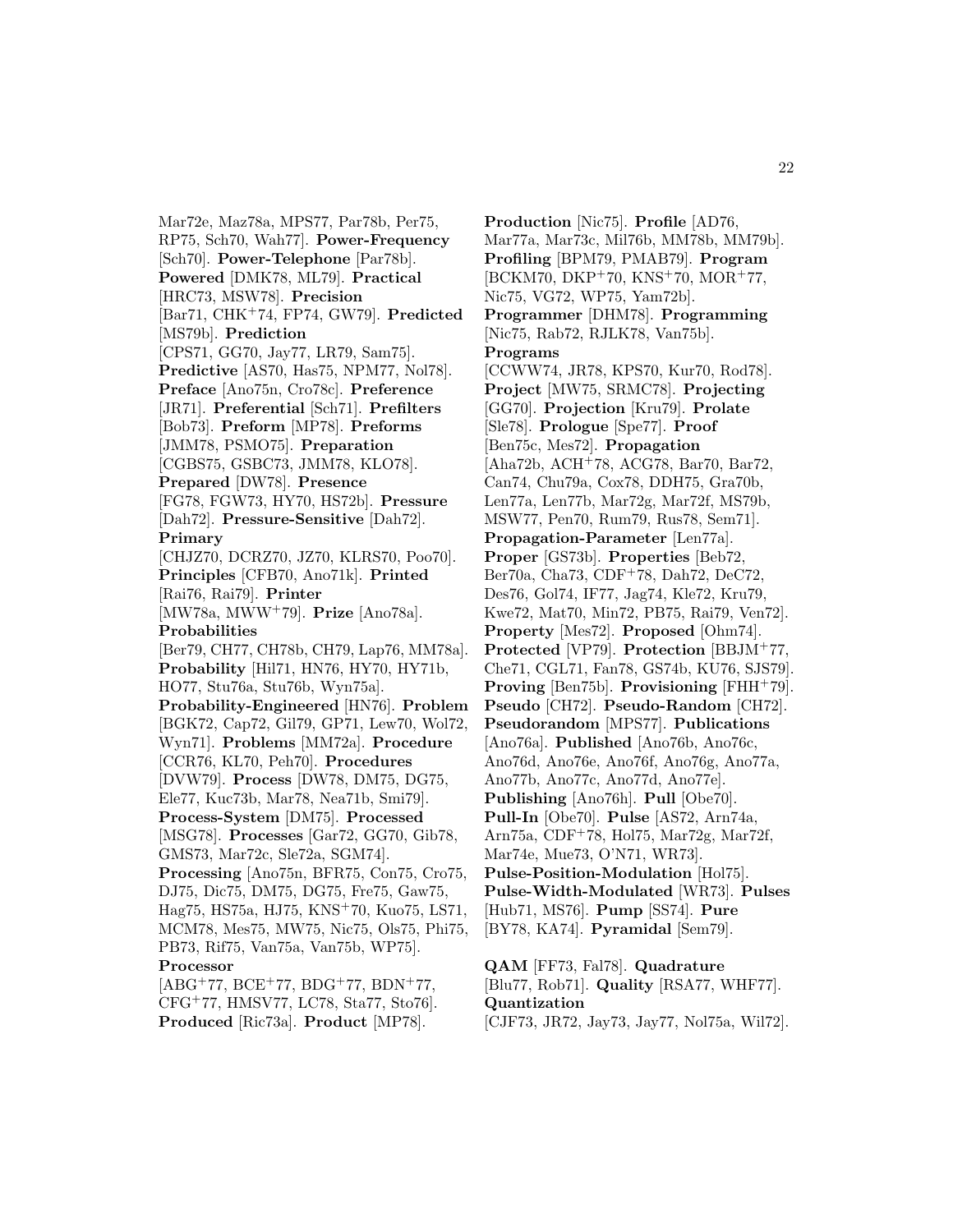**Quantizer** [Cro78b, Mit74, Mit75, NS76]. **Quantizers** [CB72, MNP77]. **Quantizing** [CHM73, GG73, Laa70, Nol78]. **Quantum** [Per73a]. **Quasi** [AP75, CM75b, CGL75]. **Quasi-Optical** [AP75, CGL75]. **Quasi-Ray** [CM75b]. **Quasioptical** [Gol77]. **Queue** [Hey75, Kuc73a, Whi75]. **Queues** [Col73, Coo70, GMS73, GM77, Hal75, Kuc72, Mor78c, SGM74]. **Queuing** [AFG79, Hef73].

**R** [Ano71k, Ano78n, CH79, NK73a]. **Radiation** [Ano70k, Mar70d, Mar70c, Mar72e, RS78, Sha75]. **Radiator** [HL73]. **Radio**

[ALS71, Bab72, Bab73, BCS71, BJL71, BR74, BW71, Bro71a, Che71, Chu71b, Chu73, CR72, Die71, Dra74, DSW71, Fen71, Giu71, GH70, HJ71, HGLM77, JP71, KS78, Lee71, Lin77a, Lin77b, LR79, MP71, MG75, Osb71, Osb77, Rut70, Rut71, Set71, Sha72, SOP73, TG76, VP79, Ano70l, Lee69]. **Radio-Relay** [GH70, MP71, Set71]. **Radioastronomical** [Gol77]. **Radiometer** [Wil70a]. **Rain** [Aca79, BR74, Bul75, Che76, Chu74, Cox75, DDH75, GH70, HGLM77, Lin73, Lin75, Lin76a, Lin76b, Lin77a, Lin78, MCC73, MC73, Osb71, Osb77, Rut70, Sem71, Sem73, Sem74, Set70, Set71]. **Rain-Gauge** [Lin76a]. **Rain-Induced** [Chu74, MCC73, MC73]. **Rain-Rate** [Che76, Lin76a, Lin76b]. **Rain-Scatter** [Bul75]. **Raindrops** [MC74]. **Random** [CH72, Col73, Gil75, Hol73, Mar73d, MM72a, MM72b, RRS70, Sch71, Ano70l, Lee69]. **Randomly** [Ben71a, LC70, Ric73b]. **Range** [Cro78a, EKN76, Jac70, Obe70]. **Range/Mid** [Cro78b]. **Rapid** [BPM79, PMAB79]. **Rapidly** [MS75b]. **Rate** [ACG79, Aha71, Aha78a, Aha78c, Bal76, Cha72, Che76, Cro77, DC79, HS75b, Lin76a, Lin76b, Lin77a, Lin78, Llo77, Mus77, PMN78, RJ72, TNMC79]. **Rate-Change** [Aha71]. **Rate-Locked** [Cha72]. **Rates** [Bob73, Bri78, Tho73a, Whi71]. **Ratio**

[MPS77]. **Ray** [CM75b]. **Rayleigh** [Mar74d]. **RBCS** [NP78]. **RBCS/RCMAS** [NP78]. **RC** [BKS71, FDDM75, Ric70]. **RCMAS** [NP78]. **Real** [DG75, MNP77, Phi75, Wit79]. **Real-Time** [DG75, MNP77, Phi75, Wit79]. **Realizations** [CR73a, CR73b]. **Reallocation** [BN73]. **Rearrangeability** [Ben75b, Ben75c, Hwa76]. **Rearrangeable** [Chu75, Hwa71, OTW71a, OTW71b]. **Rearranged** [Ben70]. **Reassignment** [PMN78]. **Receiver** [ALS71, DZ78, GS74a, GK76, HJ71, KN78, Per73c, Per73d, Sal74]. **Receiver-Generator** [GK76]. **Receivers** [Ben71b, Goe74a]. **Receiving** [ACH<sup>+</sup>78, ACG78]. **Reception** [FG78, Fer72, Jay75a, Vig70]. **Recognition** [Lev78, LRF78, RW79, RS79, SR75]. **Recording** [May71]. **Recovery** [Fal76a, Fal76b, GS71a, GH75]. **Rectangular** [Abe78]. **Recursive** [GG70, LM79]. **Reduce** [ACG79, Col73, Man74]. **Reduced** [Mar76c]. **Reducing** [Ber70a]. **Reduction** [Ben78, HJ75, LS71, Mar74e, MS79b, PS70, PMN78, Raw70]. **Redundancy** [Neu71]. **Reed** [AOR76, PK70]. **Reed-Contact** [PK70]. **Reflection** [Dra77b]. **Reflectivity** [Zuc70b]. **Reflectometer** [Per77]. **Reflector** [Chu71a, DG79, Gan76, Sem79, Tho71a, Tur75]. **Reflector-Type** [Gan76]. **Reflectors** [Dra74]. **Refractive** [OP74]. **Refractive-Index** [OP74]. **Regenerative** [BBJH<sup>+</sup>77]. **Regenerator** [MSW78]. **Registers** [BS72a]. **Reinforced** [Kle72, Kwe72]. **Relating** [FHH<sup>+</sup>79]. **Relation** [Car71, Dra72a, Gum70, JB71]. **Relationships** [Ben71a]. **Relative** [SR74]. **Relaxation** [Aha78b]. **Relay** [Che71, GH70, HGLM77, MP71, Set71, Wag71]. **Reliability** [Aca77, Fan78, GH77, IL78, JPS<sup>+</sup>78]. **Remanent** [AOR76]. **Remendur** [PB73]. **Remote** [BDJ79, BPW79, BGH79]. **Remover** [Fan76]. **Remreed**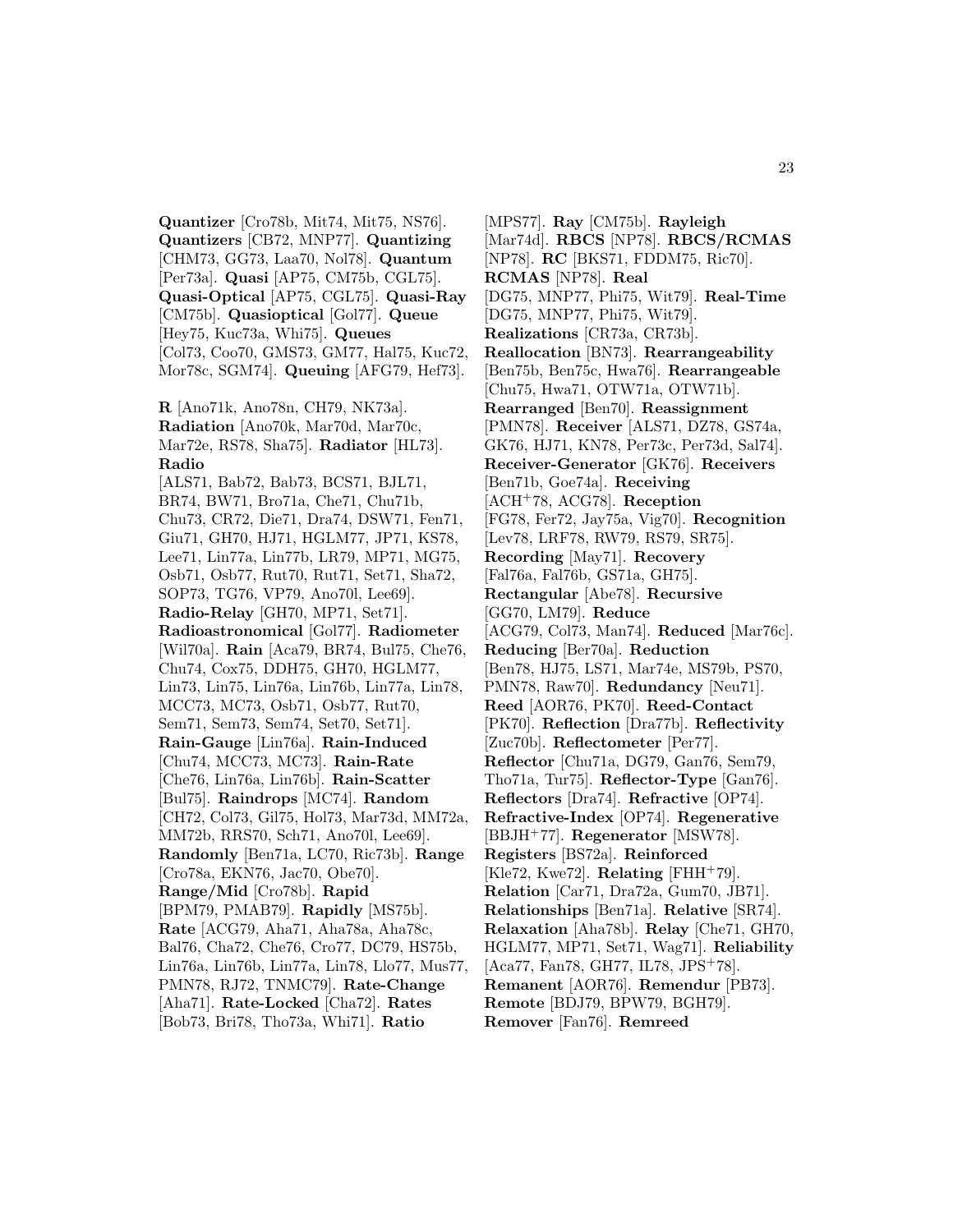$[AOR76, DL76, GAW<sup>+</sup>76, GBN<sup>+</sup>76, HW76,$ KLS76, Kle76, KU76]. **Renewal** [HH73, Hol73, KN72, Kuc72, NK73a, NK73b]. **Repair** [CRAC79]. **Repeat** [AEH<sup>+</sup>70]. **Repeater** [AHK<sup>+</sup>78, Bal76, BBJST77, BKY70, DPR77, Goe74b, LOOS77]. **Repeatered** [ACKL74, Bri78]. **Repeaters** [BBJH<sup>+</sup>77, Cha70b, Per76]. **Representation** [Tho71c]. **Representations** [Liu70]. **Reproducibility** [DW78]. **Required** [GW79]. **Requirement** [Lee71]. **Requirements** [AE70, BEST78, Mes75, Sch71]. **Research** [Ele77]. **Researches** [Bel76]. **Reserve** [KFBL70]. **Resins** [Ven72]. **Resist** [MM79b]. **Resistance** [BM71]. **Resolution** [MM79b, PL71]. **Resonances** [Owe72]. **Resonant** [And75b, AP75]. **Resonant-Grid** [AP75]. **Resonators** [Arn70, CS77b, Mar76e, Zuc70b, Ano78n]. **Resource** [Aca79, Kuo75]. **Response** [Bel78, Boy76, CR73a, CR73b, CAK76, Coo77, Fer72, Glo73, GM73, HRC73, Kog76, Liu74, Mar73c, Mar73d, Mar74c, Mar74d, Mue75, NS72, Rab72, Ric70, San70b, Wil72]. **Response-Bound** [Liu74]. **Responsible** [DO79]. **Restoring** [Chu71b, Chu73]. **Result** [Pen70]. **Resulting** [OP74]. **Results** [KW78, Mit75, Per71b, SH74]. **Retention** [TKN74]. **Retransmission** [Yeh70]. **Retrial** [FR79]. **Retrospect** [Mes75]. **Retrospective** [Rit78]. **Revolution** [Kau74]. **Ribbon** [Mil76a, Sta74]. **Ribbons** [CRAC79, SP77]. **Ring** [GM73, HS71]. **Ring-Shaped** [GM73]. **Ringer** [HN78]. **Rise** [Lee75, Rai76]. **Role** [CHK<sup>+</sup>74]. **Rotation** [Chu77]. **Round** [Mar70b, Mar70d, Mar73a]. **Roundoff** [CR73a, CR73b, Jac70]. **Route** [AOS70, AGW77]. **Rubber** [Beb72]. **Rule** [Ric73c]. **Rules** [HRC73]. **Runs** [NMW79, Ano79l]. **Rural** [GLW74].

**S** [Ano78n, CS77a, Cro78a, MSW78]. **S.**

[Ano75k, NK73a]. **SAFEGUARD** [Ano75n, BFR75, Con75, Cro75, DJ75, Dic75, DM75, DG75, Fre75, Gaw75, Hag75, HS75a, HJ75, Kuo75, Mes75, MW75, Nic75, Ols75, Phi75, Rif75, Van75a, Van75b, WP75]. **Same** [Wah77]. **Sample** [LP71]. **Sampled** [LW74, Mue73]. **Sampled-Data** [LW74]. **Samples** [BPM79, DSS78, PMAB79, SDS78]. **Sampling** [Bal76, Bob73, Des73]. **Sandstorms** [Chu79a]. **Sandwich** [SP77]. **Satellite** [AD78, Aca78, Aca79, AC78, GH70, Lun70, LC78, RY77, Rus78, Tur75]. **Satellites** [Aca77, ALW79, MP71, Ohm74]. **Saturation** [Maz78b, Mit77]. **Scale** [CR72, Sem79]. **Scaled** [SS71a]. **Scaling** [Sne71]. **Scanner** [CLT70, KLS76]. **Scanning** [AD78, ALW79, DG79, RY77]. **Scanning-Beam** [ALW79]. **Scatter** [Bul75]. **Scattering** [GH70, Las76, Mar71d, Mar72d, Mar73e, Mar74d, Mar76a, Mar76d, MC74, Mor79, OP74, Set71]. **Scheme** [Ber70a, Buc70, CS77a, Laa71, MBN79, WC73]. **Schemes** [Nol75a, Nol78]. **Schmidt** [Ano78n]. **Schottky** [Dra72b]. **Sciences** [Bel76]. **Scientist** [Ano77f]. **Scientists** [Ano78a]. **Scrambler** [Lee73]. **Scramblers** [GH75]. **Scrambling** [KJ77]. **Sealed** [AOR76]. **Sealing** [PB75]. **Seals** [DS70, SSV70]. **Second** [Bra70, Lue72, Ros72]. **Second-Harmonic** [Bra70]. **Second-Order** [Lue72]. **Section** [Mar74c]. **Sectional** [MSW77]. **Segment** [Kan70]. **Seismic** [LN72]. **Selected** [DC78]. **Selection** [FGW73, Gar72]. **Selective** [Bab72, LR79, Rum79, SG77]. **Selectively** [Bab73]. **Self** [And75b, Neu71]. **Self-Resonant** [And75b]. **Self-Synchronizing** [Neu71]. **Semi** [Gib78]. **Semi-Markov** [Gib78]. **Semiconductor** [BS70b, CS71, DPR77, FYMS78, Laa71, Lew70, LW70, Wah77, WM70]. **Semideterminate** [Aha79]. **Semilattice** [Ben73]. **Sense** [Dar70, Hwa79]. **Sensitive**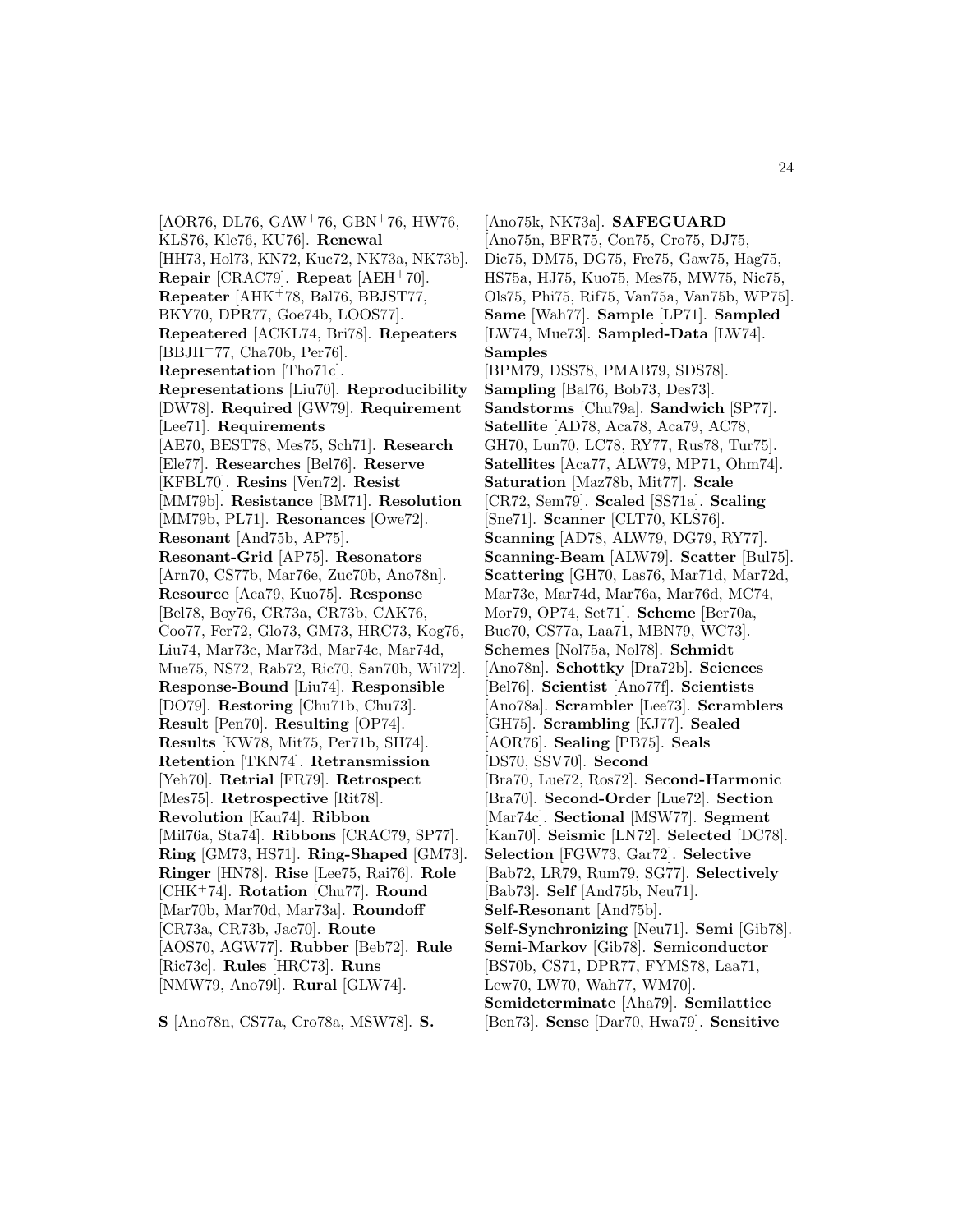[Bro70, Dah72]. **Sensitivities** [But71]. **Separation** [CM78, MS73b]. **Separations** [Bis71a]. **Sequence** [FM73]. **Sequencer** [ALW79]. **Sequences** [CH72, Jay74, Rif79]. **Sequential** [Gar72, Neu71]. **Sequentially** [Aha78c]. **Serial** [Lun70]. **Series** [Gol73, PK70]. **Served** [Coo70, Hef73]. **Server** [GM77]. **Service** [AHPR79, AFS79, BDJ79, BH71, BDRP79, Bob73, BJO78, BPW79, BGH79, CHPT79, CSL79, Col73, Cra71, DVW79, Des75, DPZ79, EFW79, Fis79, FP79, FR79, HS78b, Huf79, Kuc73a, Kue79, Mac79, Nea72, RSS79, SH79, SVW79, Tsi79, Wal79, You79, YBBW79]. **Serving** [Fre78]. **Set** [CSW71, Fis79, GS71b, Mea75, Rif79]. **Sets** [HY71a]. **Several** [Has72, MRM78, MRR79]. **SG** [AHK<sup>+</sup>78, BEST78, BCD<sup>+</sup>78, CGS<sup>+</sup>78, CDD<sup>+</sup>78, EFG78, FYMS78, HLL78, MAGS78]. **Shape** [GS70]. **Shaped** [GM73]. **Shapes** [MSW77]. **Shaping** [Mue73]. **Shared** [Aca79]. **Sharing** [Aca78, Bou78, CK78, Cro78c, DHM78, Fra78, Has72, JR78, JL78, KLO78, LMT78, LB78, Lyc78, LC78, MPT78, MCM78, NP78, Pek78, RT78, Rit78, RJLK78, Rov78, Tho78, WSS78]. **Sheath** [AGW77]. **Sheathed** [GGL<sup>+</sup>77]. **Shelf** [HR73]. **Shell** [Bou78]. **Shielded** [Len77a, Mil72]. **Shift** [BS72a, Eis72, MCC73, MC73]. **Shifted** [Tow75]. **Shifted-Companion-Form** [Tow75]. **Shifters** [CRS75]. **Shifting** [KT73]. **Shock** [Liu74]. **Shop** [BP70]. **Shore** [LTV70]. **Short** [AR79, Bar71, BR74, Bro71c, FM75, MG75, Osb71, RSSF78, Sha72]. **Short-Haul** [Bro71c, MG75]. **Short-Holding-Time** [FM75]. **Short-Hop** [Sha72]. **Short-Term** [Bar71]. **Short-Time** [AR79]. **Shot** [Ric70]. **Sided** [Mea75]. **Sight** [Bab72, Bar70, Gil75, Gra70b, Rut71, SOP73]. **Signal** [ADM78, BZ74, BS70a, Ber70b, Blu72, Bos72, FGW73, Gre74, Jay74, KL73, Lin71,

MM71b, MS79c, Nol75b, RP75, Wyn78]. **Signal-to-Noise** [Nol75b]. **Signaling** [BKT78, BPW79, CSL79, CMR78, CFMS78, CS78, DR78, KCM<sup>+</sup>78, Lit78, Maz75a, MW78b, Mue75, RM78, Sna78]. **Signals** [AC78, AS70, Bri71, Bul71, BHO71, CHM73, Eis72, FG78, GHM73, Gla71a, Has75, JR72, Log77, Pea72, Pra76, RC76, Shn70, Tho73a]. **Silence** [RSA77]. **Silica** [Dab75, KA74, SDMS77]. **Silicon** [BS70a, CLB75, MHSS78, Mil78, Sch70, Sch78, Wag70]. **Simple** [Che76, CRSB77, Fri78, GW74, Per73a, Slo76, Som73]. **Simplified** [Oga77]. **Simulation** [LR79, SRB79, Wad78b]. **Simulators** [CES74]. **Simultaneous** [Fal76a, MM79a, Sem74]. **Sine** [Bud73]. **Sine-Wave** [Bud73]. **Single** [Aha72c, Ano79l, Arn74b, BKS71, CBK79, CT79, CMG73, Cum75, GM77, KA74, KG76, Laa70, Mar74f, Mar76b, Mar77b, NMW79, RSSF78, RC78, Som73, SH74]. **Single-Chip** [CT79]. **Single-Error** [Aha72c]. **Single-Fiber** [RC78]. **Single-Integration** [Cum75, Laa70]. **Single-Material** [Arn74b, KA74, Mar74f, SH74]. **Single-Mode** [CMG73, Mar76b, Mar77b, Som73]. **Single-Substrate** [BKS71]. **Single-Tone** [KG76]. **Singularity** [LW70]. **Sinks** [Arn74d]. **Sinusoids** [Gol74]. **Site** [EFW79]. **Size** [Jay75b]. **Sizing** [Els77]. **Slab** [Ano70k, Mar74a, Mar70c, Mar71b, Mar71d, Mar72e, Mar73b, Mar77c]. **Slab-Coupled** [Mar74a]. **Slope** [Gre73, JR71]. **Slow** [FGM78]. **Small** [And75a, Blu72, DG79, Las76]. **Small-Signal** [Blu72]. **Smearing** [Ber70a]. **Smoothing** [SG77]. **Software** [AHPR79, BDG<sup>+</sup>77, BGH79, CCR<sup>+</sup>77, CFG<sup>+</sup>77, Con75, DG75, Fre75, MRY77, MW75, SVW79, Van75a, WP75]. **Soil** [Beb72, Con72a, Con72b, Dah72, DeC72,

Kle72, Kwe72, Min72, Ven72]. **Solidified**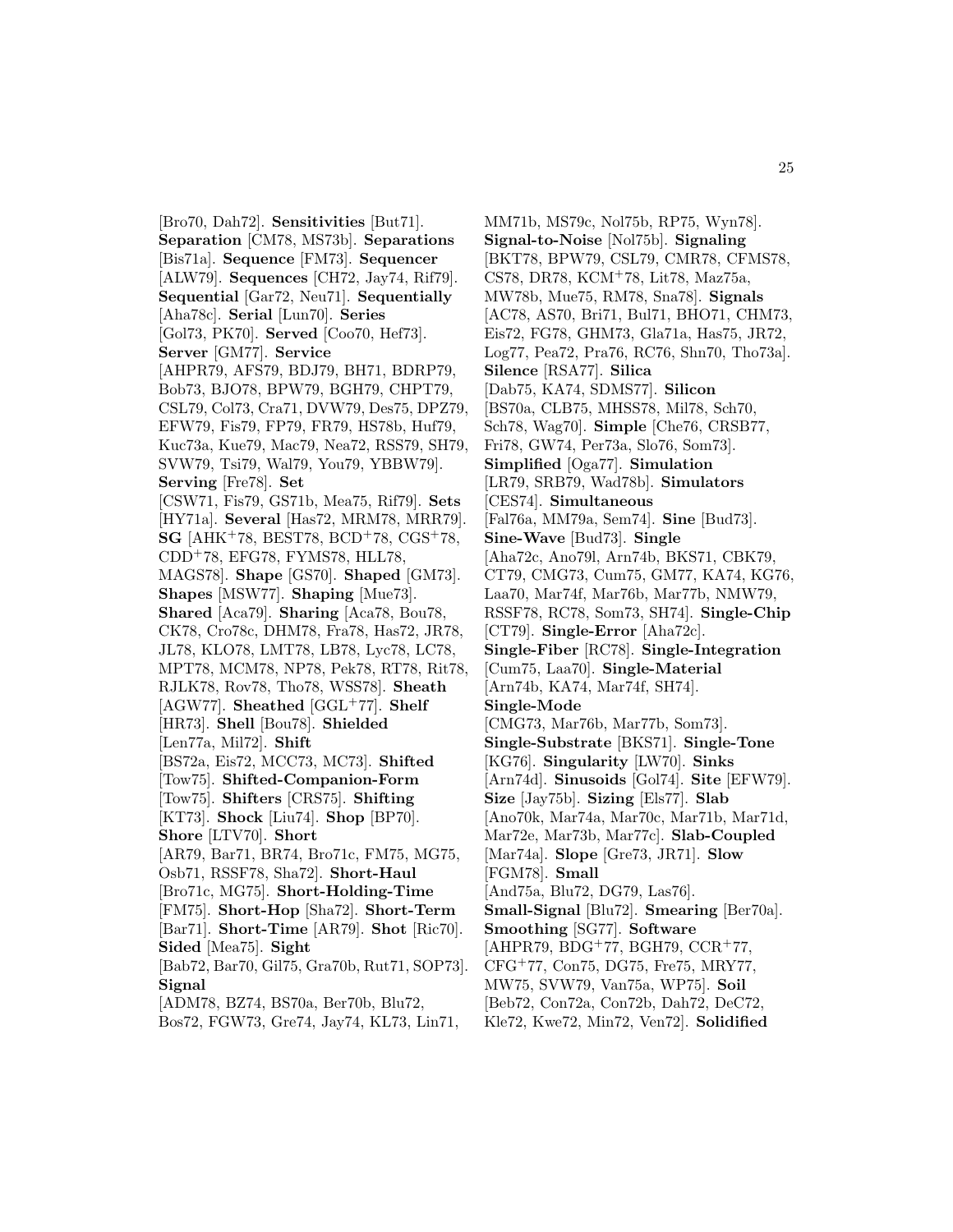[DSS78, SDS78]. **Solids** [Kau74]. **Solution** [KL73]. **Solutions** [Blu78, MM72a]. **Some** [Ber70a, Cox75, Des76, GS75, GH70, Hwa76, Jag74, Kai71, LS71, Maz71, Maz79b, MM72a, MNW78, Nag71, NPM77, Pra71, RKHD74, Tho71c, Wil71, Wil72]. **Sound** [DMK78]. **Sounds** [IF72]. **Source** [CM78, GW74, Lim73, Llo77, Wit79]. **Sources** [Mar75b, SW73]. **Space** [Bab73, Vig70, Whi75, Pen70, Rus78, Vig75, Wri71]. **Space-Diversity** [Vig70, Vig75]. **Spacer** [Sch78]. **Spacing** [Lee71, Lun71]. **Spare** [Sch71]. **Spatial** [CPS71, PL71]. **Spatio** [Bud73]. **Spatio-Temporal** [Bud73]. **Speaker** [MRM78, MRR79, RW79, Ros76, SR75]. **Speaker-Independent** [SR75]. **Speaker-Trained** [RW79]. **Speaker-Verification** [Ros76]. **Special** [Pfe79]. **Specially** [Aha75]. **Speckle** [Bur70]. **Spectra** [Gla71a, Liu71, PR74]. **Spectral** [Aca78, AR79, Bos72, Den76, Nea71b, Pra76]. **Spectrum** [Gre74, Jay77, Laa70, Maz79b, Rif79, RP75, Tho77b, Tho77a]. **Speech** [ACG79, Aha78a, Aha78b, Aha78c, ADM78, AS70, Bra72, CWF76, Cro77, CGRS77, CS77a, CJF73, DC78, DC79, FRSD72, FIS75, GMN76, JR71, JR72, Jay74, Jay75a, Jay77, JC79, KJ77, MSG78, MRM78, ML79, Nol75a, Nol75b, RSF71, RSA77, RSCG77, RSR74, SJ76, Sca79, SR71, SRH75, Sen70, SJS79, TNMC79, WHF77]. **Speech-Encoding** [Nol75b]. **Speed** [BKKM71, FH71]. **Spelled** [RS79]. **Spherical** [Tur75]. **Spherical-Reflector** [Tur75]. **Spheroidal** [Sle78]. **Splice** [CRAC79, Met79]. **Splices** [CGBS75, Dab75, DS73, GSBC73, Glo76, Mar77b, Mil75b, Mil76b, MM78b]. **Splicing** [CR76, Mil78, SBGC75]. **Spoken** [RS79]. **Spot** [Aca77, Aca78, RY77]. **Spot-Beam** [RY77]. **Spread** [Maz79b]. **Spread-Spectrum** [Maz79b]. **Spreading**

[Arn74a, BM71]. **Spurious** [Doa78, MS79c, Sch74]. **Square** [FF73, Mar74c, Mue75, Sal73]. **Squared** [Cho74, GW79]. **Squaring** [Maz78a]. **Stability** [Bar71, Bau72, Ben71b, DeB72, Dra72b, Ger72, Maz78b, Rei72, San78b, Sha70, WR73]. **Stable** [Stu76a, Stu76b]. **Stage** [Hwa79]. **Stalpeth** [BY78]. **Standards** [Cra71]. **Start** [Cha71, CH72]. **Start-Up** [Cha71, CH72]. **State** [Bel78, BY78, Mar76e, MM78a]. **States** [Ben78, DMNT75]. **Static** [DeB72]. **Station** [CSW71, CSL79, GS71b, Lee71, LOOS77]. **Stationary** [IZ70, Sle72a]. **Stations** [BDK78, CFP70, Ohm74]. **Statistical** [BKS71, Bal76, BGM<sup>+</sup>71, But71, CK71, Cha73, DC71, DL78, Eck78, Gol74, HY71a, Kar71, Lin71, Lin73, LF72, Log71, MCM78, O'N71, Ols71, RSA77, SWD71, SJS79, SK74]. **Statistics** [Fan76, Lin76b, Lin77a, Lin78, Per71b, Per71c]. **Steady** [Bel78, Mar76e, MM78a]. **Steady-State** [Bel78, Mar76e, MM78a]. **Steep** [MM79b]. **Step** [AEH<sup>+</sup>70, Boy76, BN71, Jay75b, LMY76, Mar76b]. **Step-and-Repeat** [AEH<sup>+</sup>70]. **Step-by-Step** [BN71, LMY76]. **Step-Index** [Mar76b]. **Step-Size** [Jay75b]. **Steps** [Ben71b]. **Stess** [TKN74]. **Stimulated** [Bri71]. **Stochastic** [FR79, Ger72, Hel79, Liu70]. **Storage** [KSBL74, MMF70, TKN74]. **Store** [AAS70, BCKM70]. **Stored** [Aha78a, BCKM70, DKP<sup>+</sup>70]. **Straightness** [Glo75]. **Streams** [Nea71a]. **Stress** [BY78, ES77]. **Stresses** [Kau74]. **Strip** [Ram74, WM70]. **Strip-Loaded** [Ram74]. **Stripline** [SS74]. **Structural** [Kle72]. **Structure** [Cha71, CLB75, DG75, Mar73e, PB75, PSMO75, Wit79]. **Structured** [Nic75]. **Structures** [Bau72, Con72a, FM79, Kog76, LN72, Liu74, PB74, Sch73]. **Studies** [GS75, OTW71b, TKN74, YBBW79]. **Study** [Bab72, DM78, Gra70a, HS72a, Ken70, Mit75, Nol75a, O'N71, Ols71, Pen70, Spa76].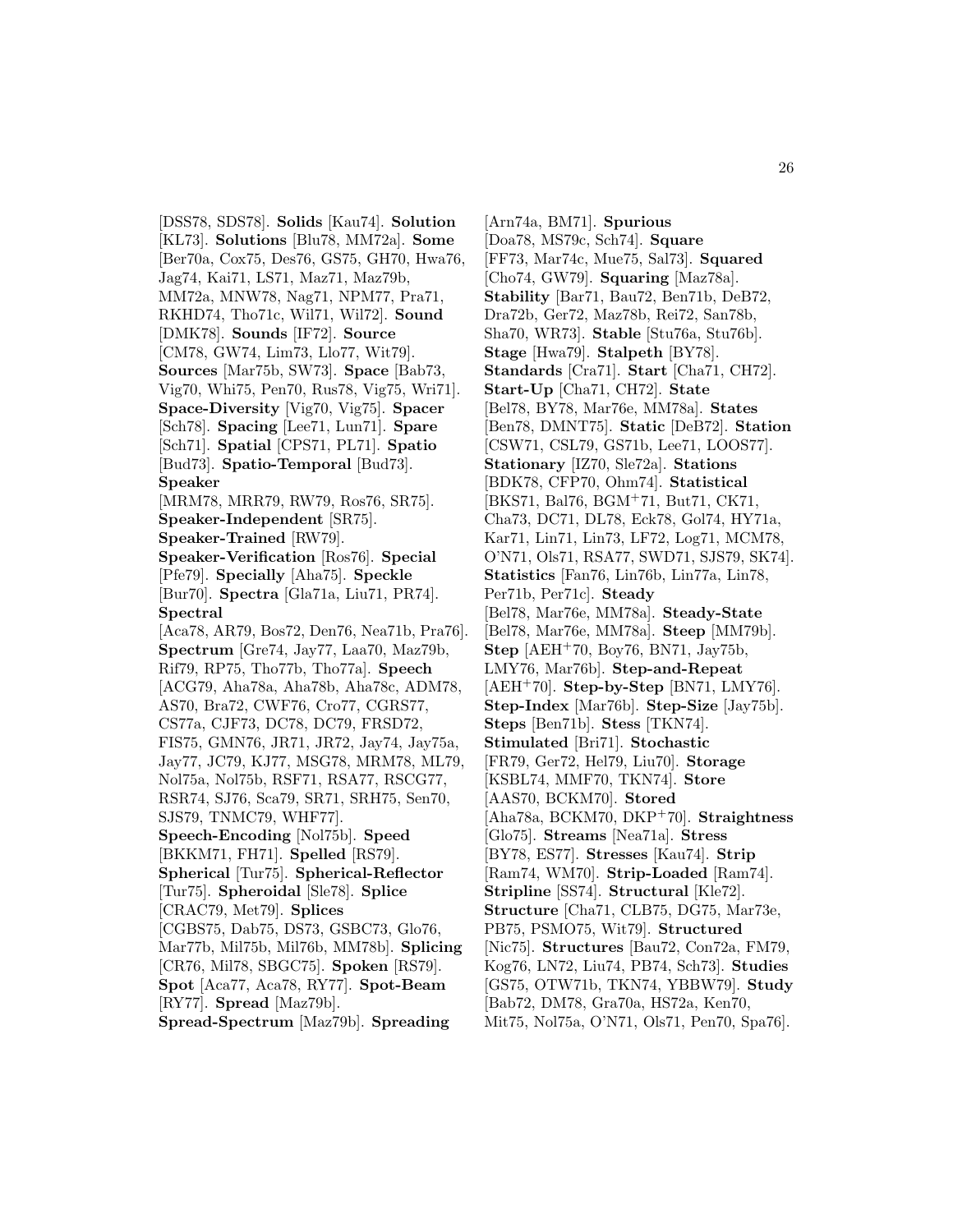**Studying** [Fri78]. **Stuffing** [Buc70]. **Styles** [Rai79]. **Sub** [CWF76, Cro77, Cro78a]. **Sub-Band** [Cro78a, Cro77]. **Sub-bands** [CWF76]. **Subharmonic** [SS74]. **Subjected** [BY78]. **Subjective** [CB72, CHS76, DC78, GMN76, GSC<sup>+</sup>79]. **Submarine** [AOS70, Bre70, Cha70b, Wah77]. **Subsampling** [Bob74, Pea72]. **Subscriber** [Fis79, Koo78b, Lap76]. **Subscriber-Loop** [Lap76]. **Subspaces** [Maz77]. **Substrate** [AD79, BKS71]. **Substrates** [MM79a, Mat70]. **Subsystem** [BPW79, CSL79, HS75a, HHM<sup>+</sup>74, PSW70]. **Sulfate** [BW70a]. **Sum** [Gol74]. **Sun** [Lun70, Wri71]. **Sun-Transit** [Lun70]. **Superconcentrators** [Chu79b]. **Superimposed** [Kno77]. **Supply** [BNO74]. **Support** [BCKV74, Con75, Mar73e, Rov78, Sna78, Tsi79]. **Suppression** [Aha78b, BBL72, Gre74, Seq72, WN72]. **Suppressor** [MB71]. **Surface** [Ano78n, CS77b, DO79, KWP72, LW70, MSW77, WM70]. **Surface-Acoustic-Wave** [Ano78n, CS77b]. **Surfaces** [BM71, Gra72]. **Surveillance** [TAB74]. **Survey** [BKKM71, DT71, FH71]. **Switch** [Cro78b, Des76, PK70, RS76]. **Switch-Count** [Des76]. **Switched** [ABLR77, ADM78, BKKM71, DT71, FL79, FH71, FMSZ78, HS71, Lak79, Ric70]. **Switches** [GAW<sup>+</sup>76, LW74, Maz71]. **Switching** [AOR76, AB78, BBJM<sup>+</sup>77, BCD<sup>+</sup>77, BS76, BGK72, BG72b, Bre71, BN71, BS71, BHKJ74, CHPT79, Che71, CH77, CGL71, DL76, Fan78, GAW<sup>+</sup>76, GP71, GBN<sup>+</sup>76, GS74b, HW76, HO77, KLS76, Kle76, KU76, Kro72, KT73, Kru76, LMY76, LM70, Laa71, OTW71a, OTW71b, Pie72, Sto76, Uri71, Wag71]. **Switching-System** [BHKJ74]. **Symmetric** [DSS78, Kur70]. **Symmetrical** [HL78]. **Symmetries** [Ben78]. **Symmetry** [Dra78, Goo74, RM72]. **Synchronization**

[Cha72, SZ75]. **Synchronized** [Mor71]. **Synchronizing** [Neu71]. **Synchronous** [Ho71, MS75b]. **Syntactic** [Lev78]. **Syntax** [LRF78]. **Synthesis** [FIS75, IF72, Kan70, Lak79, Liu70, RSF71, Sze73, Zuc74]. **System** [AHPR79, AAS70, AOS70, AR79, ABH77, AE70, ALM74, AGW77, ACTW77, AHK<sup>+</sup>78, ALS71, ACKL74, Ano74k, Ano75n, ACG78, AB78, BCS71, BBJH<sup>+</sup>77, BGK70, BNO74, BZ74, BDJ79, BJL71, BKL75, BBCC75, BDRP79, BBJM<sup>+</sup>77, Bou78, BCDT77, BS76, BW71, BCM<sup>+</sup>74, Bre70, BEST78, BP70, Bro71a, BCD<sup>+</sup>78, BPS75, BFR75, BBJST77, BPW79, BCKV74, BSS78, BM78, BDN<sup>+</sup>77, BGH79, BHKJ74, BKY70, BWW74, CG70, CGS<sup>+</sup>78, CGHW74, Cha72, CSW74, Cha70b, CHK<sup>+</sup>74, CHM<sup>+</sup>77, CSL79, CCWW74, CK78, Cok72, CGWN77, Con75, CDD<sup>+</sup>78, Cro75, Cro78c, DJNP74, DR78, DJ75, DVW79, DW78, Dic75, Die71, Doa78, DHM78, DM75, DCRZ70, DG75, DSW71, DO79, DPR77, EFG78, Ele77, EG70, Fan78, Fen71, FR75, FP74, FHT77, FYMS78, Fra78, Fre75, FMSZ78, GOS74, Gaw75, GHWY77, GS73a, Giu71, Gol77]. **System** [GS74b, GGL<sup>+</sup>77, GH77, Hag75, HS75a, HM74, HJ71, HNW77, HLL78, HL79, HW76, HS71, HR73, HST70, HP72, Her70, HO70, HY71b, HJ75, HHM<sup>+</sup>74, HP70, Huf79, HJJ<sup>+</sup>77, ILR75, Jac78, JJ70, JP71, JR78, JL78, KH74, KW78, KLO78, Koo78b, Kro72, Kuo75, LS70, LRF78, LOOS77, LW74, LMT78, LO77, Lun70, LB78, Lyc78, LC78, LTV70, MMM75, MSW78, Mau74, MRR79, MPT78, MCM78, MHSS78, Mes75, Mil70, MG78, Mor71, Mor70, MAGS78, MW75, MP78, NP78, Nic75, Ols71, Ols75, Pek78, Phi75, PR73, RY77, RSS79, Rif75, RT77, RT78, Rit78, RJLK78, Ros76, Rov78, RC78, RBH77, SZ75, SR75, SRB79, SRMC78, SW71a, Sha72, SCD78, SBR78b, Sna78, SK75, SH79, SVW79, Sto76, Sul71, TAB74, Tho78, Tho77a, Van75a]. **System**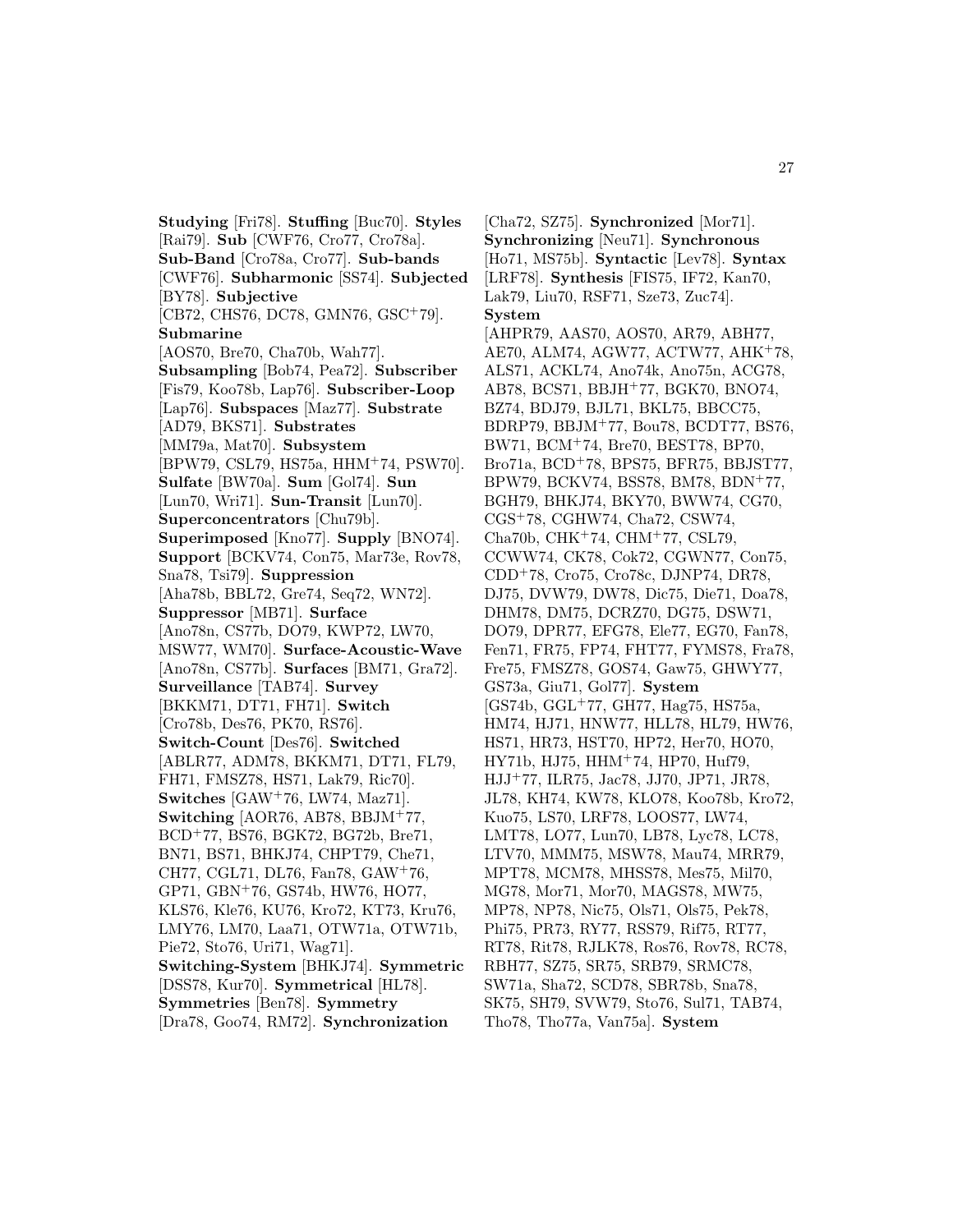[Van75b, WMLT70, WR73, War77, Whi75, WP75, WA74, WSS78, YBBW79, And71, Ano76a, Ano76b, Ano76c, Ano76d, Ano76e, Ano76f, Ano76g, Ano76h, Ano77a, Ano77b, Ano77c, Ano77d, Ano77e, Bai71, BH71, Bre71, Bro71a, Bro71c, BHP71, Bro71b, BHO71, BS71, CSW71, Cra71, Das71, Dor71, DPS71, Eck78, FG71, GS71b, GRW71, Kes71, KFBL70, MM71b, OBW70, Pfe79, SSV70, Uri71, WP71]. **Systems** [Aca78, Aca79, Aha79, ABG<sup>+</sup>77, Aun73, Bre71, BN71, BCKV74, Bul75, Cap72, CW73, CH72, Che71, Chu71b, Chu73, CR71, CR72, CGRS77, Das71, Des75, DG75, Dra74, FF73, Fal76b, Fal78, Fos71, FGS75, FR79, GS71a, Gol73, Gop71, GRW70, GRW71, GH70, HHJ71, Hef73, Hen73a, Ho71, KN72, Kue79, LMY76, LC70, Log78, Lun71, MNS78, MP71, MRM78, MRR79, Mue73, Nea72, NK73a, NK73b, Nol75b, Osb71, Per73a, Per73b, Per73c, Per73d, Per74, Per76, Pra70, Pra71, RJ72, RSCG77, Rai73, Rao78, Rei72, Ric70, Ric73d, Rov78, Rut71, San78b, SS78, Sha70, SCD78, TG76, Tsi79, Van75b, VP79, YH71].

**T** [Lue72, Mos70]. **T1** [Bri78]. **T2** [O'N71]. **Table** [BG72b]. **Takagi** [CH78a]. **Talker** [BGM<sup>+</sup>71, CHS76]. **Tandem** [CGRS77, Cro78a, GSC<sup>+</sup>79, RSCG77]. **Tangent** [LC70]. **Tap** [GW79, Wyn75b]. **Tap-Weight** [GW79]. **Tape** [CGBS75, PSW70, Slo76]. **Tapered** [Ano70k, Mar70c]. **Tapes** [BS75a, Dah72, SBGC75]. **Target** [BS70a]. **TD** [Bro71a]. **TD-2** [Bro71a]. **TDMA** [Aca79]. **TE** [CM77, Mar76a]. **TE-Wave-Scattering** [Mar76a]. **Technique** [AD76, Bis71b, CH74, Goo74, Jag78, MS75b, Pea72, PMN78, SBGC75]. **Techniques** [Aca78, Ano79l, Apr75, Bob74, BGM<sup>+</sup>71, BS75b, Cus70, FHT77, HS72a, HMG70, MNW78, NMB76, NMB77, NMW79, Ols71,

Rab72, RW79, Tho77b, Tho77a].

**Technology** [BCE<sup>+</sup>77, KCM<sup>+</sup>78, MM75]. **Telecommunications** [Ano76h, BKKM71, DT71, FH71]. **Telephone** [Ben71a, Bra71, Bri71, CSW71, CHS76, CHPT79, CRSB77, Das71, DO79, DMNT75, FRSD72, FR73b, FMSZ78, Has75, Hol71, Jag75, KN78, LM70, Liu74, Lue70b, Mea75, MS79c, Mor78a, Par78b, Pfe79, RSA77, Ros76, SRB79, SK74, Sul71, Wag71, Wal79]. **Telephone-Quality** [RSA77]. **Telephones** [BDK78, BBW78, BS78, BJO78, BDS78, CR78, FW78, FMSZ78, GR78, HS78b, MW78a, Rod78]. **Telephony** [Bel76, Jay75b, LP71]. **Teletraffic** [Wil71]. **Teletypewriter** [CFP70]. **Television** [Ber70b, CFHM71, CPS71, LPW74, NR79, PL71, Pea72]. **Temperature** [CF79, Daw72, Rai76, TKN74]. **Temporal** [Bob74, Bud73, PL71]. **Ten** [Wah77]. **Tendem** [Osb71]. **TEon** [Doa78]. **Term** [Bar71, Lin77a]. **Terminal** [BCD<sup>+</sup>77, BCD<sup>+</sup>78, CD79, Kur70, LTV70, Mau74]. **Terminals** [BDK78, BBW78, BS78, BJO78, BDS78, CR78, FW78, FGM78, FMSZ78, GR78, HS78b, MW78a, Rod78]. **Terrain** [Gil75]. **Terrestrial** [Bul75, GH70, HGLM77]. **Test** [ACTW77, BS76, Cha74, CHM<sup>+</sup>77, DPZ79, Fis79, Gar72, HY71a, Len77a, MOR<sup>+</sup>77, Wal79]. **Testing** [BGK70, BG72a, DM75, FR75, GS73b, HST70, HMSV77]. **Tests** [Beb72, Con72a, Con72b, Dah72, DeC72, HO70, Kle72, Kwe72, Min72, Ven72]. **Tetrabasic** [BW70a]. **Text** [MCM78]. **TH** [ALS71, BCS71, BJL71, BW71, CGL71, Die71, DSW71, Fen71, Giu71, HJ71, JP71, KS71, SW71a, SW71b]. **TH-3** [ALS71, BCS71, BJL71, BW71, CGL71, Die71, DSW71, Fen71, Giu71, HJ71, JP71, KS71, SW71a, SW71b]. **The-Off-The-Shelf** [HR73]. **Their** [Dra72a, Owe72, RC78]. **Theorem** [Ben75c, CH78a, Kai71, SW73]. **Theorems** [San70a, San70b, Wil70b].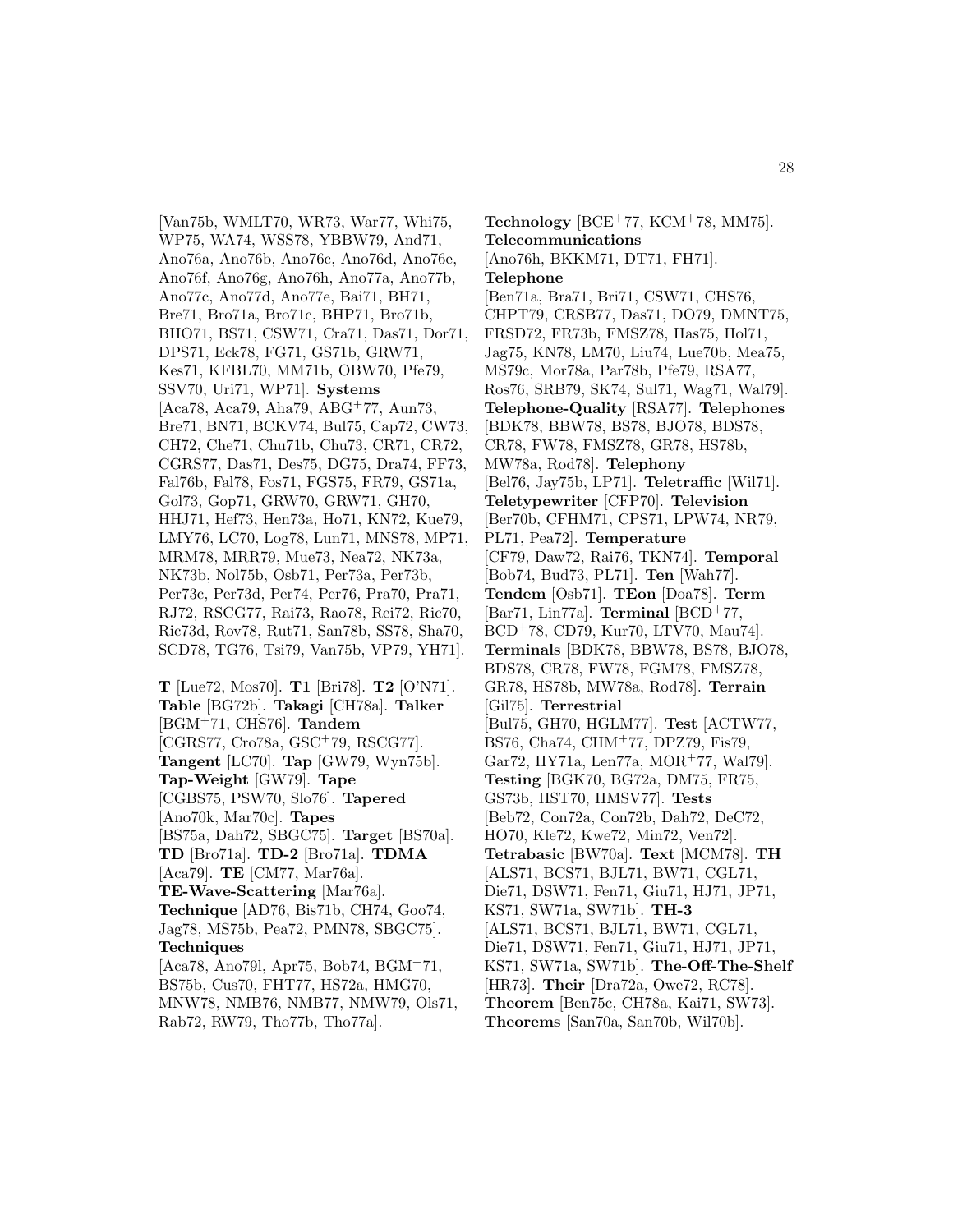**Theoretic** [Ben75c]. **Theoretical** [Maz79b]. **Theory** [And75b, Arn74b, Ben75a, BR74, CR73b, Dra77a, FF73, Jag70, Len77b, Len77c, Log78, MG73, Mar73a, Mar74f, Mar75a, Mar76a, Maz71, Maz79a, Mes73a, Mes73b, NK73a, NK73b, Oga77, Smi79, Thi71, Tho74b, Tho74a, Wil71]. **Thermal** [Kai70, Kau74, Mat70]. **Thick** [Mar77c]. **Thickness** [MM79a]. **Thin** [Ker70, KS70, May71, Moo70]. **Thinning** [Wag70]. **Third** [DO79]. **Third-Order** [DO79]. **Three** [Blu72, Hwa79, Wil70a]. **Three-Dimensional** [Blu72]. **Three-Radiometer** [Wil70a]. **Three-Stage** [Hwa79]. **Threshold** [Bra72, Bud73]. **TI** [Mea75]. **Tilt** [Glo76]. **Time** [AD78, AR79, Bou78, Bur71, CK78, Cro78c, DHM78, DG75, Dut72, FM75, Fra78, GG70, GM77, Gra70b, Jay75a, JR78, JL78, KLO78, Lee75, Lin76a, Liu71, LW74, LMT78, LB78, Lyc78, LC78, Maz71, MPT78, MCM78, Mor78c, MNP77, Mue73, NP78, Pek78, Per71d, Per75, Per77, Phi75, RB76, RT78, Rit78, RJLK78, RT71, Rov78, RM72, Stu76a, Stu76b, Tho71b, Tho78, WHF77, Wit79, WSS78, Zuc74]. **Time-Dependent** [Per75]. **Time-Diversity** [Jay75a]. **Time-Division** [AD78, LW74, Maz71]. **Time-Domain** [Mue73, Per77]. **Time-Interval** [WHF77]. **Time-Invariant** [RT71]. **Time-Sharing** [Bou78, CK78, Cro78c, DHM78, Fra78, JR78, JL78, KLO78, LMT78, LB78, Lyc78, LC78, MPT78, MCM78, NP78, Pek78, RT78, Rit78, RJLK78, Rov78, Tho78, WSS78]. **Time-Variable** [RM72]. **Time-Varying** [Liu71]. **Times** [Coo70, Kuc73a]. **Timing** [Dut76, FG78, GS71a, GH75, Ho71, Maz75c]. **Timing-Phase** [FG78]. **Tip** [LM76]. **TM** [CM73]. **Tolerance** [BKS71]. **Tolerances** [Kar71]. **Toll** [AHPR79, BDRP79, BCD<sup>+</sup>77, CSL79, CFMS78, DMNT75, Kes71, Kru76, YBBW79]. **Tone** [BKS71, Den76, GK76, Gue75, KG76, NMB76, RB76]. **Tones** [CRSB77, Maz78a, RV70]. **Tools**

[CMR78, JL78, SVW79]. **Touch** [BKS71, GK76]. **Touch-Tone** [BKS71, GK76]. **Tracker** [Wri71]. **Tract** [FIS75, GS70]. **Trade** [Per74]. **Trade-Off** [Per74]. **Traffic** [AHPR79, Avi71, BDJ79, Ben70, Ben71a, BDRP79, BPW79, BGH79, CSL79, DVW79, Des73, Eis77, Els77, GLW74, GHHJ77, HS71, HH73, Hey75, HN76, Hil77, Jag75, Kau77, Mor78a, Nea71a, Nea72, NK73a, NK73b, RSS79, SH79, SVW79, Wol72, YBBW79]. **Traffic-Measurement** [NK73a, NK73b]. **Trained** [RW79]. **Training** [CH72, RSS79]. **Transaction** [BDK78, BBW78, BS78, BJO78, BDS78, CR78, FW78, FMSZ78, GR78, HS78b, MW78a, Rod78]. **Transfer** [Aun73, BS72a, BT73, JB71, Kra71, Lue70a, MS75a, San78a, SKCM78, SS71b, Tho73a, Tho73b, Tho74a, TKK73]. **Transform** [Jag78, MNP77, NPM77, NS79, SN79, RV70]. **Transformation** [Liu71]. **Transformers** [RS74]. **Transient** [San70b, Wag71]. **Transistor** [DO79, KS78, San70a, Wil70b]. **Transistors** [Blu72, DJNP74, GM71, Gum70, GP70, Per72, San70b, WMLT70]. **Transit** [Gra70b, Lun70]. **Transit-Time** [Gra70b]. **Translation** [TBTG71]. **Transmission** [ABH77, And75a, ACTW77, Ano74k, AFS79,

BKKM71, Ber70b, Bob73, BCD<sup>+</sup>77, Bra71, Bro71a, BCD<sup>+</sup>78, Bro71c, Bro71b, BPW79, BHO71, CM77, CFP70, CM75a, Chu71a, CF79, Cok72, Daw72, Dra77b, DT71, Fal78, FM79, FH71, GOS74, GHWY77, GH75, GH77, GRW71, HS71, Hil71, HO70, HS72b, IS73, Kes71, KU76, LM70, Laa71, MSW78, Man78, Man74, MM73, MS79b, MRM78, MRR79, MM72a, Mea75, Mil72, Mil76b, O'N71, Ols71, Rai79, SSP71, Set70, SCD78, Sta74, SG77, SGM79, TAB74, VP79, WHF77, Wyn78, Lee69, Ano70l]. **Transmission/Switching** [BCD<sup>+</sup>77]. **Transmitted** [Coh71]. **Transmitter**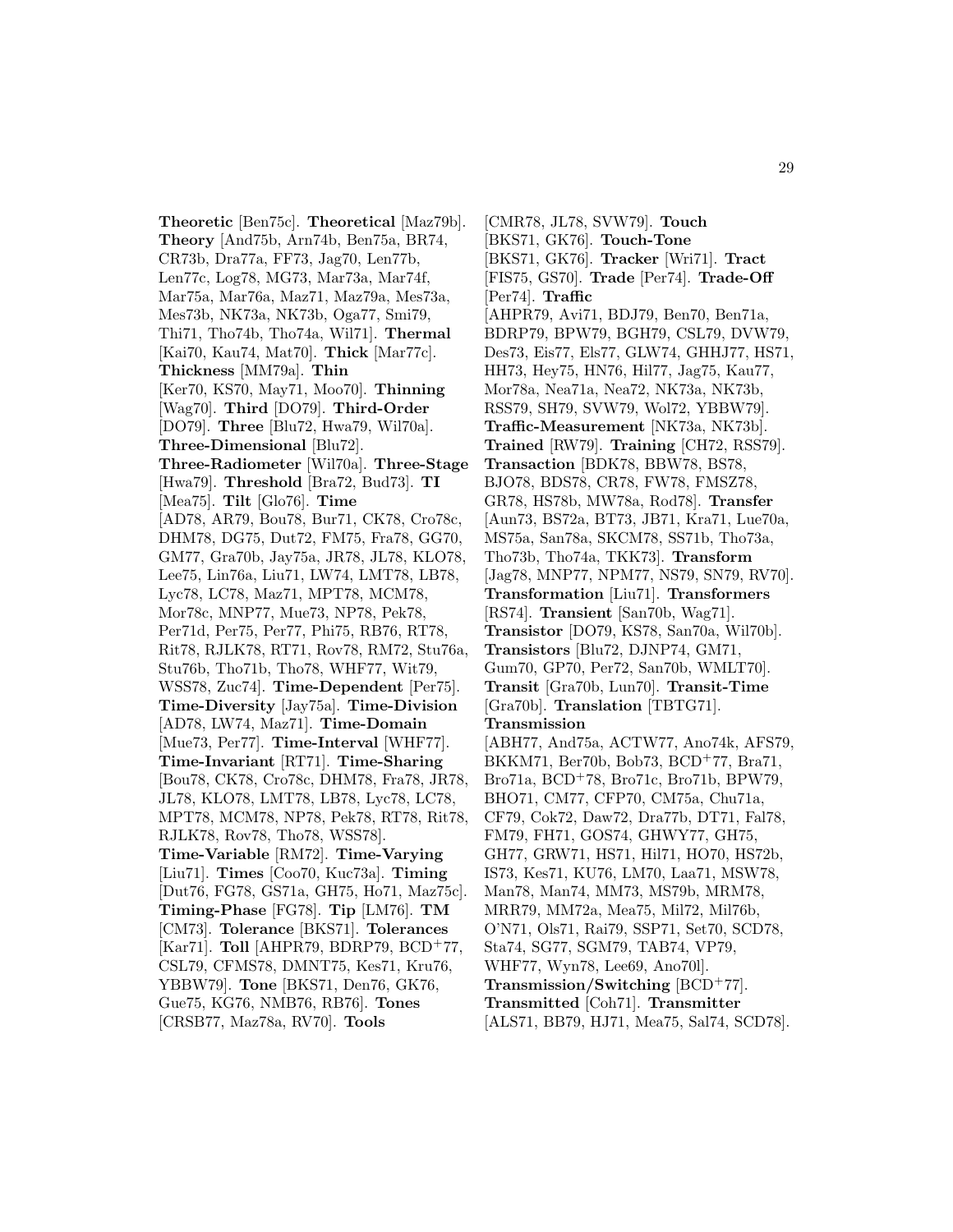**Transmitters** [CKS79]. **Transmitting** [CFHM71, Jay75b]. **Transponders** [AD78]. **Transversal** [GGO79]. **Transverse** [Arn74c, Arn74d, Arn74e, Arn75b, Mil76b]. **TRAPATT** [Sch70]. **Trapezoidal** [Ric73c]. **Trapped** [Arn74c]. **Trapping** [Peh70, Ton70]. **Traveling** [BW71]. **Traveling-Wave** [BW71]. **Tread** [Cro78b]. **Treatment** [Tho74b]. **Trees** [Mor78c]. **Trends** [Con72b]. **Trials** [OBW70]. **Tripling** [Aha75]. **Tropospheric** [Gra70b]. **Truck** [HN76]. **Truncated** [Mar70a]. **Truncation** [FM73]. **Trunk** [BDJ79, BPW79, BGH79, FG71, FM75, FHH<sup>+</sup>79, GHRS77, HH73, Kau77, LMY76]. **Trunking** [Hol71]. **Trunks** [Bro71c, FM75, Kes71]. **TSPS** [Ano70n, BCKM70, BC70, CDH70, DKP<sup>+</sup>70, HST70, JJ70, KPS70]. **Tube** [BW71, MM73, Mil75b, Per77]. **Tuning** [Bra73]. **Tuning-Induced** [Bra73]. **Turn** [Lee75]. **Turn-on** [Lee75]. **Twin** [Lue72, Mos70]. **Twin-T** [Lue72, Mos70]. **Twisted** [Gil79]. **Twisting** [ES77]. **Two** [BS75b, BM78, CRSB77, Chu71a, Chu71b, Chu73, CPS71, CR72, Dra74, Fal76b, FM79, FGW73, IF72, Jay77, KWP72, Mar71c, Mar72f, Maz77, MSW74, Mor79, MNW78, NMB76, NMB77, Per75, Ano70l, Lee69]. **Two-Bit** [Jay77]. **Two-Dimensional** [CPS71, CR72, Fal76b, FGW73, Mor79]. **Two-Level** [MNW78, NMB77]. **Two-Mass** [IF72]. **Two-Mode** [Mar72f]. **Two-Phase** [KWP72, MSW74]. **Two-Tone** [NMB76]. **Two-Wire** [FM79]. **Type** [Gan76, Hal75, TBCR72, WR73].

**U.S.A.** [DM78]. **Ultralinear** [DJNP74]. **Unavailability** [VP79]. **Unbiased** [AR79]. **Unbounded** [Wyn75a]. **Uncertainty** [Sle78]. **Uncladded** [Mar73e]. **Unconditional** [Bob74]. **Undercut** [TKK73]. **Undercut-Isolated** [TKK73]. **Underplate** [AD79]. **Undersea** [AHK<sup>+</sup>78,

BEST78,  $BCD+78$ ,  $CGS+78$ ,  $CDD+78$ , DO79, EFG78, FYMS78, HLL78, MAGS78]. **Unequal** [Mil76b]. **Unified** [Kan70]. **Uniform** [Len77b, Len77c]. **Uniformity** [Pre76]. **Uniformly** [IS73, Man74]. **Unit** [ES77, Wal79]. **United** [DMNT75]. **Units** [Man74]. **Universe** [Lee73]. **UNIX** [Bou78, CK78, Cro78c, DHM78, Fra78, JR78, JL78, KLO78, LMT78, LB78, Lyc78, LC78, MPT78, MCM78, NP78, Pek78, RT78, Rit78, RJLK78, Rov78, Tho78, WSS78]. **Unvoiced** [RSA77]. **Unwanted** [Mar71a]. **UPCO** [Mes78]. **Updating** [SGM79]. **Upon** [And75a, MS79a]. **Upper** [Chi70, Maz75b, Wyn75a]. **Usage** [LMY76]. **Use** [Aha79, Col73, KFBL70, Lim73, Man74, Maz78b, Mea75, O'N71, Pir79, RV70, WHF77]. **User** [MMM75]. **Using** [AR79, Apr75, Bal76, Ber70b, Bob74, CH72, Cho72, Cho74, CPS71, DG79, Eis72, Fre78, FM71, Gib78, HY71a, KJ77, Kau77, LRF78, MMF70, MB71, Mit77, Mue73, NS76, Rab72, RSR74, Rus78, Sem74, WC73, Wri71]. **Utility** [CFG<sup>+</sup>77]. **Utilization** [AD78, Hub73, Kuo75]. **Utterance** [RSR74]. **Utterances** [RS75].

**V** [Ano71k, Ano78n, PB75, Sle78]. **Vacuum** [CRAC79]. **Vacuum-Assisted** [CRAC79]. **Value** [Lin76b, Lin78]. **Vapor** [DW78]. **Varactor** [AI74]. **Varactors** [Aha75]. **Variable** [CS77a, DC79, RM72, WHF77, Zuc70b]. **Variable-Band** [CS77a]. **Variable-Quality** [WHF77]. **Variables** [Goo74, Ano70l, Lee69]. **Variance** [Col73, Des75, Des76, Mes78]. **Variant** [Tho71b]. **Variation** [Hil77]. **Variations** [Bul71, Gra70b, PB73]. **Various** [CDF<sup>+</sup>78, MSW77, Nol75a, Rai79]. **Varying** [Liu71, Ric70]. **Velocities** [Aha72b]. **Verification** [ATS70, CM73, DVW79, MRM78, MRR79, Ros76]. **Vertical** [Bob74, Pea72]. **Very** [FMOT74, Las76]. **Very-Small-Angle** [Las76]. **Via**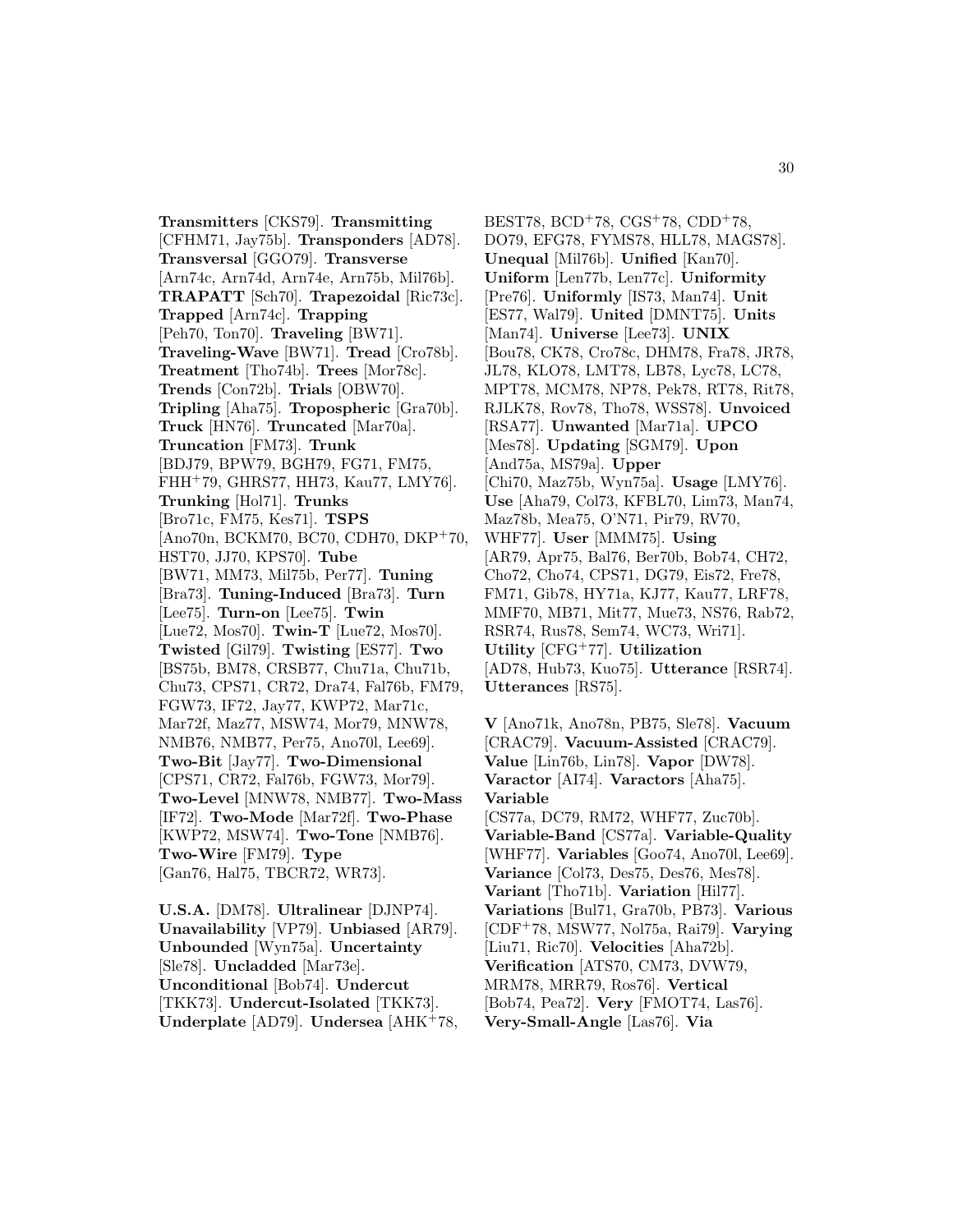[MS76, AD78, Aca78, Rei72]. **Vibration** [IF77, Liu74]. **Vibrations** [Wil77]. **Vibratory** [Mor70]. **Video** [Ber70b, Bro71c, CSW71, Has75, LP71, MM71b]. **Videotelephone** [HS75b]. **View** [MMM75]. **Viewer** [Lim73]. **Violation** [Fan76]. **Visible** [Set70]. **Visual** [Bud73]. **Vocal** [FIS75, GS70, IF72, IF77]. **Vocoder** [GSC<sup>+</sup>79, Sam75]. **Voice** [AFS79, Fla79, HS78a, Par78a]. **Voice-Frequency** [Par78a]. **Voiceband** [BKKM71, MS79c]. **Voiced** [IF72, RSA77]. **Voiced-Unvoiced-Silence** [RSA77]. **Vol** [Bel76]. **Voltage** [Dix76]. **Volterra** [Gol73, Ric73d, Tho71c]. **vs** [Llo77, LR79, Mil76b]. **Vulcanized** [Beb72]. **W** [Ano79l, TG76]. **W.** [Ano70l]. **Waiting** [Coo70, Dut72, Whi75]. **Wall** [Gea79]. **Walsh** [Ano79l]. **Watt** [MG75]. **Wave** [ABH77, Ano78n, BW71, Bud73, CWE<sup>+</sup>78, CKK<sup>+</sup>71, CS77b, GS74a, Mar76a, MC74, Ric73a, Sle78]. **Waveform** [GSC<sup>+</sup>79, KJ77, TNMC79]. **Waveforms** [Dut76, JC79]. **Waveforms-I** [JC79]. **Waveguide** [Abe78, AS72, ABH77, AGW77, ACTW77, BBJH<sup>+</sup>77, BBJM<sup>+</sup>77, BCDT77, BBJST77, CD71, Car71, CM73, CD73, CM77, CHM<sup>+</sup>77, Doa78, DPR77, Ele77, FHT77, GHWY77, GGL<sup>+</sup>77, GH77, HNW77, JMM78, LOOS77, Mar71b, Mar72f, MM73, Mar74b, Mar77c, Ols71, Owe72, Ram74, RS78, RBH77, San78a, Tho77b, Tho77a, War77]. **Waveguides** [Arn70, FMOT74, Gan76, Glo70, Kai70, Mar74a, Mar70d, Mar70c, Mar71d, Mar71c, MM71a, Mar72d, Mar72e, Mar72g, Mar73b, Mar75a, Per71d, RW74, Ano70k]. **Wavelength** [CAK76]. **Wavelengths** [Chu74, Gol77]. **Waves** [DDH75, HMG70, MSW77]. **Weakly** [Sch72]. **Wear** [AD79]. **Wedge** [LM76].

**Weight** [GW79]. **Well** [Bel78].

**Well-Balanced** [Bel78]. **Western** [MP78]. **Where** [Cap72]. **Which** [GMS74, Hwa79, Mac70, Maz78b, Nea72]. **Whole** [BPM79, PMAB79]. **Whole-Fiber** [BPM79, PMAB79]. **Wide** [Hwa79]. **Wideband** [Apr75, BH71, Cho72, CGRS77, Pir79, RSCG77]. **Wideband-to-Narrowband** [RSCG77]. **Width** [WR73]. **Windings** [Wag71]. **Wire** [Beb72, Bel78, DeC72, FM79, Wyn75b]. **Wire-Tap** [Wyn75b]. **Wiring** [FRSD72, Rai79]. **Without** [Bar70]. **Word** [Buc70, Jay73, Lev78, LRF78, RW79]. **Words** [RSF71]. **Work** [Gib78]. **Workbench** [DHM78]. **WT4** [ABH77, AGW77, ACTW77, BBJH<sup>+</sup>77, BBJM<sup>+</sup>77, BCDT77, BBJST77, CM77, CHM<sup>+</sup>77, DPR77, Ele77, FHT77, GHWY77, GGL<sup>+</sup>77, GH77, HNW77, LOOS77, RBH77, Tho77b, Tho77a, War77]. **WT4/WT4A** [ABH77]. **WT4A** [ABH77].

**XII** [Bel76]. **XYTOLR** [Yam72b].

**Y-Junctions** [Owe72]. **Years** [Ano72k, Ano76h, Con72b, Wah77]. **Yield** [Kur70].

**Zero** [Kra71, Log77, MS73b, Mes73a]. **Zero-Forcing** [Mes73a]. **Zone** [Chu71a, Chu78, HL78, SDMS77]. **Zone-Balanced** [Chu78, HL78]. **Zones** [DSS78, SDS78].

# **References**

## **Aitcheson:1970:NEAb**

[AAS70] E. J. Aitcheson, C. F. Ault, and R. G. Spencer. No. 1 ESS ADF: Message store — A disk message system. The Bell System Technical Journal, 49(10): 2887–2913, December 1970. CO-DEN BSTJAN. ISSN 0005-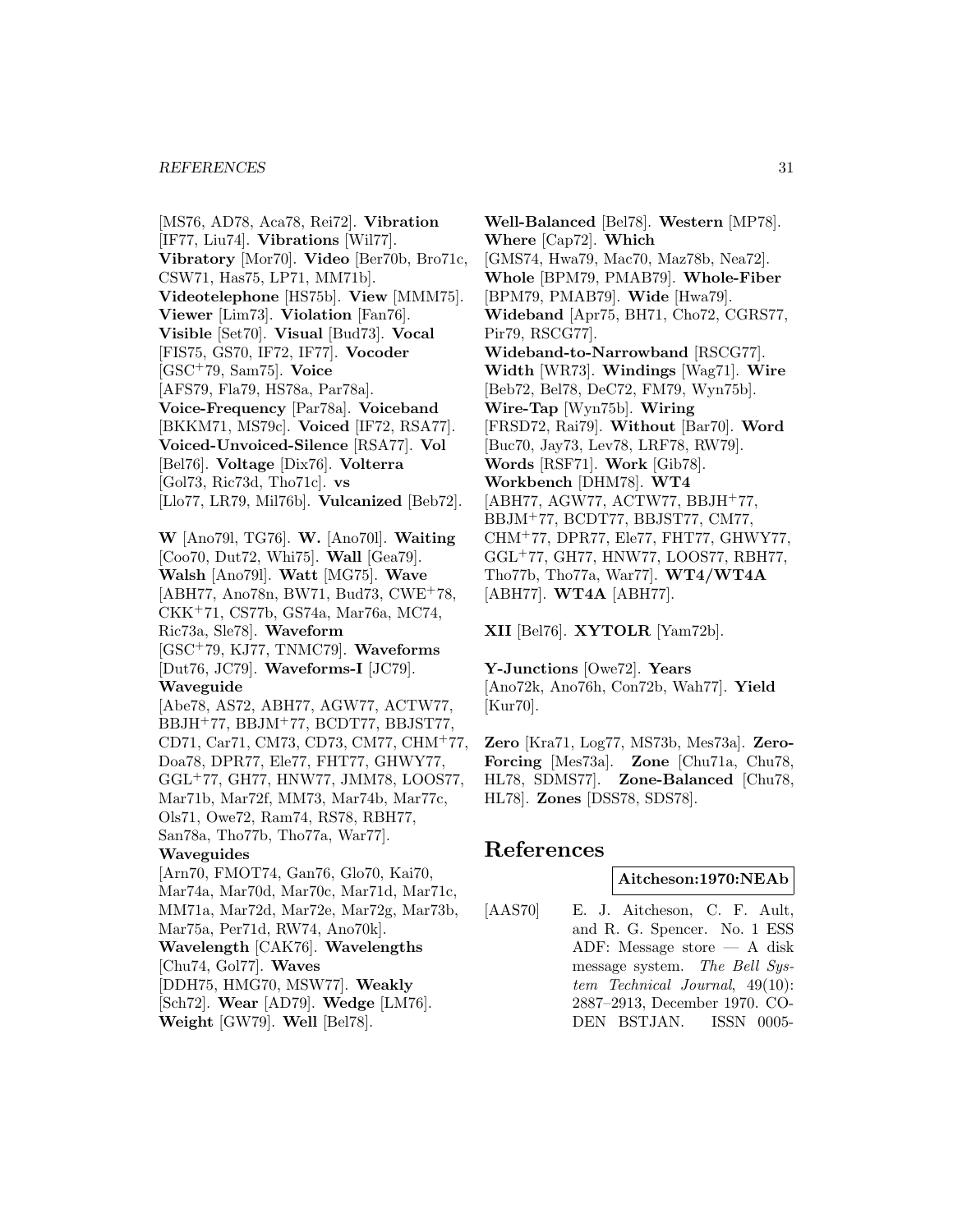8580 (print), 2376-7154 (electronic). URL http://bstj. bell-labs.com/BSTJ/images/ Vol49/bstj49-10-2887.pdf; http://www.alcatel-lucent. com/bstj/vol49-1970/articles/ bstj49-10-2887.pdf.

## **Avaneas:1978:LPE**

[AB78] N. G. Avaneas and J. M. Brown. Loop plant electronics: The loop switching system. The Bell System Technical Journal, 57(4):1157–1183, April 1978. CODEN BSTJAN. ISSN 0005-8580 (print), 2376- 7154 (electronic). URL http: //bstj.bell-labs.com/BSTJ/ images/Vol57/bstj57-4-1157. pdf; http://www.alcatellucent.com/bstj/vol57-1978/ articles/bstj57-4-1157.pdf.

## **Abele:1978:IPA**

[Abe78] T. A. Abele. Inductive post arrays in rectangular waveguide. The Bell System Technical Journal, 57(3):577–594, March 1978. CODEN BSTJAN. ISSN 0005-8580 (print), 2376- 7154 (electronic). URL http: //bstj.bell-labs.com/BSTJ/ images/Vol57/bstj57-3-577. pdf; http://www.alcatellucent.com/bstj/vol57-1978/ articles/bstj57-3-577.pdf.

## **Ault:1977:PMS**

[ABG<sup>+</sup>77] C. F. Ault, J. H. Brewster, T. S. Greenwood, R. E. Haglund, W. A. Read, and M. W. Rolund. 1A processor: Memory systems. The Bell System Technical Journal, 56(2):181–205, February 1977. CODEN BSTJAN. ISSN 0005-8580 (print), 2376- 7154 (electronic). URL http: //bstj.bell-labs.com/BSTJ/ images/Vol56/bstj56-2-181. pdf; http://www.alcatellucent.com/bstj/vol56-1977/ articles/bstj56-2-181.pdf.

## **Alsberg:1977:WMW**

[ABH77] D. A. Alsberg, J. C. Bankert, and P. T. Hutchison. WT4 millimeter waveguide system: The WT4/WT4A millimeter — wave transmission system. The Bell System Technical Journal, 56 (10):1829–1848, December 1977. CODEN BSTJAN. ISSN 0005- 8580 (print), 2376-7154 (electronic). URL http://bstj. bell-labs.com/BSTJ/images/ Vol56/bstj56-10-1829.pdf; http://www.alcatel-lucent. com/bstj/vol56-1977/articles/ bstj56-10-1829.pdf.

## **Abate:1977:NES**

[ABLR77] J. E. Abate, L. H. Brandenberg, J. C. Lawson, and W. L. Ross. No. 4 ESS: The switched digital network plan. The Bell System Technical Journal, 56(7):1297–1320, September 1977. CODEN BSTJAN. ISSN 0005-8580 (print), 2376- 7154 (electronic). URL http: //bstj.bell-labs.com/BSTJ/ images/Vol56/bstj56-7-1297. pdf; http://www.alcatellucent.com/bstj/vol56-1977/ articles/bstj56-7-1297.pdf.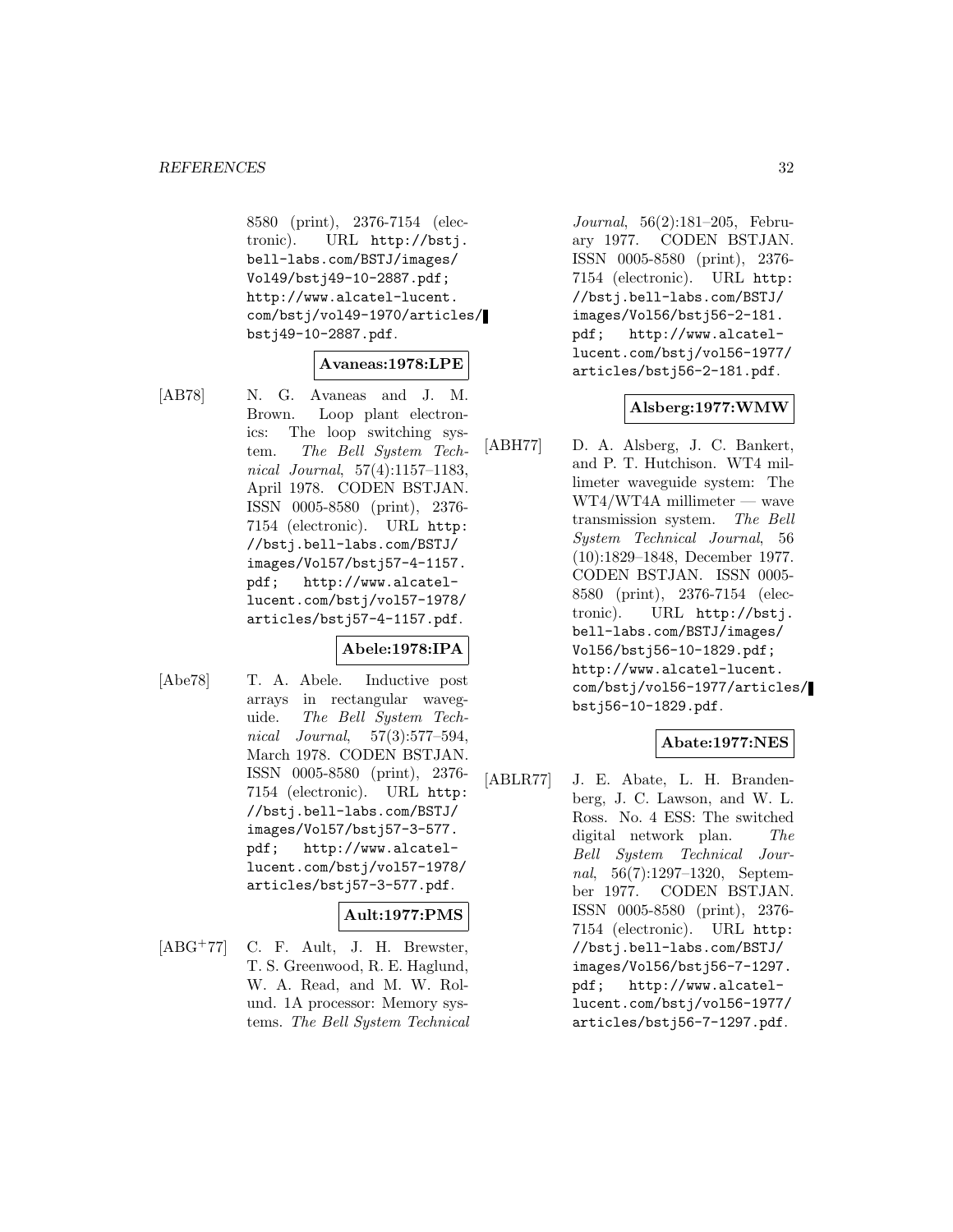## **Aitcheson:1970:NEAa**

[AC70] E. J. Aitcheson and R. F. Cook. No. 1 ESS ADF: Maintenance plan. The Bell System Technical Journal, 49(10): 2831–2856, December 1970. CO-DEN BSTJAN. ISSN 0005- 8580 (print), 2376-7154 (electronic). URL http://bstj. bell-labs.com/BSTJ/images/ Vol49/bstj49-10-2831.pdf; http://www.alcatel-lucent. com/bstj/vol49-1970/articles/ bstj49-10-2831.pdf.

## **Arnold:1978:DDI**

[AC78] H. W. Arnold and D. C. Cox. Dependence of depolarization on incident polarization for 19- GHz satellite signals. The Bell System Technical Journal, 57(9):3267–3276, November 1978. CODEN BSTJAN. ISSN 0005-8580 (print), 2376- 7154 (electronic). URL http: //bstj.bell-labs.com/BSTJ/ images/Vol57/bstj57-9-3267. pdf; http://www.alcatellucent.com/bstj/vol57-1978/ articles/bstj57-9-3267.pdf.

#### **Acampora:1977:RCM**

[Aca77] A. S. Acampora. Reliability considerations for multiplespot-beam communication satellites. The Bell System Technical Journal, 56(4):575–596, April 1977. CODEN BSTJAN. ISSN 0005-8580 (print), 2376- 7154 (electronic). URL http: //bstj.bell-labs.com/BSTJ/ images/Vol56/bstj56-4-575. pdf; http://www.alcatellucent.com/bstj/vol56-1977/ articles/bstj56-4-575.pdf.

#### **Acampora:1978:SSH**

[Aca78] A. S. Acampora. Spectral sharing in hybrid spot and area coverage satellite systems via channel coding techniques. The Bell System Technical Journal, 57(7):2613–2631, September 1978. CODEN BSTJAN. ISSN 0005-8580 (print), 2376- 7154 (electronic). URL http: //bstj.bell-labs.com/BSTJ/ images/Vol57/bstj57-7-2613. pdf; http://www.alcatellucent.com/bstj/vol57-1978/ articles/bstj57-7-2613.pdf.

## **Acampora:1979:SRT**

[Aca79] A. S. Acampora. A shared resource TDMA approach to increase the rain margin of 12/14 GHz satellite systems. The Bell System Technical Journal, 58(9):2097–2111, November 1979. CODEN BSTJAN. ISSN 0005-8580 (print), 2376- 7154 (electronic). URL http: //bstj.bell-labs.com/BSTJ/ images/Vol58/bstj58-9-2097. pdf; http://www.alcatellucent.com/bstj/vol58-1979/ articles/bstj58-9-2097.pdf.

## **Arnold:1978:CEGb**

[ACG78] H. W. Arnold, D. C. Cox, and D. A. Gray. COMSTAR experiment: The 19-GHz receiving system for an interim COMSTAR beacon propagation experiment at Crawford Hill. The Bell System Technical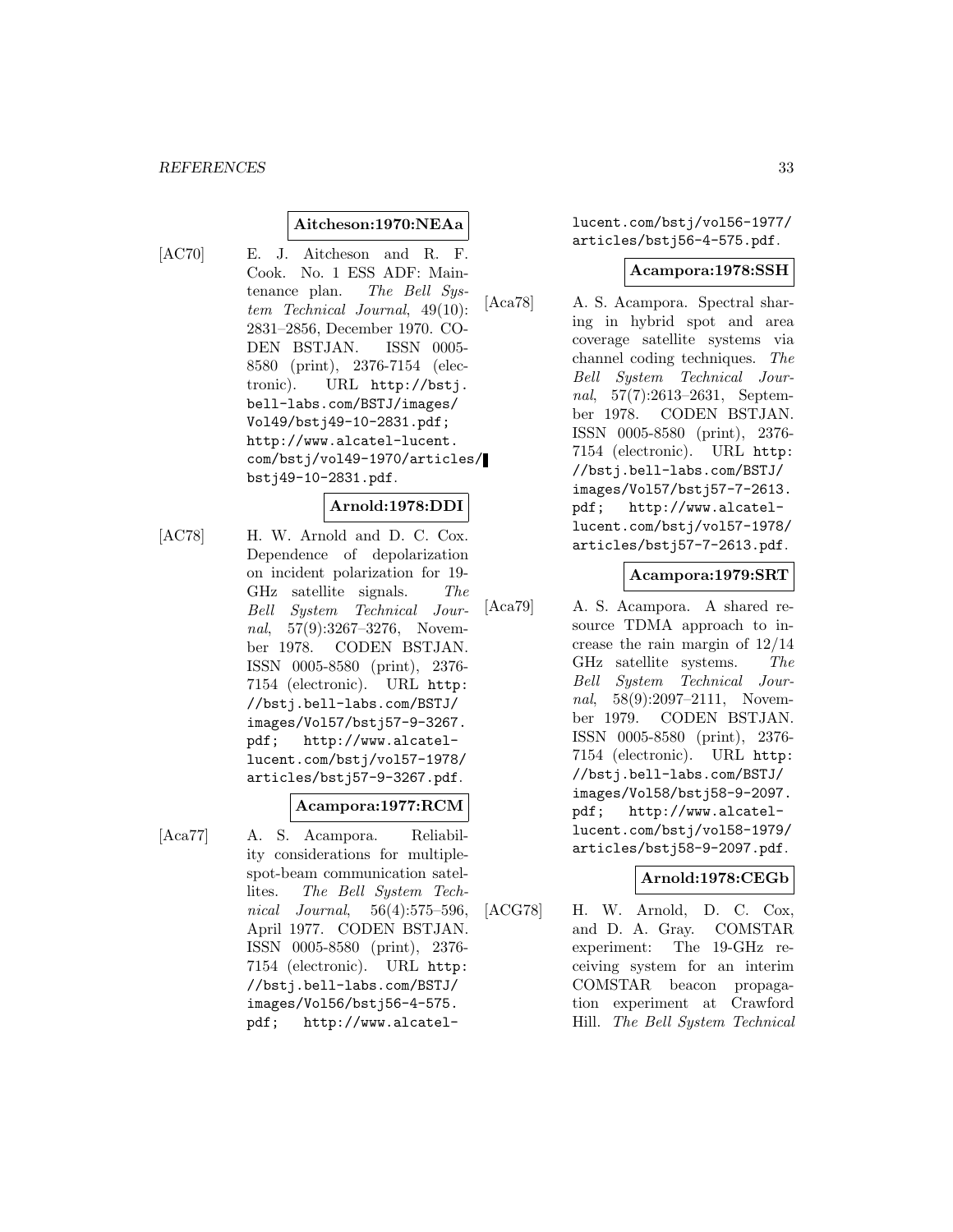Journal, 57(5):1331–1339, May/ June 1978. CODEN BSTJAN. ISSN 0005-8580 (print), 2376- 7154 (electronic). URL http: //bstj.bell-labs.com/BSTJ/ images/Vol57/bstj57-5-1331. pdf; http://www.alcatellucent.com/bstj/vol57-1978/ articles/bstj57-5-1331.pdf.

## **Adelmann:1979:AAR**

[ACG79] H. W. Adelmann, Y. C. Ching, and B. Gotz. An ADPCM approach to reduce the bit rate of  $\mu$ -law encoded speech. The Bell System Technical Journal, 58(7):1659–1671, September 1979. CODEN BSTJAN. ISSN 0005-8580 (print), 2376- 7154 (electronic). URL http: //bstj.bell-labs.com/BSTJ/ images/Vol58/bstj58-7-1659. pdf; http://www.alcatellucent.com/bstj/vol58-1979/ articles/bstj58-7-1659.pdf.

## **Arnold:1978:CEGa**

[ACH<sup>+</sup>78] H. W. Arnold, D. C. Cox, H. H. Hoffman, R. H. Brandt, R. P. Leck, and M. F. Wazowicz. COMSTAR experiment: The 19 and 28-GHz receiving electronics for the Crawford Hill COMSTAR beacon propagation experiment. The Bell System Technical Journal,  $57(5):1289-1329$ , May/ June 1978. CODEN BSTJAN. ISSN 0005-8580 (print), 2376- 7154 (electronic). URL http: //bstj.bell-labs.com/BSTJ/ images/Vol57/bstj57-5-1289. pdf; http://www.alcatellucent.com/bstj/vol57-1978/ articles/bstj57-5-1289.pdf.

#### **Angell:1974:LSR**

[ACKL74] H. E. Angell, Y. S. Cho, K. P. Kretsch, and M. M. Luniewicz. L5 system: Repeatered line. The Bell System Technical Journal, 53(10):1935–1985, December 1974. CODEN BSTJAN. ISSN 0005-8580 (print), 2376-7154 (electronic). URL http://bstj. bell-labs.com/BSTJ/images/ Vol53/bstj53-10-1935.pdf; http://www.alcatel-lucent. com/bstj/vol53-1974/articles/ bstj53-10-1935.pdf.

## **Anderson:1977:WMWb**

[ACTW77] J. C. Anderson, J. W. Carlin, D. J. Thomson, and T. J. West. WT4 millimeter waveguide system: Field evaluation test — transmission medium achievements. The Bell System Technical Journal, 56(10): 2157–2178, December 1977. CO-DEN BSTJAN. ISSN 0005- 8580 (print), 2376-7154 (electronic). URL http://bstj. bell-labs.com/BSTJ/images/ Vol56/bstj56-10-2157.pdf; http://www.alcatel-lucent. com/bstj/vol56-1977/articles/ bstj56-10-2157.pdf.

## **Arnaud:1976:NTM**

[AD76] J. A. Arnaud and R. M. Derosier. Novel technique for measuring the index profile of optical fibers. The Bell System Technical Journal, 55(10):1489–1508, December 1976. CODEN BSTJAN. ISSN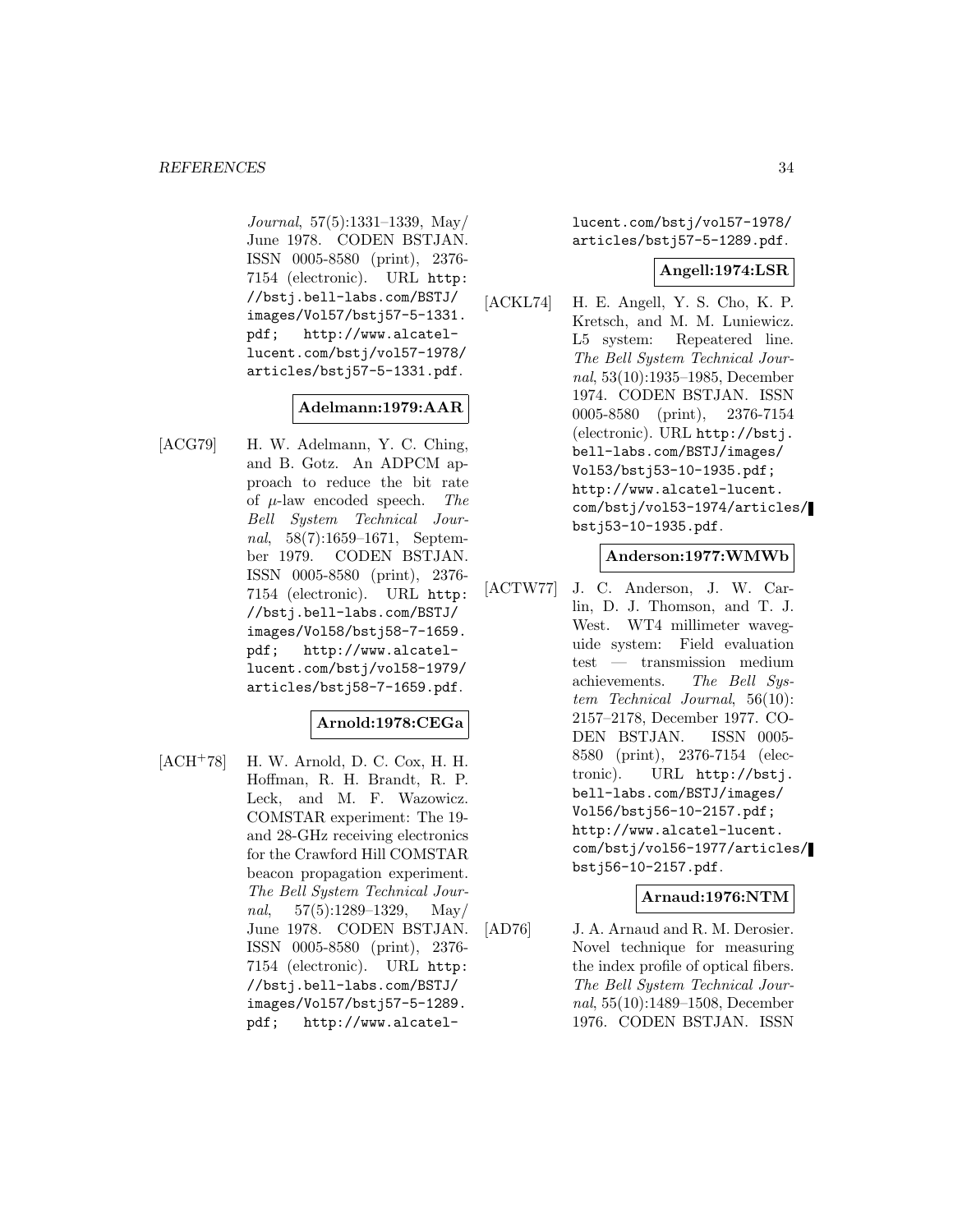0005-8580 (print), 2376-7154 (electronic). URL http://bstj. bell-labs.com/BSTJ/images/ Vol55/bstj55-10-1489.pdf; http://www.alcatel-lucent. com/bstj/vol55-1976/articles/ bstj55-10-1489.pdf.

# **Acampora:1978:EUS**

[AD78] A. S. Acampora and B. R. Davis. Efficient utilization of satellite transponders via time-division multibeam scanning. The Bell System Technical Journal, 57(8):2901–2914, October 1978. CODEN BSTJAN. ISSN 0005-8580 (print), 2376- 7154 (electronic). URL http: //bstj.bell-labs.com/BSTJ/ images/Vol57/bstj57-8-2901. pdf; http://www.alcatellucent.com/bstj/vol57-1978/ articles/bstj57-8-2901.pdf.

## **Antler:1979:WGE**

[AD79] M. Antler and M. H. Drozdowicz. Wear of gold electrodeposits: Effect of substrate and of nickel underplate. The Bell System Technical Journal, 58(2):323–349, February 1979. CODEN BSTJAN. ISSN 0005-8580 (print), 2376- 7154 (electronic). URL http: //bstj.bell-labs.com/BSTJ/ images/Vol58/bstj58-2-323. pdf; http://www.alcatellucent.com/bstj/vol58-1979/ articles/bstj58-2-323.pdf.

## **Ahern:1978:SSP**

[ADM78] W. C. Ahern, F. P. Duffy, and J. A. Maher. Speech signal power in the switched message network. The Bell System Technical Journal, 57(7):2695–2726, September 1978. CODEN BSTJAN. ISSN 0005-8580 (print), 2376- 7154 (electronic). URL http: //bstj.bell-labs.com/BSTJ/ images/Vol57/bstj57-7-2695. pdf; http://www.alcatellucent.com/bstj/vol57-1978/ articles/bstj57-7-2695.pdf.

## **Anderson:1970:SSO**

[AE70] Cleo D. Anderson and Robert L. Easton. SF system: An overview: Requirements and performance. The Bell System Technical Journal, 49(5):605–630, May/June 1970. CODEN BSTJAN. ISSN 0005-8580 (print), 2376- 7154 (electronic). URL http: //bstj.bell-labs.com/BSTJ/ images/Vol49/bstj49-5-605. pdf; http://www.alcatellucent.com/bstj/vol49-1970/ articles/bstj49-5-605.pdf.

## **Alles:1970:DPS**

 $[AEH<sup>+</sup>70]$  D. S. Alles, J. W. Elek, F. L. Howland, B. Nevis, R. J. Nielsen, W. A. Schlegel, J. G. Skinner, and C. E. Stout, Jr. Device photolithography: The step-and-repeat camera. The Bell System Technical Journal, 49(9):2145-2177, November 1970. CODEN BSTJAN. ISSN 0005-8580 (print), 2376- 7154 (electronic). URL http: //bstj.bell-labs.com/BSTJ/ images/Vol49/bstj49-9-2145. pdf; http://www.alcatel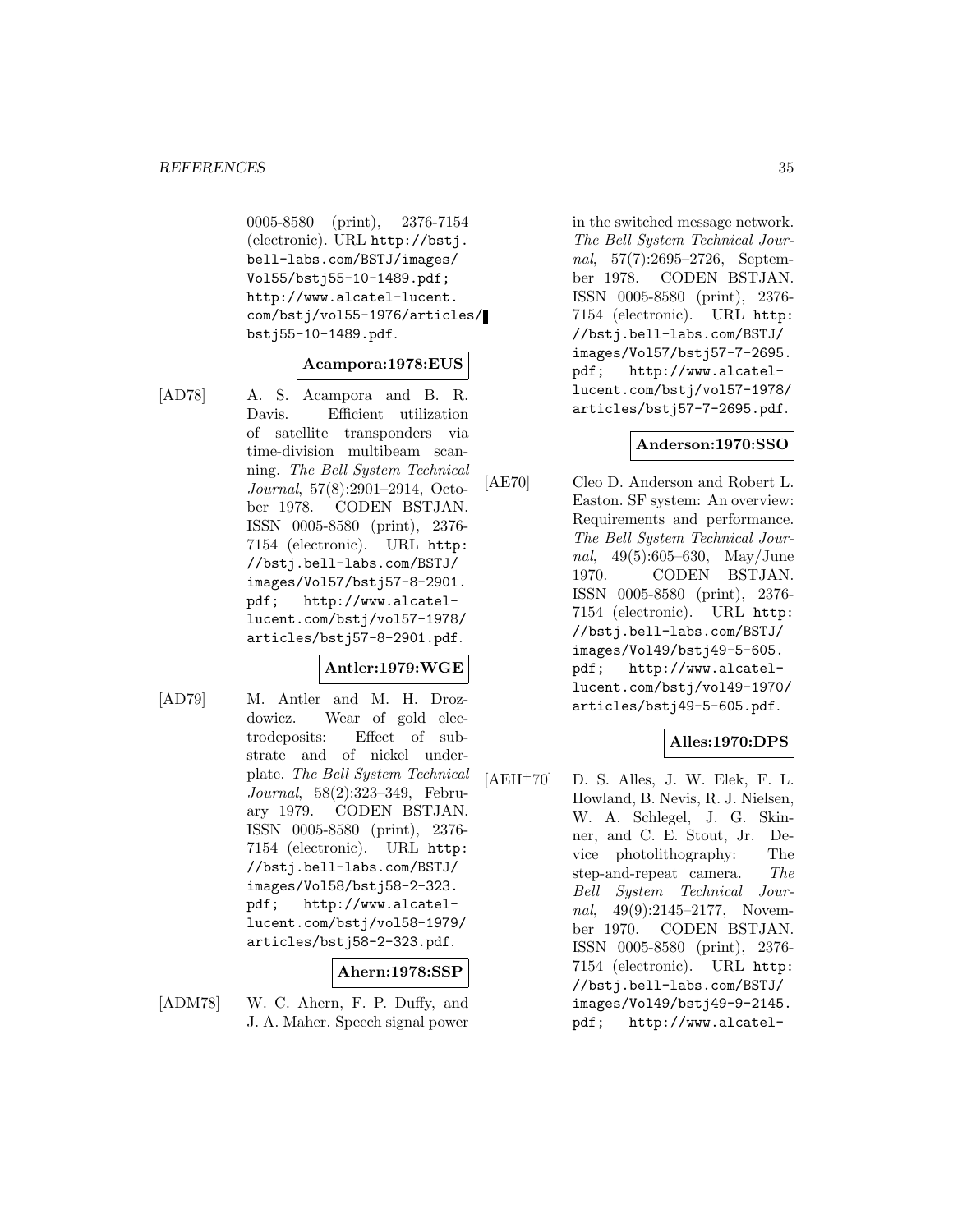lucent.com/bstj/vol49-1970/ articles/bstj49-9-2145.pdf.

## **Anderson:1979:QMH**

[AFG79] R. R. Anderson, G. J. Foschini, and B. Gopinath. A queuing model for a hybrid data multiplexer. The Bell System Technical Journal, 58 (2):279–300, February 1979. CODEN BSTJAN. ISSN 0005-8580 (print), 2376-7154 (electronic). URL http: //bstj.bell-labs.com/BSTJ/ images/Vol58/bstj58-2-279. pdf; http://www.alcatellucent.com/bstj/vol58-1979/ articles/bstj58-2-279.pdf.

## **Arredondo:1979:AMP**

[AFS79] G. A. Arredondo, J. C. Feggeler, and J. I. Smith. Advanced mobile phone service: Voice and data transmission. The Bell System Technical Journal, 58(1):97–122, January 1979. CODEN BST-JAN. ISSN 0005-8580 (print), 2376-7154 (electronic). URL http://bstj.bell-labs.com/ BSTJ/images/Vol58/bstj58-1- 97.pdf; http://www.alcatellucent.com/bstj/vol58-1979/ articles/bstj58-1-97.pdf.

## **Anderson:1977:WMWa**

[AGW77] J. C. Anderson, R. W. Gretter, and T. J. West. WT4 millimeter waveguide system: Route engineering and sheath installation. The Bell System Technical Journal, 56(10):1953–1982, December 1977. CODEN BSTJAN. ISSN 0005-8580 (print), 2376-7154

(electronic). URL http://bstj. bell-labs.com/BSTJ/images/ Vol56/bstj56-10-1953.pdf; http://www.alcatel-lucent. com/bstj/vol56-1977/articles/ bstj56-10-1953.pdf.

#### **Albanese:1979:LAP**

[AH79] A. Albanese and W. S. Holden. LED array package for optical data links. The Bell System Technical Journal, 58(3):713– 720, March 1979. CODEN BST-JAN. ISSN 0005-8580 (print), 2376-7154 (electronic). URL http://bstj.bell-labs.com/ BSTJ/images/Vol58/bstj58-3- 713.pdf; http://www.alcatellucent.com/bstj/vol58-1979/ articles/bstj58-3-713.pdf.

## **Ahamed:1971:GCR**

[Aha71] S. V. Ahamed. A general class of rate-change circuits. The Bell System Technical Journal, 50 (10):3177–3194, December 1971. CODEN BSTJAN. ISSN 0005- 8580 (print), 2376-7154 (electronic). URL http://bstj. bell-labs.com/BSTJ/images/ Vol50/bstj50-10-3177.pdf; http://www.alcatel-lucent. com/bstj/vol50-1971/articles/ bstj50-10-3177.pdf.

## **Ahamed:1972:AMP**

[Aha72a] S. V. Ahamed. Applications of multidimensional polynomial algebra to bubble circuits. The Bell System Technical Journal, 51(7):1559–1580, September 1972. CODEN BSTJAN. ISSN 0005-8580 (print), 2376-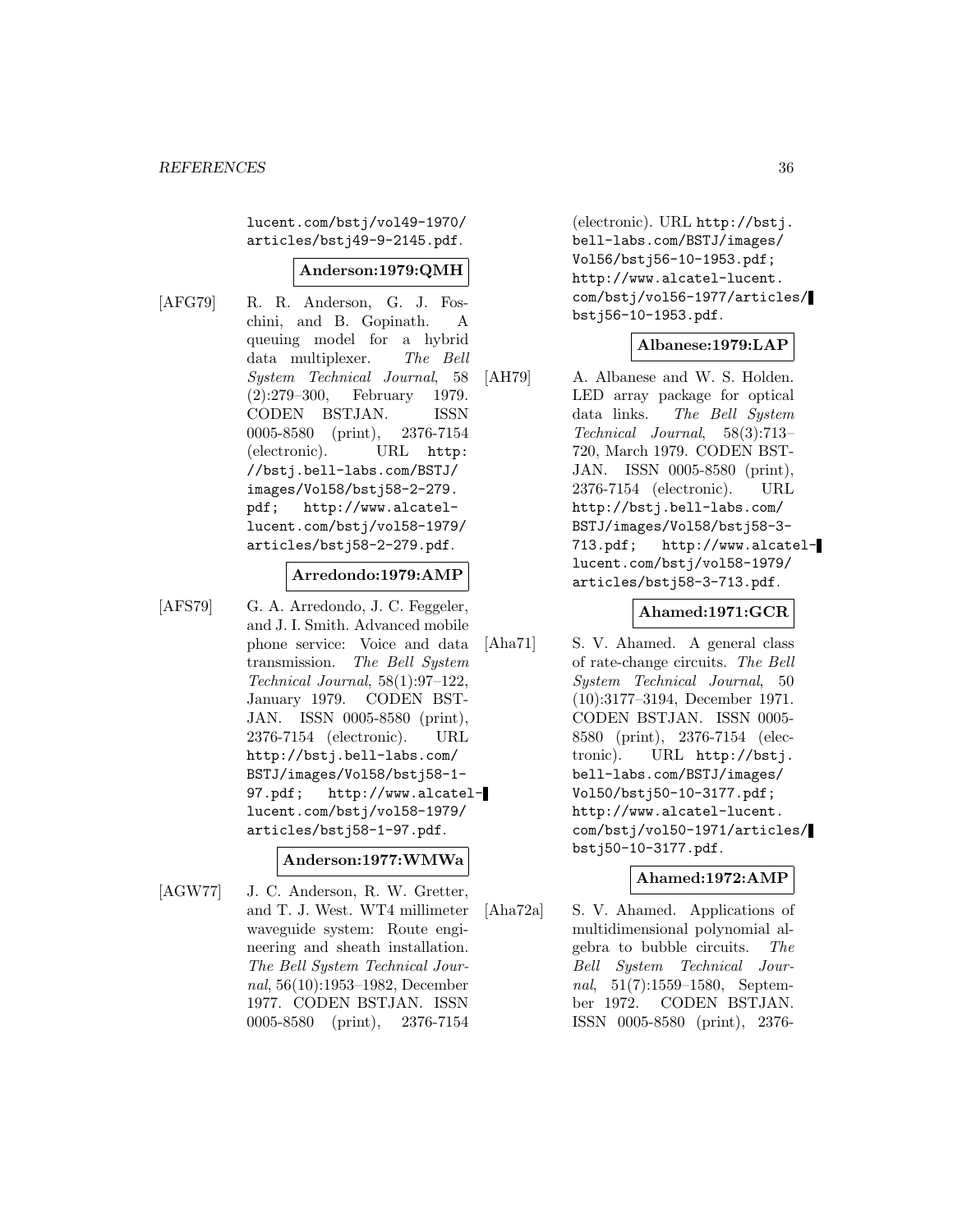7154 (electronic). URL http: //bstj.bell-labs.com/BSTJ/ images/Vol51/bstj51-7-1559. pdf; http://www.alcatellucent.com/bstj/vol51-1972/ articles/bstj51-7-1559.pdf.

### **Ahamed:1972:BJB**

[Aha72b] S. V. Ahamed. B.S.T.J. briefs: Extension of multidimensional polynomial algebra to domain circuits with multiple propagation velocities. The Bell System Technical Journal, 51(8):1919–1922, October 1972. CODEN BSTJAN. ISSN 0005-8580 (print), 2376- 7154 (electronic). URL http: //bstj.bell-labs.com/BSTJ/ images/Vol51/bstj51-8-1919. pdf; http://www.alcatellucent.com/bstj/vol51-1972/ articles/bstj51-8-1919.pdf.

# **Ahamed:1972:DEM**

[Aha72c] S. V. Ahamed. The design and embodiment of magnetic domain encoders and single-error correcting decoders for cyclic block codes. The Bell System Technical Journal, 51(2):461–485, February 1972. CODEN BSTJAN. ISSN 0005-8580 (print), 2376- 7154 (electronic). URL http: //bstj.bell-labs.com/BSTJ/ images/Vol51/bstj51-2-461. pdf; http://www.alcatellucent.com/bstj/vol51-1972/ articles/bstj51-2-461.pdf.

### **Ahamed:1972:MPA**

[Aha72d] S. V. Ahamed. Multidimensional polynomial algebra for bubble circuits. The Bell System Technical Journal, 51(7):1535–1558, September 1972. CODEN BSTJAN. ISSN 0005-8580 (print), 2376- 7154 (electronic). URL http: //bstj.bell-labs.com/BSTJ/ images/Vol51/bstj51-7-1535. pdf; http://www.alcatellucent.com/bstj/vol51-1972/ articles/bstj51-7-1535.pdf.

# **Ahamed:1975:ASD**

[Aha75] S. V. Ahamed. Analysis of specially doped varactors for direct frequency tripling. The Bell System Technical Journal, 54(2):317–334, February 1975. CODEN BSTJAN. ISSN 0005-8580 (print), 2376- 7154 (electronic). URL http: //bstj.bell-labs.com/BSTJ/ images/Vol54/bstj54-2-317. pdf; http://www.alcatellucent.com/bstj/vol54-1975/ articles/bstj54-2-317.pdf.

### **Ahamed:1978:GEL**

[Aha78a] S. V. Ahamed. Gradient encoding for low-bit-rate stored speech applications. The Bell System Technical Journal, 57(3):779–789, March 1978. CODEN BSTJAN. ISSN 0005-8580 (print), 2376-7154 (electronic). URL http: //bstj.bell-labs.com/BSTJ/ images/Vol57/bstj57-3-779. pdf; http://www.alcatellucent.com/bstj/vol57-1978/ articles/bstj57-3-779.pdf.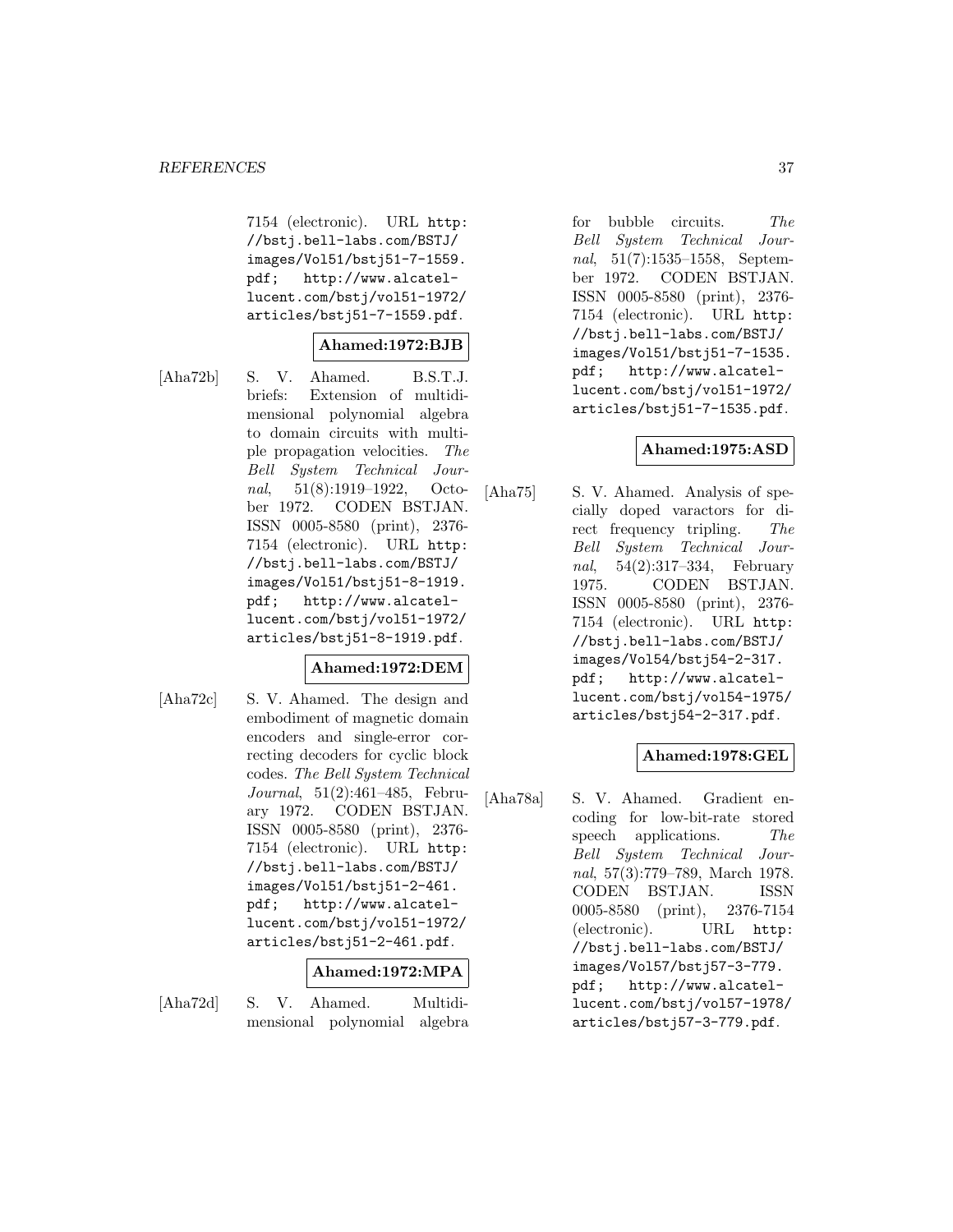#### **Ahamed:1978:ICN**

[Aha78b] S. V. Ahamed. Idle channel noise suppression by relaxation of binary ADM-encoded speech. The Bell System Technical Journal,  $57(5):1699-1706$ , May June 1978. CODEN BSTJAN. ISSN 0005-8580 (print), 2376- 7154 (electronic). URL http: //bstj.bell-labs.com/BSTJ/ images/Vol57/bstj57-5-1699. pdf; http://www.alcatellucent.com/bstj/vol57-1978/ articles/bstj57-5-1699.pdf.

#### **Ahamed:1978:SCM**

[Aha78c] S. V. Ahamed. Sequentially companded modulation for lowclock-rate speech codec applications. The Bell System Technical Journal, 57(3):765–778, March 1978. CODEN BSTJAN. ISSN 0005-8580 (print), 2376- 7154 (electronic). URL http: //bstj.bell-labs.com/BSTJ/ images/Vol57/bstj57-3-765. pdf; http://www.alcatellucent.com/bstj/vol57-1978/ articles/bstj57-3-765.pdf.

### **Ahamed:1979:NUL**

- 
- [Aha79] S. V. Ahamed. The nature and use of limit cycles in determining the behavior of certain semideterminate systems. The Bell System Technical Journal, 58(8):1869–1884, October 1979. CODEN BSTJAN. ISSN 0005-8580 (print), 2376- 7154 (electronic). URL http: //bstj.bell-labs.com/BSTJ/ images/Vol58/bstj58-8-1869. pdf; http://www.alcatel-

lucent.com/bstj/vol58-1979/ articles/bstj58-8-1869.pdf.

#### **Anderson:1978:SUC**

 $[AHK^+78]$  C. D. Anderson, W. E. Hower, J. J. Kassig, V. M. Krygowski, R. L. Lynch, G. A. Reinold, and P. A. Yeisley. SG undersea cable system: Repeater and equalizer design and manufacture. The Bell System Technical Journal, 57(7):2355-2403, September 1978. CODEN BSTJAN. ISSN 0005-8580 (print), 2376- 7154 (electronic). URL http: //bstj.bell-labs.com/BSTJ/ images/Vol57/bstj57-7-2355. pdf; http://www.alcatellucent.com/bstj/vol57-1978/ articles/bstj57-7-2355.pdf.

### **Ahmari:1979:TSP**

[AHPR79] R. Ahmari, J. C. Hsu, R. L. Potter, and S. C. Reed. Traffic service position system no. 1: Automated coin toll service: Software. The Bell System Technical Journal, 58(6):1251–1290, July/ August 1979. CODEN BSTJAN. ISSN 0005-8580 (print), 2376- 7154 (electronic). URL http: //bstj.bell-labs.com/BSTJ/ images/Vol58/bstj58-6-1251. pdf; http://www.alcatellucent.com/bstj/vol58-1979/ articles/bstj58-6-1251.pdf.

### **Ahamed:1974:NFV**

[AI74] S. V. Ahamed and J. C. Irvin. New frontiers of varactor harmonic power generation in the C-band. The Bell System Technical Jour-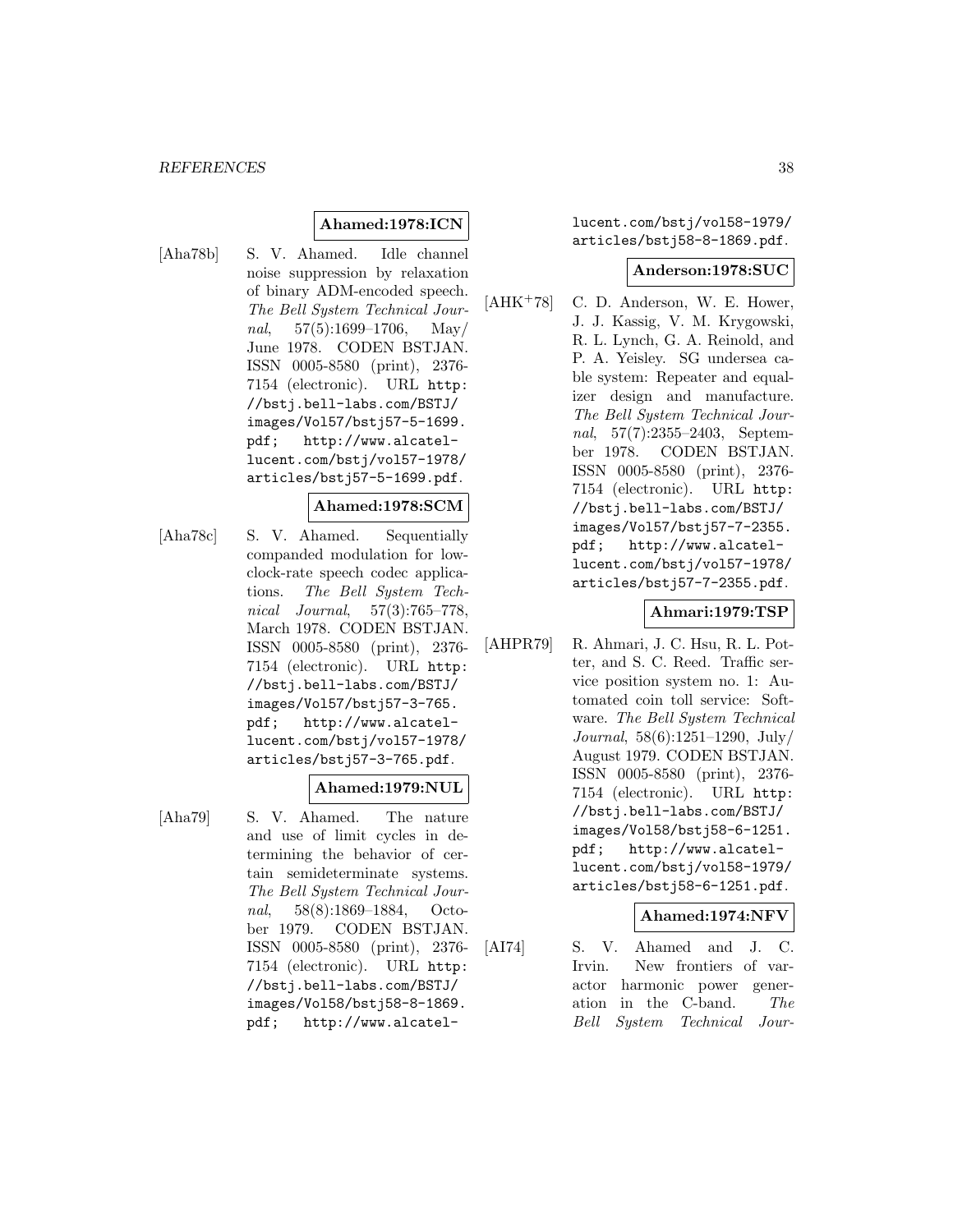nal, 53(9):1839–1843, November 1974. CODEN BSTJAN. ISSN 0005-8580 (print), 2376- 7154 (electronic). URL http: //bstj.bell-labs.com/BSTJ/ images/Vol53/bstj53-9-1839. pdf; http://www.alcatellucent.com/bstj/vol53-1974/ articles/bstj53-9-1839.pdf.

# **Albanese:1978:ABC**

[Alb78] A. Albanese. An automatic bias control (ABC) circuit for injection lasers. The Bell System Technical Journal,  $57(5):1533-1544$ , May/ June 1978. CODEN BSTJAN. ISSN 0005-8580 (print), 2376- 7154 (electronic). URL http: //bstj.bell-labs.com/BSTJ/ images/Vol57/bstj57-5-1533. pdf; http://www.alcatellucent.com/bstj/vol57-1978/ articles/bstj57-5-1533.pdf.

# **Anderson:1974:OLS**

[ALM74] C. W. Anderson, L. J. Lanzerotti, and C. G. MacLennan. Outage of the L4 system and the geomagnetic disturbances of 4 August 1972. The Bell System Technical Journal, 53(9):1817–1837, November 1974. CODEN BSTJAN. ISSN 0005-8580 (print), 2376- 7154 (electronic). URL http: //bstj.bell-labs.com/BSTJ/ images/Vol53/bstj53-9-1817. pdf; http://www.alcatellucent.com/bstj/vol53-1974/ articles/bstj53-9-1817.pdf.

# **Androski:1971:TMR**

[ALS71] F. J. Androski, N. E. Lentz, and R. C. Salvage. TH-3 microwave radio system: 4A FM transmitter and receiver. The Bell System Technical Journal, 50(7):2249–2269, September 1971. CODEN BSTJAN. ISSN 0005-8580 (print), 2376- 7154 (electronic). URL http: //bstj.bell-labs.com/BSTJ/ images/Vol50/bstj50-7-2249. pdf; http://www.alcatellucent.com/bstj/vol50-1971/ articles/bstj50-7-2249.pdf.

### **Aranguren:1979:SDS**

[ALW79] W. L. Aranguren, R. E. Langseth, and C. B. Woodworth. Sequencer designs for scanning-beam satellites. The Bell System Technical Journal, 58(9):1999–2011, November 1979. CODEN BSTJAN. ISSN 0005-8580 (print), 2376- 7154 (electronic). URL http: //bstj.bell-labs.com/BSTJ/ images/Vol58/bstj58-9-1999. pdf; http://www.alcatellucent.com/bstj/vol58-1979/ articles/bstj58-9-1999.pdf.

# **Amelio:1972:CMC**

[Ame72] G. F. Amelio. Computer modeling of charge-coupled device characteristics. The Bell System Technical Journal, 51(3):705–730, March 1972. CODEN BSTJAN. ISSN 0005-8580 (print), 2376-7154 (electronic). URL http: //bstj.bell-labs.com/BSTJ/ images/Vol51/bstj51-3-705.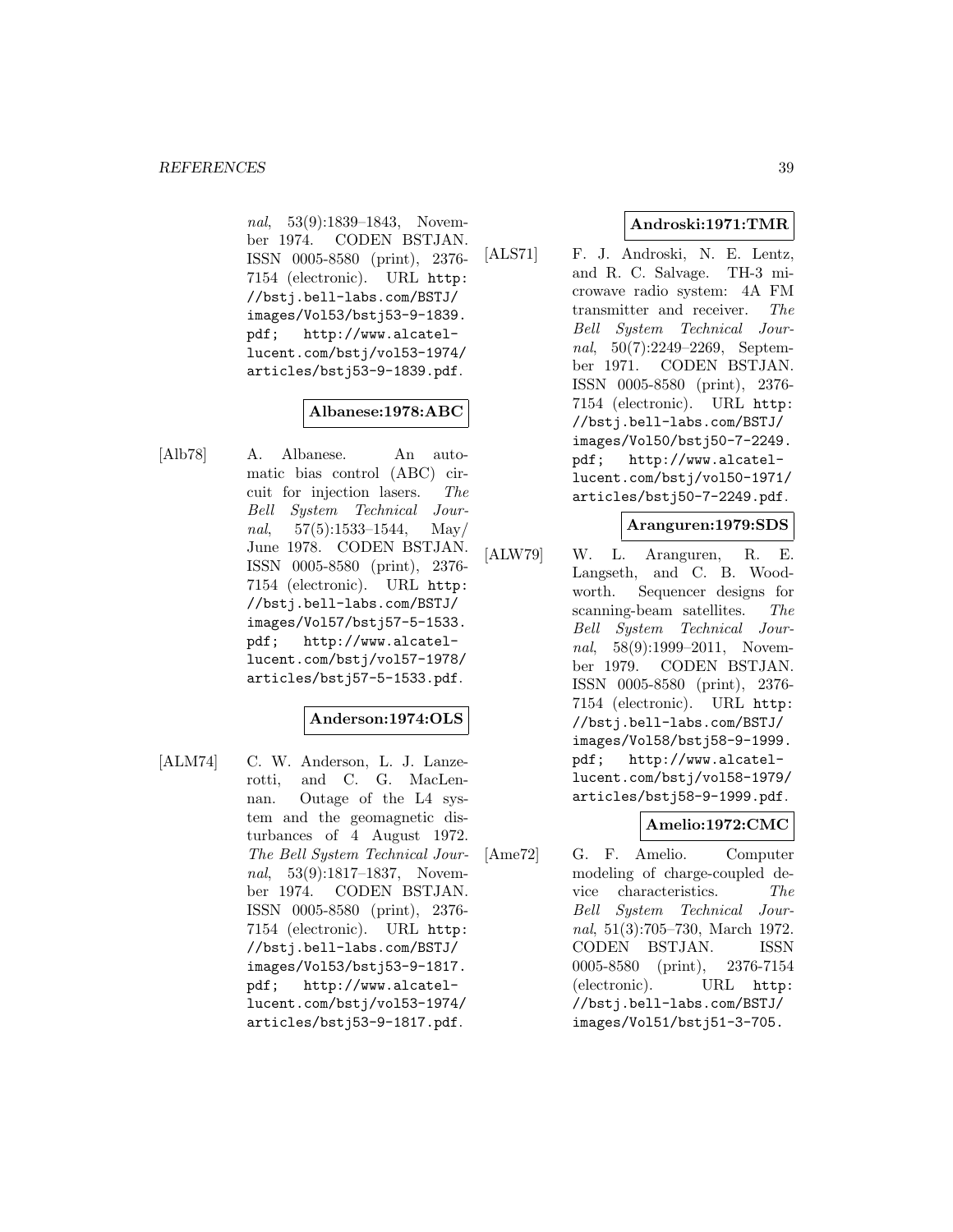pdf; http://www.alcatellucent.com/bstj/vol51-1972/ articles/bstj51-3-705.pdf.

# **Ashley:1970:DPC**

[AMS70] F. R. Ashley, Miss E. B. Murphy, and H. J. Savard, Jr. Device photolithography: A computer controlled coordinate measuring machine. The Bell System Technical Journal, 49(9):2193–2202, November 1970. CODEN BSTJAN. ISSN 0005-8580 (print), 2376- 7154 (electronic). URL http: //bstj.bell-labs.com/BSTJ/ images/Vol49/bstj49-9-2193. pdf; http://www.alcatellucent.com/bstj/vol49-1970/ articles/bstj49-9-2193.pdf.

## **Anderson:1971:PSP**

[And71] H. P. Anderson. The Picturephone System: The 850A PBX. The Bell System Technical Journal, 50(2):585–604, February 1971. CODEN BSTJAN. ISSN 0005-8580 (print), 2376- 7154 (electronic). URL http: //bstj.bell-labs.com/BSTJ/ images/Vol50/bstj50-2-585. pdf; http://www.alcatellucent.com/bstj/vol50-1971/ articles/bstj50-2-585.pdf.

### **Anderson:1975:ESP**

[And75a] I. Anderson. The effect of small phase errors upon transmission between confocal apertures. The Bell System Technical Journal, 54(4):783–795, April 1975. CODEN BSTJAN. ISSN 0005-8580 (print), 23767154 (electronic). URL http: //bstj.bell-labs.com/BSTJ/ images/Vol54/bstj54-4-783. pdf; http://www.alcatellucent.com/bstj/vol54-1975/ articles/bstj54-4-783.pdf.

### **Anderson:1975:TSR**

[And75b] I. Anderson. On the theory of self-resonant grids. The Bell System Technical Journal, 54(10): 1725–1731, December 1975. CO-DEN BSTJAN. ISSN 0005- 8580 (print), 2376-7154 (electronic). URL http://bstj. bell-labs.com/BSTJ/images/ Vol54/bstj54-10-1725.pdf; http://www.alcatel-lucent. com/bstj/vol54-1975/articles/ bstj54-10-1725.pdf.

# **Andrews:1978:LPE**

[And78] F. T. Andrews, Jr. Loop plant electronics: Overview. The Bell System Technical Journal, 57(4):1025–1034, April 1978. CODEN BSTJAN. ISSN 0005-8580 (print), 2376- 7154 (electronic). URL http: //bstj.bell-labs.com/BSTJ/ images/Vol57/bstj57-4-1025. pdf; http://www.alcatellucent.com/bstj/vol57-1978/ articles/bstj57-4-1025.pdf.

### **Anonymous:1970:CIa**

[Ano70a] Anonymous. Contributors to this issue. The Bell System Technical Journal, 49(1):155–157, January 1970. CODEN BSTJAN. ISSN 0005-8580 (print), 2376- 7154 (electronic). URL http: //bstj.bell-labs.com/BSTJ/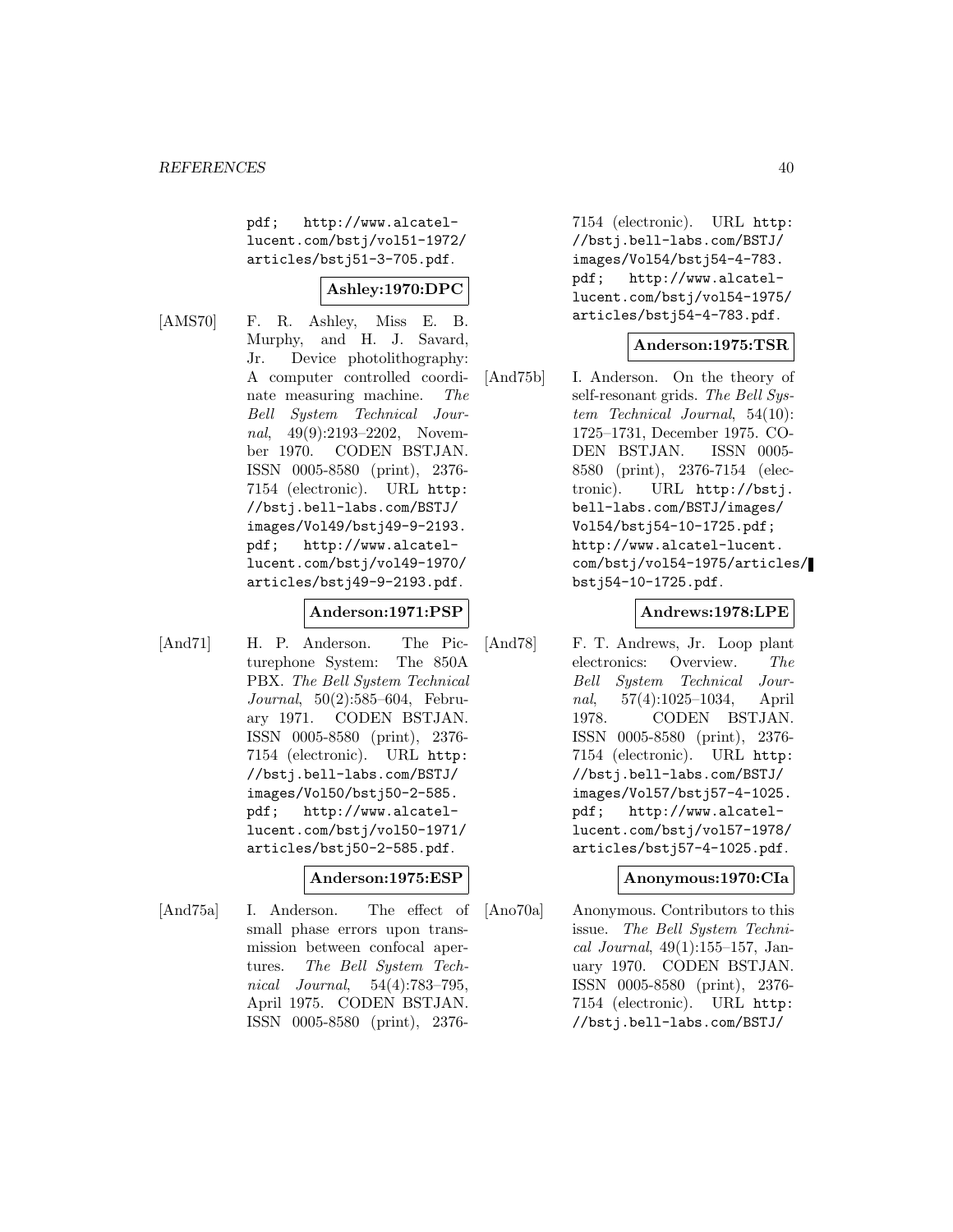images/Vol49/bstj49-1-155. pdf; http://www.alcatellucent.com/bstj/vol49-1970/ articles/bstj49-1-155.pdf.

# **Anonymous:1970:CIb**

[Ano70b] Anonymous. Contributors to this issue. The Bell System Technical Journal, 49(2):317–319, February 1970. CODEN BSTJAN. ISSN 0005-8580 (print), 2376- 7154 (electronic). URL http: //bstj.bell-labs.com/BSTJ/ images/Vol49/bstj49-2-317. pdf; http://www.alcatellucent.com/bstj/vol49-1970/ articles/bstj49-2-317.pdf.

### **Anonymous:1970:CIc**

[Ano70c] Anonymous. Contributors to this issue. The Bell System Technical Journal, 49(3):471–472, March 1970. CODEN BSTJAN. ISSN 0005-8580 (print), 2376- 7154 (electronic). URL http: //bstj.bell-labs.com/BSTJ/ images/Vol49/bstj49-3-471. pdf; http://www.alcatellucent.com/bstj/vol49-1970/ articles/bstj49-3-471.pdf.

### **Anonymous:1970:CId**

[Ano70d] Anonymous. Contributors to this issue. The Bell System Technical Journal, 49(4):585, April 1970. CODEN BSTJAN. ISSN 0005-8580 (print), 2376- 7154 (electronic). URL http: //bstj.bell-labs.com/BSTJ/ images/Vol49/bstj49-4-585. pdf; http://www.alcatellucent.com/bstj/vol49-1970/ articles/bstj49-4-585.pdf.

## **Anonymous:1970:CIe**

[Ano70e] Anonymous. Contributors to this issue. The Bell System Technical Journal, 49(5):911–918, May/ June 1970. CODEN BSTJAN. ISSN 0005-8580 (print), 2376- 7154 (electronic). URL http: //bstj.bell-labs.com/BSTJ/ images/Vol49/bstj49-5-911. pdf; http://www.alcatellucent.com/bstj/vol49-1970/ articles/bstj49-5-911.pdf.

#### **Anonymous:1970:CIf**

[Ano70f] Anonymous. Contributors to this issue. The Bell System Technical Journal, 49(6):1235–1238, July/ August 1970. CODEN BSTJAN. ISSN 0005-8580 (print), 2376- 7154 (electronic). URL http: //bstj.bell-labs.com/BSTJ/ images/Vol49/bstj49-6-1235. pdf; http://www.alcatellucent.com/bstj/vol49-1970/ articles/bstj49-6-1235.pdf.

## **Anonymous:1970:CIg**

[Ano70g] Anonymous. Contributors to this issue. The Bell System Technical Journal, 49(7): 1589–1594, September 1970. CODEN BSTJAN. ISSN 0005-8580 (print), 2376-7154 (electronic). URL http: //bstj.bell-labs.com/BSTJ/ images/Vol49/bstj49-7-1589. pdf; http://www.alcatellucent.com/bstj/vol49-1970/ articles/bstj49-7-1589.pdf.

#### **Anonymous:1970:CIh**

[Ano70h] Anonymous. Contributors to this issue. The Bell System Technical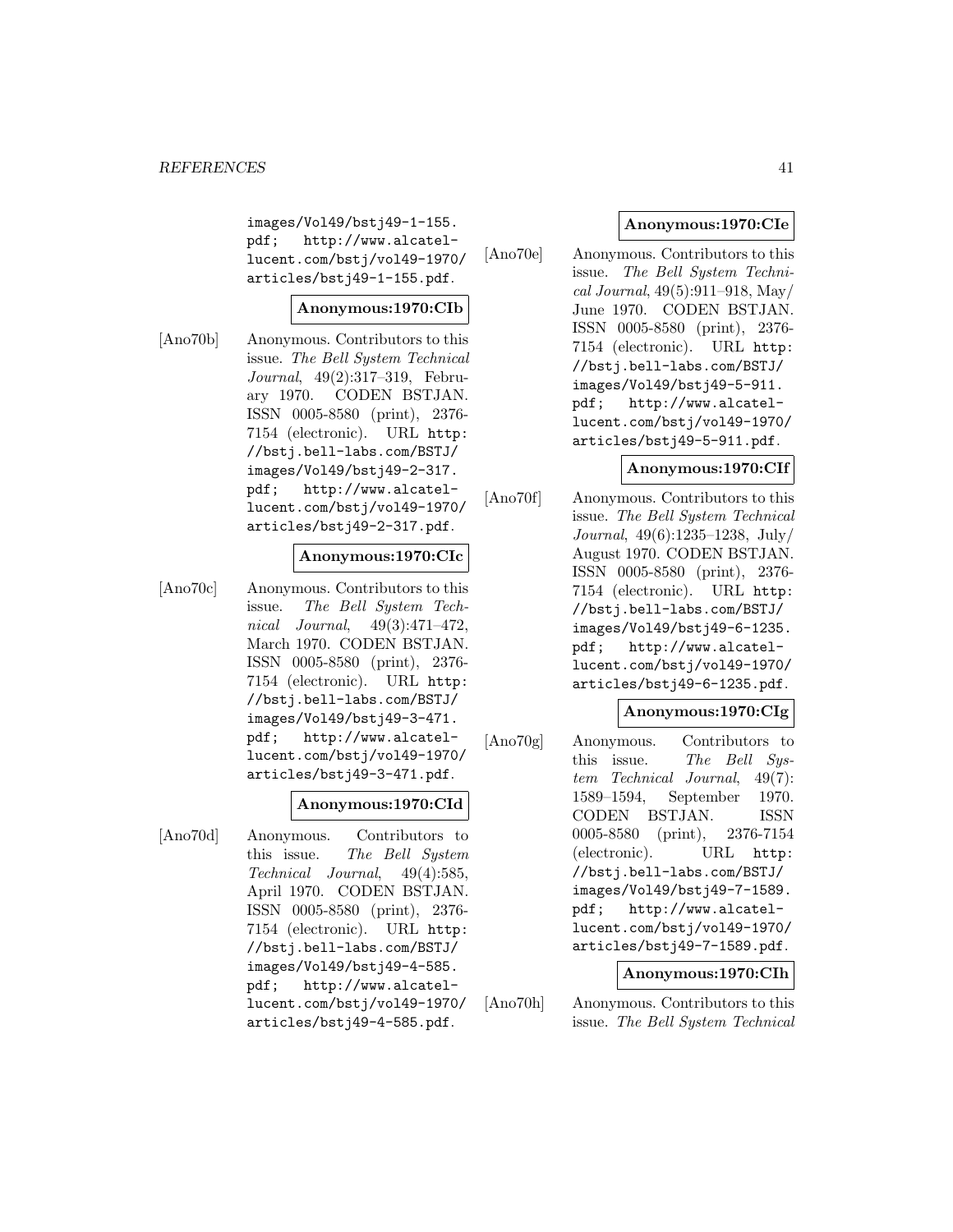#### *REFERENCES* 42

Journal, 49(8):1987–1990, October 1970. CODEN BSTJAN. ISSN 0005-8580 (print), 2376- 7154 (electronic). URL http: //bstj.bell-labs.com/BSTJ/ images/Vol49/bstj49-8-1987. pdf; http://www.alcatellucent.com/bstj/vol49-1970/ articles/bstj49-8-1987.pdf.

### **Anonymous:1970:CIi**

[Ano70i] Anonymous. Contributors to this issue. The Bell System Technical Journal, 49(9): 2405–2415, November 1970. CODEN BSTJAN. ISSN 0005-8580 (print), 2376-7154 (electronic). URL http: //bstj.bell-labs.com/BSTJ/ images/Vol49/bstj49-9-2405. pdf; http://www.alcatellucent.com/bstj/vol49-1970/ articles/bstj49-9-2405.pdf.

### **Anonymous:1970:CIj**

[Ano70j] Anonymous. Contributors to this issue. The Bell System Technical Journal, 49(10):3009– 3019, December 1970. CO-DEN BSTJAN. ISSN 0005- 8580 (print), 2376-7154 (electronic). URL http://bstj. bell-labs.com/BSTJ/images/ Vol49/bstj49-10-3009.pdf; http://www.alcatel-lucent. com/bstj/vol49-1970/articles/ bstj49-10-3009.pdf.

#### **Anonymous:1970:EDM**

[Ano70k] Anonymous. Erratum: Dietrich Marcuse, Radiation Losses of Tapered Dielectric Slab Waveguides, BSTJ **49**(2) 273–290

(1970). The Bell System Technical Journal,  $49(5):919$ , May/ June 1970. CODEN BSTJAN. ISSN 0005-8580 (print), 2376- 7154 (electronic). URL http: //bstj.bell-labs.com/BSTJ/ images/Vol49/bstj49-5-919. pdf; http://www.alcatellucent.com/bstj/vol49-1970/ articles/bstj49-5-919.pdf. See [Mar70c].

#### **Anonymous:1970:EWC**

[Ano70l] Anonymous. Erratum: W. C. Y. Lee, An extended correlation function of two random variables applied to mobile radio transmission, BSTJ **48**(10) 3423–3440 (1969). The Bell System Technical Journal, 49(2):320, February 1970. CODEN BSTJAN. ISSN 0005-8580 (print), 2376- 7154 (electronic). URL http: //bstj.bell-labs.com/BSTJ/ images/Vol49/bstj49-2-320. pdf; http://www.alcatellucent.com/bstj/vol49-1970/ articles/bstj49-2-320.pdf. See [Lee69].

#### **Anonymous:1970:INE**

[Ano70m] Anonymous. Index to no. 1 ESS ADF articles. The Bell System Technical Journal, 49(10): 3005–3007, December 1970. CO-DEN BSTJAN. ISSN 0005- 8580 (print), 2376-7154 (electronic). URL http://bstj. bell-labs.com/BSTJ/images/ Vol49/bstj49-10-3005.pdf; http://www.alcatel-lucent. com/bstj/vol49-1970/articles/ bstj49-10-3005.pdf.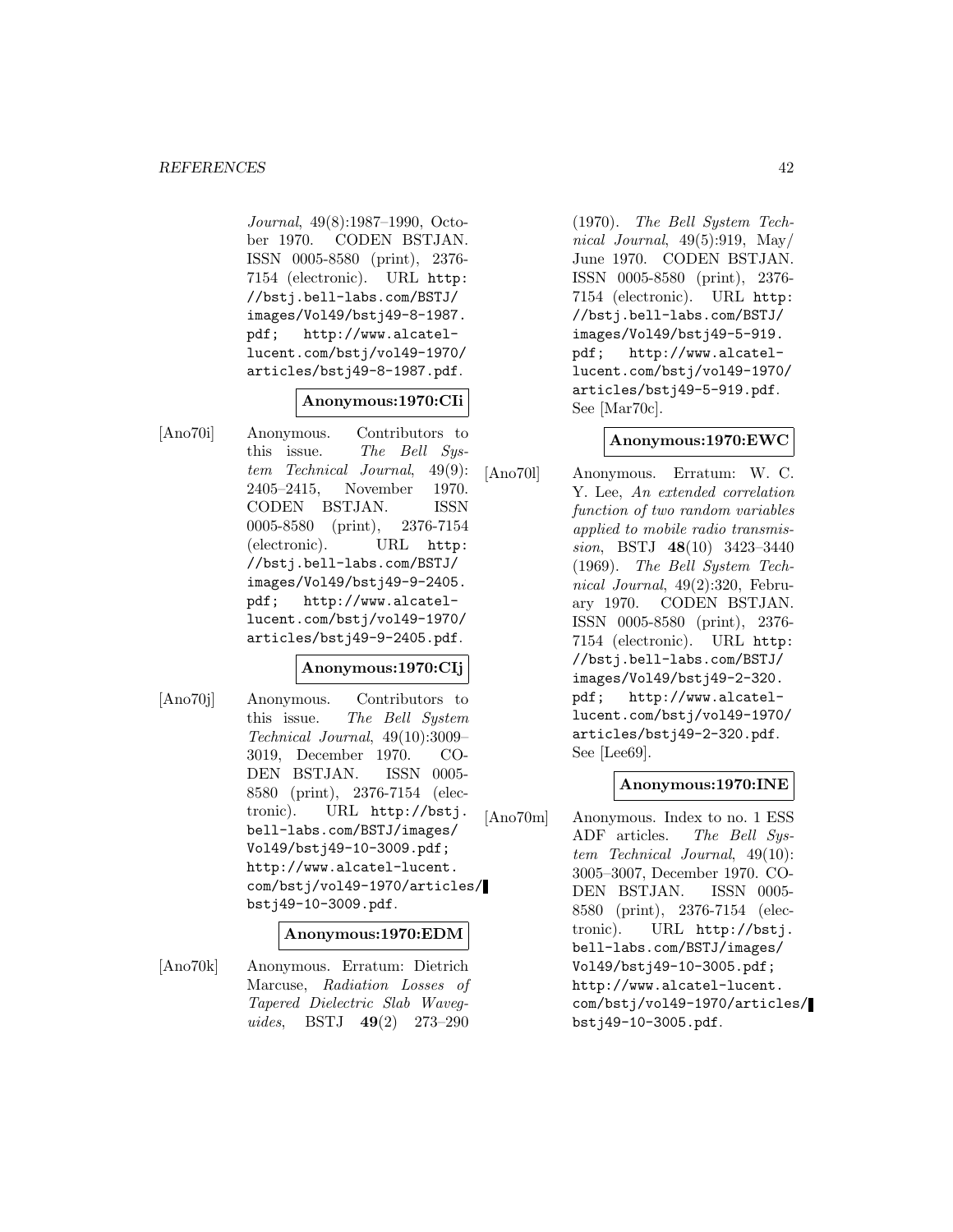#### *REFERENCES* 43

#### **Anonymous:1970:ITN**

[Ano70n] Anonymous. Index to TSPS no. 1 articles. The Bell System Technical Journal, 49(10): 2729–2731, December 1970. CO-DEN BSTJAN. ISSN 0005- 8580 (print), 2376-7154 (electronic). URL http://bstj. bell-labs.com/BSTJ/images/ Vol49/bstj49-10-2729.pdf; http://www.alcatel-lucent. com/bstj/vol49-1970/articles/ bstj49-10-2729.pdf.

#### **Anonymous:1971:CIa**

[Ano71a] Anonymous. Contributors to this issue. The Bell System Technical Journal, 50(1):209–211, January 1971. CODEN BSTJAN. ISSN 0005-8580 (print), 2376- 7154 (electronic). URL http: //bstj.bell-labs.com/BSTJ/ images/Vol50/bstj50-1-209. pdf; http://www.alcatellucent.com/bstj/vol50-1971/ articles/bstj50-1-209.pdf.

#### **Anonymous:1971:CIb**

[Ano71b] Anonymous. Contributors to this issue. The Bell System Technical Journal, 50(2):701–709, February 1971. CODEN BSTJAN. ISSN 0005-8580 (print), 2376- 7154 (electronic). URL http: //bstj.bell-labs.com/BSTJ/ images/Vol50/bstj50-2-701. pdf; http://www.alcatellucent.com/bstj/vol50-1971/ articles/bstj50-2-701.pdf.

### **Anonymous:1971:CIc**

[Ano71c] Anonymous. Contributors to this issue. The Bell System Tech-

nical Journal, 50(3):1083–1088, March 1971. CODEN BSTJAN. ISSN 0005-8580 (print), 2376- 7154 (electronic). URL http: //bstj.bell-labs.com/BSTJ/ images/Vol50/bstj50-3-1083. pdf; http://www.alcatellucent.com/bstj/vol50-1971/ articles/bstj50-3-1083.pdf.

#### **Anonymous:1971:CId**

Ano71d Anonymous. Contributors to this issue. The Bell System Technical Journal, 50(4):1495–1502, April 1971. CODEN BSTJAN. ISSN 0005-8580 (print), 2376- 7154 (electronic). URL http: //bstj.bell-labs.com/BSTJ/ images/Vol50/bstj50-4-1495. pdf; http://www.alcatellucent.com/bstj/vol50-1971/ articles/bstj50-4-1495.pdf.

#### **Anonymous:1971:CIe**

[Ano71e] Anonymous. Contributors to this issue. The Bell System Technical Journal, 50(5):1691–1694, May/ June 1971. CODEN BSTJAN. ISSN 0005-8580 (print), 2376- 7154 (electronic). URL http: //bstj.bell-labs.com/BSTJ/ images/Vol50/bstj50-5-1691. pdf; http://www.alcatellucent.com/bstj/vol50-1971/ articles/bstj50-5-1691.pdf.

#### **Anonymous:1971:CIf**

[Ano71f] Anonymous. Contributors to this issue. The Bell System Technical Journal, 50(6):2079–2083, July/ August 1971. CODEN BSTJAN. ISSN 0005-8580 (print), 2376- 7154 (electronic). URL http: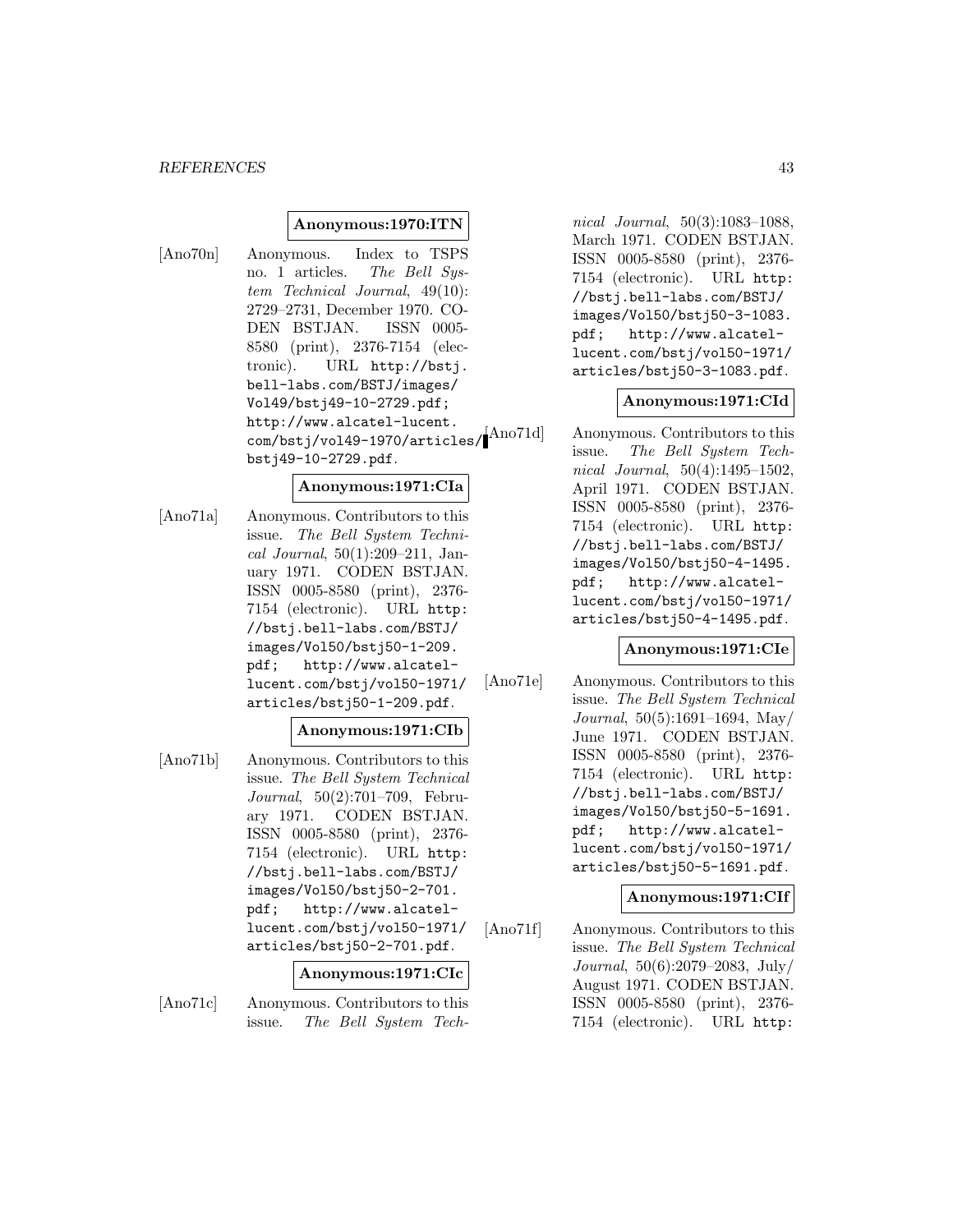//bstj.bell-labs.com/BSTJ/ images/Vol50/bstj50-6-2079. pdf; http://www.alcatellucent.com/bstj/vol50-1971/ articles/bstj50-6-2079.pdf.

## **Anonymous:1971:CIg**

[Ano71g] Anonymous. Contributors to this issue. The Bell System Technical Journal, 50(7): 2485–2493, September 1971. CODEN BSTJAN. ISSN 0005-8580 (print), 2376-7154 (electronic). URL http: //bstj.bell-labs.com/BSTJ/ images/Vol50/bstj50-7-2485. pdf; http://www.alcatellucent.com/bstj/vol50-1971/ articles/bstj50-7-2485.pdf.

#### **Anonymous:1971:CIh**

[Ano71h] Anonymous. Contributors to this issue. The Bell System Technical Journal, 50(8):2853–2856, October 1971. CODEN BSTJAN. ISSN 0005-8580 (print), 2376- 7154 (electronic). URL http: //bstj.bell-labs.com/BSTJ/ images/Vol50/bstj50-8-2853. pdf; http://www.alcatellucent.com/bstj/vol50-1971/ articles/bstj50-8-2853.pdf.

## **Anonymous:1971:CIi**

[Ano71i] Anonymous. Contributors to this issue. The Bell System Technical Journal, 50(9): 3071–3073, November 1971. CODEN BSTJAN. ISSN 0005-8580 (print), 2376-7154 (electronic). URL http: //bstj.bell-labs.com/BSTJ/ images/Vol50/bstj50-9-3071.

pdf; http://www.alcatellucent.com/bstj/vol50-1971/ articles/bstj50-9-3071.pdf.

#### **Anonymous:1971:CIj**

[Ano71j] Anonymous. Contributors to this issue. The Bell System Technical Journal, 50(10):3271– 3273, December 1971. CO-DEN BSTJAN. ISSN 0005- 8580 (print), 2376-7154 (electronic). URL http://bstj. bell-labs.com/BSTJ/images/ Vol50/bstj50-10-3271.pdf; http://www.alcatel-lucent. com/bstj/vol50-1971/articles/ bstj50-10-3271.pdf.

## **Anonymous:1971:EGC**

[Ano71k] Anonymous. Erratum: A. G. Cannone and D. O. Feder and R. V. Biagetti, Lead-Acid Battery: Positive Grid Design Principles, BSTJ **49**(7) 1279–1303 (1970). The Bell System Technical Journal, 50(1):217, January 1971. CODEN BSTJAN. ISSN 0005-8580 (print), 2376- 7154 (electronic). URL http: //bstj.bell-labs.com/BSTJ/ images/Vol50/bstj50-1-217. pdf; http://www.alcatellucent.com/bstj/vol50-1971/ articles/bstj50-1-217.pdf. See erratum [CFB70].

### **Anonymous:1972:CIa**

[Ano72a] Anonymous. Contributors to this issue. The Bell System Technical Journal, 51(1):317–320, January 1972. CODEN BSTJAN. ISSN 0005-8580 (print), 2376- 7154 (electronic). URL http: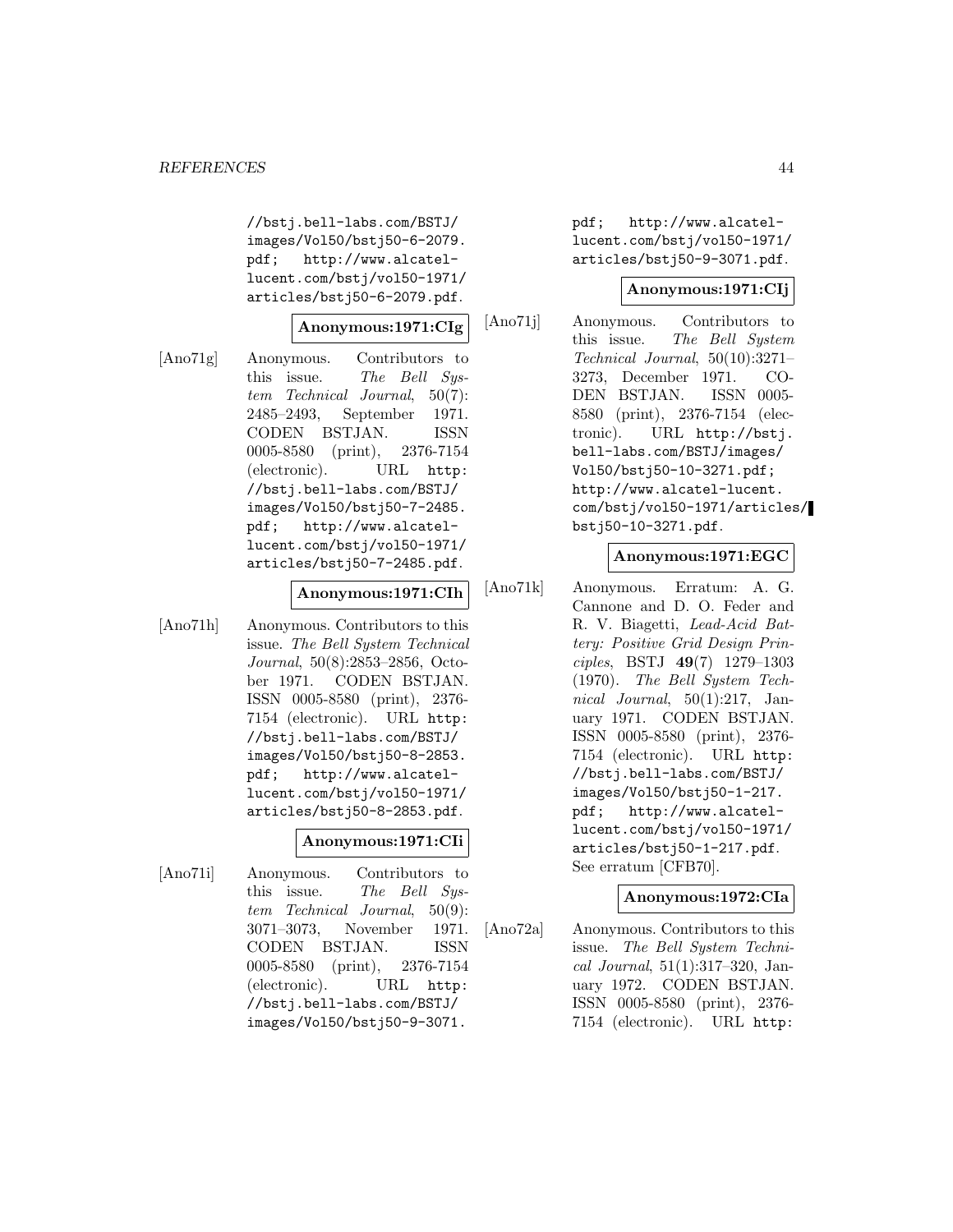//bstj.bell-labs.com/BSTJ/ images/Vol51/bstj51-1-317. pdf; http://www.alcatellucent.com/bstj/vol51-1972/ articles/bstj51-1-317.pdf.

# **Anonymous:1972:CIb**

[Ano72b] Anonymous. Contributors to this issue. The Bell System Technical Journal, 51(2):563–567, February 1972. CODEN BSTJAN. ISSN 0005-8580 (print), 2376- 7154 (electronic). URL http: //bstj.bell-labs.com/BSTJ/ images/Vol51/bstj51-2-563. pdf; http://www.alcatellucent.com/bstj/vol51-1972/ articles/bstj51-2-563.pdf.

## **Anonymous:1972:CIc**

[Ano72c] Anonymous. Contributors to this issue. The Bell System Technical Journal, 51(3):785–786, March 1972. CODEN BSTJAN. ISSN 0005-8580 (print), 2376- 7154 (electronic). URL http: //bstj.bell-labs.com/BSTJ/ images/Vol51/bstj51-3-785. pdf; http://www.alcatellucent.com/bstj/vol51-1972/ articles/bstj51-3-785.pdf.

### **Anonymous:1972:CId**

[Ano72d] Anonymous. Contributors to this issue. The Bell System Technical Journal, 51(4):947–949, April 1972. CODEN BSTJAN. ISSN 0005-8580 (print), 2376- 7154 (electronic). URL http: //bstj.bell-labs.com/BSTJ/ images/Vol51/bstj51-4-947. pdf; http://www.alcatellucent.com/bstj/vol51-1972/ articles/bstj51-4-947.pdf.

#### **Anonymous:1972:CIe**

[Ano72e] Anonymous. Contributors to this issue. The Bell System Technical Journal,  $51(5):1127$ , May/ June 1972. CODEN BSTJAN. ISSN 0005-8580 (print), 2376- 7154 (electronic). URL http: //bstj.bell-labs.com/BSTJ/ images/Vol51/bstj51-5-1127. pdf; http://www.alcatellucent.com/bstj/vol51-1972/ articles/bstj51-5-1127.pdf.

#### **Anonymous:1972:CIf**

[Ano72f] Anonymous. Contributors to this issue. The Bell System Technical Journal, 51(6):1423–1426, July/ August 1972. CODEN BSTJAN. ISSN 0005-8580 (print), 2376- 7154 (electronic). URL http: //bstj.bell-labs.com/BSTJ/ images/Vol51/bstj51-6-1423. pdf; http://www.alcatellucent.com/bstj/vol51-1972/ articles/bstj51-6-1423.pdf.

#### **Anonymous:1972:CIg**

[Ano72g] Anonymous. Contributors to this issue. The Bell System Technical Journal, 51(7): 1631–1634, September 1972. CODEN BSTJAN. ISSN 0005-8580 (print), 2376-7154 (electronic). URL http: //bstj.bell-labs.com/BSTJ/ images/Vol51/bstj51-7-1631. pdf; http://www.alcatellucent.com/bstj/vol51-1972/ articles/bstj51-7-1631.pdf.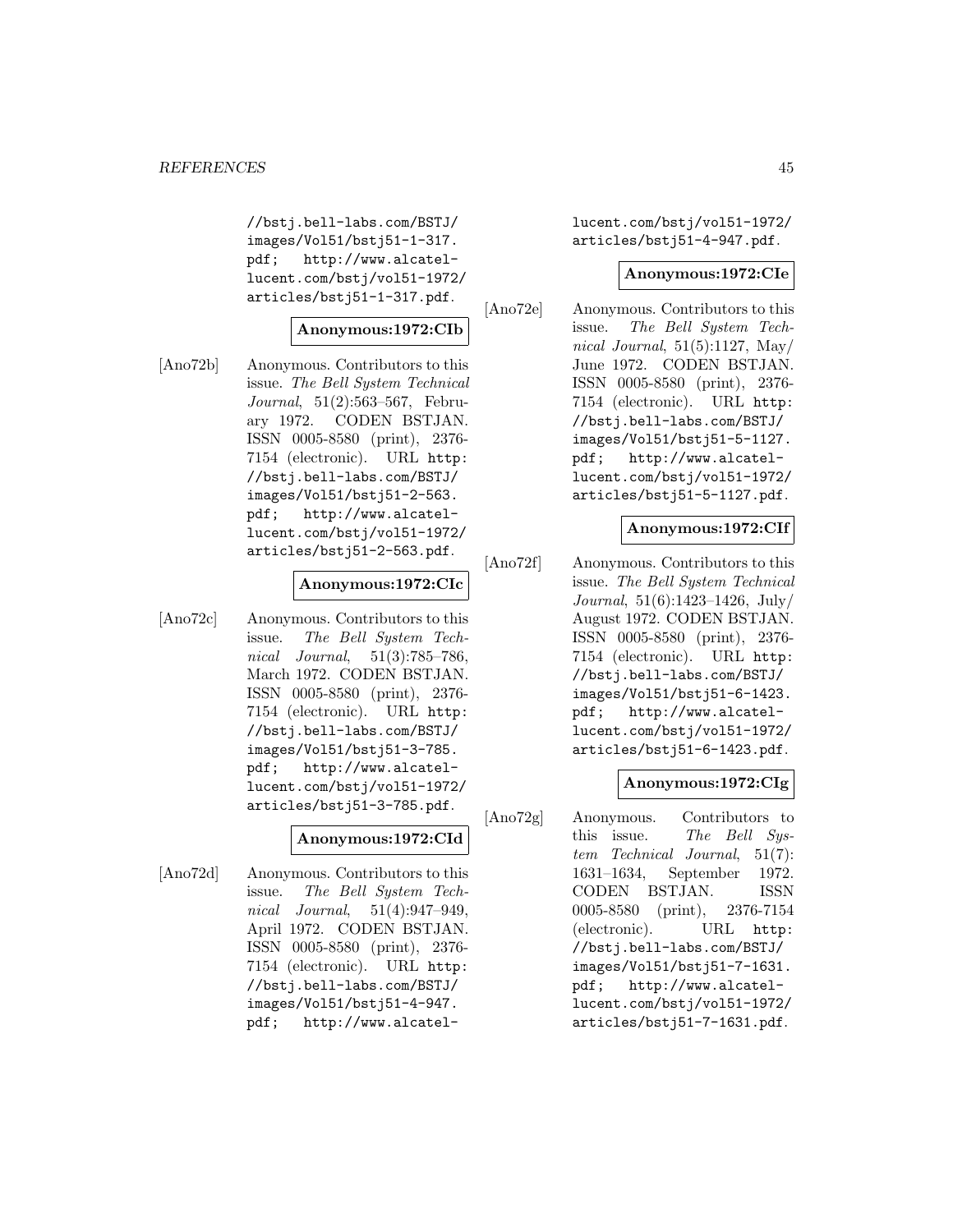#### **Anonymous:1972:CIh**

[Ano72h] Anonymous. Contributors to this issue. The Bell System Technical Journal, 51(8):1913–1917, October 1972. CODEN BSTJAN. ISSN 0005-8580 (print), 2376- 7154 (electronic). URL http: //bstj.bell-labs.com/BSTJ/ images/Vol51/bstj51-8-1913. pdf; http://www.alcatellucent.com/bstj/vol51-1972/ articles/bstj51-8-1913.pdf.

### **Anonymous:1972:CIi**

[Ano72i] Anonymous. Contributors to this issue. The Bell Sustem Technical Journal, 51(9): 2093–2094, November 1972. CODEN BSTJAN. ISSN 0005-8580 (print), 2376-7154 (electronic). URL http: //bstj.bell-labs.com/BSTJ/ images/Vol51/bstj51-9-2093. pdf; http://www.alcatellucent.com/bstj/vol51-1972/ articles/bstj51-9-2093.pdf.

### **Anonymous:1972:CIj**

[Ano72j] Anonymous. Contributors to this issue. The Bell System Technical Journal, 51(10):2227– 2228, December 1972. CO-DEN BSTJAN. ISSN 0005- 8580 (print), 2376-7154 (electronic). URL http://bstj. bell-labs.com/BSTJ/images/ Vol51/bstj51-10-2227.pdf; http://www.alcatel-lucent. com/bstj/vol51-1972/articles/ bstj51-10-2227.pdf.

#### **Anonymous:1972:FYB**

[Ano72k] Anonymous. Fifty years of BSTJ. The Bell System Technical Journal,  $51(6):1129-1132$ ,  $July/$ August 1972. CODEN BSTJAN. ISSN 0005-8580 (print), 2376- 7154 (electronic). URL http: //bstj.bell-labs.com/BSTJ/ images/Vol51/bstj51-6-1129. pdf; http://www.alcatellucent.com/bstj/vol51-1972/ articles/bstj51-6-1129.pdf.

#### **Anonymous:1973:CIa**

[Ano73a] Anonymous. Contributors to this issue. The Bell System Technical Journal, 52(1):143–146, January 1973. CODEN BSTJAN. ISSN 0005-8580 (print), 2376- 7154 (electronic). URL http: //bstj.bell-labs.com/BSTJ/ images/Vol52/bstj52-1-143. pdf; http://www.alcatellucent.com/bstj/vol52-1973/ articles/bstj52-1-143.pdf.

#### **Anonymous:1973:CIb**

[Ano73b] Anonymous. Contributors to this issue. The Bell System Technical Journal, 52(2):263–264, February 1973. CODEN BSTJAN. ISSN 0005-8580 (print), 2376- 7154 (electronic). URL http: //bstj.bell-labs.com/BSTJ/ images/Vol52/bstj52-2-263. pdf; http://www.alcatellucent.com/bstj/vol52-1973/ articles/bstj52-2-263.pdf.

#### **Anonymous:1973:CIc**

[Ano73c] Anonymous. Contributors to this issue. The Bell System Technical Journal, 52(3):449–451,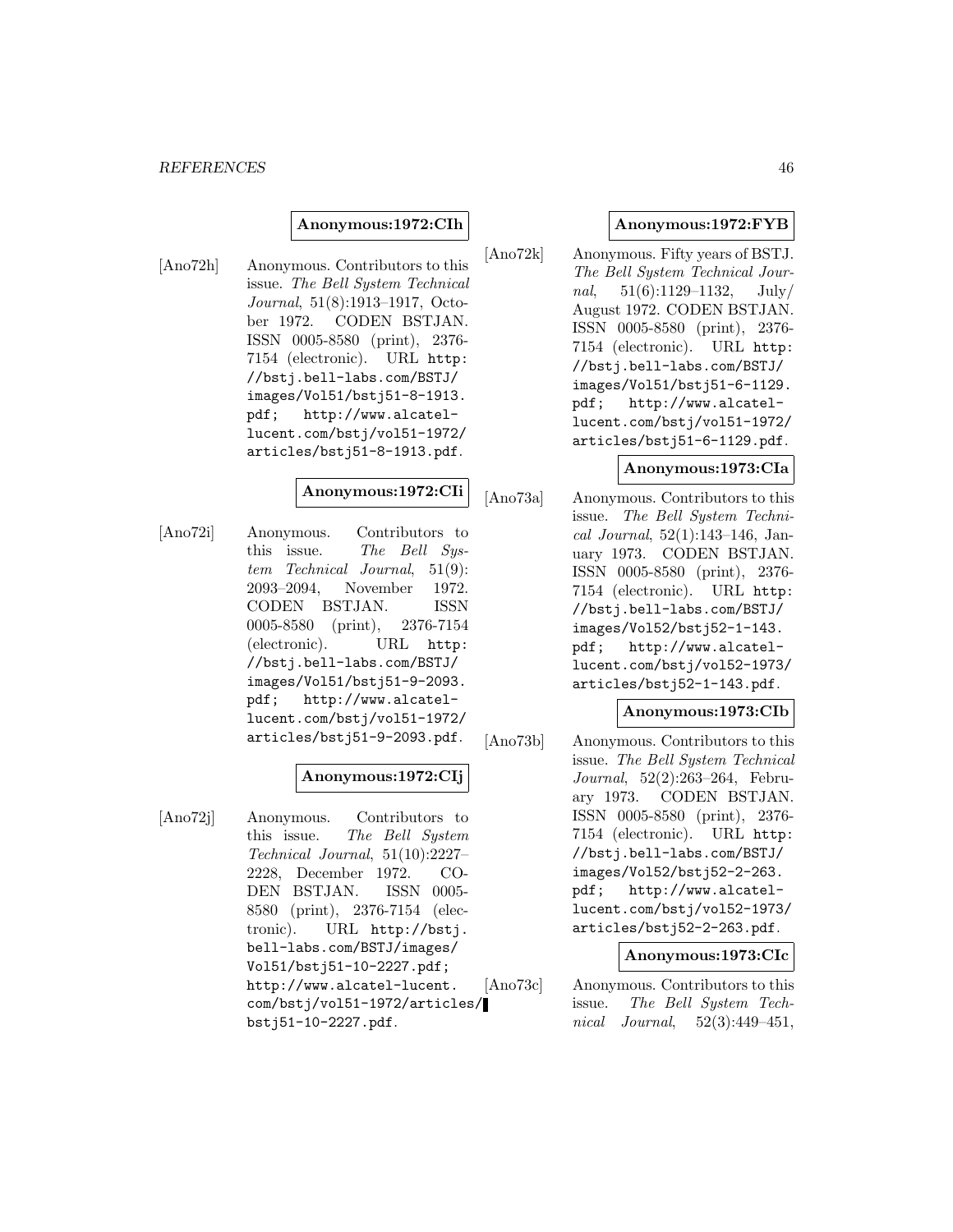March 1973. CODEN BSTJAN. ISSN 0005-8580 (print), 2376- 7154 (electronic). URL http: //bstj.bell-labs.com/BSTJ/ images/Vol52/bstj52-3-449. pdf; http://www.alcatellucent.com/bstj/vol52-1973/ articles/bstj52-3-449.pdf.

## **Anonymous:1973:CId**

[Ano73d] Anonymous. Contributors to this issue. The Bell System Technical Journal, 52(4):597–598, April 1973. CODEN BSTJAN. ISSN 0005-8580 (print), 2376- 7154 (electronic). URL http: //bstj.bell-labs.com/BSTJ/ images/Vol52/bstj52-4-597. pdf; http://www.alcatellucent.com/bstj/vol52-1973/ articles/bstj52-4-597.pdf.

### **Anonymous:1973:CIe**

[Ano73e] Anonymous. Contributors to this issue. The Bell System Technical Journal, 52(5):767–768, May/ June 1973. CODEN BSTJAN. ISSN 0005-8580 (print), 2376- 7154 (electronic). URL http: //bstj.bell-labs.com/BSTJ/ images/Vol52/bstj52-5-767. pdf; http://www.alcatellucent.com/bstj/vol52-1973/ articles/bstj52-5-767.pdf.

### **Anonymous:1973:CIf**

[Ano73f] Anonymous. Contributors to this issue. The Bell System Technical Journal, 52(6):1025–1028, July/ August 1973. CODEN BSTJAN. ISSN 0005-8580 (print), 2376- 7154 (electronic). URL http: //bstj.bell-labs.com/BSTJ/

images/Vol52/bstj52-6-1025. pdf; http://www.alcatellucent.com/bstj/vol52-1973/ articles/bstj52-6-1025.pdf.

## **Anonymous:1973:CIg**

[Ano73g] Anonymous. Contributors to this issue. The Bell System Technical Journal, 52(7): 1243–1247, September 1973. CODEN BSTJAN. ISSN 0005-8580 (print), 2376-7154 (electronic). URL http: //bstj.bell-labs.com/BSTJ/ images/Vol52/bstj52-7-1243. pdf; http://www.alcatellucent.com/bstj/vol52-1973/ articles/bstj52-7-1243.pdf.

### **Anonymous:1973:CIh**

[Ano73h] Anonymous. Contributors to this issue. The Bell System Technical Journal, 52(8):1449–1451, October 1973. CODEN BSTJAN. ISSN 0005-8580 (print), 2376- 7154 (electronic). URL http: //bstj.bell-labs.com/BSTJ/ images/Vol52/bstj52-8-1449. pdf; http://www.alcatellucent.com/bstj/vol52-1973/ articles/bstj52-8-1449.pdf.

# **Anonymous:1973:CIi**

[Ano73i] Anonymous. Contributors to this issue. The Bell System Technical Journal, 52(9): 1669–1671, November 1973. CODEN BSTJAN. ISSN 0005-8580 (print), 2376-7154 (electronic). URL http: //bstj.bell-labs.com/BSTJ/ images/Vol52/bstj52-9-1669. pdf; http://www.alcatel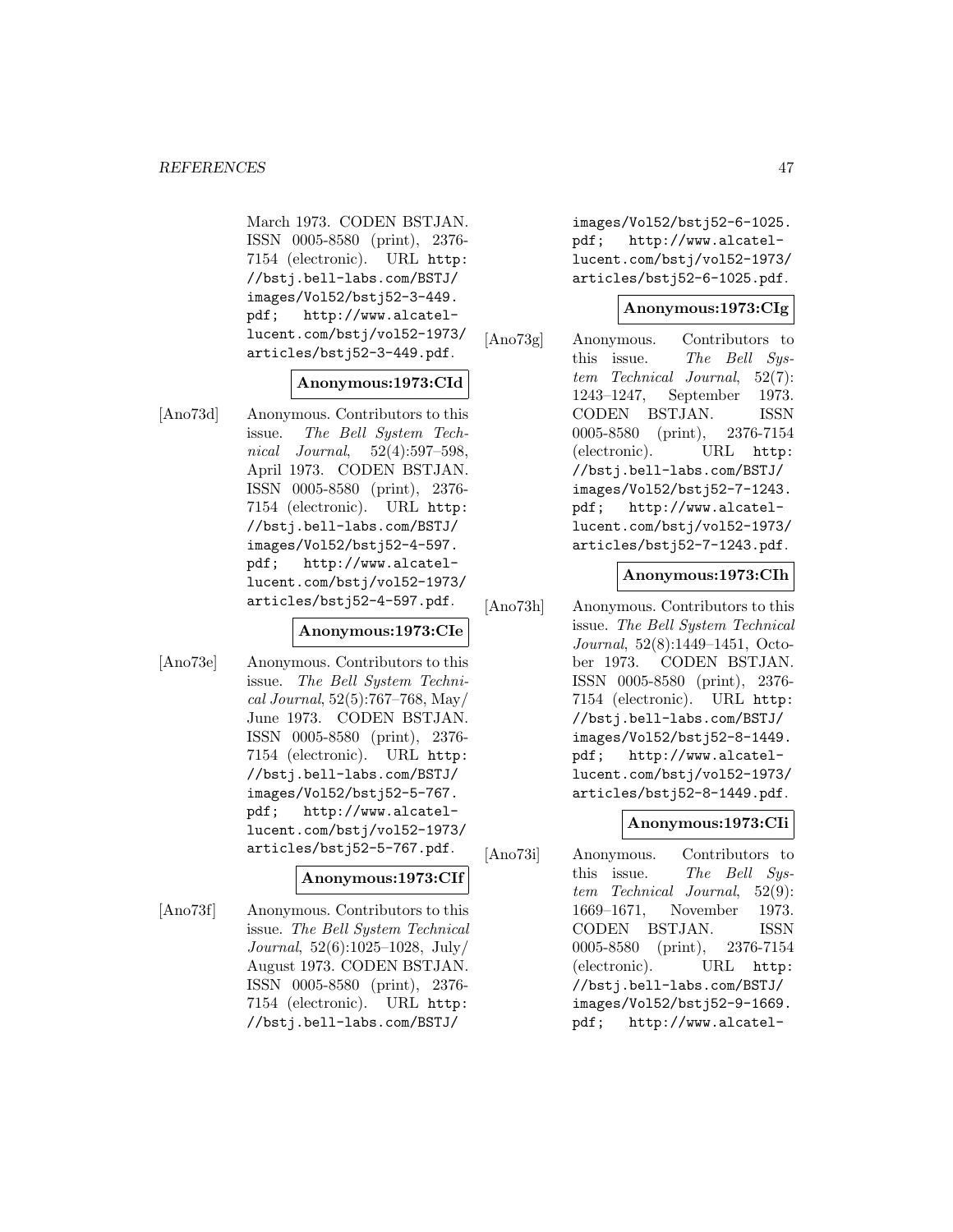lucent.com/bstj/vol52-1973/ articles/bstj52-9-1669.pdf.

# **Anonymous:1973:CIj**

[Ano73j] Anonymous. Contributors to this issue. The Bell System Technical Journal, 52(10):1903– 1906, December 1973. CO-DEN BSTJAN. ISSN 0005- 8580 (print), 2376-7154 (electronic). URL http://bstj. bell-labs.com/BSTJ/images/ Vol52/bstj52-10-1903.pdf; http://www.alcatel-lucent. com/bstj/vol52-1973/articles/ bstj52-10-1903.pdf.

## **Anonymous:1974:CIa**

[Ano74a] Anonymous. Contributors to this issue. The Bell System Techni $cal Journal, 53(1):171-176, Jan$ uary 1974. CODEN BSTJAN. ISSN 0005-8580 (print), 2376- 7154 (electronic). URL http: //bstj.bell-labs.com/BSTJ/ images/Vol53/bstj53-1-171. pdf; http://www.alcatellucent.com/bstj/vol53-1974/ articles/bstj53-1-171.pdf.

### **Anonymous:1974:CIb**

[Ano74b] Anonymous. Contributors to this issue. The Bell System Technical Journal, 53(2):391–394, February 1974. CODEN BSTJAN. ISSN 0005-8580 (print), 2376- 7154 (electronic). URL http: //bstj.bell-labs.com/BSTJ/ images/Vol53/bstj53-2-391. pdf; http://www.alcatellucent.com/bstj/vol53-1974/ articles/bstj53-2-391.pdf.

## **Anonymous:1974:CIc**

[Ano74c] Anonymous. Contributors to this issue. The Bell System Technical Journal, 53(3):553–555, March 1974. CODEN BSTJAN. ISSN 0005-8580 (print), 2376- 7154 (electronic). URL http: //bstj.bell-labs.com/BSTJ/ images/Vol53/bstj53-3-553. pdf; http://www.alcatellucent.com/bstj/vol53-1974/ articles/bstj53-3-553.pdf.

#### **Anonymous:1974:CId**

Ano74d] Anonymous. Contributors to this issue. The Bell System Technical Journal, 53(4):741–743, April 1974. CODEN BSTJAN. ISSN 0005-8580 (print), 2376- 7154 (electronic). URL http: //bstj.bell-labs.com/BSTJ/ images/Vol53/bstj53-4-741. pdf; http://www.alcatellucent.com/bstj/vol53-1974/ articles/bstj53-4-741.pdf.

### **Anonymous:1974:CIe**

[Ano74e] Anonymous. Contributors to this issue. The Bell System Technical Journal, 53(5):947–949, May/ June 1974. CODEN BSTJAN. ISSN 0005-8580 (print), 2376- 7154 (electronic). URL http: //bstj.bell-labs.com/BSTJ/ images/Vol53/bstj53-5-947. pdf; http://www.alcatellucent.com/bstj/vol53-1974/ articles/bstj53-5-947.pdf.

#### **Anonymous:1974:CIf**

[Ano74f] Anonymous. Contributors to this issue. The Bell System Technical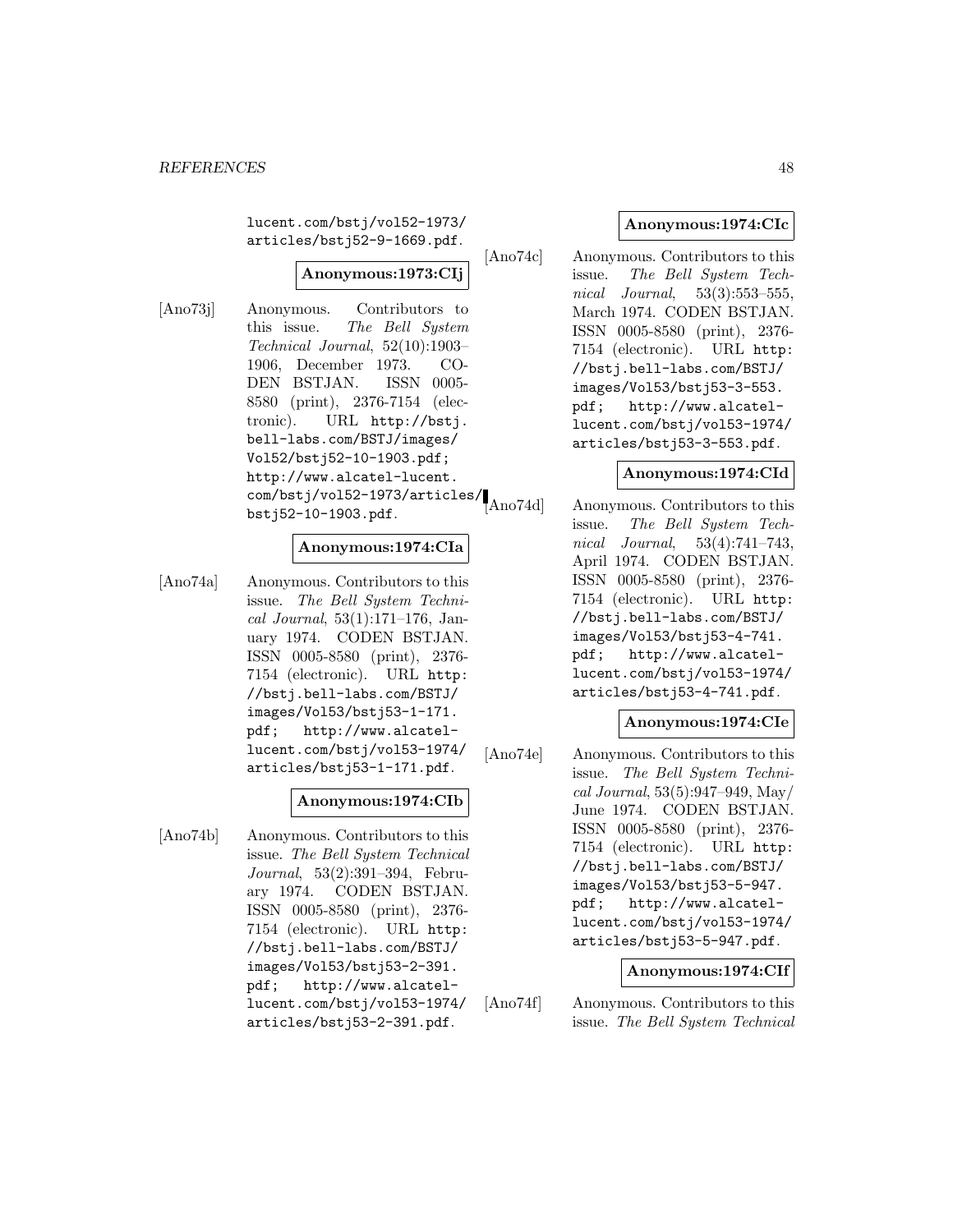Journal, 53(6):1175–1177, July/ August 1974. CODEN BSTJAN. ISSN 0005-8580 (print), 2376- 7154 (electronic). URL http: //bstj.bell-labs.com/BSTJ/ images/Vol53/bstj53-6-1175. pdf; http://www.alcatellucent.com/bstj/vol53-1974/ articles/bstj53-6-1175.pdf.

# **Anonymous:1974:CIg**

[Ano74g] Anonymous. Contributors to this issue. The Bell System Technical Journal, 53(7): 1427–1429, September 1974. CODEN BSTJAN. ISSN 0005-8580 (print), 2376-7154 (electronic). URL http: //bstj.bell-labs.com/BSTJ/ images/Vol53/bstj53-7-1427. pdf; http://www.alcatellucent.com/bstj/vol53-1974/ articles/bstj53-7-1427.pdf.

### **Anonymous:1974:CIh**

[Ano74h] Anonymous. Contributors to this issue. The Bell System Technical Journal, 53(8):1677–1680, October 1974. CODEN BSTJAN. ISSN 0005-8580 (print), 2376- 7154 (electronic). URL http: //bstj.bell-labs.com/BSTJ/ images/Vol53/bstj53-8-1677. pdf; http://www.alcatellucent.com/bstj/vol53-1974/ articles/bstj53-8-1677.pdf.

#### **Anonymous:1974:CIi**

[Ano74i] Anonymous. Contributors to this issue. The Bell System Technical Journal, 53(9): 1893–1896, November 1974. CODEN BSTJAN. ISSN

0005-8580 (print), 2376-7154 (electronic). URL http: //bstj.bell-labs.com/BSTJ/ images/Vol53/bstj53-9-1893. pdf; http://www.alcatellucent.com/bstj/vol53-1974/ articles/bstj53-9-1893.pdf.

## **Anonymous:1974:CIj**

[Ano74j] Anonymous. Contributors to this issue. The Bell System Technical Journal, 53(10):2269– 2276, December 1974. CO-DEN BSTJAN. ISSN 0005- 8580 (print), 2376-7154 (electronic). URL http://bstj. bell-labs.com/BSTJ/images/ Vol53/bstj53-10-2269.pdf; http://www.alcatel-lucent. com/bstj/vol53-1974/articles/ bstj53-10-2269.pdf.

### **Anonymous:1974:LCC**

[Ano74k] Anonymous. L5 coaxial-carrier transmission system, foreword. The Bell System Technical Journal, 53(10):1897–1899, December 1974. CODEN BSTJAN. ISSN 0005-8580 (print), 2376-7154 (electronic). URL http://bstj. bell-labs.com/BSTJ/images/ Vol53/bstj53-10-1897.pdf; http://www.alcatel-lucent. com/bstj/vol53-1974/articles/ bstj53-10-1897.pdf.

### **Anonymous:1975:CIa**

[Ano75a] Anonymous. Contributors to this issue. The Bell System Technical Journal, 54(1):203–206, January 1975. CODEN BSTJAN. ISSN 0005-8580 (print), 2376- 7154 (electronic). URL http: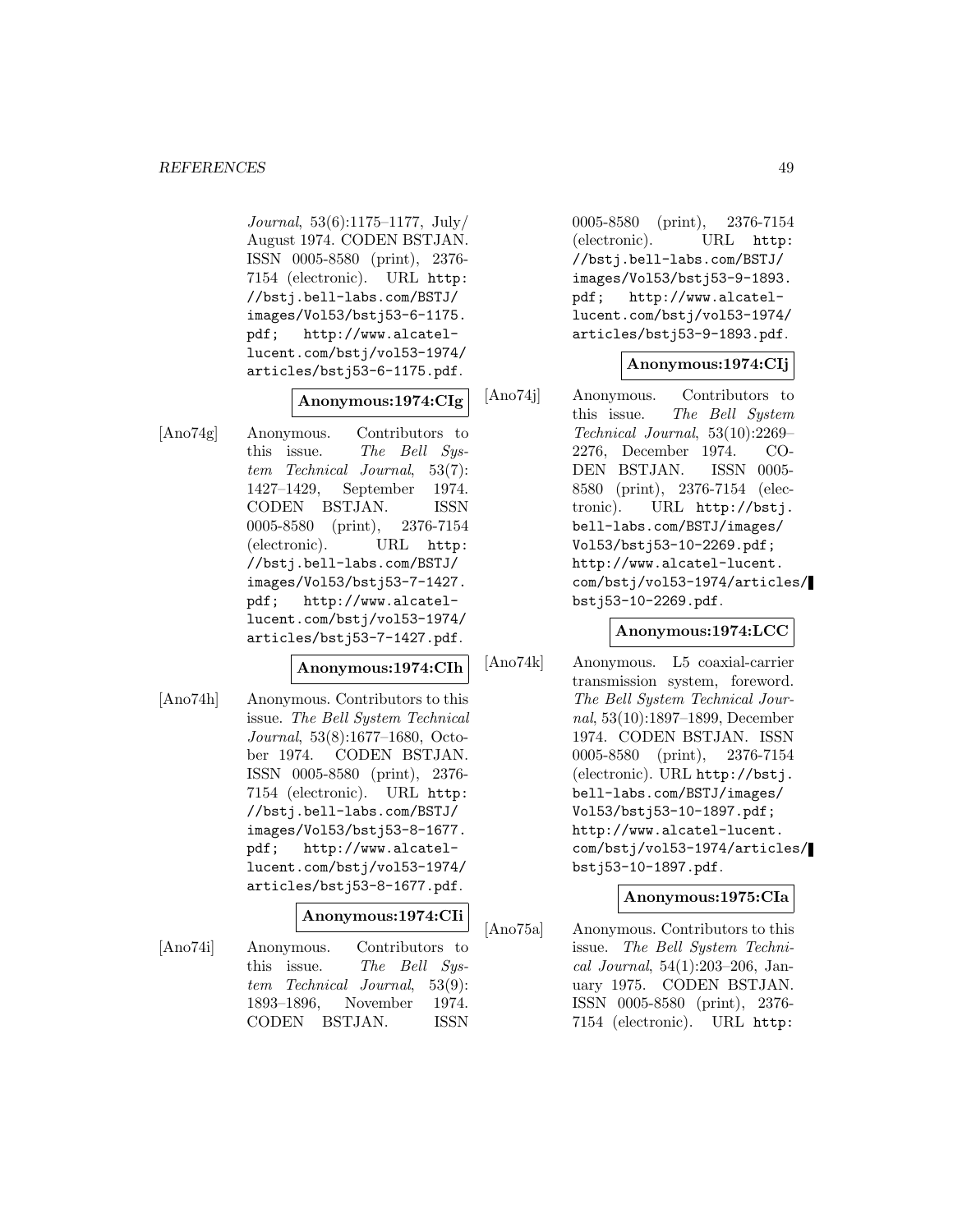//bstj.bell-labs.com/BSTJ/ images/Vol54/bstj54-1-203. pdf; http://www.alcatellucent.com/bstj/vol54-1975/ articles/bstj54-1-203.pdf.

# **Anonymous:1975:CIb**

[Ano75b] Anonymous. Contributors to this issue. The Bell System Technical Journal, 54(2):467–470, February 1975. CODEN BSTJAN. ISSN 0005-8580 (print), 2376- 7154 (electronic). URL http: //bstj.bell-labs.com/BSTJ/ images/Vol54/bstj54-2-467. pdf; http://www.alcatellucent.com/bstj/vol54-1975/ articles/bstj54-2-467.pdf.

## **Anonymous:1975:CIc**

[Ano75c] Anonymous. Contributors to this issue. The Bell System Technical Journal, 54(3):663–666, March 1975. CODEN BSTJAN. ISSN 0005-8580 (print), 2376- 7154 (electronic). URL http: //bstj.bell-labs.com/BSTJ/ images/Vol54/bstj54-3-663. pdf; http://www.alcatellucent.com/bstj/vol54-1975/ articles/bstj54-3-663.pdf.

### **Anonymous:1975:CId**

[Ano75d] Anonymous. Contributors to this issue. The Bell System Technical Journal, 54(4):807–809, April 1975. CODEN BSTJAN. ISSN 0005-8580 (print), 2376- 7154 (electronic). URL http: //bstj.bell-labs.com/BSTJ/ images/Vol54/bstj54-4-807. pdf; http://www.alcatellucent.com/bstj/vol54-1975/ articles/bstj54-4-807.pdf.

## **Anonymous:1975:CIe**

[Ano75e] Anonymous. Contributors to this issue. The Bell System Technical Journal, 54(5):965–969, May/ June 1975. CODEN BSTJAN. ISSN 0005-8580 (print), 2376- 7154 (electronic). URL http: //bstj.bell-labs.com/BSTJ/ images/Vol54/bstj54-5-965. pdf; http://www.alcatellucent.com/bstj/vol54-1975/ articles/bstj54-5-965.pdf.

### **Anonymous:1975:CIf**

[Ano75f] Anonymous. Contributors to this issue. The Bell System Technical Journal, 54(6):1175–1178, July/ August 1975. CODEN BSTJAN. ISSN 0005-8580 (print), 2376- 7154 (electronic). URL http: //bstj.bell-labs.com/BSTJ/ images/Vol54/bstj54-6-1175. pdf; http://www.alcatellucent.com/bstj/vol54-1975/ articles/bstj54-6-1175.pdf.

### **Anonymous:1975:CIg**

[Ano75g] Anonymous. Contributors to this issue. The Bell System Technical Journal, 54(7): 1353–1354, September 1975. CODEN BSTJAN. ISSN 0005-8580 (print), 2376-7154 (electronic). URL http: //bstj.bell-labs.com/BSTJ/ images/Vol54/bstj54-7-1353. pdf; http://www.alcatellucent.com/bstj/vol54-1975/ articles/bstj54-7-1353.pdf.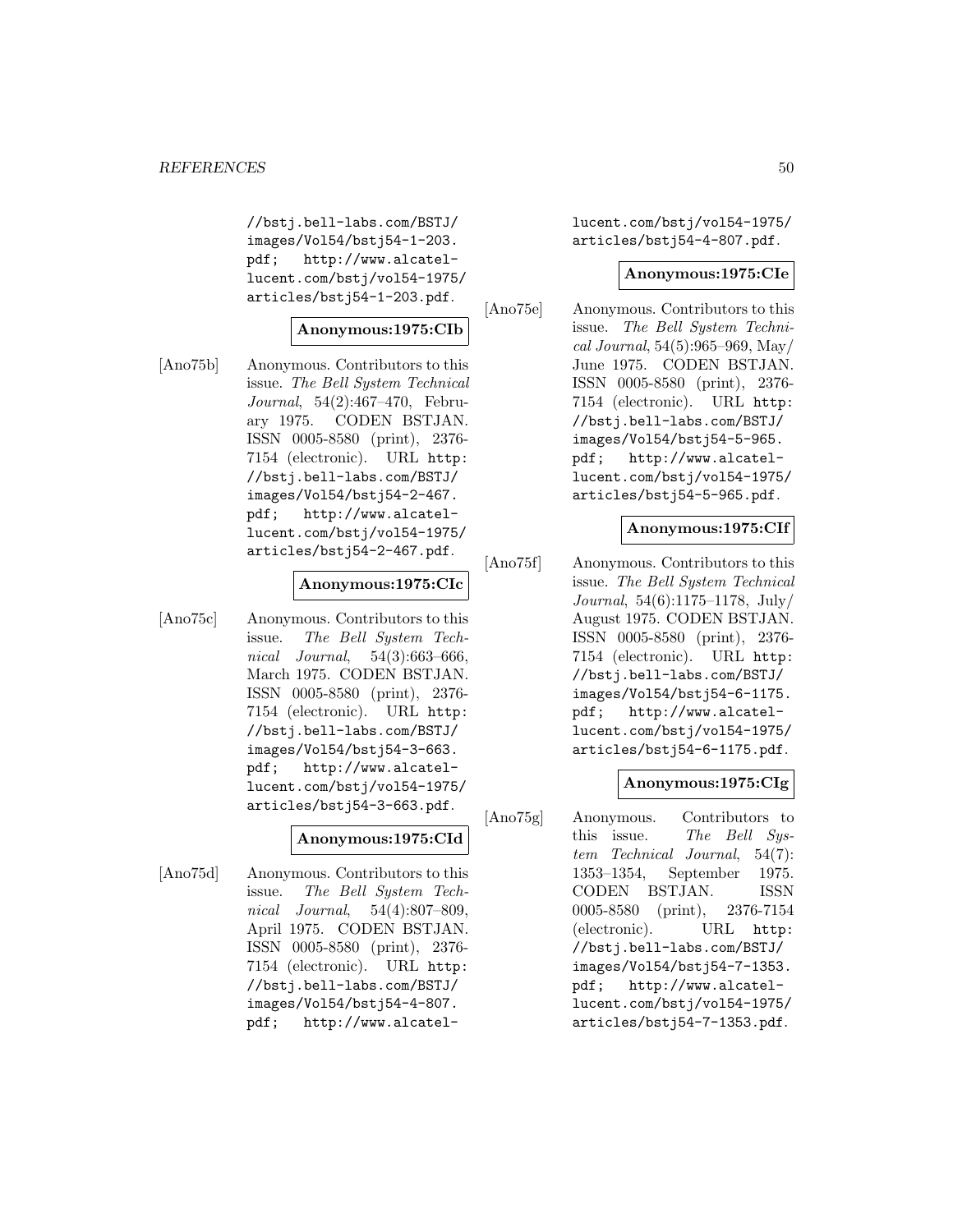#### **Anonymous:1975:CIh**

[Ano75h] Anonymous. Contributors to this issue. The Bell System Technical Journal, 54(8):1503–1505, October 1975. CODEN BSTJAN. ISSN 0005-8580 (print), 2376- 7154 (electronic). URL http: //bstj.bell-labs.com/BSTJ/ images/Vol54/bstj54-8-1503. pdf; http://www.alcatellucent.com/bstj/vol54-1975/ articles/bstj54-8-1503.pdf.

#### **Anonymous:1975:CIi**

[Ano75i] Anonymous. Contributors to this issue. The Bell Sustem Technical Journal, 54(9): 1663–1664, November 1975. CODEN BSTJAN. ISSN 0005-8580 (print), 2376-7154 (electronic). URL http: //bstj.bell-labs.com/BSTJ/ images/Vol54/bstj54-9-1663. pdf; http://www.alcatellucent.com/bstj/vol54-1975/ articles/bstj54-9-1663.pdf.

# **Anonymous:1975:CIj**

[Ano75j] Anonymous. Contributors to this issue. The Bell System Technical Journal, 54(10):1795– 1796, December 1975. CO-DEN BSTJAN. ISSN 0005- 8580 (print), 2376-7154 (electronic). URL http://bstj. bell-labs.com/BSTJ/images/ Vol54/bstj54-10-1795.pdf; http://www.alcatel-lucent. com/bstj/vol54-1975/articles/ bstj54-10-1795.pdf.

#### **Anonymous:1975:EMD**

[Ano75k] Anonymous. Erratum: S. E. Miller, Delay Distortion in Generalized Lens-Like Media, BSTJ **53**(2) 177–193 (1974). The Bell System Technical Journal,  $54(1):207$ , January 1975. CODEN BSTJAN. ISSN 0005-8580 (print), 2376- 7154 (electronic). URL http: //bstj.bell-labs.com/BSTJ/ images/Vol54/bstj54-1-207. pdf; http://www.alcatellucent.com/bstj/vol54-1975/ articles/bstj54-1-207.pdf. See [Mil74].

### **Anonymous:1975:G**

[Ano75l] Anonymous. Glossary. The Bell System Technical Journal, 54 (10):S261, December 1975. CO-DEN BSTJAN. ISSN 0005- 8580 (print), 2376-7154 (electronic). URL http://bstj. bell-labs.com/BSTJ/images/ Vol54/bstj54-10-S261.pdf; http://www.alcatel-lucent. com/bstj/vol54-1975/articles/ bstj54-10-S261.pdf.

# **Anonymous:1975:LC**

[Ano75m] Anonymous. List of contributors. The Bell System Technical Journal, 54(10):S263– S269, December 1975. CO-DEN BSTJAN. ISSN 0005- 8580 (print), 2376-7154 (electronic). URL http://bstj. bell-labs.com/BSTJ/images/ Vol54/bstj54-10-S263.pdf; http://www.alcatel-lucent. com/bstj/vol54-1975/articles/ bstj54-10-S263.pdf.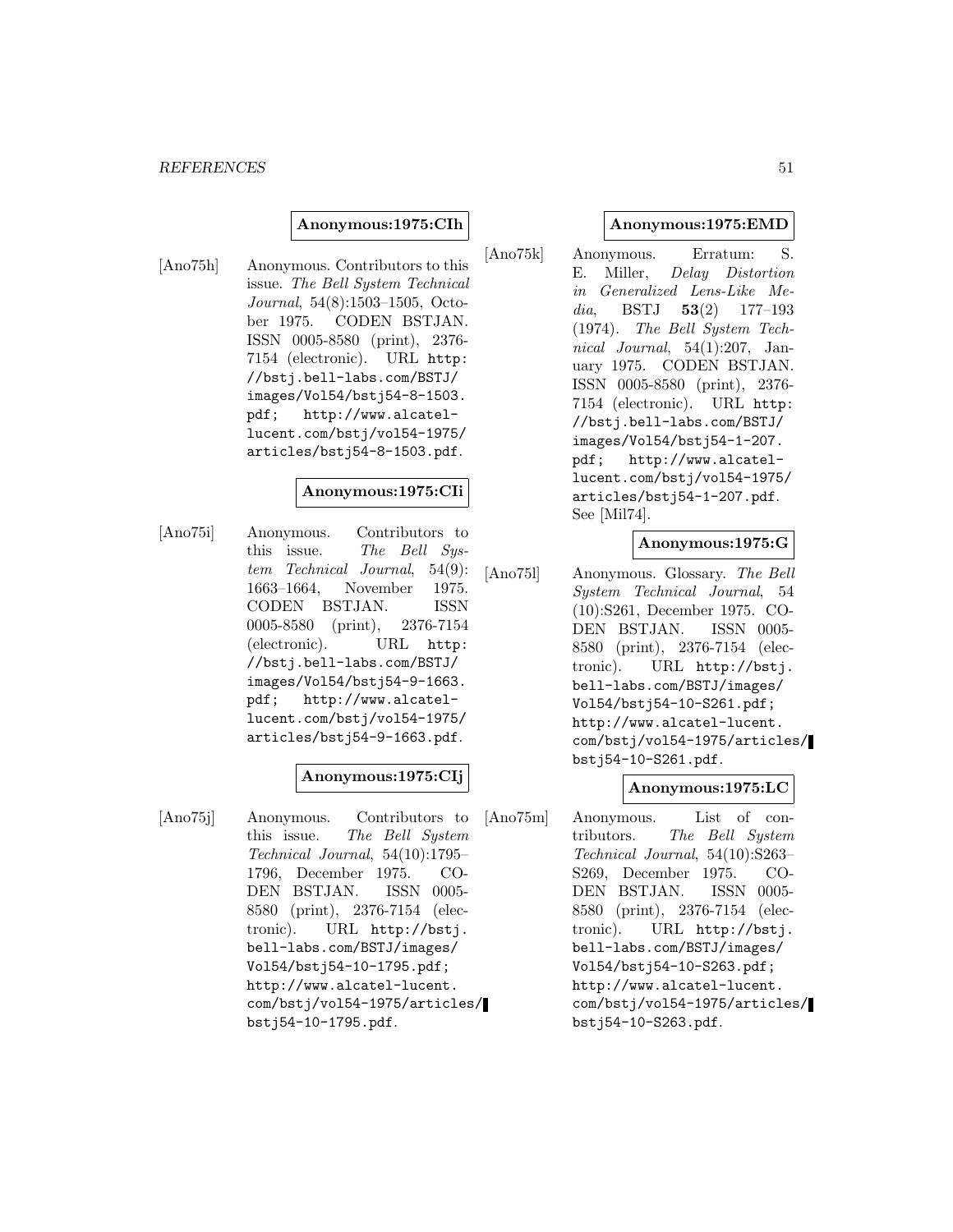### **Anonymous:1975:SDP**

[Ano75n] Anonymous. SAFEGUARD data-processing system, preface. The Bell System Technical Journal, 54(10):S1, December 1975. CODEN BSTJAN. ISSN 0005-8580 (print), 2376- 7154 (electronic). URL http: //bstj.bell-labs.com/BSTJ/ images/Vol54/bstj54-10-S1. pdf; http://www.alcatellucent.com/bstj/vol54-1975/ articles/bstj54-10-S1.pdf.

## **Anonymous:1976:ABS**

[Ano76a] Anonymous. Abstracts of Bell System papers appearing in other publications. The Bell System Technical Journal, 55(4):499–501, April 1976. CODEN BSTJAN. ISSN 0005-8580 (print), 2376-7154 (electronic). URL http: //bstj.bell-labs.com/BSTJ/ images/Vol55/bstj55-4-499. pdf; http://www.alcatellucent.com/bstj/vol55-1976/ articles/bstj55-4-499.pdf.

## **Anonymous:1976:APBa**

[Ano76b] Anonymous. Abstracts of papers by Bell System authors published in other journals. The Bell System Technical Journal, 55(5):687–689, May/ June 1976. CODEN BSTJAN. ISSN 0005-8580 (print), 2376- 7154 (electronic). URL http: //bstj.bell-labs.com/BSTJ/ images/Vol55/bstj55-5-687. pdf; http://www.alcatellucent.com/bstj/vol55-1976/ articles/bstj55-5-687.pdf.

### **Anonymous:1976:APBb**

[Ano76c] Anonymous. Abstracts of papers by Bell System authors published in other journals. The Bell System Technical Journal, 55(6):827–830, July/ August 1976. CODEN BSTJAN. ISSN 0005-8580 (print), 2376- 7154 (electronic). URL http: //bstj.bell-labs.com/BSTJ/ images/Vol55/bstj55-6-827. pdf; http://www.alcatellucent.com/bstj/vol55-1976/ articles/bstj55-6-827.pdf.

#### **Anonymous:1976:APBc**

[Ano76d] Anonymous. Abstracts of papers by Bell System authors published in other journals. The Bell System Technical Journal, 55(7):1007–1010, September 1976. CODEN BSTJAN. ISSN 0005-8580 (print), 2376- 7154 (electronic). URL http: //bstj.bell-labs.com/BSTJ/ images/Vol55/bstj55-7-1007. pdf; http://www.alcatellucent.com/bstj/vol55-1976/ articles/bstj55-7-1007.pdf.

#### **Anonymous:1976:APBd**

[Ano76e] Anonymous. Abstracts of papers by Bell System authors published in other journals. The Bell System Technical Journal, 55(8):1221–1224, October 1976. CODEN BSTJAN. ISSN 0005-8580 (print), 2376- 7154 (electronic). URL http: //bstj.bell-labs.com/BSTJ/ images/Vol55/bstj55-8-1221. pdf; http://www.alcatel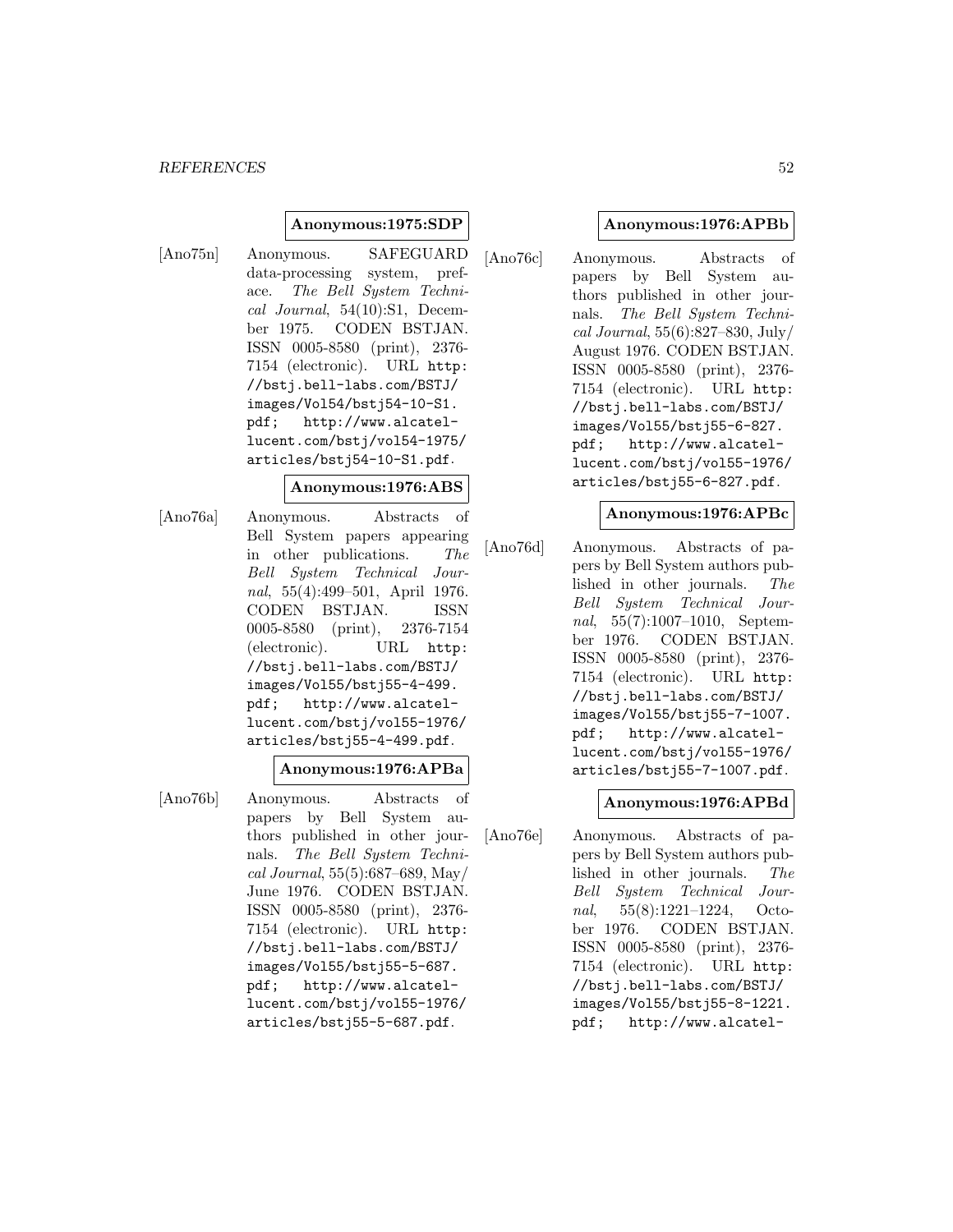lucent.com/bstj/vol55-1976/ articles/bstj55-8-1221.pdf.

#### **Anonymous:1976:APBe**

[Ano76f] Anonymous. Abstracts of papers by Bell System authors published in other journals. The Bell System Technical Journal, 55(9):1441–1443, November 1976. CODEN BSTJAN. ISSN 0005-8580 (print), 2376- 7154 (electronic). URL http: //bstj.bell-labs.com/BSTJ/ images/Vol55/bstj55-9-1441. pdf; http://www.alcatellucent.com/bstj/vol55-1976/ articles/bstj55-9-1441.pdf.

#### **Anonymous:1976:APBf**

[Ano76g] Anonymous. Abstracts of papers by Bell System authors published in other journals. The Bell System Technical Journal, 55 (10):1577–1579, December 1976. CODEN BSTJAN. ISSN 0005- 8580 (print), 2376-7154 (electronic). URL http://bstj. bell-labs.com/BSTJ/images/ Vol55/bstj55-10-1577.pdf; http://www.alcatel-lucent. com/bstj/vol55-1976/articles/ bstj55-10-1577.pdf.

### **Anonymous:1976:BSC**

[Ano76h] Anonymous. Bell System centennial: 100 years of publishing on telecommunications. The Bell System Technical Journal, 55(3):273–276, March 1976. CODEN BSTJAN. ISSN 0005-8580 (print), 2376- 7154 (electronic). URL http: //bstj.bell-labs.com/BSTJ/

images/Vol55/bstj55-3-273. pdf; http://www.alcatellucent.com/bstj/vol55-1976/ articles/bstj55-3-273.pdf.

#### **Anonymous:1976:CIa**

[Ano76i] Anonymous. Contributors to this issue. The Bell System Technical Journal, 55(1):127–128, January 1976. CODEN BSTJAN. ISSN 0005-8580 (print), 2376- 7154 (electronic). URL http: //bstj.bell-labs.com/BSTJ/ images/Vol55/bstj55-1-127. pdf; http://www.alcatellucent.com/bstj/vol55-1976/ articles/bstj55-1-127.pdf.

#### **Anonymous:1976:CIb**

[Ano76j] Anonymous. Contributors to this issue. The Bell System Technical Journal, 55(2):271–272, February 1976. CODEN BSTJAN. ISSN 0005-8580 (print), 2376- 7154 (electronic). URL http: //bstj.bell-labs.com/BSTJ/ images/Vol55/bstj55-2-271. pdf; http://www.alcatellucent.com/bstj/vol55-1976/ articles/bstj55-2-271.pdf.

#### **Anonymous:1976:CIc**

[Ano76k] Anonymous. Contributors to this issue. The Bell System Technical Journal, 55(3):371–372, March 1976. CODEN BSTJAN. ISSN 0005-8580 (print), 2376- 7154 (electronic). URL http: //bstj.bell-labs.com/BSTJ/ images/Vol55/bstj55-3-371. pdf; http://www.alcatellucent.com/bstj/vol55-1976/ articles/bstj55-3-371.pdf.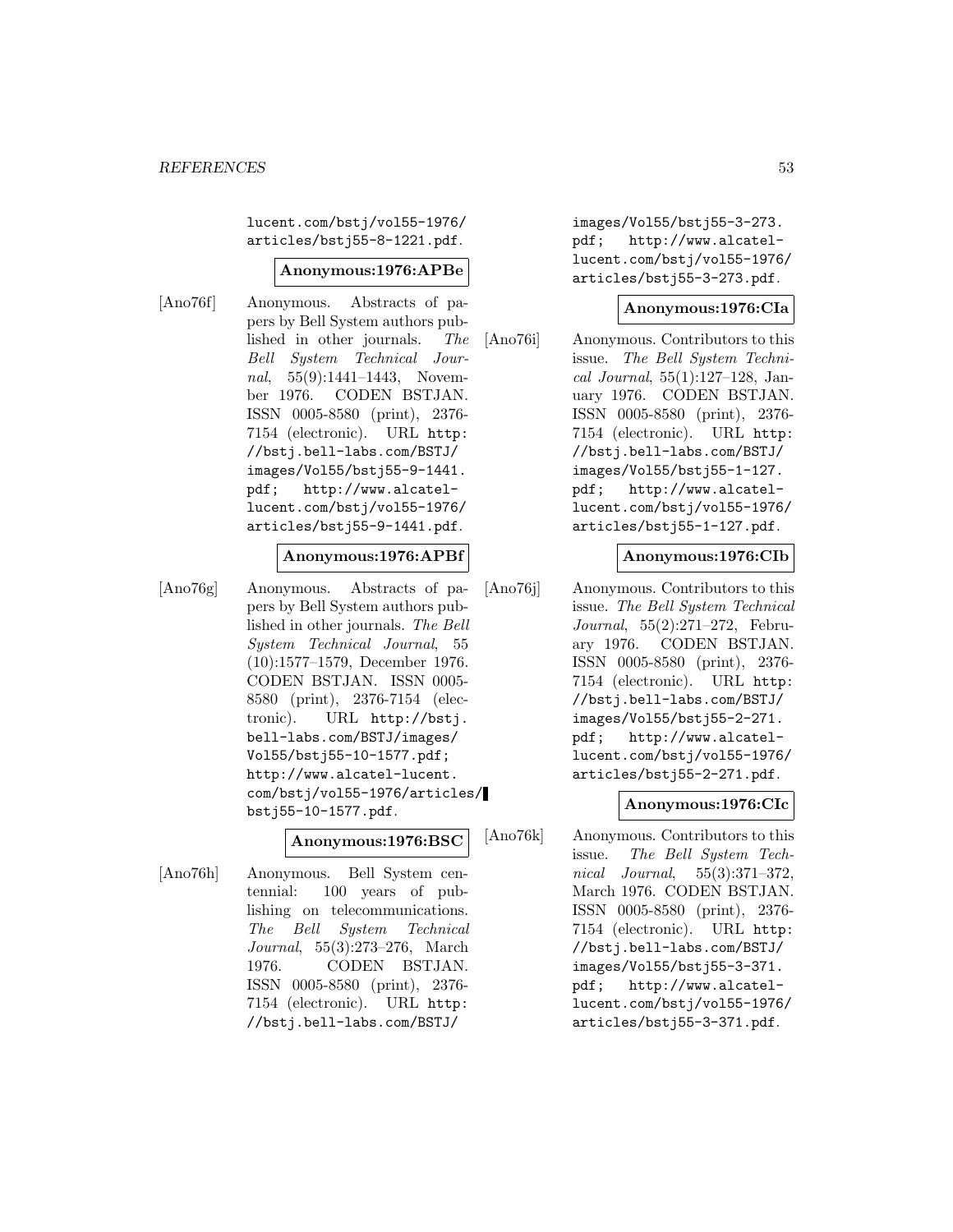### **Anonymous:1976:CId**

[Ano76l] Anonymous. Contributors to this issue. The Bell System Technical Journal, 55(4):497–498, April 1976. CODEN BSTJAN. ISSN 0005-8580 (print), 2376- 7154 (electronic). URL http: //bstj.bell-labs.com/BSTJ/ images/Vol55/bstj55-4-497. pdf; http://www.alcatellucent.com/bstj/vol55-1976/ articles/bstj55-4-497.pdf.

#### **Anonymous:1976:CIe**

[Ano76m] Anonymous. Contributors to this issue. The Bell System Technical Journal, 55(5):681–685, May/ June 1976. CODEN BSTJAN. ISSN 0005-8580 (print), 2376- 7154 (electronic). URL http: //bstj.bell-labs.com/BSTJ/ images/Vol55/bstj55-5-681. pdf; http://www.alcatellucent.com/bstj/vol55-1976/ articles/bstj55-5-681.pdf.

## **Anonymous:1976:CIf**

[Ano76n] Anonymous. Contributors to this issue. The Bell System Technical Journal, 55(6):825–826, July/ August 1976. CODEN BSTJAN. ISSN 0005-8580 (print), 2376- 7154 (electronic). URL http: //bstj.bell-labs.com/BSTJ/ images/Vol55/bstj55-6-825. pdf; http://www.alcatellucent.com/bstj/vol55-1976/ articles/bstj55-6-825.pdf.

#### **Anonymous:1976:CIg**

[Ano76o] Anonymous. Contributors to this issue. The Bell System Technical Journal, 55(7):

1003–1005, September 1976. CODEN BSTJAN. ISSN 0005-8580 (print), 2376-7154 (electronic). URL http: //bstj.bell-labs.com/BSTJ/ images/Vol55/bstj55-7-1003. pdf; http://www.alcatellucent.com/bstj/vol55-1976/ articles/bstj55-7-1003.pdf.

#### **Anonymous:1976:CIh**

[Ano76p] Anonymous. Contributors to this issue. The Bell System Technical Journal, 55(8):1219–1220, October 1976. CODEN BSTJAN. ISSN 0005-8580 (print), 2376- 7154 (electronic). URL http: //bstj.bell-labs.com/BSTJ/ images/Vol55/bstj55-8-1219. pdf; http://www.alcatellucent.com/bstj/vol55-1976/ articles/bstj55-8-1219.pdf.

## **Anonymous:1976:CIi**

[Ano76q] Anonymous. Contributors to this issue. The Bell System Technical Journal, 55(9): 1437–1439, November 1976. CODEN BSTJAN. ISSN 0005-8580 (print), 2376-7154 (electronic). URL http: //bstj.bell-labs.com/BSTJ/ images/Vol55/bstj55-9-1437. pdf; http://www.alcatellucent.com/bstj/vol55-1976/ articles/bstj55-9-1437.pdf.

### **Anonymous:1976:CIj**

[Ano76r] Anonymous. Contributors to this issue. The Bell System Technical Journal, 55(10):1573– 1575, December 1976. CO-DEN BSTJAN. ISSN 0005-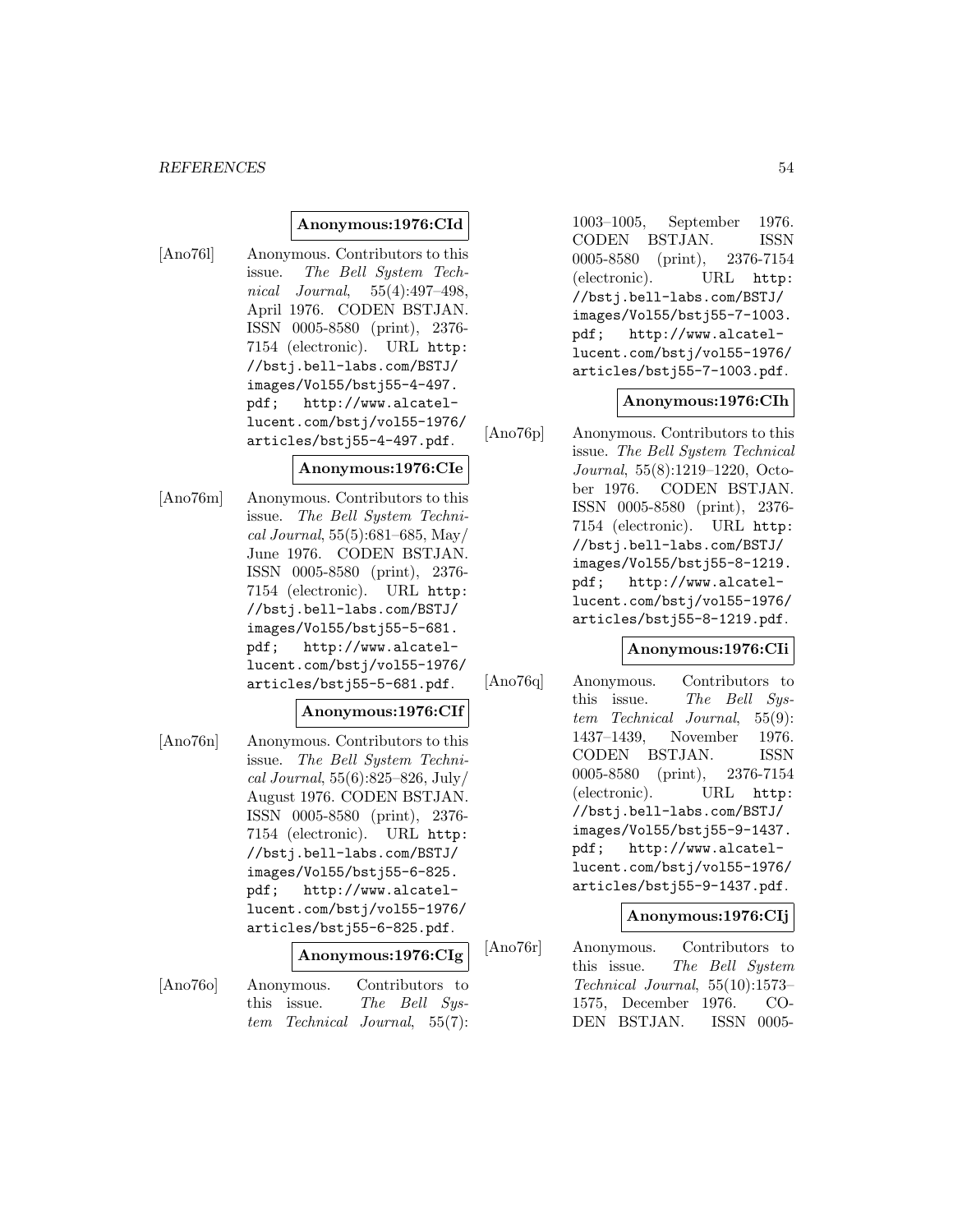8580 (print), 2376-7154 (electronic). URL http://bstj. bell-labs.com/BSTJ/images/ Vol55/bstj55-10-1573.pdf; http://www.alcatel-lucent. com/bstj/vol55-1976/articles/ bstj55-10-1573.pdf.

### **Anonymous:1977:APBa**

[Ano77a] Anonymous. Abstracts of papers by Bell System authors published in other journals. The Bell System Technical Journal, 56(1):117–118, January 1977. CODEN BSTJAN. ISSN 0005-8580 (print), 2376- 7154 (electronic). URL http: //bstj.bell-labs.com/BSTJ/ images/Vol56/bstj56-1-117. pdf; http://www.alcatellucent.com/bstj/vol56-1977/ articles/bstj56-1-117.pdf.

## **Anonymous:1977:APBb**

[Ano77b] Anonymous. Abstracts of papers by Bell System authors published in other journals. The Bell System Technical Journal, 56(2):325–327, February 1977. CODEN BSTJAN. ISSN 0005-8580 (print), 2376- 7154 (electronic). URL http: //bstj.bell-labs.com/BSTJ/ images/Vol56/bstj56-2-325. pdf; http://www.alcatellucent.com/bstj/vol56-1977/ articles/bstj56-2-325.pdf.

**Anonymous:1977:APBc**

[Ano77c] Anonymous. Abstracts of papers by Bell System authors published in other journals. The Bell System Tech-

nical Journal, 56(4):641–644, April 1977. CODEN BSTJAN. ISSN 0005-8580 (print), 2376- 7154 (electronic). URL http: //bstj.bell-labs.com/BSTJ/ images/Vol56/bstj56-4-641. pdf; http://www.alcatellucent.com/bstj/vol56-1977/ articles/bstj56-4-641.pdf.

### **Anonymous:1977:APBd**

[Ano77d] Anonymous. Abstracts of papers by Bell System authors published in other journals. The Bell System Technical Journal, 56(5):831–833, May/ June 1977. CODEN BSTJAN. ISSN 0005-8580 (print), 2376- 7154 (electronic). URL http: //bstj.bell-labs.com/BSTJ/ images/Vol56/bstj56-5-831. pdf; http://www.alcatellucent.com/bstj/vol56-1977/ articles/bstj56-5-831.pdf.

### **Anonymous:1977:APBe**

[Ano77e] Anonymous. Abstracts of papers by Bell System authors published in other journals. The Bell System Technical Journal,  $56(6):1009-1012$ , July/ August 1977. CODEN BSTJAN. ISSN 0005-8580 (print), 2376- 7154 (electronic). URL http: //bstj.bell-labs.com/BSTJ/ images/Vol56/bstj56-6-1009. pdf; http://www.alcatellucent.com/bstj/vol56-1977/ articles/bstj56-6-1009.pdf.

#### **Anonymous:1977:BLS**

[Ano77f] Anonymous. Bell Laboratories scientist named Nobel Laure-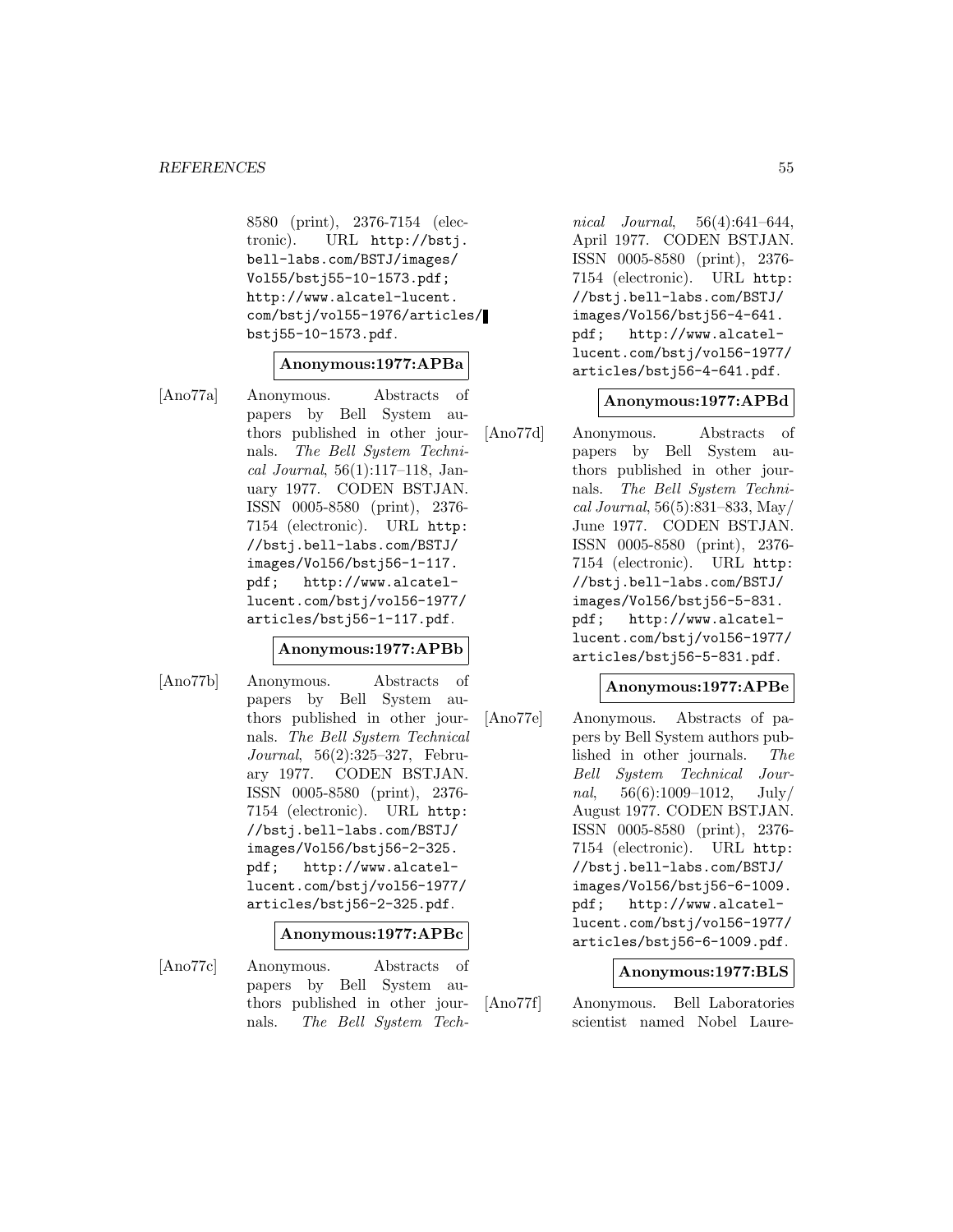ate. The Bell System Technical Journal, 56(9):i–iii, November 1977. CODEN BST-JAN. ISSN 0005-8580 (print), 2376-7154 (electronic). URL http://bstj.bell-labs.com/ BSTJ/images/Vol56/bstj56-9 i.pdf; http://www.alcatellucent.com/bstj/vol56-1977/ articles/bstj56-9-i.pdf.

# **Anonymous:1977:CIa**

[Ano77g] Anonymous. Contributors to this issue. The Bell System Technical Journal, 56(1):115–116, January 1977. CODEN BSTJAN. ISSN 0005-8580 (print), 2376- 7154 (electronic). URL http: //bstj.bell-labs.com/BSTJ/ images/Vol56/bstj56-1-115. pdf; http://www.alcatellucent.com/bstj/vol56-1977/ articles/bstj56-1-115.pdf.

# **Anonymous:1977:CIb**

[Ano77h] Anonymous. Contributors to this issue. The Bell System Technical Journal, 56(2):317–324, February 1977. CODEN BSTJAN. ISSN 0005-8580 (print), 2376- 7154 (electronic). URL http: //bstj.bell-labs.com/BSTJ/ images/Vol56/bstj56-2-317. pdf; http://www.alcatellucent.com/bstj/vol56-1977/ articles/bstj56-2-317.pdf.

### **Anonymous:1977:CIc**

[Ano77i] Anonymous. Contributors to this issue. The Bell System Technical Journal, 56(3):483–485, March 1977. CODEN BSTJAN. ISSN 0005-8580 (print), 23767154 (electronic). URL http: //bstj.bell-labs.com/BSTJ/ images/Vol56/bstj56-3-483. pdf; http://www.alcatellucent.com/bstj/vol56-1977/ articles/bstj56-3-483.pdf.

## **Anonymous:1977:CId**

[Ano77j] Anonymous. Contributors to this issue. The Bell System Technical Journal, 56(4):637–639, April 1977. CODEN BSTJAN. ISSN 0005-8580 (print), 2376- 7154 (electronic). URL http: //bstj.bell-labs.com/BSTJ/ images/Vol56/bstj56-4-637. pdf; http://www.alcatellucent.com/bstj/vol56-1977/ articles/bstj56-4-637.pdf.

## **Anonymous:1977:CIe**

[Ano77k] Anonymous. Contributors to this issue. The Bell System Technical Journal, 56(5):827–829, May/ June 1977. CODEN BSTJAN. ISSN 0005-8580 (print), 2376- 7154 (electronic). URL http: //bstj.bell-labs.com/BSTJ/ images/Vol56/bstj56-5-827. pdf; http://www.alcatellucent.com/bstj/vol56-1977/ articles/bstj56-5-827.pdf.

# **Anonymous:1977:CIf**

[Ano77l] Anonymous. Contributors to this issue. The Bell System Technical Journal, 56(6):1007–1008, July/ August 1977. CODEN BSTJAN. ISSN 0005-8580 (print), 2376- 7154 (electronic). URL http: //bstj.bell-labs.com/BSTJ/ images/Vol56/bstj56-6-1007. pdf; http://www.alcatel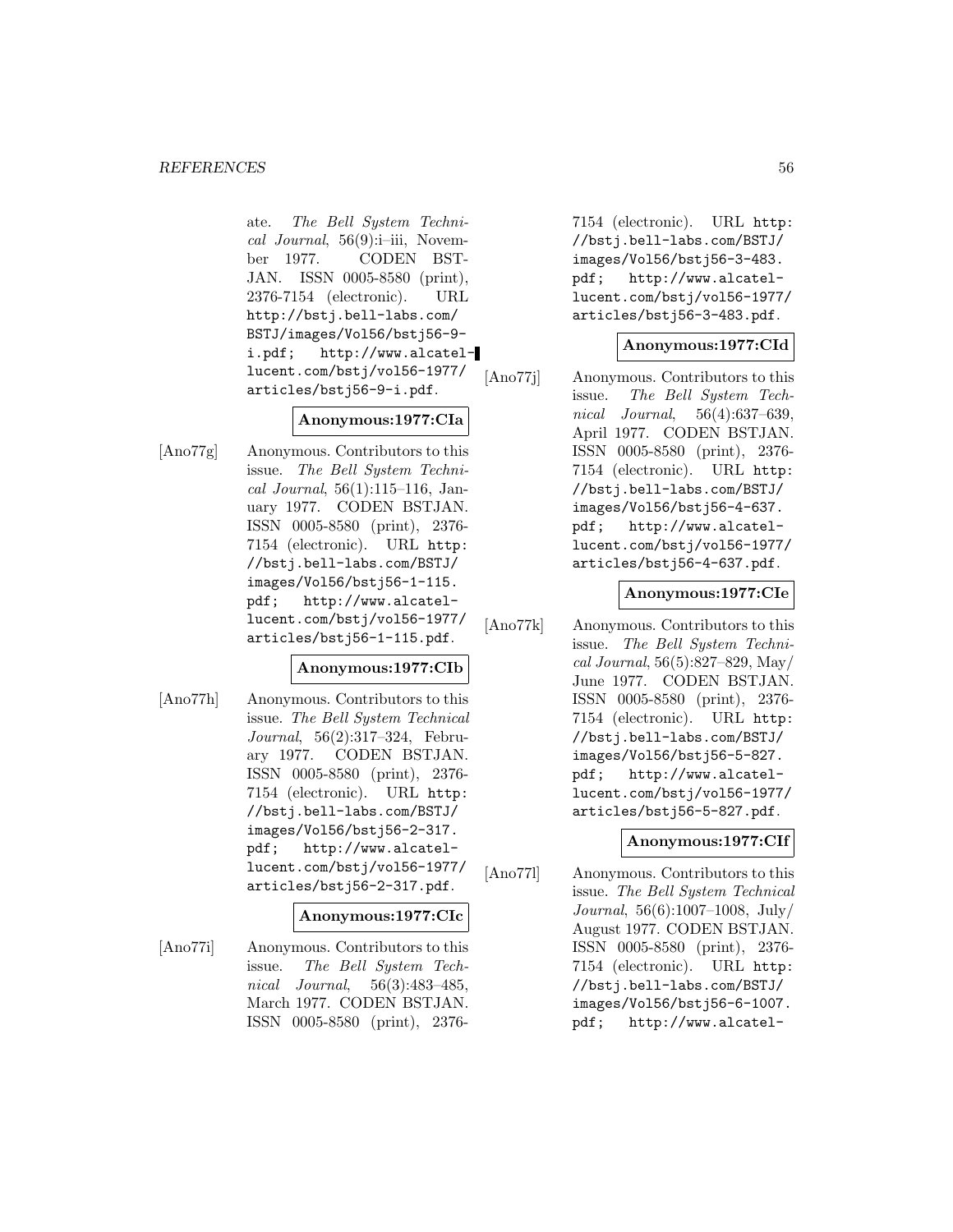lucent.com/bstj/vol56-1977/ articles/bstj56-6-1007.pdf.

#### **Anonymous:1977:CIg**

[Ano77m] Anonymous. Contributors to this issue. The Bell System Technical Journal, 56(7): 1321–1331, September 1977. CODEN BSTJAN. ISSN 0005-8580 (print), 2376-7154 (electronic). URL http: //bstj.bell-labs.com/BSTJ/ images/Vol56/bstj56-7-1321. pdf; http://www.alcatellucent.com/bstj/vol56-1977/ articles/bstj56-7-1321.pdf.

# **Anonymous:1977:CIh**

[Ano77n] Anonymous. Contributors to this issue. The Bell System Technical Journal, 56(8):1561–1564, October 1977. CODEN BSTJAN. ISSN 0005-8580 (print), 2376- 7154 (electronic). URL http: //bstj.bell-labs.com/BSTJ/ images/Vol56/bstj56-8-1561. pdf; http://www.alcatellucent.com/bstj/vol56-1977/ articles/bstj56-8-1561.pdf.

### **Anonymous:1977:CIi**

[Ano77o] Anonymous. Contributors to this issue. The Bell System Technical Journal, 56(9): 1817–1820, November 1977. CODEN BSTJAN. ISSN 0005-8580 (print), 2376-7154 (electronic). URL http: //bstj.bell-labs.com/BSTJ/ images/Vol56/bstj56-9-1817. pdf; http://www.alcatellucent.com/bstj/vol56-1977/ articles/bstj56-9-1817.pdf.

## **Anonymous:1977:CIj**

[Ano77p] Anonymous. Contributors to this issue. The Bell System Technical Journal, 56(10):2197– 2207, December 1977. CO-DEN BSTJAN. ISSN 0005- 8580 (print), 2376-7154 (electronic). URL http://bstj. bell-labs.com/BSTJ/images/ Vol56/bstj56-10-2197.pdf; http://www.alcatel-lucent. com/bstj/vol56-1977/articles/ bstj56-10-2197.pdf.

## **Anonymous:1977:G**

[Ano77q] Anonymous. Glossary. The Bell System Technical Journal, 56(2):313–315, February 1977. CODEN BSTJAN. ISSN 0005-8580 (print), 2376- 7154 (electronic). URL http: //bstj.bell-labs.com/BSTJ/ images/Vol56/bstj56-2-313. pdf; http://www.alcatellucent.com/bstj/vol56-1977/ articles/bstj56-2-313.pdf.

### **Anonymous:1977:PBLa**

[Ano77r] Anonymous. Papers by Bell Laboratories authors. The Bell System Technical Journal, 56(7):1333–1336, September 1977. CODEN BSTJAN. ISSN 0005-8580 (print), 2376- 7154 (electronic). URL http: //bstj.bell-labs.com/BSTJ/ images/Vol56/bstj56-7-1333. pdf; http://www.alcatellucent.com/bstj/vol56-1977/ articles/bstj56-7-1333.pdf.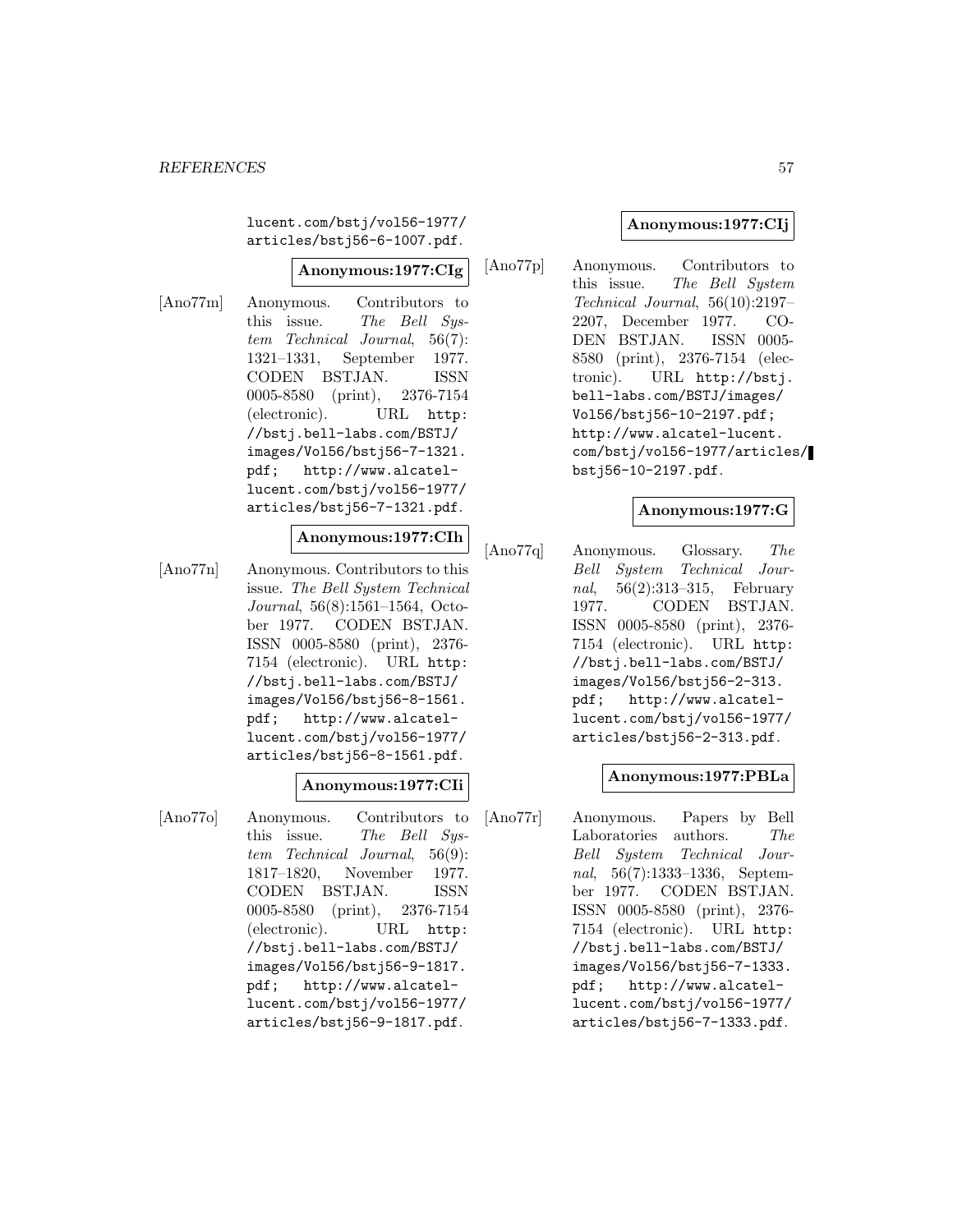#### **Anonymous:1977:PBLb**

[Ano77s] Anonymous. Papers by Bell Laboratories authors. The Bell System Technical Journal, 56(8):1565–1567, October 1977. CODEN BSTJAN. ISSN 0005-8580 (print), 2376- 7154 (electronic). URL http: //bstj.bell-labs.com/BSTJ/ images/Vol56/bstj56-8-1565. pdf; http://www.alcatellucent.com/bstj/vol56-1977/ articles/bstj56-8-1565.pdf.

#### **Anonymous:1977:PBLc**

[Ano77t] Anonymous. Papers by Bell Laboratories authors. The Bell System Technical Journal, 56(9):1821–1823, November 1977. CODEN BSTJAN. ISSN 0005-8580 (print), 2376- 7154 (electronic). URL http: //bstj.bell-labs.com/BSTJ/ images/Vol56/bstj56-9-1821. pdf; http://www.alcatellucent.com/bstj/vol56-1977/ articles/bstj56-9-1821.pdf.

### **Anonymous:1977:PBLd**

[Ano77u] Anonymous. Papers by Bell Laboratories authors. The Bell System Technical Journal, 56 (10):2208, December 1977. CO-DEN BSTJAN. ISSN 0005- 8580 (print), 2376-7154 (electronic). URL http://bstj. bell-labs.com/BSTJ/images/ Vol56/bstj56-10-2208.pdf; http://www.alcatel-lucent. com/bstj/vol56-1977/articles/ bstj56-10-2208.pdf.

#### **Anonymous:1978:BLS**

[Ano78a] Anonymous. Bell Laboratories scientists named 1978 Nobel Prize Laureates. The Bell System Technical Journal, 57(9):i–ii, November 1978. CODEN BST-JAN. ISSN 0005-8580 (print), 2376-7154 (electronic). URL http://bstj.bell-labs.com/ BSTJ/images/Vol57/bstj57-9 i.pdf; http://www.alcatellucent.com/bstj/vol57-1978/ articles/bstj57-9-i.pdf.

### **Anonymous:1978:CIh**

[Ano78b] Anonymous. Contributors of this issue. The Bell System Technical Journal, 57(7): 2565–2573, September 1978. CODEN BSTJAN. ISSN 0005-8580 (print), 2376-7154 (electronic). URL http: //bstj.bell-labs.com/BSTJ/ images/Vol57/bstj57-7-2565. pdf; http://www.alcatellucent.com/bstj/vol57-1978/ articles/bstj57-7-2565.pdf.

### **Anonymous:1978:CIa**

[Ano78c] Anonymous. Contributors to this issue. The Bell System Technical Journal, 57(1):211–215, January 1978. CODEN BSTJAN. ISSN 0005-8580 (print), 2376- 7154 (electronic). URL http: //bstj.bell-labs.com/BSTJ/ images/Vol57/bstj57-1-211. pdf; http://www.alcatellucent.com/bstj/vol57-1978/ articles/bstj57-1-211.pdf.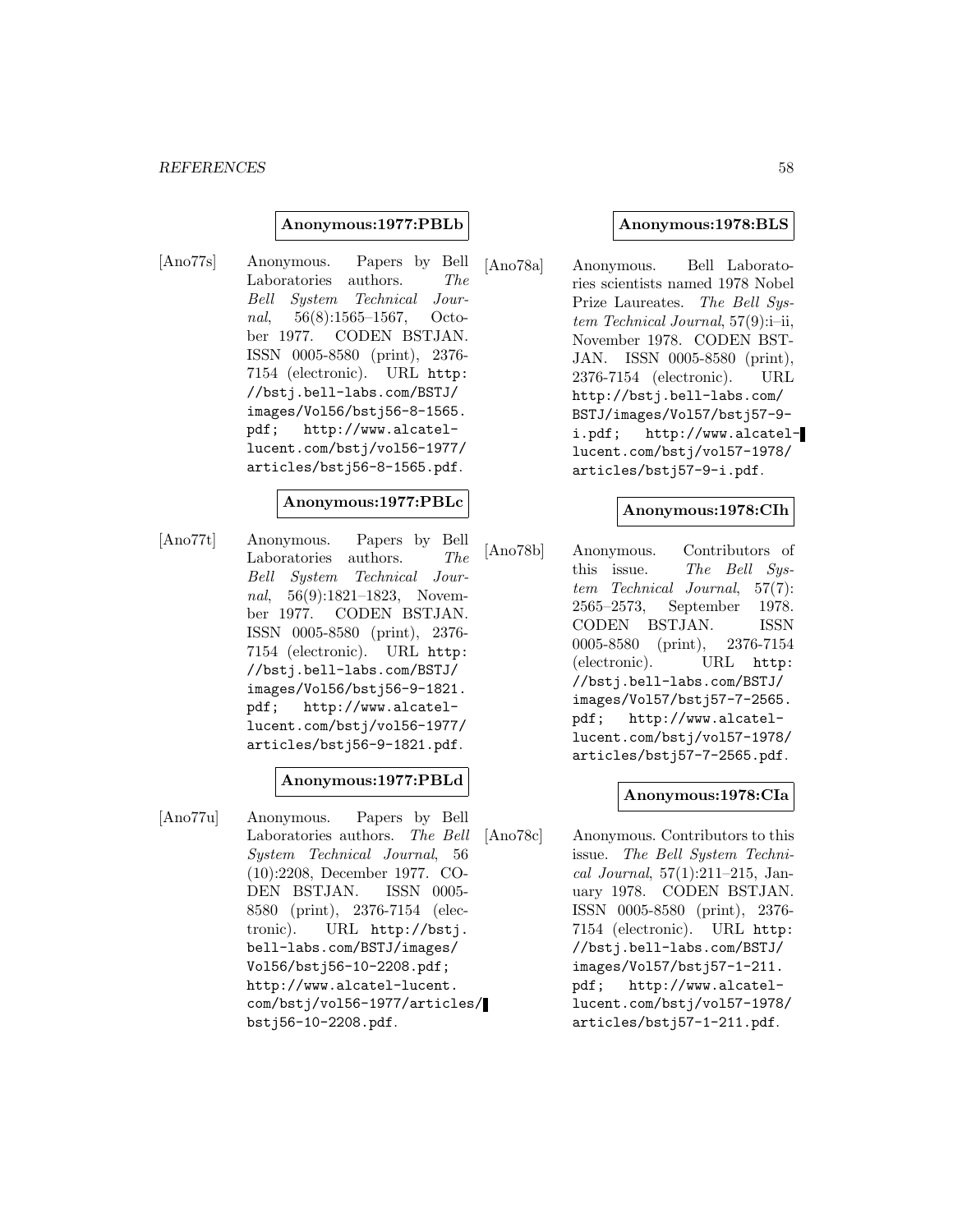### **Anonymous:1978:CIb**

[Ano78d] Anonymous. Contributors to this issue. The Bell System Technical Journal, 57(2):467–473, February 1978. CODEN BSTJAN. ISSN 0005-8580 (print), 2376- 7154 (electronic). URL http: //bstj.bell-labs.com/BSTJ/ images/Vol57/bstj57-2-467. pdf; http://www.alcatellucent.com/bstj/vol57-1978/ articles/bstj57-2-467.pdf.

#### **Anonymous:1978:CIc**

[Ano78e] Anonymous. Contributors to this issue. The Bell System Technical Journal, 57(3):791–795, March 1978. CODEN BSTJAN. ISSN 0005-8580 (print), 2376- 7154 (electronic). URL http: //bstj.bell-labs.com/BSTJ/ images/Vol57/bstj57-3-791. pdf; http://www.alcatellucent.com/bstj/vol57-1978/ articles/bstj57-3-791.pdf.

### **Anonymous:1978:CId**

[Ano78f] Anonymous. Contributors to this issue. The Bell System Technical Journal, 57(4):1225–1230, April 1978. CODEN BSTJAN. ISSN 0005-8580 (print), 2376- 7154 (electronic). URL http: //bstj.bell-labs.com/BSTJ/ images/Vol57/bstj57-4-1225. pdf; http://www.alcatellucent.com/bstj/vol57-1978/ articles/bstj57-4-1225.pdf.

#### **Anonymous:1978:CIe**

[Ano78g] Anonymous. Contributors to this issue. The Bell System Technical Journal, 57(5):1707–1715, May/ June 1978. CODEN BSTJAN. ISSN 0005-8580 (print), 2376- 7154 (electronic). URL http: //bstj.bell-labs.com/BSTJ/ images/Vol57/bstj57-5-1707. pdf; http://www.alcatellucent.com/bstj/vol57-1978/ articles/bstj57-5-1707.pdf.

#### **Anonymous:1978:CIf**

[Ano78h] Anonymous. Contributors to this issue. The Bell System Technical Journal, 57(6):1889–1895, July/ August 1978. CODEN BSTJAN. ISSN 0005-8580 (print), 2376- 7154 (electronic). URL http: //bstj.bell-labs.com/BSTJ/ images/Vol57/bstj57-6-1889. pdf; http://www.alcatellucent.com/bstj/vol57-1978/ articles/bstj57-6-1889.pdf.

#### **Anonymous:1978:CIg**

[Ano78i] Anonymous. Contributors to this issue. The Bell System Technical Journal, 57(6):2305–2312, July/ August 1978. CODEN BSTJAN. ISSN 0005-8580 (print), 2376- 7154 (electronic). URL http: //bstj.bell-labs.com/BSTJ/ images/Vol57/bstj57-6-2305. pdf; http://www.alcatellucent.com/bstj/vol57-1978/ articles/bstj57-6-2305.pdf.

#### **Anonymous:1978:CIi**

[Ano78j] Anonymous. Contributors to this issue. The Bell System Technical Journal, 57(7): 2765–2767, September 1978. CODEN BSTJAN. ISSN 0005-8580 (print), 2376-7154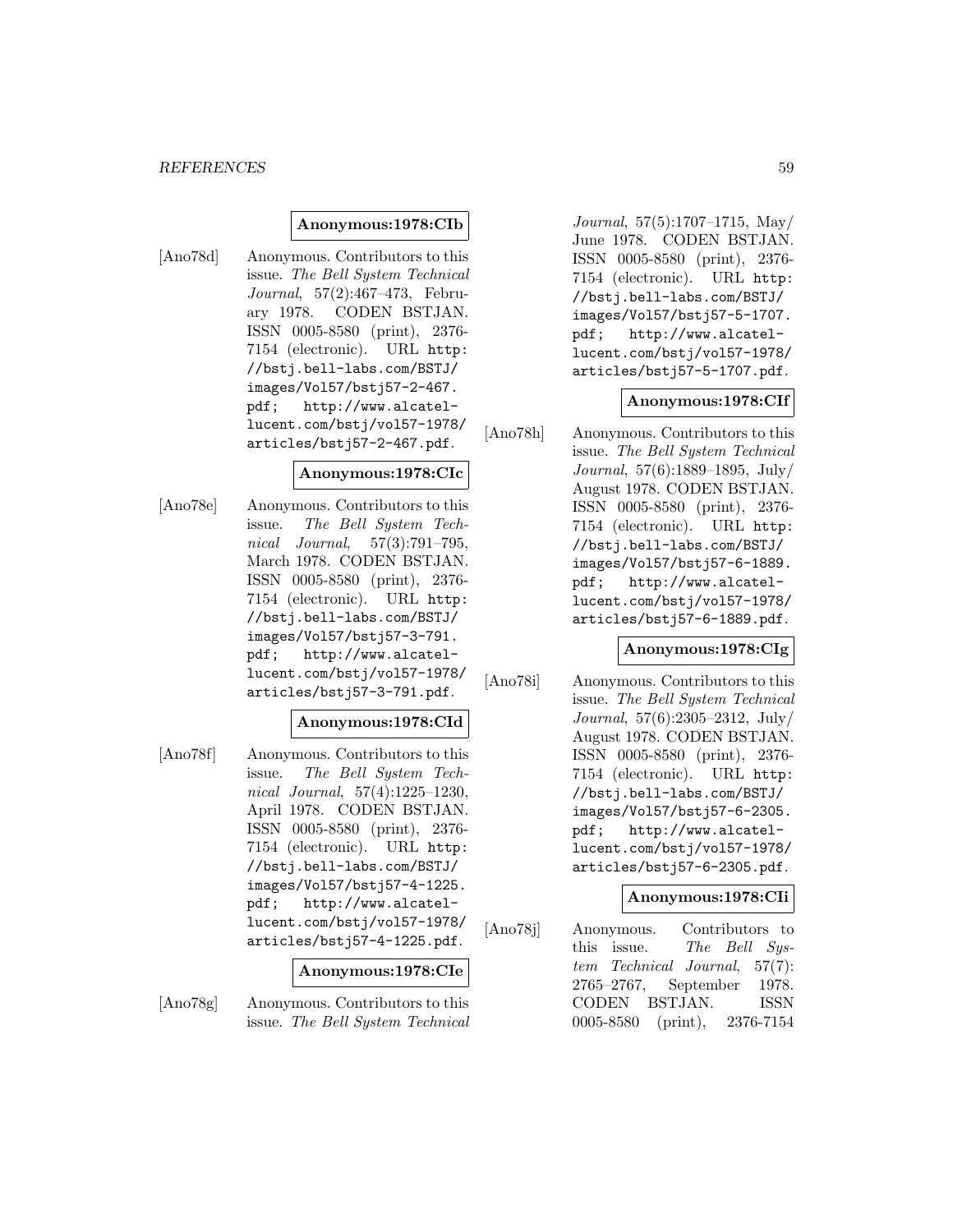(electronic). URL http: //bstj.bell-labs.com/BSTJ/ images/Vol57/bstj57-7-2765. pdf; http://www.alcatellucent.com/bstj/vol57-1978/ articles/bstj57-7-2765.pdf.

#### **Anonymous:1978:CIj**

[Ano78k] Anonymous. Contributors to this issue. The Bell System Technical Journal, 57(8):3091–3096, October 1978. CODEN BSTJAN. ISSN 0005-8580 (print), 2376- 7154 (electronic). URL http: //bstj.bell-labs.com/BSTJ/ images/Vol57/bstj57-8-3091. pdf; http://www.alcatellucent.com/bstj/vol57-1978/ articles/bstj57-8-3091.pdf.

#### **Anonymous:1978:CIk**

[Ano78l] Anonymous. Contributors to this issue. The Bell System Technical Journal, 57(9): 3317–3320, November 1978. CODEN BSTJAN. ISSN 0005-8580 (print), 2376-7154 (electronic). URL http: //bstj.bell-labs.com/BSTJ/ images/Vol57/bstj57-9-3317. pdf; http://www.alcatellucent.com/bstj/vol57-1978/ articles/bstj57-9-3317.pdf.

### **Anonymous:1978:CIl**

[Ano78m] Anonymous. Contributors to this issue. The Bell System Technical Journal, 57(10):3531– 3537, December 1978. CO-DEN BSTJAN. ISSN 0005- 8580 (print), 2376-7154 (electronic). URL http://bstj. bell-labs.com/BSTJ/images/

Vol57/bstj57-10-3531.pdf; http://www.alcatel-lucent. com/bstj/vol57-1978/articles/ bstj57-10-3531.pdf.

#### **Anonymous:1978:EPC**

[Ano78n] Anonymous. Errata: P. S. Cross and R. V. Schmidt, Coupled Surface-Acoustic-Wave Resonators, BSTJ **56**(8) 1447–1482 (1977). The Bell System Technical Journal, 57(1):217–218, January 1978. CODEN BSTJAN. ISSN 0005-8580 (print), 2376- 7154 (electronic). URL http: //bstj.bell-labs.com/BSTJ/ images/Vol57/bstj57-1-217. pdf; http://www.alcatellucent.com/bstj/vol57-1978/ articles/bstj57-1-217.pdf. See [CS77b].

#### **Anonymous:1978:PBLa**

[Ano78o] Anonymous. Papers by Bell Laboratories authors. The Bell System Technical Journal, 57(1):219, January 1978. CODEN BSTJAN. ISSN 0005-8580 (print), 2376-7154 (electronic). URL http: //bstj.bell-labs.com/BSTJ/ images/Vol57/bstj57-1-219. pdf; http://www.alcatellucent.com/bstj/vol57-1978/ articles/bstj57-1-219.pdf.

## **Anonymous:1978:PBLb**

[Ano78p] Anonymous. Papers by Bell Laboratories authors. The Bell System Technical Journal, 57(2):475–477, February 1978. CODEN BSTJAN. ISSN 0005-8580 (print), 2376-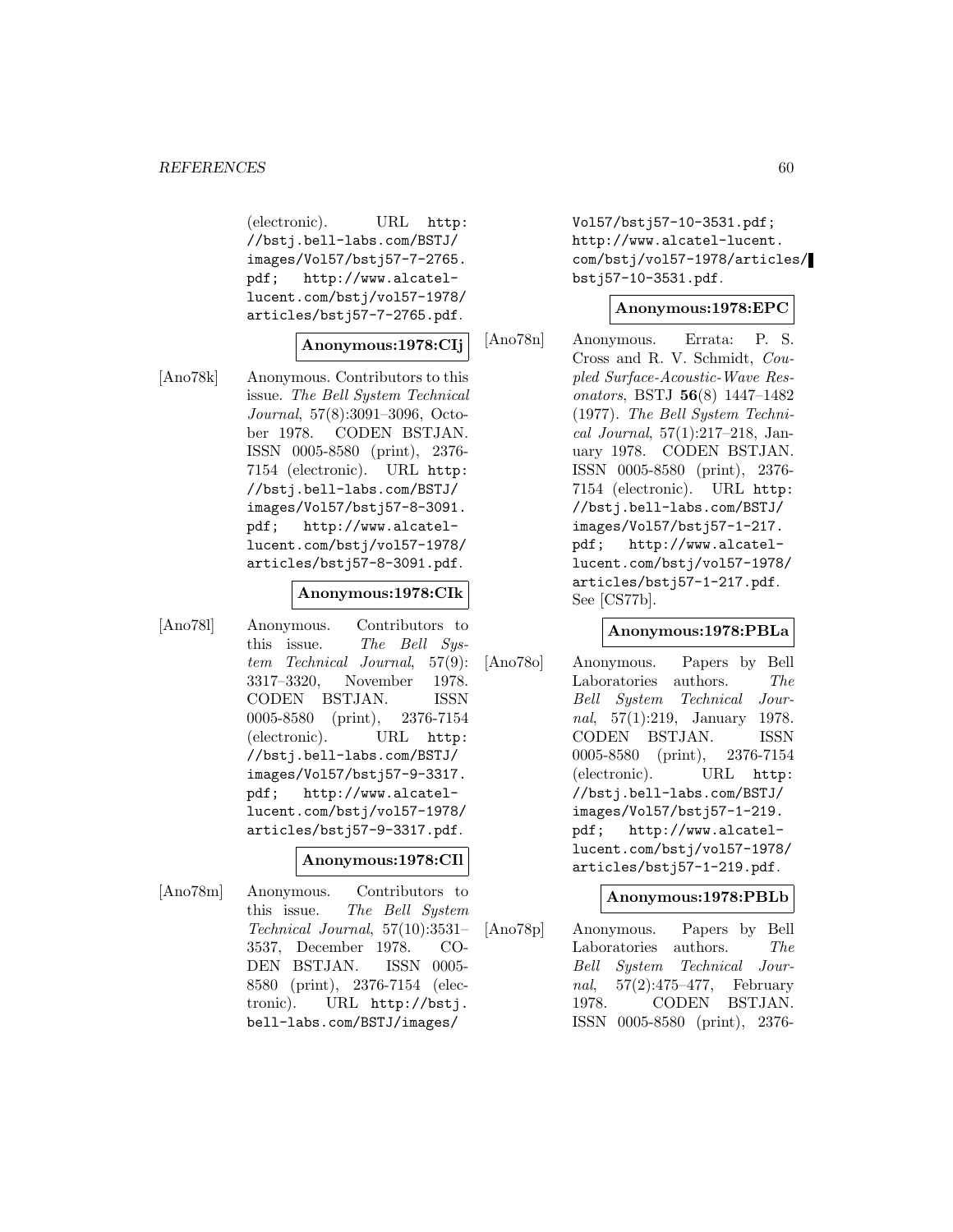7154 (electronic). URL http: //bstj.bell-labs.com/BSTJ/ images/Vol57/bstj57-2-475. pdf; http://www.alcatellucent.com/bstj/vol57-1978/ articles/bstj57-2-475.pdf.

#### **Anonymous:1978:PBLc**

[Ano78q] Anonymous. Papers by Bell Laboratories authors. The Bell System Technical Journal, 57(9):3321–3323, November 1978. CODEN BSTJAN. ISSN 0005-8580 (print), 2376- 7154 (electronic). URL http: //bstj.bell-labs.com/BSTJ/ images/Vol57/bstj57-9-3321. pdf; http://www.alcatellucent.com/bstj/vol57-1978/ articles/bstj57-9-3321.pdf.

### **Anonymous:1978:PBLd**

[Ano78r] Anonymous. Papers by Bell Laboratories authors. The Bell System Technical Journal, 57(10): 3539–3541, December 1978. CO-DEN BSTJAN. ISSN 0005- 8580 (print), 2376-7154 (electronic). URL http://bstj. bell-labs.com/BSTJ/images/ Vol57/bstj57-10-3539.pdf; http://www.alcatel-lucent.  $\frac{1}{\text{com/bstj/vol57-1978/articles/|A_{10079d}|}}$ bstj57-10-3539.pdf.

### **Anonymous:1979:CIa**

[Ano79a] Anonymous. Contributors to this issue. The Bell System Technical Journal, 58(1):271–275, January 1979. CODEN BSTJAN. ISSN 0005-8580 (print), 2376- 7154 (electronic). URL http: //bstj.bell-labs.com/BSTJ/

images/Vol58/bstj58-1-271. pdf; http://www.alcatellucent.com/bstj/vol58-1979/ articles/bstj58-1-271.pdf.

#### **Anonymous:1979:CIb**

[Ano79b] Anonymous. Contributors to this issue. The Bell System Technical Journal, 58(2):539–543, February 1979. CODEN BSTJAN. ISSN 0005-8580 (print), 2376- 7154 (electronic). URL http: //bstj.bell-labs.com/BSTJ/ images/Vol58/bstj58-2-539. pdf; http://www.alcatellucent.com/bstj/vol58-1979/ articles/bstj58-2-539.pdf.

### **Anonymous:1979:CIc**

[Ano79c] Anonymous. Contributors to this issue. The Bell System Technical Journal, 58(3):799–803, March 1979. CODEN BSTJAN. ISSN 0005-8580 (print), 2376- 7154 (electronic). URL http: //bstj.bell-labs.com/BSTJ/ images/Vol58/bstj58-3-799. pdf; http://www.alcatellucent.com/bstj/vol58-1979/ articles/bstj58-3-799.pdf.

#### **Anonymous:1979:CId**

Anonymous. Contributors to this issue. The Bell System Technical Journal, 58(4):953–956, April 1979. CODEN BSTJAN. ISSN 0005-8580 (print), 2376- 7154 (electronic). URL http: //bstj.bell-labs.com/BSTJ/ images/Vol58/bstj58-4-953. pdf; http://www.alcatellucent.com/bstj/vol58-1979/ articles/bstj58-4-953.pdf.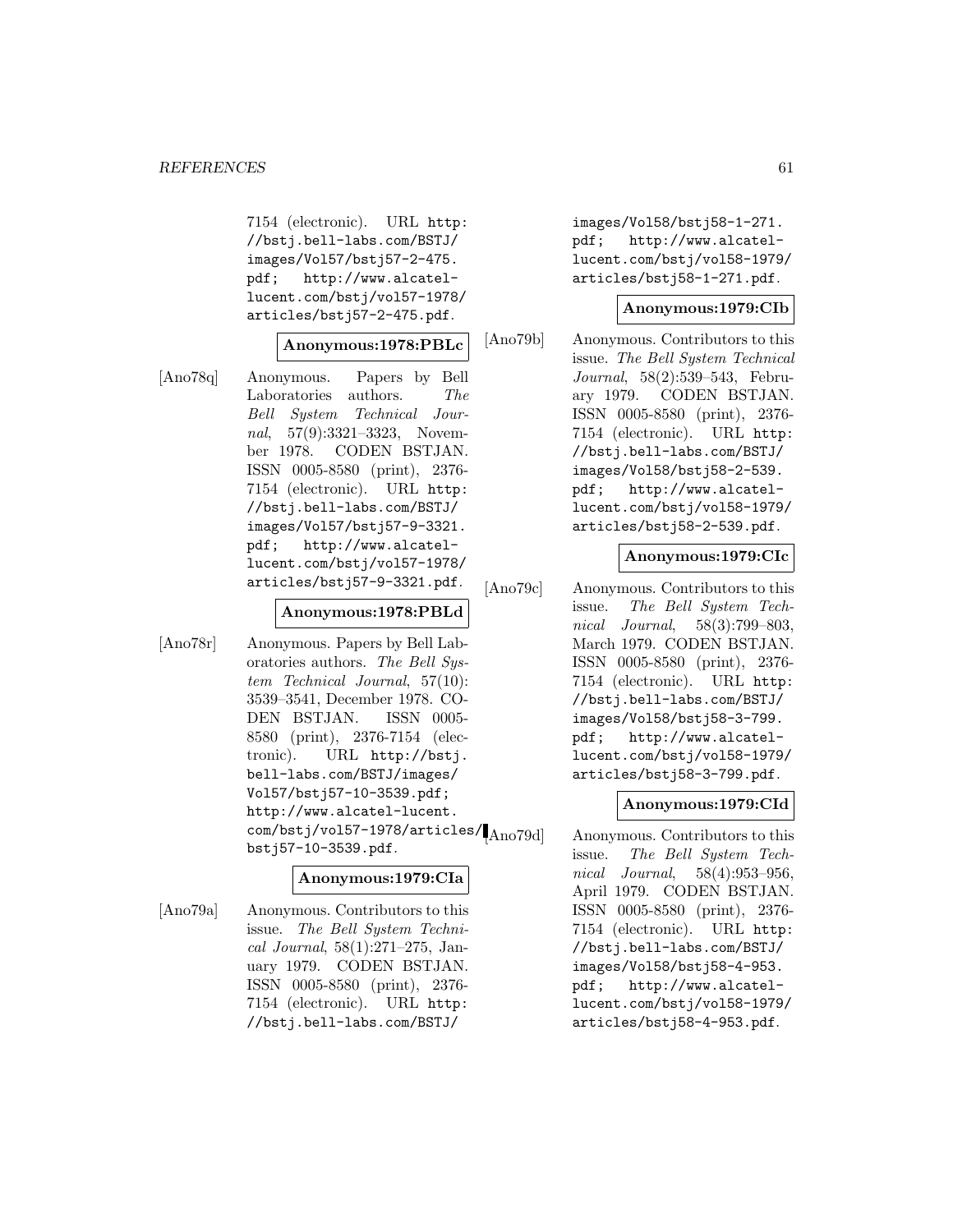#### *REFERENCES* 62

#### **Anonymous:1979:CIe**

[Ano79e] Anonymous. Contributors to this issue. The Bell System Technical Journal, 58(5):1101–1102, May/ June 1979. CODEN BSTJAN. ISSN 0005-8580 (print), 2376- 7154 (electronic). URL http: //bstj.bell-labs.com/BSTJ/ images/Vol58/bstj58-5-1101. pdf; http://www.alcatellucent.com/bstj/vol58-1979/ articles/bstj58-5-1101.pdf.

#### **Anonymous:1979:CIf**

[Ano79f] Anonymous. Contributors to this issue. The Bell System Technical Journal, 58(6):1359–1367, July/ August 1979. CODEN BSTJAN. ISSN 0005-8580 (print), 2376- 7154 (electronic). URL http: //bstj.bell-labs.com/BSTJ/ images/Vol58/bstj58-6-1359. pdf; http://www.alcatellucent.com/bstj/vol58-1979/ articles/bstj58-6-1359.pdf.

# **Anonymous:1979:CIg**

[Ano79g] Anonymous. Contributors to this issue. The Bell System Technical Journal, 58(6):1541–1543, July/ August 1979. CODEN BSTJAN. ISSN 0005-8580 (print), 2376- 7154 (electronic). URL http: //bstj.bell-labs.com/BSTJ/ images/Vol58/bstj58-6-1541. pdf; http://www.alcatellucent.com/bstj/vol58-1979/ articles/bstj58-6-1541.pdf.

# **Anonymous:1979:CIh**

[Ano79h] Anonymous. Contributors to this issue. The Bell System Technical Journal, 58(7):

1719–1723, September 1979. CODEN BSTJAN. ISSN 0005-8580 (print), 2376-7154 (electronic). URL http: //bstj.bell-labs.com/BSTJ/ images/Vol58/bstj58-7-1719. pdf; http://www.alcatellucent.com/bstj/vol58-1979/ articles/bstj58-7-1719.pdf.

#### **Anonymous:1979:CIi**

[Ano79i] Anonymous. Contributors to this issue. The Bell System Technical Journal, 58(8):1895–1898, October 1979. CODEN BSTJAN. ISSN 0005-8580 (print), 2376- 7154 (electronic). URL http: //bstj.bell-labs.com/BSTJ/ images/Vol58/bstj58-8-1895. pdf; http://www.alcatellucent.com/bstj/vol58-1979/ articles/bstj58-8-1895.pdf.

## **Anonymous:1979:CIj**

[Ano79j] Anonymous. Contributors to this issue. The Bell System Technical Journal, 58(9): 2129–2133, November 1979. CODEN BSTJAN. ISSN 0005-8580 (print), 2376-7154 (electronic). URL http: //bstj.bell-labs.com/BSTJ/ images/Vol58/bstj58-9-2129. pdf; http://www.alcatellucent.com/bstj/vol58-1979/ articles/bstj58-9-2129.pdf.

#### **Anonymous:1979:CIk**

[Ano79k] Anonymous. Contributors to this issue. The Bell System Technical Journal, 58(10):2317– 2320, December 1979. CO-DEN BSTJAN. ISSN 0005-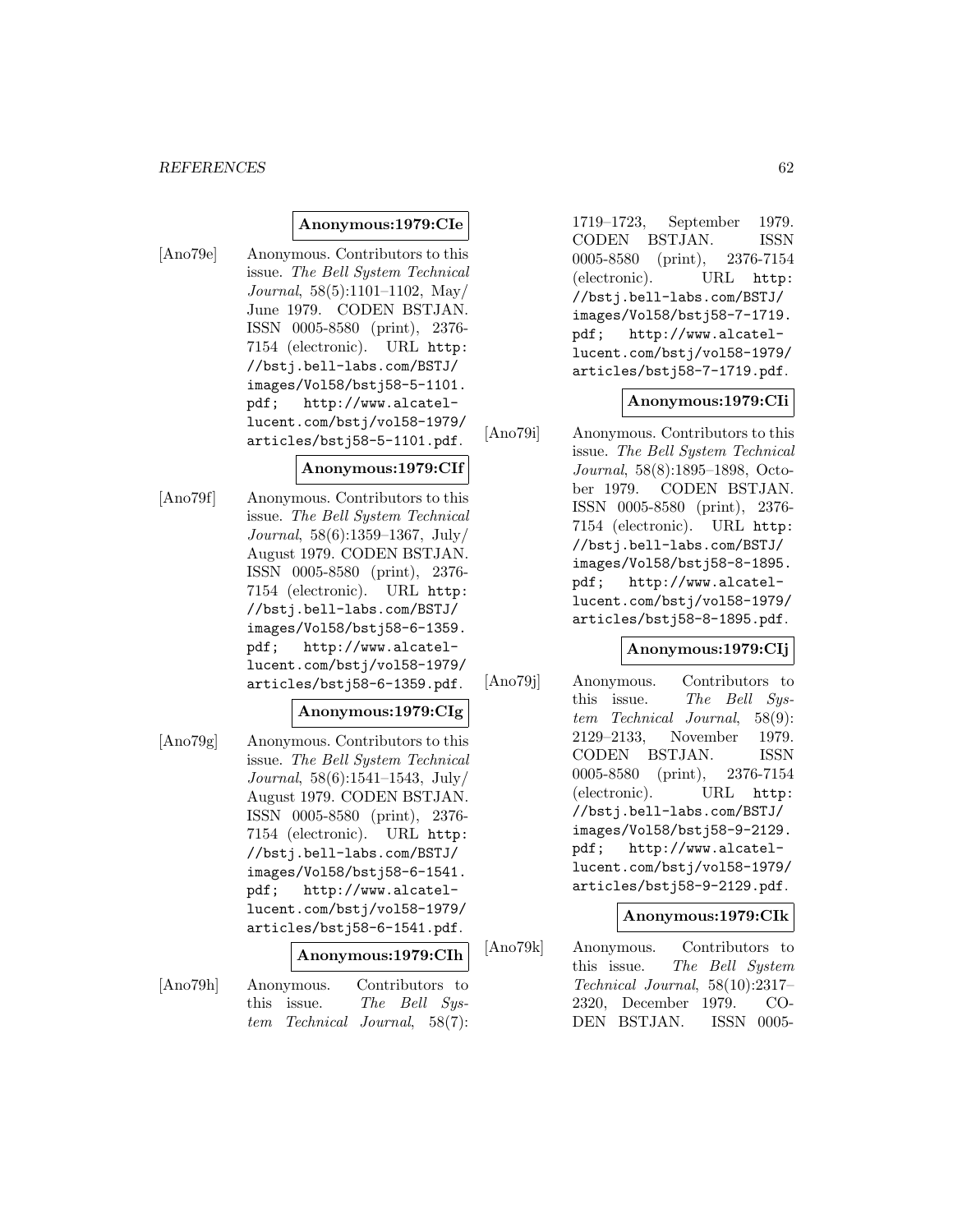8580 (print), 2376-7154 (electronic). URL http://bstj. bell-labs.com/BSTJ/images/ Vol58/bstj58-10-2317.pdf; http://www.alcatel-lucent. com/bstj/vol58-1979/articles/ bstj58-10-2317.pdf.

# **Anonymous:1979:ENF**

[Ano79l] Anonymous. Errata: A. N. Netravali and F. W. Mounts and K. A. Walsh, Adaptation of Ordering Techniques for Facsimile Pictures with No Single Element Runs, BSTJ **58**(4) 857–865 (1979). The Bell System Technical Journal,  $58(6):1549$ , July/ August 1979. CODEN BSTJAN. ISSN 0005-8580 (print), 2376- 7154 (electronic). URL http: //bstj.bell-labs.com/BSTJ/ images/Vol58/bstj58-6-1549. pdf; http://www.alcatellucent.com/bstj/vol58-1979/ articles/bstj58-6-1549.pdf. See [NMW79].

# **Anonymous:1979:PBLa**

[Ano79m] Anonymous. Papers by Bell Laboratories authors. The Bell System Technical Journal, 58(1):277–278, January 1979. CODEN BSTJAN. ISSN 0005-8580 (print), 2376- 7154 (electronic). URL http: //bstj.bell-labs.com/BSTJ/ images/Vol58/bstj58-1-277. pdf; http://www.alcatellucent.com/bstj/vol58-1979/ articles/bstj58-1-277.pdf.

# **Anonymous:1979:PBLb**

[Ano79n] Anonymous. Papers by Bell

Laboratories authors. The Bell System Technical Journal, 58(2):545–547, February 1979. CODEN BSTJAN. ISSN 0005-8580 (print), 2376- 7154 (electronic). URL http: //bstj.bell-labs.com/BSTJ/ images/Vol58/bstj58-2-545. pdf; http://www.alcatellucent.com/bstj/vol58-1979/ articles/bstj58-2-545.pdf.

### **Anonymous:1979:PBLc**

[Ano79o] Anonymous. Papers by Bell Laboratories authors. The Bell System Technical Journal, 58(3):805–807, March 1979. CODEN BSTJAN. ISSN 0005-8580 (print), 2376-7154 (electronic). URL http: //bstj.bell-labs.com/BSTJ/ images/Vol58/bstj58-3-805. pdf; http://www.alcatellucent.com/bstj/vol58-1979/ articles/bstj58-3-805.pdf.

### **Anonymous:1979:PBLd**

[Ano79p] Anonymous. Papers by Bell Laboratories authors. The Bell System Technical Journal, 58(4):957–958, April 1979. CODEN BSTJAN. ISSN 0005-8580 (print), 2376-7154 (electronic). URL http: //bstj.bell-labs.com/BSTJ/ images/Vol58/bstj58-4-957. pdf; http://www.alcatellucent.com/bstj/vol58-1979/ articles/bstj58-4-957.pdf.

### **Anonymous:1979:PBLe**

[Ano79q] Anonymous. Papers by Bell Laboratories authors. The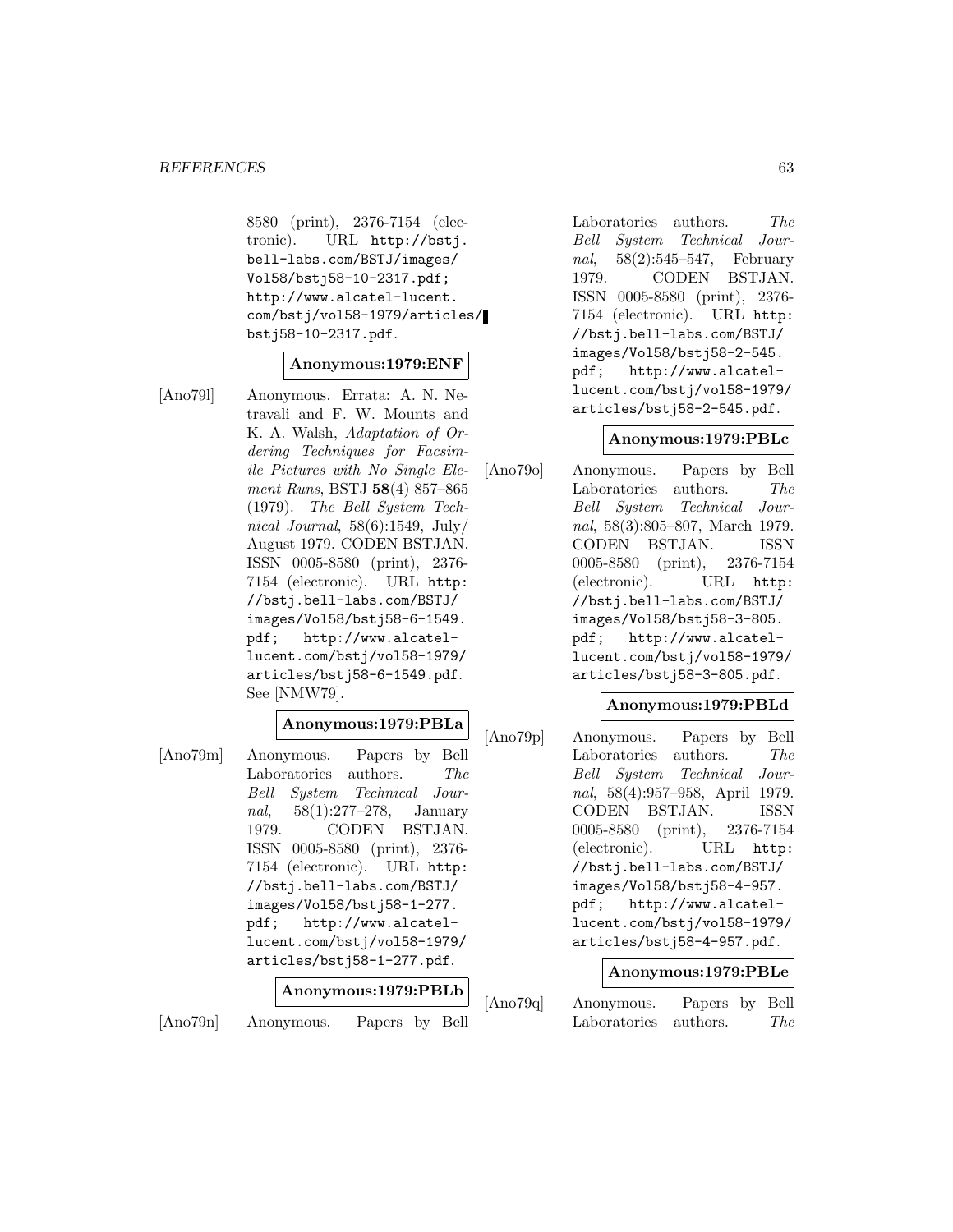Bell System Technical Journal,  $58(5):1103-1105$ , May/ June 1979. CODEN BSTJAN. ISSN 0005-8580 (print), 2376- 7154 (electronic). URL http: //bstj.bell-labs.com/BSTJ/ images/Vol58/bstj58-5-1103. pdf; http://www.alcatellucent.com/bstj/vol58-1979/ articles/bstj58-5-1103.pdf.

# **Anonymous:1979:PBLf**

[Ano79r] Anonymous. Papers by Bell Laboratories authors. The Bell System Technical Journal,  $58(6):1545-1548$ , July/ August 1979. CODEN BSTJAN. ISSN 0005-8580 (print), 2376- 7154 (electronic). URL http: //bstj.bell-labs.com/BSTJ/ images/Vol58/bstj58-6-1545. pdf; http://www.alcatellucent.com/bstj/vol58-1979/ articles/bstj58-6-1545.pdf.

### **Anonymous:1979:PBLg**

[Ano79s] Anonymous. Papers by Bell Laboratories authors. The Bell System Technical Journal, 58(7):1725–1733, September 1979. CODEN BSTJAN. ISSN 0005-8580 (print), 2376- 7154 (electronic). URL http: //bstj.bell-labs.com/BSTJ/ images/Vol58/bstj58-7-1725. pdf; http://www.alcatellucent.com/bstj/vol58-1979/ articles/bstj58-7-1725.pdf.

# **Anonymous:1979:PBLh**

[Ano79t] Anonymous. Papers by Bell Laboratories authors. The Bell System Technical Jour-

nal, 58(8):1899–1908, October 1979. CODEN BSTJAN. ISSN 0005-8580 (print), 2376- 7154 (electronic). URL http: //bstj.bell-labs.com/BSTJ/ images/Vol58/bstj58-8-1899. pdf; http://www.alcatellucent.com/bstj/vol58-1979/ articles/bstj58-8-1899.pdf.

### **Anonymous:1979:PBLi**

[Ano79u] Anonymous. Papers by Bell Laboratories authors. The Bell System Technical Journal, 58(9):2135-2141, November 1979. CODEN BSTJAN. ISSN 0005-8580 (print), 2376- 7154 (electronic). URL http: //bstj.bell-labs.com/BSTJ/ images/Vol58/bstj58-9-2135. pdf; http://www.alcatellucent.com/bstj/vol58-1979/ articles/bstj58-9-2135.pdf.

# **Anonymous:1979:PBLj**

[Ano79v] Anonymous. Papers by Bell Laboratories authors. The Bell System Technical Journal, 58(10): 2321–2326, December 1979. CO-DEN BSTJAN. ISSN 0005- 8580 (print), 2376-7154 (electronic). URL http://bstj. bell-labs.com/BSTJ/images/ Vol58/bstj58-10-2321.pdf; http://www.alcatel-lucent. com/bstj/vol58-1979/articles/ bstj58-10-2321.pdf.

### **Archer:1976:RSN**

[AOR76] W. E. Archer, K. M. Olsen, and P. W. Renaut. Remreed switching networks for no. 1 and no. 1A ESS: Development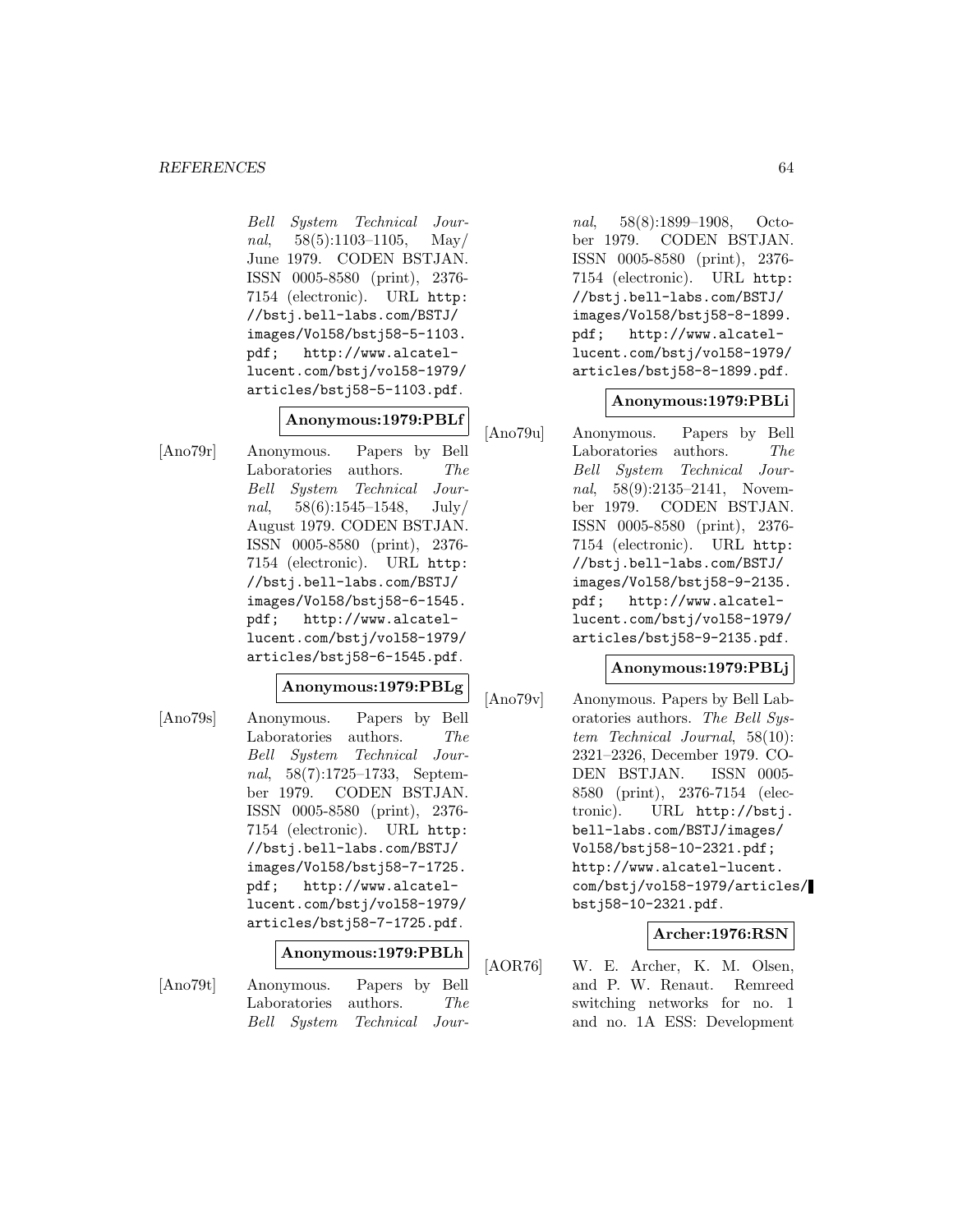of a remanent reed sealed contact. The Bell System Technical Journal, 55(5):511–535, May/ June 1976. CODEN BSTJAN. ISSN 0005-8580 (print), 2376- 7154 (electronic). URL http: //bstj.bell-labs.com/BSTJ/ images/Vol55/bstj55-5-511. pdf; http://www.alcatellucent.com/bstj/vol55-1976/ articles/bstj55-5-511.pdf.

# **Allen:1970:SSS**

[AOS70] R. C. Allen, D. H. Ort, and L. M. Schindel. SF system: Submarine cable route engineering. The Bell System Technical Journal, 49(5):767–781, May/ June 1970. CODEN BSTJAN. ISSN 0005-8580 (print), 2376- 7154 (electronic). URL http: //bstj.bell-labs.com/BSTJ/ images/Vol49/bstj49-5-767. pdf; http://www.alcatellucent.com/bstj/vol49-1970/ articles/bstj49-5-767.pdf.

# **Arnaud:1975:RGQ**

[AP75] J. A. Arnaud and F. A. Pelow. Resonant-grid quasioptical diplexers. The Bell System Technical Journal, 54 (2):263–283, February 1975. CODEN BSTJAN. ISSN 0005-8580 (print), 2376-7154 (electronic). URL http: //bstj.bell-labs.com/BSTJ/ images/Vol54/bstj54-2-263. pdf; http://www.alcatellucent.com/bstj/vol54-1975/ articles/bstj54-2-263.pdf.

# **Aprille:1975:WAD**

[Apr75] T. J. Aprille, Jr. Wideband amplifier design using major multiloop feedback techniques. The Bell System Technical Journal, 54(7):1253–1275, September 1975. CODEN BSTJAN. ISSN 0005-8580 (print), 2376- 7154 (electronic). URL http: //bstj.bell-labs.com/BSTJ/ images/Vol54/bstj54-7-1253. pdf; http://www.alcatellucent.com/bstj/vol54-1975/ articles/bstj54-7-1253.pdf.

# **Allen:1979:USE**

[AR79] J. B. Allen and L. R. Rabiner. Unbiased spectral estimation and system identification using shorttime spectral analysis methods. The Bell System Technical Journal, 58(8):1743–1763, October 1979. CODEN BSTJAN. ISSN 0005-8580 (print), 2376- 7154 (electronic). URL http: //bstj.bell-labs.com/BSTJ/ images/Vol58/bstj58-8-1743. pdf; http://www.alcatellucent.com/bstj/vol58-1979/ articles/bstj58-8-1743.pdf.

# **Arnaud:1970:NOW**

[Arn70] J. A. Arnaud. Nonorthogonal optical waveguides and resonators. The Bell System Technical Journal, 49(9):2311-2348, November 1970. CODEN BSTJAN. ISSN 0005-8580 (print), 2376- 7154 (electronic). URL http: //bstj.bell-labs.com/BSTJ/ images/Vol49/bstj49-9-2311. pdf; http://www.alcatel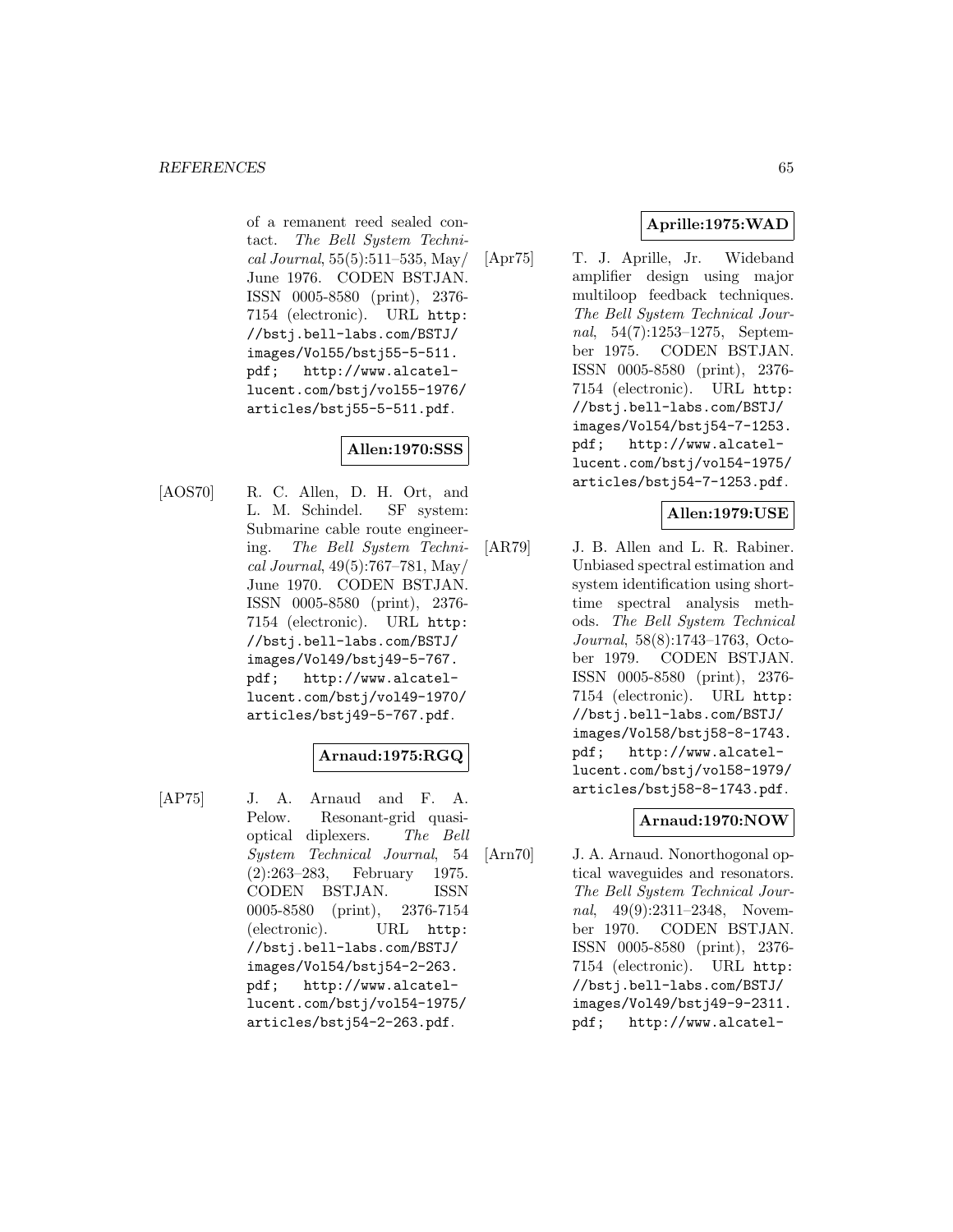lucent.com/bstj/vol49-1970/ articles/bstj49-9-2311.pdf.

## **Arnaud:1974:PSM**

[Arn74a] J. A. Arnaud. Pulse spreading in multimode, planar, optical fibers. The Bell System Technical Journal, 53(8):1599–1618, October 1974. CODEN BSTJAN. ISSN 0005-8580 (print), 2376- 7154 (electronic). URL http: //bstj.bell-labs.com/BSTJ/ images/Vol53/bstj53-8-1599. pdf; http://www.alcatellucent.com/bstj/vol53-1974/ articles/bstj53-8-1599.pdf.

## **Arnaud:1974:TSM**

[Arn74b] J. A. Arnaud. Theory of the single-material, helicoidal fiber. The Bell System Technical Journal, 53(8):1643–1656, October 1974. CODEN BSTJAN. ISSN 0005-8580 (print), 2376- 7154 (electronic). URL http: //bstj.bell-labs.com/BSTJ/ images/Vol53/bstj53-8-1643. pdf; http://www.alcatellucent.com/bstj/vol53-1974/ articles/bstj53-8-1643.pdf.

# **Arnaud:1974:TCFa**

[Arn74c] J. A. Arnaud. Transverse coupling in fiber optics Part I: Coupling between trapped modes. The Bell System Technical Journal, 53(2):217–224, February 1974. CODEN BSTJAN. ISSN 0005-8580 (print), 2376- 7154 (electronic). URL http: //bstj.bell-labs.com/BSTJ/ images/Vol53/bstj53-2-217. pdf; http://www.alcatellucent.com/bstj/vol53-1974/ articles/bstj53-2-217.pdf.

## **Arnaud:1974:TCFb**

[Arn74d] J. A. Arnaud. Transverse coupling in fiber optics Part II: Coupling to mode sinks. The Bell System Technical Journal, 53(4):675–696, April 1974. CODEN BSTJAN. ISSN 0005-8580 (print), 2376- 7154 (electronic). URL http: //bstj.bell-labs.com/BSTJ/ images/Vol53/bstj53-4-675. pdf; http://www.alcatellucent.com/bstj/vol53-1974/ articles/bstj53-4-675.pdf.

### **Arnaud:1974:TCFc**

[Arn74e] J. A. Arnaud. Transverse coupling in fiber optics Part III: Bending losses. The Bell System Technical Journal, 53(7):1379–1394, September 1974. CODEN BSTJAN. ISSN 0005-8580 (print), 2376- 7154 (electronic). URL http: //bstj.bell-labs.com/BSTJ/ images/Vol53/bstj53-7-1379. pdf; http://www.alcatellucent.com/bstj/vol53-1974/ articles/bstj53-7-1379.pdf.

# **Arnaud:1975:PBM**

[Arn75a] J. A. Arnaud. Pulse broadening in multimode optical fibers. The Bell System Technical Journal, 54(7):1179–1205, September 1975. CODEN BSTJAN. ISSN 0005-8580 (print), 2376- 7154 (electronic). URL http: //bstj.bell-labs.com/BSTJ/ images/Vol54/bstj54-7-1179.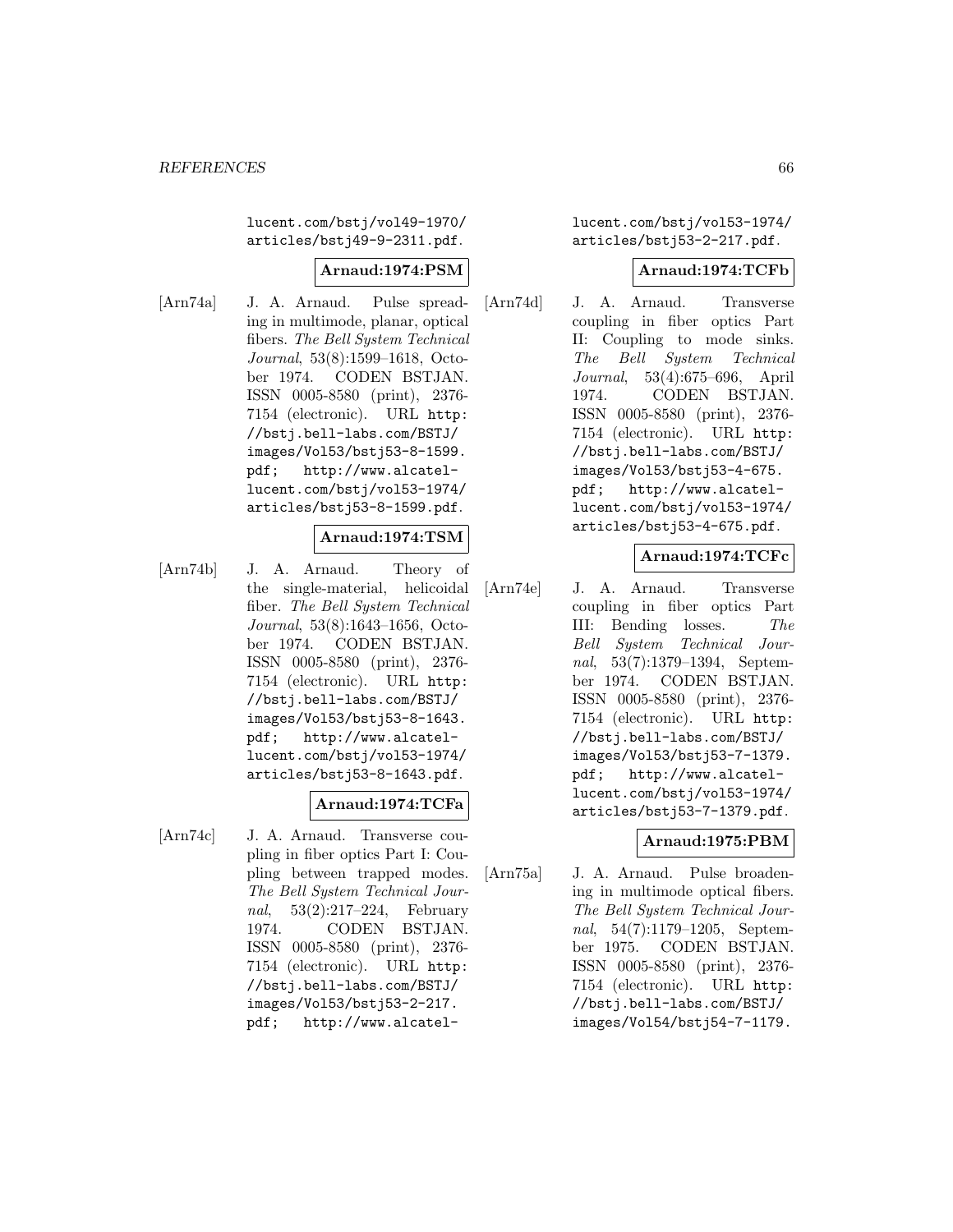pdf; http://www.alcatellucent.com/bstj/vol54-1975/ articles/bstj54-7-1179.pdf.

## **Arnaud:1975:TCF**

[Arn75b] J. A. Arnaud. Transverse coupling in fiber optics Part IV: Crosstalk. The Bell System Technical Journal, 54 (8):1431–1450, October 1975. CODEN BSTJAN. ISSN 0005-8580 (print), 2376-7154 (electronic). URL http: //bstj.bell-labs.com/BSTJ/ images/Vol54/bstj54-8-1431. pdf; http://www.alcatellucent.com/bstj/vol54-1975/ articles/bstj54-8-1431.pdf.

# **Atal:1970:APC**

[AS70] B. S. Atal and M. R. Schroeder. Adaptive predictive coding of speech signals. The Bell System Technical Journal, 49 (8):1973–1986, October 1970. CODEN BSTJAN. ISSN 0005-8580 (print), 2376-7154 (electronic). URL http: //bstj.bell-labs.com/BSTJ/ images/Vol49/bstj49-8-1973. pdf; http://www.alcatellucent.com/bstj/vol49-1970/ articles/bstj49-8-1973.pdf.

### **Acampora:1972:WBE**

[AS72] A. S. Acampora and P. T. Sproul. Waveguide breakdown effects at high average power and long pulse length. The Bell System Technical Journal, 51(9):2065–2091, November 1972. CODEN BSTJAN. ISSN 0005-8580 (print), 23767154 (electronic). URL http: //bstj.bell-labs.com/BSTJ/ images/Vol51/bstj51-9-2065. pdf; http://www.alcatellucent.com/bstj/vol51-1972/ articles/bstj51-9-2065.pdf.

### **Aughenbaugh:1978:LPM**

[AS78] G. W. Aughenbaugh and H. T. Stump. Loop plant modeling: The facility analysis plan: New methodology for improving loop plant operations. The Bell System Technical Journal, 57(4):999–1024, April 1978. CODEN BSTJAN. ISSN 0005-8580 (print), 2376- 7154 (electronic). URL http: //bstj.bell-labs.com/BSTJ/ images/Vol57/bstj57-4-999. pdf; http://www.alcatellucent.com/bstj/vol57-1978/ articles/bstj57-4-999.pdf.

### **Amelio:1970:BJB**

[ATS70] G. F. Amelio, M. F. Tompsett, and G. E. Smith. B.S.T.J. briefs: Experimental verification of the charge coupled device concept. The Bell System Technical Journal, 49(4):593–600, April 1970. CODEN BSTJAN. ISSN 0005-8580 (print), 2376- 7154 (electronic). URL http: //bstj.bell-labs.com/BSTJ/ images/Vol49/bstj49-4-593. pdf; http://www.alcatellucent.com/bstj/vol49-1970/ articles/bstj49-4-593.pdf.

### **Aung:1973:HTE**

[Aun73] W. Aung. Heat transfer in electronic systems with em-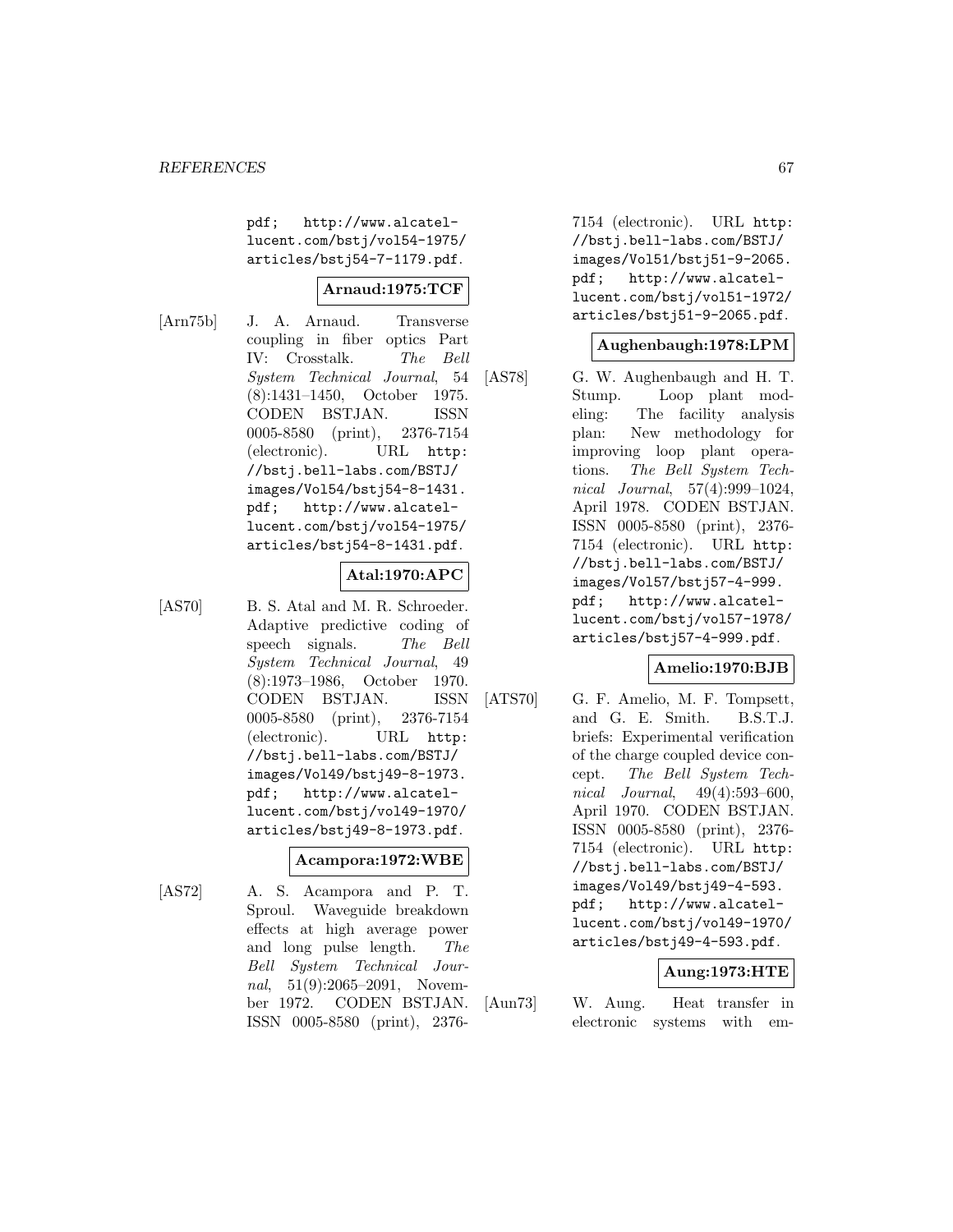phasis on asymmetric heating. The Bell System Technical Journal, 52(6):907–925, July/ August 1973. CODEN BSTJAN. ISSN 0005-8580 (print), 2376- 7154 (electronic). URL http: //bstj.bell-labs.com/BSTJ/ images/Vol52/bstj52-6-907. pdf; http://www.alcatellucent.com/bstj/vol52-1973/ articles/bstj52-6-907.pdf.

# **AviItzhak:1971:HTC**

[Avi71] B. Avi Itzhak. Heavy traffic characteristics of a circular data network. The Bell System Technical Journal, 50(8):2521–2549, October 1971. CODEN BSTJAN. ISSN 0005-8580 (print), 2376- 7154 (electronic). URL http: //bstj.bell-labs.com/BSTJ/ images/Vol50/bstj50-8-2521. pdf; http://www.alcatellucent.com/bstj/vol50-1971/ articles/bstj50-8-2521.pdf.

# **Babler:1972:SFS**

[Bab72] G. M. Babler. A study of frequency selective fading for a microwave line-ofsight narrowband radio channel. The Bell System Technical Journal, 51(3):731–757, March 1972. CODEN BSTJAN. ISSN 0005-8580 (print), 2376- 7154 (electronic). URL http: //bstj.bell-labs.com/BSTJ/ images/Vol51/bstj51-3-731. pdf; http://www.alcatellucent.com/bstj/vol51-1972/ articles/bstj51-3-731.pdf.

# **Babler:1973:SFN**

[Bab73] G. M. Babler. Selectively faded nondiversity and space diversity narrowband microwave radio channels. The Bell System Technical Journal, 52 (2):239–261, February 1973. CODEN BSTJAN. ISSN 0005-8580 (print), 2376-7154 (electronic). URL http: //bstj.bell-labs.com/BSTJ/ images/Vol52/bstj52-2-239. pdf; http://www.alcatellucent.com/bstj/vol52-1973/ articles/bstj52-2-239.pdf.

## **Baird:1971:PSF**

[Bai71] Jack A. Baird. The Picturephone System: Foreword. The Bell System Technical Journal, 50(2):219–220, February 1971. CODEN BSTJAN. ISSN 0005-8580 (print), 2376- 7154 (electronic). URL http: //bstj.bell-labs.com/BSTJ/ images/Vol50/bstj50-2-219. pdf; http://www.alcatellucent.com/bstj/vol50-1971/ articles/bstj50-2-219.pdf.

# **Balaban:1976:SEE**

[Bal76] P. Balaban. Statistical evaluation of the error rate of the fiberguide repeater using importance sampling. The Bell System Technical Journal, 55(6):745–766, July/August 1976. CODEN BSTJAN. ISSN 0005-8580 (print), 2376- 7154 (electronic). URL http: //bstj.bell-labs.com/BSTJ/ images/Vol55/bstj55-6-745. pdf; http://www.alcatel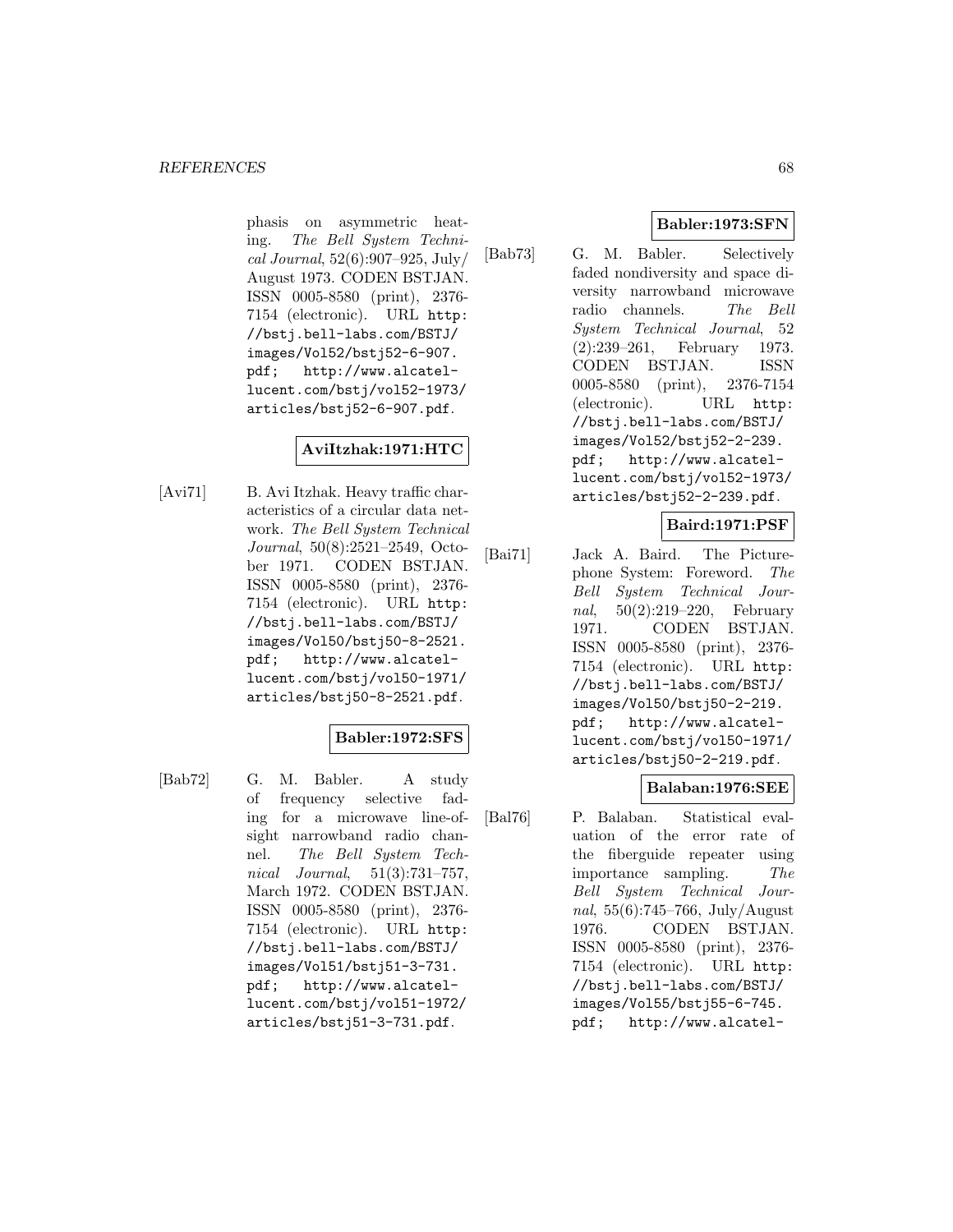lucent.com/bstj/vol55-1976/ articles/bstj55-6-745.pdf.

### **Barnett:1970:MLS**

[Bar70] W. T. Barnett. Microwave line-of-sight propagation with and without frequency diversity. The Bell System Technical Journal, 49(8):1827–1871, October 1970. CODEN BSTJAN. ISSN 0005-8580 (print), 2376- 7154 (electronic). URL http: //bstj.bell-labs.com/BSTJ/ images/Vol49/bstj49-8-1827. pdf; http://www.alcatellucent.com/bstj/vol49-1970/ articles/bstj49-8-1827.pdf.

# **Barber:1971:STF**

[Bar71] Raymond E. Barber. Short-term frequency stability of precision oscillators and frequency generators. The Bell System Technical *Journal*, 50(3):881-915, March 1971. CODEN BSTJAN. ISSN 0005-8580 (print), 2376- 7154 (electronic). URL http: //bstj.bell-labs.com/BSTJ/ images/Vol50/bstj50-3-881. pdf; http://www.alcatellucent.com/bstj/vol50-1971/ articles/bstj50-3-881.pdf.

#### **Barnett:1972:MPG**

[Bar72] W. T. Barnett. Multipath propagation at 4, 6, and 11 GHz. The Bell System Technical Journal, 51(2):321–361, February 1972. CODEN BSTJAN. ISSN 0005-8580 (print), 2376- 7154 (electronic). URL http: //bstj.bell-labs.com/BSTJ/ images/Vol51/bstj51-2-321.

pdf; http://www.alcatellucent.com/bstj/vol51-1972/ articles/bstj51-2-321.pdf.

#### **Baumwolspiner:1972:SCN**

[Bau72] M. Baumwolspiner. Stability considerations in nonlinear feedback structures as applied to active networks. The Bell System Technical Journal, 51(9):2029–2063, November 1972. CODEN BSTJAN. ISSN 0005-8580 (print), 2376- 7154 (electronic). URL http: //bstj.bell-labs.com/BSTJ/ images/Vol51/bstj51-9-2029. pdf; http://www.alcatellucent.com/bstj/vol51-1972/ articles/bstj51-9-2029.pdf.

## **Bell:1978:LPM**

[BB78] W. N. Bell and S. Blum. Loop plant modeling: A model of cable pairs added at the main frames for a large entity. The Bell System Technical Journal, 57(4):849–868, April 1978. CODEN BSTJAN. ISSN 0005-8580 (print), 2376- 7154 (electronic). URL http: //bstj.bell-labs.com/BSTJ/ images/Vol57/bstj57-4-849. pdf; http://www.alcatellucent.com/bstj/vol57-1978/ articles/bstj57-4-849.pdf.

#### **Baumhauer:1979:EET**

[BB79] J. C. Baumhauer and A. M. Brzezinski. The EL2 electret transmitter: Analytical modeling, optimization, and design. The Bell System Technical Journal, 58(7):1557–1578, Septem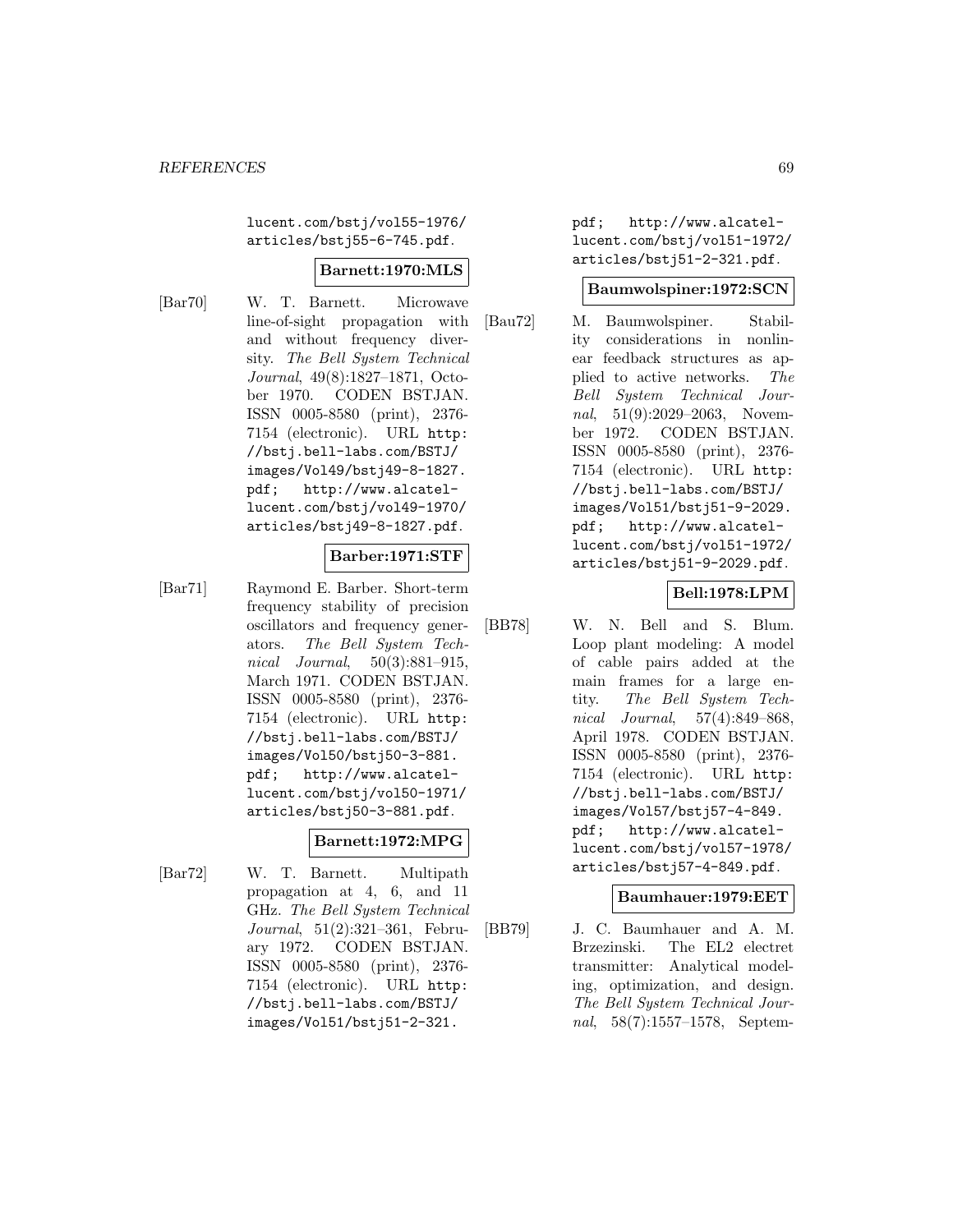ber 1979. CODEN BSTJAN. ISSN 0005-8580 (print), 2376- 7154 (electronic). URL http: //bstj.bell-labs.com/BSTJ/ images/Vol58/bstj58-7-1557. pdf; http://www.alcatellucent.com/bstj/vol58-1979/ articles/bstj58-7-1557.pdf.

## **Bobeck:1979:CAM**

[BBB<sup>+</sup>79] A. H. Bobeck, S. L. Blank, A. D. Butherus, F. J. Ciak, and W. Strauss. Currentaccess magnetic bubble circuits. The Bell System Technical Journal, 58(6):1453–1540, July/ August 1979. CODEN BSTJAN. ISSN 0005-8580 (print), 2376- 7154 (electronic). URL http: //bstj.bell-labs.com/BSTJ/ images/Vol58/bstj58-6-1453. pdf; http://www.alcatellucent.com/bstj/vol58-1979/ articles/bstj58-6-1453.pdf.

### **Benowitz:1975:DDS**

[BBCC75] P. Benowitz, S. J. Butterfield, M. P. Cichetti, Jr., and T. G. Cross. Digital data system: Digital multiplexers. The Bell System Technical Journal, 54(5):893–918, May/June 1975. CODEN BSTJAN. ISSN 0005-8580 (print), 2376- 7154 (electronic). URL http: //bstj.bell-labs.com/BSTJ/ images/Vol54/bstj54-5-893. pdf; http://www.alcatellucent.com/bstj/vol54-1975/ articles/bstj54-5-893.pdf.

### **Barnes:1977:WMW**

[BBJH<sup>+</sup>77] C. E. Barnes, P. Brostrup-

Jensen, E. T. Harkless, R. W. Muise, and A. J. Nardi. WT4 millimeter waveguide system: Regenerative repeaters. The Bell System Technical Journal, 56 (10):2055–2075, December 1977. CODEN BSTJAN. ISSN 0005- 8580 (print), 2376-7154 (electronic). URL http://bstj. bell-labs.com/BSTJ/images/ Vol56/bstj56-10-2055.pdf; http://www.alcatel-lucent. com/bstj/vol56-1977/articles/ bstj56-10-2055.pdf.

### **Bonomi:1977:WMW**

[BBJM<sup>+</sup>77] M. J. Bonomi, P. Brostrup-Jensen, D. R. Marcotte, R. W. Muise, and P. J. Tu. WT4 millimeter waveguide system: Protection switching, auxiliary communication, and maintenance. The Bell System Technical Journal, 56(10):2103–2117, December 1977. CODEN BSTJAN. ISSN 0005-8580 (print), 2376-7154 (electronic). URL http://bstj. bell-labs.com/BSTJ/images/ Vol56/bstj56-10-2103.pdf; http://www.alcatel-lucent. com/bstj/vol56-1977/articles/ bstj56-10-2103.pdf.

### **Brown:1977:WMW**

[BBJST77] R. J. Brown, P. Brostrup-Jensen, J. J. Schottle, and P. J. Tu. WT4 millimeter waveguide system: Line and repeater equalization. The Bell System Technical Journal, 56(10):2077–2088, December 1977. CODEN BSTJAN. ISSN 0005-8580 (print), 2376-7154 (electronic). URL http://bstj.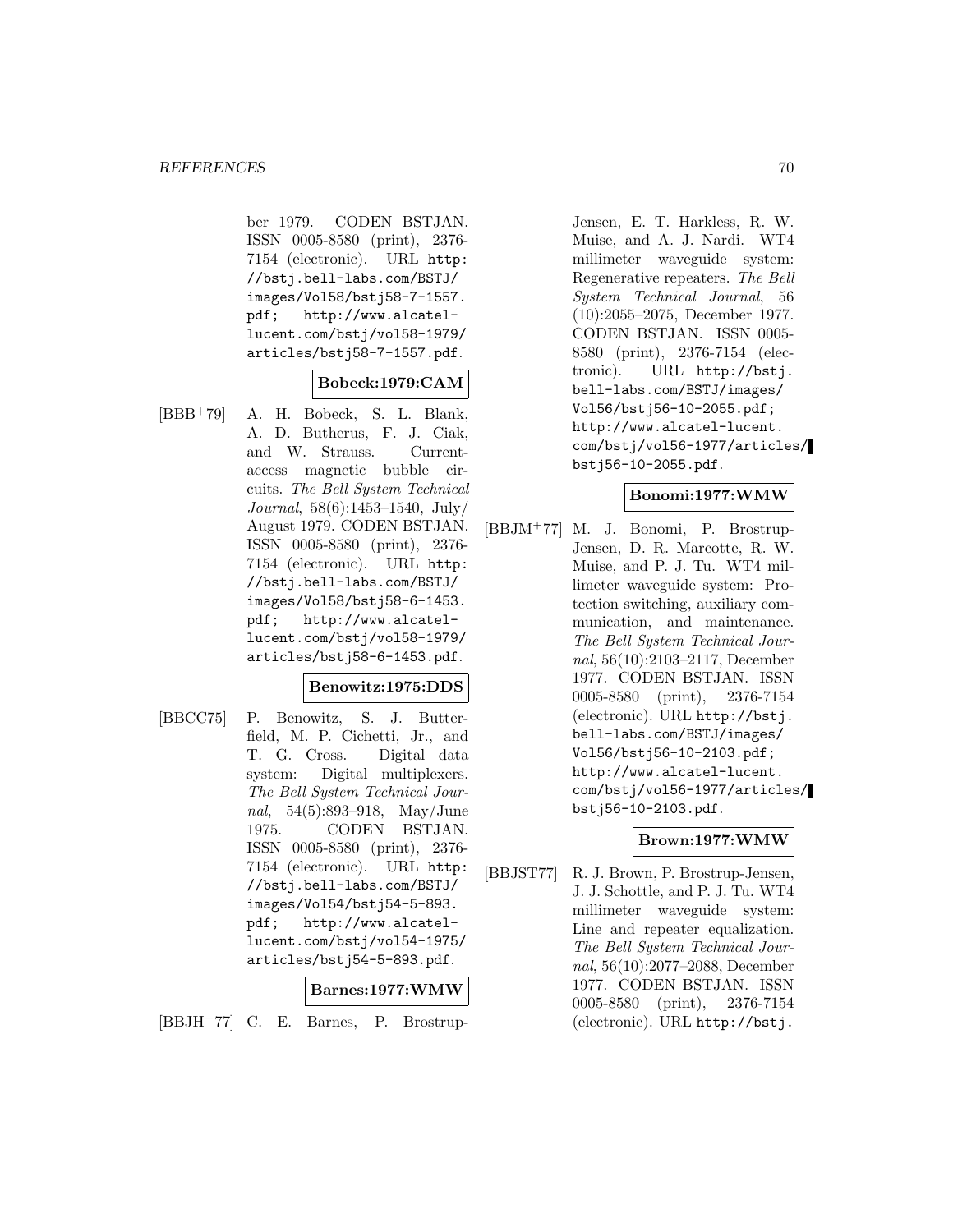bell-labs.com/BSTJ/images/ Vol56/bstj56-10-2077.pdf; http://www.alcatel-lucent. com/bstj/vol56-1977/articles/ bstj56-10-2077.pdf.

## **Bobeck:1972:BJB**

[BBL72] A. H. Bobeck, S. L. Blank, and H. J. Levinstein. B.S.T.J. briefs: Multilayer epitaxial garnet films for magnetic bubble devices — hard bubble suppression. The Bell System Technical Journal, 51(6):1431–1435, July/ August 1972. CODEN BSTJAN. ISSN 0005-8580 (print), 2376- 7154 (electronic). URL http: //bstj.bell-labs.com/BSTJ/ images/Vol51/bstj51-6-1431. pdf; http://www.alcatellucent.com/bstj/vol51-1972/ articles/bstj51-6-1431.pdf.

## **Banks:1978:TNT**

[BBW78] D. D. Banks, G. A. Bhat, and J. W. Wesner. Transaction network, telephones, and terminals: Physical design. The Bell System Technical Journal, 57(10): 3503–3515, December 1978. CO-DEN BSTJAN. ISSN 0005- 8580 (print), 2376-7154 (electronic). URL http://bstj. bell-labs.com/BSTJ/images/ Vol57/bstj57-10-3503.pdf; http://www.alcatel-lucent. com/bstj/vol57-1978/articles/ bstj57-10-3503.pdf.

### **Baldinger:1970:TNP**

[BC70] W. R. Baldinger and G. T. Clark. TSPS no. 1: Physical design 2688 and 2689. The Bell Sys-

tem Technical Journal, 49(10): 2685–2709, December 1970. CO-DEN BSTJAN. ISSN 0005- 8580 (print), 2376-7154 (electronic). URL http://bstj. bell-labs.com/BSTJ/images/ Vol49/bstj49-10-2685.pdf; http://www.alcatel-lucent. com/bstj/vol49-1970/articles/ bstj49-10-2685.pdf.

### **Boyle:1977:NET**

[BCD<sup>+</sup>77] J. F. Boyle, J. R. Colton, C. L. Dammann, B. J. Karafin, and H. Mann. No. 4 ESS: Transmission/switching interfaces and toll terminal equipment. The Bell System Technical Journal, 56(7):1057–1097, September 1977. CODEN BSTJAN. ISSN 0005-8580 (print), 2376- 7154 (electronic). URL http: //bstj.bell-labs.com/BSTJ/ images/Vol56/bstj56-7-1057. pdf; http://www.alcatellucent.com/bstj/vol56-1977/ articles/bstj56-7-1057.pdf.

# **Brouant:1978:SUC**

[BCD<sup>+</sup>78] M. Brouant, C. Chalhoub, P. Delage, D. N. Harper, H. Soulier, and R. L. Lynch. SG undersea cable system: Terminal transmission equipment. The Bell System Technical Journal, 57(7):2471–2496, September 1978. CODEN BSTJAN. ISSN 0005-8580 (print), 2376- 7154 (electronic). URL http: //bstj.bell-labs.com/BSTJ/ images/Vol57/bstj57-7-2471. pdf; http://www.alcatel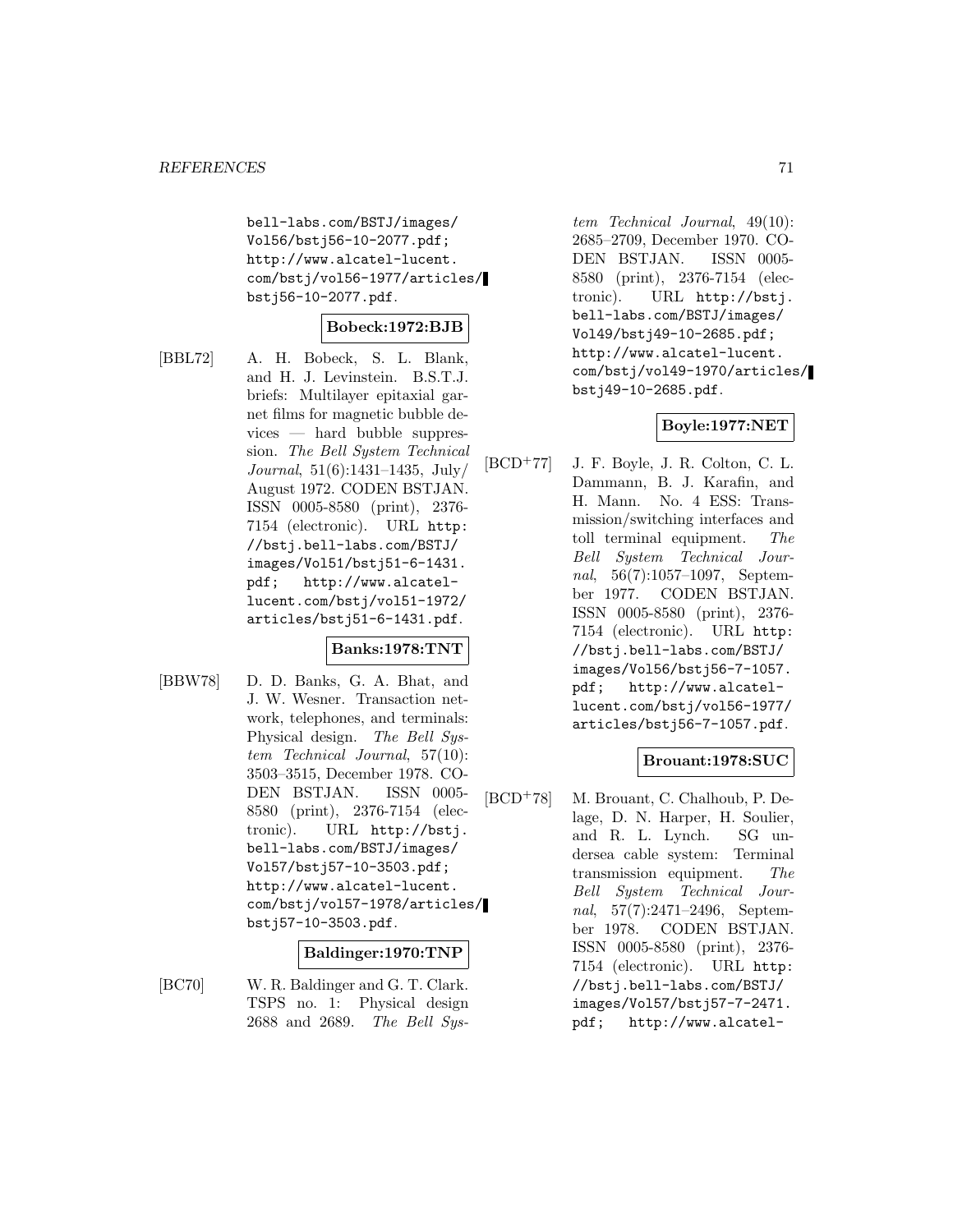lucent.com/bstj/vol57-1978/ articles/bstj57-7-2471.pdf.

## **Boyd:1977:WMW**

[BCDT77] R. J. Boyd, Jr., W. E. Cohen, W. P. Doran, and R. D. Tuminaro. WT4 millimeter waveguide system: Waveguide design and fabrication. The Bell System Technical Journal, 56(10): 1873–1897, December 1977. CO-DEN BSTJAN. ISSN 0005- 8580 (print), 2376-7154 (electronic). URL http://bstj. bell-labs.com/BSTJ/images/ Vol56/bstj56-10-1873.pdf; http://www.alcatel-lucent. com/bstj/vol56-1977/articles/ bstj56-10-1873.pdf.

#### **Becker:1977:PTP**

[BCE<sup>+</sup>77] J. O. Becker, J. G. Chevalier, R. K. Eisenhart, J. H. Forster, A. W. Fulton, and W. L. Harrod. 1A processor: Technology and physical design. The Bell System Technical Journal, 56(2):207–236, February 1977. CODEN BSTJAN. ISSN 0005-8580 (print), 2376- 7154 (electronic). URL http: //bstj.bell-labs.com/BSTJ/ images/Vol56/bstj56-2-207. pdf; http://www.alcatellucent.com/bstj/vol56-1977/ articles/bstj56-2-207.pdf.

### **Baker:1970:TNS**

[BCKM70] W. A. Baker, G. A. Culp, G. W. Kinder, and F. H. Myers. TSPS no. 1: Stored program control no. 1A store. The Bell System Technical Journal, 49(10): 2509–2560, December 1970. CO-DEN BSTJAN. ISSN 0005- 8580 (print), 2376-7154 (electronic). URL http://bstj. bell-labs.com/BSTJ/images/ Vol49/bstj49-10-2509.pdf; http://www.alcatel-lucent. com/bstj/vol49-1970/articles/ bstj49-10-2509.pdf.

# **Buck:1974:AIS**

[BCKV74] I. D. Buck, G. D. Crudup, C. W. Kemp, and G. C. Vogel. Automatic intercept system: Development support systems. The Bell System Technical Journal, 53(1):155–170, January 1974. CODEN BSTJAN. ISSN 0005-8580 (print), 2376- 7154 (electronic). URL http: //bstj.bell-labs.com/BSTJ/ images/Vol53/bstj53-1-155. pdf; http://www.alcatellucent.com/bstj/vol53-1974/ articles/bstj53-1-155.pdf.

### **Brendel:1974:AIS**

[BCM<sup>+</sup>74] P. J. Brendel, W. K. Comella, R. N. Markson, P. J. Moylan, and J. Orost. Automatic intercept system: Peripheral circuits. The Bell System Technical Journal, 53(1):71–106, January 1974. CODEN BST-JAN. ISSN 0005-8580 (print), 2376-7154 (electronic). URL http://bstj.bell-labs.com/ BSTJ/images/Vol53/bstj53-1- 71.pdf; http://www.alcatellucent.com/bstj/vol53-1974/ articles/bstj53-1-71.pdf.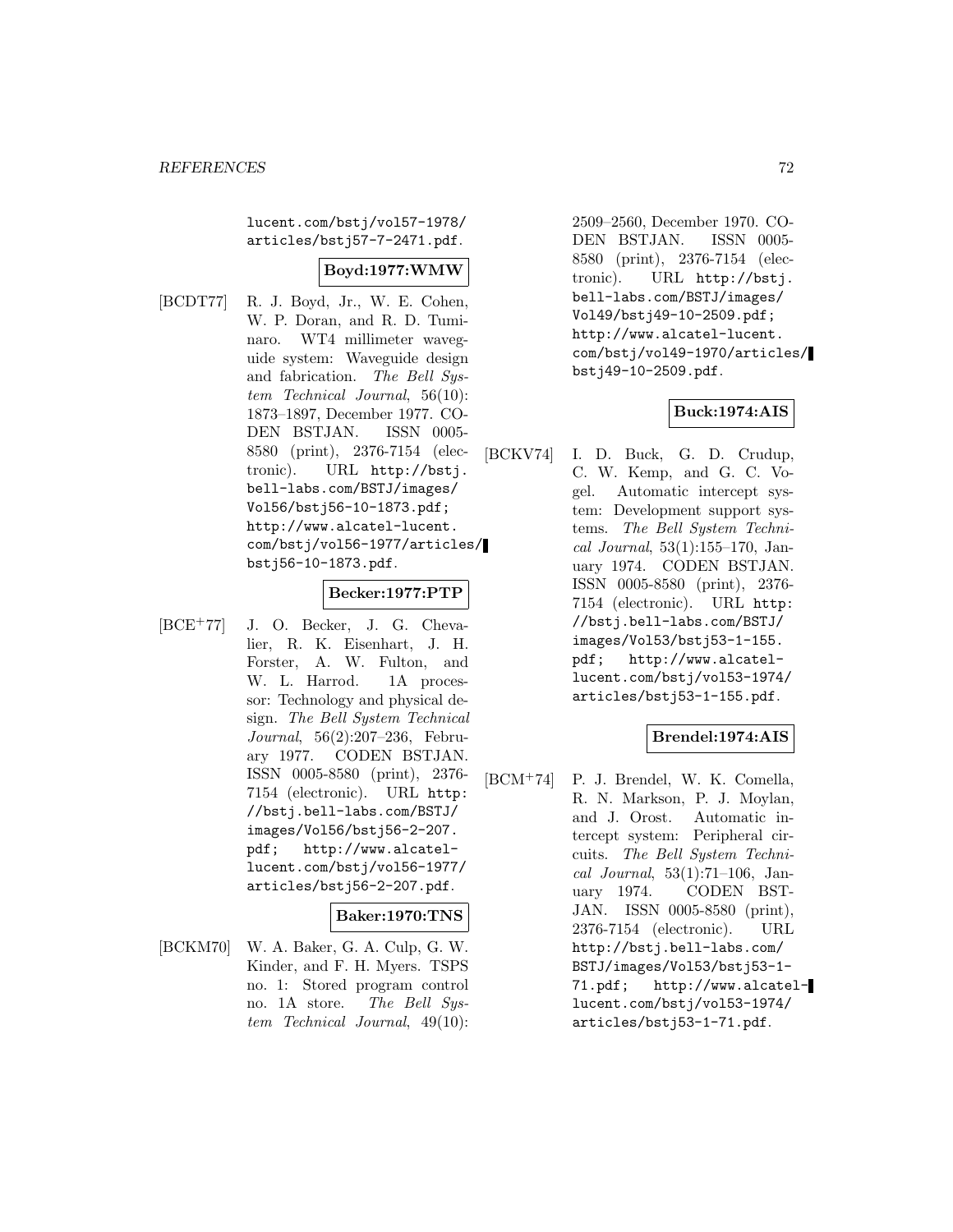#### **Balicki:1971:TMR**

[BCS71] J. F. Balicki, P. S. Chun, and F. J. Salvo. TH-3 microwave radio system: Power system. The Bell System Technical Journal, 50(7):2235–2248, September 1971. CODEN BSTJAN. ISSN 0005-8580 (print), 2376- 7154 (electronic). URL http: //bstj.bell-labs.com/BSTJ/ images/Vol50/bstj50-7-2235. pdf; http://www.alcatellucent.com/bstj/vol50-1971/ articles/bstj50-7-2235.pdf.

#### **Bowman:1977:PMS**

[BDG<sup>+</sup>77] P. W. Bowman, M. R. Dubman, F. M. Goetz, R. F. Kranzmann, E. H. Stredde, and R. J. Watters. 1A processor: Maintenance software. The Bell System Technical Journal, 56(2):255–287, February 1977. CODEN BSTJAN. ISSN 0005-8580 (print), 2376- 7154 (electronic). URL http: //bstj.bell-labs.com/BSTJ/ images/Vol56/bstj56-2-255. pdf; http://www.alcatellucent.com/bstj/vol56-1977/ articles/bstj56-2-255.pdf.

#### **Bauman:1979:TSP**

tion and operational characteristics. The Bell System Technical Journal, 58(6):1119–1135, July/ August 1979. CODEN BSTJAN. ISSN 0005-8580 (print), 2376- 7154 (electronic). URL http:

[BDJ79] S. M. Bauman, R. S. DiPietro, and R. J. Jaeger, Jr. Traffic service position system no. 1: Remote trunk arrangement: Overall descrip//bstj.bell-labs.com/BSTJ/ images/Vol58/bstj58-6-1119. pdf; http://www.alcatellucent.com/bstj/vol58-1979/ articles/bstj58-6-1119.pdf.

#### **Baker:1978:TNT**

[BDK78] W. E. Baker, R. M. Dudonis, and J. H. Kee. Transaction network, telephones, and terminals: Transaction stations. The Bell System Technical Journal, 57 (10):3487–3502, December 1978. CODEN BSTJAN. ISSN 0005- 8580 (print), 2376-7154 (electronic). URL http://bstj. bell-labs.com/BSTJ/images/ Vol57/bstj57-10-3487.pdf; http://www.alcatel-lucent. com/bstj/vol57-1978/articles/ bstj57-10-3487.pdf.

#### **Budlong:1977:PCS**

[BDN<sup>+</sup>77] A. H. Budlong, B. G. DeLugish, S. M. Neville, J. S. Nowak, J. L. Quinn, and F. W. Wendland. 1A processor: Control system. The Bell System Technical Journal, 56(2):135–179, February 1977. CODEN BSTJAN. ISSN 0005-8580 (print), 2376- 7154 (electronic). URL http: //bstj.bell-labs.com/BSTJ/ images/Vol56/bstj56-2-135. pdf; http://www.alcatellucent.com/bstj/vol56-1977/ articles/bstj56-2-135.pdf.

### **Berger:1979:TSP**

[BDRP79] M. Berger, J. C. Dalby, Jr., V. L. Ransom, and E. M. Prell. Traffic service position system no. 1: Automated coin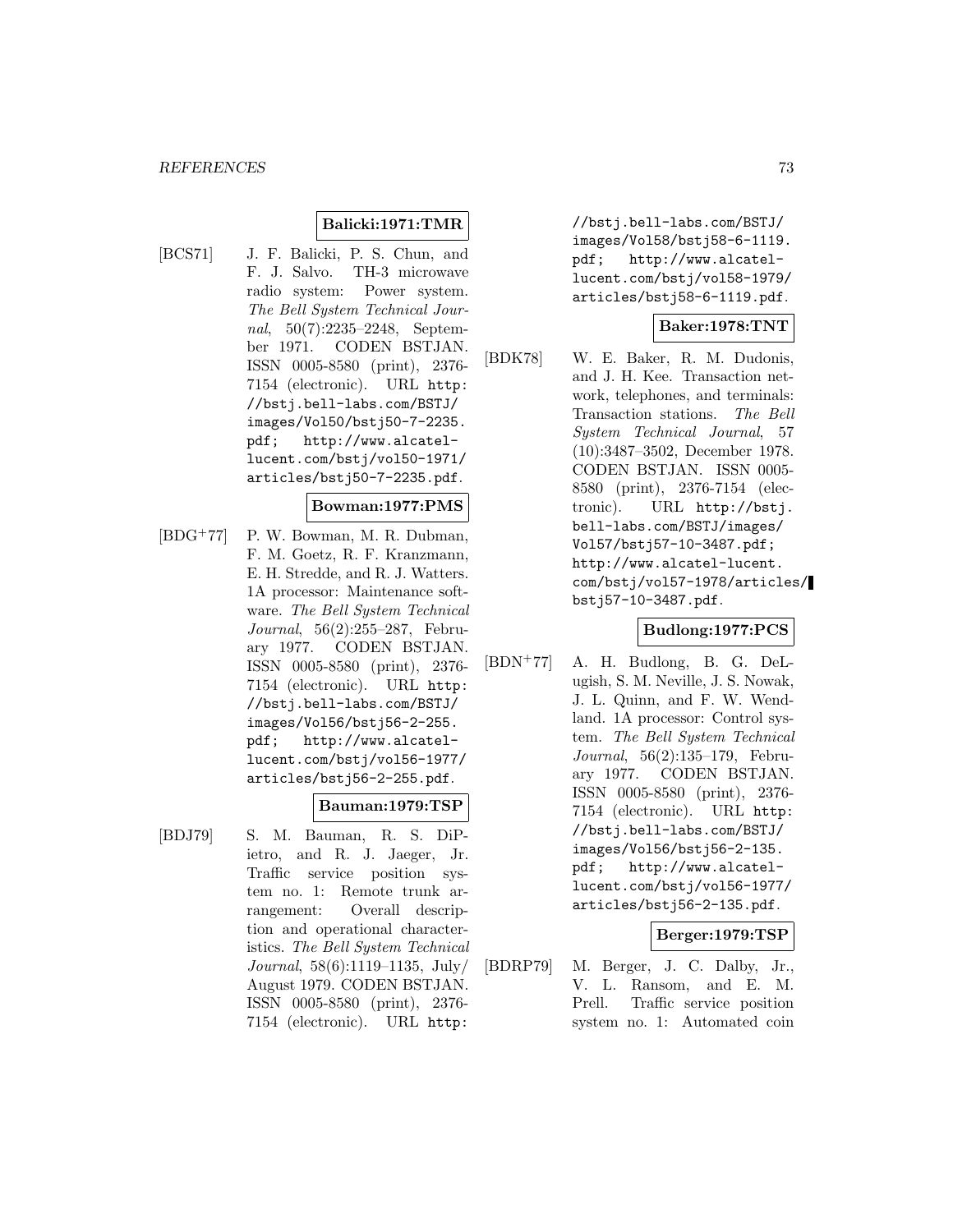toll service: Overall description and operational characteristics. The Bell System Technical Journal, 58(6):1207–1223, July/ August 1979. CODEN BSTJAN. ISSN 0005-8580 (print), 2376- 7154 (electronic). URL http: //bstj.bell-labs.com/BSTJ/ images/Vol58/bstj58-6-1207. pdf; http://www.alcatellucent.com/bstj/vol58-1979/ articles/bstj58-6-1207.pdf.

### **Buzzard:1978:TNT**

[BDS78] C. A. Buzzard, J. A. Drager, and B. R. Saltzberg. Transaction networks, telephones, and terminals: Communication network and equipment. The Bell System Technical Journal, 57 (10):3349–3369, December 1978. CODEN BSTJAN. ISSN 0005- 8580 (print), 2376-7154 (electronic). URL http://bstj. bell-labs.com/BSTJ/images/ Vol57/bstj57-10-3349.pdf; http://www.alcatel-lucent. com/bstj/vol57-1978/articles/ bstj57-10-3349.pdf.

### **Bebbington:1972:SBT**

[Beb72] G. H. Bebbington. Soil burial tests: Effect of soil burial exposure on the properties of rubber, crosslinked polyethylene, and vulcanized wire coatings. The Bell System Technical Journal, 51(1):87–121, January 1972. CODEN BST-JAN. ISSN 0005-8580 (print), 2376-7154 (electronic). URL http://bstj.bell-labs.com/ BSTJ/images/Vol51/bstj51-187.pdf; http://www.alcatellucent.com/bstj/vol51-1972/ articles/bstj51-1-87.pdf.

### **Bell:1976:RTS**

[Bel76] A. Graham Bell. Researches in telephony and sciences vol. XII. The Bell System Technical Journal, 55(3):278–288, March 1976. CODEN BSTJAN. ISSN 0005-8580 (print), 2376- 7154 (electronic). URL http: //bstj.bell-labs.com/BSTJ/ images/Vol55/bstj55-3-278. pdf; http://www.alcatellucent.com/bstj/vol55-1976/ articles/bstj55-3-278.pdf.

### **Bell:1978:SSR**

[Bel78] W. N. Bell. Steady-state response of a well-balanced wire pair to distributed interference. The Bell System Technical Journal, 57(3):653–668, March 1978. CODEN BSTJAN. ISSN 0005-8580 (print), 2376- 7154 (electronic). URL http: //bstj.bell-labs.com/BSTJ/ images/Vol57/bstj57-3-653. pdf; http://www.alcatellucent.com/bstj/vol57-1978/ articles/bstj57-3-653.pdf.

## **Benes:1970:TCN**

[Ben70] V. E. Beneš. Traffic in connecting networks when existing calls are rearranged. The Bell System Technical Journal, 49(7):1471–1482, September 1970. CODEN BSTJAN. ISSN 0005-8580 (print), 2376- 7154 (electronic). URL http: //bstj.bell-labs.com/BSTJ/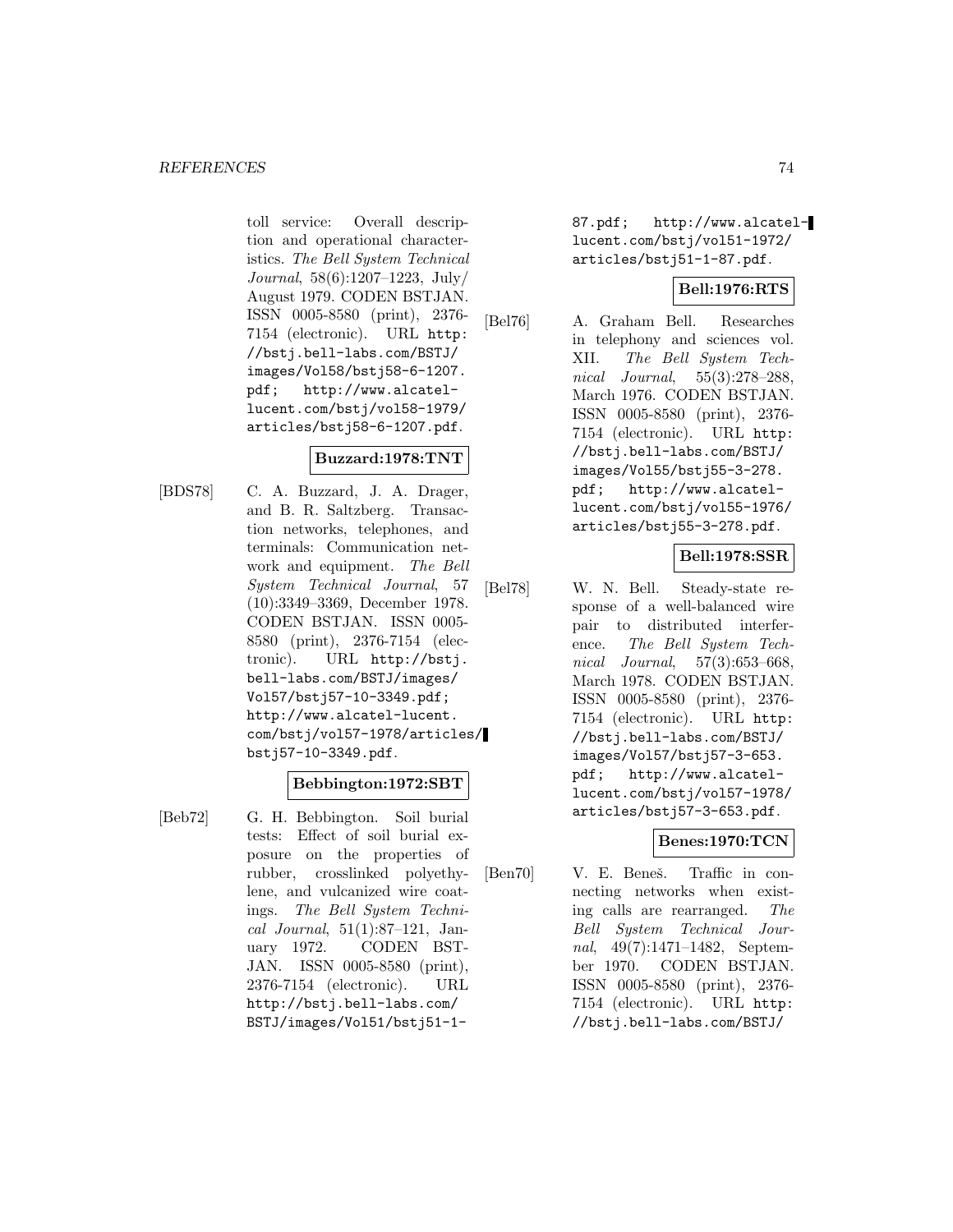images/Vol49/bstj49-7-1471. pdf; http://www.alcatellucent.com/bstj/vol49-1970/ articles/bstj49-7-1471.pdf.

### **Benes:1971:BJB**

[Ben71a] V. E. Beneš. B.S.T.J. briefs: A telephone traffic model based on randomly closing crosspoints, and its relationships to other models. The Bell System Technical Journal, 50(3):1094–1098, March 1971. CODEN BSTJAN. ISSN 0005-8580 (print), 2376- 7154 (electronic). URL http: //bstj.bell-labs.com/BSTJ/ images/Vol50/bstj50-3-1094. pdf; http://www.alcatellucent.com/bstj/vol50-1971/ articles/bstj50-3-1094.pdf.

## **Benes:1971:SFF**

[Ben71b] V. E. Beneš. Stability of frequency feedback receivers under steps in input frequency. The Bell System Technical Journal,  $50(5):1503-1524$ , May/ June 1971. CODEN BSTJAN. ISSN 0005-8580 (print), 2376- 7154 (electronic). URL http: //bstj.bell-labs.com/BSTJ/ images/Vol50/bstj50-5-1503. pdf; http://www.alcatellucent.com/bstj/vol50-1971/ articles/bstj50-5-1503.pdf.

# **Benes:1973:SCN**

[Ben73] V. E. Beneš. Semilattice characterization of nonblocking networks. The Bell System Technical Journal, 52(5):697–706, May/ June 1973. CODEN BSTJAN. ISSN 0005-8580 (print), 23767154 (electronic). URL http: //bstj.bell-labs.com/BSTJ/ images/Vol52/bstj52-5-697. pdf; http://www.alcatellucent.com/bstj/vol52-1973/ articles/bstj52-5-697.pdf.

## **Benes:1975:AGT**

[Ben75a] V. E. Beneš. Applications of group theory to connecting networks. The Bell System Technical Journal, 54 (2):407–420, February 1975. CODEN BSTJAN. ISSN 0005-8580 (print), 2376-7154 (electronic). URL http: //bstj.bell-labs.com/BSTJ/ images/Vol54/bstj54-2-407. pdf; http://www.alcatellucent.com/bstj/vol54-1975/ articles/bstj54-2-407.pdf.

### **Benes:1975:PRC**

[Ben75b] V. E. Beneš. Proving the rearrangeability of connecting networks by group calculations. The Bell System Technical Journal, 54(2):421–434, February 1975. CODEN BSTJAN. ISSN 0005-8580 (print), 2376- 7154 (electronic). URL http: //bstj.bell-labs.com/BSTJ/ images/Vol54/bstj54-2-421. pdf; http://www.alcatellucent.com/bstj/vol54-1975/ articles/bstj54-2-421.pdf.

### **Benes:1975:TGT**

[Ben75c] V. E. Beneš. Toward a grouptheoretic proof of the rearrangeability theorem for Clos' network. The Bell System Technical Journal, 54(4):797–805,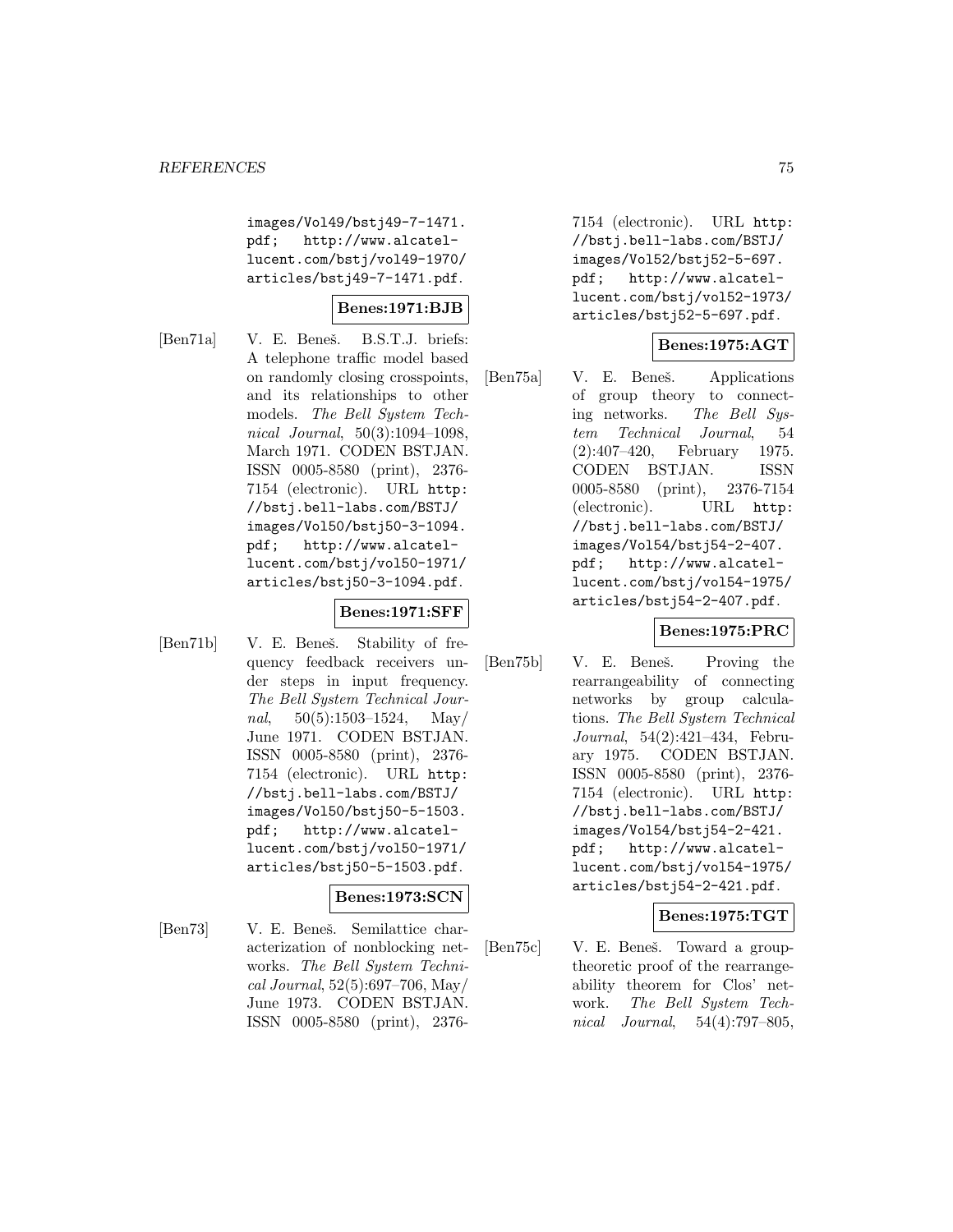April 1975. CODEN BSTJAN. ISSN 0005-8580 (print), 2376- 7154 (electronic). URL http: //bstj.bell-labs.com/BSTJ/ images/Vol54/bstj54-4-797. pdf; http://www.alcatellucent.com/bstj/vol54-1975/ articles/bstj54-4-797.pdf.

### **Benes:1976:KIC**

[Ben76] V. E. Beneš. On Kailath's innovations conjecture hold. The Bell System Technical Journal, 55(7):981–1001, September 1976. CODEN BSTJAN. ISSN 0005-8580 (print), 2376- 7154 (electronic). URL http: //bstj.bell-labs.com/BSTJ/ images/Vol55/bstj55-7-981. pdf; http://www.alcatellucent.com/bstj/vol55-1976/ articles/bstj55-7-981.pdf.

### **Benes:1978:RNS**

- 
- [Ben78] V. E. Beneš. Reduction of network states under symmetries. The Bell System Technical Journal, 57(1):111–149, January 1978. CODEN BSTJAN. ISSN 0005-8580 (print), 2376- 7154 (electronic). URL http: //bstj.bell-labs.com/BSTJ/ images/Vol57/bstj57-1-111. pdf; http://www.alcatellucent.com/bstj/vol57-1978/ articles/bstj57-1-111.pdf.

### **Berlekamp:1970:SMP**

[Ber70a] E. R. Berlekamp. Some mathematical properties of a scheme for reducing the bandwidth of motion pictures by Hadamard smearing. The

Bell System Technical Journal, 49(6):969–986, July/August 1970. CODEN BSTJAN. ISSN 0005-8580 (print), 2376- 7154 (electronic). URL http: //bstj.bell-labs.com/BSTJ/ images/Vol49/bstj49-6-969. pdf; http://www.alcatellucent.com/bstj/vol49-1970/ articles/bstj49-6-969.pdf.

### **Berrang:1970:TTH**

[Ber70b] J. E. Berrang. Television transmission of holograms using a narrow-band video signal. The Bell System Technical Journal, 49(5):879–887, May/ June 1970. CODEN BSTJAN. ISSN 0005-8580 (print), 2376- 7154 (electronic). URL http: //bstj.bell-labs.com/BSTJ/ images/Vol49/bstj49-5-879. pdf; http://www.alcatellucent.com/bstj/vol49-1970/ articles/bstj49-5-879.pdf.

### **Berkowitz:1979:BJB**

[Ber79] H. W. Berkowitz. B.S.T.J. briefs: A counterexample to a conjecture on the blocking probabilities of linear graphs. The Bell System Technical Journal,  $58(5):1107-1108$ , May/ June 1979. CODEN BSTJAN. ISSN 0005-8580 (print), 2376- 7154 (electronic). URL http: //bstj.bell-labs.com/BSTJ/ images/Vol58/bstj58-5-1107. pdf; http://www.alcatellucent.com/bstj/vol58-1979/ articles/bstj58-5-1107.pdf.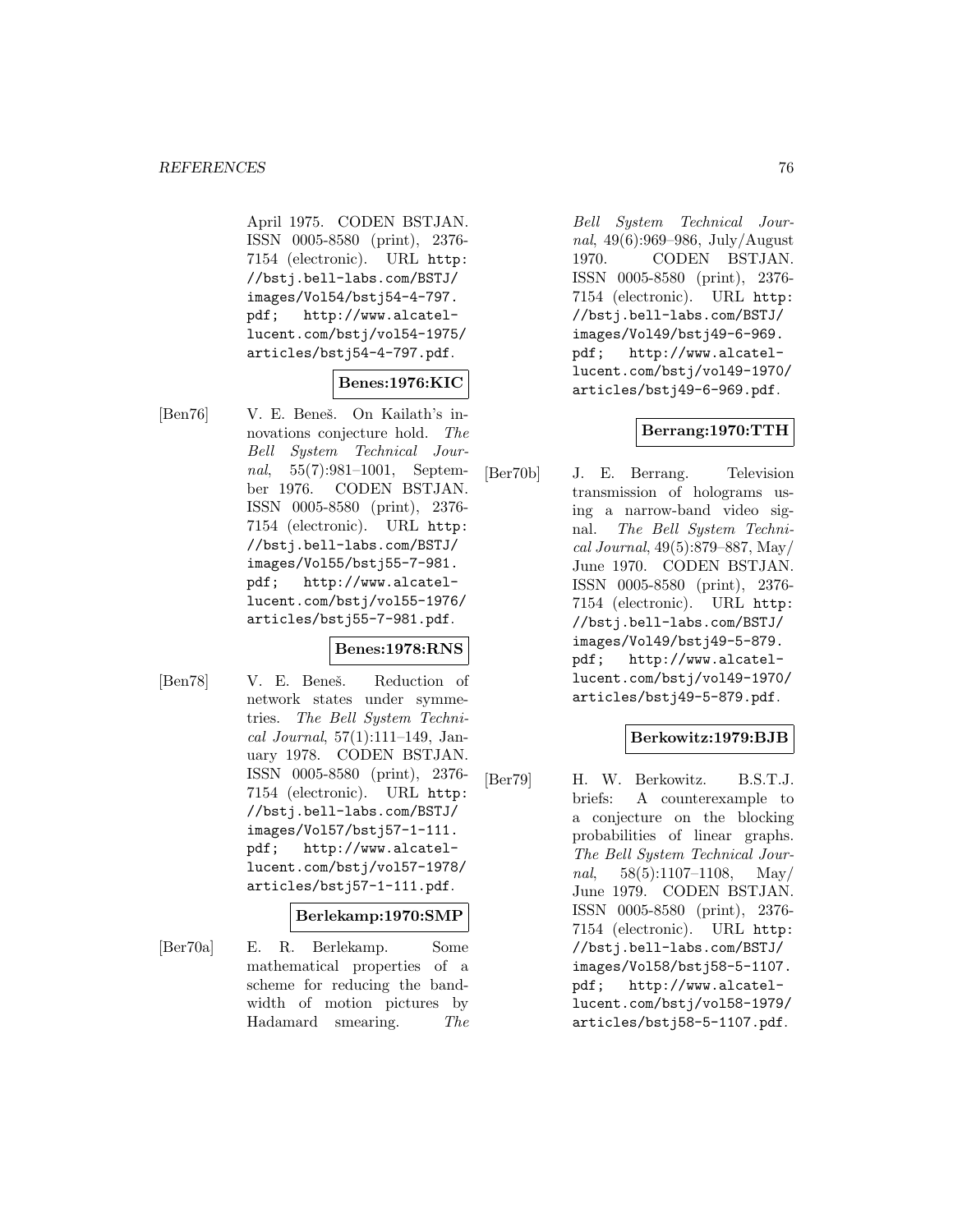### **Brewer:1978:SUC**

[BEST78] S. T. Brewer, R. L. Easton, H. Soulier, and S. A. Taylor. SG undersea cable system: Requirements and performance. The Bell System Technical Journal, 57(7):2319–2354, September 1978. CODEN BSTJAN. ISSN 0005-8580 (print), 2376- 7154 (electronic). URL http: //bstj.bell-labs.com/BSTJ/ images/Vol57/bstj57-7-2319. pdf; http://www.alcatellucent.com/bstj/vol57-1978/ articles/bstj57-7-2319.pdf.

#### **Brophy:1973:CED**

[BFG73] F. J. Brophy, G. J. Foschini, and R. D. Gitlin. A compromise equalizer design incorporating performance invariance. The Bell System Technical Journal, 52(7):1077–1095, September 1973. CODEN BSTJAN. ISSN 0005-8580 (print), 2376- 7154 (electronic). URL http: //bstj.bell-labs.com/BSTJ/ images/Vol52/bstj52-7-1077. pdf; http://www.alcatellucent.com/bstj/vol52-1973/ articles/bstj52-7-1077.pdf.

#### **Brown:1975:SDP**

[BFR75] N. H. Brown, M. P. Fabisch, and C. J. Rifenberg. SAFE-GUARD data-processing system: Introduction and overview. The Bell System Technical Journal, 54(10):S9–S25, December 1975. CODEN BSTJAN. ISSN 0005-8580 (print), 2376- 7154 (electronic). URL http: //bstj.bell-labs.com/BSTJ/

images/Vol54/bstj54-10-S9. pdf; http://www.alcatellucent.com/bstj/vol54-1975/ articles/bstj54-10-S9.pdf.

### **Batson:1972:DCB**

[BG72a] J. E. D. Batson, Jr. and J. W. Gorman. D2 channal bank: Manufacturing and testing. The Bell System Technical Journal, 51(8):1743–1765, October 1972. CODEN BSTJAN. ISSN 0005-8580 (print), 2376- 7154 (electronic). URL http: //bstj.bell-labs.com/BSTJ/ images/Vol51/bstj51-8-1743. pdf; http://www.alcatellucent.com/bstj/vol51-1972/ articles/bstj51-8-1743.pdf.

#### **Brandenburg:1972:BJB**

[BG72b] L. H. Brandenburg and B. Gopinath. B.S.T.J. briefs: A table look up approach to loop switching. The Bell System Technical Journal, 51(9):2095–2099, November 1972. CODEN BSTJAN. ISSN 0005-8580 (print), 2376- 7154 (electronic). URL http: //bstj.bell-labs.com/BSTJ/ images/Vol51/bstj51-9-2095. pdf; http://www.alcatellucent.com/bstj/vol51-1972/ articles/bstj51-9-2095.pdf.

### **Bulfer:1979:TSP**

[BGH79] A. F. Bulfer, W. E. Gibbons, and J. A. Hackett. Traffic service position system no. 1: Remote trunk arrangement: Hardware and software implementation. The Bell System Technical Journal, 58(6):1167–1205, July/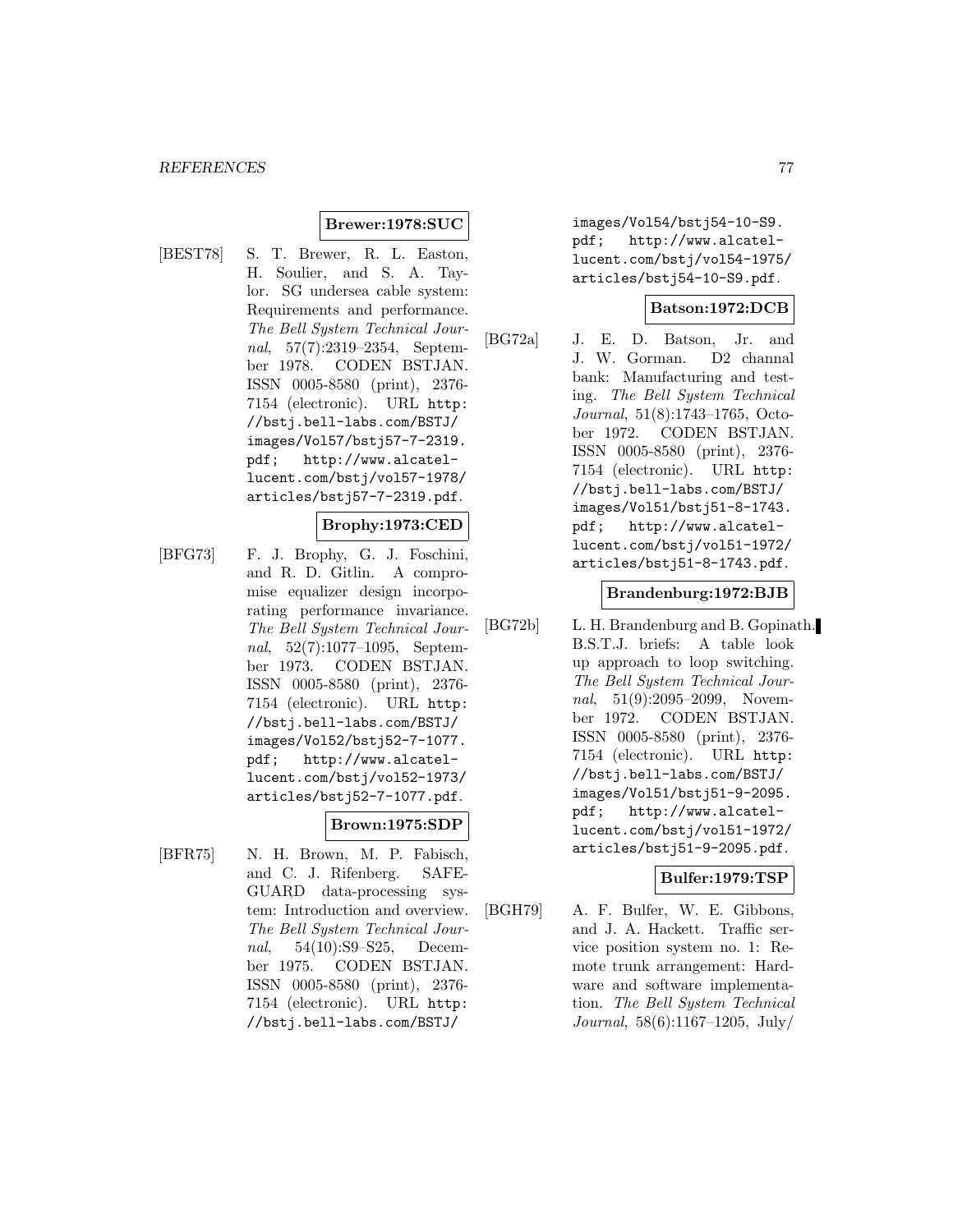August 1979. CODEN BSTJAN. ISSN 0005-8580 (print), 2376- 7154 (electronic). URL http: //bstj.bell-labs.com/BSTJ/ images/Vol58/bstj58-6-1167. pdf; http://www.alcatellucent.com/bstj/vol58-1979/ articles/bstj58-6-1167.pdf.

## **Barney:1970:NEA**

[BGK70] D. R. Barney, P. K. Giloth, and H. G. Kienzle. No. 1 ESS ADF: System testing and early field operation experience. The Bell System Technical Journal, 49 (10):2975–3004, December 1970. CODEN BSTJAN. ISSN 0005- 8580 (print), 2376-7154 (electronic). URL http://bstj. bell-labs.com/BSTJ/images/ Vol49/bstj49-10-2975.pdf; http://www.alcatel-lucent. com/bstj/vol49-1970/articles/ bstj49-10-2975.pdf.

### **Brandenburg:1972:APL**

[BGK72] L. H. Brandenburg, B. Gopinath, and R. P. Kurshan. On the addressing problem of loop switching. The Bell System Technical Journal, 51(7): 1445–1469, September 1972. CODEN BSTJAN. ISSN 0005-8580 (print), 2376-7154 (electronic). URL http: //bstj.bell-labs.com/BSTJ/ images/Vol51/bstj51-7-1445. pdf; http://www.alcatellucent.com/bstj/vol51-1972/ articles/bstj51-7-1445.pdf.

### **Bricker:1971:STT**

[BGM<sup>+</sup>71] P. D. Bricker, R. Gnanadesikan,

M. V. Mathews, Miss S. Pruzansky, P. A. Tukey, K. W. Wachter, and J. L. Warner. Statistical techniques for talker identification. The Bell System Technical Journal, 50(4):1427–1454, April 1971. CODEN BSTJAN. ISSN 0005-8580 (print), 2376- 7154 (electronic). URL http: //bstj.bell-labs.com/BSTJ/ images/Vol50/bstj50-4-1427. pdf; http://www.alcatellucent.com/bstj/vol50-1971/ articles/bstj50-4-1427.pdf.

### **Bender:1971:PSW**

[BH71] E. C. Bender and R. D. Howson. The Picturephone System: Wideband data service. The Bell System Technical Journal, 50(2):667–681, February 1971. CODEN BSTJAN. ISSN 0005-8580 (print), 2376- 7154 (electronic). URL http: //bstj.bell-labs.com/BSTJ/ images/Vol50/bstj50-2-667. pdf; http://www.alcatellucent.com/bstj/vol50-1971/ articles/bstj50-2-667.pdf.

### **Butler:1974:LAS**

[BHKJ74] T. T. Butler, T. G. Hallin, J. J. Kulzer, and K. W. Johnson. LAMP: Application to switching-system development. The Bell System Technical Journal, 53(8):1535–1555, October 1974. CODEN BSTJAN. ISSN 0005-8580 (print), 2376- 7154 (electronic). URL http: //bstj.bell-labs.com/BSTJ/ images/Vol53/bstj53-8-1535. pdf; http://www.alcatel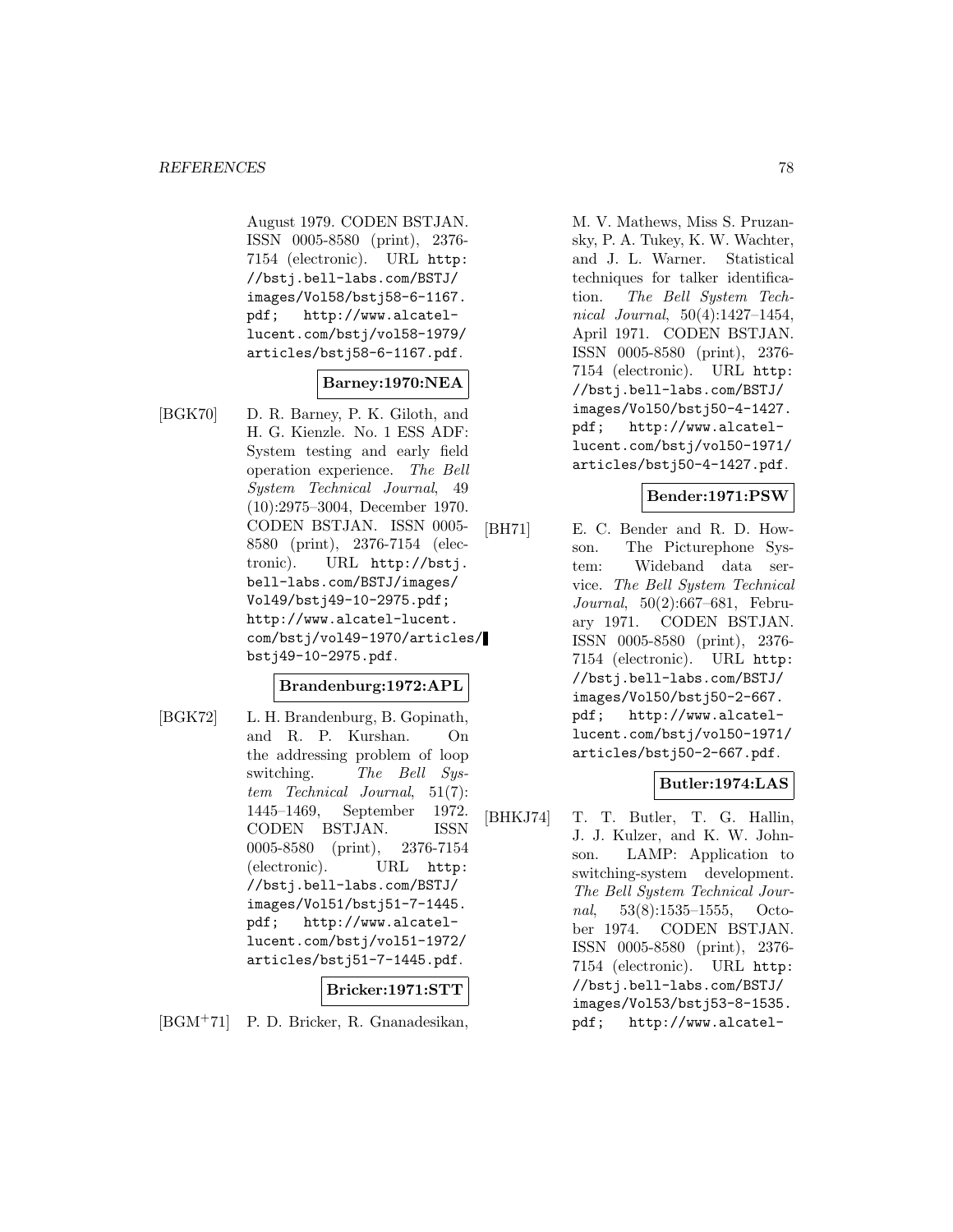lucent.com/bstj/vol53-1974/ articles/bstj53-8-1535.pdf.

### **Bunin:1971:PSC**

[BHO71] B. J. Bunin, R. B. Hirsch, and R. E. Olsen. The Picturephone System: Crosstalk considerations in the transmission of analog signals on paired cable. The Bell System Technical Journal, 50(2):427–457, February 1971. CODEN BSTJAN. ISSN 0005-8580 (print), 2376- 7154 (electronic). URL http: //bstj.bell-labs.com/BSTJ/ images/Vol50/bstj50-2-427.

pdf; http://www.alcatellucent.com/bstj/vol50-1971/ articles/bstj50-2-427.pdf.

### **Brown:1971:PSN**

[BHP71] D. W. Brown, J. R. Horvath, and T. S. Paxton. The Picturephone System: No. 101 ESS. The Bell System Technical Journal, 50(2):605–620, February 1971. CODEN BSTJAN. ISSN 0005-8580 (print), 2376- 7154 (electronic). URL http: //bstj.bell-labs.com/BSTJ/ images/Vol50/bstj50-2-605. pdf; http://www.alcatellucent.com/bstj/vol50-1971/ articles/bstj50-2-605.pdf.

### **Bisbee:1971:MLD**

[Bis71a] D. L. Bisbee. Measurements of loss due to offsets and end separations of optical fibers. The Bell System Technical Journal, 50 (10):3159–3168, December 1971. CODEN BSTJAN. ISSN 0005- 8580 (print), 2376-7154 (electronic). URL http://bstj. bell-labs.com/BSTJ/images/ Vol50/bstj50-10-3159.pdf; http://www.alcatel-lucent. com/bstj/vol50-1971/articles/ bstj50-10-3159.pdf.

### **Bisbee:1971:OFJ**

[Bis71b] D. L. Bisbee. Optical fiber joining technique. The Bell System Technical Journal, 50(10): 3153–3158, December 1971. CO-DEN BSTJAN. ISSN 0005- 8580 (print), 2376-7154 (electronic). URL http://bstj. bell-labs.com/BSTJ/images/ Vol50/bstj50-10-3153.pdf; http://www.alcatel-lucent. com/bstj/vol50-1971/articles/ bstj50-10-3153.pdf.

# **Bedell:1971:TMR**

[BJL71] H. R. Bedell, R. W. Judkins, and R. L. Lahlum. TH-3 microwave radio system: Microwave generator. The Bell System Technical Journal, 50(7):2205–2221, September 1971. CODEN BSTJAN. ISSN 0005-8580 (print), 2376- 7154 (electronic). URL http: //bstj.bell-labs.com/BSTJ/ images/Vol50/bstj50-7-2205. pdf; http://www.alcatellucent.com/bstj/vol50-1971/ articles/bstj50-7-2205.pdf.

### **Bodner:1978:TNT**

[BJO78] H. A. Bodner, D. R. Johnson, and W. E. Omohundro. Transaction network, telephones, and terminals: Customer service center interface. The Bell Sys-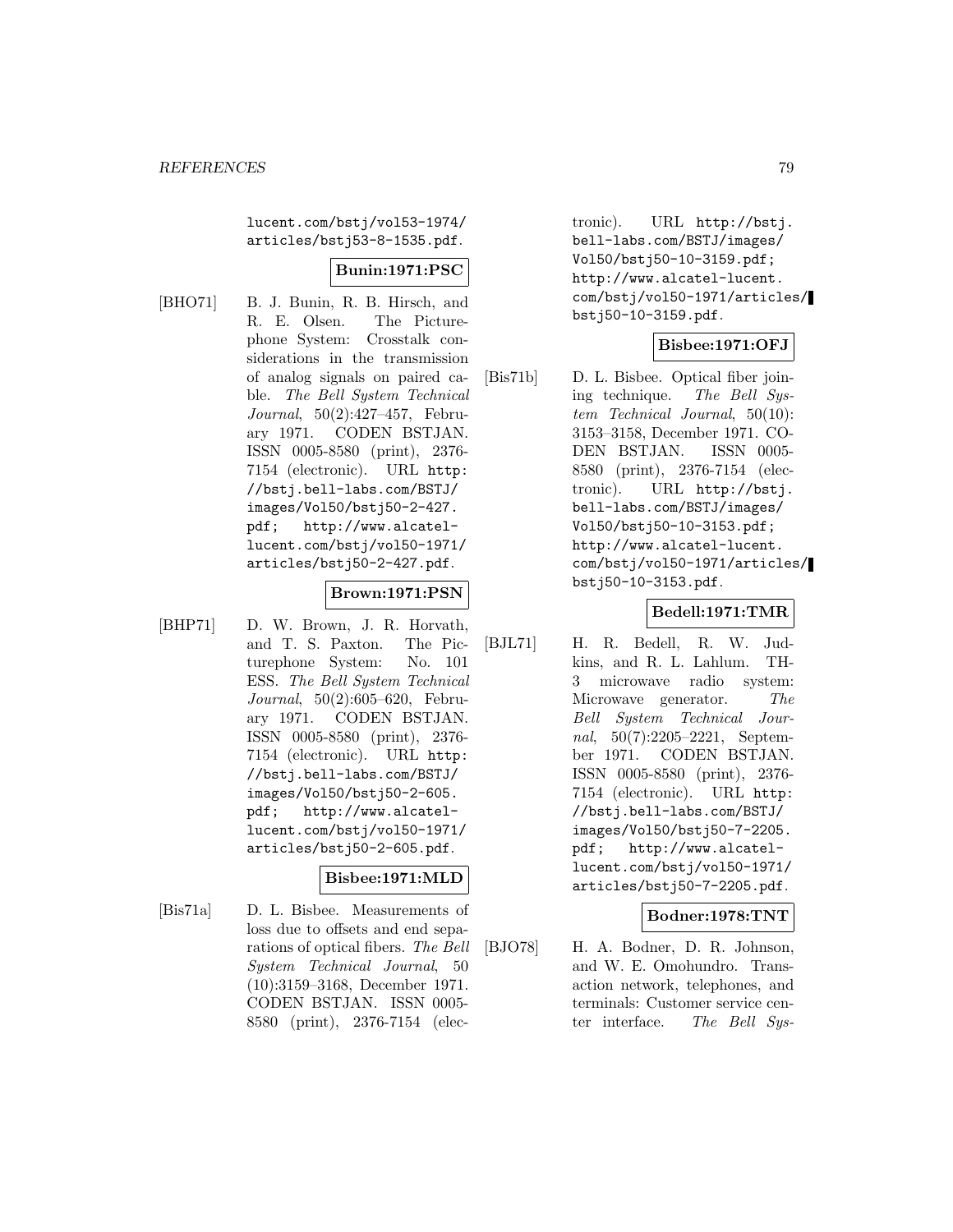tem Technical Journal, 57(10): 3455–3474, December 1978. CO-DEN BSTJAN. ISSN 0005- 8580 (print), 2376-7154 (electronic). URL http://bstj. bell-labs.com/BSTJ/images/ Vol57/bstj57-10-3455.pdf; http://www.alcatel-lucent. com/bstj/vol57-1978/articles/ bstj57-10-3455.pdf.

# **Balkovic:1971:CSH**

[BKKM71] M. D. Balkovic, H. W. Klancer, S. W. Klare, and W. G. Mc-Gruther. 1969–70 connection survey: High-speed voiceband data transmission performance on the switched telecommunications network. The Bell System Technical Journal, 50(4):1349–1384, April 1971. CODEN BSTJAN. ISSN 0005-8580 (print), 2376- 7154 (electronic). URL http: //bstj.bell-labs.com/BSTJ/ images/Vol50/bstj50-4-1349. pdf; http://www.alcatellucent.com/bstj/vol50-1971/ articles/bstj50-4-1349.pdf.

## **Bender:1975:DDS**

[BKL75] E. C. Bender, J. G. Kneuer, and W. J. Lawless. Digital data system: Local distribution system. The Bell System Technical Journal, 54(5):919–942, May/ June 1975. CODEN BSTJAN. ISSN 0005-8580 (print), 2376- 7154 (electronic). URL http: //bstj.bell-labs.com/BSTJ/ images/Vol54/bstj54-5-919. pdf; http://www.alcatellucent.com/bstj/vol54-1975/ articles/bstj54-5-919.pdf.

### **Balaban:1971:SCD**

[BKS71] P. Balaban, B. J. Karafin, and Mrs. D. B. Snyder. Statistical circuit design: A Monte Carlo tolerance analysis of the integrated, single-substrate, RC, touch-tone oscillator. The Bell System Technical Journal, 50(4):1263–1291, April 1971. CODEN BSTJAN. ISSN 0005-8580 (print), 2376- 7154 (electronic). URL http: //bstj.bell-labs.com/BSTJ/ images/Vol50/bstj50-4-1263. pdf; http://www.alcatellucent.com/bstj/vol50-1971/ articles/bstj50-4-1263.pdf.

### **Bohacek:1978:CCI**

[BKT78] P. K. Bohacek, A. L. Kalro, and L. A. Tomko. Common channel interoffice signaling: Implementation planning. The Bell System Technical Journal, 57(2):251–261, February 1978. CODEN BSTJAN. ISSN 0005-8580 (print), 2376- 7154 (electronic). URL http: //bstj.bell-labs.com/BSTJ/ images/Vol57/bstj57-2-251. pdf; http://www.alcatellucent.com/bstj/vol57-1978/ articles/bstj57-2-251.pdf.

### **Buus:1970:SSR**

[BKY70] R. G. Buus, J. J. Kassig, and P. A. Yeisley. SF system: Repeater and equalizer design. The Bell System Technical Journal, 49(5):631–661, May/ June 1970. CODEN BSTJAN.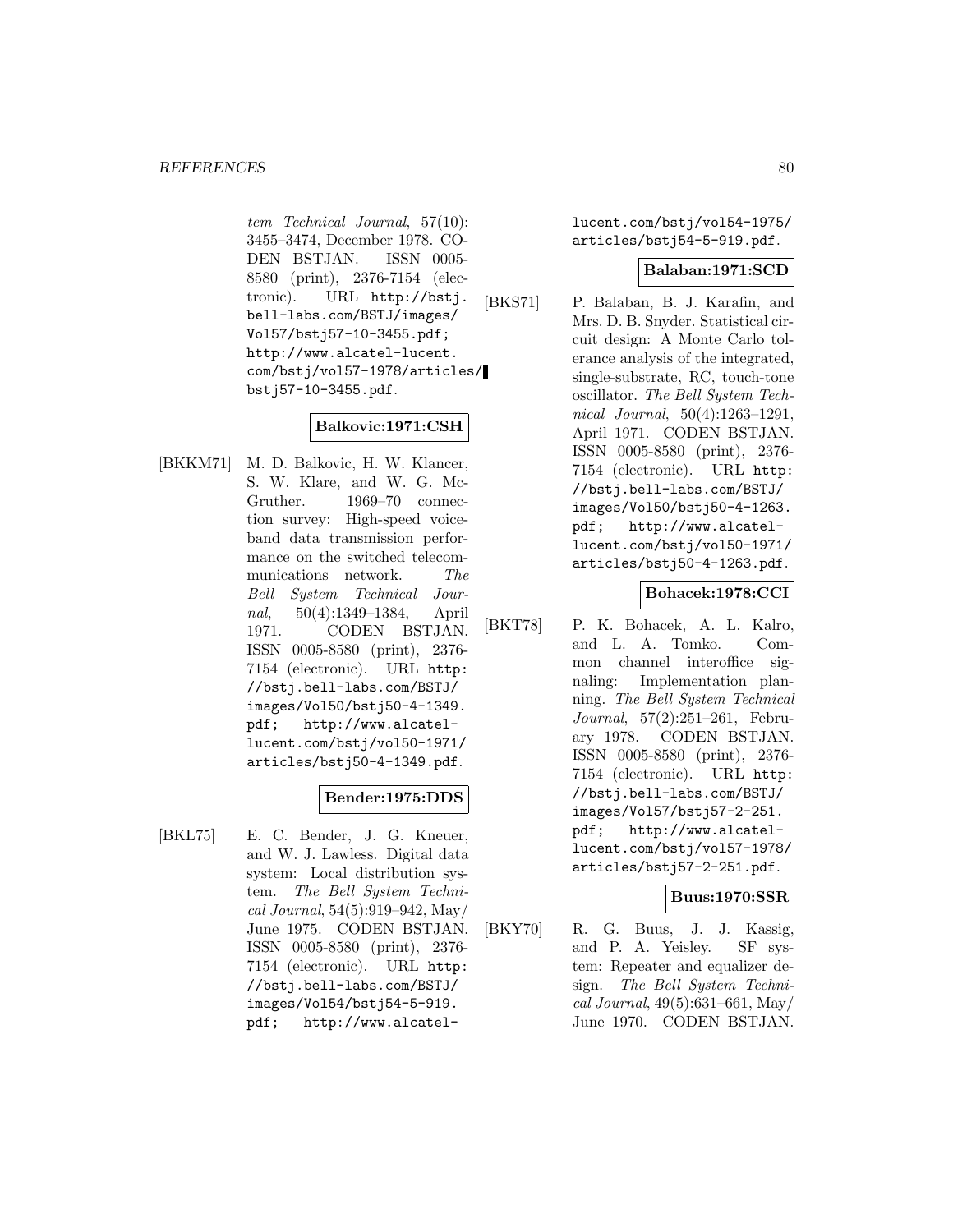ISSN 0005-8580 (print), 2376- 7154 (electronic). URL http: //bstj.bell-labs.com/BSTJ/ images/Vol49/bstj49-5-631. pdf; http://www.alcatellucent.com/bstj/vol49-1970/ articles/bstj49-5-631.pdf.

# **Blecher:1970:DPF**

[Ble70] Franklin H. Blecher. Device photolithography: Forward. The Bell System Technical Journal, 49(9):1995–1996, November 1970. CODEN BSTJAN. ISSN 0005-8580 (print), 2376- 7154 (electronic). URL http: //bstj.bell-labs.com/BSTJ/ images/Vol49/bstj49-9-1995. pdf; http://www.alcatellucent.com/bstj/vol49-1970/ articles/bstj49-9-1995.pdf.

#### **Blue:1972:TDS**

[Blu72] J. L. Blue. Three-dimensional small-signal analysis of bipolar transistors. The Bell System Technical Journal, 51(4):889– 902, April 1972. CODEN BST-JAN. ISSN 0005-8580 (print), 2376-7154 (electronic). URL http://bstj.bell-labs.com/ BSTJ/images/Vol51/bstj51-4- 889.pdf; http://www.alcatellucent.com/bstj/vol51-1972/ articles/bstj51-4-889.pdf.

# **Blue:1977:ANQ**

[Blu77] James L. Blue. Automatic numerical quadrature. The Bell System Technical Journal, 56(9):1651–1678, November 1977. CODEN BSTJAN. ISSN 0005-8580 (print), 23767154 (electronic). URL http: //bstj.bell-labs.com/BSTJ/ images/Vol56/bstj56-9-1651. pdf; http://www.alcatellucent.com/bstj/vol56-1977/ articles/bstj56-9-1651.pdf.

### **Blue:1978:BIS**

[Blu78] J. L. Blue. Boundary integral solutions of Laplace's equation. The Bell System Technical Journal, 57(8):2797–2822, October 1978. CODEN BSTJAN. ISSN 0005-8580 (print), 2376- 7154 (electronic). URL http: //bstj.bell-labs.com/BSTJ/ images/Vol57/bstj57-8-2797. pdf; http://www.alcatellucent.com/bstj/vol57-1978/ articles/bstj57-8-2797.pdf.

### **Butherus:1970:LAB**

[BLV70] A. D. Butherus, W. S. Lindenberger, and F. J. Vaccaro. Lead-acid battery: Electrochemical compatibility of plastics. The Bell System Technical Journal, 49(7):1377–1392, September 1970. CODEN BSTJAN. ISSN 0005-8580 (print), 2376- 7154 (electronic). URL http: //bstj.bell-labs.com/BSTJ/ images/Vol49/bstj49-7-1377. pdf; http://www.alcatellucent.com/bstj/vol49-1970/ articles/bstj49-7-1377.pdf.

### **Brooks:1971:SRB**

[BM71] R. D. Brooks and H. G. Mattes. Spreading resistance between constant potential surfaces. The Bell System Technical Journal, 50(3):775–784,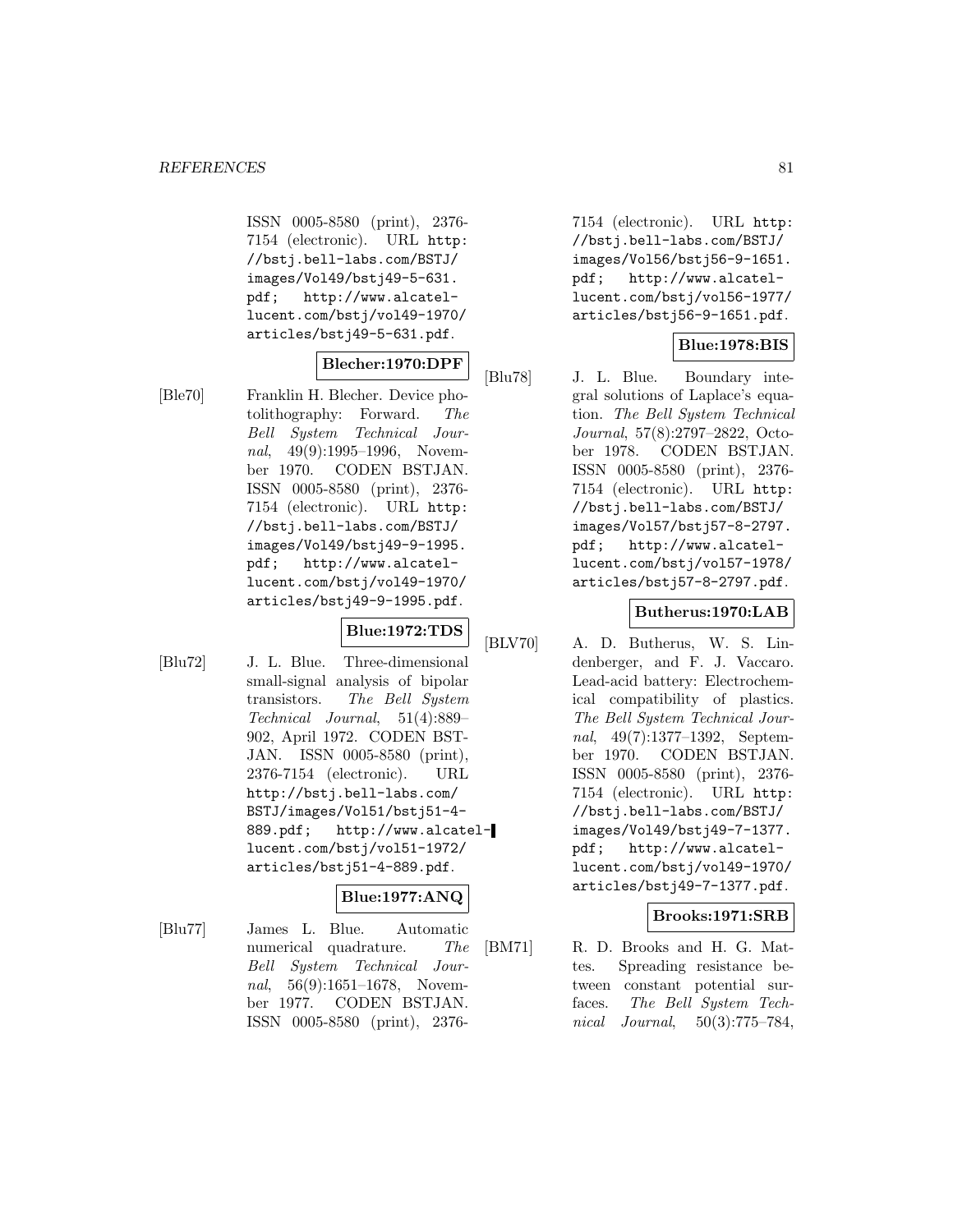March 1971. CODEN BSTJAN. ISSN 0005-8580 (print), 2376- 7154 (electronic). URL http: //bstj.bell-labs.com/BSTJ/ images/Vol50/bstj50-3-775. pdf; http://www.alcatellucent.com/bstj/vol50-1971/ articles/bstj50-3-775.pdf.

### **Buckler:1978:AFSb**

[BM78] M. J. Buckler and C. M. Miller. Atlanta Fiber System Experiment: Optical crosstalk evaluation for two end-to-end lightguide system installations. The Bell System Technical Journal,  $57(6):1759-1769$ , July/ August 1978. CODEN BSTJAN. ISSN 0005-8580 (print), 2376- 7154 (electronic). URL http: //bstj.bell-labs.com/BSTJ/ images/Vol57/bstj57-6-1759. pdf; http://www.alcatellucent.com/bstj/vol57-1978/ articles/bstj57-6-1759.pdf.

#### **Buchner:1971:ILB**

[BN71] M. M. Buchner, Jr. and S. R. Neal. Inherent load-balancing in step-by-step switching systems. The Bell System Technical Journal, 50(1):135–165, January 1971. CODEN BSTJAN. ISSN 0005-8580 (print), 2376- 7154 (electronic). URL http: //bstj.bell-labs.com/BSTJ/ images/Vol50/bstj50-1-135. pdf; http://www.alcatellucent.com/bstj/vol50-1971/ articles/bstj50-1-135.pdf.

## **Bonyhard:1973:DDR**

[BN73] P. I. Bonyhard and T. J.

Nelson. Dynamic data reallocation in bubble memories. The Bell System Technical Journal, 52(3):307–317, March 1973. CODEN BSTJAN. ISSN 0005-8580 (print), 2376- 7154 (electronic). URL http: //bstj.bell-labs.com/BSTJ/ images/Vol52/bstj52-3-307. pdf; http://www.alcatellucent.com/bstj/vol52-1973/ articles/bstj52-3-307.pdf.

### **Barry:1974:LSJ**

[BNO74] J. F. Barry, S. Narayanan, and J. F. Oberst. L5 system: Jumbogroup frequency supply. The Bell System Technical Journal, 53(10):2109–2127, December 1974. CODEN BSTJAN. ISSN 0005-8580 (print), 2376-7154 (electronic). URL http://bstj. bell-labs.com/BSTJ/images/ Vol53/bstj53-10-2109.pdf; http://www.alcatel-lucent. com/bstj/vol53-1974/articles/ bstj53-10-2109.pdf.

## **Bobilin:1973:PST**

[Bob73] R. T. Bobilin. Prefilters, sampling, and transmission rates for intraframe codecs for picturephone service. The Bell System Technical Journal, 52(4):497–525, April 1973. CODEN BSTJAN. ISSN 0005-8580 (print), 2376-7154 (electronic). URL http: //bstj.bell-labs.com/BSTJ/ images/Vol52/bstj52-4-497. pdf; http://www.alcatellucent.com/bstj/vol52-1973/ articles/bstj52-4-497.pdf.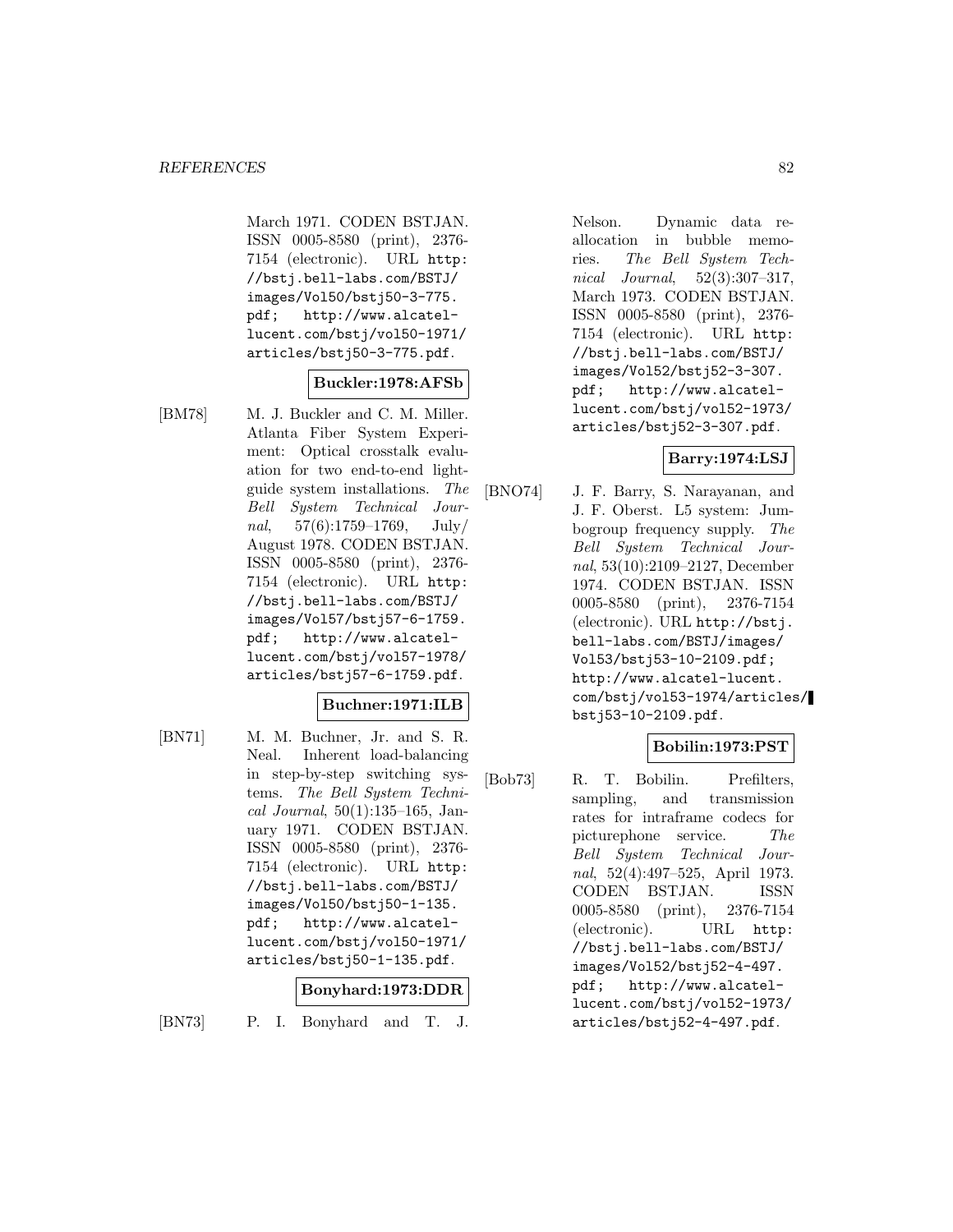## **Bobilin:1974:BJB**

[Bob74] R. T. Bobilin. B.S.T.J. briefs: Interframe picturephone coding using unconditional vertical and temporal subsampling techniques. The Bell System Technical Journal, 53 (2):395–400, February 1974. CODEN BSTJAN. ISSN 0005-8580 (print), 2376-7154 (electronic). URL http: //bstj.bell-labs.com/BSTJ/ images/Vol53/bstj53-2-395. pdf; http://www.alcatellucent.com/bstj/vol53-1974/ articles/bstj53-2-395.pdf.

### **Bosik:1972:SDC**

[Bos72] B. S. Bosik. The spectral density of a coded digital signal. The Bell System Technical Journal, 51(4):921–932, April 1972. CODEN BSTJAN. ISSN 0005-8580 (print), 2376- 7154 (electronic). URL http: //bstj.bell-labs.com/BSTJ/ images/Vol51/bstj51-4-921. pdf; http://www.alcatellucent.com/bstj/vol51-1972/ articles/bstj51-4-921.pdf.

## **Bourne:1978:UTS**

[Bou78] S. R. Bourne. UNIX timesharing system: The UNIX shell. The Bell System Technical Journal, 57(6):1971–1990, July/ August 1978. CODEN BSTJAN. ISSN 0005-8580 (print), 2376- 7154 (electronic). URL http: //bstj.bell-labs.com/BSTJ/ images/Vol57/bstj57-6-1971. pdf; http://www.alcatellucent.com/bstj/vol57-1978/ articles/bstj57-6-1971.pdf.

#### **Boyce:1976:SRA**

[Boy76] W. M. Boyce. Step response of an adaptive delta modulator. The Bell System Technical Journal, 55(4):373–393, April 1976. CODEN BSTJAN. ISSN 0005-8580 (print), 2376- 7154 (electronic). URL http: //bstj.bell-labs.com/BSTJ/ images/Vol55/bstj55-4-373. pdf; http://www.alcatellucent.com/bstj/vol55-1976/ articles/bstj55-4-373.pdf.

### **Brinsfield:1970:DPM**

[BP70] Mrs. J. G. Brinsfield and S. Pardee. Device photolithography: The mask shop information system. The Bell System Technical Journal, 49 (9):2203–2220, November 1970. CODEN BSTJAN. ISSN 0005-8580 (print), 2376-7154 (electronic). URL http: //bstj.bell-labs.com/BSTJ/ images/Vol49/bstj49-9-2203. pdf; http://www.alcatellucent.com/bstj/vol49-1970/ articles/bstj49-9-2203.pdf.

## **Boggs:1979:RAI**

[BPM79] L. M. Boggs, H. M. Presby, and D. Marcuse. Rapid automatic index profiling of wholefiber samples: Part 1. The Bell System Technical Journal, 58(4):867–882, April 1979. CODEN BSTJAN. ISSN 0005-8580 (print), 2376-7154 (electronic). URL http: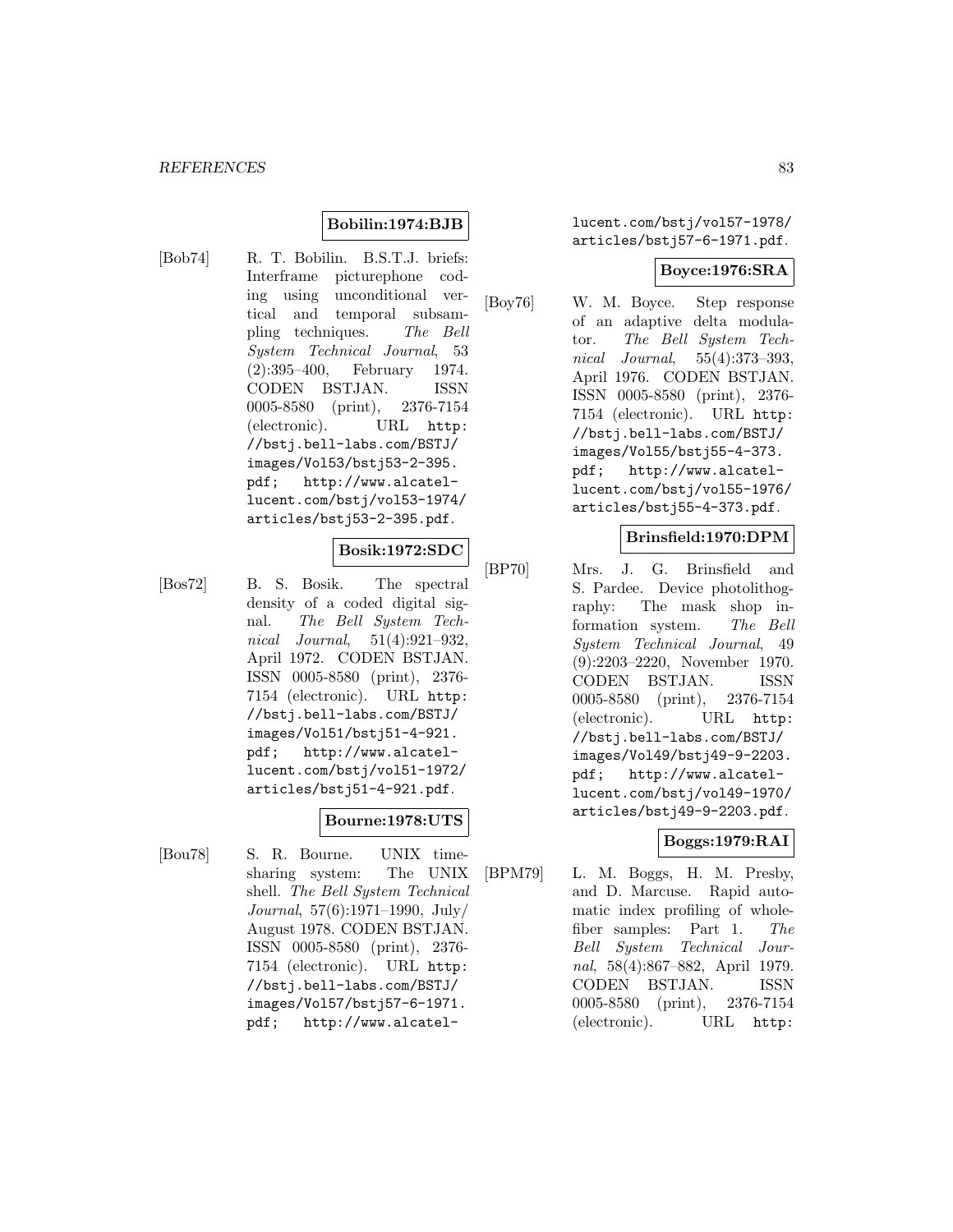//bstj.bell-labs.com/BSTJ/ images/Vol58/bstj58-4-867. pdf; http://www.alcatellucent.com/bstj/vol58-1979/ articles/bstj58-4-867.pdf.

## **Brown:1975:DDS**

[BPS75] P. F. Brown, G. W. Phipps, and L. A. Spindel. Digital data system: Network planning. The Bell System Technical Journal, 54(5):861–878, May/ June 1975. CODEN BSTJAN. ISSN 0005-8580 (print), 2376- 7154 (electronic). URL http: //bstj.bell-labs.com/BSTJ/ images/Vol54/bstj54-5-861. pdf; http://www.alcatellucent.com/bstj/vol54-1975/ articles/bstj54-5-861.pdf.

## **Brune:1979:TSP**

[BPW79] W. L. Brune, R. J. Piereth, and A. G. Weygand. Traffic service position system no. 1: Remote trunk arrangement and position subsystem no. 2: Transmission and signaling considerations. The Bell System Technical Journal, 58(6):1137–1165, July/ August 1979. CODEN BSTJAN. ISSN 0005-8580 (print), 2376- 7154 (electronic). URL http: //bstj.bell-labs.com/BSTJ/ images/Vol58/bstj58-6-1137. pdf; http://www.alcatellucent.com/bstj/vol58-1979/ articles/bstj58-6-1137.pdf.

### **Bodtmann:1974:RAS**

[BR74] W. F. Bodtmann and C. L. Ruthroff. Rain attenuation on short radio paths: Theory, experiment, and design. The Bell System Technical Journal, 53(7):1329–1349, September 1974. CODEN BSTJAN. ISSN 0005-8580 (print), 2376- 7154 (electronic). URL http: //bstj.bell-labs.com/BSTJ/ images/Vol53/bstj53-7-1329. pdf; http://www.alcatellucent.com/bstj/vol53-1974/ articles/bstj53-7-1329.pdf.

### **Brackett:1970:CSH**

[Bra70] C. A. Brackett. Characterization of second-harmonic effects in IMPATT diodes. The Bell System Technical Journal, 49(8):1777–1810, October 1970. CODEN BSTJAN. ISSN 0005-8580 (print), 2376- 7154 (electronic). URL http: //bstj.bell-labs.com/BSTJ/ images/Vol49/bstj49-8-1777. pdf; http://www.alcatellucent.com/bstj/vol49-1970/ articles/bstj49-8-1777.pdf.

### **Brady:1971:ETD**

[Bra71] Paul T. Brady. Effects of transmission delay on conversational behavior on echo-free telephone circuits. The Bell System Technical Journal, 50(1):115–134, January 1971. CODEN BSTJAN. ISSN 0005-8580 (print), 2376- 7154 (electronic). URL http: //bstj.bell-labs.com/BSTJ/ images/Vol50/bstj50-1-115. pdf; http://www.alcatellucent.com/bstj/vol50-1971/ articles/bstj50-1-115.pdf.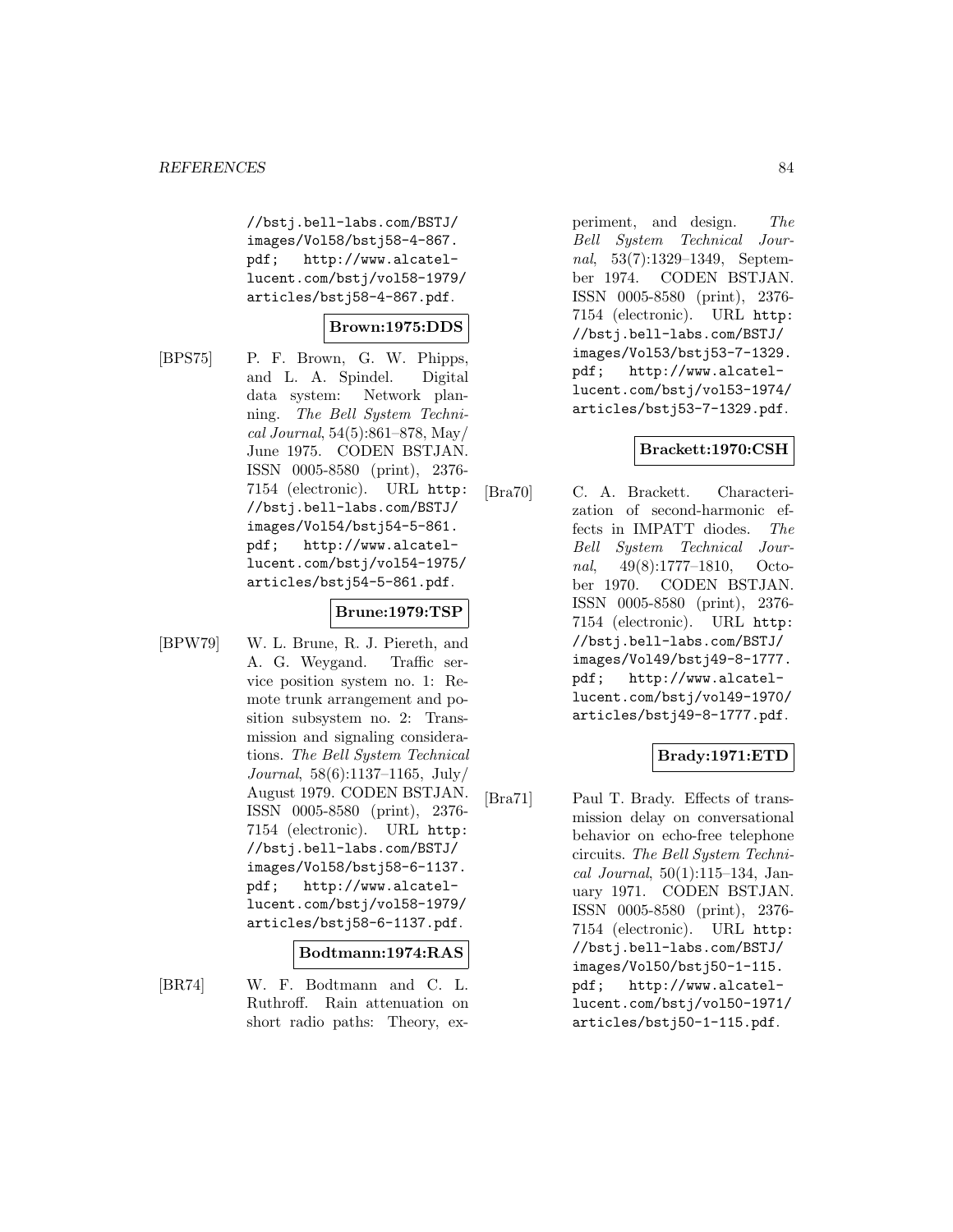# **Brady:1972:OMP**

[Bra72] Paul T. Brady. Objective measures of peak clipping and threshold crossings in continuous speech. The Bell System Technical Journal, 51(4):933–945, April 1972. CODEN BSTJAN. ISSN 0005-8580 (print), 2376- 7154 (electronic). URL http: //bstj.bell-labs.com/BSTJ/ images/Vol51/bstj51-4-933. pdf; http://www.alcatellucent.com/bstj/vol51-1972/ articles/bstj51-4-933.pdf.

#### **Brackett:1973:ETI**

[Bra73] C. A. Brackett. The elimination of tuning-induced burnout and bias-circuit oscillations in IMPATT oscillators. The Bell System Technical Journal, 52(3):271–306, March 1973. CODEN BSTJAN. ISSN 0005-8580 (print), 2376-7154 (electronic). URL http: //bstj.bell-labs.com/BSTJ/ images/Vol52/bstj52-3-271. pdf; http://www.alcatellucent.com/bstj/vol52-1973/ articles/bstj52-3-271.pdf.

## **Brewer:1970:SSC**

[Bre70] S. T. Brewer. SF submarine cable system — forward. The Bell System Technical Journal, 49(5):601–604, May/June 1970. CODEN BSTJAN. ISSN 0005-8580 (print), 2376- 7154 (electronic). URL http: //bstj.bell-labs.com/BSTJ/ images/Vol49/bstj49-5-601. pdf; http://www.alcatellucent.com/bstj/vol49-1970/ articles/bstj49-5-601.pdf.

#### **Breen:1971:PSC**

[Bre71] Charles Breen. The Picturephone System: Customer switching systems. The Bell System Technical Journal, 50 (2):553–565, February 1971. CODEN BSTJAN. ISSN 0005-8580 (print), 2376-7154 (electronic). URL http: //bstj.bell-labs.com/BSTJ/ images/Vol50/bstj50-2-553. pdf; http://www.alcatellucent.com/bstj/vol50-1971/ articles/bstj50-2-553.pdf.

### **Bricker:1971:LES**

[Bri71] P. D. Bricker. Listener evaluation of stimulated telephone calling signals. The Bell System Technical Journal,  $50(5):1559-1578$ , May/ June 1971. CODEN BSTJAN. ISSN 0005-8580 (print), 2376- 7154 (electronic). URL http: //bstj.bell-labs.com/BSTJ/ images/Vol50/bstj50-5-1559. pdf; http://www.alcatellucent.com/bstj/vol50-1971/ articles/bstj50-5-1559.pdf.

## **Brilliant:1978:OEE**

[Bri78] M. B. Brilliant. Observations of errors and error rates on T1 digital repeatered lines. The Bell System Technical Journal, 57(3):711–746, March 1978. CODEN BSTJAN. ISSN 0005-8580 (print), 2376- 7154 (electronic). URL http: //bstj.bell-labs.com/BSTJ/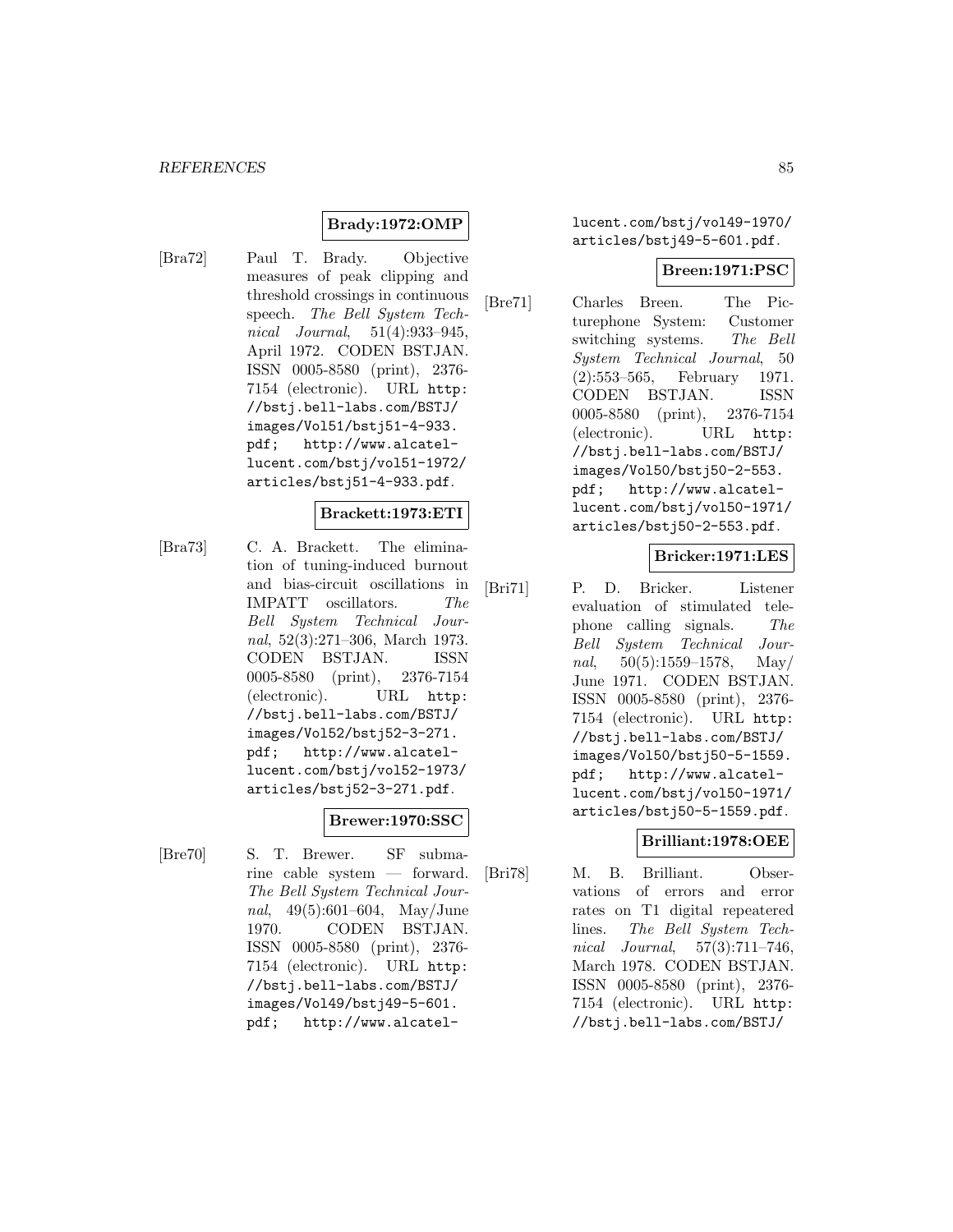images/Vol57/bstj57-3-711. pdf; http://www.alcatellucent.com/bstj/vol57-1978/ articles/bstj57-3-711.pdf.

### **Broyde:1970:DPE**

[Bro70] Barret Broyde. Device photolithography: Electron-sensitive materials. The Bell System Technical Journal, 49(9): 2095–2104, November 1970. CODEN BSTJAN. ISSN 0005-8580 (print), 2376-7154 (electronic). URL http: //bstj.bell-labs.com/BSTJ/ images/Vol49/bstj49-9-2095. pdf; http://www.alcatellucent.com/bstj/vol49-1970/ articles/bstj49-9-2095.pdf.

### **Broderick:1971:PSD**

[Bro71a] C. W. Broderick. The Picturephone System: A digital transmission system for TD-2 radio. The Bell System Technical Journal, 50(2):481–499, February 1971. CODEN BSTJAN. ISSN 0005-8580 (print), 2376- 7154 (electronic). URL http: //bstj.bell-labs.com/BSTJ/ images/Vol50/bstj50-2-481. pdf; http://www.alcatellucent.com/bstj/vol50-1971/ articles/bstj50-2-481.pdf.

### **Brown:1971:PST**

[Bro71b] H. E. Brown. The Picturephone System: Transmission plan. The Bell System Technical Journal, 50(2):351–394, February 1971. CODEN BSTJAN. ISSN 0005-8580 (print), 2376- 7154 (electronic). URL http:

//bstj.bell-labs.com/BSTJ/ images/Vol50/bstj50-2-351. pdf; http://www.alcatellucent.com/bstj/vol50-1971/ articles/bstj50-2-351.pdf.

### **Brown:1971:PSB**

[Bro71c] J. M. Brown. The Picturephone System: Baseband video transmission on loops and short-haul trunks. The Bell System Technical Journal, 50(2):395–425, February 1971. CODEN BSTJAN. ISSN 0005-8580 (print), 2376- 7154 (electronic). URL http: //bstj.bell-labs.com/BSTJ/ images/Vol50/bstj50-2-395. pdf; http://www.alcatellucent.com/bstj/vol50-1971/ articles/bstj50-2-395.pdf.

### **Beadle:1970:PST**

[BS70a] W. E. Beadle and A. J. Schorr. Picturephone silicon target signal analysis. The Bell System Technical Journal, 49(6):921–952, July/August 1970. CODEN BSTJAN. ISSN 0005-8580 (print), 2376- 7154 (electronic). URL http: //bstj.bell-labs.com/BSTJ/ images/Vol49/bstj49-6-921. pdf; http://www.alcatellucent.com/bstj/vol49-1970/ articles/bstj49-6-921.pdf.

### **Boyle:1970:BJB**

[BS70b] W. S. Boyle and G. E. Smith. B.S.T.J. briefs: Charge coupled semiconductor devices. The Bell System Technical Journal, 49(4):587–593, April 1970.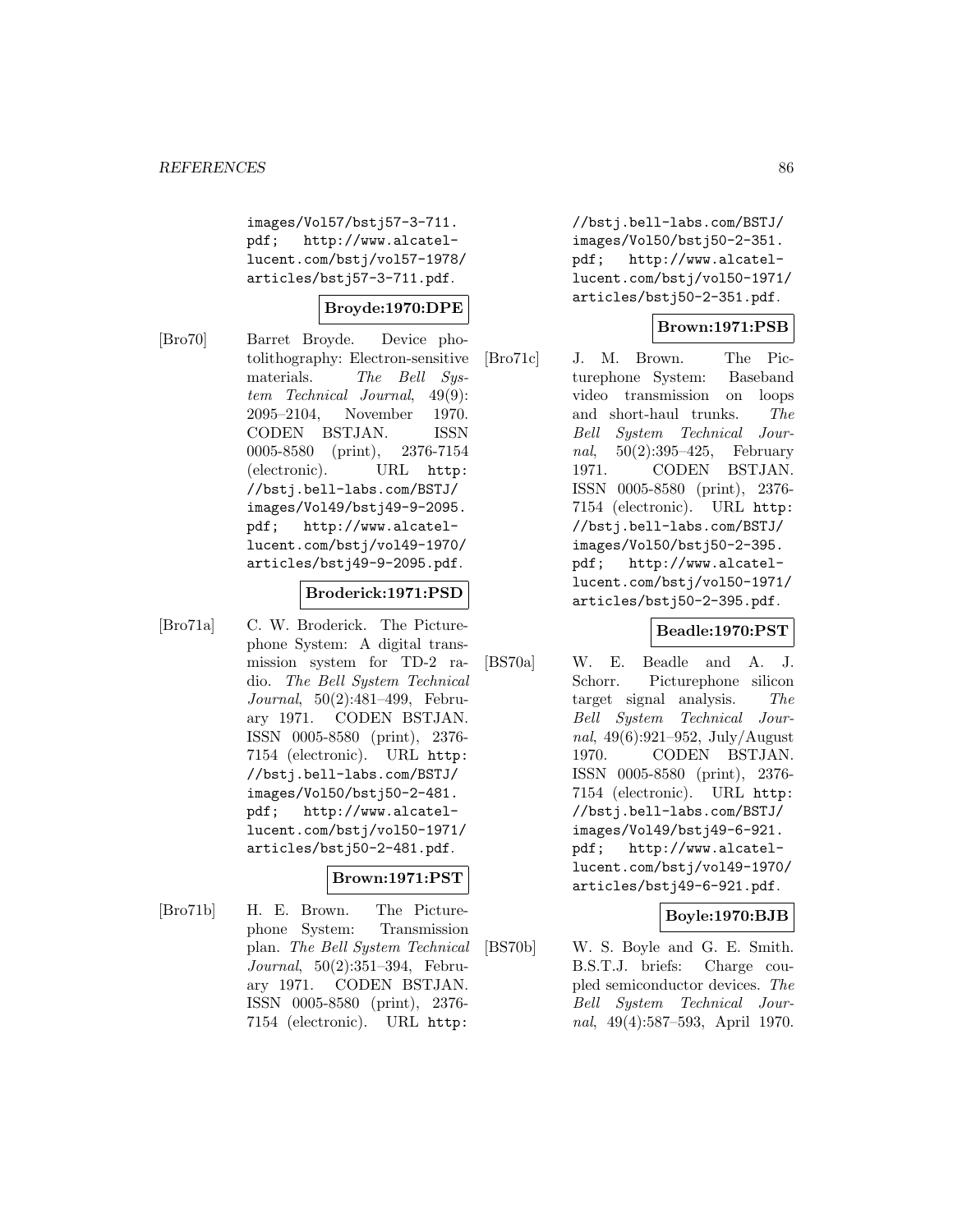CODEN BSTJAN. ISSN 0005-8580 (print), 2376-7154 (electronic). URL http: //bstj.bell-labs.com/BSTJ/ images/Vol49/bstj49-4-587. pdf; http://www.alcatellucent.com/bstj/vol49-1970/ articles/bstj49-4-587.pdf.

### **Burgess:1971:PSC**

[BS71] P. N. Burgess and J. E. Stickel. The Picturephone System: Central office switching. The Bell System Technical Journal, 50(2):533–552, February 1971. CODEN BSTJAN. ISSN 0005-8580 (print), 2376- 7154 (electronic). URL http: //bstj.bell-labs.com/BSTJ/ images/Vol50/bstj50-2-533. pdf; http://www.alcatellucent.com/bstj/vol50-1971/ articles/bstj50-2-533.pdf.

### **Berglund:1972:FPC**

[BS72a] C. N. Berglund and R. J. Strain. Fabrication and performance considerations of chargetransfer dynamic shift registers. The Bell System Technical Journal,  $51(3):655-703$ , March 1972. CODEN BSTJAN. ISSN 0005-8580 (print), 2376- 7154 (electronic). URL http: //bstj.bell-labs.com/BSTJ/ images/Vol51/bstj51-3-655. pdf; http://www.alcatellucent.com/bstj/vol51-1972/ articles/bstj51-3-655.pdf.

## **Bloom:1972:DCB**

[BS72b] S. D. Bloom and G. F. Swanson. D2 channel bank: Power conversion. The Bell System Technical Journal, 51(8):1713–1724, October 1972. CODEN BSTJAN. ISSN 0005-8580 (print), 2376- 7154 (electronic). URL http: //bstj.bell-labs.com/BSTJ/ images/Vol51/bstj51-8-1713. pdf; http://www.alcatellucent.com/bstj/vol51-1972/ articles/bstj51-8-1713.pdf.

## **Bisbee:1975:AGO**

[BS75a] D. L. Bisbee and P. W. Smith. All-glass optical-fiber tapes. The Bell System Technical Journal, 54(3):479–484, March 1975. CODEN BSTJAN. ISSN 0005-8580 (print), 2376- 7154 (electronic). URL http: //bstj.bell-labs.com/BSTJ/ images/Vol54/bstj54-3-479. pdf; http://www.alcatellucent.com/bstj/vol54-1975/ articles/bstj54-3-479.pdf.

## **Brophy:1975:TDT**

[BS75b] F. J. Brophy and A. C. Salazar. Two design techniques for digital phase networks. The Bell System Technical Journal, 54(4):767–781, April 1975. CODEN BSTJAN. ISSN 0005-8580 (print), 2376- 7154 (electronic). URL http: //bstj.bell-labs.com/BSTJ/ images/Vol54/bstj54-4-767. pdf; http://www.alcatellucent.com/bstj/vol54-1975/ articles/bstj54-4-767.pdf.

### **Bracker:1976:TFM**

[BS76] W. E. Bracker and E. R. Sears. Test facility for a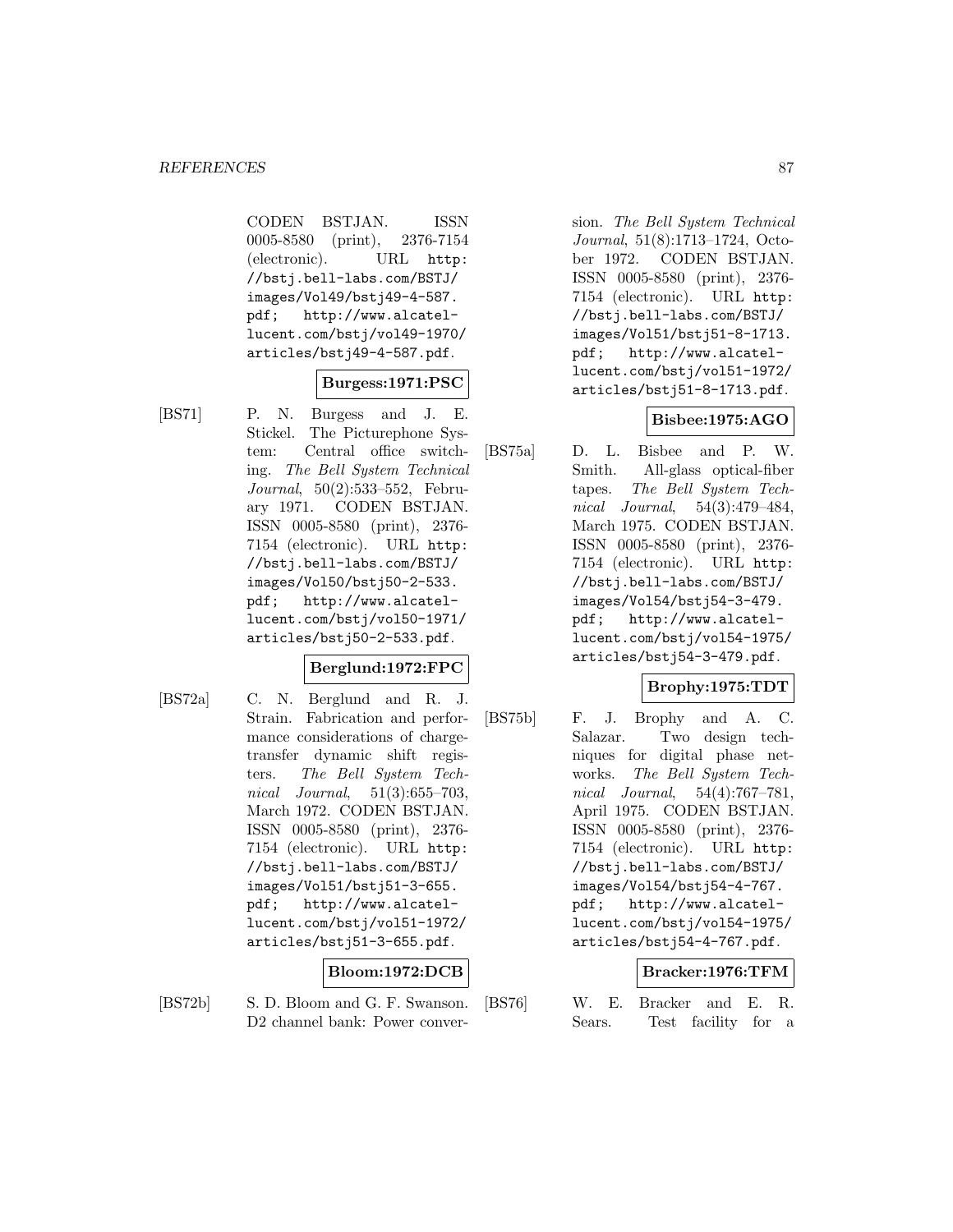message-switching system. The Bell System Technical Journal, 55(7):857–873, September 1976. CODEN BSTJAN. ISSN 0005-8580 (print), 2376- 7154 (electronic). URL http: //bstj.bell-labs.com/BSTJ/ images/Vol55/bstj55-7-857. pdf; http://www.alcatellucent.com/bstj/vol55-1976/ articles/bstj55-7-857.pdf.

## **Beaumont:1978:TNT**

[BS78] L. R. Beaumont and K. W. Sussman. Transaction network, telephones, and terminals: Maintenance and administration. The Bell System Technical Journal, 57(10):3409–3425, December 1978. CODEN BSTJAN. ISSN 0005-8580 (print), 2376-7154 (electronic). URL http://bstj. bell-labs.com/BSTJ/images/ Vol57/bstj57-10-3409.pdf; http://www.alcatel-lucent. com/bstj/vol57-1978/articles/ bstj57-10-3409.pdf.

### **Buckler:1978:AFSa**

[BSS78] M. J. Buckler, M. R. Santana, and M. J. Saunders. Atlanta Fiber System Experiment: Lightguide cable manufacture and performance. The Bell System Technical Journal,  $57(6):1745-1757$ , July/ August 1978. CODEN BSTJAN. ISSN 0005-8580 (print), 2376- 7154 (electronic). URL http: //bstj.bell-labs.com/BSTJ/ images/Vol57/bstj57-6-1745. pdf; http://www.alcatellucent.com/bstj/vol57-1978/ articles/bstj57-6-1745.pdf.

### **Berglund:1973:FCI**

[BT73] C. N. Berglund and K. K. Thornber. A fundamental comparison of incomplete charge transfer in charge transfer devices. The Bell System Technical Journal, 52(2):147–182, February 1973. CODEN BSTJAN. ISSN 0005-8580 (print), 2376- 7154 (electronic). URL http: //bstj.bell-labs.com/BSTJ/ images/Vol52/bstj52-2-147. pdf; http://www.alcatellucent.com/bstj/vol52-1973/ articles/bstj52-2-147.pdf.

**Buchner:1970:AES**

[Buc70] M. M. Buchner, Jr. An asymmetric encoding scheme for word stuffing. The Bell System Technical Journal, 49(3):379–398, March 1970. CODEN BSTJAN. ISSN 0005-8580 (print), 2376- 7154 (electronic). URL http: //bstj.bell-labs.com/BSTJ/ images/Vol49/bstj49-3-379. pdf; http://www.alcatellucent.com/bstj/vol49-1970/ articles/bstj49-3-379.pdf.

### **Budrikis:1973:MAV**

[Bud73] Z. L. Budrikis. Model approximations to visual spatiotemporal sine-wave threshold data. The Bell System Technical Journal, 52(9):1643–1667, November 1973. CODEN BST-JAN. ISSN 0005-8580 (print), 2376-7154 (electronic). URL http://bstj.bell-labs.com/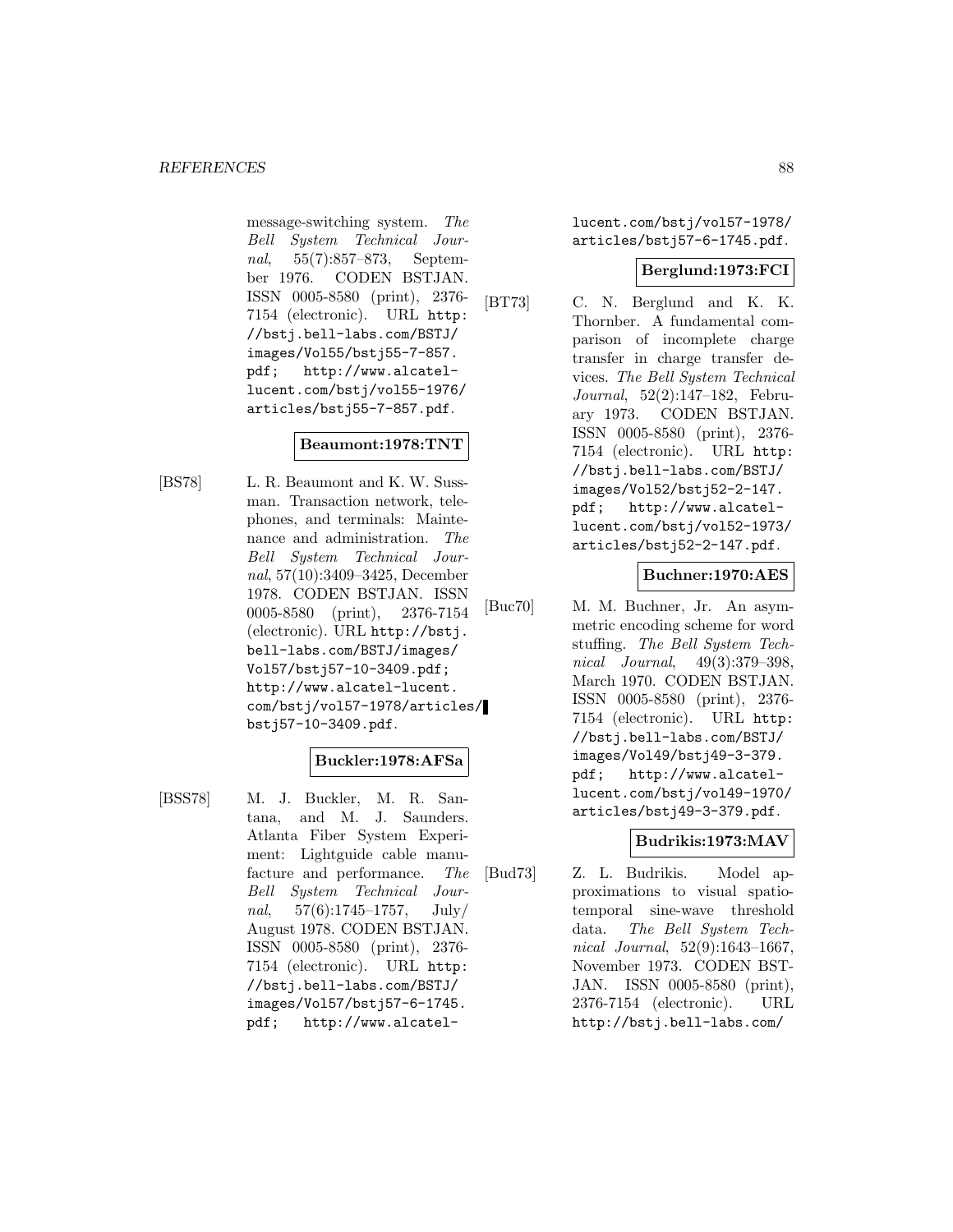BSTJ/images/Vol52/bstj52-9- 1643.pdf; http://www.alcatellucent.com/bstj/vol52-1973/ articles/bstj52-9-1643.pdf.

### **Bullington:1971:PAV**

[Bul71] K. Bullington. Phase and amplitude variations in multipath fading of microwave signals. The Bell System Technical Journal, 50(6):2039–2053, July/ August 1971. CODEN BSTJAN. ISSN 0005-8580 (print), 2376- 7154 (electronic). URL http: //bstj.bell-labs.com/BSTJ/ images/Vol50/bstj50-6-2039. pdf; http://www.alcatellucent.com/bstj/vol50-1971/ articles/bstj50-6-2039.pdf.

### **Bullington:1975:RSI**

[Bul75] K. Bullington. Rain-scatter interference in terrestrial microwave systems. The Bell System Technical Journal, 54 (1):177–187, January 1975. CODEN BSTJAN. ISSN 0005-8580 (print), 2376-7154 (electronic). URL http: //bstj.bell-labs.com/BSTJ/ images/Vol54/bstj54-1-177. pdf; http://www.alcatellucent.com/bstj/vol54-1975/ articles/bstj54-1-177.pdf.

### **Burckhardt:1970:LSP**

[Bur70] Christoph B. Burckhardt. Laser speckle pattern — A narrowband noise model. The Bell System Technical Journal, 49(2):309–316, February 1970. CODEN BSTJAN. ISSN 0005-8580 (print), 23767154 (electronic). URL http: //bstj.bell-labs.com/BSTJ/ images/Vol49/bstj49-2-309. pdf; http://www.alcatellucent.com/bstj/vol49-1970/ articles/bstj49-2-309.pdf.

## **Burke:1971:ODC**

[Bur71] P. J. Burke. The overflow distribution for constant holding time. The Bell System Technical Journal, 50(10):3195–3210, December 1971. CODEN BSTJAN. ISSN 0005-8580 (print), 2376-7154 (electronic). URL http://bstj. bell-labs.com/BSTJ/images/ Vol50/bstj50-10-3195.pdf; http://www.alcatel-lucent. com/bstj/vol50-1971/articles/ bstj50-10-3195.pdf.

## **Butler:1971:SCD**

[But71] E. M. Butler. Statistical circuit design: Large change sensitivities for statistical designs. The Bell System Technical Journal, 50(4):1209–1224, April 1971. CODEN BSTJAN. ISSN 0005-8580 (print), 2376- 7154 (electronic). URL http: //bstj.bell-labs.com/BSTJ/ images/Vol50/bstj50-4-1209. pdf; http://www.alcatellucent.com/bstj/vol50-1971/ articles/bstj50-4-1209.pdf.

## **Biagetti:1970:LAB**

[BW70a] R. V. Biagetti and M. C. Weeks. Lead-acid battery: Tetrabasic lead sulfate as a paste material for positive plates. The Bell System Technical Journal, 49(7):1305–1319, Septem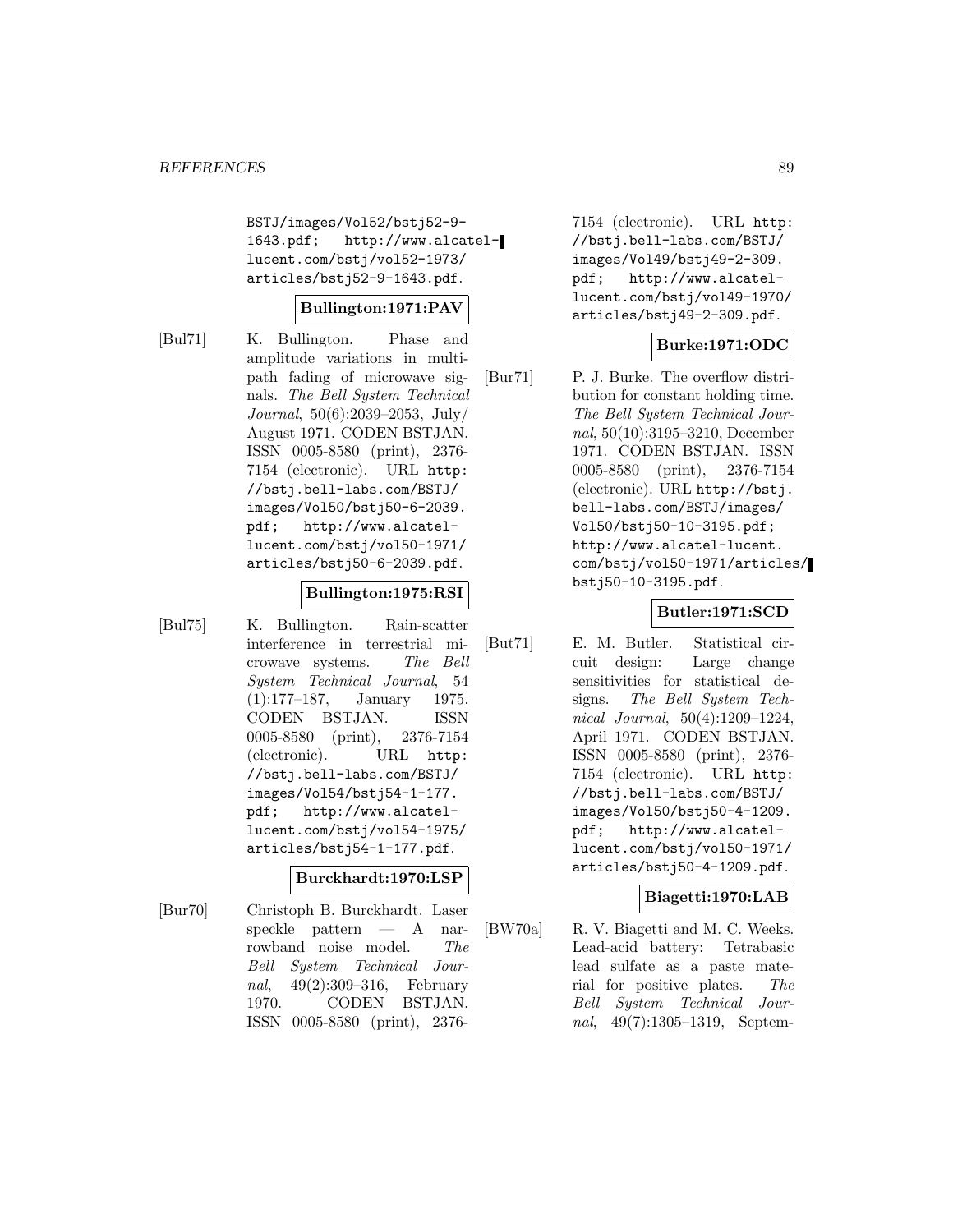ber 1970. CODEN BSTJAN. ISSN 0005-8580 (print), 2376- 7154 (electronic). URL http: //bstj.bell-labs.com/BSTJ/ images/Vol49/bstj49-7-1305. pdf; http://www.alcatellucent.com/bstj/vol49-1970/ articles/bstj49-7-1305.pdf.

### **Bridwell:1970:BDM**

[BW70b] J. D. Bridwell and J. K. Wolf. Burst distance and multiple-burst correction. The Bell System Technical Journal, 49(5):889–909, May/June 1970. CODEN BSTJAN. ISSN 0005-8580 (print), 2376- 7154 (electronic). URL http: //bstj.bell-labs.com/BSTJ/ images/Vol49/bstj49-5-889. pdf; http://www.alcatellucent.com/bstj/vol49-1970/ articles/bstj49-5-889.pdf.

## **Bradford:1971:TMR**

[BW71] C. E. Bradford and C. J. Waldron. TH-3 microwave radio system: The travelingwave tube amplifier. The Bell System Technical Journal, 50(7):2223–2234, September 1971. CODEN BSTJAN. ISSN 0005-8580 (print), 2376- 7154 (electronic). URL http: //bstj.bell-labs.com/BSTJ/ images/Vol50/bstj50-7-2223. pdf; http://www.alcatellucent.com/bstj/vol50-1971/ articles/bstj50-7-2223.pdf.

### **Brandenburg:1974:CGC**

[BW74] L. H. Brandenburg and A. D. Wyner. Capacity of the Gaussian channel with memory: The multivariate case. The Bell System Technical Journal, 53(5):745–778, May/June 1974. CODEN BSTJAN. ISSN 0005-8580 (print), 2376- 7154 (electronic). URL http: //bstj.bell-labs.com/BSTJ/ images/Vol53/bstj53-5-745. pdf; http://www.alcatellucent.com/bstj/vol53-1974/ articles/bstj53-5-745.pdf.

## **Byrne:1974:AIS**

[BWW74] C. J. Byrne, W. A. Winckelmann, and R. M. Wolfe. Automatic intercept system: Organization and objectives. The Bell System Technical Journal, 53(1):1–18, January 1974. CO-DEN BSTJAN. ISSN 0005- 8580 (print), 2376-7154 (electronic). URL http://bstj. bell-labs.com/BSTJ/images/ Vol53/bstj53-1-1.pdf; http: //www.alcatel-lucent.com/bstj/ vol53-1974/articles/bstj53- 1-1.pdf.

### **Brockway:1978:ESS**

[BY78] G. S. Brockway and G. M. Yanizeski. Elastic state of stress in a stalpeth cable jacket subjected to pure bending. The Bell System Technical Journal,  $57(1):151-169$ , January 1978. CODEN BSTJAN. ISSN 0005-8580 (print), 2376- 7154 (electronic). URL http: //bstj.bell-labs.com/BSTJ/ images/Vol57/bstj57-1-151. pdf; http://www.alcatel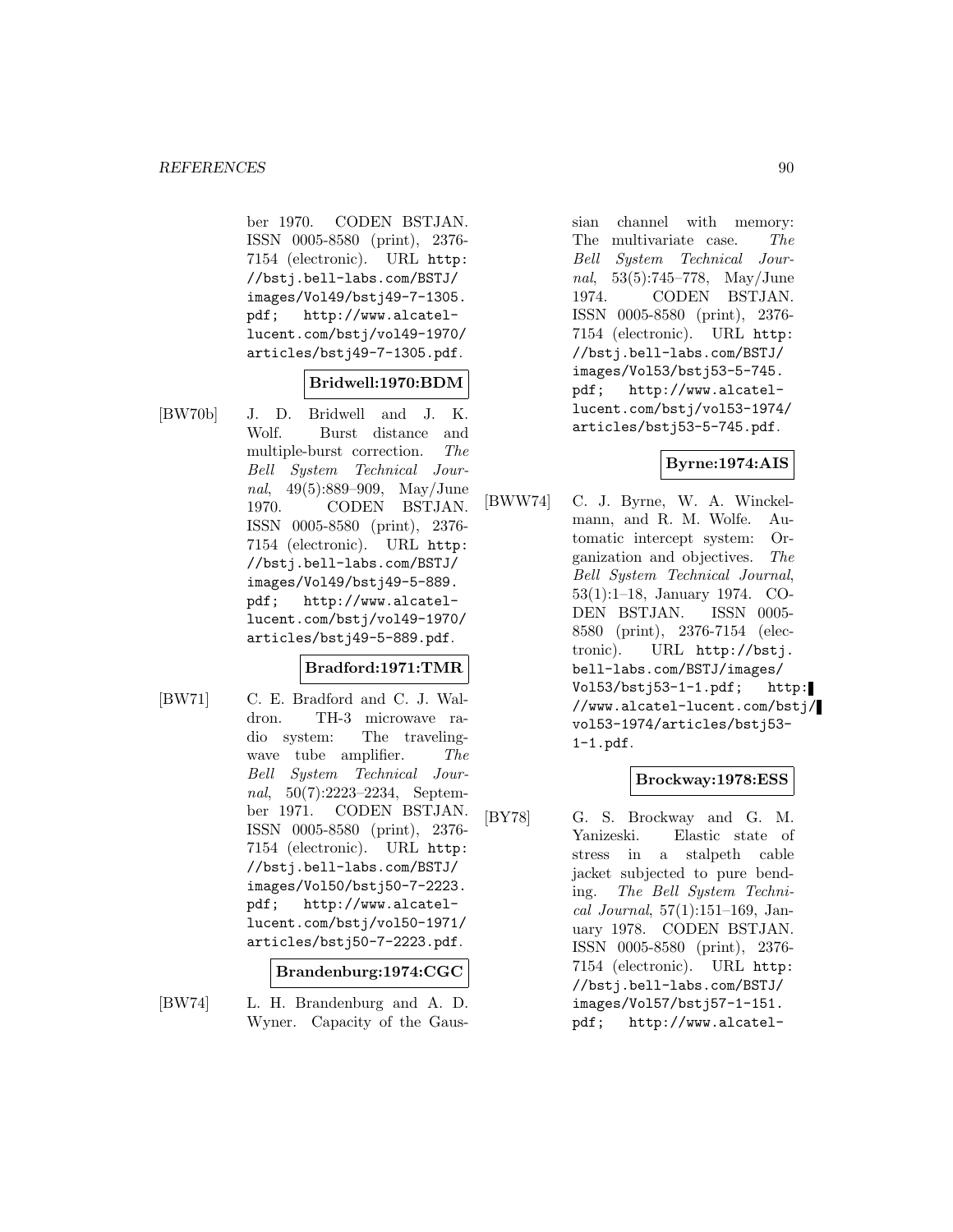lucent.com/bstj/vol57-1978/ articles/bstj57-1-151.pdf.

## **Bates:1974:LSS**

[BZ74] R. K. Bates and D. J. Zorn. L5 system: Signal administration and interconnection. The Bell System Technical Journal, 53 (10):2129–2145, December 1974. CODEN BSTJAN. ISSN 0005- 8580 (print), 2376-7154 (electronic). URL http://bstj. bell-labs.com/BSTJ/images/ Vol53/bstj53-10-2129.pdf; http://www.alcatel-lucent. com/bstj/vol53-1974/articles/ bstj53-10-2129.pdf.

### **Cohen:1976:WDF**

[CAK76] L. G. Cohen, H. W. Astle, and I. P. Kaminow. Wavelength dependence of frequency-response measurements in multimode optical fibers. The Bell System Technical Journal, 55(10):1509– 1523, December 1976. CO-DEN BSTJAN. ISSN 0005- 8580 (print), 2376-7154 (electronic). URL http://bstj. bell-labs.com/BSTJ/images/ Vol55/bstj55-10-1509.pdf; http://www.alcatel-lucent. com/bstj/vol55-1976/articles/ bstj55-10-1509.pdf.

### **Candy:1974:LPE**

[Can74] J. C. Candy. Limiting the propagation of errors in onebit differential CODECs. The Bell System Technical Journal, 53(8):1667–1676, October 1974. CODEN BSTJAN. ISSN 0005-8580 (print), 23767154 (electronic). URL http: //bstj.bell-labs.com/BSTJ/ images/Vol53/bstj53-8-1667. pdf; http://www.alcatellucent.com/bstj/vol53-1974/ articles/bstj53-8-1667.pdf.

### **Cappellari:1972:WMA**

[Cap72] J. O. Cappellari, Jr. Where on the Moon? an Apollo systems engineering problem. The Bell System Technical Journal, 51(5):955–1126, May/June 1972. CODEN BSTJAN. ISSN 0005-8580 (print), 2376- 7154 (electronic). URL http: //bstj.bell-labs.com/BSTJ/ images/Vol51/bstj51-5-955. pdf; http://www.alcatellucent.com/bstj/vol51-1972/ articles/bstj51-5-955.pdf.

### **Carlin:1971:RLC**

[Car71] J. W. Carlin. A relation for the loss characteristics of circular electric and magnetic modes in dielectric lined waveguide. The Bell System Technical Journal, 50(5):1639–1643, May/ June 1971. CODEN BSTJAN. ISSN 0005-8580 (print), 2376- 7154 (electronic). URL http: //bstj.bell-labs.com/BSTJ/ images/Vol50/bstj50-5-1639. pdf; http://www.alcatellucent.com/bstj/vol50-1971/ articles/bstj50-5-1639.pdf.

### **Candy:1972:MDD**

[CB72] J. C. Candy and R. H. Bosworth. Methods for designing differential quantizers based on subjective evaluations of edge busyness.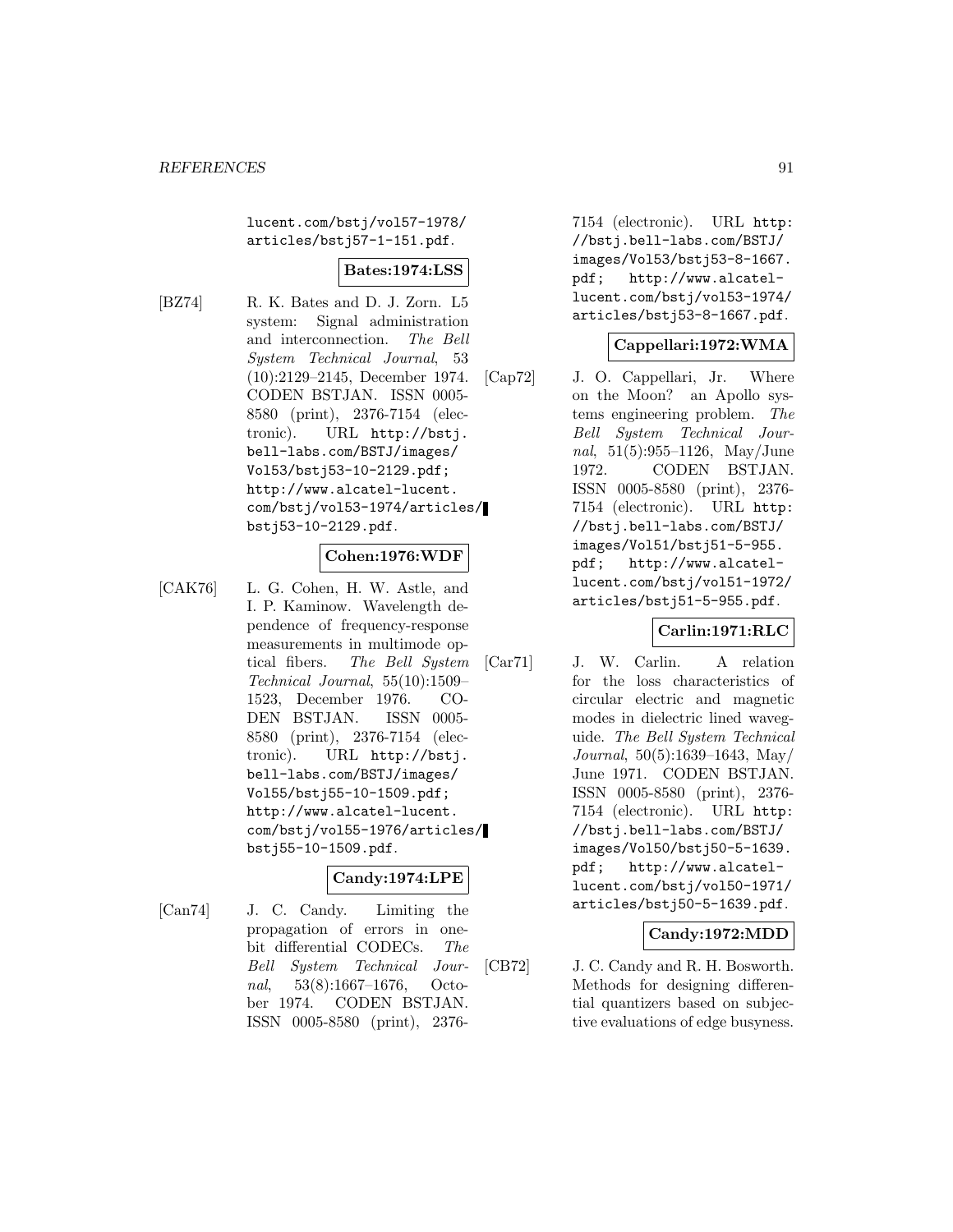The Bell System Technical Journal, 51(7):1495–1516, September 1972. CODEN BSTJAN. ISSN 0005-8580 (print), 2376- 7154 (electronic). URL http: //bstj.bell-labs.com/BSTJ/ images/Vol51/bstj51-7-1495. pdf; http://www.alcatellucent.com/bstj/vol51-1972/ articles/bstj51-7-1495.pdf.

# **Chin:1979:CSH**

[CBK79] A. K. Chin, G. W. Berkstresser, and V. G. Keramidas. Comparison of single heterostructure and double heterostructure GaAs — GaAlAs LEDs for optical data links. The Bell System Technical Journal, 58(7):1579–1591, September 1979. CODEN BSTJAN. ISSN 0005-8580 (print), 2376- 7154 (electronic). URL http: //bstj.bell-labs.com/BSTJ/ images/Vol58/bstj58-7-1579. pdf; http://www.alcatellucent.com/bstj/vol58-1979/ articles/bstj58-7-1579.pdf.

# **Campbell:1976:APD**

[CCR76] M. R. Campbell, R. E. Crochiere, and L. R. Rabiner. An algorithmic procedure for designing hybrid FIR/IIR digital filters. The Bell System Technical Journal, 55(1):89–108, January 1976. CODEN BST-JAN. ISSN 0005-8580 (print), 2376-7154 (electronic). URL http://bstj.bell-labs.com/ BSTJ/images/Vol55/bstj55-1- 89.pdf; http://www.alcatellucent.com/bstj/vol55-1976/ articles/bstj55-1-89.pdf.

### **Cieslak:1977:NES**

[CCR<sup>+</sup>77] T. J. Cieslak, L. M. Croxall, J. B. Roberts, M. W. Saad, and J. M. Scanlon. No. 4 ESS: Software organization and basic call handling. The Bell System Technical Journal, 56(7):1113–1138, September 1977. CODEN BSTJAN. ISSN 0005-8580 (print), 2376- 7154 (electronic). URL http: //bstj.bell-labs.com/BSTJ/ images/Vol56/bstj56-7-1113. pdf; http://www.alcatellucent.com/bstj/vol56-1977/ articles/bstj56-7-1113.pdf.

### **Cohen:1974:AIS**

[CCWW74] H. Cohen, D. E. Confalone, B. D. Wagner, and W. W. Wood. Automatic intercept system: Operational programs. The Bell System Technical Journal, 53(1):19– 69, January 1974. CODEN BST-JAN. ISSN 0005-8580 (print), 2376-7154 (electronic). URL http://bstj.bell-labs.com/ BSTJ/images/Vol53/bstj53-1- 19.pdf; http://www.alcatellucent.com/bstj/vol53-1974/ articles/bstj53-1-19.pdf.

### **Carlin:1971:LLM**

[CD71] J. W. Carlin and P. D'Agostino. Low-loss modes in dielectric lined waveguide. The Bell System Technical Journal, 50 (5):1631–1638, May/June 1971. CODEN BSTJAN. ISSN 0005-8580 (print), 2376-7154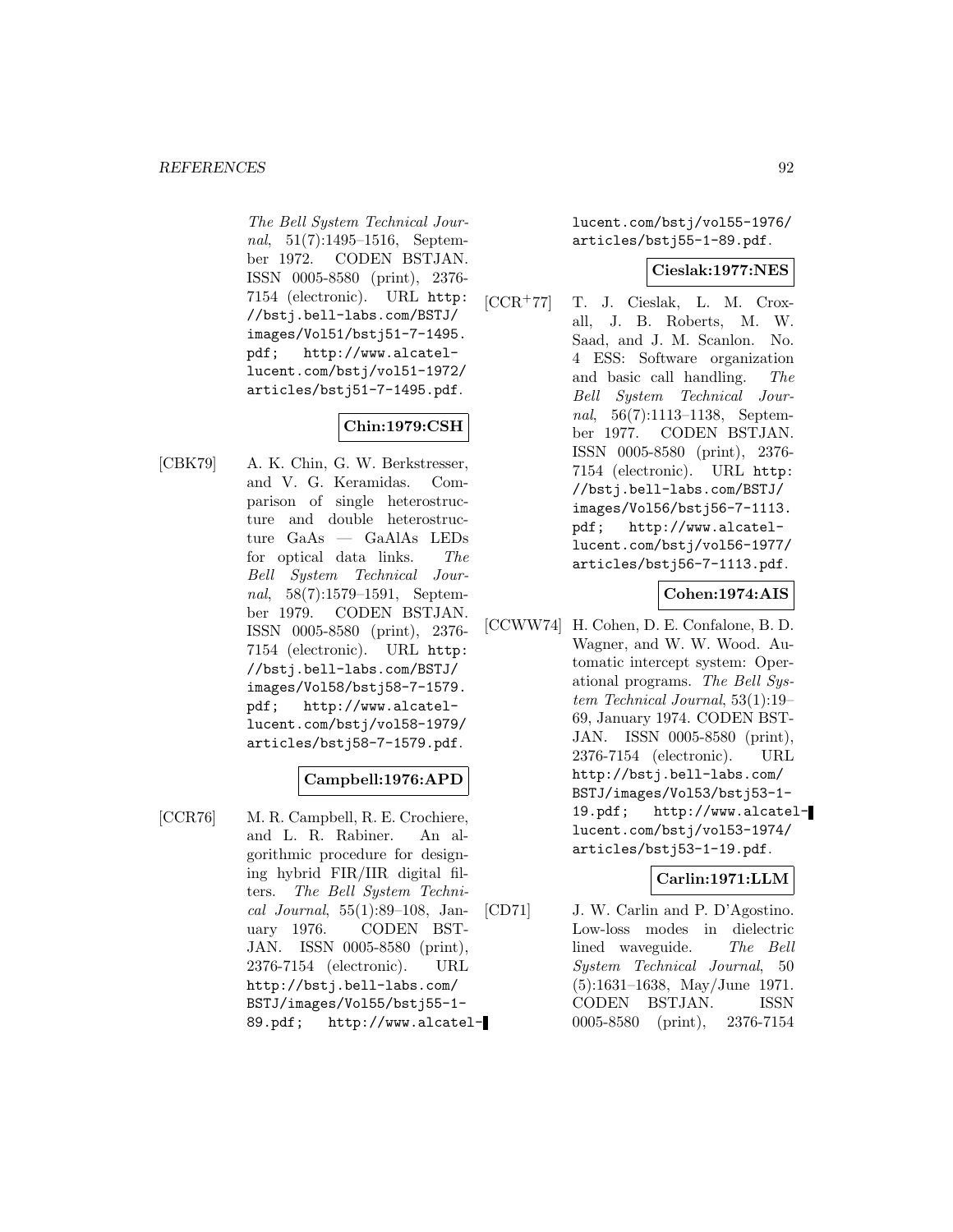(electronic). URL http: //bstj.bell-labs.com/BSTJ/ images/Vol50/bstj50-5-1631. pdf; http://www.alcatellucent.com/bstj/vol50-1971/ articles/bstj50-5-1631.pdf.

### **Carlin:1973:NMO**

- 
- [CD73] J. W. Carlin and P. D'Agostino. Normal modes in overmoded dielectric-lined circular waveguide. The Bell System Technical Journal, 52(4):453–486, April 1973. CODEN BSTJAN. ISSN 0005-8580 (print), 2376- 7154 (electronic). URL http: //bstj.bell-labs.com/BSTJ/ images/Vol52/bstj52-4-453. pdf; http://www.alcatellucent.com/bstj/vol52-1973/ articles/bstj52-4-453.pdf.

### **Caspers:1979:ITD**

[CD79] B. E. Caspers and P. B. Denes. An interactive terminal for the design of advertisements. The Bell System Technical Journal, 58(10):2189–2216, December 1979. CODEN BSTJAN. ISSN 0005-8580 (print), 2376-7154 (electronic). URL http://bstj. bell-labs.com/BSTJ/images/ Vol58/bstj58-10-2189.pdf; http://www.alcatel-lucent. com/bstj/vol58-1979/articles/ bstj58-10-2189.pdf.

### **Cosier:1978:SUC**

 $[CDD<sup>+</sup>78]$  J. E. H. Cosier, A. P. Davies, S. W. Dawson, Jr., R. F. Gleason, F. E. Kirkland, and T. A. McKenzie. SG undersea cable system: Installation and maintenance of the undersea system. The Bell System Technical Journal, 57(7):2523–2546, September 1978. CODEN BSTJAN. ISSN 0005-8580 (print), 2376- 7154 (electronic). URL http: //bstj.bell-labs.com/BSTJ/ images/Vol57/bstj57-7-2523. pdf; http://www.alcatellucent.com/bstj/vol57-1978/ articles/bstj57-7-2523.pdf.

## **Cohen:1978:PDP**

[CDF<sup>+</sup>78] L. G. Cohen, F. V. DiMarcello, J. W. Fleming, W. G. French, J. R. Simpson, and E. Weiszmann. Pulse dispersion properties of fibers with various material constituents. The Bell System Technical Journal,  $57(5):1653-1662$ , May/ June 1978. CODEN BSTJAN. ISSN 0005-8580 (print), 2376- 7154 (electronic). URL http: //bstj.bell-labs.com/BSTJ/ images/Vol57/bstj57-5-1653. pdf; http://www.alcatellucent.com/bstj/vol57-1978/ articles/bstj57-5-1653.pdf.

## **Comella:1970:TNP**

[CDH70] W. K. Comella, C. M. Day, Jr., and J. A. Hackett. TSPS no. 1: Peripheral circuits. The Bell System Technical Journal, 49 (10):2561–2623, December 1970. CODEN BSTJAN. ISSN 0005- 8580 (print), 2376-7154 (electronic). URL http://bstj. bell-labs.com/BSTJ/images/ Vol49/bstj49-10-2561.pdf; http://www.alcatel-lucent.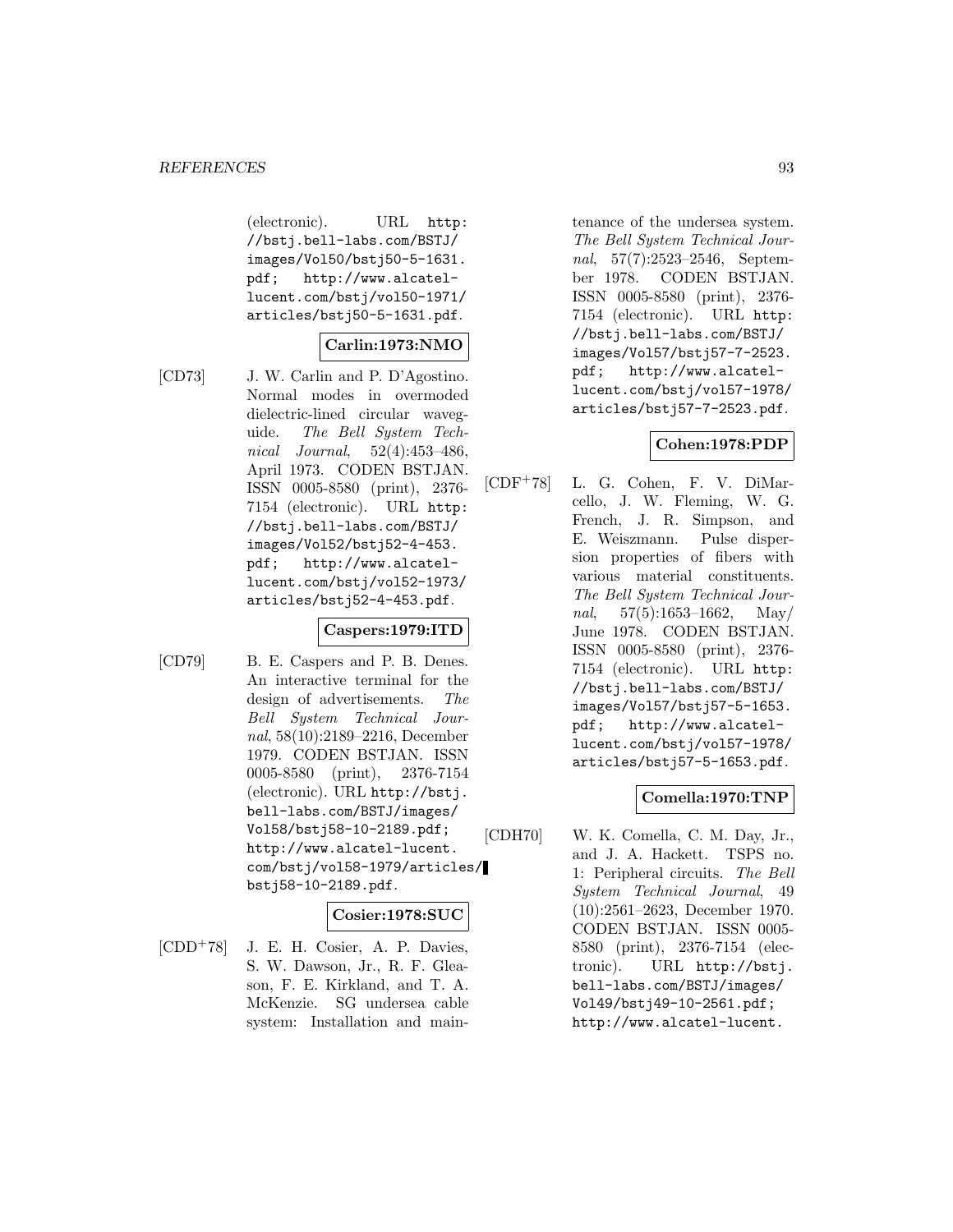com/bstj/vol49-1970/articles/ bstj49-10-2561.pdf.

### **Chappell:1974:LLC**

[CES74] S. G. Chappell, C. H. Elmendorf, and L. D. Schmidt. LAMP: Logic-circuit simulators. The Bell System Technical Journal, 53(8):1451–1476, October 1974. CODEN BSTJAN. ISSN 0005-8580 (print), 2376- 7154 (electronic). URL http: //bstj.bell-labs.com/BSTJ/ images/Vol53/bstj53-8-1451. pdf; http://www.alcatellucent.com/bstj/vol53-1974/ articles/bstj53-8-1451.pdf.

### **Cohen:1979:ETT**

- 
- [CF79] L. G. Cohen and J. W. Fleming. Effect of temperature on transmission in lightguides. The Bell System Technical Journal, 58(4):945–951, April 1979. CODEN BSTJAN. ISSN 0005-8580 (print), 2376- 7154 (electronic). URL http: //bstj.bell-labs.com/BSTJ/ images/Vol58/bstj58-4-945. pdf; http://www.alcatellucent.com/bstj/vol58-1979/ articles/bstj58-4-945.pdf.

#### **Cannone:1970:LAB**

[CFB70] A. G. Cannone, D. O. Feder, and R. V. Biagetti. Leadacid battery: Positive grid design principles. The Bell System Technical Journal, 49(7): 1279–1303, September 1970. CODEN BSTJAN. ISSN 0005-8580 (print), 2376-7154 (electronic). URL http:

//bstj.bell-labs.com/BSTJ/ images/Vol49/bstj49-7-1279. pdf; http://www.alcatellucent.com/bstj/vol49-1970/ articles/bstj49-7-1279.pdf. See erratum [Ano71k].

# **Clement:1977:PCA**

 $[CFG+77]$  G. F. Clement, P. S. Fuss, R. J. Griffith, R. C. Lee, and R. D. Royer. 1A processor: Control, administrative, and utility software. The Bell System Technical Journal, 56(2):237–254, February 1977. CODEN BSTJAN. ISSN 0005-8580 (print), 2376- 7154 (electronic). URL http: //bstj.bell-labs.com/BSTJ/ images/Vol56/bstj56-2-237. pdf; http://www.alcatellucent.com/bstj/vol56-1977/ articles/bstj56-2-237.pdf.

# **Candy:1971:TTC**

[CFHM71] J. C. Candy, Mrs. M. A. Franke, B. G. Haskell, and F. W. Mounts. Transmitting television as clusters of frame-to-frame differences. The Bell System Technical Journal, 50(6):1889–1917, July/ August 1971. CODEN BSTJAN. ISSN 0005-8580 (print), 2376- 7154 (electronic). URL http: //bstj.bell-labs.com/BSTJ/ images/Vol50/bstj50-6-1889. pdf; http://www.alcatellucent.com/bstj/vol50-1971/ articles/bstj50-6-1889.pdf.

# **Crawford:1978:CCI**

[CFMS78] K. E. Crawford, C. J. Funk, P. R. Miller, and J. D. Sipes. Common channel interoffice signal-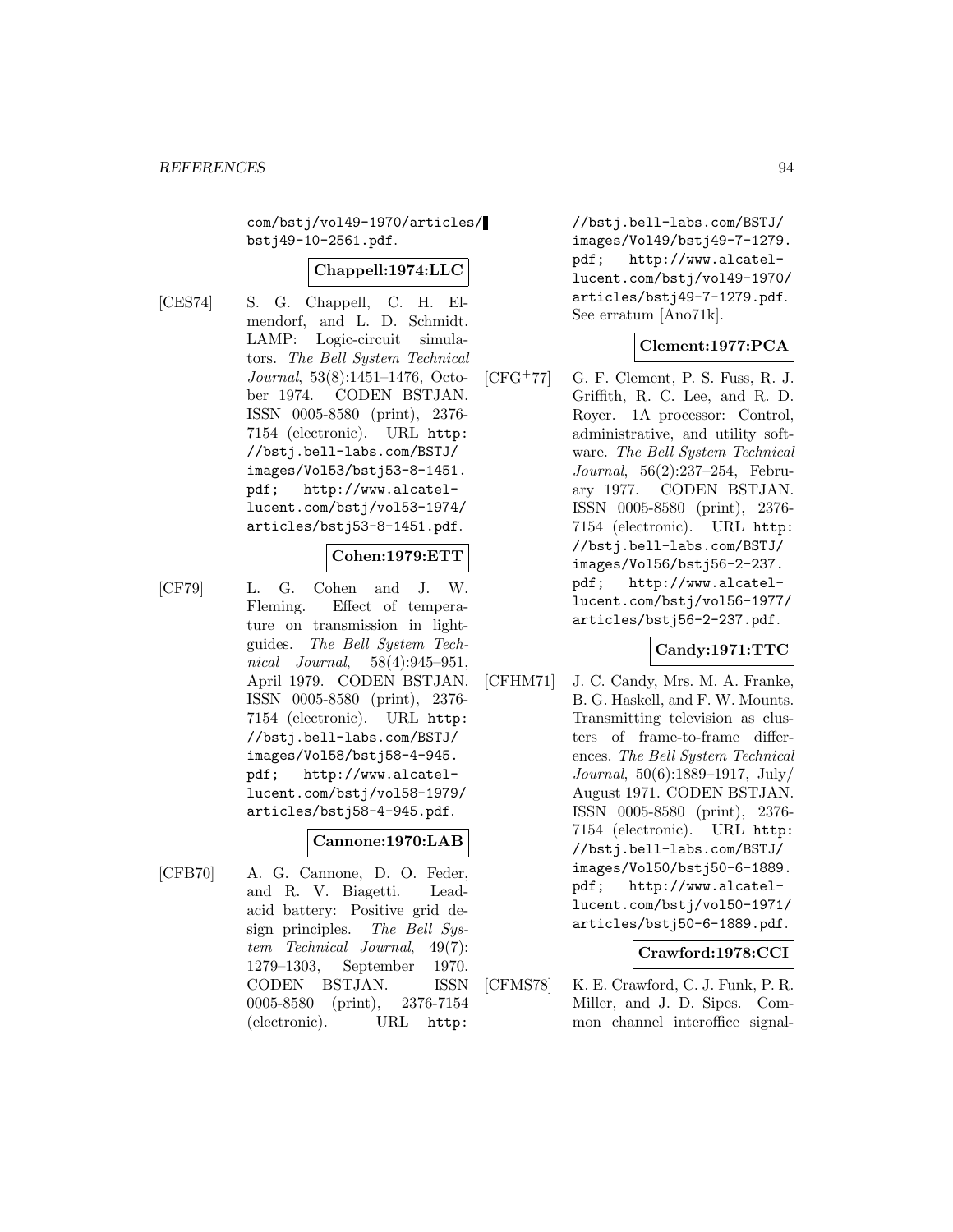ing: 4A toll crossbar application. The Bell System Technical Journal, 57(2):283–323, February 1978. CODEN BSTJAN. ISSN 0005-8580 (print), 2376- 7154 (electronic). URL http: //bstj.bell-labs.com/BSTJ/ images/Vol57/bstj57-2-283. pdf; http://www.alcatellucent.com/bstj/vol57-1978/ articles/bstj57-2-283.pdf.

## **Carney:1970:NEA**

[CFP70] A. C. Carney, S. M. Fitch, and G. Parker. No. 1 ESS ADF: Teletypewriter stations and transmission facilities. The Bell System Technical Journal, 49(10): 2941–2973, December 1970. CO-DEN BSTJAN. ISSN 0005- 8580 (print), 2376-7154 (electronic). URL http://bstj. bell-labs.com/BSTJ/images/ Vol49/bstj49-10-2941.pdf; http://www.alcatel-lucent. com/bstj/vol49-1970/articles/ bstj49-10-2941.pdf.

# **Calkin:1970:SSP**

[CG70] E. T. Calkin and I. Golioto. SF system: Power conversion. The Bell System Technical Journal, 49(5):749–765, May/ June 1970. CODEN BSTJAN. ISSN 0005-8580 (print), 2376- 7154 (electronic). URL http: //bstj.bell-labs.com/BSTJ/ images/Vol49/bstj49-5-749. pdf; http://www.alcatellucent.com/bstj/vol49-1970/ articles/bstj49-5-749.pdf.

## **Chinnock:1975:POF**

[CGBS75] E. L. Chinnock, D. Gloge, D. L. Bisbee, and P. W. Smith. Preparation of opticalfiber ends for low-loss tape splices. The Bell System Technical Journal, 54(3):471–477, March 1975. CODEN BSTJAN. ISSN 0005-8580 (print), 2376- 7154 (electronic). URL http: //bstj.bell-labs.com/BSTJ/ images/Vol54/bstj54-3-471. pdf; http://www.alcatellucent.com/bstj/vol54-1975/ articles/bstj54-3-471.pdf.

### **Carran:1974:AIS**

[CGHW74] J. H. Carran, K. E. Greisen, W. G. Hall, and D. J. Wells. Automatic intercept system: Administering the intercept data base. The Bell System Technical Journal, 53(1):133–153, January 1974. CODEN BSTJAN. ISSN 0005-8580 (print), 2376- 7154 (electronic). URL http: //bstj.bell-labs.com/BSTJ/ images/Vol53/bstj53-1-133. pdf; http://www.alcatellucent.com/bstj/vol53-1974/ articles/bstj53-1-133.pdf.

## **Cooney:1971:TMH**

[CGL71] R. T. Cooney, H. D. Griffiths, and F. H. Lanigan. TH-3 medium-haul application: Protection switching. The Bell System Technical Journal, 50(7):2315–2343, September 1971. CODEN BSTJAN. ISSN 0005-8580 (print), 2376- 7154 (electronic). URL http: //bstj.bell-labs.com/BSTJ/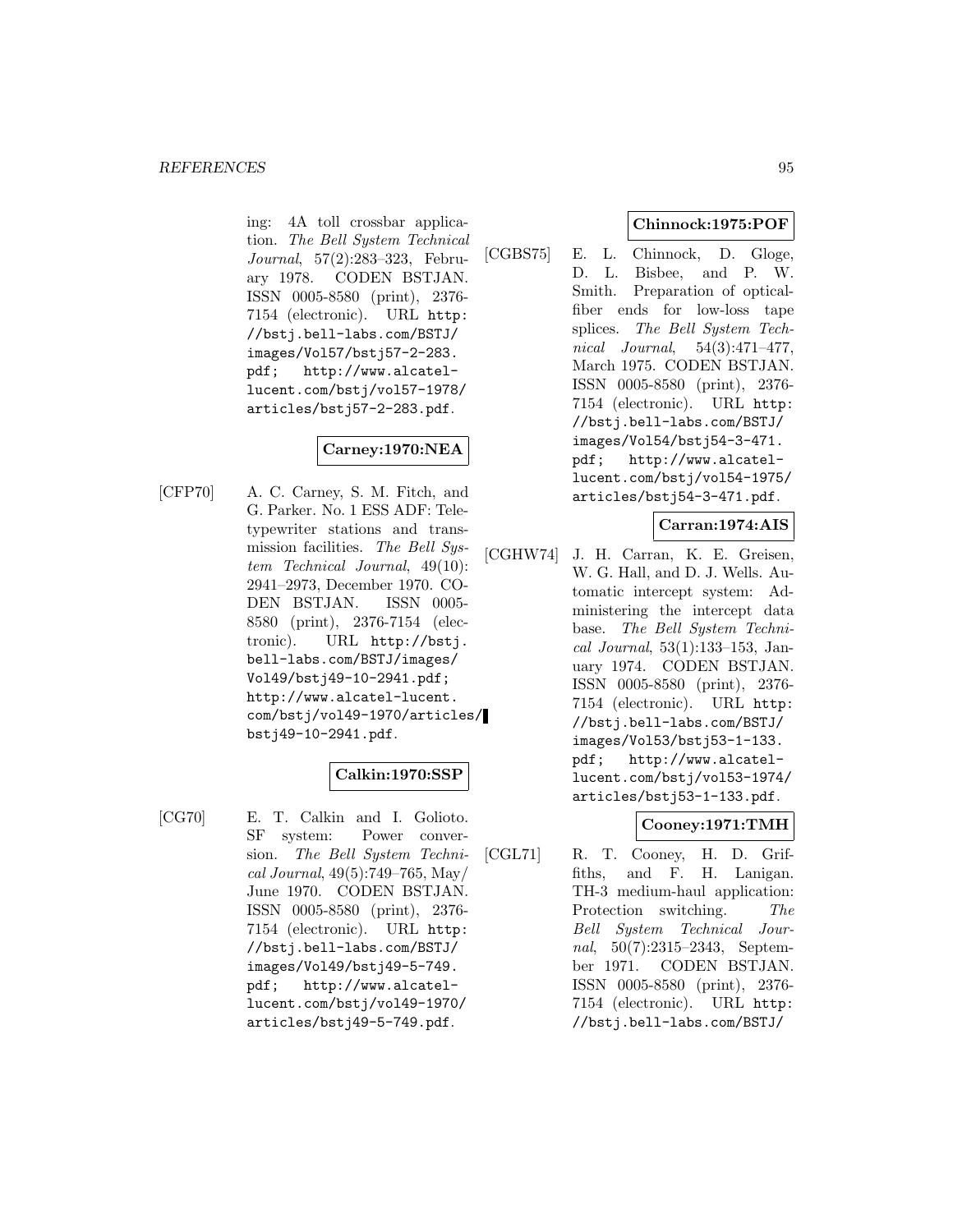images/Vol50/bstj50-7-2315. pdf; http://www.alcatellucent.com/bstj/vol50-1971/ articles/bstj50-7-2315.pdf.

# **Chu:1975:QOP**

[CGL75] T. S. Chu, M. J. Gans, and W. E. Legg. Quasi-optical polarization diplexing of microwaves. The Bell System Technical Journal, 54(10):1665–1680, December 1975. CODEN BSTJAN. ISSN 0005-8580 (print), 2376-7154 (electronic). URL http://bstj. bell-labs.com/BSTJ/images/ Vol54/bstj54-10-1665.pdf; http://www.alcatel-lucent. com/bstj/vol54-1975/articles/ bstj54-10-1665.pdf.

#### **Crochiere:1977:TCW**

[CGRS77] R. E. Crochiere, D. J. Goodman, L. R. Rabiner, and M. R. Sambur. Tandem connections of wideband and narrowband speech communications systems: Part 1 narrowband-to-wideband link. The Bell System Technical Journal, 56(9):1701–1722, November 1977. CODEN BSTJAN. ISSN 0005-8580 (print), 2376- 7154 (electronic). URL http: //bstj.bell-labs.com/BSTJ/ images/Vol56/bstj56-9-1701. pdf; http://www.alcatellucent.com/bstj/vol56-1977/ articles/bstj56-9-1701.pdf.

### **Calkin:1978:SUC**

[CGS<sup>+</sup>78] E. T. Calkin, I. Golioto, W. J. Schatz, R. E. Schroeder, and D. S. Shull. SG undersea cable system: Undersea system power. The Bell System Technical Journal, 57(7):2497–2522, September 1978. CODEN BSTJAN. ISSN 0005-8580 (print), 2376- 7154 (electronic). URL http: //bstj.bell-labs.com/BSTJ/ images/Vol57/bstj57-7-2497. pdf; http://www.alcatellucent.com/bstj/vol57-1978/ articles/bstj57-7-2497.pdf.

### **Compton:1977:NES**

[CGWN77] H. B. Compton, P. K. Giloth, M. B. Waverly, and B. G. Niedfeldt. No. 4 ESS: System integration and early office experience. The Bell System Technical Journal, 56(7):1279–1295, September 1977. CODEN BSTJAN. ISSN 0005-8580 (print), 2376- 7154 (electronic). URL http: //bstj.bell-labs.com/BSTJ/ images/Vol56/bstj56-7-1279. pdf; http://www.alcatellucent.com/bstj/vol56-1977/ articles/bstj56-7-1279.pdf.

## **Chang:1972:FSD**

[CH72] R. W. Chang and E. Y. Ho. On fast start-up data communication systems using pseudorandom training sequences. The Bell System Technical Journal, 51(9):2013–2027, November 1972. CODEN BSTJAN. ISSN 0005-8580 (print), 2376- 7154 (electronic). URL http: //bstj.bell-labs.com/BSTJ/ images/Vol51/bstj51-9-2013. pdf; http://www.alcatellucent.com/bstj/vol51-1972/ articles/bstj51-9-2013.pdf.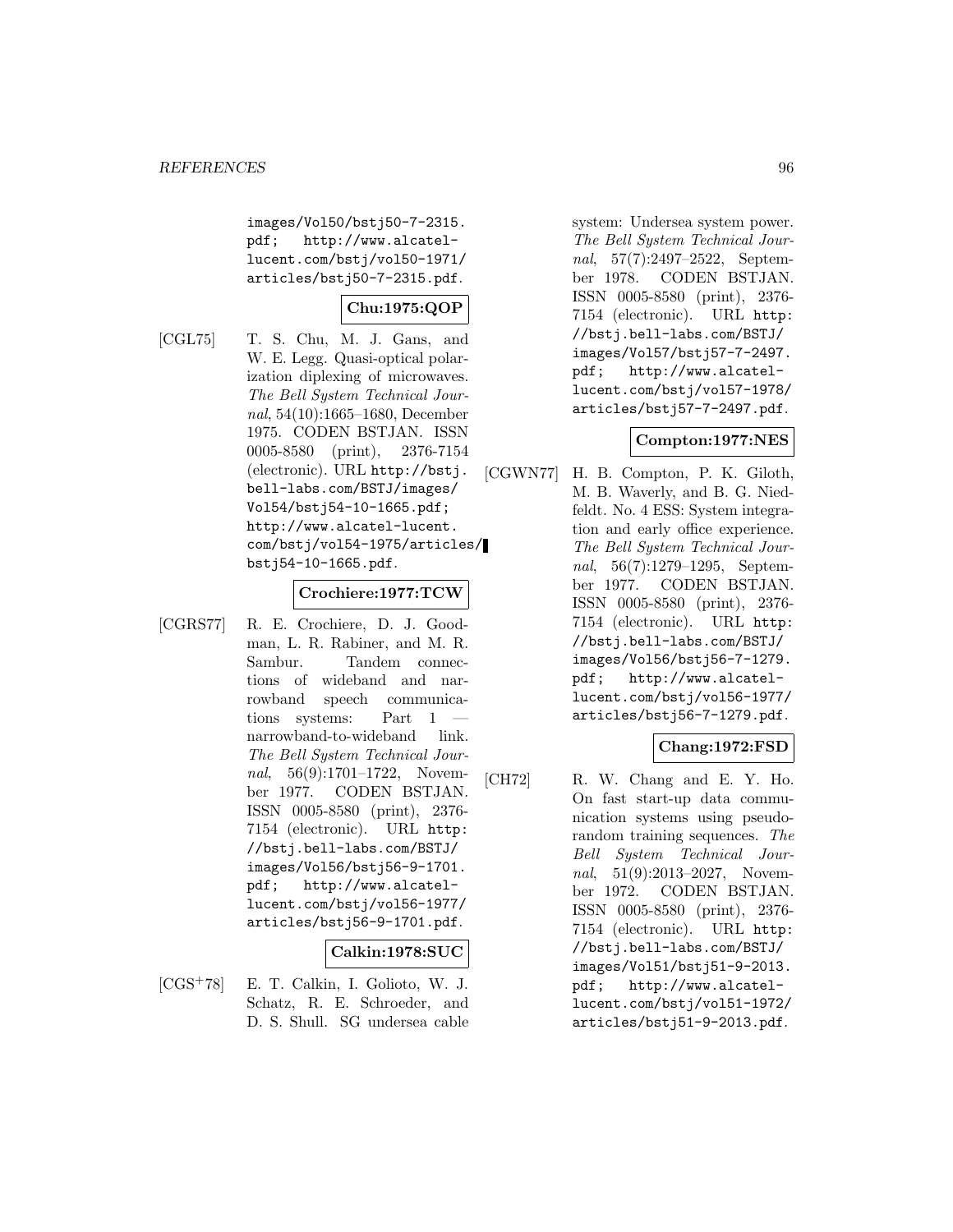# **Chang:1974:LCO**

[CH74] H. Y. Chang and G. W. Heimbigner. LAMP: Controllability, observability, and maintenance engineering technique (COMET). The Bell System Technical Journal, 53 (8):1505–1534, October 1974. CODEN BSTJAN. ISSN 0005-8580 (print), 2376-7154 (electronic). URL http: //bstj.bell-labs.com/BSTJ/ images/Vol53/bstj53-8-1505. pdf; http://www.alcatellucent.com/bstj/vol53-1974/ articles/bstj53-8-1505.pdf.

### **Chung:1977:BPS**

[CH77] F. R. K. Chung and F. K. Hwang. On blocking probabilities for switching networks. The Bell System Technical Journal, 56(8):1431–1446, October 1977. CODEN BSTJAN. ISSN 0005-8580 (print), 2376- 7154 (electronic). URL http: //bstj.bell-labs.com/BSTJ/ images/Vol56/bstj56-8-1431. pdf; http://www.alcatellucent.com/bstj/vol56-1977/ articles/bstj56-8-1431.pdf.

## **Chung:1978:GTT**

[CH78a] F. R. K. Chung and F. K. Hwang. A generalization of Takagi's theorem on optimal channel graphs. The Bell System Technical Journal, 57(1):171–178, January 1978. CODEN BSTJAN. ISSN 0005-8580 (print), 2376- 7154 (electronic). URL http: //bstj.bell-labs.com/BSTJ/ images/Vol57/bstj57-1-171.

pdf; http://www.alcatellucent.com/bstj/vol57-1978/ articles/bstj57-1-171.pdf.

### **Chung:1978:BPC**

[CH78b] F. R. K. Chung and F. K. Hwang. On blocking probabilities for a class of linear graphs. The Bell System Technical Journal, 57(8):2915–2925, October 1978. CODEN BSTJAN. ISSN 0005-8580 (print), 2376- 7154 (electronic). URL http: //bstj.bell-labs.com/BSTJ/ images/Vol57/bstj57-8-2915. pdf; http://www.alcatellucent.com/bstj/vol57-1978/ articles/bstj57-8-2915.pdf. See erratum [CH79].

### **Chung:1979:EFR**

[CH79] F. R. K. Chung and F. K. Hwang. Erratum: F. R. K. Chung and F. K. Hwang, On Blocking Probabilities for a Class of Linear Graphs, BSTJ **57**(8) 2915–2925 (1978). The Bell System Technical Journal,  $58(6)$ :1549, July/ August 1979. CODEN BSTJAN. ISSN 0005-8580 (print), 2376- 7154 (electronic). URL http: //bstj.bell-labs.com/BSTJ/ images/Vol58/bstj58-6-1549. pdf; http://www.alcatellucent.com/bstj/vol58-1979/ articles/bstj58-6-1549.pdf. See [CH78b].

# **Chang:1970:JOA**

[Cha70a] Robert W. Chang. Joint optimization of automatic equalization and carrier acquisition for digital communication. The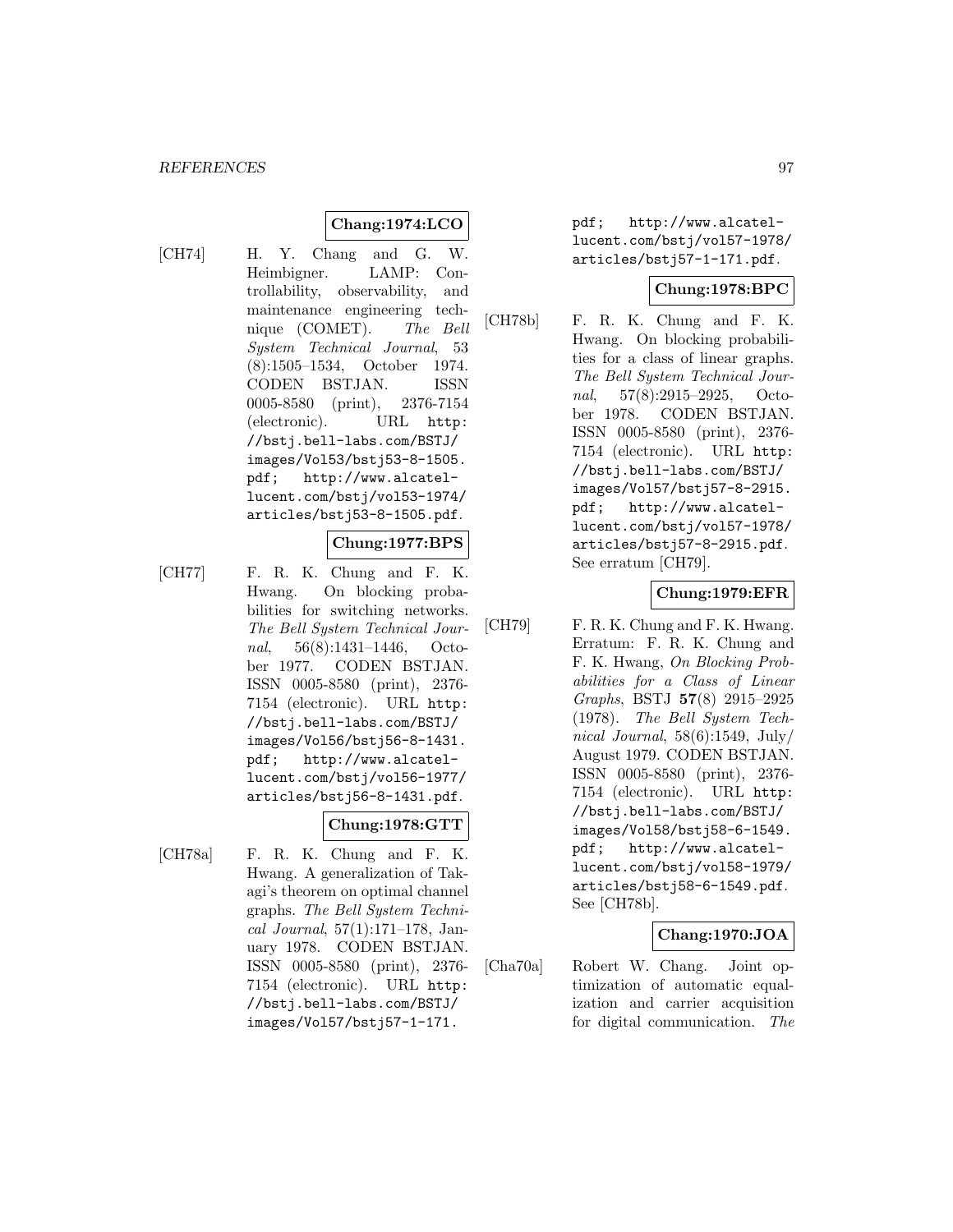Bell System Technical Journal,  $49(6):1069-1104$ , July/ August 1970. CODEN BSTJAN. ISSN 0005-8580 (print), 2376- 7154 (electronic). URL http: //bstj.bell-labs.com/BSTJ/ images/Vol49/bstj49-6-1069. pdf; http://www.alcatellucent.com/bstj/vol49-1970/ articles/bstj49-6-1069.pdf.

# **Chapman:1970:SSM**

[Cha70b] Alan T. Chapman. SF system: Manufacture of submarine cable repeaters and ocean block equalizers. The Bell System Technical Journal, 49(5):663–681, May/ June 1970. CODEN BSTJAN. ISSN 0005-8580 (print), 2376- 7154 (electronic). URL http: //bstj.bell-labs.com/BSTJ/ images/Vol49/bstj49-5-663. pdf; http://www.alcatellucent.com/bstj/vol49-1970/ articles/bstj49-5-663.pdf.

## **Chang:1971:NES**

[Cha71] Robert W. Chang. A new equalizer structure for fast start-up digital communications. The Bell System Technical Jour $nal, 50(6):1969-2014, July/$ August 1971. CODEN BSTJAN. ISSN 0005-8580 (print), 2376- 7154 (electronic). URL http: //bstj.bell-labs.com/BSTJ/ images/Vol50/bstj50-6-1969. pdf; http://www.alcatellucent.com/bstj/vol50-1971/ articles/bstj50-6-1969.pdf.

### **Chang:1972:ADM**

[Cha72] R. W. Chang. Analysis of

a dual mode digital synchronization system employing digital rate-locked loops. The Bell System Technical Journal, 51(8):1881–1911, October 1972. CODEN BSTJAN. ISSN 0005-8580 (print), 2376- 7154 (electronic). URL http: //bstj.bell-labs.com/BSTJ/ images/Vol51/bstj51-8-1881. pdf; http://www.alcatellucent.com/bstj/vol51-1972/ articles/bstj51-8-1881.pdf.

### **Chao:1973:SPG**

[Cha73] Min Te Chao. Statistical properties of Gilbert's burst noise model. The Bell System Technical Journal, 52 (8):1303–1324, October 1973. CODEN BSTJAN. ISSN 0005-8580 (print), 2376-7154 (electronic). URL http: //bstj.bell-labs.com/BSTJ/ images/Vol52/bstj52-8-1303. pdf; http://www.alcatellucent.com/bstj/vol52-1973/ articles/bstj52-8-1303.pdf.

## **Chappell:1974:LAT**

[Cha74] S. G. Chappell. LAMP: Automatic test generation for asynchronous digital circuits. The Bell System Technical Journal, 53(8):1477–1503, October 1974. CODEN BSTJAN. ISSN 0005-8580 (print), 2376- 7154 (electronic). URL http: //bstj.bell-labs.com/BSTJ/ images/Vol53/bstj53-8-1477. pdf; http://www.alcatellucent.com/bstj/vol53-1974/ articles/bstj53-8-1477.pdf.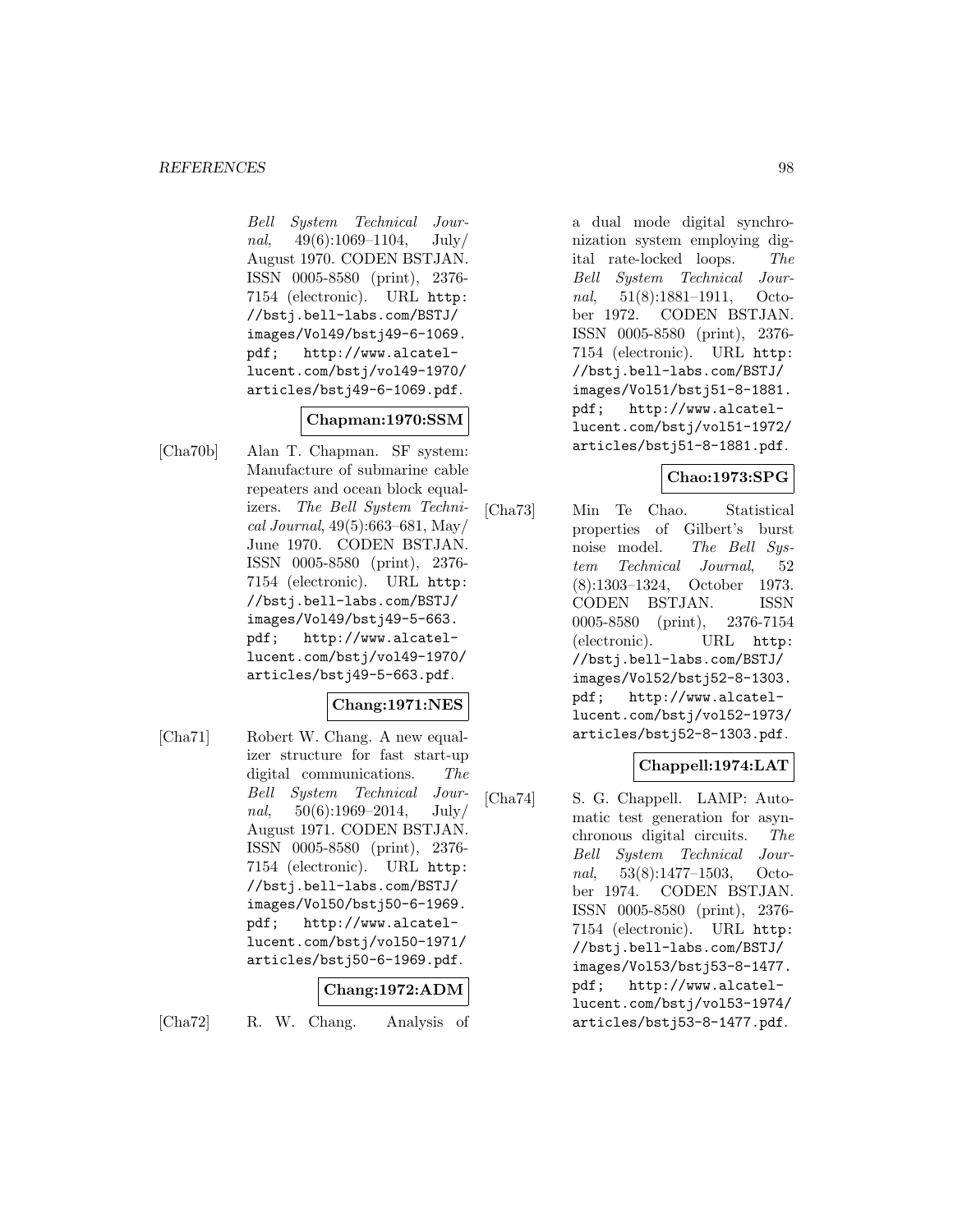### **Chen:1971:EOL**

[Che71] W. Y. S. Chen. Estimated outage in long-haul radio relay systems with protection switching. The Bell System Technical Journal, 50(4):1455–1485, April 1971. CODEN BSTJAN. ISSN 0005-8580 (print), 2376- 7154 (electronic). URL http: //bstj.bell-labs.com/BSTJ/ images/Vol50/bstj50-4-1455. pdf; http://www.alcatellucent.com/bstj/vol50-1971/ articles/bstj50-4-1455.pdf.

#### **Chen:1976:BJB**

[Che76] W. Y. S. Chen. B.S.T.J. briefs: A simple method for estimating five-minute point rain-rate distributions based on available climatological data. The Bell System Technical Journal, 55(1):129–134, January 1976. CODEN BSTJAN. ISSN 0005-8580 (print), 2376- 7154 (electronic). URL http: //bstj.bell-labs.com/BSTJ/ images/Vol55/bstj55-1-129. pdf; http://www.alcatellucent.com/bstj/vol55-1976/ articles/bstj55-1-129.pdf.

### **Chien:1970:UBE**

[Chi70] Ta-Mu Chien. Upper bound on the efficiency of dc-constrained codes. The Bell System Technical Journal, 49(9):2267– 2287, November 1970. CO-DEN BSTJAN. ISSN 0005- 8580 (print), 2376-7154 (electronic). URL http://bstj. bell-labs.com/BSTJ/images/ Vol49/bstj49-9-2267.pdf;

http://www.alcatel-lucent. com/bstj/vol49-1970/articles/ bstj49-9-2267.pdf.

### **Cowan:1970:DPP**

[CHJZ70] M. J. Cowan, D. R. Herriott, A. M. Johnson, and A. Zacharias. Device photolithography: The primary pattern generator — Part I — optical design. The Bell System Technical Journal, 49(9):2033-2041, November 1970. CODEN BSTJAN. ISSN 0005-8580 (print), 2376- 7154 (electronic). URL http: //bstj.bell-labs.com/BSTJ/ images/Vol49/bstj49-9-2033. pdf; http://www.alcatellucent.com/bstj/vol49-1970/ articles/bstj49-9-2033.pdf.

#### **Chen:1974:LSR**

[CHK<sup>+</sup>74] R. M. M. Chen, C. F. Hempstead, Y. L. Kuo, M. L. Liou, R. P. Snicer, and E. D. Walsh. L5 system: Role of computing and precision measurements. The Bell System Technical Journal, 53(10):2249–2267, December 1974. CODEN BSTJAN. ISSN 0005-8580 (print), 2376-7154 (electronic). URL http://bstj. bell-labs.com/BSTJ/images/ Vol53/bstj53-10-2249.pdf; http://www.alcatel-lucent. com/bstj/vol53-1974/articles/ bstj53-10-2249.pdf.

## **Connor:1973:FFP**

[CHM73] D. J. Connor, B. G. Haskell, and F. W. Mounts. A frame-toframe picturephone coder for signals containing differential quan-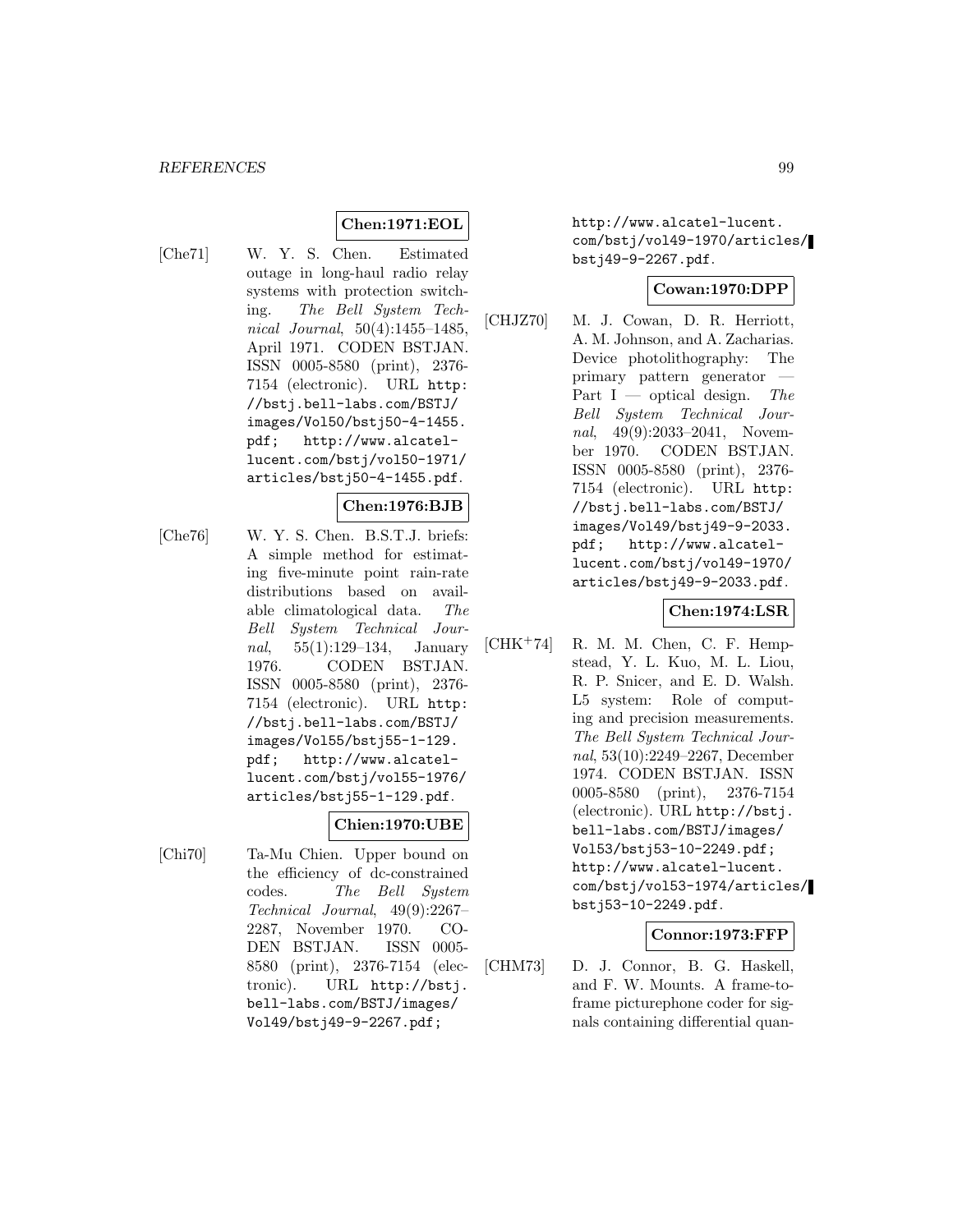tizing noise. The Bell System Technical Journal, 52(1):35–51, January 1973. CODEN BST-JAN. ISSN 0005-8580 (print), 2376-7154 (electronic). URL http://bstj.bell-labs.com/ BSTJ/images/Vol52/bstj52-1- 35.pdf; http://www.alcatellucent.com/bstj/vol52-1973/ articles/bstj52-1-35.pdf.

## **Cheng:1977:WMW**

[CHM<sup>+</sup>77] S. S. Cheng, E. T. Harkless, R. W. Muise, W. E. Studdiford, and D. N. Zuckerman. WT4 millimeter waveguide system: Field evaluation test system performance. The Bell System Technical Journal, 56(10): 2147–2156, December 1977. CO-DEN BSTJAN. ISSN 0005- 8580 (print), 2376-7154 (electronic). URL http://bstj. bell-labs.com/BSTJ/images/ Vol56/bstj56-10-2147.pdf; http://www.alcatel-lucent. com/bstj/vol56-1977/articles/ bstj56-10-2147.pdf.

## **Cho:1972:OEW**

[Cho72] Y. S. Cho. Optimal equalization of wideband coaxial cable channels using 'bump' equalizers. The Bell System Technical Journal, 51(6):1327–1345, July/ August 1972. CODEN BSTJAN. ISSN 0005-8580 (print), 2376- 7154 (electronic). URL http: //bstj.bell-labs.com/BSTJ/ images/Vol51/bstj51-6-1327. pdf; http://www.alcatellucent.com/bstj/vol51-1972/ articles/bstj51-6-1327.pdf.

# **Cho:1974:MSE**

[Cho74] Y. S. Cho. Mean-squarederror equalization using manually adjusted equalizers. The Bell System Technical Journal, 53(5):847–865, May/June 1974. CODEN BSTJAN. ISSN 0005-8580 (print), 2376- 7154 (electronic). URL http: //bstj.bell-labs.com/BSTJ/ images/Vol53/bstj53-5-847. pdf; http://www.alcatellucent.com/bstj/vol53-1974/ articles/bstj53-5-847.pdf.

### **Chadha:1979:AMP**

[CHPT79] K. J. S. Chadha, C. F. Hunnicutt, S. R. Peck, and J. Tebes, Jr. Advanced mobile phone service: Mobile telephone switching office. The Bell System Technical Journal, 58(1):71–95, January 1979. CODEN BST-JAN. ISSN 0005-8580 (print), 2376-7154 (electronic). URL http://bstj.bell-labs.com/ BSTJ/images/Vol58/bstj58-1- 71.pdf; http://www.alcatellucent.com/bstj/vol58-1979/ articles/bstj58-1-71.pdf.

### **Cavanaugh:1976:MSE**

[CHS76] J. R. Cavanaugh, R. W. Hatch, and J. L. Sullivan. Models for the subjective effects of loss, noise, and talker echo on telephone connections. The Bell System Technical Journal, 55(9):1319–1371, November 1976. CODEN BSTJAN. ISSN 0005-8580 (print), 2376- 7154 (electronic). URL http: //bstj.bell-labs.com/BSTJ/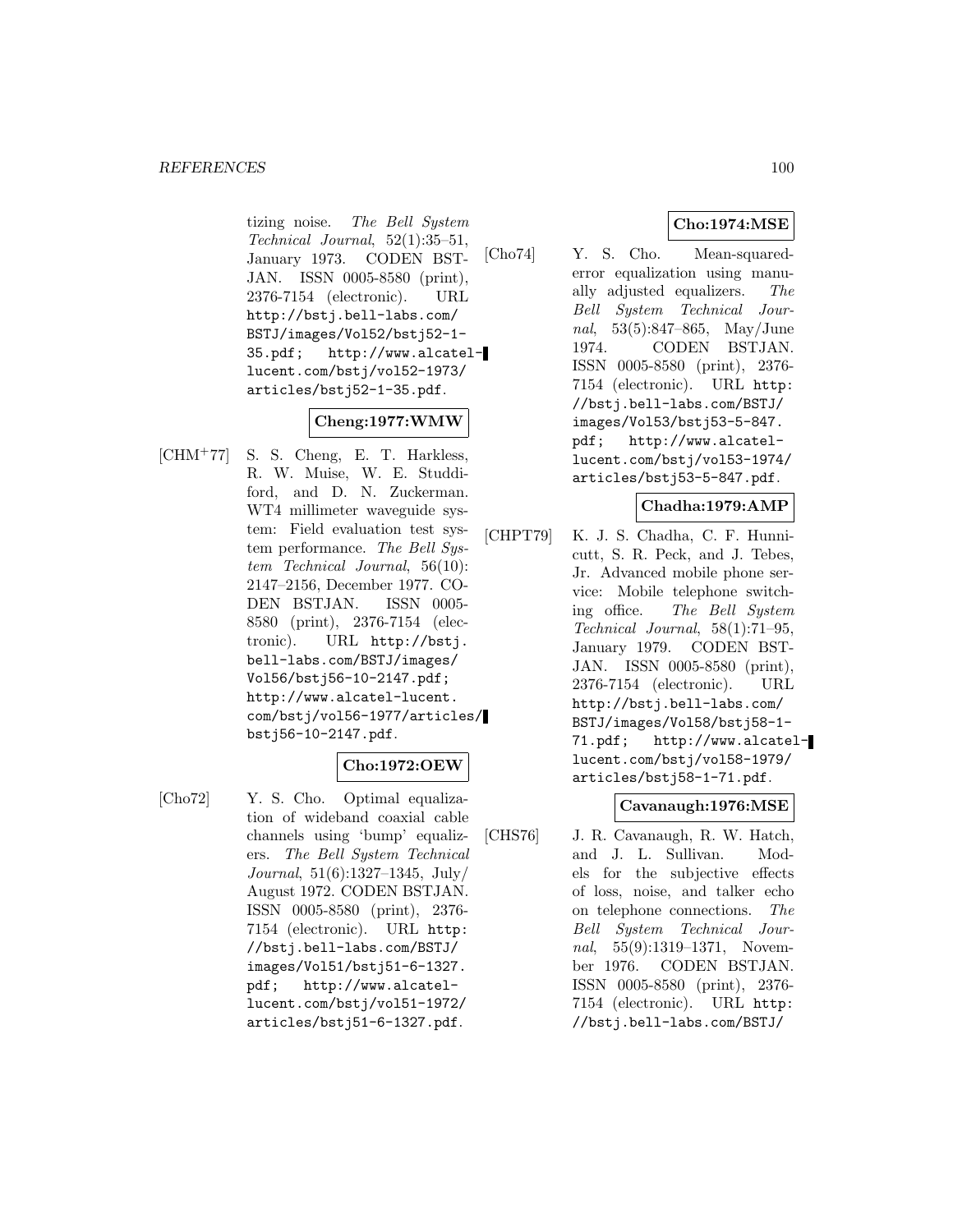images/Vol55/bstj55-9-1319. pdf; http://www.alcatellucent.com/bstj/vol55-1976/ articles/bstj55-9-1319.pdf.

# **Chu:1971:MPT**

[Chu71a] T. S. Chu. Maximum power transmission between two reflector antennas in the Fresnel zone. The Bell System Technical Journal, 50(4):1407–1420, April 1971. CODEN BSTJAN. ISSN 0005-8580 (print), 2376- 7154 (electronic). URL http: //bstj.bell-labs.com/BSTJ/ images/Vol50/bstj50-4-1407. pdf; http://www.alcatellucent.com/bstj/vol50-1971/ articles/bstj50-4-1407.pdf.

## **Chu:1971:ROT**

[Chu71b] T. S. Chu. Restoring the orthogonality of two polarizations in radio communication systems, I. The Bell System Technical Journal, 50(9):3063-3069, November 1971. CODEN BSTJAN. ISSN 0005-8580 (print), 2376- 7154 (electronic). URL http: //bstj.bell-labs.com/BSTJ/ images/Vol50/bstj50-9-3063. pdf; http://www.alcatellucent.com/bstj/vol50-1971/ articles/bstj50-9-3063.pdf.

## **Chu:1973:ROT**

[Chu73] T. S. Chu. Restoring the orthogonality of two polarizations in radio communication systems, II. The Bell System Technical Journal, 52(3):319–327, March 1973. CODEN BSTJAN. ISSN 0005-8580 (print), 23767154 (electronic). URL http: //bstj.bell-labs.com/BSTJ/ images/Vol52/bstj52-3-319. pdf; http://www.alcatellucent.com/bstj/vol52-1973/ articles/bstj52-3-319.pdf.

## **Chu:1974:RIC**

[Chu74] T. S. Chu. Rain-induced crosspolarization at centimeter and millimeter wavelengths. The Bell System Technical Journal, 53(8):1557–1579, October 1974. CODEN BSTJAN. ISSN 0005-8580 (print), 2376- 7154 (electronic). URL http: //bstj.bell-labs.com/BSTJ/ images/Vol53/bstj53-8-1557. pdf; http://www.alcatellucent.com/bstj/vol53-1974/ articles/bstj53-8-1557.pdf.

## **Chung:1975:ORG**

[Chu75] F. R. K. Chung. Optimal rearrangeable graphs. The Bell System Technical Journal, 54(9):1647-1661, November 1975. CODEN BSTJAN. ISSN 0005-8580 (print), 2376- 7154 (electronic). URL http: //bstj.bell-labs.com/BSTJ/ images/Vol54/bstj54-9-1647. pdf; http://www.alcatellucent.com/bstj/vol54-1975/ articles/bstj54-9-1647.pdf.

## **Chu:1977:CPR**

[Chu77] T. S. Chu. Cancellation of polarization rotation in an offset paraboloid by a polarization grid. The Bell System Technical Journal, 56(6):977–986, July/ August 1977. CODEN BSTJAN.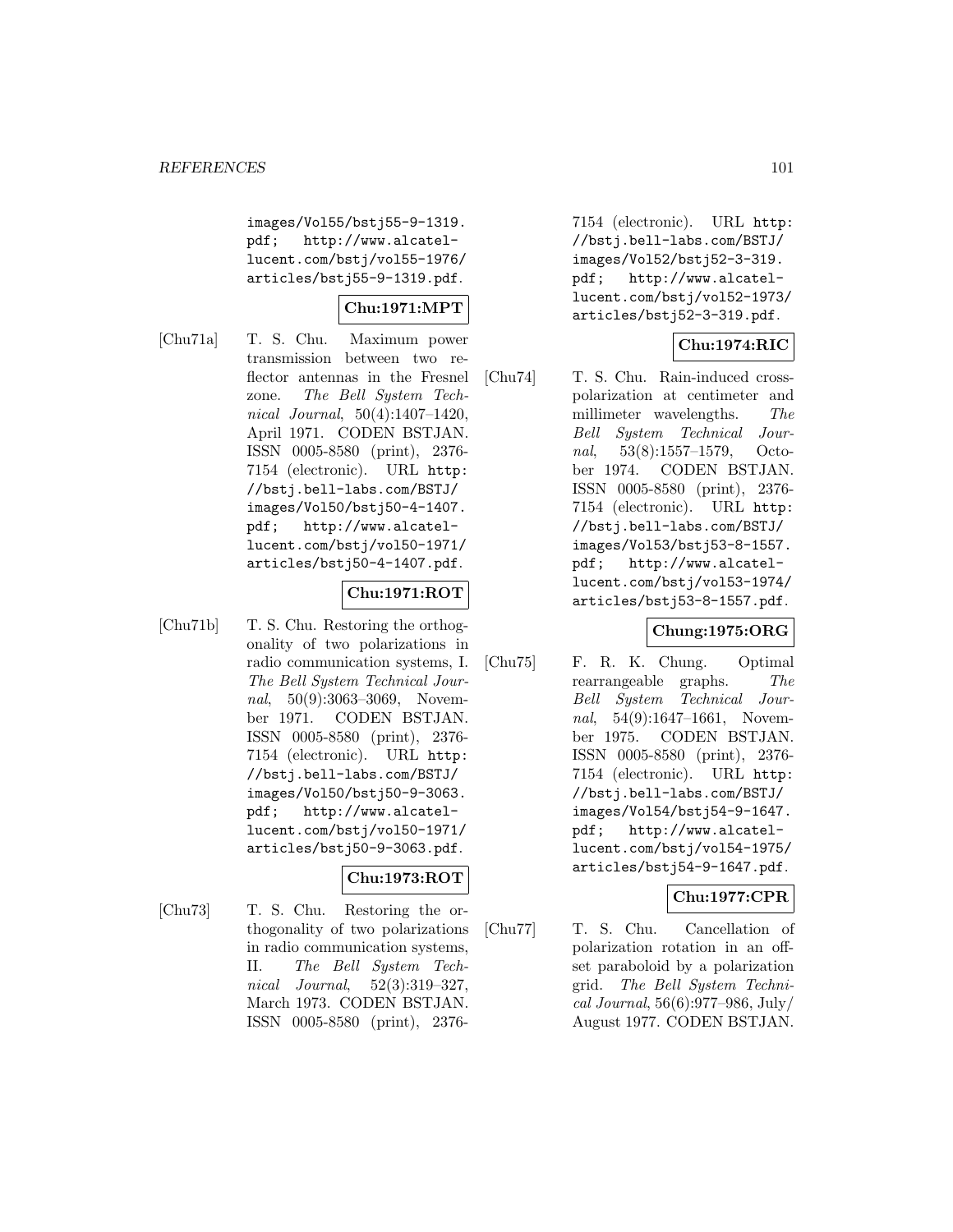ISSN 0005-8580 (print), 2376- 7154 (electronic). URL http: //bstj.bell-labs.com/BSTJ/ images/Vol56/bstj56-6-977. pdf; http://www.alcatellucent.com/bstj/vol56-1977/ articles/bstj56-6-977.pdf.

## **Chung:1978:ZBN**

[Chu78] F. R. K. Chung. Zonebalanced networks and block designs. The Bell System Technical Journal, 57(8):2957–2971, October 1978. CODEN BSTJAN. ISSN 0005-8580 (print), 2376- 7154 (electronic). URL http: //bstj.bell-labs.com/BSTJ/ images/Vol57/bstj57-8-2957. pdf; http://www.alcatellucent.com/bstj/vol57-1978/ articles/bstj57-8-2957.pdf.

## **Chu:1979:BJB**

[Chu79a] T. S. Chu. B.S.T.J. briefs: Effects of sandstorms on microwave propagation. The Bell System Technical Journal, 58(2):549–555, February 1979. CODEN BSTJAN. ISSN 0005-8580 (print), 2376- 7154 (electronic). URL http: //bstj.bell-labs.com/BSTJ/ images/Vol58/bstj58-2-549. pdf; http://www.alcatellucent.com/bstj/vol58-1979/ articles/bstj58-2-549.pdf.

### **Chung:1979:CSG**

[Chu79b] F. R. K. Chung. On concentrators, superconcentrators, generalizers, and nonblocking networks. The Bell System Technical Journal, 58

(8):1765–1777, October 1979. CODEN BSTJAN. ISSN 0005-8580 (print), 2376-7154 (electronic). URL http: //bstj.bell-labs.com/BSTJ/ images/Vol58/bstj58-8-1765. pdf; http://www.alcatellucent.com/bstj/vol58-1979/ articles/bstj58-8-1765.pdf.

### **Cummiskey:1973:AQD**

[CJF73] P. Cummiskey, N. S. Jayant, and J. L. Flanagan. Adaptive quantization in differential PCM coding of speech. The Bell System Technical Journal, 52(7):1105–1118, September 1973. CODEN BSTJAN. ISSN 0005-8580 (print), 2376- 7154 (electronic). URL http: //bstj.bell-labs.com/BSTJ/ images/Vol52/bstj52-7-1105. pdf; http://www.alcatellucent.com/bstj/vol52-1973/ articles/bstj52-7-1105.pdf.

## **Cermak:1971:SCD**

[CK71] I. A. Cermak and Mrs. D. B. Kirby. Statistical circuit design: Nonlinear circuits and statistical design. The Bell System Technical Journal, 50(4):1173–1195, April 1971. CODEN BSTJAN. ISSN 0005-8580 (print), 2376- 7154 (electronic). URL http: //bstj.bell-labs.com/BSTJ/ images/Vol50/bstj50-4-1173. pdf; http://www.alcatellucent.com/bstj/vol50-1971/ articles/bstj50-4-1173.pdf.

### **Cohen:1978:UTS**

[CK78] H. Cohen and J. C. Kaufeld, Jr.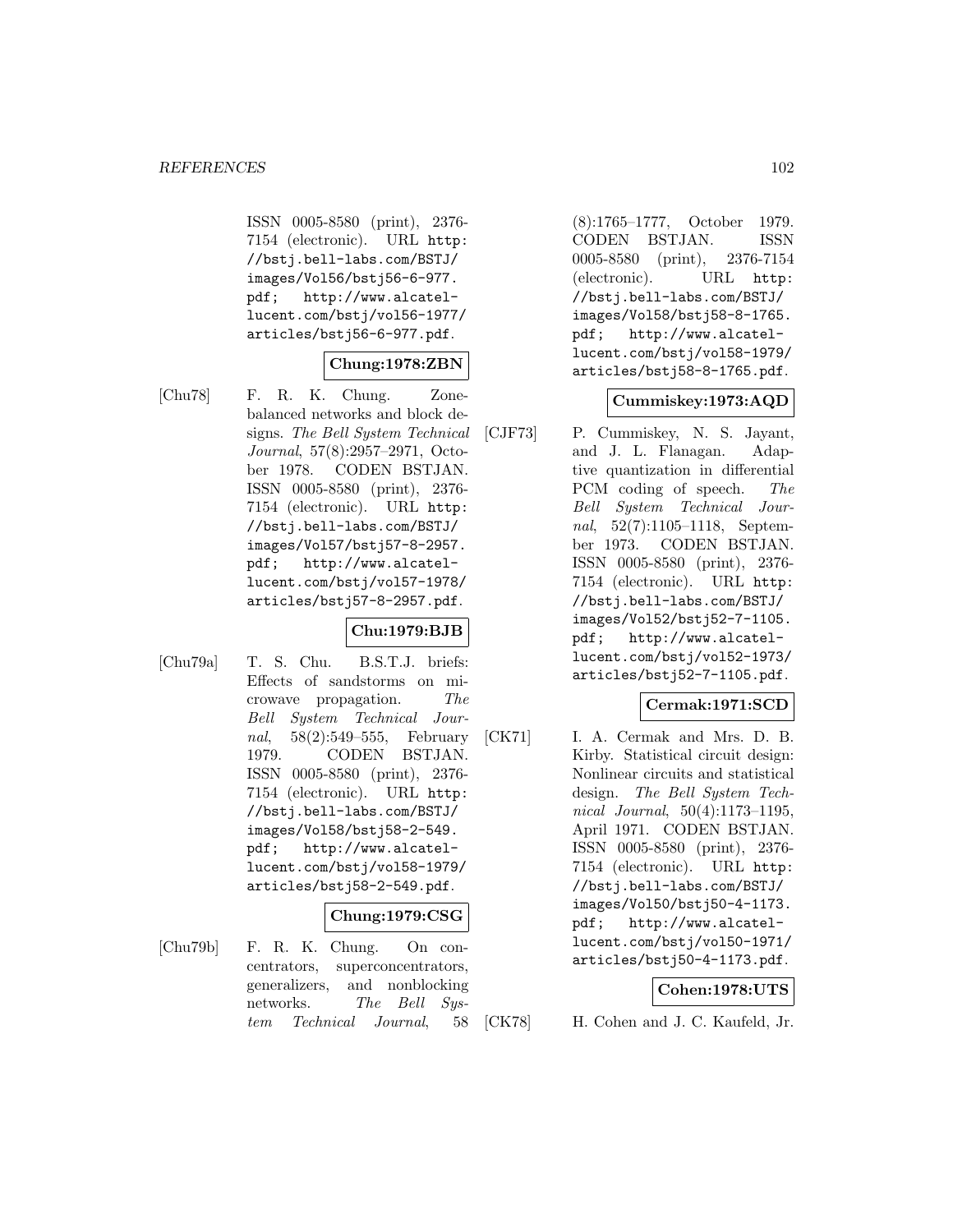UNIX time-sharing system: The network operations center system. The Bell System Technical Journal, 57(6):2289–2304, July/ August 1978. CODEN BSTJAN. ISSN 0005-8580 (print), 2376- 7154 (electronic). URL http: //bstj.bell-labs.com/BSTJ/ images/Vol57/bstj57-6-2289. pdf; http://www.alcatellucent.com/bstj/vol57-1978/ articles/bstj57-6-2289.pdf.

### **Clemetson:1971:EMW**

[CKK<sup>+</sup>71] W. J. Clemetson, N. D. Kenyon, K. Kurokawa, B. Owen, and W. O. Schlosser. An experimental MM-wave path length modulator. The Bell System Technical Journal, 50(9): 2917–2945, November 1971. CODEN BSTJAN. ISSN 0005-8580 (print), 2376-7154 (electronic). URL http: //bstj.bell-labs.com/BSTJ/ images/Vol50/bstj50-9-2917. pdf; http://www.alcatellucent.com/bstj/vol50-1971/ articles/bstj50-9-2917.pdf.

## **Chen:1979:LTM**

[CKS79] F. S. Chen, M. A. Karr, and P. W. Shumate. Laser transmitters for 70-MHz entrance links. The Bell System Technical Journal, 58(7):1617–1629, September 1979. CODEN BSTJAN. ISSN 0005-8580 (print), 2376- 7154 (electronic). URL http: //bstj.bell-labs.com/BSTJ/ images/Vol58/bstj58-7-1617. pdf; http://www.alcatellucent.com/bstj/vol58-1979/ articles/bstj58-7-1617.pdf.

### **Clemens:1975:AOS**

[CLB75] J. T. Clemens, E. F. Labuda, and C. N. Berglund. Aluminum oxide/silicon dioxide, double-insulator, MOS structure. The Bell System Technical Journal, 54(4):687–719, April 1975. CODEN BSTJAN. ISSN 0005-8580 (print), 2376- 7154 (electronic). URL http: //bstj.bell-labs.com/BSTJ/ images/Vol54/bstj54-4-687. pdf; http://www.alcatellucent.com/bstj/vol54-1975/ articles/bstj54-4-687.pdf.

**Corbin:1970:NEA**

[CLT70] J. E. Corbin, H. R. Lehman, and R. C. Townley. No. 1 ESS ADF: Autonomous data scanner and distributor. The Bell System Technical Journal, 49(10): 2857–2885, December 1970. CO-DEN BSTJAN. ISSN 0005- 8580 (print), 2376-7154 (electronic). URL http://bstj. bell-labs.com/BSTJ/images/ Vol49/bstj49-10-2857.pdf; http://www.alcatel-lucent. com/bstj/vol49-1970/articles/ bstj49-10-2857.pdf.

### **Carlin:1973:EVL**

[CM73] J. W. Carlin and A. Maione. Experimental verification of lowloss TM modes in dielectric-lined waveguide. The Bell System Technical Journal, 52(4):487– 496, April 1973. CODEN BST-JAN. ISSN 0005-8580 (print),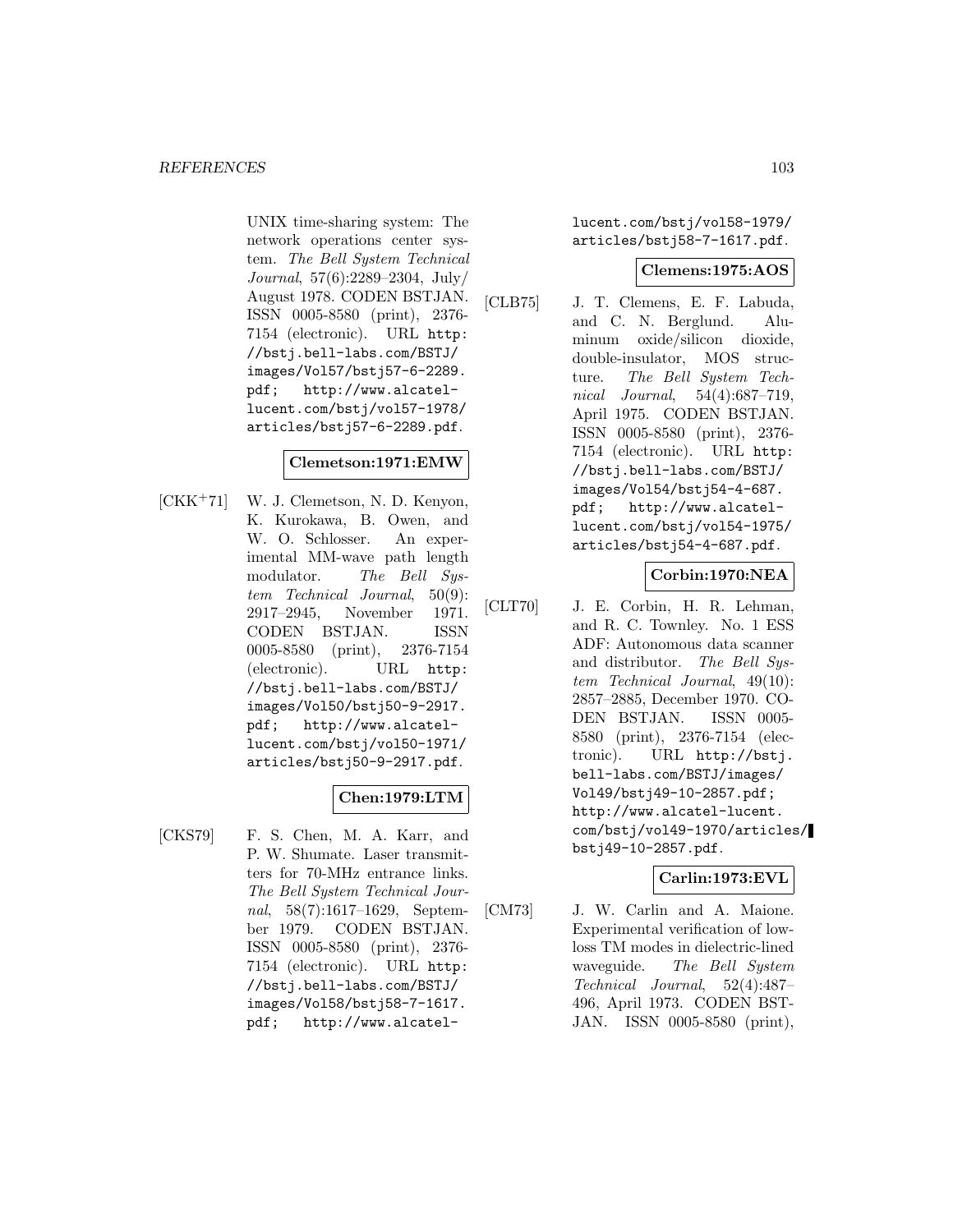2376-7154 (electronic). URL http://bstj.bell-labs.com/ BSTJ/images/Vol52/bstj52-4- 487.pdf; http://www.alcatellucent.com/bstj/vol52-1973/ articles/bstj52-4-487.pdf.

### **Cherin:1975:AEL**

[CM75a] A. H. Cherin and E. J. Murphy. An analysis of the effect of lossy coatings on the transmission energy in a multimode optical fiber. The Bell System Technical Journal, 54(9):1531–1546, November 1975. CODEN BSTJAN. ISSN 0005-8580 (print), 2376- 7154 (electronic). URL http: //bstj.bell-labs.com/BSTJ/ images/Vol54/bstj54-9-1531. pdf; http://www.alcatellucent.com/bstj/vol54-1975/ articles/bstj54-9-1531.pdf.

### **Cherin:1975:QRA**

[CM75b] A. H. Cherin and E. J. Murphy. Quasi-ray analysis of crosstalk between multimode optical fibers. The Bell System Technical Journal, 54(1):17–45, January 1975. CODEN BST-JAN. ISSN 0005-8580 (print), 2376-7154 (electronic). URL http://bstj.bell-labs.com/ BSTJ/images/Vol54/bstj54-1- 17.pdf; http://www.alcatellucent.com/bstj/vol54-1975/ articles/bstj54-1-17.pdf.

### **Carlin:1977:WMW**

[CM77] J. W. Carlin and S. C. Moorthy. WT4 millimeter waveguide:  $TE_{01}$  transmission in waveguide with axial curvature. The Bell

System Technical Journal, 56 (10):1849–1872, December 1977. CODEN BSTJAN. ISSN 0005- 8580 (print), 2376-7154 (electronic). URL http://bstj. bell-labs.com/BSTJ/images/ Vol56/bstj56-10-1849.pdf; http://www.alcatel-lucent. com/bstj/vol56-1977/articles/ bstj56-10-1849.pdf.

### **Chu:1978:MLD**

[CM78] T. C. Chu and A. R. McCormick. Measurement of loss due to offset, end separation, and angular misalignment in graded index fibers excited by an incoherent source. The Bell System Technical Journal, 57(3):595–602, March 1978. CODEN BSTJAN. ISSN 0005-8580 (print), 2376- 7154 (electronic). URL http: //bstj.bell-labs.com/BSTJ/ images/Vol57/bstj57-3-595. pdf; http://www.alcatellucent.com/bstj/vol57-1978/ articles/bstj57-3-595.pdf.

### **Cook:1973:EMC**

[CMG73] J. S. Cook, W. L. Mammel, and R. J. Grow. Effect of misalignments on coupling efficiency of single-mode optical fiber butt joints. The Bell System Technical Journal, 52(8):1439–1448, October 1973. CODEN BSTJAN. ISSN 0005-8580 (print), 2376- 7154 (electronic). URL http: //bstj.bell-labs.com/BSTJ/ images/Vol52/bstj52-8-1439. pdf; http://www.alcatellucent.com/bstj/vol52-1973/ articles/bstj52-8-1439.pdf.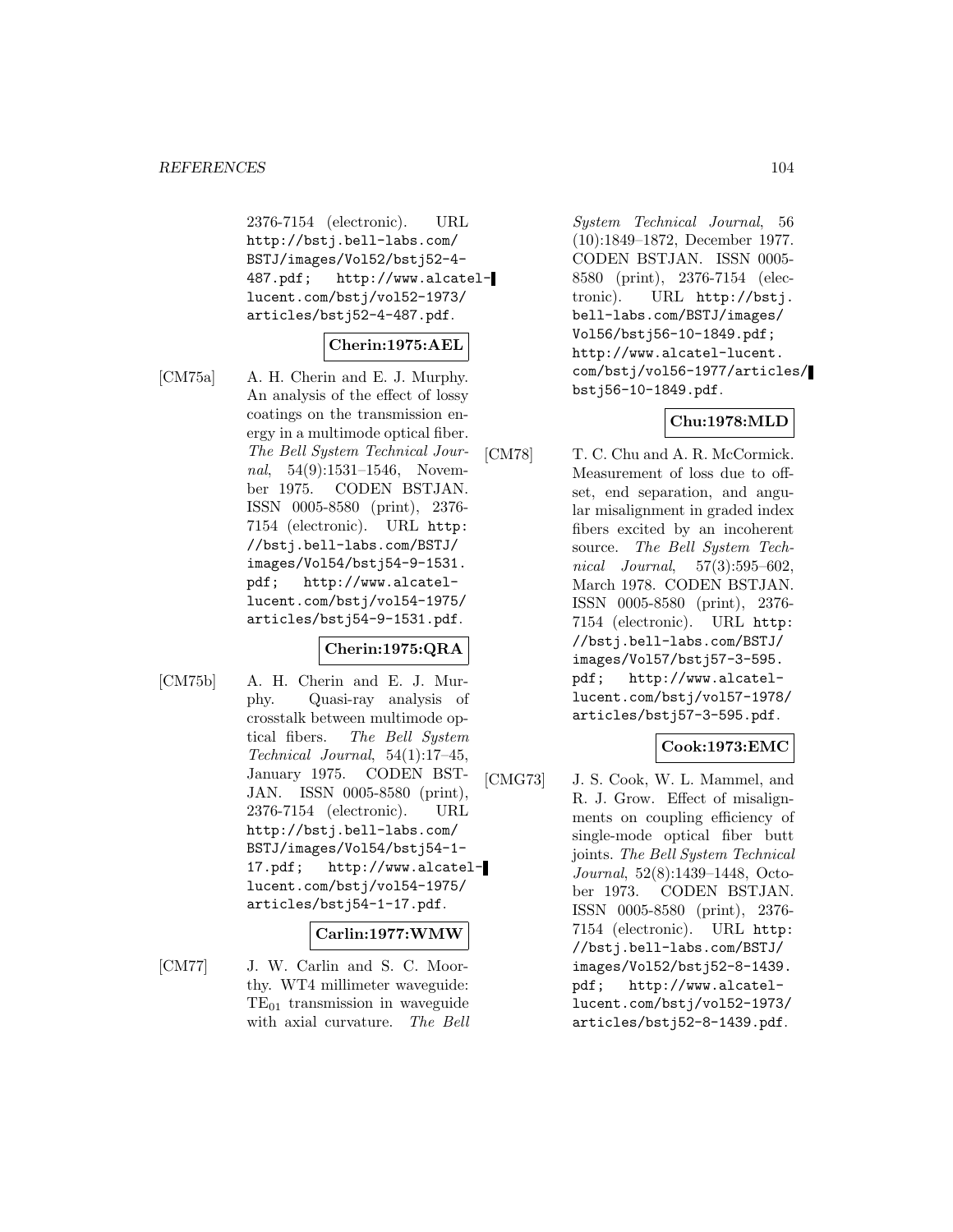## **Colson:1978:CCI**

[CMR78] J. S. Colson, J. E. Massery, and G. A. Raack. Common channel interoffice signaling: Development tools. The Bell System Technical Journal, 57(2):429–447, February 1978. CODEN BSTJAN. ISSN 0005-8580 (print), 2376- 7154 (electronic). URL http: //bstj.bell-labs.com/BSTJ/ images/Vol57/bstj57-2-429. pdf; http://www.alcatellucent.com/bstj/vol57-1978/ articles/bstj57-2-429.pdf.

#### **Cohen:1971:MAD**

[Coh71] L. G. Cohen. Measured attenuation and depolarization of light transmitted along glass fibers. The Bell System Technical Journal, 50(1):23–42, January 1971. CODEN BST-JAN. ISSN 0005-8580 (print), 2376-7154 (electronic). URL http://bstj.bell-labs.com/ BSTJ/images/Vol50/bstj50-1- 23.pdf; http://www.alcatellucent.com/bstj/vol50-1971/ articles/bstj50-1-23.pdf.

### **Cohen:1972:PCG**

[Coh72] L. G. Cohen. Power coupling from GaAs injection lasers into optical fibers. The Bell System Technical Journal, 51(3):573–594, March 1972. CODEN BSTJAN. ISSN 0005-8580 (print), 2376-7154 (electronic). URL http: //bstj.bell-labs.com/BSTJ/ images/Vol51/bstj51-3-573. pdf; http://www.alcatellucent.com/bstj/vol51-1972/ articles/bstj51-3-573.pdf.

#### **Coker:1972:EIC**

[Cok72] C. H. Coker. An experimental interconnection of computers through a loop transmission system. The Bell System Technical Journal, 51(6):1167–1175, July/ August 1972. CODEN BSTJAN. ISSN 0005-8580 (print), 2376- 7154 (electronic). URL http: //bstj.bell-labs.com/BSTJ/ images/Vol51/bstj51-6-1167. pdf; http://www.alcatellucent.com/bstj/vol51-1972/ articles/bstj51-6-1167.pdf.

### **Coleman:1973:UGR**

[Col73] R. D. Coleman. Use of a gate to reduce the variance of delays in queues with random service. The Bell System Technical Journal, 52(8):1403–1422, October 1973. CODEN BSTJAN. ISSN 0005-8580 (print), 2376- 7154 (electronic). URL http: //bstj.bell-labs.com/BSTJ/ images/Vol52/bstj52-8-1403. pdf; http://www.alcatellucent.com/bstj/vol52-1973/ articles/bstj52-8-1403.pdf.

### **Connolly:1972:SBTa**

[Con72a] R. A. Connolly. Soil burial tests: Soil burial of materials and structures. The Bell System Technical Journal, 51(1):1– 21, January 1972. CODEN BST-JAN. ISSN 0005-8580 (print), 2376-7154 (electronic). URL http://bstj.bell-labs.com/ BSTJ/images/Vol51/bstj51-1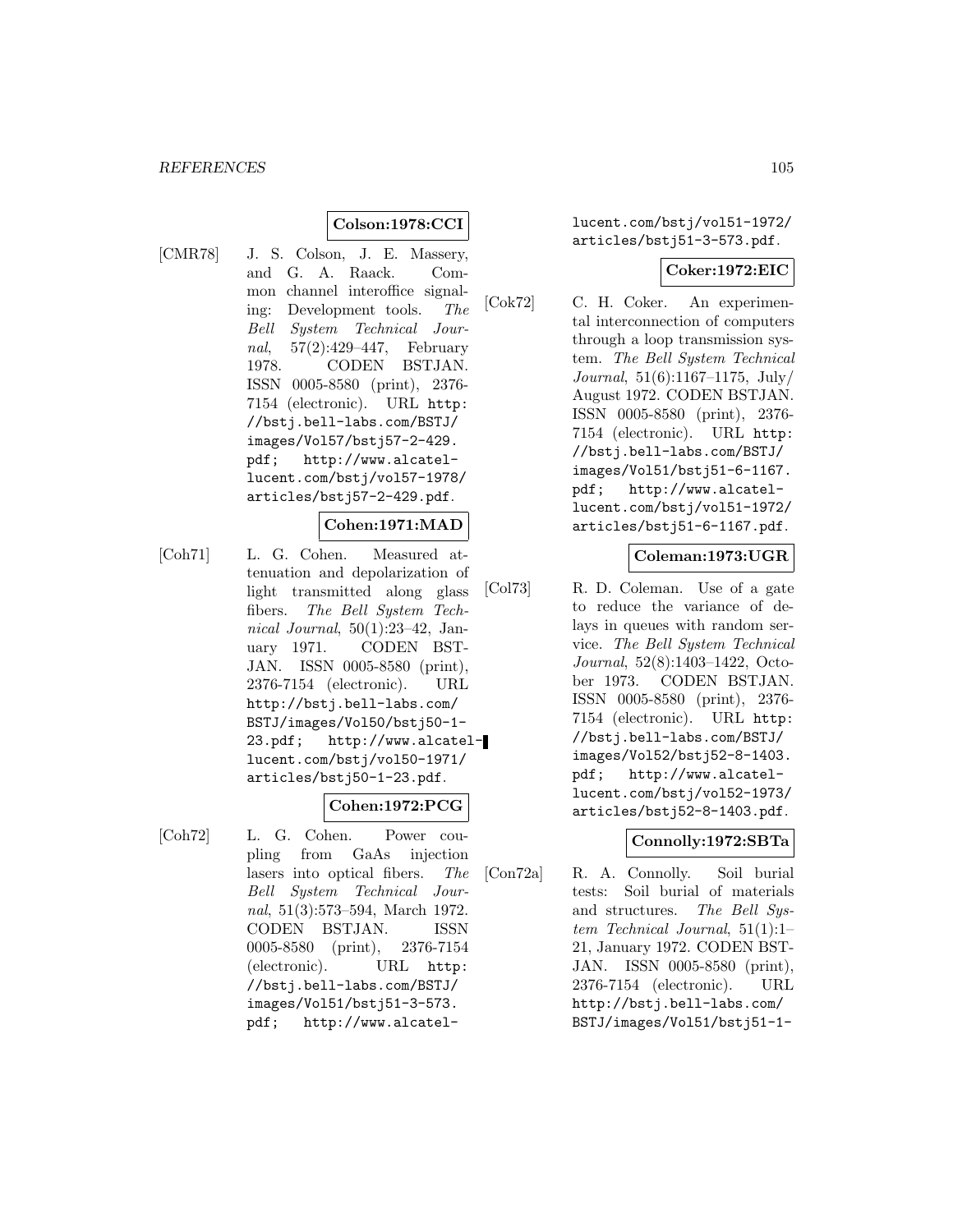1.pdf; http://www.alcatellucent.com/bstj/vol51-1972/ articles/bstj51-1-1.pdf.

### **Connolly:1972:SBTb**

[Con72b] R. A. Connolly. Soil burial tests: Trends in material behavior after eight years of soil exposure. The Bell System Technical Journal,  $51(1):151-163$ , January 1972. CODEN BSTJAN. ISSN 0005-8580 (print), 2376- 7154 (electronic). URL http: //bstj.bell-labs.com/BSTJ/ images/Vol51/bstj51-1-151. pdf; http://www.alcatellucent.com/bstj/vol51-1972/ articles/bstj51-1-151.pdf.

### **Conners:1975:SDP**

[Con75] R. R. Conners. SAFEGUARD data-processing system: Support software and support computers: An overview. The Bell System Technical Journal, 54(10): S149–S160, December 1975. CO-DEN BSTJAN. ISSN 0005- 8580 (print), 2376-7154 (electronic). URL http://bstj. bell-labs.com/BSTJ/images/ Vol54/bstj54-10-S149.pdf; http://www.alcatel-lucent. com/bstj/vol54-1975/articles/ bstj54-10-S149.pdf.

### **Cooper:1970:QSC**

[Coo70] R. B. Cooper. Queues served in cyclic order: Waiting times. The Bell System Technical Journal, 49(3):399–413, March 1970. CODEN BSTJAN. ISSN 0005-8580 (print), 2376- 7154 (electronic). URL http:

//bstj.bell-labs.com/BSTJ/ images/Vol49/bstj49-3-399. pdf; http://www.alcatellucent.com/bstj/vol49-1970/ articles/bstj49-3-399.pdf.

## **Cook:1977:MIR**

[Coo77] J. S. Cook. Minimum impulse response in graded-index fibers. The Bell System Technical Journal, 56(5):719–728, May/ June 1977. CODEN BSTJAN. ISSN 0005-8580 (print), 2376- 7154 (electronic). URL http: //bstj.bell-labs.com/BSTJ/ images/Vol56/bstj56-5-719. pdf; http://www.alcatellucent.com/bstj/vol56-1977/ articles/bstj56-5-719.pdf.

### **Cox:1975:SEM**

[Cox75] D. C. Cox. Some effects of measurement errors on rain depolarization experiments. The Bell System Technical Journal, 54(2):435–450, February 1975. CODEN BSTJAN. ISSN 0005-8580 (print), 2376- 7154 (electronic). URL http: //bstj.bell-labs.com/BSTJ/ images/Vol54/bstj54-2-435. pdf; http://www.alcatellucent.com/bstj/vol54-1975/ articles/bstj54-2-435.pdf.

### **Cox:1978:CEO**

[Cox78] D. C. Cox. COMSTAR experiment: An overview of the Bell Laboratories 19- and 28- GHz COMSTAR beacon propagation experiments. The Bell System Technical Journal,  $57(5):1231-1255$ , May/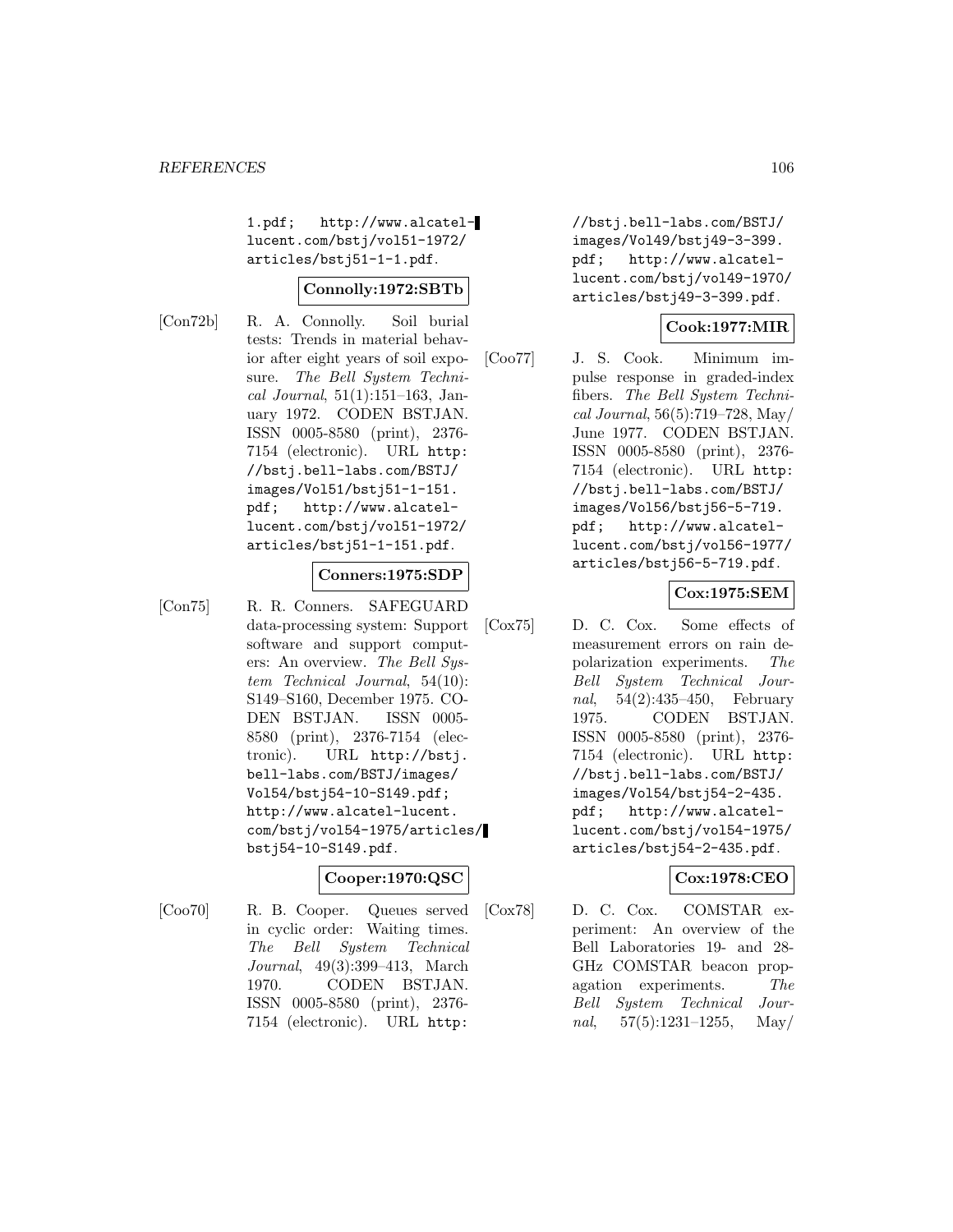June 1978. CODEN BSTJAN. ISSN 0005-8580 (print), 2376- 7154 (electronic). URL http: //bstj.bell-labs.com/BSTJ/ images/Vol57/bstj57-5-1231. pdf; http://www.alcatellucent.com/bstj/vol57-1978/ articles/bstj57-5-1231.pdf.

### **Connor:1971:TCU**

[CPS71] D. J. Connor, R. F. W. Pease, and W. G. Scholes. Television coding using twodimensional spatial prediction. The Bell System Technical Journal, 50(3):1049–1061, March 1971. CODEN BSTJAN. ISSN 0005-8580 (print), 2376- 7154 (electronic). URL http: //bstj.bell-labs.com/BSTJ/ images/Vol50/bstj50-3-1049. pdf; http://www.alcatellucent.com/bstj/vol50-1971/ articles/bstj50-3-1049.pdf.

# **Cox:1971:DCA**

[CR71] D. C. Cox and D. O. Reudink. Dynamic channel assignment in high-capacity mobile communications systems. The Bell System Technical Journal,  $50(6):1833-1857$ , July/ August 1971. CODEN BSTJAN. ISSN 0005-8580 (print), 2376- 7154 (electronic). URL http: //bstj.bell-labs.com/BSTJ/ images/Vol50/bstj50-6-1833. pdf; http://www.alcatellucent.com/bstj/vol50-1971/ articles/bstj50-6-1833.pdf.

## **Cox:1972:DCA**

[CR72] D. C. Cox and D. O. Reudink.

Dynamic channel assignment in two-dimensional large-scale mobile radio systems. The Bell System Technical Journal, 51(7):1611–1629, September 1972. CODEN BSTJAN. ISSN 0005-8580 (print), 2376- 7154 (electronic). URL http: //bstj.bell-labs.com/BSTJ/ images/Vol51/bstj51-7-1611. pdf; http://www.alcatellucent.com/bstj/vol51-1972/ articles/bstj51-7-1611.pdf.

### **Chan:1973:AMR**

[CR73a] D. S. K. Chan and L. R. Rabiner. An algorithm for minimizing roundoff noise in cascade realizations of finite impulse response digital filters. The Bell System Technical Journal, 52(3):347–385, March 1973. CODEN BSTJAN. ISSN 0005-8580 (print), 2376- 7154 (electronic). URL http: //bstj.bell-labs.com/BSTJ/ images/Vol52/bstj52-3-347. pdf; http://www.alcatellucent.com/bstj/vol52-1973/ articles/bstj52-3-347.pdf.

### **Chan:1973:TRN**

[CR73b] D. S. K. Chan and L. R. Rabiner. Theory of roundoff noise in cascade realizations of finite impulse response digital filters. The Bell System Technical Journal, 52(3):329–345, March 1973. CODEN BSTJAN. ISSN 0005-8580 (print), 2376- 7154 (electronic). URL http: //bstj.bell-labs.com/BSTJ/ images/Vol52/bstj52-3-329.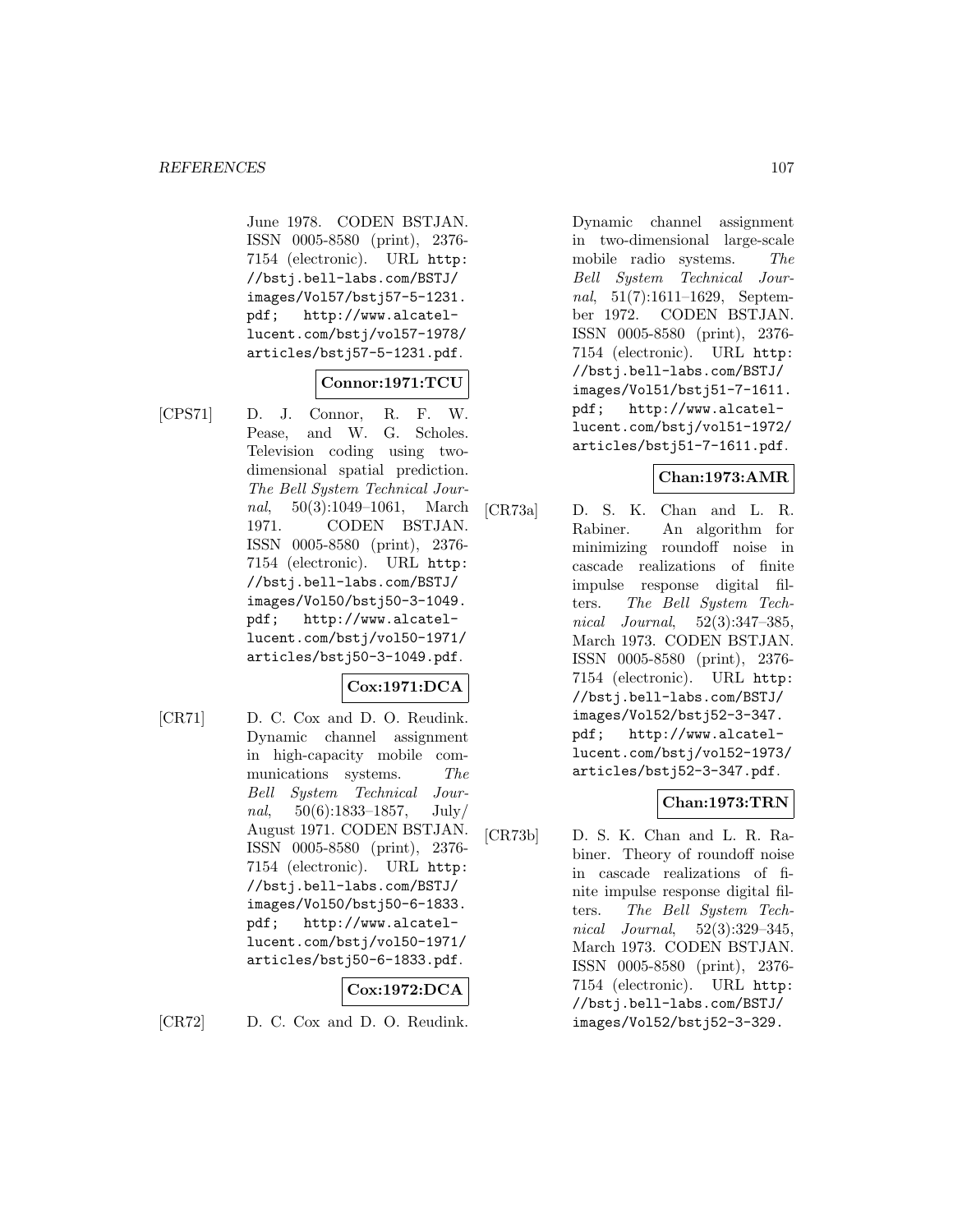pdf; http://www.alcatellucent.com/bstj/vol52-1973/ articles/bstj52-3-329.pdf.

### **Cherin:1976:IMP**

[CR76] A. H. Cherin and P. J. Rich. An injection-molded plastic connector for splicing optical cables. The Bell System Technical Journal, 55(8):1057–1067, October 1976. CODEN BSTJAN. ISSN 0005-8580 (print), 2376- 7154 (electronic). URL http: //bstj.bell-labs.com/BSTJ/ images/Vol55/bstj55-8-1057. pdf; http://www.alcatellucent.com/bstj/vol55-1976/ articles/bstj55-8-1057.pdf.

### **Cohen:1978:TNT**

[CR78] K. L. Cohen and R. F. Ricca. Transaction network, telephones, and terminals: Dial access interface. The Bell System Technical Journal, 57(10):3441– 3453, December 1978. CO-DEN BSTJAN. ISSN 0005- 8580 (print), 2376-7154 (electronic). URL http://bstj. bell-labs.com/BSTJ/images/ Vol57/bstj57-10-3441.pdf; http://www.alcatel-lucent. com/bstj/vol57-1978/articles/ bstj57-10-3441.pdf.

### **Crater:1971:PSS**

[Cra71] T. V. Crater. The Picturephone System: Service standards. The Bell System Technical Journal, 50(2):235–269, February 1971. CODEN BSTJAN. ISSN 0005-8580 (print), 2376- 7154 (electronic). URL http:

//bstj.bell-labs.com/BSTJ/ images/Vol50/bstj50-2-235. pdf; http://www.alcatellucent.com/bstj/vol50-1971/ articles/bstj50-2-235.pdf.

## **Cherin:1979:VAP**

[CRAC79] A. H. Cherin, P. J. Rich, C. J. Aloisio, and R. R. Cammons. A vacuum-assisted plastic repair splice for joining optical fiber ribbons. The Bell System Technical Journal, 58(8):1825–1838, October 1979. CODEN BSTJAN. ISSN 0005-8580 (print), 2376- 7154 (electronic). URL http: //bstj.bell-labs.com/BSTJ/ images/Vol58/bstj58-8-1825. pdf; http://www.alcatellucent.com/bstj/vol58-1979/ articles/bstj58-8-1825.pdf.

## **Crowley:1975:SDP**

[Cro75] Thomas H. Crowley. SAFE-GUARD data-processing system: Foreword. The Bell System Technical Journal, 54(10):S3–S5, December 1975. CODEN BSTJAN. ISSN 0005-8580 (print), 2376- 7154 (electronic). URL http: //bstj.bell-labs.com/BSTJ/ images/Vol54/bstj54-10-S3. pdf; http://www.alcatellucent.com/bstj/vol54-1975/ articles/bstj54-10-S3.pdf.

### **Crochiere:1977:DSB**

[Cro77] R. E. Crochiere. On the design of sub-band coders for low-bit-rate speech communication. The Bell System Technical Journal, 56(5):747–770, May/ June 1977. CODEN BSTJAN.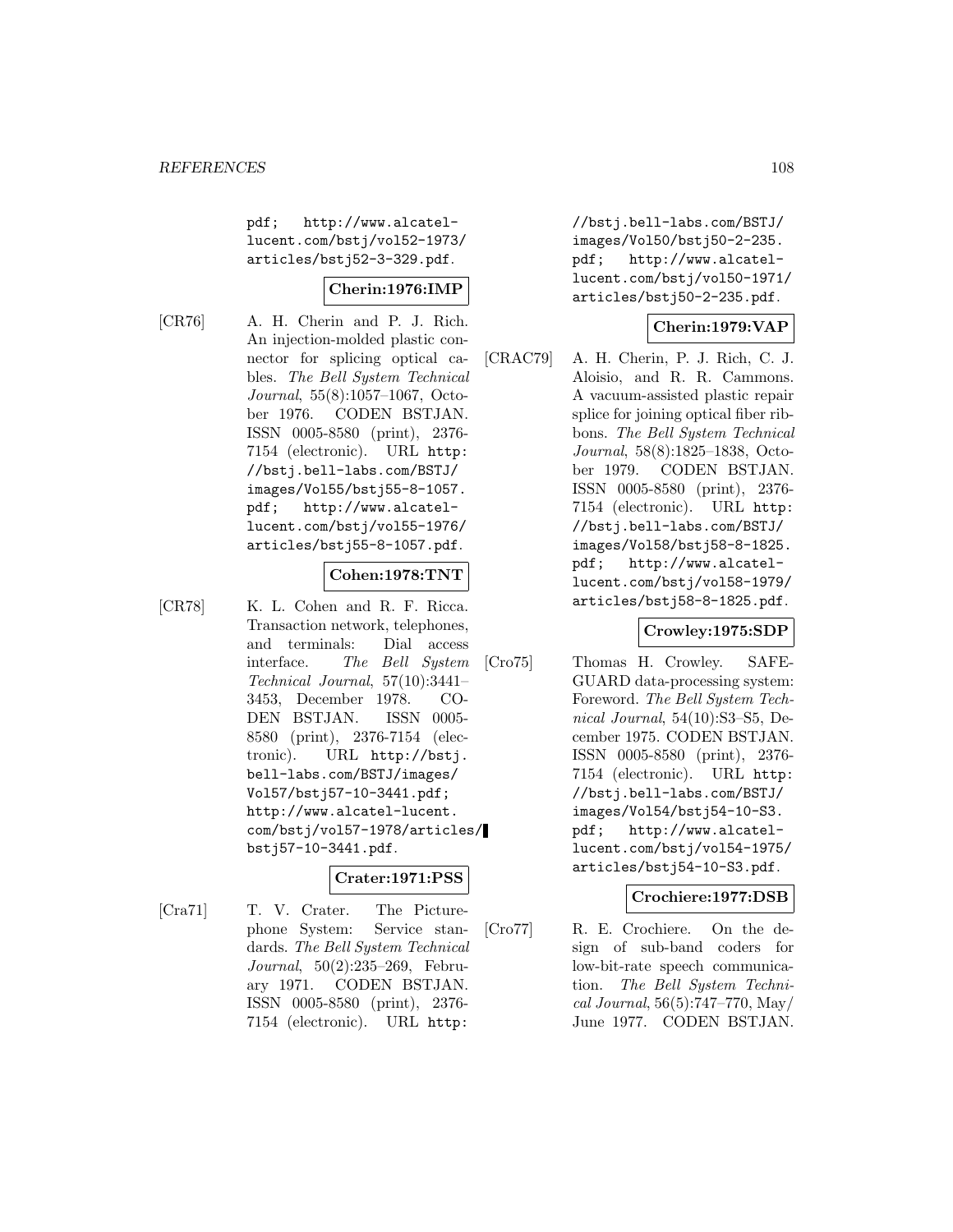ISSN 0005-8580 (print), 2376- 7154 (electronic). URL http: //bstj.bell-labs.com/BSTJ/ images/Vol56/bstj56-5-747. pdf; http://www.alcatellucent.com/bstj/vol56-1977/ articles/bstj56-5-747.pdf.

# **Crochiere:1978:AKS**

[Cro78a] R. Crochiere. An analysis of 16 kb/s sub-band coder performance: Dynamic range, tandem connections, and channel errors. The Bell System Technical Journal, 57(8):2927–2952, October 1978. CODEN BSTJAN. ISSN 0005-8580 (print), 2376- 7154 (electronic). URL http: //bstj.bell-labs.com/BSTJ/ images/Vol57/bstj57-8-2927. pdf; http://www.alcatellucent.com/bstj/vol57-1978/ articles/bstj57-8-2927.pdf.

## **Crochiere:1978:MRM**

[Cro78b] R. E. Crochiere. A mid-range/ mid-tread quantizer switch for improved idle-channel performance in adaptive coders. The Bell System Technical Journal, 57(8):2953–2955, October 1978. CODEN BSTJAN. ISSN 0005-8580 (print), 2376- 7154 (electronic). URL http: //bstj.bell-labs.com/BSTJ/ images/Vol57/bstj57-8-2953. pdf; http://www.alcatellucent.com/bstj/vol57-1978/ articles/bstj57-8-2953.pdf.

## **Crowley:1978:UTS**

[Cro78c] T. H. Crowley. UNIX timesharing system: Preface. The

Bell System Technical Journal, 57(6):1897–1898, July/ August 1978. CODEN BSTJAN. ISSN 0005-8580 (print), 2376- 7154 (electronic). URL http: //bstj.bell-labs.com/BSTJ/ images/Vol57/bstj57-6-1897. pdf; http://www.alcatellucent.com/bstj/vol57-1978/ articles/bstj57-6-1897.pdf.

### **Crochiere:1975:NID**

[CRS75] R. E. Crochiere, L. R. Rabiner, and R. R. Shively. A novel implementation of digital phase shifters. The Bell System Technical Journal, 54(8):1497–1502, October 1975. CODEN BSTJAN. ISSN 0005-8580 (print), 2376- 7154 (electronic). URL http: //bstj.bell-labs.com/BSTJ/ images/Vol54/bstj54-8-1497. pdf; http://www.alcatellucent.com/bstj/vol54-1975/ articles/bstj54-8-1497.pdf.

## **Christopher:1977:ETS**

[CRSB77] D. K. Christopher, L. R. Rabiner, P. Schweitzer, and D. E. Bock. An evaluation of two simple methods for detecting tones over telephone lines. The Bell System Technical Journal, 56(8):1513–1529, October 1977. CODEN BSTJAN. ISSN 0005-8580 (print), 2376- 7154 (electronic). URL http: //bstj.bell-labs.com/BSTJ/ images/Vol56/bstj56-8-1513. pdf; http://www.alcatellucent.com/bstj/vol56-1977/ articles/bstj56-8-1513.pdf.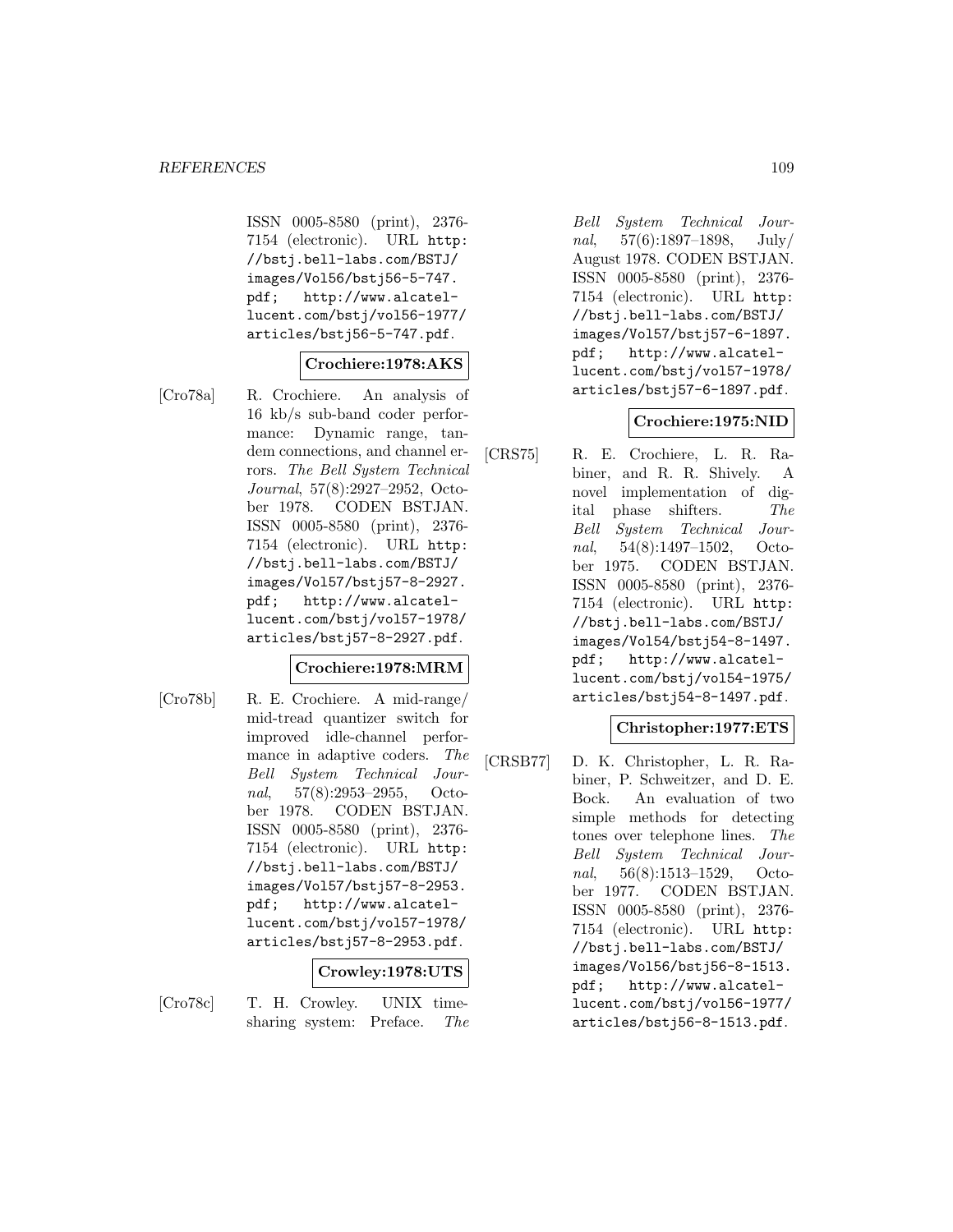### **Coleman:1971:BJB**

[CS71] D. J. Coleman, Jr. and S. M. Sze. B.S.T.J. briefs: A low-noise metal-semiconductormetal (MSM) microwave oscillator. The Bell System Technical Journal, 50(5):1695–1699, May/ June 1971. CODEN BSTJAN. ISSN 0005-8580 (print), 2376- 7154 (electronic). URL http: //bstj.bell-labs.com/BSTJ/ images/Vol50/bstj50-5-1695. pdf; http://www.alcatellucent.com/bstj/vol50-1971/ articles/bstj50-5-1695.pdf.

### **Crochiere:1977:VBC**

[CS77a] R. E. Crochiere and M. R. Sambur. A variable-band coding scheme or speech encoding at 4.8 kb/s. The Bell System Technical Journal, 56(5):771–779, May/ June 1977. CODEN BSTJAN. ISSN 0005-8580 (print), 2376- 7154 (electronic). URL http: //bstj.bell-labs.com/BSTJ/ images/Vol56/bstj56-5-771. pdf; http://www.alcatellucent.com/bstj/vol56-1977/ articles/bstj56-5-771.pdf.

#### **Cross:1977:CSA**

[CS77b] P. S. Cross and R. V. Schmidt. Coupled surface-acoustic-wave resonators. The Bell System Technical Journal, 56 (8):1447–1482, October 1977. CODEN BSTJAN. ISSN 0005-8580 (print), 2376-7154 (electronic). URL http: //bstj.bell-labs.com/BSTJ/ images/Vol56/bstj56-8-1447. pdf; http://www.alcatellucent.com/bstj/vol56-1977/ articles/bstj56-8-1447.pdf. See errata [Ano78n].

### **Croxall:1978:CCI**

[CS78] L. M. Croxall and R. E. Stone. Common channel interoffice signaling: No. 4 ESS application. The Bell System Technical Journal, 57(2):361–377, February 1978. CODEN BSTJAN. ISSN 0005-8580 (print), 2376- 7154 (electronic). URL http: //bstj.bell-labs.com/BSTJ/ images/Vol57/bstj57-2-361. pdf; http://www.alcatellucent.com/bstj/vol57-1978/ articles/bstj57-2-361.pdf.

**Clark:1979:TSP**

[CSL79] G. T. Clark, K. Streisand, and D. H. Larson. Traffic service position system no. 1: Station signaling and announcement subsystem: Hardware for automated coin toll service. The Bell System Technical Journal, 58(6):1225–1249, July/ August 1979. CODEN BSTJAN. ISSN 0005-8580 (print), 2376- 7154 (electronic). URL http: //bstj.bell-labs.com/BSTJ/ images/Vol58/bstj58-6-1225. pdf; http://www.alcatellucent.com/bstj/vol58-1979/ articles/bstj58-6-1225.pdf.

### **Cagle:1971:PSS**

[CSW71] W. B. Cagle, R. R. Strokes, and B. A. Wright. The Picturephone System: The station: 2C video telephone station set. The Bell System Technical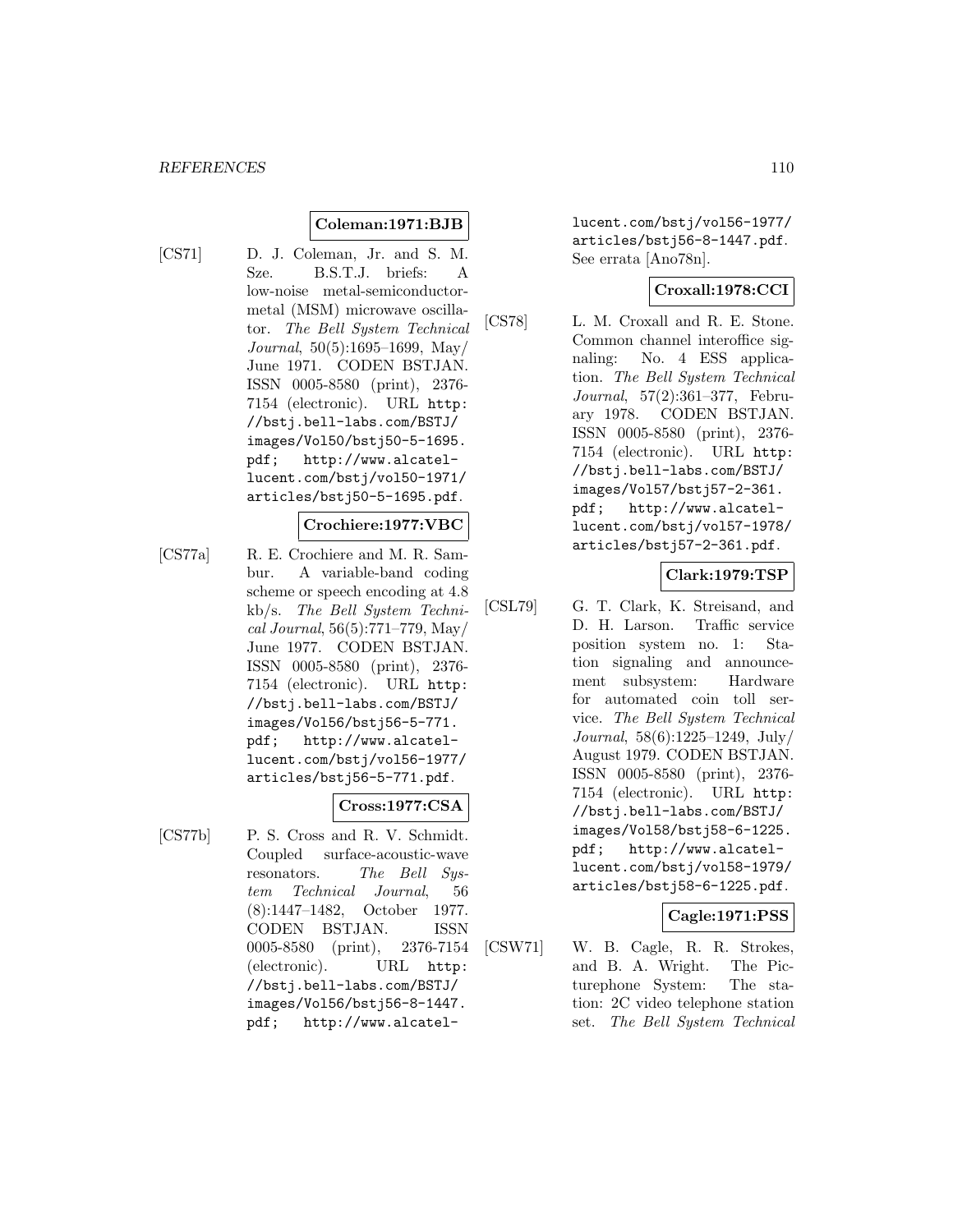Journal, 50(2):271–312, February 1971. CODEN BSTJAN. ISSN 0005-8580 (print), 2376- 7154 (electronic). URL http: //bstj.bell-labs.com/BSTJ/ images/Vol50/bstj50-2-271. pdf; http://www.alcatellucent.com/bstj/vol50-1971/ articles/bstj50-2-271.pdf.

# **Chang:1974:LSD**

[CSW74] H. Y. Chang, G. W. Smith, Jr., and R. B. Walford. LAMP: System description. The Bell System Technical Journal, 53(8):1431–1449, October 1974. CODEN BSTJAN. ISSN 0005-8580 (print), 2376- 7154 (electronic). URL http: //bstj.bell-labs.com/BSTJ/ images/Vol53/bstj53-8-1431. pdf; http://www.alcatellucent.com/bstj/vol53-1974/ articles/bstj53-8-1431.pdf.

## **Cirillo:1972:DCB**

[CT72] A. J. Cirillo and D. K. Thovson. D2 channel bank: Digital functions. The Bell System Technical Journal, 51(8):1701–1712, October 1972. CODEN BSTJAN. ISSN 0005-8580 (print), 2376- 7154 (electronic). URL http: //bstj.bell-labs.com/BSTJ/ images/Vol51/bstj51-8-1701. pdf; http://www.alcatellucent.com/bstj/vol51-1972/ articles/bstj51-8-1701.pdf.

### **Chow:1979:BJB**

- 
- [CT79] W. F. Chow and W. W. Troutman. B.S.T.J. briefs: MAC-4: A single-chip microcom-

puter. The Bell System Technical Journal, 58(4):959–962, April 1979. CODEN BSTJAN. ISSN 0005-8580 (print), 2376- 7154 (electronic). URL http: //bstj.bell-labs.com/BSTJ/ images/Vol58/bstj58-4-959. pdf; http://www.alcatellucent.com/bstj/vol58-1979/ articles/bstj58-4-959.pdf.

### **Cummiskey:1975:SIA**

[Cum75] P. Cummiskey. Single-integration, adaptive delta modulation. The Bell System Technical Journal, 54(8):1463–1474, October 1975. CODEN BSTJAN. ISSN 0005-8580 (print), 2376- 7154 (electronic). URL http: //bstj.bell-labs.com/BSTJ/ images/Vol54/bstj54-8-1463. pdf; http://www.alcatellucent.com/bstj/vol54-1975/ articles/bstj54-8-1463.pdf.

### **Cushman:1970:LAB**

[Cus70] R. H. Cushman. Lead-acid battery: Techniques for bonding the positive plates. The Bell System Technical Journal, 49(7):1419–1446, September 1970. CODEN BSTJAN. ISSN 0005-8580 (print), 2376- 7154 (electronic). URL http: //bstj.bell-labs.com/BSTJ/ images/Vol49/bstj49-7-1419. pdf; http://www.alcatellucent.com/bstj/vol49-1970/ articles/bstj49-7-1419.pdf.

## **Chai:1973:IIM**

[CW73] D. T. Chai and J. M. Wier. Interactive information manage-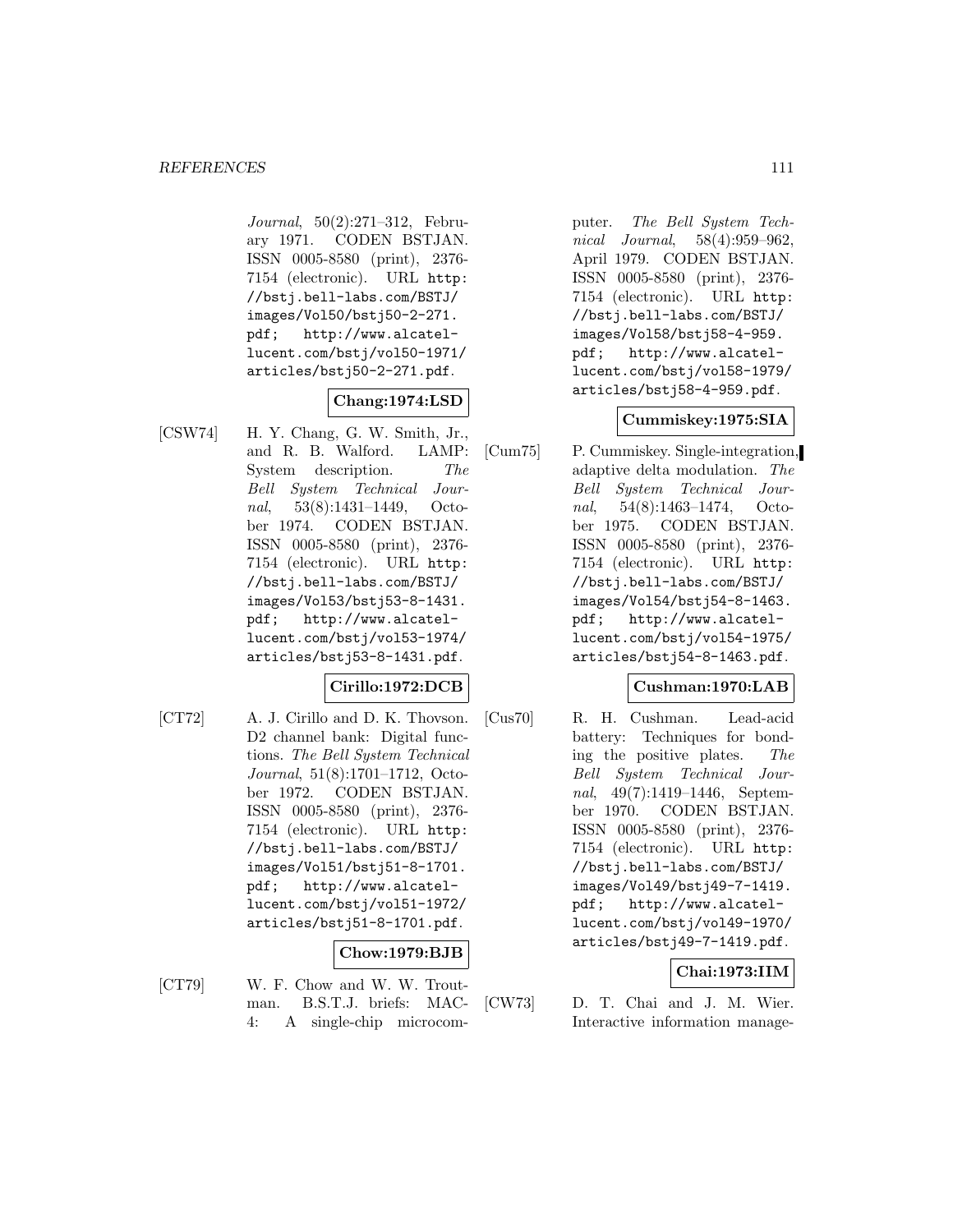ment systems. The Bell System Technical Journal, 52(10): 1681–1689, December 1973. CO-DEN BSTJAN. ISSN 0005- 8580 (print), 2376-7154 (electronic). URL http://bstj. bell-labs.com/BSTJ/images/ Vol52/bstj52-10-1681.pdf; http://www.alcatel-lucent. com/bstj/vol52-1973/articles/ bstj52-10-1681.pdf.

## **Chu:1978:CEC**

[CWE<sup>+</sup>78] T. S. Chu, R. W. Wilson, R. W. England, D. A. Gray, and W. E. Legg. COMSTAR experiment: The Crawford Hill 7-meter millimeter wave antenna. The Bell System Technical Journal, 57(5):1257–1288, May/ June 1978. CODEN BSTJAN. ISSN 0005-8580 (print), 2376- 7154 (electronic). URL http: //bstj.bell-labs.com/BSTJ/ images/Vol57/bstj57-5-1257. pdf; http://www.alcatellucent.com/bstj/vol57-1978/ articles/bstj57-5-1257.pdf.

### **Crochiere:1976:DCS**

[CWF76] R. E. Crochiere, S. A. Webber, and J. L. Flanagan. Digital coding of speech in sub-bands. The Bell System Technical Journal, 55(8):1069–1085, October 1976. CODEN BSTJAN. ISSN 0005-8580 (print), 2376- 7154 (electronic). URL http: //bstj.bell-labs.com/BSTJ/ images/Vol55/bstj55-8-1069. pdf; http://www.alcatellucent.com/bstj/vol55-1976/ articles/bstj55-8-1069.pdf.

# **Dabby:1975:PMS**

[Dab75] F. W. Dabby. Permanent multiple splices of fused-silica fibers. The Bell System Technical Journal, 54(2):451–455, February 1975. CODEN BSTJAN. ISSN 0005-8580 (print), 2376- 7154 (electronic). URL http: //bstj.bell-labs.com/BSTJ/ images/Vol54/bstj54-2-451. pdf; http://www.alcatellucent.com/bstj/vol54-1975/ articles/bstj54-2-451.pdf.

### **Dahringer:1972:SBT**

[Dah72] D. W. Dahringer. Soil burial tests: Effect of soil burial exposure on the properties of adhesives and pressure-sensitive tapes. The Bell System Technical Journal, 51(1):123–149, January 1972. CODEN BSTJAN. ISSN 0005-8580 (print), 2376- 7154 (electronic). URL http: //bstj.bell-labs.com/BSTJ/ images/Vol51/bstj51-1-123. pdf; http://www.alcatellucent.com/bstj/vol51-1972/ articles/bstj51-1-123.pdf.

## **Danielson:1975:BLF**

[Dan75] W. E. Danielson. Bell Laboratories fiftieth anniversary. The Bell System Technical Journal, 54(1):1–2, January 1975. CO-DEN BSTJAN. ISSN 0005- 8580 (print), 2376-7154 (electronic). URL http://bstj. bell-labs.com/BSTJ/images/ Vol54/bstj54-1-1.pdf; http: //www.alcatel-lucent.com/bstj/ vol54-1975/articles/bstj54- 1-1.pdf.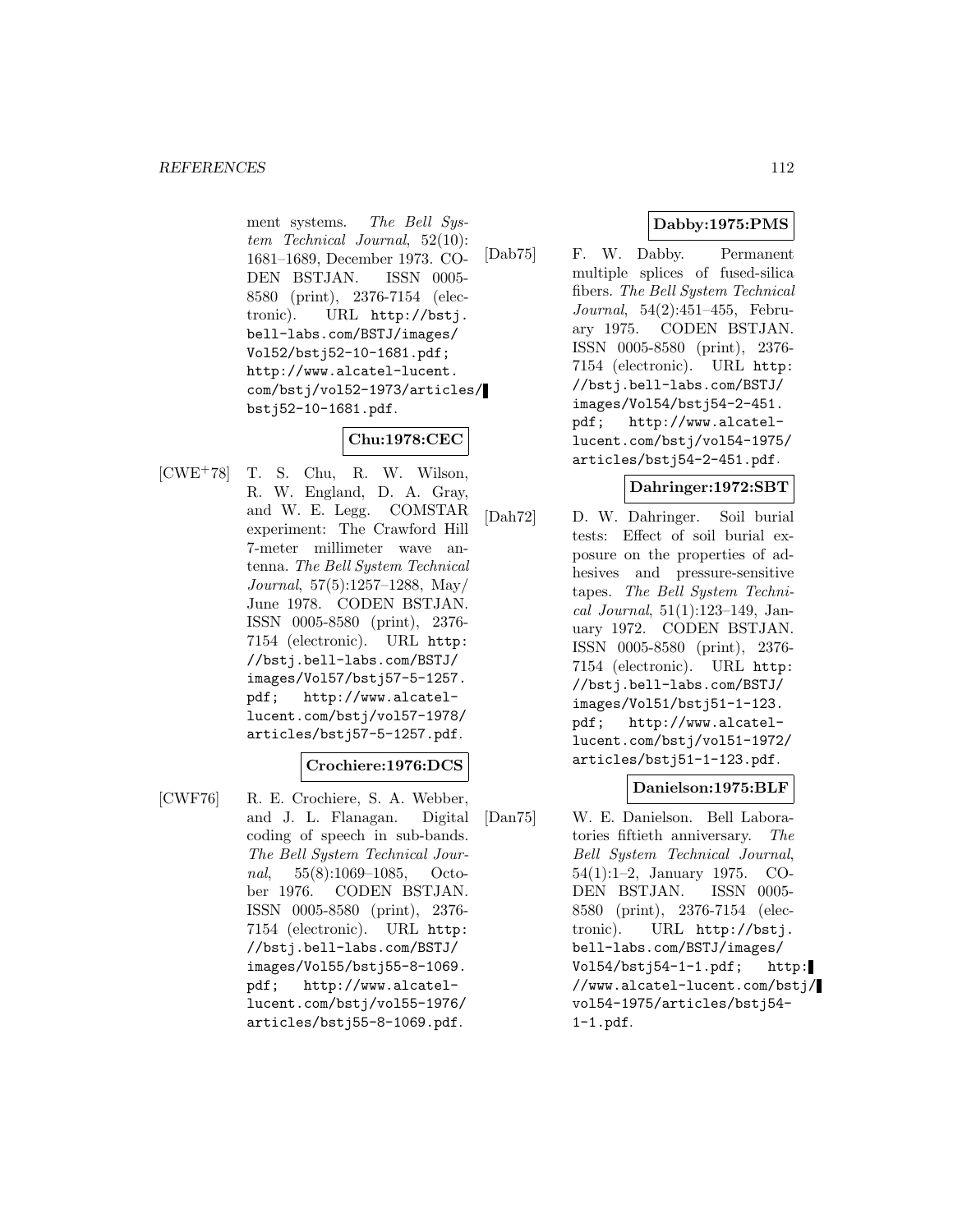### **Darlington:1970:AAA**

[Dar70] Sidney Darlington. Analytical approximations to approximations in the Chebyshev sense. The Bell System Technical Journal, 49(1):1–32, January 1970. CODEN BST-JAN. ISSN 0005-8580 (print), 2376-7154 (electronic). URL http://bstj.bell-labs.com/ BSTJ/images/Vol49/bstj49-1- 1.pdf; http://www.alcatellucent.com/bstj/vol49-1970/ articles/bstj49-1-1.pdf.

### **Daskalakis:1971:PSK**

[Das71] A. Daskalakis. The Picturephone System: Key telephone systems. The Bell System Technical Journal, 50(2):567–584, February 1971. CODEN BSTJAN. ISSN 0005-8580 (print), 2376- 7154 (electronic). URL http: //bstj.bell-labs.com/BSTJ/ images/Vol50/bstj50-2-567. pdf; http://www.alcatellucent.com/bstj/vol50-1971/ articles/bstj50-2-567.pdf.

### **Dawson:1972:BJB**

[Daw72] R. W. Dawson. B.S.T.J. briefs: Effect of ambient temperature on infrared transmission through a glass fiber. The Bell System Technical Journal, 51(2):569–571, February 1972. CODEN BSTJAN. ISSN 0005-8580 (print), 2376- 7154 (electronic). URL http: //bstj.bell-labs.com/BSTJ/ images/Vol51/bstj51-2-569. pdf; http://www.alcatellucent.com/bstj/vol51-1972/ articles/bstj51-2-569.pdf.

### **Dickieson:1971:SCD**

[DC71] A. C. Dickieson and J. Chernak. Statistical circuit design: History and introduction. The Bell System Technical Journal, 50(4):1099–1103, April 1971. CODEN BSTJAN. ISSN 0005-8580 (print), 2376- 7154 (electronic). URL http: //bstj.bell-labs.com/BSTJ/ images/Vol50/bstj50-4-1099. pdf; http://www.alcatellucent.com/bstj/vol50-1971/ articles/bstj50-4-1099.pdf.

### **Daumer:1978:SCS**

[DC78] W. R. Daumer and J. R. Cavanaugh. A subjective comparison of selected digital codecs for speech. The Bell System Technical Journal, 57(9):3119–3165, November 1978. CODEN BSTJAN. ISSN 0005-8580 (print), 2376- 7154 (electronic). URL http: //bstj.bell-labs.com/BSTJ/ images/Vol57/bstj57-9-3119. pdf; http://www.alcatellucent.com/bstj/vol57-1978/ articles/bstj57-9-3119.pdf.

### **Dubnowski:1979:VRC**

[DC79] J. J. Dubnowski and R. E. Crochiere. Variable rate coding of speech. The Bell System Technical Journal, 58(3):577–600, March 1979. CODEN BSTJAN. ISSN 0005-8580 (print), 2376- 7154 (electronic). URL http: //bstj.bell-labs.com/BSTJ/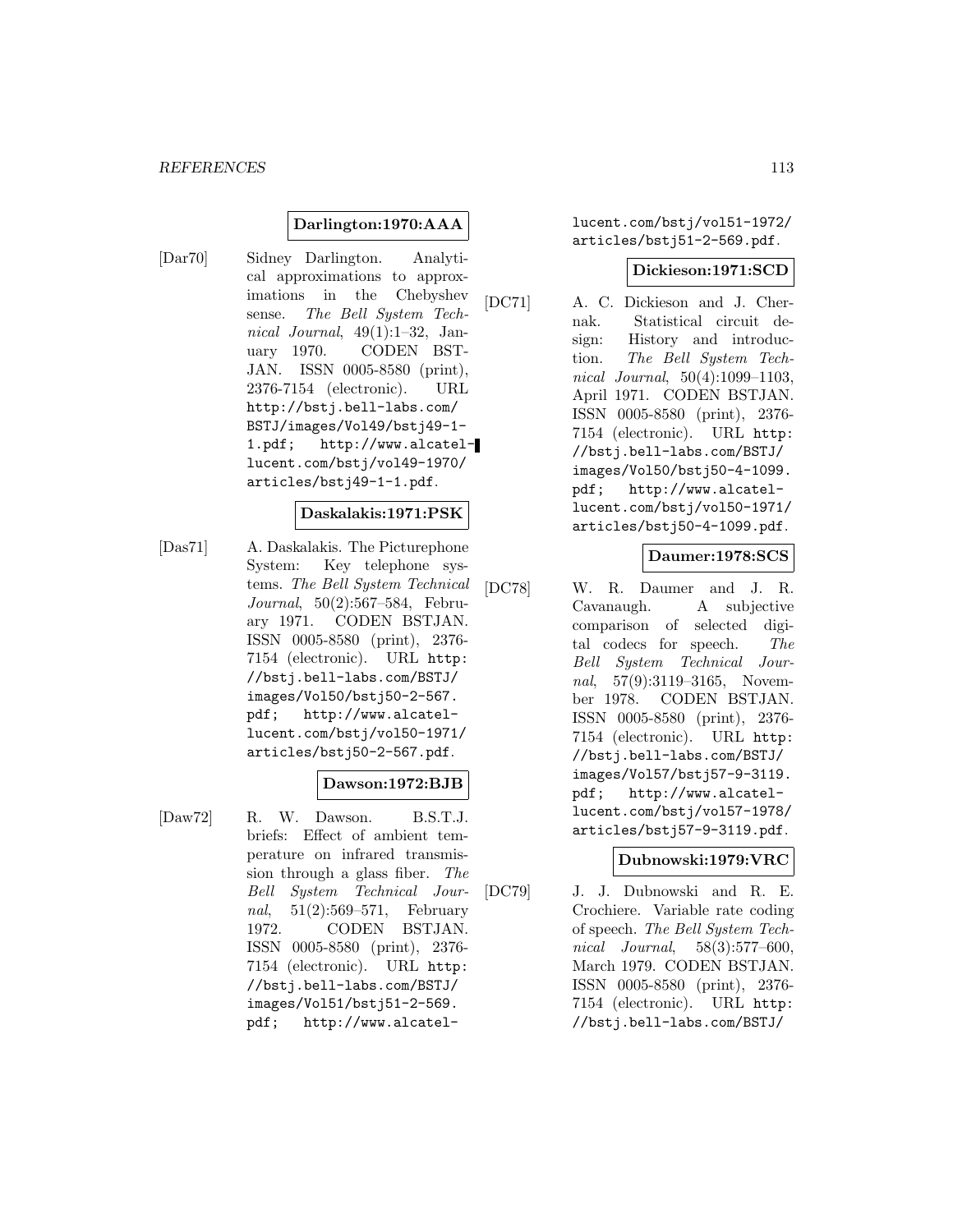images/Vol58/bstj58-3-577. pdf; http://www.alcatellucent.com/bstj/vol58-1979/ articles/bstj58-3-577.pdf.

# **Dowd:1970:DPP**

[DCRZ70] P. G. Dowd, M. J. Cowan, P. E. Rosenfeld, and A. Zacharias. Device photolithography: The primary pattern generator: Part III: The control system. The Bell System Technical Journal, 49(9):2061-2067, November 1970. CODEN BSTJAN. ISSN 0005-8580 (print), 2376- 7154 (electronic). URL http: //bstj.bell-labs.com/BSTJ/ images/Vol49/bstj49-9-2061. pdf; http://www.alcatellucent.com/bstj/vol49-1970/ articles/bstj49-9-2061.pdf.

## **DeLange:1975:EPG**

[DDH75] O. E. DeLange, A. F. Dietrich, and D. C. Hogg. An experiment on propagation of 60-GHz waves through rain. The Bell System Technical Journal, 54(1):165–176, January 1975. CODEN BSTJAN. ISSN 0005-8580 (print), 2376- 7154 (electronic). URL http: //bstj.bell-labs.com/BSTJ/ images/Vol54/bstj54-1-165. pdf; http://www.alcatellucent.com/bstj/vol54-1975/ articles/bstj54-1-165.pdf.

### **DeBonte:1972:SSH**

[DeB72] W. J. DeBonte. The static stability of half-bubbles. The Bell System Technical Journal, 51(9):1933–1955, November 1972. CODEN BSTJAN. ISSN 0005-8580 (print), 2376- 7154 (electronic). URL http: //bstj.bell-labs.com/BSTJ/ images/Vol51/bstj51-9-1933. pdf; http://www.alcatellucent.com/bstj/vol51-1972/ articles/bstj51-9-1933.pdf.

## **DeCoste:1972:SBT**

[DeC72] J. B. DeCoste. Soil burial tests: Effect of soil burial exposure on the properties of plastics for wire and cable. The Bell System Technical Journal, 51(1):63–86, January 1972. CODEN BST-JAN. ISSN 0005-8580 (print), 2376-7154 (electronic). URL http://bstj.bell-labs.com/ BSTJ/images/Vol51/bstj51-1- 63.pdf; http://www.alcatellucent.com/bstj/vol51-1972/ articles/bstj51-1-63.pdf.

### **Denenberg:1976:SME**

[Den76] J. N. Denenberg. Spectral moment estimators: A new approach to tone detection. The Bell System Technical Journal, 55(2):143–155, February 1976. CODEN BSTJAN. ISSN 0005-8580 (print), 2376- 7154 (electronic). URL http: //bstj.bell-labs.com/BSTJ/ images/Vol55/bstj55-2-143. pdf; http://www.alcatellucent.com/bstj/vol55-1976/ articles/bstj55-2-143.pdf.

### **Descloux:1973:TMB**

[Des73] A. Descloux. Traffic measurement biases induced by partial sampling. The Bell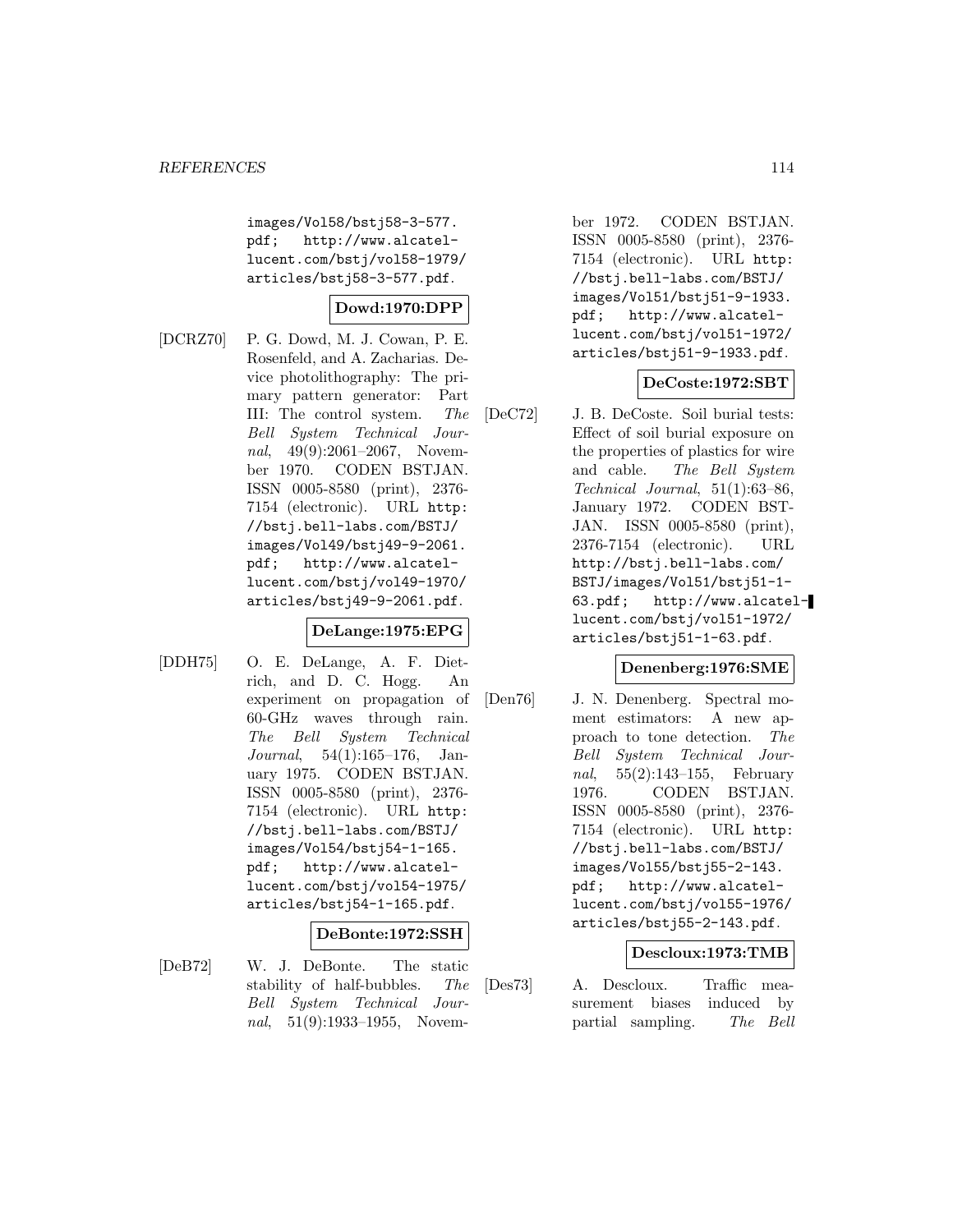System Technical Journal, 52 (8):1375–1402, October 1973. CODEN BSTJAN. ISSN 0005-8580 (print), 2376-7154 (electronic). URL http: //bstj.bell-labs.com/BSTJ/ images/Vol52/bstj52-8-1375. pdf; http://www.alcatellucent.com/bstj/vol52-1973/ articles/bstj52-8-1375.pdf.

# **Descloux:1975:VLM**

[Des75] A. Descloux. Variance of load measurements in Markovian service systems. The Bell System Technical Journal, 54(7):1277–1300, September 1975. CODEN BSTJAN. ISSN 0005-8580 (print), 2376- 7154 (electronic). URL http: //bstj.bell-labs.com/BSTJ/ images/Vol54/bstj54-7-1277. pdf; http://www.alcatellucent.com/bstj/vol54-1975/ articles/bstj54-7-1277.pdf.

### **Descloux:1976:SPV**

[Des76] A. Descloux. Some properties of the variance of the switchcount load. The Bell System Technical Journal, 55(1):59–88, January 1976. CODEN BST-JAN. ISSN 0005-8580 (print), 2376-7154 (electronic). URL http://bstj.bell-labs.com/ BSTJ/images/Vol55/bstj55-1- 59.pdf; http://www.alcatellucent.com/bstj/vol55-1976/ articles/bstj55-1-59.pdf.

## **Doyle:1975:SDP**

[DG75] W. S. Doyle and J. R. Gibbons. SAFEGUARD dataprocessing system: Process design in the structure of real-time software systems. The Bell System Technical Journal, 54(10): S101–S109, December 1975. CO-DEN BSTJAN. ISSN 0005- 8580 (print), 2376-7154 (electronic). URL http://bstj. bell-labs.com/BSTJ/images/ Vol54/bstj54-10-S101.pdf; http://www.alcatel-lucent. com/bstj/vol54-1975/articles/ bstj54-10-S101.pdf.

### **Dragone:1979:IRA**

[DG79] C. Dragone and M. J. Gans. Imaging reflector arrangements to form a scanning beam using a small array. The Bell System Technical Journal, 58(2):501–515, February 1979. CODEN BSTJAN. ISSN 0005-8580 (print), 2376- 7154 (electronic). URL http: //bstj.bell-labs.com/BSTJ/ images/Vol58/bstj58-2-501. pdf; http://www.alcatellucent.com/bstj/vol58-1979/ articles/bstj58-2-501.pdf.

## **Dolotta:1978:UTS**

[DHM78] T. A. Dolotta, R. C. Haight, and J. R. Mashey. UNIX time-sharing system: The Programmer's Workbench. The Bell System Technical Journal,  $57(6):2177-2200$ , July/ August 1978. CODEN BSTJAN. ISSN 0005-8580 (print), 2376- 7154 (electronic). URL http: //bstj.bell-labs.com/BSTJ/ images/Vol57/bstj57-6-2177. pdf; http://www.alcatel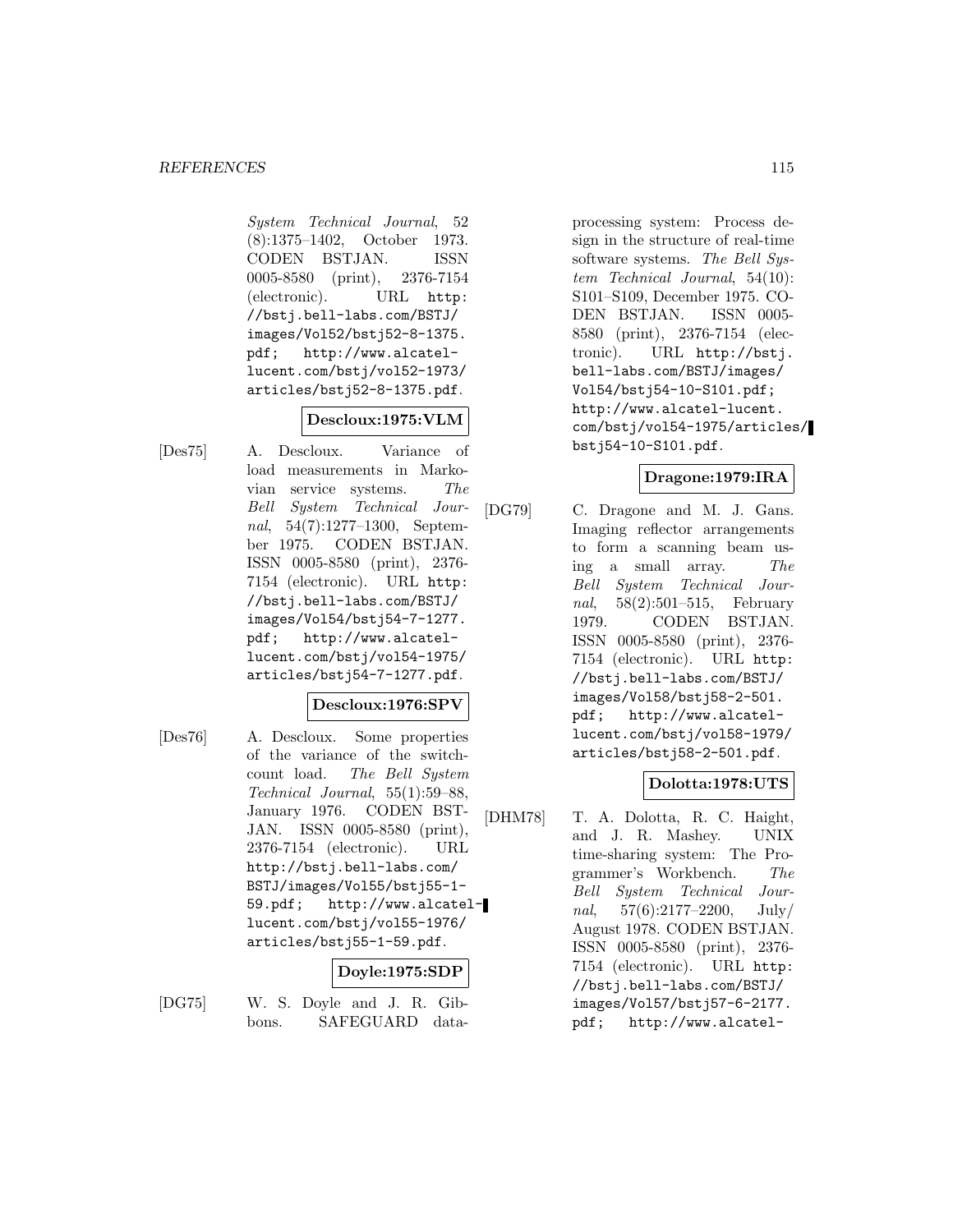lucent.com/bstj/vol57-1978/ articles/bstj57-6-2177.pdf.

#### **Dickman:1975:SDP**

[Dic75] B. N. Dickman. SAFEGUARD data-processing system: CEN- $TRAN - A case history in ex$ tendible language design. The Bell System Technical Journal, 54(10):S161–S172, December 1975. CODEN BSTJAN. ISSN 0005-8580 (print), 2376-7154 (electronic). URL http://bstj. bell-labs.com/BSTJ/images/ Vol54/bstj54-10-S161.pdf; http://www.alcatel-lucent. com/bstj/vol54-1975/articles/ bstj54-10-S161.pdf.

#### **Dietrich:1971:TMR**

[Die71] N. R. Dietrich. TH-3 microwave radio system: Microwave integrated circuits. The Bell System Technical Journal, 50(7):2175–2194, September 1971. CODEN BSTJAN. ISSN 0005-8580 (print), 2376- 7154 (electronic). URL http: //bstj.bell-labs.com/BSTJ/ images/Vol50/bstj50-7-2175. pdf; http://www.alcatellucent.com/bstj/vol50-1971/ articles/bstj50-7-2175.pdf.

## **Dixon:1976:DML**

[Dix76] R. W. Dixon. Derivative measurements of light-currentvoltage characteristics of (Al,Ga)As double-heterostructure lasers. The Bell System Technical Journal, 55(7):973–980, September 1976. CODEN BSTJAN. ISSN 0005-8580 (print), 23767154 (electronic). URL http: //bstj.bell-labs.com/BSTJ/ images/Vol55/bstj55-7-973. pdf; http://www.alcatellucent.com/bstj/vol55-1976/ articles/bstj55-7-973.pdf.

### **Davis:1975:SDP**

[DJ75] E. J. Davis and H. M. Jackson II. SAFEGUARD dataprocessing system: Management overview. The Bell System Technical Journal, 54(10):S223– S229, December 1975. CO-DEN BSTJAN. ISSN 0005- 8580 (print), 2376-7154 (electronic). URL http://bstj. bell-labs.com/BSTJ/images/ Vol54/bstj54-10-S223.pdf; http://www.alcatel-lucent. com/bstj/vol54-1975/articles/ bstj54-10-S223.pdf.

### **DAltroy:1974:LSU**

[DJNP74] F. A. D'Altroy, R. M. Jacobs, J. M. Nacci, and E. J. Panner. L5 system: Ultralinear transistors. The Bell System Technical Journal, 53(10):2195– 2202, December 1974. CO-DEN BSTJAN. ISSN 0005- 8580 (print), 2376-7154 (electronic). URL http://bstj. bell-labs.com/BSTJ/images/ Vol53/bstj53-10-2195.pdf; http://www.alcatel-lucent. com/bstj/vol53-1974/articles/ bstj53-10-2195.pdf.

### **Durney:1970:TNS**

[DKP<sup>+</sup>70] G. R. Durney, H. W. Kettler, E. M. Prell, G. Riddell, and W. B. Rohn. TSPS no. 1: Stored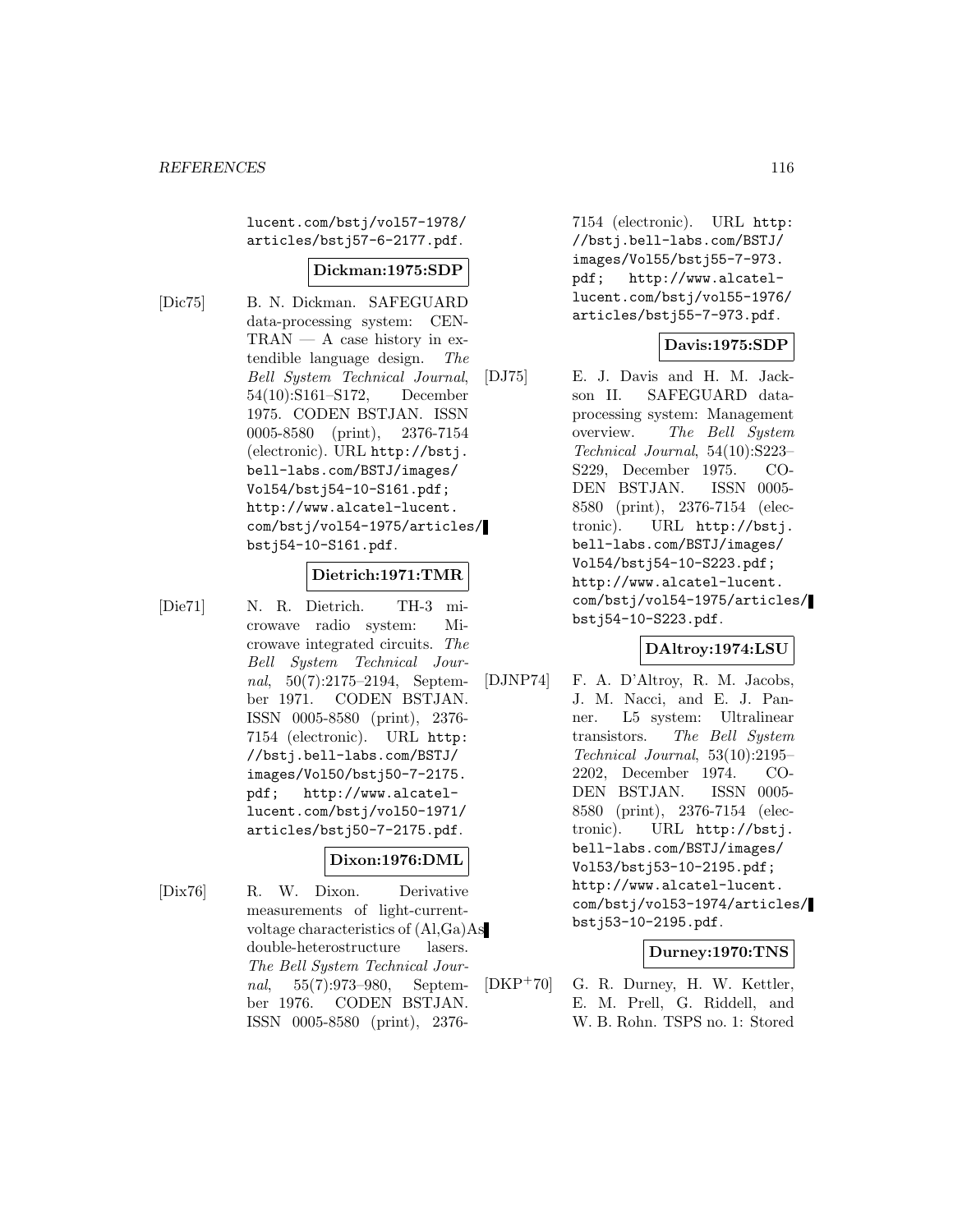program control no. 1A. The Bell System Technical Journal, 49 (10):2445–2507, December 1970. CODEN BSTJAN. ISSN 0005- 8580 (print), 2376-7154 (electronic). URL http://bstj. bell-labs.com/BSTJ/images/ Vol49/bstj49-10-2445.pdf; http://www.alcatel-lucent. com/bstj/vol49-1970/articles/ bstj49-10-2445.pdf.

## **Danielsen:1976:RSN**

[DL76] D. Danielsen and W. A. Liss. Remreed switching networks for no. 1 and no. 1A ESS: Remreed network electronic control. The Bell System Technical Journal, 55(5):565–595, May/ June 1976. CODEN BSTJAN. ISSN 0005-8580 (print), 2376- 7154 (electronic). URL http: //bstj.bell-labs.com/BSTJ/ images/Vol55/bstj55-5-565. pdf; http://www.alcatellucent.com/bstj/vol55-1976/ articles/bstj55-5-565.pdf.

## **Dunn:1978:LPM**

[DL78] D. M. Dunn and J. M. Landwehr. Loop plant modeling: Statistical analyses of costs in loop plant operations. The Bell System Technical Journal, 57(4):965–998, April 1978. CODEN BSTJAN. ISSN 0005-8580 (print), 2376- 7154 (electronic). URL http: //bstj.bell-labs.com/BSTJ/ images/Vol57/bstj57-4-965. pdf; http://www.alcatellucent.com/bstj/vol57-1978/ articles/bstj57-4-965.pdf.

### **Donohue:1975:SDP**

[DM75] B. P. Donohue III and J. F. Mc-Donald. SAFEGUARD dataprocessing system: Processsystem testing and the system exerciser. The Bell Sustem Technical Journal, 54(10): S111–S122, December 1975. CO-DEN BSTJAN. ISSN 0005- 8580 (print), 2376-7154 (electronic). URL http://bstj. bell-labs.com/BSTJ/images/ Vol54/bstj54-10-S111.pdf; http://www.alcatel-lucent. com/bstj/vol54-1975/articles/ bstj54-10-S111.pdf.

# **Duffy:1978:SNP**

[DM78] F. P. Duffy and R. A. Mercer. A study of network performance and customer behavior during direct-distancedialing call attempts in the U.S.A. The Bell System Technical Journal,  $57(1):1-33$ , January 1978. CODEN BST-JAN. ISSN 0005-8580 (print), 2376-7154 (electronic). URL http://bstj.bell-labs.com/ BSTJ/images/Vol57/bstj57-1- 1.pdf; http://www.alcatellucent.com/bstj/vol57-1978/ articles/bstj57-1-1.pdf.

## **DeLoach:1978:SAP**

[DMK78] B. C. DeLoach, Jr., R. C. Miller, and S. Kaufman. Sound alerter powered over an optical fiber. The Bell System Technical Journal, 57(9):3309–3316, November 1978. CODEN BSTJAN. ISSN 0005-8580 (print), 2376- 7154 (electronic). URL http: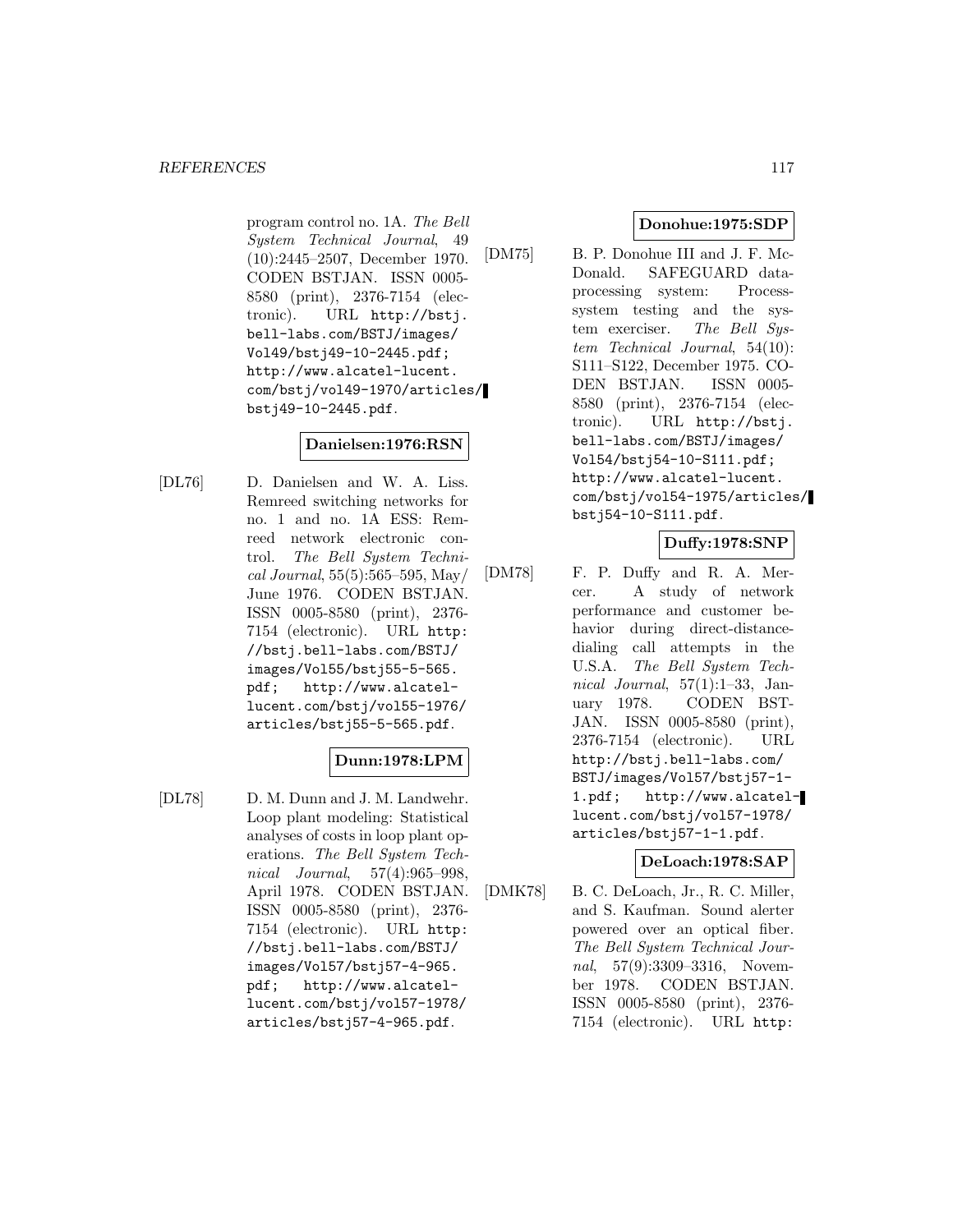//bstj.bell-labs.com/BSTJ/ images/Vol57/bstj57-9-3309. pdf; http://www.alcatellucent.com/bstj/vol57-1978/ articles/bstj57-9-3309.pdf.

### **Dammann:1972:DCB**

[DMM72] C. L. Dammann, L. D. McDaniel, and C. L. Maddox. D2 channel bank: Multiplexing and coding. The Bell System Technical Journal, 51(8):1675–1699, October 1972. CODEN BSTJAN. ISSN 0005-8580 (print), 2376- 7154 (electronic). URL http: //bstj.bell-labs.com/BSTJ/ images/Vol51/bstj51-8-1675. pdf; http://www.alcatellucent.com/bstj/vol51-1972/ articles/bstj51-8-1675.pdf.

# **Duffy:1975:EPT**

[DMNT75] F. P. Duffy, G. K. Mc-Nees, I. Nasell, and T. W. Thatcher, Jr. Echo performance of toll telephone connections in the United States. The Bell System Technical Journal, 54(2):209–243, February 1975. CODEN BSTJAN. ISSN 0005-8580 (print), 2376- 7154 (electronic). URL http: //bstj.bell-labs.com/BSTJ/ images/Vol54/bstj54-2-209. pdf; http://www.alcatellucent.com/bstj/vol54-1975/ articles/bstj54-2-209.pdf.

### **Duff:1979:TSE**

[DO79] D. G. Duff and H. M. Olson. Transistor surface effects responsible for anomalous third-order intermodulation distortion in undersea cable telephone system. The Bell System Technical Journal, 58(9):2025–2069, November 1979. CODEN BSTJAN. ISSN 0005-8580 (print), 2376- 7154 (electronic). URL http: //bstj.bell-labs.com/BSTJ/ images/Vol58/bstj58-9-2025. pdf; http://www.alcatellucent.com/bstj/vol58-1979/ articles/bstj58-9-2025.pdf.

# **Doane:1978:MED**

[Doa78] J. L. Doane. Measurement of echoes due to spurious TEon modes in a long-distance 60-mm waveguide communication system. The Bell System Technical Journal, 57(9): 3253–3266, November 1978. CODEN BSTJAN. ISSN 0005-8580 (print), 2376-7154 (electronic). URL http: //bstj.bell-labs.com/BSTJ/ images/Vol57/bstj57-9-3253. pdf; http://www.alcatellucent.com/bstj/vol57-1978/ articles/bstj57-9-3253.pdf.

## **Dorros:1971:PSN**

[Dor71] Irwin Dorros. The Picturephone System: The network. The Bell System Technical Journal, 50(2):221–233, February 1971. CODEN BSTJAN. ISSN 0005-8580 (print), 2376- 7154 (electronic). URL http: //bstj.bell-labs.com/BSTJ/ images/Vol50/bstj50-2-221. pdf; http://www.alcatellucent.com/bstj/vol50-1971/ articles/bstj50-2-221.pdf.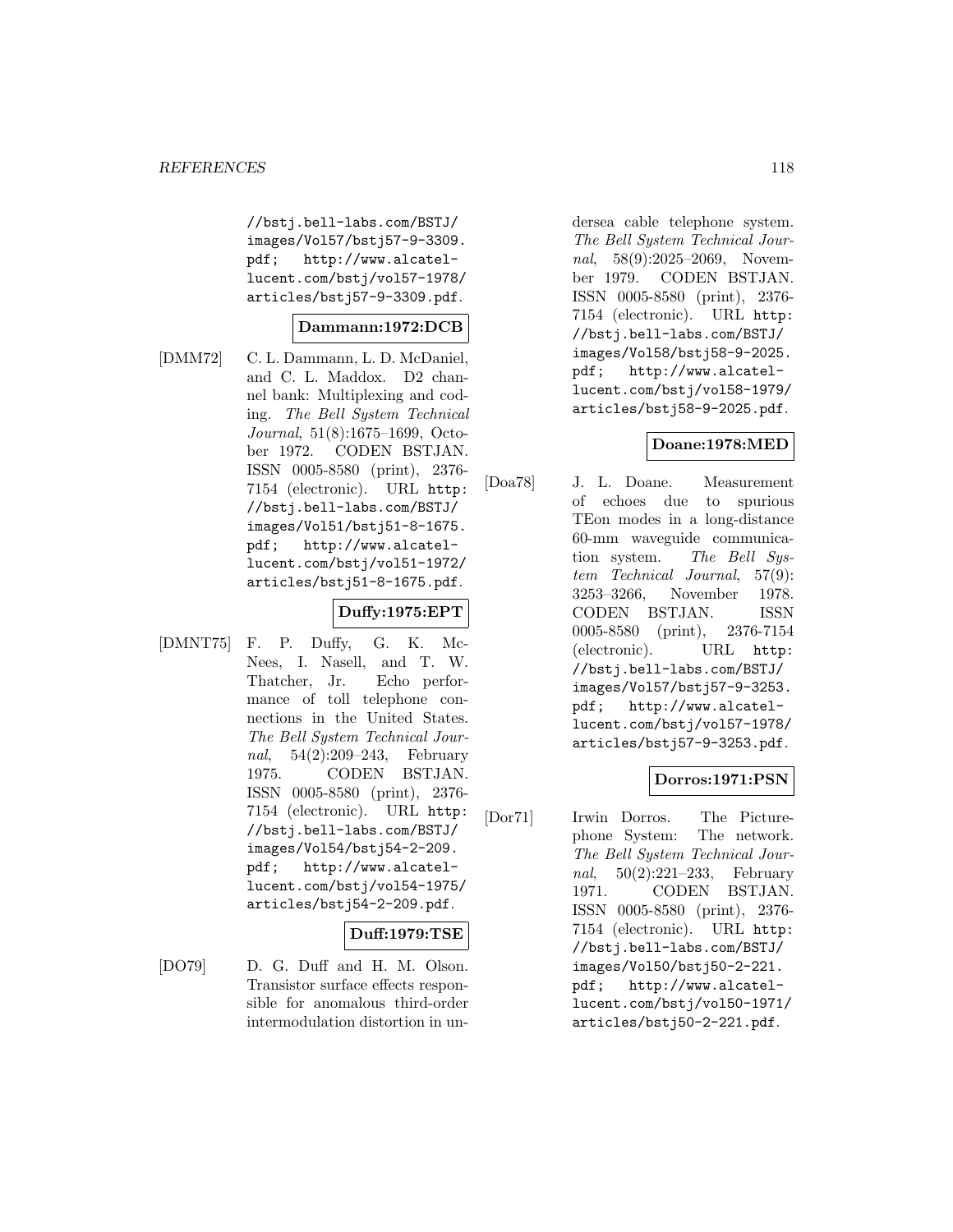#### **Dunn:1977:WMW**

[DPR77] C. N. Dunn, O. G. Petersen, and D. C. Redline. WT4 millimeter waveguide system: Semiconductor devices for the WT4 repeater. The Bell System Technical Journal, 56(10):2119–2134, December 1977. CODEN BSTJAN. ISSN 0005-8580 (print), 2376-7154 (electronic). URL http://bstj. bell-labs.com/BSTJ/images/ Vol56/bstj56-10-2119.pdf; http://www.alcatel-lucent. com/bstj/vol56-1977/articles/ bstj56-10-2119.pdf.

#### **Dougherty:1971:PSM**

[DPS71] H. J. Dougherty, E. B. Peterson, and M. G. Schachtman. The Picturephone System: Maintenance plan. The Bell System Technical Journal, 50(2):621–644, February 1971. CODEN BSTJAN. ISSN 0005-8580 (print), 2376- 7154 (electronic). URL http: //bstj.bell-labs.com/BSTJ/ images/Vol50/bstj50-2-621. pdf; http://www.alcatellucent.com/bstj/vol50-1971/ articles/bstj50-2-621.pdf.

#### **DiPiazza:1979:AMP**

[DPZ79] G. C. DiPiazza, A. Plitkins, and G. I. Zysman. Advanced mobile phone service: The cellular test bed. The Bell System Technical Journal, 58(1):215–248, January 1979. CODEN BSTJAN. ISSN 0005-8580 (print), 2376- 7154 (electronic). URL http: //bstj.bell-labs.com/BSTJ/ images/Vol58/bstj58-1-215. pdf; http://www.alcatellucent.com/bstj/vol58-1979/ articles/bstj58-1-215.pdf.

#### **Dahlbom:1978:CCI**

[DR78] C. A. Dahlbom and J. S. Ryan. Common channel interoffice signaling: History and description of a new signaling system. The Bell System Technical Journal, 57(2):225–250, February 1978. CODEN BSTJAN. ISSN 0005-8580 (print), 2376- 7154 (electronic). URL http: //bstj.bell-labs.com/BSTJ/ images/Vol57/bstj57-2-225. pdf; http://www.alcatellucent.com/bstj/vol57-1978/ articles/bstj57-2-225.pdf.

### **Dragone:1972:CHG**

[Dra72a] C. Dragone. Conditions of high gain in mixers and their relation to the jump phenomenon. The Bell System Technical Journal, 51(10):2139–2167, December 1972. CODEN BSTJAN. ISSN 0005-8580 (print), 2376-7154 (electronic). URL http://bstj. bell-labs.com/BSTJ/images/ Vol51/bstj51-10-2139.pdf; http://www.alcatel-lucent. com/bstj/vol51-1972/articles/ bstj51-10-2139.pdf.

### **Dragone:1972:PSS**

[Dra72b] C. Dragone. Performance and stability of Schottky barrier mixers. The Bell System Technical Journal, 51(10):2169– 2196, December 1972. CO-DEN BSTJAN. ISSN 0005- 8580 (print), 2376-7154 (electronic). URL http://bstj.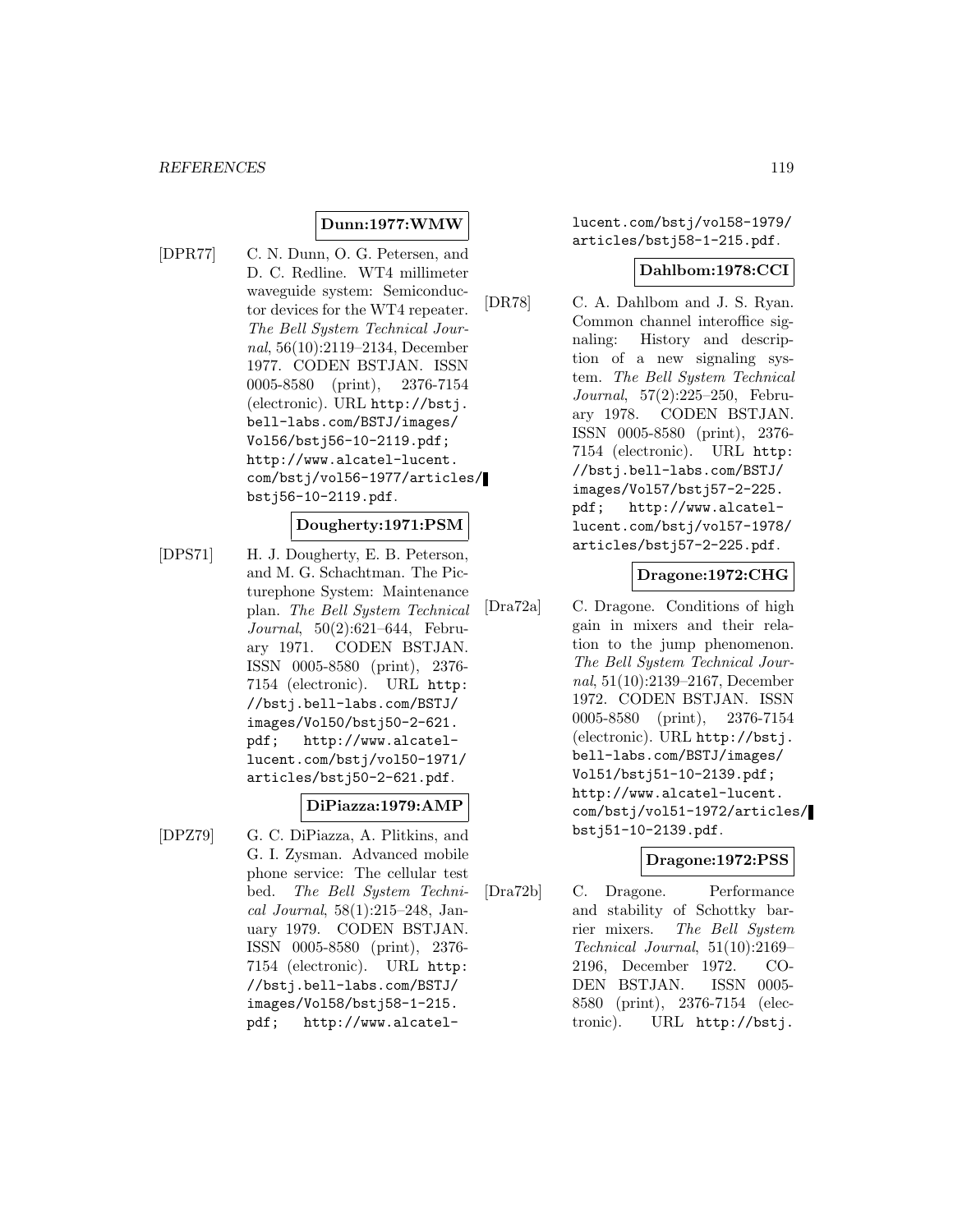bell-labs.com/BSTJ/images/ Vol51/bstj51-10-2169.pdf; http://www.alcatel-lucent. com/bstj/vol51-1972/articles/ bstj51-10-2169.pdf.

### **Dragone:1974:IAM**

[Dra74] C. Dragone. An improved antenna for microwave radio systems consisting of two cylindrical reflectors and a corrugated horn. The Bell System Technical Journal, 53(7):1351–1377, September 1974. CODEN BSTJAN. ISSN 0005-8580 (print), 2376- 7154 (electronic). URL http: //bstj.bell-labs.com/BSTJ/ images/Vol53/bstj53-7-1351. pdf; http://www.alcatellucent.com/bstj/vol53-1974/ articles/bstj53-7-1351.pdf.

## **Dragone:1977:CBM**

[Dra77a] C. Dragone. Characteristics of a broadband microwave corrugated feed: A comparison between theory and experiment. The Bell System Technical Journal, 56(6):869–888, July/ August 1977. CODEN BSTJAN. ISSN 0005-8580 (print), 2376- 7154 (electronic). URL http: //bstj.bell-labs.com/BSTJ/ images/Vol56/bstj56-6-869. pdf; http://www.alcatellucent.com/bstj/vol56-1977/ articles/bstj56-6-869.pdf.

### **Dragone:1977:RTM**

[Dra77b] C. Dragone. Reflection, transmission, and mode conversion in a corrugated feed. The Bell System Technical Jour-

nal, 56(6):835–867, July/August 1977. CODEN BSTJAN. ISSN 0005-8580 (print), 2376- 7154 (electronic). URL http: //bstj.bell-labs.com/BSTJ/ images/Vol56/bstj56-6-835. pdf; http://www.alcatellucent.com/bstj/vol56-1977/ articles/bstj56-6-835.pdf.

### **Dragone:1978:OMA**

[Dra78] C. Dragone. Offset multireflector antennas with perfect pattern symmetry and polarization discrimination. The Bell System Technical Journal, 57(7):2663–2684, September 1978. CODEN BSTJAN. ISSN 0005-8580 (print), 2376- 7154 (electronic). URL http: //bstj.bell-labs.com/BSTJ/ images/Vol57/bstj57-7-2663. pdf; http://www.alcatellucent.com/bstj/vol57-1978/ articles/bstj57-7-2663.pdf.

### **Dahringer:1970:LAB**

[DS70] D. W. Dahringer and J. R. Shroff. Lead-acid battery: Jarcover seals. The Bell System Technical Journal, 49(7): 1393–1403, September 1970. CODEN BSTJAN. ISSN 0005-8580 (print), 2376-7154 (electronic). URL http: //bstj.bell-labs.com/BSTJ/ images/Vol49/bstj49-7-1393. pdf; http://www.alcatellucent.com/bstj/vol49-1970/ articles/bstj49-7-1393.pdf.

### **Derosier:1973:LLS**

[DS73] R. M. Derosier and J. Stone.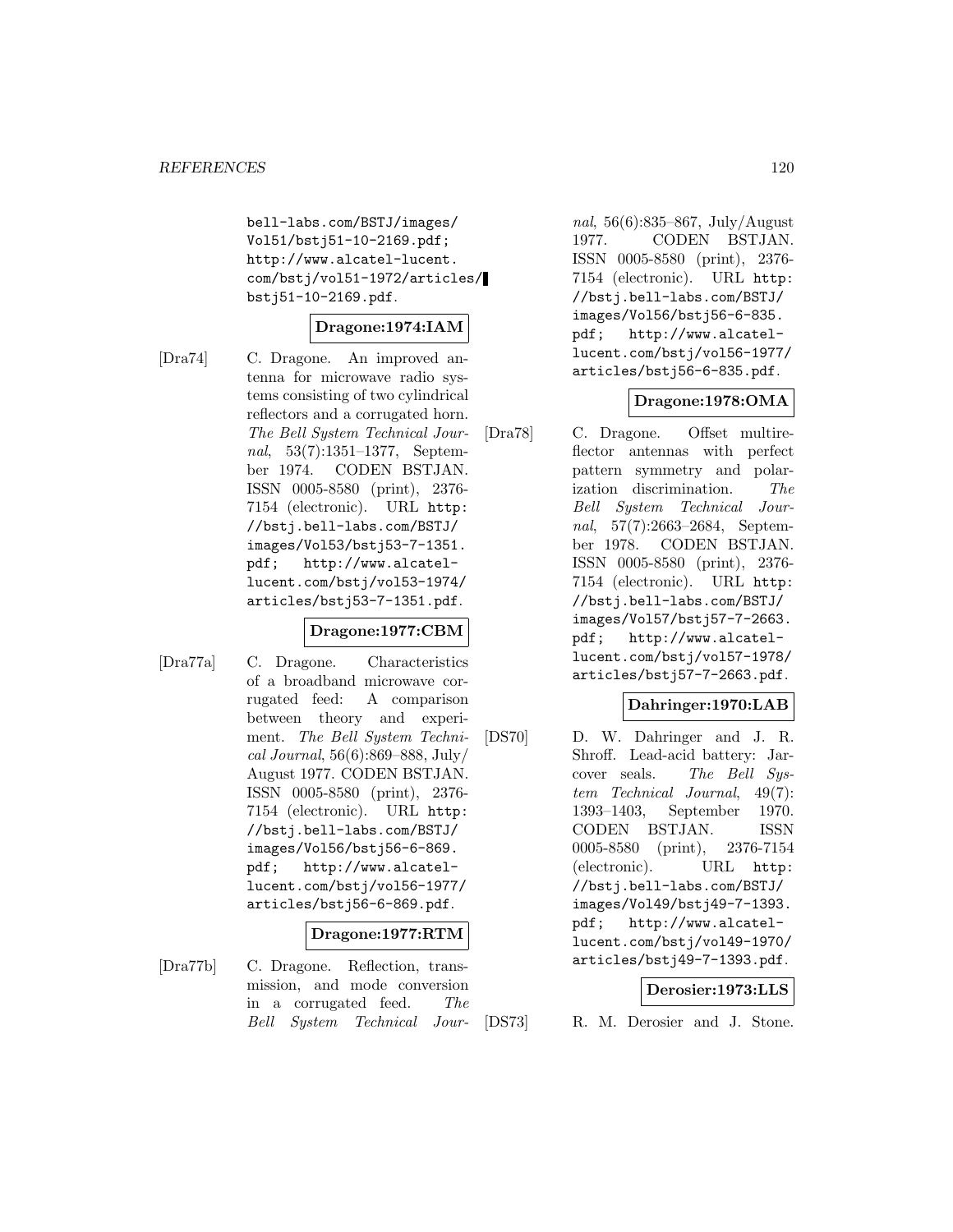Low-loss splices in optical fibers. The Bell System Technical Journal, 52(7):1229–1236, September 1973. CODEN BSTJAN. ISSN 0005-8580 (print), 2376- 7154 (electronic). URL http: //bstj.bell-labs.com/BSTJ/ images/Vol52/bstj52-7-1229. pdf; http://www.alcatellucent.com/bstj/vol52-1973/ articles/bstj52-7-1229.pdf.

## **Dudderar:1978:CPA**

[DSS78] T. D. Dudderar, J. B. Seery, and P. G. Simpkins. Caustic patterns associated with melt zones in solidified glass samples — Part I: Symmetric cases. The Bell System Technical Journal, 57(9):3209–3225, November 1978. CODEN BSTJAN. ISSN 0005-8580 (print), 2376- 7154 (electronic). URL http: //bstj.bell-labs.com/BSTJ/ images/Vol57/bstj57-9-3209. pdf; http://www.alcatellucent.com/bstj/vol57-1978/ articles/bstj57-9-3209.pdf.

## **Drazy:1971:TMR**

[DSW71] E. J. Drazy, R. E. Sheehey, and H. C. Wang. TH-3 microwave radio system: Networks. The Bell System Technical Journal, 50(7):2137–2153, September 1971. CODEN BSTJAN. ISSN 0005-8580 (print), 2376- 7154 (electronic). URL http: //bstj.bell-labs.com/BSTJ/ images/Vol50/bstj50-7-2137. pdf; http://www.alcatellucent.com/bstj/vol50-1971/ articles/bstj50-7-2137.pdf.

[DT71] F. P. Duffy and T. W. Thatcher, Jr. 1969–70 connection survey: Analog transmission performance on the switched telecommunications network. The Bell System Technical Journal, 50(4):1311–1347, April 1971. CODEN BSTJAN. ISSN 0005-8580 (print), 2376- 7154 (electronic). URL http: //bstj.bell-labs.com/BSTJ/ images/Vol50/bstj50-4-1311. pdf; http://www.alcatellucent.com/bstj/vol50-1971/ articles/bstj50-4-1311.pdf.

### **Duttweiler:1972:WTJ**

[Dut72] D. L. Duttweiler. Waiting time jitter. The Bell System Technical Journal, 51(1):165–207, January 1972. CODEN BSTJAN. ISSN 0005-8580 (print), 2376- 7154 (electronic). URL http: //bstj.bell-labs.com/BSTJ/ images/Vol51/bstj51-1-165. pdf; http://www.alcatellucent.com/bstj/vol51-1972/ articles/bstj51-1-165.pdf.

## **Duttweiler:1976:JPP**

[Dut76] D. L. Duttweiler. The jitter performance of phase-locked loops extracting timing from baseband data waveforms. The Bell System Technical Journal, 55(1):37– 58, January 1976. CODEN BST-JAN. ISSN 0005-8580 (print), 2376-7154 (electronic). URL http://bstj.bell-labs.com/ BSTJ/images/Vol55/bstj55-1- 37.pdf; http://www.alcatel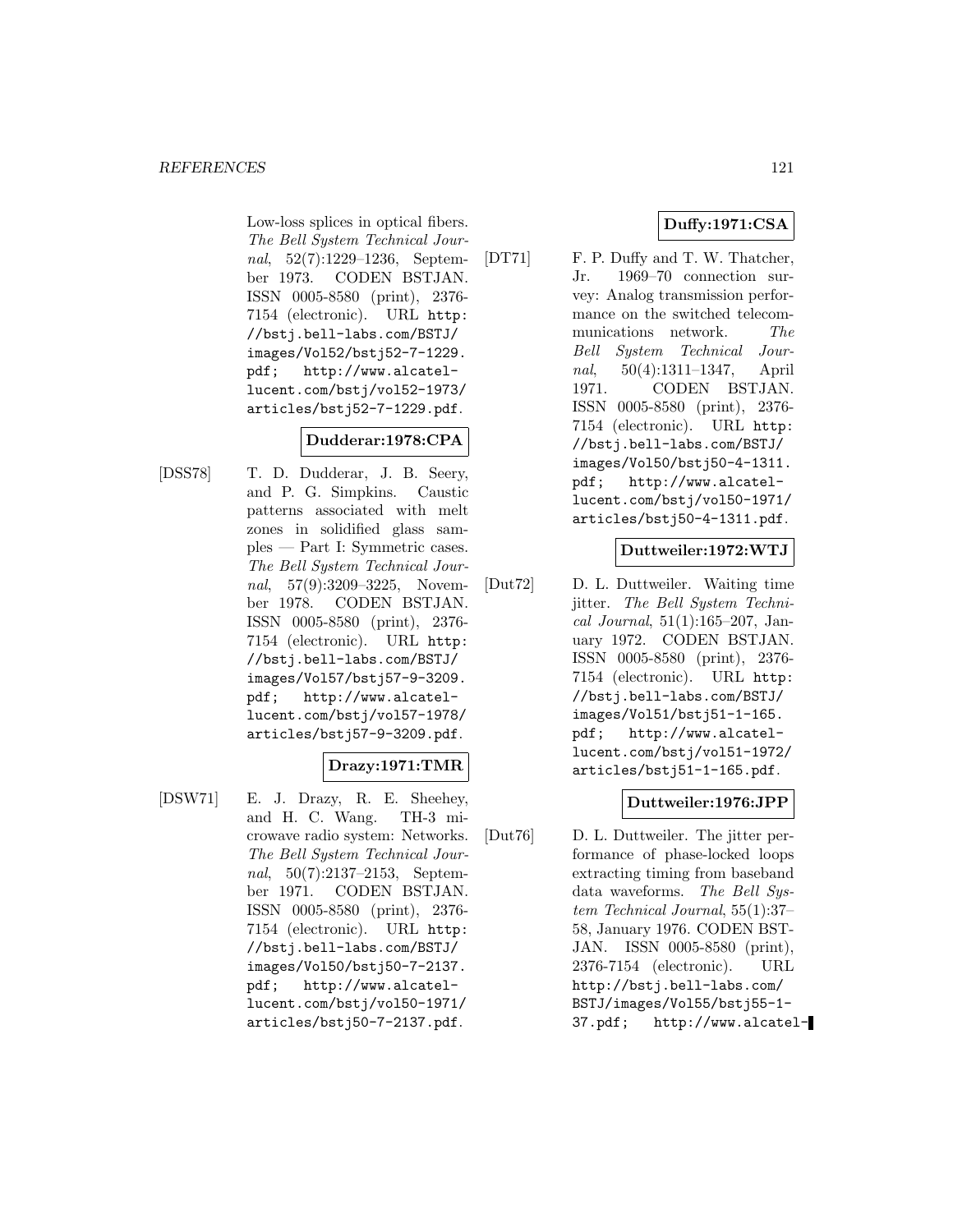lucent.com/bstj/vol55-1976/ articles/bstj55-1-37.pdf.

### **Delatore:1979:TSP**

[DVW79] J. P. Delatore, D. VanHaften, and L. A. Weber. Traffic service position system no. 1: System verification and evaluation procedures. The Bell System Technical Journal, 58(6):1335–1346, July/ August 1979. CODEN BSTJAN. ISSN 0005-8580 (print), 2376- 7154 (electronic). URL http: //bstj.bell-labs.com/BSTJ/ images/Vol58/bstj58-6-1335. pdf; http://www.alcatellucent.com/bstj/vol58-1979/ articles/bstj58-6-1335.pdf.

#### **DiMarcello:1978:AFS**

[DW78] F. V. DiMarcello and J. C. Williams. Atlanta Fiber System Experiment: Reproducibility of optical fibers prepared by a modified chemical vapor deposition process. The Bell System Technical Journal,  $57(6):1723-1734$ , July/ August 1978. CODEN BSTJAN. ISSN 0005-8580 (print), 2376- 7154 (electronic). URL http: //bstj.bell-labs.com/BSTJ/ images/Vol57/bstj57-6-1723. pdf; http://www.alcatellucent.com/bstj/vol57-1978/ articles/bstj57-6-1723.pdf.

#### **Dinn:1978:CEC**

[DZ78] N. F. Dinn and G. A. Zimmerman. COMSTAR experiment: COMSTAR beacon receiver diversity experiment. The Bell System Technical Jour-

nal,  $57(5):1341-1367$ , May/ June 1978. CODEN BSTJAN. ISSN 0005-8580 (print), 2376- 7154 (electronic). URL http: //bstj.bell-labs.com/BSTJ/ images/Vol57/bstj57-5-1341. pdf; http://www.alcatellucent.com/bstj/vol57-1978/ articles/bstj57-5-1341.pdf.

#### **Ebert:1970:CGC**

[Ebe70] P. M. Ebert. The capacity of the Gaussian channel with feedback. The Bell System Technical Journal, 49(8):1705–1712, October 1970. CODEN BSTJAN. ISSN 0005-8580 (print), 2376- 7154 (electronic). URL http: //bstj.bell-labs.com/BSTJ/ images/Vol49/bstj49-8-1705. pdf; http://www.alcatellucent.com/bstj/vol49-1970/ articles/bstj49-8-1705.pdf.

### **Eckler:1978:SAB**

[Eck78] A. R. Eckler. A statistical analysis of Bell System building fires, 1971–1977. The Bell System Technical Journal, 57(8):2769–2796, October 1978. CODEN BSTJAN. ISSN 0005-8580 (print), 2376- 7154 (electronic). URL http: //bstj.bell-labs.com/BSTJ/ images/Vol57/bstj57-8-2769. pdf; http://www.alcatellucent.com/bstj/vol57-1978/ articles/bstj57-8-2769.pdf.

### **Ehrbar:1978:SUC**

[EFG78] R. D. Ehrbar, A. E. Ford, and G. Gerbier. SG undersea cable system: Introduction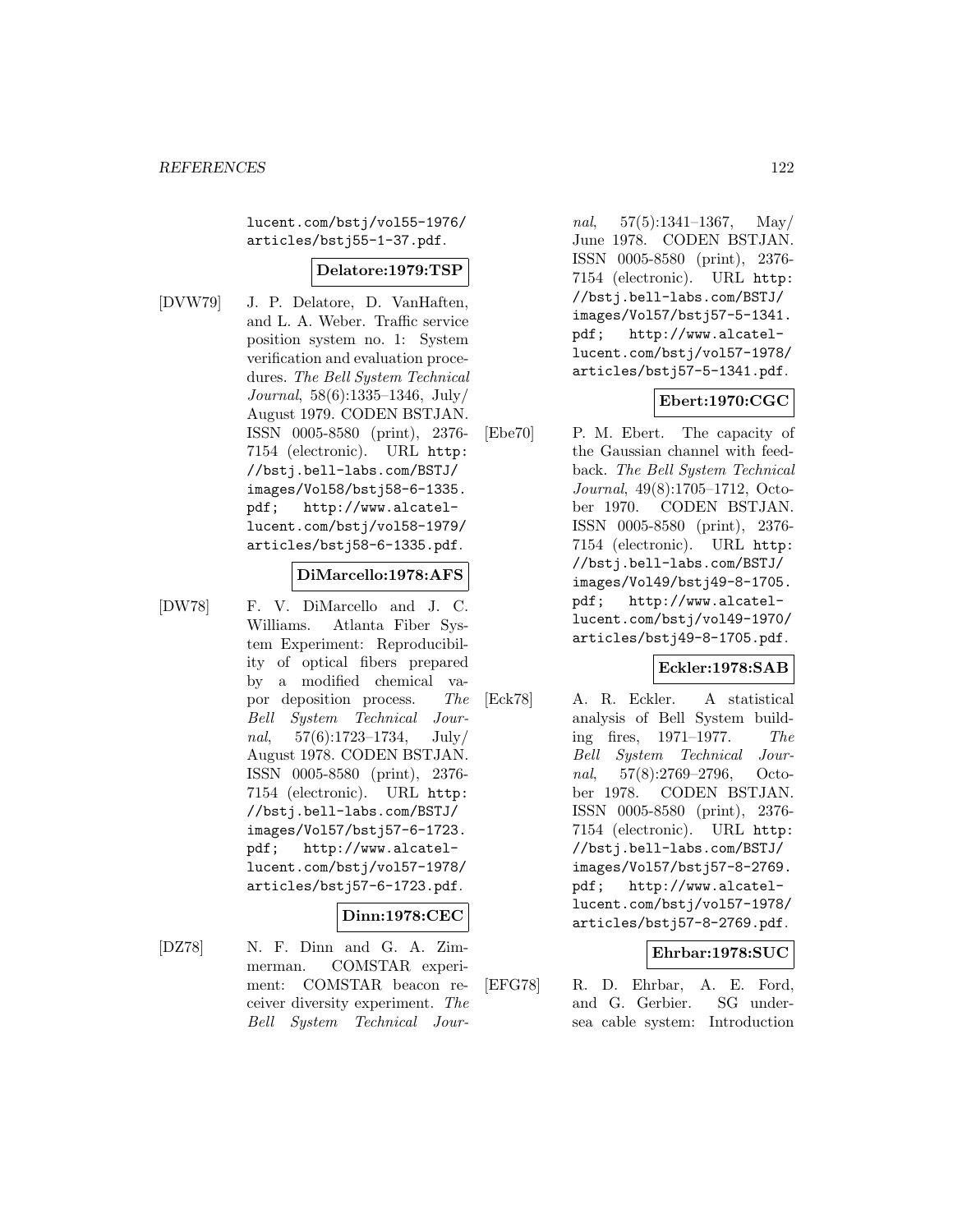and development plan. The Bell System Technical Journal, 57(7):2313–2317, September 1978. CODEN BSTJAN. ISSN 0005-8580 (print), 2376- 7154 (electronic). URL http: //bstj.bell-labs.com/BSTJ/ images/Vol57/bstj57-7-2313. pdf; http://www.alcatellucent.com/bstj/vol57-1978/ articles/bstj57-7-2313.pdf.

# **Ehrlich:1979:AMP**

[EFW79] N. Ehrlich, R. E. Fisher, and T. K. Wingard. Advanced mobile phone service: Cell-site hardware. The Bell System Technical Journal, 58(1):153–199, January 1979. CODEN BSTJAN. ISSN 0005-8580 (print), 2376- 7154 (electronic). URL http: //bstj.bell-labs.com/BSTJ/ images/Vol58/bstj58-1-153. pdf; http://www.alcatellucent.com/bstj/vol58-1979/ articles/bstj58-1-153.pdf.

### **Ewin:1970:NEA**

[EG70] J. C. Ewin and P. K. Giloth. No. 1 ESS ADF: System organization and objectives. The Bell System Technical Journal, 49 (10):2733–2752, December 1970. CODEN BSTJAN. ISSN 0005- 8580 (print), 2376-7154 (electronic). URL http://bstj. bell-labs.com/BSTJ/images/ Vol49/bstj49-10-2733.pdf; http://www.alcatel-lucent. com/bstj/vol49-1970/articles/ bstj49-10-2733.pdf.

## **Eisenberg:1972:ACD**

[Eis72] M. Eisenberg. Almost-coherent detection of phase-shift-keyed signals using an injectionlocked oscillator. The Bell System Technical Journal, 51 (8):1867–1880, October 1972. CODEN BSTJAN. ISSN 0005-8580 (print), 2376-7154 (electronic). URL http: //bstj.bell-labs.com/BSTJ/ images/Vol51/bstj51-8-1867. pdf; http://www.alcatellucent.com/bstj/vol51-1972/ articles/bstj51-8-1867.pdf.

### **Eisenberg:1977:ETN**

[Eis77] M. Eisenberg. Engineering traffic networks for more then one busy hour. The Bell System Technical Journal, 56(1):1–20, January 1977. CODEN BST-JAN. ISSN 0005-8580 (print), 2376-7154 (electronic). URL http://bstj.bell-labs.com/ BSTJ/images/Vol56/bstj56-1- 1.pdf; http://www.alcatellucent.com/bstj/vol56-1977/ articles/bstj56-1-1.pdf.

### **Evans:1976:ANA**

[EKN76] J. G. Evans, F. W. Kerfoot, and R. L. Nichols. Automated network analyzers for the 0.9- to 12.4-GHz range. The Bell System Technical Journal,  $55(6):691-721$ , July/August 1976. CODEN BSTJAN. ISSN 0005-8580 (print), 2376- 7154 (electronic). URL http: //bstj.bell-labs.com/BSTJ/ images/Vol55/bstj55-6-691. pdf; http://www.alcatel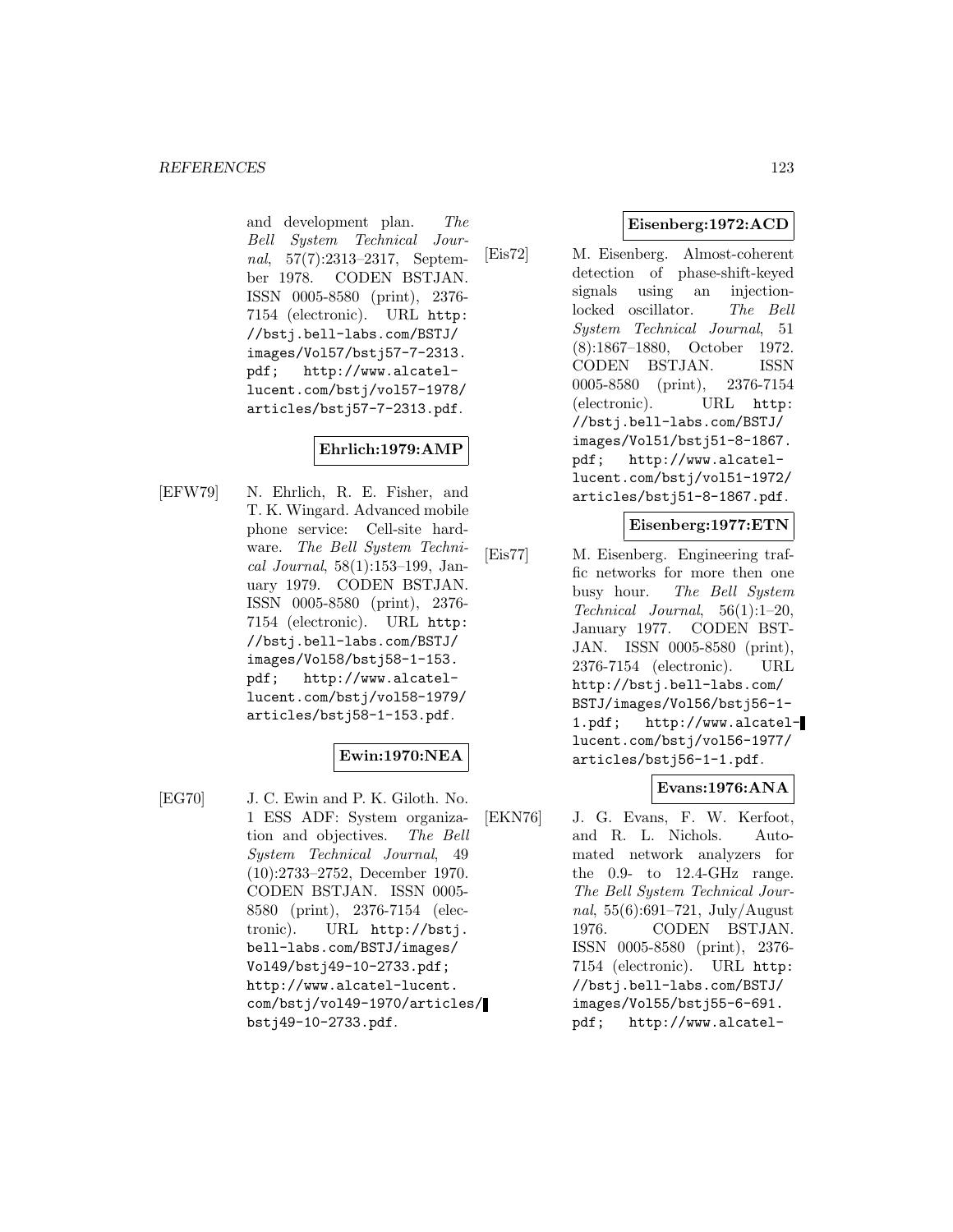lucent.com/bstj/vol55-1976/ articles/bstj55-6-691.pdf.

### **Eleftherion:1977:WMW**

- 
- [Ele77] M. P. Eleftherion. WT4 millimeter waveguide system: Waveguide medium manufacturing process research and development. The Bell System Technical Journal, 56(10):2179–2196, December 1977. CODEN BSTJAN. ISSN 0005-8580 (print), 2376-7154 (electronic). URL http://bstj. bell-labs.com/BSTJ/images/ Vol56/bstj56-10-2179.pdf; http://www.alcatel-lucent. com/bstj/vol56-1977/articles/ bstj56-10-2179.pdf.

#### **Elsner:1977:DAM**

[Els77] W. B. Elsner. A descent algorithm for the multihour sizing of traffic networks. The Bell System Technical Journal, 56(8):1405–1430, October 1977. CODEN BSTJAN. ISSN 0005-8580 (print), 2376- 7154 (electronic). URL http: //bstj.bell-labs.com/BSTJ/ images/Vol56/bstj56-8-1405. pdf; http://www.alcatellucent.com/bstj/vol56-1977/ articles/bstj56-8-1405.pdf.

### **Eichenbaum:1977:ALS**

[ES77] B. R. Eichenbaum and M. R. Santana. Analysis of longitudinal stress imparted to fibers in twisting an optical communication cable unit. The Bell System Technical Journal, 56(8):1503–1512, October 1977. CODEN BSTJAN.

ISSN 0005-8580 (print), 2376- 7154 (electronic). URL http: //bstj.bell-labs.com/BSTJ/ images/Vol56/bstj56-8-1503. pdf; http://www.alcatellucent.com/bstj/vol56-1977/ articles/bstj56-8-1503.pdf.

### **Falconer:1976:AGA**

[Fal76a] D. D. Falconer. Analysis of a gradient algorithm for simultaneous passband equalization and carrier phase recovery. The Bell System Technical Journal, 55(4):409–428, April 1976. CODEN BSTJAN. ISSN 0005-8580 (print), 2376- 7154 (electronic). URL http: //bstj.bell-labs.com/BSTJ/ images/Vol55/bstj55-4-409. pdf; http://www.alcatellucent.com/bstj/vol55-1976/ articles/bstj55-4-409.pdf.

### **Falconer:1976:JAE**

[Fal76b] D. D. Falconer. Jointly adaptive equalization and carrier recovery in two-dimensional digital communication systems. The Bell System Technical Journal, 55(3):317–334, March 1976. CODEN BSTJAN. ISSN 0005-8580 (print), 2376- 7154 (electronic). URL http: //bstj.bell-labs.com/BSTJ/ images/Vol55/bstj55-3-317. pdf; http://www.alcatellucent.com/bstj/vol55-1976/ articles/bstj55-3-317.pdf.

### **Falconer:1978:AEC**

[Fal78] D. D. Falconer. Adaptive equalization of channel nonlineari-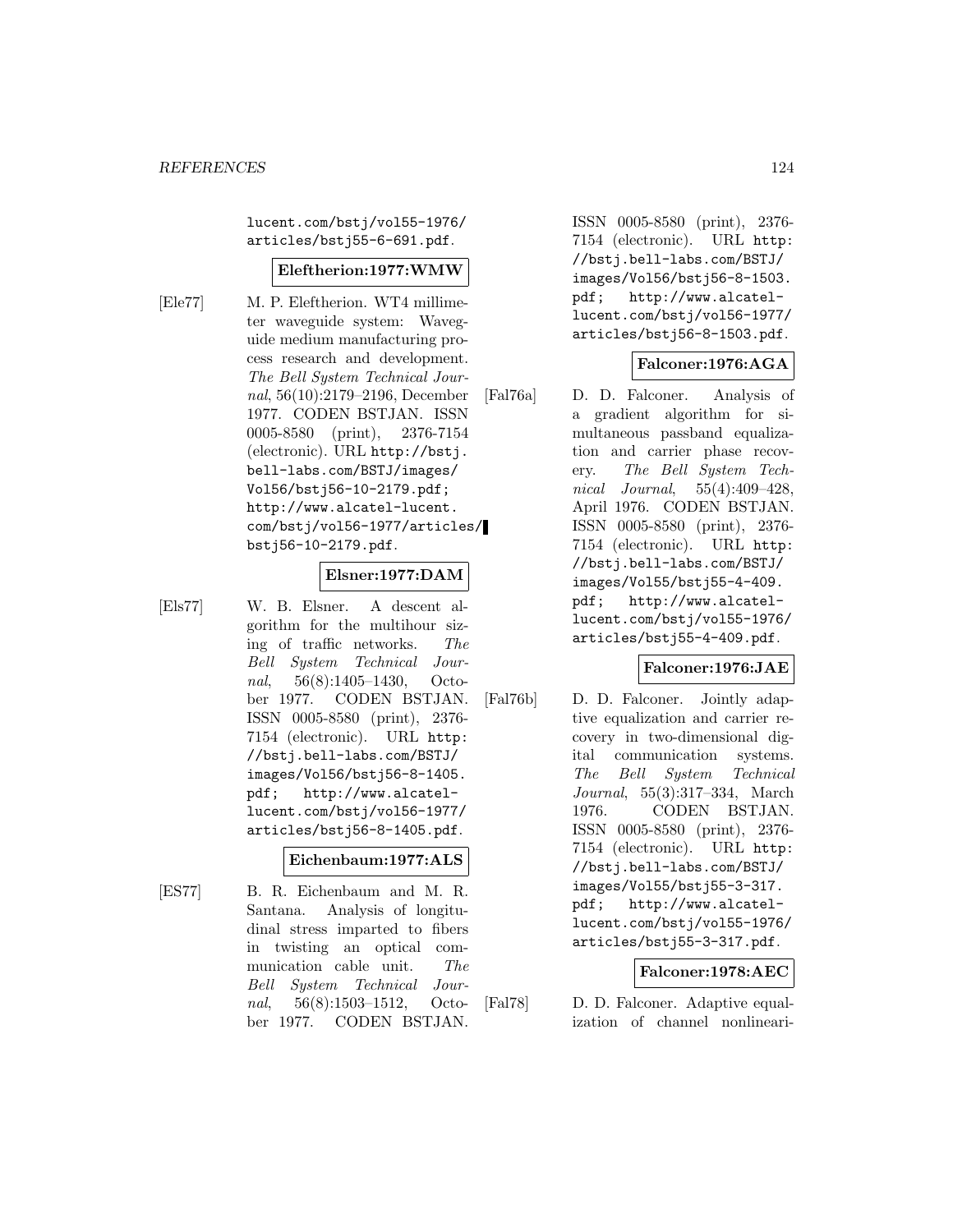ties in QAM data transmission systems. The Bell System Technical Journal, 57(7): 2589–2611, September 1978. CODEN BSTJAN. ISSN 0005-8580 (print), 2376-7154 (electronic). URL http: //bstj.bell-labs.com/BSTJ/ images/Vol57/bstj57-7-2589. pdf; http://www.alcatellucent.com/bstj/vol57-1978/ articles/bstj57-7-2589.pdf.

# **Fang:1976:ASV**

[Fan76] G. S. Fang. Alarm statistics of the violation monitor and remover. The Bell System Technical Journal, 55 (8):1197–1217, October 1976. CODEN BSTJAN. ISSN 0005-8580 (print), 2376-7154 (electronic). URL http: //bstj.bell-labs.com/BSTJ/ images/Vol55/bstj55-8-1197. pdf; http://www.alcatellucent.com/bstj/vol55-1976/ articles/bstj55-8-1197.pdf.

## **Fang:1978:RMB**

[Fan78] G. S. Fang. Reliability of a microprocessor-based protection switching system. The Bell System Technical Journal, 57(7):2633–2661, September 1978. CODEN BSTJAN. ISSN 0005-8580 (print), 2376- 7154 (electronic). URL http: //bstj.bell-labs.com/BSTJ/ images/Vol57/bstj57-7-2633. pdf; http://www.alcatellucent.com/bstj/vol57-1978/ articles/bstj57-7-2633.pdf.

### **Friedenson:1975:RAF**

[FDDM75] R. A. Friedenson, R. W. Daniels, R. J. Dow, and P. H. McDonald. RC active filters for the D3 channel bank. The Bell System Technical Journal, 54(3):507–529, March 1975. CODEN BSTJAN. ISSN 0005-8580 (print), 2376- 7154 (electronic). URL http: //bstj.bell-labs.com/BSTJ/ images/Vol54/bstj54-3-507. pdf; http://www.alcatellucent.com/bstj/vol54-1975/ articles/bstj54-3-507.pdf.

## **Fennick:1970:BJB**

[Fen70] J. H. Fennick. B.S.T.J. briefs: Intersymbol interference and the  $P/AR$  meter. The Bell System Technical Journal,  $49(6):1245-1248$ , July/ August 1970. CODEN BSTJAN. ISSN 0005-8580 (print), 2376- 7154 (electronic). URL http: //bstj.bell-labs.com/BSTJ/ images/Vol49/bstj49-6-1245. pdf; http://www.alcatellucent.com/bstj/vol49-1970/ articles/bstj49-6-1245.pdf.

### **Fenderson:1971:TMR**

[Fen71] G. L. Fenderson. TH-3 microwave radio system: The IF main amplifier. The Bell System Technical Journal, 50(7):2195–2204, September 1971. CODEN BSTJAN. ISSN 0005-8580 (print), 2376- 7154 (electronic). URL http: //bstj.bell-labs.com/BSTJ/ images/Vol50/bstj50-7-2195. pdf; http://www.alcatel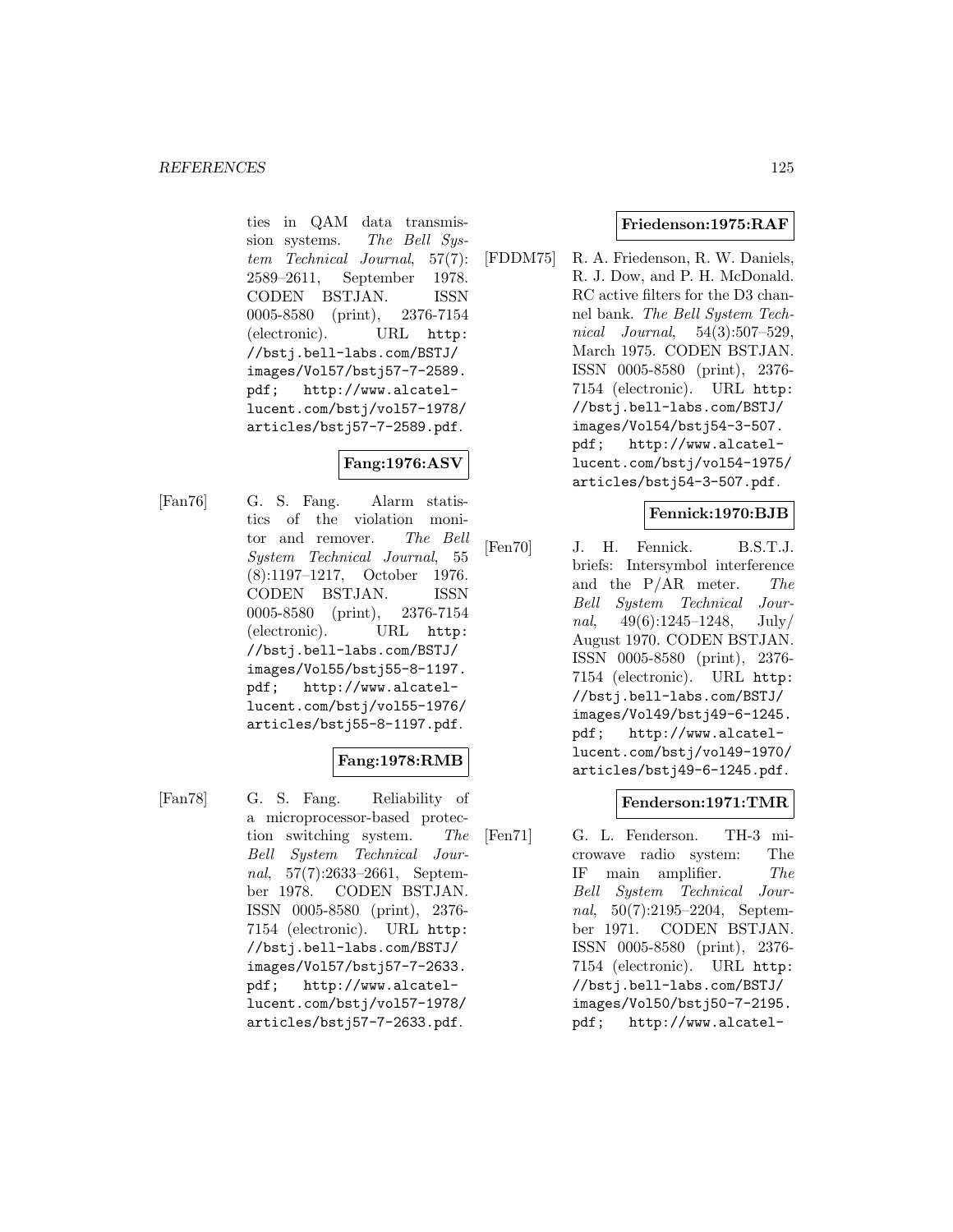lucent.com/bstj/vol50-1971/ articles/bstj50-7-2195.pdf.

#### **Ferguson:1972:ORB**

[Fer72] M. J. Ferguson. Optimal reception for binary partial response channels. The Bell System Technical Journal, 51 (2):493–505, February 1972. CODEN BSTJAN. ISSN 0005-8580 (print), 2376-7154 (electronic). URL http: //bstj.bell-labs.com/BSTJ/ images/Vol51/bstj51-2-493. pdf; http://www.alcatellucent.com/bstj/vol51-1972/ articles/bstj51-2-493.pdf.

#### **Falconer:1973:TMM**

[FF73] D. D. Falconer and G. J. Foschini. Theory of minimum mean-square-error QAM systems employing decision feedback equalization. The Bell System Technical Journal, 52(10): 1821–1849, December 1973. CO-DEN BSTJAN. ISSN 0005- 8580 (print), 2376-7154 (electronic). URL http://bstj. bell-labs.com/BSTJ/images/ Vol52/bstj52-10-1821.pdf; http://www.alcatel-lucent. com/bstj/vol52-1973/articles/ bstj52-10-1821.pdf.

### **Favin:1971:PSL**

[FG71] D. L. Favin and J. F. Gilmore. The Picturephone System: Line and trunk maintenance arrangements. The Bell System Technical Journal, 50 (2):645–665, February 1971. CODEN BSTJAN. ISSN

0005-8580 (print), 2376-7154 (electronic). URL http: //bstj.bell-labs.com/BSTJ/ images/Vol50/bstj50-2-645. pdf; http://www.alcatellucent.com/bstj/vol50-1971/ articles/bstj50-2-645.pdf.

### **Falconer:1978:ORD**

[FG78] D. D. Falconer and R. D. Gitlin. Optimum reception of digital data signals in the presence of timing-phase hits. The Bell System Technical Journal, 57(9):3181-3208, November 1978. CODEN BSTJAN. ISSN 0005-8580 (print), 2376- 7154 (electronic). URL http: //bstj.bell-labs.com/BSTJ/ images/Vol57/bstj57-9-3181. pdf; http://www.alcatellucent.com/bstj/vol57-1978/ articles/bstj57-9-3181.pdf.

### **Fraser:1978:BST**

[FGM78] A. G. Fraser, B. Gopinath, and J. A. Morrison. Buffering of slow terminals. The Bell System Technical Journal, 57(8):2865–2885, October 1978. CODEN BSTJAN. ISSN 0005-8580 (print), 2376- 7154 (electronic). URL http: //bstj.bell-labs.com/BSTJ/ images/Vol57/bstj57-8-2865. pdf; http://www.alcatellucent.com/bstj/vol57-1978/ articles/bstj57-8-2865.pdf.

### **Foschini:1975:ODD**

[FGS75] G. J. Foschini, R. D. Gitlin, and J. Salz. Optimum direct detection for digital fiber-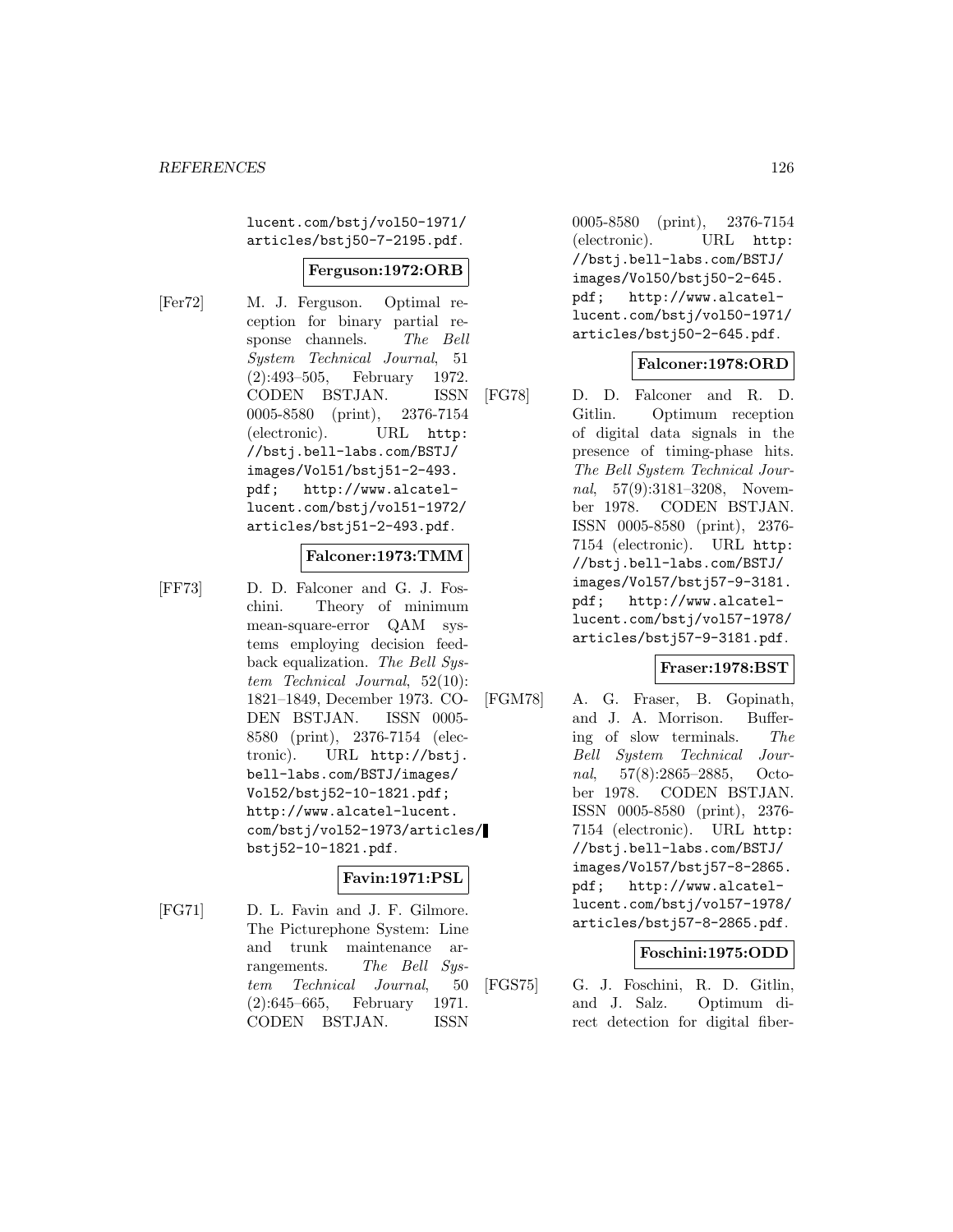optic communication systems. The Bell System Technical Journal, 54(8):1389–1430, October 1975. CODEN BSTJAN. ISSN 0005-8580 (print), 2376- 7154 (electronic). URL http: //bstj.bell-labs.com/BSTJ/ images/Vol54/bstj54-8-1389. pdf; http://www.alcatellucent.com/bstj/vol54-1975/ articles/bstj54-8-1389.pdf.

## **Foschini:1973:STD**

[FGW73] G. J. Foschini, R. D. Gitlin, and S. B. Weinstein. On the selection of a two-dimensional signal constellation in the presence of phase jitter and Gaussian noise. The Bell System Technical Journal, 52(6):927–965, July/ August 1973. CODEN BSTJAN. ISSN 0005-8580 (print), 2376- 7154 (electronic). URL http: //bstj.bell-labs.com/BSTJ/ images/Vol52/bstj52-6-927. pdf; http://www.alcatellucent.com/bstj/vol52-1973/ articles/bstj52-6-927.pdf.

### **Fleming:1971:CSL**

[FH71] H. C. Fleming and R. M. Hutchinson, Jr. 1969–70 connection survey: Low-speed data transmission performance on the switched telecommunications network. The Bell System Technical Journal, 50(4):1385–1405, April 1971. CODEN BSTJAN. ISSN 0005-8580 (print), 2376- 7154 (electronic). URL http: //bstj.bell-labs.com/BSTJ/ images/Vol50/bstj50-4-1385. pdf; http://www.alcatellucent.com/bstj/vol50-1971/ articles/bstj50-4-1385.pdf.

### **Franks:1979:MRM**

[FHH<sup>+</sup>79] R. L. Franks, H. Heffes, J. M. Holtzman, S. Horing, and E. J. Messerli. A model relating measurement and forecast errors to the provisioning of direct final trunk groups. The Bell System Technical Journal, 58(2):351–377, February 1979. CODEN BSTJAN. ISSN 0005-8580 (print), 2376- 7154 (electronic). URL http: //bstj.bell-labs.com/BSTJ/ images/Vol58/bstj58-2-351. pdf; http://www.alcatellucent.com/bstj/vol58-1979/ articles/bstj58-2-351.pdf.

### **Fox:1977:WMW**

[FHT77] P. E. Fox, S. Harris, and D. J. Thomson. WT4 millimeter waveguide system: Mechanical gauging techniques. The Bell System Technical Journal, 56 (10):2007–2023, December 1977. CODEN BSTJAN. ISSN 0005- 8580 (print), 2376-7154 (electronic). URL http://bstj. bell-labs.com/BSTJ/images/ Vol56/bstj56-10-2007.pdf; http://www.alcatel-lucent. com/bstj/vol56-1977/articles/ bstj56-10-2007.pdf.

### **Flanagan:1975:SSD**

[FIS75] J. L. Flanagan, K. Ishizaka, and K. L. Shipley. Synthesis of speech from a dynamic model of vocal cords and vocal tract. The Bell System Tech-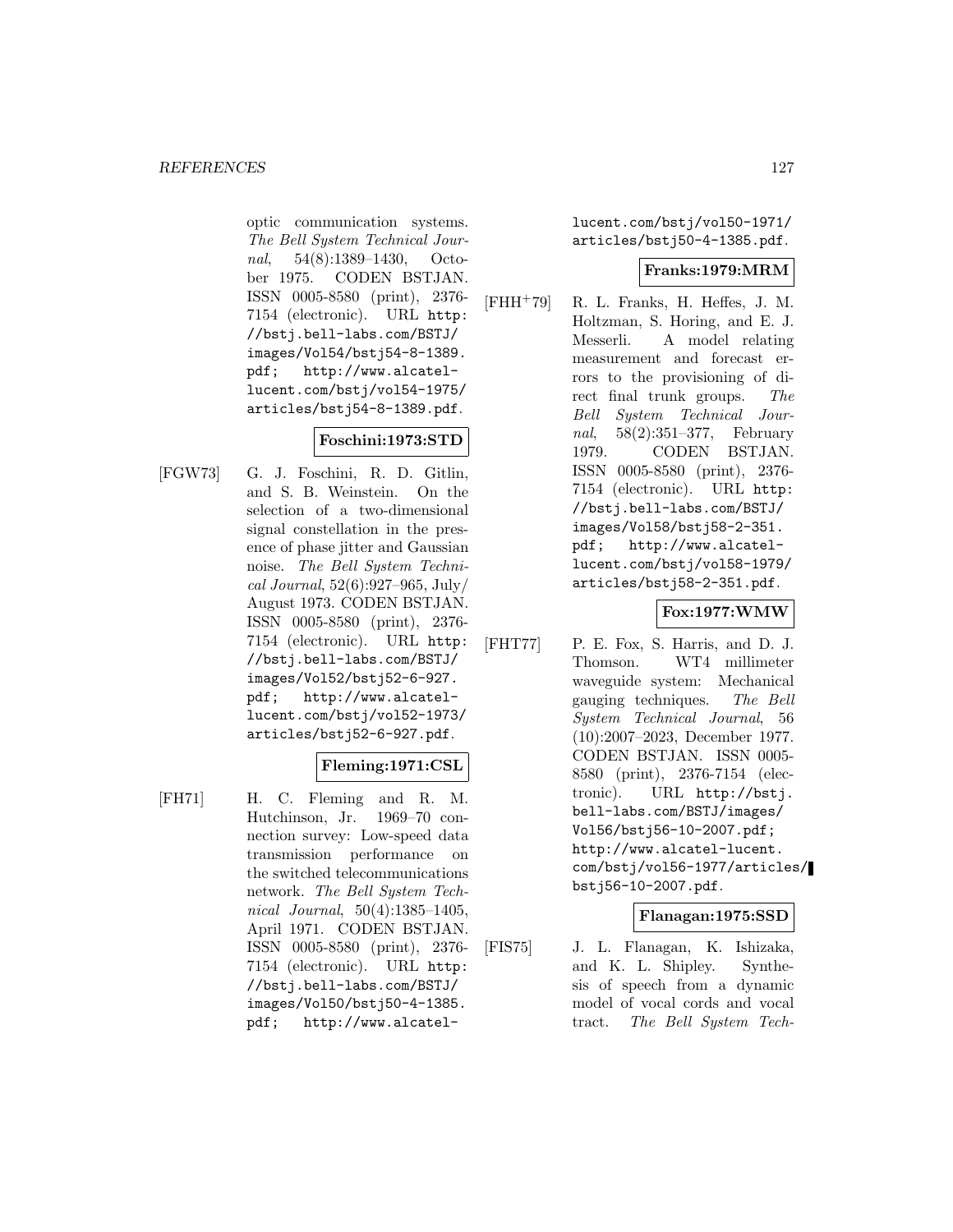nical Journal, 54(3):485–506, March 1975. CODEN BSTJAN. ISSN 0005-8580 (print), 2376- 7154 (electronic). URL http: //bstj.bell-labs.com/BSTJ/ images/Vol54/bstj54-3-485. pdf; http://www.alcatellucent.com/bstj/vol54-1975/ articles/bstj54-3-485.pdf.

# **Fisher:1979:AMP**

[Fis79] R. E. Fisher. Advanced mobile phone service: A subscriber set for the equipment test. The Bell System Technical Journal, 58(1):123–143, January 1979. CODEN BSTJAN. ISSN 0005-8580 (print), 2376- 7154 (electronic). URL http: //bstj.bell-labs.com/BSTJ/ images/Vol58/bstj58-1-123. pdf; http://www.alcatellucent.com/bstj/vol58-1979/ articles/bstj58-1-123.pdf.

## **Fleischer:1979:FAS**

[FL79] P. E. Fleischer and K. R. Laker. A family of active switched capacitor biquad building blocks. The Bell System Technical Journal, 58(10):2235–2269, December 1979. CODEN BSTJAN. ISSN 0005-8580 (print), 2376-7154 (electronic). URL http://bstj. bell-labs.com/BSTJ/images/ Vol58/bstj58-10-2235.pdf; http://www.alcatel-lucent. com/bstj/vol58-1979/articles/ bstj58-10-2235.pdf.

### **Flanagan:1979:AFA**

[Fla79] J. L. Flanagan. Acoustic filters to aid digital voice. The

Bell System Technical Journal, 58(4):903–944, April 1979. CODEN BSTJAN. ISSN 0005-8580 (print), 2376-7154 (electronic). URL http: //bstj.bell-labs.com/BSTJ/ images/Vol58/bstj58-4-903. pdf; http://www.alcatellucent.com/bstj/vol58-1979/ articles/bstj58-4-903.pdf.

### **Friedman:1971:MMC**

[FM71] A. D. Friedman and P. R. Menon. Mathematical models of computation using magnetic bubble interactions. The Bell System Technical Journal,  $50(6):1701-1719$ , July/ August 1971. CODEN BSTJAN. ISSN 0005-8580 (print), 2376- 7154 (electronic). URL http: //bstj.bell-labs.com/BSTJ/ images/Vol50/bstj50-6-1701. pdf; http://www.alcatellucent.com/bstj/vol50-1971/ articles/bstj50-6-1701.pdf.

## **Falconer:1973:ACM**

[FM73] D. D. Falconer and F. R. Magee, Jr. Adaptive channel memory truncation for maximum likelihood sequence estimation. The Bell System Technical Journal, 52(9):1541-1562, November 1973. CODEN BSTJAN. ISSN 0005-8580 (print), 2376- 7154 (electronic). URL http: //bstj.bell-labs.com/BSTJ/ images/Vol52/bstj52-9-1541. pdf; http://www.alcatellucent.com/bstj/vol52-1973/ articles/bstj52-9-1541.pdf.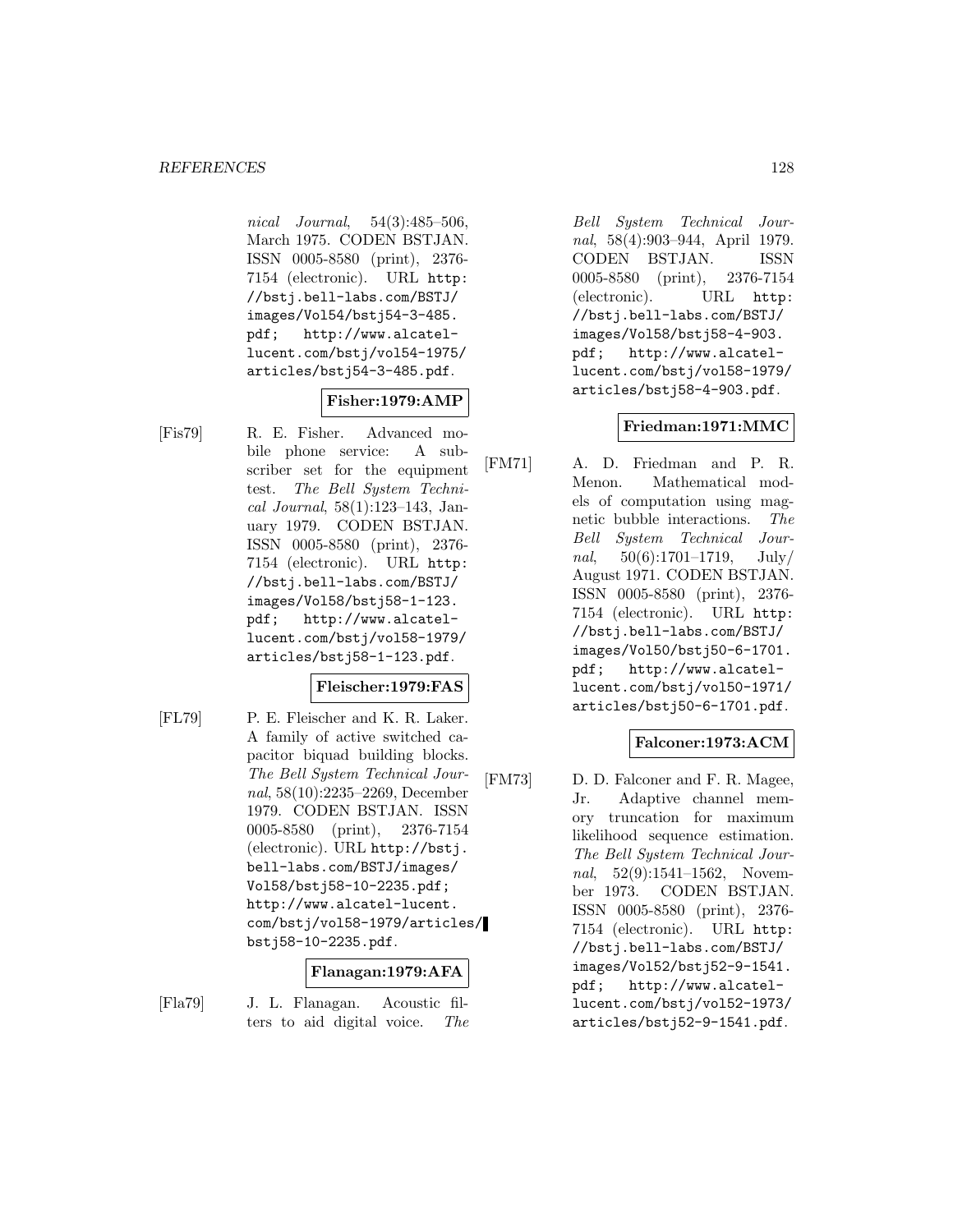## **Forys:1975:ATG**

[FM75] L. J. Forys and E. J. Messerli. Analysis of trunk groups containing short-holding-time trunks. The Bell System Technical Journal,  $54(6):1127-1153$ ,  $\text{July}/$ August 1975. CODEN BSTJAN. ISSN 0005-8580 (print), 2376- 7154 (electronic). URL http: //bstj.bell-labs.com/BSTJ/ images/Vol54/bstj54-6-1127. pdf; http://www.alcatellucent.com/bstj/vol54-1975/ articles/bstj54-6-1127.pdf.

### **Falconer:1979:AEC**

[FM79] D. D. Falconer and K. H. Mueller. Adaptive echo cancellation/AGC structures for twowire, full-duplex data transmission. The Bell System Technical Journal, 58(7):1593– 1616, September 1979. CO-DEN BSTJAN. ISSN 0005- 8580 (print), 2376-7154 (electronic). URL http://bstj. bell-labs.com/BSTJ/images/ Vol58/bstj58-7-1593.pdf; http://www.alcatel-lucent. com/bstj/vol58-1979/articles/ bstj58-7-1593.pdf.

#### **French:1974:BJB**

[FMOT74] W. G. French, J. B. MacChesney, P. B. O'Connor, and G. W. Tasker. B.S.T.J. briefs: Optical waveguides with very low losses. The Bell System Technical Journal, 53(5):951–954, May/ June 1974. CODEN BSTJAN. ISSN 0005-8580 (print), 2376- 7154 (electronic). URL http: //bstj.bell-labs.com/BSTJ/

images/Vol53/bstj53-5-951. pdf; http://www.alcatellucent.com/bstj/vol53-1974/ articles/bstj53-5-951.pdf.

### **Froehlich:1978:TNT**

[FMSZ78] F. E. Froehlich, C. B. McDowell, F. P. Sansone, and G. D. Zally. Transaction network, telephones, and terminals: The switched network transaction telephone system. The Bell System Technical Journal, 57(10): 3475–3486, December 1978. CO-DEN BSTJAN. ISSN 0005- 8580 (print), 2376-7154 (electronic). URL http://bstj. bell-labs.com/BSTJ/images/ Vol57/bstj57-10-3475.pdf; http://www.alcatel-lucent. com/bstj/vol57-1978/articles/ bstj57-10-3475.pdf.

### **Foschini:1971:COP**

[Fos71] G. J. Foschini. Crosstalk in outside plant cable systems. The Bell System Technical Journal, 50(7):2421–2448, September 1971. CODEN BSTJAN. ISSN 0005-8580 (print), 2376- 7154 (electronic). URL http: //bstj.bell-labs.com/BSTJ/ images/Vol50/bstj50-7-2421. pdf; http://www.alcatellucent.com/bstj/vol50-1971/ articles/bstj50-7-2421.pdf.

### **Flint:1974:LSP**

[FP74] A. F. Flint and H. S. Pustarfi. L5 system: 39A precision oscillator. The Bell System Technical Journal, 53(10): 2097–2107, December 1974. CO-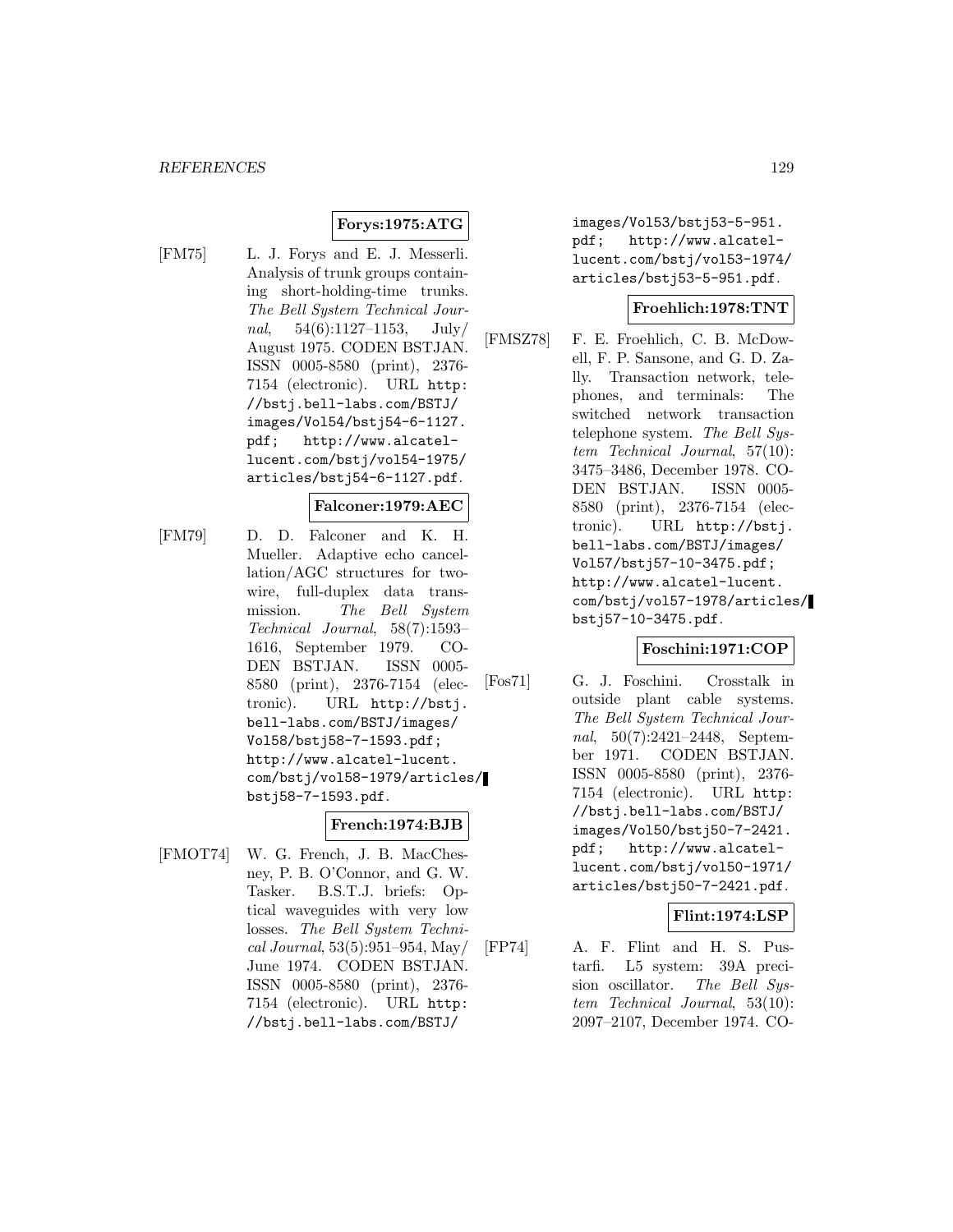DEN BSTJAN. ISSN 0005- 8580 (print), 2376-7154 (electronic). URL http://bstj. bell-labs.com/BSTJ/images/ Vol53/bstj53-10-2097.pdf; http://www.alcatel-lucent. com/bstj/vol53-1974/articles/ bstj53-10-2097.pdf.

## **Fluhr:1979:AMP**

[FP79] Z. C. Fluhr and P. T. Porter. Advanced mobile phone service: Control architecture. The Bell System Technical Journal, 58(1):43–69, January 1979. CODEN BST-JAN. ISSN 0005-8580 (print), 2376-7154 (electronic). URL http://bstj.bell-labs.com/ BSTJ/images/Vol58/bstj58-1- 43.pdf; http://www.alcatellucent.com/bstj/vol58-1979/ articles/bstj58-1-43.pdf.

### **Franks:1973:ONC**

[FR73a] R. L. Franks and R. W. Rishel. Optimum network call-carrying capacity. The Bell System Technical Journal, 52(7):1195–1214, September 1973. CODEN BSTJAN. ISSN 0005-8580 (print), 2376- 7154 (electronic). URL http: //bstj.bell-labs.com/BSTJ/ images/Vol52/bstj52-7-1195. pdf; http://www.alcatellucent.com/bstj/vol52-1973/ articles/bstj52-7-1195.pdf.

### **Franks:1973:OMT**

[FR73b] R. L. Franks and R. W. Rishel. Overload model of telephone network operation. The

Bell System Technical Journal, 52(9):1589–1615, November 1973. CODEN BSTJAN. ISSN 0005-8580 (print), 2376- 7154 (electronic). URL http: //bstj.bell-labs.com/BSTJ/ images/Vol52/bstj52-9-1589. pdf; http://www.alcatellucent.com/bstj/vol52-1973/ articles/bstj52-9-1589.pdf.

### **Fitch:1975:DDS**

[FR75] S. M. Fitch and D. L. Rechtenbaugh. Digital data system: Testing and maintenance. The Bell System Technical Journal, 54(5):845–860, May/ June 1975. CODEN BSTJAN. ISSN 0005-8580 (print), 2376- 7154 (electronic). URL http: //bstj.bell-labs.com/BSTJ/ images/Vol54/bstj54-5-845. pdf; http://www.alcatellucent.com/bstj/vol54-1975/ articles/bstj54-5-845.pdf.

### **Fredericks:1979:ASS**

[FR79] A. A. Fredericks and G. A. Reisner. Approximations to stochastic service systems, with an application to a retrial model. The Bell System Technical Journal, 58(3):557–576, March 1979. CODEN BSTJAN. ISSN 0005-8580 (print), 2376- 7154 (electronic). URL http: //bstj.bell-labs.com/BSTJ/ images/Vol58/bstj58-3-557. pdf; http://www.alcatellucent.com/bstj/vol58-1979/ articles/bstj58-3-557.pdf.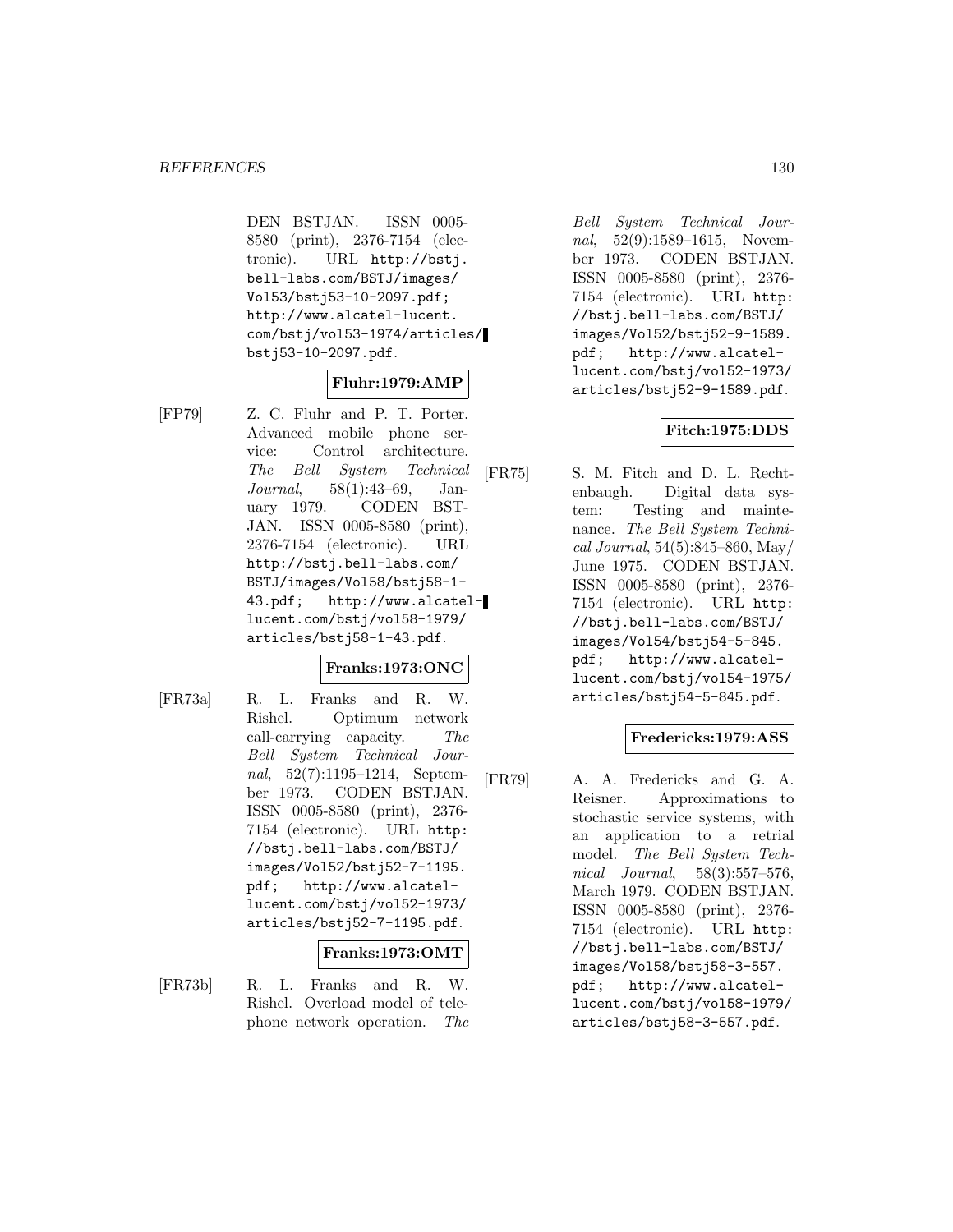## **Fraser:1978:UTS**

[Fra78] A. G. Fraser. UNIX timesharing system: Circuit design aids. The Bell System Technical Journal, 57(6):2233–2249, July/ August 1978. CODEN BSTJAN. ISSN 0005-8580 (print), 2376- 7154 (electronic). URL http: //bstj.bell-labs.com/BSTJ/ images/Vol57/bstj57-6-2233. pdf; http://www.alcatellucent.com/bstj/vol57-1978/ articles/bstj57-6-2233.pdf.

### **Freeman:1975:SDP**

[Fre75] R. D. Freeman. SAFEGUARD data-processing system: An experiment in software development. The Bell System Technical Journal, 54(10):S199– S210, December 1975. CO-DEN BSTJAN. ISSN 0005- 8580 (print), 2376-7154 (electronic). URL http://bstj. bell-labs.com/BSTJ/images/ Vol54/bstj54-10-S199.pdf; http://www.alcatel-lucent. com/bstj/vol54-1975/articles/ bstj54-10-S199.pdf.

### **Freedman:1978:LPM**

[Fre78] H. T. Freedman. Loop plant modeling: Optimal operating policies for serving areas using connect-through administration. The Bell System Technical Journal, 57(4):911–926, April 1978. CODEN BSTJAN. ISSN 0005-8580 (print), 2376- 7154 (electronic). URL http: //bstj.bell-labs.com/BSTJ/ images/Vol57/bstj57-4-911. pdf; http://www.alcatellucent.com/bstj/vol57-1978/ articles/bstj57-4-911.pdf.

#### **Friedenfelds:1978:LPM**

[Fri78] J. Friedenfelds. Loop plant modeling: A simple model for studying feeder capacity expansion. The Bell System Technical Journal, 57(4):807–823, April 1978. CODEN BSTJAN. ISSN 0005-8580 (print), 2376- 7154 (electronic). URL http: //bstj.bell-labs.com/BSTJ/ images/Vol57/bstj57-4-807. pdf; http://www.alcatellucent.com/bstj/vol57-1978/ articles/bstj57-4-807.pdf.

### **Flanagan:1972:WTA**

[FRSD72] J. L. Flanagan, L. R. Rabiner, R. W. Schafer, and J. D. Denman. Wiring telephone apparatus from computergenerated speech. The Bell System Technical Journal, 51 (2):391–397, February 1972. CODEN BSTJAN. ISSN 0005-8580 (print), 2376-7154 (electronic). URL http: //bstj.bell-labs.com/BSTJ/ images/Vol51/bstj51-2-391. pdf; http://www.alcatellucent.com/bstj/vol51-1972/ articles/bstj51-2-391.pdf.

#### **Fukui:1979:DBD**

[Fuk79] H. Fukui. Determination of the basic device parameters of a GaAs MESFET. The Bell System Technical Journal, 58(3):771–797, March 1979. CODEN BSTJAN. ISSN 0005-8580 (print), 2376-7154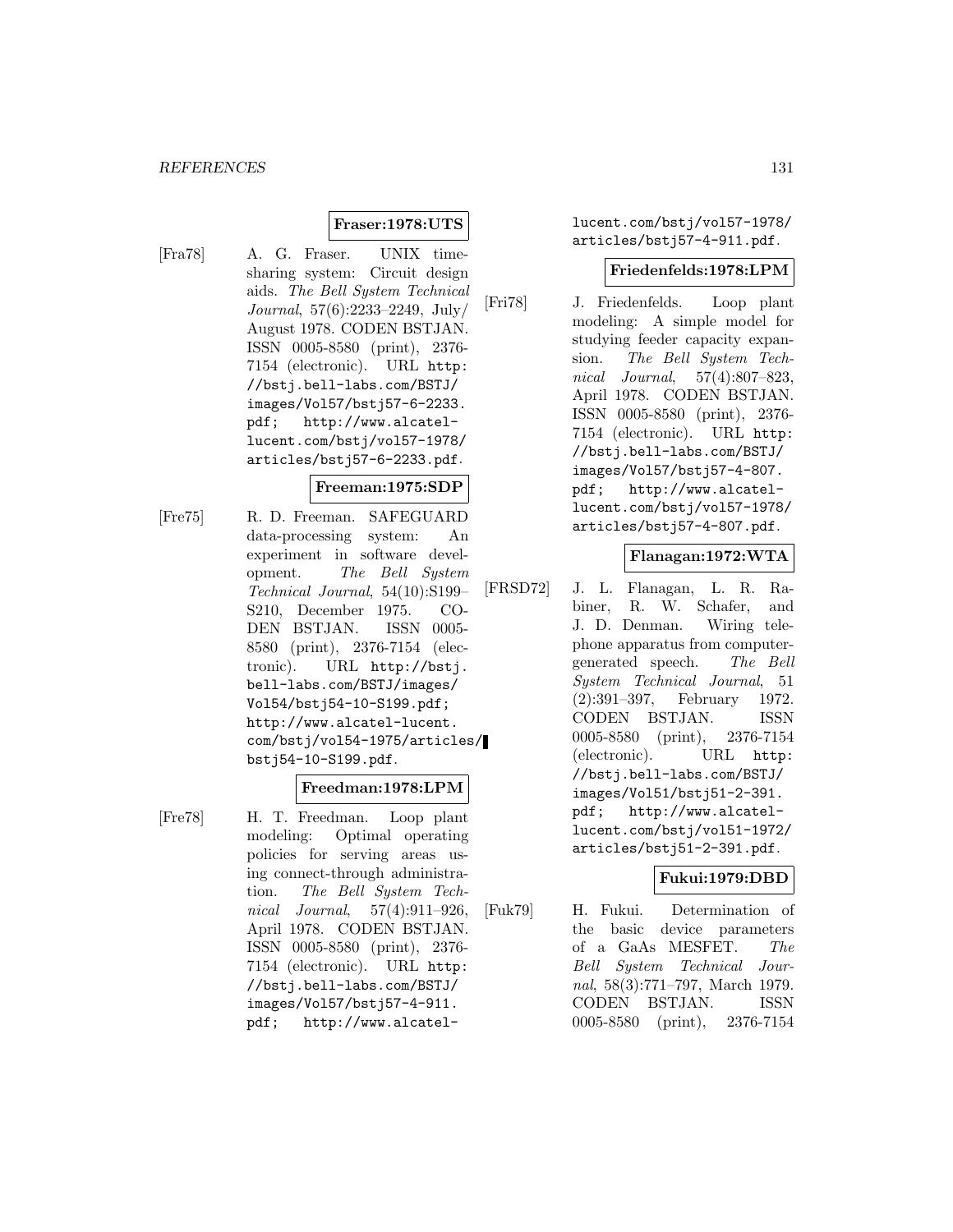(electronic). URL http: //bstj.bell-labs.com/BSTJ/ images/Vol58/bstj58-3-771. pdf; http://www.alcatellucent.com/bstj/vol58-1979/ articles/bstj58-3-771.pdf.

### **Fitzwilliam:1978:TNT**

[FW78] J. W. Fitzwilliam and R. L. Wagner. Transaction network, telephones, and terminals: Overview. The Bell System Technical Journal, 57(10): 3325–3329, December 1978. CO-DEN BSTJAN. ISSN 0005- 8580 (print), 2376-7154 (electronic). URL http://bstj. bell-labs.com/BSTJ/images/ Vol57/bstj57-10-3325.pdf; http://www.alcatel-lucent. com/bstj/vol57-1978/articles/ bstj57-10-3325.pdf.

### **Fox:1978:SUC**

[FYMS78] W. M. Fox, W. H. Yocom, P. R. Munk, and E. F. Sartori. SG undersea cable system: Semiconductor devices and passive components. The Bell System Technical Journal, 57(7):2405–2434, September 1978. CODEN BSTJAN. ISSN 0005-8580 (print), 2376- 7154 (electronic). URL http: //bstj.bell-labs.com/BSTJ/ images/Vol57/bstj57-7-2405. pdf; http://www.alcatellucent.com/bstj/vol57-1978/ articles/bstj57-7-2405.pdf.

### **Gans:1976:CPR**

[Gan76] M. J. Gans. Cross polarization in reflector-type beam waveguides and antennas. The Bell System Technical Journal, 55(3):289–316, March 1976. CODEN BSTJAN. ISSN 0005-8580 (print), 2376-7154 (electronic). URL http: //bstj.bell-labs.com/BSTJ/ images/Vol55/bstj55-3-289. pdf; http://www.alcatellucent.com/bstj/vol55-1976/ articles/bstj55-3-289.pdf.

## **Garrett:1970:LAB**

[Gar70] C. G. B. Garrett. Leadacid battery: Foreword. The Bell System Technical Journal, 49(7):1249–1252, September 1970. CODEN BSTJAN. ISSN 0005-8580 (print), 2376- 7154 (electronic). URL http: //bstj.bell-labs.com/BSTJ/ images/Vol49/bstj49-7-1249. pdf; http://www.alcatellucent.com/bstj/vol49-1970/ articles/bstj49-7-1249.pdf.

### **Garey:1972:OTP**

[Gar72] M. R. Garey. Optimal test point selection for sequential manufacturing processes. The Bell System Technical Journal, 51(1):291–300, January 1972. CODEN BSTJAN. ISSN 0005-8580 (print), 2376- 7154 (electronic). URL http: //bstj.bell-labs.com/BSTJ/ images/Vol51/bstj51-1-291. pdf; http://www.alcatellucent.com/bstj/vol51-1972/ articles/bstj51-1-291.pdf.

### **Gardner:1975:MLO**

[Gar75] W. B. Gardner. Microbend-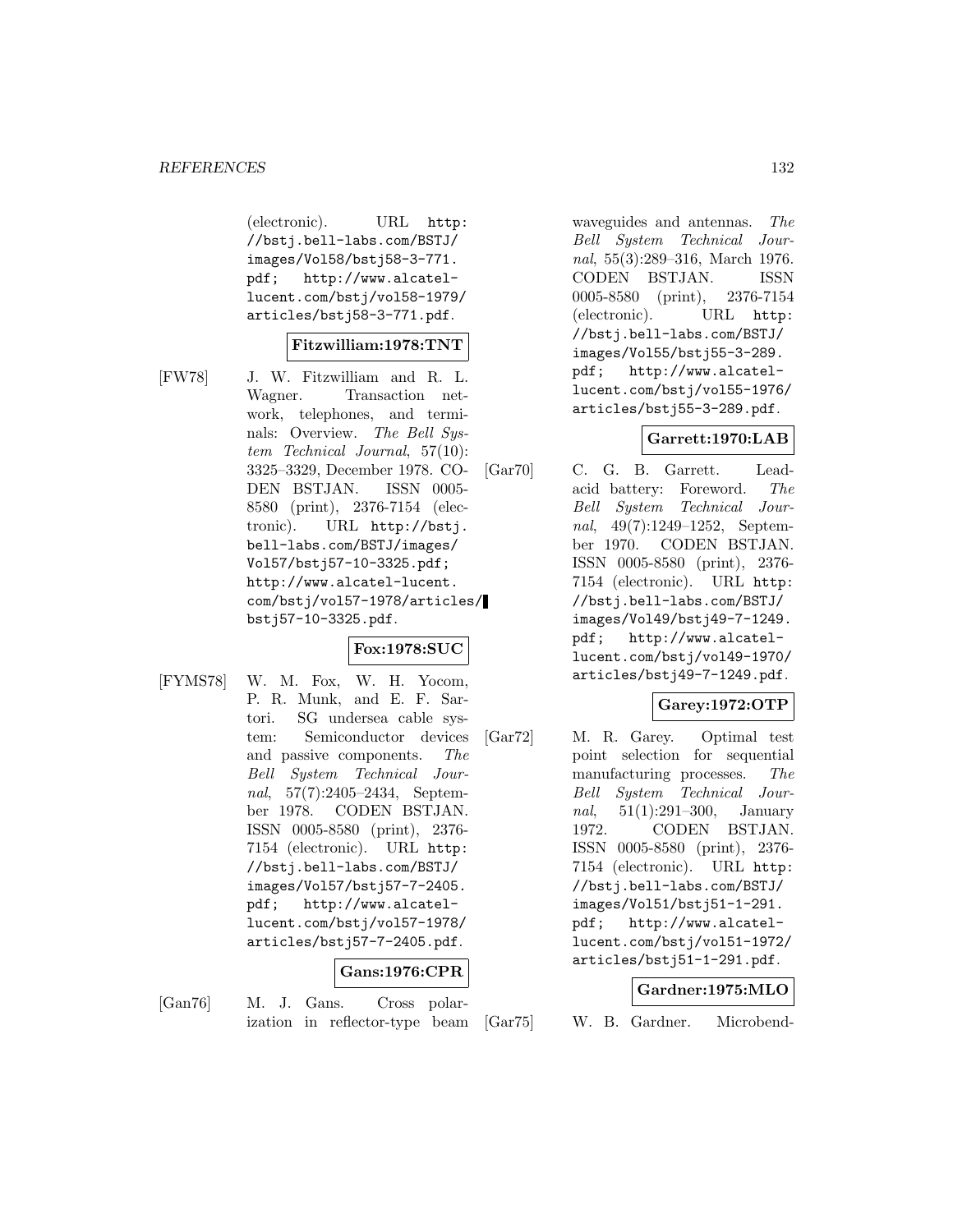ing loss in optical fibers. The Bell System Technical Journal, 54(2):457–465, February 1975. CODEN BSTJAN. ISSN 0005-8580 (print), 2376- 7154 (electronic). URL http: //bstj.bell-labs.com/BSTJ/ images/Vol54/bstj54-2-457. pdf; http://www.alcatellucent.com/bstj/vol54-1975/ articles/bstj54-2-457.pdf.

### **Gawron:1975:SDP**

[Gaw75] L. J. Gawron. SAFEGUARD data-processing system: System error control. The Bell System Technical Journal, 54(10): S123–S131, December 1975. CO-DEN BSTJAN. ISSN 0005- 8580 (print), 2376-7154 (electronic). URL http://bstj. bell-labs.com/BSTJ/images/ Vol54/bstj54-10-S123.pdf; http://www.alcatel-lucent. com/bstj/vol54-1975/articles/ bstj54-10-S123.pdf.

### **Gashler:1976:RSN**

[GAW<sup>+</sup>76] R. J. Gashler, W. E. Archer, N. Wasserman, D. H. Yano, and R. C. Zolnoski. Remreed switching networks for no. 1 and no. 1A ESS: Remreed switches. The Bell System Technical Journal, 55(5):537–564, May/June 1976. CODEN BSTJAN. ISSN 0005-8580 (print), 2376- 7154 (electronic). URL http: //bstj.bell-labs.com/BSTJ/ images/Vol55/bstj55-5-537. pdf; http://www.alcatellucent.com/bstj/vol55-1976/ articles/bstj55-5-537.pdf.

### **Grau:1976:RSN**

[GBN<sup>+</sup>76] T. G. Grau, E. Barzilai, R. I. Narney, R. N. Rath, D. E. Tompsett, and R. G. Whitfield. Remreed switching networks for no. 1 and no. 1A ESS: Remreed contact and switching network evaluation. The Bell System Technical Journal, 55(5):663–680, May/June 1976. CODEN BSTJAN. ISSN 0005-8580 (print), 2376- 7154 (electronic). URL http: //bstj.bell-labs.com/BSTJ/ images/Vol55/bstj55-5-663. pdf; http://www.alcatellucent.com/bstj/vol55-1976/ articles/bstj55-5-663.pdf.

### **Geary:1979:MED**

[Gea79] J. M. Geary. Monolithic electronic devises based on domain wall motion in a ferroeletric crystal. The Bell System Technical Journal, 58(2):467–489, February 1979. CODEN BSTJAN. ISSN 0005-8580 (print), 2376- 7154 (electronic). URL http: //bstj.bell-labs.com/BSTJ/ images/Vol58/bstj58-2-467. pdf; http://www.alcatellucent.com/bstj/vol58-1979/ articles/bstj58-2-467.pdf.

### **Gersho:1972:SSD**

[Ger72] Allen Gersho. Stochastic stability of delta modulation. The Bell System Technical Journal, 51(4):821–841, April 1972. CODEN BSTJAN. ISSN 0005-8580 (print), 2376-7154 (electronic). URL http: //bstj.bell-labs.com/BSTJ/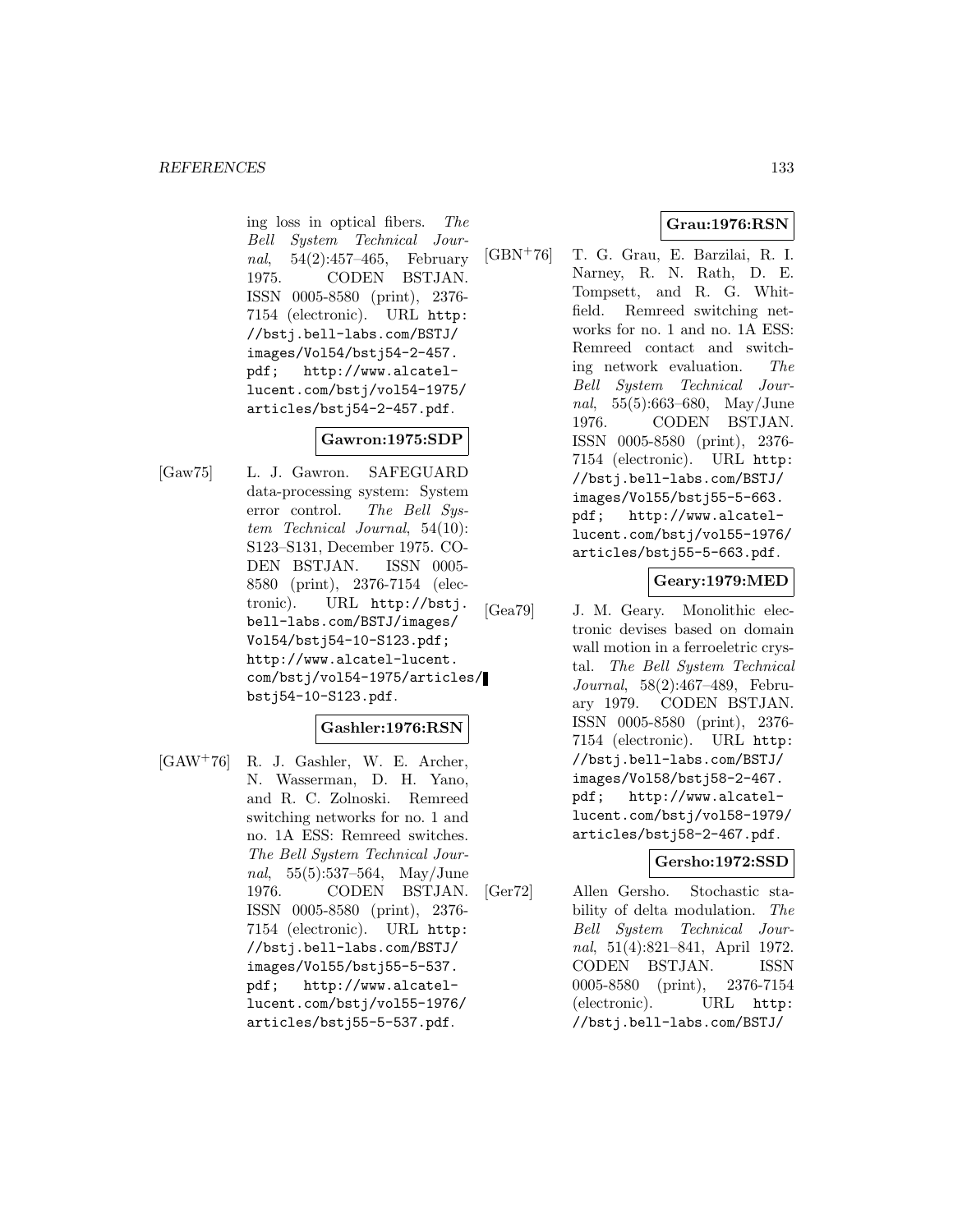images/Vol51/bstj51-4-821. pdf; http://www.alcatellucent.com/bstj/vol51-1972/ articles/bstj51-4-821.pdf.

### **Geyling:1976:BFD**

[Gey76] F. T. Geyling. Basic fluiddynamic considerations in the drawing of optical fibers. The Bell System Technical Journal, 55(8):1011–1056, October 1976. CODEN BSTJAN. ISSN 0005-8580 (print), 2376- 7154 (electronic). URL http: //bstj.bell-labs.com/BSTJ/ images/Vol55/bstj55-8-1011. pdf; http://www.alcatellucent.com/bstj/vol55-1976/ articles/bstj55-8-1011.pdf.

### **Gersho:1970:PFR**

[GG70] Allen Gersho and David J. Goodman. Projecting filters for recursive prediction of discrete-time processes. The Bell System Technical Journal, 49(9):2377–2403, November 1970. CODEN BSTJAN. ISSN 0005-8580 (print), 2376- 7154 (electronic). URL http: //bstj.bell-labs.com/BSTJ/ images/Vol49/bstj49-9-2377. pdf; http://www.alcatellucent.com/bstj/vol49-1970/ articles/bstj49-9-2377.pdf.

## **Goodman:1973:QND**

[GG73] David J. Goodman and Larry J. Greenstein. Quantizing noise of DELTA M/PCM encoders. The Bell System Technical Journal, 52(2):183–204, February 1973. CODEN BSTJAN. ISSN 0005-8580 (print), 2376- 7154 (electronic). URL http: //bstj.bell-labs.com/BSTJ/ images/Vol52/bstj52-2-183. pdf; http://www.alcatellucent.com/bstj/vol52-1973/ articles/bstj52-2-183.pdf.

### **Gretter:1977:WMW**

[GGL<sup>+</sup>77] R. W. Gretter, R. P. Guenther, M. Lutchansky, D. Olasin, and A. B. Watrous. WT4 millimeter waveguide system: Mechanical design of sheathed waveguide medium. The Bell System Technical Journal, 56(10): 1899–1922, December 1977. CO-DEN BSTJAN. ISSN 0005- 8580 (print), 2376-7154 (electronic). URL http://bstj. bell-labs.com/BSTJ/images/ Vol56/bstj56-10-1899.pdf; http://www.alcatel-lucent. com/bstj/vol56-1977/articles/ bstj56-10-1899.pdf.

### **Gersho:1979:CIT**

[GGO79] A. Gersho, B. Gopinath, and A. M. Odlyzko. Coefficient inaccuracy in transversal filtering. The Bell System Technical Journal, 58(10):2301–2316, December 1979. CODEN BSTJAN. ISSN 0005-8580 (print), 2376-7154 (electronic). URL http://bstj. bell-labs.com/BSTJ/images/ Vol58/bstj58-10-2301.pdf; http://www.alcatel-lucent. com/bstj/vol58-1979/articles/ bstj58-10-2301.pdf.

### **Gusler:1970:SCC**

[GH70] L. T. Gusler and D. C. Hogg.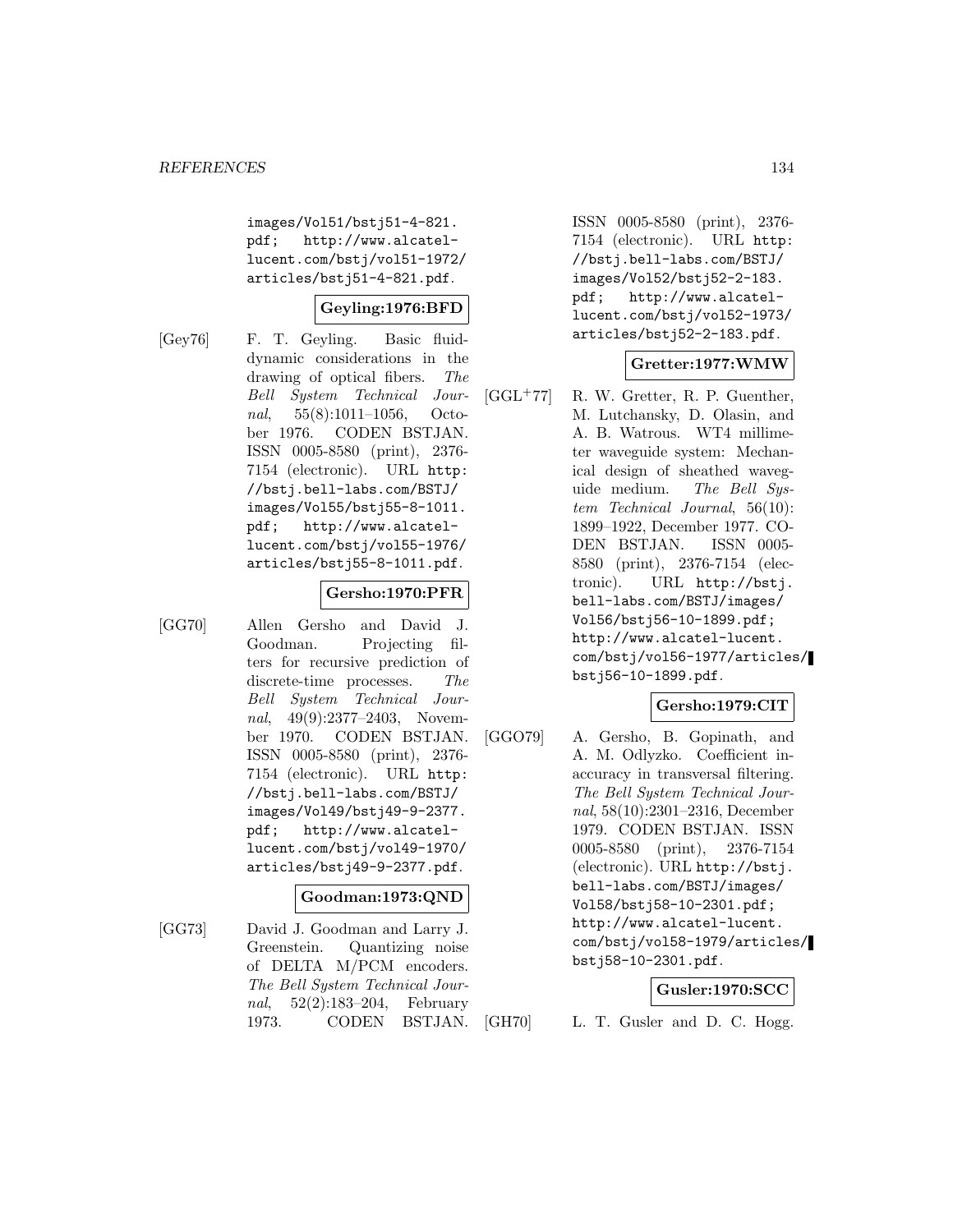Some calculations on coupling between satellite communications and terrestrial radio-relay systems due to scattering by rain. The Bell System Technical Journal, 49(7):1491–1511, September 1970. CODEN BSTJAN. ISSN 0005-8580 (print), 2376- 7154 (electronic). URL http: //bstj.bell-labs.com/BSTJ/ images/Vol49/bstj49-7-1491. pdf; http://www.alcatellucent.com/bstj/vol49-1970/ articles/bstj49-7-1491.pdf.

## **Gitlin:1975:TRS**

[GH75] R. D. Gitlin and J. F. Hayes. Timing recovery and scramblers in data transmission. The Bell System Technical Journal, 54(3):569–593, March 1975. CODEN BSTJAN. ISSN 0005-8580 (print), 2376-7154 (electronic). URL http: //bstj.bell-labs.com/BSTJ/ images/Vol54/bstj54-3-569. pdf; http://www.alcatellucent.com/bstj/vol54-1975/ articles/bstj54-3-569.pdf.

## **Guenther:1977:WMW**

[GH77] R. P. Guenther and W. M. Hauser. WT4 millimeter waveguide system: Reliability and maintenance of the WT4 transmission medium. The Bell System Technical Journal, 56(10): 2035–2053, December 1977. CO-DEN BSTJAN. ISSN 0005- 8580 (print), 2376-7154 (electronic). URL http://bstj. bell-labs.com/BSTJ/images/ Vol56/bstj56-10-2035.pdf;

http://www.alcatel-lucent. com/bstj/vol56-1977/articles/ bstj56-10-2035.pdf.

### **Greene:1977:NEN**

[GHHJ77] T. V. Greene, D. G. Haenschke, B. H. Hornbach, and C. E. Johnson. No. 4 ESS: Network management and traffic administration. The Bell System Technical Journal, 56(7):1169–1202, September 1977. CODEN BSTJAN. ISSN 0005-8580 (print), 2376- 7154 (electronic). URL http: //bstj.bell-labs.com/BSTJ/ images/Vol56/bstj56-7-1169. pdf; http://www.alcatellucent.com/bstj/vol56-1977/ articles/bstj56-7-1169.pdf.

### **Goldstein:1972:MMI**

[GHL72] A. J. Goldstein, I. D. Harmon, and A. B. Lesk. Manmachine interaction in humanface identification. The Bell System Technical Journal, 51 (2):399–427, February 1972. CODEN BSTJAN. ISSN 0005-8580 (print), 2376-7154 (electronic). URL http: //bstj.bell-labs.com/BSTJ/ images/Vol51/bstj51-2-399. pdf; http://www.alcatellucent.com/bstj/vol51-1972/ articles/bstj51-2-399.pdf.

## **Gitlin:1973:PED**

[GHM73] R. D. Gitlin, E. Y. Ho, and J. E. Mazo. Passband equalization of differentially phasemodulated data signals. The Bell System Technical Jour-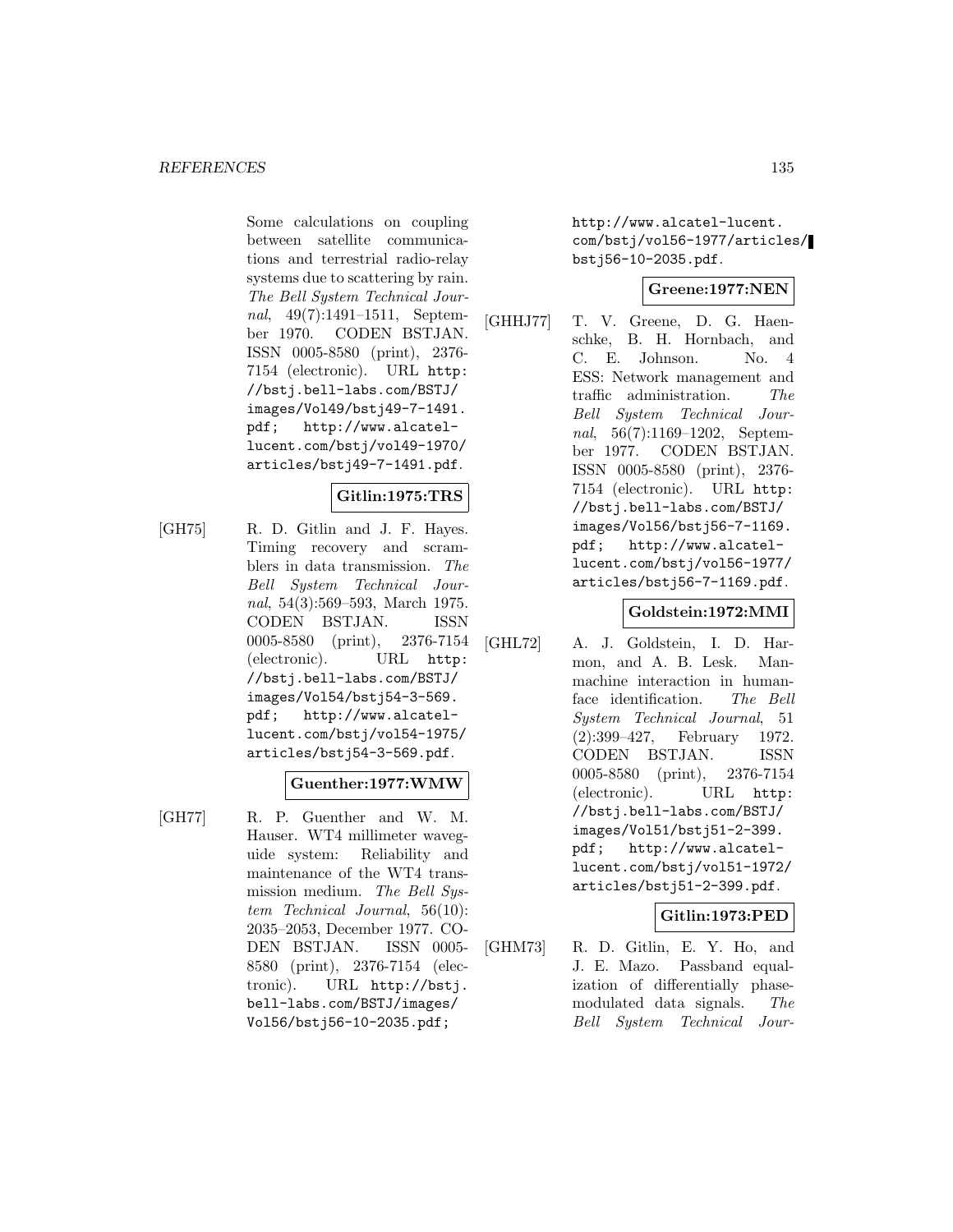nal, 52(2):219–238, February 1973. CODEN BSTJAN. ISSN 0005-8580 (print), 2376- 7154 (electronic). URL http: //bstj.bell-labs.com/BSTJ/ images/Vol52/bstj52-2-219. pdf; http://www.alcatellucent.com/bstj/vol52-1973/ articles/bstj52-2-219.pdf.

### **Guinta:1977:NED**

[GHRS77] J. A. Guinta, S. F. Heath III, J. T. Raleigh, and M. T. Smith, Jr. No. 4 ESS: Data/trunk administration and maintenance. The Bell System Technical Journal, 56(7):1203–1237, September 1977. CODEN BSTJAN. ISSN 0005-8580 (print), 2376- 7154 (electronic). URL http: //bstj.bell-labs.com/BSTJ/ images/Vol56/bstj56-7-1203. pdf; http://www.alcatellucent.com/bstj/vol56-1977/ articles/bstj56-7-1203.pdf.

## **Gerdine:1977:WMW**

[GHWY77] M. A. Gerdine, L. W. Hinderks, S. D. Williams, and D. T. Young. WT4 millimeter waveguide system: Electrical transmission measurement system. The Bell System Technical Journal, 56 (10):2025–2034, December 1977. CODEN BSTJAN. ISSN 0005- 8580 (print), 2376-7154 (electronic). URL http://bstj. bell-labs.com/BSTJ/images/ Vol56/bstj56-10-2025.pdf; http://www.alcatel-lucent. com/bstj/vol56-1977/articles/ bstj56-10-2025.pdf.

## **Gibson:1978:LPM**

[Gib78] A. E. Gibson. Loop plant modeling: Cost models for loop plant work operations using semi-Markov processes. The Bell System Technical Journal, 57(4):927–940, April 1978. CODEN BSTJAN. ISSN 0005-8580 (print), 2376- 7154 (electronic). URL http: //bstj.bell-labs.com/BSTJ/ images/Vol57/bstj57-4-927. pdf; http://www.alcatellucent.com/bstj/vol57-1978/ articles/bstj57-4-927.pdf.

### **Gilbert:1975:LSP**

[Gil75] E. N. Gilbert. Line-ofsight paths over random terrain. The Bell System Technical Journal, 54(4):735–765, April 1975. CODEN BSTJAN. ISSN 0005-8580 (print), 2376- 7154 (electronic). URL http: //bstj.bell-labs.com/BSTJ/ images/Vol54/bstj54-4-735. pdf; http://www.alcatellucent.com/bstj/vol54-1975/ articles/bstj54-4-735.pdf.

## **Gilbert:1979:PPT**

[Gil79] E. N. Gilbert. The packing problem for twisted pairs. The Bell System Technical Journal, 58 (10):2143–2162, December 1979. CODEN BSTJAN. ISSN 0005- 8580 (print), 2376-7154 (electronic). URL http://bstj. bell-labs.com/BSTJ/images/ Vol58/bstj58-10-2143.pdf; http://www.alcatel-lucent. com/bstj/vol58-1979/articles/ bstj58-10-2143.pdf.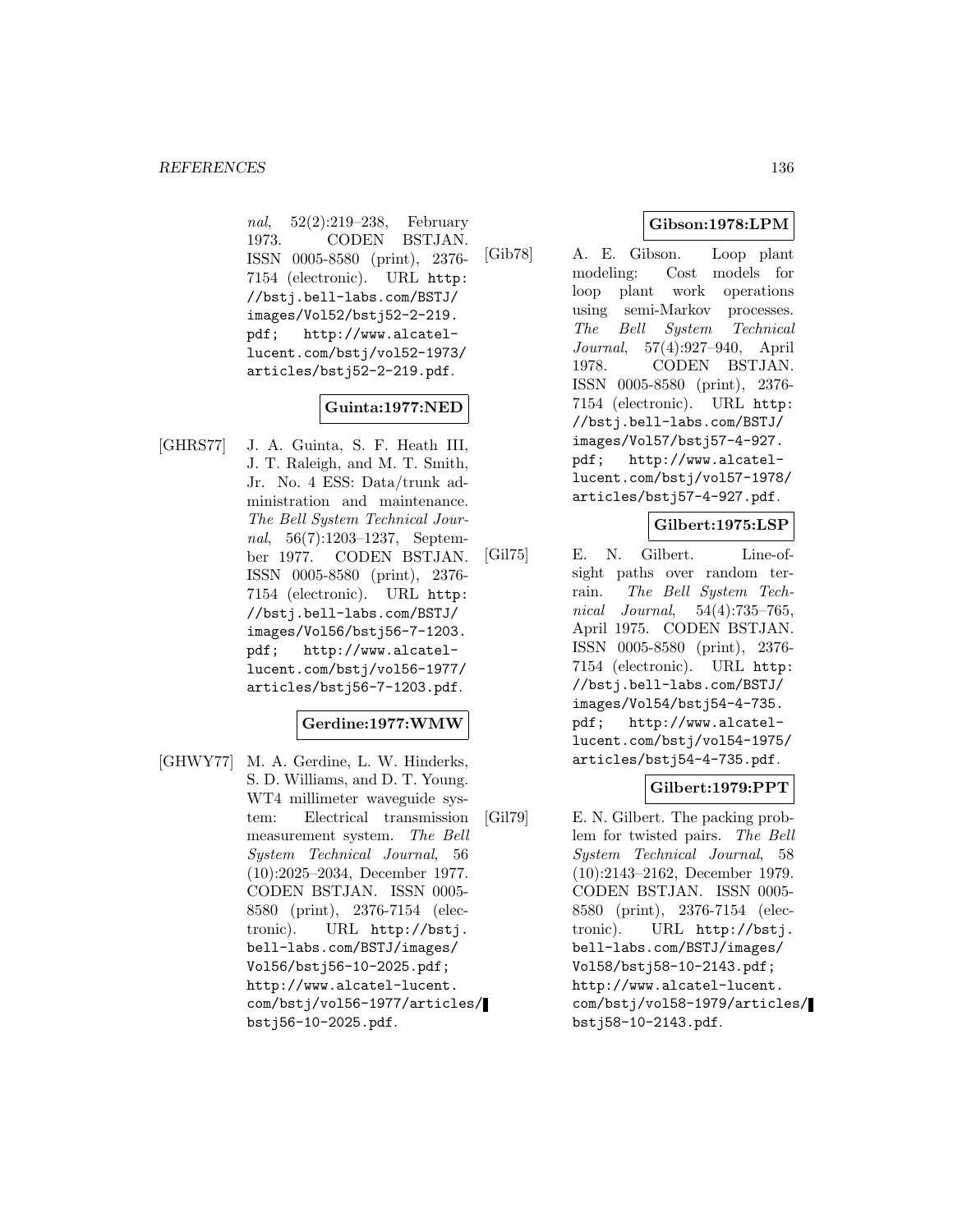# **Giust:1971:TMR**

[Giu71] O. Giust. TH-3 microwave radio system: Modulators. The Bell System Technical Journal, 50(7):2155–2173, September 1971. CODEN BSTJAN. ISSN 0005-8580 (print), 2376- 7154 (electronic). URL http: //bstj.bell-labs.com/BSTJ/ images/Vol50/bstj50-7-2155. pdf; http://www.alcatellucent.com/bstj/vol50-1971/ articles/bstj50-7-2155.pdf.

### **Gopinath:1976:TTR**

[GK76] B. Gopinath and R. P. Kurshan. A touch-tone receivergenerator with digital channel filters. The Bell System Technical Journal, 55(4):455-467, April 1976. CODEN BSTJAN. ISSN 0005-8580 (print), 2376- 7154 (electronic). URL http: //bstj.bell-labs.com/BSTJ/ images/Vol55/bstj55-4-455. pdf; http://www.alcatellucent.com/bstj/vol55-1976/ articles/bstj55-4-455.pdf.

## **Glance:1971:PSM**

[Gla71a] B. Glance. Power spectra of multilevel digital phasemodulated signals. The Bell System Technical Journal, 50 (9):2857–2878, November 1971. CODEN BSTJAN. ISSN 0005-8580 (print), 2376-7154 (electronic). URL http: //bstj.bell-labs.com/BSTJ/ images/Vol50/bstj50-9-2857. pdf; http://www.alcatellucent.com/bstj/vol50-1971/ articles/bstj50-9-2857.pdf.

# **Glance:1971:DPD**

[Gla71b] Bernard Glance. Digital phase demodulator. The Bell System Technical Journal, 50(3):933–949, March 1971. CODEN BSTJAN. ISSN 0005-8580 (print), 2376-7154 (electronic). URL http: //bstj.bell-labs.com/BSTJ/ images/Vol50/bstj50-3-933. pdf; http://www.alcatellucent.com/bstj/vol50-1971/ articles/bstj50-3-933.pdf.

### **Gloge:1970:CMB**

[Glo70] Detlef Gloge. Crosstalk in multiple-beam waveguides. The Bell System Technical Journal, 49(1):55–71, January 1970. CO-DEN BSTJAN. ISSN 0005- 8580 (print), 2376-7154 (electronic). URL http://bstj. bell-labs.com/BSTJ/images/ Vol49/bstj49-1-55.pdf; http: //www.alcatel-lucent.com/bstj/ vol49-1970/articles/bstj49- 1-55.pdf.

## **Gloge:1972:OPF**

[Glo72] D. Gloge. Optical power flow in multimode fibers. The Bell System Technical Journal, 51(8):1767–1783, October 1972. CODEN BSTJAN. ISSN 0005-8580 (print), 2376- 7154 (electronic). URL http: //bstj.bell-labs.com/BSTJ/ images/Vol51/bstj51-8-1767. pdf; http://www.alcatellucent.com/bstj/vol51-1972/ articles/bstj51-8-1767.pdf.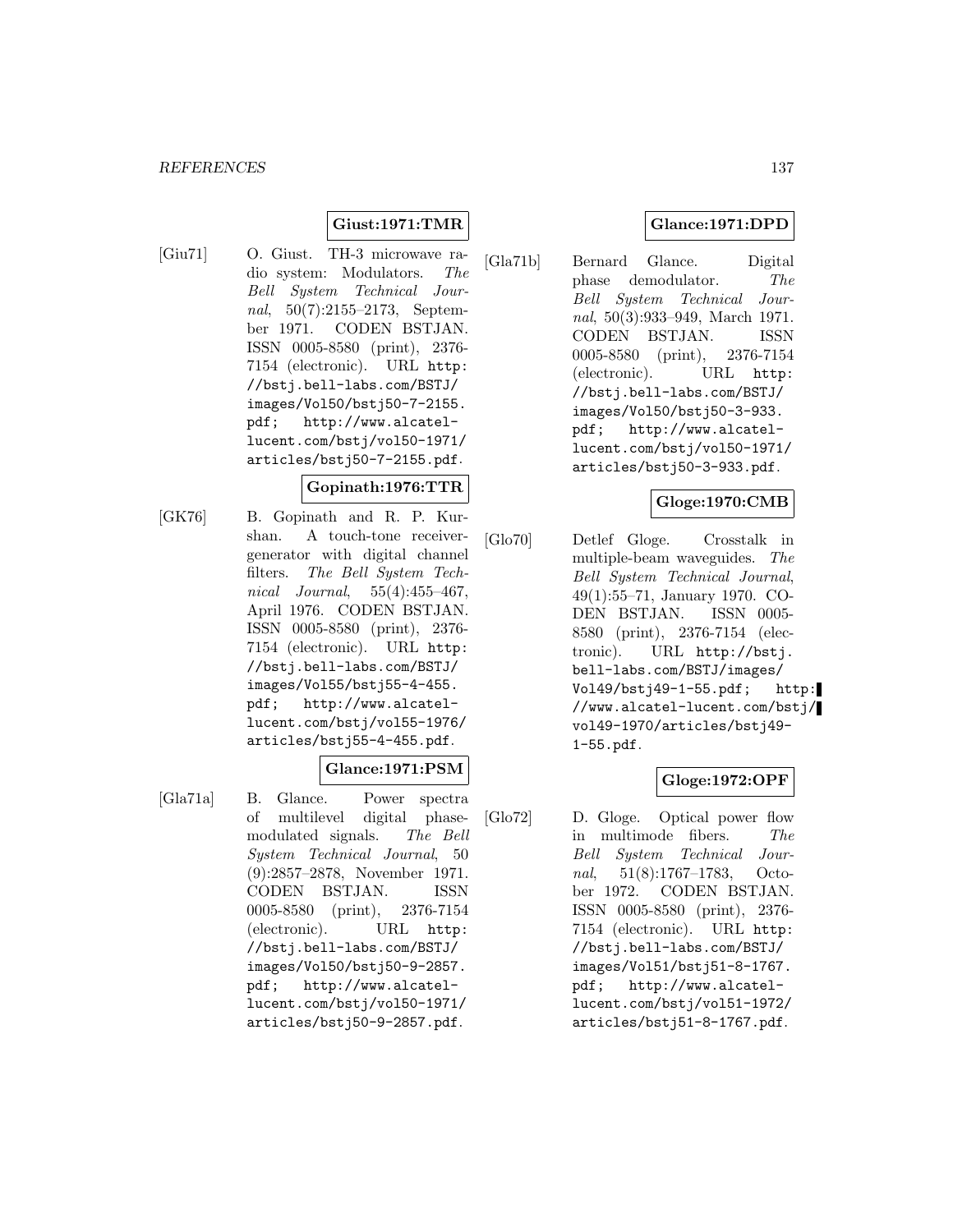## **Gloge:1973:IRC**

[Glo73] D. Gloge. Impulse response of clad optical multimode fibers. The Bell System Technical Journal, 52(6):801–816, July/August 1973. CODEN BSTJAN. ISSN 0005-8580 (print), 2376- 7154 (electronic). URL http: //bstj.bell-labs.com/BSTJ/ images/Vol52/bstj52-6-801. pdf; http://www.alcatellucent.com/bstj/vol52-1973/ articles/bstj52-6-801.pdf.

### **Gloge:1975:OFP**

[Glo75] D. Gloge. Optical-fiber packaging and its influence on fiber straightness and loss. The Bell System Technical Journal, 54(2):245–262, February 1975. CODEN BSTJAN. ISSN 0005-8580 (print), 2376- 7154 (electronic). URL http: //bstj.bell-labs.com/BSTJ/ images/Vol54/bstj54-2-245. pdf; http://www.alcatellucent.com/bstj/vol54-1975/ articles/bstj54-2-245.pdf.

## **Gloge:1976:OTL**

[Glo76] D. Gloge. Offset and tilt loss in optical fiber splices. The Bell System Technical Journal, 55(7):905–916, September 1976. CODEN BSTJAN. ISSN 0005-8580 (print), 2376- 7154 (electronic). URL http: //bstj.bell-labs.com/BSTJ/ images/Vol55/bstj55-7-905. pdf; http://www.alcatellucent.com/bstj/vol55-1976/ articles/bstj55-7-905.pdf.

# **Gershwin:1974:PLT**

[GLW74] S. B. Gershwin, R. V. Laue, and Eric Wolman. Peak-load traffic administration of a rural multiplexer with concentration. The Bell System Technical Journal, 53(2):261–281, February 1974. CODEN BSTJAN. ISSN 0005-8580 (print), 2376- 7154 (electronic). URL http: //bstj.bell-labs.com/BSTJ/ images/Vol53/bstj53-2-261. pdf; http://www.alcatellucent.com/bstj/vol53-1974/ articles/bstj53-2-261.pdf.

### **Gopinath:1971:WTP**

[GM71] B. Gopinath and D. Mitra. When are transistors passive? The Bell System Technical Journal, 50(8):2835–2847, October 1971. CODEN BSTJAN. ISSN 0005-8580 (print), 2376- 7154 (electronic). URL http: //bstj.bell-labs.com/BSTJ/ images/Vol50/bstj50-8-2835. pdf; http://www.alcatellucent.com/bstj/vol50-1971/ articles/bstj50-8-2835.pdf.

## **Gloge:1973:IRF**

[GM73] D. Gloge and E. A. J. Marcatili. Impulse response of fibers with ring-shaped parabolic index distribution. The Bell System Technical Journal, 52 (7):1161–1168, September 1973. CODEN BSTJAN. ISSN 0005-8580 (print), 2376-7154 (electronic). URL http: //bstj.bell-labs.com/BSTJ/ images/Vol52/bstj52-7-1161. pdf; http://www.alcatel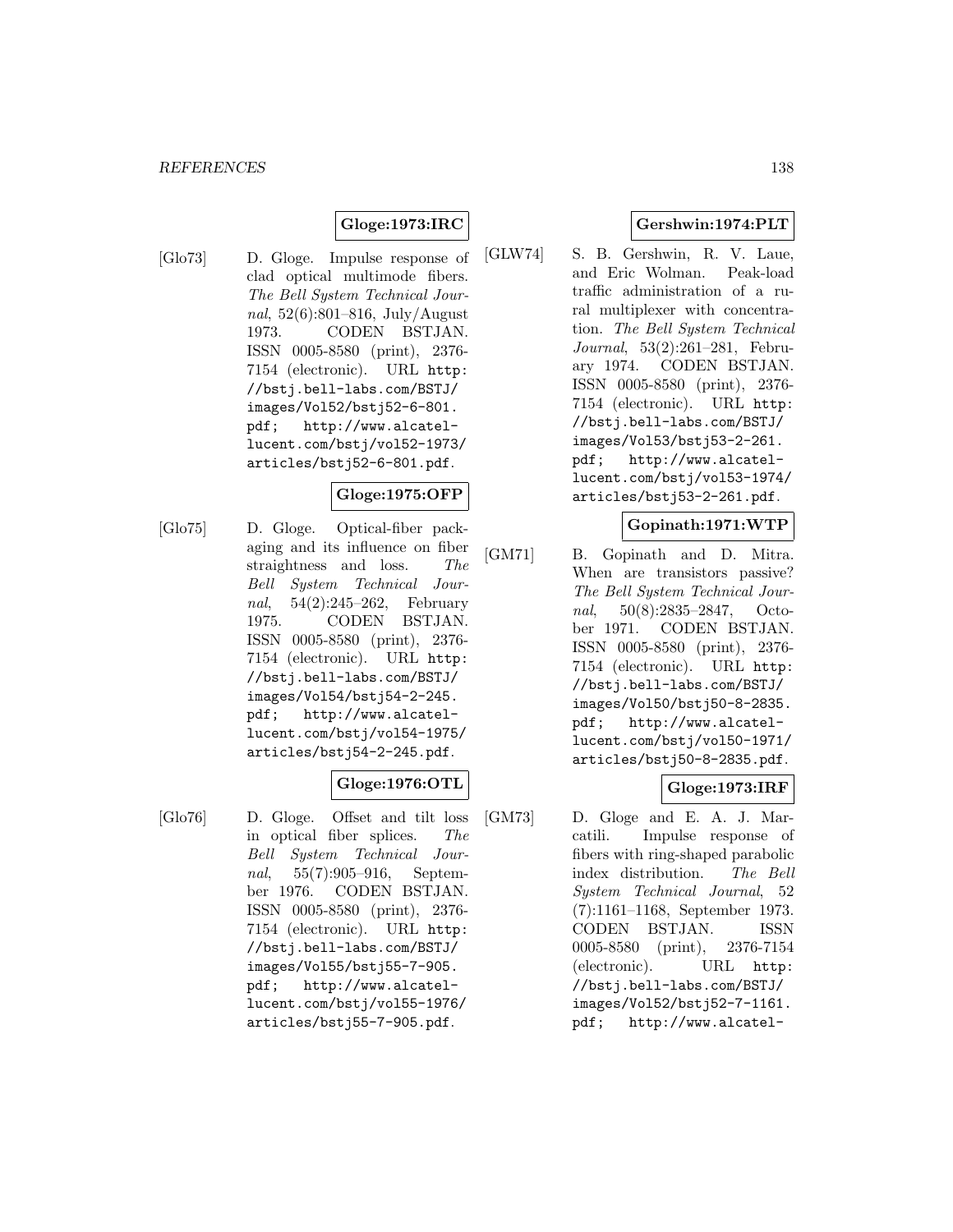lucent.com/bstj/vol52-1973/ articles/bstj52-7-1161.pdf.

### **Gopinath:1977:DTS**

[GM77] B. Gopinath and J. A. Morrison. Discrete-time single server queues with correlated inputs. The Bell System Technical Journal, 56(9):1743–1768, November 1977. CODEN BSTJAN. ISSN 0005-8580 (print), 2376- 7154 (electronic). URL http: //bstj.bell-labs.com/BSTJ/ images/Vol56/bstj56-9-1743. pdf; http://www.alcatellucent.com/bstj/vol56-1977/ articles/bstj56-9-1743.pdf.

### **Goodman:1976:SEP**

[GMN76] D. J. Goodman, B. J. Mc-Dermott, and L. H. Nakatani. Subjective evaluation of PCM coded speech. The Bell System Technical Journal, 55 (8):1087–1109, October 1976. CODEN BSTJAN. ISSN 0005-8580 (print), 2376-7154 (electronic). URL http: //bstj.bell-labs.com/BSTJ/ images/Vol55/bstj55-8-1087. pdf; http://www.alcatellucent.com/bstj/vol55-1976/ articles/bstj55-8-1087.pdf.

## **Gopinath:1973:FQB**

[GMS73] B. Gopinath, Debasis Mitra, and M. M. Sondhi. Formulas on queues in burst processes– I. The Bell System Technical Journal, 52(1):9–33, January 1973. CODEN BST-JAN. ISSN 0005-8580 (print), 2376-7154 (electronic). URL

http://bstj.bell-labs.com/ BSTJ/images/Vol52/bstj52-1- 9.pdf; http://www.alcatellucent.com/bstj/vol52-1973/ articles/bstj52-1-9.pdf.

### **Gilbert:1974:CWD**

[GMS74] E. N. Gilbert, F. J. MacWilliams, and N. J. A. Sloane. Codes which detect deception. The Bell System Technical Journal, 53(3):405–424, March 1974. CODEN BSTJAN. ISSN 0005-8580 (print), 2376-7154 (electronic). URL http: //bstj.bell-labs.com/BSTJ/ images/Vol53/bstj53-3-405. pdf; http://www.alcatellucent.com/bstj/vol53-1974/ articles/bstj53-3-405.pdf.

### **Goell:1974:IAO**

[Goe74a] J. E. Goell. Input amplifiers for optical PCM receivers. The Bell System Technical Journal, 53(9):1771–1793, November 1974. CODEN BSTJAN. ISSN 0005-8580 (print), 2376- 7154 (electronic). URL http: //bstj.bell-labs.com/BSTJ/ images/Vol53/bstj53-9-1771. pdf; http://www.alcatellucent.com/bstj/vol53-1974/ articles/bstj53-9-1771.pdf.

### **Goell:1974:ORH**

[Goe74b] J. E. Goell. An optical repeater with high-impedance input amplifier. The Bell System Technical Journal, 53(4):629–643, April 1974. CODEN BSTJAN. ISSN 0005-8580 (print), 2376- 7154 (electronic). URL http: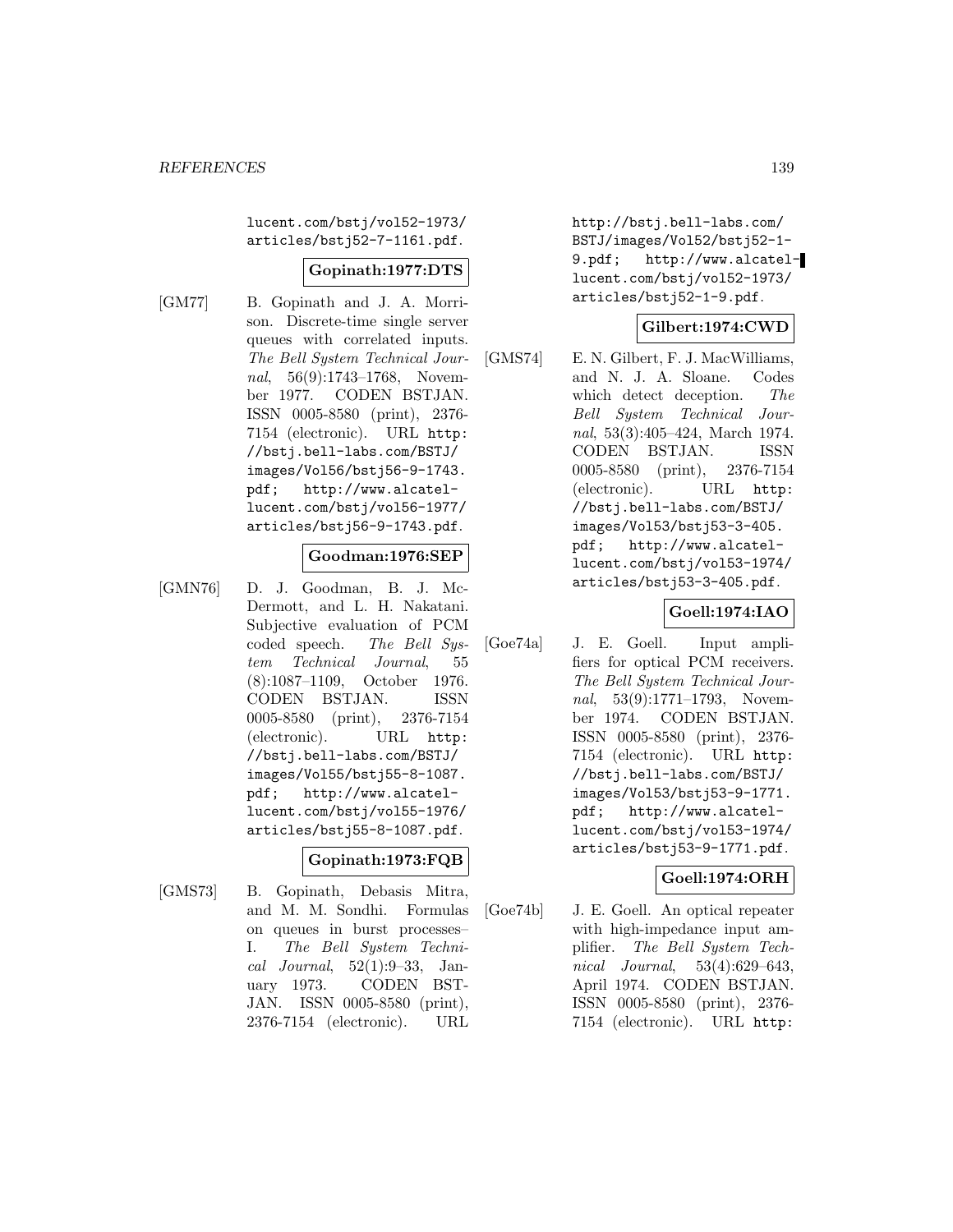//bstj.bell-labs.com/BSTJ/ images/Vol53/bstj53-4-629. pdf; http://www.alcatellucent.com/bstj/vol53-1974/ articles/bstj53-4-629.pdf.

### **Goldman:1973:VSD**

[Gol73] Joel Goldman. A Volterra series description of crosstalk interference in communications systems. The Bell System Technical Journal, 52(5):649–668, May/ June 1973. CODEN BSTJAN. ISSN 0005-8580 (print), 2376- 7154 (electronic). URL http: //bstj.bell-labs.com/BSTJ/ images/Vol52/bstj52-5-649. pdf; http://www.alcatellucent.com/bstj/vol52-1973/ articles/bstj52-5-649.pdf.

### **Goldman:1974:SPS**

[Gol74] Joel Goldman. Statistical properties of a sum of sinusoids and Gaussian noise and its generalization to higher dimensions. The Bell System Technical Journal, 53(4):557–580, April 1974. CODEN BSTJAN. ISSN 0005-8580 (print), 2376- 7154 (electronic). URL http: //bstj.bell-labs.com/BSTJ/ images/Vol53/bstj53-4-557. pdf; http://www.alcatellucent.com/bstj/vol53-1974/ articles/bstj53-4-557.pdf.

#### **Goldsmith:1977:QFS**

[Gol77] P. F. Goldsmith. A quasioptical feed system for radioastronomical observations at millimeter wavelengths. The Bell System Technical Jour-

nal, 56(8):1483–1501, October 1977. CODEN BSTJAN. ISSN 0005-8580 (print), 2376- 7154 (electronic). URL http: //bstj.bell-labs.com/BSTJ/ images/Vol56/bstj56-8-1483. pdf; http://www.alcatellucent.com/bstj/vol56-1977/ articles/bstj56-8-1483.pdf.

### **Goodman:1971:DAA**

[Goo71] David J. Goodman. A digital approach to adaptive delta modulation. The Bell System Technical Journal, 50(4):1421–1426, April 1971. CODEN BSTJAN. ISSN 0005-8580 (print), 2376- 7154 (electronic). URL http: //bstj.bell-labs.com/BSTJ/ images/Vol50/bstj50-4-1421. pdf; http://www.alcatellucent.com/bstj/vol50-1971/ articles/bstj50-4-1421.pdf.

### **Goodrich:1974:MTI**

[Goo74] L. M. Goodrich. A map technique for identifying variables of symmetry. The Bell System Technical Journal, 53(5):801–826, May/June 1974. CODEN BSTJAN. ISSN 0005-8580 (print), 2376- 7154 (electronic). URL http: //bstj.bell-labs.com/BSTJ/ images/Vol53/bstj53-5-801. pdf; http://www.alcatellucent.com/bstj/vol53-1974/ articles/bstj53-5-801.pdf.

### **Gopinath:1971:CLM**

[Gop71] B. Gopinath. On the control of linear multiple input-output systems. The Bell System Tech-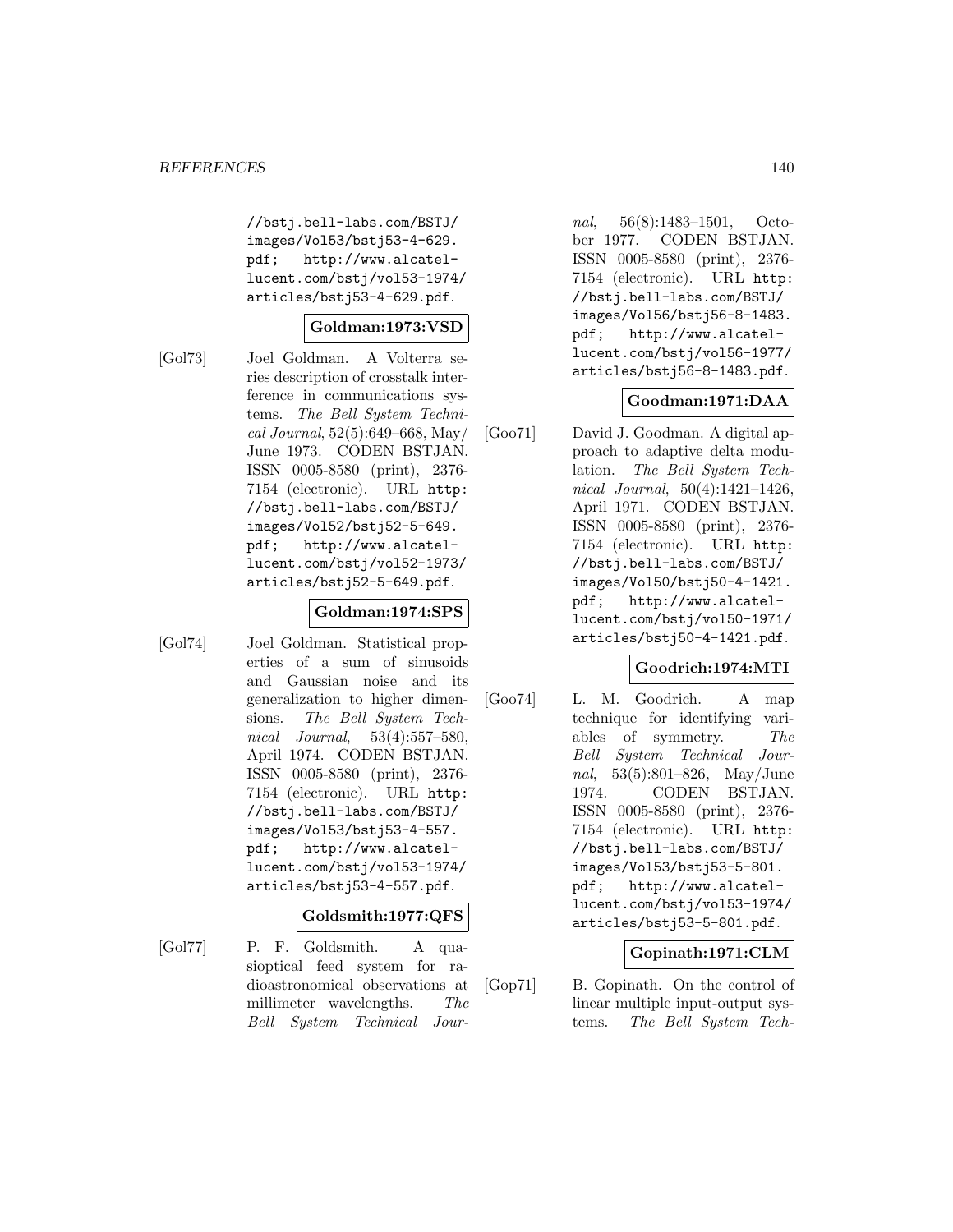nical Journal, 50(3):1063–1081, March 1971. CODEN BSTJAN. ISSN 0005-8580 (print), 2376- 7154 (electronic). URL http: //bstj.bell-labs.com/BSTJ/ images/Vol50/bstj50-3-1063. pdf; http://www.alcatellucent.com/bstj/vol50-1971/ articles/bstj50-3-1063.pdf.

### **Garrison:1974:LST**

[GOS74] J. L. Garrison, A. Olsen, Jr., and T. H. Simmonds, Jr. L5 system: Transmission networks and magnetic components. The Bell System Technical Journal, 53 (10):2203–2248, December 1974. CODEN BSTJAN. ISSN 0005- 8580 (print), 2376-7154 (electronic). URL http://bstj. bell-labs.com/BSTJ/images/ Vol53/bstj53-10-2203.pdf; http://www.alcatel-lucent. com/bstj/vol53-1974/articles/ bstj53-10-2203.pdf.

### **Gummel:1970:ICC**

[GP70] H. K. Gummel and H. C. Poon. An integral charge control model of bipolar transistors. The Bell System Technical Journal, 49(5):827–852, May/ June 1970. CODEN BSTJAN. ISSN 0005-8580 (print), 2376- 7154 (electronic). URL http: //bstj.bell-labs.com/BSTJ/ images/Vol49/bstj49-5-827. pdf; http://www.alcatellucent.com/bstj/vol49-1970/ articles/bstj49-5-827.pdf.

### **Graham:1971:APL**

[GP71] R. L. Graham and H. O. Pol-

lak. On the addressing problem for loop switching. The Bell System Technical Journal, 50(8):2495–2519, October 1971. CODEN BSTJAN. ISSN 0005-8580 (print), 2376- 7154 (electronic). URL http: //bstj.bell-labs.com/BSTJ/ images/Vol50/bstj50-8-2495. pdf; http://www.alcatellucent.com/bstj/vol50-1971/ articles/bstj50-8-2495.pdf.

### **Gordon:1978:TNT**

[GR78] T. H. Gordon and R. E. Reid. Transaction network, telephones, and terminals: Polled access interface. The Bell System Technical Journal, 57(10):3427– 3439, December 1978. CO-DEN BSTJAN. ISSN 0005- 8580 (print), 2376-7154 (electronic). URL http://bstj. bell-labs.com/BSTJ/images/ Vol57/bstj57-10-3427.pdf; http://www.alcatel-lucent. com/bstj/vol57-1978/articles/ bstj57-10-3427.pdf.

### **Graham:1970:MSM**

[Gra70a] R. L. Graham. A mathematical study of a model of magnetic domain interactions. The Bell System Technical Journal, 49(8):1627–1644, October 1970. CODEN BSTJAN. ISSN 0005-8580 (print), 2376- 7154 (electronic). URL http: //bstj.bell-labs.com/BSTJ/ images/Vol49/bstj49-8-1627. pdf; http://www.alcatellucent.com/bstj/vol49-1970/ articles/bstj49-8-1627.pdf.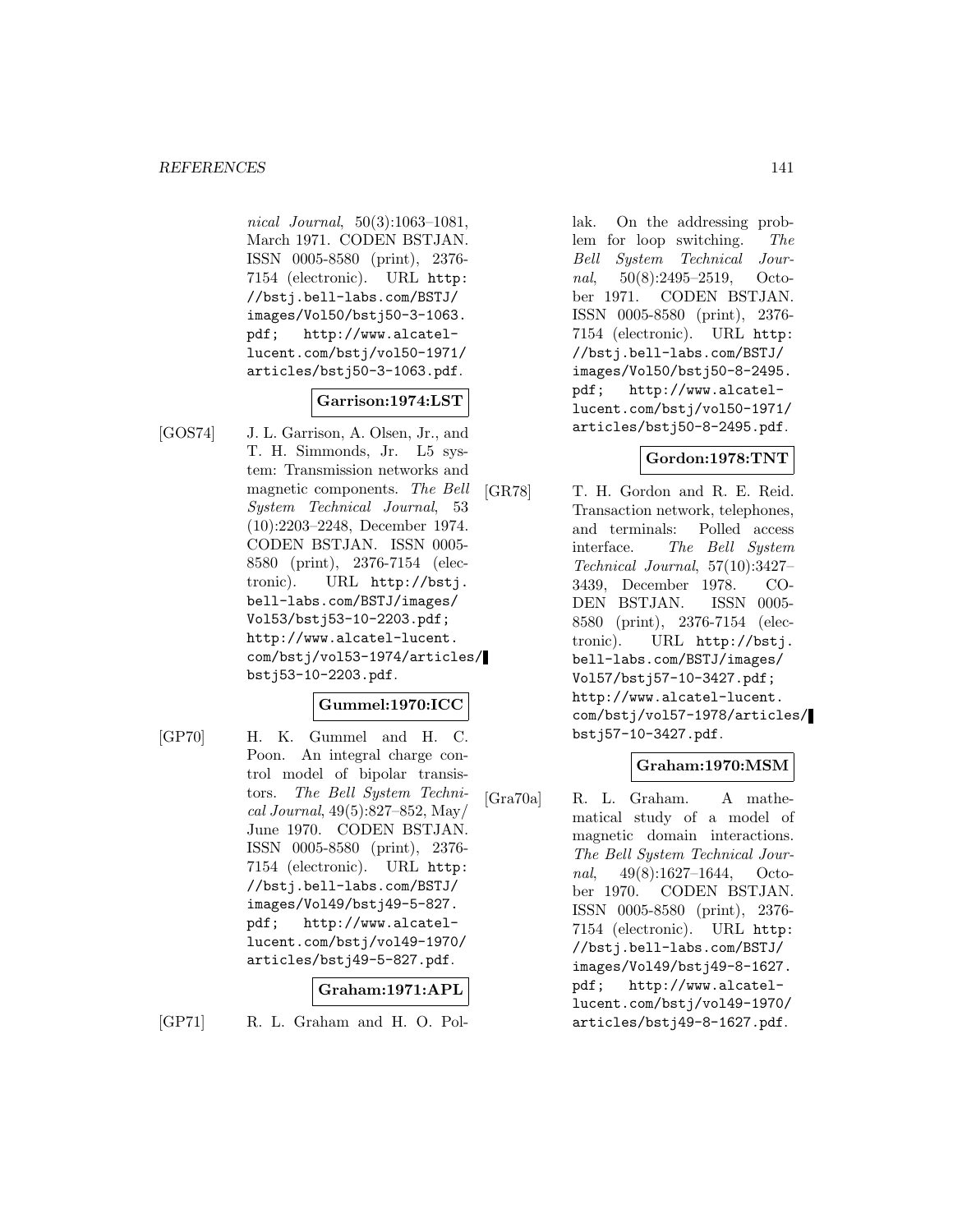### **Gray:1970:TTV**

[Gra70b] D. A. Gray. Transit-time variations in line-of-sight tropospheric propagation paths. The Bell System Technical Journal, 49(6):1059–1068, July/ August 1970. CODEN BSTJAN. ISSN 0005-8580 (print), 2376- 7154 (electronic). URL http: //bstj.bell-labs.com/BSTJ/ images/Vol49/bstj49-6-1059. pdf; http://www.alcatellucent.com/bstj/vol49-1970/ articles/bstj49-6-1059.pdf.

### **Graham:1972:PDS**

[Gra72] N. Y. Graham. Perspective drawing of surfaces with hidden line elimination. The Bell System Technical Journal, 51(4):843–861, April 1972. CODEN BSTJAN. ISSN 0005-8580 (print), 2376-7154 (electronic). URL http: //bstj.bell-labs.com/BSTJ/ images/Vol51/bstj51-4-843. pdf; http://www.alcatellucent.com/bstj/vol51-1972/ articles/bstj51-4-843.pdf.

#### **Greenstein:1973:SON**

[Gre73] L. J. Greenstein. Slope overload noise in linear delta modulators with Gaussian inputs. The Bell System Technical Journal, 52(3):387–421, March 1973. CODEN BSTJAN. ISSN 0005-8580 (print), 2376- 7154 (electronic). URL http: //bstj.bell-labs.com/BSTJ/ images/Vol52/bstj52-3-387. pdf; http://www.alcatellucent.com/bstj/vol52-1973/ articles/bstj52-3-387.pdf.

#### **Greenstein:1974:SBS**

[Gre74] L. J. Greenstein. Spectrum of a binary signal block coded for DC suppression. The Bell System Technical Journal,  $53(6):1103-1126$ , July/ August 1974. CODEN BSTJAN. ISSN 0005-8580 (print), 2376- 7154 (electronic). URL http: //bstj.bell-labs.com/BSTJ/ images/Vol53/bstj53-6-1103. pdf; http://www.alcatellucent.com/bstj/vol53-1974/ articles/bstj53-6-1103.pdf.

### **Gross:1970:DPC**

[GRW70] A. G. Gross, J. Raamot, and Mrs. S. B. Watkins. Device photolithography: Computer systems for pattern generator control. The Bell System Technical Journal, 49(9): 2011–2029, November 1970. CODEN BSTJAN. ISSN 0005-8580 (print), 2376-7154 (electronic). URL http: //bstj.bell-labs.com/BSTJ/ images/Vol49/bstj49-9-2011. pdf; http://www.alcatellucent.com/bstj/vol49-1970/ articles/bstj49-9-2011.pdf.

#### **Gunn:1971:PSM**

[GRW71] J. F. Gunn, J. S. Ronne, and D. C. Weller. The Picturephone System: Mastergroup digital transmission on modern coaxial systems. The Bell System Technical Journal, 50(2):501–520, February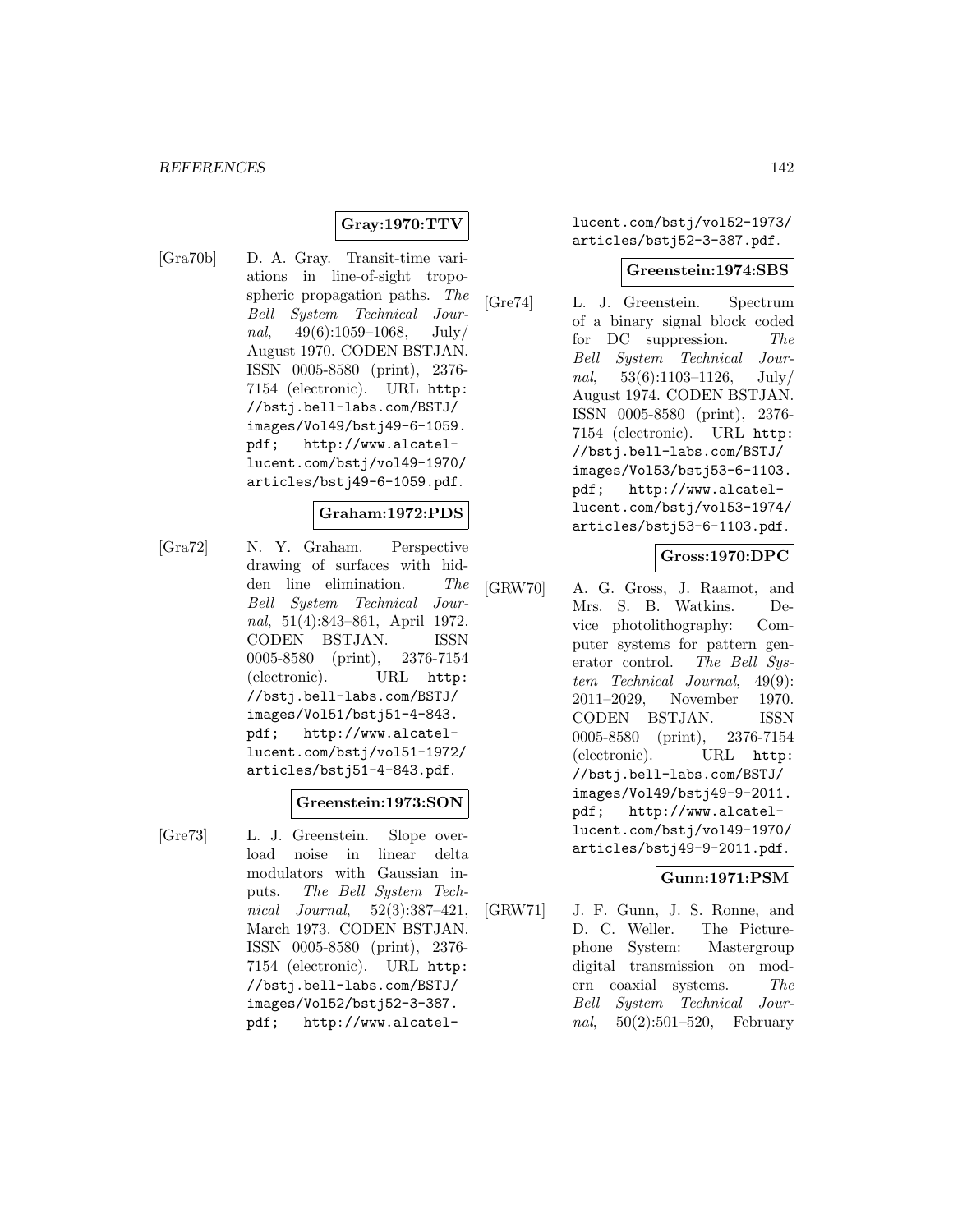1971. CODEN BSTJAN. ISSN 0005-8580 (print), 2376- 7154 (electronic). URL http: //bstj.bell-labs.com/BSTJ/ images/Vol50/bstj50-2-501. pdf; http://www.alcatellucent.com/bstj/vol50-1971/ articles/bstj50-2-501.pdf.

### **Gopinath:1970:DSH**

[GS70] B. Gopinath and M. M. Sondhi. Determination of the shape of the human vocal tract from acoustical measurements. The Bell System Technical Journal,  $49(6):1195-1214$ , July/ August 1970. CODEN BSTJAN. ISSN 0005-8580 (print), 2376- 7154 (electronic). URL http: //bstj.bell-labs.com/BSTJ/ images/Vol49/bstj49-6-1195. pdf; http://www.alcatellucent.com/bstj/vol49-1970/ articles/bstj49-6-1195.pdf.

## **Gitlin:1971:TRP**

[GS71a] R. D. Gitlin and J. Salz. Timing recovery in PAM systems. The Bell System Technical Journal, 50(5):1645–1669, May/ June 1971. CODEN BSTJAN. ISSN 0005-8580 (print), 2376- 7154 (electronic). URL http: //bstj.bell-labs.com/BSTJ/ images/Vol50/bstj50-5-1645. pdf; http://www.alcatellucent.com/bstj/vol50-1971/ articles/bstj50-5-1645.pdf.

## **Gordon:1971:PSS**

[GS71b] A. M. Gordon and J. B. Singleton. The Picturephone System: Station set components. The Bell System Technical Journal, 50(2):313–349, February 1971. CODEN BSTJAN. ISSN 0005-8580 (print), 2376- 7154 (electronic). URL http: //bstj.bell-labs.com/BSTJ/ images/Vol50/bstj50-2-313. pdf; http://www.alcatellucent.com/bstj/vol50-1971/ articles/bstj50-2-313.pdf.

### **Gibson:1973:IMS**

[GS73a] T. A. Gibson and P. F. Stockhausen. Information management system: MASTER LINKS — A hierarchical data system. The Bell System Technical Journal, 52(10):1691–1724, December 1973. CODEN BSTJAN. ISSN 0005-8580 (print), 2376-7154 (electronic). URL http://bstj. bell-labs.com/BSTJ/images/ Vol52/bstj52-10-1691.pdf; http://www.alcatel-lucent. com/bstj/vol52-1973/articles/ bstj52-10-1691.pdf.

### **Goldstein:1973:PMT**

[GS73b] A. J. Goldstein and D. G. Schweikert. A proper model for testing the planarity of electrical circuits. The Bell System Technical Journal, 52(1):135–142, January 1973. CODEN BSTJAN. ISSN 0005-8580 (print), 2376- 7154 (electronic). URL http: //bstj.bell-labs.com/BSTJ/ images/Vol52/bstj52-1-135. pdf; http://www.alcatellucent.com/bstj/vol52-1973/ articles/bstj52-1-135.pdf.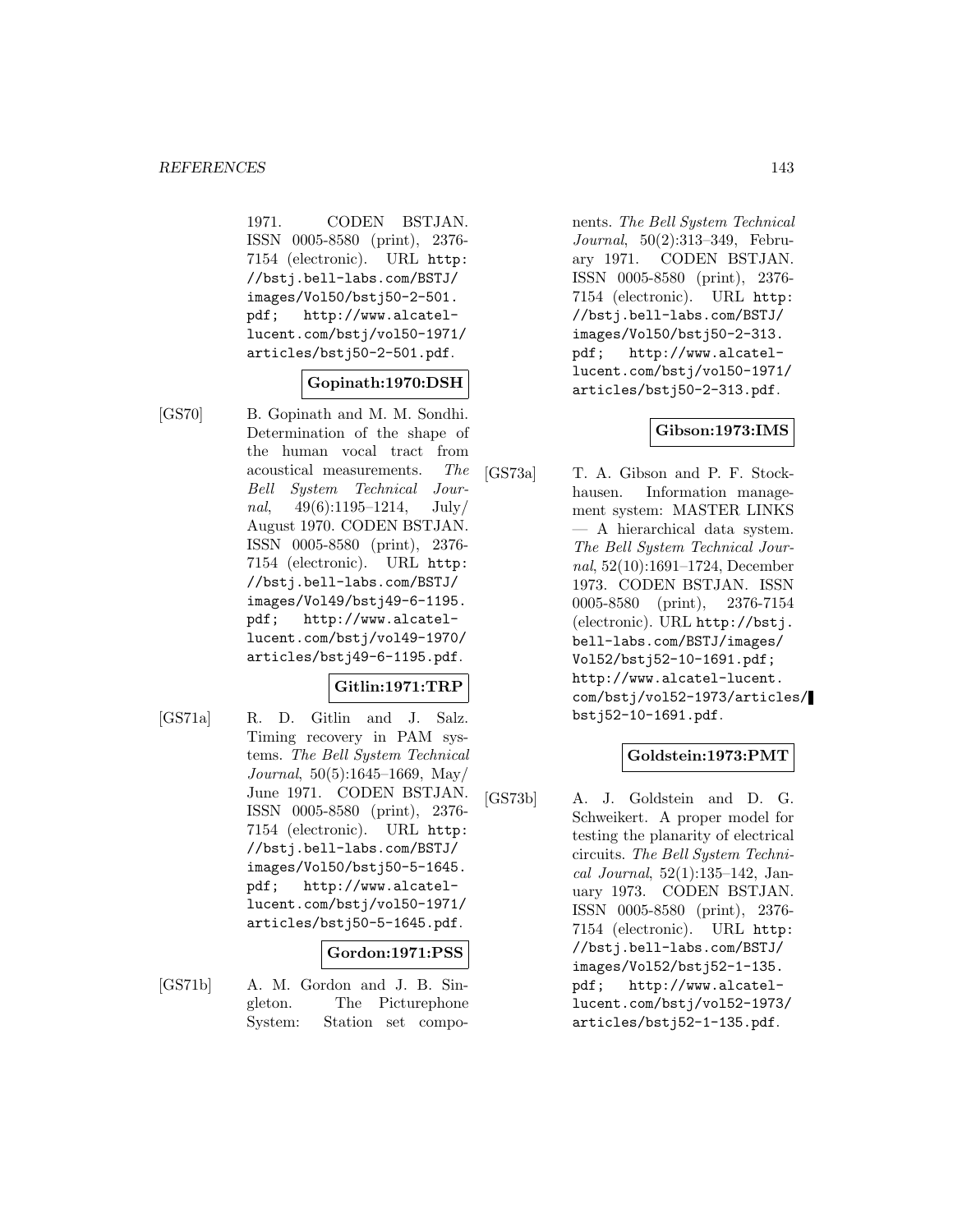# **Glance:1974:LNI**

[GS74a] B. Glance and W. W. Snell, Jr. Low-noise, integrated, millimeter-wave receiver. The Bell System Technical Journal, 53(7):1321–1328, September 1974. CODEN BSTJAN. ISSN 0005-8580 (print), 2376- 7154 (electronic). URL http: //bstj.bell-labs.com/BSTJ/ images/Vol53/bstj53-7-1321. pdf; http://www.alcatellucent.com/bstj/vol53-1974/ articles/bstj53-7-1321.pdf.

#### **Green:1974:LSL**

[GS74b] J. H. Green and R. W. Sanders. L5 system: Line-protection switching. The Bell System Technical Journal, 53(10):2011– 2034, December 1974. CO-DEN BSTJAN. ISSN 0005- 8580 (print), 2376-7154 (electronic). URL http://bstj. bell-labs.com/BSTJ/images/ Vol53/bstj53-10-2011.pdf; http://www.alcatel-lucent. com/bstj/vol53-1974/articles/ bstj53-10-2011.pdf.

# **Gans:1975:SFF**

[GS75] M. J. Gans and R. A. Semplak. Some far-field studies of an offset launcher. The Bell System Technical Journal, 54(7):1319–1340, September 1975. CODEN BSTJAN. ISSN 0005-8580 (print), 2376- 7154 (electronic). URL http: //bstj.bell-labs.com/BSTJ/ images/Vol54/bstj54-7-1319. pdf; http://www.alcatellucent.com/bstj/vol54-1975/ articles/bstj54-7-1319.pdf.

### **Gloge:1973:OFE**

[GSBC73] D. Gloge, P. W. Smith, D. L. Bisbee, and E. L. Chinnock. Optical fiber end preparation for low-loss splices. The Bell System Technical Journal, 52(9):1579–1588, November 1973. CODEN BSTJAN. ISSN 0005-8580 (print), 2376- 7154 (electronic). URL http: //bstj.bell-labs.com/BSTJ/ images/Vol52/bstj52-9-1579. pdf; http://www.alcatellucent.com/bstj/vol52-1973/ articles/bstj52-9-1579.pdf.

### **Goodman:1979:OSP**

[GSC<sup>+</sup>79] D. J. Goodman, C. Scagliola, R. E. Cochiere, L. R. Rabiner, and J. Goodman. Objective and subjective performance of tandem connections of waveform coders with an LPC vocoder. The Bell System Technical Journal, 58(3):601–629, March 1979. CODEN BSTJAN. ISSN 0005-8580 (print), 2376- 7154 (electronic). URL http: //bstj.bell-labs.com/BSTJ/ images/Vol58/bstj58-3-601. pdf; http://www.alcatellucent.com/bstj/vol58-1979/ articles/bstj58-3-601.pdf.

### **Guess:1975:EFL**

[Gue75] H. A. Guess. The effect of frame load and balance on dial-tone delay in no. 5 crossbar. The Bell System Technical Journal, 54 (10):1755–1793, December 1975.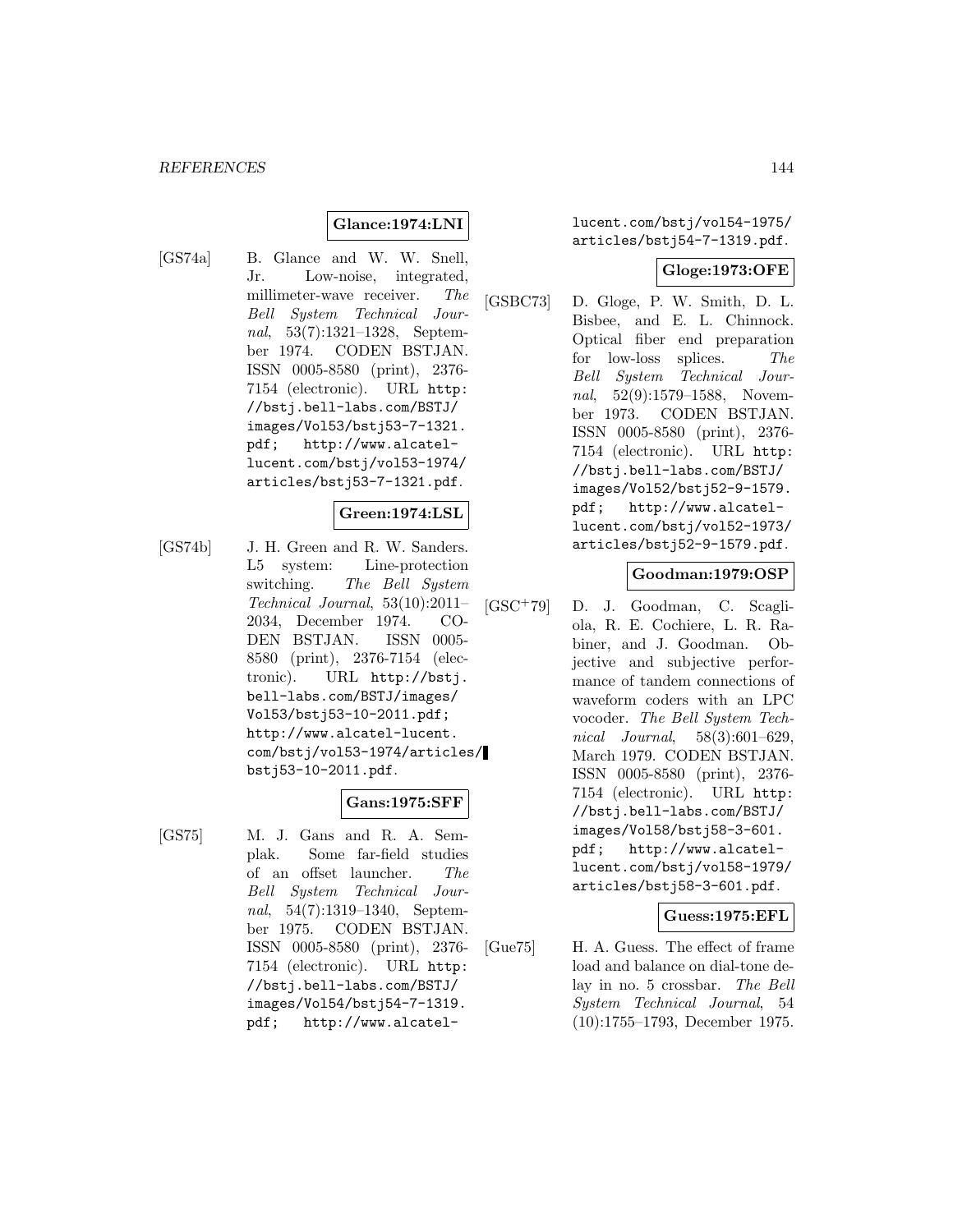CODEN BSTJAN. ISSN 0005- 8580 (print), 2376-7154 (electronic). URL http://bstj. bell-labs.com/BSTJ/images/ Vol54/bstj54-10-1755.pdf; http://www.alcatel-lucent. com/bstj/vol54-1975/articles/ bstj54-10-1755.pdf.

#### **Gummel:1970:CCR**

[Gum70] H. K. Gummel. A charge control relation for bipolar transistors. The Bell System Technical Journal, 49(1):115–120, January 1970. CODEN BSTJAN. ISSN 0005-8580 (print), 2376- 7154 (electronic). URL http: //bstj.bell-labs.com/BSTJ/ images/Vol49/bstj49-1-115. pdf; http://www.alcatellucent.com/bstj/vol49-1970/ articles/bstj49-1-115.pdf.

#### **Gray:1974:SCS**

[GW74] R. M. Gray and A. D. Wyner. Source coding for a simple network. The Bell System Technical Journal, 53(9): 1681–1721, November 1974. CODEN BSTJAN. ISSN 0005-8580 (print), 2376-7154 (electronic). URL http: //bstj.bell-labs.com/BSTJ/ images/Vol53/bstj53-9-1681. pdf; http://www.alcatellucent.com/bstj/vol53-1974/ articles/bstj53-9-1681.pdf.

#### **Gitlin:1979:RTW**

[GW79] R. D. Gitlin and S. B. Weinstein. On the required tap-weight precision for digitally implemented, adaptive, mean-squared equalizers. The Bell System Technical Journal, 58(2):301–321, February 1979. CODEN BSTJAN. ISSN 0005-8580 (print), 2376- 7154 (electronic). URL http: //bstj.bell-labs.com/BSTJ/ images/Vol58/bstj58-2-301. pdf; http://www.alcatellucent.com/bstj/vol58-1979/ articles/bstj58-2-301.pdf.

#### **Haggerty:1975:SDP**

[Hag75] J. P. Haggerty. SAFEGUARD data-processing system: Central logic and control operating system. The Bell System Technical Journal, 54(10):S89–S99, December 1975. CODEN BSTJAN. ISSN 0005-8580 (print), 2376- 7154 (electronic). URL http: //bstj.bell-labs.com/BSTJ/ images/Vol54/bstj54-10-S89. pdf; http://www.alcatellucent.com/bstj/vol54-1975/ articles/bstj54-10-S89.pdf.

# **Halfin:1970:OMC**

[Hal70] Shlomo Halfin. An optimization method for cascaded filters. The Bell System Technical Journal, 49(2):185–190, February 1970. CODEN BSTJAN. ISSN 0005-8580 (print), 2376- 7154 (electronic). URL http: //bstj.bell-labs.com/BSTJ/ images/Vol49/bstj49-2-185. pdf; http://www.alcatellucent.com/bstj/vol49-1970/ articles/bstj49-2-185.pdf.

#### **Halfin:1975:AMC**

[Hal75] S. Halfin. An approximate method for calculation delays for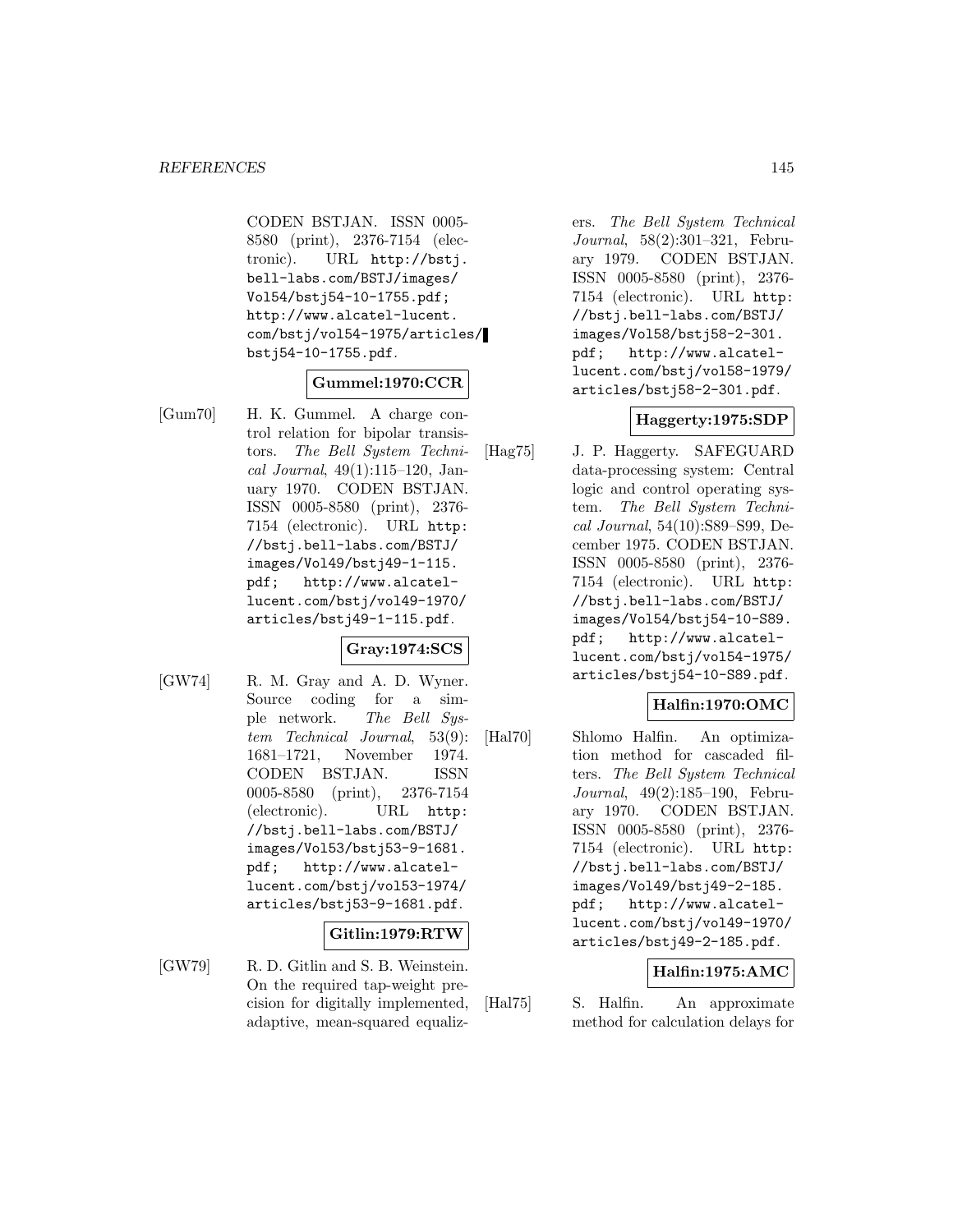a family of cyclic-type queues. The Bell System Technical Journal, 54(10):1733–1754, December 1975. CODEN BSTJAN. ISSN 0005-8580 (print), 2376-7154 (electronic). URL http://bstj. bell-labs.com/BSTJ/images/ Vol54/bstj54-10-1733.pdf; http://www.alcatel-lucent. com/bstj/vol54-1975/articles/ bstj54-10-1733.pdf.

# **Hamming:1970:DN**

[Ham70] R. W. Hamming. On the distribution of numbers. The Bell System Technical Journal, 49(8):1609–1625, October 1970. CODEN BSTJAN. ISSN 0005-8580 (print), 2376- 7154 (electronic). URL http: //bstj.bell-labs.com/BSTJ/ images/Vol49/bstj49-8-1609. pdf; http://www.alcatellucent.com/bstj/vol49-1970/ articles/bstj49-8-1609.pdf.

# **Haskell:1972:BCS**

[Has72] B. G. Haskell. Buffer and channel sharing by several interframe picturephone coders. The Bell System Technical Journal, 51(1):261–289, January 1972. CODEN BSTJAN. ISSN 0005-8580 (print), 2376- 7154 (electronic). URL http: //bstj.bell-labs.com/BSTJ/ images/Vol51/bstj51-1-261. pdf; http://www.alcatellucent.com/bstj/vol51-1972/ articles/bstj51-1-261.pdf.

#### **Haskell:1975:EMN**

[Has75] B. G. Haskell. Entropy mea-

surements for nonadaptive and adaptive, frame-to-frame, linearpredictive coding of video telephone signals. The Bell System Technical Journal, 54(6): 1155–1174, July/August 1975. CODEN BSTJAN. ISSN 0005-8580 (print), 2376-7154 (electronic). URL http: //bstj.bell-labs.com/BSTJ/ images/Vol54/bstj54-6-1155. pdf; http://www.alcatellucent.com/bstj/vol54-1975/ articles/bstj54-6-1155.pdf.

#### **Hasegawa:1978:FEL**

[Has78] A. Hasegawa. Free electron laser. The Bell System Technical Journal, 57(8):3069–3089, October 1978. CODEN BSTJAN. ISSN 0005-8580 (print), 2376- 7154 (electronic). URL http: //bstj.bell-labs.com/BSTJ/ images/Vol57/bstj57-8-3069. pdf; http://www.alcatellucent.com/bstj/vol57-1978/ articles/bstj57-8-3069.pdf.

# **Hayes:1974:PME**

[Hay74] J. F. Hayes. Performance models of an experimental computer communication network. The Bell System Technical Journal, 53(2):225–259, February 1974. CODEN BSTJAN. ISSN 0005-8580 (print), 2376- 7154 (electronic). URL http: //bstj.bell-labs.com/BSTJ/ images/Vol53/bstj53-2-225. pdf; http://www.alcatellucent.com/bstj/vol53-1974/ articles/bstj53-2-225.pdf.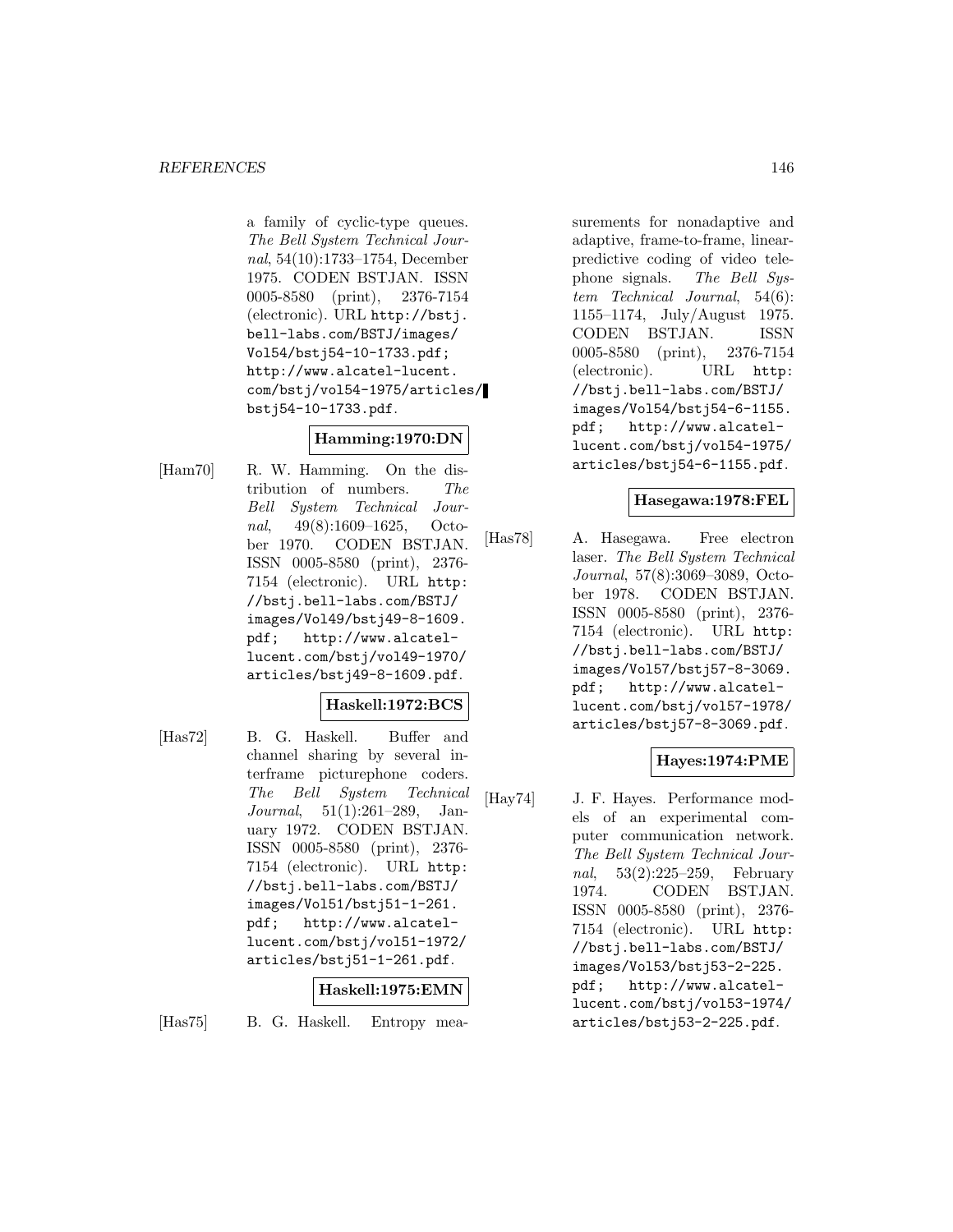# **Heffes:1973:AFC**

[Hef73] H. Heffes. Analysis of firstcome first-served queuing systems with peaked inputs. The Bell System Technical Journal, 52(7):1215–1228, September 1973. CODEN BSTJAN. ISSN 0005-8580 (print), 2376- 7154 (electronic). URL http: //bstj.bell-labs.com/BSTJ/ images/Vol52/bstj52-7-1215. pdf; http://www.alcatellucent.com/bstj/vol52-1973/ articles/bstj52-7-1215.pdf.

#### **Helfand:1979:NIS**

[Hel79] E. Helfand. Numerical integration of stochastic differential equations. The Bell System Technical Journal, 58(10): 2289–2299, December 1979. CO-DEN BSTJAN. ISSN 0005- 8580 (print), 2376-7154 (electronic). URL http://bstj. bell-labs.com/BSTJ/images/ Vol58/bstj58-10-2289.pdf; http://www.alcatel-lucent. com/bstj/vol58-1979/articles/ bstj58-10-2289.pdf.

#### **Henderson:1973:DEF**

[Hen73a] D. M. Henderson. Dispersion and equalization in fiber optic communication systems. The Bell System Technical Journal, 52 (10):1867–1876, December 1973. CODEN BSTJAN. ISSN 0005- 8580 (print), 2376-7154 (electronic). URL http://bstj. bell-labs.com/BSTJ/images/ Vol52/bstj52-10-1867.pdf; http://www.alcatel-lucent.

com/bstj/vol52-1973/articles/ bstj52-10-1867.pdf.

#### **Henry:1973:BJB**

[Hen73b] Paul S. Henry. B.S.T.J. briefs: Attenuation through the clear atmosphere at 30, 19, and 13 GHz for low elevation angles. The Bell System Technical Journal, 52(6):1031–1035, July/ August 1973. CODEN BSTJAN. ISSN 0005-8580 (print), 2376- 7154 (electronic). URL http: //bstj.bell-labs.com/BSTJ/ images/Vol52/bstj52-6-1031. pdf; http://www.alcatellucent.com/bstj/vol52-1973/ articles/bstj52-6-1031.pdf.

#### **Herriott:1970:DPL**

[Her70] Donald R. Herriott. Device photolithography: Lenses for the photolithographic system. The Bell System Technical Journal, 49(9):2105-2116, November 1970. CODEN BSTJAN. ISSN 0005-8580 (print), 2376- 7154 (electronic). URL http: //bstj.bell-labs.com/BSTJ/ images/Vol49/bstj49-9-2105. pdf; http://www.alcatellucent.com/bstj/vol49-1970/ articles/bstj49-9-2105.pdf.

#### **Heyman:1975:DMA**

[Hey75] D. P. Heyman. A diffusion model approximation for the  $GI/G/1$  queue in heavy traffic. The Bell System Technical Journal, 54(9):1637-1646, November 1975. CODEN BSTJAN. ISSN 0005-8580 (print), 2376- 7154 (electronic). URL http: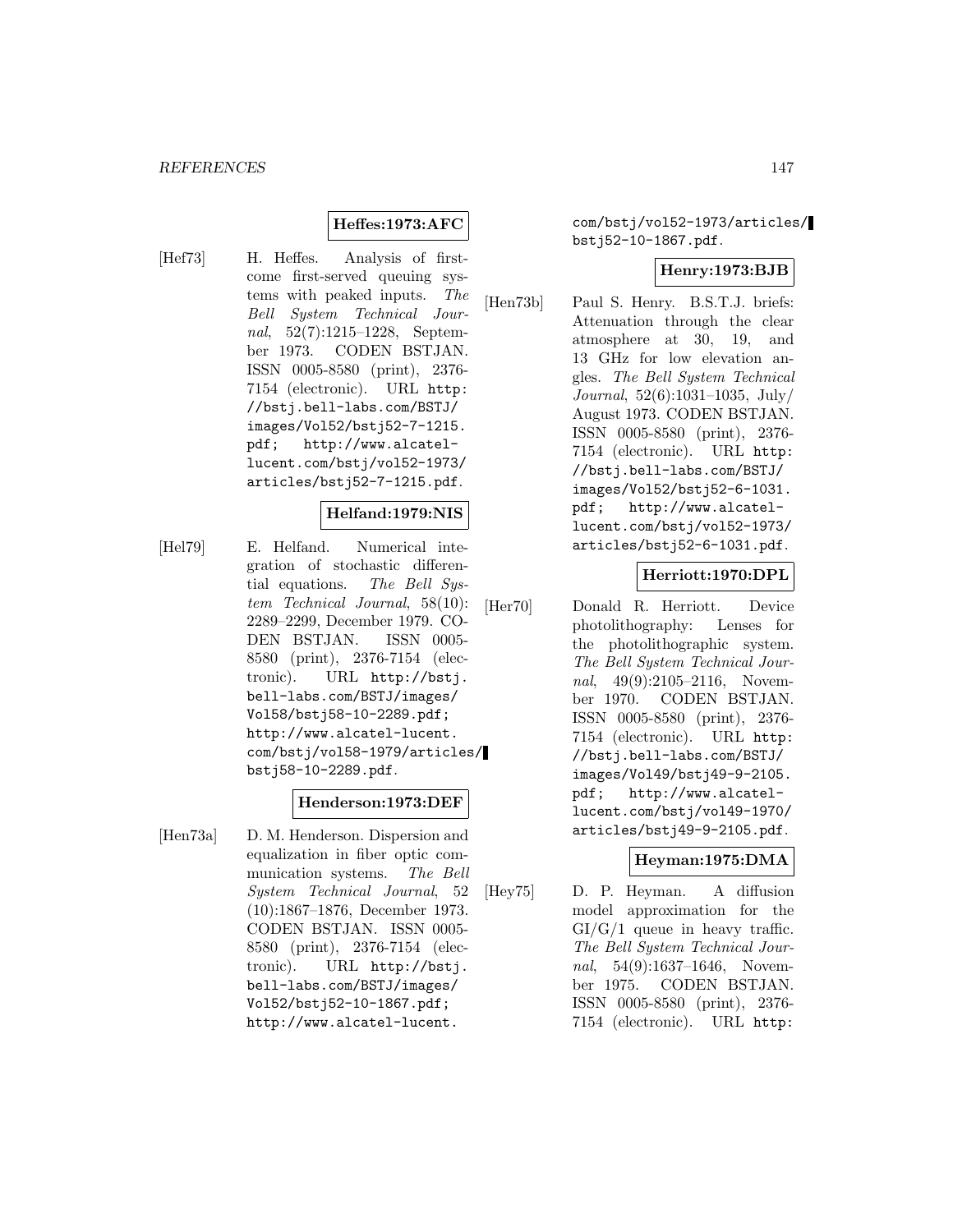//bstj.bell-labs.com/BSTJ/ images/Vol54/bstj54-9-1637. pdf; http://www.alcatellucent.com/bstj/vol54-1975/ articles/bstj54-9-1637.pdf.

# **Hogg:1977:IRD**

[HGLM77] D. C. Hogg, A. J. Giger, A. C. Longton, and E. E. Muller. The influence of rain on design of 11-GHz terrestrial radio relay. The Bell System Technical Journal, 56(9):1575–1580, November 1977. CODEN BSTJAN. ISSN 0005-8580 (print), 2376- 7154 (electronic). URL http: //bstj.bell-labs.com/BSTJ/ images/Vol56/bstj56-9-1575. pdf; http://www.alcatellucent.com/bstj/vol56-1977/ articles/bstj56-9-1575.pdf.

# **Heffes:1973:PTC**

[HH73] H. Heffes and J. M. Holtzman. Peakedness of traffic carried by a finite trunk group with renewal input. The Bell System Technical Journal, 52(9):1617–1642, November 1973. CODEN BSTJAN. ISSN 0005-8580 (print), 2376- 7154 (electronic). URL http: //bstj.bell-labs.com/BSTJ/ images/Vol52/bstj52-9-1617. pdf; http://www.alcatellucent.com/bstj/vol52-1973/ articles/bstj52-9-1617.pdf.

#### **Heffes:1971:DAC**

[HHJ71] H. Heffes, S. Horing, and D. L. Jagerman. On the design and analysis of a class of PCM systems. The Bell System Tech-

nical Journal, 50(3):917–932, March 1971. CODEN BSTJAN. ISSN 0005-8580 (print), 2376- 7154 (electronic). URL http: //bstj.bell-labs.com/BSTJ/ images/Vol50/bstj50-3-917. pdf; http://www.alcatellucent.com/bstj/vol50-1971/ articles/bstj50-3-917.pdf.

#### **Hopkins:1974:AIS**

[HHM<sup>+</sup>74] J. W. Hopkins, P. D. Hunter, R. E. Machol, J. J. DiSalvo, and R. J. Piereth. Automatic intercept system: File subsystem. The Bell System Technical Journal, 53(1):107–132, January 1974. CODEN BSTJAN. ISSN 0005-8580 (print), 2376- 7154 (electronic). URL http: //bstj.bell-labs.com/BSTJ/ images/Vol53/bstj53-1-107. pdf; http://www.alcatellucent.com/bstj/vol53-1974/ articles/bstj53-1-107.pdf.

#### **Hill:1971:CEP**

[Hil71] F. S. Hill, Jr. The computation of error probability for digital transmission. The Bell System Technical Journal,  $50(6):2055-2077$ , July/ August 1971. CODEN BSTJAN. ISSN 0005-8580 (print), 2376- 7154 (electronic). URL http: //bstj.bell-labs.com/BSTJ/ images/Vol50/bstj50-6-2055. pdf; http://www.alcatellucent.com/bstj/vol50-1971/ articles/bstj50-6-2055.pdf.

# **Hill:1977:ETL**

[Hil77] D. W. Hill. The effects of traffic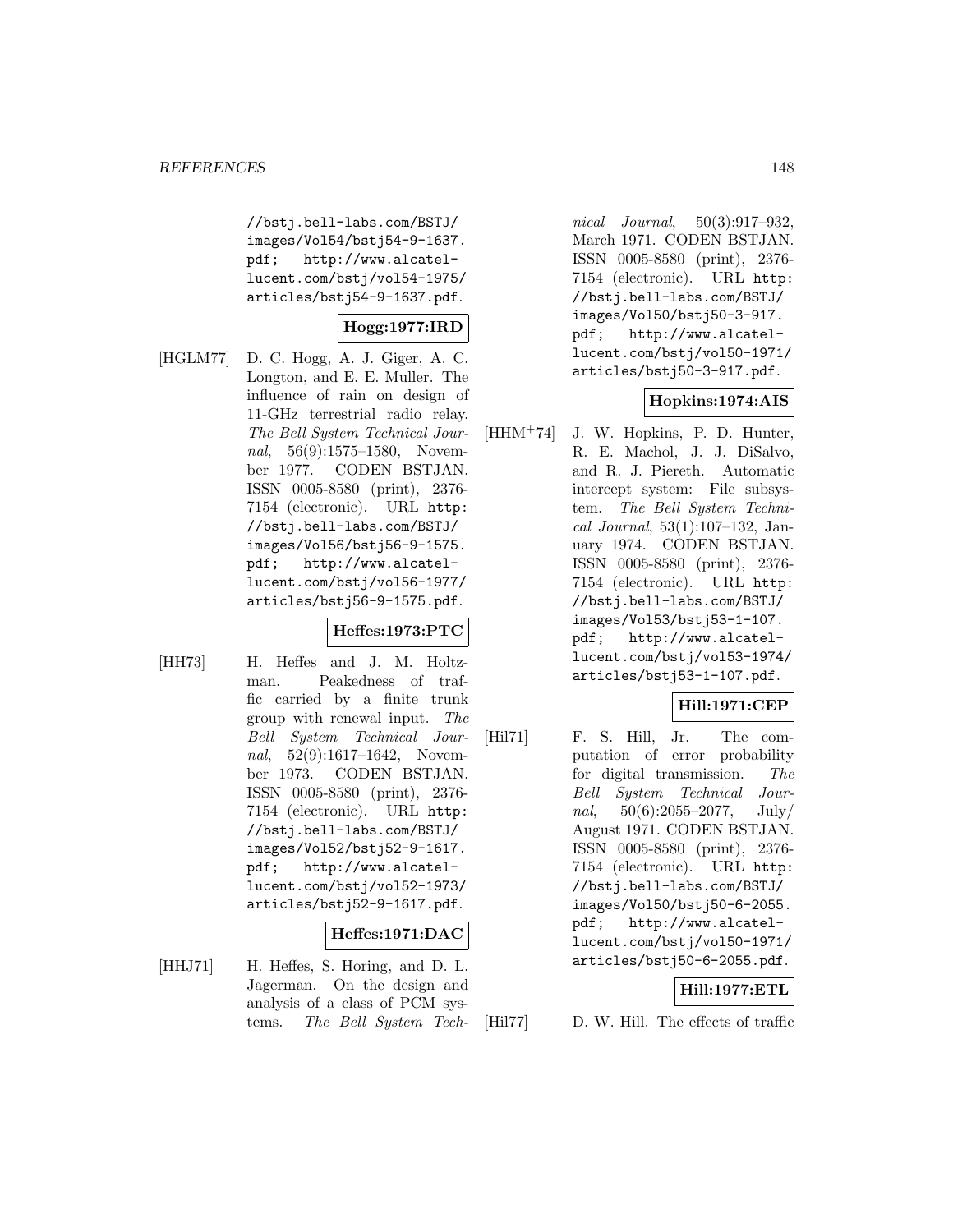load variation on measurement accuracy. The Bell System Technical Journal, 56(4):561–573, April 1977. CODEN BSTJAN. ISSN 0005-8580 (print), 2376- 7154 (electronic). URL http: //bstj.bell-labs.com/BSTJ/ images/Vol56/bstj56-4-561. pdf; http://www.alcatellucent.com/bstj/vol56-1977/ articles/bstj56-4-561.pdf.

# **Hamori:1971:TMR**

[HJ71] A. Hamori and R. M. Jensen. TH-3 microwave radio system: Microwave transmitter and receiver. The Bell System Technical Journal, 50(7): 2117–2135, September 1971. CODEN BSTJAN. ISSN 0005-8580 (print), 2376-7154 (electronic). URL http: //bstj.bell-labs.com/BSTJ/ images/Vol50/bstj50-7-2117. pdf; http://www.alcatellucent.com/bstj/vol50-1971/ articles/bstj50-7-2117.pdf.

# **Hoover:1975:SDP**

- 
- [HJ75] E. S. Hoover and R. A. Jacoby. SAFEGUARD data-processing system: SAFEGUARD data reduction system. The Bell System Technical Journal, 54(10): S181–S189, December 1975. CO-DEN BSTJAN. ISSN 0005- 8580 (print), 2376-7154 (electronic). URL http://bstj. bell-labs.com/BSTJ/images/ Vol54/bstj54-10-S181.pdf; http://www.alcatel-lucent. com/bstj/vol54-1975/articles/ bstj54-10-S181.pdf.

#### **Huttenhoff:1977:NEP**

[HJJ<sup>+</sup>77] J. H. Huttenhoff, J. Janik, Jr., G. D. Johnson, W. R. Schleicher, M. F. Slana, and F. H. Tendick, Jr. No. 4 ESS: Peripheral system. The Bell System Technical Journal, 56(7):1029–1055, September 1977. CODEN BSTJAN. ISSN 0005-8580 (print), 2376- 7154 (electronic). URL http: //bstj.bell-labs.com/BSTJ/ images/Vol56/bstj56-7-1029. pdf; http://www.alcatellucent.com/bstj/vol56-1977/ articles/bstj56-7-1029.pdf.

# **Hogg:1973:BJB**

[HL73] D. C. Hogg and W. E. Legg. B.S.T.J. briefs: A finline radiator. The Bell System Technical Journal, 52(7): 1249–1253, September 1973. CODEN BSTJAN. ISSN 0005-8580 (print), 2376-7154 (electronic). URL http: //bstj.bell-labs.com/BSTJ/ images/Vol52/bstj52-7-1249. pdf; http://www.alcatellucent.com/bstj/vol52-1973/ articles/bstj52-7-1249.pdf.

# **Hwang:1977:CGB**

[HL77] F. K. Hwang and T. C. Liang. Construction for group-balanced connecting networks. The Bell System Technical Journal, 56(9):1643–1649, November 1977. CODEN BSTJAN. ISSN 0005-8580 (print), 2376- 7154 (electronic). URL http: //bstj.bell-labs.com/BSTJ/ images/Vol56/bstj56-9-1643. pdf; http://www.alcatel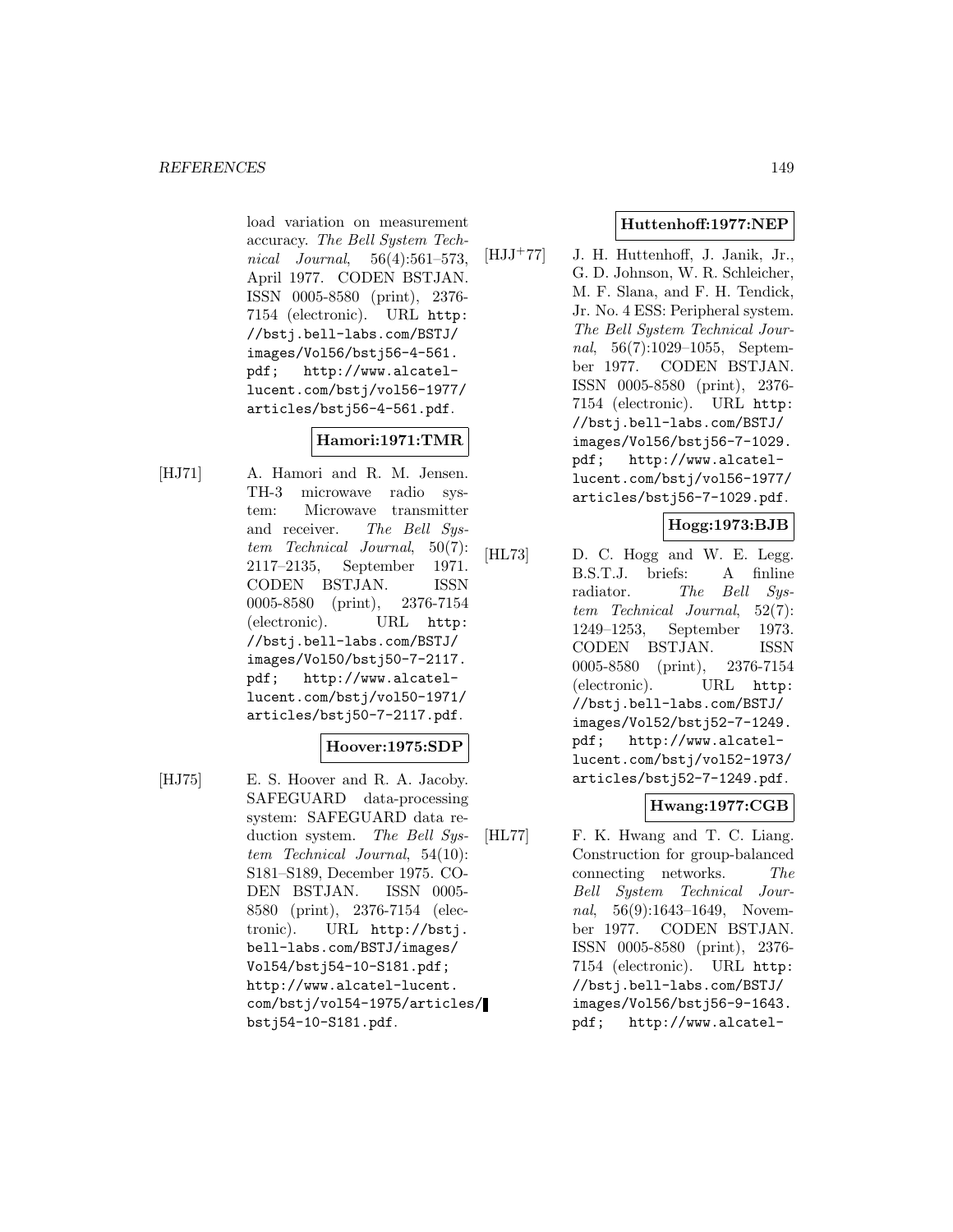lucent.com/bstj/vol56-1977/ articles/bstj56-9-1643.pdf.

#### **Hwang:1978:CSZ**

[HL78] F. K. Hwang and T. C. Liang. The construction for symmetrical zone-balanced networks. The Bell System Technical Journal, 57(8):2973–2981, October 1978. CODEN BSTJAN. ISSN 0005-8580 (print), 2376- 7154 (electronic). URL http: //bstj.bell-labs.com/BSTJ/ images/Vol57/bstj57-8-2973. pdf; http://www.alcatellucent.com/bstj/vol57-1978/ articles/bstj57-8-2973.pdf.

#### **Harrod:1979:BME**

[HL79] W. L. Harrod and A. G. Lubowe. The BELLPAC modular electronic packaging system. The Bell System Technical Journal, 58(10):2271–2288, December 1979. CODEN BSTJAN. ISSN 0005-8580 (print), 2376-7154 (electronic). URL http://bstj. bell-labs.com/BSTJ/images/ Vol58/bstj58-10-2271.pdf; http://www.alcatel-lucent. com/bstj/vol58-1979/articles/ bstj58-10-2271.pdf.

# **Harper:1978:SUC**

[HLL78] D. N. Harper, B. O. Larson, and M. Laurette. SG undersea cable system: Commissioning: Final system alignment and evaluation. The Bell System Technical Journal, 57(7):2547–2564, September 1978. CODEN BSTJAN. ISSN 0005-8580 (print), 23767154 (electronic). URL http: //bstj.bell-labs.com/BSTJ/ images/Vol57/bstj57-7-2547. pdf; http://www.alcatellucent.com/bstj/vol57-1978/ articles/bstj57-7-2547.pdf.

#### **Hamilton:1974:LSL**

[HM74] B. H. Hamilton and S. Mottel. L5 system: Line-power feed. The Bell System Technical Journal, 53(10):1987–2009, December 1974. CODEN BSTJAN. ISSN 0005-8580 (print), 2376-7154 (electronic). URL http://bstj. bell-labs.com/BSTJ/images/ Vol53/bstj53-10-1987.pdf; http://www.alcatel-lucent. com/bstj/vol53-1974/articles/ bstj53-10-1987.pdf.

# **Hubbard:1970:MMT**

[HMG70] W. M. Hubbard, G. D. Manderville, and J. E. Goell. Multilevel modulation techniques for millimeter guided waves. The Bell System Technical Journal,  $49(1):33-54$ , January 1970. CODEN BST-JAN. ISSN 0005-8580 (print), 2376-7154 (electronic). URL http://bstj.bell-labs.com/ BSTJ/images/Vol49/bstj49-1- 33.pdf; http://www.alcatellucent.com/bstj/vol49-1970/ articles/bstj49-1-33.pdf.

#### **Halfin:1972:MGJ**

[HMS72] S. Halfin, C. J. McCallum, Jr., and M. Segal. Modeling the growth of jumpers on the main distributing frame. The Bell System Technical Jour-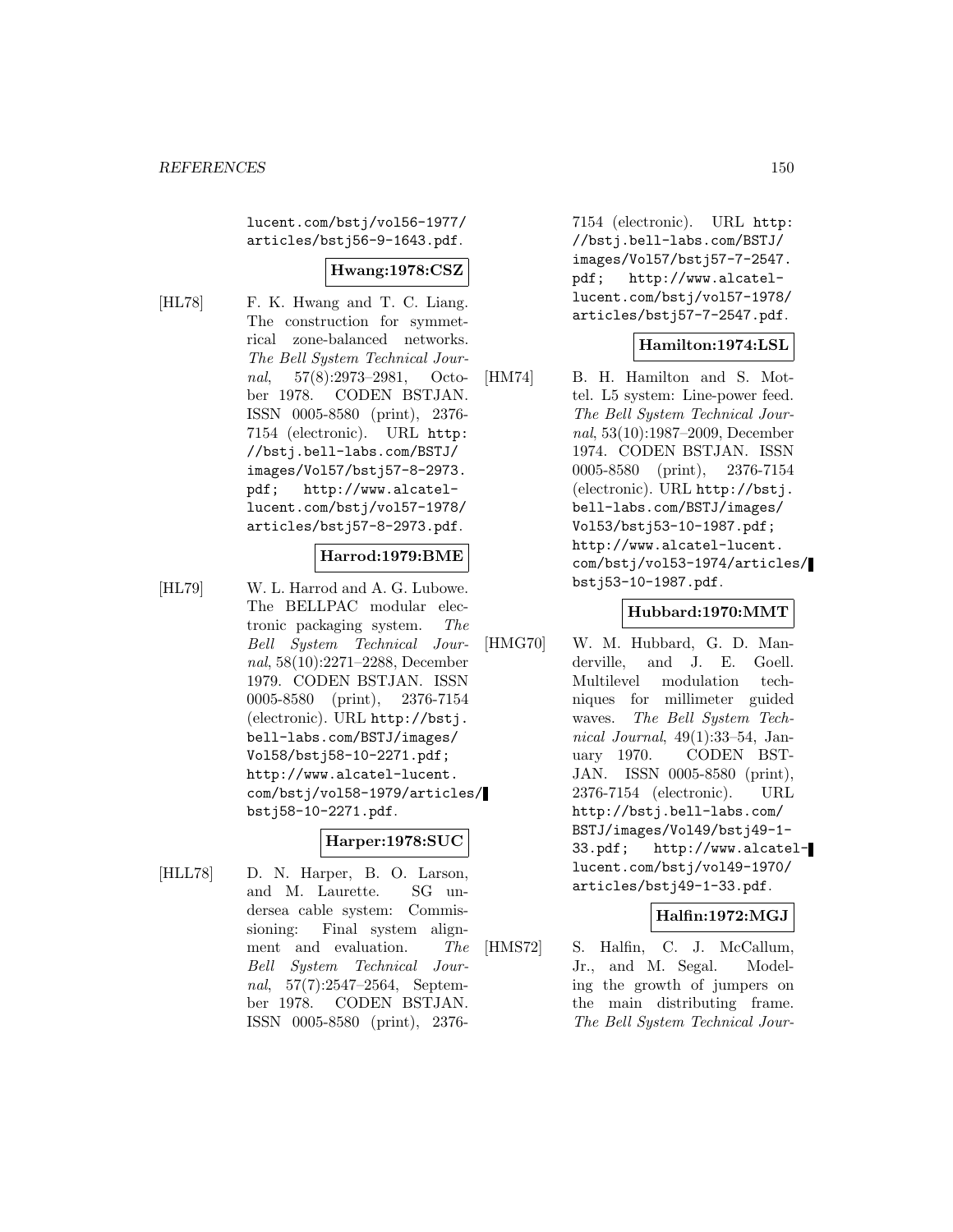nal, 51(7):1517–1534, September 1972. CODEN BSTJAN. ISSN 0005-8580 (print), 2376- 7154 (electronic). URL http: //bstj.bell-labs.com/BSTJ/ images/Vol51/bstj51-7-1517. pdf; http://www.alcatellucent.com/bstj/vol51-1972/ articles/bstj51-7-1517.pdf.

#### **Hilsinger:1977:PTI**

[HMSV77] H. A. Hilsinger, K. D. Mozingo, C. F. Starnes, and G. A. Van-Dine. 1A processor: Testing and integration. The Bell System Technical Journal, 56(2):289–312, February 1977. CODEN BSTJAN. ISSN 0005-8580 (print), 2376- 7154 (electronic). URL http: //bstj.bell-labs.com/BSTJ/ images/Vol56/bstj56-2-289. pdf; http://www.alcatellucent.com/bstj/vol56-1977/ articles/bstj56-2-289.pdf.

# **Hill:1976:TCP**

[HN76] D. W. Hill and S. R. Neal. Traffic capacity of a probabilityengineered truck group. The Bell System Technical Journal, 55(7):831–842, September 1976. CODEN BSTJAN. ISSN 0005-8580 (print), 2376- 7154 (electronic). URL http: //bstj.bell-labs.com/BSTJ/ images/Vol55/bstj55-7-831. pdf; http://www.alcatellucent.com/bstj/vol55-1976/ articles/bstj55-7-831.pdf.

# **Hunt:1978:CAM**

[HN78] R. M. Hunt and J. W. Nip-

pert. Computer-aided magnetic circuit design for a bell ringer. The Bell System Technical Journal, 57(1):179–203, January 1978. CODEN BSTJAN. ISSN 0005-8580 (print), 2376- 7154 (electronic). URL http: //bstj.bell-labs.com/BSTJ/ images/Vol57/bstj57-1-179. pdf; http://www.alcatellucent.com/bstj/vol57-1978/ articles/bstj57-1-179.pdf.

#### **Harkless:1977:WMW**

[HNW77] E. T. Harkless, A. J. Nardi, and H. C. Wang. WT4 millimeter waveguide system: Channelization. The Bell System Technical Journal, 56(10):2089– 2101, December 1977. CO-DEN BSTJAN. ISSN 0005- 8580 (print), 2376-7154 (electronic). URL http://bstj. bell-labs.com/BSTJ/images/ Vol56/bstj56-10-2089.pdf; http://www.alcatel-lucent. com/bstj/vol56-1977/articles/ bstj56-10-2089.pdf.

#### **Hirt:1970:SST**

[HO70] W. B. Hirt and D. O. Oldfather. SF system: Transmission tests, computations and equalization during installation. The Bell System Technical Journal, 49(5):783–798, May/ June 1970. CODEN BSTJAN. ISSN 0005-8580 (print), 2376- 7154 (electronic). URL http: //bstj.bell-labs.com/BSTJ/ images/Vol49/bstj49-5-783. pdf; http://www.alcatel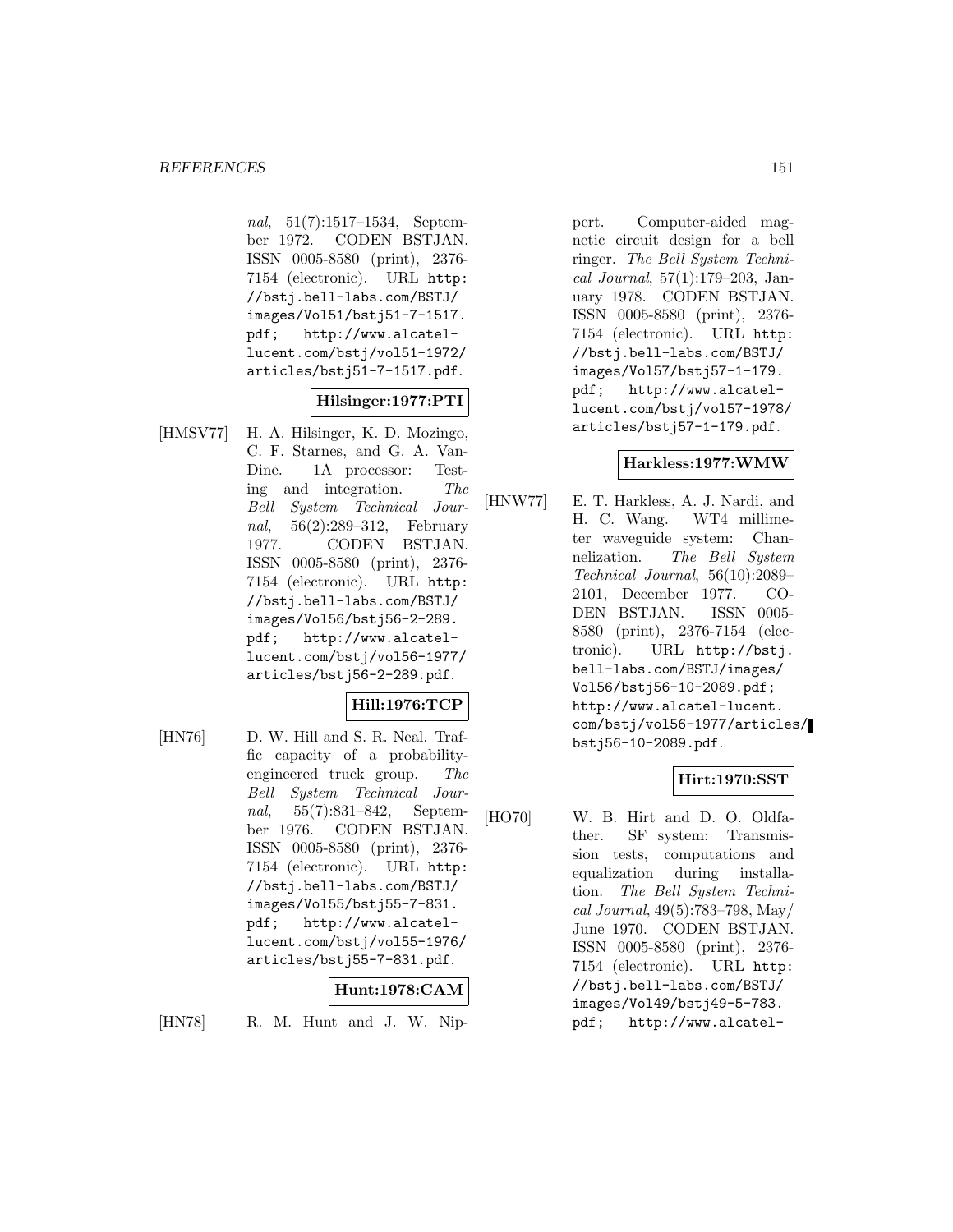lucent.com/bstj/vol49-1970/ articles/bstj49-5-783.pdf.

# **Ho:1971:OEE**

[Ho71] E. Y. Ho. Optimum equalization and the effect of timing and carrier phase on synchronous data systems. The Bell System Technical Journal,  $50(5):1671-1689$ , May/ June 1971. CODEN BSTJAN. ISSN 0005-8580 (print), 2376- 7154 (electronic). URL http: //bstj.bell-labs.com/BSTJ/ images/Vol50/bstj50-5-1671. pdf; http://www.alcatellucent.com/bstj/vol50-1971/ articles/bstj50-5-1671.pdf.

#### **Hwang:1977:PIA**

[HO77] F. K. Hwang and A. M. Odlyzko. A probability inequality and its application to switching networks. The Bell System Technical Journal, 56(5):821–826, May/ June 1977. CODEN BSTJAN. ISSN 0005-8580 (print), 2376- 7154 (electronic). URL http: //bstj.bell-labs.com/BSTJ/ images/Vol56/bstj56-5-821. pdf; http://www.alcatellucent.com/bstj/vol56-1977/ articles/bstj56-5-821.pdf.

# **Holtzman:1971:ADE**

[Hol71] J. M. Holtzman. Analysis of dependence effects in telephone trunking networks. The Bell System Technical Journal, 50(8):2647–2662, October 1971. CODEN BSTJAN. ISSN 0005-8580 (print), 2376- 7154 (electronic). URL http:

//bstj.bell-labs.com/BSTJ/ images/Vol50/bstj50-8-2647. pdf; http://www.alcatellucent.com/bstj/vol50-1971/ articles/bstj50-8-2647.pdf.

# **Holtzman:1973:BJB**

[Hol73] J. M. Holtzman. B.S.T.J. briefs: The accuracy of the equivalent random method with renewal inputs. The Bell System Technical Journal, 52(9): 1673–1679, November 1973. CODEN BSTJAN. ISSN 0005-8580 (print), 2376-7154 (electronic). URL http: //bstj.bell-labs.com/BSTJ/ images/Vol52/bstj52-9-1673. pdf; http://www.alcatellucent.com/bstj/vol52-1973/ articles/bstj52-9-1673.pdf.

# **Holden:1975:OFP**

[Hol75] W. S. Holden. An opticalfrequency pulse-position-modulation experiment. The Bell System Technical Journal, 54 (2):285–296, February 1975. CODEN BSTJAN. ISSN 0005-8580 (print), 2376-7154 (electronic). URL http: //bstj.bell-labs.com/BSTJ/ images/Vol54/bstj54-2-285. pdf; http://www.alcatellucent.com/bstj/vol54-1975/ articles/bstj54-2-285.pdf.

#### **Howland:1970:DPO**

[HP70] F. L. Howland and K. M. Poole. Device photolithography: An overview of the new mask-making system. The Bell System Technical Jour-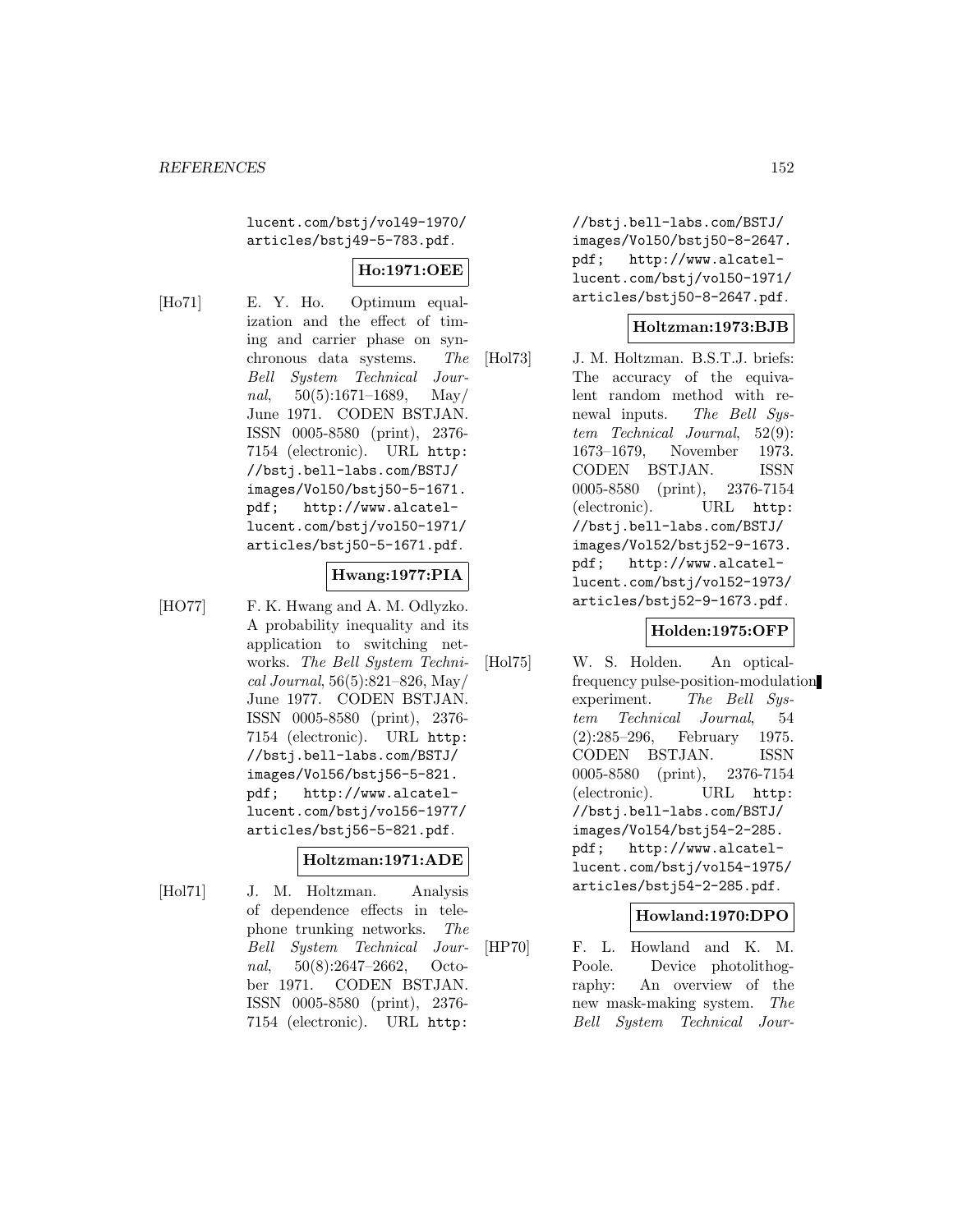nal, 49(9):1997–2009, November 1970. CODEN BSTJAN. ISSN 0005-8580 (print), 2376- 7154 (electronic). URL http: //bstj.bell-labs.com/BSTJ/ images/Vol49/bstj49-9-1997. pdf; http://www.alcatellucent.com/bstj/vol49-1970/ articles/bstj49-9-1997.pdf.

# **Henning:1972:DCB**

[HP72] H. H. Henning and J. W. Pan. D2 channel bank: System aspects. The Bell System Technical Journal, 51(8):1641–1657, October 1972. CODEN BSTJAN. ISSN 0005-8580 (print), 2376- 7154 (electronic). URL http: //bstj.bell-labs.com/BSTJ/ images/Vol51/bstj51-8-1641. pdf; http://www.alcatellucent.com/bstj/vol51-1972/ articles/bstj51-8-1641.pdf.

# **Heindel:1973:IMS**

[HR73] L. E. Heindel and J. T. Roberto. Information management system: The-off-the-shelf system— A packaged information management system. The Bell System Technical Journal, 52(10): 1743–1763, December 1973. CO-DEN BSTJAN. ISSN 0005- 8580 (print), 2376-7154 (electronic). URL http://bstj. bell-labs.com/BSTJ/images/ Vol52/bstj52-10-1743.pdf; http://www.alcatel-lucent. com/bstj/vol52-1973/articles/ bstj52-10-1743.pdf.

# **Herrmann:1973:PDR**

[HRC73] O. Herrmann, L. R. Rabiner, and

D. S. K. Chan. Practical design rules for optimum finite impulse response low-pass digital filters. The Bell System Technical Journal, 52(6):769–799, July/ August 1973. CODEN BSTJAN. ISSN 0005-8580 (print), 2376- 7154 (electronic). URL http: //bstj.bell-labs.com/BSTJ/ images/Vol52/bstj52-6-769. pdf; http://www.alcatellucent.com/bstj/vol52-1973/ articles/bstj52-6-769.pdf.

#### **Huseby:1970:LAB**

[HRH70] T. W. Huseby, J. T. Ryan, and P. Hubbauer. Lead-acid battery: Polyvinyl chloride battery jars and covers. The Bell System Technical Journal, 49(7):1359–1376, September 1970. CODEN BSTJAN. ISSN 0005-8580 (print), 2376- 7154 (electronic). URL http: //bstj.bell-labs.com/BSTJ/ images/Vol49/bstj49-7-1359. pdf; http://www.alcatellucent.com/bstj/vol49-1970/ articles/bstj49-7-1359.pdf.

#### **Hayes:1971:TAR**

[HS71] J. F. Hayes and D. N. Sherman. Traffic analysis of a ring switched data transmission system. The Bell System Technical Journal, 50(9):2947–2978, November 1971. CODEN BSTJAN. ISSN 0005-8580 (print), 2376- 7154 (electronic). URL http: //bstj.bell-labs.com/BSTJ/ images/Vol50/bstj50-9-2947. pdf; http://www.alcatel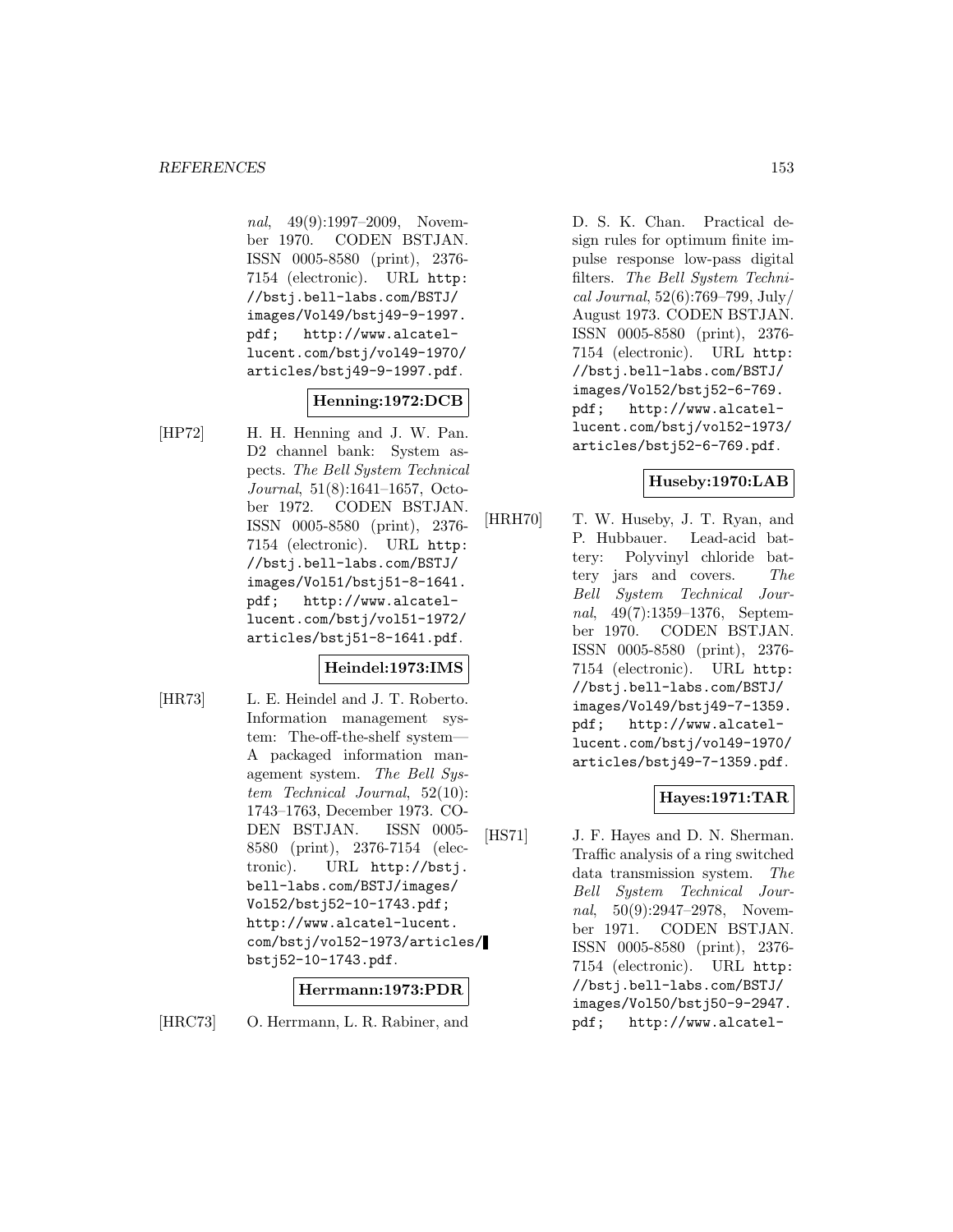lucent.com/bstj/vol50-1971/ articles/bstj50-9-2947.pdf.

# **Hayes:1972:SDM**

[HS72a] J. F. Hayes and D. N. Sherman. A study of data multiplexing techniques and delay performance. The Bell System Technical Journal, 51 (9):1983–2011, November 1972. CODEN BSTJAN. ISSN 0005-8580 (print), 2376-7154 (electronic). URL http: //bstj.bell-labs.com/BSTJ/ images/Vol51/bstj51-9-1983. pdf; http://www.alcatellucent.com/bstj/vol51-1972/ articles/bstj51-9-1983.pdf.

#### **Ho:1972:BJB**

[HS72b] E. Y. Ho and D. A. Spaulding. B.S.T.J. briefs: Data transmission performance in the presence of carrier phase jitter and Gaussian noise. The Bell System Technical Journal, 51(8):1927–1931, October 1972. CODEN BSTJAN. ISSN 0005-8580 (print), 2376- 7154 (electronic). URL http: //bstj.bell-labs.com/BSTJ/ images/Vol51/bstj51-8-1927. pdf; http://www.alcatellucent.com/bstj/vol51-1972/ articles/bstj51-8-1927.pdf.

# **Hahn:1975:SDP**

[HS75a] J. R. Hahn, Jr. and F. E. Slojkowski. SAFEGUARD dataprocessing system: Maintenance and diagnostic subsystem. The Bell System Technical Journal, 54(10):S63–S72, December 1975. CODEN BSTJAN. ISSN 0005-8580 (print), 2376- 7154 (electronic). URL http: //bstj.bell-labs.com/BSTJ/ images/Vol54/bstj54-10-S63. pdf; http://www.alcatellucent.com/bstj/vol54-1975/ articles/bstj54-10-S63.pdf.

# **Haskell:1975:LBR**

[HS75b] B. G. Haskell and R. L. Schmidt. A low-bit-rate interframe coder for videotelephone. The Bell System Technical Journal, 54(8):1475–1495, October 1975. CODEN BSTJAN. ISSN 0005-8580 (print), 2376- 7154 (electronic). URL http: //bstj.bell-labs.com/BSTJ/ images/Vol54/bstj54-8-1475. pdf; http://www.alcatellucent.com/bstj/vol54-1975/ articles/bstj54-8-1475.pdf.

# **Hawley:1978:LPE**

[HS78a] G. T. Hawley and K. E. Stiefel. Loop plant electronics: Voice frequency electronics for loop applications. The Bell System Technical Journal, 57(4):1071–1107, April 1978. CODEN BSTJAN. ISSN 0005-8580 (print), 2376- 7154 (electronic). URL http: //bstj.bell-labs.com/BSTJ/ images/Vol57/bstj57-4-1071. pdf; http://www.alcatellucent.com/bstj/vol57-1978/ articles/bstj57-4-1071.pdf.

# **Heffron:1978:TNT**

[HS78b] W. G. Heffron, Jr. and N. E. Snow. Transaction network, telephones, and terminals: Transac-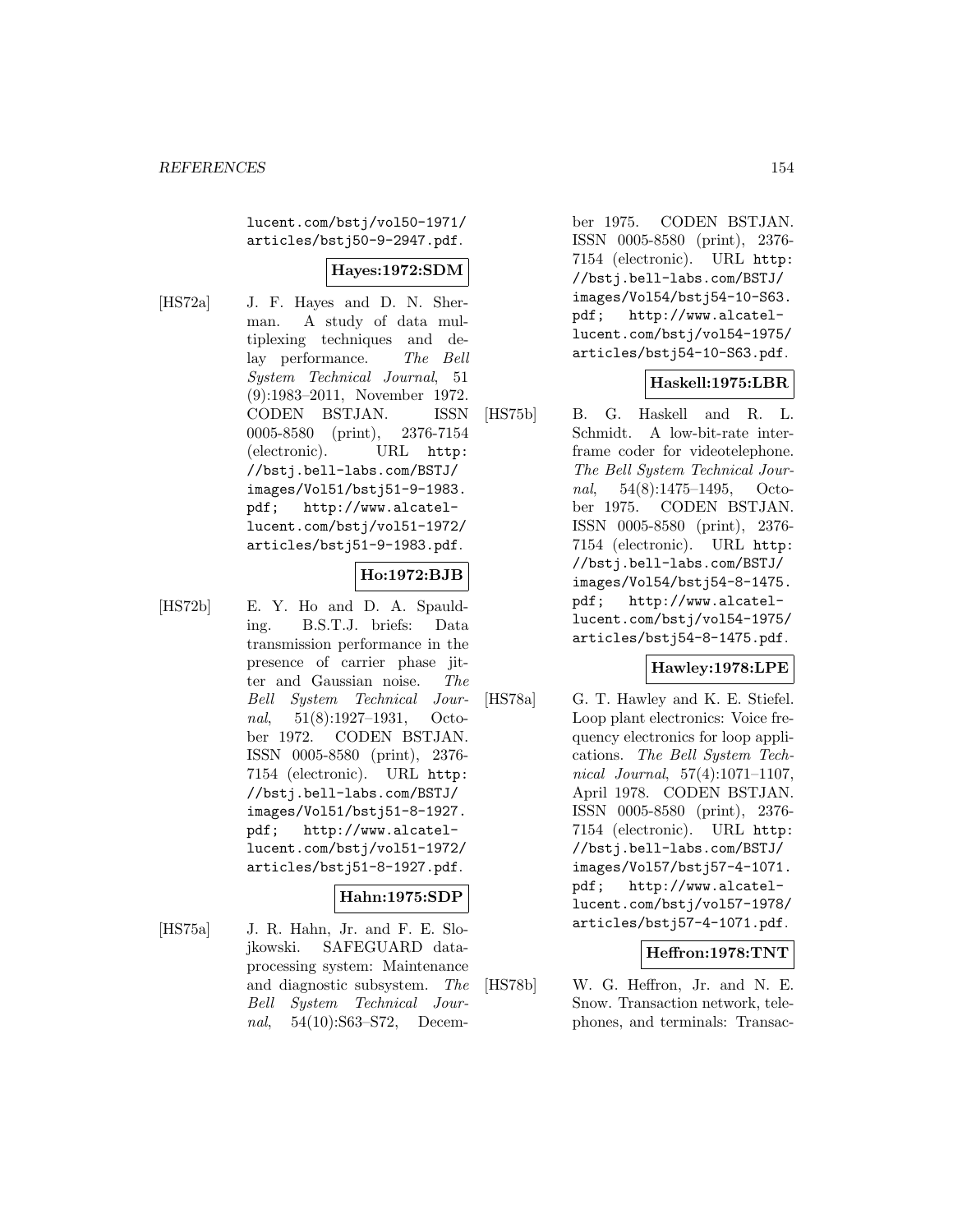#### *REFERENCES* 155

tion network service. The Bell System Technical Journal, 57 (10):3331–3347, December 1978. CODEN BSTJAN. ISSN 0005- 8580 (print), 2376-7154 (electronic). URL http://bstj. bell-labs.com/BSTJ/images/ Vol57/bstj57-10-3331.pdf; http://www.alcatel-lucent. com/bstj/vol57-1978/articles/ bstj57-10-3331.pdf.

# **Heller:1970:TNS**

[HST70] K. A. Heller, D. A. Schmitt, and R. M. Taylor. TSPS no. 1: System testing. The Bell System Technical Journal, 49(10): 2711–2728, December 1970. CO-DEN BSTJAN. ISSN 0005- 8580 (print), 2376-7154 (electronic). URL http://bstj. bell-labs.com/BSTJ/images/ Vol49/bstj49-10-2711.pdf; http://www.alcatel-lucent. com/bstj/vol49-1970/articles/ bstj49-10-2711.pdf.

# **Hubbard:1971:MMD**

[Hub71] W. M. Hubbard. A method for measurement of the duration of picosecond pulses by beat frequency detection of laser output. The Bell System Technical Journal,  $50(1):1-21$ , January 1971. CODEN BST-JAN. ISSN 0005-8580 (print), 2376-7154 (electronic). URL http://bstj.bell-labs.com/ BSTJ/images/Vol50/bstj50-1- 1.pdf; http://www.alcatellucent.com/bstj/vol50-1971/ articles/bstj50-1-1.pdf.

# **Hubbard:1973:UOF**

[Hub73] W. M. Hubbard. Utilization of optical-frequency carriers for low- and moderatebandwidth channels. The Bell System Technical Journal, 52(5):731–765, May/June 1973. CODEN BSTJAN. ISSN 0005-8580 (print), 2376- 7154 (electronic). URL http: //bstj.bell-labs.com/BSTJ/ images/Vol52/bstj52-5-731. pdf; http://www.alcatellucent.com/bstj/vol52-1973/ articles/bstj52-5-731.pdf.

#### **Huff:1979:AMP**

[Huf79] D. L. Huff. Advanced mobile phone service: The developmental system. The Bell System Technical Journal, 58(1):249–269, January 1979. CODEN BSTJAN. ISSN 0005-8580 (print), 2376- 7154 (electronic). URL http: //bstj.bell-labs.com/BSTJ/ images/Vol58/bstj58-1-249. pdf; http://www.alcatellucent.com/bstj/vol58-1979/ articles/bstj58-1-249.pdf.

#### **Haugk:1976:RSN**

[HW76] G. Haugk and E. G. Walsh. Remreed switching networks for no. 1 and no. 1A ESS: System overview. The Bell System Technical Journal, 55 (5):503–509, May/June 1976. CODEN BSTJAN. ISSN 0005-8580 (print), 2376-7154 (electronic). URL http: //bstj.bell-labs.com/BSTJ/ images/Vol55/bstj55-5-503.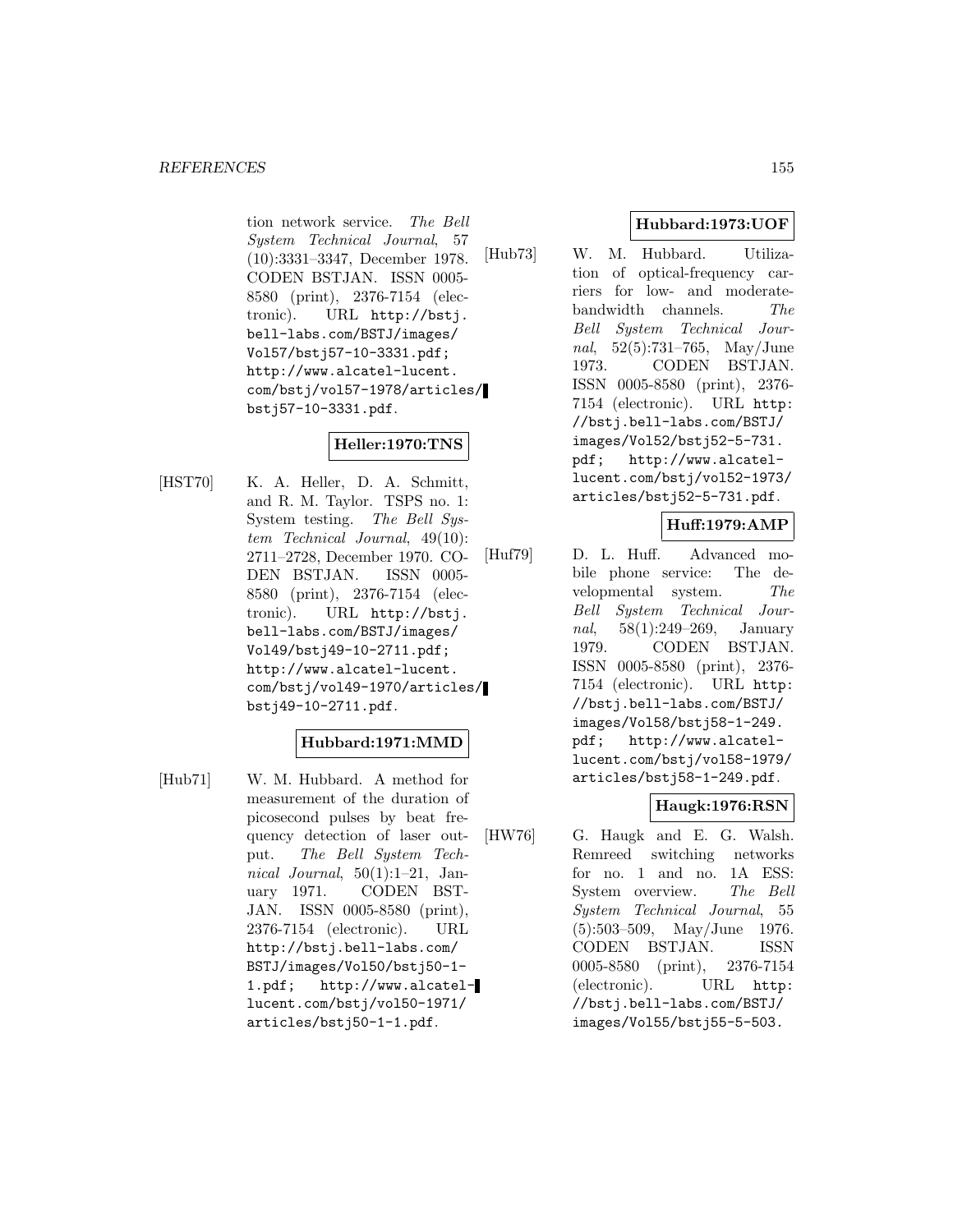pdf; http://www.alcatellucent.com/bstj/vol55-1976/ articles/bstj55-5-503.pdf.

#### **Henn:1978:LPE**

[HW78] R. W. Henn and D. H. Williamson. Loop plant electronics: Physical design considerations. The Bell System Technical Journal, 57(4):1185–1223, April 1978. CODEN BSTJAN. ISSN 0005-8580 (print), 2376- 7154 (electronic). URL http: //bstj.bell-labs.com/BSTJ/ images/Vol57/bstj57-4-1185. pdf; http://www.alcatellucent.com/bstj/vol57-1978/ articles/bstj57-4-1185.pdf.

#### **Hwang:1971:BRN**

[Hwa71] F. K. Hwang. On Beneš rearrangeable networks. The Bell System Technical Journal, 50(1):201–207, January 1971. CODEN BSTJAN. ISSN 0005-8580 (print), 2376- 7154 (electronic). URL http: //bstj.bell-labs.com/BSTJ/ images/Vol50/bstj50-1-201. pdf; http://www.alcatellucent.com/bstj/vol50-1971/ articles/bstj50-1-201.pdf.

#### **Hwang:1976:RSM**

[Hwa76] F. K. Hwang. On the rearrangeability of some multistage connecting networks. The Bell System Technical Journal, 55(9):1411–1422, November 1976. CODEN BSTJAN. ISSN 0005-8580 (print), 2376- 7154 (electronic). URL http: //bstj.bell-labs.com/BSTJ/

images/Vol55/bstj55-9-1411. pdf; http://www.alcatellucent.com/bstj/vol55-1976/ articles/bstj55-9-1411.pdf.

#### **Hwang:1979:TSM**

[Hwa79] F. K. Hwang. Three-stage multiconnection networks which are nonblocking in the wide sense. The Bell System Technical Journal, 58(10):2183–2187, December 1979. CODEN BSTJAN. ISSN 0005-8580 (print), 2376-7154 (electronic). URL http://bstj. bell-labs.com/BSTJ/images/ Vol58/bstj58-10-2183.pdf; http://www.alcatel-lucent. com/bstj/vol58-1979/articles/ bstj58-10-2183.pdf.

# **Ho:1970:NAE**

[HY70] E. Y. Ho and Y. S. Yeh. A new approach for evaluating the error probability in the presence of intersymbol interference and additive Gaussian noise. The Bell System Technical Journal, 49(9):2249–2265, November 1970. CODEN BSTJAN. ISSN 0005-8580 (print), 2376- 7154 (electronic). URL http: //bstj.bell-labs.com/BSTJ/ images/Vol49/bstj49-9-2249. pdf; http://www.alcatellucent.com/bstj/vol49-1970/ articles/bstj49-9-2249.pdf.

# **Haynie:1971:SCD**

[HY71a] G. D. Haynie and S. Yang. Statistical circuit design: Confirmation of design using computercontrolled test sets. The Bell System Technical Jour-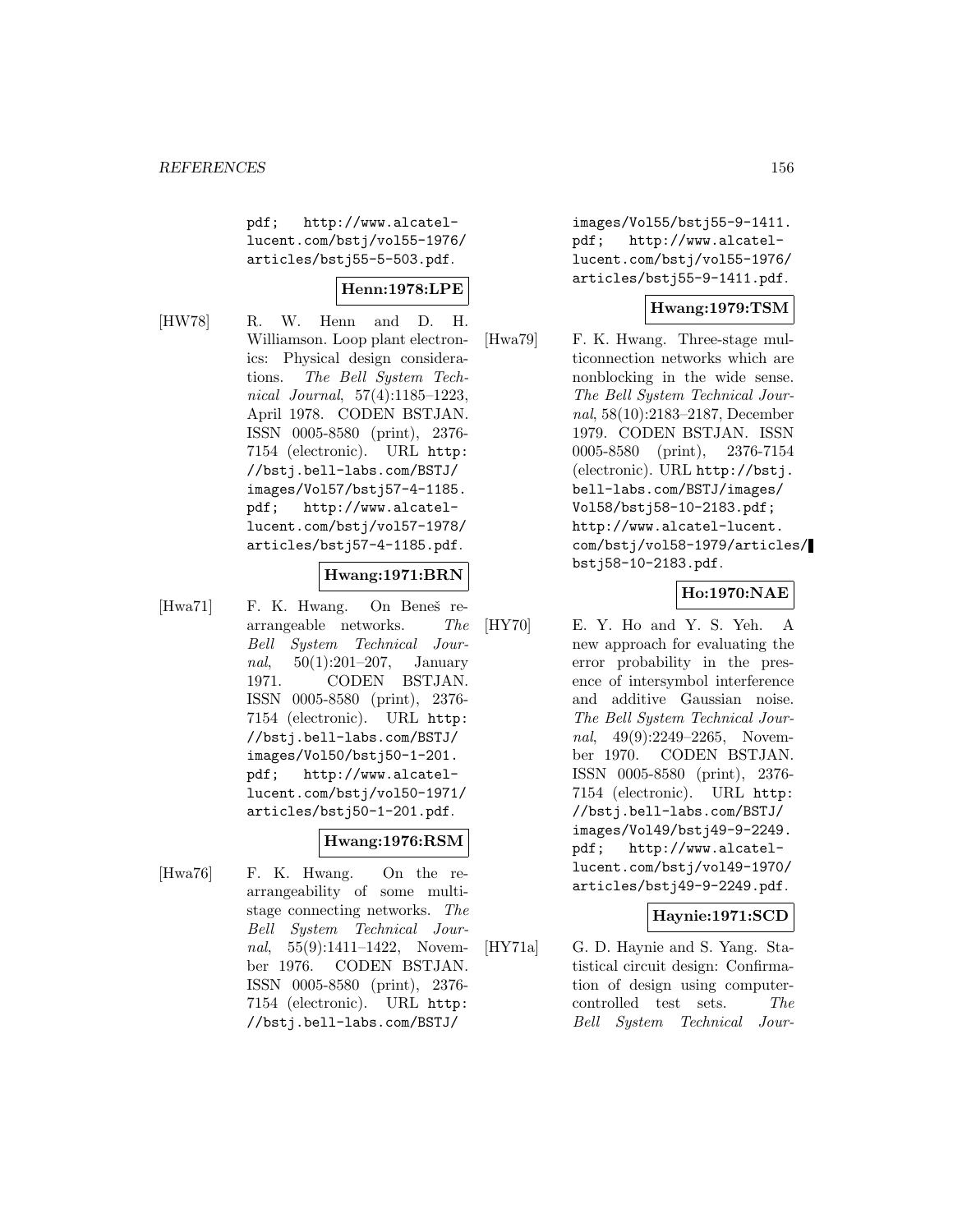nal, 50(4):1197–1208, April 1971. CODEN BSTJAN. ISSN 0005-8580 (print), 2376- 7154 (electronic). URL http: //bstj.bell-labs.com/BSTJ/ images/Vol50/bstj50-4-1197. pdf; http://www.alcatellucent.com/bstj/vol50-1971/ articles/bstj50-4-1197.pdf.

# **Ho:1971:EPM**

[HY71b] E. Y. Ho and Y. S. Yeh. Error probability of a multilevel digital system with intersymbol interference and Gaussian noise. The Bell System Technical Journal, 50(3):1017–1023, March 1971. CODEN BSTJAN. ISSN 0005-8580 (print), 2376- 7154 (electronic). URL http: //bstj.bell-labs.com/BSTJ/ images/Vol50/bstj50-3-1017. pdf; http://www.alcatellucent.com/bstj/vol50-1971/ articles/bstj50-3-1017.pdf.

#### **Ishizaka:1972:SVS**

[IF72] K. Ishizaka and J. L. Flanagan. Synthesis of voiced sounds from a two-mass model of the vocal chords. The Bell System Technical Journal,  $51(6):1233-1268$ , July/ August 1972. CODEN BSTJAN. ISSN 0005-8580 (print), 2376- 7154 (electronic). URL http: //bstj.bell-labs.com/BSTJ/ images/Vol51/bstj51-6-1233. pdf; http://www.alcatellucent.com/bstj/vol51-1972/ articles/bstj51-6-1233.pdf.

# **Ishizaka:1977:APL**

[IF77] K. Ishizaka and J. L. Flanagan. Acoustic properties of longitudinal displacement in vocal cord vibration. The Bell System Technical Journal, 56(6):889–918, July/ August 1977. CODEN BSTJAN. ISSN 0005-8580 (print), 2376- 7154 (electronic). URL http: //bstj.bell-labs.com/BSTJ/ images/Vol56/bstj56-6-889. pdf; http://www.alcatellucent.com/bstj/vol56-1977/ articles/bstj56-6-889.pdf.

# **Irvin:1978:FMR**

[IL78] J. C. Irvin and A. Loya. Failure mechanisms and reliability of low-noise GaAs FETs. The Bell System Technical Journal, 57(8):2823–2846, October 1978. CODEN BSTJAN. ISSN 0005-8580 (print), 2376- 7154 (electronic). URL http: //bstj.bell-labs.com/BSTJ/ images/Vol57/bstj57-8-2823. pdf; http://www.alcatellucent.com/bstj/vol57-1978/ articles/bstj57-8-2823.pdf.

#### **Illium:1975:DDS**

[ILR75] H. C. Illium, W. B. Lueft, and D. W. Rice. Digital data system: Physical design. The Bell System Technical Journal, 54(5):943–964, May/ June 1975. CODEN BSTJAN. ISSN 0005-8580 (print), 2376- 7154 (electronic). URL http: //bstj.bell-labs.com/BSTJ/ images/Vol54/bstj54-5-943. pdf; http://www.alcatel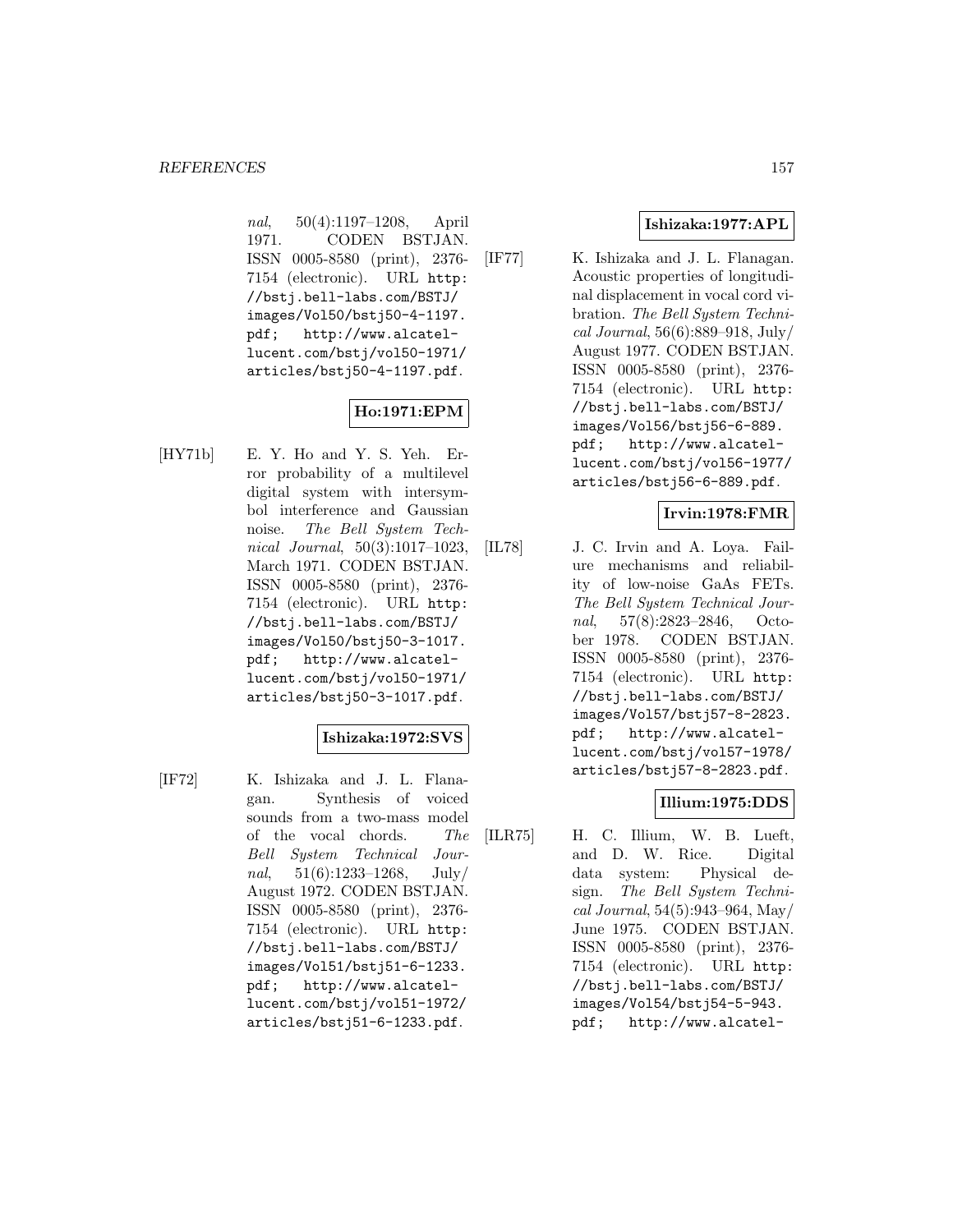lucent.com/bstj/vol54-1975/ articles/bstj54-5-943.pdf.

#### **Isaacs:1973:CUC**

[IS73] J. C. Isaacs, Jr. and N. A. Strakhov. Crosstalk in uniformly coupled lossy transmission lines. The Bell System Technical Journal, 52(1):101–115, January 1973. CODEN BSTJAN. ISSN 0005-8580 (print), 2376- 7154 (electronic). URL http: //bstj.bell-labs.com/BSTJ/ images/Vol52/bstj52-1-101. pdf; http://www.alcatellucent.com/bstj/vol52-1973/ articles/bstj52-1-101.pdf.

# **Ierley:1970:SPM**

[IZ70] W. H. Ierley and H. Zucker. A stationary phase method for the computation of the far field of open Cassegrain antennas. The Bell System Technical Journal, 49(3):431–454, March 1970. CODEN BSTJAN. ISSN 0005-8580 (print), 2376- 7154 (electronic). URL http: //bstj.bell-labs.com/BSTJ/ images/Vol49/bstj49-3-431. pdf; http://www.alcatellucent.com/bstj/vol49-1970/ articles/bstj49-3-431.pdf.

# **Jackson:1970:IRN**

[Jac70] Leland B. Jackson. On the interaction of roundoff noise and dynamic range in digital filters. The Bell System Technical Journal, 49(2):159–184, February 1970. CODEN BSTJAN. ISSN 0005-8580 (print), 2376- 7154 (electronic). URL http:

//bstj.bell-labs.com/BSTJ/ images/Vol49/bstj49-2-159. pdf; http://www.alcatellucent.com/bstj/vol49-1970/ articles/bstj49-2-159.pdf.

#### **Jacobs:1978:AFS**

[Jac78] Ira Jacobs. Atlanta Fiber System Experiment: Overview. The Bell System Technical Journal,  $57(6):1717-1721$ ,  $\text{July}/$ August 1978. CODEN BSTJAN. ISSN 0005-8580 (print), 2376- 7154 (electronic). URL http: //bstj.bell-labs.com/BSTJ/ images/Vol57/bstj57-6-1717. pdf; http://www.alcatellucent.com/bstj/vol57-1978/ articles/bstj57-6-1717.pdf.

#### **Jagerman:1970:ITA**

[Jag70] David Jagerman. Information theory and approximation of bandlimited functions. The Bell System Technical Journal, 49(8):1911–1941, October 1970. CODEN BSTJAN. ISSN 0005-8580 (print), 2376- 7154 (electronic). URL http: //bstj.bell-labs.com/BSTJ/ images/Vol49/bstj49-8-1911. pdf; http://www.alcatellucent.com/bstj/vol49-1970/ articles/bstj49-8-1911.pdf.

#### **Jagerman:1974:SPE**

[Jag74] D. L. Jagerman. Some properties of the Erlang Loss Function. The Bell System Technical Journal, 53(3):525–551, March 1974. CODEN BSTJAN. ISSN 0005-8580 (print), 2376- 7154 (electronic). URL http: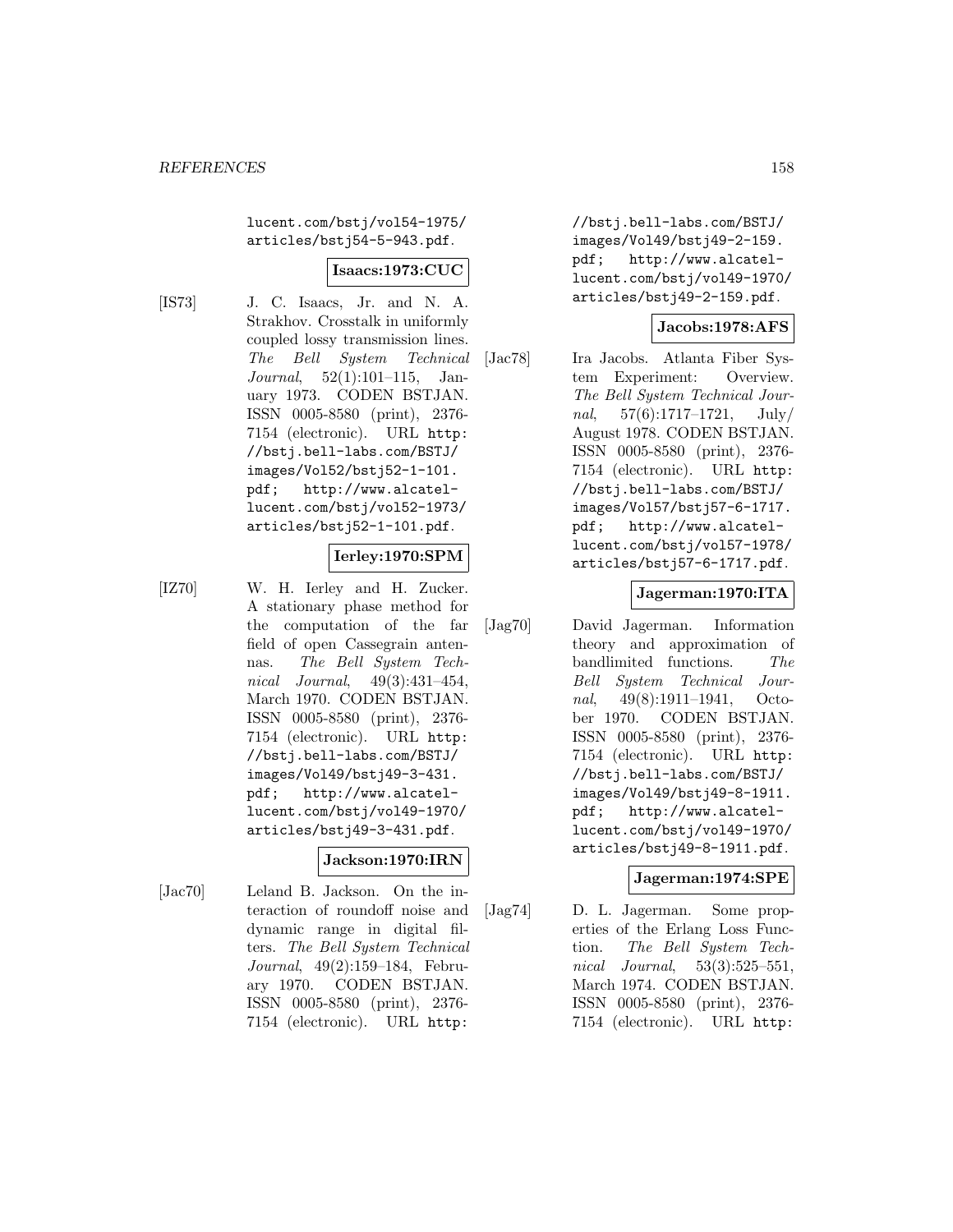//bstj.bell-labs.com/BSTJ/ images/Vol53/bstj53-3-525. pdf; http://www.alcatellucent.com/bstj/vol53-1974/ articles/bstj53-3-525.pdf.

#### **Jagerman:1975:NBT**

[Jag75] D. L. Jagerman. Nonstationary blocking in telephone traffic. The Bell System Technical Journal, 54(3):625–661, March 1975. CODEN BSTJAN. ISSN 0005-8580 (print), 2376- 7154 (electronic). URL http: //bstj.bell-labs.com/BSTJ/ images/Vol54/bstj54-3-625. pdf; http://www.alcatellucent.com/bstj/vol54-1975/ articles/bstj54-3-625.pdf.

#### **Jagerman:1978:ITL**

[Jag78] D. L. Jagerman. An inversion technique for the Laplace transform with application to approximation. The Bell System Technical Journal, 57(3):669–710, March 1978. CODEN BSTJAN. ISSN 0005-8580 (print), 2376- 7154 (electronic). URL http: //bstj.bell-labs.com/BSTJ/ images/Vol57/bstj57-3-669. pdf; http://www.alcatellucent.com/bstj/vol57-1978/ articles/bstj57-3-669.pdf.

#### **Jayant:1970:ADM**

[Jay70] N. S. Jayant. Adaptive delta modulation with a one-bit memory. The Bell System Technical Journal, 49(3):321–342, March 1970. CODEN BSTJAN. ISSN 0005-8580 (print), 2376- 7154 (electronic). URL http:

//bstj.bell-labs.com/BSTJ/ images/Vol49/bstj49-3-321. pdf; http://www.alcatellucent.com/bstj/vol49-1970/ articles/bstj49-3-321.pdf.

#### **Jayant:1973:AQO**

[Jay73] N. S. Jayant. Adaptive quantization with a one-word memory. The Bell System Technical Journal, 52(7):1119–1144, September 1973. CODEN BSTJAN. ISSN 0005-8580 (print), 2376- 7154 (electronic). URL http: //bstj.bell-labs.com/BSTJ/ images/Vol52/bstj52-7-1119. pdf; http://www.alcatellucent.com/bstj/vol52-1973/ articles/bstj52-7-1119.pdf.

#### **Jayant:1974:CBB**

[Jay74] N. S. Jayant. On the correlation between bit sequences in consecutive delta modulations of a speech signal. The Bell System Technical Journal, 53(5):937–946, May/June 1974. CODEN BSTJAN. ISSN 0005-8580 (print), 2376- 7154 (electronic). URL http: //bstj.bell-labs.com/BSTJ/ images/Vol53/bstj53-5-937. pdf; http://www.alcatellucent.com/bstj/vol53-1974/ articles/bstj53-5-937.pdf.

#### **Jayant:1975:ACT**

[Jay75a] N. S. Jayant. An autocorrelation criterion for the timediversity reception of speech over burst-error channels. The Bell System Technical Journal, 54(9):1583–1595, Novem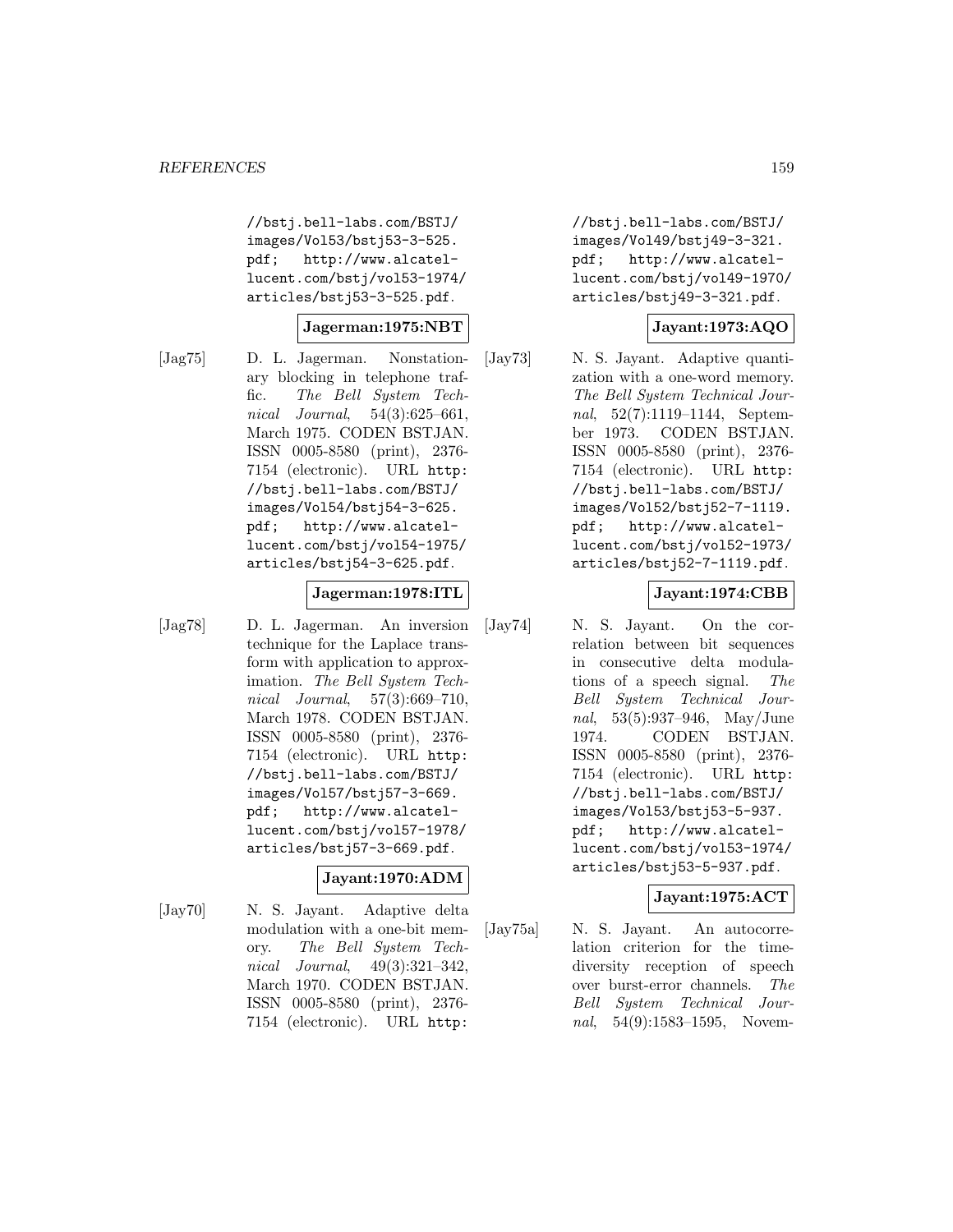ber 1975. CODEN BSTJAN. ISSN 0005-8580 (print), 2376- 7154 (electronic). URL http: //bstj.bell-labs.com/BSTJ/ images/Vol54/bstj54-9-1583. pdf; http://www.alcatellucent.com/bstj/vol54-1975/ articles/bstj54-9-1583.pdf.

# **Jayant:1975:SST**

[Jay75b] N. S. Jayant. Step-size transmitting differential coders for mobile telephony. The Bell System Technical Journal, 54(9):1557–1581, November 1975. CODEN BSTJAN. ISSN 0005-8580 (print), 2376- 7154 (electronic). URL http: //bstj.bell-labs.com/BSTJ/ images/Vol54/bstj54-9-1557. pdf; http://www.alcatellucent.com/bstj/vol54-1975/ articles/bstj54-9-1557.pdf.

# **Jayant:1977:PAD**

[Jay77] N. S. Jayant. Pitch-adaptive DPCM coding of speech with two-bit quantization and fixed spectrum prediction. The Bell System Technical Journal, 56(3):439–454, March 1977. CODEN BSTJAN. ISSN 0005-8580 (print), 2376-7154 (electronic). URL http: //bstj.bell-labs.com/BSTJ/ images/Vol56/bstj56-3-439. pdf; http://www.alcatellucent.com/bstj/vol56-1977/ articles/bstj56-3-439.pdf.

# **Joyce:1971:LDR**

[JB71] W. B. Joyce and W. J. Bertram. Linearized dispersion relation and Green's function for discrete-charge-transfer devices with incomplete transfer. The Bell System Technical Journal, 50(6):1741–1759, July/ August 1971. CODEN BSTJAN. ISSN 0005-8580 (print), 2376- 7154 (electronic). URL http: //bstj.bell-labs.com/BSTJ/ images/Vol50/bstj50-6-1741. pdf; http://www.alcatellucent.com/bstj/vol50-1971/ articles/bstj50-6-1741.pdf.

# **Jayant:1979:AAC**

[JC79] N. S. Jayant and S. W. Christensen. Adaptive aperture coding for speech waveforms-I. The Bell System Technical Journal, 58(7):1631–1645, September 1979. CODEN BSTJAN. ISSN 0005-8580 (print), 2376- 7154 (electronic). URL http: //bstj.bell-labs.com/BSTJ/ images/Vol58/bstj58-7-1631. pdf; http://www.alcatellucent.com/bstj/vol58-1979/ articles/bstj58-7-1631.pdf.

#### **Jaeger:1970:TNS**

[JJ70] R. J. Jaeger, Jr. and A. E. Joel, Jr. TSPS no. 1: System organization and objectives. The Bell System Technical Journal, 49 (10):2417–2443, December 1970. CODEN BSTJAN. ISSN 0005- 8580 (print), 2376-7154 (electronic). URL http://bstj. bell-labs.com/BSTJ/images/ Vol49/bstj49-10-2417.pdf; http://www.alcatel-lucent. com/bstj/vol49-1970/articles/ bstj49-10-2417.pdf.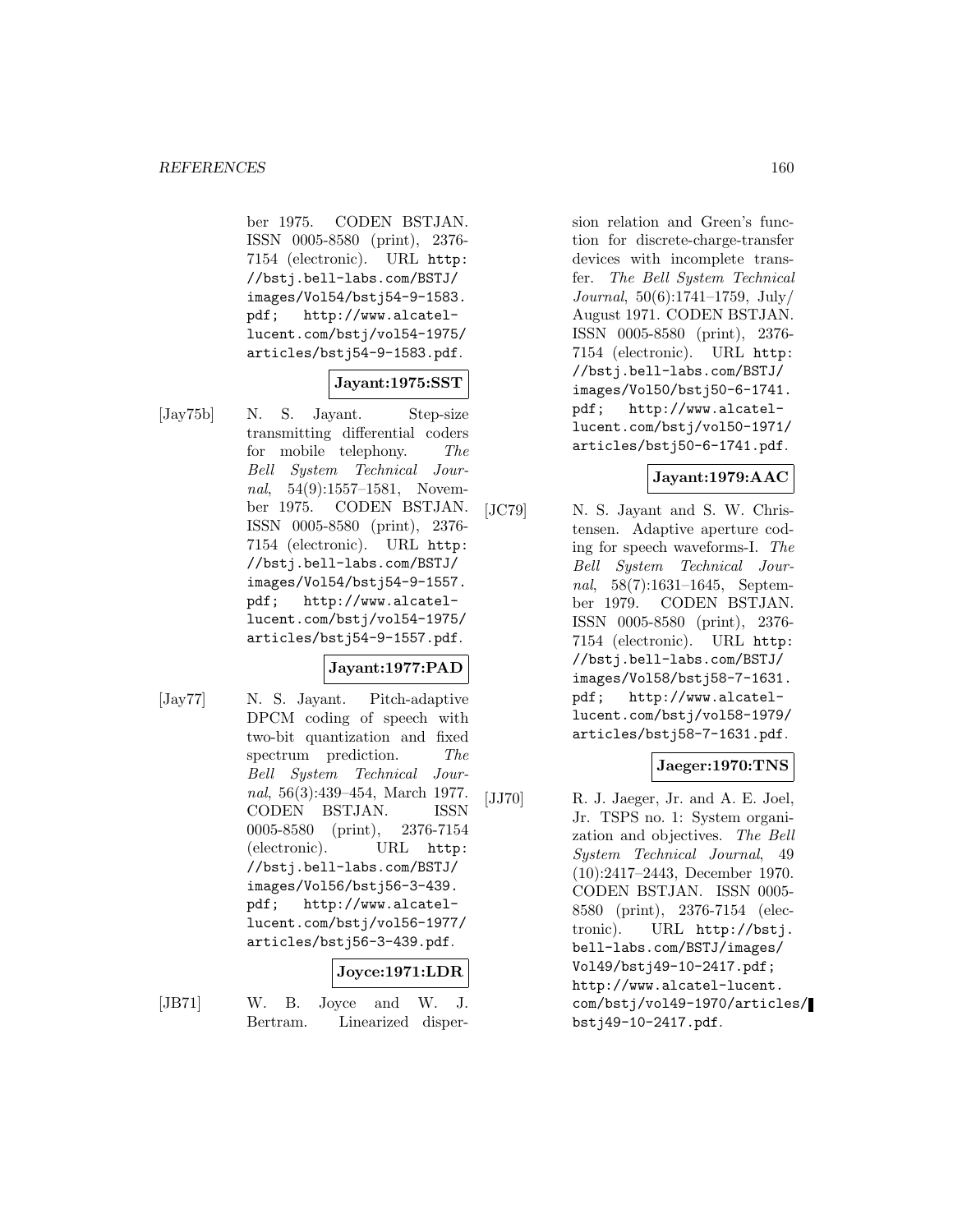#### **Johnson:1978:UTSb**

[JL78] S. C. Johnson and M. E. Lesk. UNIX time-sharing system: Language development tools. The Bell System Technical Journal, 57(6):2155–2175, July/ August 1978. CODEN BSTJAN. ISSN 0005-8580 (print), 2376- 7154 (electronic). URL http: //bstj.bell-labs.com/BSTJ/ images/Vol57/bstj57-6-2155. pdf; http://www.alcatellucent.com/bstj/vol57-1978/ articles/bstj57-6-2155.pdf.

#### **Jaeger:1978:POW**

[JMM78] R. E. Jaeger, J. B. MacChesney, and T. J. Miller. The preparation of optical waveguide preforms by plasma deposition. The Bell System Technical Journal, 57(1):205–210, January 1978. CODEN BSTJAN. ISSN 0005-8580 (print), 2376- 7154 (electronic). URL http: //bstj.bell-labs.com/BSTJ/ images/Vol57/bstj57-1-205. pdf; http://www.alcatellucent.com/bstj/vol57-1978/ articles/bstj57-1-205.pdf.

#### **Jansen:1971:TMR**

[JP71] R. M. Jansen and R. C. Prime. TH-3 microwave radio system: System considerations. The Bell System Technical Journal, 50(7):2085–2116, September 1971. CODEN BSTJAN. ISSN 0005-8580 (print), 2376- 7154 (electronic). URL http: //bstj.bell-labs.com/BSTJ/ images/Vol50/bstj50-7-2085. pdf; http://www.alcatellucent.com/bstj/vol50-1971/ articles/bstj50-7-2085.pdf.

#### **Jordan:1978:RN**

 $[JPS<sup>+</sup>78]$  A. S. Jordan, R. H. Peaker, R. H. Saul, H. J. Braun, and H. H. Wade. The reliability of 302A numerics. The Bell System Technical Journal, 57(8):2983–2999, October 1978. CODEN BSTJAN. ISSN 0005-8580 (print), 2376- 7154 (electronic). URL http: //bstj.bell-labs.com/BSTJ/ images/Vol57/bstj57-8-2983. pdf; http://www.alcatellucent.com/bstj/vol57-1978/ articles/bstj57-8-2983.pdf.

**Jayant:1971:PSO**

[JR71] N. S. Jayant and A. E. Rosenberg. The preference of slope overload to granularity in the delta modulation of speech. The Bell System Technical Journal, 50(10):3117–3125, December 1971. CODEN BSTJAN. ISSN 0005-8580 (print), 2376-7154 (electronic). URL http://bstj. bell-labs.com/BSTJ/images/ Vol50/bstj50-10-3117.pdf; http://www.alcatel-lucent. com/bstj/vol50-1971/articles/ bstj50-10-3117.pdf.

#### **Jayant:1972:ADQ**

[JR72] N. S. Jayant and L. R. Rabiner. The application of dither to the quantization of speech signals. The Bell System Technical Journal, 51(6):1293–1304, July/ August 1972. CODEN BSTJAN. ISSN 0005-8580 (print), 2376-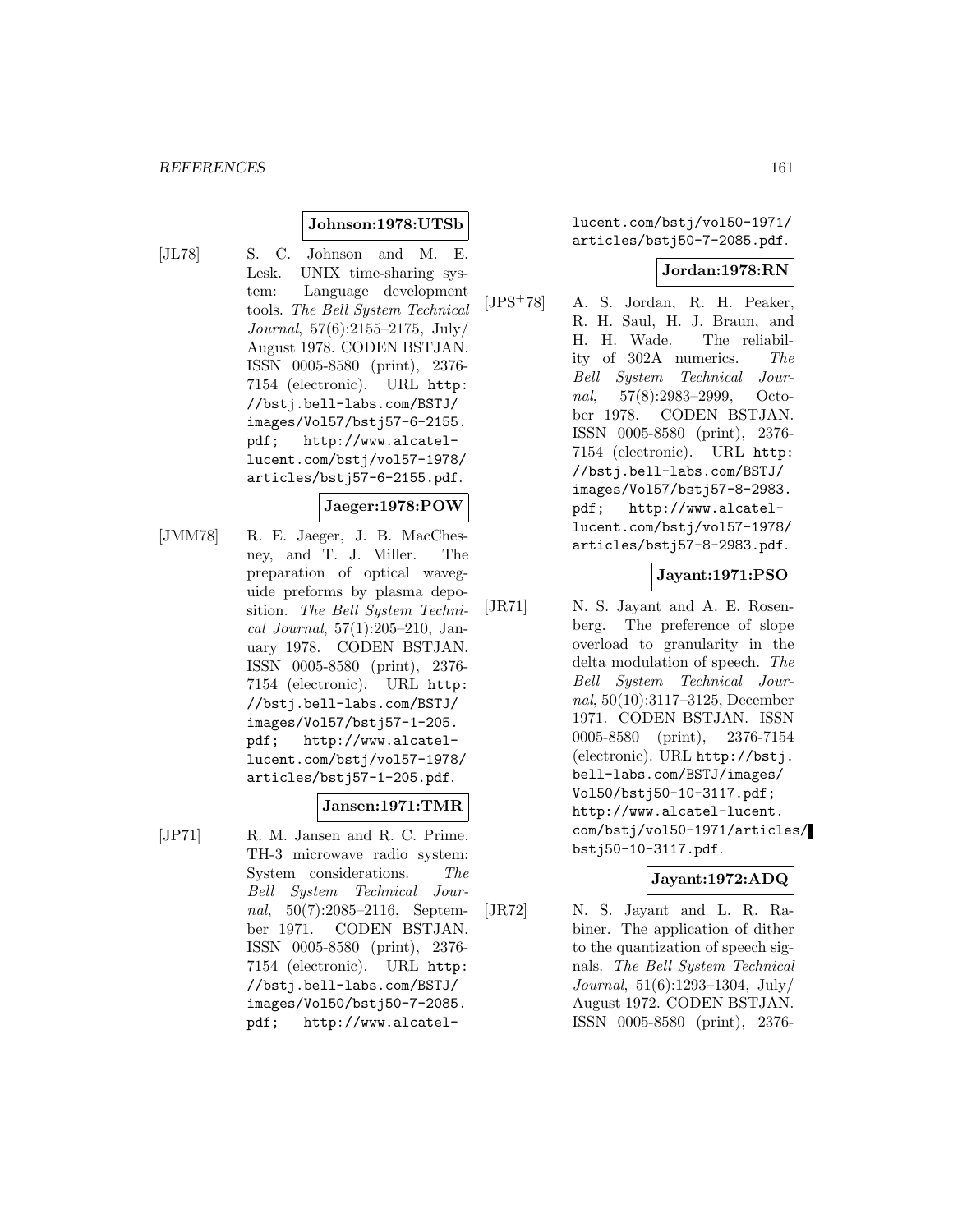7154 (electronic). URL http: //bstj.bell-labs.com/BSTJ/ images/Vol51/bstj51-6-1293. pdf; http://www.alcatellucent.com/bstj/vol51-1972/ articles/bstj51-6-1293.pdf.

#### **Johnson:1978:UTSa**

[JR78] S. C. Johnson and D. M. Ritchie. UNIX time-sharing system: Portability of C programs and the UNIX system. The Bell System Technical Journal, 57(6):2021–2048, July/ August 1978. CODEN BSTJAN. ISSN 0005-8580 (print), 2376- 7154 (electronic). URL http: //bstj.bell-labs.com/BSTJ/ images/Vol57/bstj57-6-2021. pdf; http://www.alcatellucent.com/bstj/vol57-1978/ articles/bstj57-6-2021.pdf.

# **Johnson:1970:DPP**

[JZ70] A. M. Johnson and A. Zacharias. Device photolithography: The primary pattern generator: Part IV: Alignment and performance evaluation. The Bell System Technical Journal, 49(9): 2069–2075, November 1970. CODEN BSTJAN. ISSN 0005-8580 (print), 2376-7154 (electronic). URL http: //bstj.bell-labs.com/BSTJ/ images/Vol49/bstj49-9-2069. pdf; http://www.alcatellucent.com/bstj/vol49-1970/ articles/bstj49-9-2069.pdf.

# **Kaiser:1974:LLS**

[KA74] P. Kaiser and H. W. Astle. Low-loss single-material

fibers made from pure fused silica. The Bell System Technical Journal, 53(6):1021–1039, July/ August 1974. CODEN BSTJAN. ISSN 0005-8580 (print), 2376- 7154 (electronic). URL http: //bstj.bell-labs.com/BSTJ/ images/Vol53/bstj53-6-1021. pdf; http://www.alcatellucent.com/bstj/vol53-1974/ articles/bstj53-6-1021.pdf.

# **Kaiser:1970:ITG**

[Kai70] P. Kaiser. An improved thermal gas lens for optical beam waveguides. The Bell System Technical Journal, 49(1):137–153, January 1970. CODEN BSTJAN. ISSN 0005-8580 (print), 2376- 7154 (electronic). URL http: //bstj.bell-labs.com/BSTJ/ images/Vol49/bstj49-1-137. pdf; http://www.alcatellucent.com/bstj/vol49-1970/ articles/bstj49-1-137.pdf.

# **Kailath:1971:SEI**

[Kai71] Thomas Kailath. Some extensions of the innovations theorem. The Bell System Technical Journal, 50(4):1487–1494, April 1971. CODEN BSTJAN. ISSN 0005-8580 (print), 2376- 7154 (electronic). URL http: //bstj.bell-labs.com/BSTJ/ images/Vol50/bstj50-4-1487. pdf; http://www.alcatellucent.com/bstj/vol50-1971/ articles/bstj50-4-1487.pdf.

# **Kaneko:1970:UFS**

[Kan70] H. Kaneko. A unified formulation of segment companding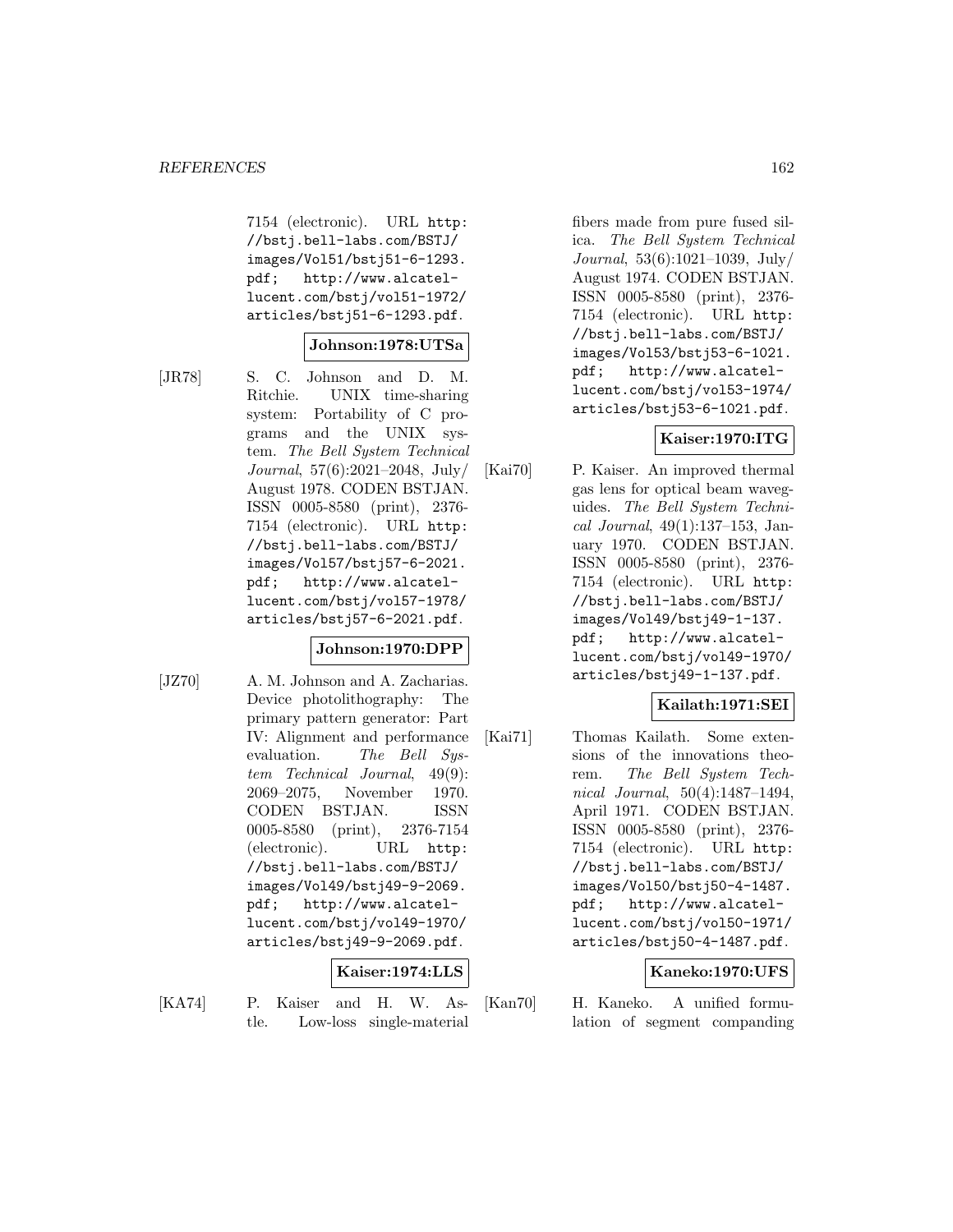laws and synthesis of codecs and digital compandors. The Bell System Technical Journal, 49(7):1555–1588, September 1970. CODEN BSTJAN. ISSN 0005-8580 (print), 2376- 7154 (electronic). URL http: //bstj.bell-labs.com/BSTJ/ images/Vol49/bstj49-7-1555. pdf; http://www.alcatellucent.com/bstj/vol49-1970/ articles/bstj49-7-1555.pdf.

# **Karafin:1971:SCD**

[Kar71] B. J. Karafin. Statistical circuit design: The optimum assignment of component tolerances for electrical networks. The Bell System Technical Journal, 50(4):1225–1242, April 1971. CODEN BSTJAN. ISSN 0005-8580 (print), 2376- 7154 (electronic). URL http: //bstj.bell-labs.com/BSTJ/ images/Vol50/bstj50-4-1225. pdf; http://www.alcatellucent.com/bstj/vol50-1971/ articles/bstj50-4-1225.pdf.

# **Kaufman:1974:FEM**

[Kau74] S. Kaufman. Finite-element method for the determination of thermal stresses in anisotropic solids of revolution. The Bell System Technical Journal, 53(5):827–845, May/ June 1974. CODEN BSTJAN. ISSN 0005-8580 (print), 2376- 7154 (electronic). URL http: //bstj.bell-labs.com/BSTJ/ images/Vol53/bstj53-5-827. pdf; http://www.alcatellucent.com/bstj/vol53-1974/ articles/bstj53-5-827.pdf.

#### **Kaufman:1977:FTD**

[Kau77] J. S. Kaufman. Faultytrunk detection algorithms using EADAS/ICUR traffic data. The Bell System Technical Journal, 56(6):919–976, July/August 1977. CODEN BSTJAN. ISSN 0005-8580 (print), 2376- 7154 (electronic). URL http: //bstj.bell-labs.com/BSTJ/ images/Vol56/bstj56-6-919. pdf; http://www.alcatellucent.com/bstj/vol56-1977/ articles/bstj56-6-919.pdf.

#### **Kaskey:1978:CCI**

[KCM<sup>+</sup>78] B. Kaskey, J. S. Colson, R. F. Mills, F. H. Myers, J. T. Raleigh, A. F. Schweizer, and R. A. Tauson. Common channel interoffice signaling: Technology and hardware. The Bell System Technical Journal, 57(2):379–428, February 1978. CODEN BSTJAN. ISSN 0005-8580 (print), 2376- 7154 (electronic). URL http: //bstj.bell-labs.com/BSTJ/ images/Vol57/bstj57-2-379. pdf; http://www.alcatellucent.com/bstj/vol57-1978/ articles/bstj57-2-379.pdf.

# **Kenyon:1970:LCS**

[Ken70] N. D. Kenyon. A lumped-circuit study of basic oscillator behavior. The Bell System Technical Journal, 49(2):255–272, February 1970. CODEN BSTJAN. ISSN 0005-8580 (print), 2376- 7154 (electronic). URL http: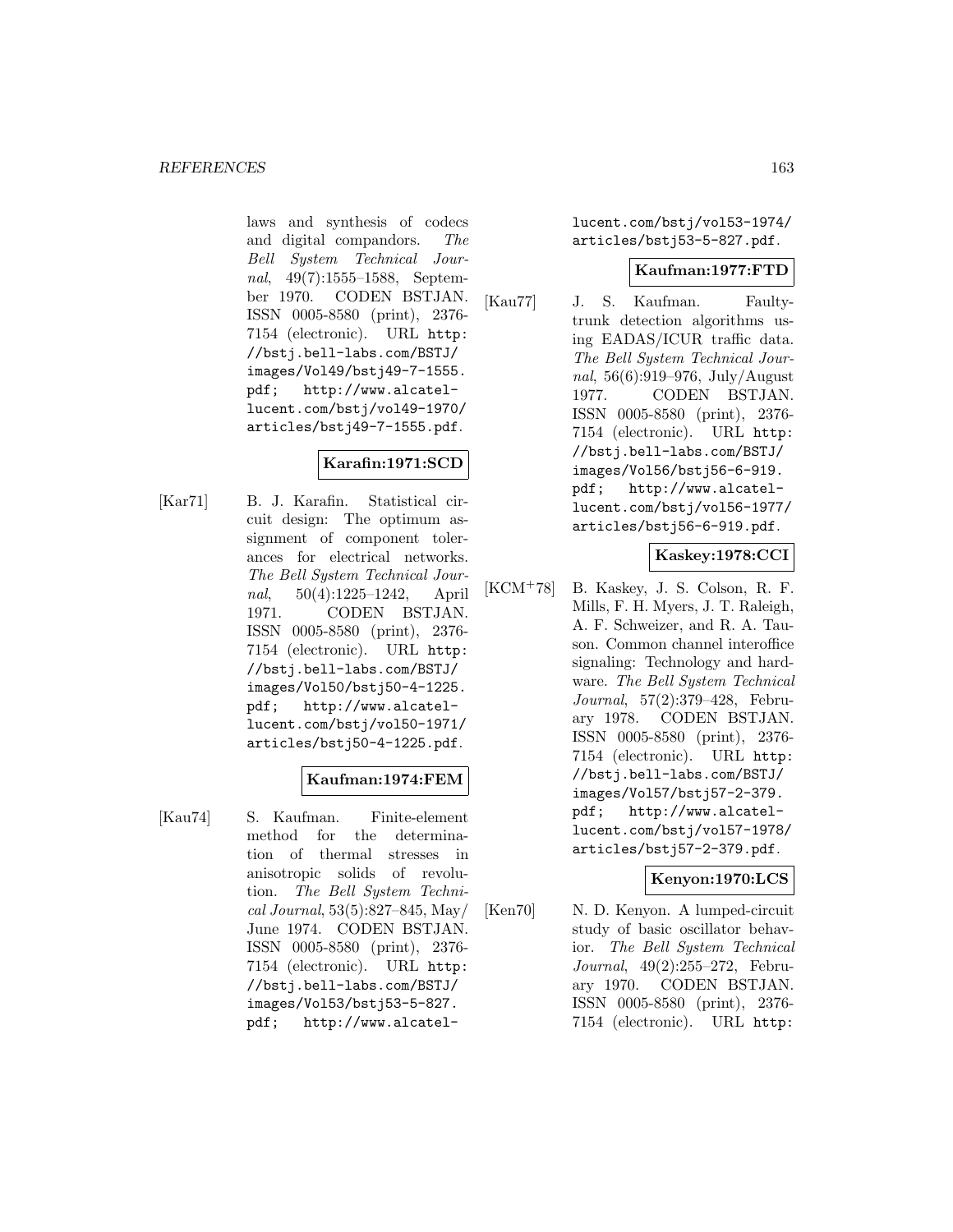//bstj.bell-labs.com/BSTJ/ images/Vol49/bstj49-2-255. pdf; http://www.alcatellucent.com/bstj/vol49-1970/ articles/bstj49-2-255.pdf.

# **Kent:1973:CDB**

[Ken73] W. H. Kent. Charge distribution in buried-channel chargecoupled devices. The Bell System Technical Journal, 52(6): 1009–1024, July/August 1973. CODEN BSTJAN. ISSN 0005-8580 (print), 2376-7154 (electronic). URL http: //bstj.bell-labs.com/BSTJ/ images/Vol52/bstj52-6-1009. pdf; http://www.alcatellucent.com/bstj/vol52-1973/ articles/bstj52-6-1009.pdf.

#### **Kerwin:1970:DPT**

[Ker70] R. E. Kerwin. Device photolithography: Thin photosensitive materials. The Bell System Technical Journal, 49 (9):2179–2192, November 1970. CODEN BSTJAN. ISSN 0005-8580 (print), 2376-7154 (electronic). URL http: //bstj.bell-labs.com/BSTJ/ images/Vol49/bstj49-9-2179. pdf; http://www.alcatellucent.com/bstj/vol49-1970/ articles/bstj49-9-2179.pdf.

# **Kessler:1971:TPB**

[Kes71] J. E. Kessler. The transmission performance of Bell System toll connecting trunks. The Bell System Technical Journal, 50(8):2741–2777, October 1971. CODEN BSTJAN.

ISSN 0005-8580 (print), 2376- 7154 (electronic). URL http: //bstj.bell-labs.com/BSTJ/ images/Vol50/bstj50-8-2741. pdf; http://www.alcatellucent.com/bstj/vol50-1971/ articles/bstj50-8-2741.pdf.

# **Koontz:1970:LAB**

[KFBL70] D. E. Koontz, D. O. Feder, L. D. Babusci, and H. J. Luer. Leadacid battery: Reserve batteries for Bell System use: Design of the new cell. The Bell System Technical Journal, 49(7):1253–1278, September 1970. CODEN BSTJAN. ISSN 0005-8580 (print), 2376- 7154 (electronic). URL http: //bstj.bell-labs.com/BSTJ/ images/Vol49/bstj49-7-1253. pdf; http://www.alcatellucent.com/bstj/vol49-1970/ articles/bstj49-7-1253.pdf.

# **Kurshan:1976:DST**

[KG76] R. P. Kurshan and B. Gopinath. Digital single-tone generatordetectors. The Bell System Technical Journal, 55(4):469–496, April 1976. CODEN BSTJAN. ISSN 0005-8580 (print), 2376- 7154 (electronic). URL http: //bstj.bell-labs.com/BSTJ/ images/Vol55/bstj55-4-469. pdf; http://www.alcatellucent.com/bstj/vol55-1976/ articles/bstj55-4-469.pdf.

#### **Kelcourse:1974:LSO**

[KH74] F. C. Kelcourse and F. J. Herr. L5 system: Overall description and system design. The Bell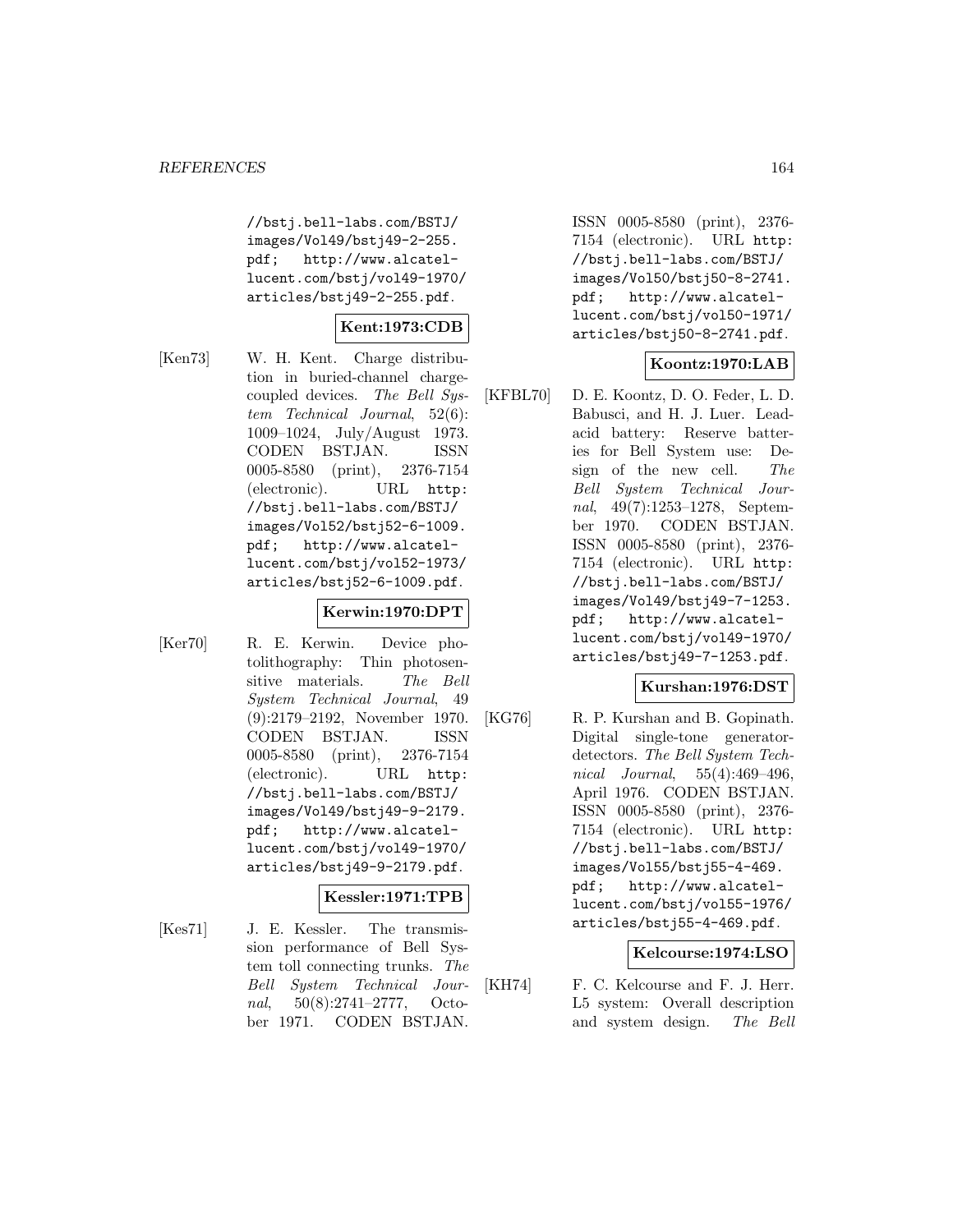System Technical Journal, 53 (10):1901–1933, December 1974. CODEN BSTJAN. ISSN 0005- 8580 (print), 2376-7154 (electronic). URL http://bstj. bell-labs.com/BSTJ/images/ Vol53/bstj53-10-1901.pdf; http://www.alcatel-lucent. com/bstj/vol53-1974/articles/ bstj53-10-1901.pdf.

# **Kak:1977:SEU**

[KJ77] S. C. Kak and N. S. Jayant. On speech encryption using waveform scrambling. The Bell System Technical Journal, 56(5):781–808, May/June 1977. CODEN BSTJAN. ISSN 0005-8580 (print), 2376- 7154 (electronic). URL http: //bstj.bell-labs.com/BSTJ/ images/Vol56/bstj56-5-781. pdf; http://www.alcatellucent.com/bstj/vol56-1977/ articles/bstj56-5-781.pdf.

#### **Kernighan:1970:EHP**

[KL70] B. W. Kernighan and S. Lin. An efficient heuristic procedure for partitioning graphs. The Bell System Technical Journal, 49(2):291–307, February 1970. CODEN BSTJAN. ISSN 0005-8580 (print), 2376- 7154 (electronic). URL http: //bstj.bell-labs.com/BSTJ/ images/Vol49/bstj49-2-291. pdf; http://www.alcatellucent.com/bstj/vol49-1970/ articles/bstj49-2-291.pdf.

#### **Kernighan:1973:HSS**

[KL73] B. W. Kernighan and S. Lin.

Heuristic solution of a signal design optimization. The Bell System Technical Journal, 52(7):1145–1159, September 1973. CODEN BSTJAN. ISSN 0005-8580 (print), 2376- 7154 (electronic). URL http: //bstj.bell-labs.com/BSTJ/ images/Vol52/bstj52-7-1145. pdf; http://www.alcatellucent.com/bstj/vol52-1973/ articles/bstj52-7-1145.pdf.

# **Klein:1972:SBT**

[Kle72] T. H. Klein. Soil burial tests: Effect of soil burial exposure on the properties of structural grade reinforced plastic laminates. The Bell System Technical Journal,  $51(1):51-62$ , January 1972. CODEN BST-JAN. ISSN 0005-8580 (print), 2376-7154 (electronic). URL http://bstj.bell-labs.com/ BSTJ/images/Vol51/bstj51-1- 51.pdf; http://www.alcatellucent.com/bstj/vol51-1972/ articles/bstj51-1-51.pdf.

# **Klein:1976:RSN**

[Kle76] H. J. Klein. Remreed switching networks for no. 1 and no. 1A ESS: Physical design of remreed switching networks. The Bell System Technical Journal, 55(5):607–636, May/June 1976. CODEN BSTJAN. ISSN 0005-8580 (print), 2376- 7154 (electronic). URL http: //bstj.bell-labs.com/BSTJ/ images/Vol55/bstj55-5-607. pdf; http://www.alcatel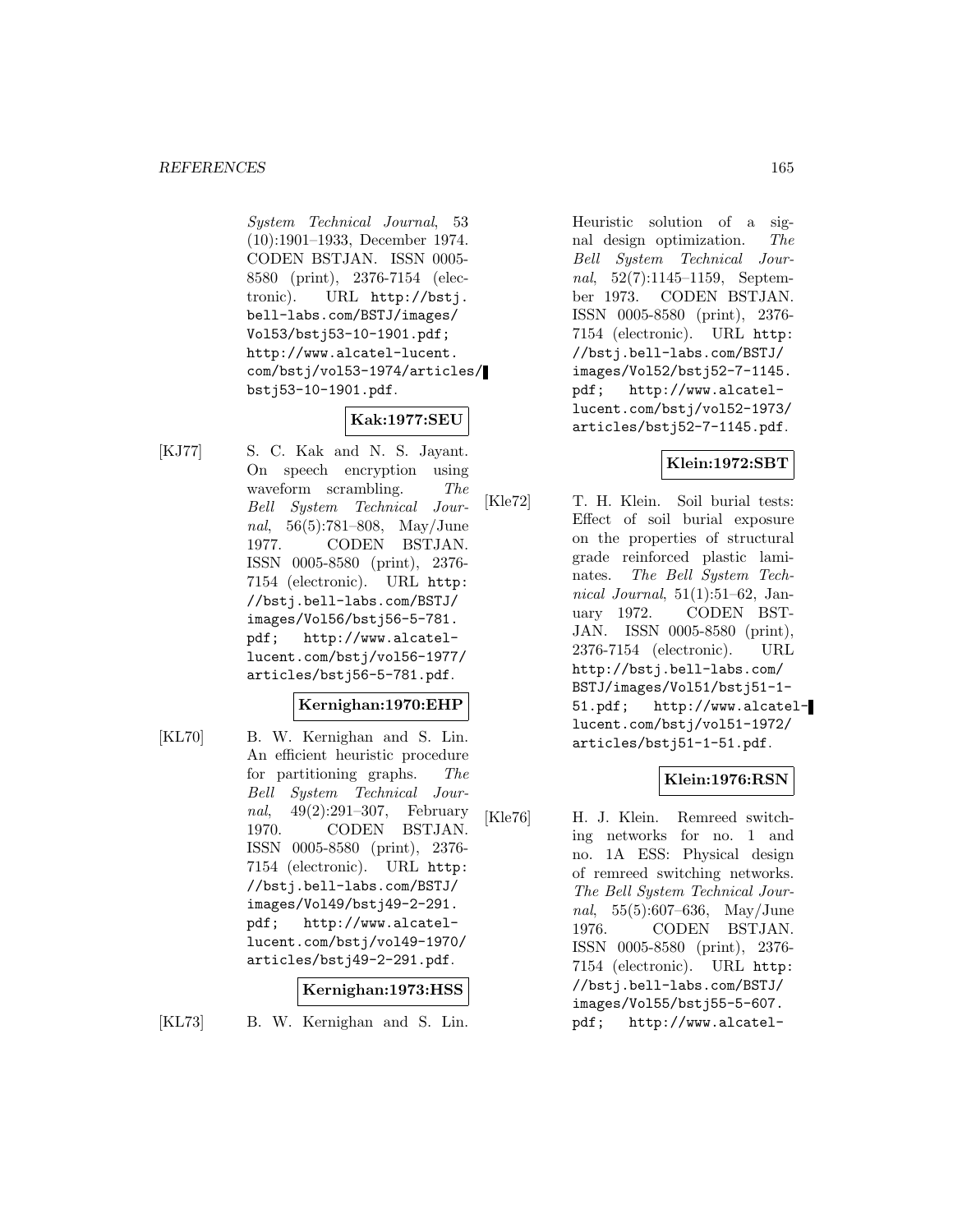lucent.com/bstj/vol55-1976/ articles/bstj55-5-607.pdf.

#### **Kernighan:1978:UTS**

- 
- [KLO78] B. W. Kernighan, M. E. Lesk, and J. F. Ossanna, Jr. UNIX time-sharing system: Document preparation. The Bell System Technical Journal, 57(6): 2115–2135, July/August 1978. CODEN BSTJAN. ISSN 0005-8580 (print), 2376-7154 (electronic). URL http: //bstj.bell-labs.com/BSTJ/ images/Vol57/bstj57-6-2115. pdf; http://www.alcatellucent.com/bstj/vol57-1978/ articles/bstj57-6-2115.pdf.

#### **Kossyk:1970:DPP**

[KLRS70] G. J. W. Kossyk, J. P. Laico, L. Rongved, and J. W. Stafford. Device photolithography: The primary pattern generator: Part II: Mechanical design. The Bell System Technical Journal, 49(9):2043–2059, November 1970. CODEN BSTJAN. ISSN 0005-8580 (print), 2376- 7154 (electronic). URL http: //bstj.bell-labs.com/BSTJ/ images/Vol49/bstj49-9-2043. pdf; http://www.alcatellucent.com/bstj/vol49-1970/ articles/bstj49-9-2043.pdf.

# **Kennedy:1976:RSN**

[KLS76] J. C. Kennedy, W. A. Liss, and J. R. Smith. Remreed switching networks for no. 1 and no. 1A ESS: Remreed line scanner. The Bell System Technical Journal, 55(5):597–606, May/

June 1976. CODEN BSTJAN. ISSN 0005-8580 (print), 2376- 7154 (electronic). URL http: //bstj.bell-labs.com/BSTJ/ images/Vol55/bstj55-5-597. pdf; http://www.alcatellucent.com/bstj/vol55-1976/ articles/bstj55-5-597.pdf.

#### **Kaiser:1973:BJB**

[KMM73] P. Kaiser, E. A. J. Marcatili, and S. E. Miller. B.S.T.J. briefs: A new optical fiber. The Bell System Technical Journal, 52(2):265–269, February 1973. CODEN BSTJAN. ISSN 0005-8580 (print), 2376- 7154 (electronic). URL http: //bstj.bell-labs.com/BSTJ/ images/Vol52/bstj52-2-265. pdf; http://www.alcatellucent.com/bstj/vol52-1973/ articles/bstj52-2-265.pdf.

#### **Kuczura:1972:ACC**

[KN72] A. Kuczura and S. R. Neal. The accuracy of call-congestion measurements for loss systems with renewal input. The Bell System Technical Journal, 51(10): 2197–2208, December 1972. CO-DEN BSTJAN. ISSN 0005- 8580 (print), 2376-7154 (electronic). URL http://bstj. bell-labs.com/BSTJ/images/ Vol51/bstj51-10-2197.pdf; http://www.alcatel-lucent. com/bstj/vol51-1972/articles/ bstj51-10-2197.pdf.

# **Kleinman:1978:NAP**

[KN78] D. A. Kleinman and D. F. Nelson. Nonlinear analy-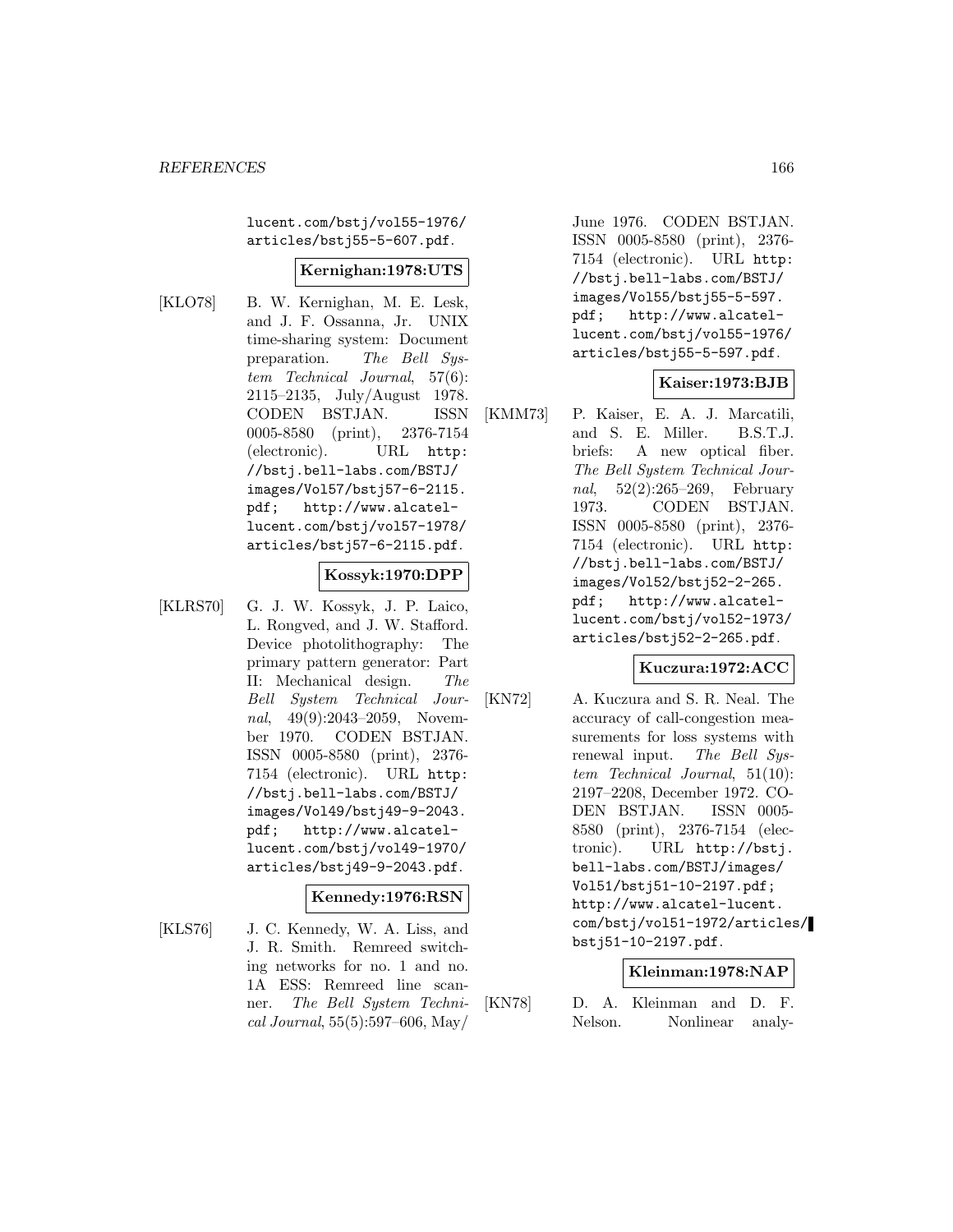sis of a photovoltaic optical telephone receiver. The Bell System Technical Journal,  $57(5):1569-1596$ , May/ June 1978. CODEN BSTJAN. ISSN 0005-8580 (print), 2376- 7154 (electronic). URL http: //bstj.bell-labs.com/BSTJ/ images/Vol57/bstj57-5-1569. pdf; http://www.alcatellucent.com/bstj/vol57-1978/ articles/bstj57-5-1569.pdf.

#### **Knowlton:1977:CDO**

[Kno77] K. C. Knowlton. Computer displays optically superimposed on input devices. The Bell System Technical Journal, 56(3):367–383, March 1977. CODEN BSTJAN. ISSN 0005-8580 (print), 2376- 7154 (electronic). URL http: //bstj.bell-labs.com/BSTJ/ images/Vol56/bstj56-3-367. pdf; http://www.alcatellucent.com/bstj/vol56-1977/ articles/bstj56-3-367.pdf.

#### **Kienzle:1970:NEA**

[KNS<sup>+</sup>70] H. G. Kienzle, K. L. Nicodemus, M. T. Smith, Jr., E. W. Weber, and H. M. Zydney. No. 1 ESS ADF: Message processing program organization. The Bell System Technical Journal, 49 (10):2753–2829, December 1970. CODEN BSTJAN. ISSN 0005- 8580 (print), 2376-7154 (electronic). URL http://bstj. bell-labs.com/BSTJ/images/ Vol49/bstj49-10-2753.pdf; http://www.alcatel-lucent.

com/bstj/vol49-1970/articles/ bstj49-10-2753.pdf.

#### **Kogelnik:1976:FRN**

[Kog76] H. Kogelnik. Filter response of nonuniform almost-periodic structures. The Bell System Technical Journal, 55 (1):109–126, January 1976. CODEN BSTJAN. ISSN 0005-8580 (print), 2376-7154 (electronic). URL http: //bstj.bell-labs.com/BSTJ/ images/Vol55/bstj55-1-109. pdf; http://www.alcatellucent.com/bstj/vol55-1976/ articles/bstj55-1-109.pdf.

#### **Koontz:1978:LPMb**

[Koo78a] W. L. G. Koontz. Loop plant modeling: An approach to modeling operating costs in the loop network. The Bell System Technical Journal, 57(4):891–909, April 1978. CODEN BSTJAN. ISSN 0005-8580 (print), 2376- 7154 (electronic). URL http: //bstj.bell-labs.com/BSTJ/ images/Vol57/bstj57-4-891. pdf; http://www.alcatellucent.com/bstj/vol57-1978/ articles/bstj57-4-891.pdf.

# **Koontz:1978:LPMa**

[Koo78b] W. L. G. Koontz. Loop plant modeling: Economic evaluation of subscriber pair gain system applications. The Bell System Technical Journal, 57(4):825–848, April 1978. CODEN BSTJAN. ISSN 0005-8580 (print), 2376-7154 (electronic). URL http: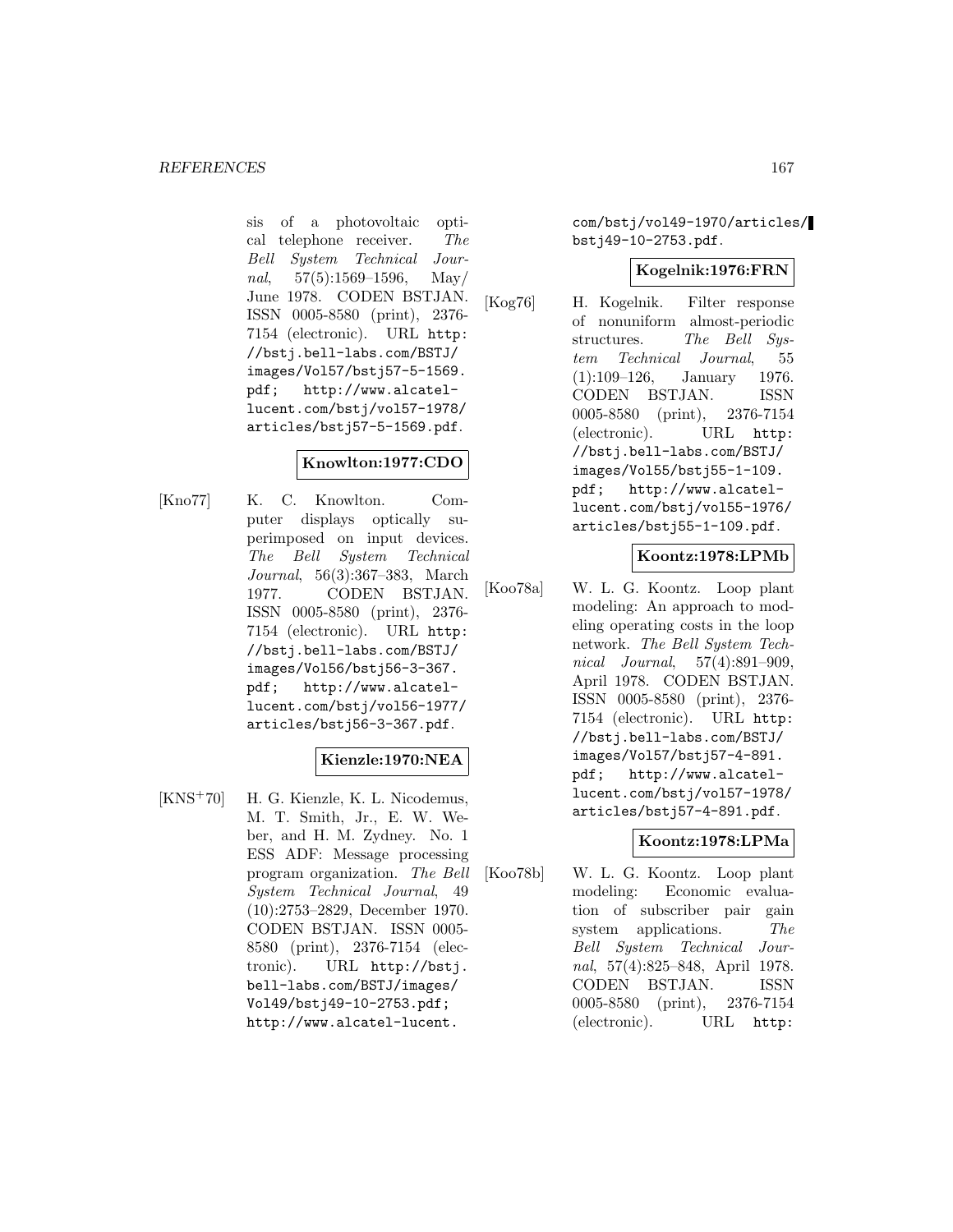//bstj.bell-labs.com/BSTJ/ images/Vol57/bstj57-4-825. pdf; http://www.alcatellucent.com/bstj/vol57-1978/ articles/bstj57-4-825.pdf.

#### **Kettley:1970:TNO**

[KPS70] A. W. Kettley, E. J. Pasternak, and M. F. Sikorsky. TSPS no. 1: Operational programs. The Bell System Technical Journal, 49 (10):2625–2683, December 1970. CODEN BSTJAN. ISSN 0005- 8580 (print), 2376-7154 (electronic). URL http://bstj. bell-labs.com/BSTJ/images/ Vol49/bstj49-10-2625.pdf; http://www.alcatel-lucent. com/bstj/vol49-1970/articles/ bstj49-10-2625.pdf.

# **Krambeck:1971:ZLT**

[Kra71] R. H. Krambeck. Zero loss transfer across gaps in a CCD. The Bell System Technical Journal, 50(10):3169–3175, December 1971. CODEN BSTJAN. ISSN 0005-8580 (print), 2376-7154 (electronic). URL http://bstj. bell-labs.com/BSTJ/images/ Vol50/bstj50-10-3169.pdf; http://www.alcatel-lucent. com/bstj/vol50-1971/articles/ bstj50-10-3169.pdf.

#### **Kropfl:1972:EDB**

[Kro72] W. J. Kropfl. An experimental data block switching system. The Bell System Technical Journal, 51(6):1147–1165, July/ August 1972. CODEN BSTJAN. ISSN 0005-8580 (print), 2376- 7154 (electronic). URL http:

//bstj.bell-labs.com/BSTJ/ images/Vol51/bstj51-6-1147. pdf; http://www.alcatellucent.com/bstj/vol51-1972/ articles/bstj51-6-1147.pdf.

#### **Krupp:1976:ATS**

[Kru76] R. S. Krupp. Analysis of toll switching networks. The Bell System Technical Journal, 55(7):843–856, September 1976. CODEN BSTJAN. ISSN 0005-8580 (print), 2376- 7154 (electronic). URL http: //bstj.bell-labs.com/BSTJ/ images/Vol55/bstj55-7-843. pdf; http://www.alcatellucent.com/bstj/vol55-1976/ articles/bstj55-7-843.pdf.

#### **Krupp:1979:PKP**

[Kru79] R. S. Krupp. Properties of Kruithof's projection method. The Bell System Technical Journal, 58(2):517–538, February 1979. CODEN BSTJAN. ISSN 0005-8580 (print), 2376- 7154 (electronic). URL http: //bstj.bell-labs.com/BSTJ/ images/Vol58/bstj58-2-517. pdf; http://www.alcatellucent.com/bstj/vol58-1979/ articles/bstj58-2-517.pdf.

#### **Kogelnik:1970:BJB**

[KS70] H. Kogelnik and T. P. Sosnowski. B.S.T.J. briefs: Holographic thin film couplers. The Bell System Technical Journal, 49(7):1602–1608, September 1970. CODEN BSTJAN. ISSN 0005-8580 (print), 2376- 7154 (electronic). URL http: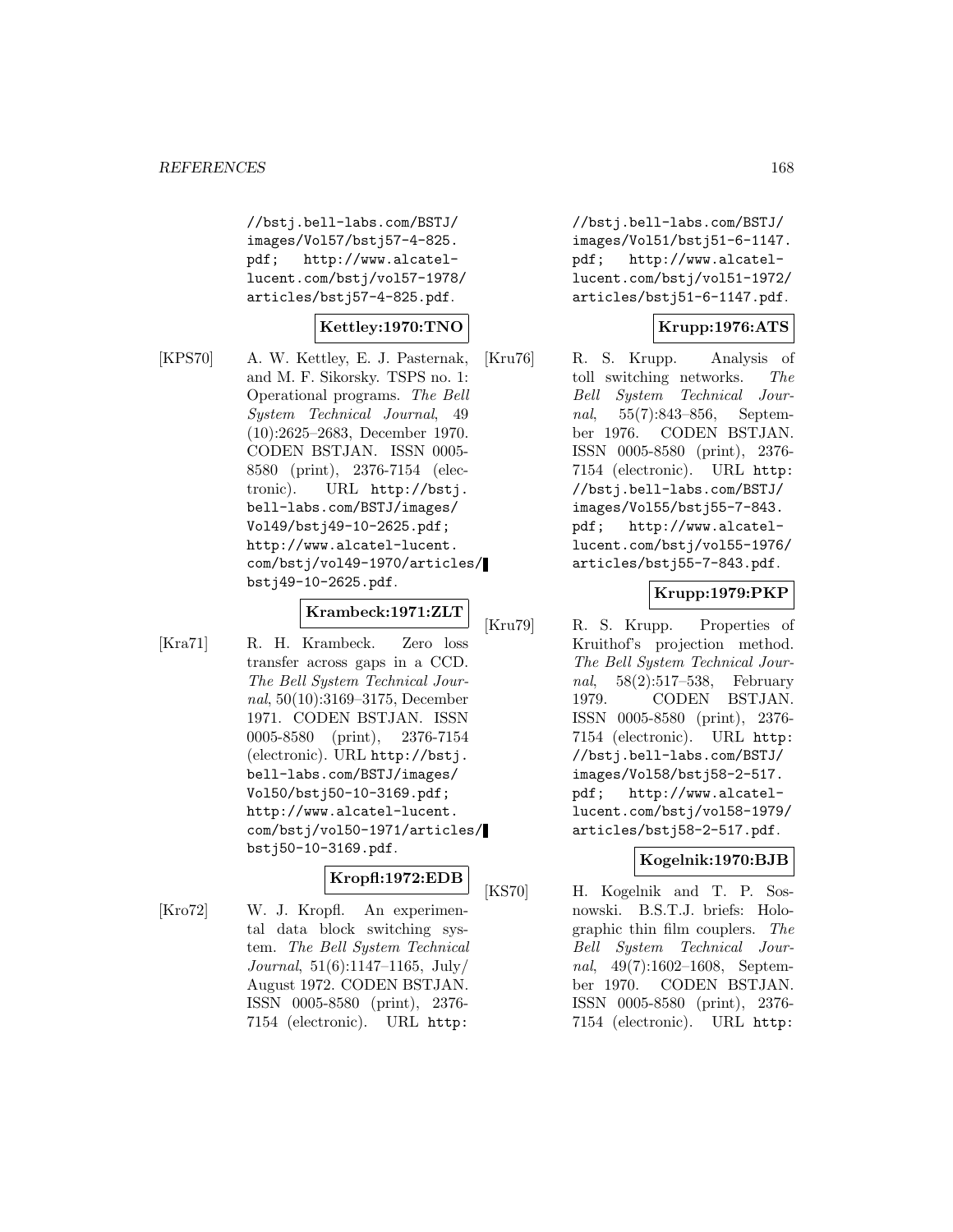//bstj.bell-labs.com/BSTJ/ images/Vol49/bstj49-7-1602. pdf; http://www.alcatellucent.com/bstj/vol49-1970/ articles/bstj49-7-1602.pdf.

#### **Knapp:1971:TMH**

[KS71] J. W. Knapp and K. L. Seastrand. TH-3 mediumhaul application: Frequencydiplexed auxiliary channel. The Bell System Technical Journal, 50(7):2287–2313, September 1971. CODEN BSTJAN. ISSN 0005-8580 (print), 2376- 7154 (electronic). URL http: //bstj.bell-labs.com/BSTJ/ images/Vol50/bstj50-7-2287. pdf; http://www.alcatellucent.com/bstj/vol50-1971/ articles/bstj50-7-2287.pdf.

# **Knerr:1978:LNG**

[KS78] R. H. Knerr and C. B. Swan. A low-noise gallium arsenide field effect transistor amplifier for 4-GHz radio. The Bell System Technical Journal, 57(3):479–490, March 1978. CODEN BSTJAN. ISSN 0005-8580 (print), 2376-7154 (electronic). URL http: //bstj.bell-labs.com/BSTJ/ images/Vol57/bstj57-3-479. pdf; http://www.alcatellucent.com/bstj/vol57-1978/ articles/bstj57-3-479.pdf. **Kahng:1974:IDD**

#### [KSBL74] D. Kahng, W. J. Sundburg, D. M. Boulin, and J. R. Ligenza. Interfacial dopants for dualdielectric, charge-storage cells.

The Bell System Technical Journal, 53(9):1723–1739, November 1974. CODEN BSTJAN. ISSN 0005-8580 (print), 2376- 7154 (electronic). URL http: //bstj.bell-labs.com/BSTJ/ images/Vol53/bstj53-9-1723. pdf; http://www.alcatellucent.com/bstj/vol53-1974/ articles/bstj53-9-1723.pdf.

#### **Krupp:1973:SNP**

[KT73] R. S. Krupp and L. A. Tomko. Switching networks of planar shifting arrays. The Bell System Technical Journal, 52(6): 991–1007, July/August 1973. CODEN BSTJAN. ISSN 0005-8580 (print), 2376-7154 (electronic). URL http: //bstj.bell-labs.com/BSTJ/ images/Vol52/bstj52-6-991. pdf; http://www.alcatellucent.com/bstj/vol52-1973/ articles/bstj52-6-991.pdf.

#### **Klosterman:1976:RSN**

[KU76] C. H. Klosterman and J. E. Unrue, Jr. Remreed switching networks for no. 1 and no. 1A ESS: Transmission design and environmental protection of remreed networks. The Bell System Technical Journal, 55(5):637–661, May/June 1976. CODEN BSTJAN. ISSN 0005-8580 (print), 2376- 7154 (electronic). URL http: //bstj.bell-labs.com/BSTJ/ images/Vol55/bstj55-5-637. pdf; http://www.alcatellucent.com/bstj/vol55-1976/ articles/bstj55-5-637.pdf.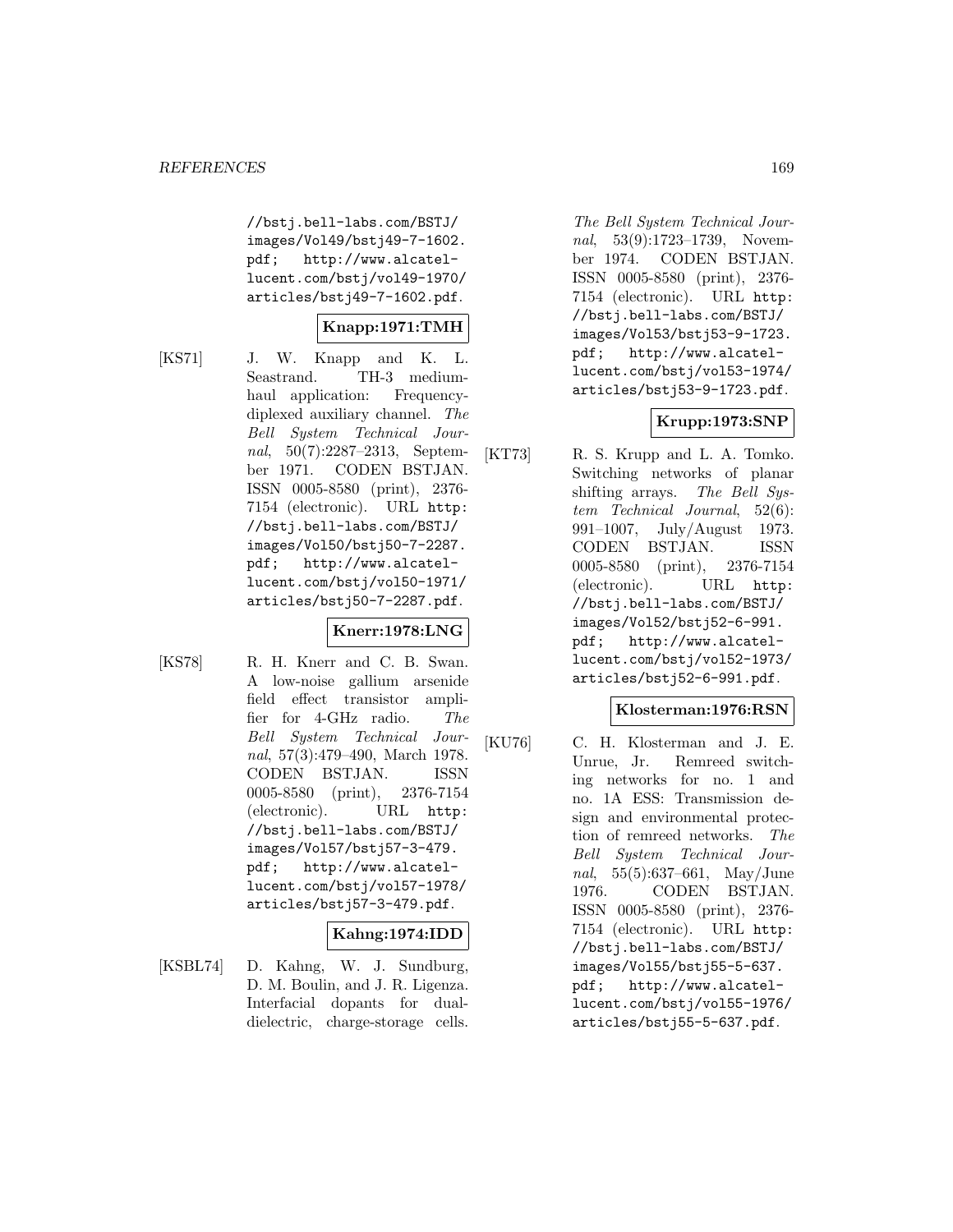#### **Kuczura:1972:QMR**

[Kuc72] A. Kuczura. Queues with mixed renewal and Poisson inputs. The Bell System Technical Journal, 51(6):1305–1326, July/ August 1972. CODEN BSTJAN. ISSN 0005-8580 (print), 2376- 7154 (electronic). URL http: //bstj.bell-labs.com/BSTJ/ images/Vol51/bstj51-6-1305. pdf; http://www.alcatellucent.com/bstj/vol51-1972/ articles/bstj51-6-1305.pdf.

#### **Kuczura:1973:BIM**

[Kuc73a] A. Kuczura. Batch input to a multiserver queue with constant service times. The Bell System Technical Journal, 52(1):83–99, January 1973. CODEN BST-JAN. ISSN 0005-8580 (print), 2376-7154 (electronic). URL http://bstj.bell-labs.com/ BSTJ/images/Vol52/bstj52-1- 83.pdf; http://www.alcatellucent.com/bstj/vol52-1973/ articles/bstj52-1-83.pdf.

# **Kuczura:1973:IPO**

[Kuc73b] Anatol Kuczura. The interrupted Poisson as an overflow process. The Bell System Technical Journal, 52(3):437–448, March 1973. CODEN BSTJAN. ISSN 0005-8580 (print), 2376- 7154 (electronic). URL http: //bstj.bell-labs.com/BSTJ/ images/Vol52/bstj52-3-437. pdf; http://www.alcatellucent.com/bstj/vol52-1973/ articles/bstj52-3-437.pdf.

# **Kuehn:1979:MSN**

[Kue79] P. J. Kuehn. Multiqueue systems with nonexhaustive cyclic service. The Bell System Technical Journal, 58(3):671–698, March 1979. CODEN BSTJAN. ISSN 0005-8580 (print), 2376- 7154 (electronic). URL http: //bstj.bell-labs.com/BSTJ/ images/Vol58/bstj58-3-671. pdf; http://www.alcatellucent.com/bstj/vol58-1979/ articles/bstj58-3-671.pdf.

# **Kuoni:1975:SDP**

[Kuo75] J. P. Kuoni. SAFEGUARD dataprocessing system: A means to effective computer resource utilization. The Bell System Technical Journal, 54(10):S191– S196, December 1975. CO-DEN BSTJAN. ISSN 0005- 8580 (print), 2376-7154 (electronic). URL http://bstj. bell-labs.com/BSTJ/images/ Vol54/bstj54-10-S191.pdf; http://www.alcatel-lucent. com/bstj/vol54-1975/articles/ bstj54-10-S191.pdf.

# **Kurshan:1970:BJB**

[Kur70] R. P. Kurshan. B.S.T.J. briefs: All terminal bubbles programs yield the elementary symmetric polynomials. The Bell System Technical Journal, 49(8):1991–1994, October 1970. CODEN BSTJAN. ISSN 0005-8580 (print), 2376- 7154 (electronic). URL http: //bstj.bell-labs.com/BSTJ/ images/Vol49/bstj49-8-1991. pdf; http://www.alcatel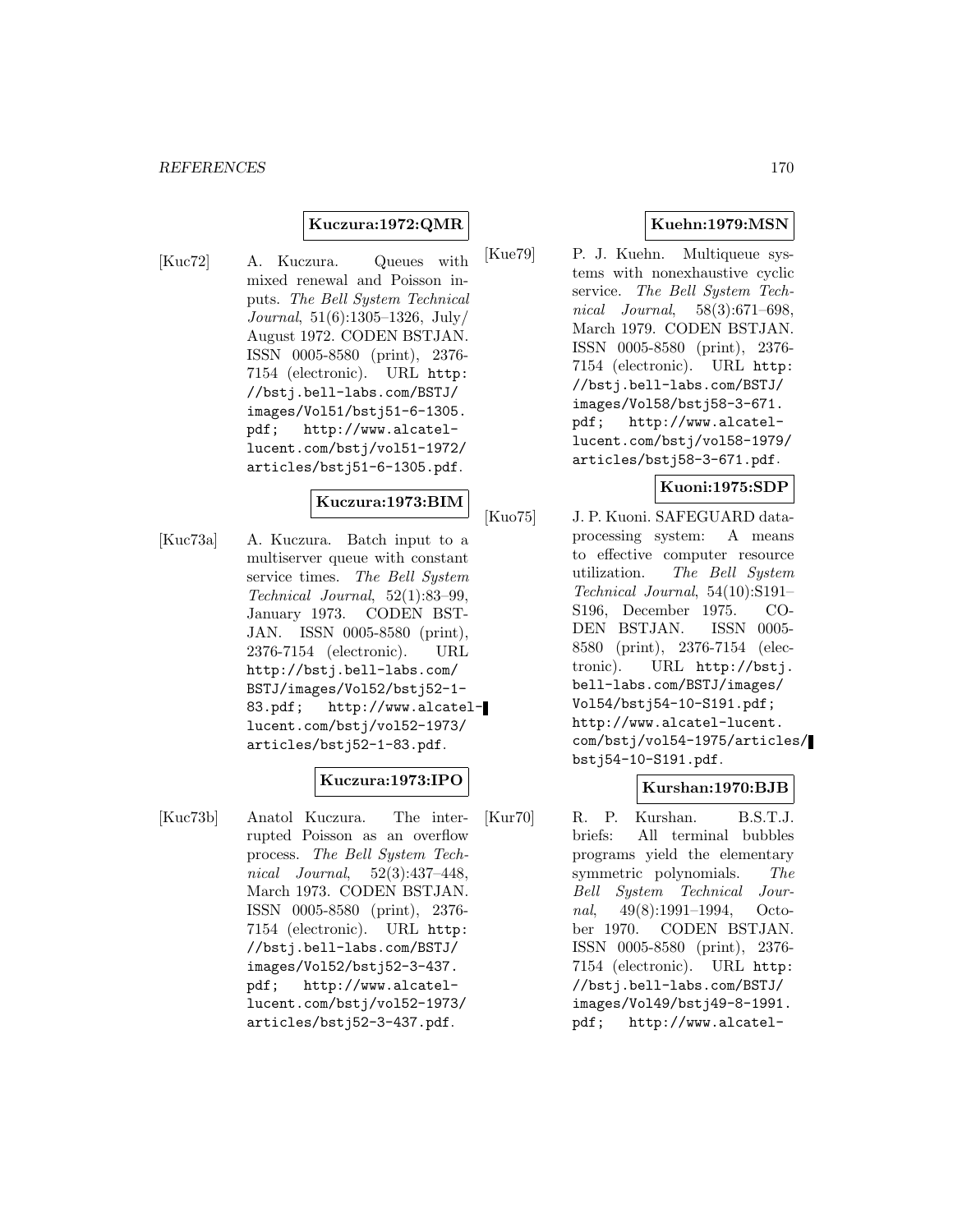lucent.com/bstj/vol49-1970/ articles/bstj49-8-1991.pdf.

#### **Kerdock:1978:AFS**

[KW78] R. S. Kerdock and D. H. Wolaver. Atlanta Fiber System Experiment: Results of the Atlanta Experiment. The Bell System Technical Journal,  $57(6):1857-1879$ , July/ August 1978. CODEN BSTJAN. ISSN 0005-8580 (print), 2376- 7154 (electronic). URL http: //bstj.bell-labs.com/BSTJ/ images/Vol57/bstj57-6-1857. pdf; http://www.alcatellucent.com/bstj/vol57-1978/ articles/bstj57-6-1857.pdf.

# **Kwei:1972:SBT**

[Kwe72] T. K. Kwei. Soil burial tests: Effect of soil burial exposure on the properties of electrical grade reinforced plastic laminates. The Bell System Technical Journal, 51(1):47–49, January 1972. CODEN BST-JAN. ISSN 0005-8580 (print), 2376-7154 (electronic). URL http://bstj.bell-labs.com/ BSTJ/images/Vol51/bstj51-1- 47.pdf; http://www.alcatellucent.com/bstj/vol51-1972/ articles/bstj51-1-47.pdf.

#### **Krambeck:1972:DST**

[KWP72] R. H. Krambeck, R. H. Walden, and K. A. Pickar. A doped surface two-phase CCD. The Bell System Technical Journal, 51(8):1849–1866, October 1972. CODEN BSTJAN. ISSN 0005-8580 (print), 23767154 (electronic). URL http: //bstj.bell-labs.com/BSTJ/ images/Vol51/bstj51-8-1849. pdf; http://www.alcatellucent.com/bstj/vol51-1972/ articles/bstj51-8-1849.pdf.

# **Laane:1970:MQN**

[Laa70] R. R. Laane. Measured quantizing noise spectrum for singleintegration delta-modulation coders. The Bell System Technical Journal, 49(2):191–195, February 1970. CODEN BST-JAN. ISSN 0005-8580 (print), 2376-7154 (electronic). URL http://bstj.bell-labs.com/ BSTJ/images/Vol49/bstj49-2- 191.pdf; http://www.alcatellucent.com/bstj/vol49-1970/ articles/bstj49-2-191.pdf.

#### **Laane:1971:BJB**

[Laa71] R. R. Laane. B.S.T.J. briefs: HILO — an improved transmission scheme for semiconductor switching networks. The Bell System Technical Journal, 50(3):1089–1093, March 1971. CODEN BSTJAN. ISSN 0005-8580 (print), 2376- 7154 (electronic). URL http: //bstj.bell-labs.com/BSTJ/ images/Vol50/bstj50-3-1089. pdf; http://www.alcatellucent.com/bstj/vol50-1971/ articles/bstj50-3-1089.pdf.

#### **Laker:1979:ECA**

[Lak79] K. R. Laker. Equivalent circuits for the analysis and synthesis of switched capacitor networks. The Bell System Tech-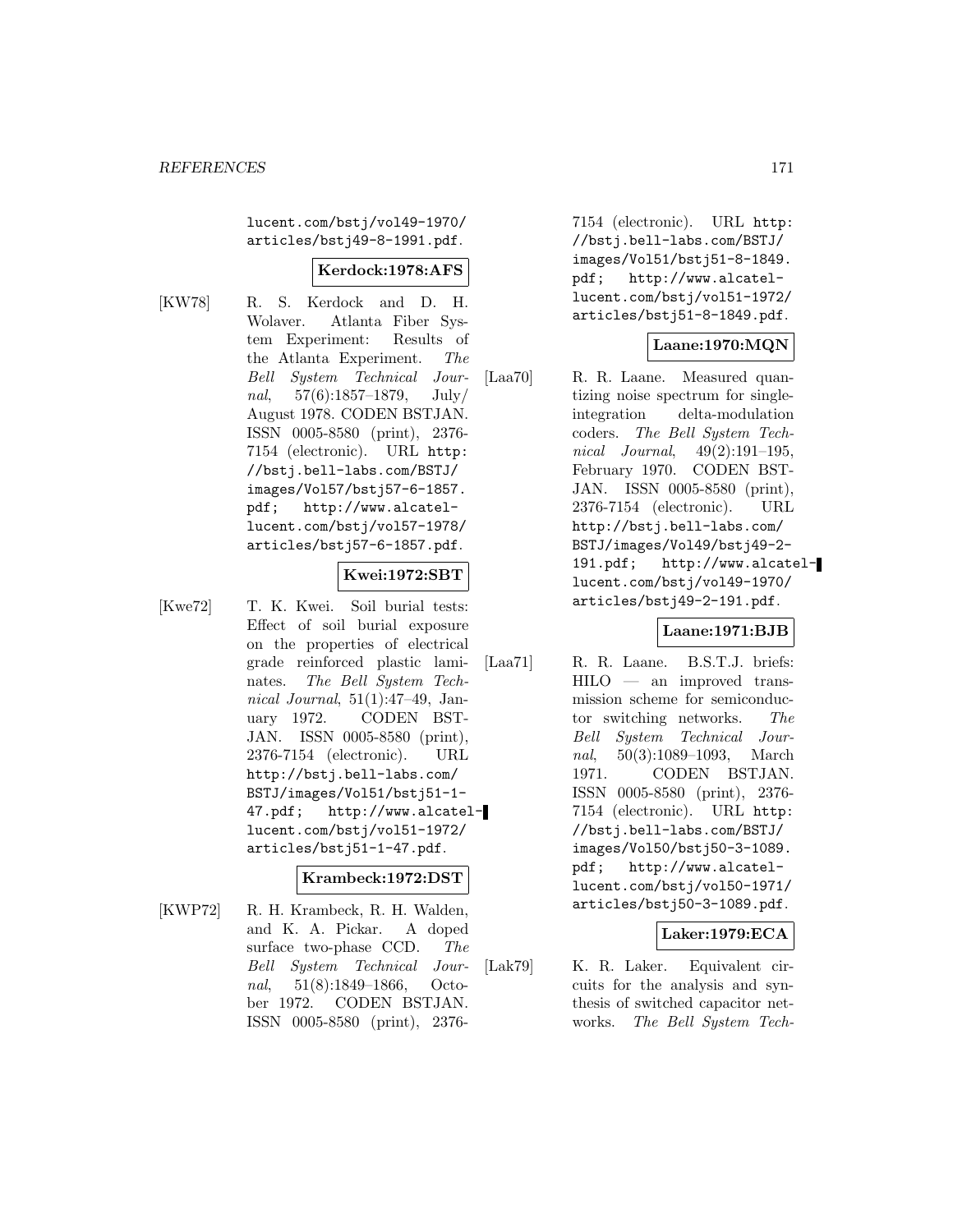nical Journal, 58(3):729–769, March 1979. CODEN BSTJAN. ISSN 0005-8580 (print), 2376- 7154 (electronic). URL http: //bstj.bell-labs.com/BSTJ/ images/Vol58/bstj58-3-729. pdf; http://www.alcatellucent.com/bstj/vol58-1979/ articles/bstj58-3-729.pdf.

# **Lapsa:1976:CMC**

[Lap76] P. M. Lapsa. Calculation of multidisturber crosstalk probabilities — application to subscriberloop gain. The Bell System Technical Journal, 55 (7):875–903, September 1976. CODEN BSTJAN. ISSN 0005-8580 (print), 2376-7154 (electronic). URL http: //bstj.bell-labs.com/BSTJ/ images/Vol55/bstj55-7-875. pdf; http://www.alcatellucent.com/bstj/vol55-1976/ articles/bstj55-7-875.pdf.

# **Lastovka:1976:OAV**

[Las76] J. B. Lastovka. An optical apparatus for very-small-angle light scattering — design, analysis, and performance. The Bell System Technical Journal, 55(9):1225–1293, November 1976. CODEN BSTJAN. ISSN 0005-8580 (print), 2376- 7154 (electronic). URL http: //bstj.bell-labs.com/BSTJ/ images/Vol55/bstj55-9-1225. pdf; http://www.alcatellucent.com/bstj/vol55-1976/ articles/bstj55-9-1225.pdf.

# **Lycklama:1978:UTSa**

[LB78] H. Lycklama and D. L. Bayer. UNIX time-sharing system: The MERT operating system. The Bell System Technical Journal,  $57(6):2049-2086$ , July/ August 1978. CODEN BSTJAN. ISSN 0005-8580 (print), 2376- 7154 (electronic). URL http: //bstj.bell-labs.com/BSTJ/ images/Vol57/bstj57-6-2049. pdf; http://www.alcatellucent.com/bstj/vol57-1978/ articles/bstj57-6-2049.pdf.

# **Liu:1970:LBR**

[LC70] S. C. Liu and D. K. Cohoon. Limiting behaviors of randomly excited hyperbolic tangent systems. The Bell System Technical Journal, 49(4):543–560, April 1970. CODEN BSTJAN. ISSN 0005-8580 (print), 2376- 7154 (electronic). URL http: //bstj.bell-labs.com/BSTJ/ images/Vol49/bstj49-4-543. pdf; http://www.alcatellucent.com/bstj/vol49-1970/ articles/bstj49-4-543.pdf.

# **Lycklama:1978:UTSc**

[LC78] H. Lycklama and C. Christensen. UNIX time-sharing system: A minicomputer satellite processor system. The Bell System Technical Journal,  $57(6):2103-2113$ , July/ August 1978. CODEN BSTJAN. ISSN 0005-8580 (print), 2376- 7154 (electronic). URL http: //bstj.bell-labs.com/BSTJ/ images/Vol57/bstj57-6-2103. pdf; http://www.alcatel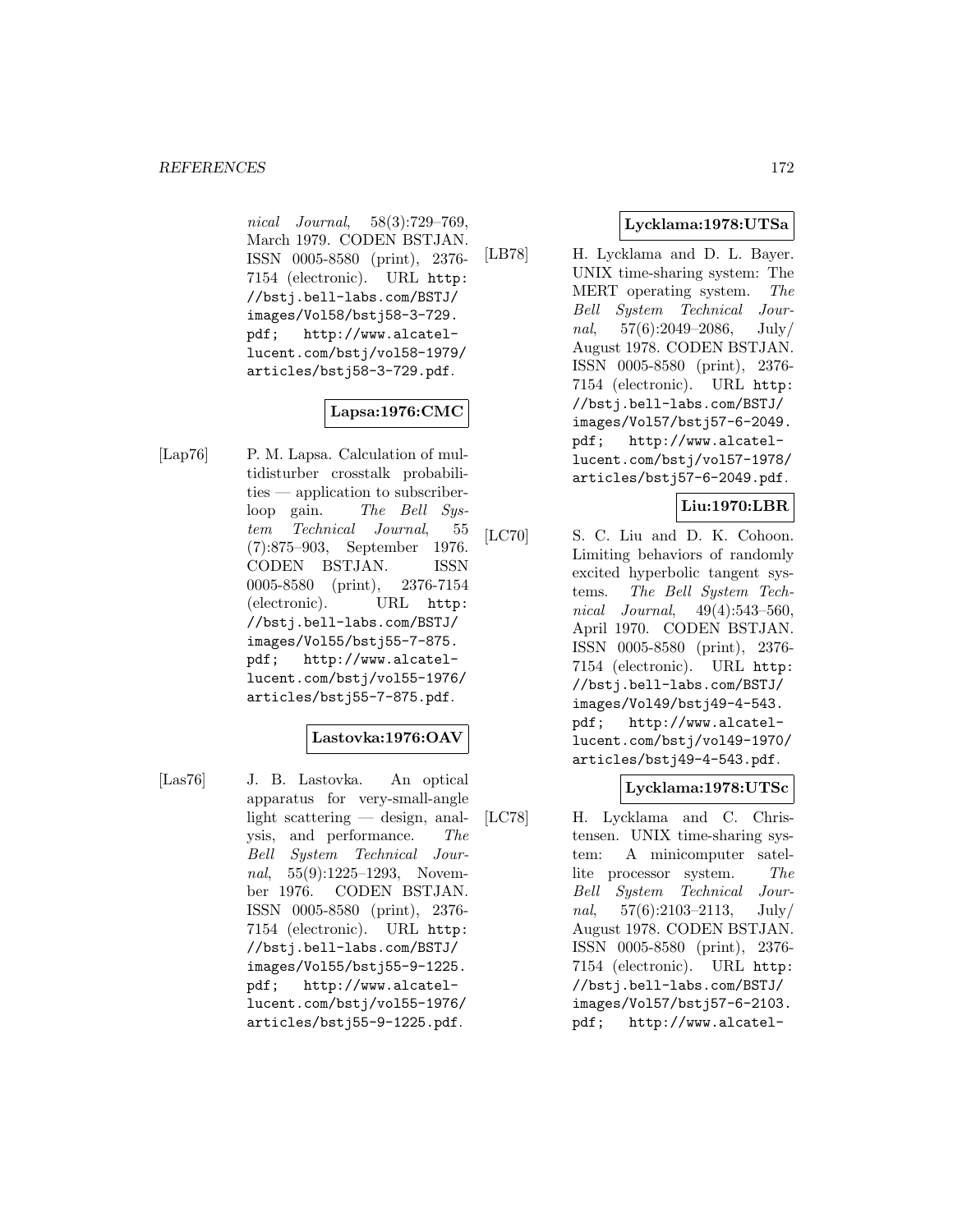lucent.com/bstj/vol57-1978/ articles/bstj57-6-2103.pdf.

# **Lee:1969:ECF**

[Lee69] W. C. Y. Lee. An extended correlation function of two random variables applied to mobile radio transmission. The Bell System Technical Journal, 48(10): 3423–3440, December 1969. CO-DEN BSTJAN. ISSN 0005- 8580 (print), 2376-7154 (electronic). URL http://bstj. bell-labs.com/BSTJ/images/ Vol48/bstj48-10-3423.pdf; http://www.alcatel-lucent. com/bstj/vol48-1969/articles/ bstj48-10-3423.pdf. See erratum [Ano70l].

#### **Lee:1971:ASR**

[Lee71] W. C. Y. Lee. Antenna spacing requirement for a mobile radio base-station diversity. The Bell System Technical Journal, 50(6):1859–1876, July/ August 1971. CODEN BSTJAN. ISSN 0005-8580 (print), 2376- 7154 (electronic). URL http: //bstj.bell-labs.com/BSTJ/ images/Vol50/bstj50-6-1859. pdf; http://www.alcatellucent.com/bstj/vol50-1971/ articles/bstj50-6-1859.pdf.

#### **Leeper:1973:UDD**

[Lee73] David G. Leeper. A universe digital data scrambler. The Bell System Technical Journal, 52 (10):1851–1865, December 1973. CODEN BSTJAN. ISSN 0005- 8580 (print), 2376-7154 (electronic). URL http://bstj.

bell-labs.com/BSTJ/images/ Vol52/bstj52-10-1851.pdf; http://www.alcatel-lucent. com/bstj/vol52-1973/articles/ bstj52-10-1851.pdf.

#### **Lee:1975:EJC**

[Lee75] T. P. Lee. Effect of junction capacitance on the rise time of LED's and on the turn-on delay of injection lasers. The Bell System Technical Journal, 54(1):53– 68, January 1975. CODEN BST-JAN. ISSN 0005-8580 (print), 2376-7154 (electronic). URL http://bstj.bell-labs.com/ BSTJ/images/Vol54/bstj54-1- 53.pdf; http://www.alcatellucent.com/bstj/vol54-1975/ articles/bstj54-1-53.pdf.

#### **Lenahan:1972:DCF**

[Len72] T. A. Lenahan. Dimensionality of crosstalk functions. The Bell System Technical Journal,  $51(6):1347-1362$ ,  $July/$ August 1972. CODEN BSTJAN. ISSN 0005-8580 (print), 2376- 7154 (electronic). URL http: //bstj.bell-labs.com/BSTJ/ images/Vol51/bstj51-6-1347. pdf; http://www.alcatellucent.com/bstj/vol51-1972/ articles/bstj51-6-1347.pdf.

#### **Lenahan:1977:ETP**

[Len77a] T. A. Lenahan. Experimental test of propagation-parameter calculations for shielded balanced pair cables. The Bell System Technical Journal, 56(4):627–636, April 1977. CODEN BSTJAN. ISSN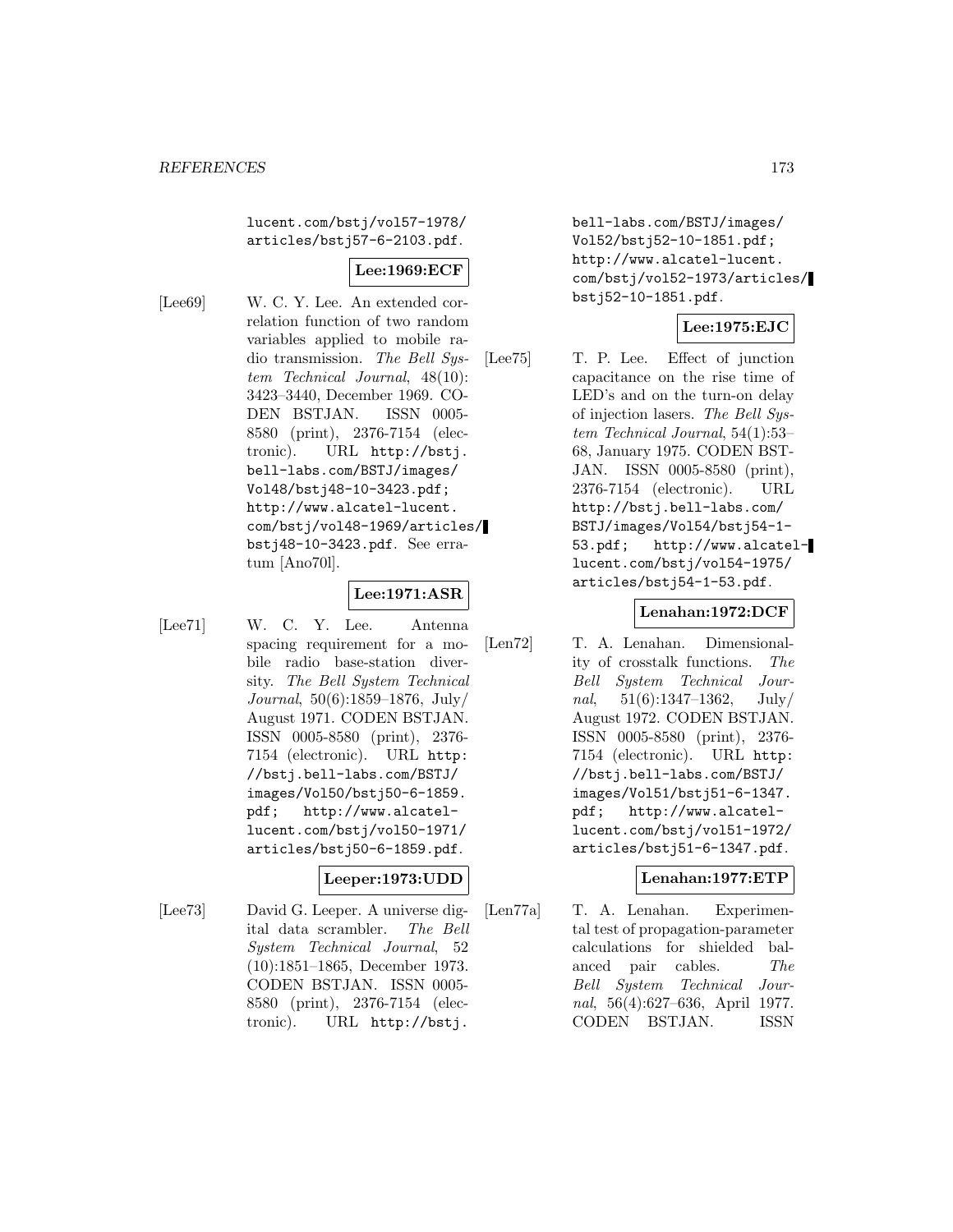0005-8580 (print), 2376-7154 (electronic). URL http: //bstj.bell-labs.com/BSTJ/ images/Vol56/bstj56-4-627. pdf; http://www.alcatellucent.com/bstj/vol56-1977/ articles/bstj56-4-627.pdf.

#### **Lenahan:1977:TUCa**

[Len77b] T. A. Lenahan. The theory of uniform cables — Part I: Calculation of propagation parameters. The Bell System Technical Journal, 56(4):597–610, April 1977. CODEN BSTJAN. ISSN 0005-8580 (print), 2376- 7154 (electronic). URL http: //bstj.bell-labs.com/BSTJ/ images/Vol56/bstj56-4-597. pdf; http://www.alcatellucent.com/bstj/vol56-1977/ articles/bstj56-4-597.pdf.

#### **Lenahan:1977:TUCb**

[Len77c] T. A. Lenahan. The theory of uniform cables — Part II: Calculation of charge components. The Bell System Technical Journal, 56(4):611–625, April 1977. CODEN BSTJAN. ISSN 0005-8580 (print), 2376- 7154 (electronic). URL http: //bstj.bell-labs.com/BSTJ/ images/Vol56/bstj56-4-611. pdf; http://www.alcatellucent.com/bstj/vol56-1977/ articles/bstj56-4-611.pdf.

#### **Levinson:1978:ESA**

[Lev78] S. E. Levinson. The effects of syntactic analysis on word recognition accuracy. The Bell System Technical Jour-

nal, 57(5):1627–1644, May/ June 1978. CODEN BSTJAN. ISSN 0005-8580 (print), 2376- 7154 (electronic). URL http: //bstj.bell-labs.com/BSTJ/ images/Vol57/bstj57-5-1627. pdf; http://www.alcatellucent.com/bstj/vol57-1978/ articles/bstj57-5-1627.pdf.

#### **Lewis:1970:FPP**

[Lew70] J. A. Lewis. The flat plate problem for a semiconductor. The Bell System Technical Journal, 49(7):1483–1490, September 1970. CODEN BSTJAN. ISSN 0005-8580 (print), 2376- 7154 (electronic). URL http: //bstj.bell-labs.com/BSTJ/ images/Vol49/bstj49-7-1483. pdf; http://www.alcatellucent.com/bstj/vol49-1970/ articles/bstj49-7-1483.pdf.

#### **Lewis:1976:BLC**

[Lew76] J. A. Lewis. The boundary layer in a concentrated, multicomponent electrolyte. The Bell System Technical Journal, 55(6):803–824, July/August 1976. CODEN BSTJAN. ISSN 0005-8580 (print), 2376- 7154 (electronic). URL http: //bstj.bell-labs.com/BSTJ/ images/Vol55/bstj55-6-803. pdf; http://www.alcatellucent.com/bstj/vol55-1976/ articles/bstj55-6-803.pdf.

#### **Liu:1972:EEP**

[LF72] S. C. Liu and L. W. Fagel. Earthquake environment for physical design: A statistical analysis.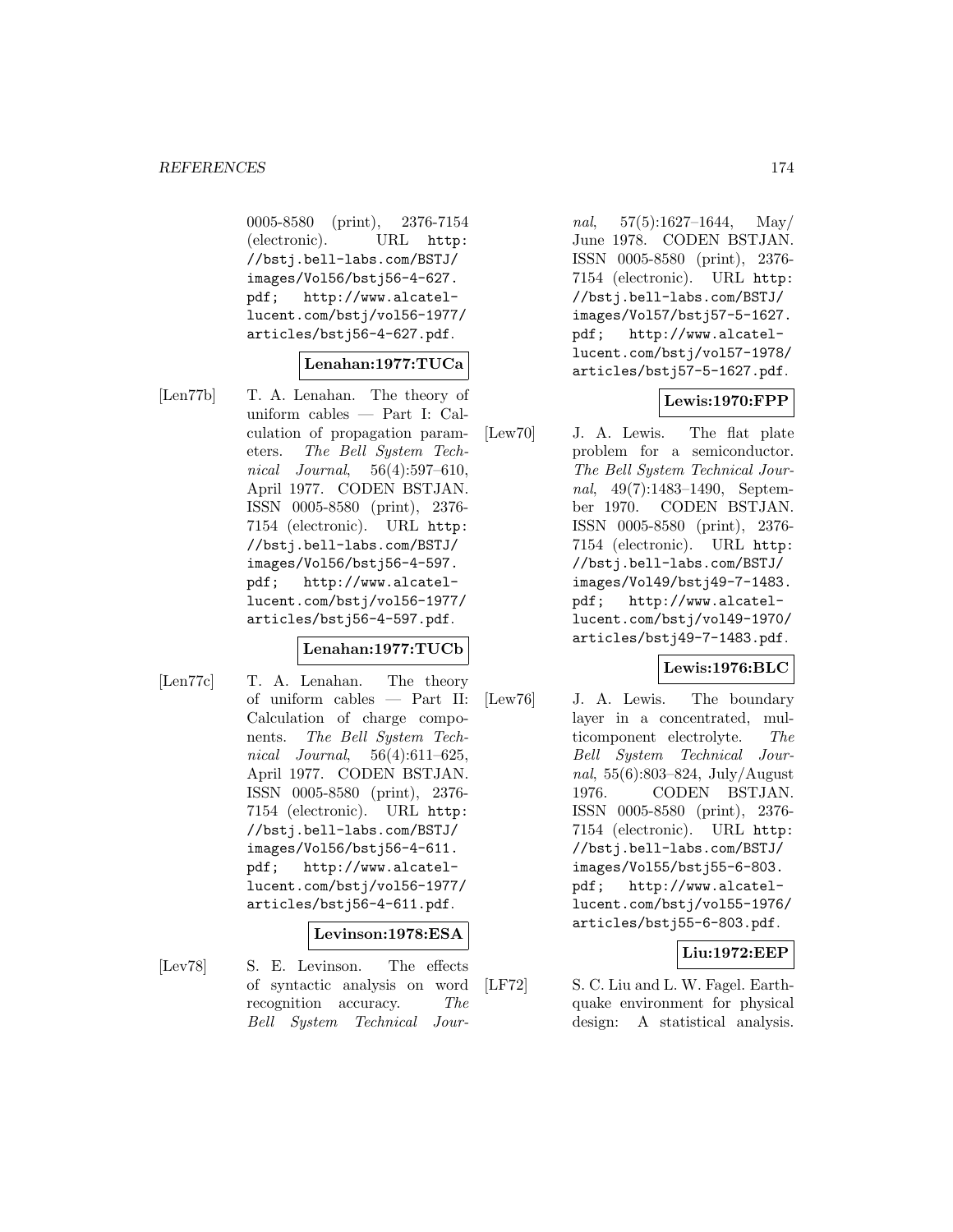The Bell System Technical Journal, 51(9):1957–1982, November 1972. CODEN BSTJAN. ISSN 0005-8580 (print), 2376- 7154 (electronic). URL http: //bstj.bell-labs.com/BSTJ/ images/Vol51/bstj51-9-1957. pdf; http://www.alcatellucent.com/bstj/vol51-1972/ articles/bstj51-9-1957.pdf.

# **Limb:1972:BDG**

[Lim72] J. O. Limb. Buffering of data generated by the coding of moving images. The Bell System Technical Journal, 51(1):239–259, January 1972. CODEN BSTJAN. ISSN 0005-8580 (print), 2376- 7154 (electronic). URL http: //bstj.bell-labs.com/BSTJ/ images/Vol51/bstj51-1-239. pdf; http://www.alcatellucent.com/bstj/vol51-1972/ articles/bstj51-1-239.pdf.

# **Limb:1973:PCU**

[Lim73] J. O. Limb. Picture coding: The use of a viewer model in source encoding. The Bell System Technical Journal, 52(8):1271–1302, October 1973. CODEN BSTJAN. ISSN 0005-8580 (print), 2376- 7154 (electronic). URL http: //bstj.bell-labs.com/BSTJ/ images/Vol52/bstj52-8-1271. pdf; http://www.alcatellucent.com/bstj/vol52-1973/ articles/bstj52-8-1271.pdf.

# **Lin:1971:SBF**

[Lin71] S. H. Lin. Statistical behavior of [Lin76a]

S. H. Lin. Dependence of

**Lin:1976:DRR**

[Lin73] S. H. Lin. Statistical behavior of rain attenuation. The Bell System Technical Journal, 52(4):557–581, April 1973. CODEN BSTJAN. ISSN 0005-8580 (print), 2376-7154 (electronic). URL http: //bstj.bell-labs.com/BSTJ/ images/Vol52/bstj52-4-557. pdf; http://www.alcatellucent.com/bstj/vol52-1973/ articles/bstj52-4-557.pdf.

# **Lin:1975:MCR**

[Lin75] S. H. Lin. A method for calculating rain attenuation distributions on microwave paths. The Bell System Technical Journal,  $54(6):1051-1086$ , July/ August 1975. CODEN BSTJAN. ISSN 0005-8580 (print), 2376- 7154 (electronic). URL http: //bstj.bell-labs.com/BSTJ/ images/Vol54/bstj54-6-1051. pdf; http://www.alcatellucent.com/bstj/vol54-1975/ articles/bstj54-6-1051.pdf.

# a fading signal. The Bell Sys-

tem Technical Journal, 50(10): 3211–3270, December 1971. CO-DEN BSTJAN. ISSN 0005- 8580 (print), 2376-7154 (electronic). URL http://bstj. bell-labs.com/BSTJ/images/ Vol50/bstj50-10-3211.pdf; http://www.alcatel-lucent. com/bstj/vol50-1971/articles/ bstj50-10-3211.pdf.

# **Lin:1973:SBR**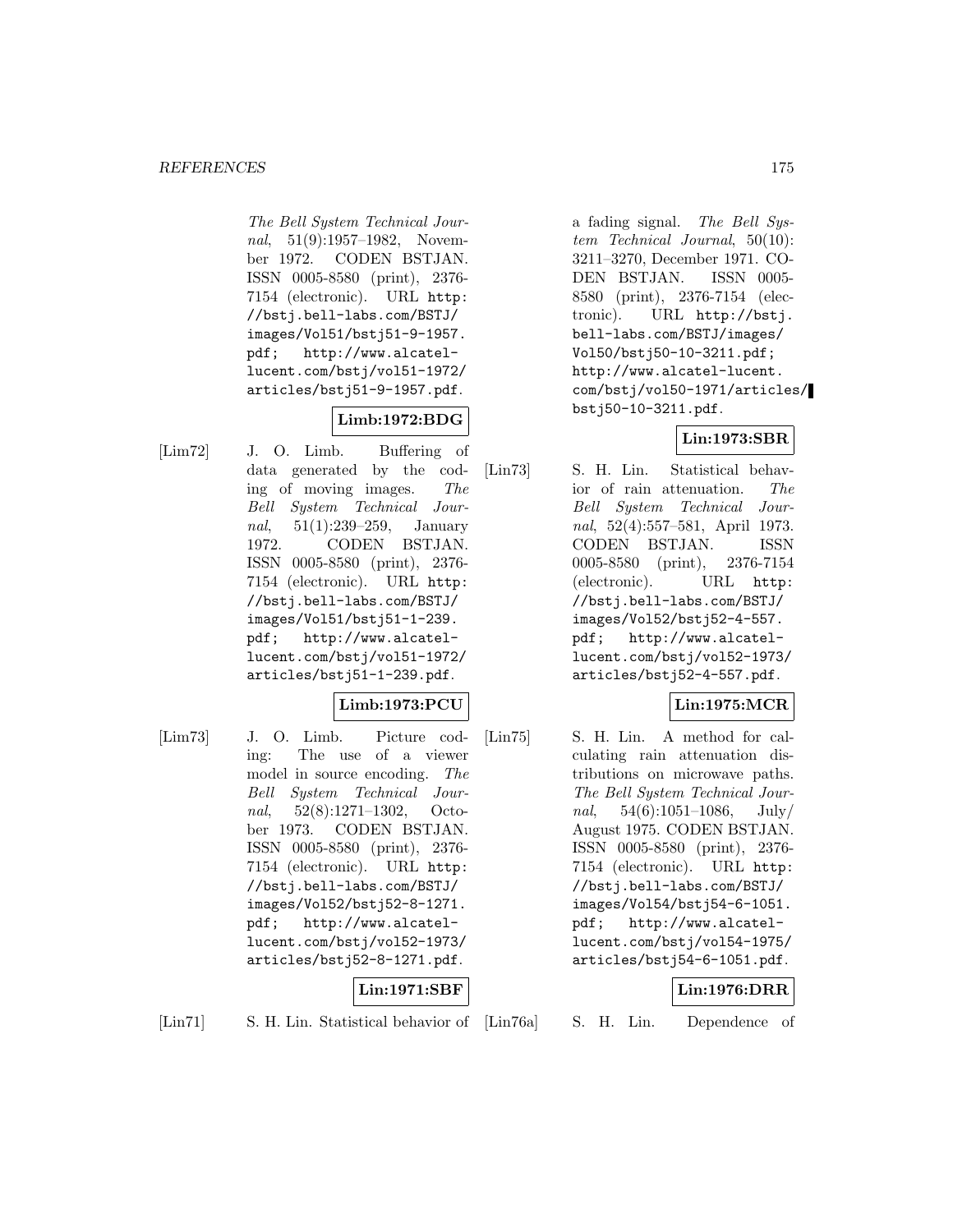rain-rate distribution on raingauge integration time. The Bell System Technical Journal, 55(1):135–142, January 1976. CODEN BSTJAN. ISSN 0005-8580 (print), 2376- 7154 (electronic). URL http: //bstj.bell-labs.com/BSTJ/ images/Vol55/bstj55-1-135. pdf; http://www.alcatellucent.com/bstj/vol55-1976/ articles/bstj55-1-135.pdf.

# **Lin:1976:RRD**

[Lin76b] S. H. Lin. Rain-rate distributions and extreme-value statistics. The Bell System Technical Journal, 55(8):1111–1124, October 1976. CODEN BSTJAN. ISSN 0005-8580 (print), 2376- 7154 (electronic). URL http: //bstj.bell-labs.com/BSTJ/ images/Vol55/bstj55-8-1111. pdf; http://www.alcatellucent.com/bstj/vol55-1976/ articles/bstj55-8-1111.pdf.

# **Lin:1977:GRN**

- 
- [Lin77a] S. H. Lin. 11-GHz radio: Nationwide long-term rain rate statistics and empirical calculation of 11-GHz microwave rain attenuation. The Bell System Technical Journal, 56(9):1581-1604, November 1977. CODEN BSTJAN. ISSN 0005-8580 (print), 2376- 7154 (electronic). URL http: //bstj.bell-labs.com/BSTJ/ images/Vol56/bstj56-9-1581. pdf; http://www.alcatellucent.com/bstj/vol56-1977/ articles/bstj56-9-1581.pdf.

[Lin77b] S. H. Lin. Impact of microwave depolarization during multipath fading on digital radio performance. The Bell System Technical Journal, 56(5):645–674, May/ June 1977. CODEN BSTJAN. ISSN 0005-8580 (print), 2376- 7154 (electronic). URL http: //bstj.bell-labs.com/BSTJ/ images/Vol56/bstj56-5-645. pdf; http://www.alcatellucent.com/bstj/vol56-1977/ articles/bstj56-5-645.pdf.

# **Lin:1978:MRR**

[Lin78] S. H. Lin. More on rain rate distributions and extreme value statistics. The Bell System Technical Journal, 57 (5):1545–1568, May/June 1978. CODEN BSTJAN. ISSN 0005-8580 (print), 2376-7154 (electronic). URL http: //bstj.bell-labs.com/BSTJ/ images/Vol57/bstj57-5-1545. pdf; http://www.alcatellucent.com/bstj/vol57-1978/ articles/bstj57-5-1545.pdf.

# **Little:1978:CCI**

[Lit78] R. S. Little. Common channel interoffice signaling: Field implementation. The Bell System Technical Journal, 57 (2):449–465, February 1978. CODEN BSTJAN. ISSN 0005-8580 (print), 2376-7154 (electronic). URL http: //bstj.bell-labs.com/BSTJ/ images/Vol57/bstj57-2-449. pdf; http://www.alcatel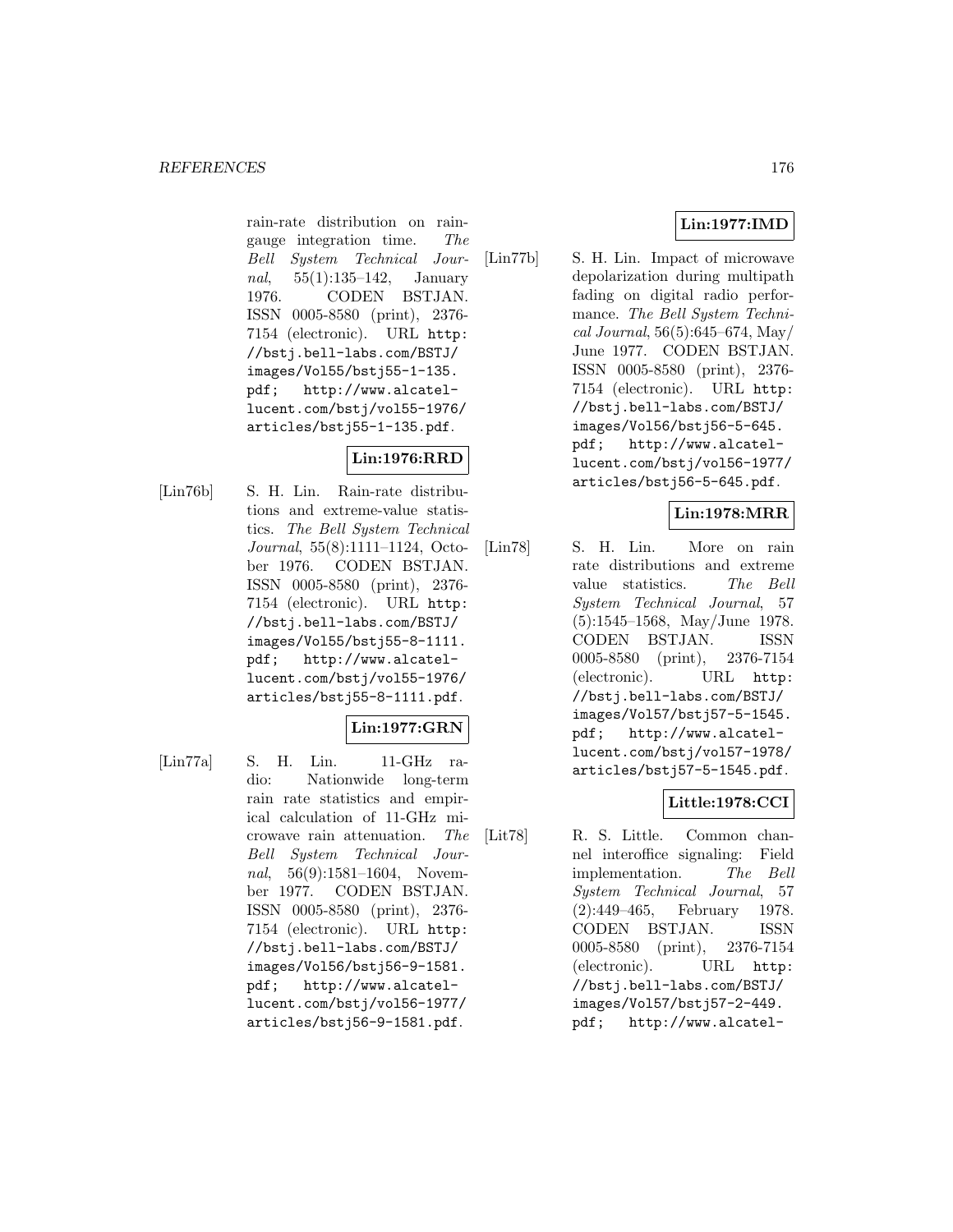lucent.com/bstj/vol57-1978/ articles/bstj57-2-449.pdf.

# **Liu:1970:SSR**

[Liu70] S. C. Liu. Synthesis of stochastic representations of ground motions. The Bell System Technical Journal, 49(4):521–541, April 1970. CODEN BSTJAN. ISSN 0005-8580 (print), 2376- 7154 (electronic). URL http: //bstj.bell-labs.com/BSTJ/ images/Vol49/bstj49-4-521. pdf; http://www.alcatellucent.com/bstj/vol49-1970/ articles/bstj49-4-521.pdf.

# **Liu:1971:TVS**

[Liu71] S. C. Liu. Time-varying spectra and linear transformation. The Bell System Technical Journal, 50(7):2365–2374, September 1971. CODEN BSTJAN. ISSN 0005-8580 (print), 2376- 7154 (electronic). URL http: //bstj.bell-labs.com/BSTJ/ images/Vol50/bstj50-7-2365. pdf; http://www.alcatellucent.com/bstj/vol50-1971/ articles/bstj50-7-2365.pdf.

# **Liu:1974:ARB**

[Liu74] S. C. Liu. Application of response-bound method in shock and vibration analysis of telephone structures. The Bell System Technical Journal, 53 (7):1403–1426, September 1974. CODEN BSTJAN. ISSN 0005-8580 (print), 2376-7154 (electronic). URL http: //bstj.bell-labs.com/BSTJ/ images/Vol53/bstj53-7-1403.

pdf; http://www.alcatellucent.com/bstj/vol53-1974/ articles/bstj53-7-1403.pdf.

# **Lloyd:1977:RVF**

[Llo77] S. P. Lloyd. Rate vs. fidelity for the binary source. The Bell System Technical Journal, 56(3):427–437, March 1977. CODEN BSTJAN. ISSN 0005-8580 (print), 2376- 7154 (electronic). URL http: //bstj.bell-labs.com/BSTJ/ images/Vol56/bstj56-3-427. pdf; http://www.alcatellucent.com/bstj/vol56-1977/ articles/bstj56-3-427.pdf.

# **Laane:1970:DMC**

[LM70] R. R. Laane and B. T. Murphy. Delta modulation codec for telephone transmission and switching applications. The Bell System Technical Journal,  $49(6):1013-1031$ , July/ August 1970. CODEN BSTJAN. ISSN 0005-8580 (print), 2376- 7154 (electronic). URL http: //bstj.bell-labs.com/BSTJ/ images/Vol49/bstj49-6-1013. pdf; http://www.alcatellucent.com/bstj/vol49-1970/ articles/bstj49-6-1013.pdf.

# **Lewis:1976:FLC**

[LM76] J. A. Lewis and J. McKenna. The field of a line charge near the tip of a dielectric wedge. The Bell System Technical Journal, 55(3):335–342, March 1976. CODEN BSTJAN. ISSN 0005-8580 (print), 2376- 7154 (electronic). URL http: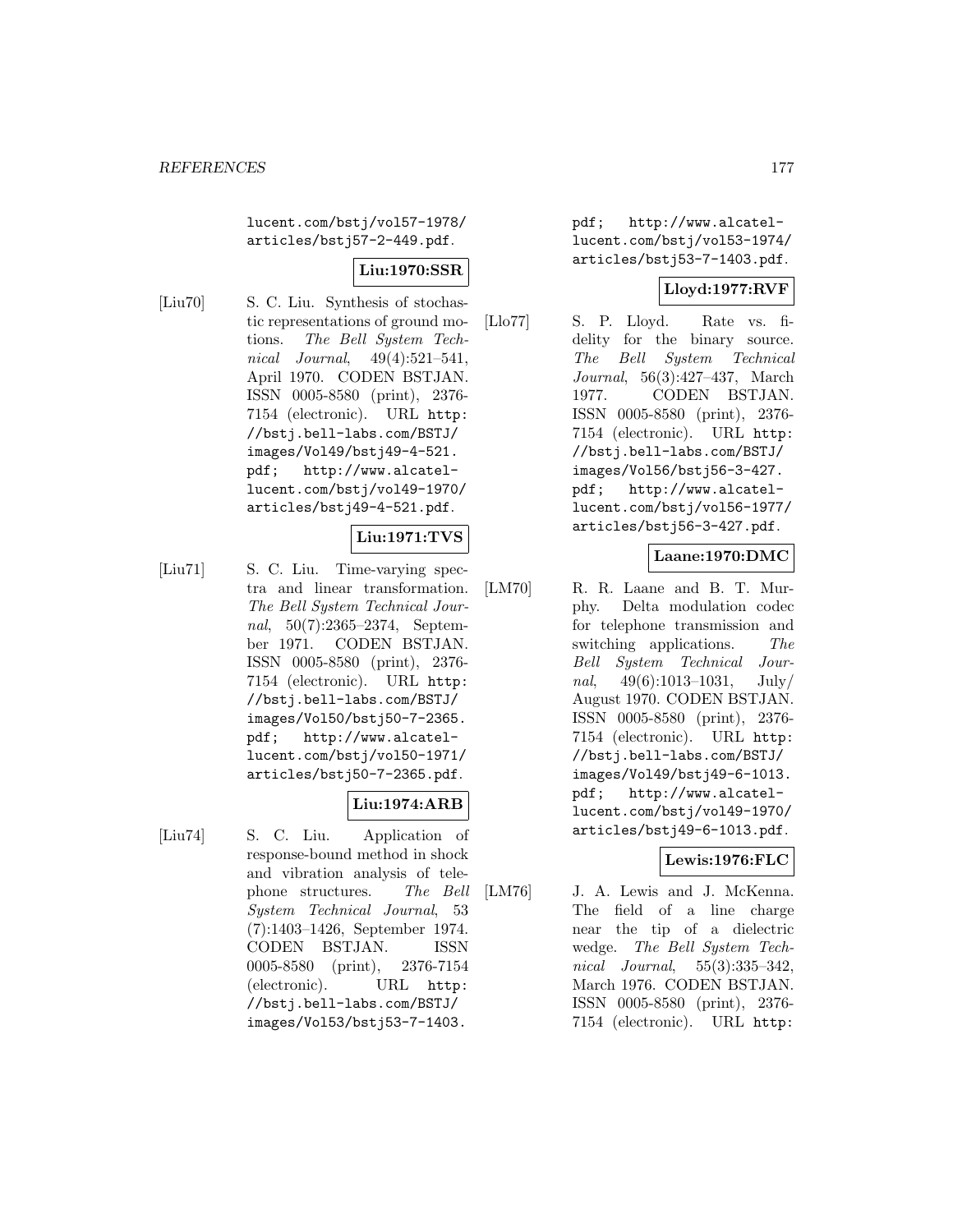//bstj.bell-labs.com/BSTJ/ images/Vol55/bstj55-3-335. pdf; http://www.alcatellucent.com/bstj/vol55-1976/ articles/bstj55-3-335.pdf.

#### **Lawrence:1979:NIC**

[LM79] V. B. Lawrence and K. V. Mina. A new and interesting class of limit cycles in recursive digital filters. The Bell System Technical Journal, 58(2):379–408, February 1979. CODEN BSTJAN. ISSN 0005-8580 (print), 2376- 7154 (electronic). URL http: //bstj.bell-labs.com/BSTJ/ images/Vol58/bstj58-2-379. pdf; http://www.alcatellucent.com/bstj/vol58-1979/ articles/bstj58-2-379.pdf.

#### **Luderer:1978:UTS**

[LMT78] G. W. R. Luderer, J. F. Maranzano, and B. A. Tague. UNIX time-sharing system: The UNIX operating system as a base for applications. The Bell System Technical Journal,  $57(6):2201-2207$ , July/ August 1978. CODEN BSTJAN. ISSN 0005-8580 (print), 2376- 7154 (electronic). URL http: //bstj.bell-labs.com/BSTJ/ images/Vol57/bstj57-6-2201. pdf; http://www.alcatellucent.com/bstj/vol57-1978/ articles/bstj57-6-2201.pdf.

#### **LaCava:1976:LTU**

[LMY76] B. R. LaCava, W. D. Miller, and B. Yaged. Last-trunk-usage measurements in step-by-step switching systems. The Bell Sys-

tem Technical Journal, 55(10): 1553–1572, December 1976. CO-DEN BSTJAN. ISSN 0005- 8580 (print), 2376-7154 (electronic). URL http://bstj. bell-labs.com/BSTJ/images/ Vol55/bstj55-10-1553.pdf; http://www.alcatel-lucent. com/bstj/vol55-1976/articles/ bstj55-10-1553.pdf.

# **Liu:1972:COM**

[LN72] S. C. Liu and F. Neghabat. A cost optimization model for seismic design of structures. The Bell System Technical Journal, 51(10):2209–2225, December 1972. CODEN BSTJAN. ISSN 0005-8580 (print), 2376-7154 (electronic). URL http://bstj. bell-labs.com/BSTJ/images/ Vol51/bstj51-10-2209.pdf; http://www.alcatel-lucent. com/bstj/vol51-1972/articles/ bstj51-10-2209.pdf.

#### **Luer:1977:NES**

[LO77] H. J. Luer and R. Ostapiak. No. 4 ESS: System power. The Bell System Technical Journal, 56(7):1099–1111, September 1977. CODEN BSTJAN. ISSN 0005-8580 (print), 2376- 7154 (electronic). URL http: //bstj.bell-labs.com/BSTJ/ images/Vol56/bstj56-7-1099. pdf; http://www.alcatellucent.com/bstj/vol56-1977/ articles/bstj56-7-1099.pdf.

#### **Logan:1971:SCD**

[Log71] John Logan. Statistical circuit design: Characterization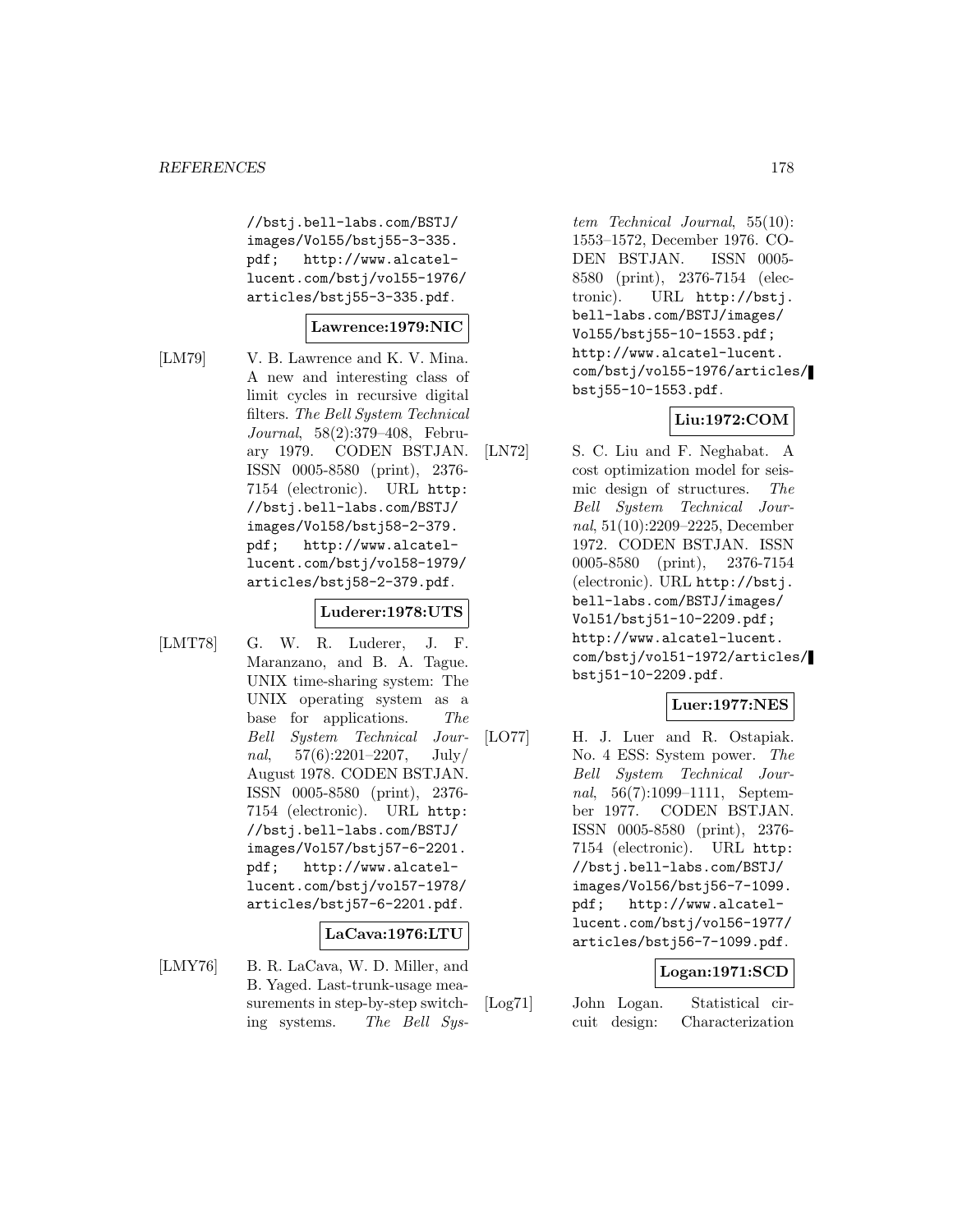and modeling for statistical design. The Bell System Technical Journal, 50(4):1105–1147, April 1971. CODEN BSTJAN. ISSN 0005-8580 (print), 2376- 7154 (electronic). URL http: //bstj.bell-labs.com/BSTJ/ images/Vol50/bstj50-4-1105. pdf; http://www.alcatellucent.com/bstj/vol50-1971/ articles/bstj50-4-1105.pdf.

# **Logan:1977:IZC**

[Log77] B. F. Logan, Jr. Information in the zero crossings of bandpass signals. The Bell System Technical Journal, 56(4):487–510, April 1977. CODEN BSTJAN. ISSN 0005-8580 (print), 2376- 7154 (electronic). URL http: //bstj.bell-labs.com/BSTJ/ images/Vol56/bstj56-4-487. pdf; http://www.alcatellucent.com/bstj/vol56-1977/ articles/bstj56-4-487.pdf.

# **Logan:1978:TAM**

[Log78] B. F. Logan, Jr. Theory of analytic modulation systems. The Bell System Technical Journal, 57(3):491–576, March 1978. CODEN BSTJAN. ISSN 0005-8580 (print), 2376- 7154 (electronic). URL http: //bstj.bell-labs.com/BSTJ/ images/Vol57/bstj57-3-491. pdf; http://www.alcatellucent.com/bstj/vol57-1978/ articles/bstj57-3-491.pdf.

# **Long:1978:LPM**

- 
- [Lon78] N. G. Long. Loop plant modeling: Overview. The

Bell System Technical Journal, 57(4):797–806, April 1978. CODEN BSTJAN. ISSN 0005-8580 (print), 2376-7154 (electronic). URL http: //bstj.bell-labs.com/BSTJ/ images/Vol57/bstj57-4-797. pdf; http://www.alcatellucent.com/bstj/vol57-1978/ articles/bstj57-4-797.pdf.

# **Liss:1977:WMW**

[LOOS77] W. J. Liss, D. Olasin, J. W. Osmun, and S. Shapiro. The WT4 millimeter waveguide system: The WT4 repeater station. The Bell System Technical Journal, 56(10):2135–2146, December 1977. CODEN BSTJAN. ISSN 0005-8580 (print), 2376-7154 (electronic). URL http://bstj. bell-labs.com/BSTJ/images/ Vol56/bstj56-10-2135.pdf; http://www.alcatel-lucent. com/bstj/vol56-1977/articles/ bstj56-10-2135.pdf.

# **Limb:1971:SIC**

[LP71] J. O. Limb and R. F. W. Pease. A sample interframe coder for video telephony. The Bell System Technical Journal,  $50(6):1877-1888$ , July/ August 1971. CODEN BSTJAN. ISSN 0005-8580 (print), 2376- 7154 (electronic). URL http: //bstj.bell-labs.com/BSTJ/ images/Vol50/bstj50-6-1877. pdf; http://www.alcatellucent.com/bstj/vol50-1971/ articles/bstj50-6-1877.pdf.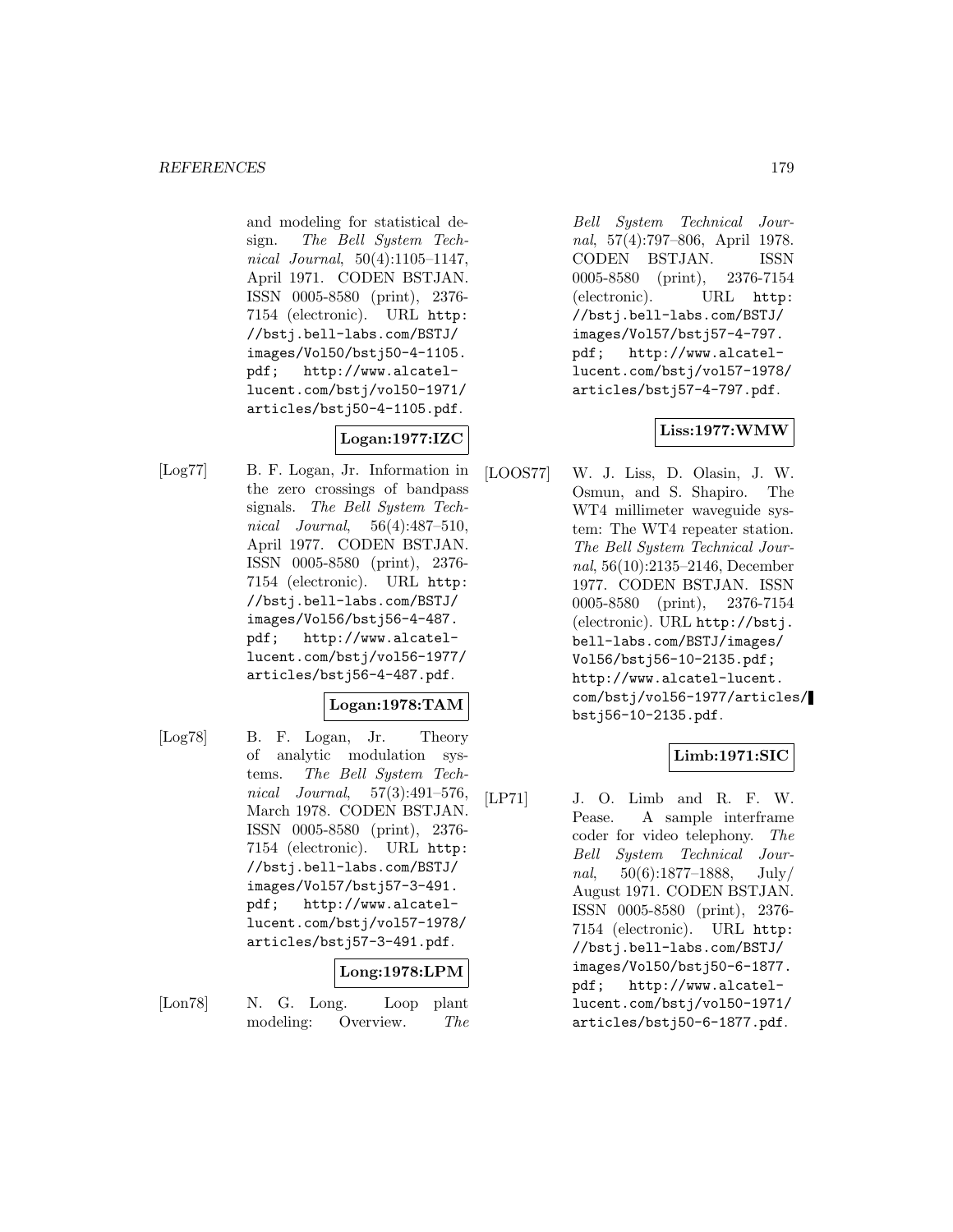# **Limb:1974:CIF**

[LPW74] J. O. Limb, R. F. W. Pease, and K. A. Walsh. Combining intraframe and frame-toframe coding for television. The Bell System Technical Journal,  $53(6):1137-1173$ , July/ August 1974. CODEN BSTJAN. ISSN 0005-8580 (print), 2376- 7154 (electronic). URL http: //bstj.bell-labs.com/BSTJ/ images/Vol53/bstj53-6-1137. pdf; http://www.alcatellucent.com/bstj/vol53-1974/ articles/bstj53-6-1137.pdf.

#### **Lundgren:1979:DRO**

[LR79] C. W. Lundgren and W. D. Rummler. Digital radio outage due to selective fading observation vs prediction from laboratory simulation. The Bell System Technical Journal,  $58(5):1073-1100$ , May June 1979. CODEN BSTJAN. ISSN 0005-8580 (print), 2376- 7154 (electronic). URL http: //bstj.bell-labs.com/BSTJ/ images/Vol58/bstj58-5-1073. pdf; http://www.alcatellucent.com/bstj/vol58-1979/ articles/bstj58-5-1073.pdf.

#### **Levinson:1978:EWR**

[LRF78] S. E. Levinson, A. E. Rosenberg, and J. L. Flanagan. Evaluation of a word recognition system using syntax analysis. The Bell System Technical Journal, 57(5):1619–1626, May/ June 1978. CODEN BSTJAN. ISSN 0005-8580 (print), 2376- 7154 (electronic). URL http:

//bstj.bell-labs.com/BSTJ/ images/Vol57/bstj57-5-1619. pdf; http://www.alcatellucent.com/bstj/vol57-1978/ articles/bstj57-5-1619.pdf.

#### **Lebert:1970:SSO**

[LS70] A. W. Lebert and G. J. Schaible. SF system: Ocean cable and couplings. The Bell System Technical Journal, 49(5):699–719, May/ June 1970. CODEN BSTJAN. ISSN 0005-8580 (print), 2376- 7154 (electronic). URL http: //bstj.bell-labs.com/BSTJ/ images/Vol49/bstj49-5-699. pdf; http://www.alcatellucent.com/bstj/vol49-1970/ articles/bstj49-5-699.pdf.

#### **Landau:1971:SCE**

[LS71] H. J. Landau and D. Slepian. Some computer experiments in picture processing for bandwidth reduction. The Bell System Technical Journal, 50 (5):1525–1540, May/June 1971. CODEN BSTJAN. ISSN 0005-8580 (print), 2376-7154 (electronic). URL http: //bstj.bell-labs.com/BSTJ/ images/Vol50/bstj50-5-1525. pdf; http://www.alcatellucent.com/bstj/vol50-1971/ articles/bstj50-5-1525.pdf.

# **Lynch:1970:SSS**

[LTV70] R. L. Lynch, J. L. Thomas, and C. A. Von Roesgen. SF system: Shore terminal facilities and fault location. The Bell System Technical Journal, 49(5):721–748, May/June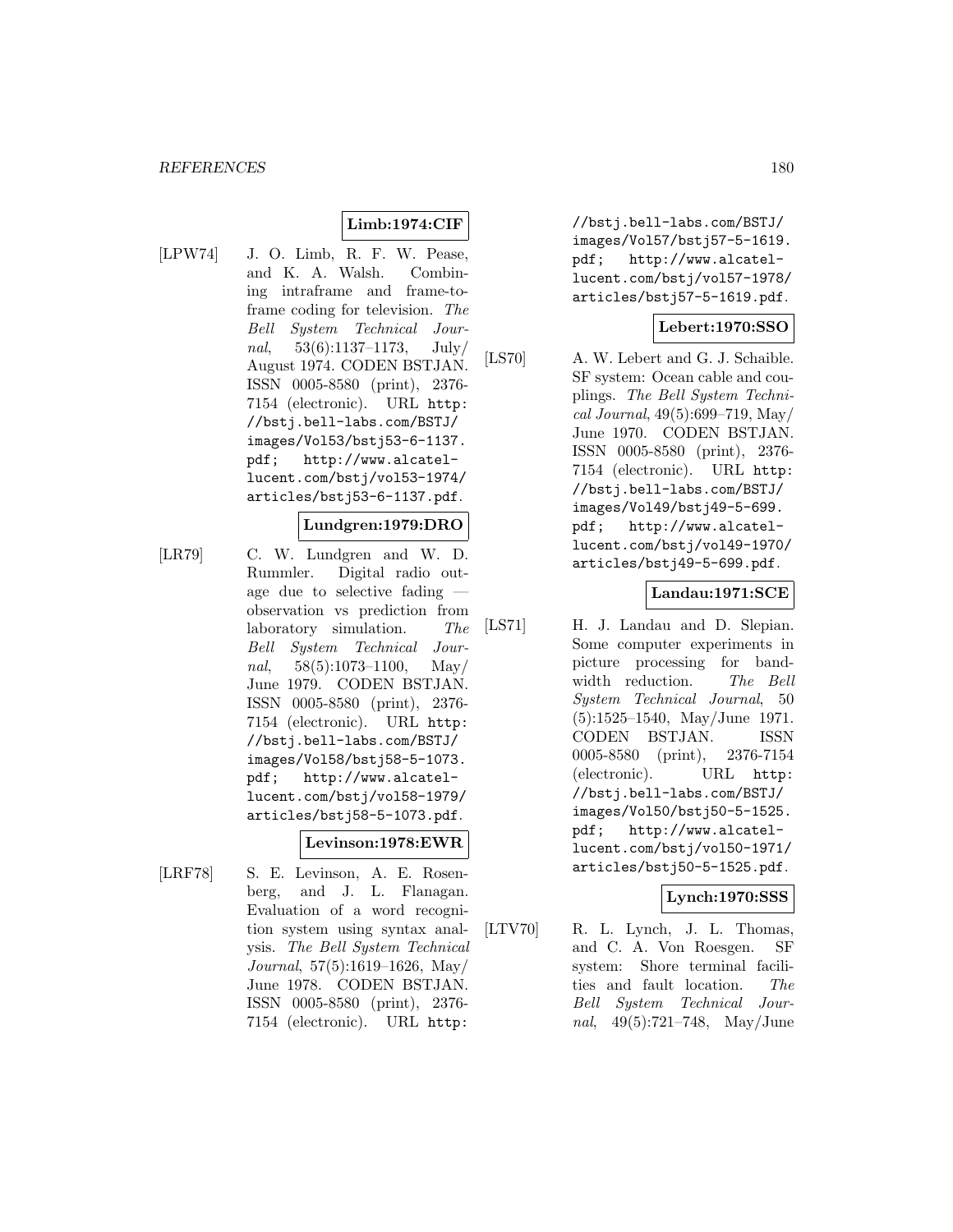1970. CODEN BSTJAN. ISSN 0005-8580 (print), 2376- 7154 (electronic). URL http: //bstj.bell-labs.com/BSTJ/ images/Vol49/bstj49-5-721. pdf; http://www.alcatellucent.com/bstj/vol49-1970/ articles/bstj49-5-721.pdf.

# **Lueder:1970:DTF**

[Lue70a] Ernst Lueder. A decomposition of a transfer function minimizing distortion and inband losses. The Bell System Technical Journal, 49(3):455–469, March 1970. CODEN BSTJAN. ISSN 0005-8580 (print), 2376- 7154 (electronic). URL http: //bstj.bell-labs.com/BSTJ/ images/Vol49/bstj49-3-455. pdf; http://www.alcatellucent.com/bstj/vol49-1970/ articles/bstj49-3-455.pdf.

# **Luer:1970:LAB**

[Lue70b] H. J. Luer. Lead-acid battery: Incorporating the new battery into the telephone plant. The Bell System Technical Journal, 49(7):1447–1470, September 1970. CODEN BSTJAN. ISSN 0005-8580 (print), 2376- 7154 (electronic). URL http: //bstj.bell-labs.com/BSTJ/ images/Vol49/bstj49-7-1447. pdf; http://www.alcatellucent.com/bstj/vol49-1970/ articles/bstj49-7-1447.pdf.

#### **Lueder:1972:GSO**

[Lue72] E. Lueder. The general secondorder twin-T and its application to frequency-emphasizing networks. The Bell System Technical Journal, 51(1):301–316, January 1972. CODEN BSTJAN. ISSN 0005-8580 (print), 2376- 7154 (electronic). URL http: //bstj.bell-labs.com/BSTJ/ images/Vol51/bstj51-1-301. pdf; http://www.alcatellucent.com/bstj/vol51-1972/ articles/bstj51-1-301.pdf.

#### **Lundgren:1970:SSA**

[Lun70] C. W. Lundgren. A satellite system for avoiding serial Sun-transit outages and eclipses. The Bell System Technical Journal, 49(8):1943–1972, October 1970. CODEN BSTJAN. ISSN 0005-8580 (print), 2376- 7154 (electronic). URL http: //bstj.bell-labs.com/BSTJ/ images/Vol49/bstj49-8-1943. pdf; http://www.alcatellucent.com/bstj/vol49-1970/ articles/bstj49-8-1943.pdf.

# **Lundquist:1971:CSN**

[Lun71] Leif Lundquist. Channel spacing and necessary bandwidth in FDM-FM systems. The Bell System Technical Journal, 50(3):869–880, March 1971. CODEN BSTJAN. ISSN 0005-8580 (print), 2376-7154 (electronic). URL http: //bstj.bell-labs.com/BSTJ/ images/Vol50/bstj50-3-869. pdf; http://www.alcatellucent.com/bstj/vol50-1971/ articles/bstj50-3-869.pdf.

#### **Lewis:1970:FSE**

[LW70] J. A. Lewis and E. Wasser-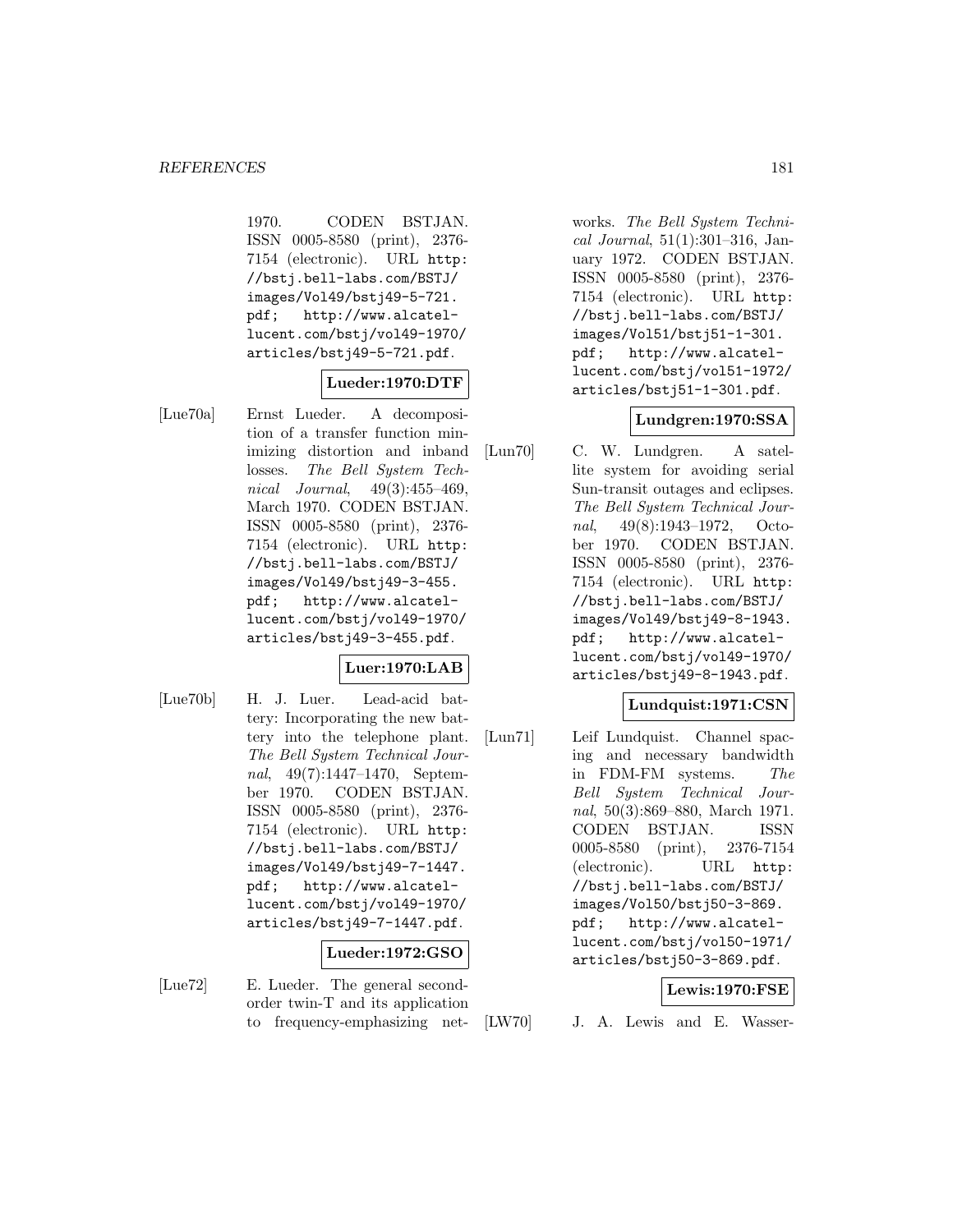strom. The field singularity at the edge of an electrode on a semiconductor surface. The Bell System Technical Journal, 49(6):1183–1194, July/ August 1970. CODEN BSTJAN. ISSN 0005-8580 (print), 2376- 7154 (electronic). URL http: //bstj.bell-labs.com/BSTJ/ images/Vol49/bstj49-6-1183. pdf; http://www.alcatellucent.com/bstj/vol49-1970/ articles/bstj49-6-1183.pdf.

# **Liu:1974:SDS**

[LW74] C. K. Liu and T. L. Wang. Sampled-data system approach to model time-division switches. The Bell System Technical Journal, 53(4):611–627, April 1974. CODEN BSTJAN. ISSN 0005-8580 (print), 2376- 7154 (electronic). URL http: //bstj.bell-labs.com/BSTJ/ images/Vol53/bstj53-4-611. pdf; http://www.alcatellucent.com/bstj/vol53-1974/ articles/bstj53-4-611.pdf.

# **Lycklama:1978:UTSb**

[Lyc78] H. Lycklama. UNIX time-sharing system: UNIX on a microprocessor. The Bell System Technical Journal, 57(6):2087–2101, July/ August 1978. CODEN BSTJAN. ISSN 0005-8580 (print), 2376- 7154 (electronic). URL http: //bstj.bell-labs.com/BSTJ/ images/Vol57/bstj57-6-2087. pdf; http://www.alcatellucent.com/bstj/vol57-1978/ articles/bstj57-6-2087.pdf.

### **MacWilliams:1970:BCW**

[Mac70] Mrs. F. J. MacWilliams. Binary codes which are ideals in the group algebra of an Abelian group. The Bell System Technical Journal, 49(6): 987–1011, July/August 1970. CODEN BSTJAN. ISSN 0005-8580 (print), 2376-7154 (electronic). URL http: //bstj.bell-labs.com/BSTJ/ images/Vol49/bstj49-6-987. pdf; http://www.alcatellucent.com/bstj/vol49-1970/ articles/bstj49-6-987.pdf.

### **MacDonald:1979:AMP**

[Mac79] V. H. MacDonald. Advanced mobile phone service: The cellular concept. The Bell System Technical Journal, 58(1):15–41, January 1979. CODEN BST-JAN. ISSN 0005-8580 (print), 2376-7154 (electronic). URL http://bstj.bell-labs.com/ BSTJ/images/Vol58/bstj58-1- 15.pdf; http://www.alcatellucent.com/bstj/vol58-1979/ articles/bstj58-1-15.pdf.

# **Morse:1978:SUC**

[MAGS78] G. E. Morse, S. Ayers, R. F. Gleason, and J. R. Stauffer. SG undersea cable system: Cable and coupling design. The Bell System Technical Journal, 57(7):2435–2469, September 1978. CODEN BSTJAN. ISSN 0005-8580 (print), 2376- 7154 (electronic). URL http: //bstj.bell-labs.com/BSTJ/ images/Vol57/bstj57-7-2435. pdf; http://www.alcatel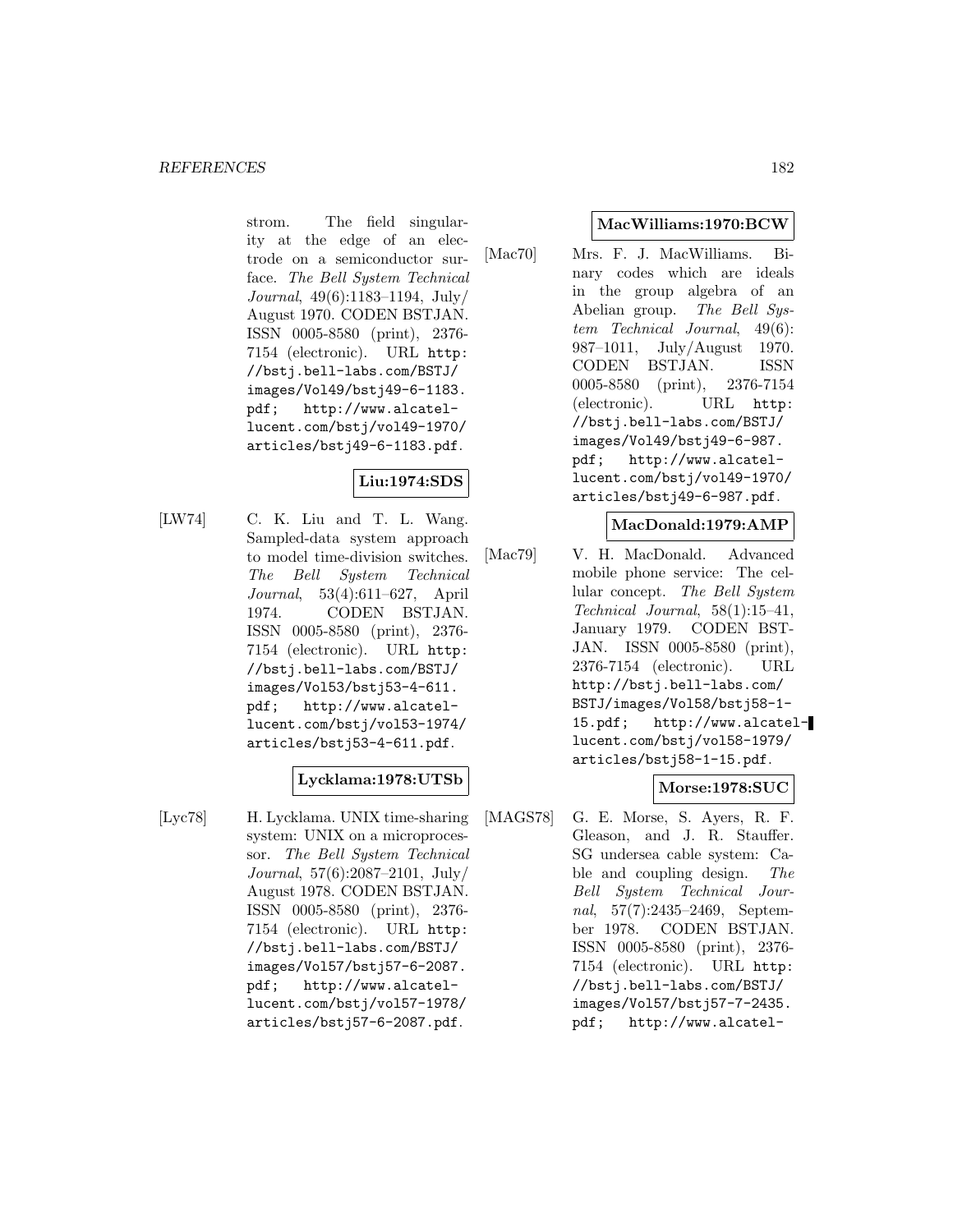lucent.com/bstj/vol57-1978/ articles/bstj57-7-2435.pdf.

# **Manley:1974:UNI**

[Man74] J. M. Manley. The use of negative-impedance units inserted uniformly into a transmission line reduce attenuation. The Bell System Technical Journal, 53(9):1845–1892, November 1974. CODEN BSTJAN. ISSN 0005-8580 (print), 2376- 7154 (electronic). URL http: //bstj.bell-labs.com/BSTJ/ images/Vol53/bstj53-9-1845. pdf; http://www.alcatellucent.com/bstj/vol53-1974/ articles/bstj53-9-1845.pdf.

#### **Manhire:1978:PTC**

[Man78] L. M. Manhire. Physical and transmission characteristics of customer loop plant. The Bell System Technical Journal, 57(1):35–59, January 1978. CODEN BST-JAN. ISSN 0005-8580 (print), 2376-7154 (electronic). URL http://bstj.bell-labs.com/ BSTJ/images/Vol57/bstj57-1- 35.pdf; http://www.alcatellucent.com/bstj/vol57-1978/ articles/bstj57-1-35.pdf.

# **Marcatili:1970:DGC**

[Mar70a] E. A. J. Marcatili. Dielectric guide with curved axis and truncated parabolic index. The Bell System Technical Journal, 49(8):1645–1663, October 1970. CODEN BSTJAN. ISSN 0005-8580 (print), 2376- 7154 (electronic). URL http:

//bstj.bell-labs.com/BSTJ/ images/Vol49/bstj49-8-1645. pdf; http://www.alcatellucent.com/bstj/vol49-1970/ articles/bstj49-8-1645.pdf.

### **Marcuse:1970:EDM**

[Mar70b] Dietrich Marcuse. Excitation of the dominant mode of a round fiber by a Gaussian beam. The Bell System Technical Journal, 49(8):1695–1703, October 1970. CODEN BSTJAN. ISSN 0005-8580 (print), 2376- 7154 (electronic). URL http: //bstj.bell-labs.com/BSTJ/ images/Vol49/bstj49-8-1695. pdf; http://www.alcatellucent.com/bstj/vol49-1970/ articles/bstj49-8-1695.pdf.

#### **Marcuse:1970:RLT**

[Mar70c] Dietrich Marcuse. Radiation losses of tapered dielectric slab waveguides. The Bell System Technical Journal, 49(2):273–290, February 1970. CODEN BSTJAN. ISSN 0005-8580 (print), 2376- 7154 (electronic). URL http: //bstj.bell-labs.com/BSTJ/ images/Vol49/bstj49-2-273. pdf; http://www.alcatellucent.com/bstj/vol49-1970/ articles/bstj49-2-273.pdf. See erratum [Ano70k].

#### **Marcuse:1970:RLD**

[Mar70d] Dietrich Marcuse. Radiation losses of the dominant mode in round dielectric waveguides. The Bell System Technical Journal, 49(8):1665–1693, Octo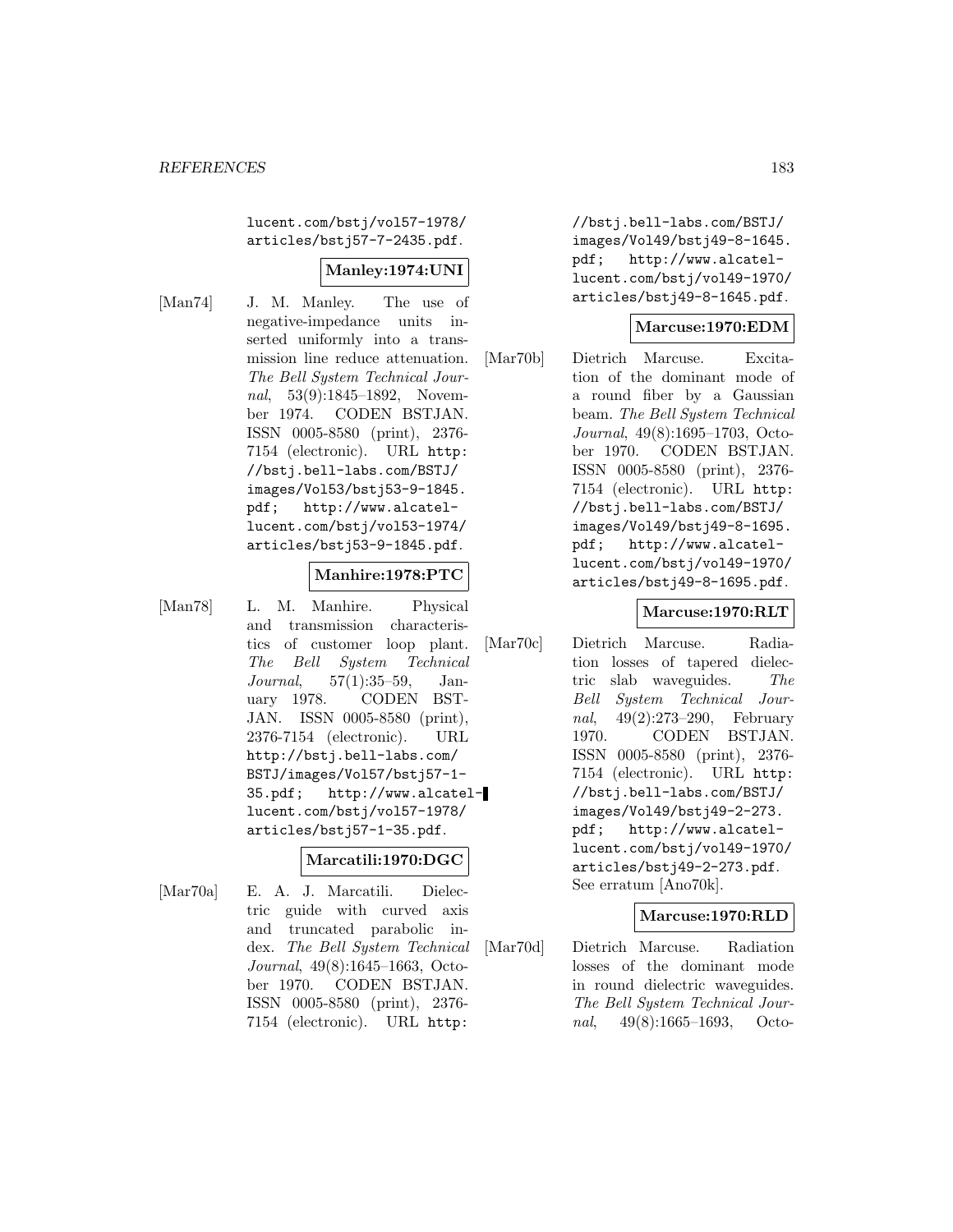ber 1970. CODEN BSTJAN. ISSN 0005-8580 (print), 2376- 7154 (electronic). URL http: //bstj.bell-labs.com/BSTJ/ images/Vol49/bstj49-8-1665. pdf; http://www.alcatellucent.com/bstj/vol49-1970/ articles/bstj49-8-1665.pdf.

### **Marcuse:1971:AUC**

[Mar71a] D. Marcuse. Attenuation of unwanted cladding modes. The Bell System Technical Journal, 50(8):2565–2583, October 1971. CODEN BSTJAN. ISSN 0005-8580 (print), 2376- 7154 (electronic). URL http: //bstj.bell-labs.com/BSTJ/ images/Vol50/bstj50-8-2565. pdf; http://www.alcatellucent.com/bstj/vol50-1971/ articles/bstj50-8-2565.pdf.

#### **Marcuse:1971:BLA**

[Mar71b] D. Marcuse. Bending losses of the asymmetric slab waveguide. The Bell System Technical Journal, 50(8):2551–2563, October 1971. CODEN BSTJAN. ISSN 0005-8580 (print), 2376- 7154 (electronic). URL http: //bstj.bell-labs.com/BSTJ/ images/Vol50/bstj50-8-2551. pdf; http://www.alcatellucent.com/bstj/vol50-1971/ articles/bstj50-8-2551.pdf.

#### **Marcuse:1971:CDM**

[Mar71c] D. Marcuse. The coupling of degenerate modes in two parallel dielectric waveguides. The Bell System Technical Journal,  $50(6):1791-1816$ , July/

August 1971. CODEN BSTJAN. ISSN 0005-8580 (print), 2376- 7154 (electronic). URL http: //bstj.bell-labs.com/BSTJ/ images/Vol50/bstj50-6-1791. pdf; http://www.alcatellucent.com/bstj/vol50-1971/ articles/bstj50-6-1791.pdf.

### **Marcuse:1971:CCS**

[Mar71d] D. Marcuse. Crosstalk caused by scattering in slab waveguides. The Bell System Technical Journal, 50(6):1817–1831, July/ August 1971. CODEN BSTJAN. ISSN 0005-8580 (print), 2376- 7154 (electronic). URL http: //bstj.bell-labs.com/BSTJ/ images/Vol50/bstj50-6-1817. pdf; http://www.alcatellucent.com/bstj/vol50-1971/ articles/bstj50-6-1817.pdf.

#### **Marcuse:1972:DCP**

[Mar72a] D. Marcuse. Derivation of coupled power equations. The Bell System Technical Journal, 51(1):229–237, January 1972. CODEN BSTJAN. ISSN 0005-8580 (print), 2376- 7154 (electronic). URL http: //bstj.bell-labs.com/BSTJ/ images/Vol51/bstj51-1-229. pdf; http://www.alcatellucent.com/bstj/vol51-1972/ articles/bstj51-1-229.pdf.

#### **Marcuse:1972:FPC**

[Mar72b] D. Marcuse. Fluctuations of the power of coupled modes. The Bell System Technical Journal, 51(8):1793–1800, October 1972. CODEN BSTJAN.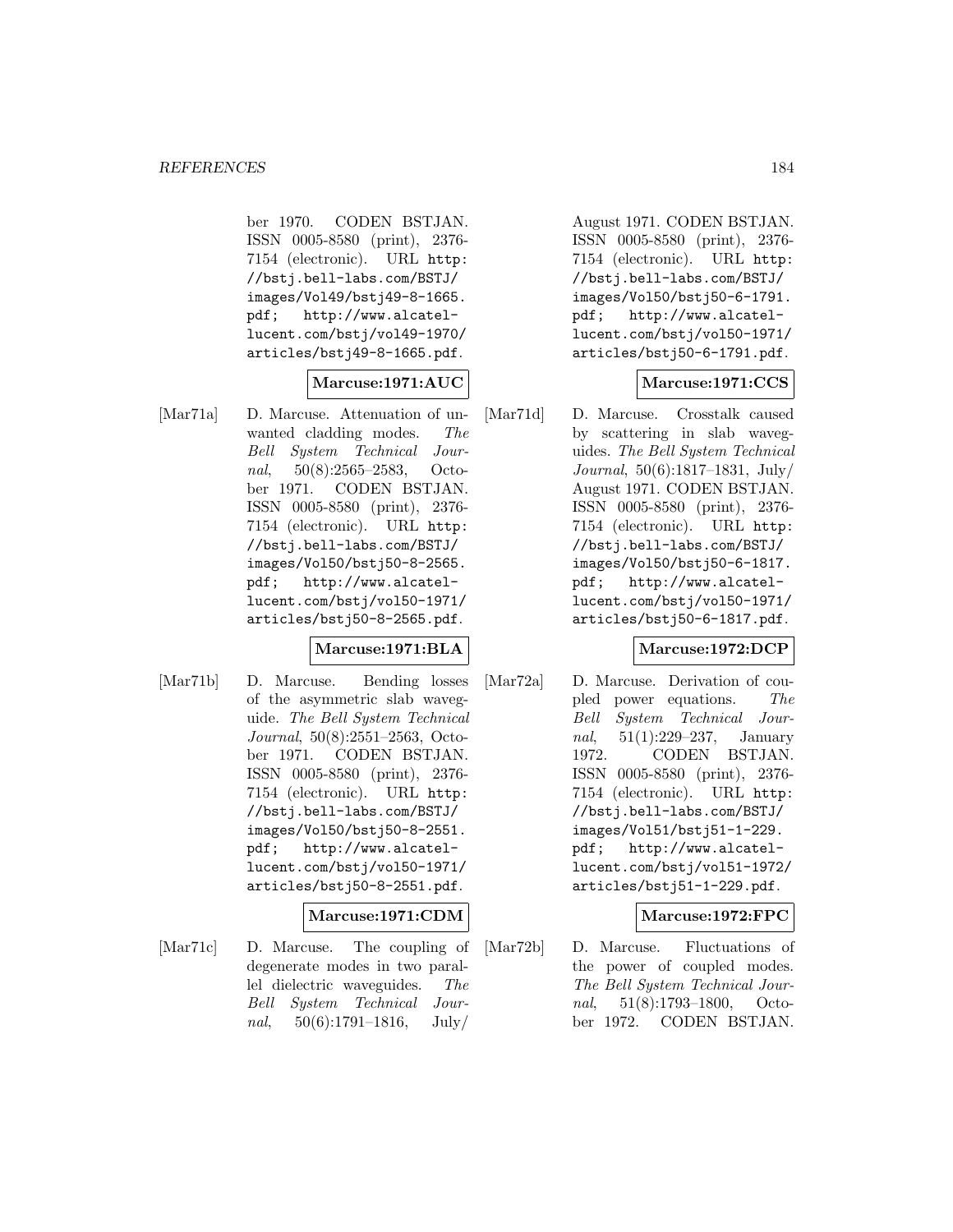ISSN 0005-8580 (print), 2376- 7154 (electronic). URL http: //bstj.bell-labs.com/BSTJ/ images/Vol51/bstj51-8-1793. pdf; http://www.alcatellucent.com/bstj/vol51-1972/ articles/bstj51-8-1793.pdf.

# **Marcuse:1972:HOL**

[Mar72c] D. Marcuse. Higher-order loss processes and the loss penalty of multimode operation. The Bell System Technical Journal, 51(8):1819–1836, October 1972. CODEN BSTJAN. ISSN 0005-8580 (print), 2376- 7154 (electronic). URL http: //bstj.bell-labs.com/BSTJ/ images/Vol51/bstj51-8-1819. pdf; http://www.alcatellucent.com/bstj/vol51-1972/ articles/bstj51-8-1819.pdf.

#### **Marcuse:1972:HOS**

[Mar72d] D. Marcuse. Higher-order scattering losses in dielectric waveguides. The Bell System Technical Journal, 51(8):1801–1817, October 1972. CODEN BSTJAN. ISSN 0005-8580 (print), 2376- 7154 (electronic). URL http: //bstj.bell-labs.com/BSTJ/ images/Vol51/bstj51-8-1801. pdf; http://www.alcatellucent.com/bstj/vol51-1972/ articles/bstj51-8-1801.pdf.

# **Marcuse:1972:PDR**

[Mar72e] D. Marcuse. Power distribution and radiation losses in multimode dielectric slab waveguides. The Bell System Technical Journal, 51(2):429–454, February 1972. CODEN BSTJAN. ISSN 0005-8580 (print), 2376- 7154 (electronic). URL http: //bstj.bell-labs.com/BSTJ/ images/Vol51/bstj51-2-429. pdf; http://www.alcatellucent.com/bstj/vol51-1972/ articles/bstj51-2-429.pdf.

### **Marcuse:1972:PPT**

[Mar72f] D. Marcuse. Pulse propagation in a two-mode waveguide. The Bell System Technical Journal, 51(8):1785–1791, October 1972. CODEN BSTJAN. ISSN 0005-8580 (print), 2376- 7154 (electronic). URL http: //bstj.bell-labs.com/BSTJ/ images/Vol51/bstj51-8-1785. pdf; http://www.alcatellucent.com/bstj/vol51-1972/ articles/bstj51-8-1785.pdf.

#### **Marcuse:1972:PPM**

[Mar72g] D. Marcuse. Pulse propagation in multimode dielectric waveguides. The Bell System Technical Journal, 51(6):1199–1232, July/ August 1972. CODEN BSTJAN. ISSN 0005-8580 (print), 2376- 7154 (electronic). URL http: //bstj.bell-labs.com/BSTJ/ images/Vol51/bstj51-6-1199. pdf; http://www.alcatellucent.com/bstj/vol51-1972/ articles/bstj51-6-1199.pdf.

#### **Marcuse:1973:CMT**

[Mar73a] D. Marcuse. Coupled mode theory of round optical fibers. The Bell System Technical Journal, 52(6):817–842, July/August 1973. CODEN BSTJAN.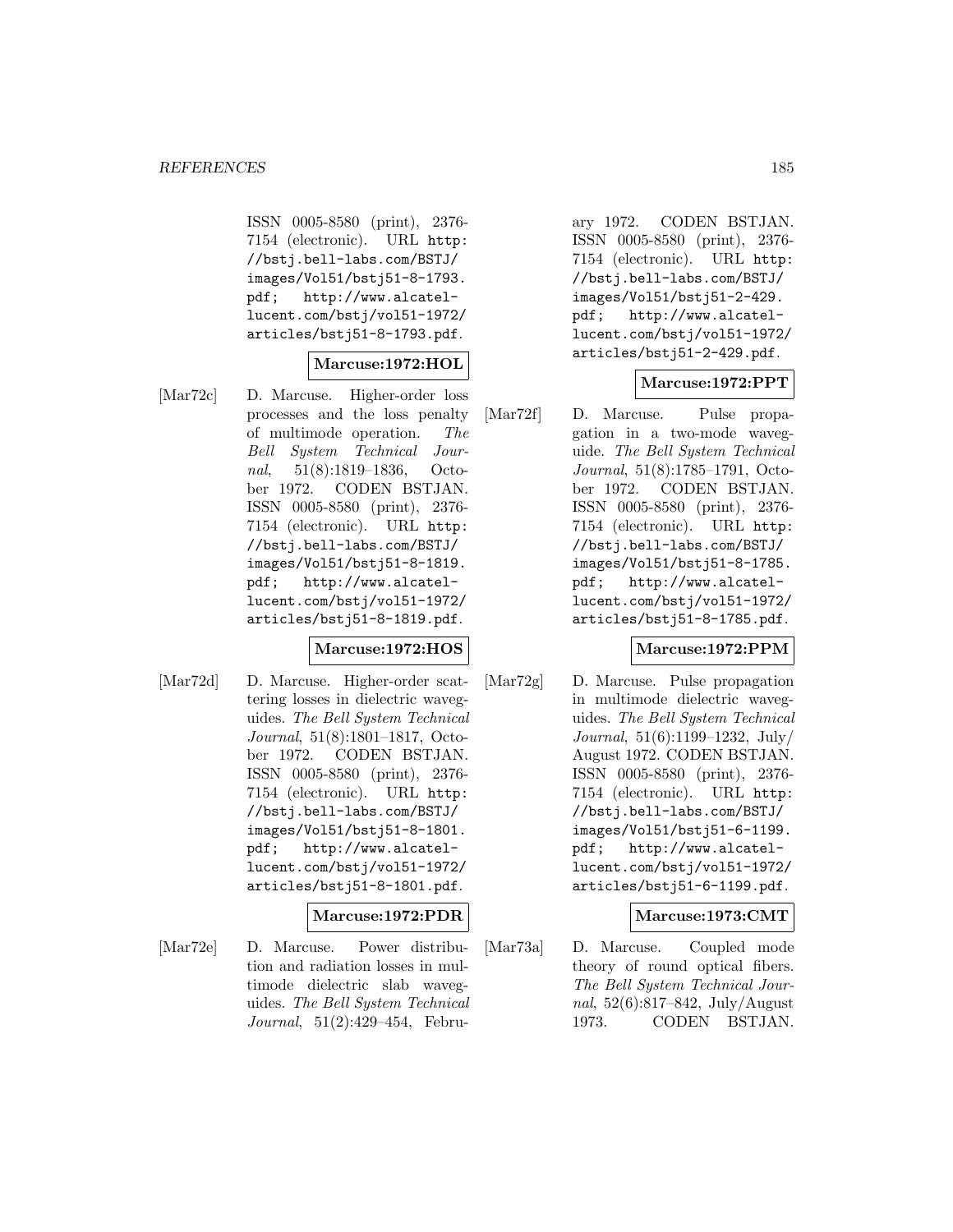ISSN 0005-8580 (print), 2376- 7154 (electronic). URL http: //bstj.bell-labs.com/BSTJ/ images/Vol52/bstj52-6-817. pdf; http://www.alcatellucent.com/bstj/vol52-1973/ articles/bstj52-6-817.pdf.

# **Marcuse:1973:CCI**

[Mar73b] D. Marcuse. Coupling coefficients for imperfect asymmetric slab waveguides. The Bell System Technical Journal, 52(1):63– 82, January 1973. CODEN BST-JAN. ISSN 0005-8580 (print), 2376-7154 (electronic). URL http://bstj.bell-labs.com/ BSTJ/images/Vol52/bstj52-1- 63.pdf; http://www.alcatellucent.com/bstj/vol52-1973/ articles/bstj52-1-63.pdf.

#### **Marcuse:1973:IRO**

[Mar73c] D. Marcuse. The impulse response of an optical fiber with parabolic index profile. The Bell System Technical Journal, 52(7):1169–1174, September 1973. CODEN BSTJAN. ISSN 0005-8580 (print), 2376- 7154 (electronic). URL http: //bstj.bell-labs.com/BSTJ/ images/Vol52/bstj52-7-1169. pdf; http://www.alcatellucent.com/bstj/vol52-1973/ articles/bstj52-7-1169.pdf.

#### **Marcuse:1973:LIR**

[Mar73d] D. Marcuse. Losses and impulse response of a parabolic index fiber with random bends. The Bell System Technical Journal, 52(8):1423–1437, October 1973. CODEN BSTJAN. ISSN 0005-8580 (print), 2376- 7154 (electronic). URL http: //bstj.bell-labs.com/BSTJ/ images/Vol52/bstj52-8-1423. pdf; http://www.alcatellucent.com/bstj/vol52-1973/ articles/bstj52-8-1423.pdf.

#### **Marcuse:1973:SLC**

[Mar73e] D. Marcuse. Scattering losses caused by the support structure of an uncladded fiber. The Bell System Technical Journal, 52(2):205–217, February 1973. CODEN BSTJAN. ISSN 0005-8580 (print), 2376- 7154 (electronic). URL http: //bstj.bell-labs.com/BSTJ/ images/Vol52/bstj52-2-205. pdf; http://www.alcatellucent.com/bstj/vol52-1973/ articles/bstj52-2-205.pdf.

#### **Marcatili:1974:SCW**

[Mar74a] E. A. J. Marcatili. Slabcoupled waveguides. The Bell System Technical Journal, 53(4):645–674, April 1974. CODEN BSTJAN. ISSN 0005-8580 (print), 2376-7154 (electronic). URL http: //bstj.bell-labs.com/BSTJ/ images/Vol53/bstj53-4-645. pdf; http://www.alcatellucent.com/bstj/vol53-1974/ articles/bstj53-4-645.pdf.

#### **Marcuse:1974:BOW**

[Mar74b] D. Marcuse. Bent optical waveguide with lossy jacket. The Bell System Technical Journal,  $53(6):1079-1101$ , July/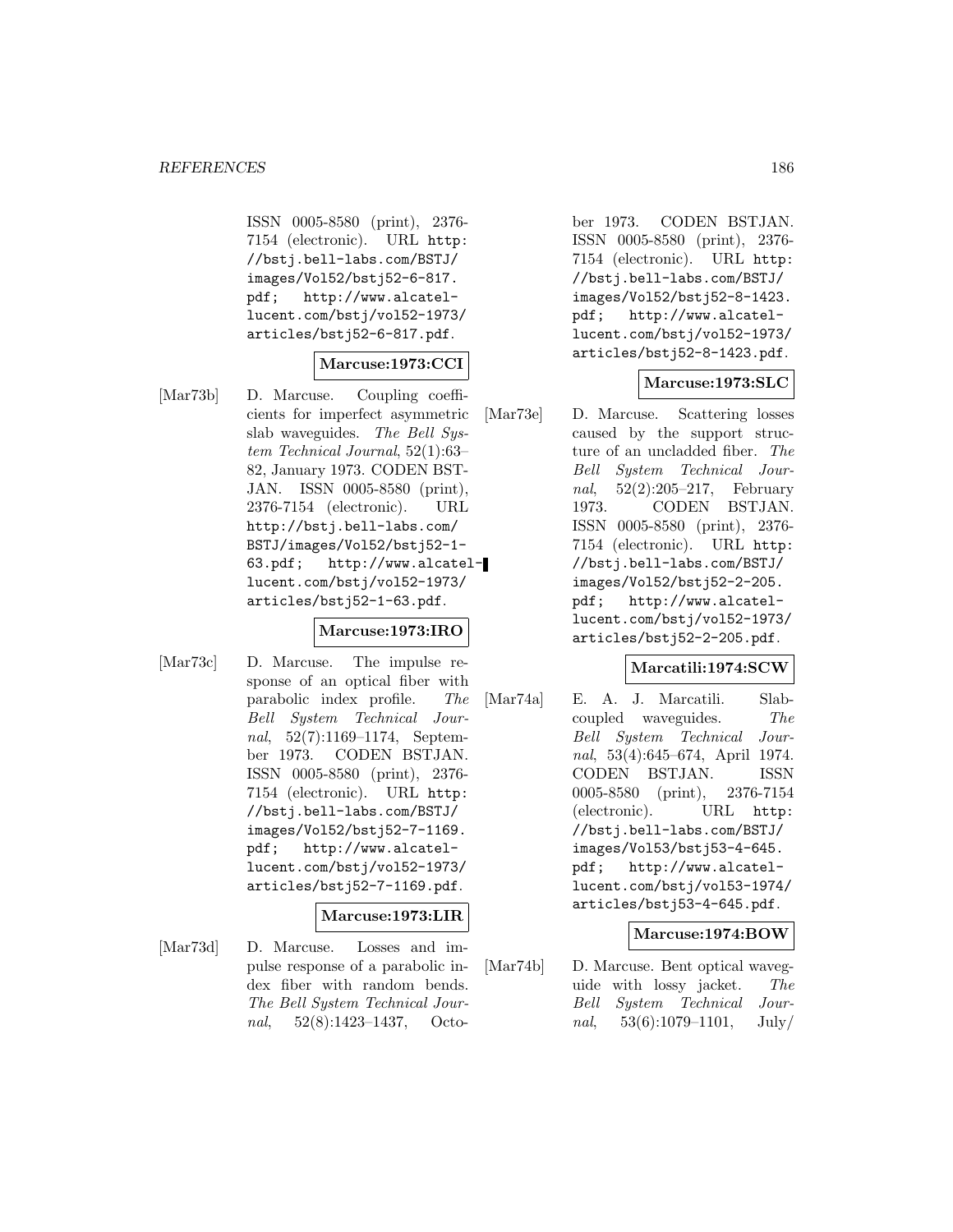August 1974. CODEN BSTJAN. ISSN 0005-8580 (print), 2376- 7154 (electronic). URL http: //bstj.bell-labs.com/BSTJ/ images/Vol53/bstj53-6-1079. pdf; http://www.alcatellucent.com/bstj/vol53-1974/ articles/bstj53-6-1079.pdf.

### **Marcuse:1974:LIR**

[Mar74c] D. Marcuse. Losses and impulse response in parabolic index fibers with square cross section. The Bell System Technical Journal, 53(2):195–215, February 1974. CODEN BSTJAN. ISSN 0005-8580 (print), 2376- 7154 (electronic). URL http: //bstj.bell-labs.com/BSTJ/ images/Vol53/bstj53-2-195. pdf; http://www.alcatellucent.com/bstj/vol53-1974/ articles/bstj53-2-195.pdf.

#### **Marcuse:1974:RSI**

[Mar74d] D. Marcuse. Rayleigh scattering and the impulse response of optical fibers. The Bell System Technical Journal, 53(4):705–715, April 1974. CODEN BSTJAN. ISSN 0005-8580 (print), 2376- 7154 (electronic). URL http: //bstj.bell-labs.com/BSTJ/ images/Vol53/bstj53-4-705. pdf; http://www.alcatellucent.com/bstj/vol53-1974/ articles/bstj53-4-705.pdf.

#### **Marcuse:1974:RMP**

[Mar74e] D. Marcuse. Reduction of multimode pulse dispersion by intentional mode coupling. The Bell System Technical Journal, 53(9):1795–1815, November 1974. CODEN BSTJAN. ISSN 0005-8580 (print), 2376- 7154 (electronic). URL http: //bstj.bell-labs.com/BSTJ/ images/Vol53/bstj53-9-1795. pdf; http://www.alcatellucent.com/bstj/vol53-1974/ articles/bstj53-9-1795.pdf.

#### **Marcuse:1974:TSM**

[Mar74f] D. Marcuse. Theory of the single-material fiber. The Bell System Technical Journal, 53(8):1619–1641, October 1974. CODEN BSTJAN. ISSN 0005-8580 (print), 2376- 7154 (electronic). URL http: //bstj.bell-labs.com/BSTJ/ images/Vol53/bstj53-8-1619. pdf; http://www.alcatellucent.com/bstj/vol53-1974/ articles/bstj53-8-1619.pdf.

#### **Marcuse:1975:CMT**

[Mar75a] D. Marcuse. Coupled-mode theory for anisotropic optical waveguides. The Bell System Techni $cal Journal, 54(6):985–995, July/$ August 1975. CODEN BSTJAN. ISSN 0005-8580 (print), 2376- 7154 (electronic). URL http: //bstj.bell-labs.com/BSTJ/ images/Vol54/bstj54-6-985. pdf; http://www.alcatellucent.com/bstj/vol54-1975/ articles/bstj54-6-985.pdf.

#### **Marcuse:1975:EPI**

[Mar75b] D. Marcuse. Excitation of parabolic-index fibers with incoherent sources. The Bell System Technical Journal, 54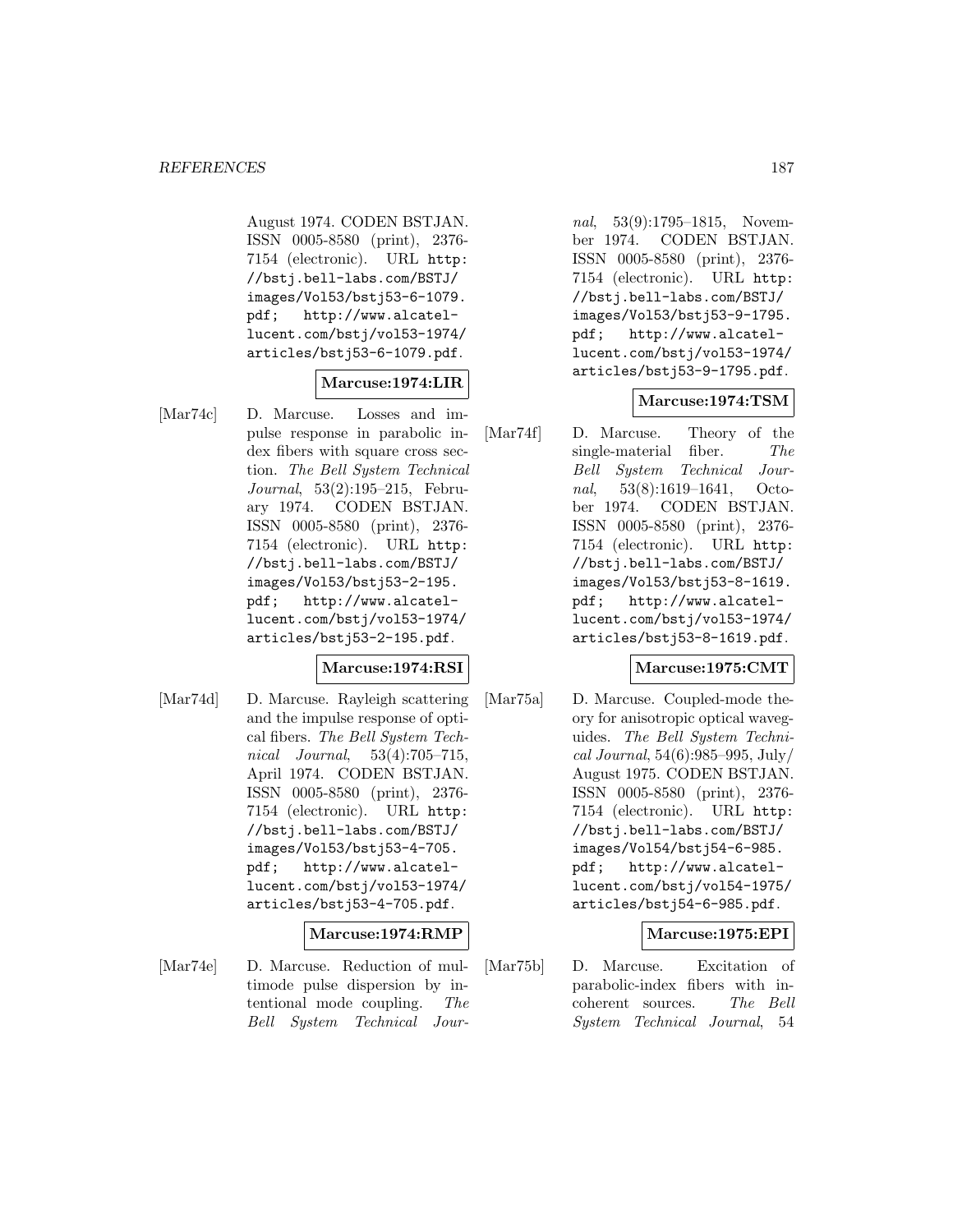(9):1507–1530, November 1975. CODEN BSTJAN. ISSN 0005-8580 (print), 2376-7154 (electronic). URL http: //bstj.bell-labs.com/BSTJ/ images/Vol54/bstj54-9-1507. pdf; http://www.alcatellucent.com/bstj/vol54-1975/ articles/bstj54-9-1507.pdf.

### **Marcuse:1976:ETT**

[Mar76a] D. Marcuse. Exact theory of TE-wave-scattering from blazed dielectric gratings. The Bell System Technical Journal, 55(9):1295–1317, November 1976. CODEN BSTJAN. ISSN 0005-8580 (print), 2376- 7154 (electronic). URL http: //bstj.bell-labs.com/BSTJ/ images/Vol55/bstj55-9-1295. pdf; http://www.alcatellucent.com/bstj/vol55-1976/ articles/bstj55-9-1295.pdf.

#### **Marcuse:1976:MLS**

[Mar76b] D. Marcuse. Microbending losses of single-mode, step-index and multimode, parabolic-index fibers. The Bell System Technical Journal, 55(7):937–955, September 1976. CODEN BSTJAN. ISSN 0005-8580 (print), 2376- 7154 (electronic). URL http: //bstj.bell-labs.com/BSTJ/ images/Vol55/bstj55-7-937. pdf; http://www.alcatellucent.com/bstj/vol55-1976/ articles/bstj55-7-937.pdf.

#### **Marcuse:1976:MMR**

[Mar76c] D. Marcuse. Mode mixing with reduced losses in parabolic-index fibers. The Bell System Technical Journal, 55(6):777–802, July/ August 1976. CODEN BSTJAN. ISSN 0005-8580 (print), 2376- 7154 (electronic). URL http: //bstj.bell-labs.com/BSTJ/ images/Vol55/bstj55-6-777. pdf; http://www.alcatellucent.com/bstj/vol55-1976/ articles/bstj55-6-777.pdf.

### **Marcuse:1976:SAL**

[Mar76d] D. Marcuse. Scattering and absorption losses of multimode optical fibers and fiber lasers. The Bell System Technical Journal, 55(10):1463–1488, December 1976. CODEN BSTJAN. ISSN 0005-8580 (print), 2376-7154 (electronic). URL http://bstj. bell-labs.com/BSTJ/images/ Vol55/bstj55-10-1463.pdf; http://www.alcatel-lucent. com/bstj/vol55-1976/articles/ bstj55-10-1463.pdf.

#### **Marcuse:1976:SSL**

[Mar76e] D. Marcuse. Steady-state losses of optical fibers and fiber resonators. The Bell System Technical Journal, 55(10):1445– 1462, December 1976. CO-DEN BSTJAN. ISSN 0005- 8580 (print), 2376-7154 (electronic). URL http://bstj. bell-labs.com/BSTJ/images/ Vol55/bstj55-10-1445.pdf; http://www.alcatel-lucent. com/bstj/vol55-1976/articles/ bstj55-10-1445.pdf.

#### **Marcatili:1977:MDO**

[Mar77a] E. A. J. Marcatili. Modal dis-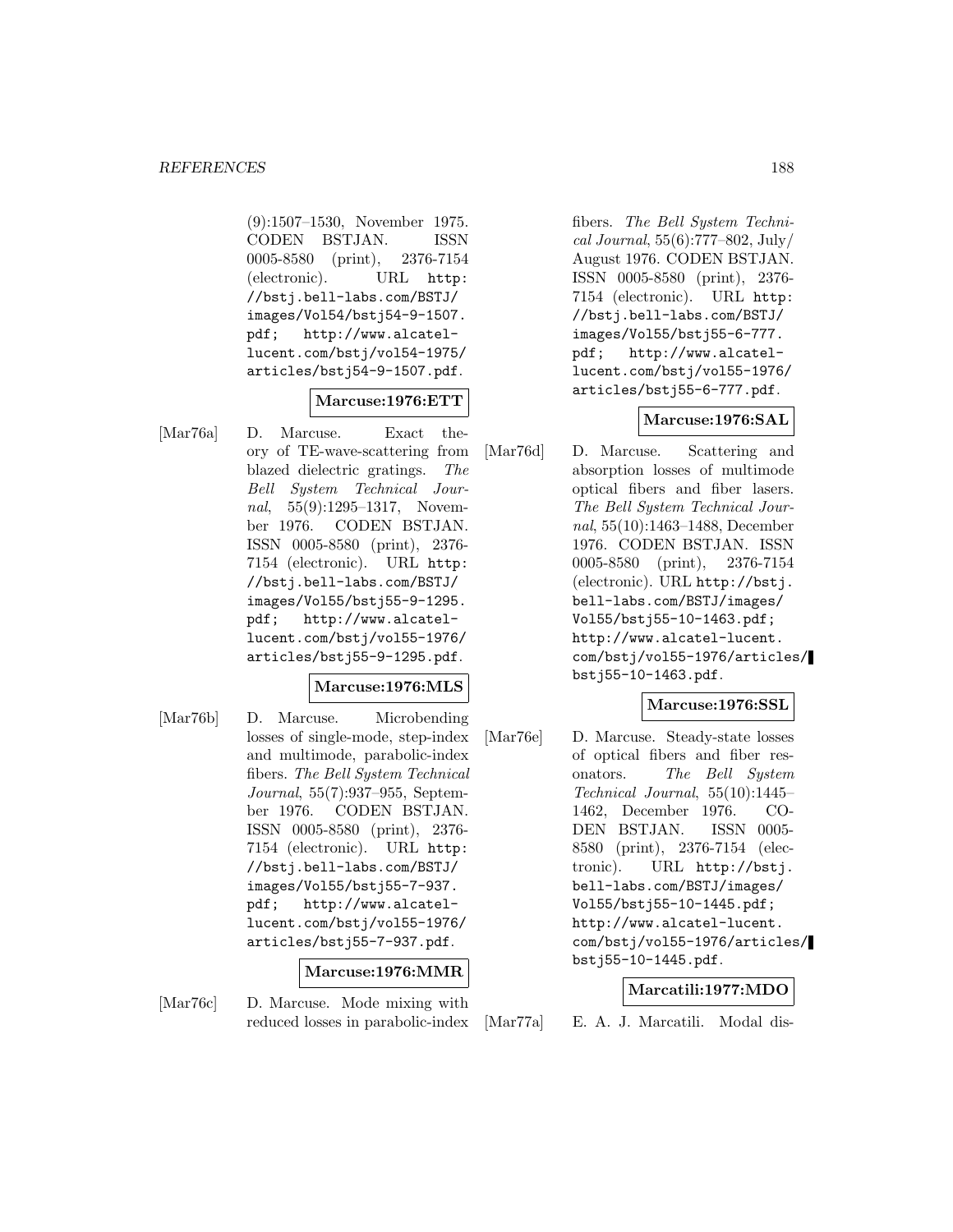persion in optical fibers with arbitrary numerical aperture and profile dispersion. The Bell System Technical Journal, 56(1):49– 63, January 1977. CODEN BST-JAN. ISSN 0005-8580 (print), 2376-7154 (electronic). URL http://bstj.bell-labs.com/ BSTJ/images/Vol56/bstj56-1- 49.pdf; http://www.alcatellucent.com/bstj/vol56-1977/ articles/bstj56-1-49.pdf.

# **Marcuse:1977:LAS**

[Mar77b] D. Marcuse. Loss analysis of single-mode fiber splices. The Bell System Technical Journal, 56(5):703–718, May/June 1977. CODEN BSTJAN. ISSN 0005-8580 (print), 2376- 7154 (electronic). URL http: //bstj.bell-labs.com/BSTJ/ images/Vol56/bstj56-5-703. pdf; http://www.alcatellucent.com/bstj/vol56-1977/ articles/bstj56-5-703.pdf.

# **Marcuse:1977:TDG**

[Mar77c] D. Marcuse. Thick dielectric grating on asymmetric slab waveguide. The Bell System Technical Journal, 56(3):329– 353, March 1977. CODEN BST-JAN. ISSN 0005-8580 (print), 2376-7154 (electronic). URL http://bstj.bell-labs.com/ BSTJ/images/Vol56/bstj56-3- 329.pdf; http://www.alcatellucent.com/bstj/vol56-1977/ articles/bstj56-3-329.pdf.

# **Marsh:1978:LPM**

[Mar78] B. L. Marsh. Loop plant model-

ing: The feeder allocation process. The Bell System Technical Journal, 57(4):869–890, April 1978. CODEN BSTJAN. ISSN 0005-8580 (print), 2376- 7154 (electronic). URL http: //bstj.bell-labs.com/BSTJ/ images/Vol57/bstj57-4-869. pdf; http://www.alcatellucent.com/bstj/vol57-1978/ articles/bstj57-4-869.pdf.

# **Mattes:1970:TEP**

[Mat70] H. G. Mattes. Thermal and electrical properties of coated conductive substrates for integrated circuit chip mounting. The Bell System Technical Journal, 49(6):1151–1182, July/ August 1970. CODEN BSTJAN. ISSN 0005-8580 (print), 2376- 7154 (electronic). URL http: //bstj.bell-labs.com/BSTJ/ images/Vol49/bstj49-6-1151. pdf; http://www.alcatellucent.com/bstj/vol49-1970/ articles/bstj49-6-1151.pdf.

# **Maurer:1974:LSJ**

[Mau74] R. E. Maurer. L5 system: Jumbogroup multiplex terminal. The Bell System Technical Journal, 53(10):2065–2096, December 1974. CODEN BSTJAN. ISSN 0005-8580 (print), 2376-7154 (electronic). URL http://bstj. bell-labs.com/BSTJ/images/ Vol53/bstj53-10-2065.pdf; http://www.alcatel-lucent. com/bstj/vol53-1974/articles/ bstj53-10-2065.pdf.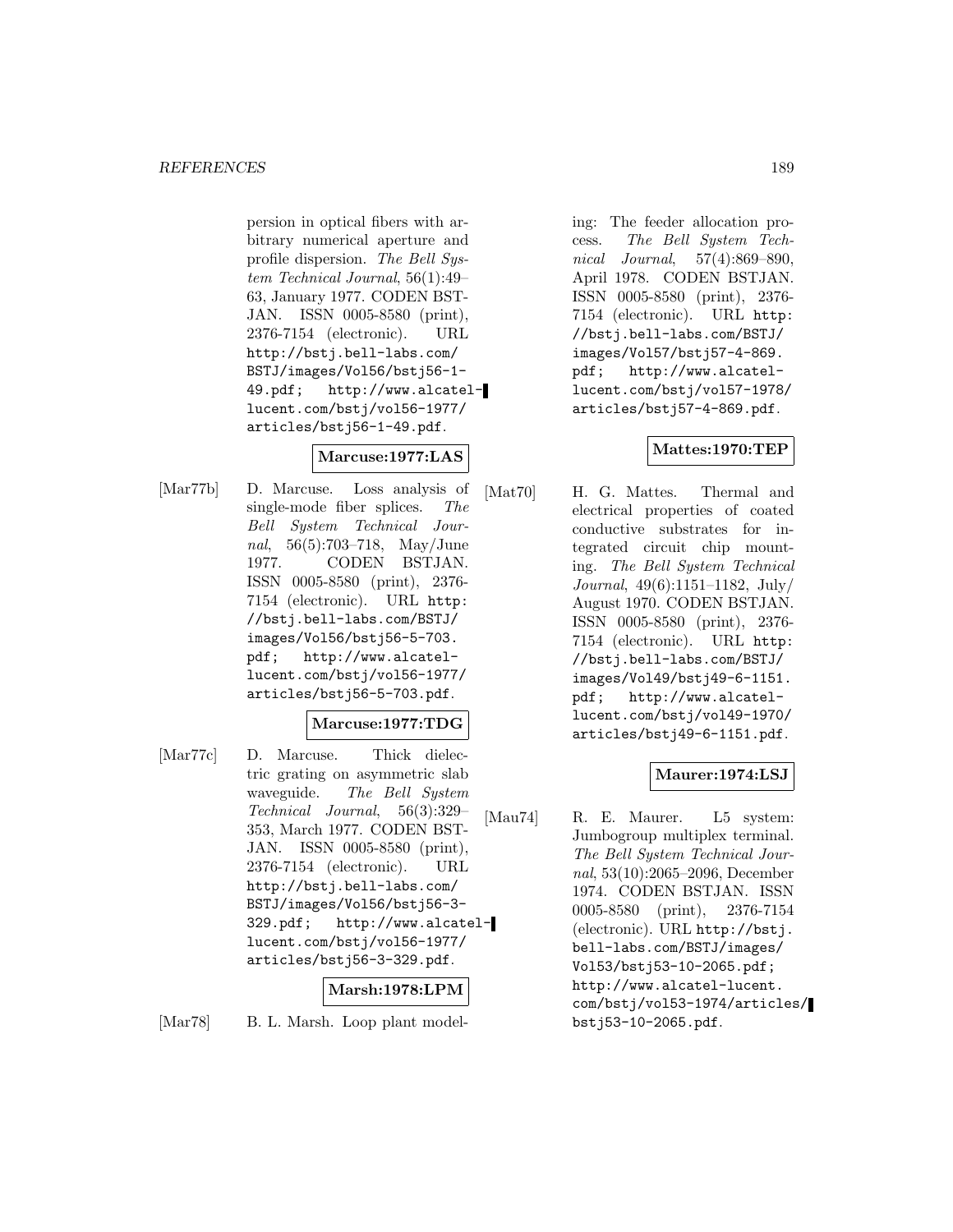### **Maydan:1971:MIR**

[May71] D. Maydan. Micromachining and image recording on thin films by laser beams. The Bell System Technical Journal,  $50(6):1761-1789$ , July/ August 1971. CODEN BSTJAN. ISSN 0005-8580 (print), 2376- 7154 (electronic). URL http: //bstj.bell-labs.com/BSTJ/ images/Vol50/bstj50-6-1761. pdf; http://www.alcatellucent.com/bstj/vol50-1971/ articles/bstj50-6-1761.pdf.

#### **Mazo:1971:TSA**

[Maz71] J. E. Mazo. Theory for some asynchronous time-division switches. The Bell System Technical Journal, 50(3):983–1016, March 1971. CODEN BSTJAN. ISSN 0005-8580 (print), 2376- 7154 (electronic). URL http: //bstj.bell-labs.com/BSTJ/ images/Vol50/bstj50-3-983. pdf; http://www.alcatellucent.com/bstj/vol50-1971/ articles/bstj50-3-983.pdf.

#### **Mazo:1975:FTN**

[Maz75a] J. E. Mazo. Faster-than-Nyquist signaling. The Bell System Technical Journal, 54 (8):1451–1462, October 1975. CODEN BSTJAN. ISSN 0005-8580 (print), 2376-7154 (electronic). URL http: //bstj.bell-labs.com/BSTJ/ images/Vol54/bstj54-8-1451. pdf; http://www.alcatellucent.com/bstj/vol54-1975/ articles/bstj54-8-1451.pdf.

# **Mazo:1975:GDF**

[Maz75b] J. E. Mazo. A geometric derivation of Forney's upper bound. The Bell System Technical Journal,  $54(6):1087-1094$ , July/ August 1975. CODEN BSTJAN. ISSN 0005-8580 (print), 2376- 7154 (electronic). URL http: //bstj.bell-labs.com/BSTJ/ images/Vol54/bstj54-6-1087. pdf; http://www.alcatellucent.com/bstj/vol54-1975/ articles/bstj54-6-1087.pdf.

### **Mazo:1975:OTP**

[Maz75c] J. E. Mazo. Optimum timing phase for an infinite equalizer. The Bell System Technical Journal, 54(1):189–201, January 1975. CODEN BSTJAN. ISSN 0005-8580 (print), 2376- 7154 (electronic). URL http: //bstj.bell-labs.com/BSTJ/ images/Vol54/bstj54-1-189. pdf; http://www.alcatellucent.com/bstj/vol54-1975/ articles/bstj54-1-189.pdf.

# **Mazo:1977:ABT**

[Maz77] J. E. Mazo. On the angle between two Fourier subspaces. The Bell System Technical Journal, 56(3):411–426, March 1977. CODEN BSTJAN. ISSN 0005-8580 (print), 2376- 7154 (electronic). URL http: //bstj.bell-labs.com/BSTJ/ images/Vol56/bstj56-3-411. pdf; http://www.alcatellucent.com/bstj/vol56-1977/ articles/bstj56-3-411.pdf.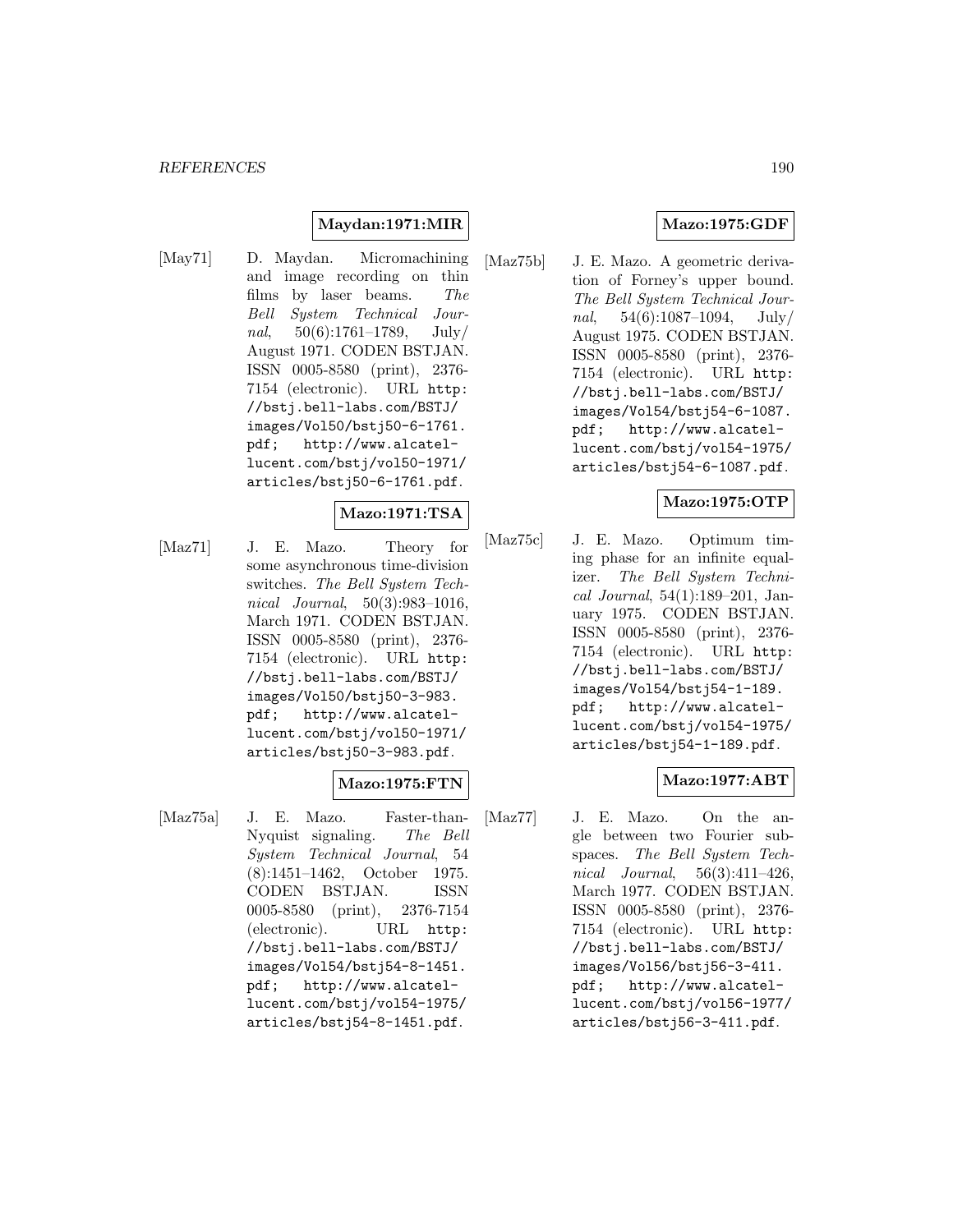### **Mazo:1978:JCT**

[Maz78a] J. E. Mazo. Jitter comparison of tones generated by squaring and by fourth-power circuits. The Bell System Technical Journal, 57(5):1489–1498, May/ June 1978. CODEN BSTJAN. ISSN 0005-8580 (print), 2376- 7154 (electronic). URL http: //bstj.bell-labs.com/BSTJ/ images/Vol57/bstj57-5-1489. pdf; http://www.alcatellucent.com/bstj/vol57-1978/ articles/bstj57-5-1489.pdf.

#### **Mazo:1978:SHO**

[Maz78b] J. E. Mazo. On the stability of higher order digital filters which use saturation arithmetic. The Bell System Technical Journal, 57(3):747–763, March 1978. CODEN BSTJAN. ISSN 0005-8580 (print), 2376- 7154 (electronic). URL http: //bstj.bell-labs.com/BSTJ/ images/Vol57/bstj57-3-747. pdf; http://www.alcatellucent.com/bstj/vol57-1978/ articles/bstj57-3-747.pdf.

# **Mazo:1979:ITE**

[Maz79a] J. E. Mazo. On the independence theory of equalizer convergence. The Bell System Technical Journal, 58(5):963–993, May/ June 1979. CODEN BSTJAN. ISSN 0005-8580 (print), 2376- 7154 (electronic). URL http: //bstj.bell-labs.com/BSTJ/ images/Vol58/bstj58-5-963. pdf; http://www.alcatellucent.com/bstj/vol58-1979/ articles/bstj58-5-963.pdf.

# **Mazo:1979:STO**

[Maz79b] J. E. Mazo. Some theoretical observations on spreadspectrum communications. The Bell System Technical Journal, 58(9):2013–2023, November 1979. CODEN BSTJAN. ISSN 0005-8580 (print), 2376- 7154 (electronic). URL http: //bstj.bell-labs.com/BSTJ/ images/Vol58/bstj58-9-2013. pdf; http://www.alcatellucent.com/bstj/vol58-1979/ articles/bstj58-9-2013.pdf.

### **Mitchell:1971:FDE**

[MB71] O. M. Mracek Mitchell and David A. Berkley. A fullduplex echo suppressor using center-clipping. The Bell System Technical Journal, 50(5): 1619–1630, May/June 1971. CODEN BSTJAN. ISSN 0005-8580 (print), 2376-7154 (electronic). URL http: //bstj.bell-labs.com/BSTJ/ images/Vol50/bstj50-5-1619. pdf; http://www.alcatellucent.com/bstj/vol50-1971/ articles/bstj50-5-1619.pdf.

#### **Mounts:1979:OSF**

[MBN79] F. W. Mounts, E. G. Bowen, and A. N. Netravali. An ordering scheme for facsimile coding. The Bell System Technical Journal, 58(9):2113-2128, November 1979. CODEN BSTJAN. ISSN 0005-8580 (print), 2376- 7154 (electronic). URL http: //bstj.bell-labs.com/BSTJ/ images/Vol58/bstj58-9-2113. pdf; http://www.alcatel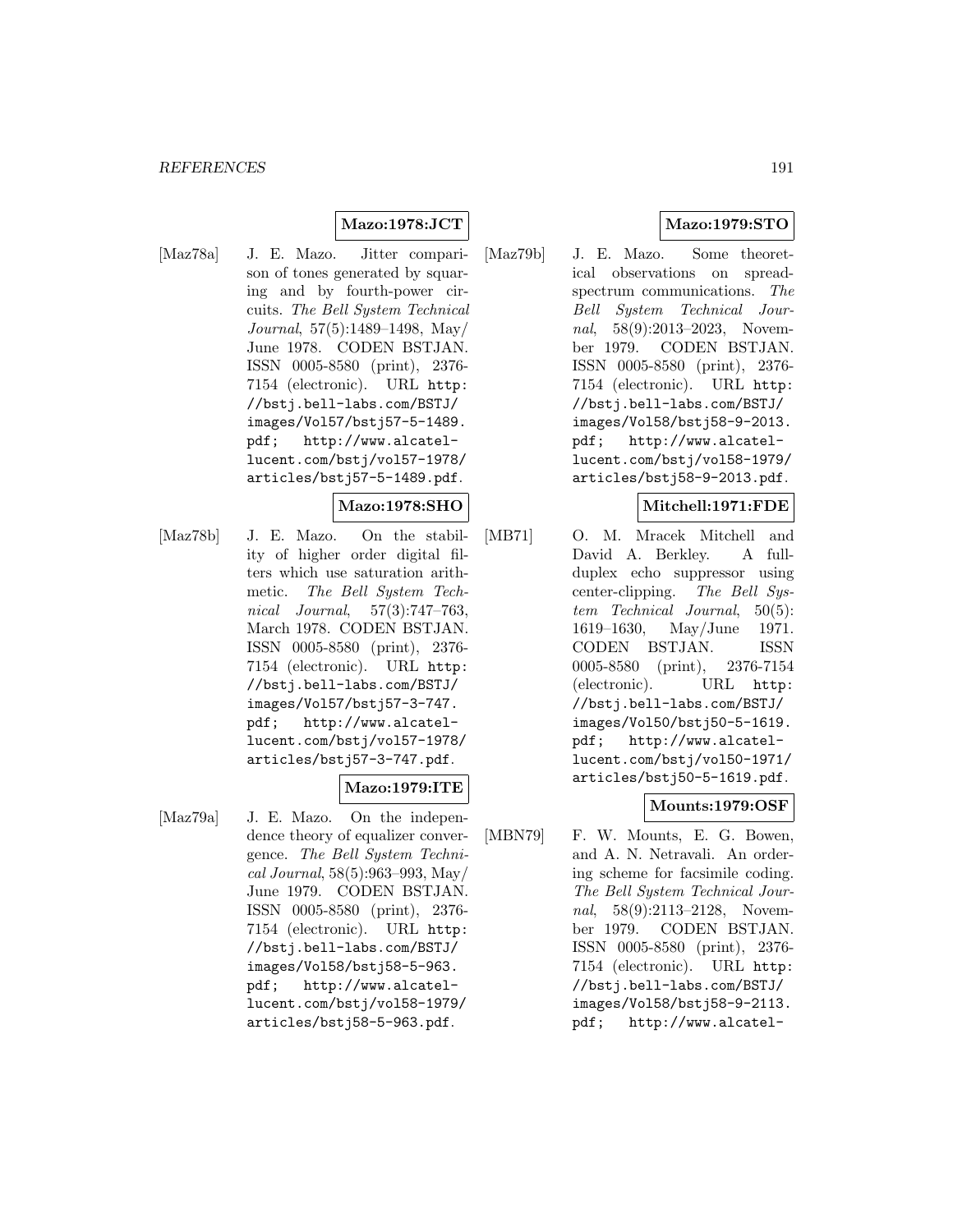lucent.com/bstj/vol58-1979/ articles/bstj58-9-2113.pdf.

#### **Morrison:1973:BJBb**

[MC73] J. A. Morrison and T. S. Chu. B.S.T.J. briefs: Perturbation calculations of rain-induced differential attenuation and differential phase shift at microwave frequencies. The Bell System Technical Journal, 52(10):1907– 1913, December 1973. CO-DEN BSTJAN. ISSN 0005- 8580 (print), 2376-7154 (electronic). URL http://bstj. bell-labs.com/BSTJ/images/ Vol52/bstj52-10-1907.pdf; http://www.alcatel-lucent. com/bstj/vol52-1973/articles/ bstj52-10-1907.pdf.

#### **Morrison:1974:SPE**

[MC74] J. A. Morrison and M. J. Cross. Scattering of a plane electromagnetic wave by axisymmetric raindrops. The Bell System Technical Journal,  $53(6):955-1019$ , July/ August 1974. CODEN BSTJAN. ISSN 0005-8580 (print), 2376- 7154 (electronic). URL http: //bstj.bell-labs.com/BSTJ/ images/Vol53/bstj53-6-955. pdf; http://www.alcatellucent.com/bstj/vol53-1974/ articles/bstj53-6-955.pdf.

#### **Morrison:1973:BJBa**

[MCC73] J. A. Morrison, M. J. Cross, and T. S. Chu. B.S.T.J. briefs: Rain-induced differential attenuation and differential phase shift at microwave frequencies. The Bell System Tech-

nical Journal, 52(4):599–604, April 1973. CODEN BSTJAN. ISSN 0005-8580 (print), 2376- 7154 (electronic). URL http: //bstj.bell-labs.com/BSTJ/ images/Vol52/bstj52-4-599. pdf; http://www.alcatellucent.com/bstj/vol52-1973/ articles/bstj52-4-599.pdf.

#### **Marr:1972:FBI**

[MCKP72] G. Marr, G. T. Cheney, E. F. King, and E. G. Parks. A fast bipolar-IGFET buffer-driver. The Bell System Technical Journal, 51(2):363–370, February 1972. CODEN BSTJAN. ISSN 0005-8580 (print), 2376- 7154 (electronic). URL http: //bstj.bell-labs.com/BSTJ/ images/Vol51/bstj51-2-363. pdf; http://www.alcatellucent.com/bstj/vol51-1972/ articles/bstj51-2-363.pdf.

#### **McMahon:1978:UTS**

[MCM78] L. E. McMahon, L. L. Cherry, and R. Morris. UNIX timesharing system: Statistical text processing. The Bell System Technical Journal, 57(6): 2137–2154, July/August 1978. CODEN BSTJAN. ISSN 0005-8580 (print), 2376-7154 (electronic). URL http: //bstj.bell-labs.com/BSTJ/ images/Vol57/bstj57-6-2137. pdf; http://www.alcatellucent.com/bstj/vol57-1978/ articles/bstj57-6-2137.pdf.

# **Means:1975:TCT** [Mea75] D. R. Means. TI car-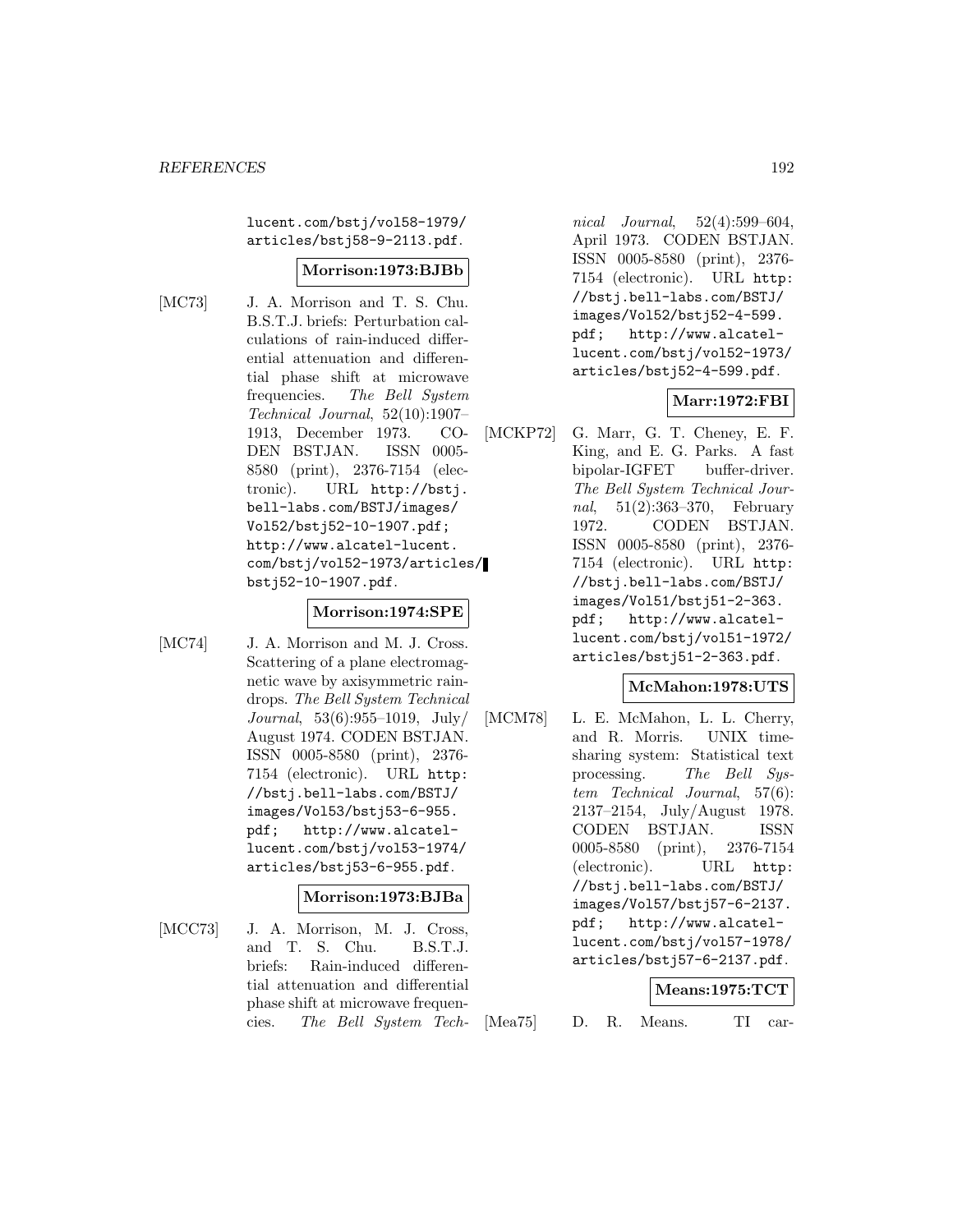bon transmitter model for use in computer-sided analysis of telephone set transmission characteristics. The Bell System Technical Journal, 54(7):1301–1318, September 1975. CODEN BSTJAN. ISSN 0005-8580 (print), 2376- 7154 (electronic). URL http: //bstj.bell-labs.com/BSTJ/ images/Vol54/bstj54-7-1301. pdf; http://www.alcatellucent.com/bstj/vol54-1975/ articles/bstj54-7-1301.pdf.

#### **Messerli:1972:BJB**

[Mes72] E. J. Messerli. B.S.T.J. briefs: Proof of a convexity property of the Erlang B formula. The Bell System Technical Journal, 51(4):951–953, April 1972. CODEN BSTJAN. ISSN 0005-8580 (print), 2376- 7154 (electronic). URL http: //bstj.bell-labs.com/BSTJ/ images/Vol51/bstj51-4-951. pdf; http://www.alcatellucent.com/bstj/vol51-1972/ articles/bstj51-4-951.pdf.

#### **Messerschmitt:1973:GTIa**

[Mes73a] D. G. Messerschmitt. A geometric theory of intersymbol interference, Part I: Zero-forcing and decision-feedback equalization. The Bell System Technical Journal, 52(9):1483-1519, November 1973. CODEN BSTJAN. ISSN 0005-8580 (print), 2376- 7154 (electronic). URL http: //bstj.bell-labs.com/BSTJ/ images/Vol52/bstj52-9-1483. pdf; http://www.alcatellucent.com/bstj/vol52-1973/ articles/bstj52-9-1483.pdf.

#### **Messerschmitt:1973:GTIb**

[Mes73b] D. G. Messerschmitt. A geometric theory of intersymbol interference, Part II: Performance of the maximum likelihood detector. The Bell System Technical Journal, 52(9):1521-1539, November 1973. CODEN BSTJAN. ISSN 0005-8580 (print), 2376- 7154 (electronic). URL http: //bstj.bell-labs.com/BSTJ/ images/Vol52/bstj52-9-1521. pdf; http://www.alcatellucent.com/bstj/vol52-1973/ articles/bstj52-9-1521.pdf.

#### **Meseke:1975:SDP**

[Mes75] D. W. Meseke. SAFEGUARD data-processing system: The data-processing system performance requirements in retrospect. The Bell System Technical Journal, 54(10):S29–S37, December 1975. CODEN BSTJAN. ISSN 0005-8580 (print), 2376- 7154 (electronic). URL http: //bstj.bell-labs.com/BSTJ/ images/Vol54/bstj54-10-S29. pdf; http://www.alcatellucent.com/bstj/vol54-1975/ articles/bstj54-10-S29.pdf.

#### **Messerli:1978:AVU**

[Mes78] E. J. Messerli. An approximation for the variance of the UPCO offered load estimate. The Bell System Technical Journal, 57(7):2575–2587, September 1978. CODEN BSTJAN. ISSN 0005-8580 (print), 2376-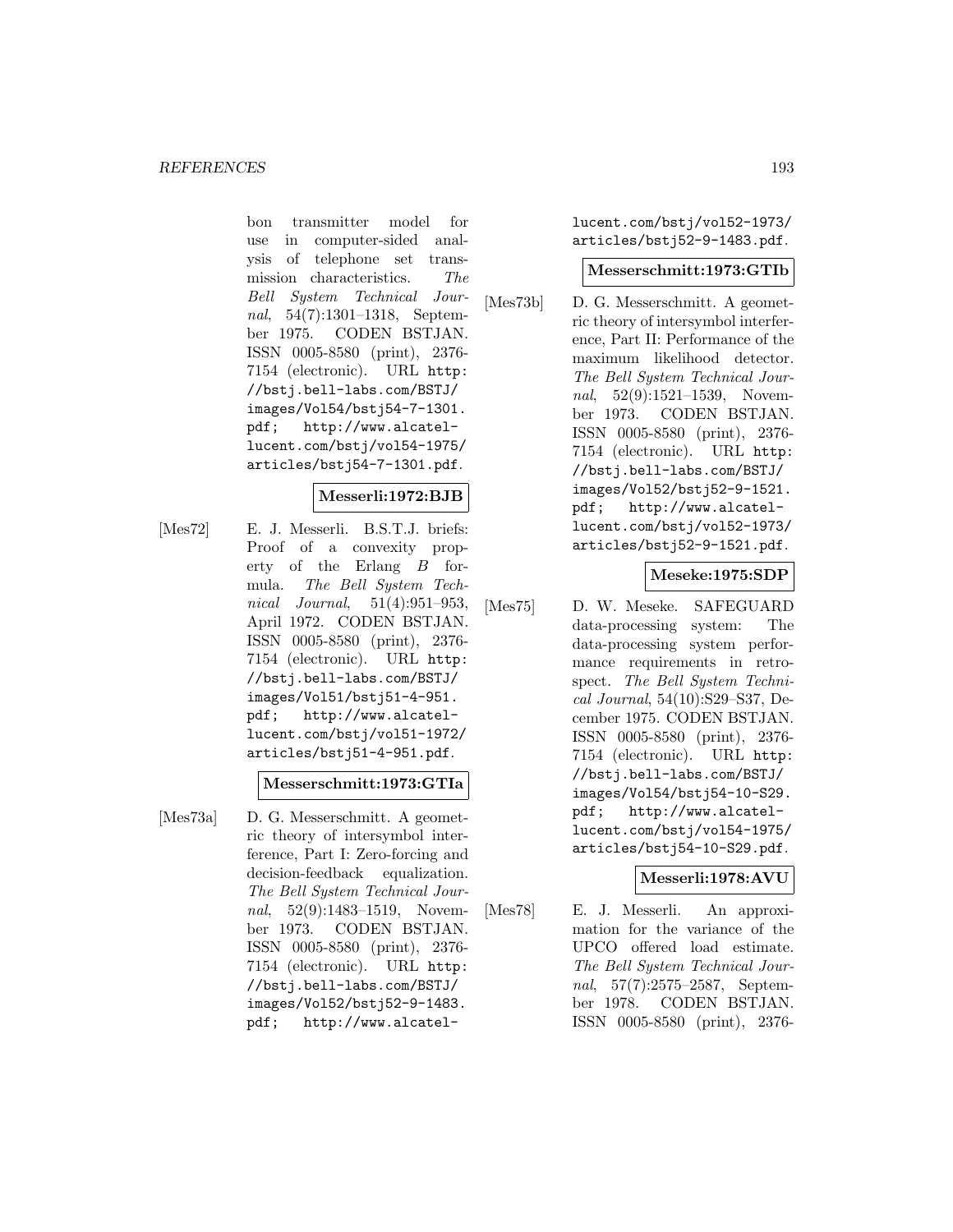7154 (electronic). URL http: //bstj.bell-labs.com/BSTJ/ images/Vol57/bstj57-7-2575. pdf; http://www.alcatellucent.com/bstj/vol57-1978/ articles/bstj57-7-2575.pdf.

#### **Mettler:1979:GCS**

[Met79] S. C. Mettler. A general characterization of splice loss for multimode optical fibers. The Bell System Technical Journal, 58 (10):2163–2182, December 1979. CODEN BSTJAN. ISSN 0005- 8580 (print), 2376-7154 (electronic). URL http://bstj. bell-labs.com/BSTJ/images/ Vol58/bstj58-10-2163.pdf; http://www.alcatel-lucent. com/bstj/vol58-1979/articles/ bstj58-10-2163.pdf.

#### **Mueller:1970:CLC**

[MF70] R. K. Mueller and G. J. Foschini. The capacity of linear channels with additive Gaussian noise. The Bell System Technical Journal, 49(1):81–94, January 1970. CODEN BST-JAN. ISSN 0005-8580 (print), 2376-7154 (electronic). URL http://bstj.bell-labs.com/ BSTJ/images/Vol49/bstj49-1- 81.pdf; http://www.alcatellucent.com/bstj/vol49-1970/ articles/bstj49-1-81.pdf.

#### **Marcatili:1973:MTG**

[MG73] E. A. J. Marcatili and D. Gloge. Multimode theory of gradedcore fibers. The Bell System Technical Journal, 52(9): 1563–1578, November 1973. CODEN BSTJAN. ISSN 0005-8580 (print), 2376-7154 (electronic). URL http: //bstj.bell-labs.com/BSTJ/ images/Vol52/bstj52-9-1563. pdf; http://www.alcatellucent.com/bstj/vol52-1973/ articles/bstj52-9-1563.pdf.

# **Morris:1975:WGI**

[MG75] J. E. Morris and J. W. Gewartowski. A 1-watt, 6- Gigahertz IMPATT amplifier for short-haul radio applications. The Bell System Technical Journal, 54(4):721–733, April 1975. CODEN BSTJAN. ISSN 0005-8580 (print), 2376- 7154 (electronic). URL http: //bstj.bell-labs.com/BSTJ/ images/Vol54/bstj54-4-721. pdf; http://www.alcatellucent.com/bstj/vol54-1975/ articles/bstj54-4-721.pdf.

#### **Mitra:1978:APS**

[MG78] Debasis Mitra and B. Gotz. An adaptive PCM system designed for noisy channels and digital implementations. The Bell System Technical Journal, 57(7):2727–2763, September 1978. CODEN BSTJAN. ISSN 0005-8580 (print), 2376- 7154 (electronic). URL http: //bstj.bell-labs.com/BSTJ/ images/Vol57/bstj57-7-2727. pdf; http://www.alcatellucent.com/bstj/vol57-1978/ articles/bstj57-7-2727.pdf.

#### **Melchior:1978:AFS**

[MHSS78] H. Melchior, A. R. Hartman,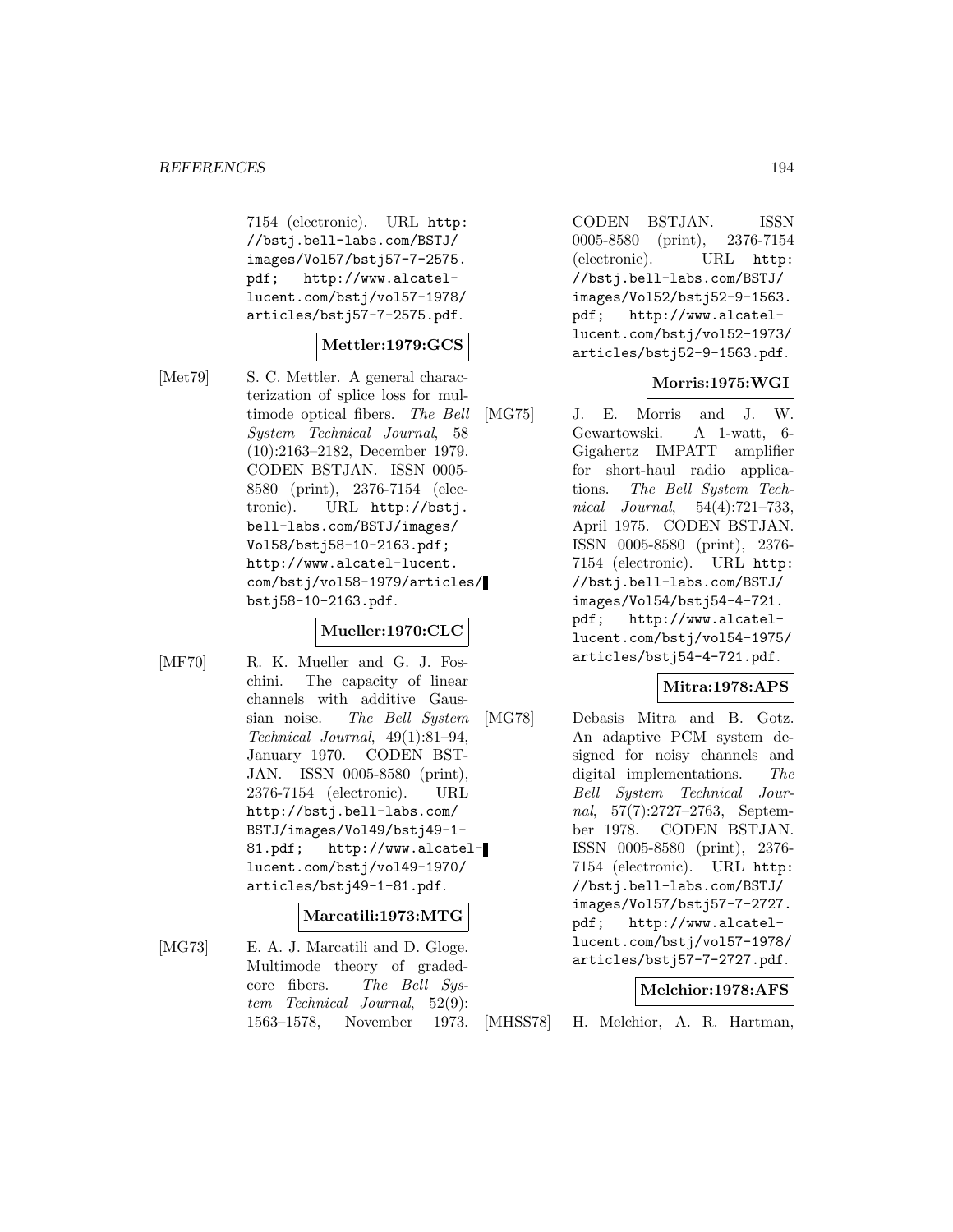D. P. Schinke, and T. E. Seidel. Atlanta Fiber System Experiment: Planar epitaxial silicon avalanche photodiode. The Bell System Technical Journal, 57(6):1791–1807, July/ August 1978. CODEN BSTJAN. ISSN 0005-8580 (print), 2376- 7154 (electronic). URL http: //bstj.bell-labs.com/BSTJ/ images/Vol57/bstj57-6-1791. pdf; http://www.alcatellucent.com/bstj/vol57-1978/ articles/bstj57-6-1791.pdf.

### **Milner:1970:LAB**

[Mil70] Paul C. Milner. Lead-acid battery: Float behavior of the lead-acid battery system. The Bell System Technical Journal, 49(7):1321–1334, September 1970. CODEN BSTJAN. ISSN 0005-8580 (print), 2376- 7154 (electronic). URL http: //bstj.bell-labs.com/BSTJ/ images/Vol49/bstj49-7-1321. pdf; http://www.alcatellucent.com/bstj/vol49-1970/ articles/bstj49-7-1321.pdf.

# **Miller:1972:CSB**

[Mil72] C. M. Miller. Capacitances of a shielded balanced-pair transmission line. The Bell System Technical Journal, 51(3):759–776, March 1972. CODEN BSTJAN. ISSN 0005-8580 (print), 2376- 7154 (electronic). URL http: //bstj.bell-labs.com/BSTJ/ images/Vol51/bstj51-3-759. pdf; http://www.alcatellucent.com/bstj/vol51-1972/ articles/bstj51-3-759.pdf.

# **Miller:1974:DDG**

[Mil74] S. E. Miller. Delay distortion in generalized lens-like media. The Bell System Technical Journal, 53(2):177–193, February 1974. CODEN BSTJAN. ISSN 0005-8580 (print), 2376- 7154 (electronic). URL http: //bstj.bell-labs.com/BSTJ/ images/Vol53/bstj53-2-177. pdf; http://www.alcatellucent.com/bstj/vol53-1974/ articles/bstj53-2-177.pdf. See erratum [Ano75k].

# **Miller:1975:FOC**

[Mil75a] C. M. Miller. A fiberoptic-cable connector. The Bell System Technical Journal, 54(9):1547–1555, November 1975. CODEN BSTJAN. ISSN 0005-8580 (print), 2376- 7154 (electronic). URL http: //bstj.bell-labs.com/BSTJ/ images/Vol54/bstj54-9-1547. pdf; http://www.alcatellucent.com/bstj/vol54-1975/ articles/bstj54-9-1547.pdf.

# **Miller:1975:LTS**

[Mil75b] C. M. Miller. Loose tube splices for optical fibers. The Bell System Technical Journal, 54(7):1215–1225, September 1975. CODEN BSTJAN. ISSN 0005-8580 (print), 2376- 7154 (electronic). URL http: //bstj.bell-labs.com/BSTJ/ images/Vol54/bstj54-7-1215. pdf; http://www.alcatellucent.com/bstj/vol54-1975/ articles/bstj54-7-1215.pdf.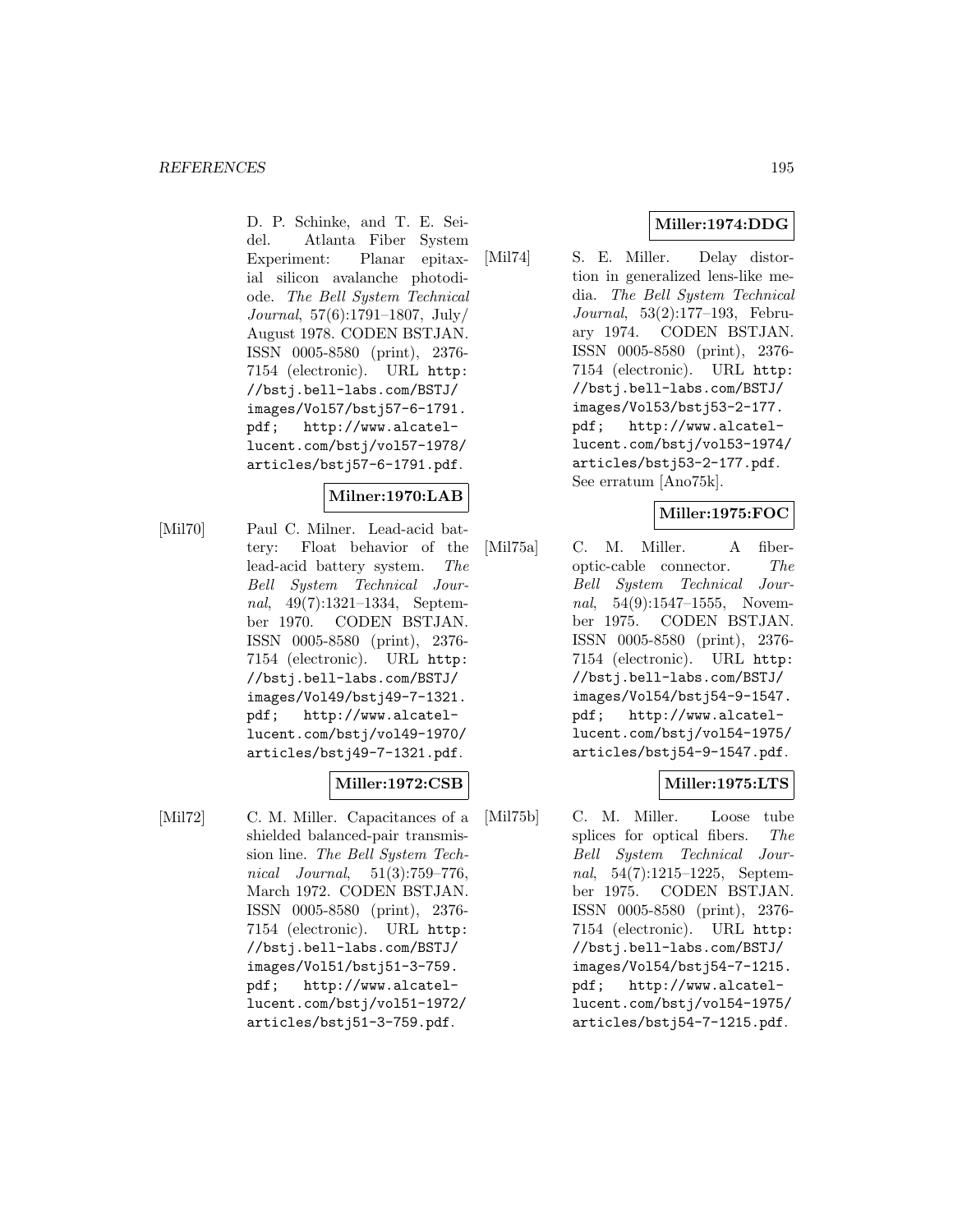#### **Miller:1975:ELI**

[Mil75c] G. Miller. The effects of longitudinal imbalance on crosstalk. The Bell System Technical Journal, 54(7):1227–1251, September 1975. CODEN BSTJAN. ISSN 0005-8580 (print), 2376- 7154 (electronic). URL http: //bstj.bell-labs.com/BSTJ/ images/Vol54/bstj54-7-1227. pdf; http://www.alcatellucent.com/bstj/vol54-1975/ articles/bstj54-7-1227.pdf.

#### **Miller:1976:LFR**

[Mil76a] C. M. Miller. Laminated fiber ribbon for optical communication cables. The Bell System Technical Journal, 55 (7):929–935, September 1976. CODEN BSTJAN. ISSN 0005-8580 (print), 2376-7154 (electronic). URL http: //bstj.bell-labs.com/BSTJ/ images/Vol55/bstj55-7-929. pdf; http://www.alcatellucent.com/bstj/vol55-1976/ articles/bstj55-7-929.pdf.

# **Miller:1976:TVT**

[Mil76b] C. M. Miller. Transmission vs transverse offset for parabolicprofile fiber splices with unequal core diameters. The Bell System Technical Journal, 55(7):917–927, September 1976. CODEN BSTJAN. ISSN 0005-8580 (print), 2376- 7154 (electronic). URL http: //bstj.bell-labs.com/BSTJ/ images/Vol55/bstj55-7-917. pdf; http://www.alcatellucent.com/bstj/vol55-1976/ articles/bstj55-7-917.pdf.

#### **Miller:1978:FOA**

[Mil78] C. M. Miller. Fiber-optic array splicing with etched silicon chips. The Bell System Technical Journal, 57(1):75–90, January 1978. CODEN BST-JAN. ISSN 0005-8580 (print), 2376-7154 (electronic). URL http://bstj.bell-labs.com/ BSTJ/images/Vol57/bstj57-1- 75.pdf; http://www.alcatellucent.com/bstj/vol57-1978/ articles/bstj57-1-75.pdf.

#### **Miner:1972:SBT**

[Min72] R. J. Miner. Soil burial tests: Effect of soil burial exposure on the properties of molded plastics. The Bell System Technical Journal, 51(1):23–42, January 1972. CODEN BST-JAN. ISSN 0005-8580 (print), 2376-7154 (electronic). URL http://bstj.bell-labs.com/ BSTJ/images/Vol51/bstj51-1- 23.pdf; http://www.alcatellucent.com/bstj/vol51-1972/ articles/bstj51-1-23.pdf.

#### **Mitra:1974:MAA**

[Mit74] Debasis Mitra. Mathematical analysis of an adaptive quantizer. The Bell System Technical Journal, 53(5):867–898, May/ June 1974. CODEN BSTJAN. ISSN 0005-8580 (print), 2376- 7154 (electronic). URL http: //bstj.bell-labs.com/BSTJ/ images/Vol53/bstj53-5-867. pdf; http://www.alcatel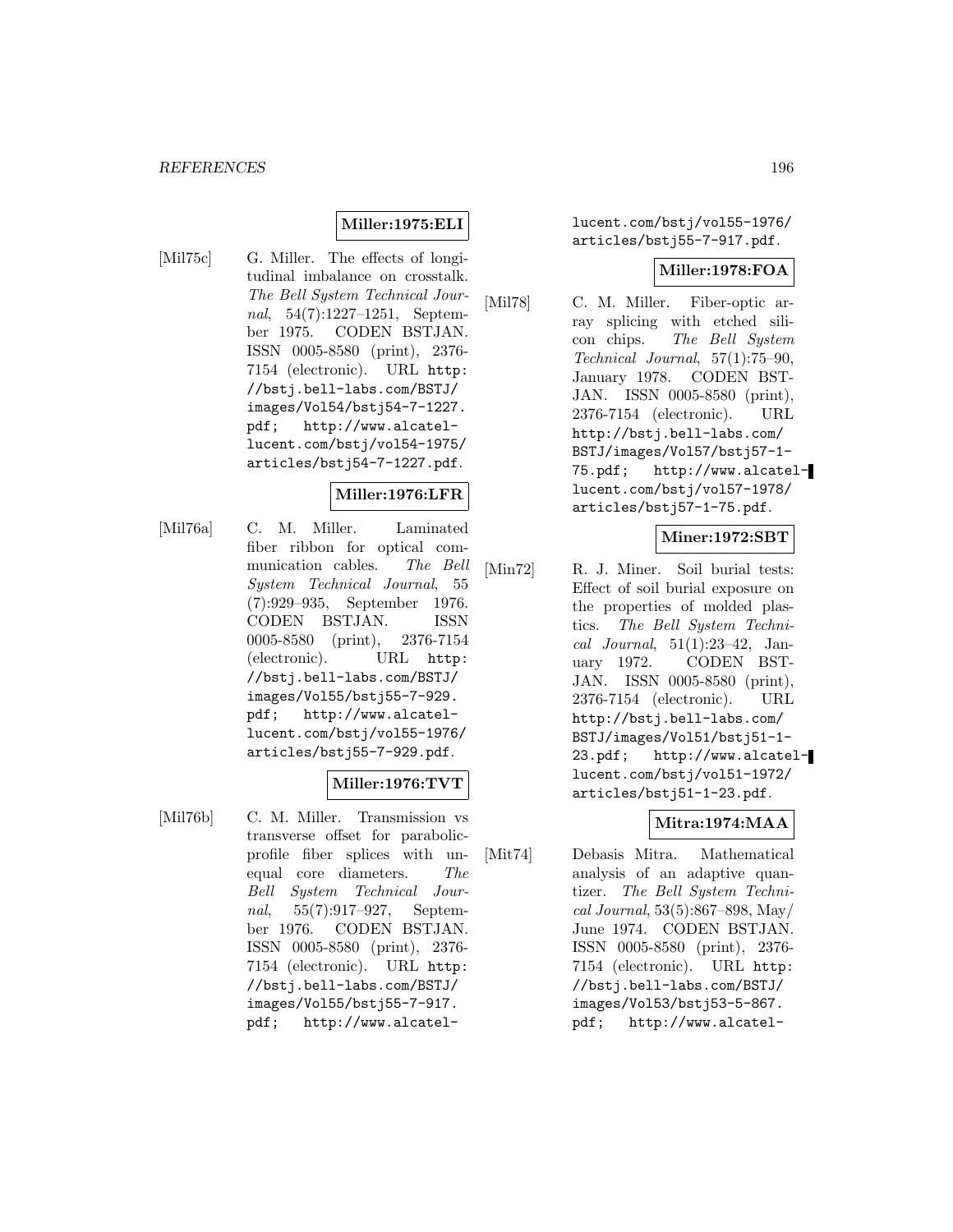lucent.com/bstj/vol53-1974/ articles/bstj53-5-867.pdf.

### **Mitra:1975:NRM**

[Mit75] Debasis Mitra. New results from a mathematical study of an adaptive quantizer. The Bell System Technical Journal, 54(2):335–368, February 1975. CODEN BSTJAN. ISSN 0005-8580 (print), 2376- 7154 (electronic). URL http: //bstj.bell-labs.com/BSTJ/ images/Vol54/bstj54-2-335. pdf; http://www.alcatellucent.com/bstj/vol54-1975/ articles/bstj54-2-335.pdf.

# **Mitra:1977:CDI**

[Mit77] Debasis Mitra. Criteria for determining if a high-order digital filter using saturation arithmetic is free of overflow oscillations. The Bell System Technical Journal, 56(9):1679–1699, November 1977. CODEN BSTJAN. ISSN 0005-8580 (print), 2376- 7154 (electronic). URL http: //bstj.bell-labs.com/BSTJ/ images/Vol56/bstj56-9-1679. pdf; http://www.alcatellucent.com/bstj/vol56-1977/ articles/bstj56-9-1679.pdf.

# **Miller:1979:BJB**

[ML79] R. C. Miller and R. B. Lawry. B.S.T.J. briefs: Optically powered speech communication over a fiber lightguide. The Bell System Technical Journal, 58(7):1735–1741, September 1979. CODEN BSTJAN. ISSN 0005-8580 (print), 23767154 (electronic). URL http: //bstj.bell-labs.com/BSTJ/ images/Vol58/bstj58-7-1735. pdf; http://www.alcatellucent.com/bstj/vol58-1979/ articles/bstj58-7-1735.pdf.

### **Marcuse:1971:EWI**

[MM71a] D. Marcuse and E. A. J. Marcatili. Excitation of waveguides for integrated optics with laser beams. The Bell System Technical Journal, 50(1):43–57, January 1971. CODEN BST-JAN. ISSN 0005-8580 (print), 2376-7154 (electronic). URL http://bstj.bell-labs.com/ BSTJ/images/Vol50/bstj50-1- 43.pdf; http://www.alcatellucent.com/bstj/vol50-1971/ articles/bstj50-1-43.pdf.

#### **Millard:1971:PSD**

[MM71b] J. B. Millard and H. I. Maunsell. The Picturephone System: Digital encoding of the video signal. The Bell System Technical Journal, 50(2):459–479, February 1971. CODEN BSTJAN. ISSN 0005-8580 (print), 2376- 7154 (electronic). URL http: //bstj.bell-labs.com/BSTJ/ images/Vol50/bstj50-2-459. pdf; http://www.alcatellucent.com/bstj/vol50-1971/ articles/bstj50-2-459.pdf.

#### **McKenna:1972:ESS**

[MM72a] J. McKenna and J. A. Morrison. Exact solutions to some deterministic and random transmission line problems. The Bell System Technical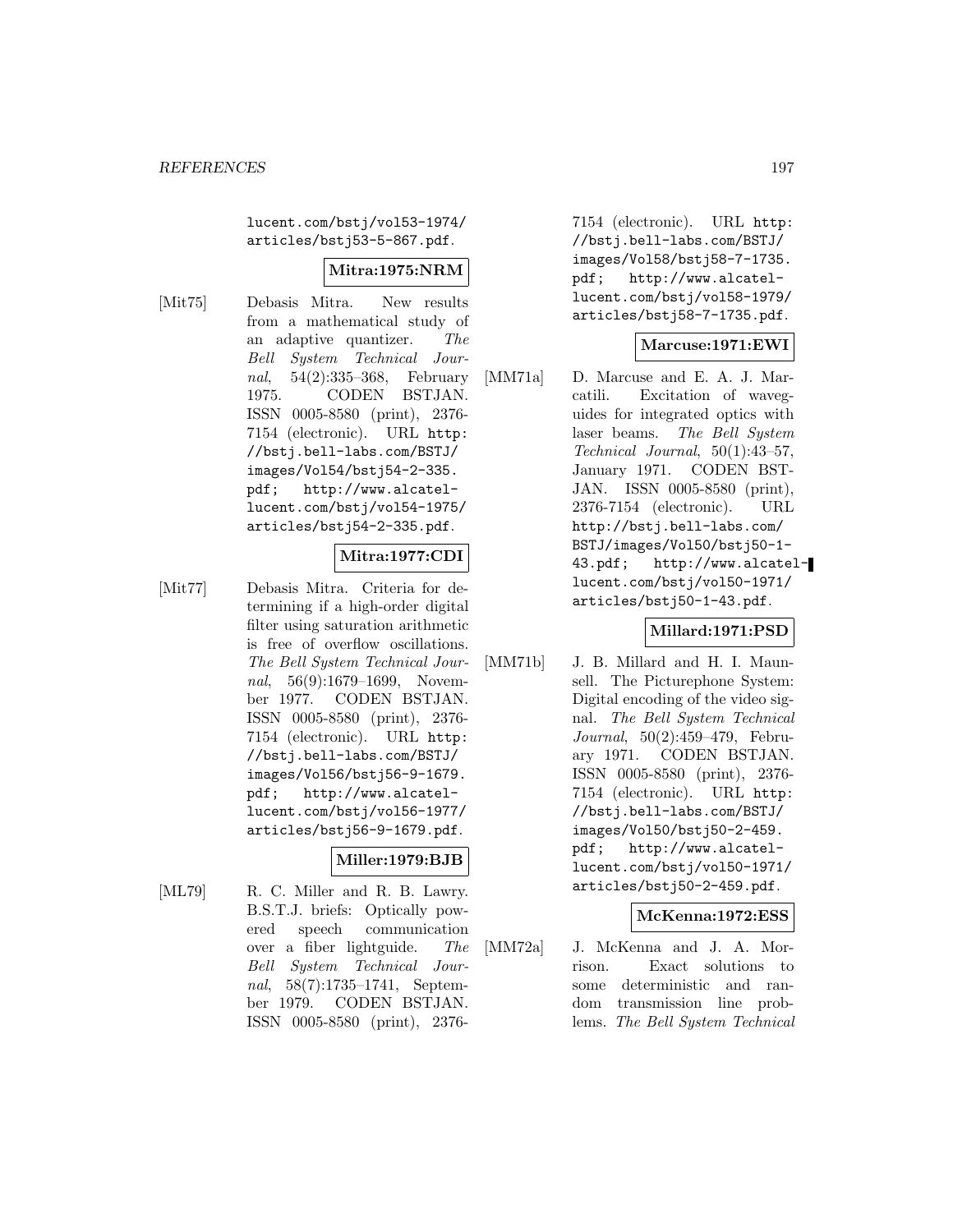Journal, 51(6):1269–1292, July/ August 1972. CODEN BSTJAN. ISSN 0005-8580 (print), 2376- 7154 (electronic). URL http: //bstj.bell-labs.com/BSTJ/ images/Vol51/bstj51-6-1269. pdf; http://www.alcatellucent.com/bstj/vol51-1972/ articles/bstj51-6-1269.pdf.

#### **Morrison:1972:CLE**

[MM72b] J. A. Morrison and J. McKenna. Coupled line equations with random coupling. The Bell System Technical Journal, 51 (1):209–228, January 1972. CODEN BSTJAN. ISSN 0005-8580 (print), 2376-7154 (electronic). URL http: //bstj.bell-labs.com/BSTJ/ images/Vol51/bstj51-1-209. pdf; http://www.alcatellucent.com/bstj/vol51-1972/ articles/bstj51-1-209.pdf.

#### **Marcuse:1973:TWO**

[MM73] D. Marcuse and W. L. Mammel. Tube waveguide for optical transmission. The Bell System Technical Journal, 52(3):423–435, March 1973. CODEN BSTJAN. ISSN 0005-8580 (print), 2376- 7154 (electronic). URL http: //bstj.bell-labs.com/BSTJ/ images/Vol52/bstj52-3-423. pdf; http://www.alcatellucent.com/bstj/vol52-1973/ articles/bstj52-3-423.pdf.

#### **Marr:1975:DLP**

- 
- [MM75] G. Marr and G. L. Mowery. A depletion-load, pchannel, bipolar-IGFET technol-

ogy. The Bell System Technical Journal, 54(1):69–79, January 1975. CODEN BST-JAN. ISSN 0005-8580 (print), 2376-7154 (electronic). URL http://bstj.bell-labs.com/ BSTJ/images/Vol54/bstj54-1- 69.pdf; http://www.alcatellucent.com/bstj/vol54-1975/ articles/bstj54-1-69.pdf.

### **Massey:1978:CSS**

[MM78a] W. A. Massey and J. A. Morrison. Calculation of steadystate probabilities for content of buffer with correlated inputs. The Bell System Technical Journal, 57(9):3097-3117, November 1978. CODEN BSTJAN. ISSN 0005-8580 (print), 2376- 7154 (electronic). URL http: //bstj.bell-labs.com/BSTJ/ images/Vol57/bstj57-9-3097. pdf; http://www.alcatellucent.com/bstj/vol57-1978/ articles/bstj57-9-3097.pdf.

### **Miller:1978:LMP**

[MM78b] C. M. Miller and S. C. Mettler. A loss model for parabolicprofile fiber splices. The Bell System Technical Journal, 57(9):3167-3180, November 1978. CODEN BSTJAN. ISSN 0005-8580 (print), 2376- 7154 (electronic). URL http: //bstj.bell-labs.com/BSTJ/ images/Vol57/bstj57-9-3167. pdf; http://www.alcatellucent.com/bstj/vol57-1978/ articles/bstj57-9-3167.pdf.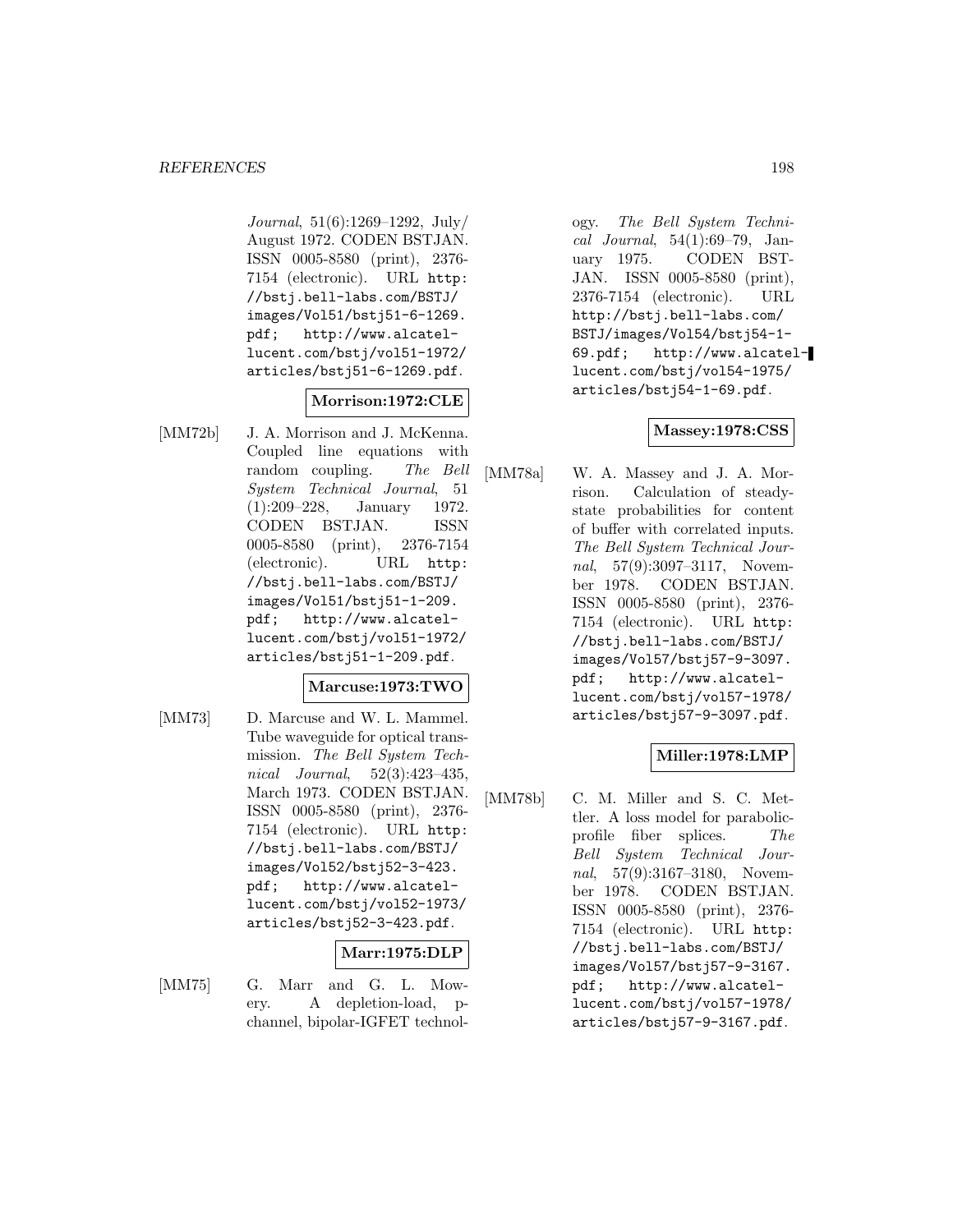#### **Maldonado:1979:FST**

[MM79a] J. R. Maldonado and D. Maydan. Fast simultaneous thickness measurements of gold and nickel layers on copper substrates. The Bell System Technical Journal, 58(8):1851–1868, October 1979. CODEN BSTJAN. ISSN 0005-8580 (print), 2376- 7154 (electronic). URL http: //bstj.bell-labs.com/BSTJ/ images/Vol58/bstj58-8-1851. pdf; http://www.alcatellucent.com/bstj/vol58-1979/ articles/bstj58-8-1851.pdf.

**Moran:1979:HRS**

[MM79b] J. M. Moran and D. Maydan. High resolution, steep profile, resist patterns. The Bell System Technical Journal,  $58(5):1027-1036$ , May/ June 1979. CODEN BSTJAN. ISSN 0005-8580 (print), 2376- 7154 (electronic). URL http: //bstj.bell-labs.com/BSTJ/ images/Vol58/bstj58-5-1027. pdf; http://www.alcatellucent.com/bstj/vol58-1979/ articles/bstj58-5-1027.pdf.

#### **Meitzler:1970:ISD**

[MMF70] A. H. Meitzler, J. R. Maldonado, and D. B. Fraser. Image storage and display devices using fine-grain, ferroelectric ceramics. The Bell System Technical Journal, 49(6):953–967, July/ August 1970. CODEN BSTJAN. ISSN 0005-8580 (print), 2376- 7154 (electronic). URL http: //bstj.bell-labs.com/BSTJ/ images/Vol49/bstj49-6-953.

pdf; http://www.alcatellucent.com/bstj/vol49-1970/ articles/bstj49-6-953.pdf.

#### **Mahoney:1975:DDS**

[MMM75] J. J. Mahoney, Jr., J. J. Mansell, and R. C. Matlack. Digital data system: User's view of the network. The Bell System Technical Journal, 54(5):833–844, May/ June 1975. CODEN BSTJAN. ISSN 0005-8580 (print), 2376- 7154 (electronic). URL http: //bstj.bell-labs.com/BSTJ/ images/Vol54/bstj54-5-833. pdf; http://www.alcatellucent.com/bstj/vol54-1975/ articles/bstj54-5-833.pdf.

### **Mounts:1977:DQR**

[MNP77] F. W. Mounts, A. N. Netravali, and B. Prasada. Design of quantizers for real-time Hadamard-transform coding of pictures. The Bell System Technical Journal,  $56(1):21-48$ , January 1977. CODEN BST-JAN. ISSN 0005-8580 (print), 2376-7154 (electronic). URL http://bstj.bell-labs.com/ BSTJ/images/Vol56/bstj56-1- 21.pdf; http://www.alcatellucent.com/bstj/vol56-1977/ articles/bstj56-1-21.pdf.

#### **Manfred:1978:LPE**

[MNS78] M. T. Manfred, G. A. Nelson, and C. H. Sharpless. Loop plant electronics: Digital loop carrier systems. The Bell System Technical Journal, 57(4):1129–1156, April 1978. CODEN BSTJAN. ISSN 0005-8580 (print), 2376-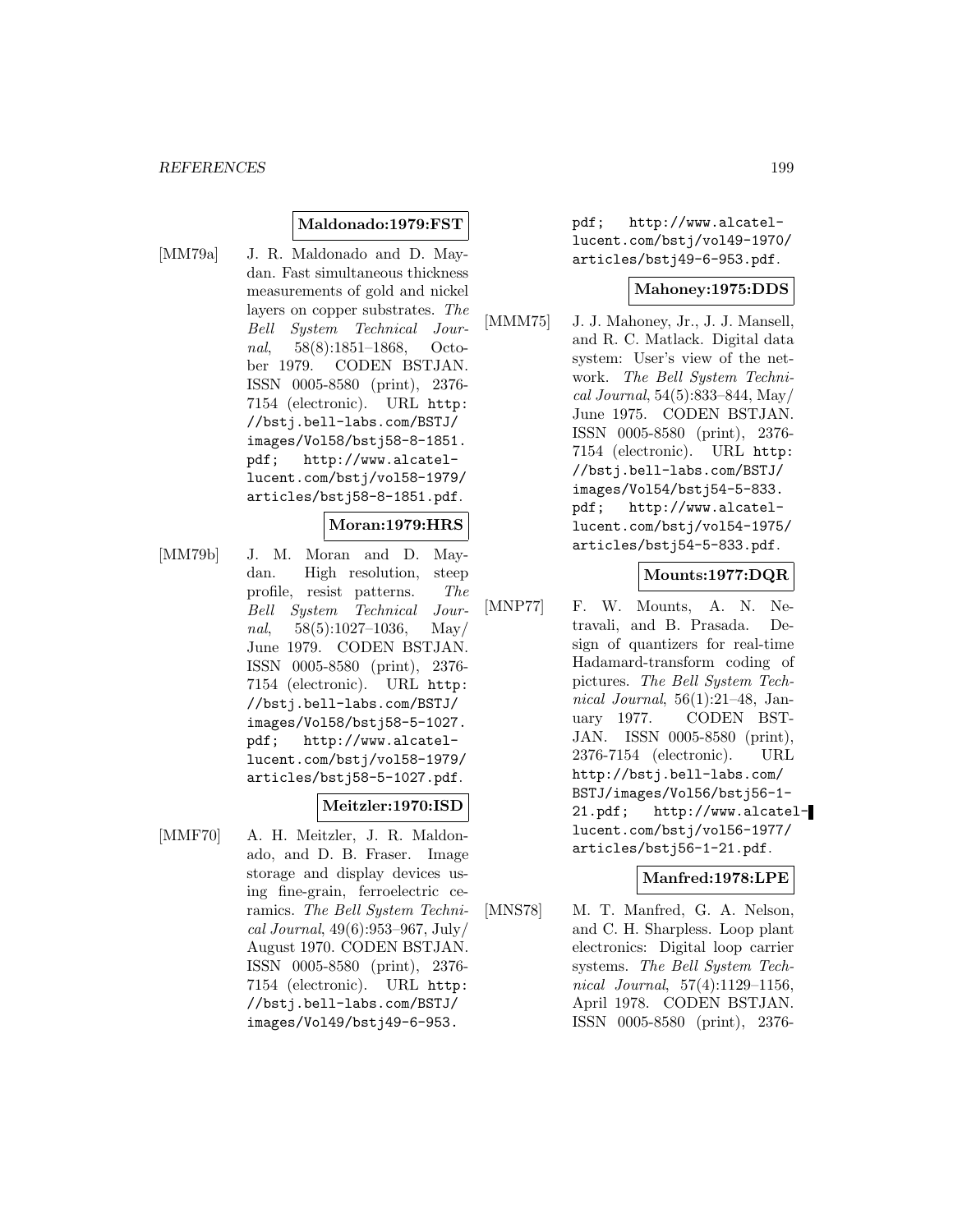7154 (electronic). URL http: //bstj.bell-labs.com/BSTJ/ images/Vol57/bstj57-4-1129. pdf; http://www.alcatellucent.com/bstj/vol57-1978/ articles/bstj57-4-1129.pdf.

#### **Mounts:1978:SEO**

[MNW78] F. W. Mounts, A. N. Netravali, and K. A. Walsh. Some extensions of the ordering techniques for compression of twolevel facsimile pictures. The Bell System Technical Journal, 57(8):3057–3067, October 1978. CODEN BSTJAN. ISSN 0005-8580 (print), 2376- 7154 (electronic). URL http: //bstj.bell-labs.com/BSTJ/ images/Vol57/bstj57-8-3057. pdf; http://www.alcatellucent.com/bstj/vol57-1978/ articles/bstj57-8-3057.pdf.

#### **Moorthy:1970:ATC**

[Moo70] S. C. Moorthy. Analysis of a thin circular loop antenna over a homogeneous Earth. The Bell System Technical Journal,  $49(6):1215-1233$ , July/ August 1970. CODEN BSTJAN. ISSN 0005-8580 (print), 2376- 7154 (electronic). URL http: //bstj.bell-labs.com/BSTJ/ images/Vol49/bstj49-6-1215. pdf; http://www.alcatellucent.com/bstj/vol49-1970/ articles/bstj49-6-1215.pdf.

#### **Morrison:1970:AAN**

[Mor70] J. A. Morrison. Asymptotic analysis of a nonlinear autonomous vibratory system. The Bell Sys-

tem Technical Journal, 49(1):73– 80, January 1970. CODEN BST-JAN. ISSN 0005-8580 (print), 2376-7154 (electronic). URL http://bstj.bell-labs.com/ BSTJ/images/Vol49/bstj49-1- 73.pdf; http://www.alcatellucent.com/bstj/vol49-1970/ articles/bstj49-1-73.pdf.

#### **Moreland:1971:PSM**

[Mor71] J. P. Moreland. Performance of a system of mutually synchronized clocks. The Bell System Technical Journal, 50(7):2449–2464, September 1971. CODEN BSTJAN. ISSN 0005-8580 (print), 2376- 7154 (electronic). URL http: //bstj.bell-labs.com/BSTJ/ images/Vol50/bstj50-7-2449. pdf; http://www.alcatellucent.com/bstj/vol50-1971/ articles/bstj50-7-2449.pdf.

# **McCabe:1977:NEP**

[MOR<sup>+</sup>77] P. S. McCabe, J. B. Otto, S. Roy, G. A. Sellers, Jr., and K. W. Zweifel. No. 4 ESS: Program administration, test, and evaluation. The Bell System Technical Journal, 56(7):1239–1277, September 1977. CODEN BSTJAN. ISSN 0005-8580 (print), 2376- 7154 (electronic). URL http: //bstj.bell-labs.com/BSTJ/ images/Vol56/bstj56-7-1239. pdf; http://www.alcatellucent.com/bstj/vol56-1977/ articles/bstj56-7-1239.pdf.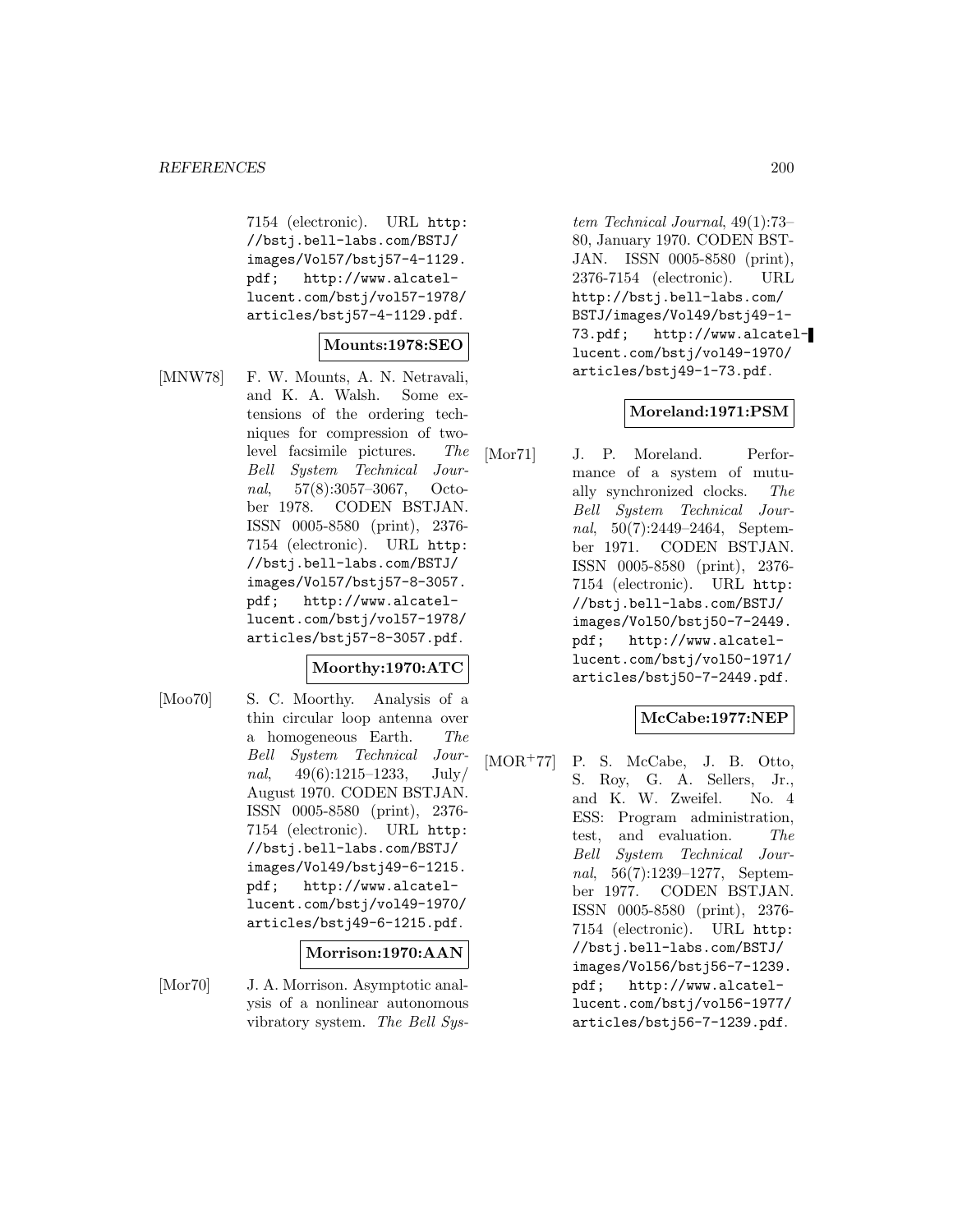#### **Moreland:1978:EPP**

[Mor78a] J. P. Moreland. Estimation of point-to-point telephone traffic. The Bell System Technical Journal, 57(8):2847–2863, October 1978. CODEN BSTJAN. ISSN 0005-8580 (print), 2376- 7154 (electronic). URL http: //bstj.bell-labs.com/BSTJ/ images/Vol57/bstj57-8-2847. pdf; http://www.alcatellucent.com/bstj/vol57-1978/ articles/bstj57-8-2847.pdf.

### **Morgen:1978:LPE**

[Mor78b] D. H. Morgen. Loop plant electronics: Maintenance and administration of loop electronics. The Bell System Technical Journal, 57(4):1055–1070, April 1978. CODEN BSTJAN. ISSN 0005-8580 (print), 2376- 7154 (electronic). URL http: //bstj.bell-labs.com/BSTJ/ images/Vol57/bstj57-4-1055. pdf; http://www.alcatellucent.com/bstj/vol57-1978/ articles/bstj57-4-1055.pdf.

#### **Morrison:1978:CLA**

[Mor78c] J. A. Morrison. A combinatorial lemma and its application to concentrating trees of discrete-time queues. The Bell System Technical Journal,  $57(5):1645-1652$ , May/ June 1978. CODEN BSTJAN. ISSN 0005-8580 (print), 2376- 7154 (electronic). URL http: //bstj.bell-labs.com/BSTJ/ images/Vol57/bstj57-5-1645. pdf; http://www.alcatellucent.com/bstj/vol57-1978/ articles/bstj57-5-1645.pdf.

#### **Morrison:1979:IEE**

[Mor79] J. A. Morrison. Integral equations for electromagnetic scattering by perfect conductors with two-dimensional geometry. The Bell System Technical Journal, 58(2):409–425, February 1979. CODEN BSTJAN. ISSN 0005-8580 (print), 2376- 7154 (electronic). URL http: //bstj.bell-labs.com/BSTJ/ images/Vol58/bstj58-2-409. pdf; http://www.alcatellucent.com/bstj/vol58-1979/ articles/bstj58-2-409.pdf.

#### **Moschytz:1970:GAT**

[Mos70] G. S. Moschytz. A general approach to twin-T design and its application to hybrid integrated linear active networks. The Bell System Technical Journal,  $49(6):1105-1149$ , July/ August 1970. CODEN BSTJAN. ISSN 0005-8580 (print), 2376- 7154 (electronic). URL http: //bstj.bell-labs.com/BSTJ/ images/Vol49/bstj49-6-1105. pdf; http://www.alcatellucent.com/bstj/vol49-1970/ articles/bstj49-6-1105.pdf.

#### **Mottl:1977:DPC**

[Mot77] T. O. Mottl. Dual-polarized channel outages during multipath fading. The Bell System Technical Journal, 56 (5):675–701, May/June 1977. CODEN BSTJAN. ISSN 0005-8580 (print), 2376-7154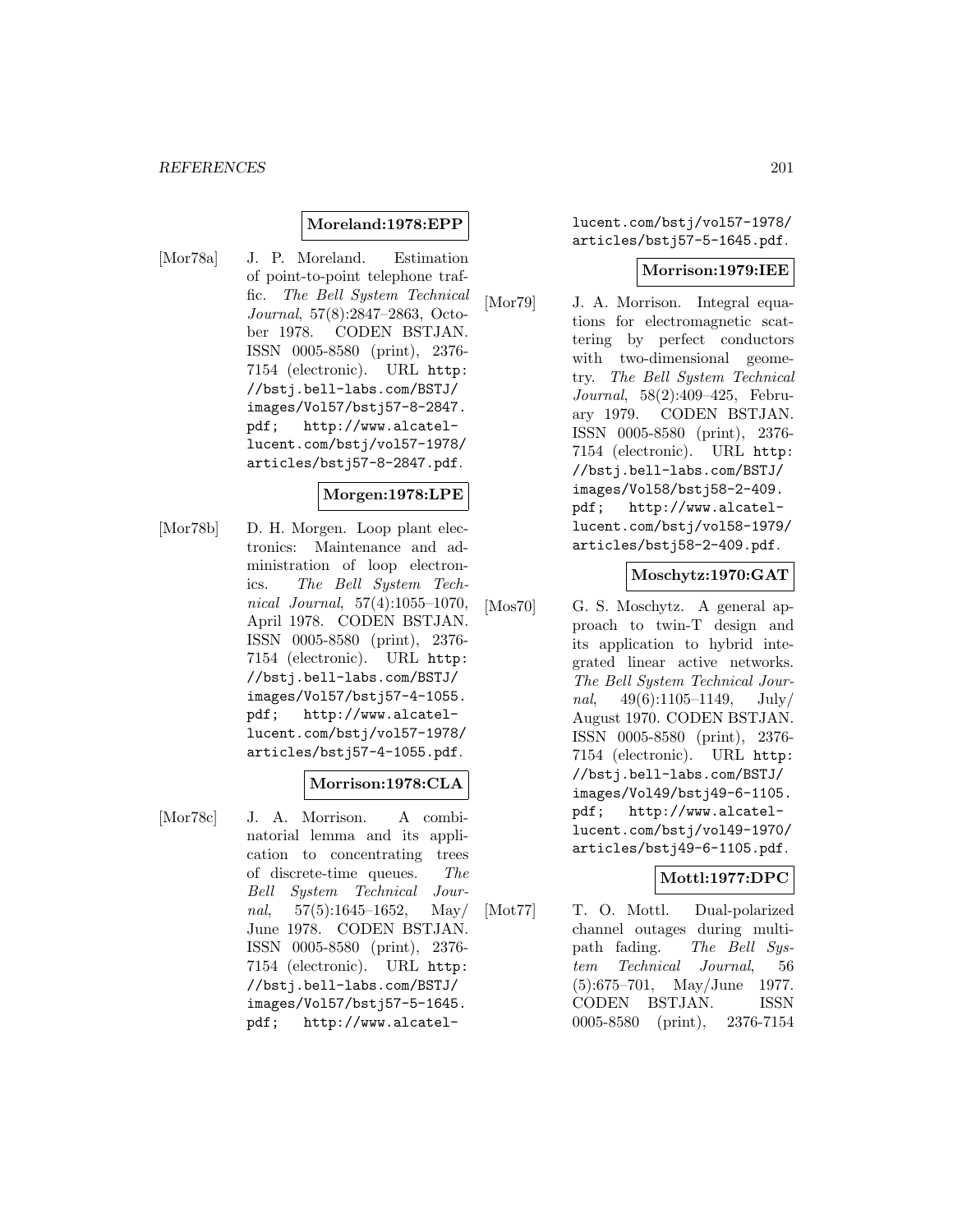(electronic). URL http: //bstj.bell-labs.com/BSTJ/ images/Vol56/bstj56-5-675. pdf; http://www.alcatellucent.com/bstj/vol56-1977/ articles/bstj56-5-675.pdf.

# **May:1971:MCI**

[MP71] A. S. May and M. J. Pagones. Model for computation of interference to radio-relay systems from geostationary satellites. The Bell System Technical Journal, 50(1):81–102, January 1971. CODEN BST-JAN. ISSN 0005-8580 (print), 2376-7154 (electronic). URL http://bstj.bell-labs.com/ BSTJ/images/Vol50/bstj50-1- 81.pdf; http://www.alcatellucent.com/bstj/vol50-1971/ articles/bstj50-1-81.pdf.

#### **Marcuse:1975:MCO**

[MP75] D. Marcuse and H. M. Presby. Mode coupling in an optical fiber with core distortions. The Bell System Technical Journal, 54(1):3–15, January 1975. CODEN BST-JAN. ISSN 0005-8580 (print), 2376-7154 (electronic). URL http://bstj.bell-labs.com/ BSTJ/images/Vol54/bstj54-1- 3.pdf; http://www.alcatellucent.com/bstj/vol54-1975/ articles/bstj54-1-3.pdf.

#### **Myers:1978:AFS**

[MP78] D. L. Myers and F. P. Partus. Atlanta Fiber System Experiment: Preform fabrication and fiber drawing by western electric product engineering control center. The Bell System Technical Journal, 57(6):1735–1744, July/ August 1978. CODEN BSTJAN. ISSN 0005-8580 (print), 2376- 7154 (electronic). URL http: //bstj.bell-labs.com/BSTJ/ images/Vol57/bstj57-6-1735. pdf; http://www.alcatellucent.com/bstj/vol57-1978/ articles/bstj57-6-1735.pdf.

# **Moseley:1977:PNL**

[MPS77] R. H. Moseley, S. B. Pirkau, and R. B. Swerdlow. Pseudorandom noise loading for noise power ratio and law of addition. The Bell System Technical Journal, 56(4):511–533, April 1977. CODEN BSTJAN. ISSN 0005-8580 (print), 2376- 7154 (electronic). URL http: //bstj.bell-labs.com/BSTJ/ images/Vol56/bstj56-4-511. pdf; http://www.alcatellucent.com/bstj/vol56-1977/ articles/bstj56-4-511.pdf.

# **McIlroy:1978:UTS**

[MPT78] M. D. McIlroy, E. N. Pinson, and B. A. Tague. UNIX time-sharing system: Forward. The Bell System Technical Journal,  $57(6):1899-1904$ , July/ August 1978. CODEN BSTJAN. ISSN 0005-8580 (print), 2376- 7154 (electronic). URL http: //bstj.bell-labs.com/BSTJ/ images/Vol57/bstj57-6-1899. pdf; http://www.alcatellucent.com/bstj/vol57-1978/ articles/bstj57-6-1899.pdf.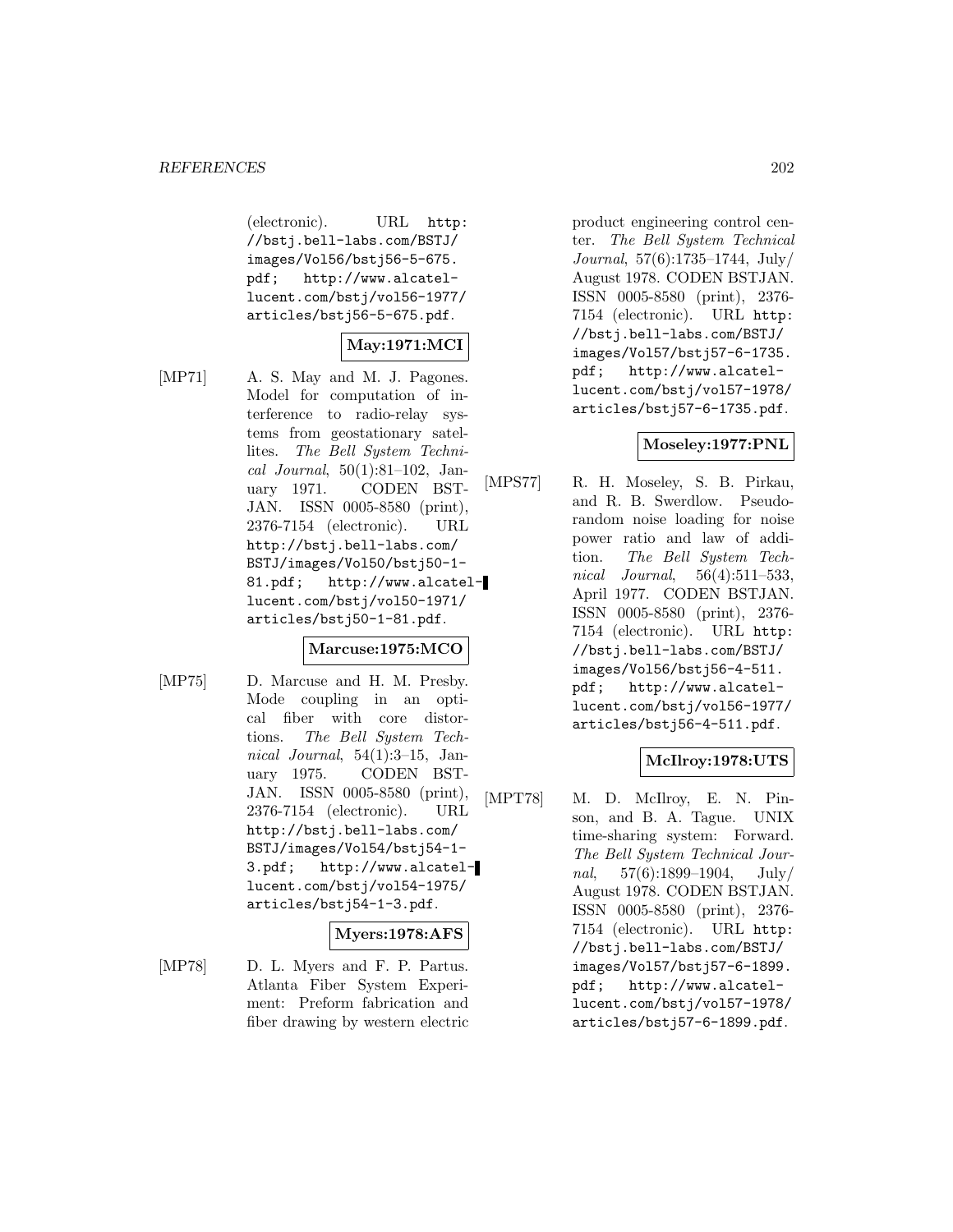### **McGonegal:1978:SVH**

[MRM78] C. A. McGonegal, L. R. Rabiner, and B. J. McDermott. Speaker verification by human listeners over several speech transmission systems. The Bell System Technical Journal, 57(8):2887–2900, October 1978. CODEN BSTJAN. ISSN 0005-8580 (print), 2376- 7154 (electronic). URL http: //bstj.bell-labs.com/BSTJ/ images/Vol57/bstj57-8-2887. pdf; http://www.alcatellucent.com/bstj/vol57-1978/ articles/bstj57-8-2887.pdf.

#### **McGonegal:1979:EST**

[MRR79] C. A. McGonegal, A. E. Rosenberg, and L. R. Rabiner. The effects of several transmission systems on an automatic speaker verification system. The Bell System Technical Journal, 58(9):2071–2087, November 1979. CODEN BSTJAN. ISSN 0005-8580 (print), 2376- 7154 (electronic). URL http: //bstj.bell-labs.com/BSTJ/ images/Vol58/bstj58-9-2071. pdf; http://www.alcatellucent.com/bstj/vol58-1979/ articles/bstj58-9-2071.pdf.

#### **Meyers:1977:NEM**

[MRY77] M. N. Meyers, W. A. Routt, and K. W. Yoder. No. 4 ESS: Maintenance software. The Bell System Technical Journal, 56(7):1139–1167, September 1977. CODEN BSTJAN. ISSN 0005-8580 (print), 2376- 7154 (electronic). URL http:

//bstj.bell-labs.com/BSTJ/ images/Vol56/bstj56-7-1139. pdf; http://www.alcatellucent.com/bstj/vol56-1977/ articles/bstj56-7-1139.pdf.

#### **McKenna:1972:ADL**

[MS72] J. McKenna and N. L. Schryer. On the accuracy of the depletion layer approximation for charge coupled devices. The Bell System Technical Journal, 51(7):1471–1485, September 1972. CODEN BSTJAN. ISSN 0005-8580 (print), 2376- 7154 (electronic). URL http: //bstj.bell-labs.com/BSTJ/ images/Vol51/bstj51-7-1471. pdf; http://www.alcatellucent.com/bstj/vol51-1972/ articles/bstj51-7-1471.pdf.

#### **McKenna:1973:PCCb**

[MS73a] J. McKenna and N. L. Schryer. The potential in a chargecoupled device with no mobile minority carriers. The Bell System Technical Journal, 52(10): 1765–1793, December 1973. CO-DEN BSTJAN. ISSN 0005- 8580 (print), 2376-7154 (electronic). URL http://bstj. bell-labs.com/BSTJ/images/ Vol52/bstj52-10-1765.pdf; http://www.alcatel-lucent. com/bstj/vol52-1973/articles/ bstj52-10-1765.pdf.

#### **McKenna:1973:PCCa**

[MS73b] J. McKenna and N. L. Schryer. The potential in a charge coupled device with no mobile minority carriers and zero plate sep-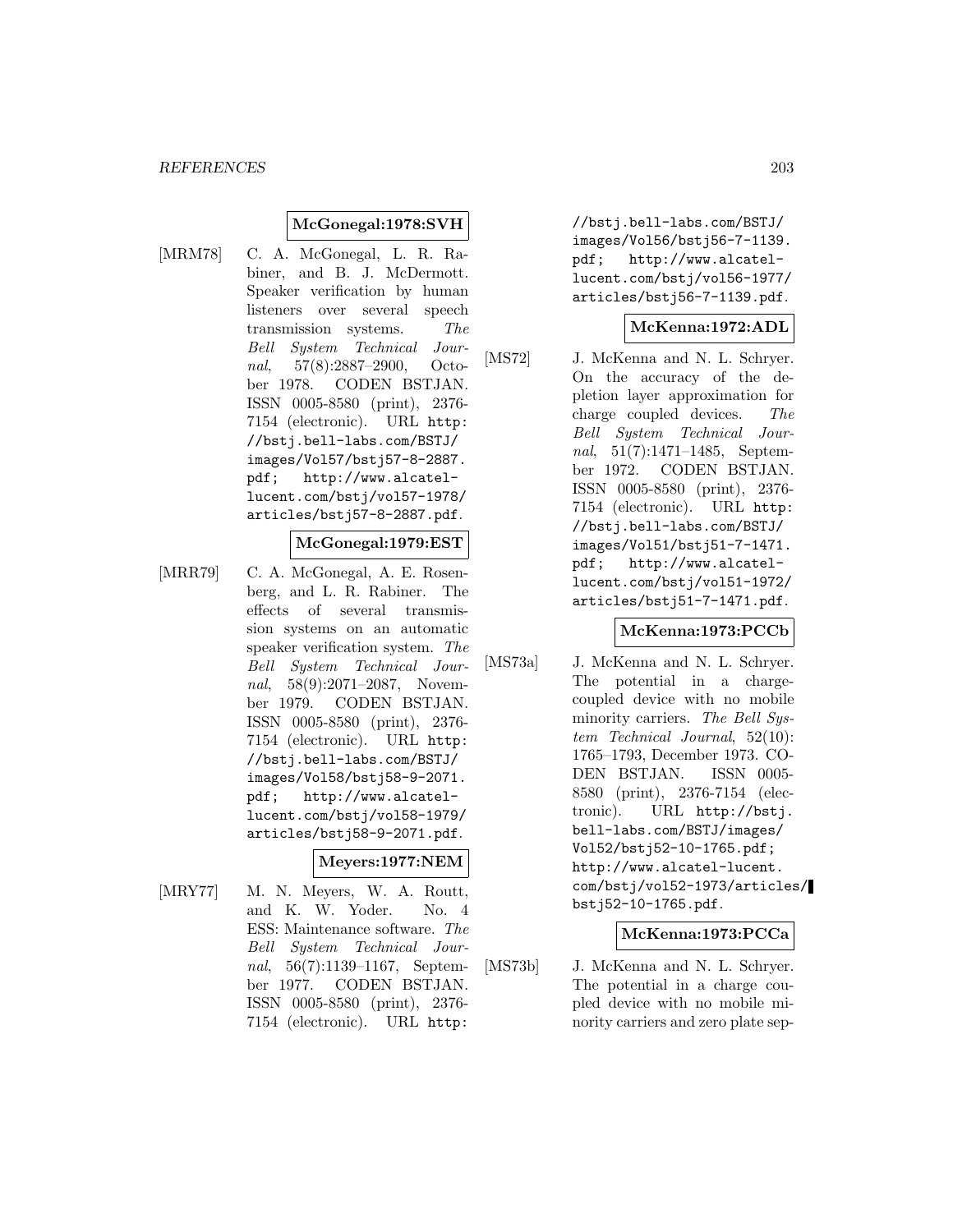aration. The Bell System Technical Journal, 52(5):669–696, May/ June 1973. CODEN BSTJAN. ISSN 0005-8580 (print), 2376- 7154 (electronic). URL http: //bstj.bell-labs.com/BSTJ/ images/Vol52/bstj52-5-669. pdf; http://www.alcatellucent.com/bstj/vol52-1973/ articles/bstj52-5-669.pdf.

# **McKenna:1975:AFA**

[MS75a] J. McKenna and N. L. Schryer. Analysis of field-aided, chargecoupled device transfer. The Bell System Technical Journal, 54(4):667–685, April 1975. CODEN BSTJAN. ISSN 0005-8580 (print), 2376-7154 (electronic). URL http: //bstj.bell-labs.com/BSTJ/ images/Vol54/bstj54-4-667. pdf; http://www.alcatellucent.com/bstj/vol54-1975/ articles/bstj54-4-667.pdf.

# **Mueller:1975:CEN**

[MS75b] K. H. Mueller and D. A. Spaulding. Cyclic equalization–A new rapidly converging equalization technique for synchronous data communication. The Bell System Technical Journal, 54(2):369–406, February 1975. CODEN BSTJAN. ISSN 0005-8580 (print), 2376- 7154 (electronic). URL http: //bstj.bell-labs.com/BSTJ/ images/Vol54/bstj54-2-369. pdf; http://www.alcatellucent.com/bstj/vol54-1975/ articles/bstj54-2-369.pdf.

# **Mazo:1976:ODC**

[MS76] J. E. Mazo and J. Salz. On optical data communication via direct detection of light pulses. The Bell System Technical Journal, 55(3):347–369, March 1976. CODEN BSTJAN. ISSN 0005-8580 (print), 2376- 7154 (electronic). URL http: //bstj.bell-labs.com/BSTJ/ images/Vol55/bstj55-3-347. pdf; http://www.alcatellucent.com/bstj/vol55-1976/ articles/bstj55-3-347.pdf.

# **Maxemchuk:1979:AID**

[MS79a] N. F. Maxemchuk and J. A. Stuller. An adaptive intraframe DPCM codec based upon nonstationary image model. The Bell System Technical Journal,  $58(6):1395-1412$ ,  $\text{July}/$ August 1979. CODEN BSTJAN. ISSN 0005-8580 (print), 2376- 7154 (electronic). URL http: //bstj.bell-labs.com/BSTJ/ images/Vol58/bstj58-6-1395. pdf; http://www.alcatellucent.com/bstj/vol58-1979/ articles/bstj58-6-1395.pdf.

# **Maxemchuk:1979:RTE**

[MS79b] N. F. Maxemchuk and J. A. Stuller. Reduction of transmission error propagation in adaptively predicted, DPCM encoded pictures. The Bell System Technical Journal, 58(6): 1413–1423, July/August 1979. CODEN BSTJAN. ISSN 0005-8580 (print), 2376-7154 (electronic). URL http: //bstj.bell-labs.com/BSTJ/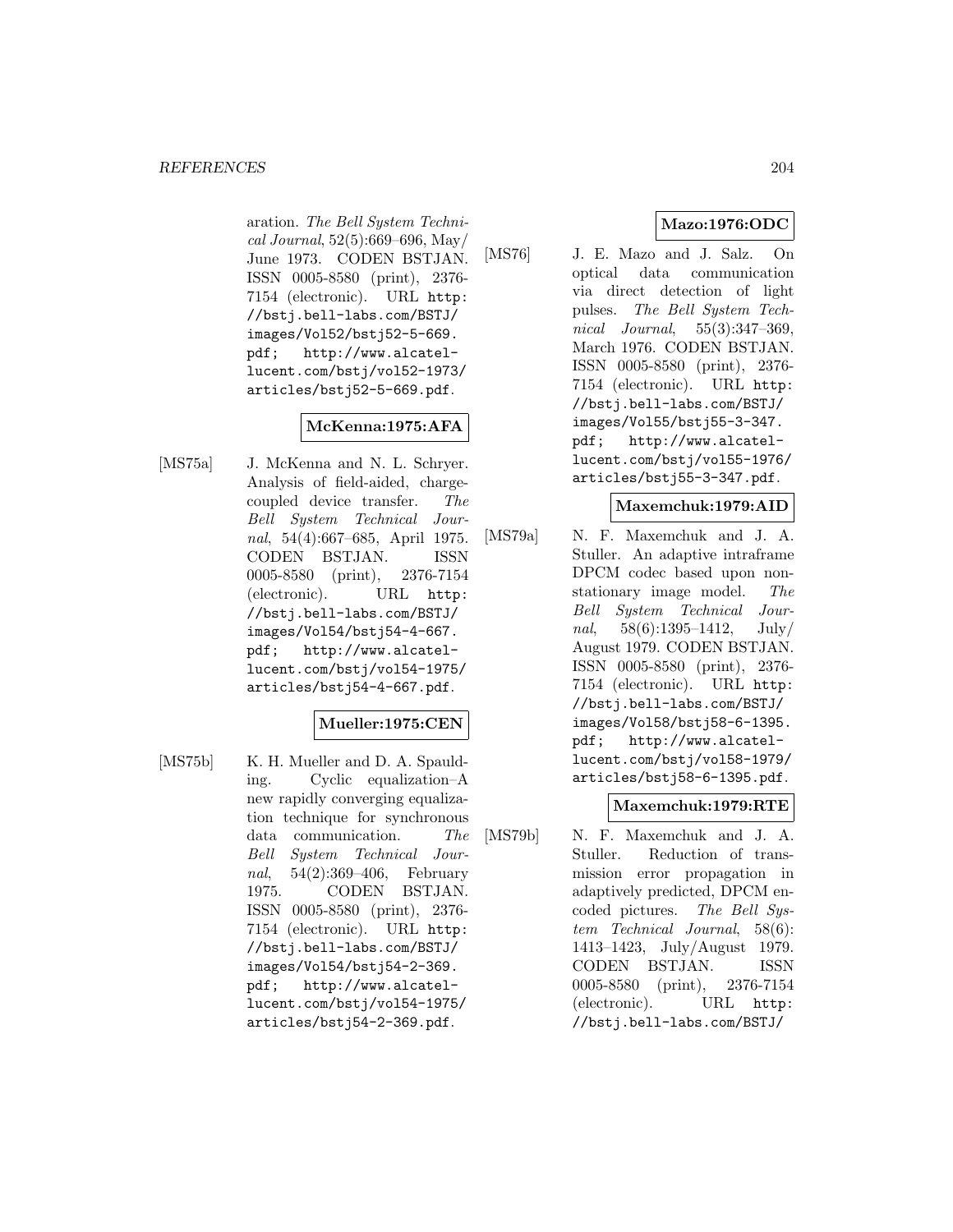images/Vol58/bstj58-6-1413. pdf; http://www.alcatellucent.com/bstj/vol58-1979/ articles/bstj58-6-1413.pdf.

### **Miller:1979:SSC**

[MS79c] G. Miller and T. C. Spang. Spurious signal criteria for voiceband telephone equipment. The Bell System Technical Journal, 58(4):809–837, April 1979. CODEN BSTJAN. ISSN 0005-8580 (print), 2376-7154 (electronic). URL http: //bstj.bell-labs.com/BSTJ/ images/Vol58/bstj58-4-809. pdf; http://www.alcatellucent.com/bstj/vol58-1979/ articles/bstj58-4-809.pdf.

#### **MacWilliams:1972:MIN**

[MSG72] Mrs. F. J. MacWilliams, N. J. A. Sloane, and J. M. Goethals. The MacWilliams identities for nonlinear codes. The Bell System Technical Journal, 51(4):803–819, April 1972. CODEN BSTJAN. ISSN 0005-8580 (print), 2376-7154 (electronic). URL http: //bstj.bell-labs.com/BSTJ/ images/Vol51/bstj51-4-803. pdf; http://www.alcatellucent.com/bstj/vol51-1972/ articles/bstj51-4-803.pdf.

### **McDermott:1978:POE**

[MSG78] B. McDermott, C. Scagliola, and D. Goodman. Perceptual and objective evaluation of speech processed by adaptive differential PCM. The Bell System Technical Journal, 57(5):1597–1618, May/

June 1978. CODEN BSTJAN. ISSN 0005-8580 (print), 2376- 7154 (electronic). URL http: //bstj.bell-labs.com/BSTJ/ images/Vol57/bstj57-5-1597. pdf; http://www.alcatellucent.com/bstj/vol57-1978/ articles/bstj57-5-1597.pdf.

### **McKenna:1974:DCT**

[MSW74] J. McKenna, N. L. Schryer, and R. H. Walden. Design considerations for a two-phase, buriedchannel, charge-coupled device. The Bell System Technical Journal, 53(8):1581–1597, October 1974. CODEN BSTJAN. ISSN 0005-8580 (print), 2376- 7154 (electronic). URL http: //bstj.bell-labs.com/BSTJ/ images/Vol53/bstj53-8-1581. pdf; http://www.alcatellucent.com/bstj/vol53-1974/ articles/bstj53-8-1581.pdf.

#### **Morrison:1977:PHF**

[MSW77] J. A. Morrison, J. B. Seery, and L. O. Wilson. Propagation of high-frequency elastic surface waves along cylinders with various cross-sectional shapes. The Bell System Technical Journal,  $56(1):77-114$ , January 1977. CODEN BST-JAN. ISSN 0005-8580 (print), 2376-7154 (electronic). URL http://bstj.bell-labs.com/ BSTJ/images/Vol56/bstj56-1- 77.pdf; http://www.alcatellucent.com/bstj/vol56-1977/ articles/bstj56-1-77.pdf.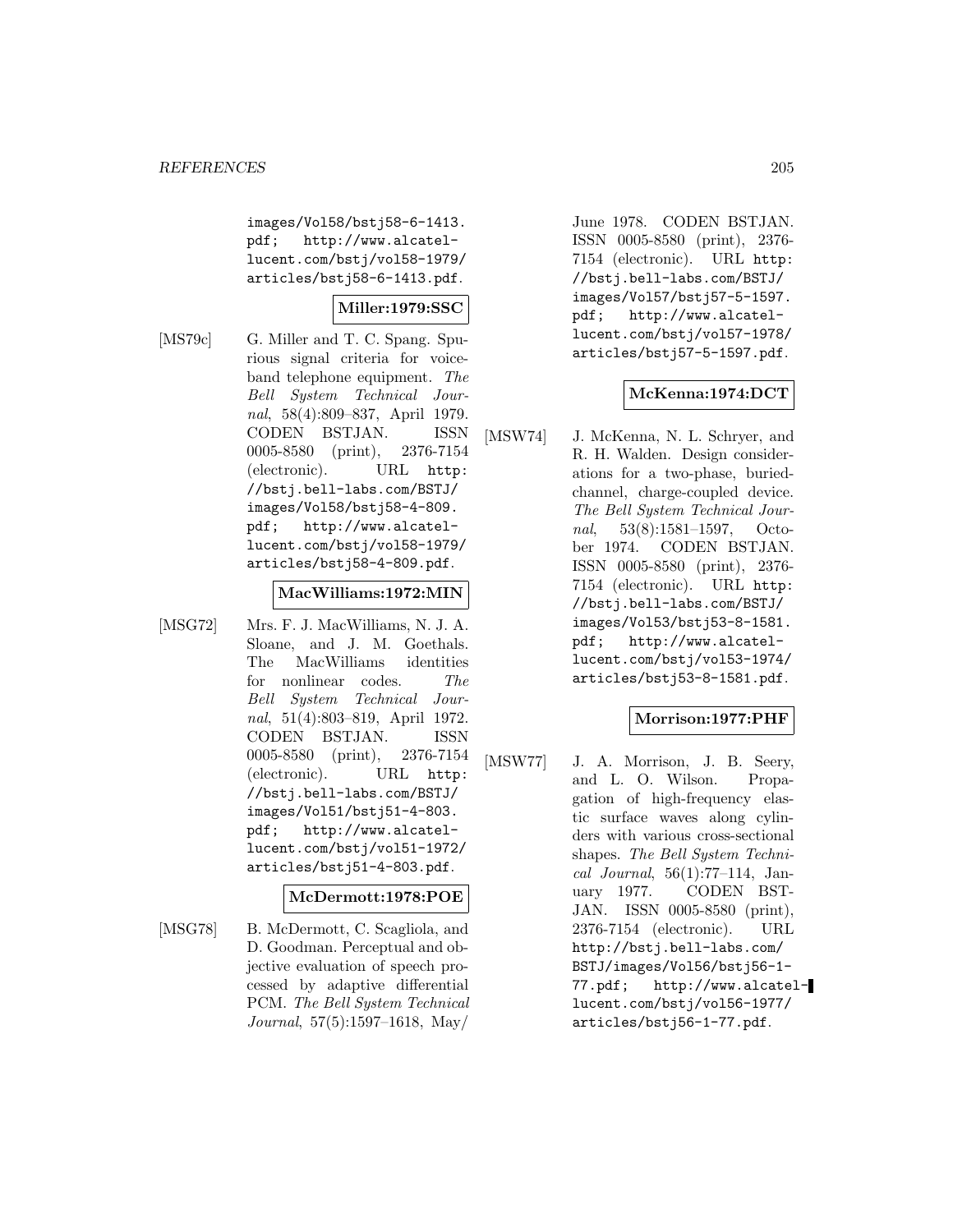# **Maione:1978:AFS**

[MSW78] T. L. Maione, D. D. Sell, and D. H. Wolaver. Atlanta fiber system experiment: Practical 45-Mb/s regenerator for lightwave transmission. The Bell System Technical Journal, 57(6):1837–1856, July/ August 1978. CODEN BSTJAN. ISSN 0005-8580 (print), 2376- 7154 (electronic). URL http: //bstj.bell-labs.com/BSTJ/ images/Vol57/bstj57-6-1837. pdf; http://www.alcatellucent.com/bstj/vol57-1978/ articles/bstj57-6-1837.pdf.

#### **Maddox:1972:DCB**

[MT72] C. L. Maddox and D. K. Thovson. D2 channel bank: Per-channel equipment. The Bell System Technical Journal, 51(8):1659–1673, October 1972. CODEN BSTJAN. ISSN 0005-8580 (print), 2376- 7154 (electronic). URL http: //bstj.bell-labs.com/BSTJ/ images/Vol51/bstj51-8-1659. pdf; http://www.alcatellucent.com/bstj/vol51-1972/ articles/bstj51-8-1659.pdf.

#### **Mueller:1973:NAO**

[Mue73] K. H. Mueller. A new approach to optimum pulse shaping in sampled systems using time-domain filtering. The Bell System Technical Journal, 52(5):723–729, May/June 1973. CODEN BSTJAN. ISSN 0005-8580 (print), 2376- 7154 (electronic). URL http: //bstj.bell-labs.com/BSTJ/

images/Vol52/bstj52-5-723. pdf; http://www.alcatellucent.com/bstj/vol52-1973/ articles/bstj52-5-723.pdf.

### **Mueller:1975:NFC**

[Mue75] K. H. Mueller. A new, fastconverging mean-square algorithm for adaptive equalizers with partial-response signaling. The Bell System Technical Journal, 54(1):143–153, January 1975. CODEN BSTJAN. ISSN 0005-8580 (print), 2376- 7154 (electronic). URL http: //bstj.bell-labs.com/BSTJ/ images/Vol54/bstj54-1-143. pdf; http://www.alcatellucent.com/bstj/vol54-1975/ articles/bstj54-1-143.pdf.

#### **Mueller:1979:CEC**

[Mue79] K. H. Mueller. Combining echo cancellation and decision feedback equalization. The Bell System Technical Journal, 58(2):491–500, February 1979. CODEN BSTJAN. ISSN 0005-8580 (print), 2376- 7154 (electronic). URL http: //bstj.bell-labs.com/BSTJ/ images/Vol58/bstj58-2-491. pdf; http://www.alcatellucent.com/bstj/vol58-1979/ articles/bstj58-2-491.pdf.

#### **Muller:1978:CEN**

[Mul78] E. E. Muller. COMSTAR experiment: Notes on the COM-STAR beacon experiment. The Bell System Technical Journal,  $57(5):1369-1370$ , May/ June 1978. CODEN BSTJAN.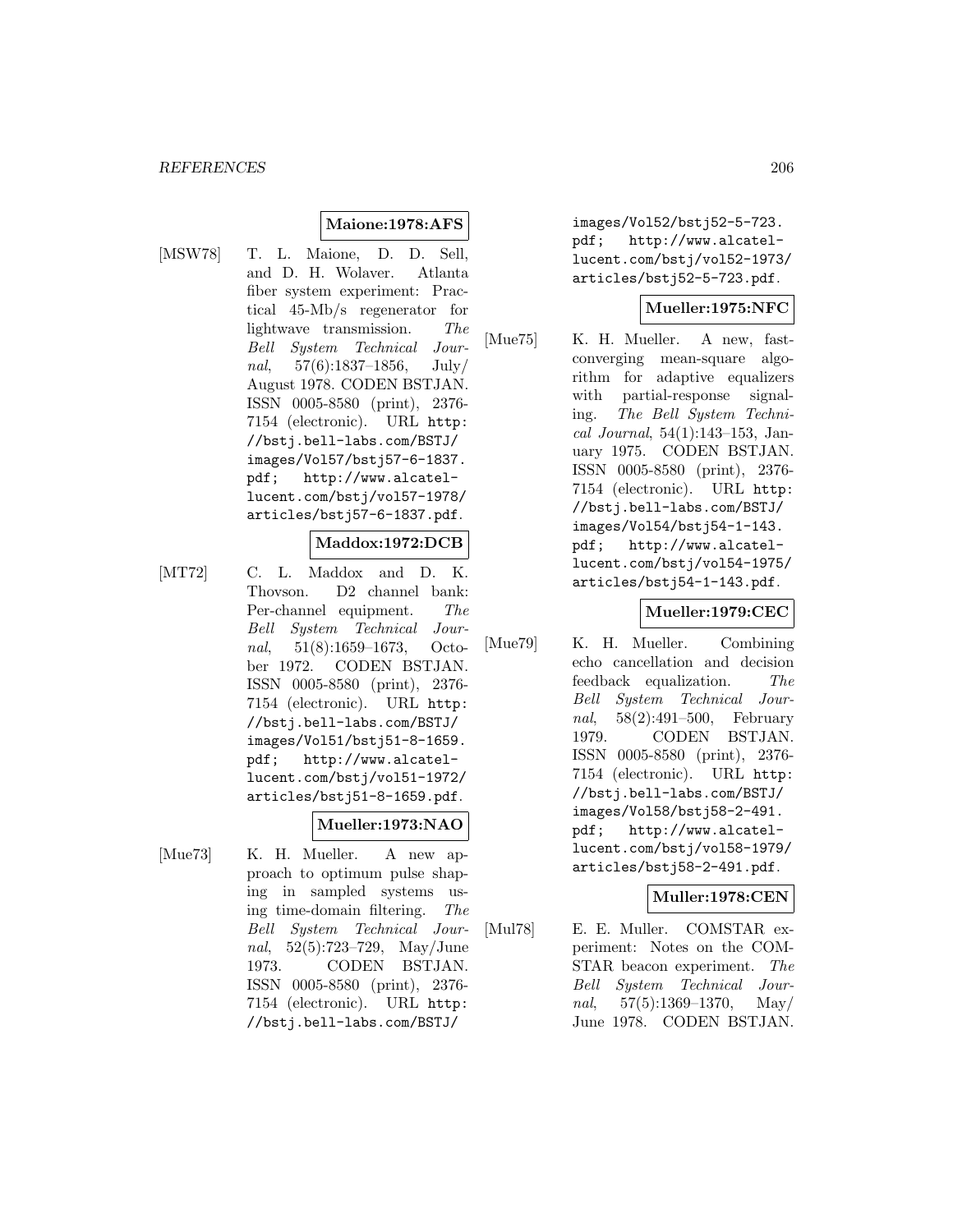ISSN 0005-8580 (print), 2376- 7154 (electronic). URL http: //bstj.bell-labs.com/BSTJ/ images/Vol57/bstj57-5-1369. pdf; http://www.alcatellucent.com/bstj/vol57-1978/ articles/bstj57-5-1369.pdf.

### **Muska:1977:EOF**

[Mus77] W. M. Muska. An experimental optical-fiber link for low-bitrate applications. The Bell System Technical Journal, 56(1):65– 75, January 1977. CODEN BST-JAN. ISSN 0005-8580 (print), 2376-7154 (electronic). URL http://bstj.bell-labs.com/ BSTJ/images/Vol56/bstj56-1- 65.pdf; http://www.alcatellucent.com/bstj/vol56-1977/ articles/bstj56-1-65.pdf.

### **Musa:1975:SDP**

[MW75] J. D. Musa and F. N. Woomer, Jr. SAFEGUARD dataprocessing system: Software project management. The Bell System Technical Journal, 54 (10):S245–S259, December 1975. CODEN BSTJAN. ISSN 0005- 8580 (print), 2376-7154 (electronic). URL http://bstj. bell-labs.com/BSTJ/images/ Vol54/bstj54-10-S245.pdf; http://www.alcatel-lucent. com/bstj/vol54-1975/articles/ bstj54-10-S245.pdf.

#### **Mattes:1978:TNT**

[MW78a] H. G. Mattes and B. A. Wright. Transaction network, telephones, and terminals: Transaction printer. The Bell System

Technical Journal, 57(10):3517– 3529, December 1978. CO-DEN BSTJAN. ISSN 0005- 8580 (print), 2376-7154 (electronic). URL http://bstj. bell-labs.com/BSTJ/images/ Vol57/bstj57-10-3517.pdf; http://www.alcatel-lucent. com/bstj/vol57-1978/articles/ bstj57-10-3517.pdf.

#### **Miller:1978:CCI**

[MW78b] P. R. Miller and R. E. Wallace. Common channel interoffice signaling: Signaling network. The Bell System Technical Journal, 57(2):263–282, February 1978. CODEN BSTJAN. ISSN 0005-8580 (print), 2376- 7154 (electronic). URL http: //bstj.bell-labs.com/BSTJ/ images/Vol57/bstj57-2-263. pdf; http://www.alcatellucent.com/bstj/vol57-1978/ articles/bstj57-2-263.pdf.

# **Miller:1979:GAL**

[MWW<sup>+</sup>79] R. C. Miller, R. H. Willens, H. A. Watson, L. A. D'Asaro, and M. Feldman. A galliumarsenide laser facsimile printer. The Bell System Technical Journal, 58(9):1909–1998, November 1979. CODEN BSTJAN. ISSN 0005-8580 (print), 2376- 7154 (electronic). URL http: //bstj.bell-labs.com/BSTJ/ images/Vol58/bstj58-9-1909. pdf; http://www.alcatellucent.com/bstj/vol58-1979/ articles/bstj58-9-1909.pdf.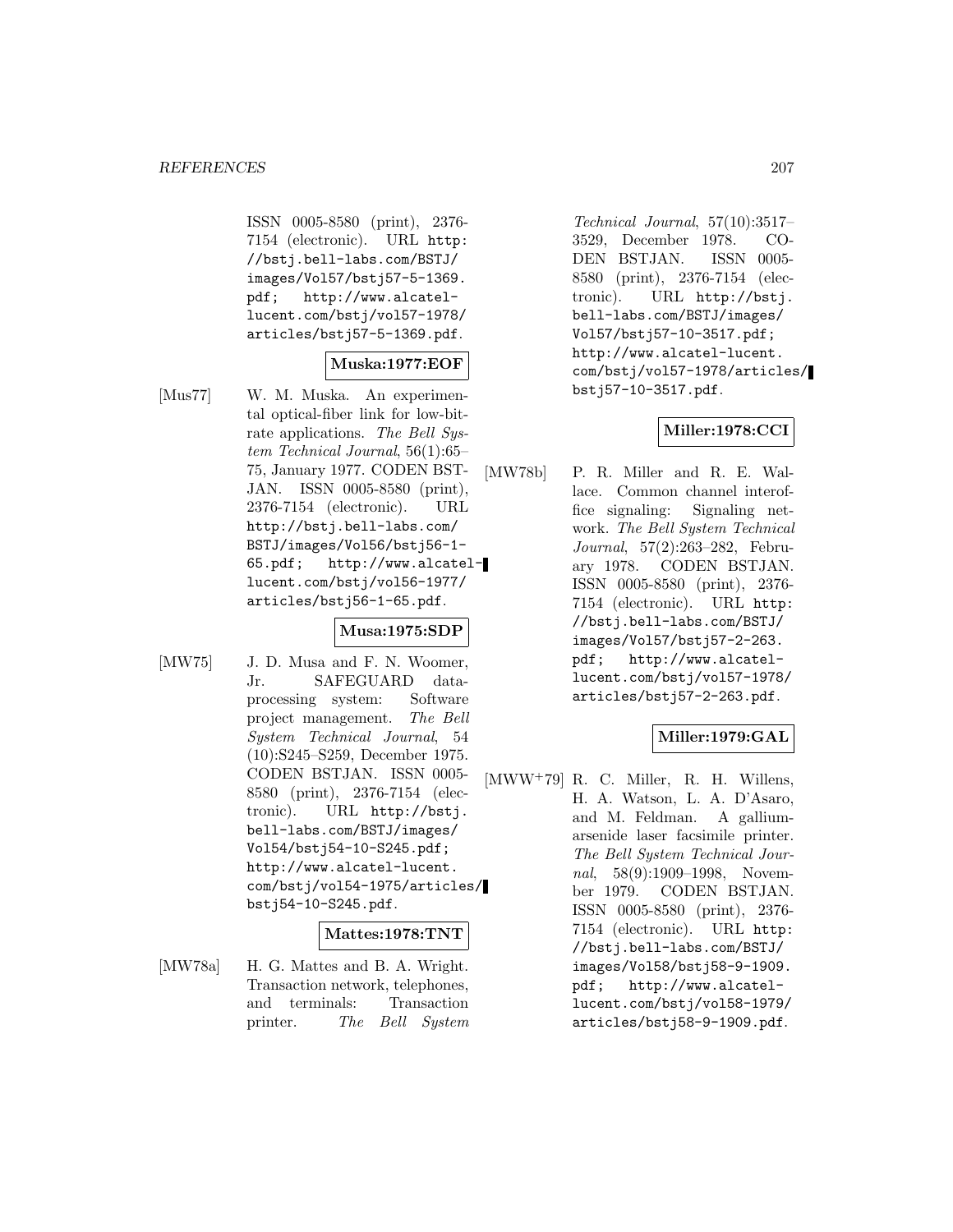# **Nagel:1971:SAI**

[Nag71] C. M. Nagel, Jr. Some analytical investigations of phase contrast imaging. The Bell System Technical Journal, 50(6): 1943–1967, July/August 1971. CODEN BSTJAN. ISSN 0005-8580 (print), 2376-7154 (electronic). URL http: //bstj.bell-labs.com/BSTJ/ images/Vol50/bstj50-6-1943. pdf; http://www.alcatellucent.com/bstj/vol50-1971/ articles/bstj50-6-1943.pdf.

#### **Neal:1971:CCS**

[Nea71a] Scotty Neal. Combining correlated streams of nonrandom traffic. The Bell System Technical Journal, 50(6):2015–2037, July/ August 1971. CODEN BSTJAN. ISSN 0005-8580 (print), 2376- 7154 (electronic). URL http: //bstj.bell-labs.com/BSTJ/ images/Vol50/bstj50-6-2015. pdf; http://www.alcatellucent.com/bstj/vol50-1971/ articles/bstj50-6-2015.pdf.

#### **Neal:1971:SDN**

[Nea71b] Scotty Neal. Spectral density of a nonlinear function of a Gaussian process. The Bell System Technical Journal, 50(3):1025–1047, March 1971. CODEN BSTJAN. ISSN 0005-8580 (print), 2376- 7154 (electronic). URL http: //bstj.bell-labs.com/BSTJ/ images/Vol50/bstj50-3-1025. pdf; http://www.alcatellucent.com/bstj/vol50-1971/ articles/bstj50-3-1025.pdf.

# **Neal:1972:EGM**

[Nea72] Scotty Neal. The equivalent group method for estimating the capacity of partial-access service systems which carry overflow traffic. The Bell System Technical Journal, 51(3):777–783, March 1972. CODEN BSTJAN. ISSN 0005-8580 (print), 2376- 7154 (electronic). URL http: //bstj.bell-labs.com/BSTJ/ images/Vol51/bstj51-3-777. pdf; http://www.alcatellucent.com/bstj/vol51-1972/ articles/bstj51-3-777.pdf.

#### **Netravali:1973:NOA**

[Net73] Arun Netravali. A note on optimal approximating manifolds of a function class. The Bell System Technical Journal, 52(7):1237–1242, September 1973. CODEN BSTJAN. ISSN 0005-8580 (print), 2376- 7154 (electronic). URL http: //bstj.bell-labs.com/BSTJ/ images/Vol52/bstj52-7-1237. pdf; http://www.alcatellucent.com/bstj/vol52-1973/ articles/bstj52-7-1237.pdf.

#### **Netravali:1977:ODF**

[Net77] A. N. Netravali. Optimum digital filters for interpolative A/D converters. The Bell System Technical Journal, 56(9):1629–1641, November 1977. CODEN BSTJAN. ISSN 0005-8580 (print), 2376- 7154 (electronic). URL http: //bstj.bell-labs.com/BSTJ/ images/Vol56/bstj56-9-1629. pdf; http://www.alcatel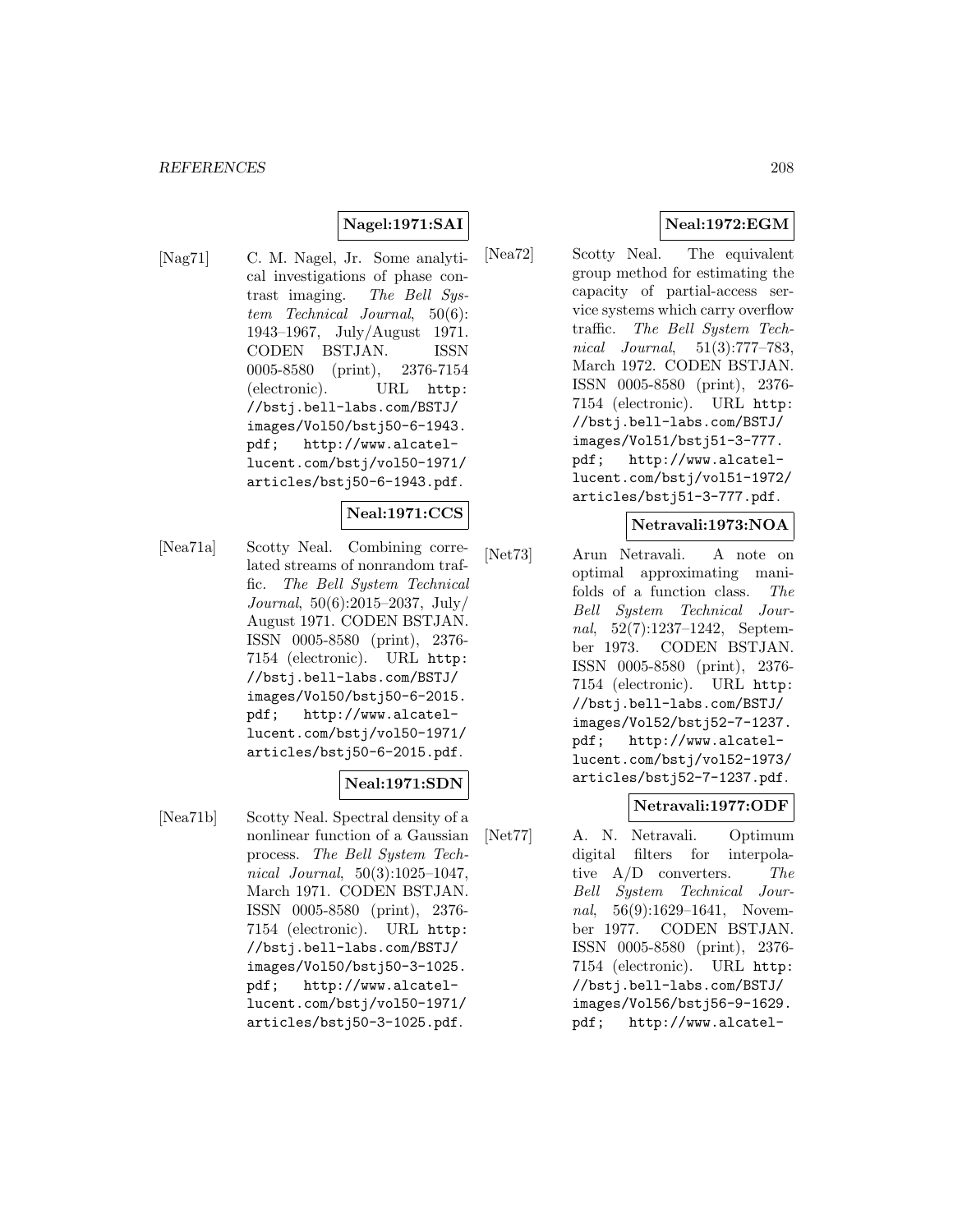lucent.com/bstj/vol56-1977/ articles/bstj56-9-1629.pdf.

#### **Neumann:1971:SSS**

[Neu71] Peter G. Neumann. Selfsynchronizing sequential coding with low redundancy. The Bell System Technical Journal, 50(3):951–981, March 1971. CODEN BSTJAN. ISSN 0005-8580 (print), 2376-7154 (electronic). URL http: //bstj.bell-labs.com/BSTJ/ images/Vol50/bstj50-3-951. pdf; http://www.alcatellucent.com/bstj/vol50-1971/ articles/bstj50-3-951.pdf.

#### **Nichols:1975:SDP**

[Nic75] B. C. Nichols. SAFEGUARD data-processing system: Structured programming and program production librarians. The Bell System Technical Journal, 54 (10):S211–S219, December 1975. CODEN BSTJAN. ISSN 0005- 8580 (print), 2376-7154 (electronic). URL http://bstj. bell-labs.com/BSTJ/images/ Vol54/bstj54-10-S211.pdf; http://www.alcatel-lucent. com/bstj/vol54-1975/articles/ bstj54-10-S211.pdf.

#### **Neal:1973:ERN**

[NK73a] S. R. Neal and A. Kuczura. Erratum: S. R. Neal and A. Kuczura, A Theory of Traffic-Measurement Errors for Loss Systems With Renewal Input, BSTJ **52**(6) 967–990 (1973). The Bell System Technical Journal, 52(10):1915, December 1973.

CODEN BSTJAN. ISSN 0005- 8580 (print), 2376-7154 (electronic). URL http://bstj. bell-labs.com/BSTJ/images/ Vol52/bstj52-10-1915.pdf; http://www.alcatel-lucent. com/bstj/vol52-1973/articles/ bstj52-10-1915.pdf. See [NK73b].

#### **Neal:1973:TTM**

[NK73b] S. R. Neal and A. Kuczura. A theory of traffic-measurement errors for loss systems with renewal input. The Bell System Technical Journal, 52(6):967–990, July/ August 1973. CODEN BSTJAN. ISSN 0005-8580 (print), 2376- 7154 (electronic). URL http: //bstj.bell-labs.com/BSTJ/ images/Vol52/bstj52-6-967. pdf; http://www.alcatellucent.com/bstj/vol52-1973/ articles/bstj52-6-967.pdf. See erratum [NK73a].

#### **Netravali:1976:OTC**

[NMB76] A. N. Netravali, F. W. Mounts, and E. G. Bowen. Ordering techniques for coding of two-tone facsimile pictures. The Bell System Technical Journal, 55(10): 1539–1552, December 1976. CO-DEN BSTJAN. ISSN 0005- 8580 (print), 2376-7154 (electronic). URL http://bstj. bell-labs.com/BSTJ/images/ Vol55/bstj55-10-1539.pdf; http://www.alcatel-lucent. com/bstj/vol55-1976/articles/ bstj55-10-1539.pdf.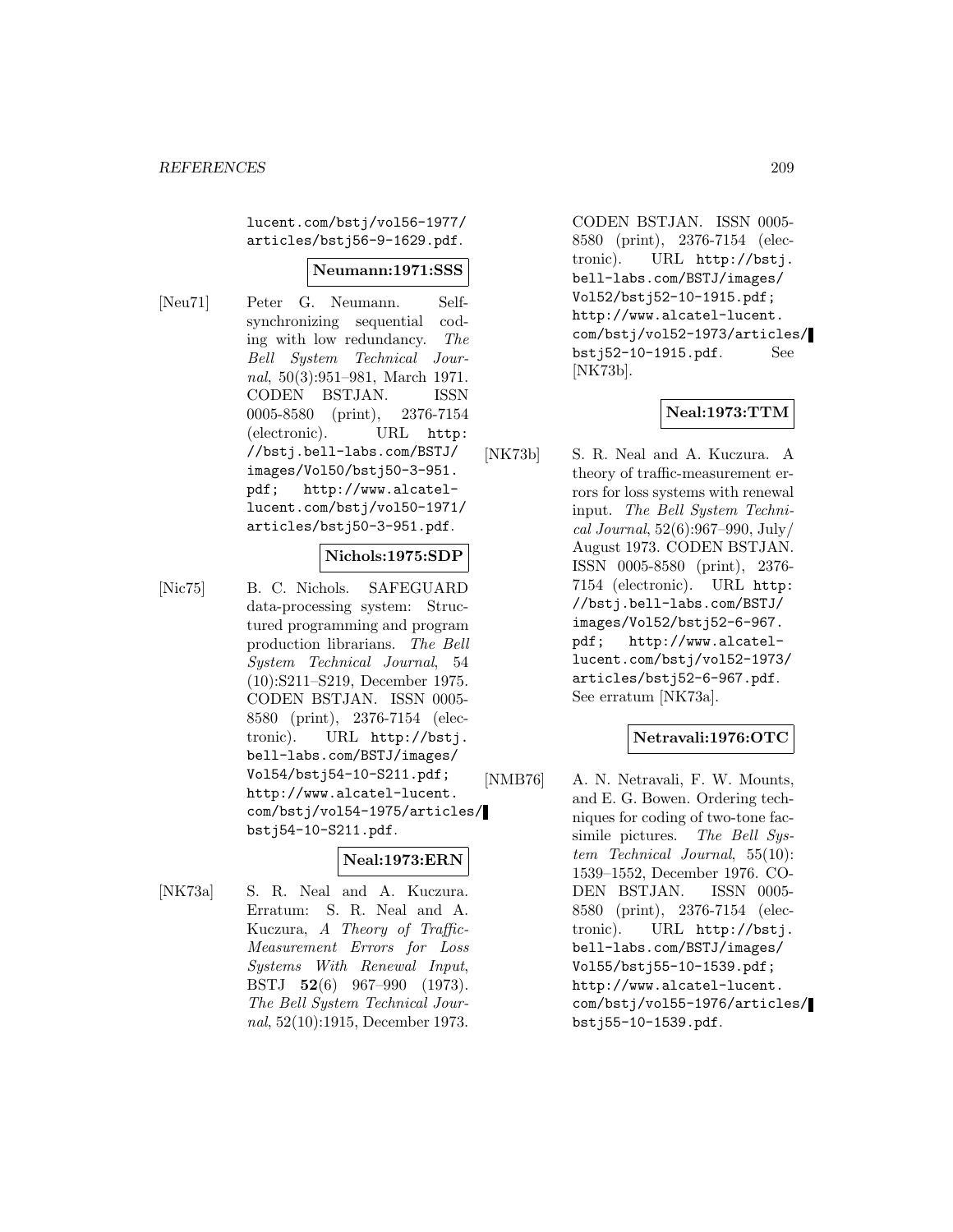### **Netravali:1977:TCD**

[NMB77] A. N. Netravali, F. W. Mounts, and J. D. Beyer. Techniques for coding dithered two-level pictures. The Bell System Technical Journal, 56(5):809–819, May/ June 1977. CODEN BSTJAN. ISSN 0005-8580 (print), 2376- 7154 (electronic). URL http: //bstj.bell-labs.com/BSTJ/ images/Vol56/bstj56-5-809. pdf; http://www.alcatellucent.com/bstj/vol56-1977/ articles/bstj56-5-809.pdf.

#### **Netravali:1979:AOT**

[NMW79] A. N. Netravali, F. W. Mounts, and K. A. Walsh. Adaptation of ordering techniques for facsimile pictures with no single element runs. The Bell System Technical Journal, 58(4):857–865, April 1979. CODEN BSTJAN. ISSN 0005-8580 (print), 2376- 7154 (electronic). URL http: //bstj.bell-labs.com/BSTJ/ images/Vol58/bstj58-4-857. pdf; http://www.alcatellucent.com/bstj/vol58-1979/ articles/bstj58-4-857.pdf. See errata [Ano79l].

#### **Noll:1975:CSV**

[Nol75a] P. Noll. A comparative study of various quantization schemes for speech encoding. The Bell System Technical Journal, 54(9):1597–1614, November 1975. CODEN BSTJAN. ISSN 0005-8580 (print), 2376- 7154 (electronic). URL http: //bstj.bell-labs.com/BSTJ/ images/Vol54/bstj54-9-1597.

pdf; http://www.alcatellucent.com/bstj/vol54-1975/ articles/bstj54-9-1597.pdf.

# **Noll:1975:ECE**

[Nol75b] P. Noll. Effects of channel errors on the signal-tonoise performance of speechencoding systems. The Bell System Technical Journal, 54 (9):1615–1636, November 1975. CODEN BSTJAN. ISSN 0005-8580 (print), 2376-7154 (electronic). URL http: //bstj.bell-labs.com/BSTJ/ images/Vol54/bstj54-9-1615. pdf; http://www.alcatellucent.com/bstj/vol54-1975/ articles/bstj54-9-1615.pdf.

### **Noll:1978:PQS**

[Nol78] P. Noll. On predictive quantizing schemes. The Bell System Technical Journal, 57(5): 1499–1532, May/June 1978. CODEN BSTJAN. ISSN 0005-8580 (print), 2376-7154 (electronic). URL http: //bstj.bell-labs.com/BSTJ/ images/Vol57/bstj57-5-1499. pdf; http://www.alcatellucent.com/bstj/vol57-1978/ articles/bstj57-5-1499.pdf.

#### **Nagelberg:1978:UTS**

[NP78] E. R. Nagelberg and M. A. Pilla. UNIX time-sharing system: RBCS/RCMAS — converting to the MERT operating system. The Bell System Technical Journal, 57(6):2275–2287, July/ August 1978. CODEN BSTJAN. ISSN 0005-8580 (print), 2376-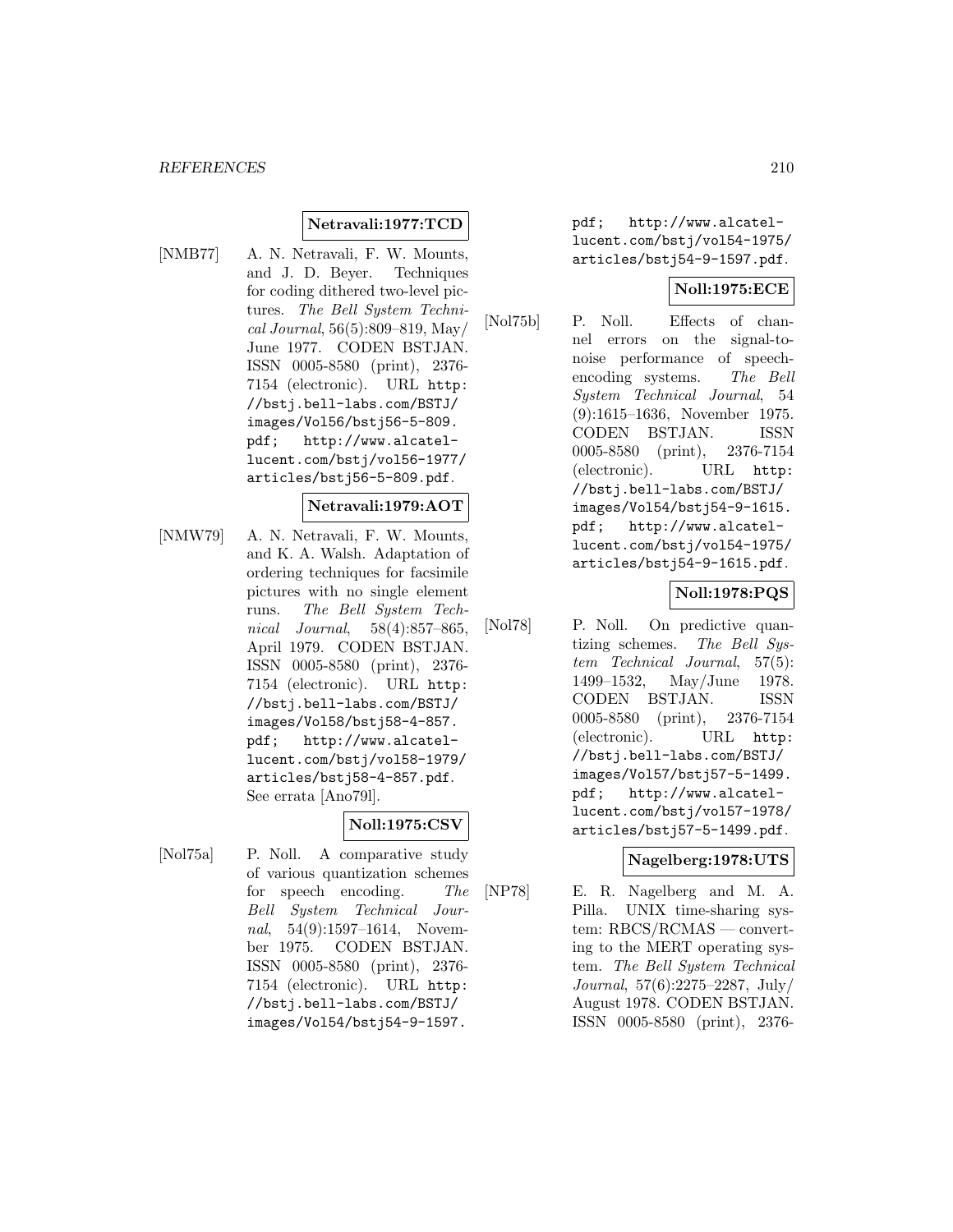7154 (electronic). URL http: //bstj.bell-labs.com/BSTJ/ images/Vol57/bstj57-6-2275. pdf; http://www.alcatellucent.com/bstj/vol57-1978/ articles/bstj57-6-2275.pdf.

#### **Netravali:1977:SEA**

[NPM77] A. N. Netravali, B. Presada, and F. W. Mounts. Some experiments in adaptive and predictive Hadamard transform coding of pictures. The Bell System Technical Journal, 56(8):1531–1547, October 1977. CODEN BSTJAN. ISSN 0005-8580 (print), 2376- 7154 (electronic). URL http: //bstj.bell-labs.com/BSTJ/ images/Vol56/bstj56-8-1531. pdf; http://www.alcatellucent.com/bstj/vol56-1977/ articles/bstj56-8-1531.pdf.

#### **Netravali:1979:MCTa**

[NR79] A. N. Netravali and J. D. Robbins. Motion-compensated television coding: Part 1. The Bell System Technical Journal, 58(3):631–670, March 1979. CODEN BSTJAN. ISSN 0005-8580 (print), 2376-7154 (electronic). URL http: //bstj.bell-labs.com/BSTJ/ images/Vol58/bstj58-3-631. pdf; http://www.alcatellucent.com/bstj/vol58-1979/ articles/bstj58-3-631.pdf.

#### **Nickell:1972:CRC**

- 
- [NS72] R. E. Nickell and D. C. Stickler. Controlled response of a ceramic microphone. The

Bell System Technical Journal, 51(2):543–562, February 1972. CODEN BSTJAN. ISSN 0005-8580 (print), 2376- 7154 (electronic). URL http: //bstj.bell-labs.com/BSTJ/ images/Vol51/bstj51-2-543. pdf; http://www.alcatellucent.com/bstj/vol51-1972/ articles/bstj51-2-543.pdf.

#### **Netravali:1976:OQD**

[NS76] A. N. Netravali and R. Saigal. Optimum quantizer design using a fixed-point algorithm. The Bell System Technical Journal, 55(9):1423-1435, November 1976. CODEN BSTJAN. ISSN 0005-8580 (print), 2376- 7154 (electronic). URL http: //bstj.bell-labs.com/BSTJ/ images/Vol55/bstj55-9-1423. pdf; http://www.alcatellucent.com/bstj/vol55-1976/ articles/bstj55-9-1423.pdf.

#### **Netravali:1979:MCTb**

[NS79] A. N. Netravali and J. A. Stuller. Motion-compensated transform coding. The Bell System Technical Journal, 58 (7):1703–1718, September 1979. CODEN BSTJAN. ISSN 0005-8580 (print), 2376-7154 (electronic). URL http: //bstj.bell-labs.com/BSTJ/ images/Vol58/bstj58-7-1703. pdf; http://www.alcatellucent.com/bstj/vol58-1979/ articles/bstj58-7-1703.pdf.

#### **Oberst:1970:PRP**

[Obe70] James F. Oberst. Pull-in range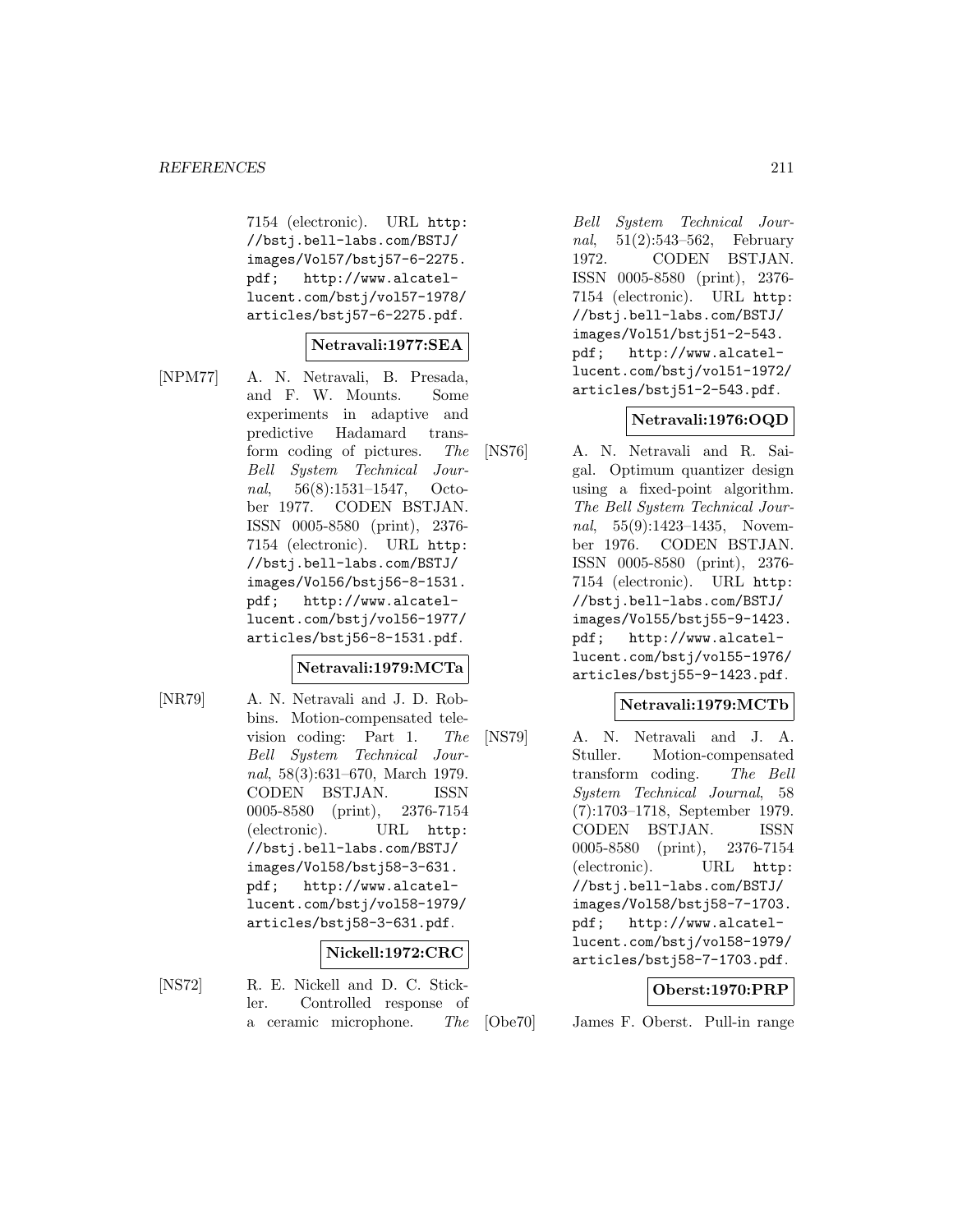of a phase-locked loop with a binary phase comparator. The Bell System Technical Journal, 49(9):2289–2302, November 1970. CODEN BSTJAN. ISSN 0005-8580 (print), 2376- 7154 (electronic). URL http: //bstj.bell-labs.com/BSTJ/ images/Vol49/bstj49-9-2289. pdf; http://www.alcatellucent.com/bstj/vol49-1970/ articles/bstj49-9-2289.pdf.

### **OSullivan:1970:LAB**

[OBW70] T. D. O'Sullivan, R. V. Biagetti, and M. C. Weeks. Lead-acid battery: Electrochemical characterization of the Bell System battery: Field trials of the battery. The Bell System Technical Journal, 49(7):1335–1358, September 1970. CODEN BSTJAN. ISSN 0005-8580 (print), 2376- 7154 (electronic). URL http: //bstj.bell-labs.com/BSTJ/ images/Vol49/bstj49-7-1335. pdf; http://www.alcatellucent.com/bstj/vol49-1970/ articles/bstj49-7-1335.pdf.

# **Ogawa:1977:STM**

[Oga77] K. Ogawa. Simplified theory of the multimode fiber coupler. The Bell System Technical Journal, 56(5):729–745, May/ June 1977. CODEN BSTJAN. ISSN 0005-8580 (print), 2376- 7154 (electronic). URL http: //bstj.bell-labs.com/BSTJ/ images/Vol56/bstj56-5-729. pdf; http://www.alcatellucent.com/bstj/vol56-1977/ articles/bstj56-5-729.pdf.

# **Ohm:1974:PMB**

[Ohm74] E. A. Ohm. A proposed multiplebeam microwave antenna for Earth stations and satellites. The Bell System Technical Journal, 53(8):1657–1665, October 1974. CODEN BSTJAN. ISSN 0005-8580 (print), 2376- 7154 (electronic). URL http: //bstj.bell-labs.com/BSTJ/ images/Vol53/bstj53-8-1657. pdf; http://www.alcatellucent.com/bstj/vol53-1974/ articles/bstj53-8-1657.pdf.

# **Olsen:1971:SCD**

[Ols71] R. G. Olsen. Statistical circuit design: The application of Monte Carlo techniques to the study of impairments in the waveguide transmission system. The Bell System Technical Journal, 50(4):1293–1310, April 1971. CODEN BSTJAN. ISSN 0005-8580 (print), 2376- 7154 (electronic). URL http: //bstj.bell-labs.com/BSTJ/ images/Vol50/bstj50-4-1293. pdf; http://www.alcatellucent.com/bstj/vol50-1971/ articles/bstj50-4-1293.pdf.

# **Olson:1975:SDP**

[Ols75] J. W. Olson. SAFEGUARD data-processing system: Architecture of the central logic and control. The Bell System Technical Journal, 54(10):S41–S61, December 1975. CODEN BSTJAN. ISSN 0005-8580 (print), 2376- 7154 (electronic). URL http: //bstj.bell-labs.com/BSTJ/ images/Vol54/bstj54-10-S41.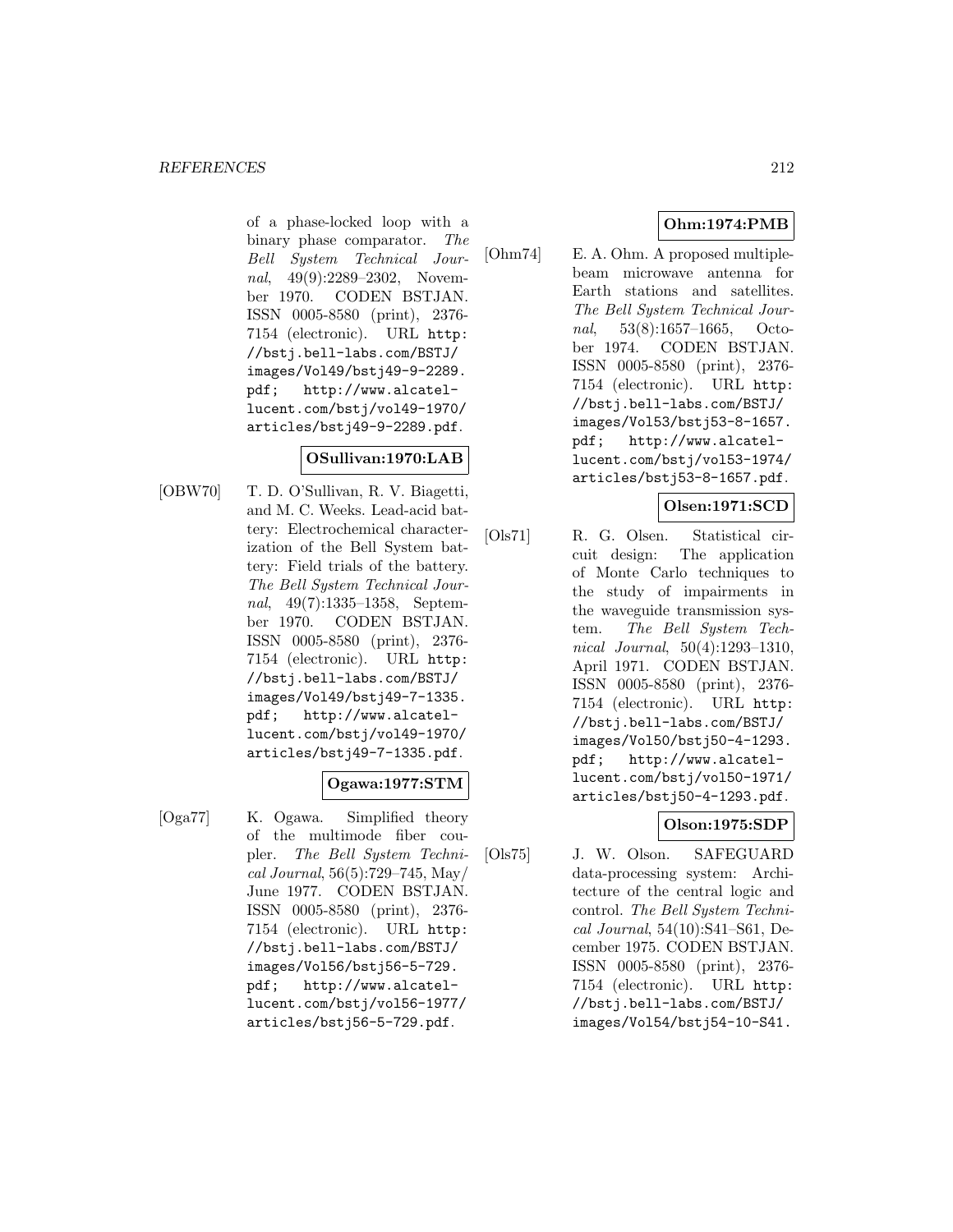pdf; http://www.alcatellucent.com/bstj/vol54-1975/ articles/bstj54-10-S41.pdf.

### **ONeill:1971:SCD**

[O'N71] L. A. O'Neill. Statistical circuit design: A case study of the use of computer aids in circuit design — pulse equalizers for the T2 digital transmission line. The Bell System Technical Journal, 50(4):1243–1262, April 1971. CODEN BSTJAN. ISSN 0005-8580 (print), 2376- 7154 (electronic). URL http: //bstj.bell-labs.com/BSTJ/ images/Vol50/bstj50-4-1243. pdf; http://www.alcatellucent.com/bstj/vol50-1971/ articles/bstj50-4-1243.pdf.

# **Ostermayer:1974:ORI**

[OP74] F. W. Ostermayer, Jr. and D. A. Pinnow. Optimum refractive-index difference for graded-index fibers resulting from concentration-fluctuation scattering. The Bell System Technical Journal, 53(7): 1395–1402, September 1974. CODEN BSTJAN. ISSN 0005-8580 (print), 2376-7154 (electronic). URL http: //bstj.bell-labs.com/BSTJ/ images/Vol53/bstj53-7-1395. pdf; http://www.alcatellucent.com/bstj/vol53-1974/ articles/bstj53-7-1395.pdf.

# **Osborne:1971:ROP**

[Osb71] T. L. Osborne. Rain outage performance of tendem and path diversity 18-GHz short hop radio systems. The Bell System Technical Journal, 50(1):59–79, January 1971. CODEN BST-JAN. ISSN 0005-8580 (print), 2376-7154 (electronic). URL http://bstj.bell-labs.com/ BSTJ/images/Vol50/bstj50-1- 59.pdf; http://www.alcatellucent.com/bstj/vol50-1971/ articles/bstj50-1-59.pdf.

#### **Osborne:1977:GRA**

[Osb77] T. L. Osborne. 11-GHz radio: Application of rain attenuation data to 11-GHz radio path engineering. The Bell System Technical Journal, 56(9):1605–1627, November 1977. CODEN BSTJAN. ISSN 0005-8580 (print), 2376- 7154 (electronic). URL http: //bstj.bell-labs.com/BSTJ/ images/Vol56/bstj56-9-1605. pdf; http://www.alcatellucent.com/bstj/vol56-1977/ articles/bstj56-9-1605.pdf.

# **Opferman:1971:CRSa**

[OTW71a] D. C. Opferman and N. T. Tsao-Wu. On a class of rearrangeable switching networks — Part I: Control algorithm. The Bell System Technical Journal,  $50(5):1579-1600$ , May/ June 1971. CODEN BSTJAN. ISSN 0005-8580 (print), 2376- 7154 (electronic). URL http: //bstj.bell-labs.com/BSTJ/ images/Vol50/bstj50-5-1579. pdf; http://www.alcatellucent.com/bstj/vol50-1971/ articles/bstj50-5-1579.pdf.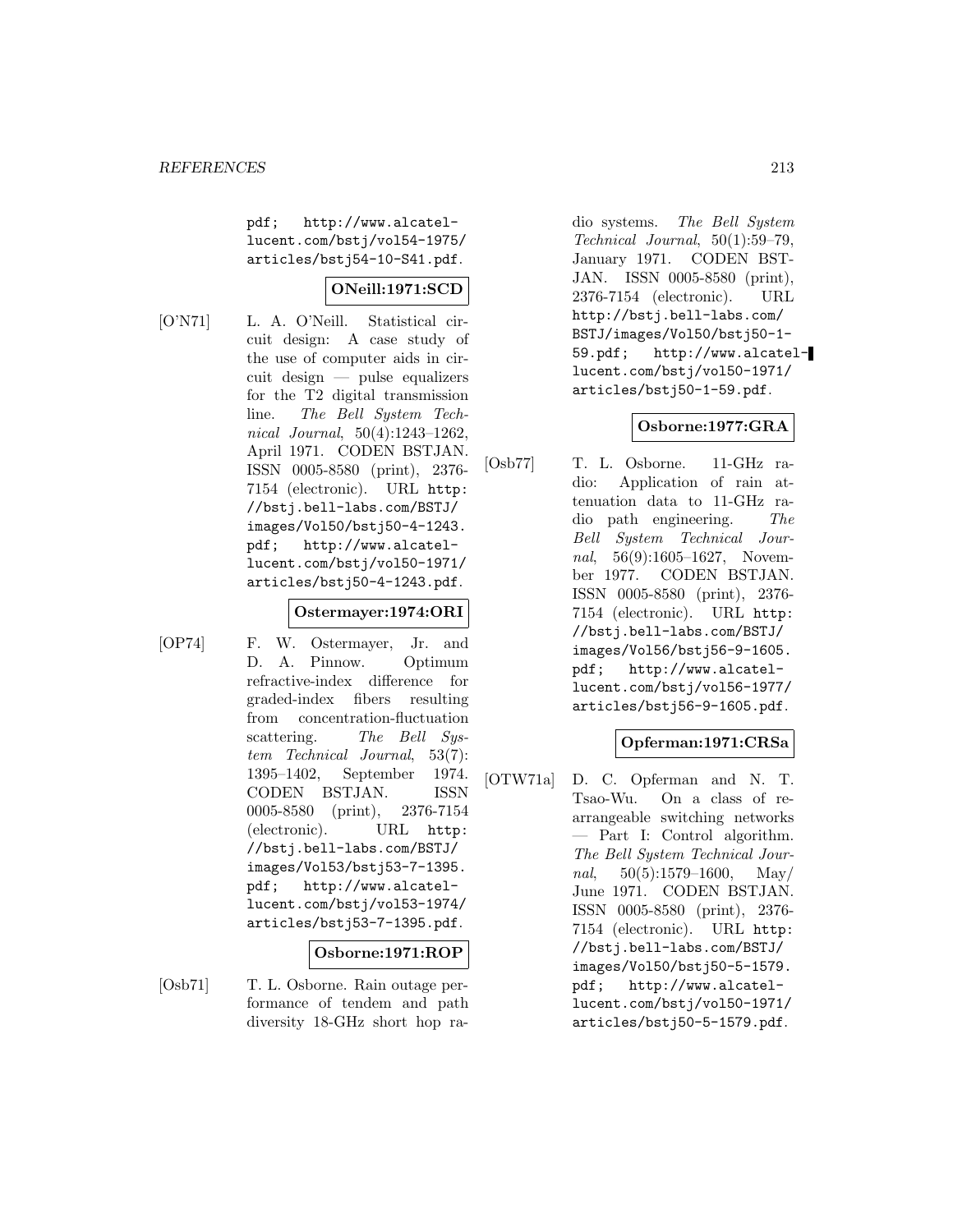#### **Opferman:1971:CRSb**

[OTW71b] D. C. Opferman and N. T. Tsao-Wu. On a class of rearrangeable switching networks — Part II: Enumeration studies and fault diagnosis. The Bell System Technical Journal,  $50(5):1601-1618$ , May/ June 1971. CODEN BSTJAN. ISSN 0005-8580 (print), 2376- 7154 (electronic). URL http: //bstj.bell-labs.com/BSTJ/ images/Vol50/bstj50-5-1601. pdf; http://www.alcatellucent.com/bstj/vol50-1971/ articles/bstj50-5-1601.pdf.

### **Owen:1972:IMR**

[Owe72] B. Owen. The identification of modal resonances in ferrite loaded waveguide Y-junctions and their adjustment for circulation. The Bell System Technical *Journal*, 51(3):595–627, March 1972. CODEN BSTJAN. ISSN 0005-8580 (print), 2376- 7154 (electronic). URL http: //bstj.bell-labs.com/BSTJ/ images/Vol51/bstj51-3-595. pdf; http://www.alcatellucent.com/bstj/vol51-1972/ articles/bstj51-3-595.pdf.

#### **Park:1978:ICP**

[Par78a] K. I. Park. Intelligible crosstalk performance of voice-frequency customer loops. The Bell System Technical Journal, 57 (8):3001–3029, October 1978. CODEN BSTJAN. ISSN 0005-8580 (print), 2376-7154 (electronic). URL http: //bstj.bell-labs.com/BSTJ/

images/Vol57/bstj57-8-3001. pdf; http://www.alcatellucent.com/bstj/vol57-1978/ articles/bstj57-8-3001.pdf.

#### **Parker:1978:AFL**

[Par78b] J. C. Parker, Jr. Analytical foundation for low-frequency powertelephone interference. The Bell System Technical Journal,  $57(5):1663-1697$ , May/ June 1978. CODEN BSTJAN. ISSN 0005-8580 (print), 2376- 7154 (electronic). URL http: //bstj.bell-labs.com/BSTJ/ images/Vol57/bstj57-5-1663. pdf; http://www.alcatellucent.com/bstj/vol57-1978/ articles/bstj57-5-1663.pdf.

#### **Pinnel:1973:MRE**

[PB73] M. R. Pinnel and J. E. Bennett. The metallurgy of remendur: Effects of processing variations. The Bell System Technical Journal, 52(8):1325–1340, October 1973. CODEN BSTJAN. ISSN 0005-8580 (print), 2376- 7154 (electronic). URL http: //bstj.bell-labs.com/BSTJ/ images/Vol52/bstj52-8-1325. pdf; http://www.alcatellucent.com/bstj/vol52-1973/ articles/bstj52-8-1325.pdf.

#### **Persky:1974:CCF**

[PB74] G. Persky and D. J. Bartelink. Controlled current filaments in PNIPN structures with application to magnetic field detection. The Bell System Technical Journal, 53(3):467–502, March 1974. CODEN BSTJAN.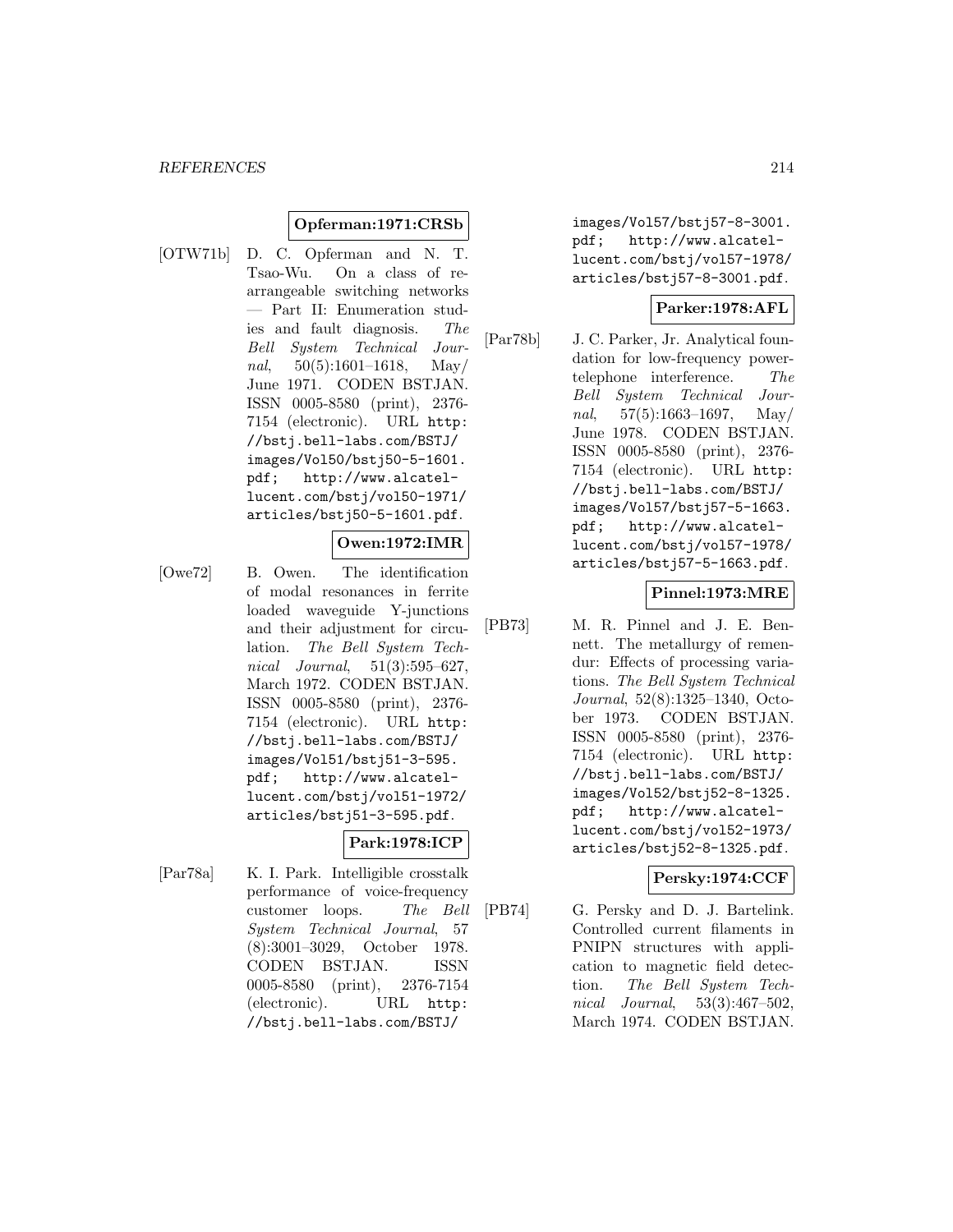ISSN 0005-8580 (print), 2376- 7154 (electronic). URL http: //bstj.bell-labs.com/BSTJ/ images/Vol53/bstj53-3-467. pdf; http://www.alcatellucent.com/bstj/vol53-1974/ articles/bstj53-3-467.pdf.

# **Pinnel:1975:IGM**

[PB75] M. R. Pinnel and J. E. Bennett. Influences of glass-to-metal sealing on the structure and magnetic properties of an Fe/Co/V alloy. The Bell System Technical Journal, 54(6):997–1009, July/ August 1975. CODEN BSTJAN. ISSN 0005-8580 (print), 2376- 7154 (electronic). URL http: //bstj.bell-labs.com/BSTJ/ images/Vol54/bstj54-6-997. pdf; http://www.alcatellucent.com/bstj/vol54-1975/ articles/bstj54-6-997.pdf.

#### **Pease:1972:CVS**

[Pea72] R. F. W. Pease. Conditional vertical subsampling — A technique to assist in the coding of television signals. The Bell System Technical Journal, 51(4):787–802, April 1972. CODEN BSTJAN. ISSN 0005-8580 (print), 2376- 7154 (electronic). URL http: //bstj.bell-labs.com/BSTJ/ images/Vol51/bstj51-4-787. pdf; http://www.alcatellucent.com/bstj/vol51-1972/ articles/bstj51-4-787.pdf.

#### **Pehlert:1970:ABT**

- 
- [Peh70] W. K. Pehlert, Jr. Analysis of a burst-trapping er-

ror correction procedure. The Bell System Technical Journal, 49(4):493–519, April 1970. CODEN BSTJAN. ISSN 0005-8580 (print), 2376-7154 (electronic). URL http: //bstj.bell-labs.com/BSTJ/ images/Vol49/bstj49-4-493. pdf; http://www.alcatellucent.com/bstj/vol49-1970/ articles/bstj49-4-493.pdf.

# **Pekarich:1978:UTS**

[Pek78] S. P. Pekarich. UNIX timesharing system: No. 4 ESS diagnostic environment. The Bell System Technical Journal,  $57(6):2265-2274$ , July/ August 1978. CODEN BSTJAN. ISSN 0005-8580 (print), 2376- 7154 (electronic). URL http: //bstj.bell-labs.com/BSTJ/ images/Vol57/bstj57-6-2265. pdf; http://www.alcatellucent.com/bstj/vol57-1978/ articles/bstj57-6-2265.pdf.

#### **Penzias:1970:BJB**

[Pen70] A. A. Penzias. B.S.T.J. briefs: First result from 15.3- GHz Earth–Space propagation study. The Bell System Technical Journal, 49(6):1242–1245, July/ August 1970. CODEN BSTJAN. ISSN 0005-8580 (print), 2376- 7154 (electronic). URL http: //bstj.bell-labs.com/BSTJ/ images/Vol49/bstj49-6-1242. pdf; http://www.alcatellucent.com/bstj/vol49-1970/ articles/bstj49-6-1242.pdf.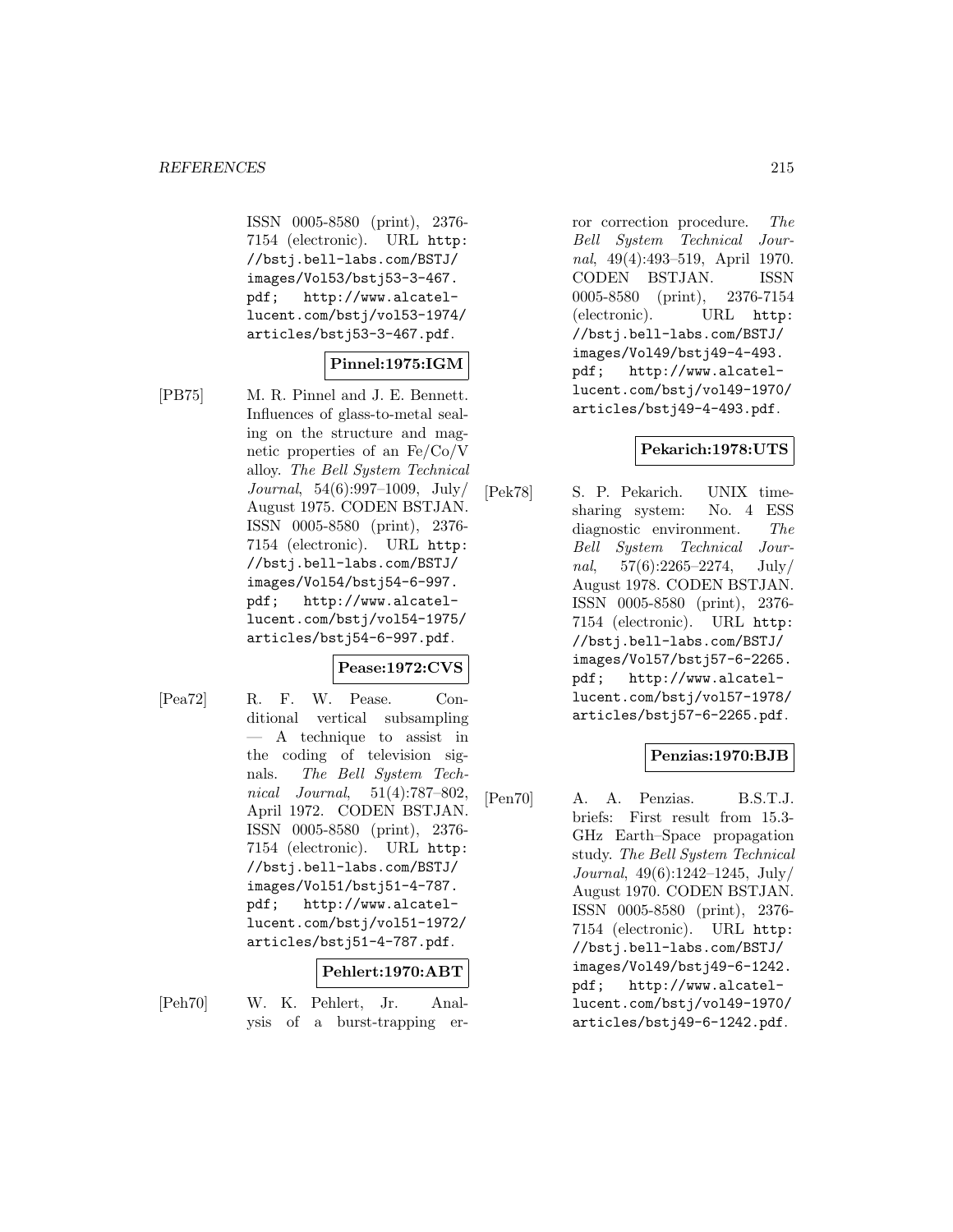### **Personick:1971:BJB**

[Per71a] S. D. Personick. B.S.T.J. briefs: An image band interpretation of optical heterodyne noise. The Bell System Technical Journal, 50(1):213–216, January 1971. CODEN BSTJAN. ISSN 0005-8580 (print), 2376- 7154 (electronic). URL http: //bstj.bell-labs.com/BSTJ/ images/Vol50/bstj50-1-213. pdf; http://www.alcatellucent.com/bstj/vol50-1971/ articles/bstj50-1-213.pdf.

#### **Personick:1971:NRA**

[Per71b] S. D. Personick. New results on avalanche multiplication statistics with applications to optical detection. The Bell System Technical Journal, 50(1):167–189, January 1971. CODEN BSTJAN. ISSN 0005-8580 (print), 2376- 7154 (electronic). URL http: //bstj.bell-labs.com/BSTJ/ images/Vol50/bstj50-1-167. pdf; http://www.alcatellucent.com/bstj/vol50-1971/ articles/bstj50-1-167.pdf.

#### **Personick:1971:SGC**

[Per71c] S. D. Personick. Statistics of a general class of avalanche detectors with applications to optical communication. The Bell System Technical Journal, 50 (10):3075–3095, December 1971. CODEN BSTJAN. ISSN 0005- 8580 (print), 2376-7154 (electronic). URL http://bstj. bell-labs.com/BSTJ/images/ Vol50/bstj50-10-3075.pdf;

http://www.alcatel-lucent. com/bstj/vol50-1971/articles/ bstj50-10-3075.pdf.

#### **Personick:1971:TDD**

[Per71d] S. D. Personick. Time dispersion in dielectric waveguides. The Bell System Technical Journal, 50(3):843–859, March 1971. CODEN BSTJAN. ISSN 0005-8580 (print), 2376- 7154 (electronic). URL http: //bstj.bell-labs.com/BSTJ/ images/Vol50/bstj50-3-843. pdf; http://www.alcatellucent.com/bstj/vol50-1971/ articles/bstj50-3-843.pdf.

### **Persky:1972:HCE**

[Per72] G. Persky. Hot carrier effects in the integral chargecontrol model for bipolar transistors. The Bell System Technical Journal, 51(2):455–460, February 1972. CODEN BSTJAN. ISSN 0005-8580 (print), 2376- 7154 (electronic). URL http: //bstj.bell-labs.com/BSTJ/ images/Vol51/bstj51-2-455. pdf; http://www.alcatellucent.com/bstj/vol51-1972/ articles/bstj51-2-455.pdf.

#### **Personick:1973:AQA**

[Per73a] S. D. Personick. Applications for quantum amplifiers in simple digital optical communication systems. The Bell System Technical Journal, 52(1):117–133, January 1973. CODEN BSTJAN. ISSN 0005-8580 (print), 2376- 7154 (electronic). URL http: //bstj.bell-labs.com/BSTJ/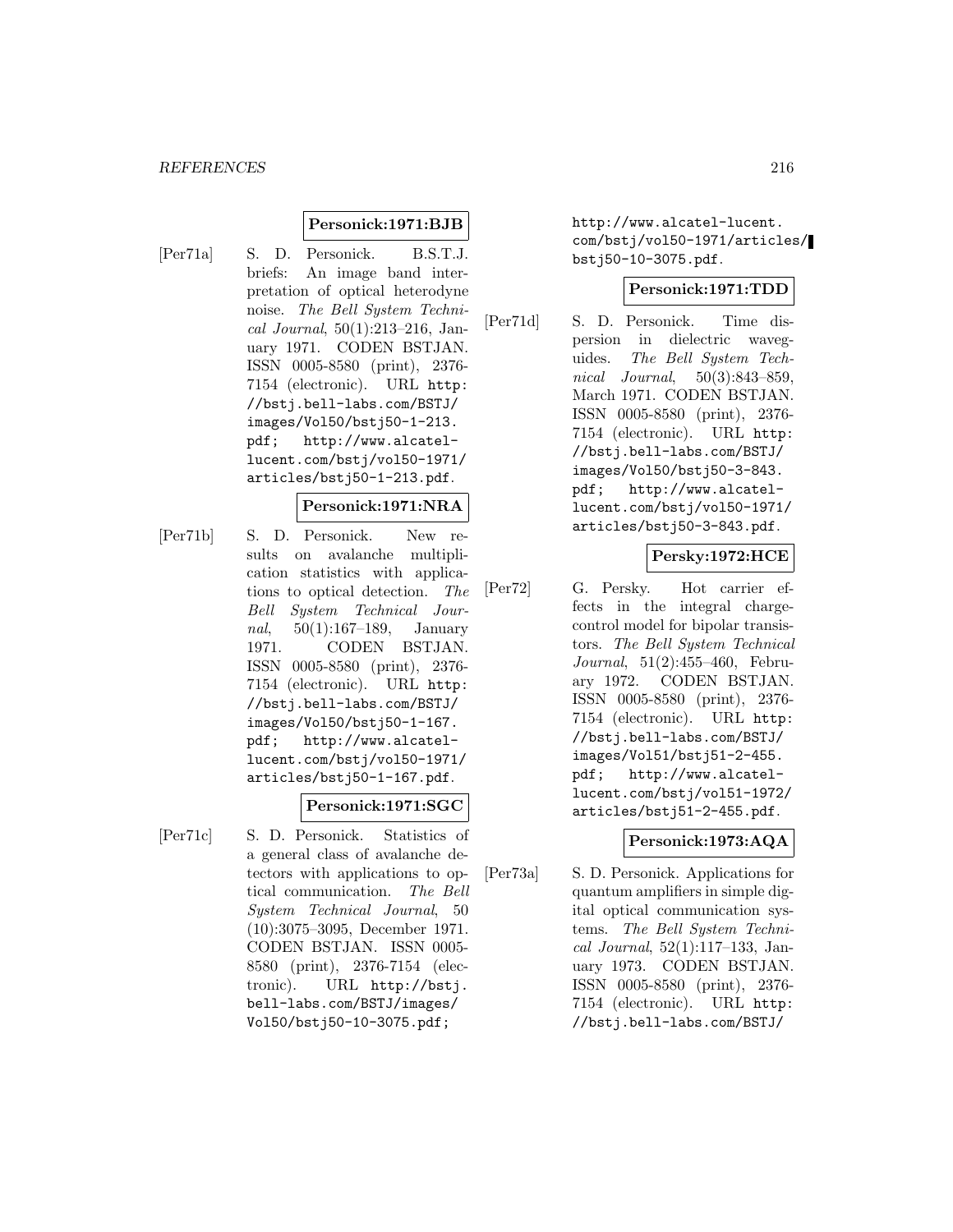images/Vol52/bstj52-1-117. pdf; http://www.alcatellucent.com/bstj/vol52-1973/ articles/bstj52-1-117.pdf.

# **Personick:1973:BLE**

[Per73b] S. D. Personick. Baseband linearity and equalization in fiber optic digital communication systems. The Bell System Technical Journal, 52(7):1175–1194, September 1973. CODEN BSTJAN. ISSN 0005-8580 (print), 2376- 7154 (electronic). URL http: //bstj.bell-labs.com/BSTJ/ images/Vol52/bstj52-7-1175. pdf; http://www.alcatellucent.com/bstj/vol52-1973/ articles/bstj52-7-1175.pdf.

#### **Personick:1973:RDDa**

[Per73c] S. D. Personick. Receiver design for digital fiber optic communication systems, I. The Bell System Technical Journal, 52(6):843–874, July/August 1973. CODEN BSTJAN. ISSN 0005-8580 (print), 2376- 7154 (electronic). URL http: //bstj.bell-labs.com/BSTJ/ images/Vol52/bstj52-6-843. pdf; http://www.alcatellucent.com/bstj/vol52-1973/ articles/bstj52-6-843.pdf.

### **Personick:1973:RDDb**

[Per73d] S. D. Personick. Receiver design for digital fiber optic communication systems, II. The Bell System Technical Journal, 52(6):875–886, July/August 1973. CODEN BSTJAN. ISSN 0005-8580 (print), 23767154 (electronic). URL http: //bstj.bell-labs.com/BSTJ/ images/Vol52/bstj52-6-875. pdf; http://www.alcatellucent.com/bstj/vol52-1973/ articles/bstj52-6-875.pdf.

#### **Personick:1974:OTM**

[Per74] S. D. Personick. Optimal tradeoff of mode-mixing optical filtering and index difference in digital fiber optic communication systems. The Bell System Technical Journal, 53(5):785–800, May/ June 1974. CODEN BSTJAN. ISSN 0005-8580 (print), 2376- 7154 (electronic). URL http: //bstj.bell-labs.com/BSTJ/ images/Vol53/bstj53-5-785. pdf; http://www.alcatellucent.com/bstj/vol53-1974/ articles/bstj53-5-785.pdf.

#### **Personick:1975:TDT**

[Per75] S. D. Personick. Two derivations of the time-dependent coupledpower equations. The Bell System Technical Journal, 54(1):47– 52, January 1975. CODEN BST-JAN. ISSN 0005-8580 (print), 2376-7154 (electronic). URL http://bstj.bell-labs.com/ BSTJ/images/Vol54/bstj54-1- 47.pdf; http://www.alcatellucent.com/bstj/vol54-1975/ articles/bstj54-1-47.pdf.

### **Personick:1976:CEN**

[Per76] S. D. Personick. Comparison of equalizing and nonequalizing repeaters for optical fiber systems. The Bell System Technical Journal, 55(7):957–971, Septem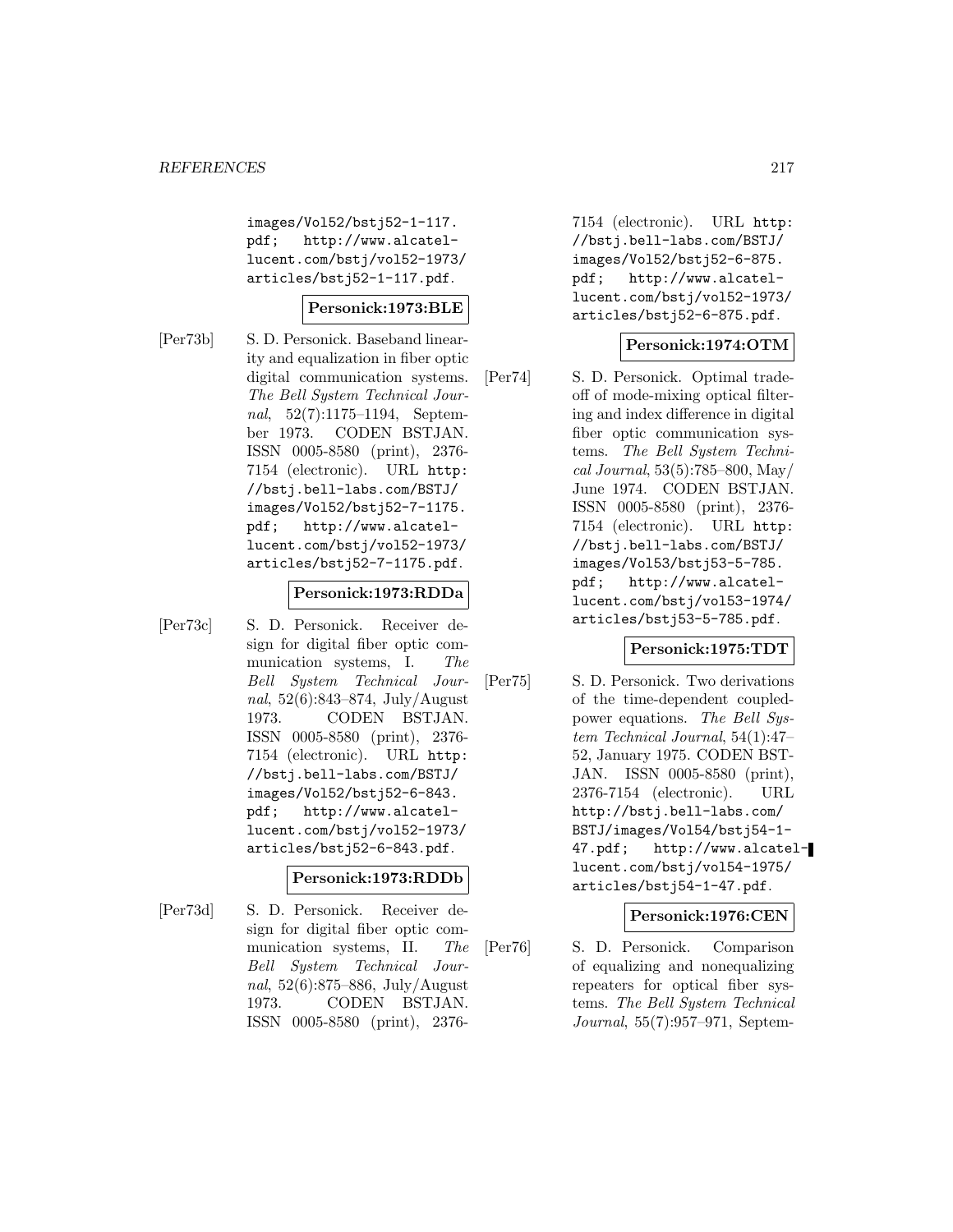ber 1976. CODEN BSTJAN. ISSN 0005-8580 (print), 2376- 7154 (electronic). URL http: //bstj.bell-labs.com/BSTJ/ images/Vol55/bstj55-7-957. pdf; http://www.alcatellucent.com/bstj/vol55-1976/ articles/bstj55-7-957.pdf.

## **Personick:1977:PTO**

[Per77] S. D. Personick. Photon tube — an optical-fiber timedomain reflectometer. The Bell System Technical Journal, 56(3):355–366, March 1977. CODEN BSTJAN. ISSN 0005-8580 (print), 2376-7154 (electronic). URL http: //bstj.bell-labs.com/BSTJ/ images/Vol56/bstj56-3-355. pdf; http://www.alcatellucent.com/bstj/vol56-1977/ articles/bstj56-3-355.pdf.

### **Pferd:1979:ESF**

[Pfe79] W. Pferd. The evolution and special features of Bell System telephone equipment buildings. The Bell System Technical Journal, 58(2):427–466, February 1979. CODEN BSTJAN. ISSN 0005-8580 (print), 2376- 7154 (electronic). URL http: //bstj.bell-labs.com/BSTJ/ images/Vol58/bstj58-2-427. pdf; http://www.alcatellucent.com/bstj/vol58-1979/ articles/bstj58-2-427.pdf.

### **Phillips:1975:SDP**

[Phi75] A. K. Phillips. SAFEGUARD data-processing system: Debugging a real-time multiprocessor system. The Bell System Technical Journal, 54(10):S133– S145, December 1975. CO-DEN BSTJAN. ISSN 0005- 8580 (print), 2376-7154 (electronic). URL http://bstj. bell-labs.com/BSTJ/images/ Vol54/bstj54-10-S133.pdf; http://www.alcatel-lucent. com/bstj/vol54-1975/articles/ bstj54-10-S133.pdf.

# **Pierce:1972:NBS**

[Pie72] J. R. Pierce. Network for block switching of data. The Bell System Technical Journal,  $51(6):1133-1145$ ,  $July/$ August 1972. CODEN BSTJAN. ISSN 0005-8580 (print), 2376- 7154 (electronic). URL http: //bstj.bell-labs.com/BSTJ/ images/Vol51/bstj51-6-1133. pdf; http://www.alcatellucent.com/bstj/vol51-1972/ articles/bstj51-6-1133.pdf.

# **Pirz:1979:DWC**

[Pir79] F. Pirz. Design of a wideband, constant beamwidth, array microphone for use in the near field. The Bell System Technical Journal, 58(8):1839–1850, October 1979. CODEN BSTJAN. ISSN 0005-8580 (print), 2376- 7154 (electronic). URL http: //bstj.bell-labs.com/BSTJ/ images/Vol58/bstj58-8-1839. pdf; http://www.alcatellucent.com/bstj/vol58-1979/ articles/bstj58-8-1839.pdf.

### **Purvis:1970:RCS**

[PK70] M. B. Purvis and R. W. Ko-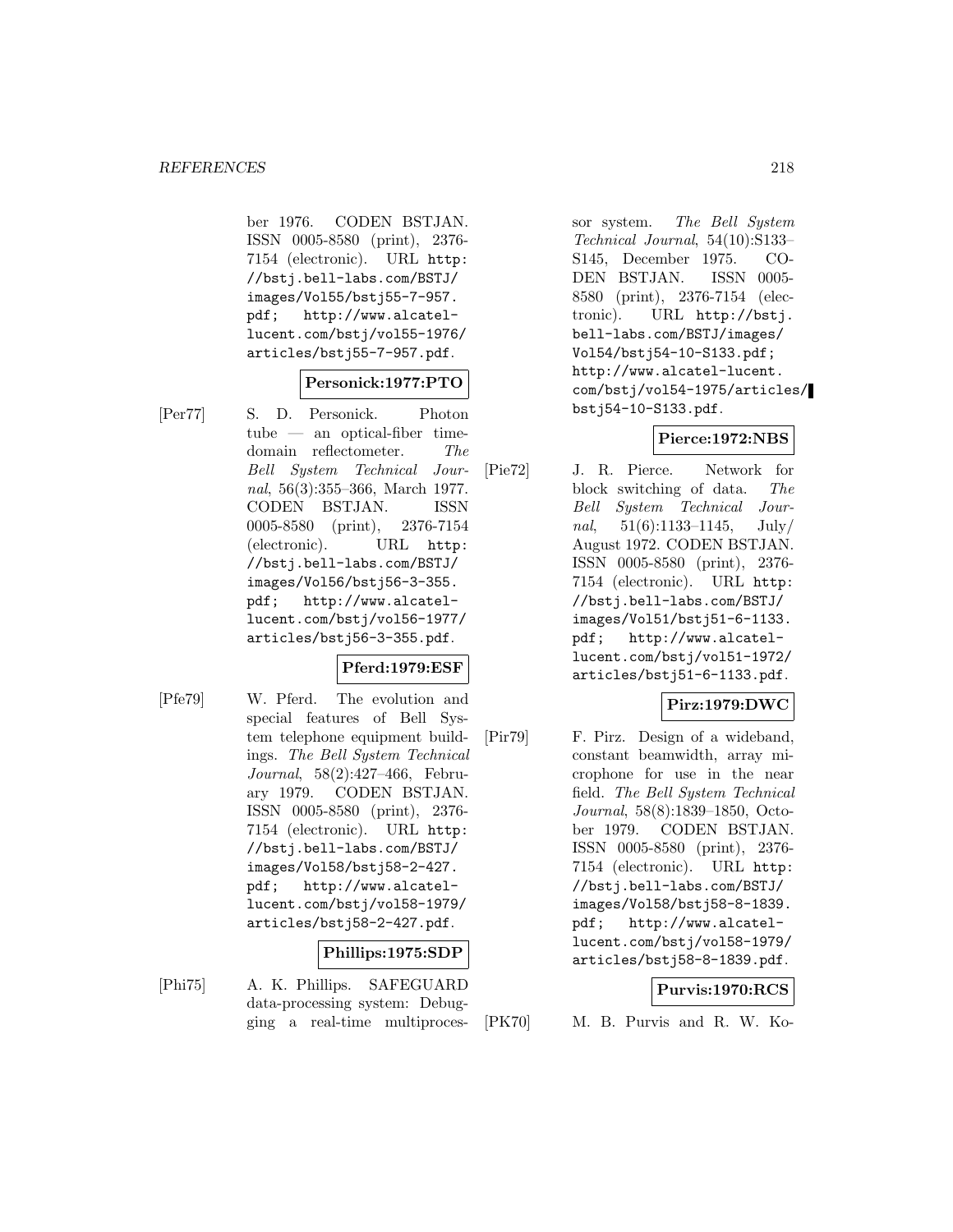rdos. Reed-contact switch series for the I. F. band. The Bell System Technical Journal, 49(2):229–254, February 1970. CODEN BSTJAN. ISSN 0005-8580 (print), 2376- 7154 (electronic). URL http: //bstj.bell-labs.com/BSTJ/ images/Vol49/bstj49-2-229. pdf; http://www.alcatellucent.com/bstj/vol49-1970/ articles/bstj49-2-229.pdf.

# **Pease:1971:EST**

[PL71] R. F. W. Pease and J. O. Limb. Exchange of spatial and temporal resolution in television coding. The Bell System Technical Journal,  $50(1):191-200$ , January 1971. CODEN BSTJAN. ISSN 0005-8580 (print), 2376- 7154 (electronic). URL http: //bstj.bell-labs.com/BSTJ/ images/Vol50/bstj50-1-191. pdf; http://www.alcatellucent.com/bstj/vol50-1971/ articles/bstj50-1-191.pdf.

# **Presby:1979:RAI**

[PMAB79] H. M. Presby, D. Marcuse, H. W. Astle, and L. M. Boggs. Rapid automatic index profiling of whole-fiber samples: Part 2. The Bell System Technical Journal, 58(4):883–902, April 1979. CODEN BSTJAN. ISSN 0005-8580 (print), 2376- 7154 (electronic). URL http: //bstj.bell-labs.com/BSTJ/ images/Vol58/bstj58-4-883. pdf; http://www.alcatellucent.com/bstj/vol58-1979/ articles/bstj58-4-883.pdf.

# **Prasada:1978:LRT**

[PMN78] B. Prasada, F. W. Mounts, and A. N. Netravali. Level reassignment: A technique for bitrate reduction. The Bell System Technical Journal, 57(1):61–73, January 1978. CODEN BST-JAN. ISSN 0005-8580 (print), 2376-7154 (electronic). URL http://bstj.bell-labs.com/ BSTJ/images/Vol57/bstj57-1- 61.pdf; http://www.alcatellucent.com/bstj/vol57-1978/ articles/bstj57-1-61.pdf.

# **Poole:1970:DPP**

[Poo70] K. M. Poole. Device photolithography: The primary pattern generator: Introduction. The Bell System Techni $cal Journal, 49(9):2031, Novem$ ber 1970. CODEN BSTJAN. ISSN 0005-8580 (print), 2376- 7154 (electronic). URL http: //bstj.bell-labs.com/BSTJ/ images/Vol49/bstj49-9-2031. pdf; http://www.alcatellucent.com/bstj/vol49-1970/ articles/bstj49-9-2031.pdf.

# **Puerling:1973:IMS**

[PR73] B. W. Puerling and J. T. Roberto. Information management system: The natural dialogue system. The Bell System Technical Journal, 52(10): 1725–1741, December 1973. CO-DEN BSTJAN. ISSN 0005- 8580 (print), 2376-7154 (electronic). URL http://bstj. bell-labs.com/BSTJ/images/ Vol52/bstj52-10-1725.pdf;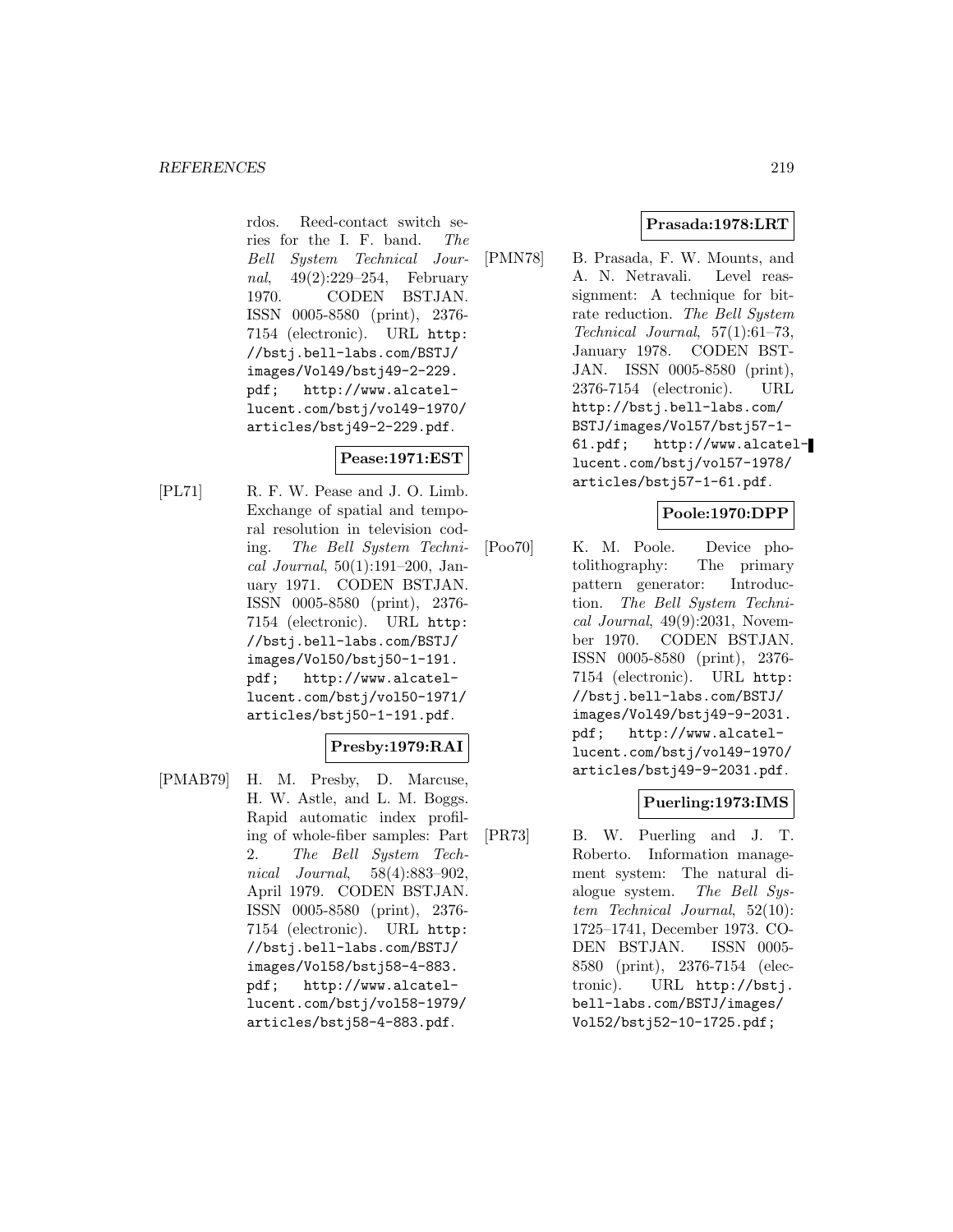http://www.alcatel-lucent. com/bstj/vol52-1973/articles/ bstj52-10-1725.pdf.

## **Prabhu:1974:SDP**

[PR74] V. K. Prabhu and H. E. Rowe. Spectra of digital phase modulation by matrix methods. The Bell System Technical Journal, 53(5):899–935, May/ June 1974. CODEN BSTJAN. ISSN 0005-8580 (print), 2376- 7154 (electronic). URL http: //bstj.bell-labs.com/BSTJ/ images/Vol53/bstj53-5-899. pdf; http://www.alcatellucent.com/bstj/vol53-1974/ articles/bstj53-5-899.pdf.

# **Prabhu:1970:PDM**

[Pra70] V. K. Prabhu. On the performance of digital modulation systems that expand bandwidth. The Bell System Technical Journal,  $49(6):1033-1057$ , July/ August 1970. CODEN BSTJAN. ISSN 0005-8580 (print), 2376- 7154 (electronic). URL http: //bstj.bell-labs.com/BSTJ/ images/Vol49/bstj49-6-1033. pdf; http://www.alcatellucent.com/bstj/vol49-1970/ articles/bstj49-6-1033.pdf.

# **Prabhu:1971:SCE**

[Pra71] V. K. Prabhu. Some considerations of error bounds in digital systems. The Bell System Technical Journal, 50(10): 3127–3151, December 1971. CO-DEN BSTJAN. ISSN 0005- 8580 (print), 2376-7154 (electronic). URL http://bstj.

bell-labs.com/BSTJ/images/ Vol50/bstj50-10-3127.pdf; http://www.alcatel-lucent. com/bstj/vol50-1971/articles/ bstj50-10-3127.pdf.

# **Prabhu:1976:SOD**

[Pra76] V. K. Prabhu. Spectral occupancy of digital anglemodulation signals. The Bell System Technical Journal, 55(4):429–453, April 1976. CODEN BSTJAN. ISSN 0005-8580 (print), 2376-7154 (electronic). URL http: //bstj.bell-labs.com/BSTJ/ images/Vol55/bstj55-4-429. pdf; http://www.alcatellucent.com/bstj/vol55-1976/ articles/bstj55-4-429.pdf.

# **Presby:1976:GUP**

[Pre76] H. M. Presby. Geometrical uniformity of plastic coatings on optical fibers. The Bell System Technical Journal, 55(10): 1525–1537, December 1976. CO-DEN BSTJAN. ISSN 0005- 8580 (print), 2376-7154 (electronic). URL http://bstj. bell-labs.com/BSTJ/images/ Vol55/bstj55-10-1525.pdf; http://www.alcatel-lucent. com/bstj/vol55-1976/articles/ bstj55-10-1525.pdf.

### **Poulsen:1970:DPR**

[PS70] M. E. Poulsen and J. W. Stafford. Device photolithography: Reduction cameras: Mechanical design of the 3.5X and 1.4X reduction cameras. The Bell System Technical Jour-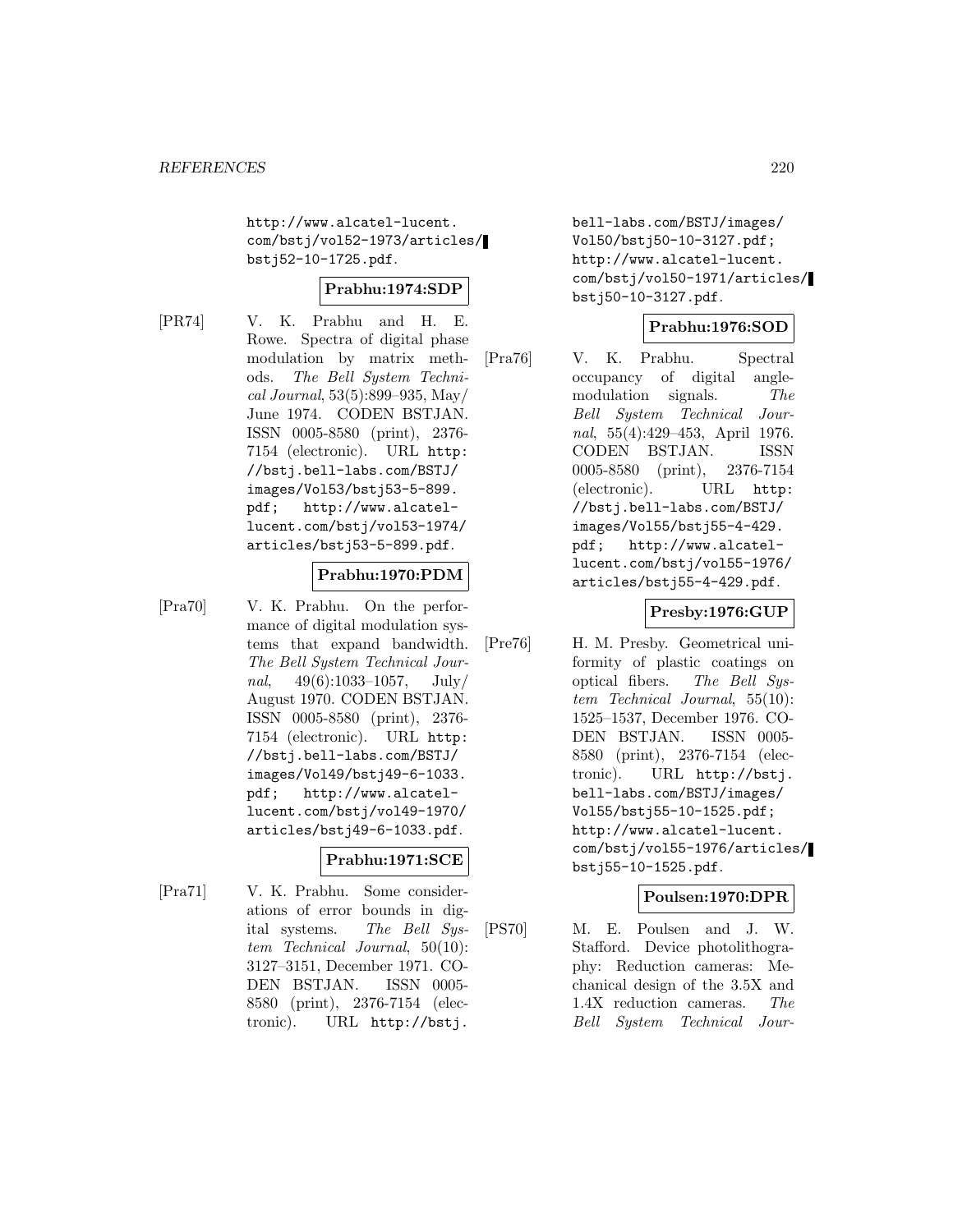nal, 49(9):2129-2143, November 1970. CODEN BSTJAN. ISSN 0005-8580 (print), 2376- 7154 (electronic). URL http: //bstj.bell-labs.com/BSTJ/ images/Vol49/bstj49-9-2129. pdf; http://www.alcatellucent.com/bstj/vol49-1970/ articles/bstj49-9-2129.pdf.

# **Presby:1975:MSG**

[PSMO75] H. M. Presby, R. D. Standley, J. B. MacChesney, and P. B. O'Connor. Material structure of germanium-doped optical fibers and preforms. The Bell System Technical Journal, 54(10): 1681–1692, December 1975. CO-DEN BSTJAN. ISSN 0005- 8580 (print), 2376-7154 (electronic). URL http://bstj. bell-labs.com/BSTJ/images/ Vol54/bstj54-10-1681.pdf; http://www.alcatel-lucent. com/bstj/vol54-1975/articles/ bstj54-10-1681.pdf.

# **Potter:1970:NEA**

[PSW70] J. L. Potter, Mrs. F. B. Strebendt, and J. R. Williams. No. 1 ESS ADF: Magnetic tape subsystem. The Bell System Technical Journal, 49(10):2915– 2940, December 1970. CO-DEN BSTJAN. ISSN 0005- 8580 (print), 2376-7154 (electronic). URL http://bstj. bell-labs.com/BSTJ/images/ Vol49/bstj49-10-2915.pdf; http://www.alcatel-lucent. com/bstj/vol49-1970/articles/ bstj49-10-2915.pdf.

# **Rabiner:1972:DFI**

[Rab72] L. R. Rabiner. The design of finite impulse response digital filters using linear programming techniques. The Bell System Technical Journal,  $51(6):1177-1198$ , July/ August 1972. CODEN BSTJAN. ISSN 0005-8580 (print), 2376- 7154 (electronic). URL http: //bstj.bell-labs.com/BSTJ/ images/Vol51/bstj51-6-1177. pdf; http://www.alcatellucent.com/bstj/vol51-1972/ articles/bstj51-6-1177.pdf.

# **Rainal:1973:CDA**

[Rai73] A. J. Rainal. Computing distortion in analog FM communication systems. The Bell System Technical Journal, 52(5):627–648, May/June 1973. CODEN BSTJAN. ISSN 0005-8580 (print), 2376- 7154 (electronic). URL http: //bstj.bell-labs.com/BSTJ/ images/Vol52/bstj52-5-627. pdf; http://www.alcatellucent.com/bstj/vol52-1973/ articles/bstj52-5-627.pdf.

# **Rainal:1976:TRC**

[Rai76] A. J. Rainal. Temperature rise at a constriction in a current-carrying printed conductor. The Bell System Technical Journal, 55(2):233–269, February 1976. CODEN BSTJAN. ISSN 0005-8580 (print), 2376- 7154 (electronic). URL http: //bstj.bell-labs.com/BSTJ/ images/Vol55/bstj55-2-233. pdf; http://www.alcatel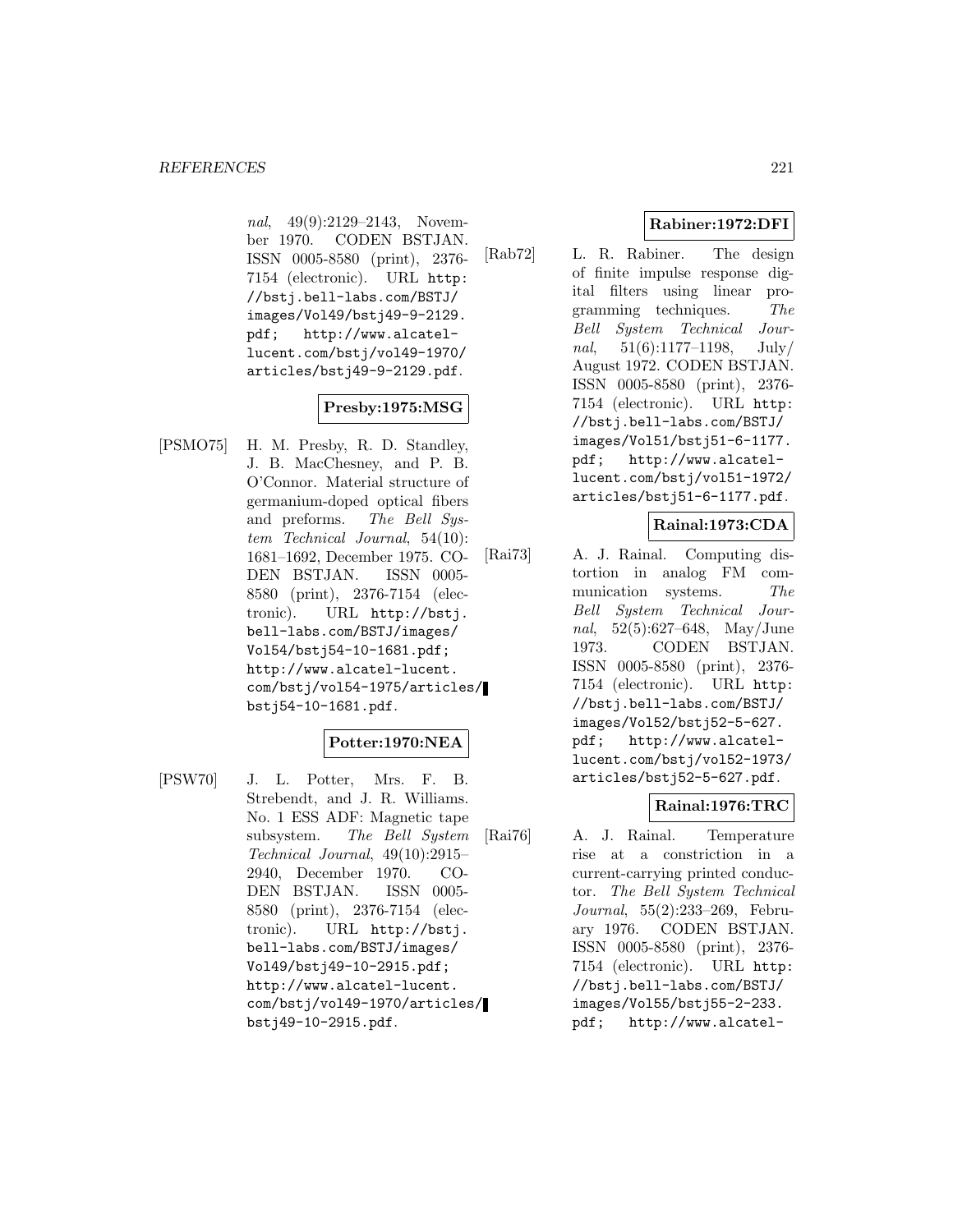lucent.com/bstj/vol55-1976/ articles/bstj55-2-233.pdf.

# **Rainal:1979:TPV**

[Rai79] A. J. Rainal. Transmission properties of various styles of printed wiring boards. The Bell System Technical Journal, 58(5):995–1025, May/June 1979. CODEN BSTJAN. ISSN 0005-8580 (print), 2376- 7154 (electronic). URL http: //bstj.bell-labs.com/BSTJ/ images/Vol58/bstj58-5-995. pdf; http://www.alcatellucent.com/bstj/vol58-1979/ articles/bstj58-5-995.pdf.

### **Ramaswamy:1974:SLF**

[Ram74] V. Ramaswamy. Strip-loaded film waveguide. The Bell System Technical Journal, 53(4):697– 704, April 1974. CODEN BST-JAN. ISSN 0005-8580 (print), 2376-7154 (electronic). URL http://bstj.bell-labs.com/ BSTJ/images/Vol53/bstj53-4- 697.pdf; http://www.alcatellucent.com/bstj/vol53-1974/ articles/bstj53-4-697.pdf.

# **Rao:1978:LPE**

[Rao78] T. N. Rao. Loop plant electronics: Analog loop carrier systems. The Bell System Technical Journal, 57(4):1109–1128, April 1978. CODEN BSTJAN. ISSN 0005-8580 (print), 2376- 7154 (electronic). URL http: //bstj.bell-labs.com/BSTJ/ images/Vol57/bstj57-4-1109. pdf; http://www.alcatellucent.com/bstj/vol57-1978/ articles/bstj57-4-1109.pdf.

# **Rawson:1970:DPR**

[Raw70] Eric G. Rawson. Device photolithography: Reduction cameras: Optical design and adjustment. The Bell System Technical Journal, 49(9): 2117–2128, November 1970. CODEN BSTJAN. ISSN 0005-8580 (print), 2376-7154 (electronic). URL http: //bstj.bell-labs.com/BSTJ/ images/Vol49/bstj49-9-2117. pdf; http://www.alcatellucent.com/bstj/vol49-1970/ articles/bstj49-9-2117.pdf.

# **Ruthroff:1970:LPM**

[RB70] C. L. Ruthroff and W. F. Bodtmann. A linear phase modulator for large baseband bandwidths. The Bell System Technical Journal, 49(8):1893–1903, October 1970. CODEN BSTJAN. ISSN 0005-8580 (print), 2376- 7154 (electronic). URL http: //bstj.bell-labs.com/BSTJ/ images/Vol49/bstj49-8-1893. pdf; http://www.alcatellucent.com/bstj/vol49-1970/ articles/bstj49-8-1893.pdf.

# **Ruthroff:1974:ACC**

[RB74] C. L. Ruthroff and W. F. Bodtmann. Adaptive coding for coherent detection of digital phase modulation. The Bell System Technical Journal, 53(3):449–466, March 1974. CODEN BSTJAN. ISSN 0005-8580 (print), 2376-7154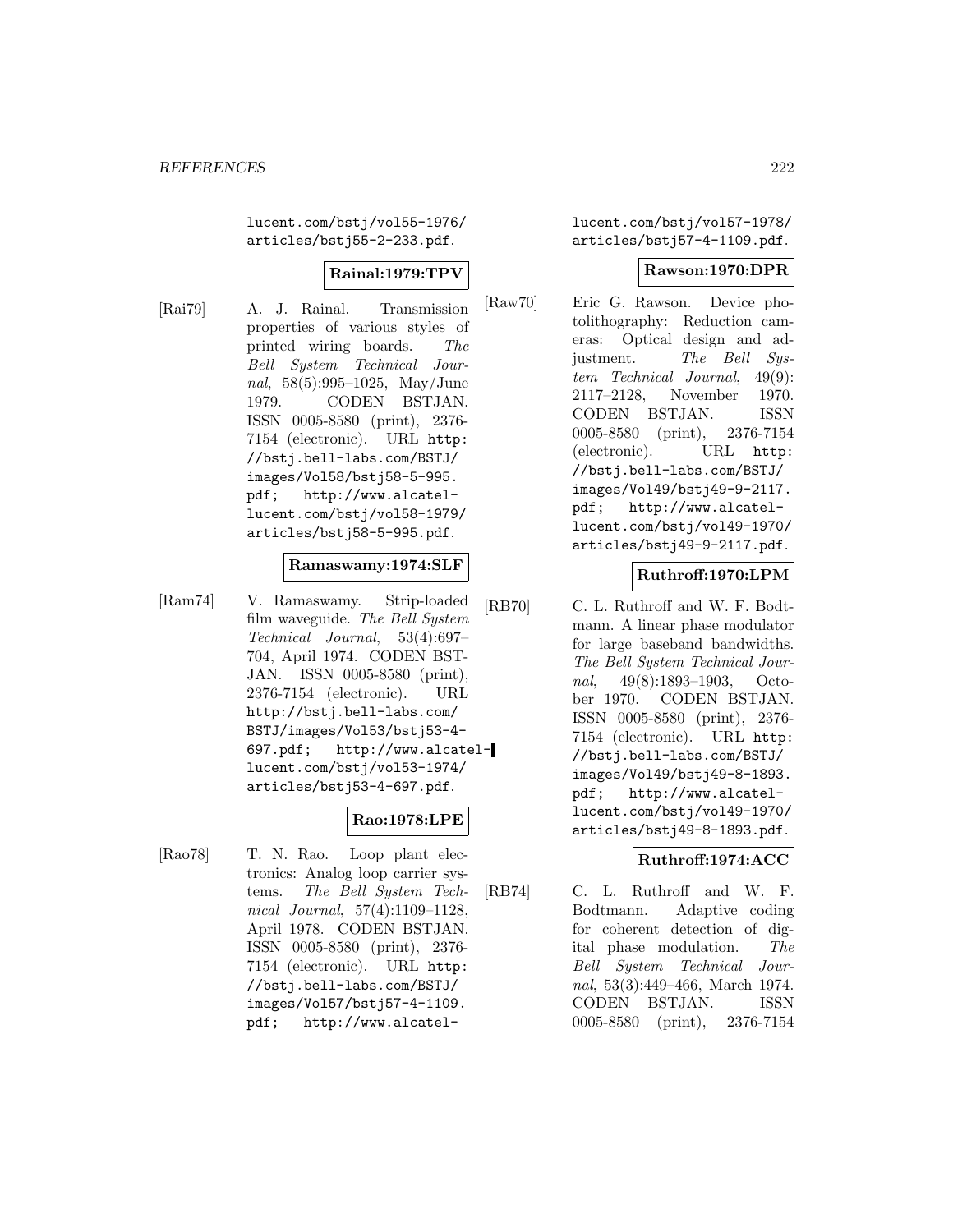(electronic). URL http: //bstj.bell-labs.com/BSTJ/ images/Vol53/bstj53-3-449. pdf; http://www.alcatellucent.com/bstj/vol53-1974/ articles/bstj53-3-449.pdf.

# **Rife:1976:MTP**

[RB76] D. C. Rife and R. R. Boorstyn. Multiple tone parameter estimation from discrete-time observations. The Bell System Technical Journal, 55(9): 1389–1410, November 1976. CODEN BSTJAN. ISSN 0005-8580 (print), 2376-7154 (electronic). URL http: //bstj.bell-labs.com/BSTJ/ images/Vol55/bstj55-9-1389. pdf; http://www.alcatellucent.com/bstj/vol55-1976/ articles/bstj55-9-1389.pdf.

## **Rutledge:1977:WMW**

[RBH77] D. R. Rutledge, H. A. Baxter, and W. M. Hauser. WT4 millimeter waveguide system: Waveguide installation. The Bell System Technical Journal, 56 (10):1923–1951, December 1977. CODEN BSTJAN. ISSN 0005- 8580 (print), 2376-7154 (electronic). URL http://bstj. bell-labs.com/BSTJ/images/ Vol56/bstj56-10-1923.pdf; http://www.alcatel-lucent. com/bstj/vol56-1977/articles/ bstj56-10-1923.pdf.

### **Rabiner:1976:DAP**

[RC76] L. R. Rabiner and R. E. Crochiere. On the design of all-pass signals with peak amplitude constraints. The Bell System Technical Journal, 55(4):395–407, April 1976. CODEN BSTJAN. ISSN 0005-8580 (print), 2376-7154 (electronic). URL http: //bstj.bell-labs.com/BSTJ/ images/Vol55/bstj55-4-395. pdf; http://www.alcatellucent.com/bstj/vol55-1976/ articles/bstj55-4-395.pdf.

# **Runge:1978:AFS**

[RC78] P. K. Runge and S. S. Cheng. Atlanta Fiber System Experiment: Demountable single-fiber optic connectors and their measurement on location. The Bell System Technical Journal,  $57(6):1771-1790$ , July/ August 1978. CODEN BSTJAN. ISSN 0005-8580 (print), 2376- 7154 (electronic). URL http: //bstj.bell-labs.com/BSTJ/ images/Vol57/bstj57-6-1771. pdf; http://www.alcatellucent.com/bstj/vol57-1978/ articles/bstj57-6-1771.pdf.

### **Reis:1972:SDS**

[Rei72] G. C. Reis. Stability of distributed systems with feedback via Michailov's criterion. The Bell System Technical Journal, 51(4):903–919, April 1972. CODEN BSTJAN. ISSN 0005-8580 (print), 2376- 7154 (electronic). URL http: //bstj.bell-labs.com/BSTJ/ images/Vol51/bstj51-4-903. pdf; http://www.alcatellucent.com/bstj/vol51-1972/ articles/bstj51-4-903.pdf.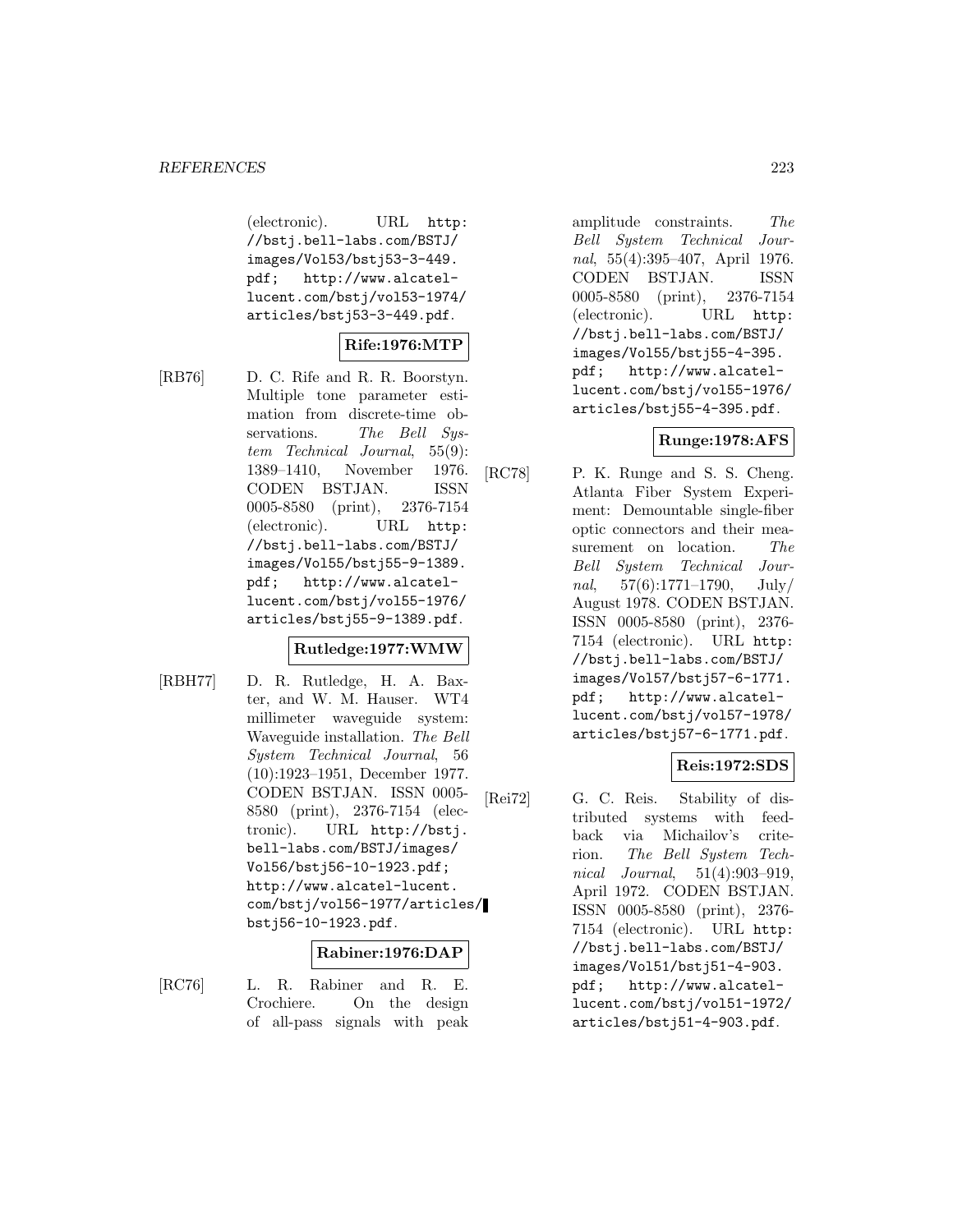# **Rice:1970:RPV**

[Ric70] S. O. Rice. Response of periodically varying systems to shot noise — application to switched RC circuits. The Bell System Technical Journal, 49(9):2221–2248, November 1970. CODEN BSTJAN. ISSN 0005-8580 (print), 2376- 7154 (electronic). URL http: //bstj.bell-labs.com/BSTJ/ images/Vol49/bstj49-9-2221. pdf; http://www.alcatellucent.com/bstj/vol49-1970/ articles/bstj49-9-2221.pdf.

# **Rice:1973:DPB**

[Ric73a] S. O. Rice. Distortion produced by band limitation of an FM wave. The Bell System Technical Journal, 52(5):605–626, May/ June 1973. CODEN BSTJAN. ISSN 0005-8580 (print), 2376- 7154 (electronic). URL http: //bstj.bell-labs.com/BSTJ/ images/Vol52/bstj52-5-605. pdf; http://www.alcatellucent.com/bstj/vol52-1973/ articles/bstj52-5-605.pdf.

# **Rice:1973:DRE**

[Ric73b] S. O. Rice. Distribution of  $\sum a_n/n$ , a<sub>n</sub> randomly equal to  $\pm 1$ . The Bell System Technical Journal, 52(7):1097– 1103, September 1973. CO-DEN BSTJAN. ISSN 0005- 8580 (print), 2376-7154 (electronic). URL http://bstj. bell-labs.com/BSTJ/images/ Vol52/bstj52-7-1097.pdf; http://www.alcatel-lucent.

com/bstj/vol52-1973/articles/ bstj52-7-1097.pdf.

#### **Rice:1973:EEI**

[Ric73c] S. O. Rice. Efficient evaluation of integrals of analytic functions by the trapezoidal rule. The Bell System Technical Journal, 52(5):707–722, May/ June 1973. CODEN BSTJAN. ISSN 0005-8580 (print), 2376- 7154 (electronic). URL http: //bstj.bell-labs.com/BSTJ/ images/Vol52/bstj52-5-707. pdf; http://www.alcatellucent.com/bstj/vol52-1973/ articles/bstj52-5-707.pdf.

### **Rice:1973:VSM**

[Ric73d] S. O. Rice. Volterra systems with more than one input port-distortion in a frequency converter. The Bell System Technical Journal, 52 (8):1255–1270, October 1973. CODEN BSTJAN. ISSN 0005-8580 (print), 2376-7154 (electronic). URL http: //bstj.bell-labs.com/BSTJ/ images/Vol52/bstj52-8-1255. pdf; http://www.alcatellucent.com/bstj/vol52-1973/ articles/bstj52-8-1255.pdf.

### **Rice:1975:NEI**

[Ric75] S. O. Rice. Numerical evaluation of integrals with infinite limits and oscillating integrands. The Bell System Technical Journal, 54(1):155–164, January 1975. CODEN BSTJAN. ISSN 0005-8580 (print), 2376- 7154 (electronic). URL http: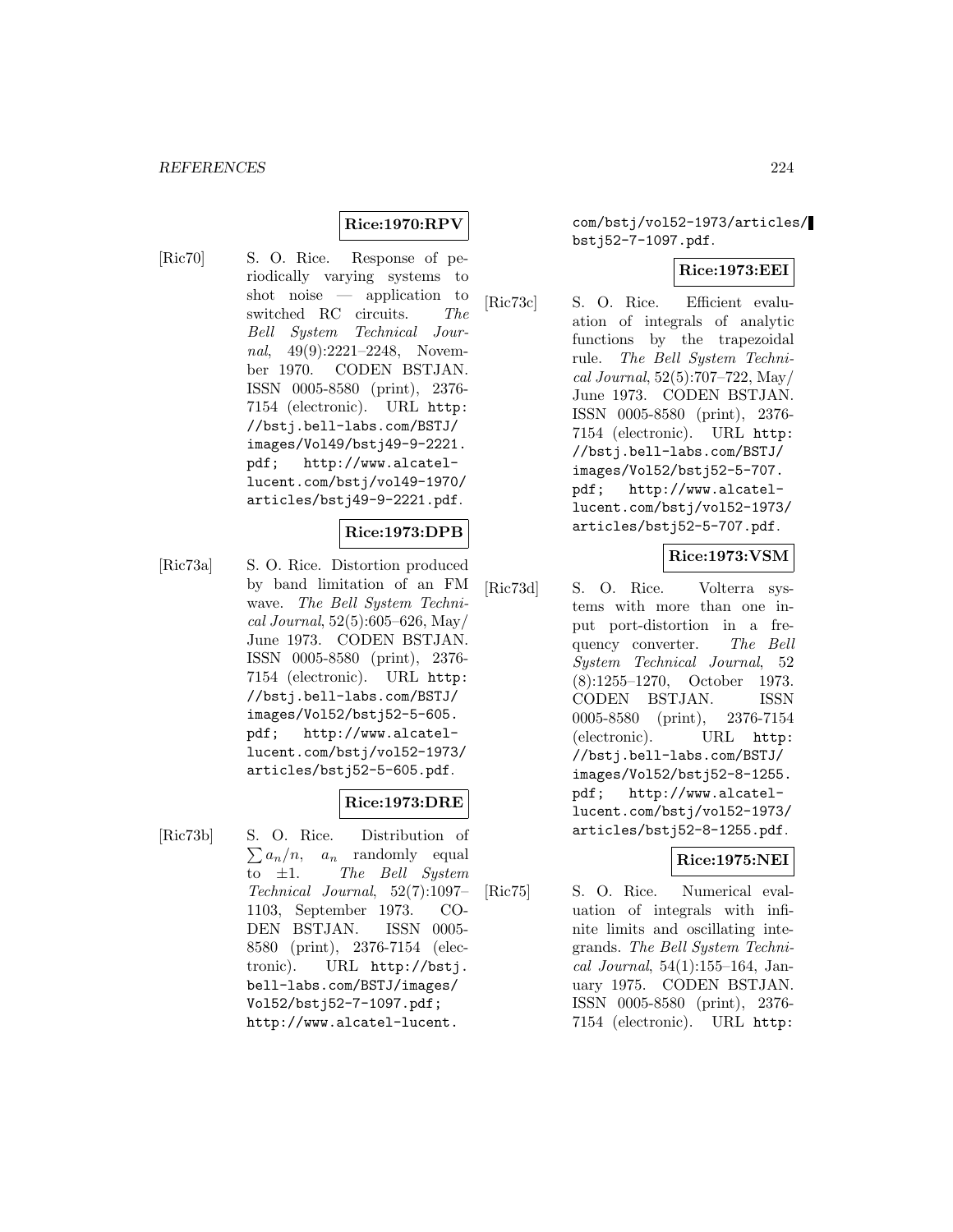//bstj.bell-labs.com/BSTJ/ images/Vol54/bstj54-1-155. pdf; http://www.alcatellucent.com/bstj/vol54-1975/ articles/bstj54-1-155.pdf.

### **Rifenberg:1975:SDP**

[Rif75] C. J. Rifenberg. SAFE-GUARD data-processing system: The dictionary approach to digital maintenance. The Bell System Technical Journal, 54(10):S73–S85, December 1975. CODEN BSTJAN. ISSN 0005-8580 (print), 2376- 7154 (electronic). URL http: //bstj.bell-labs.com/BSTJ/ images/Vol54/bstj54-10-S73. pdf; http://www.alcatellucent.com/bstj/vol54-1975/ articles/bstj54-10-S73.pdf.

### **Rife:1979:PSF**

[Rif79] D. C. Rife. Periodic sequences that facilitate data set spectrum measurements. The Bell System Technical Journal, 58(9):2089–2096, November 1979. CODEN BSTJAN. ISSN 0005-8580 (print), 2376- 7154 (electronic). URL http: //bstj.bell-labs.com/BSTJ/ images/Vol58/bstj58-9-2089. pdf; http://www.alcatellucent.com/bstj/vol58-1979/ articles/bstj58-9-2089.pdf.

#### **Ritchie:1978:UTSb**

[Rit78] D. M. Ritchie. UNIX timesharing system: A retrospective. The Bell System Technical Journal, 57(6):1947–1969, July/ August 1978. CODEN BSTJAN. ISSN 0005-8580 (print), 2376- 7154 (electronic). URL http: //bstj.bell-labs.com/BSTJ/ images/Vol57/bstj57-6-1947. pdf; http://www.alcatellucent.com/bstj/vol57-1978/ articles/bstj57-6-1947.pdf.

# **Rabiner:1972:PEE**

[RJ72] L. R. Rabiner and J. A. Johnson. Perceptual evaluation of the effects of dither on low bit rate PCM systems. The Bell System Technical Journal, 51(7):1487–1494, September 1972. CODEN BSTJAN. ISSN 0005-8580 (print), 2376- 7154 (electronic). URL http: //bstj.bell-labs.com/BSTJ/ images/Vol51/bstj51-7-1487. pdf; http://www.alcatellucent.com/bstj/vol51-1972/ articles/bstj51-7-1487.pdf.

### **Ritchie:1978:UTSc**

[RJLK78] D. M. Ritchie, S. C. Johnson, M. E. Lesk, and B. W. Kernighan. UNIX time-sharing system: The C programming language. The Bell System Technical Journal, 57(6): 1991–2019, July/August 1978. CODEN BSTJAN. ISSN 0005-8580 (print), 2376-7154 (electronic). URL http: //bstj.bell-labs.com/BSTJ/ images/Vol57/bstj57-6-1991. pdf; http://www.alcatellucent.com/bstj/vol57-1978/ articles/bstj57-6-1991.pdf.

### **Rabiner:1974:SCB**

[RKHD74] L. R. Rabiner, J. F. Kaiser,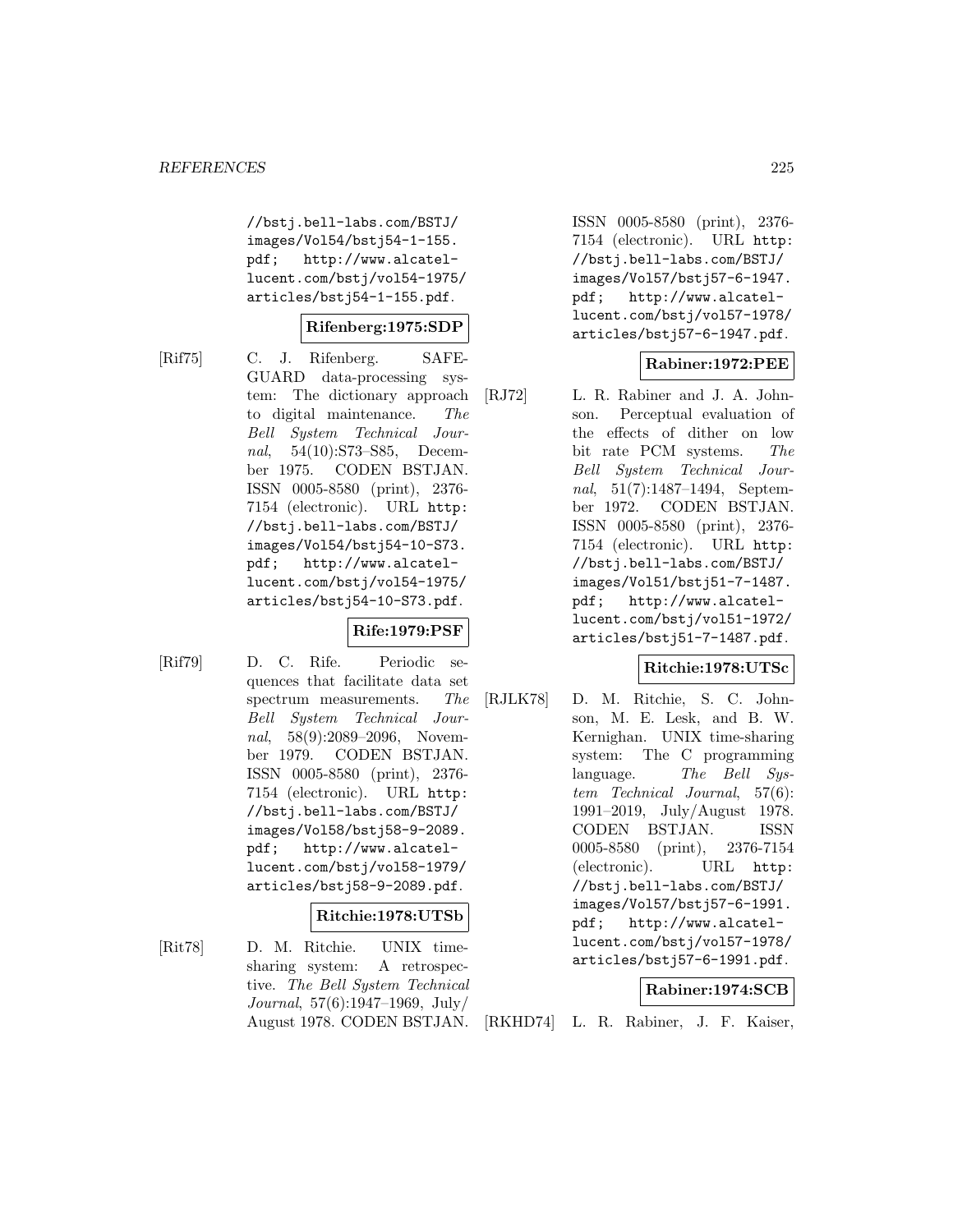O. Herrmann, and M. T. Dolan. Some comparisons between FIR and IIR digital fibers. The Bell System Technical Journal, 53(2):305–331, February 1974. CODEN BSTJAN. ISSN 0005-8580 (print), 2376- 7154 (electronic). URL http: //bstj.bell-labs.com/BSTJ/ images/Vol53/bstj53-2-305. pdf; http://www.alcatellucent.com/bstj/vol53-1974/ articles/bstj53-2-305.pdf.

# **Rubin:1972:COL**

[RM72] H. Rubin and H. E. Meadows. Controllability and observability in linear time-variable networks with arbitrary symmetry groups. The Bell System Technical Journal, 51(2):507–542, February 1972. CODEN BSTJAN. ISSN 0005-8580 (print), 2376- 7154 (electronic). URL http: //bstj.bell-labs.com/BSTJ/ images/Vol51/bstj51-2-507. pdf; http://www.alcatellucent.com/bstj/vol51-1972/ articles/bstj51-2-507.pdf.

# **Ritchie:1978:CCI**

[RM78] A. E. Ritchie and J. Z. Menard. Common channel interoffice signaling: An overview. The Bell System Technical Journal, 57(2):221–224, February 1978. CODEN BSTJAN. ISSN 0005-8580 (print), 2376- 7154 (electronic). URL http: //bstj.bell-labs.com/BSTJ/ images/Vol57/bstj57-2-221. pdf; http://www.alcatellucent.com/bstj/vol57-1978/ articles/bstj57-2-221.pdf.

#### **Robertson:1971:FAA**

[Rob71] G. H. Robertson. A fast amplitude approximation for quadrature pairs. The Bell System Technical Journal, 50 (8):2849–2852, October 1971. CODEN BSTJAN. ISSN 0005-8580 (print), 2376-7154 (electronic). URL http: //bstj.bell-labs.com/BSTJ/ images/Vol50/bstj50-8-2849. pdf; http://www.alcatellucent.com/bstj/vol50-1971/ articles/bstj50-8-2849.pdf.

### **Rodriguez:1978:TNT**

[Rod78] E. J. Rodriguez. Transaction network, telephones, and terminals: Transaction network operational programs. The Bell System Technical Journal, 57 (10):3371–3407, December 1978. CODEN BSTJAN. ISSN 0005- 8580 (print), 2376-7154 (electronic). URL http://bstj. bell-labs.com/BSTJ/images/ Vol57/bstj57-10-3371.pdf; http://www.alcatel-lucent. com/bstj/vol57-1978/articles/ bstj57-10-3371.pdf.

### **Rosencwaig:1972:BJB**

[Ros72] A. Rosencwaig. B.S.T.J. briefs: The effect of a second magnetic layer on hard bubbles. The Bell System Technical Journal,  $51(6):1440-1444$ ,  $\text{July}/$ August 1972. CODEN BSTJAN. ISSN 0005-8580 (print), 2376- 7154 (electronic). URL http: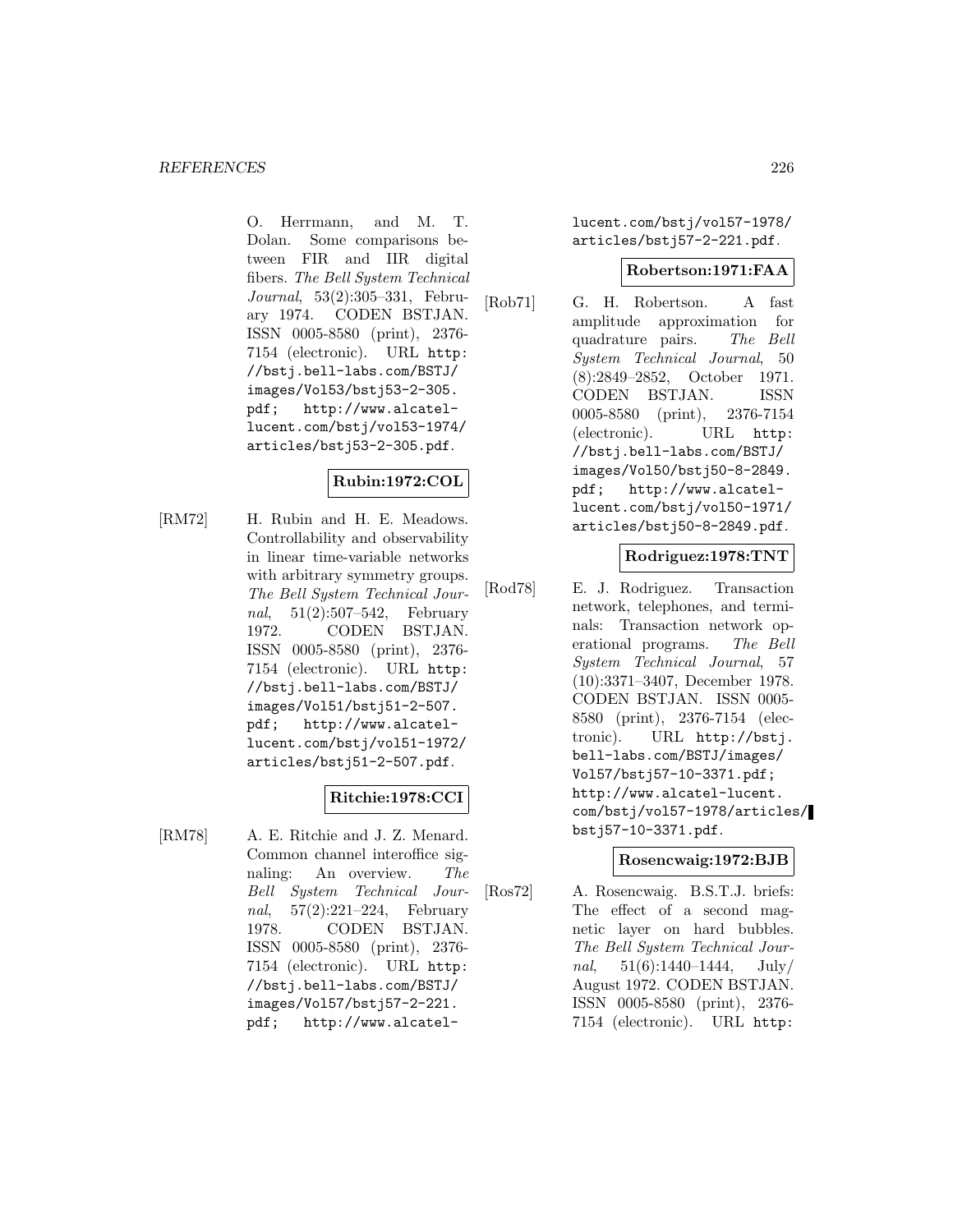//bstj.bell-labs.com/BSTJ/ images/Vol51/bstj51-6-1440. pdf; http://www.alcatellucent.com/bstj/vol51-1972/ articles/bstj51-6-1440.pdf.

#### **Rosenberg:1976:EAS**

[Ros76] A. E. Rosenberg. Evaluation of an automatic speakerverification system over telephone lines. The Bell System Technical Journal, 55(6): 723–744, July/August 1976. CODEN BSTJAN. ISSN 0005-8580 (print), 2376-7154 (electronic). URL http: //bstj.bell-labs.com/BSTJ/ images/Vol55/bstj55-6-723. pdf; http://www.alcatellucent.com/bstj/vol55-1976/ articles/bstj55-6-723.pdf.

### **Rovegno:1978:UTS**

[Rov78] H. D. Rovegno. UNIX timesharing system: A support environment for MAC-8 systems. The Bell System Technical Journal, 57(6):2251–2263, July/ August 1978. CODEN BSTJAN. ISSN 0005-8580 (print), 2376- 7154 (electronic). URL http: //bstj.bell-labs.com/BSTJ/ images/Vol57/bstj57-6-2251. pdf; http://www.alcatellucent.com/bstj/vol57-1978/ articles/bstj57-6-2251.pdf.

### **Rowe:1975:PSD**

[RP75] H. E. Rowe and V. K. Prabhu. Power spectrum of a digital, frequency-modulation signal. The Bell System Technical Journal, 54(6):1095–1125, July/

August 1975. CODEN BSTJAN. ISSN 0005-8580 (print), 2376- 7154 (electronic). URL http: //bstj.bell-labs.com/BSTJ/ images/Vol54/bstj54-6-1095. pdf; http://www.alcatellucent.com/bstj/vol54-1975/ articles/bstj54-6-1095.pdf.

# **Rader:1970:FMG**

[RRS70] C. M. Rader, L. R. Rabiner, and R. W. Schafer. A fast method of generating digital random numbers. The Bell System Technical Journal, 49(9):2303–2310, November 1970. CODEN BSTJAN. ISSN 0005-8580 (print), 2376- 7154 (electronic). URL http: //bstj.bell-labs.com/BSTJ/ images/Vol49/bstj49-9-2303. pdf; http://www.alcatellucent.com/bstj/vol49-1970/ articles/bstj49-9-2303.pdf.

### **Rabiner:1974:BMF**

[RS74] L. R. Rabiner and R. W. Schafer. On the behavior of minimax FIR digital Hilbert transformers. The Bell System Technical Journal, 53(2):363–390, February 1974. CODEN BSTJAN. ISSN 0005-8580 (print), 2376- 7154 (electronic). URL http: //bstj.bell-labs.com/BSTJ/ images/Vol53/bstj53-2-363. pdf; http://www.alcatellucent.com/bstj/vol53-1974/ articles/bstj53-2-363.pdf.

### **Rabiner:1975:ADE**

[RS75] L. R. Rabiner and M. R. Sambur. An algorithm for determining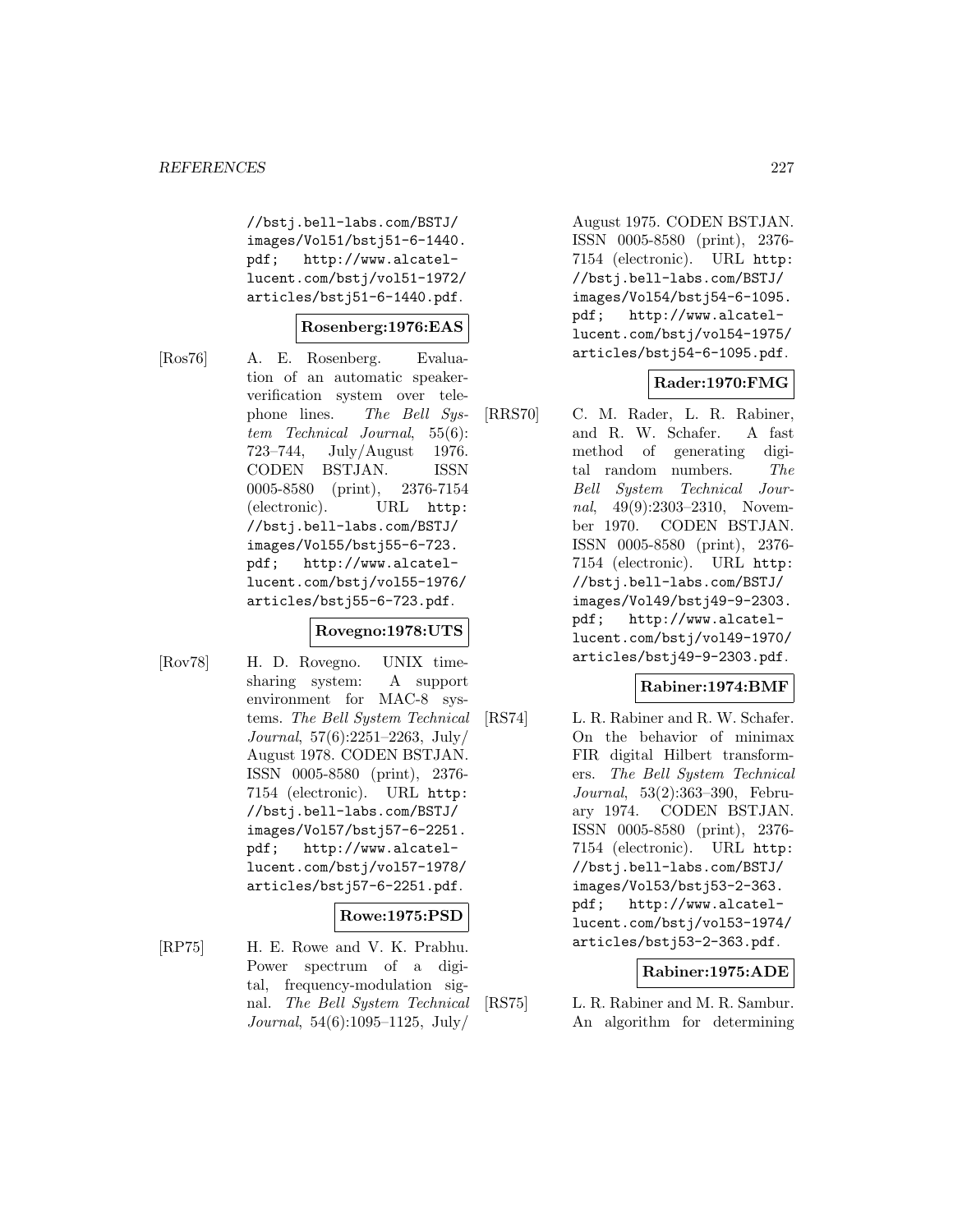the endpoints of isolated utterances. The Bell System Technical Journal, 54(2):297–315, February 1975. CODEN BSTJAN. ISSN 0005-8580 (print), 2376- 7154 (electronic). URL http: //bstj.bell-labs.com/BSTJ/ images/Vol54/bstj54-2-297. pdf; http://www.alcatellucent.com/bstj/vol54-1975/ articles/bstj54-2-297.pdf.

# **Ramaswamy:1976:POC**

[RS76] V. Ramaswamy and R. D. Standley. A phased, optical, coupler-pair switch. The Bell System Technical Journal, 55(6):767–775, July/August 1976. CODEN BSTJAN. ISSN 0005-8580 (print), 2376- 7154 (electronic). URL http: //bstj.bell-labs.com/BSTJ/ images/Vol55/bstj55-6-767. pdf; http://www.alcatellucent.com/bstj/vol55-1976/ articles/bstj55-6-767.pdf.

### **Ramaswamy:1978:RPP**

- 
- [RS78] V. Ramaswamy and R. D. Standley. Radiation patterns from parallel, optical waveguide directional couplers — parameter measurements. The Bell System Technical Journal, 57(7):2685–2693, September 1978. CODEN BSTJAN. ISSN 0005-8580 (print), 2376- 7154 (electronic). URL http: //bstj.bell-labs.com/BSTJ/ images/Vol57/bstj57-7-2685. pdf; http://www.alcatellucent.com/bstj/vol57-1978/ articles/bstj57-7-2685.pdf.

# **Rosenberg:1979:ARS**

[RS79] A. E. Rosenberg and C. E. Schmidt. Automatic recognition of spoken spelled names for obtaining directory listings. The Bell System Technical Journal, 58(8):1797–1823, October 1979. CODEN BSTJAN. ISSN 0005-8580 (print), 2376- 7154 (electronic). URL http: //bstj.bell-labs.com/BSTJ/ images/Vol58/bstj58-8-1797. pdf; http://www.alcatellucent.com/bstj/vol58-1979/ articles/bstj58-8-1797.pdf.

# **Rabiner:1977:ESA**

[RSA77] L. R. Rabiner, C. E. Schmidt, and B. S. Atal. Evaluation of a statistical approach to voiced-unvoiced-silence analysis for telephone-quality speech. The Bell System Technical Journal, 56(3):455–482, March 1977. CODEN BSTJAN. ISSN 0005-8580 (print), 2376- 7154 (electronic). URL http: //bstj.bell-labs.com/BSTJ/ images/Vol56/bstj56-3-455. pdf; http://www.alcatellucent.com/bstj/vol56-1977/ articles/bstj56-3-455.pdf.

# **Rabiner:1977:TCW**

[RSCG77] L. R. Rabiner, M. R. Sambur, R. E. Crochiere, and D. J. Goodman. Tandem connections of wideband and narrowband speech communication systems: Part 2 wideband-to-narrowband link. The Bell System Technical Journal, 56(9):1723-1741, Novem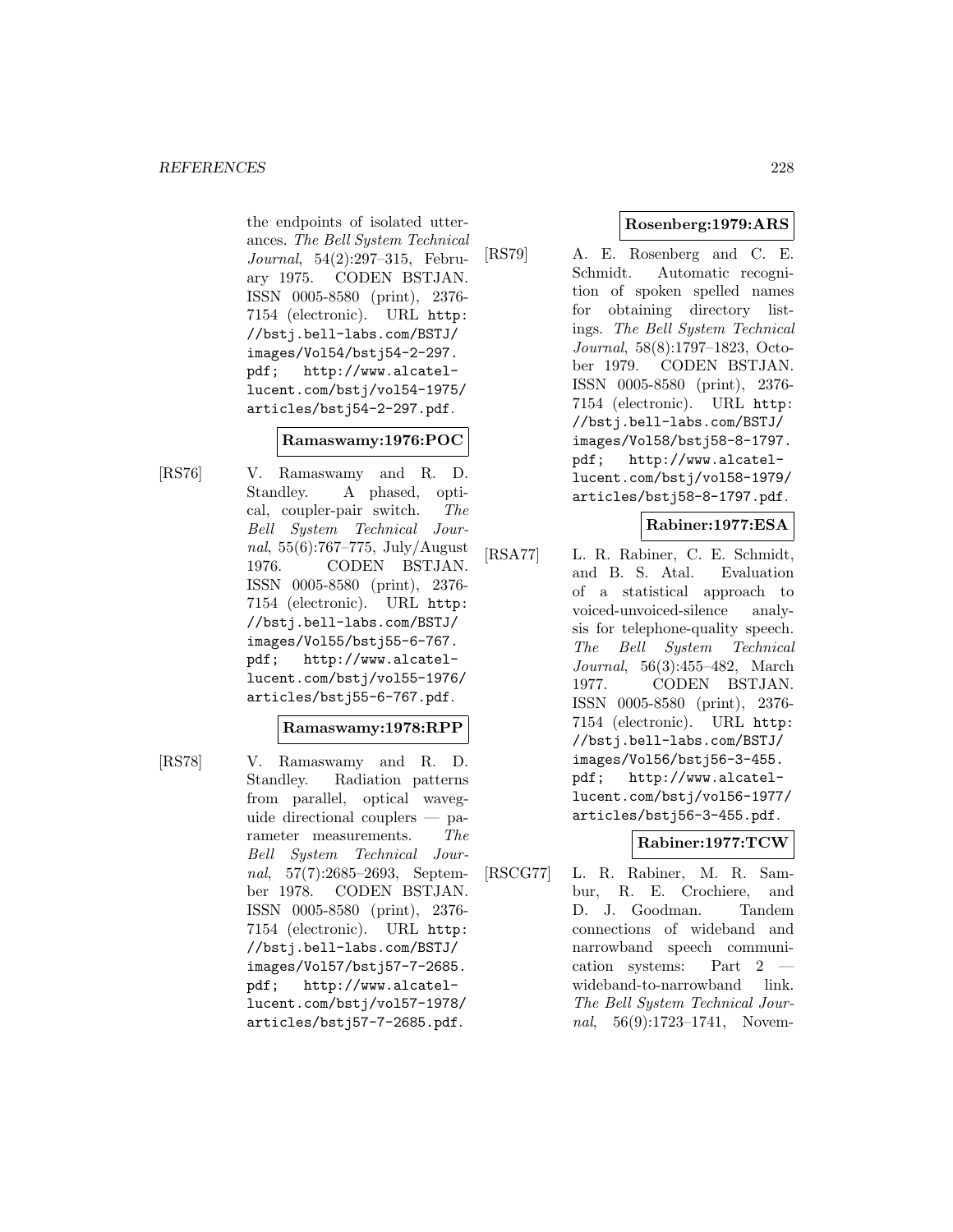ber 1977. CODEN BSTJAN. ISSN 0005-8580 (print), 2376- 7154 (electronic). URL http: //bstj.bell-labs.com/BSTJ/ images/Vol56/bstj56-9-1723. pdf; http://www.alcatellucent.com/bstj/vol56-1977/ articles/bstj56-9-1723.pdf.

# **Rabiner:1971:CSS**

[RSF71] L. R. Rabiner, R. W. Shafer, and J. L. Flanagan. Computer synthesis of speech by concatenation of formant-coded words. The Bell System Technical Journal,  $50(5):1541-1558$ , May/ June 1971. CODEN BSTJAN. ISSN 0005-8580 (print), 2376- 7154 (electronic). URL http: //bstj.bell-labs.com/BSTJ/ images/Vol50/bstj50-5-1541. pdf; http://www.alcatellucent.com/bstj/vol50-1971/ articles/bstj50-5-1541.pdf.

# **Rosenthal:1974:ALB**

[RSR74] L. H. Rosenthal, R. W. Schafer, and L. R. Rabiner. An algorithm for locating the beginning and end of an utterance using ADPCM coded speech. The Bell System Technical Journal,  $53(6):1127-1135$ , July/ August 1974. CODEN BSTJAN. ISSN 0005-8580 (print), 2376- 7154 (electronic). URL http: //bstj.bell-labs.com/BSTJ/ images/Vol53/bstj53-6-1127. pdf; http://www.alcatellucent.com/bstj/vol53-1974/ articles/bstj53-6-1127.pdf.

# **Riddell:1979:TSP**

[RSS79] G. Riddell, C. R. Swanson, and R. T. Steinbrenner. Traffic service position system no. 1: Operator training facilities. The Bell System Technical Journal, 58(6):1347–1357, July/ August 1979. CODEN BSTJAN. ISSN 0005-8580 (print), 2376- 7154 (electronic). URL http: //bstj.bell-labs.com/BSTJ/ images/Vol58/bstj58-6-1347. pdf; http://www.alcatellucent.com/bstj/vol58-1979/ articles/bstj58-6-1347.pdf.

### **Ramaswamy:1978:PES**

[RSSF78] V. Ramaswamy, R. D. Standley, D. Sze, and W. G. French. Polarization effects in short length, single mode fibers. The Bell System Technical Journal, 57(3):635–651, March 1978. CODEN BSTJAN. ISSN 0005-8580 (print), 2376- 7154 (electronic). URL http: //bstj.bell-labs.com/BSTJ/ images/Vol57/bstj57-3-635. pdf; http://www.alcatellucent.com/bstj/vol57-1978/ articles/bstj57-3-635.pdf.

### **Rosenberger:1971:PAE**

[RT71] J. R. Rosenberger and E. J. Thomas. Performance of an adaptive echo canceller operating in a noisy, linear, timeinvariant environment. The Bell System Technical Journal, 50(3):785–813, March 1971. CODEN BSTJAN. ISSN 0005-8580 (print), 2376-7154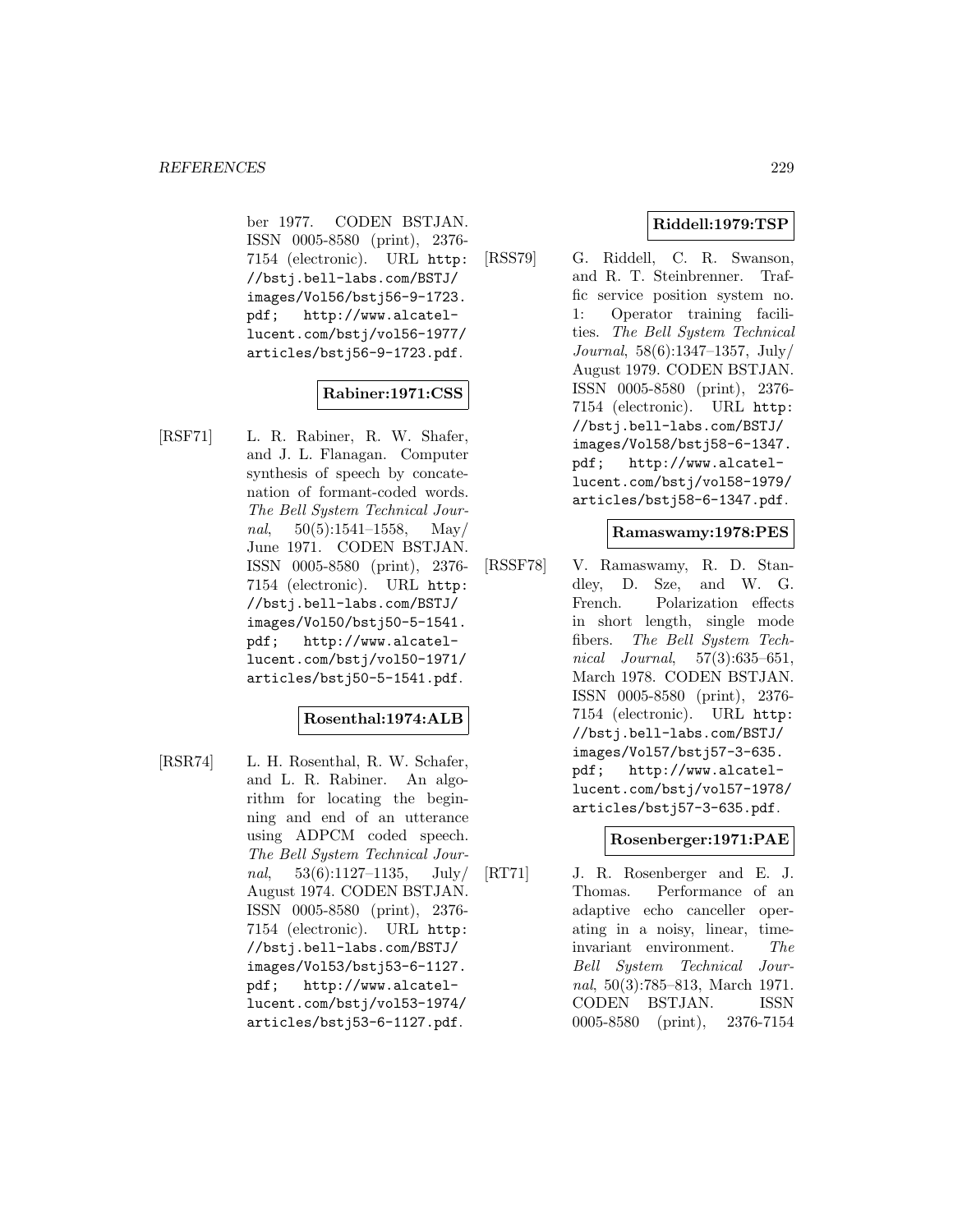(electronic). URL http: //bstj.bell-labs.com/BSTJ/ images/Vol50/bstj50-3-785. pdf; http://www.alcatellucent.com/bstj/vol50-1971/ articles/bstj50-3-785.pdf.

# **Ritchie:1977:NES**

- 
- [RT77] A. E. Ritchie and L. S. Tuomenoksa. No. 4 ESS: System objectives and organization. The Bell System Technical Journal, 56(7):1017–1027, September 1977. CODEN BSTJAN. ISSN 0005-8580 (print), 2376- 7154 (electronic). URL http: //bstj.bell-labs.com/BSTJ/ images/Vol56/bstj56-7-1017. pdf; http://www.alcatellucent.com/bstj/vol56-1977/ articles/bstj56-7-1017.pdf.

### **Ritchie:1978:UTSa**

- 
- [RT78] D. M. Ritchie and K. Thompson. The UNIX time-sharing system. The Bell System Technical Journal, 57(6):1905–1929, July/ August 1978. CODEN BSTJAN. ISSN 0005-8580 (print), 2376- 7154 (electronic). URL http: //bstj.bell-labs.com/BSTJ/ images/Vol57/bstj57-6-1905. pdf; http://www.alcatellucent.com/bstj/vol57-1978/ articles/bstj57-6-1905.pdf.

# **Rummler:1979:NSF**

[Rum79] W. D. Rummler. A new selective fading model: Application to propagation data. The Bell System Technical Journal,  $58(5):1037-1071$ , May/ June 1979. CODEN BSTJAN.

ISSN 0005-8580 (print), 2376- 7154 (electronic). URL http: //bstj.bell-labs.com/BSTJ/ images/Vol58/bstj58-5-1037. pdf; http://www.alcatellucent.com/bstj/vol58-1979/ articles/bstj58-5-1037.pdf.

# **Rustako:1978:ESP**

[Rus78] A. J. Rustako, Jr. An Earth– Space propagation measurement at Crawford Hill using the 12-GHz CTS satellite beacon. The Bell System Technical Journal, 57(5):1431–1448, May/ June 1978. CODEN BSTJAN. ISSN 0005-8580 (print), 2376- 7154 (electronic). URL http: //bstj.bell-labs.com/BSTJ/ images/Vol57/bstj57-5-1431. pdf; http://www.alcatellucent.com/bstj/vol57-1978/ articles/bstj57-5-1431.pdf.

### **Ruthroff:1970:RAR**

[Rut70] C. L. Ruthroff. Rain attenuation and radio path design. The Bell System Technical Journal, 49(1):121–135, January 1970. CODEN BSTJAN. ISSN 0005-8580 (print), 2376- 7154 (electronic). URL http: //bstj.bell-labs.com/BSTJ/ images/Vol49/bstj49-1-121. pdf; http://www.alcatellucent.com/bstj/vol49-1970/ articles/bstj49-1-121.pdf.

### **Ruthroff:1971:MPF**

[Rut71] C. L. Ruthroff. Multiple-path fading on line-of-sight microwave radio systems as a function of path length and frequency.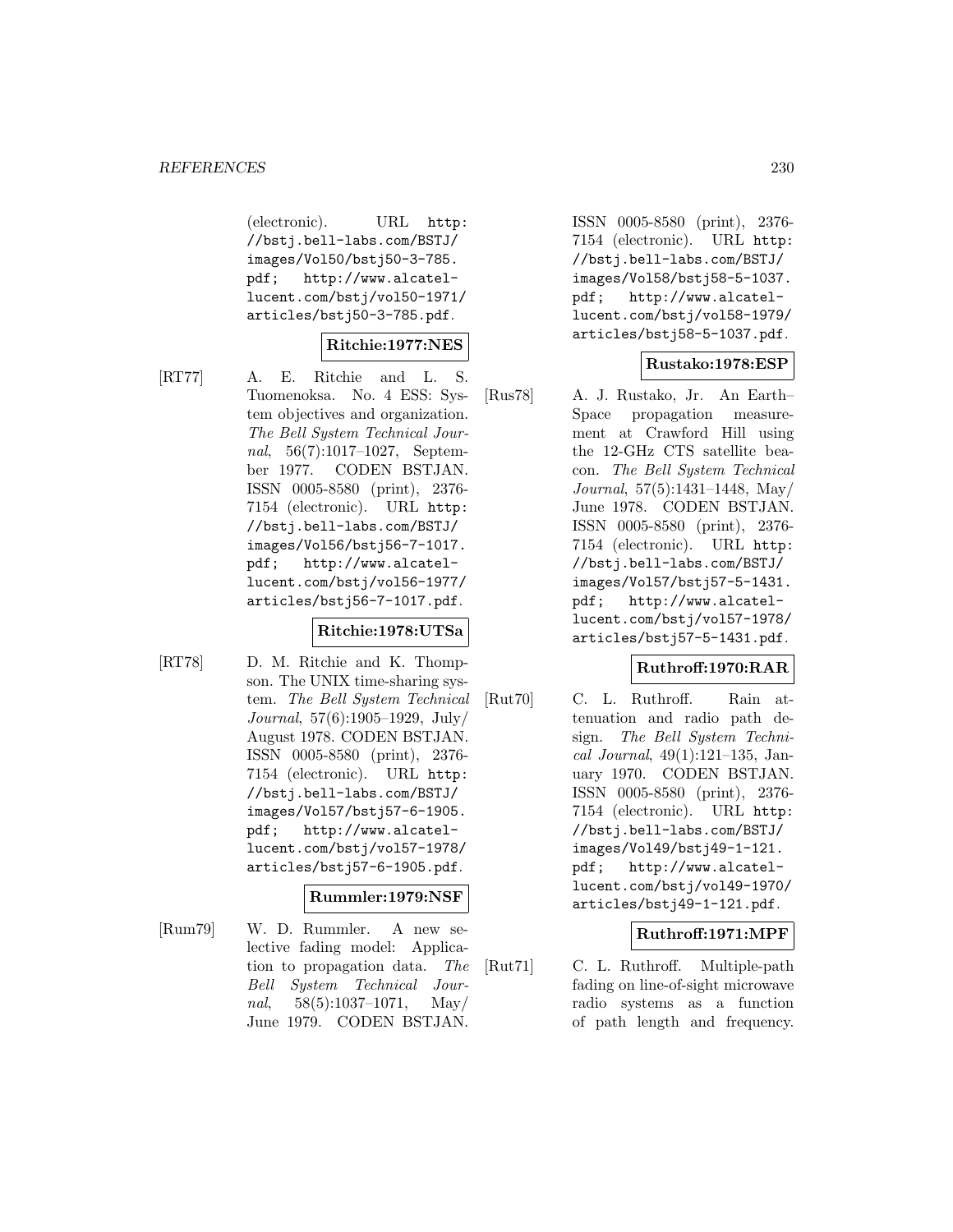The Bell System Technical Journal, 50(7):2375–2398, September 1971. CODEN BSTJAN. ISSN 0005-8580 (print), 2376- 7154 (electronic). URL http: //bstj.bell-labs.com/BSTJ/ images/Vol50/bstj50-7-2375. pdf; http://www.alcatellucent.com/bstj/vol50-1971/ articles/bstj50-7-2375.pdf.

**Rife:1970:UDF**

[RV70] D. C. Rife and G. A. Vincent. Use of the Discrete Fourier Transform in the measurement of frequencies and levels of tones. The Bell System Technical Journal, 49(2):197–228, February 1970. CODEN BSTJAN. ISSN 0005-8580 (print), 2376- 7154 (electronic). URL http: //bstj.bell-labs.com/BSTJ/ images/Vol49/bstj49-2-197. pdf; http://www.alcatellucent.com/bstj/vol49-1970/ articles/bstj49-2-197.pdf.

# **Reinhart:1974:CND**

[RW74] F. K. Reinhart and L. O. Wilson. Coupling of nearly degenerate modes in parallel asymmetric dielectric waveguides. The Bell System Technical Journal, 53(4):717–739, April 1974. CODEN BSTJAN. ISSN 0005-8580 (print), 2376- 7154 (electronic). URL http: //bstj.bell-labs.com/BSTJ/ images/Vol53/bstj53-4-717. pdf; http://www.alcatellucent.com/bstj/vol53-1974/ articles/bstj53-4-717.pdf.

# **Rabiner:1979:ACT**

[RW79] L. R. Rabiner and J. G. Wilpon. Application of clustering techniques to speaker-trained isolated word recognition. The Bell System Technical Journal, 58 (10):2217–2233, December 1979. CODEN BSTJAN. ISSN 0005- 8580 (print), 2376-7154 (electronic). URL http://bstj. bell-labs.com/BSTJ/images/ Vol58/bstj58-10-2217.pdf; http://www.alcatel-lucent. com/bstj/vol58-1979/articles/ bstj58-10-2217.pdf.

### **Reudink:1977:SSB**

[RY77] D. O. Reudink and Y. S. Yeh. A scanning spot-beam satellite system. The Bell System Technical Journal, 56(8):1549–1560, October 1977. CODEN BSTJAN. ISSN 0005-8580 (print), 2376- 7154 (electronic). URL http: //bstj.bell-labs.com/BSTJ/ images/Vol56/bstj56-8-1549. pdf; http://www.alcatellucent.com/bstj/vol56-1977/ articles/bstj56-8-1549.pdf.

# **Salz:1973:OMS**

[Sal73] J. Salz. Optimum mean-square decision feedback equalization. The Bell System Technical Journal, 52(8):1341–1373, October 1973. CODEN BSTJAN. ISSN 0005-8580 (print), 2376- 7154 (electronic). URL http: //bstj.bell-labs.com/BSTJ/ images/Vol52/bstj52-8-1341. pdf; http://www.alcatellucent.com/bstj/vol52-1973/ articles/bstj52-8-1341.pdf.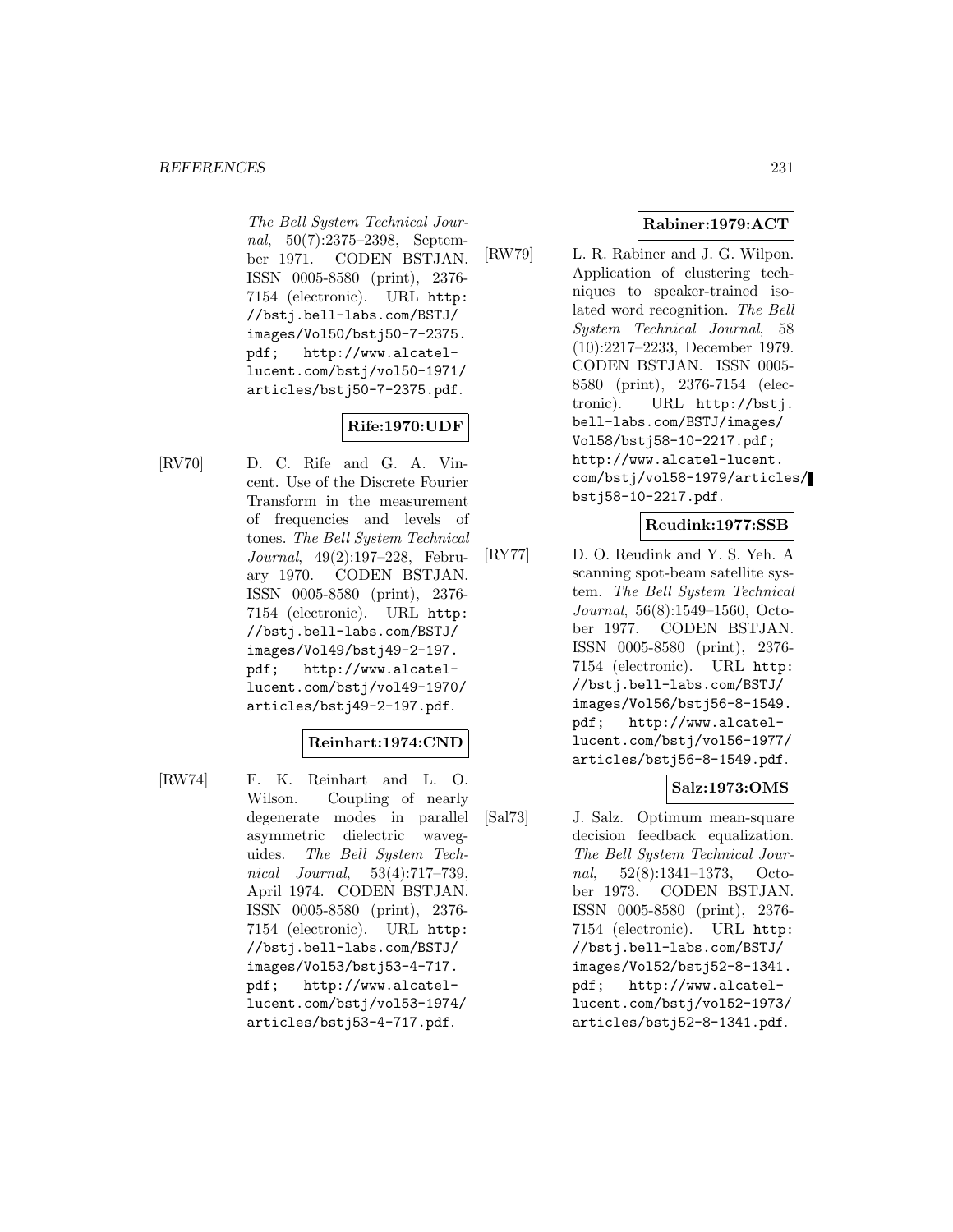#### **Salazar:1974:DTR**

[Sal74] Andres C. Salazar. Design of transmitter and receiver filters for decision feedback equalization. The Bell System Technical Journal, 53(3):503–523, March 1974. CODEN BSTJAN. ISSN 0005-8580 (print), 2376- 7154 (electronic). URL http: //bstj.bell-labs.com/BSTJ/ images/Vol53/bstj53-3-503. pdf; http://www.alcatellucent.com/bstj/vol53-1974/ articles/bstj53-3-503.pdf.

#### **Saleh:1975:PIM**

[Sal75] A. A. M. Saleh. Polarizationindependent, multilayer dielectrics at oblique incidence. The Bell System Technical Journal,  $54(6):1027-1049$ , July/ August 1975. CODEN BSTJAN. ISSN 0005-8580 (print), 2376- 7154 (electronic). URL http: //bstj.bell-labs.com/BSTJ/ images/Vol54/bstj54-6-1027. pdf; http://www.alcatellucent.com/bstj/vol54-1975/ articles/bstj54-6-1027.pdf.

## **Sambur:1975:ELP**

[Sam75] M. R. Sambur. An efficient linear-prediction vocoder. The Bell System Technical Journal, 54(10):1693–1723, December 1975. CODEN BSTJAN. ISSN 0005-8580 (print), 2376-7154 (electronic). URL http://bstj. bell-labs.com/BSTJ/images/ Vol54/bstj54-10-1693.pdf; http://www.alcatel-lucent. com/bstj/vol54-1975/articles/ bstj54-10-1693.pdf.

# **Sandberg:1970:TAN**

[San70a] I. W. Sandberg. Theorems on the analysis of nonlinear transistor networks. The Bell System Technical Journal, 49(1):95–114, January 1970. CODEN BST-JAN. ISSN 0005-8580 (print), 2376-7154 (electronic). URL http://bstj.bell-labs.com/ BSTJ/images/Vol49/bstj49-1- 95.pdf; http://www.alcatellucent.com/bstj/vol49-1970/ articles/bstj49-1-95.pdf.

# **Sandberg:1970:TCT**

[San70b] I. W. Sandberg. Theorems on the computation of the transient response of nonlinear networks containing transistors and diodes. The Bell System Technical Journal, 49(8):1739–1776, October 1970. CODEN BSTJAN. ISSN 0005-8580 (print), 2376- 7154 (electronic). URL http: //bstj.bell-labs.com/BSTJ/ images/Vol49/bstj49-8-1739. pdf; http://www.alcatellucent.com/bstj/vol49-1970/ articles/bstj49-8-1739.pdf.

### **Sandberg:1978:NCO**

[San78a] I. W. Sandberg. A note concerning optical-waveguide modulation transfer functions. The Bell System Technical Journal, 57(8):3047–3056, October 1978. CODEN BSTJAN. ISSN 0005-8580 (print), 2376- 7154 (electronic). URL http: //bstj.bell-labs.com/BSTJ/ images/Vol57/bstj57-8-3047. pdf; http://www.alcatel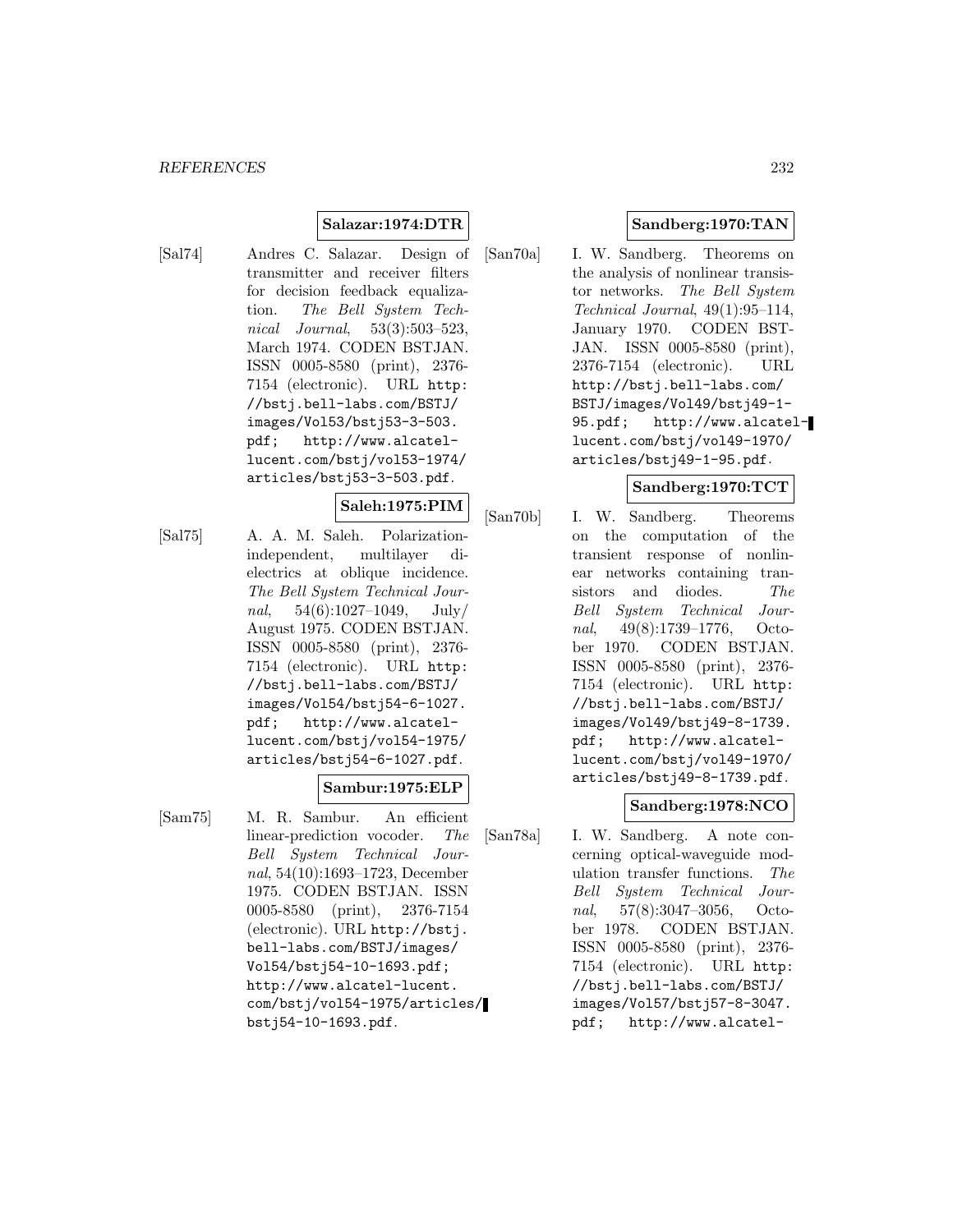lucent.com/bstj/vol57-1978/ articles/bstj57-8-3047.pdf.

#### **Sandberg:1978:SIS**

[San78b] I. W. Sandberg. On the stability of interconnected systems. The Bell System Technical Journal, 57(8):3031–3046, October 1978. CODEN BSTJAN. ISSN 0005-8580 (print), 2376- 7154 (electronic). URL http: //bstj.bell-labs.com/BSTJ/ images/Vol57/bstj57-8-3031. pdf; http://www.alcatellucent.com/bstj/vol57-1978/ articles/bstj57-8-3031.pdf.

#### **Sandberg:1979:CIP**

[San79] I. W. Sandberg. A characterization of the invariance of positivity for functional differential equations. The Bell System Technical Journal, 58(8):1885–1894, October 1979. CODEN BSTJAN. ISSN 0005-8580 (print), 2376- 7154 (electronic). URL http: //bstj.bell-labs.com/BSTJ/ images/Vol58/bstj58-8-1885. pdf; http://www.alcatellucent.com/bstj/vol58-1979/ articles/bstj58-8-1885.pdf.

### **Smith:1975:MPT**

[SBGC75] P. W. Smith, D. L. Bisbee, D. Gloge, and E. L. Chinnock. A molded-plastic technique for connecting and splicing optical-fiber tapes and cables. The Bell System Technical Journal, 54(6):971–984, July/ August 1975. CODEN BSTJAN. ISSN 0005-8580 (print), 23767154 (electronic). URL http: //bstj.bell-labs.com/BSTJ/ images/Vol54/bstj54-6-971. pdf; http://www.alcatellucent.com/bstj/vol54-1975/ articles/bstj54-6-971.pdf.

# **Siller:1978:DEO**

[SBR78a] C. A. Siller, Jr., P. E. Butzien, and J. E. Richard. Design and experimental optimization of a canister antenna for 18-GHz operation. The Bell System Technical Journal, 57(3):603–633, March 1978. CODEN BSTJAN. ISSN 0005-8580 (print), 2376- 7154 (electronic). URL http: //bstj.bell-labs.com/BSTJ/ images/Vol57/bstj57-3-603. pdf; http://www.alcatellucent.com/bstj/vol57-1978/ articles/bstj57-3-603.pdf.

### **Smith:1978:AFS**

[SBR78b] R. G. Smith, C. A. Brackett, and H. W. Reinbold. Atlanta Fiber System Experiment: Optical detector package. The Bell System Technical Journal, 57(6):1809–1822, July/ August 1978. CODEN BSTJAN. ISSN 0005-8580 (print), 2376- 7154 (electronic). URL http: //bstj.bell-labs.com/BSTJ/ images/Vol57/bstj57-6-1809. pdf; http://www.alcatellucent.com/bstj/vol57-1978/ articles/bstj57-6-1809.pdf.

### **Scagliola:1979:EAS**

[Sca79] C. Scagliola. Evaluation of adaptive speech coders under noisy channel conditions. The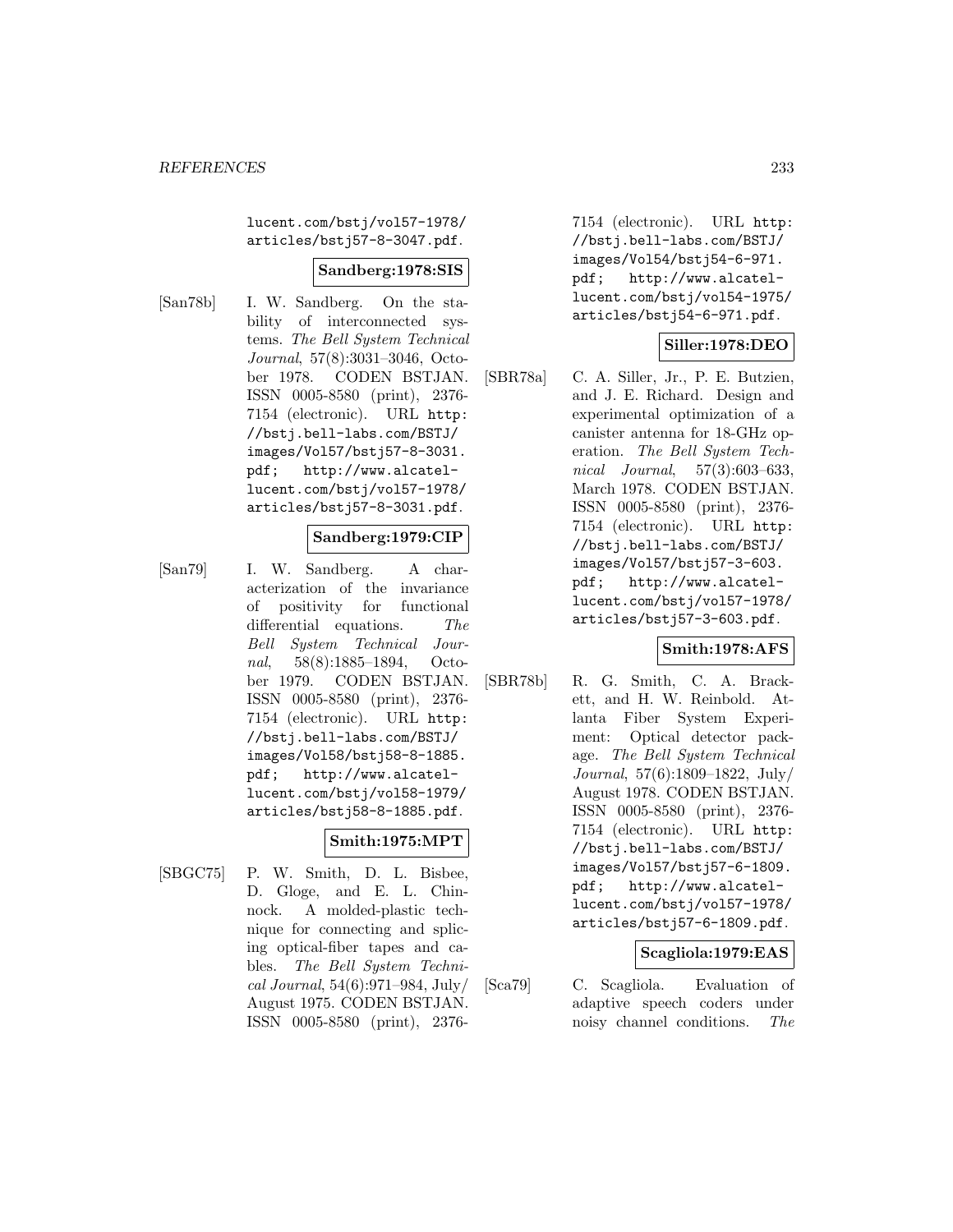Bell System Technical Journal,  $58(6):1369-1394$ , July/ August 1979. CODEN BSTJAN. ISSN 0005-8580 (print), 2376- 7154 (electronic). URL http: //bstj.bell-labs.com/BSTJ/ images/Vol58/bstj58-6-1369. pdf; http://www.alcatellucent.com/bstj/vol58-1979/ articles/bstj58-6-1369.pdf.

# **Shumate:1978:AFS**

[SCD78] P. W. Shumate, Jr., F. S. Chen, and P. W. Dorman. Atlanta Fiber System Experiment: GaAlAs laser transmitter for lightwave transmission systems. The Bell System Technical Journal, 57(6):1823–1836, July/ August 1978. CODEN BSTJAN. ISSN 0005-8580 (print), 2376- 7154 (electronic). URL http: //bstj.bell-labs.com/BSTJ/ images/Vol57/bstj57-6-1823. pdf; http://www.alcatellucent.com/bstj/vol57-1978/ articles/bstj57-6-1823.pdf.

### **Scharfetter:1970:PFC**

[Sch70] D. L. Scharfetter. Powerfrequency characteristics of the TRAPATT diode mode of high efficiency power generation in germanium and silicon avalanche diodes. The Bell System Technical Journal, 49(5):799–826, May/ June 1970. CODEN BSTJAN. ISSN 0005-8580 (print), 2376- 7154 (electronic). URL http: //bstj.bell-labs.com/BSTJ/ images/Vol49/bstj49-5-799. pdf; http://www.alcatellucent.com/bstj/vol49-1970/ articles/bstj49-5-799.pdf.

## **Schumer:1971:CAM**

[Sch71] M. A. Schumer. A combinatorial analysis of the main distributing frame: Spare requirements for conversion to preferential assignment from random assignment. The Bell System Technical Journal, 50(7):2465–2484, September 1971. CODEN BSTJAN. ISSN 0005-8580 (print), 2376- 7154 (electronic). URL http: //bstj.bell-labs.com/BSTJ/ images/Vol50/bstj50-7-2465. pdf; http://www.alcatellucent.com/bstj/vol50-1971/ articles/bstj50-7-2465.pdf.

#### **Schlosser:1972:DDW**

[Sch72] W. O. Schlosser. Delay distortion in weakly guiding optical fibers due to elliptic deformation of the boundary. The Bell System Technical Journal, 51(2):487–492, February 1972. CODEN BSTJAN. ISSN 0005-8580 (print), 2376- 7154 (electronic). URL http: //bstj.bell-labs.com/BSTJ/ images/Vol51/bstj51-2-487. pdf; http://www.alcatellucent.com/bstj/vol51-1972/ articles/bstj51-2-487.pdf.

### **Schlosser:1973:GIM**

[Sch73] W. O. Schlosser. Gain-induced modes in planar structures. The Bell System Technical Journal, 52(6):887–905, July/August 1973. CODEN BSTJAN. ISSN 0005-8580 (print), 2376-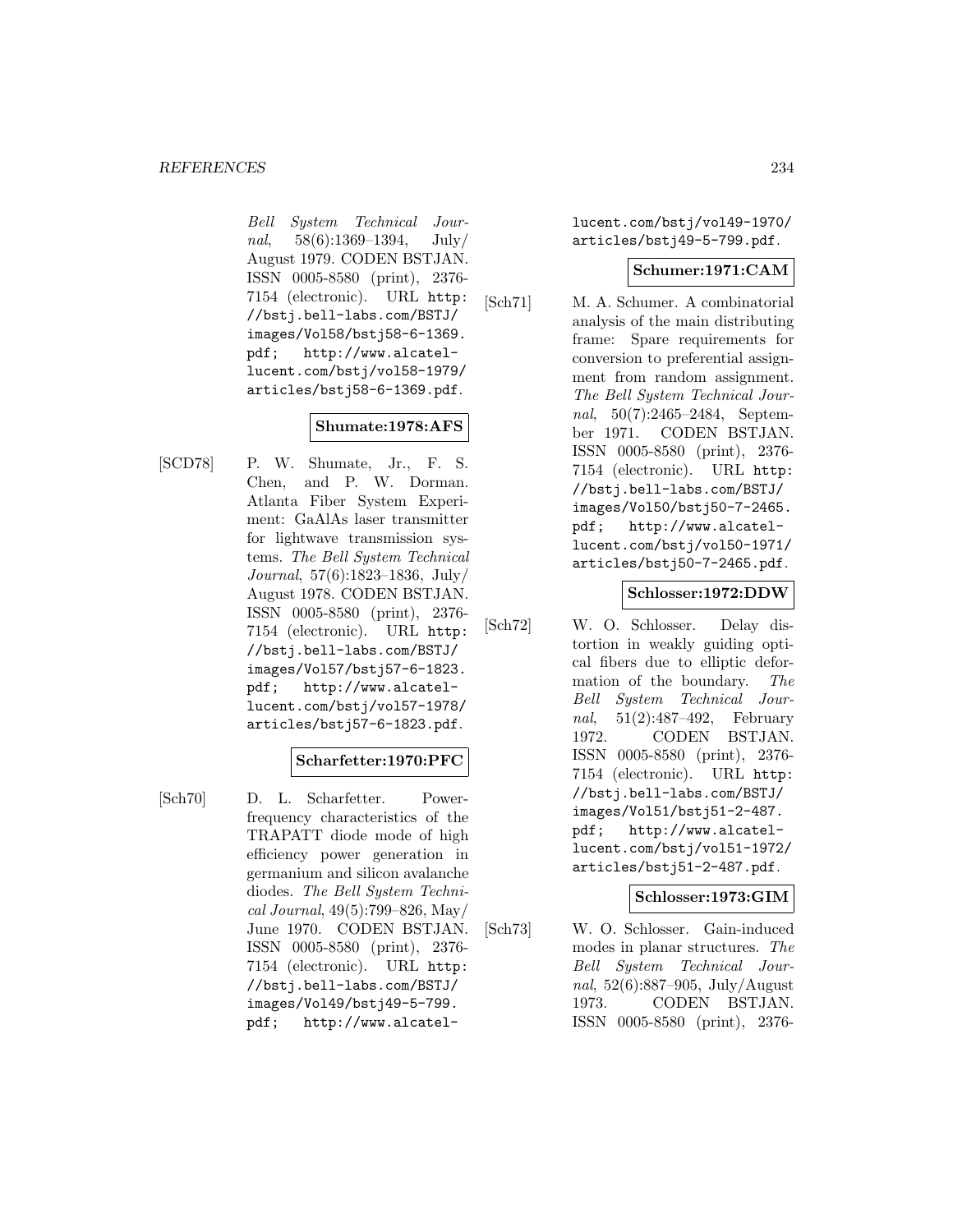7154 (electronic). URL http: //bstj.bell-labs.com/BSTJ/ images/Vol52/bstj52-6-887. pdf; http://www.alcatellucent.com/bstj/vol52-1973/ articles/bstj52-6-887.pdf.

#### **Schroeder:1974:SPO**

- 
- [Sch74] W. E. Schroeder. Spurious parametric oscillations in IM-PATT diode circuits. The Bell System Technical Journal, 53(7):1187–1210, September 1974. CODEN BSTJAN. ISSN 0005-8580 (print), 2376- 7154 (electronic). URL http: //bstj.bell-labs.com/BSTJ/ images/Vol53/bstj53-7-1187. pdf; http://www.alcatellucent.com/bstj/vol53-1974/ articles/bstj53-7-1187.pdf.

### **Schroeder:1978:ASS**

- 
- [Sch78] C. M. Schroeder. Accurate silicon spacer chips for an optical-fiber cable connector. The Bell System Technical Journal, 57(1):91–97, January 1978. CODEN BST-JAN. ISSN 0005-8580 (print), 2376-7154 (electronic). URL http://bstj.bell-labs.com/ BSTJ/images/Vol57/bstj57-1- 91.pdf; http://www.alcatellucent.com/bstj/vol57-1978/ articles/bstj57-1-91.pdf.

#### **Simpkins:1977:OCD**

[SDMS77] P. G. Simpkins, T. D. Dudderar, J. McKenna, and J. B. Seery. On the occurrence of caustics in the drawdown zone of silica fibers. The Bell System Tech-

nical Journal, 56(4):535–560, April 1977. CODEN BSTJAN. ISSN 0005-8580 (print), 2376- 7154 (electronic). URL http: //bstj.bell-labs.com/BSTJ/ images/Vol56/bstj56-4-535. pdf; http://www.alcatellucent.com/bstj/vol56-1977/ articles/bstj56-4-535.pdf.

### **Seery:1978:CPA**

[SDS78] J. B. Seery, T. D. Dudderar, and P. G. Simpkins. Caustic patterns associated with melt zones in solidified glass samples — Part II: Asymmetric cases. The Bell System Technical Journal, 57(9):3227-3251, November 1978. CODEN BSTJAN. ISSN 0005-8580 (print), 2376- 7154 (electronic). URL http: //bstj.bell-labs.com/BSTJ/ images/Vol57/bstj57-9-3227. pdf; http://www.alcatellucent.com/bstj/vol57-1978/ articles/bstj57-9-3227.pdf.

### **Seidel:1971:MFF**

[Sei71] H. Seidel. A microwave feedforward experiment. The Bell System Technical Journal, 50(9):2879-2916, November 1971. CODEN BSTJAN. ISSN 0005-8580 (print), 2376- 7154 (electronic). URL http: //bstj.bell-labs.com/BSTJ/ images/Vol50/bstj50-9-2879. pdf; http://www.alcatellucent.com/bstj/vol50-1971/ articles/bstj50-9-2879.pdf.

### **Semplak:1971:DFM**

[Sem71] R. A. Semplak. Dual fre-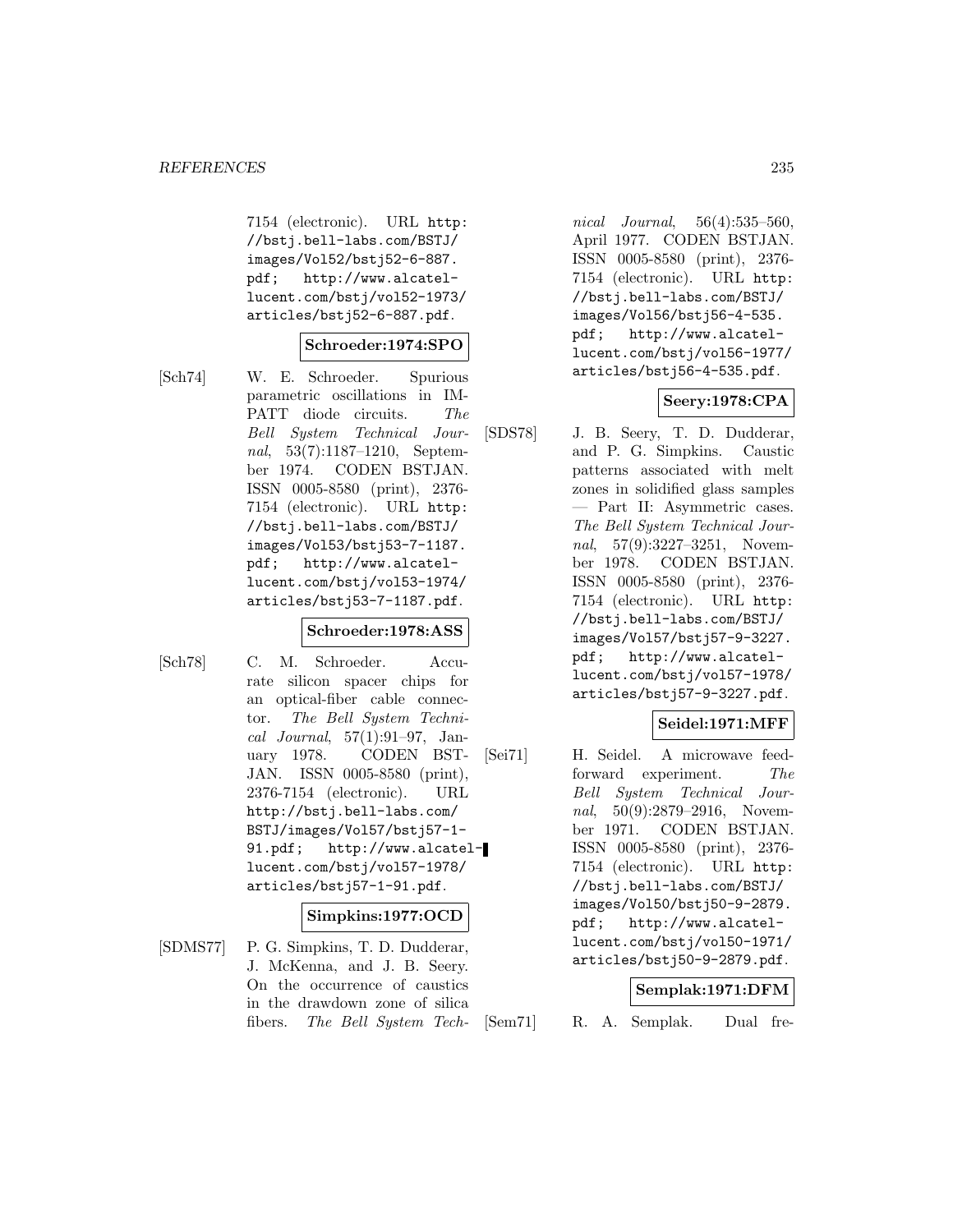quency measurements of rain induced microwave attenuation on a 2.6-kilometer propagation path. The Bell System Technical Journal, 50(8):2599–2606, October 1971. CODEN BSTJAN. ISSN 0005-8580 (print), 2376- 7154 (electronic). URL http: //bstj.bell-labs.com/BSTJ/ images/Vol50/bstj50-8-2599. pdf; http://www.alcatellucent.com/bstj/vol50-1971/ articles/bstj50-8-2599.pdf.

# **Semplak:1973:BJB**

[Sem73] R. A. Semplak. B.S.T.J. briefs: The effect of rain on circular polarization at 18 GHz. The Bell System Technical Journal,  $52(6):1029-1031$ , July/ August 1973. CODEN BSTJAN. ISSN 0005-8580 (print), 2376- 7154 (electronic). URL http: //bstj.bell-labs.com/BSTJ/ images/Vol52/bstj52-6-1029. pdf; http://www.alcatellucent.com/bstj/vol52-1973/ articles/bstj52-6-1029.pdf.

# **Semplak:1974:SMD**

[Sem74] R. A. Semplak. Simultaneous measurements of depolarization by rain using linear and circular polarizations at 18 GHz. The Bell System Technical Journal, 53(2):400–404, February 1974. CODEN BSTJAN. ISSN 0005-8580 (print), 2376- 7154 (electronic). URL http: //bstj.bell-labs.com/BSTJ/ images/Vol53/bstj53-2-400. pdf; http://www.alcatellucent.com/bstj/vol53-1974/ articles/bstj53-2-400.pdf.

# **Semplak:1977:GMM**

[Sem77] R. A. Semplak. 100-GHz measurements on a multiplebeam offset antenna. The Bell System Technical Journal, 56(3):385–398, March 1977. CODEN BSTJAN. ISSN 0005-8580 (print), 2376-7154 (electronic). URL http: //bstj.bell-labs.com/BSTJ/ images/Vol56/bstj56-3-385. pdf; http://www.alcatellucent.com/bstj/vol56-1977/ articles/bstj56-3-385.pdf.

# **Semplak:1979:BJB**

[Sem79] R. A. Semplak. B.S.T.J. briefs: A 30-GHz scale model, pyramidal, horn-reflector antenna. The Bell System Technical Journal,  $58(6):1551-1556$ , July/ August 1979. CODEN BSTJAN. ISSN 0005-8580 (print), 2376- 7154 (electronic). URL http: //bstj.bell-labs.com/BSTJ/ images/Vol58/bstj58-6-1551. pdf; http://www.alcatellucent.com/bstj/vol58-1979/ articles/bstj58-6-1551.pdf.

# **Sen:1970:MCS**

[Sen70] Tapas K. Sen. Masking of crosstalk by speech and noise. The Bell System Technical Journal, 49(4):561–584, April 1970. CODEN BSTJAN. ISSN 0005-8580 (print), 2376- 7154 (electronic). URL http: //bstj.bell-labs.com/BSTJ/ images/Vol49/bstj49-4-561.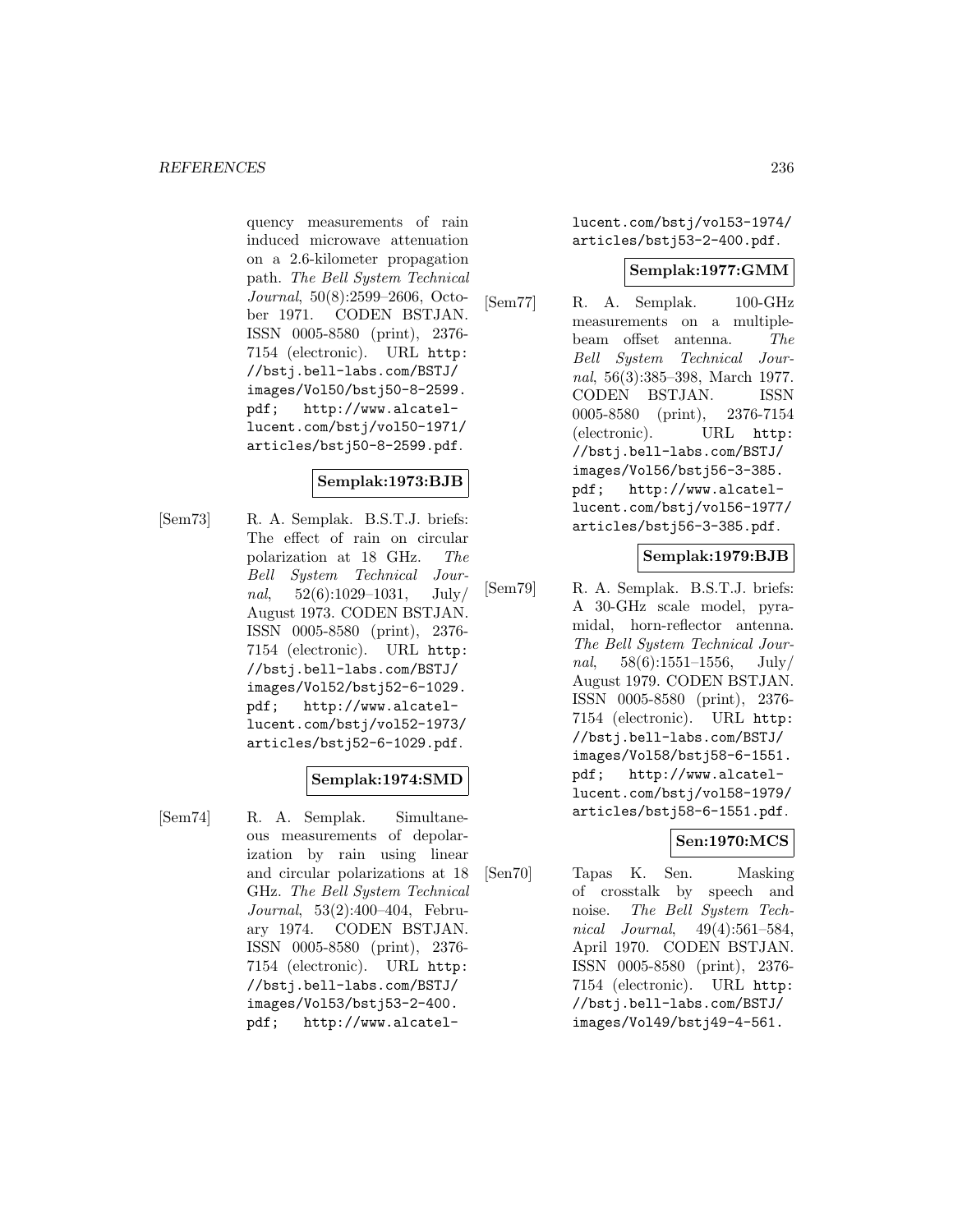pdf; http://www.alcatellucent.com/bstj/vol49-1970/ articles/bstj49-4-561.pdf.

# **Sequin:1972:BJB**

[Seq72] C. H. Sequin. B.S.T.J. briefs: Blooming suppression in charge coupled area imaging devices. The Bell System Technical Journal, 51(8):1923–1926, October 1972. CODEN BSTJAN. ISSN 0005-8580 (print), 2376- 7154 (electronic). URL http: //bstj.bell-labs.com/BSTJ/ images/Vol51/bstj51-8-1923. pdf; http://www.alcatellucent.com/bstj/vol51-1972/ articles/bstj51-8-1923.pdf.

### **Sequin:1974:EIL**

[Seq74] C. H. Sequin. Experimental investigation of a linear 500 element 3-phase charge-coupled device. The Bell System Technical Journal, 53(4):581–610, April 1974. CODEN BSTJAN. ISSN 0005-8580 (print), 2376- 7154 (electronic). URL http: //bstj.bell-labs.com/BSTJ/ images/Vol53/bstj53-4-581. pdf; http://www.alcatellucent.com/bstj/vol53-1974/ articles/bstj53-4-581.pdf.

### **Setzer:1970:CTT**

[Set70] David E. Setzer. Computed transmission through rain at microwave and visible frequencies. The Bell System Technical Journal, 49(8):1873–1892, October 1970. CODEN BSTJAN. ISSN 0005-8580 (print), 2376- 7154 (electronic). URL http:

//bstj.bell-labs.com/BSTJ/ images/Vol49/bstj49-8-1873. pdf; http://www.alcatellucent.com/bstj/vol49-1970/ articles/bstj49-8-1873.pdf.

# **Setzer:1971:ASD**

[Set71] David E. Setzer. Anisotropic scattering due to rain at radio-relay frequencies. The Bell System Technical Journal, 50(3):861–868, March 1971. CODEN BSTJAN. ISSN 0005-8580 (print), 2376-7154 (electronic). URL http: //bstj.bell-labs.com/BSTJ/ images/Vol50/bstj50-3-861. pdf; http://www.alcatellucent.com/bstj/vol50-1971/ articles/bstj50-3-861.pdf.

### **Steele:1977:DSS**

[SG77] R. Steele and D. J. Goodman. Detection and selective smoothing of transmission errors in linear PCM. The Bell System Technical Journal, 56(3):399–409, March 1977. CODEN BSTJAN. ISSN 0005-8580 (print), 2376- 7154 (electronic). URL http: //bstj.bell-labs.com/BSTJ/ images/Vol56/bstj56-3-399. pdf; http://www.alcatellucent.com/bstj/vol56-1977/ articles/bstj56-3-399.pdf.

# **Sondhi:1974:FQB**

[SGM74] M. M. Sondhi, B. Gopinath, and Debasis Mitra. Formulas on queues in burst processes — II. The Bell System Technical Journal, 53(3):425–448, March 1974. CODEN BSTJAN.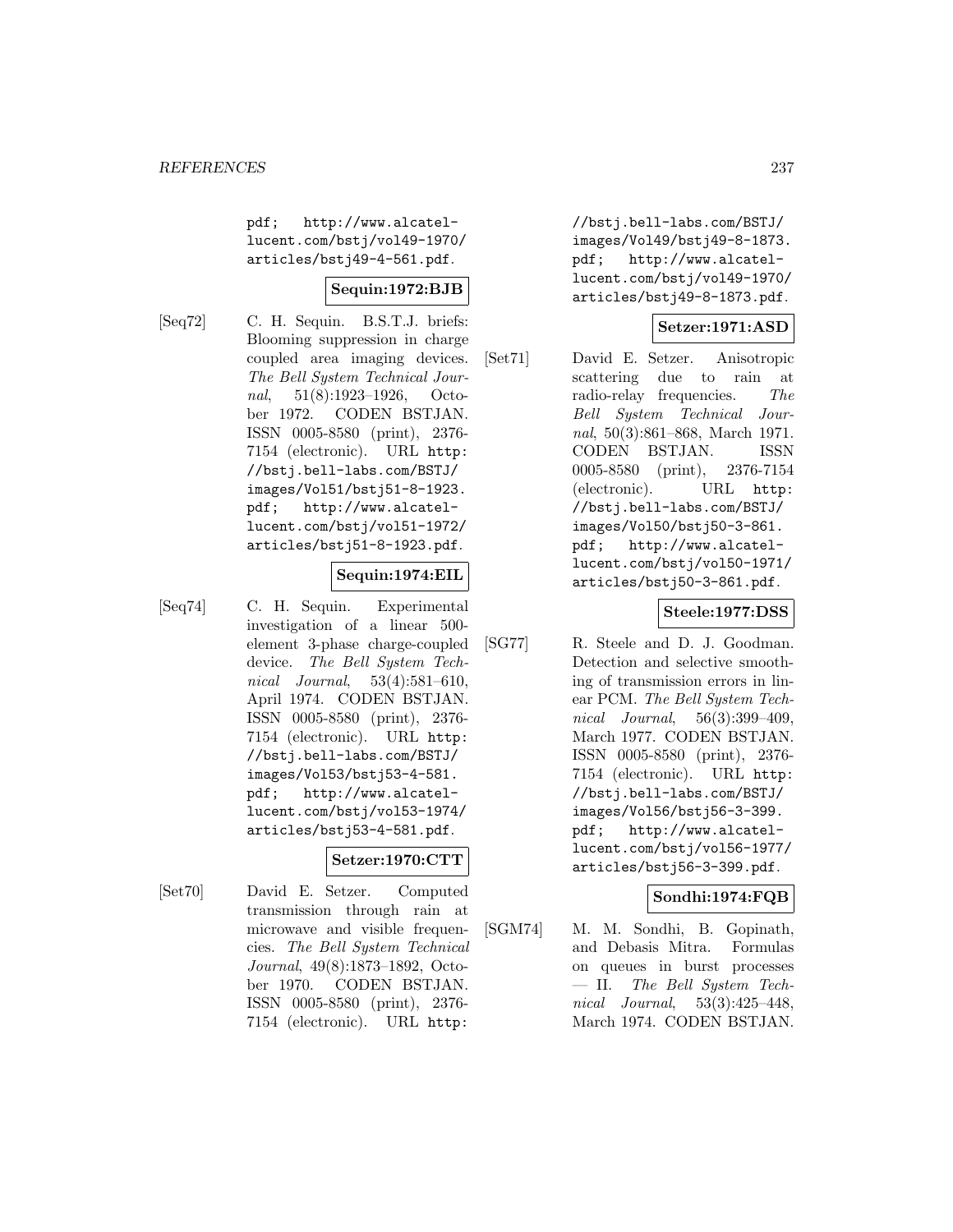ISSN 0005-8580 (print), 2376- 7154 (electronic). URL http: //bstj.bell-labs.com/BSTJ/ images/Vol53/bstj53-3-425. pdf; http://www.alcatellucent.com/bstj/vol53-1974/ articles/bstj53-3-425.pdf.

# **Steele:1979:DFU**

[SGM79] R. Steele, D. J. Goodman, and C. A. McGonegal. DPCM with forced updating and partial correction of transmission errors. The Bell System Technical Journal, 58(3):721–728, March 1979. CODEN BSTJAN. ISSN 0005-8580 (print), 2376- 7154 (electronic). URL http: //bstj.bell-labs.com/BSTJ/ images/Vol58/bstj58-3-721. pdf; http://www.alcatellucent.com/bstj/vol58-1979/ articles/bstj58-3-721.pdf.

# **Standley:1974:ERS**

[SH74] R. D. Standley and W. S. Holden. Experimental results on a single-material optical fiber. The Bell System Technical Journal, 53(5):779–784, May/ June 1974. CODEN BSTJAN. ISSN 0005-8580 (print), 2376- 7154 (electronic). URL http: //bstj.bell-labs.com/BSTJ/ images/Vol53/bstj53-5-779. pdf; http://www.alcatellucent.com/bstj/vol53-1974/ articles/bstj53-5-779.pdf.

### **Staehler:1979:TSP**

[SH79] R. E. Staehler and W. S. Hayward, Jr. Traffic service position system no. 1: Recent developments, an overview. The Bell System Technical Journal, 58(6):1109–1118, July/ August 1979. CODEN BSTJAN. ISSN 0005-8580 (print), 2376- 7154 (electronic). URL http: //bstj.bell-labs.com/BSTJ/ images/Vol58/bstj58-6-1109. pdf; http://www.alcatellucent.com/bstj/vol58-1979/ articles/bstj58-6-1109.pdf.

# **Shanholt:1970:ESL**

[Sha70] Gerald A. Shanholt. Eventual stability for Lipschitz functional differential systems. The Bell System Technical Journal, 49(8):1905–1909, October 1970. CODEN BSTJAN. ISSN 0005-8580 (print), 2376- 7154 (electronic). URL http: //bstj.bell-labs.com/BSTJ/ images/Vol49/bstj49-8-1905. pdf; http://www.alcatellucent.com/bstj/vol49-1970/ articles/bstj49-8-1905.pdf.

# **Shah:1972:LPM**

[Sha72] S. R. Shah. A linear phase modulator for a short-hop microwave radio system. The Bell System Technical Journal, 51(8):1837–1848, October 1972. CODEN BSTJAN. ISSN 0005-8580 (print), 2376- 7154 (electronic). URL http: //bstj.bell-labs.com/BSTJ/ images/Vol51/bstj51-8-1837. pdf; http://www.alcatellucent.com/bstj/vol51-1972/ articles/bstj51-8-1837.pdf.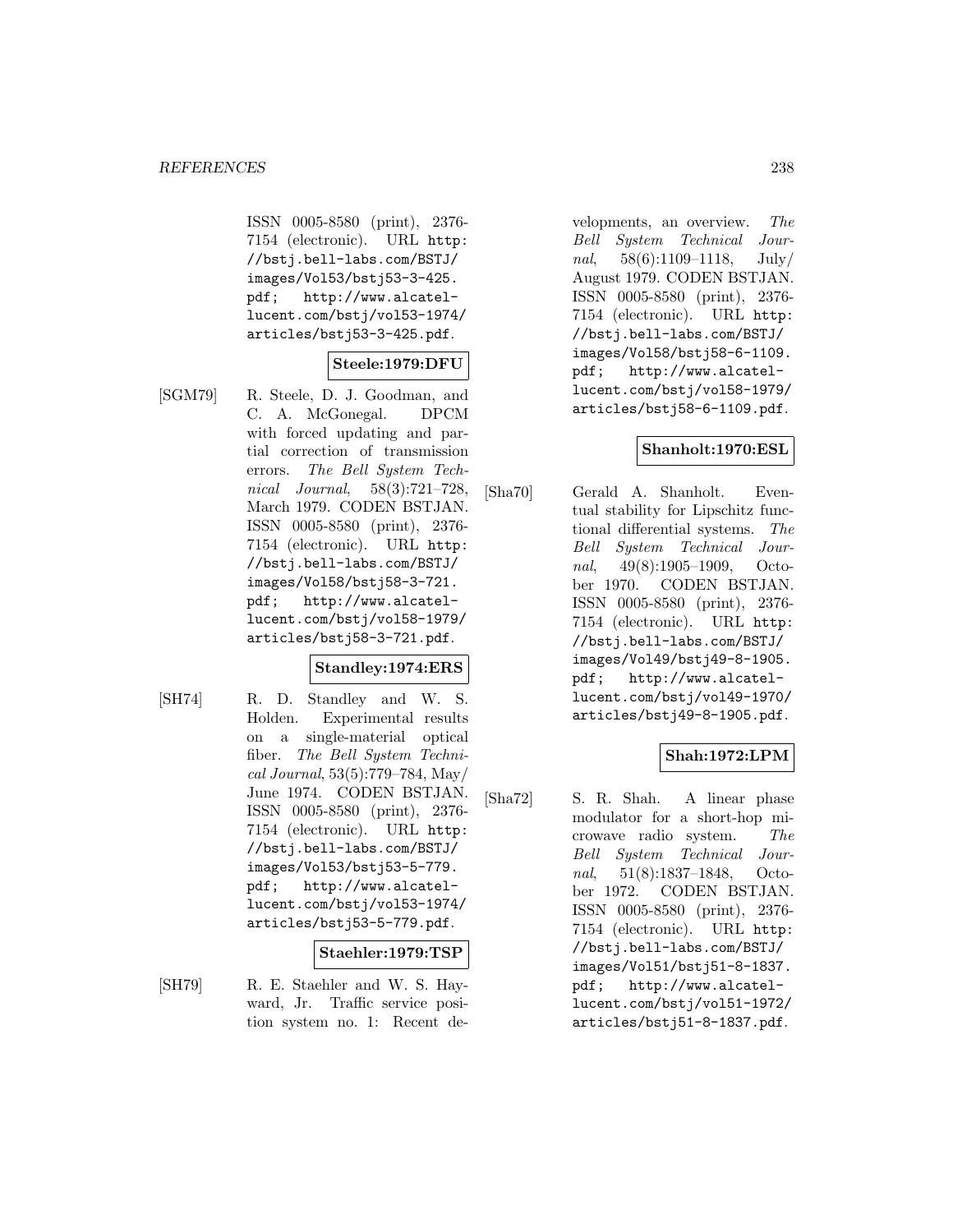### **Shah:1975:EEN**

[Sha75] J. Shah. Effects of environmental nuclear radiation on optical fibers. The Bell System Technical Journal, 54(7): 1207–1213, September 1975. CODEN BSTJAN. ISSN 0005-8580 (print), 2376-7154 (electronic). URL http: //bstj.bell-labs.com/BSTJ/ images/Vol54/bstj54-7-1207. pdf; http://www.alcatellucent.com/bstj/vol54-1975/ articles/bstj54-7-1207.pdf.

#### **Shnidman:1970:OPE**

[Shn70] David A. Shnidman. Optimum phase equalization of filters for digital signals. The Bell System Technical Journal, 49(7):1531–1554, September 1970. CODEN BSTJAN. ISSN 0005-8580 (print), 2376- 7154 (electronic). URL http: //bstj.bell-labs.com/BSTJ/ images/Vol49/bstj49-7-1531. pdf; http://www.alcatellucent.com/bstj/vol49-1970/ articles/bstj49-7-1531.pdf.

#### **Sambur:1976:SEM**

[SJ76] M. R. Sambur and N. S. Jayant. Speech encryption by manipulations of LPC parameters. The Bell System Technical Journal, 55(9):1373–1388, November 1976. CODEN BSTJAN. ISSN 0005-8580 (print), 2376- 7154 (electronic). URL http: //bstj.bell-labs.com/BSTJ/ images/Vol55/bstj55-9-1373. pdf; http://www.alcatellucent.com/bstj/vol55-1976/ articles/bstj55-9-1373.pdf.

#### **Steele:1979:SBP**

[SJS79] R. Steele, N. S. Jayant, and C. E. Schmidt. Statistical block protection coding for DPCM-encoded speech. The Bell System Technical Journal, 58(7):1647–1657, September 1979. CODEN BSTJAN. ISSN 0005-8580 (print), 2376- 7154 (electronic). URL http: //bstj.bell-labs.com/BSTJ/ images/Vol58/bstj58-7-1647. pdf; http://www.alcatellucent.com/bstj/vol58-1979/ articles/bstj58-7-1647.pdf.

### **Stuck:1974:SAT**

[SK74] B. W. Stuck and B. Kleiner. A statistical analysis of telephone noise. The Bell System Technical Journal, 53(7): 1263–1320, September 1974. CODEN BSTJAN. ISSN 0005-8580 (print), 2376-7154 (electronic). URL http: //bstj.bell-labs.com/BSTJ/ images/Vol53/bstj53-7-1263. pdf; http://www.alcatellucent.com/bstj/vol53-1974/ articles/bstj53-7-1263.pdf.

# **Snow:1975:DDS**

[SK75] N. E. Snow and N. Knapp, Jr. Digital data system: System overview. The Bell System Technical Journal, 54 (5):811–832, May/June 1975. CODEN BSTJAN. ISSN 0005-8580 (print), 2376-7154 (electronic). URL http: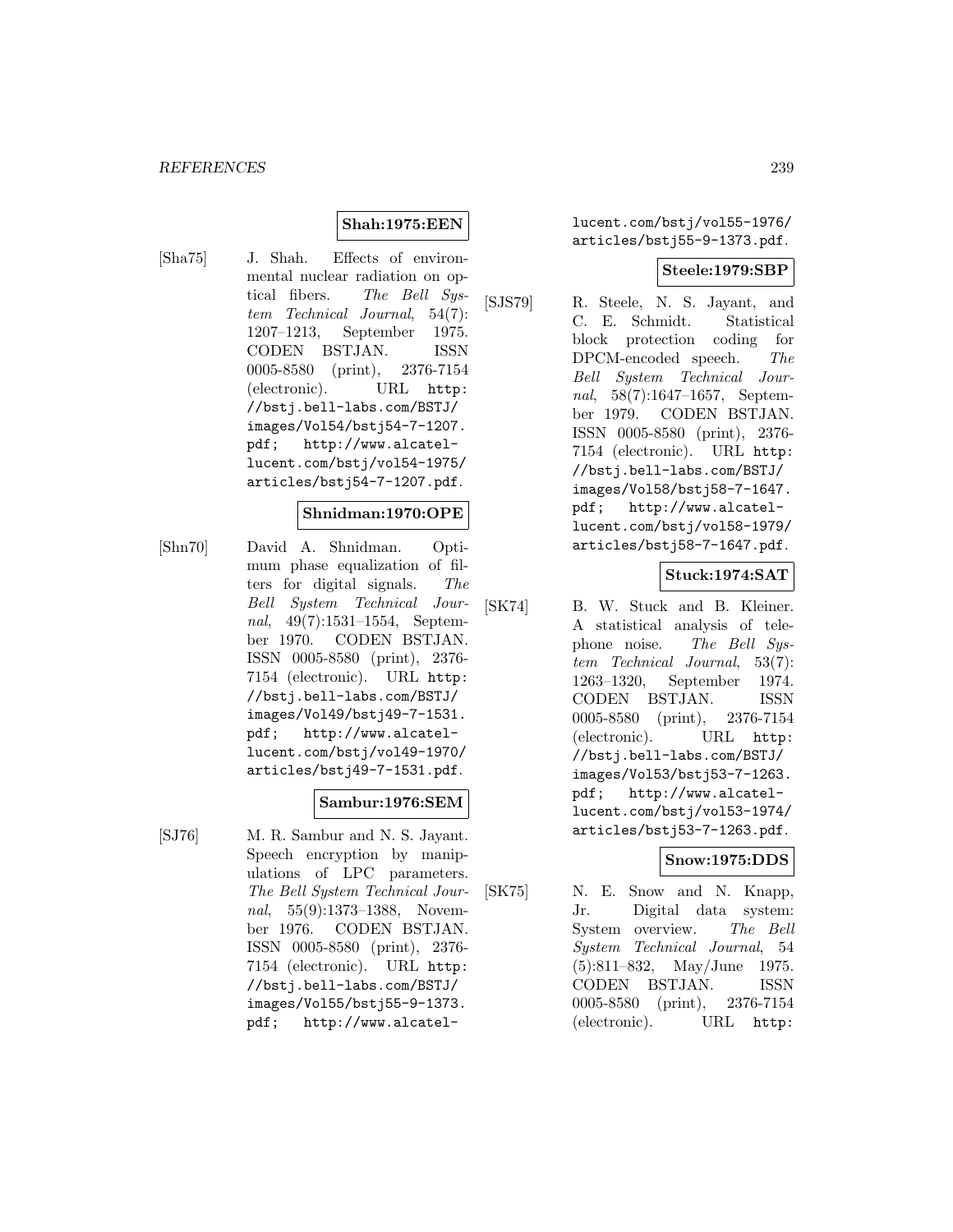//bstj.bell-labs.com/BSTJ/ images/Vol54/bstj54-5-811. pdf; http://www.alcatellucent.com/bstj/vol54-1975/ articles/bstj54-5-811.pdf.

### **Sandberg:1978:PMT**

[SKCM78] I. W. Sandberg, I. P. Kaminow, L. G. Cohen, and W. L. Mammel. On the phase of the modulation transfer function of a multimode optical-fiber guide. The Bell System Technical Journal, 57(1):99–109, January 1978. CODEN BST-JAN. ISSN 0005-8580 (print), 2376-7154 (electronic). URL http://bstj.bell-labs.com/ BSTJ/images/Vol57/bstj57-1- 99.pdf; http://www.alcatellucent.com/bstj/vol57-1978/ articles/bstj57-1-99.pdf.

#### **Slepian:1972:MDS**

[Sle72a] D. Slepian. On maxentropic discrete stationary processes. The Bell System Technical Journal, 51(3):629–653, March 1972. CODEN BSTJAN. ISSN 0005-8580 (print), 2376- 7154 (electronic). URL http: //bstj.bell-labs.com/BSTJ/ images/Vol51/bstj51-3-629. pdf; http://www.alcatellucent.com/bstj/vol51-1972/ articles/bstj51-3-629.pdf.

### **Slepian:1972:DM**

[Sle72b] David Slepian. On delta modulation. The Bell System Technical Journal, 51(10):2101– 2137, December 1972. CO-DEN BSTJAN. ISSN 00058580 (print), 2376-7154 (electronic). URL http://bstj. bell-labs.com/BSTJ/images/ Vol51/bstj51-10-2101.pdf; http://www.alcatel-lucent. com/bstj/vol51-1972/articles/ bstj51-10-2101.pdf.

# **Slepian:1978:PSW**

[Sle78] D. Slepian. Prolate spheroidal wave functions, Fourier analysis, and uncertainty — V: The discrete case. The Bell System Technical Journal, 57 (5):1371–1430, May/June 1978. CODEN BSTJAN. ISSN 0005-8580 (print), 2376-7154 (electronic). URL http: //bstj.bell-labs.com/BSTJ/ images/Vol57/bstj57-5-1371. pdf; http://www.alcatellucent.com/bstj/vol57-1978/ articles/bstj57-5-1371.pdf.

### **Sloane:1972:FPT**

[Slo72] N. J. A. Sloane. On finding the paths through a network. The Bell System Technical Journal, 51(2):371–390, February 1972. CODEN BSTJAN. ISSN 0005-8580 (print), 2376- 7154 (electronic). URL http: //bstj.bell-labs.com/BSTJ/ images/Vol51/bstj51-2-371. pdf; http://www.alcatellucent.com/bstj/vol51-1972/ articles/bstj51-2-371.pdf.

#### **Sloane:1976:SDE**

[Slo76] N. J. A. Sloane. A simple description of an error-correcting code for high-density magnetic tape. The Bell System Technical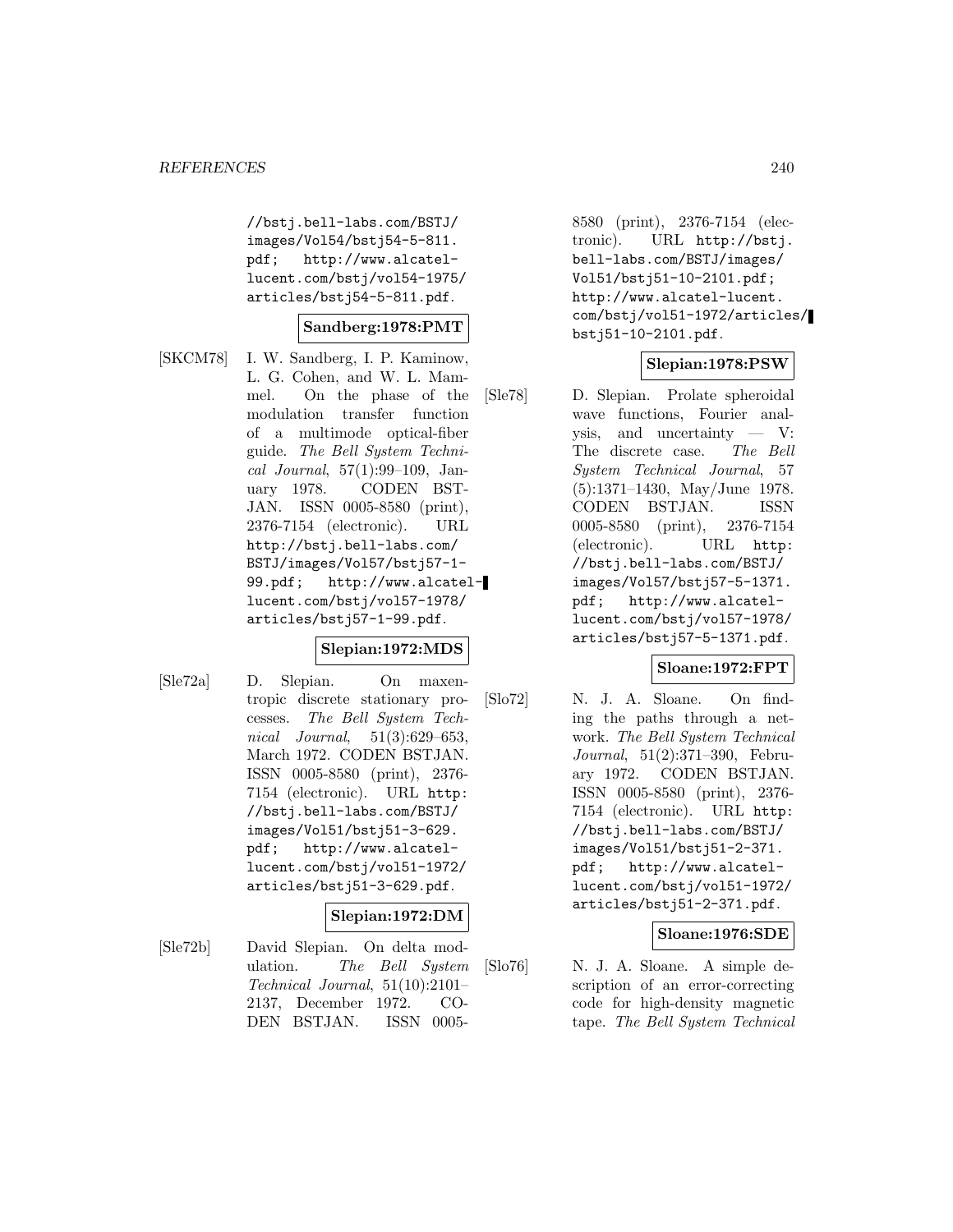Journal, 55(2):157–165, February 1976. CODEN BSTJAN. ISSN 0005-8580 (print), 2376- 7154 (electronic). URL http: //bstj.bell-labs.com/BSTJ/ images/Vol55/bstj55-2-157. pdf; http://www.alcatellucent.com/bstj/vol55-1976/ articles/bstj55-2-157.pdf.

# **Smithgall:1979:AOT**

[Smi79] D. H. Smithgall. Application of optimization theory to the control of the optical fiber drawing process. The Bell System Technical Journal,  $58(6):1425-1435$ , July August 1979. CODEN BSTJAN. ISSN 0005-8580 (print), 2376- 7154 (electronic). URL http: //bstj.bell-labs.com/BSTJ/ images/Vol58/bstj58-6-1425. pdf; http://www.alcatellucent.com/bstj/vol58-1979/ articles/bstj58-6-1425.pdf.

### **Stuller:1979:TDM**

[SN79] J. A. Stuller and A. N. Netravali. Transform domain motion estimation. The Bell System Technical Journal, 58(7):1673–1702, September 1979. CODEN BSTJAN. ISSN 0005-8580 (print), 2376- 7154 (electronic). URL http: //bstj.bell-labs.com/BSTJ/ images/Vol58/bstj58-7-1673. pdf; http://www.alcatellucent.com/bstj/vol58-1979/ articles/bstj58-7-1673.pdf.

#### **Snare:1978:CCI**

[Sna78] R. C. Snare. Common chan-

nel interoffice signaling: Peripheral maintenance and administration support system. The Bell System Technical Journal, 57(2):325–360, February 1978. CODEN BSTJAN. ISSN 0005-8580 (print), 2376- 7154 (electronic). URL http: //bstj.bell-labs.com/BSTJ/ images/Vol57/bstj57-2-325. pdf; http://www.alcatellucent.com/bstj/vol57-1978/ articles/bstj57-2-325.pdf.

# **Snell:1971:LLM**

[Sne71] W. W. Snell, Jr. Lowloss microstrip filters developed by frequency scaling. The Bell System Technical Journal,  $50(6):1919-1931$ , July/ August 1971. CODEN BSTJAN. ISSN 0005-8580 (print), 2376- 7154 (electronic). URL http: //bstj.bell-labs.com/BSTJ/ images/Vol50/bstj50-6-1919. pdf; http://www.alcatellucent.com/bstj/vol50-1971/ articles/bstj50-6-1919.pdf.

# **Someda:1973:SLL**

[Som73] C. G. Someda. Simple, low-loss joints between single-mode optical fibers. The Bell System Technical Journal, 52(4):583–596, April 1973. CODEN BSTJAN. ISSN 0005-8580 (print), 2376- 7154 (electronic). URL http: //bstj.bell-labs.com/BSTJ/ images/Vol52/bstj52-4-583. pdf; http://www.alcatellucent.com/bstj/vol52-1973/ articles/bstj52-4-583.pdf.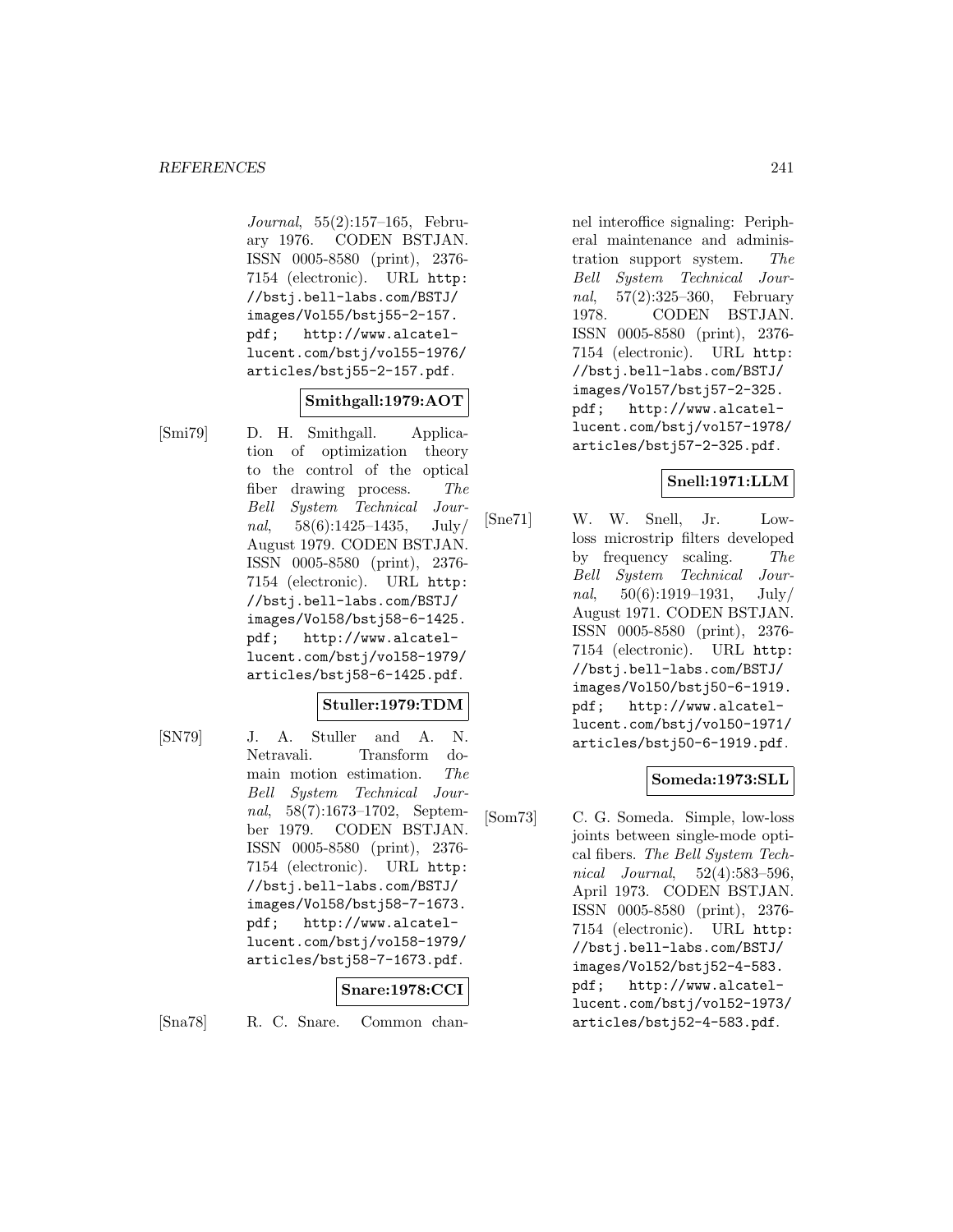#### **Subramanian:1973:PDC**

[SOP73] M. Subramanian, K. C. O'Brien, and P. J. Puglis. Phase dispersion characteristics during fade in a microwave line-of-sight radio channel. The Bell System Technical Journal, 52(10): 1877–1902, December 1973. CO-DEN BSTJAN. ISSN 0005- 8580 (print), 2376-7154 (electronic). URL http://bstj. bell-labs.com/BSTJ/images/ Vol52/bstj52-10-1877.pdf; http://www.alcatel-lucent. com/bstj/vol52-1973/articles/ bstj52-10-1877.pdf.

# **Saunders:1977:BJB**

[SP77] M. J. Saunders and W. L. Parham. B.S.T.J. briefs: Adhesive sandwich optical fiber ribbons. The Bell System Technical Journal, 56(6):1013–1014, July/ August 1977. CODEN BSTJAN. ISSN 0005-8580 (print), 2376- 7154 (electronic). URL http: //bstj.bell-labs.com/BSTJ/ images/Vol56/bstj56-6-1013. pdf; http://www.alcatellucent.com/bstj/vol56-1977/ articles/bstj56-6-1013.pdf.

### **Spang:1976:LNE**

[Spa76] T. C. Spang. Loss-noise-echo study of the direct distance dialing network. The Bell System Technical Journal, 55(1):1– 36, January 1976. CODEN BST-JAN. ISSN 0005-8580 (print), 2376-7154 (electronic). URL http://bstj.bell-labs.com/ BSTJ/images/Vol55/bstj55-1- 1.pdf; http://www.alcatellucent.com/bstj/vol55-1976/ articles/bstj55-1-1.pdf.

#### **Spencer:1977:NEP**

[Spe77] A. E. Spencer, Jr. No. 4 ESS: Prologue. The Bell System Technical Journal, 56(7): 1015–1016, September 1977. CODEN BSTJAN. ISSN 0005-8580 (print), 2376-7154 (electronic). URL http: //bstj.bell-labs.com/BSTJ/ images/Vol56/bstj56-7-1015. pdf; http://www.alcatellucent.com/bstj/vol56-1977/ articles/bstj56-7-1015.pdf.

## **Schafer:1971:DDF**

[SR71] R. W. Schafer and L. R. Rabiner. Design of digital filter banks for speech analysis. The Bell System Technical Journal, 50(10): 3097–3115, December 1971. CO-DEN BSTJAN. ISSN 0005- 8580 (print), 2376-7154 (electronic). URL http://bstj. bell-labs.com/BSTJ/images/ Vol50/bstj50-10-3097.pdf; http://www.alcatel-lucent. com/bstj/vol50-1971/articles/ bstj50-10-3097.pdf.

# **Schafer:1974:BMR**

[SR74] R. W. Schafer and L. R. Rabiner. On the behavior of minimax relative error FIR digital differentiators. The Bell System Technical Journal, 53(2):333–361, February 1974. CODEN BSTJAN. ISSN 0005-8580 (print), 2376- 7154 (electronic). URL http: //bstj.bell-labs.com/BSTJ/ images/Vol53/bstj53-2-333.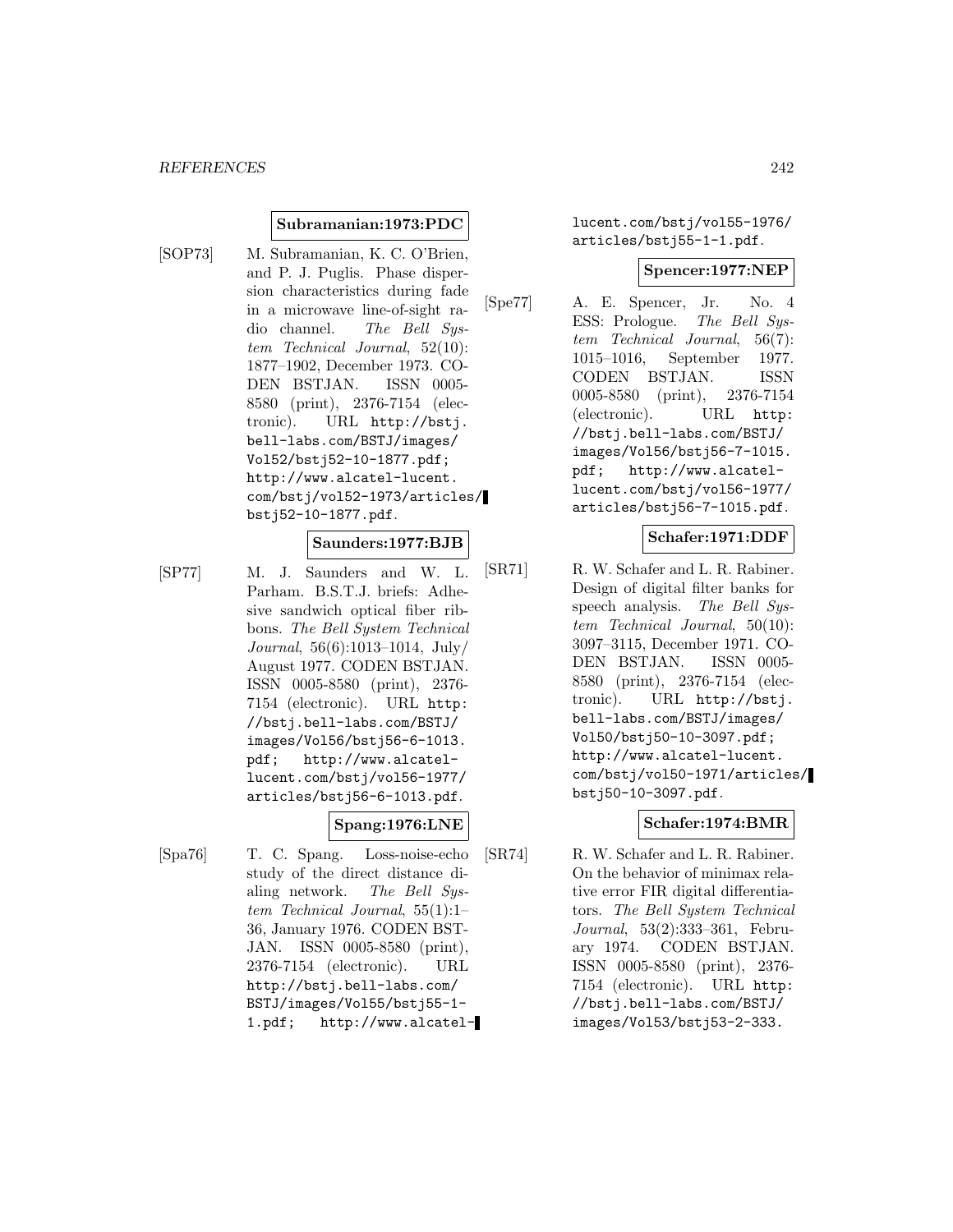pdf; http://www.alcatellucent.com/bstj/vol53-1974/ articles/bstj53-2-333.pdf.

# **Sambur:1975:SID**

[SR75] M. R. Sambur and L. R. Rabiner. A speaker-independent digit-recognition system. The Bell System Technical Journal, 54(1):81–102, January 1975. CO-DEN BSTJAN. ISSN 0005- 8580 (print), 2376-7154 (electronic). URL http://bstj. bell-labs.com/BSTJ/images/ Vol54/bstj54-1-81.pdf; http: //www.alcatel-lucent.com/bstj/ vol54-1975/articles/bstj54- 1-81.pdf.

#### **Schmidt:1979:DST**

[SRB79] C. E. Schmidt, L. R. Rabiner, and D. A. Berkley. A digital simulation of the telephone system. The Bell System Technical Journal, 58(4):839–855, April 1979. CODEN BSTJAN. ISSN 0005-8580 (print), 2376- 7154 (electronic). URL http: //bstj.bell-labs.com/BSTJ/ images/Vol58/bstj58-4-839. pdf; http://www.alcatellucent.com/bstj/vol58-1979/ articles/bstj58-4-839.pdf.

# **Schafer:1975:FDF**

[SRH75] R. W. Schafer, L. R. Rabiner, and O. Herrmann. FIR digital filter banks for speech analysis. The Bell System Technical Journal, 54(3):531–544, March 1975. CODEN BSTJAN. ISSN 0005-8580 (print), 2376- 7154 (electronic). URL http:

//bstj.bell-labs.com/BSTJ/ images/Vol54/bstj54-3-531. pdf; http://www.alcatellucent.com/bstj/vol54-1975/ articles/bstj54-3-531.pdf.

### **Schwartz:1978:AFS**

[SRMC78] M. I. Schwartz, W. A. Reenstra, J. H. Mullins, and J. S. Cook. Atlanta Fiber System Experiment: The Chicago Lightwave Communications Project. The Bell System Technical Journal, 57(6):1881–1888, July/ August 1978. CODEN BSTJAN. ISSN 0005-8580 (print), 2376- 7154 (electronic). URL http: //bstj.bell-labs.com/BSTJ/ images/Vol57/bstj57-6-1881. pdf; http://www.alcatellucent.com/bstj/vol57-1978/ articles/bstj57-6-1881.pdf.

### **Samaroo:1970:DPE**

[SRPR70] W. Samaroo, J. Raamot, P. Parry, and G. Robertson. Device photolithography: The electron beam pattern generator. The Bell System Technical Journal, 49(9):2077–2094, November 1970. CODEN BSTJAN. ISSN 0005-8580 (print), 2376- 7154 (electronic). URL http: //bstj.bell-labs.com/BSTJ/ images/Vol49/bstj49-9-2077. pdf; http://www.alcatellucent.com/bstj/vol49-1970/ articles/bstj49-9-2077.pdf.

### **Schneider:1971:SHI**

[SS71a] M. V. Schneider and W. W. Snell, Jr. A scaled hybrid integrated multiplier from 10 to 30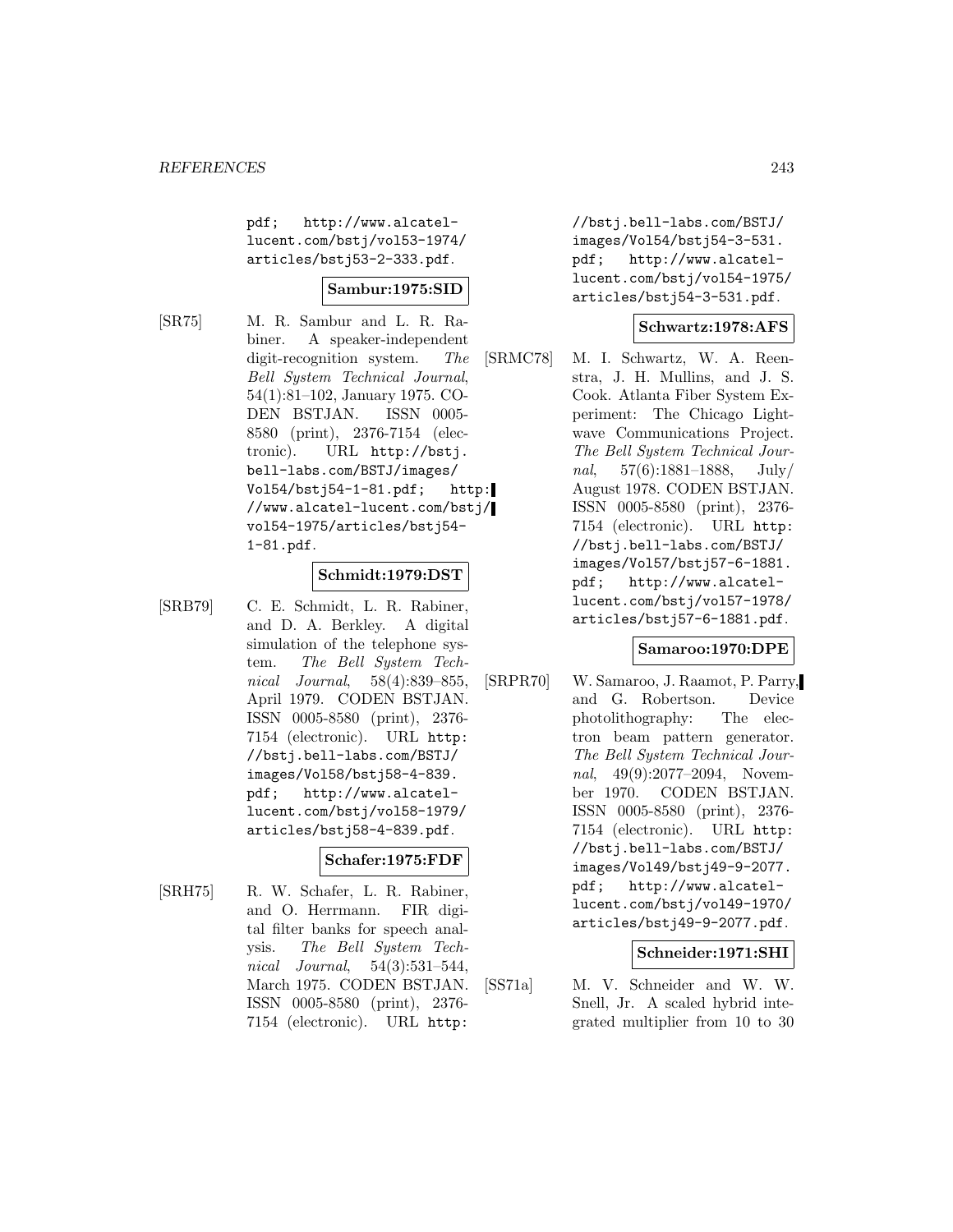GHz. The Bell System Technical Journal, 50(6):1933–1942, July/ August 1971. CODEN BSTJAN. ISSN 0005-8580 (print), 2376- 7154 (electronic). URL http: //bstj.bell-labs.com/BSTJ/ images/Vol50/bstj50-6-1933. pdf; http://www.alcatellucent.com/bstj/vol50-1971/ articles/bstj50-6-1933.pdf.

# **Strain:1971:NDA**

[SS71b] R. J. Strain and N. L. Schryer. A nonlinear diffusion analysis of charge-coupled-device transfer. The Bell System Technical Journal, 50(6):1721–1740, July/ August 1971. CODEN BSTJAN. ISSN 0005-8580 (print), 2376- 7154 (electronic). URL http: //bstj.bell-labs.com/BSTJ/ images/Vol50/bstj50-6-1721. pdf; http://www.alcatellucent.com/bstj/vol50-1971/ articles/bstj50-6-1721.pdf.

# **Schneider:1974:BJB**

[SS74] M. V. Schneider and W. W. Shell, Jr. B.S.T.J. briefs: Stripline downconverter with subharmonic pump. The Bell System Technical Journal,  $53(6):1179-1183$ , July/ August 1974. CODEN BSTJAN. ISSN 0005-8580 (print), 2376- 7154 (electronic). URL http: //bstj.bell-labs.com/BSTJ/ images/Vol53/bstj53-6-1179. pdf; http://www.alcatellucent.com/bstj/vol53-1974/ articles/bstj53-6-1179.pdf.

# **Schatz:1978:LPE**

[SS78] J. G. Schatz and M. A. Schwartz. Loop plant electronics: Planning for loop electronic systems. The Bell System Technical Journal, 57(4):1035–1054, April 1978. CODEN BSTJAN. ISSN 0005-8580 (print), 2376- 7154 (electronic). URL http: //bstj.bell-labs.com/BSTJ/ images/Vol57/bstj57-4-1035. pdf; http://www.alcatellucent.com/bstj/vol57-1978/ articles/bstj57-4-1035.pdf.

# **Salz:1971:DTC**

[SSP71] J. Salz, J. R. Sheehan, and D. J. Paris. Data transmission by combined AM and PM. The Bell System Technical Journal, 50(7):2399–2419, September 1971. CODEN BSTJAN. ISSN 0005-8580 (print), 2376- 7154 (electronic). URL http: //bstj.bell-labs.com/BSTJ/ images/Vol50/bstj50-7-2399. pdf; http://www.alcatellucent.com/bstj/vol50-1971/ articles/bstj50-7-2399.pdf.

# **Sharpe:1970:LAB**

[SSV70] L. H. Sharpe, J. R. Shroff, and F. J. Vaccaro. Leadacid battery: Post seals for the new Bell System battery. The Bell System Technical Journal, 49(7):1405–1417, September 1970. CODEN BSTJAN. ISSN 0005-8580 (print), 2376- 7154 (electronic). URL http: //bstj.bell-labs.com/BSTJ/ images/Vol49/bstj49-7-1405. pdf; http://www.alcatel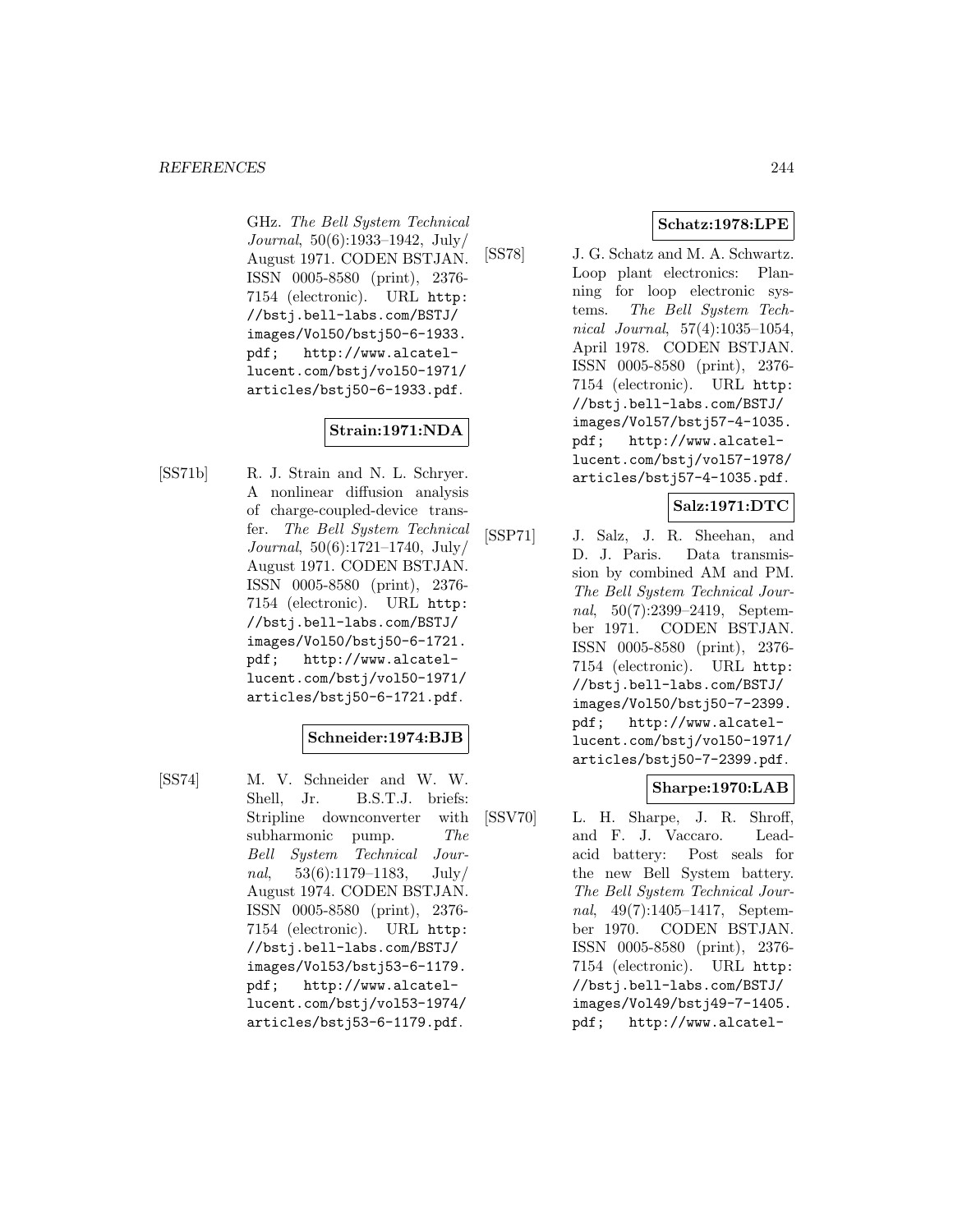lucent.com/bstj/vol49-1970/ articles/bstj49-7-1405.pdf.

## **Standley:1974:BJB**

[Sta74] R. D. Standley. B.S.T.J. briefs: Fiber ribbon optical transmission lines. The Bell System Technical Journal, 53(6):1183–1185, July/ August 1974. CODEN BSTJAN. ISSN 0005-8580 (print), 2376- 7154 (electronic). URL http: //bstj.bell-labs.com/BSTJ/ images/Vol53/bstj53-6-1183. pdf; http://www.alcatellucent.com/bstj/vol53-1974/ articles/bstj53-6-1183.pdf.

# **Staehler:1977:POO**

[Sta77] R. E. Staehler. 1A processor: Organization and objectives. The Bell System Technical Journal, 56(2):119–134, February 1977. CODEN BSTJAN. ISSN 0005-8580 (print), 2376- 7154 (electronic). URL http: //bstj.bell-labs.com/BSTJ/ images/Vol56/bstj56-2-119. pdf; http://www.alcatellucent.com/bstj/vol56-1977/ articles/bstj56-2-119.pdf.

### **Stiles:1978:LPM**

[Sti78] J. A. Stiles. Loop plant modeling: Economic design of distribution cable networks. The Bell System Technical Journal, 57(4):941–963, April 1978. CODEN BSTJAN. ISSN 0005-8580 (print), 2376-7154 (electronic). URL http: //bstj.bell-labs.com/BSTJ/ images/Vol57/bstj57-4-941. pdf; http://www.alcatellucent.com/bstj/vol57-1978/ articles/bstj57-4-941.pdf.

## **Storey:1976:DMC**

[Sto76] T. F. Storey. Design of a microprogram control for a processor in an electronic switching system. The Bell System Technical Journal, 55(2):183–232, February 1976. CODEN BSTJAN. ISSN 0005-8580 (print), 2376- 7154 (electronic). URL http: //bstj.bell-labs.com/BSTJ/ images/Vol55/bstj55-2-183. pdf; http://www.alcatellucent.com/bstj/vol55-1976/ articles/bstj55-2-183.pdf.

# **Stuck:1976:DSPa**

[Stu76a] B. W. Stuck. Distinguishing stable probability measures — Part I: Discrete time. The Bell System Technical Journal, 55(8):1125–1182, October 1976. CODEN BSTJAN. ISSN 0005-8580 (print), 2376- 7154 (electronic). URL http: //bstj.bell-labs.com/BSTJ/ images/Vol55/bstj55-8-1125. pdf; http://www.alcatellucent.com/bstj/vol55-1976/ articles/bstj55-8-1125.pdf.

### **Stuck:1976:DSPb**

[Stu76b] B. W. Stuck. Distinguishing stable probability measures — Part II: Continuous time. The Bell System Technical Journal, 55(8):1183–1196, October 1976. CODEN BSTJAN. ISSN 0005-8580 (print), 2376- 7154 (electronic). URL http: //bstj.bell-labs.com/BSTJ/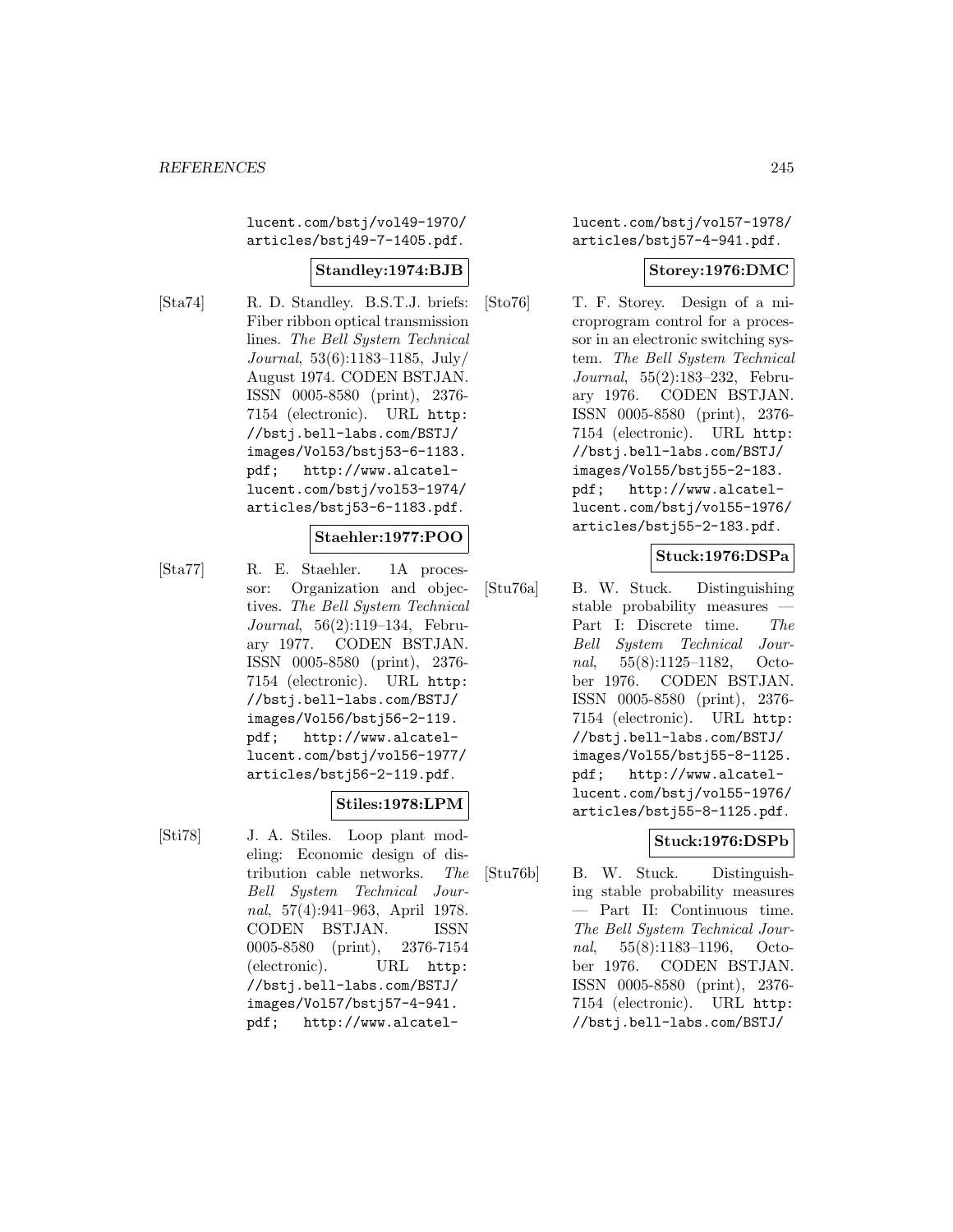images/Vol55/bstj55-8-1183. pdf; http://www.alcatellucent.com/bstj/vol55-1976/ articles/bstj55-8-1183.pdf.

## **Sullivan:1971:LSM**

[Sul71] J. L. Sullivan. A laboratory system for measuring loudness loss of telephone connections. The Bell System Technical Journal, 50(8):2663–2739, October 1971. CODEN BSTJAN. ISSN 0005-8580 (print), 2376- 7154 (electronic). URL http: //bstj.bell-labs.com/BSTJ/ images/Vol50/bstj50-8-2663. pdf; http://www.alcatellucent.com/bstj/vol50-1971/ articles/bstj50-8-2663.pdf.

### **Stanaway:1979:TSP**

[SVW79] J. J. Stanaway, Jr., J. J. Victor, and R. J. Welsch. Traffic service position system no. 1: Software development tools. The Bell System Technical Journal,  $58(6):1307-1333$ , July/ August 1979. CODEN BSTJAN. ISSN 0005-8580 (print), 2376- 7154 (electronic). URL http: //bstj.bell-labs.com/BSTJ/ images/Vol58/bstj58-6-1307. pdf; http://www.alcatellucent.com/bstj/vol58-1979/ articles/bstj58-6-1307.pdf.

# **Seastrand:1971:TMH**

[SW71a] K. L. Seastrand and D. S. Williams. TH-3 medium-haul application: System considerations. The Bell System Technical Journal, 50(7):2271–2285, September 1971. CODEN BSTJAN.

ISSN 0005-8580 (print), 2376- 7154 (electronic). URL http: //bstj.bell-labs.com/BSTJ/ images/Vol50/bstj50-7-2271. pdf; http://www.alcatellucent.com/bstj/vol50-1971/ articles/bstj50-7-2271.pdf.

# **Swift:1971:TMH**

[SW71b] R. A. Swift and J. A. Word. TH-3 medium-haul application: Equipment and building considerations. The Bell System Technical Journal, 50(7): 2345–2353, September 1971. CODEN BSTJAN. ISSN 0005-8580 (print), 2376-7154 (electronic). URL http: //bstj.bell-labs.com/BSTJ/ images/Vol50/bstj50-7-2345. pdf; http://www.alcatellucent.com/bstj/vol50-1971/ articles/bstj50-7-2345.pdf.

### **Slepian:1973:CTM**

[SW73] D. Slepian and J. K. Wolf. A coding theorem for multiple access channels with correlated sources. The Bell System Technical Journal, 52(7):1037–1076, September 1973. CODEN BSTJAN. ISSN 0005-8580 (print), 2376- 7154 (electronic). URL http: //bstj.bell-labs.com/BSTJ/ images/Vol52/bstj52-7-1037. pdf; http://www.alcatellucent.com/bstj/vol52-1973/ articles/bstj52-7-1037.pdf.

#### **Semmelman:1971:SCD**

[SWD71] C. L. Semmelman, E. D. Walsh, and G. T. Daryanani. Statistical circuit design: Lin-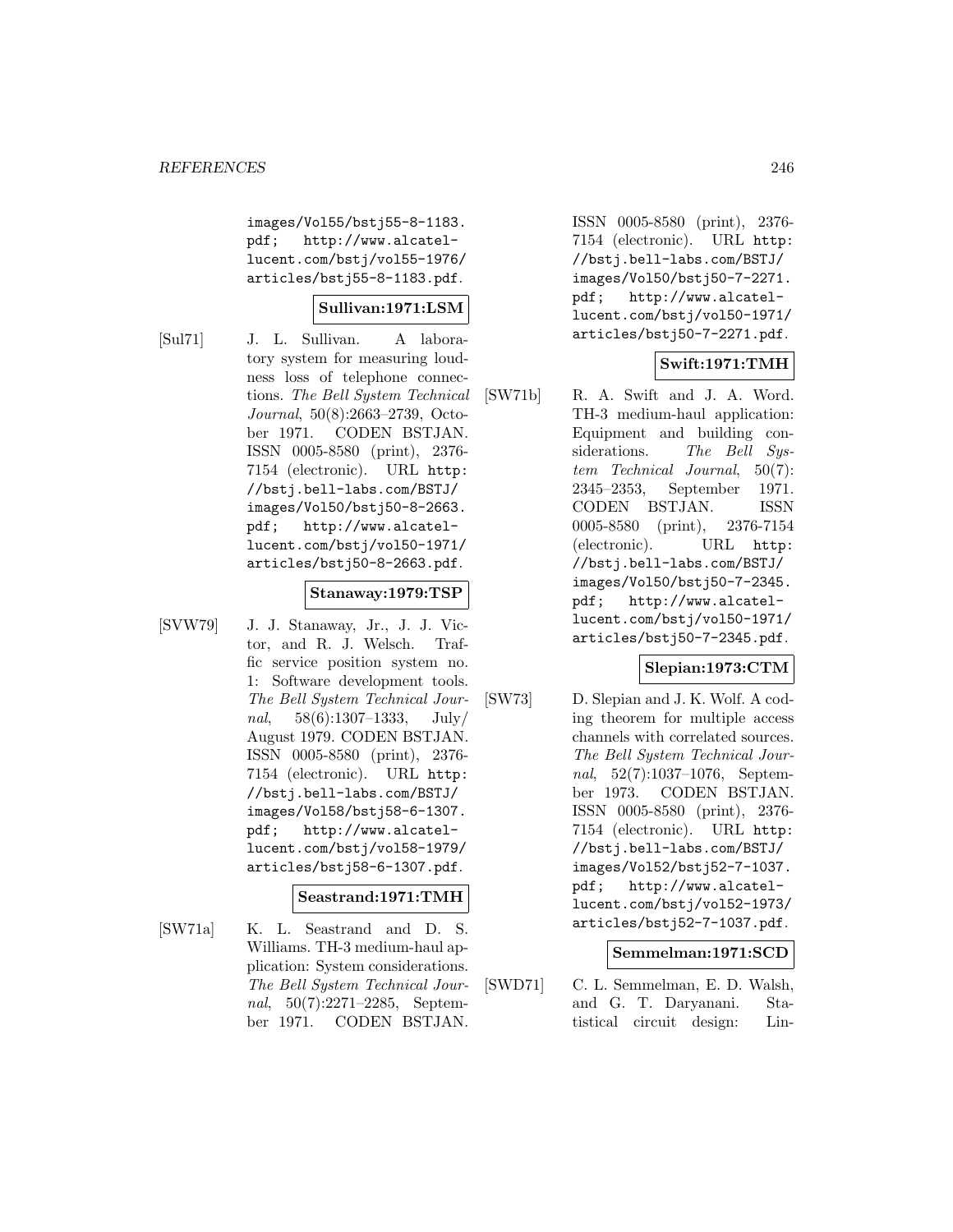ear circuits and statistical design. The Bell System Technical Journal, 50(4):1149–1171, April 1971. CODEN BSTJAN. ISSN 0005-8580 (print), 2376- 7154 (electronic). URL http: //bstj.bell-labs.com/BSTJ/ images/Vol50/bstj50-4-1149. pdf; http://www.alcatellucent.com/bstj/vol50-1971/ articles/bstj50-4-1149.pdf.

# **Saltzberg:1975:DDS**

[SZ75] B. R. Saltzberg and H. M. Zydney. Digital data system: Network synchronization. The Bell System Technical Journal, 54(5):879–892, May/ June 1975. CODEN BSTJAN. ISSN 0005-8580 (print), 2376- 7154 (electronic). URL http: //bstj.bell-labs.com/BSTJ/ images/Vol54/bstj54-5-879. pdf; http://www.alcatellucent.com/bstj/vol54-1975/ articles/bstj54-5-879.pdf.

### **Szentirmai:1973:SMF**

[Sze73] G. Szentirmai. Synthesis of multiple-feedback active filters. The Bell System Technical Journal, 52(4):527–555, April 1973. CODEN BSTJAN. ISSN 0005-8580 (print), 2376- 7154 (electronic). URL http: //bstj.bell-labs.com/BSTJ/ images/Vol52/bstj52-4-527. pdf; http://www.alcatellucent.com/bstj/vol52-1973/ articles/bstj52-4-527.pdf.

# **Thomas:1974:LSC**

[TAB74] J. L. Thomas, R. E. Ander-

son, and P. J. Baun. L5 system: Centralized transmission surveillance. The Bell System Technical Journal, 53(10):2035– 2064, December 1974. CO-DEN BSTJAN. ISSN 0005- 8580 (print), 2376-7154 (electronic). URL http://bstj. bell-labs.com/BSTJ/images/ Vol53/bstj53-10-2035.pdf; http://www.alcatel-lucent. com/bstj/vol53-1974/articles/ bstj53-10-2035.pdf.

# **Tabor:1972:BJB**

[TBCR72] W. J. Tabor, A. H. Bobeck, G. P. Vella Coleiro, and A. Rosencwaig. B.S.T.J. briefs: A new type of cylindrical magnetic domain (bubble isomers). The Bell System Technical Journal,  $51(6):1427-1431$ ,  $July/$ August 1972. CODEN BSTJAN. ISSN 0005-8580 (print), 2376- 7154 (electronic). URL http: //bstj.bell-labs.com/BSTJ/ images/Vol51/bstj51-6-1427. pdf; http://www.alcatellucent.com/bstj/vol51-1972/ articles/bstj51-6-1427.pdf.

# **Thiele:1971:EGT**

[TBTG71] A. A. Thiele, A. H. Bobeck, E. Della Torre, and U. F. Gianola. The energy and general translation force of cylindrical magnetic domains. The Bell System Technical Journal, 50(3):711–724, March 1971. CODEN BSTJAN. ISSN 0005-8580 (print), 2376-7154 (electronic). URL http: //bstj.bell-labs.com/BSTJ/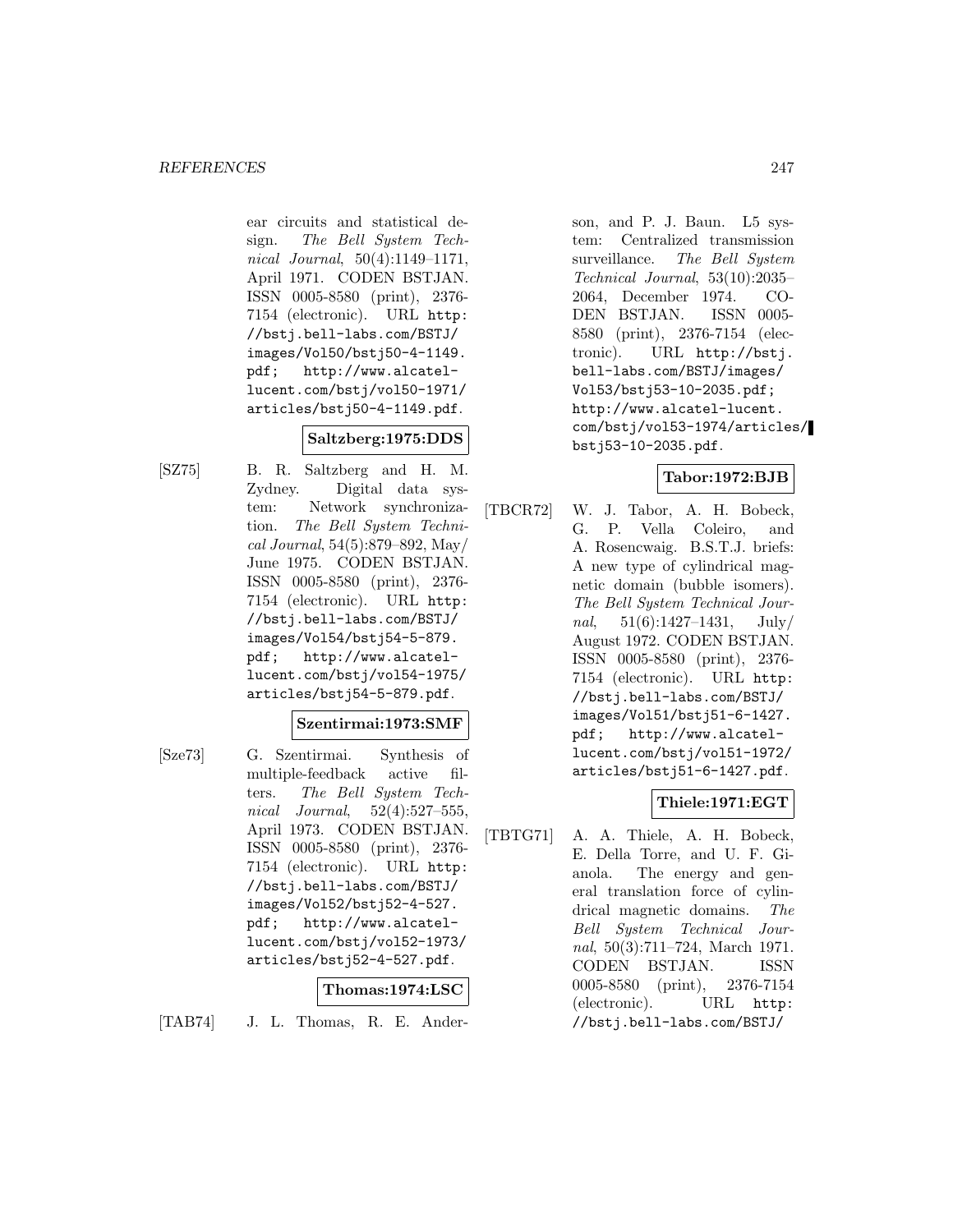images/Vol50/bstj50-3-711. pdf; http://www.alcatellucent.com/bstj/vol50-1971/ articles/bstj50-3-711.pdf.

## **Tatsuguchi:1976:WGG**

[TG76] I. Tatsuguchi and J. W. Gewartowski. A 10-W, 6-GHz, GaAs IM-PATT amplifier for microwave radio systems. The Bell System Technical Journal, 55 (2):167–182, February 1976. CODEN BSTJAN. ISSN 0005-8580 (print), 2376-7154 (electronic). URL http: //bstj.bell-labs.com/BSTJ/ images/Vol55/bstj55-2-167. pdf; http://www.alcatellucent.com/bstj/vol55-1976/ articles/bstj55-2-167.pdf.

# **Thiele:1971:DIT**

[Thi71] A. A. Thiele. Device implications of the theory of cylindrical magnetic domains. The Bell System Technical Journal, 50(3):725–773, March 1971. CODEN BSTJAN. ISSN 0005-8580 (print), 2376- 7154 (electronic). URL http: //bstj.bell-labs.com/BSTJ/ images/Vol50/bstj50-3-725. pdf; http://www.alcatellucent.com/bstj/vol50-1971/ articles/bstj50-3-725.pdf.

# **Thomas:1971:ADE**

[Tho71a] David T. Thomas. Analysis and design of elementary blinders for large horn reflector antennas. The Bell System Technical Journal, 50(9):2979–2995, November 1971. CODEN BSTJAN.

ISSN 0005-8580 (print), 2376- 7154 (electronic). URL http: //bstj.bell-labs.com/BSTJ/ images/Vol50/bstj50-9-2979. pdf; http://www.alcatellucent.com/bstj/vol50-1971/ articles/bstj50-9-2979.pdf.

# **Thomas:1971:AEC**

[Tho71b] E. J. Thomas. An adaptive echo canceller in a nonideal environment (nonlinear or time variant). The Bell System Technical Journal, 50(8):2779–2795, October 1971. CODEN BSTJAN. ISSN 0005-8580 (print), 2376- 7154 (electronic). URL http: //bstj.bell-labs.com/BSTJ/ images/Vol50/bstj50-8-2779. pdf; http://www.alcatellucent.com/bstj/vol50-1971/ articles/bstj50-8-2779.pdf.

# **Thomas:1971:SCA**

[Tho71c] E. J. Thomas. Some considerations on the application of the Volterra representation or nonlinear networks to adaptive echo cancellers. The Bell System Technical Journal, 50(8):2797–2805, October 1971. CODEN BSTJAN. ISSN 0005-8580 (print), 2376- 7154 (electronic). URL http: //bstj.bell-labs.com/BSTJ/ images/Vol50/bstj50-8-2797. pdf; http://www.alcatellucent.com/bstj/vol50-1971/ articles/bstj50-8-2797.pdf.

### **Thornber:1973:ERD**

[Tho73a] K. K. Thornber. Error rates of digital signals in charge trans-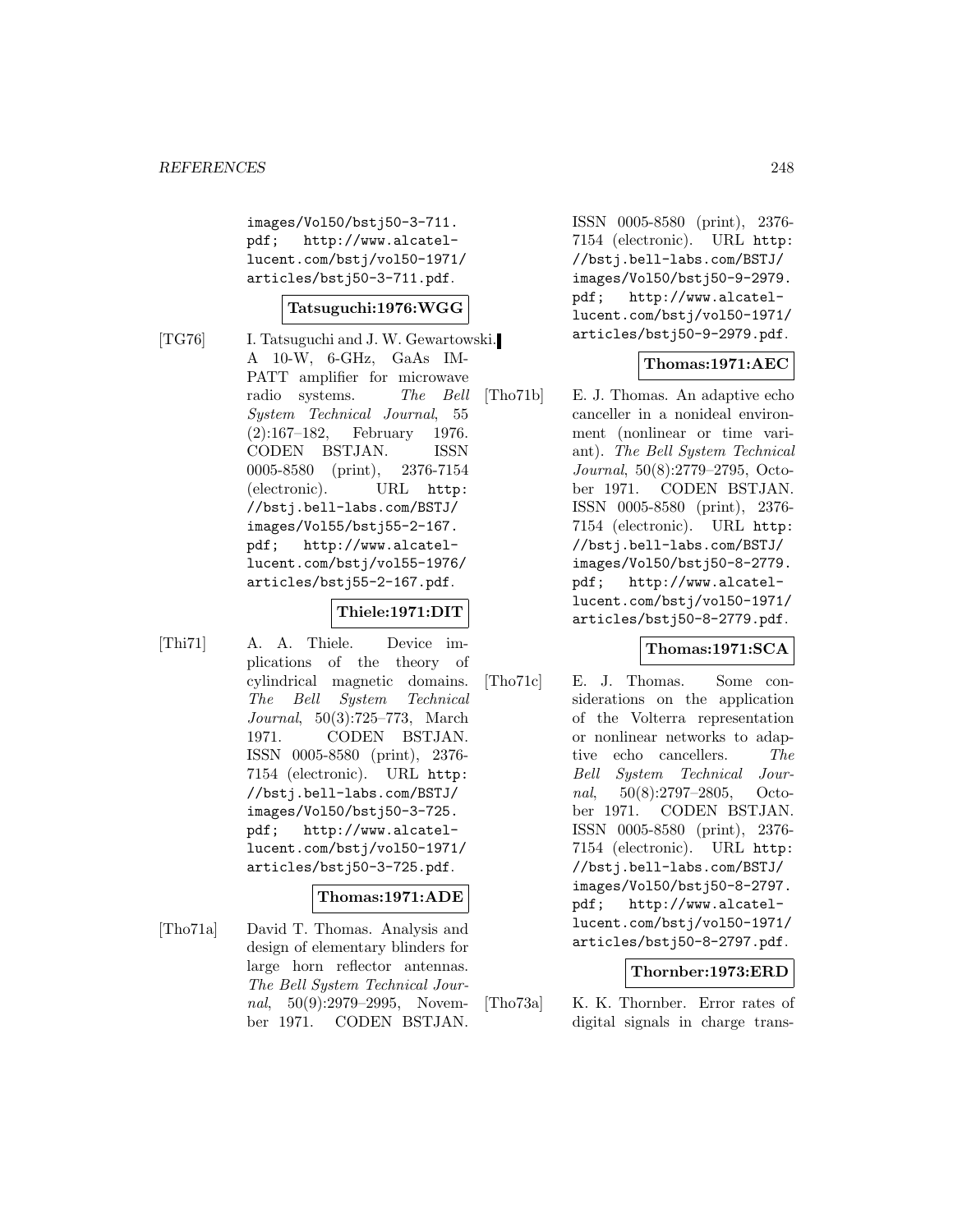fer devices. The Bell System Technical Journal, 52(10):1795– 1809, December 1973. CO-DEN BSTJAN. ISSN 0005- 8580 (print), 2376-7154 (electronic). URL http://bstj. bell-labs.com/BSTJ/images/ Vol52/bstj52-10-1795.pdf; http://www.alcatel-lucent. com/bstj/vol52-1973/articles/ bstj52-10-1795.pdf.

# **Thornber:1973:OLC**

[Tho73b] K. K. Thornber. Operational limitations of charge transfer devices. The Bell System Technical Journal, 52(9): 1453–1482, November 1973. CODEN BSTJAN. ISSN 0005-8580 (print), 2376-7154 (electronic). URL http: //bstj.bell-labs.com/BSTJ/ images/Vol52/bstj52-9-1453. pdf; http://www.alcatellucent.com/bstj/vol52-1973/ articles/bstj52-9-1453.pdf.

# **Thornber:1974:TNC**

[Tho74a] K. K. Thornber. Theory of noise in charge-transfer devices. The Bell System Technical Journal, 53(7):1211–1262, September 1974. CODEN BSTJAN. ISSN 0005-8580 (print), 2376- 7154 (electronic). URL http: //bstj.bell-labs.com/BSTJ/ images/Vol53/bstj53-7-1211. pdf; http://www.alcatellucent.com/bstj/vol53-1974/ articles/bstj53-7-1211.pdf.

# **Thornber:1974:TMF**

[Tho74b] K. K. Thornber. Treat-

ment of microscopic fluctuations in noise theory. The Bell System Technical Journal,  $53(6):1041-1078$ , July/ August 1974. CODEN BSTJAN. ISSN 0005-8580 (print), 2376- 7154 (electronic). URL http: //bstj.bell-labs.com/BSTJ/ images/Vol53/bstj53-6-1041. pdf; http://www.alcatellucent.com/bstj/vol53-1974/ articles/bstj53-6-1041.pdf.

# **Thomson:1977:WMW**

[Tho77a] D. J. Thomson. WT4 millimeter waveguide system: Spectrum estimation techniques for characterization and development of WT4 waveguide — II. The Bell System Technical Journal, 56 (10):1983–2005, December 1977. CODEN BSTJAN. ISSN 0005- 8580 (print), 2376-7154 (electronic). URL http://bstj. bell-labs.com/BSTJ/images/ Vol56/bstj56-10-1983.pdf; http://www.alcatel-lucent. com/bstj/vol56-1977/articles/ bstj56-10-1983.pdf.

# **Thomson:1977:SET**

[Tho77b] David J. Thomson. Spectrum estimation techniques for characterization and development of WT4 waveguide — 1. The Bell System Technical Journal, 56(9):1769–1815, November 1977. CODEN BSTJAN. ISSN 0005-8580 (print), 2376- 7154 (electronic). URL http: //bstj.bell-labs.com/BSTJ/ images/Vol56/bstj56-9-1769. pdf; http://www.alcatel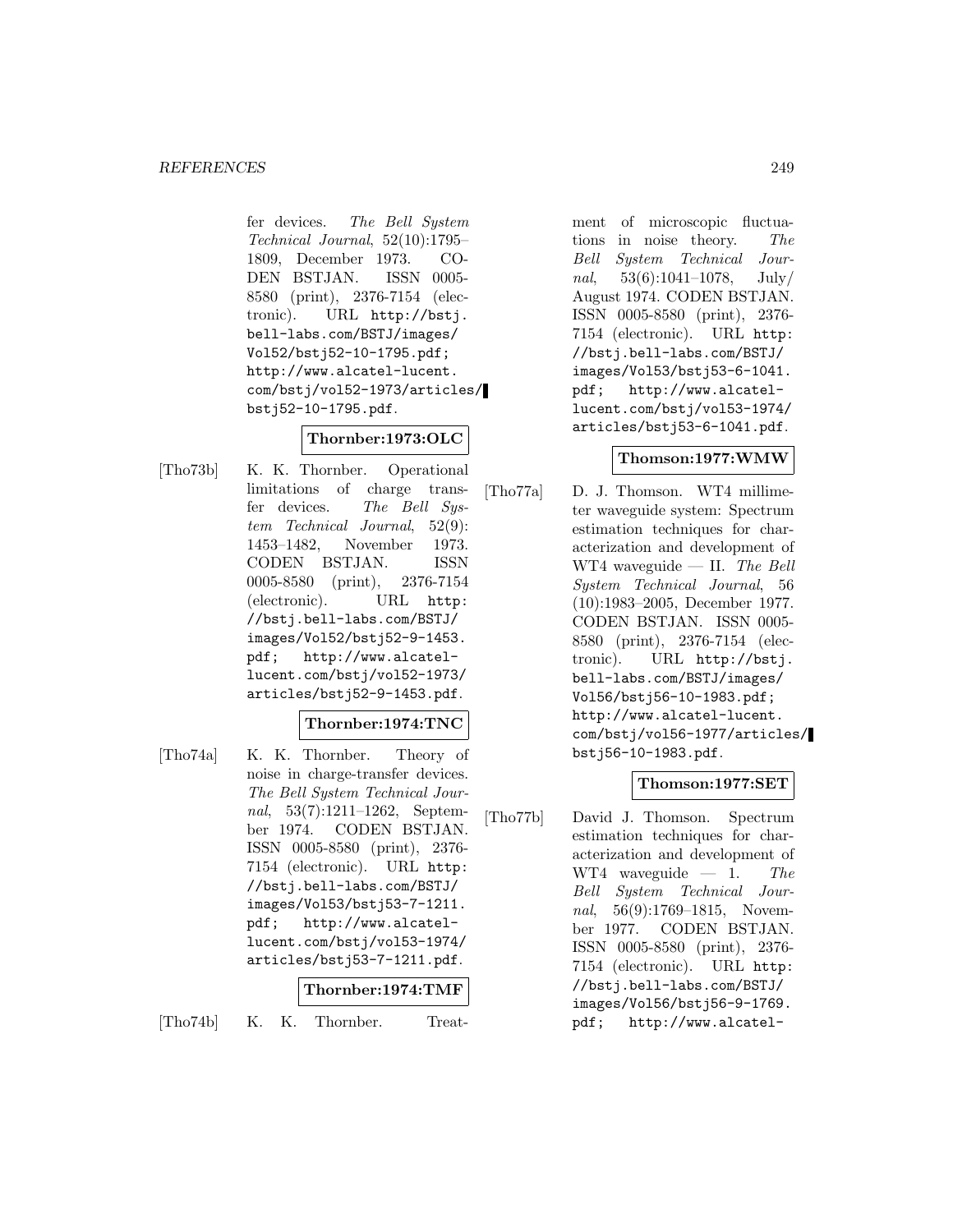lucent.com/bstj/vol56-1977/ articles/bstj56-9-1769.pdf.

#### **Thompson:1978:UTS**

[Tho78] K. Thompson. UNIX timesharing system: UNIX implementation. The Bell System Technical Journal, 57(6): 1931–1946, July/August 1978. CODEN BSTJAN. ISSN 0005-8580 (print), 2376-7154 (electronic). URL http: //bstj.bell-labs.com/BSTJ/ images/Vol57/bstj57-6-1931. pdf; http://www.alcatellucent.com/bstj/vol57-1978/ articles/bstj57-6-1931.pdf.

#### **Tompsett:1973:MTI**

[TKK73] M. F. Tompsett, B. B. Kosicki, and D. Kahng. Measurements of transfer inefficiency of 250 element undercut-isolated charge coupled devices. The Bell System Technical Journal, 52(1):1– 7, January 1973. CODEN BST-JAN. ISSN 0005-8580 (print), 2376-7154 (electronic). URL http://bstj.bell-labs.com/ BSTJ/images/Vol52/bstj52-1- 1.pdf; http://www.alcatellucent.com/bstj/vol52-1973/ articles/bstj52-1-1.pdf.

### **Thornber:1974:BTS**

[TKN74] K. K. Thornber, D. Kahng, and C. T. Neppell. Bias-temperaturestess studies of change retention in dual-dielectric, chargestorage cells. The Bell System Technical Journal, 53(9): 1741–1770, November 1974. CODEN BSTJAN. ISSN

0005-8580 (print), 2376-7154 (electronic). URL http: //bstj.bell-labs.com/BSTJ/ images/Vol53/bstj53-9-1741. pdf; http://www.alcatellucent.com/bstj/vol53-1974/ articles/bstj53-9-1741.pdf.

# **Tribolet:1979:CTP**

[TNMC79] J. M. Tribolet, P. Noll, B. J. Mc-Dermott, and R. E. Crochiere. A comparison of the performance of four low-bit-rate speech waveform coders. The Bell System Technical Journal, 58(3):699–712, March 1979. CODEN BSTJAN. ISSN 0005-8580 (print), 2376-7154 (electronic). URL http: //bstj.bell-labs.com/BSTJ/ images/Vol58/bstj58-3-699. pdf; http://www.alcatellucent.com/bstj/vol58-1979/ articles/bstj58-3-699.pdf.

### **Tong:1970:PBT**

[Ton70] S. Y. Tong. Performance of bust-trapping codes. The Bell System Technical Journal, 49(4):477–491, April 1970. CODEN BSTJAN. ISSN 0005-8580 (print), 2376-7154 (electronic). URL http: //bstj.bell-labs.com/BSTJ/ images/Vol49/bstj49-4-477. pdf; http://www.alcatellucent.com/bstj/vol49-1970/ articles/bstj49-4-477.pdf.

### **Tow:1975:DES**

[Tow75] J. Tow. Design and evaluation of shifted-companion-form active filters. The Bell System Tech-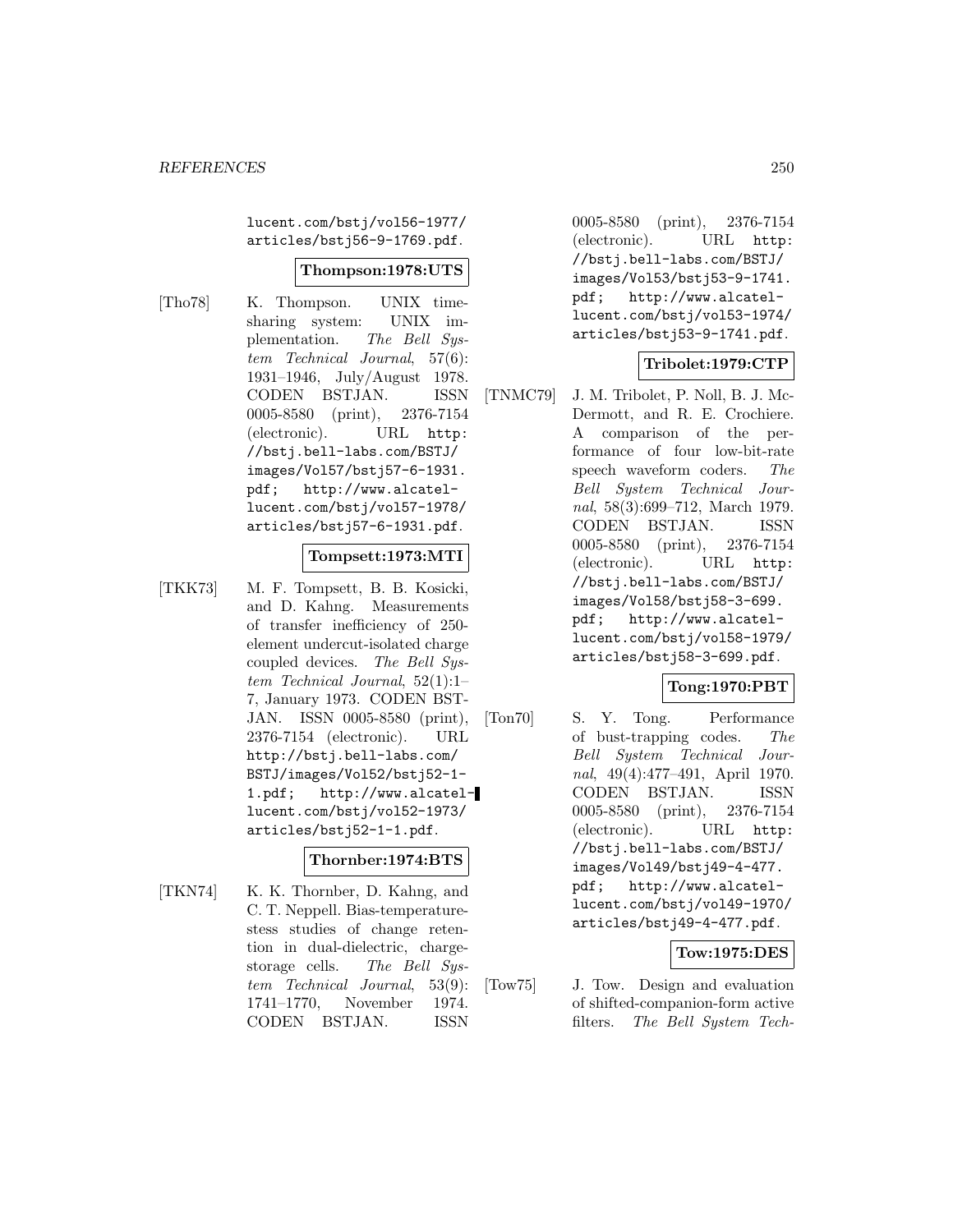nical Journal, 54(3):545–568, March 1975. CODEN BSTJAN. ISSN 0005-8580 (print), 2376- 7154 (electronic). URL http: //bstj.bell-labs.com/BSTJ/ images/Vol54/bstj54-3-545. pdf; http://www.alcatellucent.com/bstj/vol54-1975/ articles/bstj54-3-545.pdf.

# **Tsiang:1979:AMP**

[Tsi79] S. H. Tsiang. Advanced mobile phone service: Development support systems. The Bell System Technical Journal, 58(1):201–213, January 1979. CODEN BSTJAN. ISSN 0005-8580 (print), 2376- 7154 (electronic). URL http: //bstj.bell-labs.com/BSTJ/ images/Vol58/bstj58-1-201. pdf; http://www.alcatellucent.com/bstj/vol58-1979/ articles/bstj58-1-201.pdf.

# **Turrin:1975:MSR**

[Tur75] R. H. Turrin. A multibeam, spherical-reflector satellite antenna for the 20- and 30- GHz bands. The Bell System Technical Journal, 54(6): 1011–1026, July/August 1975. CODEN BSTJAN. ISSN 0005-8580 (print), 2376-7154 (electronic). URL http: //bstj.bell-labs.com/BSTJ/ images/Vol54/bstj54-6-1011. pdf; http://www.alcatellucent.com/bstj/vol54-1975/ articles/bstj54-6-1011.pdf.

# **Urich:1971:PSS**

[Uri71] J. F. Urich. The Picture-

phone System: Switching plan. The Bell System Technical Journal, 50(2):521–531, February 1971. CODEN BSTJAN. ISSN 0005-8580 (print), 2376- 7154 (electronic). URL http: //bstj.bell-labs.com/BSTJ/ images/Vol50/bstj50-2-521. pdf; http://www.alcatellucent.com/bstj/vol50-1971/ articles/bstj50-2-521.pdf.

# **VanHaften:1975:SDP**

[Van75a] D. Van Haften. SAFEGUARD data-processing system: Software change control. The Bell System Technical Journal, 54 (10):S231–S236, December 1975. CODEN BSTJAN. ISSN 0005- 8580 (print), 2376-7154 (electronic). URL http://bstj. bell-labs.com/BSTJ/images/ Vol54/bstj54-10-S231.pdf; http://www.alcatel-lucent. com/bstj/vol54-1975/articles/ bstj54-10-S231.pdf.

### **VanSciver:1975:SDP**

[Van75b] P. A. Van Sciver. SAFEGUARD data-processing system: Systems programming in PL/1. The Bell System Technical Journal, 54 (10):S173–S180, December 1975. CODEN BSTJAN. ISSN 0005- 8580 (print), 2376-7154 (electronic). URL http://bstj. bell-labs.com/BSTJ/images/ Vol54/bstj54-10-S173.pdf; http://www.alcatel-lucent. com/bstj/vol54-1975/articles/ bstj54-10-S173.pdf.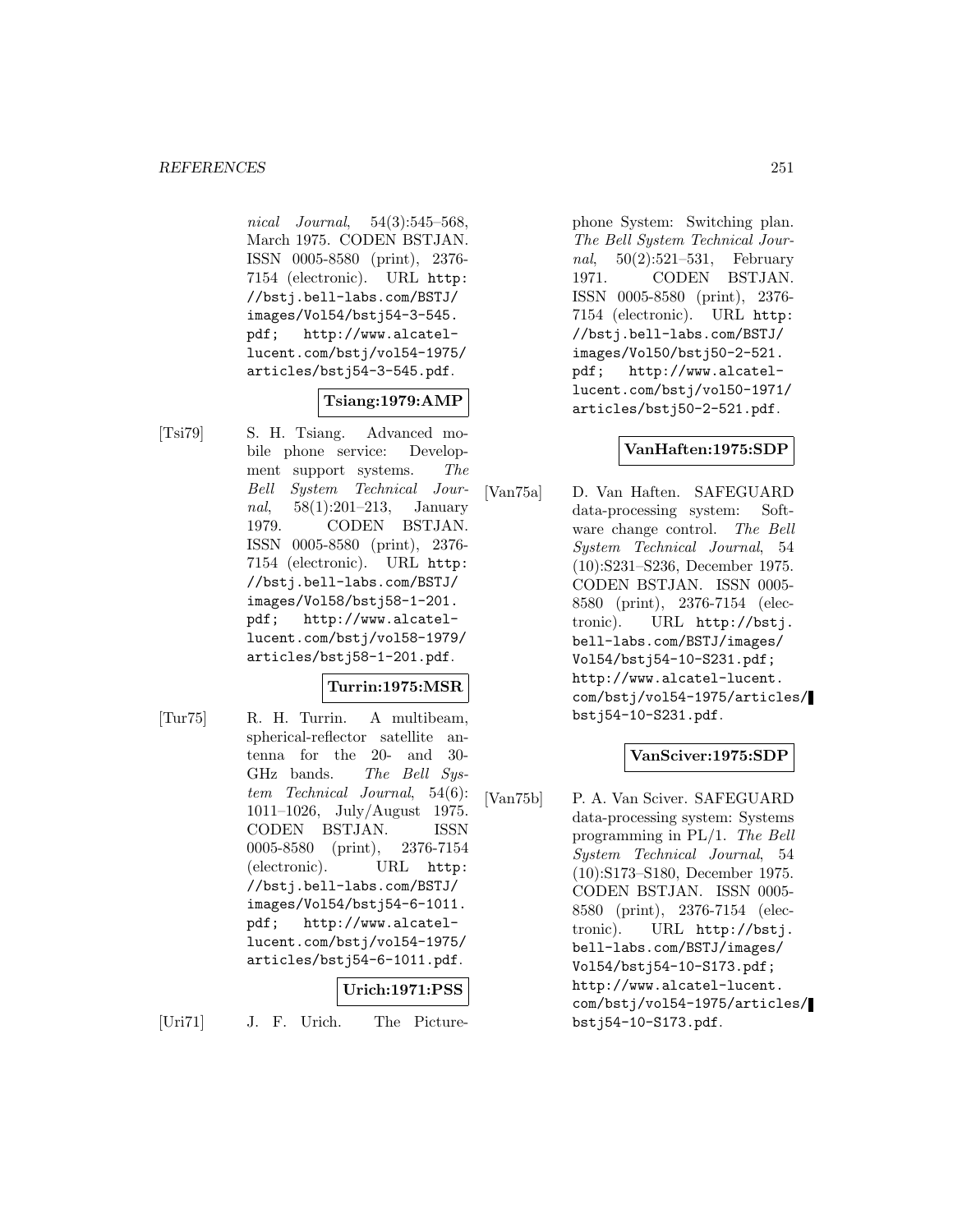## **Ventrice:1972:SBT**

[Ven72] F. X. Ventrice. Soil burial tests: Effect of soil burial exposure on the properties of casting resins. The Bell System Technical Journal, 51(1):43–46, January 1972. CODEN BST-JAN. ISSN 0005-8580 (print), 2376-7154 (electronic). URL http://bstj.bell-labs.com/ BSTJ/images/Vol51/bstj51-1- 43.pdf; http://www.alcatellucent.com/bstj/vol51-1972/ articles/bstj51-1-43.pdf.

#### **VanSlooten:1972:DCB**

[VG72] D. J. VanSlooten and K. A. Gluckow. D2 channel bank: Physical design and introductory program. The Bell System Technical Journal, 51 (8):1725–1742, October 1972. CODEN BSTJAN. ISSN 0005-8580 (print), 2376-7154 (electronic). URL http: //bstj.bell-labs.com/BSTJ/ images/Vol51/bstj51-8-1725. pdf; http://www.alcatellucent.com/bstj/vol51-1972/ articles/bstj51-8-1725.pdf.

**Vigants:1970:NFS**

[Vig70] Arvids Vigants. The number of fades in space-diversity reception. The Bell System Technical Journal, 49(7): 1513–1530, September 1970. CODEN BSTJAN. ISSN 0005-8580 (print), 2376-7154 (electronic). URL http: //bstj.bell-labs.com/BSTJ/ images/Vol49/bstj49-7-1513. pdf; http://www.alcatellucent.com/bstj/vol49-1970/ articles/bstj49-7-1513.pdf.

### **Vigants:1971:NDF**

[Vig71] Arvids Vigants. Number and duration of fades at 6 and 4 GHz. The Bell System Technical Journal, 50(3):815–841, March 1971. CODEN BSTJAN. ISSN 0005-8580 (print), 2376- 7154 (electronic). URL http: //bstj.bell-labs.com/BSTJ/ images/Vol50/bstj50-3-815. pdf; http://www.alcatellucent.com/bstj/vol50-1971/ articles/bstj50-3-815.pdf.

# **Vigants:1975:SDE**

[Vig75] A. Vigants. Space-diversity engineering. The Bell System Technical Journal, 54(1):103–142, January 1975. CODEN BSTJAN. ISSN 0005-8580 (print), 2376- 7154 (electronic). URL http: //bstj.bell-labs.com/BSTJ/ images/Vol54/bstj54-1-103. pdf; http://www.alcatellucent.com/bstj/vol54-1975/ articles/bstj54-1-103.pdf.

# **Vigants:1979:TUF**

[VP79] A. Vigants and M. V. Pursley. Transmission unavailability of frequency-diversity protected microwave FM radio systems caused by multipath fading. The Bell System Technical Journal, 58(8):1779–1796, October 1979. CODEN BSTJAN. ISSN 0005-8580 (print), 2376- 7154 (electronic). URL http: //bstj.bell-labs.com/BSTJ/ images/Vol58/bstj58-8-1779.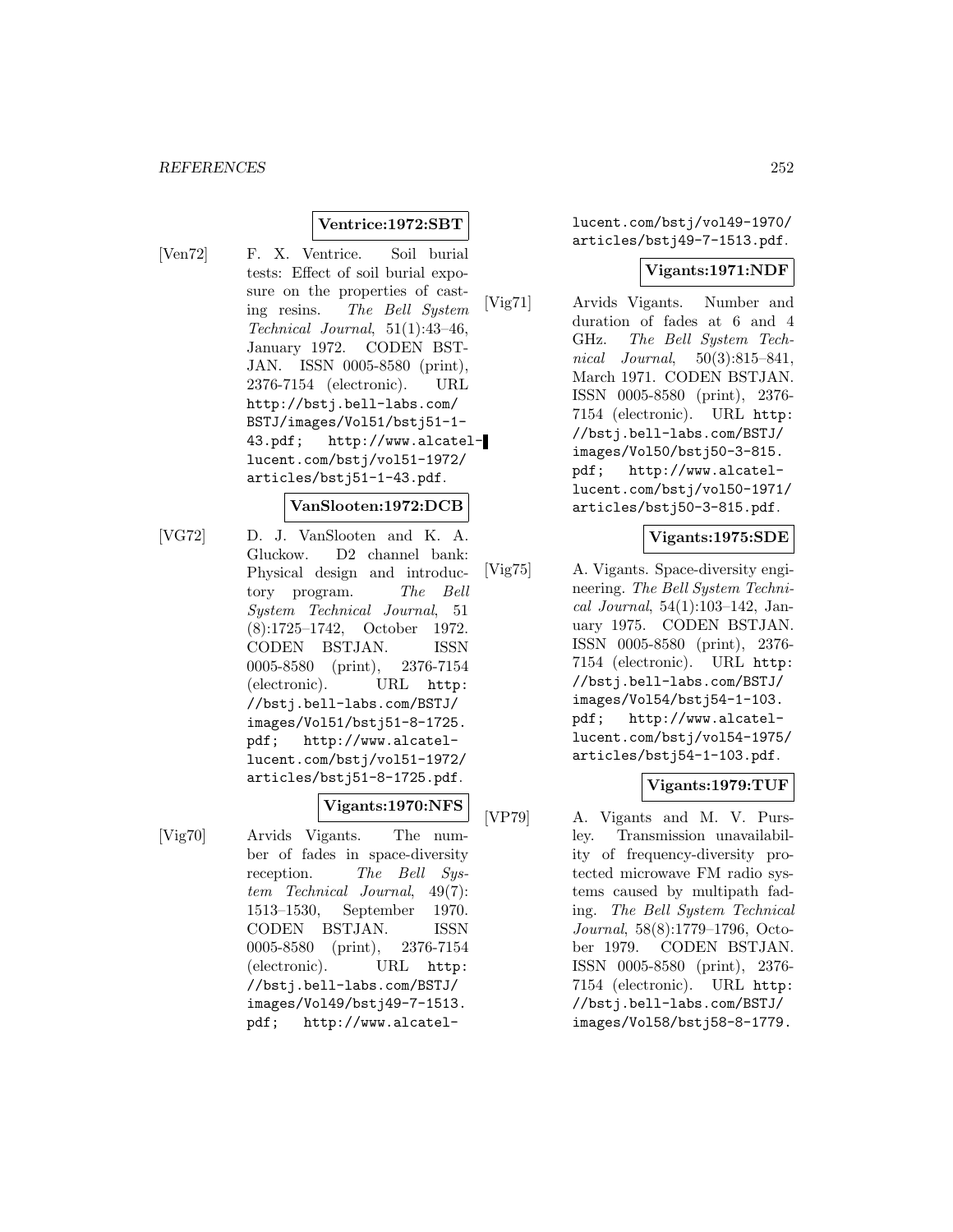pdf; http://www.alcatellucent.com/bstj/vol58-1979/ articles/bstj58-8-1779.pdf.

# **Wirtz:1974:LSP**

[WA74] R. J. Wirtz and W. G. Albert. L5 system: Physical design. The Bell System Technical Journal, 53(10):2147–2194, December 1974. CODEN BSTJAN. ISSN 0005-8580 (print), 2376-7154 (electronic). URL http://bstj. bell-labs.com/BSTJ/images/ Vol53/bstj53-10-2147.pdf; http://www.alcatel-lucent. com/bstj/vol53-1974/articles/ bstj53-10-2147.pdf.

#### **Wadsack:1978:FCD**

[Wad78a] R. L. Wadsack. Fault coverage in digital integrated circuits. The Bell System Technical Journal, 57(5):1475–1488, May/ June 1978. CODEN BSTJAN. ISSN 0005-8580 (print), 2376- 7154 (electronic). URL http: //bstj.bell-labs.com/BSTJ/ images/Vol57/bstj57-5-1475. pdf; http://www.alcatellucent.com/bstj/vol57-1978/ articles/bstj57-5-1475.pdf.

#### **Wadsack:1978:FML**

[Wad78b] R. L. Wadsack. Fault modeling and logic simulation of CMOS and MOS integrated circuits. The Bell System Technical Journal, 57(5):1449–1474, May/ June 1978. CODEN BSTJAN. ISSN 0005-8580 (print), 2376- 7154 (electronic). URL http: //bstj.bell-labs.com/BSTJ/ images/Vol57/bstj57-5-1449.

pdf; http://www.alcatellucent.com/bstj/vol57-1978/ articles/bstj57-5-1449.pdf.

#### **Waggener:1970:BBE**

[Wag70] H. A. Waggener. BSTJ briefs: Electrochemically controlled thinning of silicon. The Bell System Technical Journal, 49(3):473–475, March 1970. CODEN BSTJAN. ISSN 0005-8580 (print), 2376-7154 (electronic). URL http: //bstj.bell-labs.com/BSTJ/ images/Vol49/bstj49-3-473. pdf; http://www.alcatellucent.com/bstj/vol49-1970/ articles/bstj49-3-473.pdf.

### **Wagar:1971:TET**

[Wag71] H. N. Wagar. Transient effect in telephone switching circuits when relay windings are disconnected. The Bell System Technical Journal, 50(9):2997-3062, November 1971. CODEN BSTJAN. ISSN 0005-8580 (print), 2376- 7154 (electronic). URL http: //bstj.bell-labs.com/BSTJ/ images/Vol50/bstj50-9-2997. pdf; http://www.alcatellucent.com/bstj/vol50-1971/ articles/bstj50-9-2997.pdf.

## **Wahl:1977:TYP**

[Wah77] A. J. Wahl. Ten years of power aging of the same group of submarine cable semiconductor devices. The Bell System Technical Journal, 56(6):987–1005, July/ August 1977. CODEN BSTJAN. ISSN 0005-8580 (print), 2376-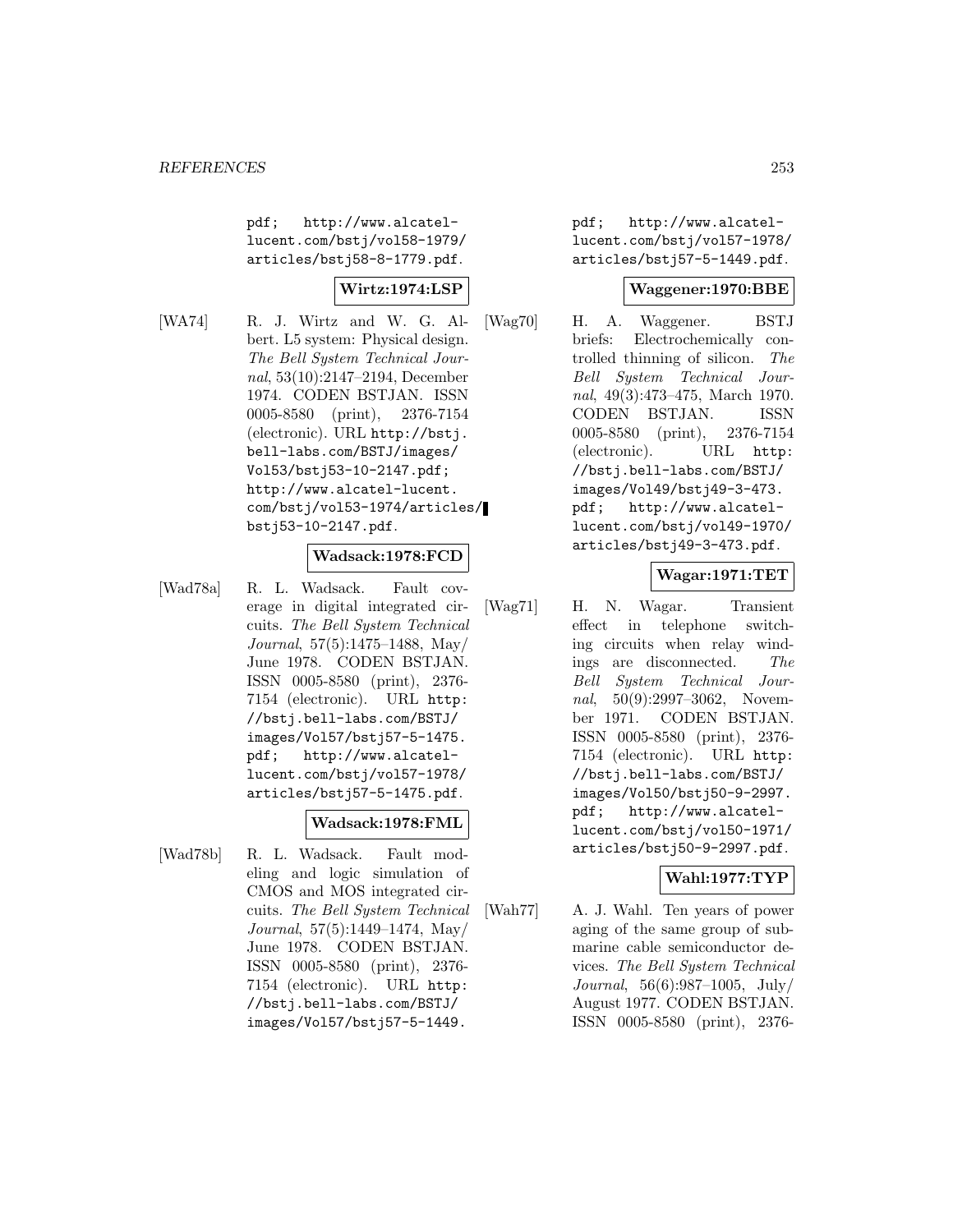7154 (electronic). URL http: //bstj.bell-labs.com/BSTJ/ images/Vol56/bstj56-6-987. pdf; http://www.alcatellucent.com/bstj/vol56-1977/ articles/bstj56-6-987.pdf.

### **Walvick:1970:CEC**

[Wal70] E. A. Walvick. On the capacity of an ensemble of channels with differing parameters. The Bell System Technical Journal, 49(3):415–429, March 1970. CODEN BSTJAN. ISSN 0005-8580 (print), 2376- 7154 (electronic). URL http: //bstj.bell-labs.com/BSTJ/ images/Vol49/bstj49-3-415. pdf; http://www.alcatellucent.com/bstj/vol49-1970/ articles/bstj49-3-415.pdf.

#### **Waldhauer:1977:AAF**

[Wal77] F. D. Waldhauer. Anticausal analysis of feedback amplifiers. The Bell System Technical Journal, 56(8):1337–1386, October 1977. CODEN BSTJAN. ISSN 0005-8580 (print), 2376- 7154 (electronic). URL http: //bstj.bell-labs.com/BSTJ/ images/Vol56/bstj56-8-1337. pdf; http://www.alcatellucent.com/bstj/vol56-1977/ articles/bstj56-8-1337.pdf.

# **Walker:1979:AMP**

[Wal79] J. T. Walker. Advanced mobile phone service: A service test mobile telephone control unit. The Bell System Technical Journal, 58(1):145–152, January 1979. CODEN BSTJAN.

ISSN 0005-8580 (print), 2376- 7154 (electronic). URL http: //bstj.bell-labs.com/BSTJ/ images/Vol58/bstj58-1-145. pdf; http://www.alcatellucent.com/bstj/vol58-1979/ articles/bstj58-1-145.pdf.

### **Wannier:1970:AMG**

[Wan70] Gregory H. Wannier. On an anomaly in the mobility of gaseous ions. The Bell System Technical Journal, 49(3):343–354, March 1970. CODEN BSTJAN. ISSN 0005-8580 (print), 2376-7154 (electronic). URL http: //bstj.bell-labs.com/BSTJ/ images/Vol49/bstj49-3-343. pdf; http://www.alcatellucent.com/bstj/vol49-1970/ articles/bstj49-3-343.pdf.

#### **Warters:1977:WMW**

[War77] W. D. Warters. WT4 millimeter waveguide system: Introduction. The Bell System Technical Journal, 56(10):1825–1827, December 1977. CODEN BSTJAN. ISSN 0005-8580 (print), 2376-7154 (electronic). URL http://bstj. bell-labs.com/BSTJ/images/ Vol56/bstj56-10-1825.pdf; http://www.alcatel-lucent. com/bstj/vol56-1977/articles/ bstj56-10-1825.pdf.

#### **White:1973:DGA**

[WC73] Gerard White and Gen M. Chin. A DC-to-2.3-GHz amplifier using an 'embedding' scheme. The Bell System Technical Journal,  $52(1):53-62$ , Jan-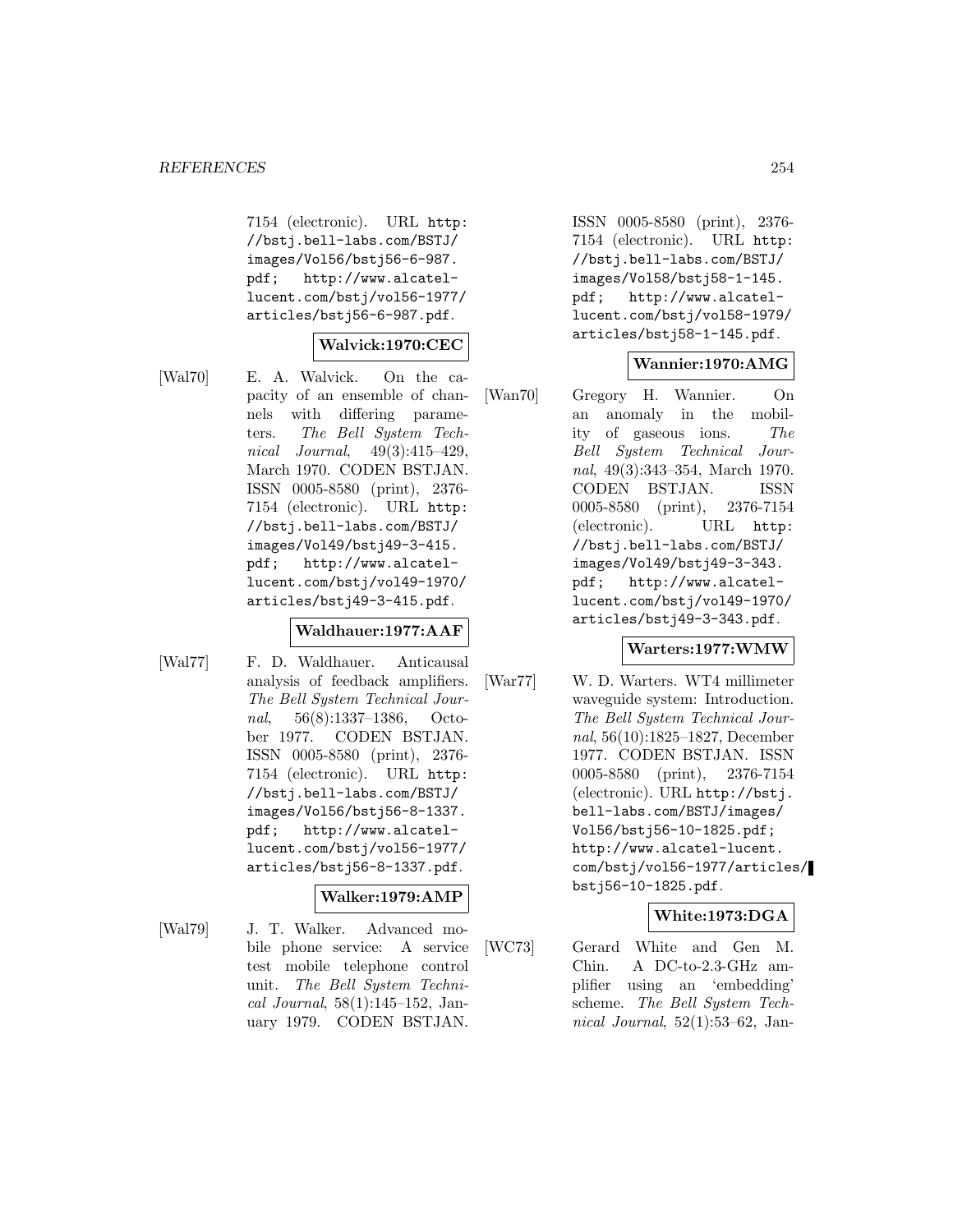uary 1973. CODEN BST-JAN. ISSN 0005-8580 (print), 2376-7154 (electronic). URL http://bstj.bell-labs.com/ BSTJ/images/Vol52/bstj52-1- 53.pdf; http://www.alcatellucent.com/bstj/vol52-1973/ articles/bstj52-1-53.pdf.

#### **Webber:1977:BJB**

[WHF77] S. A. Webber, C. J. Harris, and J. L. Flanagan. B.S.T.J. briefs: Use of variable-quality coding and time-interval modification in packet transmission of speech. The Bell System Technical Journal, 56(8):1569–1573, October 1977. CODEN BSTJAN. ISSN 0005-8580 (print), 2376- 7154 (electronic). URL http: //bstj.bell-labs.com/BSTJ/ images/Vol56/bstj56-8-1569. pdf; http://www.alcatellucent.com/bstj/vol56-1977/ articles/bstj56-8-1569.pdf.

## **White:1971:OMH**

[Whi71] Gerard White. Optical modulation at high information rates. The Bell System Technical Journal, 50(8):2607–2645, October 1971. CODEN BSTJAN. ISSN 0005-8580 (print), 2376- 7154 (electronic). URL http: //bstj.bell-labs.com/BSTJ/ images/Vol50/bstj50-8-2607. pdf; http://www.alcatellucent.com/bstj/vol50-1971/ articles/bstj50-8-2607.pdf.

#### **Whitaker:1975:AOD**

[Whi75] B. A. Whitaker. Analysis and optimal design of a multiserver, multiqueue system with finite waiting space in each queue. The Bell System Technical Journal, 54(3):595–623, March 1975. CODEN BSTJAN. ISSN 0005-8580 (print), 2376- 7154 (electronic). URL http: //bstj.bell-labs.com/BSTJ/ images/Vol54/bstj54-3-595. pdf; http://www.alcatellucent.com/bstj/vol54-1975/ articles/bstj54-3-595.pdf.

### **Wilson:1970:BJB**

[Wil70a] R. W. Wilson. B.S.T.J. briefs: A three-radiometer pathdiversity experiment. The Bell System Technical Journal,  $49(6):1239-1242$ , July/ August 1970. CODEN BSTJAN. ISSN 0005-8580 (print), 2376- 7154 (electronic). URL http: //bstj.bell-labs.com/BSTJ/ images/Vol49/bstj49-6-1239. pdf; http://www.alcatellucent.com/bstj/vol49-1970/ articles/bstj49-6-1239.pdf.

## **Wilson:1970:NTE**

[Wil70b] Alan N. Wilson, Jr. New theorems on the equations of nonlinear DC transistor networks. The Bell System Technical Journal, 49(8):1713–1738, October 1970. CODEN BSTJAN. ISSN 0005-8580 (print), 2376- 7154 (electronic). URL http: //bstj.bell-labs.com/BSTJ/ images/Vol49/bstj49-8-1713. pdf; http://www.alcatellucent.com/bstj/vol49-1970/ articles/bstj49-8-1713.pdf.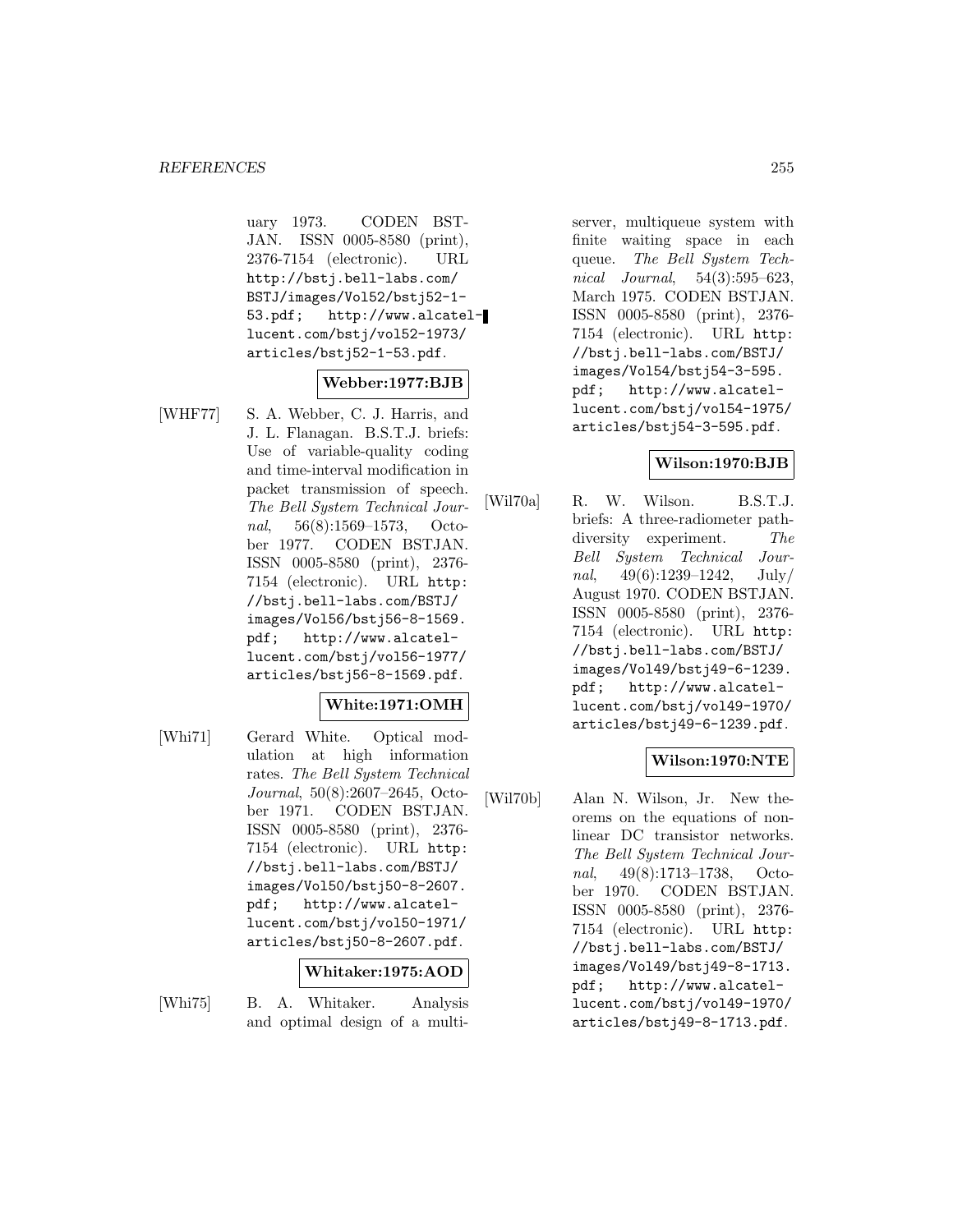### **Wilkinson:1971:SCL**

- 
- [Wil71] R. I. Wilkinson. Some comparisons of load and loss data with current teletraffic theory. The Bell System Technical Journal, 50(8):2807–2834, October 1971. CODEN BSTJAN. ISSN 0005-8580 (print), 2376- 7154 (electronic). URL http: //bstj.bell-labs.com/BSTJ/ images/Vol50/bstj50-8-2807. pdf; http://www.alcatellucent.com/bstj/vol50-1971/ articles/bstj50-8-2807.pdf.

#### **Willson:1972:SEQ**

[Wil72] A. N. Willson, Jr. Some effects of quantization and adder overflow on the forced response of digital filters. The Bell System Technical Journal, 51(4):863–887, April 1972. CODEN BSTJAN. ISSN 0005-8580 (print), 2376- 7154 (electronic). URL http: //bstj.bell-labs.com/BSTJ/ images/Vol51/bstj51-4-863. pdf; http://www.alcatellucent.com/bstj/vol51-1972/ articles/bstj51-4-863.pdf.

## **Wilson:1977:VLN**

[Wil77] Lynn O. Wilson. Vibrations of a lithium niobate fiber. The Bell System Technical Journal, 56(8):1387–1404, October 1977. CODEN BSTJAN. ISSN 0005-8580 (print), 2376- 7154 (electronic). URL http: //bstj.bell-labs.com/BSTJ/ images/Vol56/bstj56-8-1387. pdf; http://www.alcatellucent.com/bstj/vol56-1977/ articles/bstj56-8-1387.pdf.

#### **Witsenhausen:1979:SRT**

[Wit79] H. S. Witsenhausen. On the structure of real-time source coders. The Bell System Technical Journal, 58(6):1437– 1451, July/August 1979. CO-DEN BSTJAN. ISSN 0005- 8580 (print), 2376-7154 (electronic). URL http://bstj. bell-labs.com/BSTJ/images/ Vol58/bstj58-6-1437.pdf; http://www.alcatel-lucent. com/bstj/vol58-1979/articles/ bstj58-6-1437.pdf.

## **Walden:1972:BJB**

[WKS<sup>+</sup>72] R. H. Walden, R. H. Krambeck, R. J. Strain, J. McKenna, N. L. Schryer, and G. E. Smith. B.S.T.J. briefs: The buried channel charge coupled device. The Bell System Technical Journal, 51(7):1635–1640, September 1972. CODEN BSTJAN. ISSN 0005-8580 (print), 2376- 7154 (electronic). URL http: //bstj.bell-labs.com/BSTJ/ images/Vol51/bstj51-7-1635. pdf; http://www.alcatellucent.com/bstj/vol51-1972/ articles/bstj51-7-1635.pdf.

#### **Wasserstrom:1970:PDC**

[WM70] E. Wasserstrom and J. McKenna. The potential due to a charged metallic strip on a semiconductor surface. The Bell System Technical Journal, 49(5):853–877, May/ June 1970. CODEN BSTJAN. ISSN 0005-8580 (print), 2376- 7154 (electronic). URL http: //bstj.bell-labs.com/BSTJ/ images/Vol49/bstj49-5-853.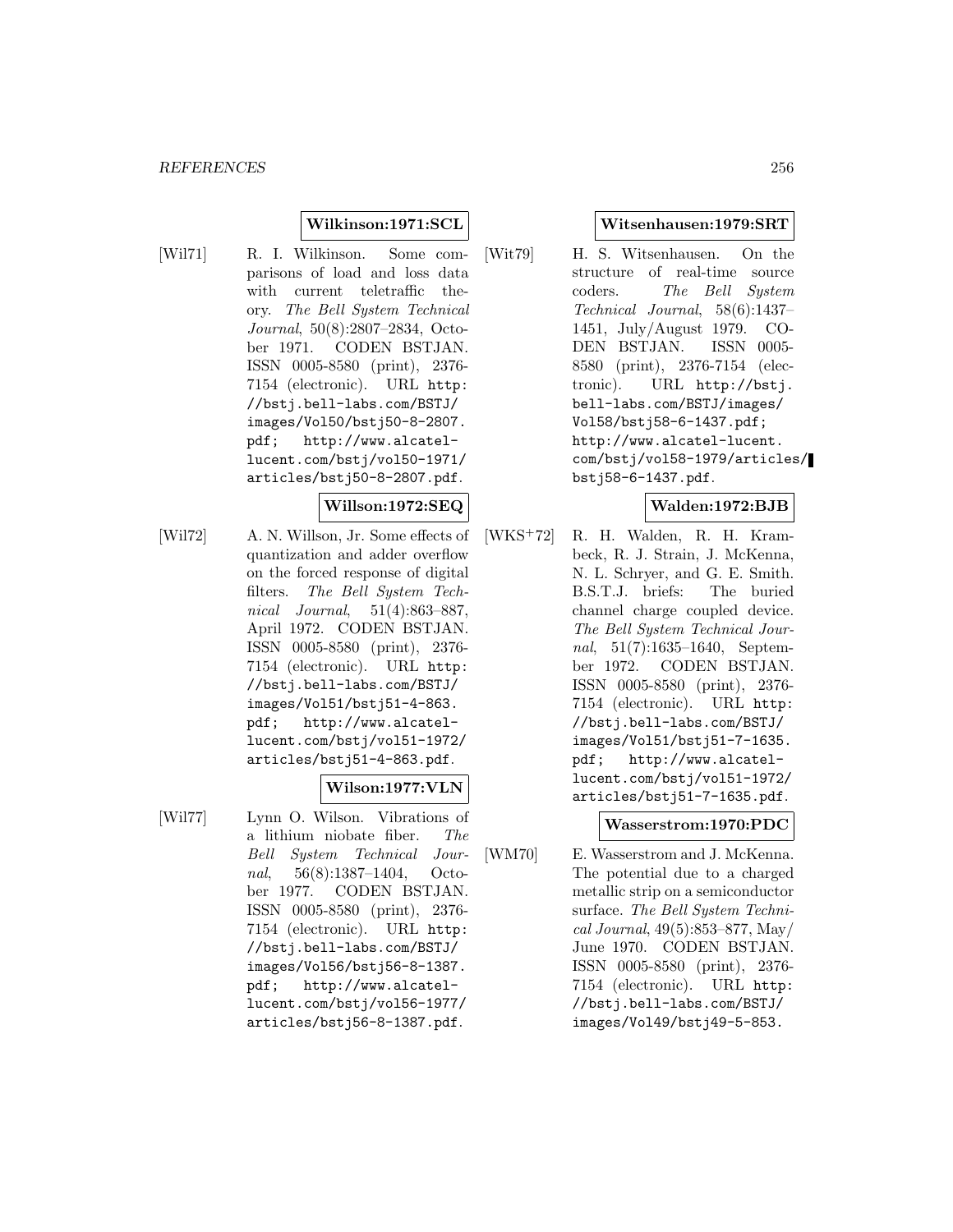pdf; http://www.alcatellucent.com/bstj/vol49-1970/ articles/bstj49-5-853.pdf.

## **Wahl:1970:SST**

[WMLT70] A. J. Wahl, W. McMahon, N. G. Lesh, and W. J. Thompson. SF system: Transistors, diodes and components. The Bell System Technical Journal, 49(5):683–698, May/June 1970. CODEN BSTJAN. ISSN 0005-8580 (print), 2376- 7154 (electronic). URL http: //bstj.bell-labs.com/BSTJ/ images/Vol49/bstj49-5-683. pdf; http://www.alcatellucent.com/bstj/vol49-1970/ articles/bstj49-5-683.pdf.

#### **Wolfe:1972:BJB**

- 
- [WN72] R. Wolfe and J. C. North. B.S.T.J. briefs: Suppression of hard bubbles in magnetic garnet films by ion implantation. The Bell System Technical Journal, 51(6):1436–1440, July/ August 1972. CODEN BSTJAN. ISSN 0005-8580 (print), 2376- 7154 (electronic). URL http: //bstj.bell-labs.com/BSTJ/ images/Vol51/bstj51-6-1436. pdf; http://www.alcatellucent.com/bstj/vol51-1972/ articles/bstj51-6-1436.pdf.

#### **Wolman:1972:CPM**

[Wol72] Eric Wolman. The campon problem for multiple-address traffic. The Bell System Technical Journal, 51(6):1363– 1422, July/August 1972. CO-DEN BSTJAN. ISSN 00058580 (print), 2376-7154 (electronic). URL http://bstj. bell-labs.com/BSTJ/images/ Vol51/bstj51-6-1363.pdf; http://www.alcatel-lucent. com/bstj/vol51-1972/articles/ bstj51-6-1363.pdf.

### **Warwick:1971:PSC**

[WP71] P. S. Warwick and G. W. Phipps. The Picturephone System: Computer access. The Bell System Technical Journal, 50(2):683–700, February 1971. CODEN BSTJAN. ISSN 0005-8580 (print), 2376- 7154 (electronic). URL http: //bstj.bell-labs.com/BSTJ/ images/Vol50/bstj50-2-683. pdf; http://www.alcatellucent.com/bstj/vol50-1971/ articles/bstj50-2-683.pdf.

#### **Williams:1975:SDP**

[WP75] W. H. Mac Williams and J. E. Petersen. SAFEGUARD dataprocessing system: A costplus-award-fee contract for a large software development program. The Bell System Technical Journal, 54(10):S237– S244, December 1975. CO-DEN BSTJAN. ISSN 0005- 8580 (print), 2376-7154 (electronic). URL http://bstj. bell-labs.com/BSTJ/images/ Vol54/bstj54-10-S237.pdf; http://www.alcatel-lucent. com/bstj/vol54-1975/articles/ bstj54-10-S237.pdf.

#### **Walk:1973:SGT**

[WR73] R. Walk and J. Rootenburg.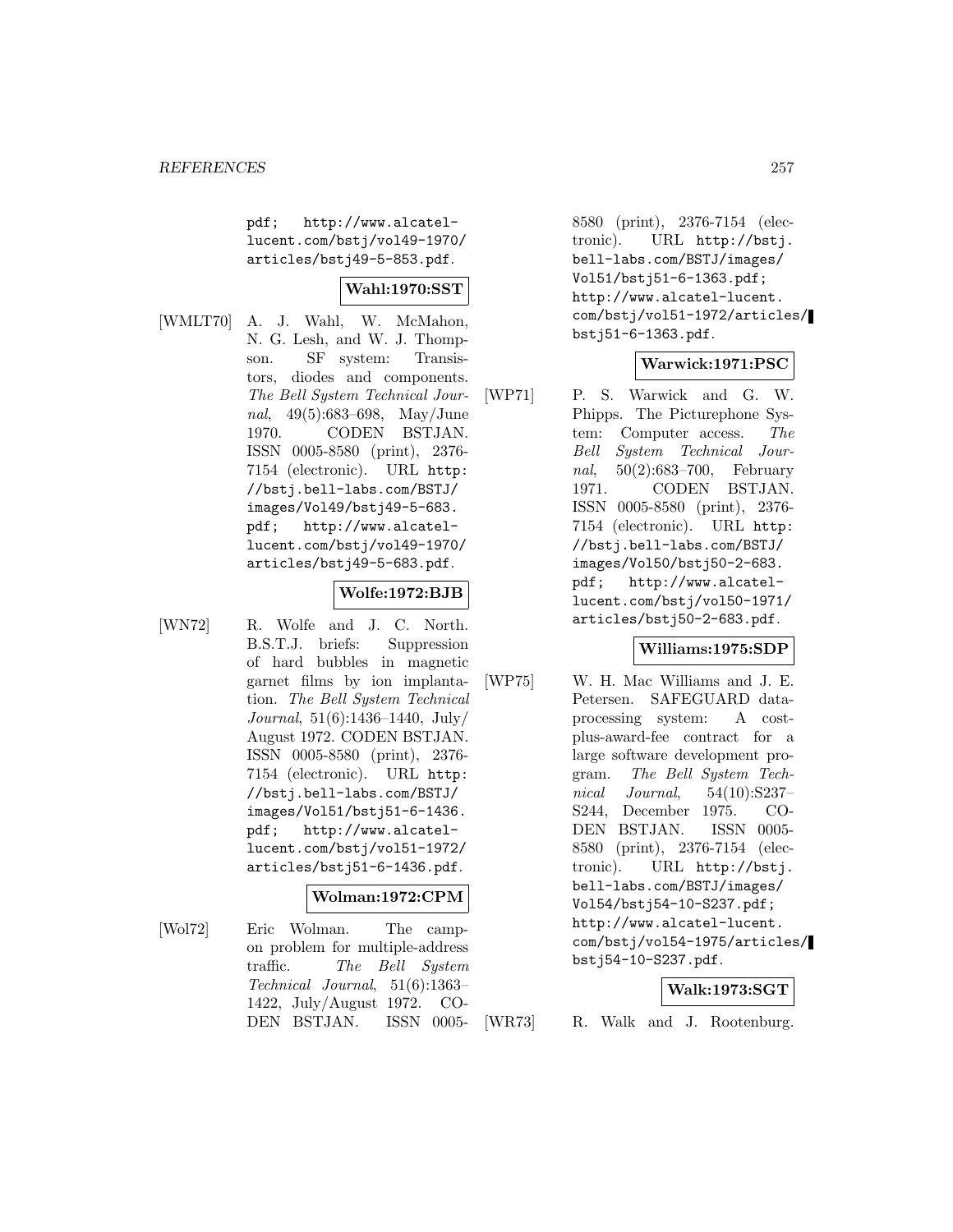Stability of a general type of pulse-width-modulated feedback system. The Bell System Technical Journal, 52(10): 1811–1819, December 1973. CO-DEN BSTJAN. ISSN 0005- 8580 (print), 2376-7154 (electronic). URL http://bstj. bell-labs.com/BSTJ/images/ Vol52/bstj52-10-1811.pdf; http://www.alcatel-lucent. com/bstj/vol52-1973/articles/ bstj52-10-1811.pdf.

### **Wrixon:1971:MAA**

[Wri71] G. T. Wrixon. Measurements of atmospheric attenuation on an Earth–Space path at 90 GHz using a Sun tracker. The Bell System Technical Jour*nal*,  $50(1):103-114$ , January 1971. CODEN BSTJAN. ISSN 0005-8580 (print), 2376- 7154 (electronic). URL http: //bstj.bell-labs.com/BSTJ/ images/Vol50/bstj50-1-103. pdf; http://www.alcatellucent.com/bstj/vol50-1971/ articles/bstj50-1-103.pdf.

## **Wiley:1970:ENC**

[WS70] J. D. Wiley and J. A. Seman. The enumeration of neighbors on cubic and hexagonal-based lattices. The Bell System Technical Journal, 49(3):355–378, March 1970. CODEN BSTJAN. ISSN 0005-8580 (print), 2376- 7154 (electronic). URL http: //bstj.bell-labs.com/BSTJ/ images/Vol49/bstj49-3-355. pdf; http://www.alcatellucent.com/bstj/vol49-1970/ articles/bstj49-3-355.pdf.

#### **Wonsiewicz:1978:UTS**

[WSS78] B. C. Wonsiewicz, A. R. Storm, and J. D. Sieber. UNIX timesharing system: Microcomputer control of apparatus, machinery, and experiments. The Bell System Technical Journal,  $57(6):2209-2232$ ,  $\text{July}/$ August 1978. CODEN BSTJAN. ISSN 0005-8580 (print), 2376- 7154 (electronic). URL http: //bstj.bell-labs.com/BSTJ/ images/Vol57/bstj57-6-2209. pdf; http://www.alcatellucent.com/bstj/vol57-1978/ articles/bstj57-6-2209.pdf.

### **Wyner:1971:IIP**

[Wyn71] A. D. Wyner. On the intersymbol interference problem for the Gaussian channel. The Bell System Technical Journal, 50(7):2355-2363, September 1971. CODEN BSTJAN. ISSN 0005-8580 (print), 2376- 7154 (electronic). URL http: //bstj.bell-labs.com/BSTJ/ images/Vol50/bstj50-7-2355. pdf; http://www.alcatellucent.com/bstj/vol50-1971/ articles/bstj50-7-2355.pdf.

## **Wyner:1975:UBE**

[Wyn75a] A. D. Wyner. Upper bound on error probability for detection with unbounded intersymbol interference. The Bell System Technical Journal, 54(7):1341–1351, September 1975. CODEN BSTJAN.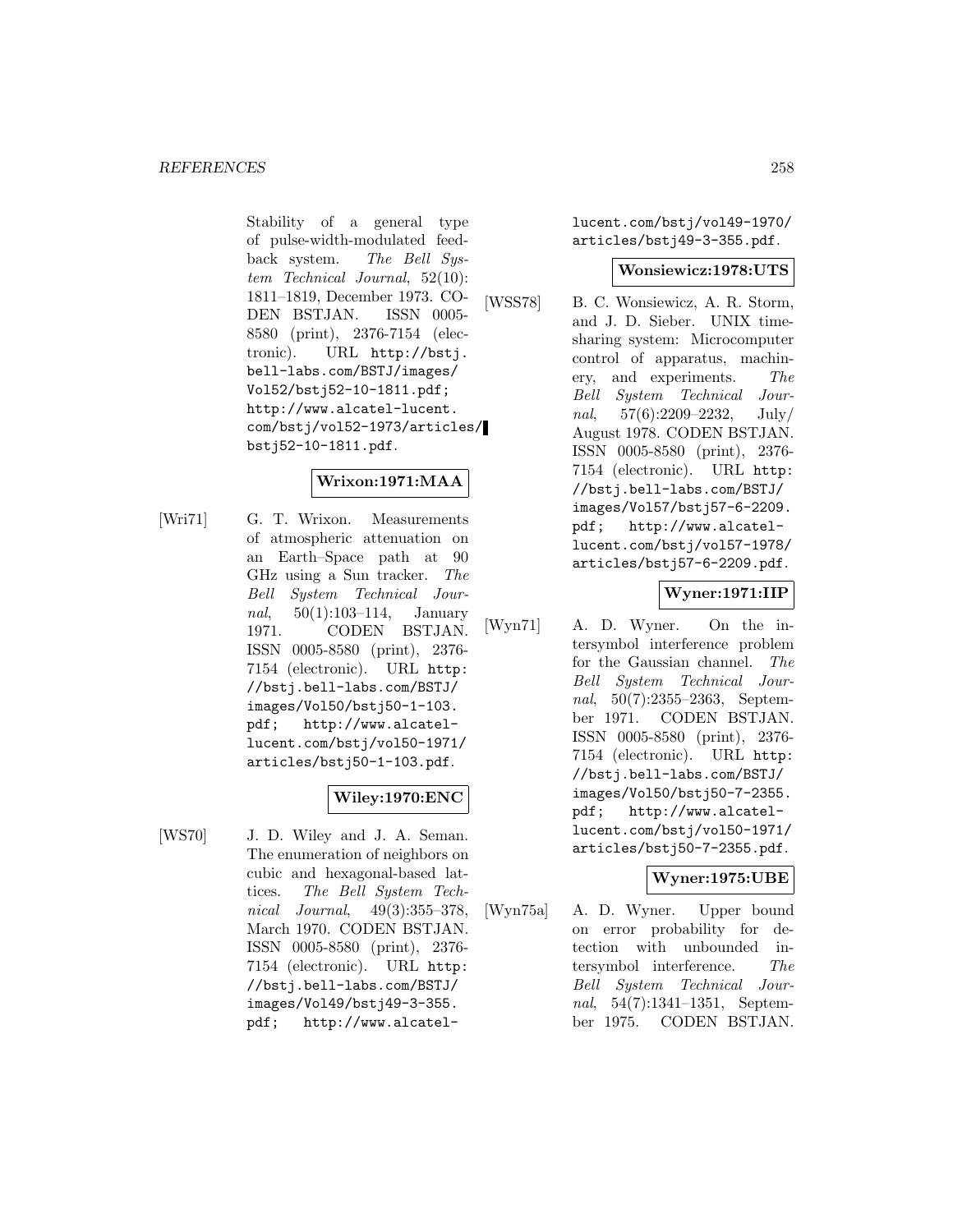ISSN 0005-8580 (print), 2376- 7154 (electronic). URL http: //bstj.bell-labs.com/BSTJ/ images/Vol54/bstj54-7-1341. pdf; http://www.alcatellucent.com/bstj/vol54-1975/ articles/bstj54-7-1341.pdf.

### **Wyner:1975:WTC**

[Wyn75b] A. D. Wyner. The wire-tap channel. The Bell System Technical Journal, 54(8):1355–1387, October 1975. CODEN BSTJAN. ISSN 0005-8580 (print), 2376- 7154 (electronic). URL http: //bstj.bell-labs.com/BSTJ/ images/Vol54/bstj54-8-1355. pdf; http://www.alcatellucent.com/bstj/vol54-1975/ articles/bstj54-8-1355.pdf.

# **Wyner:1976:NCB**

[Wyn76] A. D. Wyner. A note on the capacity of the bandlimited Gaussian channel. The Bell System Technical Journal, 55(3):343–346, March 1976. CODEN BSTJAN. ISSN 0005-8580 (print), 2376-7154 (electronic). URL http: //bstj.bell-labs.com/BSTJ/ images/Vol55/bstj55-3-343. pdf; http://www.alcatellucent.com/bstj/vol55-1976/ articles/bstj55-3-343.pdf.

## **Wyner:1978:SDP**

[Wyn78] A. D. Wyner. Signal design for PAM data transmission to minimize excess bandwidth. The Bell System Technical Journal, 57(9):3277–3307, November 1978. CODEN BSTJAN.

ISSN 0005-8580 (print), 2376- 7154 (electronic). URL http: //bstj.bell-labs.com/BSTJ/ images/Vol57/bstj57-9-3277. pdf; http://www.alcatellucent.com/bstj/vol57-1978/ articles/bstj57-9-3277.pdf.

# **Yamin:1972:DAF**

[Yam72a] Michael Yamin. Derivation of all figures formed by the intersection of generalized polygons. The Bell System Technical Journal, 51(7):1595–1610, September 1972. CODEN BSTJAN. ISSN 0005-8580 (print), 2376- 7154 (electronic). URL http: //bstj.bell-labs.com/BSTJ/ images/Vol51/bstj51-7-1595. pdf; http://www.alcatellucent.com/bstj/vol51-1972/ articles/bstj51-7-1595.pdf.

#### **Yamin:1972:XCP**

[Yam72b] Michael Yamin. XYTOLR — A computer program for integrated circuit mask design checkout. The Bell System Technical Journal, 51(7):1581–1593, September 1972. CODEN BSTJAN. ISSN 0005-8580 (print), 2376- 7154 (electronic). URL http: //bstj.bell-labs.com/BSTJ/ images/Vol51/bstj51-7-1581. pdf; http://www.alcatellucent.com/bstj/vol51-1972/ articles/bstj51-7-1581.pdf.

#### **Youngs:1979:TSP**

[YBBW79] E. A. Youngs, W. J. Bushnell, and A. Barone-Wing. Traffic service position system no. 1: Automated coin toll ser-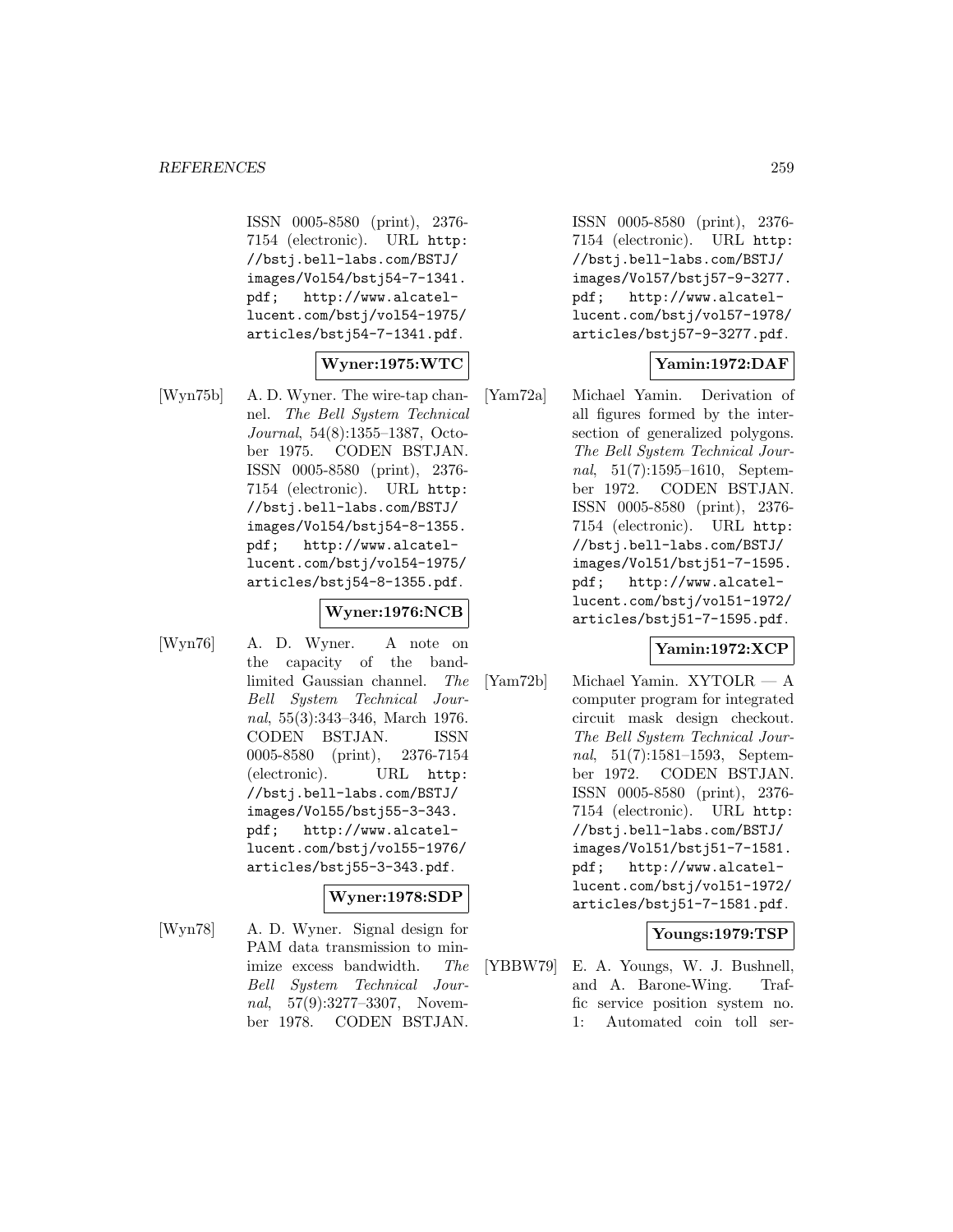vice: Human factors studies. The Bell System Technical Journal, 58(6):1291–1305, July/ August 1979. CODEN BSTJAN. ISSN 0005-8580 (print), 2376- 7154 (electronic). URL http: //bstj.bell-labs.com/BSTJ/ images/Vol58/bstj58-6-1291. pdf; http://www.alcatellucent.com/bstj/vol58-1979/ articles/bstj58-6-1291.pdf.

# **Yeh:1970:AAR**

[Yeh70] Y. S. Yeh. An analysis of adaptive retransmission arrays in a fading environment. The Bell System Technical Journal, 49(8):1811–1825, October 1970. CODEN BSTJAN. ISSN 0005-8580 (print), 2376- 7154 (electronic). URL http: //bstj.bell-labs.com/BSTJ/ images/Vol49/bstj49-8-1811. pdf; http://www.alcatellucent.com/bstj/vol49-1970/ articles/bstj49-8-1811.pdf.

# **Yeh:1971:III**

[YH71] Y. S. Yeh and E. Y. Ho. Improved intersymbol interference error bounds in digital systems. The Bell System Technical Journal, 50(8):2585–2598, October 1971. CODEN BSTJAN. ISSN 0005-8580 (print), 2376- 7154 (electronic). URL http: //bstj.bell-labs.com/BSTJ/ images/Vol50/bstj50-8-2585. pdf; http://www.alcatellucent.com/bstj/vol50-1971/ articles/bstj50-8-2585.pdf.

# **Young:1979:AMP**

[You79] W. R. Young. Advanced mobile phone service: Introduction background and objectives. The Bell System Technical Journal,  $58(1):1-14$ , January 1979. CODEN BST-JAN. ISSN 0005-8580 (print), 2376-7154 (electronic). URL http://bstj.bell-labs.com/ BSTJ/images/Vol58/bstj58-1- 1.pdf; http://www.alcatellucent.com/bstj/vol58-1979/ articles/bstj58-1-1.pdf.

## **Zucker:1970:BJB**

[Zuc70a] H. Zucker. B.S.T.J. briefs: On the computation of the far field of open Cassegrain antennas. The Bell System Technical Journal, 49(7):1595–1602, September 1970. CODEN BSTJAN. ISSN 0005-8580 (print), 2376- 7154 (electronic). URL http: //bstj.bell-labs.com/BSTJ/ images/Vol49/bstj49-7-1595. pdf; http://www.alcatellucent.com/bstj/vol49-1970/ articles/bstj49-7-1595.pdf.

# **Zucker:1970:ORV**

[Zuc70b] H. Zucker. Optical resonators with variable reflectivity mirrors. The Bell System Technical Journal, 49(9):2349–2376, November 1970. CODEN BSTJAN. ISSN 0005-8580 (print), 2376- 7154 (electronic). URL http: //bstj.bell-labs.com/BSTJ/ images/Vol49/bstj49-9-2349. pdf; http://www.alcatellucent.com/bstj/vol49-1970/ articles/bstj49-9-2349.pdf.